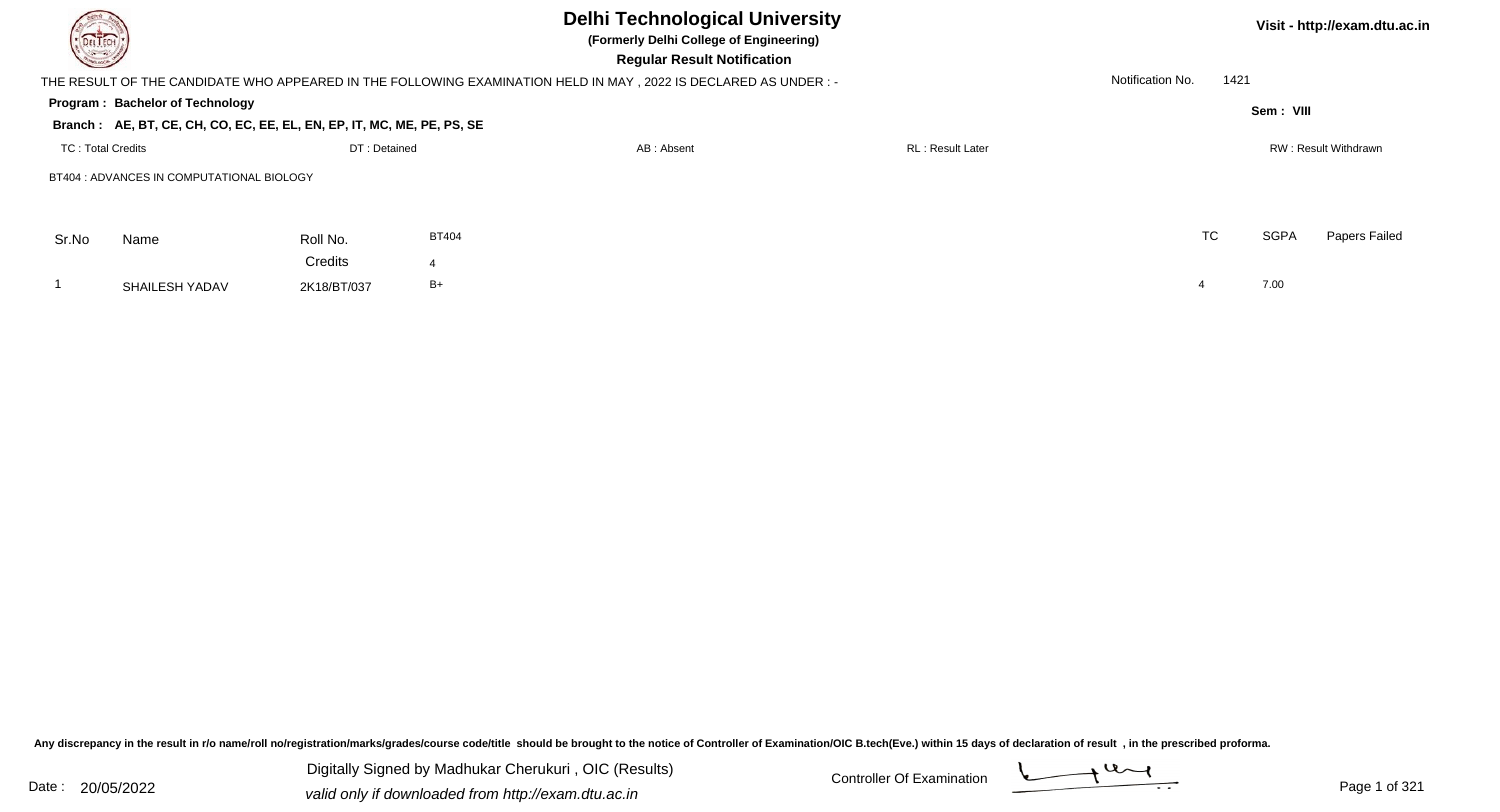**(Formerly Delhi College of Engineering)**

 **Regular Result Notification**

**Visit - http://exam.dtu.ac.in**

**Program : Bachelor of Technology**THE RESULT OF THE CANDIDATE WHO APPEARED IN THE FOLLOWING EXAMINATION HELD IN MAY , 2022 IS DECLARED AS UNDER : -Notification No.1421

## **Sem : VIII**

#### **Branch : AE, BT, CE, CH, CO, EC, EE, EL, EN, EP, IT, MC, ME, PE, PS, SE**TC : Total Credits DT : Detainedd AB : Absent RL : Result Later RW : Result Withdrawn BT406 : AGRICULTURE MICROBIOLOGYBT426 : ENVIRONMENTAL BIOTECHNOLOGY BT402 : B.TECH. PROJECT-II BT404 : ADVANCES IN COMPUTATIONAL BIOLOGY

| Sr.No           | Name                | Roll No.    | <b>BT406</b>   | <b>BT426</b>   | <b>BT402</b> | <b>BT404</b> | TC | <b>SGPA</b> | Papers Failed |
|-----------------|---------------------|-------------|----------------|----------------|--------------|--------------|----|-------------|---------------|
|                 |                     | Credits     | $\overline{4}$ | $\overline{4}$ | 8            | 4            |    |             |               |
| $\overline{2}$  | ANSHUL GUPTA        | 2K18/BT/003 | $A+$           | A+             | $\mathsf O$  | $A+$         | 20 | 9.40        |               |
| $\mathbf{3}$    | APOORVA GUPTA       | 2K18/BT/006 | $\circ$        | $A+$           | $A+$         | $\circ$      | 20 | 9.40        |               |
| $\overline{4}$  | ASHUTOSH ANAND      | 2K18/BT/007 | $A+$           | $\mathsf{A}$   | $A+$         | $A+$         | 20 | 8.80        |               |
| $\overline{5}$  | CHETAN KALER        | 2K18/BT/010 | $B+$           | A              | $B+$         | $\mathsf{A}$ | 20 | 7.40        |               |
| $6\phantom{.}6$ | DHANANJAY SINGH     | 2K18/BT/011 | $A+$           | B+             | $A+$         | $A+$         | 20 | 8.60        |               |
| $\overline{7}$  | DIGEESH JHA         | 2K18/BT/012 | $A+$           | A              | $B+$         | $A+$         | 20 | 8.00        |               |
| $8\phantom{.}$  | JAPNEET SINGH       | 2K18/BT/016 | $\mathsf{A}$   | A              | $A+$         | $A+$         | 20 | 8.60        |               |
| 9               | KARTIK              | 2K18/BT/017 | A              | $B+$           | $B+$         | $\mathsf{A}$ | 20 | 7.40        |               |
| 10              | KUM PREETI KUSHWAHA | 2K18/BT/019 | $B+$           | $\mathsf{A}$   | $B+$         | A            | 20 | 7.40        |               |
| 11              | NAMISHA JAIN        | 2K18/BT/023 | $A+$           | $\mathsf{A}$   | $A+$         | $A+$         | 20 | 8.80        |               |
| 12              | NAVIT KUMAR         | 2K18/BT/024 | $B+$           | $B+$           | $B+$         | $\mathsf{A}$ | 20 | 7.20        |               |
| 13              | RIDHAM GARG         | 2K18/BT/031 | $A+$           | B+             | $A+$         | $B+$         | 20 | 8.20        |               |
| 14              | SANTUL DWIVEDI      | 2K18/BT/035 | $\mathsf{A}$   | A              | $B+$         | $B+$         | 20 | 7.40        |               |

Any discrepancy in the result in r/o name/roll no/registration/marks/grades/course code/title should be brought to the notice of Controller of Examination/OIC B.tech(Eve.) within 15 days of declaration of result, in the pr

Date : 20/05/2022 Valid only if downloaded from http://exam.dtu.ac.in<br>valid only if downloaded from http://exam.dtu.ac.in Digitally Signed by Madhukar Cherukuri , OIC (Results)

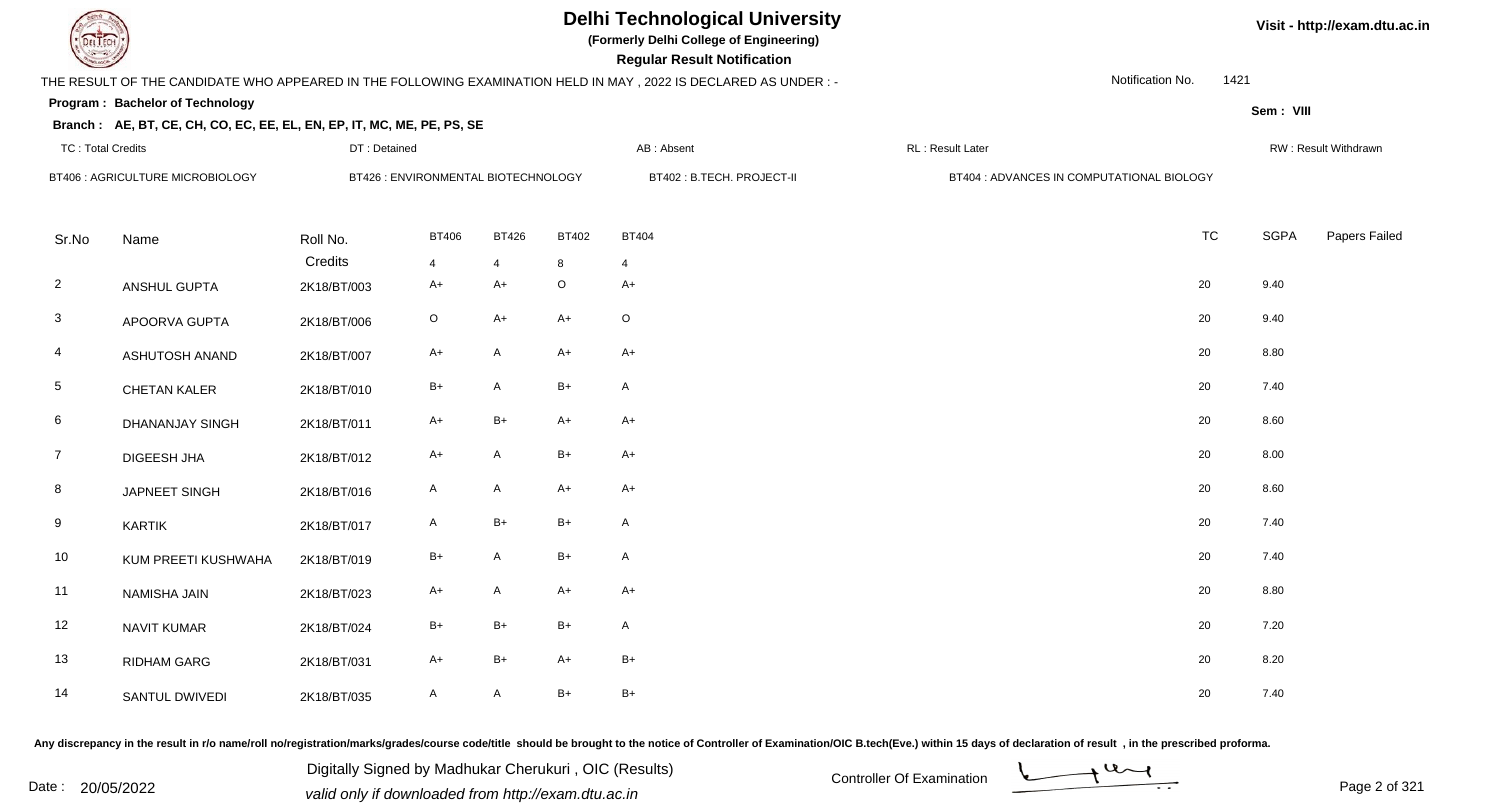**(Formerly Delhi College of Engineering)**

**Visit - http://exam.dtu.ac.in**

**Program : Bachelor of Technology Regular Result NotificationSem : VIII Branch : AE, BT, CE, CH, CO, EC, EE, EL, EN, EP, IT, MC, ME, PE, PS, SE**THE RESULT OF THE CANDIDATE WHO APPEARED IN THE FOLLOWING EXAMINATION HELD IN MAY , 2022 IS DECLARED AS UNDER : -TC : Total Credits DT : Detainedd AB : Absent RL : Result Later RW : Result Withdrawn Notification No. 1421Sr.NoName Roll No. **Credits** BT406 : AGRICULTURE MICROBIOLOGY BT426 : ENVIRONMENTAL BIOTECHNOLOGY BT402 : B.TECH. PROJECT-II BT404 : ADVANCES IN COMPUTATIONAL BIOLOGY BT4066 BT426 BT402 BT404 **TC** TC SGPA Papers Failed 4 <sup>4</sup> <sup>8</sup> <sup>4</sup> 15 SHREY BENIWALL 2K18/BT/041 A B+ A A+ 20 8.00 16 SIDDHARTH CHAWLAA 2K18/BT/042 A+ A A+ A+ <sup>A+</sup> A+ 20 8.80 17 SUSHANT SUNDERR 2K18/BT/044 O O O O O C 18 VAIBHAV KR. PRIYADARSHI 2K18/BT/047 <sup>A</sup> <sup>A</sup> B+ B+ <sup>20</sup> 7.40 19 VIDUSHI AGGARWALL 2K18/BT/049 O O A+ A+ 20 YASHASVI SINGHH 2K18/BT/051 A+ A B+ B+  $\rightarrow$  20 7.60 21 KASHISH 2K19/BT/502 A+ B+ B+ <sup>A</sup> <sup>20</sup> 7.60 22 SHUBHAMM 2K19/BT/505 A A B+ A 20 7.60 23 PRATYUSH SINGHH 2K19/BT/514 A+ A A A+ A A+ 20 8.40 Sr.Noo Name Roll No. **Credits** BT426 : ENVIRONMENTAL BIOTECHNOLOGYBT402 : B.TECH. PROJECT-II BT404 : ADVANCES IN COMPUTATIONAL BIOLOGY BT4266 BT402 BT404 TC TC SGPA Papers Failed 4 <sup>8</sup> <sup>4</sup> 24 KARTIK ARYA $A$  2K18/BT/018  $B+$  B B  $B$ Any discrepancy in the result in r/o name/roll no/registration/marks/grades/course code/title should be brought to the notice of Controller of Examination/OIC B.tech(Eve.) within 15 days of declaration of result , in the p Digitally Signed by Madhukar Cherukuri , OIC (Results)

Date : 20/05/2022 Valid only if downloaded from http://exam.dtu.ac.in<br>valid only if downloaded from http://exam.dtu.ac.in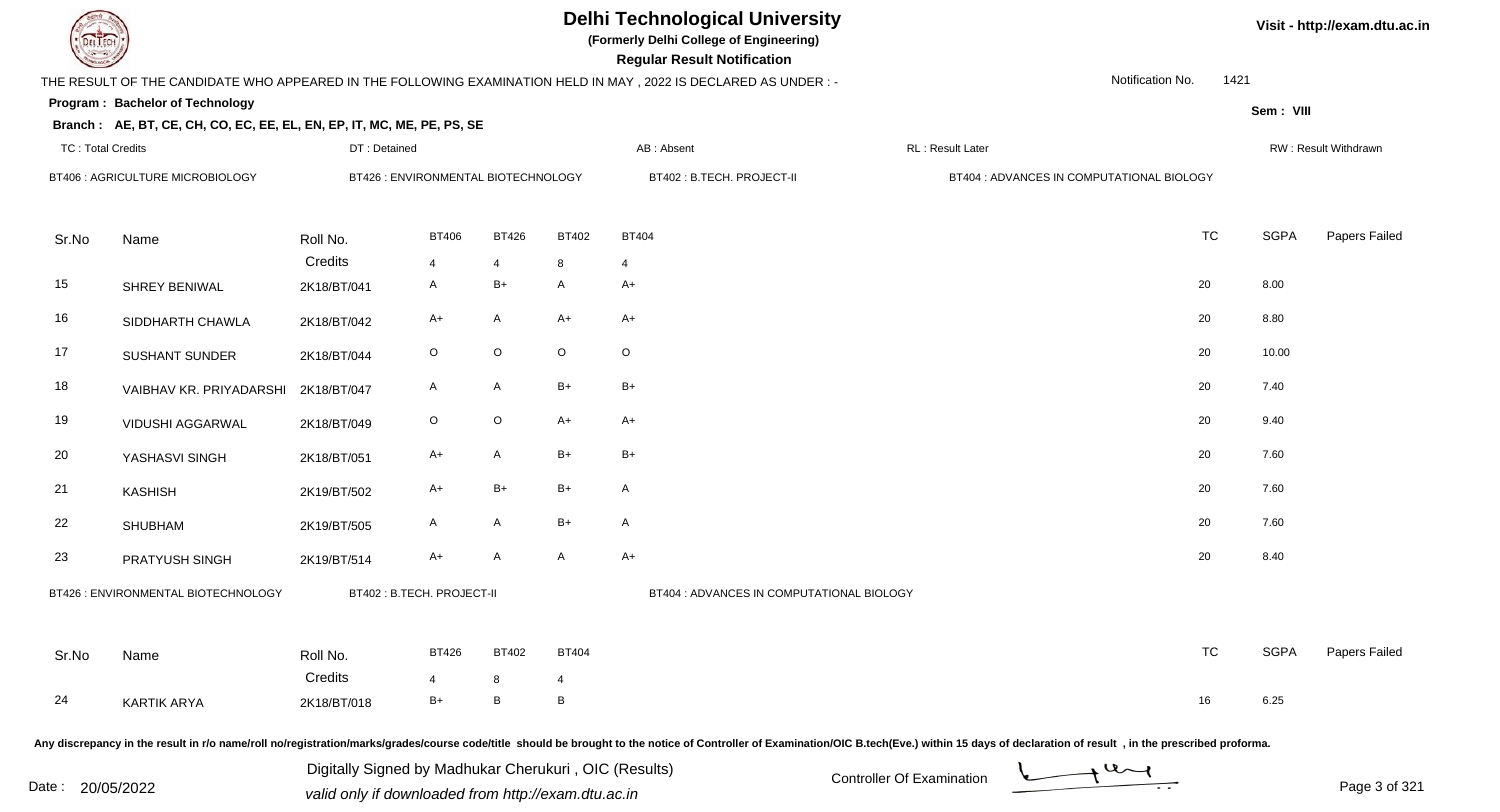| <b>DELTECH</b>           |                                                                                                                |                           |                |              |                |            | <b>Delhi Technological University</b><br>(Formerly Delhi College of Engineering)<br><b>Regular Result Notification</b> |                   |                  |           |             | Visit - http://exam.dtu.ac.in |
|--------------------------|----------------------------------------------------------------------------------------------------------------|---------------------------|----------------|--------------|----------------|------------|------------------------------------------------------------------------------------------------------------------------|-------------------|------------------|-----------|-------------|-------------------------------|
|                          | THE RESULT OF THE CANDIDATE WHO APPEARED IN THE FOLLOWING EXAMINATION HELD IN MAY, 2022 IS DECLARED AS UNDER:- |                           |                |              |                |            |                                                                                                                        |                   | Notification No. | 1421      |             |                               |
|                          | Program: Bachelor of Technology                                                                                |                           |                |              |                |            |                                                                                                                        |                   |                  |           | Sem: VIII   |                               |
|                          | Branch: AE, BT, CE, CH, CO, EC, EE, EL, EN, EP, IT, MC, ME, PE, PS, SE                                         |                           |                |              |                |            |                                                                                                                        |                   |                  |           |             |                               |
| <b>TC: Total Credits</b> |                                                                                                                | DT: Detained              |                |              |                | AB: Absent |                                                                                                                        | RL : Result Later |                  |           |             | RW: Result Withdrawn          |
| MOOC404 : MOOC II        | BT426 : ENVIRONMENTAL BIOTECHNOLOGY                                                                            | BT402: B.TECH. PROJECT-II |                |              |                |            | BT404 : ADVANCES IN COMPUTATIONAL BIOLOGY                                                                              | MOOC402: MOOC I   |                  |           |             |                               |
| Sr.No                    | Name                                                                                                           | Roll No.                  | <b>BT426</b>   | BT402        | <b>BT404</b>   |            | MOOC402 MOOC404                                                                                                        |                   |                  | <b>TC</b> | <b>SGPA</b> | Papers Failed                 |
|                          |                                                                                                                | Credits                   | $\overline{4}$ | 8            | $\overline{4}$ | 2          | $\overline{2}$                                                                                                         |                   |                  |           |             |                               |
| 25                       | ANSHIKA SRIVASTAVA                                                                                             | 2K18/BT/002               | A              | $A+$         | $\mathsf{A}$   | $A+$       | $A+$                                                                                                                   |                   |                  | 20        | 8.60        |                               |
| 26                       | <b>ANSHUL KUMAR</b><br><b>KUSHWAHA</b>                                                                         | 2K18/BT/004               | $B+$           | $B+$         | $B+$           | F          | $\mathsf F$                                                                                                            |                   |                  | 16        | 5.60        | MOOC402, MOOC404,             |
| 27                       | CHELSEA DASS                                                                                                   | 2K18/BT/009               | $\mathsf{A}$   | $B+$         | $A+$           | $A+$       | $A+$                                                                                                                   |                   |                  | 20        | 8.00        |                               |
| 28                       | <b>JAHANVI</b>                                                                                                 | 2K18/BT/015               | $\mathsf O$    | $A+$         | $\circ$        | $A+$       | $A+$                                                                                                                   |                   |                  | 20        | 9.40        |                               |
| 29                       | <b>MEHAK SINGLA</b>                                                                                            | 2K18/BT/020               | $\mathsf{A}$   | $\mathsf O$  | $A+$           | $A+$       | $A+$                                                                                                                   |                   |                  | 20        | 9.20        |                               |
| 30                       | <b>MONIKA</b>                                                                                                  | 2K18/BT/021               | $\mathsf{A}$   | $B+$         | $A+$           | $A+$       | $A+$                                                                                                                   |                   |                  | 20        | 8.00        |                               |
| 31                       | <b>MUKUL KUMAR</b>                                                                                             | 2K18/BT/022               | A              | $B+$         | A+             | $A+$       | $A+$                                                                                                                   |                   |                  | 20        | 8.00        |                               |
| 32                       | <b>NIKHIL</b>                                                                                                  | 2K18/BT/025               | $B+$           | $\, {\bf B}$ | $B+$           | $A+$       | $A+$                                                                                                                   |                   |                  | 20        | 7.00        |                               |
| 33                       | <b>NIKITA</b>                                                                                                  | 2K18/BT/026               | A+             | $A+$         | $\circ$        | $A+$       | $A+$                                                                                                                   |                   |                  | 20        | 9.20        |                               |
| 34                       | PARITOSH SINGH BANGYAL 2K18/BT/028                                                                             |                           | $\mathsf{A}$   | $B+$         | $B+$           | $A+$       | $A+$                                                                                                                   |                   |                  | 20        | 7.60        |                               |
| 35                       | RAHUL KUMAR                                                                                                    | 2K18/BT/029               | $\mathsf{A}$   | $B+$         | $\overline{A}$ | $A+$       | $A+$                                                                                                                   |                   |                  | 20        | 7.80        |                               |
| 36                       | RESHNA GOPEE                                                                                                   | 2K18/BT/030               | A              | $B+$         | $\mathsf{A}$   | $A+$       | $A+$                                                                                                                   |                   |                  | 20        | 7.80        |                               |
| 37                       | RITIKA LUTHRA                                                                                                  | 2K18/BT/032               | $A+$           | $\circ$      | $A+$           | $A+$       | $A+$                                                                                                                   |                   |                  | 20        | 9.40        |                               |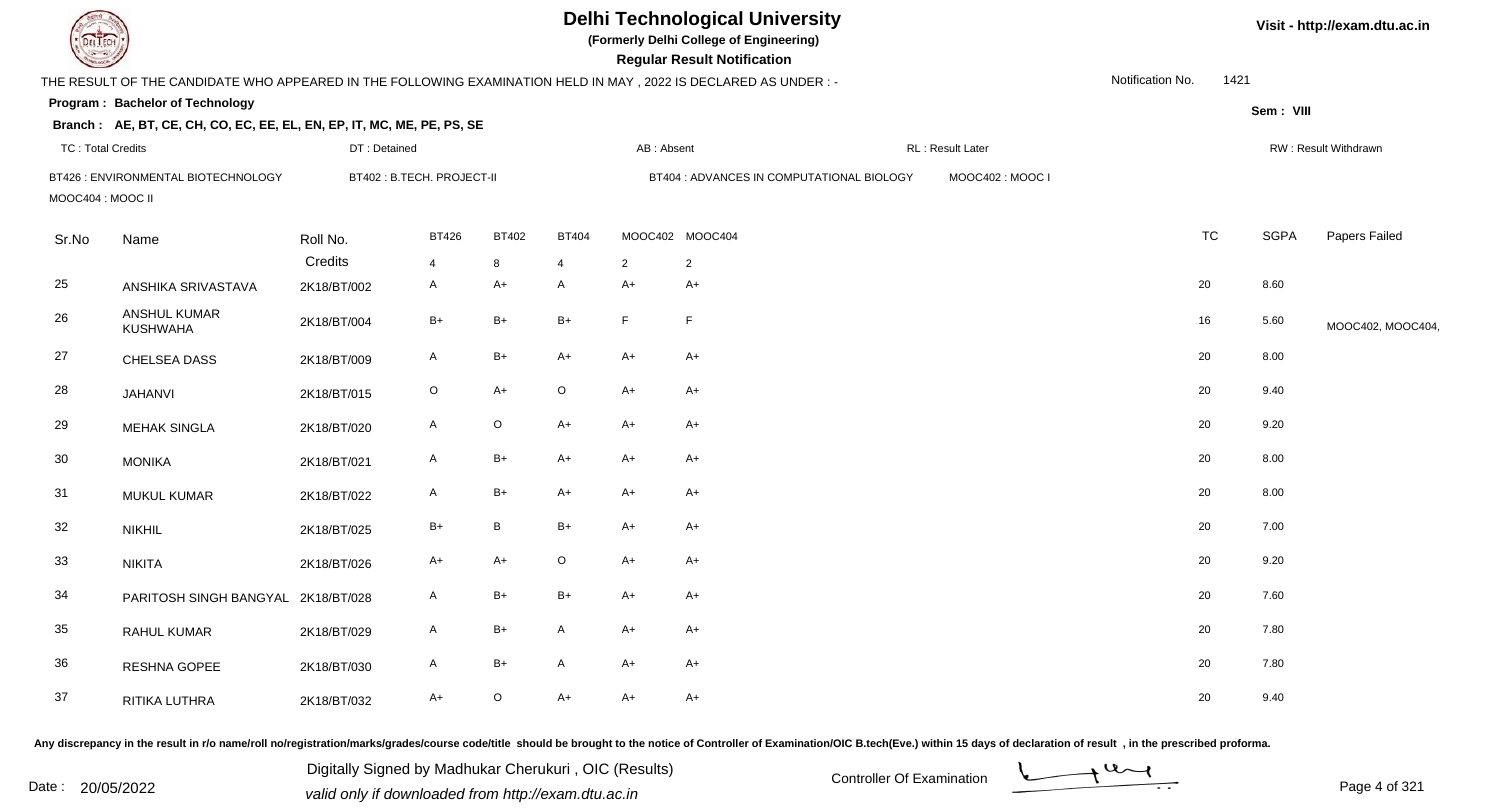| DEL ECH                  |                                                                                                                |              |                           |                 |                |            | <b>Delhi Technological University</b><br>(Formerly Delhi College of Engineering)<br><b>Regular Result Notification</b> |                   |                  |           |             | Visit - http://exam.dtu.ac.in |
|--------------------------|----------------------------------------------------------------------------------------------------------------|--------------|---------------------------|-----------------|----------------|------------|------------------------------------------------------------------------------------------------------------------------|-------------------|------------------|-----------|-------------|-------------------------------|
|                          | THE RESULT OF THE CANDIDATE WHO APPEARED IN THE FOLLOWING EXAMINATION HELD IN MAY, 2022 IS DECLARED AS UNDER:- |              |                           |                 |                |            |                                                                                                                        |                   | Notification No. | 1421      |             |                               |
|                          | Program: Bachelor of Technology                                                                                |              |                           |                 |                |            |                                                                                                                        |                   |                  |           | Sem: VIII   |                               |
|                          | Branch: AE, BT, CE, CH, CO, EC, EE, EL, EN, EP, IT, MC, ME, PE, PS, SE                                         |              |                           |                 |                |            |                                                                                                                        |                   |                  |           |             |                               |
| <b>TC: Total Credits</b> |                                                                                                                | DT: Detained |                           |                 |                | AB: Absent |                                                                                                                        | RL : Result Later |                  |           |             | RW: Result Withdrawn          |
| MOOC404 : MOOC II        | BT426 : ENVIRONMENTAL BIOTECHNOLOGY                                                                            |              | BT402: B.TECH. PROJECT-II |                 |                |            | BT404 : ADVANCES IN COMPUTATIONAL BIOLOGY                                                                              | MOOC402: MOOC I   |                  |           |             |                               |
| Sr.No                    | Name                                                                                                           | Roll No.     | <b>BT426</b>              | <b>BT402</b>    | <b>BT404</b>   |            | MOOC402 MOOC404                                                                                                        |                   |                  | <b>TC</b> | <b>SGPA</b> | Papers Failed                 |
|                          |                                                                                                                | Credits      | $\overline{4}$            | 8               | $\overline{4}$ | 2          | $\overline{2}$                                                                                                         |                   |                  |           |             |                               |
| 38                       | <b>SAKSHAM GARG</b>                                                                                            | 2K18/BT/034  | $A+$                      | $A+$            | $A+$           | $A+$       | $A+$                                                                                                                   |                   |                  | 20        | 9.00        |                               |
| 39                       | SAURABH YADAV                                                                                                  | 2K18/BT/036  | $\mathsf{A}$              | $B+$            | B+             | E          | $\mathsf F$                                                                                                            |                   |                  | 16        | 5.80        | MOOC402, MOOC404,             |
| 40                       | SHAKIB AKRAM KHAN                                                                                              | 2K18/BT/038  | $A+$                      | $B+$            | A              | $A+$       | $A+$                                                                                                                   |                   |                  | 20        | 8.00        |                               |
| 41                       | SHREEJA DATTA                                                                                                  | 2K18/BT/040  | A+                        | $\circ$         | A+             | $A+$       | $A+$                                                                                                                   |                   |                  | 20        | 9.40        |                               |
| 42                       | <b>SIMRAN KAUR</b>                                                                                             | 2K18/BT/043  | $A+$                      | $A+$            | $\circ$        | $A+$       | $A+$                                                                                                                   |                   |                  | 20        | 9.20        |                               |
| 43                       | <b>TARUNYA MENON</b>                                                                                           | 2K18/BT/045  | $A+$                      | $A+$            | $A+$           | $A+$       | $A+$                                                                                                                   |                   |                  | 20        | 9.00        |                               |
| 44                       | UTKARSH BARTWAL                                                                                                | 2K18/BT/046  | $B+$                      | $B+$            | B+             | $A+$       | $A+$                                                                                                                   |                   |                  | 20        | 7.40        |                               |
| 45                       | <b>VANSHIKA GARG</b>                                                                                           | 2K18/BT/048  | A                         | $B+$            | $B+$           | $A+$       | $A+$                                                                                                                   |                   |                  | 20        | 7.60        |                               |
| 46                       | <b>VIVEK KUMAR MAURYA</b>                                                                                      | 2K19/BT/506  | A                         | $\, {\bf B}$    | $A+$           | $A+$       | $A+$                                                                                                                   |                   |                  | 20        | 7.60        |                               |
| 47                       | <b>SUHAIL KHAN</b>                                                                                             | 2K19/BT/508  | $B+$                      | $\sf B$         | A              | $A+$       | $A+$                                                                                                                   |                   |                  | 20        | 7.20        |                               |
| 48                       | SHIVAM CHAUDHARY                                                                                               | 2K19/BT/509  | $\mathsf{A}$              | $\sf B$         | $A+$           | $A+$       | $A+$                                                                                                                   |                   |                  | 20        | 7.60        |                               |
| 49                       | ROSHAN KUMAR JHA                                                                                               | 2K19/BT/510  | $B+$                      | $\, {\bf B} \,$ | B              | $A+$       | $A+$                                                                                                                   |                   |                  | 20        | 6.80        |                               |
| 50                       | ABHAY KUMAR JHA                                                                                                | 2K19/BT/511  | $A+$                      | $B+$            | $A+$           | $A+$       | $A+$                                                                                                                   |                   |                  | 20        | 8.20        |                               |

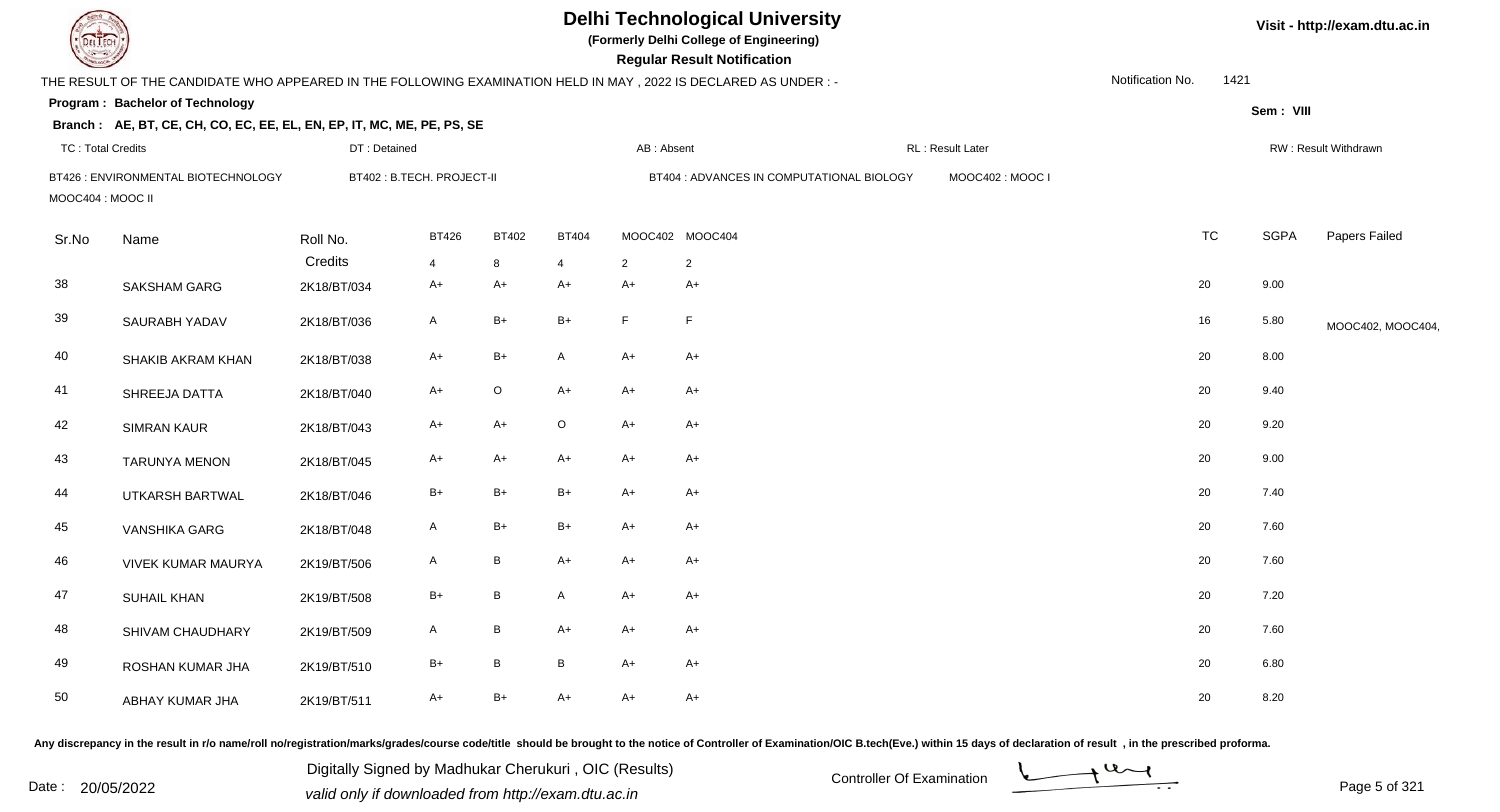| <b>DELTECH</b>    |                                                                                                                |                                         |                |                |                 |                 | <b>Delhi Technological University</b><br>(Formerly Delhi College of Engineering)<br><b>Regular Result Notification</b> |                  |                                           |             | Visit - http://exam.dtu.ac.in |
|-------------------|----------------------------------------------------------------------------------------------------------------|-----------------------------------------|----------------|----------------|-----------------|-----------------|------------------------------------------------------------------------------------------------------------------------|------------------|-------------------------------------------|-------------|-------------------------------|
|                   | THE RESULT OF THE CANDIDATE WHO APPEARED IN THE FOLLOWING EXAMINATION HELD IN MAY, 2022 IS DECLARED AS UNDER:- |                                         |                |                |                 |                 |                                                                                                                        |                  | Notification No.                          | 1421        |                               |
|                   | Program: Bachelor of Technology                                                                                |                                         |                |                |                 |                 |                                                                                                                        |                  |                                           | Sem: VIII   |                               |
|                   | Branch: AE, BT, CE, CH, CO, EC, EE, EL, EN, EP, IT, MC, ME, PE, PS, SE                                         |                                         |                |                |                 |                 |                                                                                                                        |                  |                                           |             |                               |
| TC: Total Credits |                                                                                                                | DT: Detained                            |                |                |                 | AB: Absent      |                                                                                                                        | RL: Result Later |                                           |             | RW: Result Withdrawn          |
|                   | BT426 : ENVIRONMENTAL BIOTECHNOLOGY                                                                            | BT402 : B.TECH. PROJECT-II              |                |                |                 |                 | BT404 : ADVANCES IN COMPUTATIONAL BIOLOGY                                                                              | MOOC402: MOOC I  |                                           |             |                               |
| MOOC404 : MOOC II |                                                                                                                |                                         |                |                |                 |                 |                                                                                                                        |                  |                                           |             |                               |
| Sr.No             | Name                                                                                                           | Roll No.                                | <b>BT426</b>   | <b>BT402</b>   | <b>BT404</b>    | MOOC402 MOOC404 |                                                                                                                        |                  | <b>TC</b>                                 | <b>SGPA</b> | Papers Failed                 |
|                   |                                                                                                                | Credits                                 | $\overline{4}$ | 8              | $\overline{4}$  | 2               | $\overline{2}$                                                                                                         |                  |                                           |             |                               |
| 51                | <b>KIRTI</b>                                                                                                   | 2K19/BT/512                             | $\mathsf{A}$   | $B+$           | $B+$            | E               | F                                                                                                                      |                  | 16                                        | 5.80        | MOOC402, MOOC404,             |
|                   | BT426 : ENVIRONMENTAL BIOTECHNOLOGY                                                                            | EC412 : MACHINE LEARNING                |                |                |                 |                 | BT402: B.TECH. PROJECT-II                                                                                              |                  | BT404 : ADVANCES IN COMPUTATIONAL BIOLOGY |             |                               |
| Sr.No             | Name                                                                                                           | Roll No.                                | <b>BT426</b>   | EC412          | <b>BT402</b>    | <b>BT404</b>    |                                                                                                                        |                  | <b>TC</b>                                 | <b>SGPA</b> | Papers Failed                 |
|                   |                                                                                                                | Credits                                 | $\overline{4}$ | $\overline{4}$ | 8               | $\overline{4}$  |                                                                                                                        |                  |                                           |             |                               |
| 52                | <b>GAURAV</b>                                                                                                  | 2K18/BT/013                             | $B+$           | $B+$           | $B+$            | $A+$            |                                                                                                                        |                  | 20                                        | 7.40        |                               |
|                   | BT426 : ENVIRONMENTAL BIOTECHNOLOGY                                                                            | EN416 : NON-CONVENTIONAL ENERGY SYSTEMS |                |                |                 |                 | BT402: B.TECH. PROJECT-II                                                                                              |                  | BT404 : ADVANCES IN COMPUTATIONAL BIOLOGY |             |                               |
| Sr.No             | Name                                                                                                           | Roll No.                                | <b>BT426</b>   | EN416          | <b>BT402</b>    | <b>BT404</b>    |                                                                                                                        |                  | <b>TC</b>                                 | <b>SGPA</b> | Papers Failed                 |
|                   |                                                                                                                | Credits                                 | $\overline{4}$ | $\overline{4}$ | 8               | 4               |                                                                                                                        |                  |                                           |             |                               |
| 53                | YOGESH KUMAR SINGH                                                                                             | 2K19/BT/507                             | $\mathsf{A}$   | $B+$           | $\, {\bf B} \,$ | $B+$            |                                                                                                                        |                  | 20                                        | 6.80        |                               |
|                   |                                                                                                                |                                         |                |                |                 |                 |                                                                                                                        |                  |                                           |             |                               |
| 54                | <b>FARMAN</b>                                                                                                  | 2K19/BT/513                             | $B+$           | $B+$           | B               | A               |                                                                                                                        |                  | 20                                        | 6.80        |                               |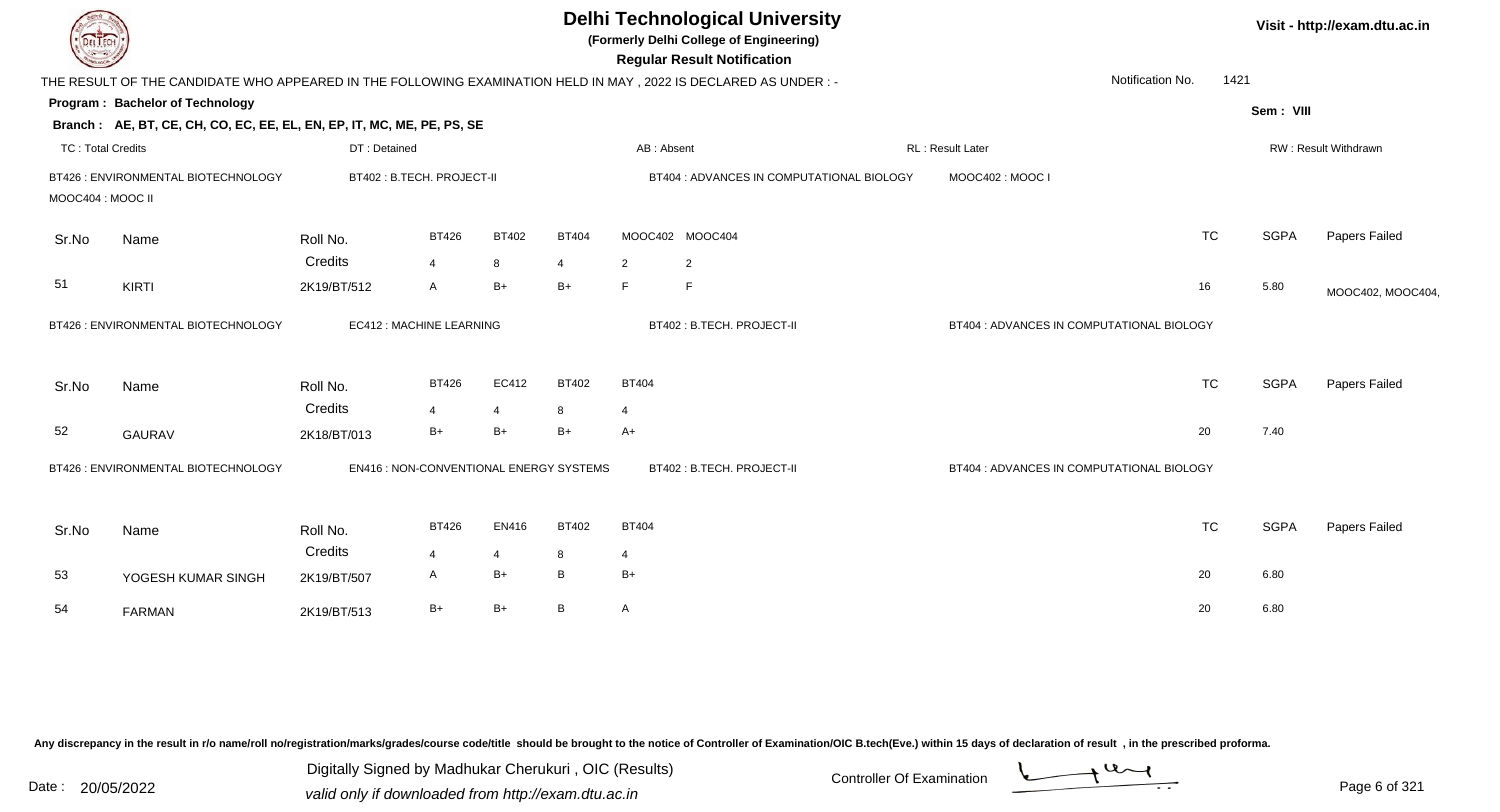| DEL I ECH                |                                                                        |                                          |                |                |              | <b>Delhi Technological University</b><br>(Formerly Delhi College of Engineering)<br><b>Regular Result Notification</b> |                                                 |           |             | Visit - http://exam.dtu.ac.in |
|--------------------------|------------------------------------------------------------------------|------------------------------------------|----------------|----------------|--------------|------------------------------------------------------------------------------------------------------------------------|-------------------------------------------------|-----------|-------------|-------------------------------|
|                          |                                                                        |                                          |                |                |              | THE RESULT OF THE CANDIDATE WHO APPEARED IN THE FOLLOWING EXAMINATION HELD IN MAY, 2022 IS DECLARED AS UNDER :-        | Notification No.                                | 1421      |             |                               |
|                          | Program: Bachelor of Technology                                        |                                          |                |                |              |                                                                                                                        |                                                 |           | Sem: VIII   |                               |
|                          | Branch: AE, BT, CE, CH, CO, EC, EE, EL, EN, EP, IT, MC, ME, PE, PS, SE |                                          |                |                |              |                                                                                                                        |                                                 |           |             |                               |
| <b>TC: Total Credits</b> |                                                                        | DT: Detained                             |                |                |              | AB: Absent                                                                                                             | RL : Result Later                               |           |             | RW: Result Withdrawn          |
|                          | BT426 : ENVIRONMENTAL BIOTECHNOLOGY                                    | PT414 : FOOD TECHNOLOGY                  |                |                |              | BT402 : B.TECH. PROJECT-II                                                                                             | BT404 : ADVANCES IN COMPUTATIONAL BIOLOGY       |           |             |                               |
| Sr.No                    | Name                                                                   | Roll No.                                 | <b>BT426</b>   | PT414          | <b>BT402</b> | <b>BT404</b>                                                                                                           |                                                 | <b>TC</b> | <b>SGPA</b> | Papers Failed                 |
|                          |                                                                        | Credits                                  | 4              | $\overline{4}$ | 8            | 4                                                                                                                      |                                                 |           |             |                               |
| 55                       | <b>VIPIN</b>                                                           | 2K18/BT/050                              | A              | A              | $B+$         | $A+$                                                                                                                   |                                                 | 20        | 7.80        |                               |
|                          | BT426 : ENVIRONMENTAL BIOTECHNOLOGY                                    | SE406 : ADVANCES IN SOFTWARE ENGINEERING |                |                |              | BT402 : B.TECH. PROJECT-II                                                                                             | BT404 : ADVANCES IN COMPUTATIONAL BIOLOGY       |           |             |                               |
| Sr.No                    | Name                                                                   | Roll No.                                 | <b>BT426</b>   | <b>SE406</b>   | <b>BT402</b> | <b>BT404</b>                                                                                                           |                                                 | <b>TC</b> | <b>SGPA</b> | Papers Failed                 |
|                          |                                                                        | Credits                                  | $\overline{4}$ | $\overline{4}$ | 8            | 4                                                                                                                      |                                                 |           |             |                               |
| 56                       | PRINCE YADAV                                                           | 2K19/BT/503                              | A              | A+             | $B+$         | $A+$                                                                                                                   |                                                 | 20        | 8.00        |                               |
|                          | AE416 : RENEWABLE SOURCES OF ENERGY                                    | <b>CE420: TRAFFIC ENGINEERING</b>        |                |                |              | CE402 : B.TECH. PROJECT-II                                                                                             | CE404 : CONSTRUCTION TECHNOLOGY &<br>MANAGEMENT |           |             |                               |
| Sr.No                    | Name                                                                   | Roll No.<br>Credits                      | AE416          | CE420          | CE402        | CE404                                                                                                                  |                                                 | <b>TC</b> | <b>SGPA</b> | <b>Papers Failed</b>          |
|                          |                                                                        |                                          | 4              | $\overline{4}$ | 8            | 4                                                                                                                      |                                                 |           |             |                               |
| 57                       | <b>VIPRANJAL BIROK</b>                                                 | 2K18/CE/132                              | O              | A+             | A+           | $\circ$                                                                                                                |                                                 | 20        | 9.40        |                               |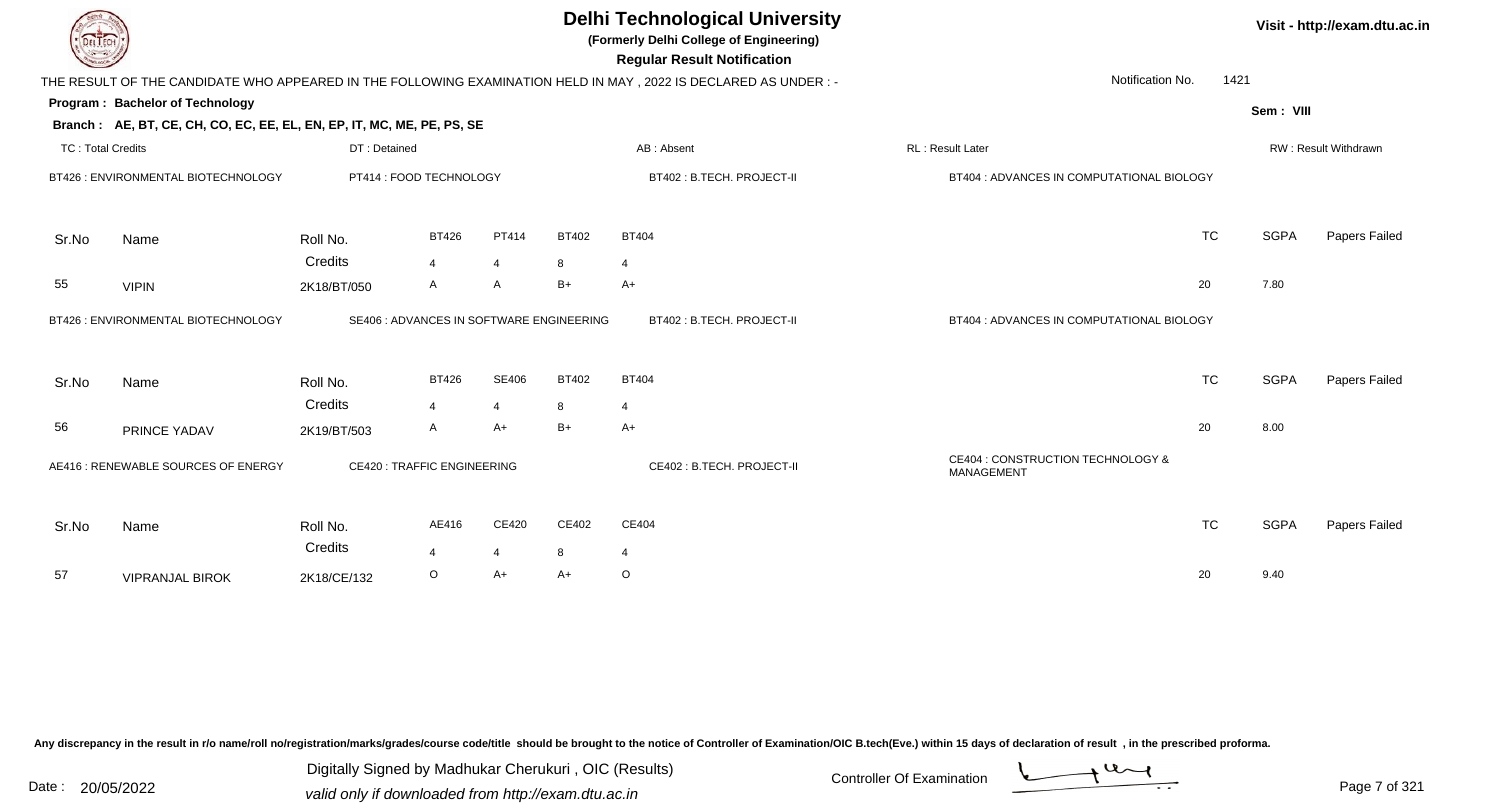| <b>DELTECH</b>           |                                                                                                           |                                                                |                        |                                  |            | <b>Delhi Technological University</b><br>(Formerly Delhi College of Engineering)<br><b>Regular Result Notification</b> |                                                 |           |             | Visit - http://exam.dtu.ac.in |
|--------------------------|-----------------------------------------------------------------------------------------------------------|----------------------------------------------------------------|------------------------|----------------------------------|------------|------------------------------------------------------------------------------------------------------------------------|-------------------------------------------------|-----------|-------------|-------------------------------|
|                          |                                                                                                           |                                                                |                        |                                  |            | THE RESULT OF THE CANDIDATE WHO APPEARED IN THE FOLLOWING EXAMINATION HELD IN MAY, 2022 IS DECLARED AS UNDER :-        | Notification No.                                | 1421      |             |                               |
|                          | Program: Bachelor of Technology<br>Branch: AE, BT, CE, CH, CO, EC, EE, EL, EN, EP, IT, MC, ME, PE, PS, SE |                                                                |                        |                                  |            |                                                                                                                        |                                                 |           | Sem: VIII   |                               |
| <b>TC: Total Credits</b> |                                                                                                           | DT: Detained                                                   |                        |                                  |            | AB: Absent                                                                                                             | RL: Result Later                                |           |             | RW: Result Withdrawn          |
|                          | AE420 : VEHICLE SAFETY ENGINEERING                                                                        | CE418 : GROUND WATER AND SEEPAGE                               |                        |                                  |            | CE402: B.TECH. PROJECT-II                                                                                              | CE404 : CONSTRUCTION TECHNOLOGY &<br>MANAGEMENT |           |             |                               |
| Sr.No                    | Name                                                                                                      | Roll No.                                                       | AE420                  | CE418                            | CE402      | CE404                                                                                                                  |                                                 | <b>TC</b> | <b>SGPA</b> | Papers Failed                 |
| 58                       | PRINSHU RAJ                                                                                               | Credits<br>2K18/CE/085                                         | $\overline{4}$<br>A    | $\overline{4}$<br>$\mathsf{A}$   | 8<br>B     | 4<br>$A+$                                                                                                              |                                                 | 20        | 7.40        |                               |
|                          | BT404 : ADVANCES IN COMPUTATIONAL BIOLOGY                                                                 | CE416 : GEO-ENVIRONMENTAL AND GEO-HAZARD<br><b>ENGINEERING</b> |                        |                                  |            | CE402: B.TECH. PROJECT-II                                                                                              | CE404 : CONSTRUCTION TECHNOLOGY &<br>MANAGEMENT |           |             |                               |
| Sr.No                    | Name                                                                                                      | Roll No.<br>Credits                                            | <b>BT404</b>           | CE416                            | CE402      | CE404                                                                                                                  |                                                 | <b>TC</b> | <b>SGPA</b> | Papers Failed                 |
| 59                       | VASU GOYAL                                                                                                | 2K18/CE/129                                                    | $\overline{4}$<br>$A+$ | $\overline{4}$<br>$\overline{A}$ | 8<br>B+    | 4<br>$A+$                                                                                                              |                                                 | 20        | 8.00        |                               |
|                          | BT406 : AGRICULTURE MICROBIOLOGY                                                                          | SE406 : ADVANCES IN SOFTWARE ENGINEERING                       |                        |                                  |            | CE402: B.TECH. PROJECT-II                                                                                              | CE404 : CONSTRUCTION TECHNOLOGY &<br>MANAGEMENT |           |             |                               |
| Sr.No                    | Name                                                                                                      | Roll No.<br>Credits                                            | <b>BT406</b><br>4      | SE406<br>$\overline{4}$          | CE402<br>8 | CE404<br>$\overline{4}$                                                                                                |                                                 | <b>TC</b> | <b>SGPA</b> | Papers Failed                 |
| 60                       | <b>ABHISHEK SINGH</b>                                                                                     | 2K18/CE/006                                                    | A                      | $\mathsf{A}$                     | $B+$       | A                                                                                                                      |                                                 | 20        | 7.60        |                               |

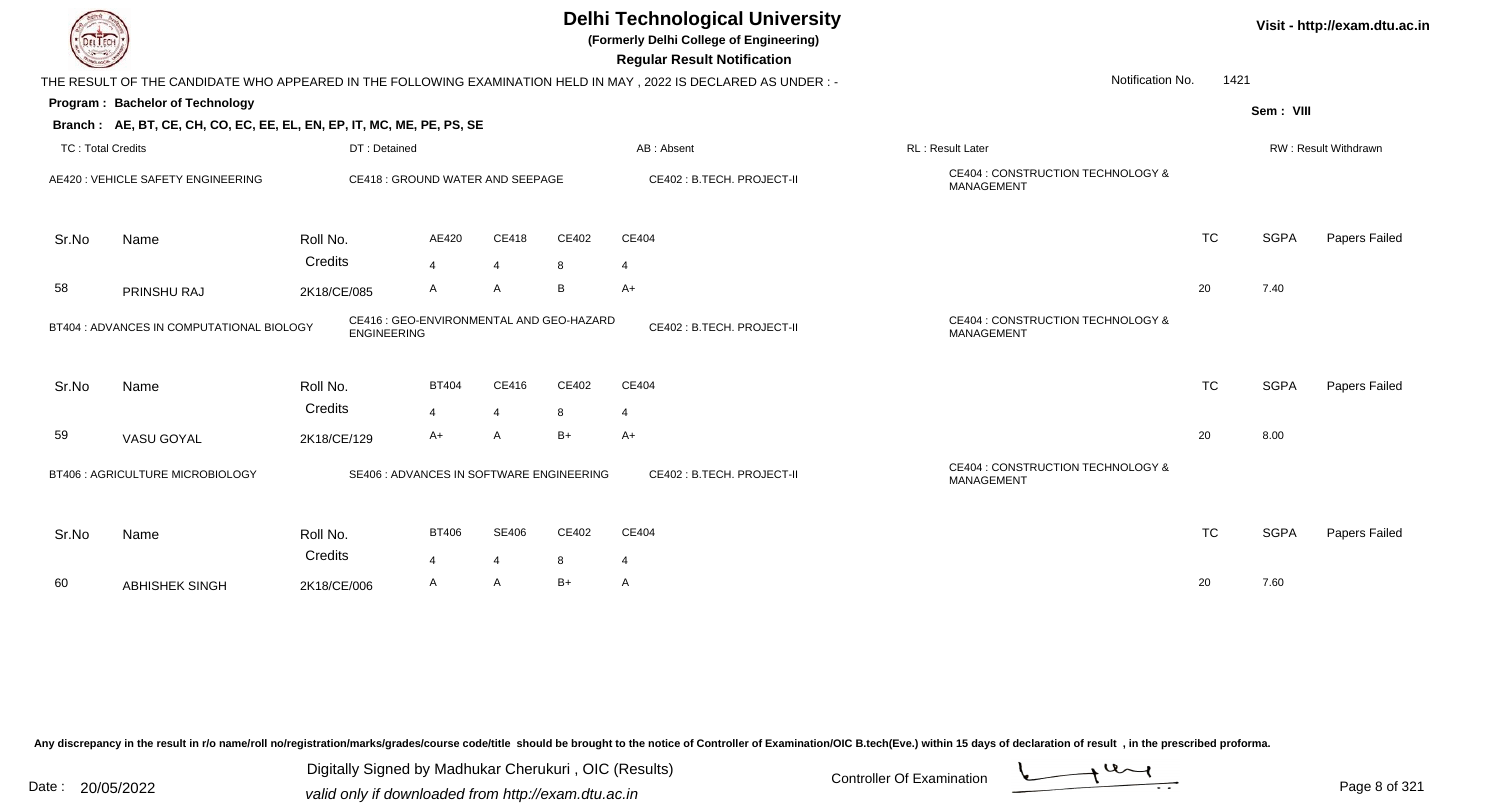|                                         |                                                                                                                 |                           |              |              |              |                | <b>Delhi Technological University</b><br>(Formerly Delhi College of Engineering)<br><b>Regular Result Notification</b> |                  |                  |           |             | Visit - http://exam.dtu.ac.in |
|-----------------------------------------|-----------------------------------------------------------------------------------------------------------------|---------------------------|--------------|--------------|--------------|----------------|------------------------------------------------------------------------------------------------------------------------|------------------|------------------|-----------|-------------|-------------------------------|
|                                         | THE RESULT OF THE CANDIDATE WHO APPEARED IN THE FOLLOWING EXAMINATION HELD IN MAY, 2022 IS DECLARED AS UNDER :- |                           |              |              |              |                |                                                                                                                        |                  | Notification No. | 1421      |             |                               |
|                                         | Program: Bachelor of Technology                                                                                 |                           |              |              |              |                |                                                                                                                        |                  |                  |           | Sem: VIII   |                               |
|                                         | Branch: AE, BT, CE, CH, CO, EC, EE, EL, EN, EP, IT, MC, ME, PE, PS, SE                                          |                           |              |              |              |                |                                                                                                                        |                  |                  |           |             |                               |
| <b>TC: Total Credits</b>                |                                                                                                                 | DT: Detained              |              |              |              | AB: Absent     |                                                                                                                        | RL: Result Later |                  |           |             | RW: Result Withdrawn          |
| <b>ENGINEERING</b><br>MOOC404 : MOOC II | CE416 : GEO-ENVIRONMENTAL AND GEO-HAZARD                                                                        | CE402: B.TECH. PROJECT-II |              |              |              |                | CE404 : CONSTRUCTION TECHNOLOGY &<br>MANAGEMENT                                                                        | MOOC402: MOOC I  |                  |           |             |                               |
| Sr.No                                   | Name                                                                                                            | Roll No.                  | CE416        | CE402        | CE404        |                | MOOC402 MOOC404                                                                                                        |                  |                  | <b>TC</b> | <b>SGPA</b> | Papers Failed                 |
|                                         |                                                                                                                 | Credits                   | 4            | 8            |              | $\overline{2}$ | $\overline{2}$                                                                                                         |                  |                  |           |             |                               |
| 61                                      | <b>AMAN KUMAR</b>                                                                                               | 2K18/CE/015               | A            | $B+$         | A            | $A+$           | $A+$                                                                                                                   |                  | 20               |           | 7.80        |                               |
| 62                                      | <b>AMAN RAJ</b>                                                                                                 | 2K18/CE/017               | A            | $B+$         | $\mathsf O$  | $A+$           | A+                                                                                                                     |                  | 20               |           | 8.20        |                               |
| 63                                      | <b>ANKIT TRIPATHI</b>                                                                                           | 2K18/CE/021               | $\mathsf{A}$ | $\mathsf{A}$ | A            | $A+$           | $A+$                                                                                                                   |                  | 20               |           | 8.20        |                               |
| 64                                      | ANURAG DUDPURI                                                                                                  | 2K18/CE/023               | $\mathsf O$  | $\mathsf{A}$ | A            | $A+$           | A+                                                                                                                     |                  | 20               |           | 8.60        |                               |
| 65                                      | <b>ARK RUKHAIYAR</b>                                                                                            | 2K18/CE/025               | O            | $\mathsf O$  | $A+$         | $A+$           | A+                                                                                                                     |                  | 20               |           | 9.60        |                               |
| 66                                      | <b>DEEPEN LAWARIA</b>                                                                                           | 2K18/CE/034               | $\circ$      | $\mathsf{A}$ | $A+$         | $A+$           | A+                                                                                                                     |                  | 20               |           | 8.80        |                               |
| 67                                      | <b>FARHAAN MAJIED</b>                                                                                           | 2K18/CE/039               | A            | $A+$         | $A+$         | $A+$           | $A+$                                                                                                                   |                  | 20               |           | 8.80        |                               |
| 68                                      | <b>GAURAV SINGH</b>                                                                                             | 2K18/CE/040               | $A+$         | $B+$         | $\mathsf{A}$ | $A+$           | $A+$                                                                                                                   |                  | 20               |           | 8.00        |                               |
| 69                                      | KUNAL DAHIYA                                                                                                    | 2K18/CE/052               | A            | $\mathsf O$  | $A+$         | $A+$           | A+                                                                                                                     |                  | 20               |           | 9.20        |                               |
| 70                                      | <b>NEDA RASOLY</b>                                                                                              | 2K18/CE/065               | A+           | $B+$         | $\circ$      | $A+$           | A+                                                                                                                     |                  | 20               |           | 8.40        |                               |
| 71                                      | <b>NITIN YADAV</b>                                                                                              | 2K18/CE/073               | A            | B+           | A+           | $A+$           | A+                                                                                                                     |                  | 20               |           | 8.00        |                               |
| 72                                      | <b>OMAR ALI HUSSAINI</b>                                                                                        | 2K18/CE/075               | A            | $B+$         | $A+$         | $A+$           | A+                                                                                                                     |                  | 20               |           | 8.00        |                               |
| 73                                      | PARIKSHIT MATHUR                                                                                                | 2K18/CE/077               | $A+$         | $B+$         | $\circ$      | $A+$           | $A+$                                                                                                                   |                  | 20               |           | 8.40        |                               |

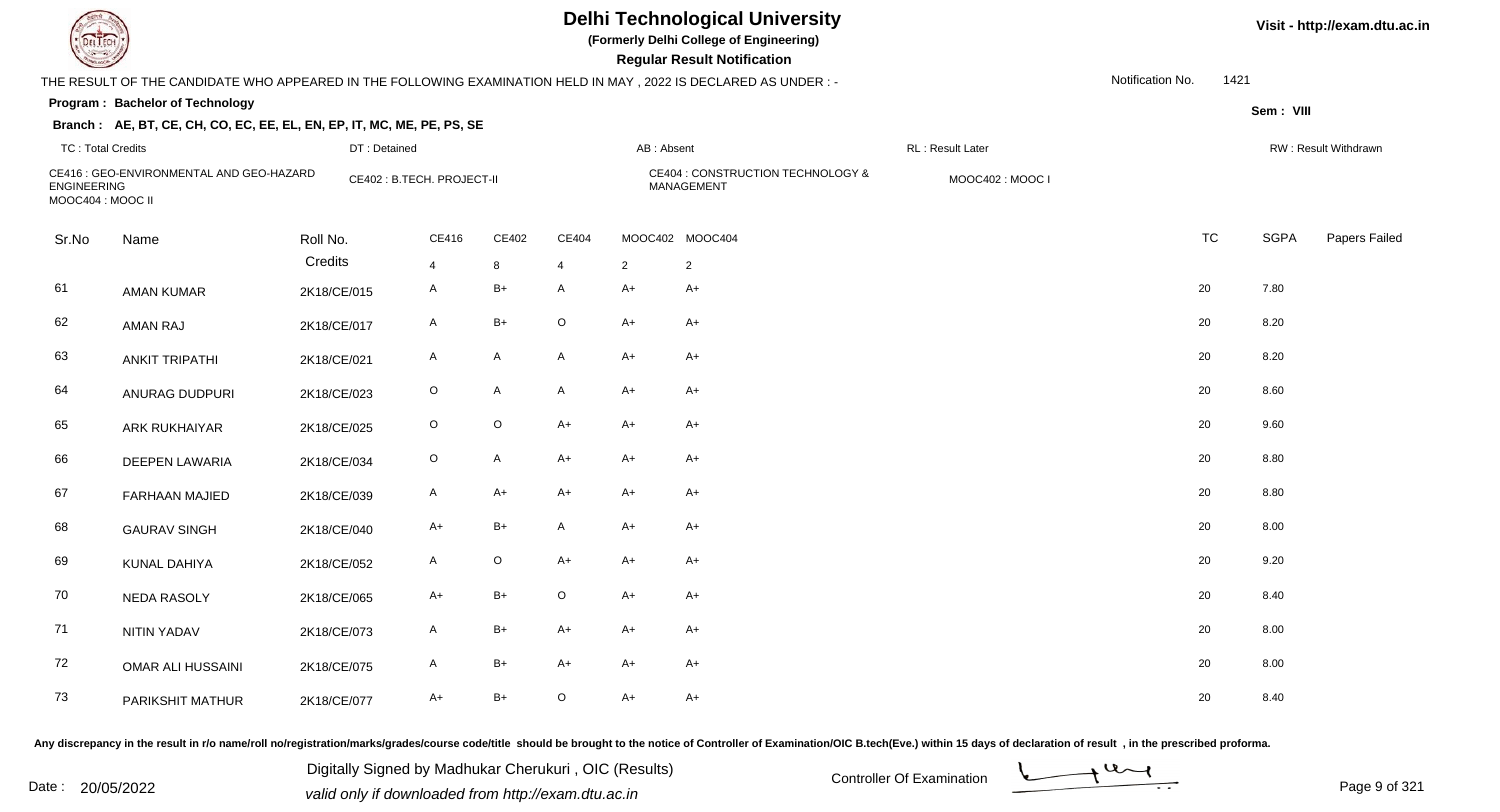| EL ECH                                  |                                                                                                                |              |                           |       |                |            | <b>Delhi Technological University</b><br>(Formerly Delhi College of Engineering)<br><b>Regular Result Notification</b> |                  |                  |           |             | Visit - http://exam.dtu.ac.in |
|-----------------------------------------|----------------------------------------------------------------------------------------------------------------|--------------|---------------------------|-------|----------------|------------|------------------------------------------------------------------------------------------------------------------------|------------------|------------------|-----------|-------------|-------------------------------|
|                                         | THE RESULT OF THE CANDIDATE WHO APPEARED IN THE FOLLOWING EXAMINATION HELD IN MAY, 2022 IS DECLARED AS UNDER:- |              |                           |       |                |            |                                                                                                                        |                  | Notification No. | 1421      |             |                               |
|                                         | Program: Bachelor of Technology                                                                                |              |                           |       |                |            |                                                                                                                        |                  |                  |           | Sem: VIII   |                               |
|                                         | Branch: AE, BT, CE, CH, CO, EC, EE, EL, EN, EP, IT, MC, ME, PE, PS, SE                                         |              |                           |       |                |            |                                                                                                                        |                  |                  |           |             |                               |
| <b>TC: Total Credits</b>                |                                                                                                                | DT: Detained |                           |       |                | AB: Absent |                                                                                                                        | RL: Result Later |                  |           |             | RW: Result Withdrawn          |
| <b>ENGINEERING</b><br>MOOC404 : MOOC II | CE416 : GEO-ENVIRONMENTAL AND GEO-HAZARD                                                                       |              | CE402: B.TECH. PROJECT-II |       |                |            | CE404 : CONSTRUCTION TECHNOLOGY &<br><b>MANAGEMENT</b>                                                                 | MOOC402: MOOC I  |                  |           |             |                               |
| Sr.No                                   | Name                                                                                                           | Roll No.     | CE416                     | CE402 | CE404          |            | MOOC402 MOOC404                                                                                                        |                  |                  | <b>TC</b> | <b>SGPA</b> | Papers Failed                 |
|                                         |                                                                                                                | Credits      | $\overline{4}$            | 8     | $\overline{4}$ | 2          | $\overline{2}$                                                                                                         |                  |                  |           |             |                               |
| 74                                      | PRANJAL SHREY                                                                                                  | 2K18/CE/081  | A+                        | A     | $A+$           | $A+$       | A+                                                                                                                     |                  |                  | 20        | 8.60        |                               |
| 75                                      | PRIYAM KAPRI                                                                                                   | 2K18/CE/086  | A                         | A     | $\circ$        | $A+$       | A+                                                                                                                     |                  |                  | 20        | 8.60        |                               |
| 76                                      | SAMARTH SINGH LAMBA                                                                                            | 2K18/CE/098  | A                         | $B+$  | $A+$           | $A+$       | $A+$                                                                                                                   |                  |                  | 20        | 8.00        |                               |
| 77                                      | <b>SANCHIT JAIN</b>                                                                                            | 2K18/CE/099  | A+                        | $B+$  | A+             | $A+$       | A+                                                                                                                     |                  |                  | 20        | 8.20        |                               |
| 78                                      | <b>SATYAM SAHAY</b>                                                                                            | 2K18/CE/102  | $A+$                      | $B+$  | $A+$           | $A+$       | $A+$                                                                                                                   |                  |                  | 20        | 8.20        |                               |
| 79                                      | SAURABH INDRAPAL<br><b>MADAVI</b>                                                                              | 2K18/CE/103  | A                         | $A+$  | $A+$           | $A+$       | A+                                                                                                                     |                  |                  | 20        | 8.80        |                               |
| 80                                      | SHAFIQULLAH SULTANI                                                                                            | 2K18/CE/107  | $A+$                      | $B+$  | $\circ$        | $A+$       | A+                                                                                                                     |                  |                  | 20        | 8.40        |                               |
| 81                                      | STANZIN NYEDON                                                                                                 | 2K18/CE/119  | $A+$                      | $B+$  | $A+$           | $A+$       | $A+$                                                                                                                   |                  |                  | 20        | 8.20        |                               |
| 82                                      | YASH DESHWAL                                                                                                   | 2K18/CE/135  | A+                        | $A+$  | O              | $A+$       | A+                                                                                                                     |                  |                  | 20        | 9.20        |                               |

Digitally Signed by Madhukar Cherukuri, OIC (Results)<br>Date : 20/05/2022 valid only if downloaded from http://oxam.dtu.ac.in Digitally Signed by Madhukar Cherukuri , OIC (Results)

valid only if downloaded from http://exam.dtu.ac.in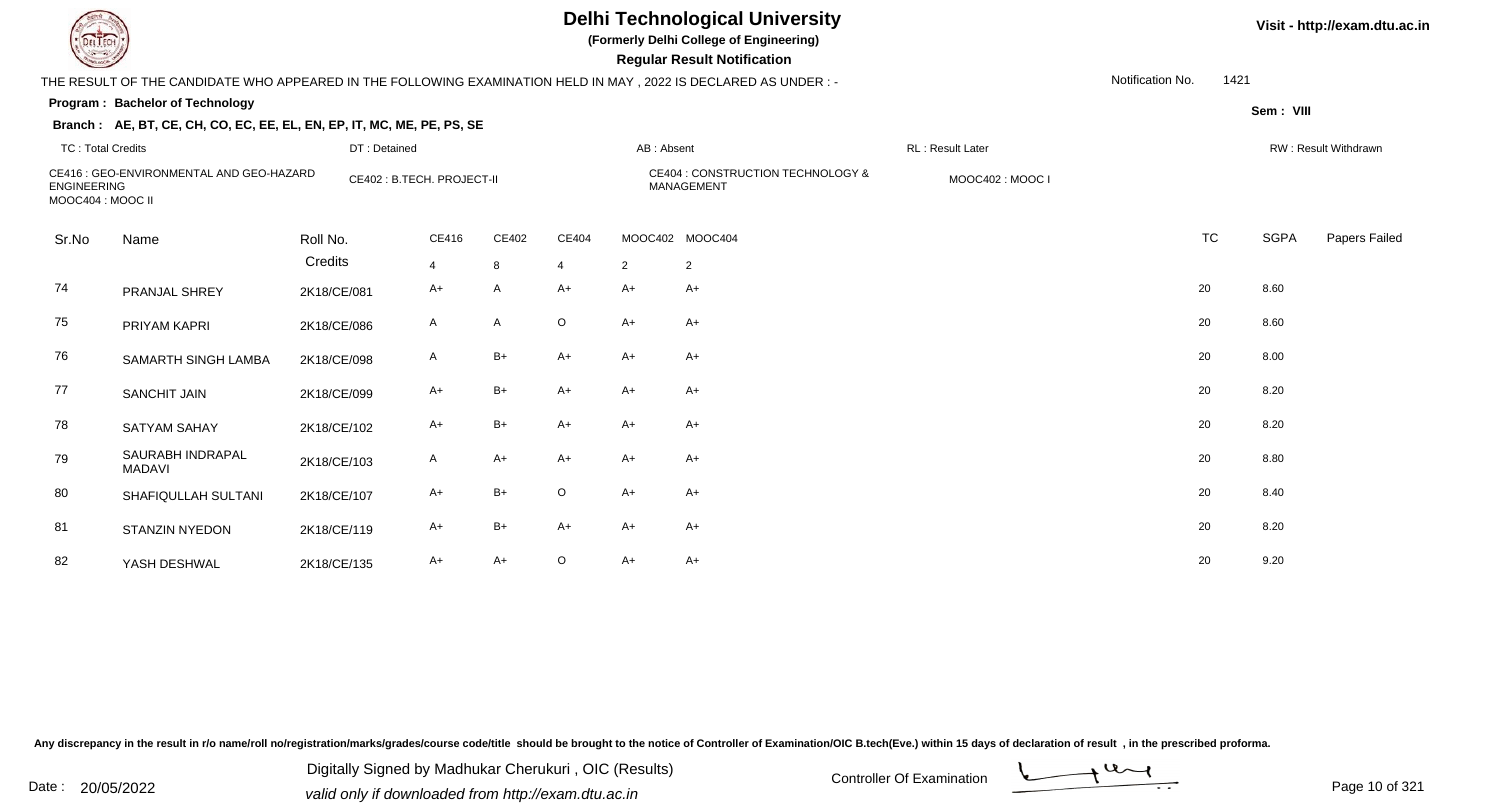**(Formerly Delhi College of Engineering)**

 **Regular Result Notification**

### THE RESULT OF THE CANDIDATE WHO APPEARED IN THE FOLLOWING EXAMINATION HELD IN MAY , 2022 IS DECLARED AS UNDER : -

Notification No.1421

**Sem : VIII**

### **Program : Bachelor of TechnologyBranch : AE, BT, CE, CH, CO, EC, EE, EL, EN, EP, IT, MC, ME, PE, PS, SE**

| <b>TC: Total Credits</b> |                                          | DT: Detained        |                                  |                     |              | AB: Absent                 | RL: Result Later                                |           |             | RW: Result Withdrawn |
|--------------------------|------------------------------------------|---------------------|----------------------------------|---------------------|--------------|----------------------------|-------------------------------------------------|-----------|-------------|----------------------|
| <b>ENGINEERING</b>       | CE416 : GEO-ENVIRONMENTAL AND GEO-HAZARD |                     | CE418 : GROUND WATER AND SEEPAGE |                     |              | CE402 : B.TECH. PROJECT-II | CE404 : CONSTRUCTION TECHNOLOGY &<br>MANAGEMENT |           |             |                      |
| Sr.No                    | Name                                     | Roll No.<br>Credits | CE416                            | CE418               | CE402        | CE404                      |                                                 | <b>TC</b> | <b>SGPA</b> | Papers Failec        |
| 83                       | <b>AAKASH BIST</b>                       | 2K18/CE/001         | $\overline{4}$<br>$\mathsf{A}$   | $\overline{4}$<br>Α | 8<br>$B+$    | $\overline{4}$<br>A        |                                                 | 20        | 7.60        |                      |
|                          |                                          |                     |                                  |                     |              |                            |                                                 |           |             |                      |
| 84                       | <b>ABHISHEK MITTAL</b>                   | 2K18/CE/004         | $\mathsf{A}$                     | ${\rm C}$           | $\mathsf{A}$ | $\mathsf{A}$               |                                                 | 20        | 7.40        |                      |
| 85                       | ABHISHEK SINGH RAGHAV                    | 2K18/CE/007         | A                                | $A+$                | $\mathsf{A}$ | A                          |                                                 | 20        | 8.20        |                      |
| 86                       | <b>ADITYA GOSWAMI</b>                    | 2K18/CE/010         | $A+$                             | $\mathsf{A}$        | $B+$         | $A+$                       |                                                 | 20        | 8.00        |                      |
| 87                       | ADITYA KUMAR JHA                         | 2K18/CE/011         | $A+$                             | $\mathsf O$         | $\mathsf O$  | $\circ$                    |                                                 | 20        | 9.80        |                      |
| 88                       | AJAY SINGH MEENA                         | 2K18/CE/013         | $A+$                             | $A+$                | $\mathsf{A}$ | A                          |                                                 | 20        | 8.40        |                      |
| 89                       | AKHILESH                                 | 2K18/CE/014         | $\mathsf{A}$                     | $B+$                | $\mathsf{A}$ | $B+$                       |                                                 | 20        | 7.60        |                      |
| 90                       | AMARTYA SINHA                            | 2K18/CE/018         | $\circ$                          | $A+$                | $\circ$      | $\circ$                    |                                                 | 20        | 9.80        |                      |
| 91                       | <b>ANAND KUMAR</b>                       | 2K18/CE/019         | $A+$                             | $A+$                | $B+$         | $A+$                       |                                                 | 20        | 8.20        |                      |
| 92                       | <b>BADAL</b>                             | 2K18/CE/031         | $A+$                             | $B+$                | $B+$         | A                          |                                                 | 20        | 7.60        |                      |
| 93                       | <b>DINESH MEENA</b>                      | 2K18/CE/036         | $\mathsf O$                      | $B+$                | $B+$         | $A+$                       |                                                 | 20        | 8.00        |                      |
| 94                       | <b>ISHU SURENDER</b>                     | 2K18/CE/048         | $A+$                             | $A+$                | $\mathsf{A}$ | $A+$                       |                                                 | 20        | 8.60        |                      |
| 95                       | <b>KUNAL GAUTAM</b>                      | 2K18/CE/053         | $B+$                             | B                   | $\, {\bf B}$ | $B+$                       |                                                 | 20        | 6.40        |                      |

Any discrepancy in the result in r/o name/roll no/registration/marks/grades/course code/title should be brought to the notice of Controller of Examination/OIC B.tech(Eve.) within 15 days of declaration of result, in the pr

Date : 20/05/2022 Digital Digital of Ortroller Of Examination Determination Date : 20/05/2022<br>valid only if downloaded from http://exam.dtu.ac.in Digitally Signed by Madhukar Cherukuri , OIC (Results)



**Visit - http://exam.dtu.ac.in**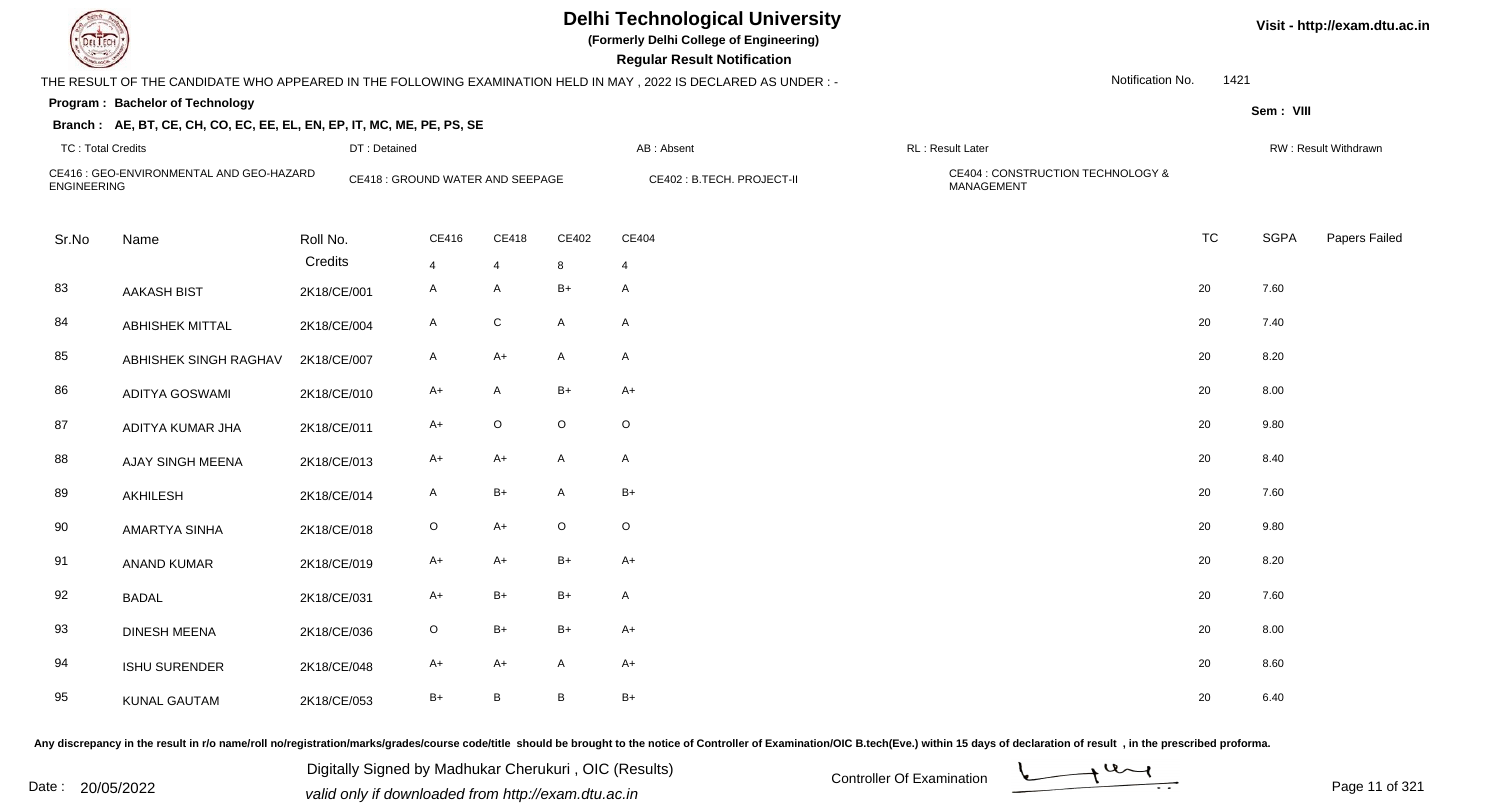| EL ECH                   |                                                                        |                                                            |                |                |       | <b>Delhi Technological University</b><br>(Formerly Delhi College of Engineering)<br><b>Regular Result Notification</b> |                                                        | Visit - http://exam.dtu.ac.in |             |                      |  |  |
|--------------------------|------------------------------------------------------------------------|------------------------------------------------------------|----------------|----------------|-------|------------------------------------------------------------------------------------------------------------------------|--------------------------------------------------------|-------------------------------|-------------|----------------------|--|--|
|                          |                                                                        |                                                            |                |                |       | THE RESULT OF THE CANDIDATE WHO APPEARED IN THE FOLLOWING EXAMINATION HELD IN MAY, 2022 IS DECLARED AS UNDER :-        | Notification No.                                       | 1421                          |             |                      |  |  |
|                          | Program: Bachelor of Technology                                        |                                                            |                |                |       |                                                                                                                        |                                                        |                               | Sem: VIII   |                      |  |  |
|                          | Branch: AE, BT, CE, CH, CO, EC, EE, EL, EN, EP, IT, MC, ME, PE, PS, SE |                                                            |                |                |       |                                                                                                                        |                                                        |                               |             |                      |  |  |
| <b>TC: Total Credits</b> |                                                                        | DT: Detained                                               |                |                |       | AB: Absent                                                                                                             | <b>RL: Result Later</b>                                |                               |             | RW: Result Withdrawn |  |  |
| <b>ENGINEERING</b>       | CE416 : GEO-ENVIRONMENTAL AND GEO-HAZARD                               | CE418 : GROUND WATER AND SEEPAGE                           |                |                |       | CE402 : B.TECH. PROJECT-II                                                                                             | CE404 : CONSTRUCTION TECHNOLOGY &<br>MANAGEMENT        |                               |             |                      |  |  |
| Sr.No                    | Name                                                                   | Roll No.                                                   | CE416          | CE418          | CE402 | CE404                                                                                                                  |                                                        | <b>TC</b>                     | <b>SGPA</b> | Papers Failed        |  |  |
|                          |                                                                        | Credits                                                    | $\overline{4}$ | $\overline{4}$ | 8     | $\overline{4}$                                                                                                         |                                                        |                               |             |                      |  |  |
| 96                       | <b>MEGHNA VERMA</b>                                                    | 2K18/CE/059                                                | A+             | $\mathsf{A}$   | $A+$  | $B+$                                                                                                                   |                                                        | 20                            | 8.40        |                      |  |  |
| 97                       | NIRVAN SHRESTHA                                                        | 2K18/CE/066                                                | A+             | A+             | $B+$  | $A+$                                                                                                                   |                                                        | 20                            | 8.20        |                      |  |  |
| 98                       | <b>PRINCE</b>                                                          | 2K18/CE/084                                                | A+             | $\circ$        | $B+$  | $A+$                                                                                                                   |                                                        | 20                            | 8.40        |                      |  |  |
| 99                       | <b>SHIVAM</b>                                                          | 2K18/CE/108                                                | A              | $\mathsf{A}$   | A+    | $A+$                                                                                                                   |                                                        | 20                            | 8.60        |                      |  |  |
| 100                      | SUDHANSHU KUMAR                                                        | 2K18/CE/121                                                | $B+$           | $B+$           | $B+$  | $A+$                                                                                                                   |                                                        | 20                            | 7.40        |                      |  |  |
| 101                      | SUSHANT KUMAR JHA                                                      | 2K18/CE/125                                                | $A+$           | $\mathsf{A}$   | $A+$  | $A+$                                                                                                                   |                                                        | 20                            | 8.80        |                      |  |  |
| <b>ENGINEERING</b>       | CE416 : GEO-ENVIRONMENTAL AND GEO-HAZARD                               | EE446 : DATA COMMUNICATION AND COMPUTER<br><b>NETWORKS</b> |                |                |       | CE402 : B.TECH. PROJECT-II                                                                                             | CE404 : CONSTRUCTION TECHNOLOGY &<br><b>MANAGEMENT</b> |                               |             |                      |  |  |
| Sr.No                    | Name                                                                   | Roll No.                                                   | CE416          | EE446          | CE402 | CE404                                                                                                                  |                                                        | <b>TC</b>                     | <b>SGPA</b> | Papers Failed        |  |  |
|                          |                                                                        | Credits                                                    | $\overline{4}$ | $\overline{4}$ | 8     | $\overline{4}$                                                                                                         |                                                        |                               |             |                      |  |  |
| 102                      | <b>DEVASHISH GUPTA</b>                                                 | 2K18/CE/035                                                | $\circ$        | A+             | A     | A                                                                                                                      |                                                        | 20                            | 8.60        |                      |  |  |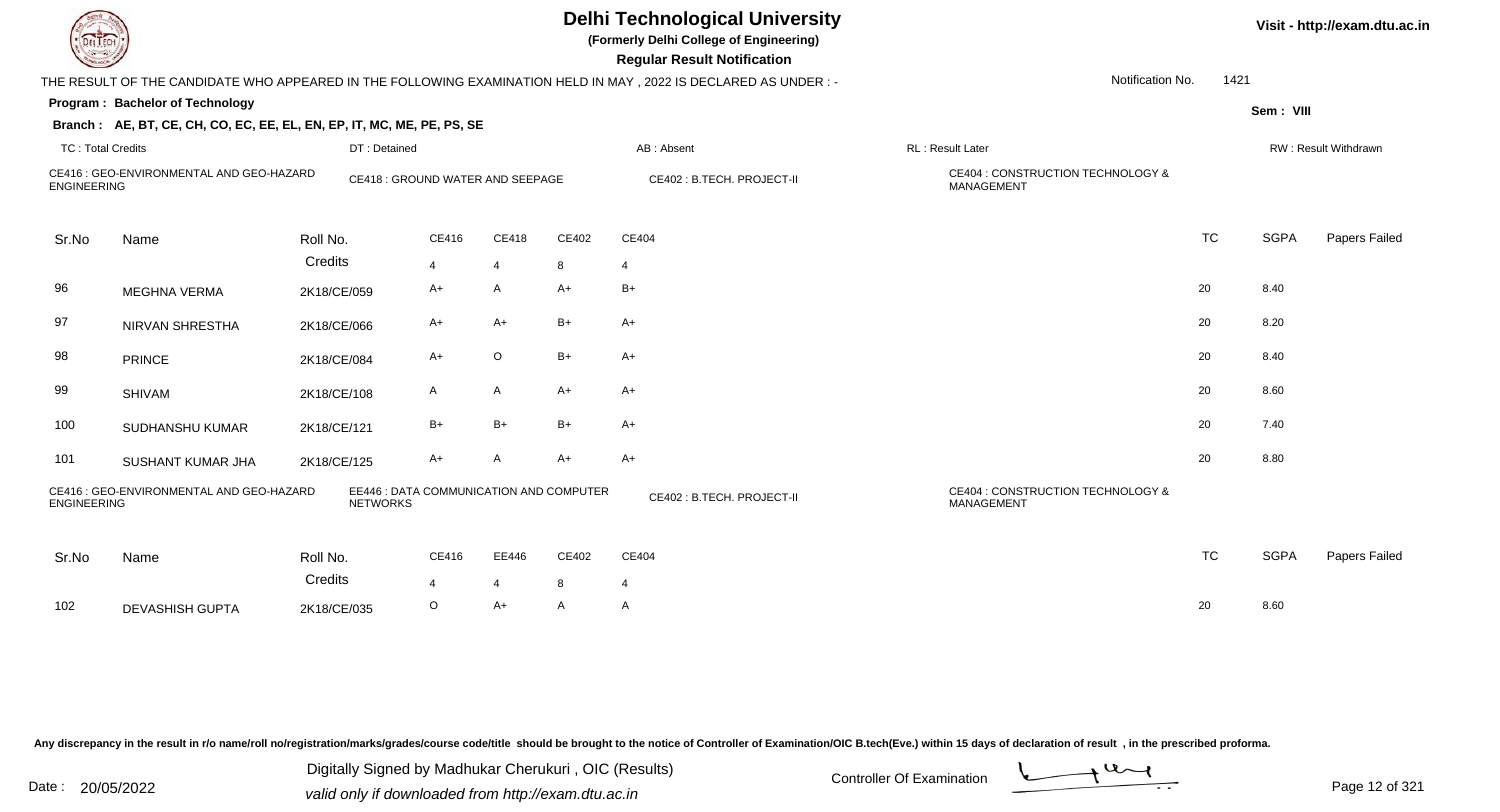|                          | <b>Delhi Technological University</b><br>Visit - http://exam.dtu.ac.in<br>(Formerly Delhi College of Engineering)<br>EL ECH<br><b>Regular Result Notification</b><br>Notification No.<br>THE RESULT OF THE CANDIDATE WHO APPEARED IN THE FOLLOWING EXAMINATION HELD IN MAY , 2022 IS DECLARED AS UNDER :- |                     |                                        |                         |            |                         |                           |                                                                             |           |             |                      |  |  |  |
|--------------------------|-----------------------------------------------------------------------------------------------------------------------------------------------------------------------------------------------------------------------------------------------------------------------------------------------------------|---------------------|----------------------------------------|-------------------------|------------|-------------------------|---------------------------|-----------------------------------------------------------------------------|-----------|-------------|----------------------|--|--|--|
|                          |                                                                                                                                                                                                                                                                                                           |                     |                                        |                         |            |                         |                           |                                                                             | 1421      |             |                      |  |  |  |
|                          | Program: Bachelor of Technology                                                                                                                                                                                                                                                                           |                     |                                        |                         |            |                         |                           |                                                                             |           | Sem: VIII   |                      |  |  |  |
|                          | Branch: AE, BT, CE, CH, CO, EC, EE, EL, EN, EP, IT, MC, ME, PE, PS, SE                                                                                                                                                                                                                                    |                     |                                        |                         |            |                         |                           |                                                                             |           |             |                      |  |  |  |
| <b>TC: Total Credits</b> |                                                                                                                                                                                                                                                                                                           | DT: Detained        |                                        |                         |            | AB: Absent              |                           | RL: Result Later                                                            |           |             | RW: Result Withdrawn |  |  |  |
| MANAGEMENT               | CE416 : GEO-ENVIRONMENTAL AND GEO-HAZARD<br>ENGINEERING<br>CE404 : CONSTRUCTION TECHNOLOGY &                                                                                                                                                                                                              | <b>DEVELOPMENT</b>  | EN412 : ENVIRONMENT AND SUSTAINABLE    |                         |            |                         |                           | ME406 : ELASTIC & PLASTIC BEHAVIOUR OF MATERIALS CE402 : B.TECH. PROJECT-II |           |             |                      |  |  |  |
| Sr.No                    | Name                                                                                                                                                                                                                                                                                                      | Roll No.            | CE416                                  | <b>EN412</b>            | ME406      | CE402                   | CE404                     |                                                                             | <b>TC</b> | <b>SGPA</b> | Papers Failed        |  |  |  |
|                          |                                                                                                                                                                                                                                                                                                           | Credits             | 4                                      | $\overline{4}$          | 4          | 8                       | $\overline{4}$            |                                                                             |           |             |                      |  |  |  |
| 103                      | ROHIT GUPTA                                                                                                                                                                                                                                                                                               | 2K18/CE/093         | A                                      | $B+$                    | $B+$       | $B+$                    | $A+$                      |                                                                             | 24        | 7.50        |                      |  |  |  |
| <b>ENGINEERING</b>       | CE416 : GEO-ENVIRONMENTAL AND GEO-HAZARD                                                                                                                                                                                                                                                                  |                     | MC406 : PARTIAL DIFFERENTIAL EQUATIONS |                         |            |                         | CE402: B.TECH. PROJECT-II | CE404 : CONSTRUCTION TECHNOLOGY &<br><b>MANAGEMENT</b>                      |           |             |                      |  |  |  |
| Sr.No                    | Name                                                                                                                                                                                                                                                                                                      | Roll No.            | CE416                                  | MC406                   | CE402      | CE404                   |                           |                                                                             | <b>TC</b> | <b>SGPA</b> | Papers Failed        |  |  |  |
|                          |                                                                                                                                                                                                                                                                                                           | Credits             | 4                                      | $\overline{4}$          | 8          | $\overline{4}$          |                           |                                                                             |           |             |                      |  |  |  |
| 104                      | <b>SAKSHAM GUPTA</b>                                                                                                                                                                                                                                                                                      | 2K18/CE/097         | B+                                     | $B+$                    | $B+$       | $A+$                    |                           |                                                                             | 20        | 7.40        |                      |  |  |  |
| <b>ENGINEERING</b>       | CE416 : GEO-ENVIRONMENTAL AND GEO-HAZARD                                                                                                                                                                                                                                                                  |                     | ME420: MATERIALS MANAGEMENT            |                         |            |                         | CE402: B.TECH. PROJECT-II | CE404 : CONSTRUCTION TECHNOLOGY &<br>MANAGEMENT                             |           |             |                      |  |  |  |
| Sr.No                    | Name                                                                                                                                                                                                                                                                                                      | Roll No.<br>Credits | CE416                                  | ME420<br>$\overline{4}$ | CE402<br>8 | CE404<br>$\overline{4}$ |                           |                                                                             | <b>TC</b> | <b>SGPA</b> | Papers Failed        |  |  |  |
| 105                      | <b>AMAN PAWAR</b>                                                                                                                                                                                                                                                                                         | 2K18/CE/016         | $\circ$                                | $\overline{A}$          | A          | $\circ$                 |                           |                                                                             | 20        | 8.80        |                      |  |  |  |
|                          |                                                                                                                                                                                                                                                                                                           |                     |                                        |                         |            |                         |                           |                                                                             |           |             |                      |  |  |  |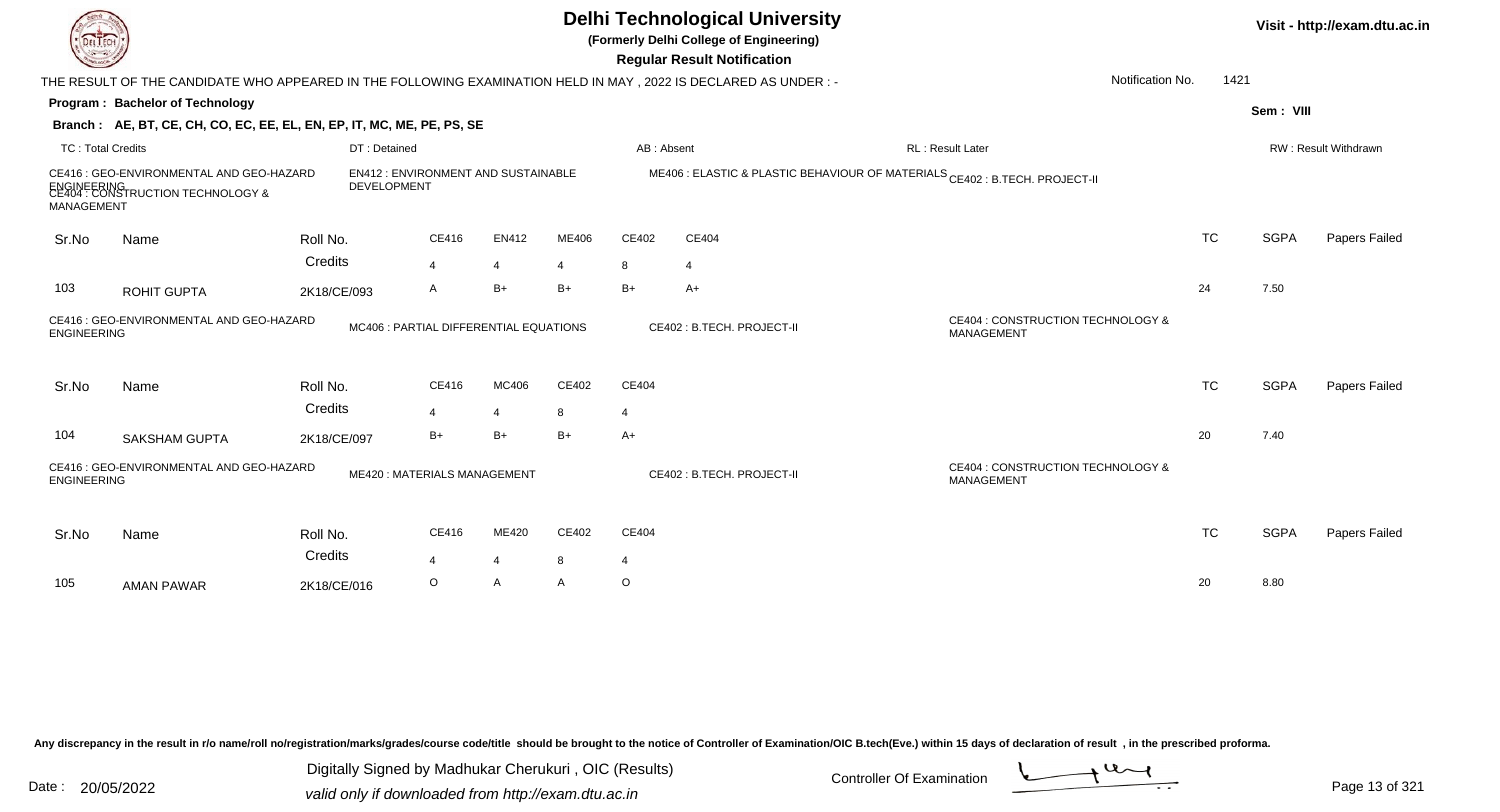| <b>DELTECH</b>           |                                                                                                                  |                             |                |       |                |                | <b>Delhi Technological University</b><br>(Formerly Delhi College of Engineering)<br><b>Regular Result Notification</b> |                   |                                   |           |             | Visit - http://exam.dtu.ac.in |
|--------------------------|------------------------------------------------------------------------------------------------------------------|-----------------------------|----------------|-------|----------------|----------------|------------------------------------------------------------------------------------------------------------------------|-------------------|-----------------------------------|-----------|-------------|-------------------------------|
|                          | THE RESULT OF THE CANDIDATE WHO APPEARED IN THE FOLLOWING EXAMINATION HELD IN MAY , 2022 IS DECLARED AS UNDER :- |                             |                |       |                |                |                                                                                                                        |                   | Notification No.                  | 1421      |             |                               |
|                          | Program: Bachelor of Technology                                                                                  |                             |                |       |                |                |                                                                                                                        |                   |                                   |           | Sem: VIII   |                               |
|                          | Branch: AE, BT, CE, CH, CO, EC, EE, EL, EN, EP, IT, MC, ME, PE, PS, SE                                           |                             |                |       |                |                |                                                                                                                        |                   |                                   |           |             |                               |
| <b>TC: Total Credits</b> |                                                                                                                  | DT: Detained                |                |       |                | AB: Absent     |                                                                                                                        | RL : Result Later |                                   |           |             | RW: Result Withdrawn          |
| <b>ENGINEERING</b>       | CE416 : GEO-ENVIRONMENTAL AND GEO-HAZARD                                                                         | PT410 : MEMBRANE TECHNOLOGY |                |       |                |                | CE402 : B.TECH. PROJECT-II                                                                                             | MANAGEMENT        | CE404 : CONSTRUCTION TECHNOLOGY & |           |             |                               |
| Sr.No                    | Name                                                                                                             | Roll No.                    | CE416          | PT410 | CE402          | CE404          |                                                                                                                        |                   |                                   | <b>TC</b> | <b>SGPA</b> | Papers Failed                 |
|                          |                                                                                                                  | Credits                     | $\overline{4}$ | 4     | 8              | $\overline{4}$ |                                                                                                                        |                   |                                   |           |             |                               |
| 106                      | MUKUL ANAND                                                                                                      | 2K18/CE/063                 | $B+$           | $A+$  | В              | $A+$           |                                                                                                                        |                   |                                   | 20        | 7.40        |                               |
| 107                      | PANKAJ YADAV                                                                                                     | 2K18/CE/076                 | $B+$           | $A+$  | B              | $A+$           |                                                                                                                        |                   |                                   | 20        | 7.40        |                               |
| MOOC404 : MOOC II        | CE418 : GROUND WATER AND SEEPAGE                                                                                 | CE402 : B.TECH. PROJECT-II  |                |       |                |                | CE404 : CONSTRUCTION TECHNOLOGY &<br>MANAGEMENT                                                                        | MOOC402: MOOC I   |                                   |           |             |                               |
| Sr.No                    | Name                                                                                                             | Roll No.                    | CE418          | CE402 | CE404          |                | MOOC402 MOOC404                                                                                                        |                   |                                   | <b>TC</b> | <b>SGPA</b> | Papers Failed                 |
|                          |                                                                                                                  | Credits                     | $\overline{4}$ | 8     | $\overline{4}$ | 2              | $\overline{2}$                                                                                                         |                   |                                   |           |             |                               |
| 108                      | <b>DIVYA ROOP SINGH</b>                                                                                          | 2K18/CE/037                 | ${\rm C}$      | A     | $B+$           | F              | F.                                                                                                                     |                   |                                   | 16        | 5.60        | MOOC402, MOOC404,             |
| 109                      | <b>EMERSON MADIBA DE</b>                                                                                         | 2K18/CE/038                 | $\mathsf{A}$   | A     | A              | $A+$           | $A+$                                                                                                                   |                   |                                   | 20        | 8.20        |                               |
| 110                      | <b>KARAN GUPTA</b>                                                                                               | 2K18/CE/050                 | $A+$           | B     | $A+$           | $A+$           | $A+$                                                                                                                   |                   |                                   | 20        | 7.80        |                               |
| 111                      | M AMEZ KHAIR                                                                                                     | 2K18/CE/054                 | $\mathsf{A}$   | A     | $\circ$        | $A+$           | $A+$                                                                                                                   |                   |                                   | 20        | 8.60        |                               |
| 112                      | <b>MD AAMIR</b>                                                                                                  | 2K18/CE/058                 | A              | $A+$  | A+             | A+             | $A+$                                                                                                                   |                   |                                   | 20        | 8.80        |                               |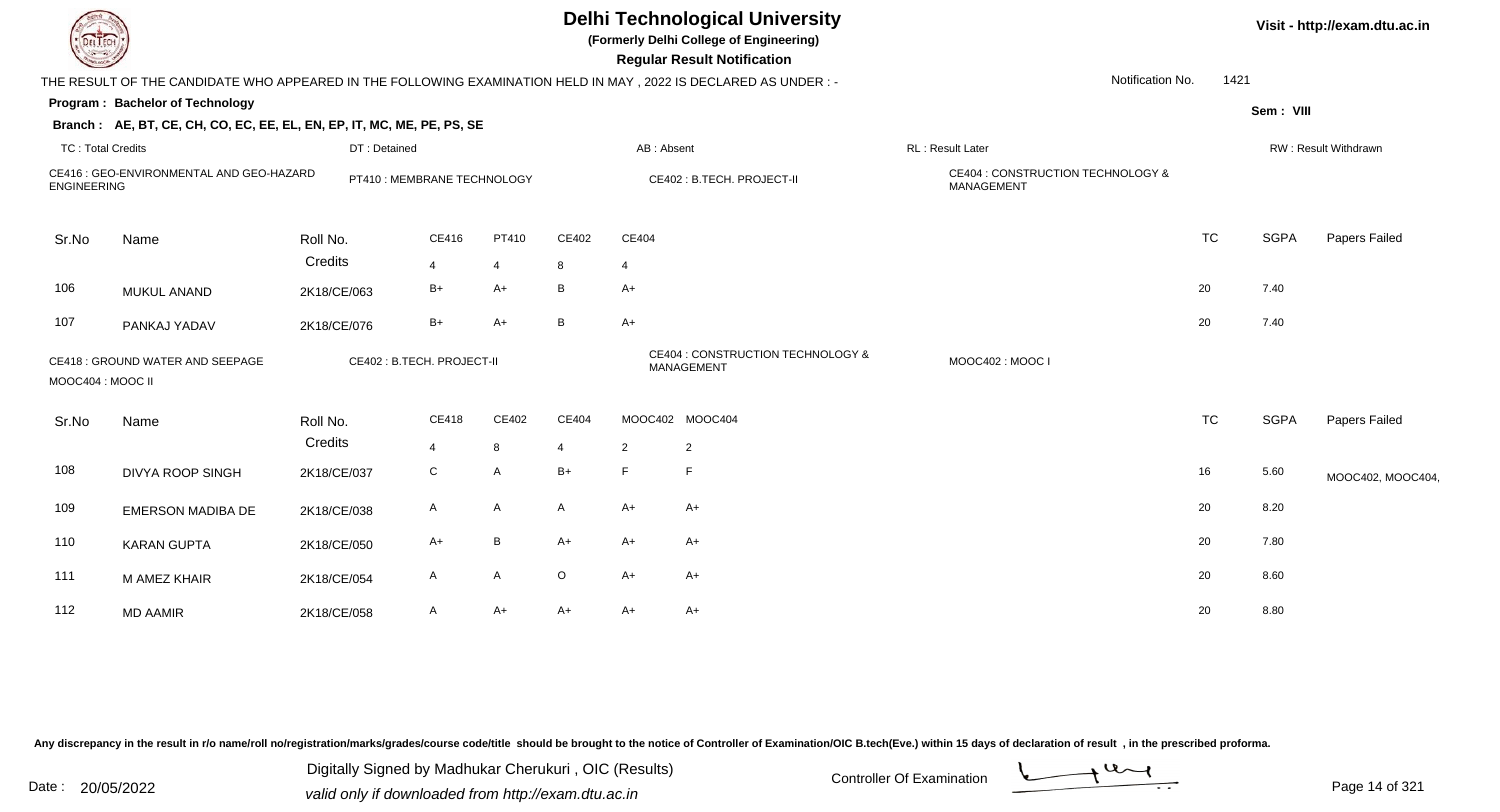

**(Formerly Delhi College of Engineering)**

 **Regular Result Notification**

### THE RESULT OF THE CANDIDATE WHO APPEARED IN THE FOLLOWING EXAMINATION HELD IN MAY , 2022 IS DECLARED AS UNDER : -

Notification No.1421

**Program : Bachelor of Technology**

### **Branch : AE, BT, CE, CH, CO, EC, EE, EL, EN, EP, IT, MC, ME, PE, PS, SE**

| <b>TC: Total Credits</b> |                                  | DT: Detained                      |                     |                           |              | AB: Absent                 | RL : Result Later                               |           |             | RW: Result Withdrawn |
|--------------------------|----------------------------------|-----------------------------------|---------------------|---------------------------|--------------|----------------------------|-------------------------------------------------|-----------|-------------|----------------------|
|                          | CE418 : GROUND WATER AND SEEPAGE | <b>CE420: TRAFFIC ENGINEERING</b> |                     |                           |              | CE402 : B.TECH. PROJECT-II | CE404 : CONSTRUCTION TECHNOLOGY &<br>MANAGEMENT |           |             |                      |
| Sr.No                    | Name                             | Roll No.<br>Credits               | CE418               | CE420                     | CE402        | CE404                      |                                                 | <b>TC</b> | <b>SGPA</b> | Papers Failed        |
| 113                      | ANSH JINDAL                      | 2K18/CE/022                       | $\overline{4}$<br>A | $\overline{4}$<br>$B+$    | 8<br>$A+$    | $\overline{4}$<br>A+       |                                                 | 20        | 8.40        |                      |
| 114                      | <b>KARMA YESHI</b>               | 2K18/CE/051                       | $\circ$             | $A+$                      | $\mathsf{A}$ | A+                         |                                                 | 20        | 8.80        |                      |
| 115                      | <b>MANSI</b>                     | 2K18/CE/056                       | $A+$                | $\overline{A}$            | $A+$         | $A+$                       |                                                 | 20        | 8.80        |                      |
| 116                      | <b>MOHIT KUMAR</b>               | 2K18/CE/061                       | A                   | A                         | $B+$         | A+                         |                                                 | 20        | 7.80        |                      |
| 117                      | PULKIT SHAKYA                    | 2K18/CE/088                       | A                   | A                         | $B+$         | $\circ$                    |                                                 | 20        | 8.00        |                      |
| 118                      | PUNEET SINGH                     | 2K18/CE/089                       | $A+$                | $\mathsf O$               | $B+$         | $\mathsf O$                |                                                 | 20        | 8.60        |                      |
| 119                      | SHUBHAM SINGH                    | 2K18/CE/114                       | $\circ$             | $\mathsf{A}$              | $A+$         | $A+$                       |                                                 | 20        | 9.00        |                      |
| 120                      | SOURABH SANGWAN                  | 2K18/CE/117                       | $A+$                | $A+$                      | $A+$         | A                          |                                                 | 20        | 8.80        |                      |
| 121                      | SUBODH KUMAR                     | 2K18/CE/120                       | $A+$                | $\boldsymbol{\mathsf{A}}$ | $A+$         | $A+$                       |                                                 | 20        | 8.80        |                      |
| 122                      | <b>SUNNY KUMAR</b>               | 2K18/CE/123                       | $\mathsf{A}$        | $A+$                      | $\mathsf{A}$ | $\mathsf O$                |                                                 | 20        | 8.60        |                      |
| 123                      | <b>VARUN SHARMA</b>              | 2K18/CE/128                       | A                   | $\,$ B                    | $B+$         | A+                         |                                                 | 20        | 7.40        |                      |
| 124                      | <b>VEDPRAKASH SHARMA</b>         | 2K18/CE/130                       | $A+$                | $\overline{A}$            | $A+$         | A+                         |                                                 | 20        | 8.80        |                      |
| 125                      | YASH CHAUDHARY                   | 2K18/CE/133                       | $\circ$             | A                         | $A+$         | A+                         |                                                 | 20        | 9.00        |                      |

Any discrepancy in the result in r/o name/roll no/registration/marks/grades/course code/title should be brought to the notice of Controller of Examination/OIC B.tech(Eve.) within 15 days of declaration of result, in the pr

Date : 20/05/2022 Valid only if downloaded from http://exam.dtu.ac.in<br>valid only if downloaded from http://exam.dtu.ac.in Digitally Signed by Madhukar Cherukuri , OIC (Results)



**Visit - http://exam.dtu.ac.in**

**Sem : VIII**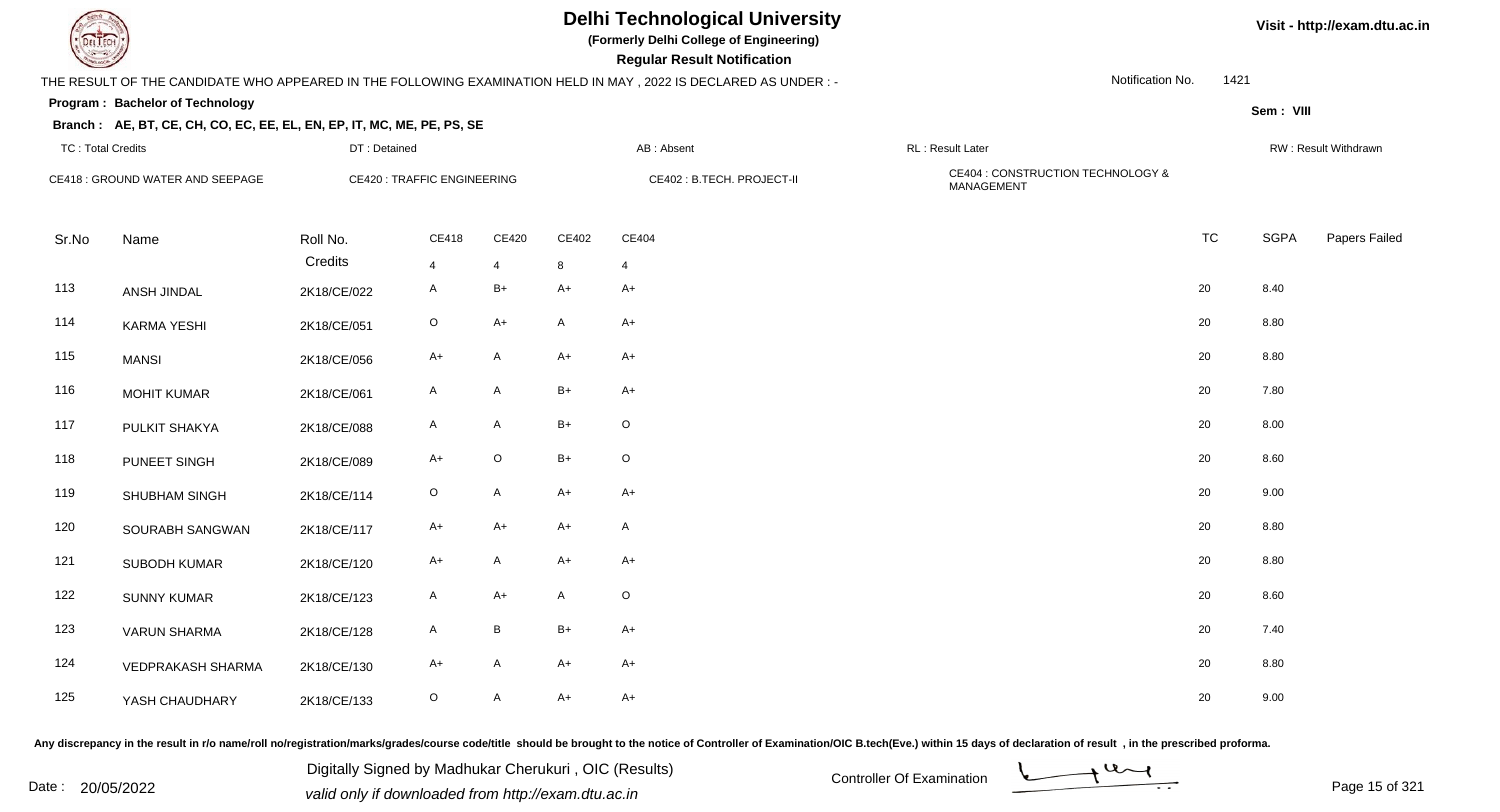**(Formerly Delhi College of Engineering)**

 **Regular Result Notification**

| <b>Courses A</b>         |                                                                        |                                   |                                      |                           |                                                 | Regular Result Notification                                                                                    |                                                 |           |           |                      |
|--------------------------|------------------------------------------------------------------------|-----------------------------------|--------------------------------------|---------------------------|-------------------------------------------------|----------------------------------------------------------------------------------------------------------------|-------------------------------------------------|-----------|-----------|----------------------|
|                          |                                                                        |                                   |                                      |                           |                                                 | THE RESULT OF THE CANDIDATE WHO APPEARED IN THE FOLLOWING EXAMINATION HELD IN MAY, 2022 IS DECLARED AS UNDER:- | Notification No.                                | 1421      |           |                      |
|                          | Program: Bachelor of Technology                                        |                                   |                                      |                           |                                                 |                                                                                                                |                                                 |           | Sem: VIII |                      |
|                          | Branch: AE, BT, CE, CH, CO, EC, EE, EL, EN, EP, IT, MC, ME, PE, PS, SE |                                   |                                      |                           |                                                 |                                                                                                                |                                                 |           |           |                      |
| <b>TC: Total Credits</b> |                                                                        | DT: Detained                      |                                      |                           |                                                 | AB: Absent                                                                                                     | RL: Result Later                                |           |           | RW: Result Withdrawn |
|                          | CE418 : GROUND WATER AND SEEPAGE                                       | <b>CE420: TRAFFIC ENGINEERING</b> |                                      | CE402: B.TECH. PROJECT-II | CE404 : CONSTRUCTION TECHNOLOGY &<br>MANAGEMENT |                                                                                                                |                                                 |           |           |                      |
| Sr.No                    | Name                                                                   | Roll No.                          | CE418                                | <b>CE420</b>              | CE402                                           | CE404                                                                                                          |                                                 | <b>TC</b> | SGPA      | Papers Failed        |
|                          |                                                                        | Credits                           | $\boldsymbol{\Delta}$                | $\overline{4}$            | 8                                               | $\overline{4}$                                                                                                 |                                                 |           |           |                      |
| 126                      | AAYUSH JHA                                                             | 2K18/CE/136                       | $A+$                                 | $\circ$                   | $\mathsf{A}$                                    | A+                                                                                                             |                                                 | 20        | 8.80      |                      |
|                          | CE418 : GROUND WATER AND SEEPAGE                                       |                                   | CO408 : INTELLECTUAL PROPERTY RIGHTS |                           |                                                 | CE402 : B.TECH. PROJECT-II                                                                                     | CE404 : CONSTRUCTION TECHNOLOGY &<br>MANAGEMENT |           |           |                      |
| Sr.No                    | Name                                                                   | Roll No.                          | CE418                                | CO408                     | CE402                                           | CE404                                                                                                          |                                                 | <b>TC</b> | SGPA      | Papers Failed        |
|                          |                                                                        | Credits                           | $\overline{4}$                       | $\overline{4}$            | 8                                               | $\overline{4}$                                                                                                 |                                                 |           |           |                      |
| 127                      | <b>BHARAT MUNDRA</b>                                                   | 2K18/CE/033                       | B                                    | A+                        | $\mathsf{A}$                                    | C                                                                                                              |                                                 | 20        | 7.20      |                      |
|                          |                                                                        |                                   |                                      |                           |                                                 |                                                                                                                |                                                 |           |           |                      |

Any discrepancy in the result in r/o name/roll no/registration/marks/grades/course code/title should be brought to the notice of Controller of Examination/OIC B.tech(Eve.) within 15 days of declaration of result, in the pr

Date : 20/05/2022 Digital Digital of Microsofted Chemical Controller Of Examination Determination Page 16 of 32 Digitally Signed by Madhukar Cherukuri , OIC (Results)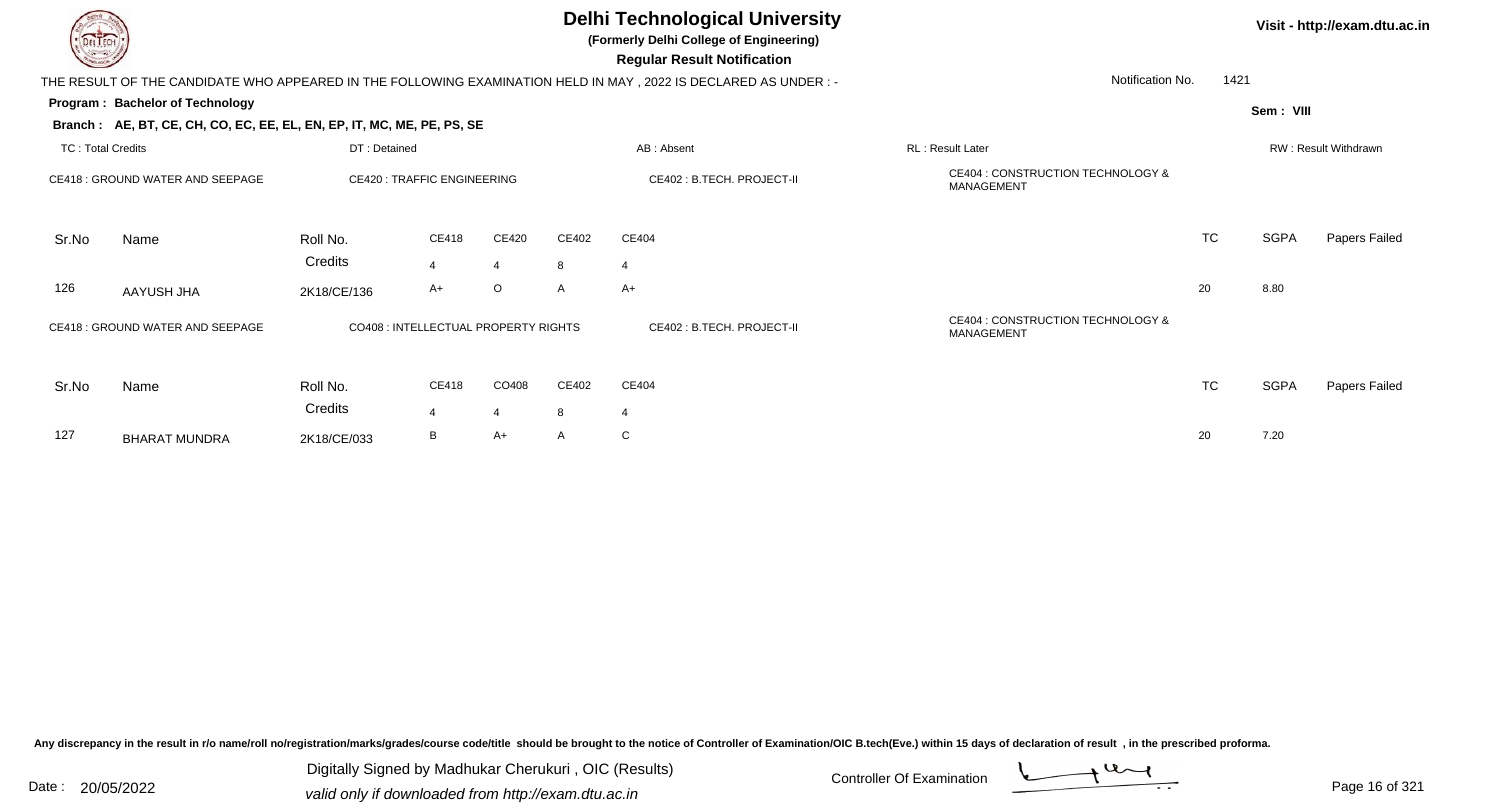**(Formerly Delhi College of Engineering)**

**Regular Regular Results** 

| <b>Country of Charles</b> |                                                                                                                 |              |                            |         |                |                | <b>Regular Result Notification</b>                     |                  |                  |           |             |                      |
|---------------------------|-----------------------------------------------------------------------------------------------------------------|--------------|----------------------------|---------|----------------|----------------|--------------------------------------------------------|------------------|------------------|-----------|-------------|----------------------|
|                           | THE RESULT OF THE CANDIDATE WHO APPEARED IN THE FOLLOWING EXAMINATION HELD IN MAY, 2022 IS DECLARED AS UNDER :- |              |                            |         |                |                |                                                        |                  | Notification No. | 1421      |             |                      |
|                           | Program: Bachelor of Technology                                                                                 |              |                            |         |                |                |                                                        |                  |                  |           | Sem: VIII   |                      |
|                           | Branch: AE, BT, CE, CH, CO, EC, EE, EL, EN, EP, IT, MC, ME, PE, PS, SE                                          |              |                            |         |                |                |                                                        |                  |                  |           |             |                      |
| <b>TC: Total Credits</b>  |                                                                                                                 | DT: Detained |                            |         |                | AB: Absent     |                                                        | RL: Result Later |                  |           |             | RW: Result Withdrawn |
| MOOC404 : MOOC II         | <b>CE420: TRAFFIC ENGINEERING</b>                                                                               |              | CE402 : B.TECH. PROJECT-II |         |                |                | CE404 : CONSTRUCTION TECHNOLOGY &<br><b>MANAGEMENT</b> | MOOC402: MOOC I  |                  |           |             |                      |
| Sr.No                     | Name                                                                                                            | Roll No.     | CE420                      | CE402   | CE404          |                | MOOC402 MOOC404                                        |                  |                  | <b>TC</b> | <b>SGPA</b> | Papers Failed        |
|                           |                                                                                                                 | Credits      | $\overline{4}$             | 8       | $\overline{4}$ | $\overline{2}$ | $\overline{2}$                                         |                  |                  |           |             |                      |
| 128                       | <b>NAKUL ARYA</b>                                                                                               | 2K16/CE/66   | $\mathsf{A}$               | $B+$    | $A+$           | $A+$           | $A+$                                                   |                  | 20               |           | 8.00        |                      |
| 129                       | KUMAR SARVESH RANJAN                                                                                            | 2K17/CE/43   | $B+$                       | $B+$    | $A+$           | $A+$           | A+                                                     |                  | 20               |           | 7.80        |                      |
| 130                       | <b>ABHAY VERMA</b>                                                                                              | 2K18/CE/003  | $\mathsf{A}$               | $B+$    | $\circ$        | $A+$           | $A+$                                                   |                  | 20               |           | 8.20        |                      |
| 131                       | ABHISHEK NARWAL                                                                                                 | 2K18/CE/005  | $B+$                       | B       | $A+$           | $A+$           | A                                                      |                  | 20               |           | 7.30        |                      |
| 132                       | ADITYA SINGH RATHORE                                                                                            | 2K18/CE/012  | $B+$                       | B+      | $A+$           | $A+$           | $A+$                                                   |                  | 20               |           | 7.80        |                      |
| 133                       | <b>AYUSH RAJ</b>                                                                                                | 2K18/CE/030  | $B+$                       | B+      | $B+$           | $A+$           | $A+$                                                   |                  | 20               |           | 7.40        |                      |
| 134                       | <b>GUNJIT GUPTA</b>                                                                                             | 2K18/CE/041  | $\mathsf{A}$               | B+      | A              | $A+$           | $A+$                                                   |                  | 20               |           | 7.80        |                      |
| 135                       | <b>HARMANBIR SINGH</b>                                                                                          | 2K18/CE/042  | $A+$                       | $\circ$ | $A+$           | $A+$           | $A+$                                                   |                  | 20               |           | 9.40        |                      |
| 136                       | <b>HARSH GOYAL</b>                                                                                              | 2K18/CE/043  | $\mathsf{A}$               | O       | $\mathsf O$    | $A+$           | $A+$                                                   |                  | 20               |           | 9.40        |                      |
| 137                       | HARSIFAT SINGH CHADHA                                                                                           | 2K18/CE/044  | $\mathsf{A}$               | A       | A              | $A+$           | $A+$                                                   |                  | 20               |           | 8.20        |                      |
| 138                       | <b>HRITHIK</b>                                                                                                  | 2K18/CE/045  | $B+$                       | A       | $\mathsf{A}$   | $A+$           | $A+$                                                   |                  | 20               |           | 8.00        |                      |
| 139                       | <b>ISHAN SINGH</b>                                                                                              | 2K18/CE/047  | $B+$                       | A       | A              | $A+$           | $A+$                                                   |                  | 20               |           | 8.00        |                      |
| 140                       | <b>JASMINE SINGH</b>                                                                                            | 2K18/CE/049  | A                          | A       | $\mathsf{A}$   | $A+$           | $A+$                                                   |                  | 20               |           | 8.20        |                      |

Any discrepancy in the result in r/o name/roll no/registration/marks/grades/course code/title should be brought to the notice of Controller of Examination/OIC B.tech(Eve.) within 15 days of declaration of result, in the pr

Date : 20/05/2022 Valid only if downloaded from http://exam.dtu.ac.in<br>valid only if downloaded from http://exam.dtu.ac.in Digitally Signed by Madhukar Cherukuri , OIC (Results)

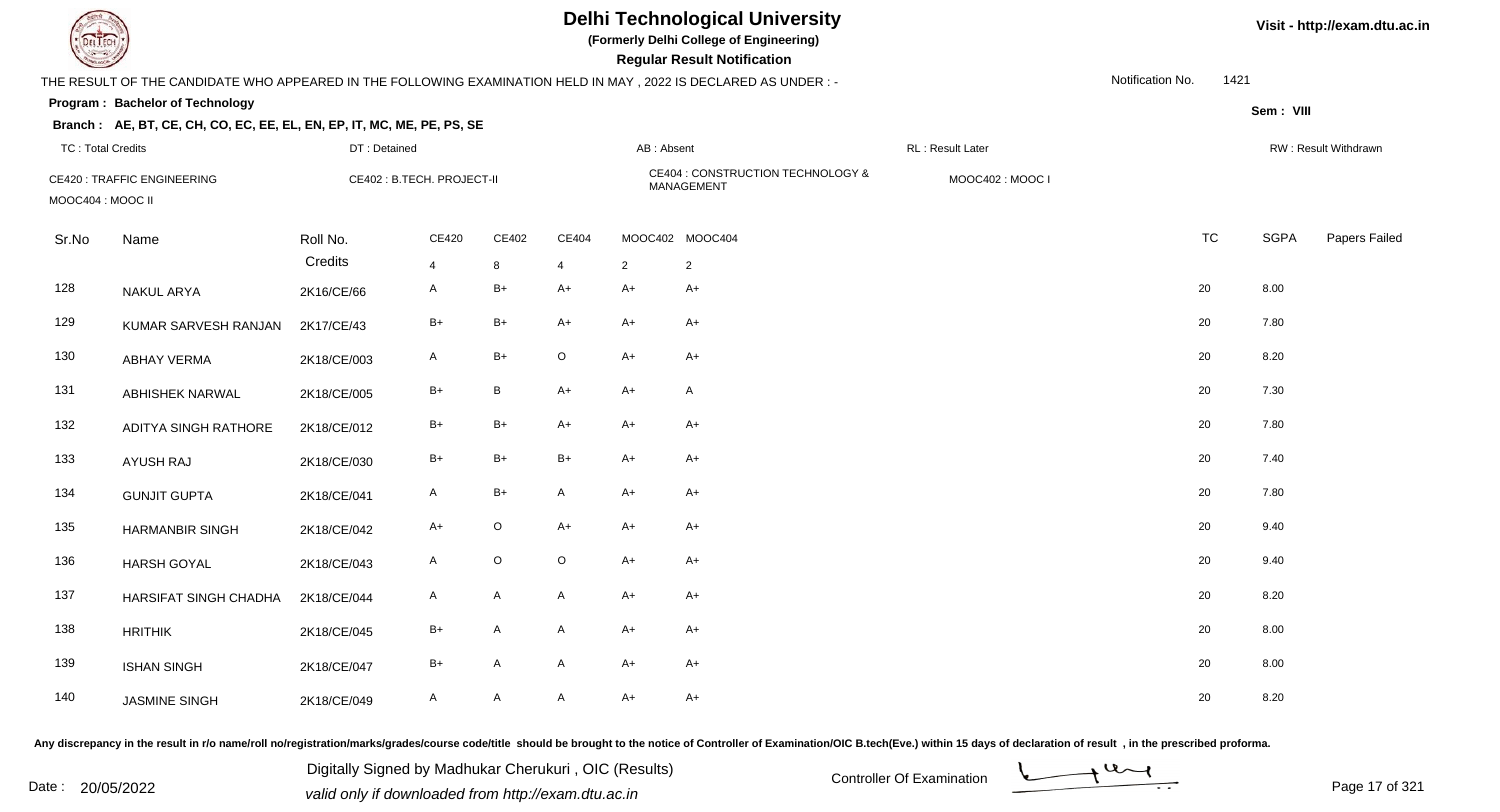**(Formerly Delhi College of Engineering)**

 **Regular Result Notification**

#### **Visit - http://exam.dtu.ac.in**

**Program : Bachelor of TechnologySem : VIII Branch : AE, BT, CE, CH, CO, EC, EE, EL, EN, EP, IT, MC, ME, PE, PS, SE**THE RESULT OF THE CANDIDATE WHO APPEARED IN THE FOLLOWING EXAMINATION HELD IN MAY , 2022 IS DECLARED AS UNDER : -TC : Total Credits DT : Detainedd AB : Absent RL : Result Later RW : Result Withdrawn Notification No. 1421Sr.Noo Name Roll No. **Credits** CE420 : TRAFFIC ENGINEERING CE402 : B.TECH. PROJECT-II CE404 : CONSTRUCTION TECHNOLOGY & MANAGEMENT MOOC402 : MOOC I MOOC404 : MOOC IICE4200 CE402 CE404 MOOC402 MOOC404 TC SGPA Papers Failed 4 <sup>8</sup> <sup>4</sup> <sup>2</sup> <sup>2</sup> 141 MUNA KABAMBAA 2K18/CE/064 B+ B+ O A+ A+ 142 NISHANT PANDEE 2K18/CE/067 A+ B+ A+ A+ A+ A+ C 20 8.20 143 NISHANT SINGH 2K18/CE/068 A+ B+ A+ A+ A+ <sup>20</sup> 8.20 144 NISHANT SINGHH 2K18/CE/069 B+ A A+ A+ A+ A+ C 20 8.20 145 NISHITT 2K18/CE/070 A A A+ A+ A+ A+ C 20 8.40 146 NITIN CHAUHANN 2K18/CE/071 A B+ A+ A+ A+ A+ C 20 8.00 147 PRADHUMAN MEENAA 2K18/CE/080 A B+ A+ A+ A+ A+ C+ 20 8.00 148 PRIYANSHU MEENAA 2K18/CE/087 B+ A A+ A+ A+ A+ C+ 20 8.20 149 RISHI NANDANN 2K18/CE/091 O A+ O A+ A+ 20 20 9.40 ROHIT nee ROHIT KUMARJAREDA150 2K18/CE/0922 A A A+ A+ A+  $+$  A+  $+$  A+  $+$  20 8.40 151 RUKHSAR AHMEDD 2K18/CE/094 B+ A O A+ A+ 152 SAGAR KUMARR 2K18/CE/095 B+ A+ O A+ A+  $\sim$  20 8.80 153 SANIDHYA SHARMAA 2K18/CE/100 A+ A A+ A+ A+ A+ A+ C+ 20 8.60

Any discrepancy in the result in r/o name/roll no/registration/marks/grades/course code/title should be brought to the notice of Controller of Examination/OIC B.tech(Eve.) within 15 days of declaration of result , in the p

Date : 20/05/2022 Digital Digital of Microsofted Chemical Controller Of Examination Determination Page 18 of 32 Digitally Signed by Madhukar Cherukuri , OIC (Results)

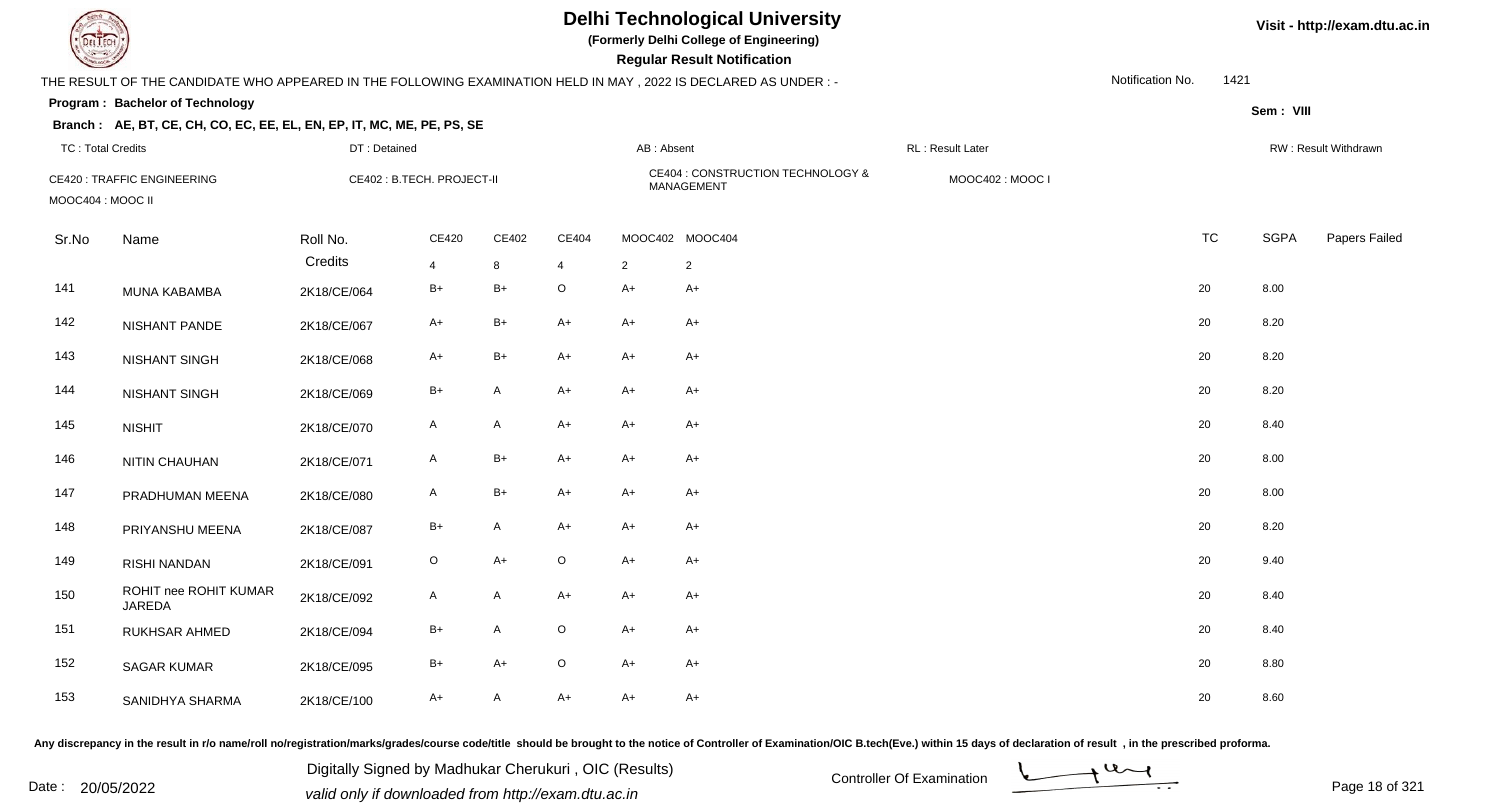**(Formerly Delhi College of Engineering)**

 **Regular Result Notification**

### **Visit - http://exam.dtu.ac.in**

| $\tilde{}$               |                                                                                                                 |              |                            |       |             |                | nogaia nobait nothiodhon                               |                  |                  |           |             |                      |
|--------------------------|-----------------------------------------------------------------------------------------------------------------|--------------|----------------------------|-------|-------------|----------------|--------------------------------------------------------|------------------|------------------|-----------|-------------|----------------------|
|                          | THE RESULT OF THE CANDIDATE WHO APPEARED IN THE FOLLOWING EXAMINATION HELD IN MAY, 2022 IS DECLARED AS UNDER :- |              |                            |       |             |                |                                                        |                  | Notification No. | 1421      |             |                      |
|                          | Program: Bachelor of Technology                                                                                 |              |                            |       |             |                |                                                        |                  |                  |           | Sem: VIII   |                      |
|                          | Branch: AE, BT, CE, CH, CO, EC, EE, EL, EN, EP, IT, MC, ME, PE, PS, SE                                          |              |                            |       |             |                |                                                        |                  |                  |           |             |                      |
| <b>TC: Total Credits</b> |                                                                                                                 | DT: Detained |                            |       |             | AB: Absent     |                                                        | RL: Result Later |                  |           |             | RW: Result Withdrawn |
| MOOC404 : MOOC II        | <b>CE420: TRAFFIC ENGINEERING</b>                                                                               |              | CE402 : B.TECH. PROJECT-II |       |             |                | CE404 : CONSTRUCTION TECHNOLOGY &<br><b>MANAGEMENT</b> | MOOC402: MOOC I  |                  |           |             |                      |
| Sr.No                    | Name                                                                                                            | Roll No.     | CE420                      | CE402 | CE404       |                | MOOC402 MOOC404                                        |                  |                  | <b>TC</b> | <b>SGPA</b> | Papers Failed        |
|                          |                                                                                                                 | Credits      | $\overline{4}$             | 8     | 4           | $\overline{2}$ | $\overline{2}$                                         |                  |                  |           |             |                      |
| 154                      | SAURABH SHEKHAR                                                                                                 | 2K18/CE/104  | $\mathsf{A}$               | A     | $A+$        | $A+$           | $A+$                                                   |                  |                  | 20        | 8.40        |                      |
| 155                      | SHIVAM SINGH RAYAN                                                                                              | 2K18/CE/109  | $B+$                       | B     | $A+$        | $A+$           | $A+$                                                   |                  |                  | 20        | 7.40        |                      |
| 156                      | SHREY SRIVASTAV                                                                                                 | 2K18/CE/111  | $A+$                       | $A+$  | $A+$        | $A+$           | $A+$                                                   |                  |                  | 20        | 9.00        |                      |
| 157                      | SHUBHAM RANA                                                                                                    | 2K18/CE/113  | $B+$                       | $B+$  | $\mathsf O$ | $A+$           | $A+$                                                   |                  |                  | 20        | 8.00        |                      |
| 158                      | <b>SHUBHAM THAKUR</b>                                                                                           | 2K18/CE/115  | $B+$                       | $B+$  | $A+$        | $A+$           | $A+$                                                   |                  |                  | 20        | 7.80        |                      |
| 159                      | <b>SIDHARTH</b>                                                                                                 | 2K18/CE/116  | $A+$                       | $B+$  | $\mathsf O$ | $A+$           | $A+$                                                   |                  |                  | 20        | 8.40        |                      |
| 160                      | SOURAV                                                                                                          | 2K18/CE/118  | $B+$                       | $B+$  | $A+$        | $A+$           | $A+$                                                   |                  |                  | 20        | 7.80        |                      |
| 161                      | <b>SURYADEV SINGH RANA</b>                                                                                      | 2K18/CE/124  | $\circ$                    | $A+$  | $A+$        | $A+$           | $A+$                                                   |                  |                  | 20        | 9.20        |                      |
| 162                      | VAIBHAV RAJ                                                                                                     | 2K18/CE/127  | $A+$                       | $A+$  | $A+$        | $A+$           | $A+$                                                   |                  |                  | 20        | 9.00        |                      |
| 163                      | <b>VIKAS PATEL</b>                                                                                              | 2K18/CE/131  | $\mathsf O$                | A+    | $\mathsf O$ | $A+$           | $A+$                                                   |                  |                  | 20        | 9.40        |                      |

Any discrepancy in the result in r/o name/roll no/registration/marks/grades/course code/title should be brought to the notice of Controller of Examination/OIC B.tech(Eve.) within 15 days of declaration of result, in the pr

Date : 20/05/2022 Valid only if downloaded from http://exam.dtu.ac.in<br>valid only if downloaded from http://exam.dtu.ac.in Digitally Signed by Madhukar Cherukuri , OIC (Results)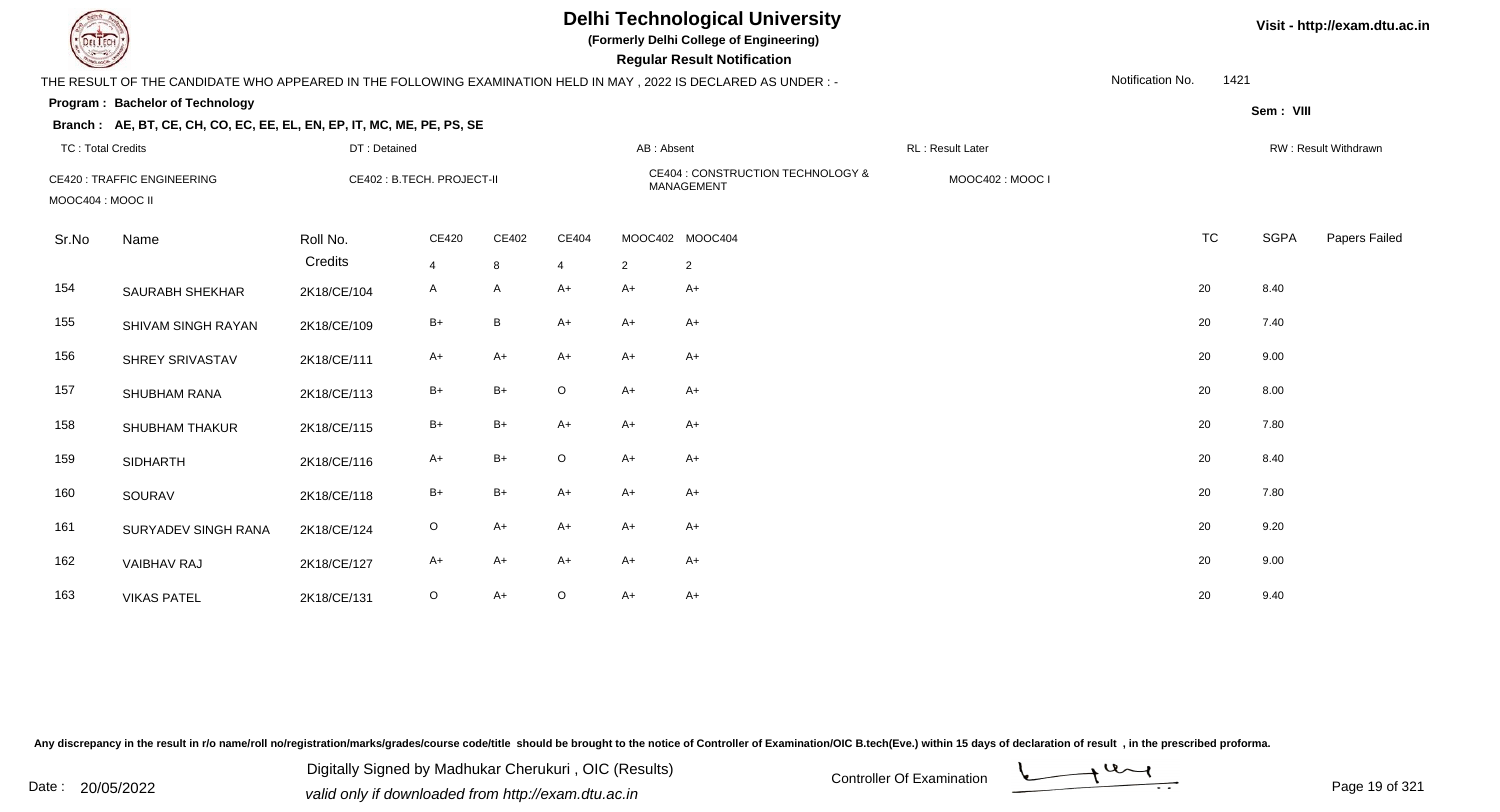| EL ECH                   |                                                                        |              |                                          |                |                 | <b>Delhi Technological University</b><br>(Formerly Delhi College of Engineering)<br><b>Regular Result Notification</b> |                                                 |           | Visit - http://exam.dtu.ac.in |                      |
|--------------------------|------------------------------------------------------------------------|--------------|------------------------------------------|----------------|-----------------|------------------------------------------------------------------------------------------------------------------------|-------------------------------------------------|-----------|-------------------------------|----------------------|
|                          |                                                                        |              |                                          |                |                 | THE RESULT OF THE CANDIDATE WHO APPEARED IN THE FOLLOWING EXAMINATION HELD IN MAY , 2022 IS DECLARED AS UNDER :-       | Notification No.                                | 1421      |                               |                      |
|                          | Program: Bachelor of Technology                                        |              |                                          |                |                 |                                                                                                                        |                                                 |           | Sem: VIII                     |                      |
|                          | Branch: AE, BT, CE, CH, CO, EC, EE, EL, EN, EP, IT, MC, ME, PE, PS, SE |              |                                          |                |                 |                                                                                                                        |                                                 |           |                               |                      |
| <b>TC: Total Credits</b> |                                                                        | DT: Detained |                                          |                |                 | AB: Absent                                                                                                             | RL: Result Later                                |           |                               | RW: Result Withdrawn |
|                          | <b>CE420: TRAFFIC ENGINEERING</b>                                      |              | EC412 : MACHINE LEARNING                 |                |                 | CE402: B.TECH. PROJECT-II                                                                                              | CE404 : CONSTRUCTION TECHNOLOGY &<br>MANAGEMENT |           |                               |                      |
| Sr.No                    | Name                                                                   | Roll No.     | CE420                                    | EC412          | CE402           | CE404                                                                                                                  |                                                 | <b>TC</b> | <b>SGPA</b>                   | Papers Failed        |
|                          |                                                                        | Credits      | 4                                        | $\overline{4}$ | 8               | $\overline{4}$                                                                                                         |                                                 |           |                               |                      |
| 164                      | <b>AYUSH ANAND</b>                                                     | 2K18/CE/028  | A                                        | $A+$           | $B+$            | $\mathsf{A}$                                                                                                           |                                                 | 20        | 7.80                          |                      |
| 165                      | AYUSH MISHRA                                                           | 2K18/CE/029  | В                                        | $A+$           | B               | $\mathsf{A}$                                                                                                           |                                                 | 20        | 7.00                          |                      |
| 166                      | <b>MAYANK SINGH</b>                                                    | 2K18/CE/057  | A                                        | $A+$           | $\circ$         | $A+$                                                                                                                   |                                                 | 20        | 9.20                          |                      |
|                          | <b>CE420: TRAFFIC ENGINEERING</b>                                      |              | EN406 : Advanced Open Channel Hydraulics |                |                 | CE402 : B.TECH. PROJECT-II                                                                                             | CE404 : CONSTRUCTION TECHNOLOGY &<br>MANAGEMENT |           |                               |                      |
| Sr.No                    | Name                                                                   | Roll No.     | CE420                                    | <b>EN406</b>   | CE402           | CE404                                                                                                                  |                                                 | <b>TC</b> | <b>SGPA</b>                   | Papers Failed        |
|                          |                                                                        | Credits      | 4                                        | $\overline{4}$ | 8               | $\overline{4}$                                                                                                         |                                                 |           |                               |                      |
| 167                      | <b>BHAGYA JAYANT</b>                                                   | 2K18/CE/032  | A                                        | $A+$           | $\circ$         | $\mathsf{A}$                                                                                                           |                                                 | 20        | 9.00                          |                      |
|                          | <b>CE420: TRAFFIC ENGINEERING</b>                                      |              | ME420: MATERIALS MANAGEMENT              |                |                 | CE402 : B.TECH. PROJECT-II                                                                                             | CE404 : CONSTRUCTION TECHNOLOGY &<br>MANAGEMENT |           |                               |                      |
| Sr.No                    | Name                                                                   | Roll No.     | <b>CE420</b>                             | ME420          | CE402           | CE404                                                                                                                  |                                                 | <b>TC</b> | <b>SGPA</b>                   | Papers Failed        |
|                          |                                                                        | Credits      | 4                                        | $\overline{4}$ | 8               | $\overline{4}$                                                                                                         |                                                 |           |                               |                      |
| 168                      | <b>RISHABH PANDEY</b>                                                  | 2K18/CE/090  | $\circ$                                  | A              | $A+$            | $A+$                                                                                                                   |                                                 | 20        | 9.00                          |                      |
| 169                      | <b>SAURAV TARKAR</b>                                                   | 2K18/CE/105  | $B+$                                     | A              | $\, {\bf B} \,$ | $A+$                                                                                                                   |                                                 | 20        | 7.20                          |                      |

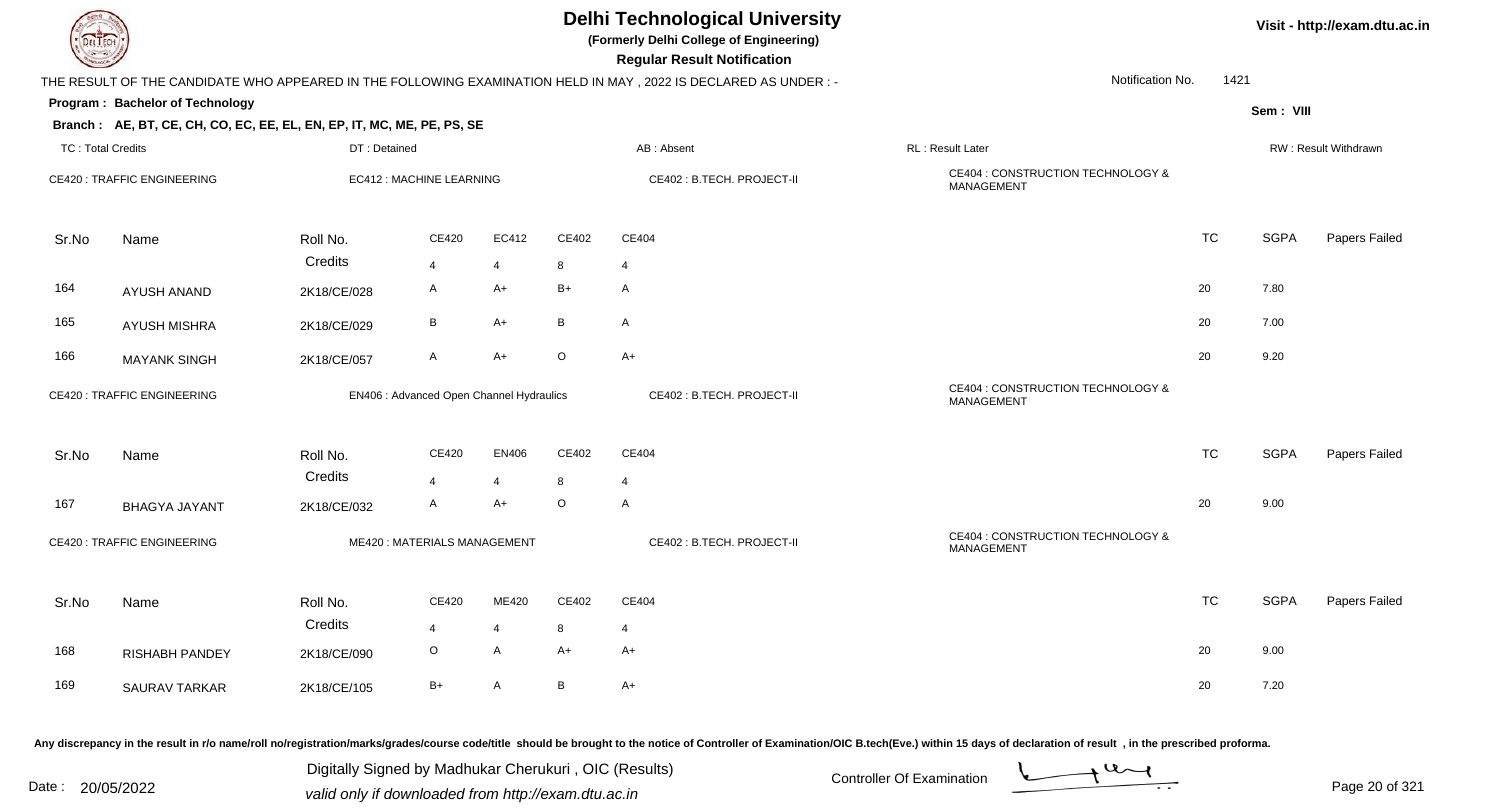| EL ECH                   |                                                                                                                  |                     |                           |                |           |                        | Visit - http://exam.dtu.ac.in                   |                                                        |                          |             |                      |
|--------------------------|------------------------------------------------------------------------------------------------------------------|---------------------|---------------------------|----------------|-----------|------------------------|-------------------------------------------------|--------------------------------------------------------|--------------------------|-------------|----------------------|
|                          | THE RESULT OF THE CANDIDATE WHO APPEARED IN THE FOLLOWING EXAMINATION HELD IN MAY , 2022 IS DECLARED AS UNDER :- |                     |                           |                |           |                        |                                                 |                                                        | 1421<br>Notification No. |             |                      |
|                          | Program: Bachelor of Technology                                                                                  |                     |                           |                |           |                        |                                                 |                                                        |                          | Sem: VIII   |                      |
|                          | Branch: AE, BT, CE, CH, CO, EC, EE, EL, EN, EP, IT, MC, ME, PE, PS, SE                                           |                     |                           |                |           |                        |                                                 |                                                        |                          |             |                      |
| <b>TC: Total Credits</b> |                                                                                                                  | DT: Detained        |                           |                |           | AB: Absent             |                                                 | RL : Result Later                                      |                          |             | RW: Result Withdrawn |
|                          | CO414 : BIG DATA ANALYTICS                                                                                       |                     | IT420 : COMPUTER VISION   |                |           |                        | CE402: B.TECH. PROJECT-II                       | CE404 : CONSTRUCTION TECHNOLOGY &<br><b>MANAGEMENT</b> |                          |             |                      |
| Sr.No                    | Name                                                                                                             | Roll No.            | CO414                     | <b>IT420</b>   | CE402     | CE404                  |                                                 |                                                        | <b>TC</b>                | <b>SGPA</b> | <b>Papers Failed</b> |
|                          |                                                                                                                  | Credits             | $\overline{4}$            | $\overline{4}$ | 8         | $\overline{4}$         |                                                 |                                                        |                          |             |                      |
| 170                      | SHREYANSH GUPTA                                                                                                  | 2K18/CE/112         | $\circ$                   | $\circ$        | $A+$      | $A+$                   |                                                 |                                                        | 20                       | 9.40        |                      |
| MOOC404 : MOOC II        | EC412 : MACHINE LEARNING                                                                                         |                     | CE402: B.TECH. PROJECT-II |                |           |                        | CE404 : CONSTRUCTION TECHNOLOGY &<br>MANAGEMENT | MOOC402: MOOC I                                        |                          |             |                      |
| Sr.No                    | Name                                                                                                             | Roll No.<br>Credits | EC412                     | CE402          | CE404     |                        | MOOC402 MOOC404                                 |                                                        | <b>TC</b>                | <b>SGPA</b> | Papers Failed        |
| 171                      | <b>SUMIT SINGH</b>                                                                                               | 2K18/CE/122         | $\overline{4}$<br>$\circ$ | 8<br>$A+$      | 4<br>$A+$ | $\overline{2}$<br>$A+$ | $\overline{2}$<br>A+                            |                                                        | 20                       | 9.20        |                      |
|                          | EC458 : Deep Learning                                                                                            |                     |                           |                |           |                        |                                                 |                                                        |                          |             |                      |
| Sr.No                    | Name                                                                                                             | Roll No.<br>Credits | EC458                     |                |           |                        |                                                 |                                                        | <b>TC</b>                | <b>SGPA</b> | Papers Failed        |
| 172                      | <b>RAJA BABU</b>                                                                                                 | 2K17/CE/80          | 4<br>F                    |                |           |                        |                                                 |                                                        | $\mathbf{0}$             | 3.00        | EC458                |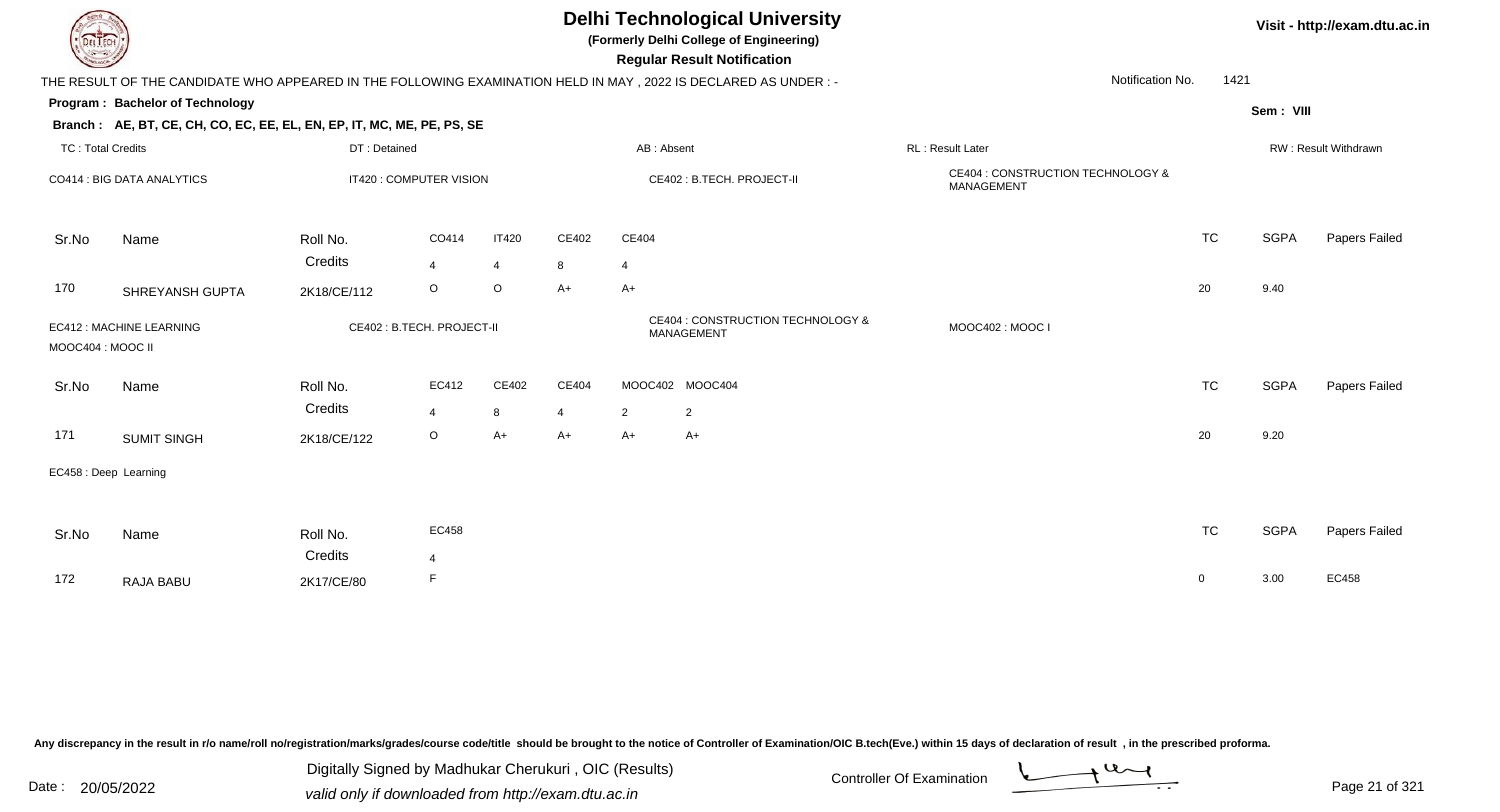| <b>DELTECH</b>           |                                                                                                                |                     |                                   |                         |                      |                         | <b>Delhi Technological University</b><br>(Formerly Delhi College of Engineering)<br><b>Regular Result Notification</b> |                                                 | Visit - http://exam.dtu.ac.in |             |                             |  |
|--------------------------|----------------------------------------------------------------------------------------------------------------|---------------------|-----------------------------------|-------------------------|----------------------|-------------------------|------------------------------------------------------------------------------------------------------------------------|-------------------------------------------------|-------------------------------|-------------|-----------------------------|--|
|                          | THE RESULT OF THE CANDIDATE WHO APPEARED IN THE FOLLOWING EXAMINATION HELD IN MAY, 2022 IS DECLARED AS UNDER:- |                     |                                   |                         |                      |                         |                                                                                                                        | Notification No.                                | 1421                          |             |                             |  |
|                          | Program: Bachelor of Technology                                                                                |                     |                                   |                         |                      |                         |                                                                                                                        |                                                 |                               | Sem: VIII   |                             |  |
|                          | Branch: AE, BT, CE, CH, CO, EC, EE, EL, EN, EP, IT, MC, ME, PE, PS, SE                                         |                     |                                   |                         |                      |                         |                                                                                                                        |                                                 |                               |             |                             |  |
| <b>TC: Total Credits</b> |                                                                                                                | DT: Detained        |                                   |                         |                      | AB: Absent              |                                                                                                                        | <b>RL: Result Later</b>                         |                               |             | <b>RW: Result Withdrawn</b> |  |
| MOOC404 : MOOC II        | EC462 : Recent Trends in Artificial Intelligence                                                               |                     | CE402 : B.TECH. PROJECT-II        |                         |                      |                         | CE404 : CONSTRUCTION TECHNOLOGY &<br><b>MANAGEMENT</b>                                                                 | MOOC402: MOOC I                                 |                               |             |                             |  |
| Sr.No                    | Name                                                                                                           | Roll No.<br>Credits | EC462                             | CE402                   | CE404                |                         | MOOC402 MOOC404                                                                                                        |                                                 | <b>TC</b>                     | <b>SGPA</b> | Papers Failed               |  |
| 173                      | PRATIK SHARMA                                                                                                  | 2K18/CE/083         | $\overline{4}$<br>C               | 8<br>Α                  | $\overline{4}$<br>A+ | 2<br>$A+$               | $\overline{2}$<br>$A+$                                                                                                 |                                                 | 20                            | 7.80        |                             |  |
| MOOC404 : MOOC II        | EP414 : SPACE AND ATMOSPHERIC SCIENCE-II                                                                       |                     | CE402: B.TECH. PROJECT-II         |                         |                      |                         | CE404 : CONSTRUCTION TECHNOLOGY &<br>MANAGEMENT                                                                        | MOOC402: MOOC I                                 |                               |             |                             |  |
| Sr.No                    | Name                                                                                                           | Roll No.            | EP414                             | CE402                   | CE404                |                         | MOOC402 MOOC404                                                                                                        |                                                 | <b>TC</b>                     | <b>SGPA</b> | Papers Failed               |  |
|                          |                                                                                                                | Credits             | $\overline{4}$                    | 8                       | $\overline{4}$       | 2                       | 2                                                                                                                      |                                                 |                               |             |                             |  |
| 174                      | AWDHESH SHUKLA                                                                                                 | 2K18/CE/027         | Α                                 | B                       | B                    | A+                      | A+                                                                                                                     |                                                 | 20                            | 7.00        |                             |  |
|                          | MC418 : OPTIMIZATION TECHNIQUES                                                                                |                     | <b>ME414 : FRACTURE MECHANICS</b> |                         |                      |                         | CE402: B.TECH. PROJECT-II                                                                                              | CE404 : CONSTRUCTION TECHNOLOGY &<br>MANAGEMENT |                               |             |                             |  |
| Sr.No                    | Name                                                                                                           | Roll No.<br>Credits | MC418<br>$\overline{\mathbf{A}}$  | ME414<br>$\overline{4}$ | CE402<br>8           | CE404<br>$\overline{4}$ |                                                                                                                        |                                                 | <b>TC</b>                     | <b>SGPA</b> | Papers Failed               |  |
| 175                      | <b>ANKIT</b>                                                                                                   | 2K18/CE/020         | A                                 | A+                      | A                    | A                       |                                                                                                                        |                                                 | 20                            | 8.20        |                             |  |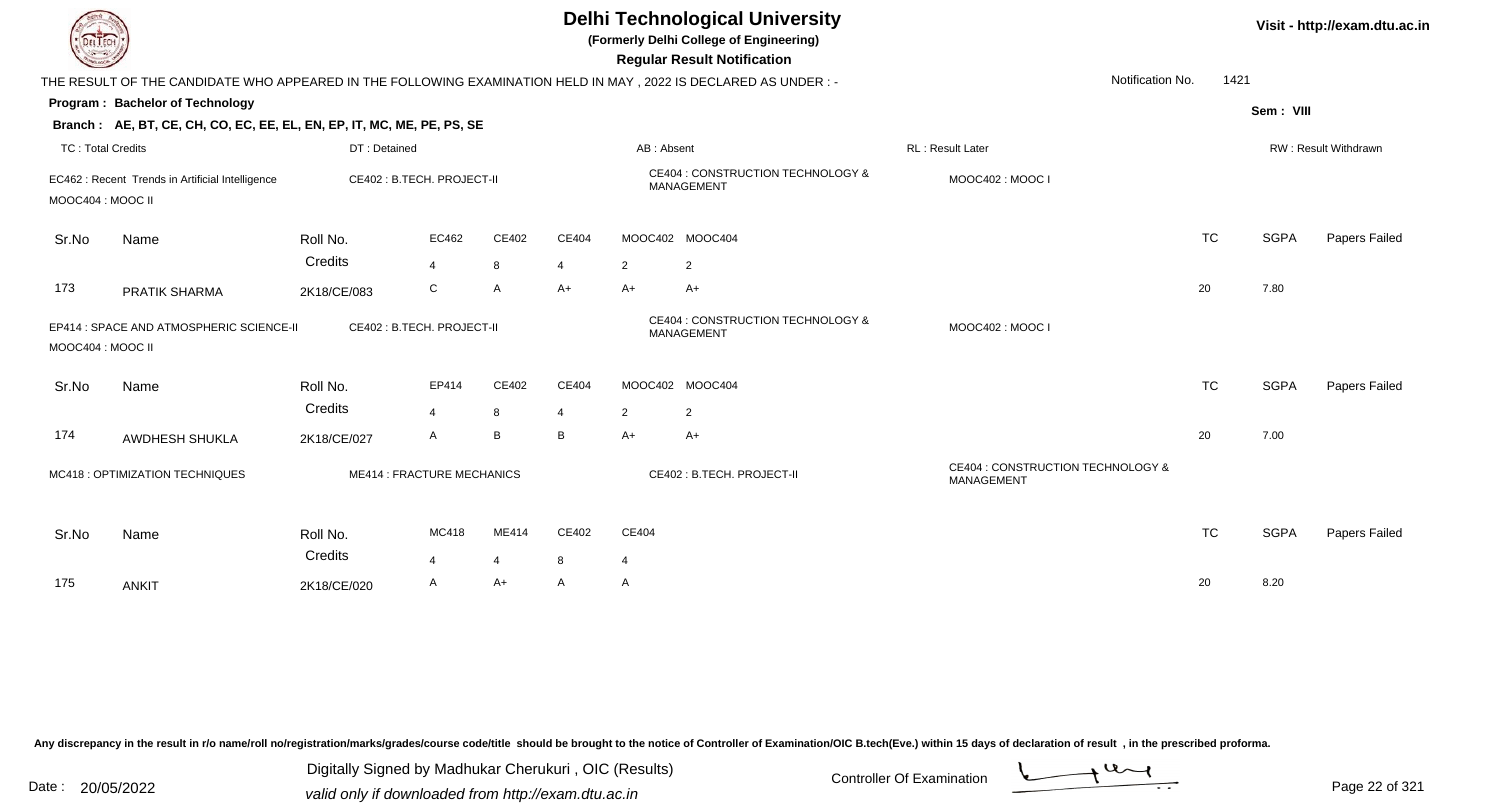| EL ECH                   |                                                                                                                 |                     |                                |                   |            |            | <b>Delhi Technological University</b><br>(Formerly Delhi College of Engineering)<br><b>Regular Result Notification</b> |                  |                  |           |             | Visit - http://exam.dtu.ac.in |
|--------------------------|-----------------------------------------------------------------------------------------------------------------|---------------------|--------------------------------|-------------------|------------|------------|------------------------------------------------------------------------------------------------------------------------|------------------|------------------|-----------|-------------|-------------------------------|
|                          | THE RESULT OF THE CANDIDATE WHO APPEARED IN THE FOLLOWING EXAMINATION HELD IN MAY, 2022 IS DECLARED AS UNDER :- |                     |                                |                   |            |            |                                                                                                                        |                  | Notification No. | 1421      |             |                               |
|                          | Program: Bachelor of Technology<br>Branch: AE, BT, CE, CH, CO, EC, EE, EL, EN, EP, IT, MC, ME, PE, PS, SE       |                     |                                |                   |            |            |                                                                                                                        |                  |                  |           | Sem: VIII   |                               |
| <b>TC: Total Credits</b> |                                                                                                                 | DT: Detained        |                                |                   |            | AB: Absent |                                                                                                                        | RL: Result Later |                  |           |             | RW: Result Withdrawn          |
| MOOC404 : MOOC II        | <b>ME414 : FRACTURE MECHANICS</b>                                                                               |                     | CE402 : B.TECH. PROJECT-II     |                   |            |            | CE404 : CONSTRUCTION TECHNOLOGY &<br><b>MANAGEMENT</b>                                                                 | MOOC402: MOOC I  |                  |           |             |                               |
| Sr.No                    | Name                                                                                                            | Roll No.<br>Credits | ME414<br>$\overline{4}$        | CE402<br>8        | CE404<br>4 | 2          | MOOC402 MOOC404<br>2                                                                                                   |                  |                  | <b>TC</b> | <b>SGPA</b> | Papers Failed                 |
| 176                      | <b>MRINAL THAKUR</b>                                                                                            | 2K18/CE/062         | A                              | A                 | A+         | $A+$       | A+                                                                                                                     |                  |                  | 20        | 8.40        |                               |
| MOOC404 : MOOC II        | <b>ME418: SUPPLY CHAIN MANAGEMENT</b>                                                                           |                     | CE402: B.TECH. PROJECT-II      |                   |            |            | CE404 : CONSTRUCTION TECHNOLOGY &<br>MANAGEMENT                                                                        | MOOC402: MOOC I  |                  |           |             |                               |
| Sr.No                    | Name                                                                                                            | Roll No.<br>Credits | ME418<br>$\boldsymbol{\Delta}$ | <b>CE402</b><br>8 | CE404<br>4 | 2          | MOOC402 MOOC404<br>2                                                                                                   |                  |                  | <b>TC</b> | <b>SGPA</b> | Papers Failed                 |
| 177                      | PIYUSH KUMAR                                                                                                    | 2K18/CE/079         | A+                             | B+                | A+         | $A+$       | $A+$                                                                                                                   |                  |                  | 20        | 8.20        |                               |
| MOOC404: MOOC II         | ME420: MATERIALS MANAGEMENT                                                                                     |                     | CE402: B.TECH. PROJECT-II      |                   |            |            | CE404 : CONSTRUCTION TECHNOLOGY &<br>MANAGEMENT                                                                        | MOOC402: MOOC    |                  |           |             |                               |
| Sr.No                    | Name                                                                                                            | Roll No.<br>Credits | ME420<br>4                     | CE402<br>8        | CE404<br>4 | 2          | MOOC402 MOOC404<br>2                                                                                                   |                  |                  | <b>TC</b> | <b>SGPA</b> | Papers Failed                 |
| 178                      | <b>SAVAN GAUTAM</b>                                                                                             | 2K18/CE/106         | A                              | A+                | A+         | A+         | A+                                                                                                                     |                  |                  | 20        | 8.80        |                               |

Digitally Signed by Madhukar Cherukuri, OIC (Results)<br>Date : 20/05/2022 valid only if downloaded from http://oxam.dtu.ac.in Digitally Signed by Madhukar Cherukuri , OIC (Results)

valid only if downloaded from http://exam.dtu.ac.in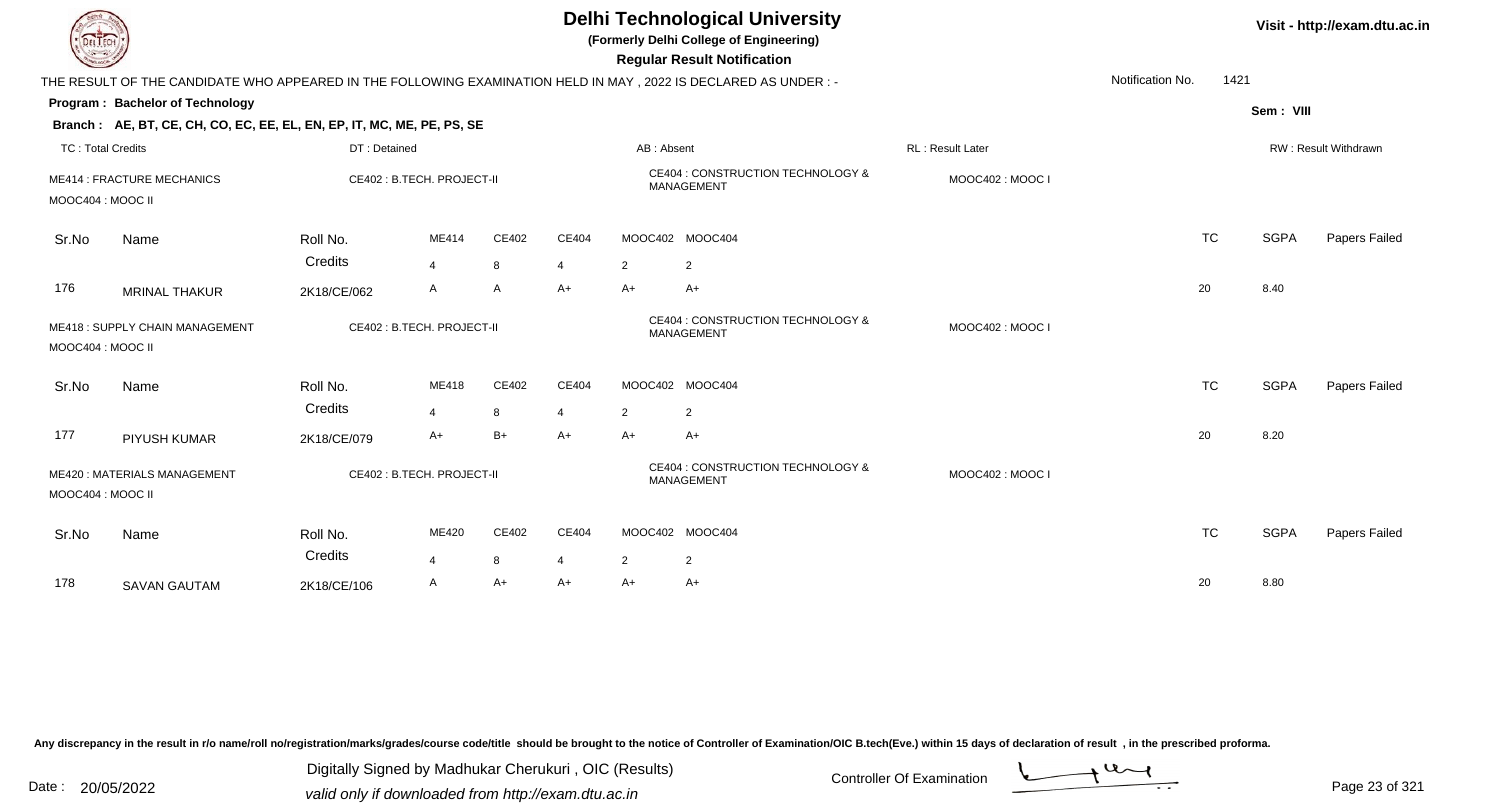| DEL ECH                  |                                                                                                                |                     |                                          |                |                         |                                                 | <b>Delhi Technological University</b><br>(Formerly Delhi College of Engineering)<br><b>Regular Result Notification</b> |                                                 |                  | Visit - http://exam.dtu.ac.in |                      |
|--------------------------|----------------------------------------------------------------------------------------------------------------|---------------------|------------------------------------------|----------------|-------------------------|-------------------------------------------------|------------------------------------------------------------------------------------------------------------------------|-------------------------------------------------|------------------|-------------------------------|----------------------|
|                          | THE RESULT OF THE CANDIDATE WHO APPEARED IN THE FOLLOWING EXAMINATION HELD IN MAY, 2022 IS DECLARED AS UNDER:- |                     |                                          |                |                         |                                                 |                                                                                                                        |                                                 | Notification No. | 1421                          |                      |
|                          | Program: Bachelor of Technology                                                                                |                     |                                          |                |                         |                                                 |                                                                                                                        |                                                 |                  | Sem: VIII                     |                      |
|                          | Branch: AE, BT, CE, CH, CO, EC, EE, EL, EN, EP, IT, MC, ME, PE, PS, SE                                         |                     |                                          |                |                         |                                                 |                                                                                                                        |                                                 |                  |                               |                      |
| <b>TC: Total Credits</b> |                                                                                                                | DT: Detained        |                                          |                |                         | AB: Absent                                      |                                                                                                                        | RL: Result Later                                |                  |                               | RW: Result Withdrawn |
|                          | ME420: MATERIALS MANAGEMENT                                                                                    |                     | SE406 : ADVANCES IN SOFTWARE ENGINEERING |                |                         |                                                 | CE402: B.TECH. PROJECT-II                                                                                              | CE404 : CONSTRUCTION TECHNOLOGY &<br>MANAGEMENT |                  |                               |                      |
| Sr.No                    | Name                                                                                                           | Roll No.            | ME420                                    | <b>SE406</b>   | CE402                   | CE404                                           |                                                                                                                        |                                                 | <b>TC</b>        | <b>SGPA</b>                   | Papers Failed        |
|                          |                                                                                                                | Credits             | $\overline{4}$                           | $\overline{4}$ | 8                       | $\overline{4}$                                  |                                                                                                                        |                                                 |                  |                               |                      |
| 179                      | <b>SHREY SHARMA</b>                                                                                            | 2K18/CE/110         | A+                                       | A              | B                       | A+                                              |                                                                                                                        |                                                 | 20               | 7.60                          |                      |
|                          | CE402 : B.TECH. PROJECT-II<br>PT410 : MEMBRANE TECHNOLOGY<br>MOOC404 : MOOC II                                 |                     |                                          |                |                         | CE404 : CONSTRUCTION TECHNOLOGY &<br>MANAGEMENT | MOOC402: MOOC I                                                                                                        |                                                 |                  |                               |                      |
| Sr.No                    | Name                                                                                                           | Roll No.<br>Credits | PT410<br>$\overline{4}$                  | CE402<br>8     | CE404<br>$\overline{4}$ | 2                                               | MOOC402 MOOC404<br>$\overline{2}$                                                                                      |                                                 | <b>TC</b>        | <b>SGPA</b>                   | Papers Failed        |
| 180                      | <b>ACHINTAY GOYAL</b>                                                                                          | 2K18/CE/009         | A+                                       | B              | A                       | $A+$                                            | $A+$                                                                                                                   |                                                 | 20               | 7.60                          |                      |
| MOOC404 : MOOC II        | CE402 : B.TECH. PROJECT-II<br>PT414 : FOOD TECHNOLOGY                                                          |                     |                                          |                |                         | CE404 : CONSTRUCTION TECHNOLOGY &<br>MANAGEMENT | MOOC402: MOOC I                                                                                                        |                                                 |                  |                               |                      |
| Sr.No                    | Name                                                                                                           | Roll No.            | PT414                                    | CE402          | CE404                   |                                                 | MOOC402 MOOC404                                                                                                        |                                                 | <b>TC</b>        | <b>SGPA</b>                   | Papers Failed        |
|                          |                                                                                                                | Credits             | 4                                        | 8              | 4                       | $\overline{2}$                                  | $\overline{c}$                                                                                                         |                                                 |                  |                               |                      |
| 181                      | <b>NITIN YADAV</b>                                                                                             | 2K18/CE/074         | $\circ$                                  | $B+$           | A+                      | A+                                              | A+                                                                                                                     |                                                 | 20               | 8.40                          |                      |
| 182                      | <b>UTKARSH YASH</b>                                                                                            | 2K18/CE/126         | A+                                       | A+             | O                       | A+                                              | A+                                                                                                                     |                                                 | 20               | 9.20                          |                      |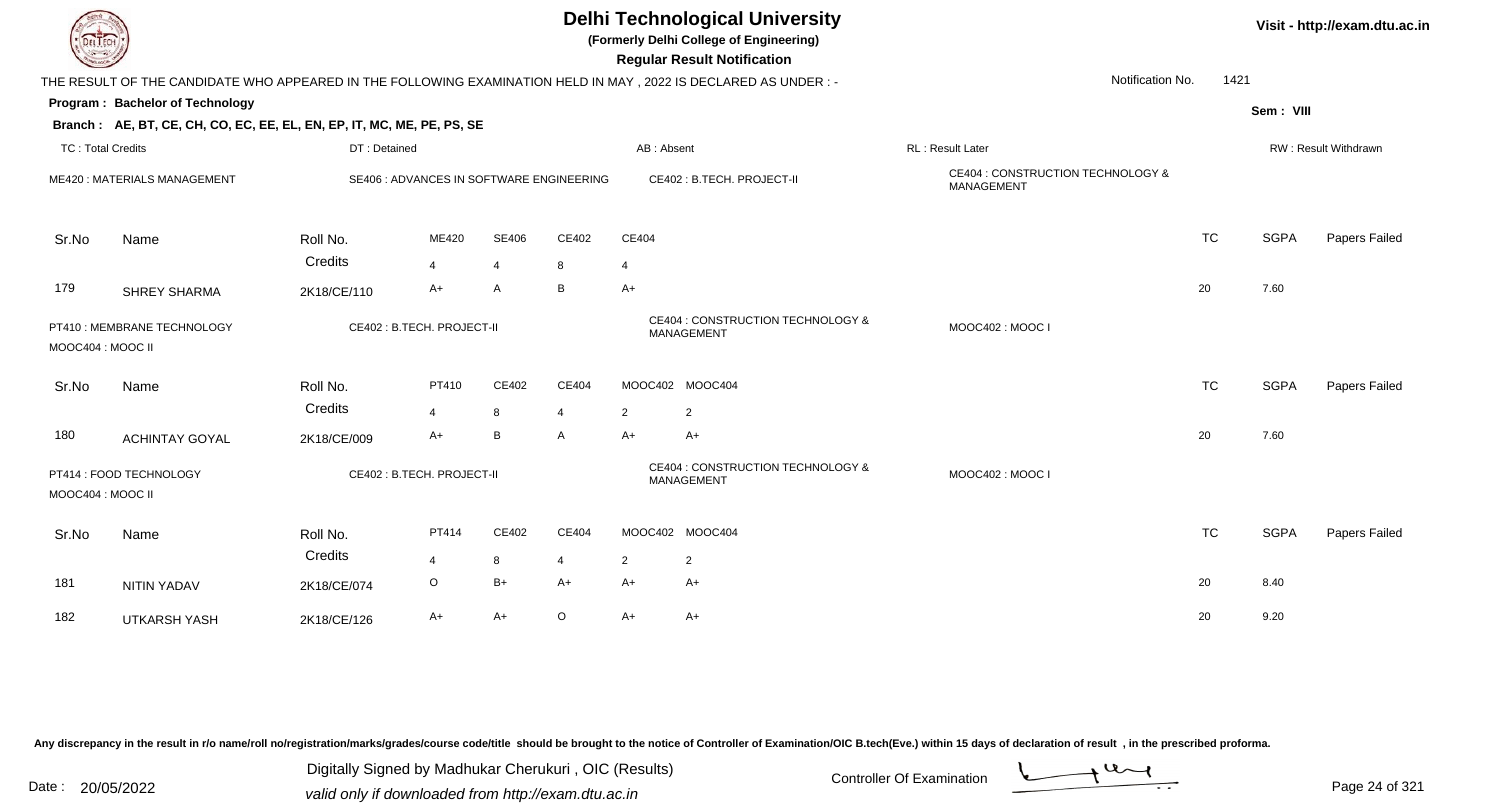| <b>DELIECH</b>           |                                                                                                                                             |                                     |                         |                                | <b>Delhi Technological University</b><br>(Formerly Delhi College of Engineering)<br><b>Regular Result Notification</b> |                                  |                                   |                                   |                                          |                  | Visit - http://exam.dtu.ac.in |                      |  |
|--------------------------|---------------------------------------------------------------------------------------------------------------------------------------------|-------------------------------------|-------------------------|--------------------------------|------------------------------------------------------------------------------------------------------------------------|----------------------------------|-----------------------------------|-----------------------------------|------------------------------------------|------------------|-------------------------------|----------------------|--|
|                          | THE RESULT OF THE CANDIDATE WHO APPEARED IN THE FOLLOWING EXAMINATION HELD IN MAY , 2022 IS DECLARED AS UNDER :-                            |                                     |                         |                                |                                                                                                                        |                                  |                                   |                                   |                                          | Notification No. | 1421                          |                      |  |
|                          | Program: Bachelor of Technology                                                                                                             |                                     |                         |                                |                                                                                                                        |                                  |                                   |                                   |                                          |                  | Sem: VIII                     |                      |  |
|                          | Branch: AE, BT, CE, CH, CO, EC, EE, EL, EN, EP, IT, MC, ME, PE, PS, SE                                                                      |                                     |                         |                                |                                                                                                                        |                                  |                                   |                                   |                                          |                  |                               |                      |  |
| <b>TC: Total Credits</b> |                                                                                                                                             | DT: Detained                        |                         |                                |                                                                                                                        | AB: Absent                       |                                   |                                   | RL: Result Later                         |                  |                               | RW: Result Withdrawn |  |
| MOOC404 : MOOC II        | SE406 : ADVANCES IN SOFTWARE ENGINEERING                                                                                                    | CE402 : B.TECH. PROJECT-II          |                         |                                |                                                                                                                        |                                  | MANAGEMENT                        | CE404 : CONSTRUCTION TECHNOLOGY & | MOOC402: MOOC I                          |                  |                               |                      |  |
| Sr.No                    | Name                                                                                                                                        | Roll No.<br>Credits                 | SE406                   | CE402                          | CE404                                                                                                                  | MOOC402 MOOC404                  |                                   |                                   |                                          | <b>TC</b>        | <b>SGPA</b>                   | Papers Failed        |  |
| 183                      | <b>SAIF ALAM</b>                                                                                                                            | 2K18/CE/096                         | $\overline{4}$<br>A+    | 8<br>$B+$                      | $\overline{4}$<br>$A+$                                                                                                 | $\overline{2}$<br>$A+$           | 2<br>$A+$                         |                                   |                                          | 20               | 8.20                          |                      |  |
| 184                      | <b>SARTHAK SAHARAN</b>                                                                                                                      | 2K18/CE/101                         | $A+$                    | $\mathsf{A}$                   | $A+$                                                                                                                   | $A+$                             | $A+$                              |                                   |                                          | 20               | 8.60                          |                      |  |
|                          | AE408 : REFRIGERATION & AUTOMOBILE AIR<br>BT404 : ADVANCES IN COMPUTATIONAL BIOLOGY<br>CONDITIONING<br>MOOC404 : MOOC II<br>MOOC402: MOOC I |                                     |                         |                                |                                                                                                                        |                                  | CO402 : B.TECH. PROJECT-II        |                                   | CO404 : DATA WAREHOUSING AND DATA MINING |                  |                               |                      |  |
| Sr.No                    | Name                                                                                                                                        | Roll No.<br>Credits                 | AE408<br>$\overline{4}$ | <b>BT404</b><br>$\overline{4}$ | CO402<br>8                                                                                                             | CO404<br>$\overline{\mathbf{A}}$ | MOOC402 MOOC404<br>$\overline{2}$ | 2                                 |                                          | <b>TC</b>        | <b>SGPA</b>                   | Papers Failed        |  |
| 185                      | <b>ABHISHEK SHARMA</b>                                                                                                                      | 2K18/CO/026                         |                         | $B+$                           | B                                                                                                                      | $\mathsf{A}$                     | F                                 | F                                 |                                          | 16               | 4.50                          | MOOC402, MOOC404,    |  |
| <b>CONDITIONING</b>      | AE408 : REFRIGERATION & AUTOMOBILE AIR                                                                                                      | CO418 : Natural Language Processing |                         |                                |                                                                                                                        |                                  | CO402 : B.TECH. PROJECT-II        |                                   | CO404 : DATA WAREHOUSING AND DATA MINING |                  |                               |                      |  |
| Sr.No                    | Name                                                                                                                                        | Roll No.<br>Credits                 | AE408<br>$\overline{4}$ | CO418<br>$\overline{4}$        | CO402<br>8                                                                                                             | CO404<br>4                       |                                   |                                   |                                          | <b>TC</b>        | <b>SGPA</b>                   | Papers Failed        |  |
| 186                      | <b>GURMEET SINGH</b>                                                                                                                        | 2K18/CO/134                         | A+                      | $B+$                           | B                                                                                                                      | $\overline{A}$                   |                                   |                                   |                                          | 20               | 7.20                          |                      |  |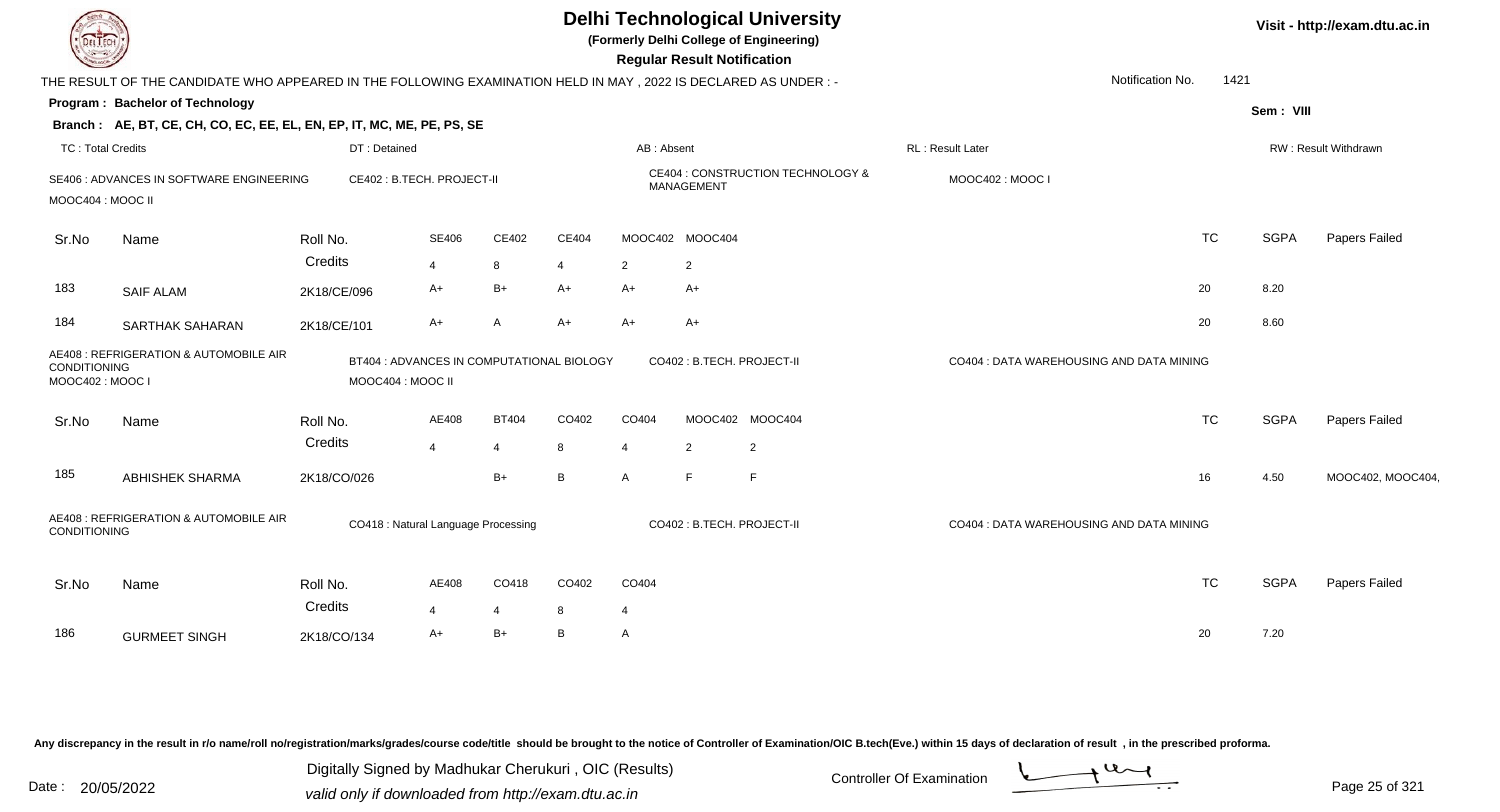|                          | <b>Delhi Technological University</b><br>(Formerly Delhi College of Engineering)<br><b>DELTECH</b><br><b>Regular Result Notification</b> |                                                          |                         |                |         |            |                                          |                                          |                          |             |                      |  |  |
|--------------------------|------------------------------------------------------------------------------------------------------------------------------------------|----------------------------------------------------------|-------------------------|----------------|---------|------------|------------------------------------------|------------------------------------------|--------------------------|-------------|----------------------|--|--|
|                          | THE RESULT OF THE CANDIDATE WHO APPEARED IN THE FOLLOWING EXAMINATION HELD IN MAY, 2022 IS DECLARED AS UNDER:-                           |                                                          |                         |                |         |            |                                          |                                          | Notification No.<br>1421 |             |                      |  |  |
|                          | Program: Bachelor of Technology                                                                                                          |                                                          |                         |                |         |            |                                          |                                          |                          | Sem: VIII   |                      |  |  |
|                          | Branch: AE, BT, CE, CH, CO, EC, EE, EL, EN, EP, IT, MC, ME, PE, PS, SE                                                                   |                                                          |                         |                |         |            |                                          |                                          |                          |             |                      |  |  |
| <b>TC: Total Credits</b> |                                                                                                                                          | DT: Detained                                             |                         |                |         | AB: Absent |                                          | RL: Result Later                         |                          |             | RW: Result Withdrawn |  |  |
|                          | AE416 : RENEWABLE SOURCES OF ENERGY                                                                                                      | <b>EN412: ENVIRONMENT AND SUSTAINABLE</b><br>DEVELOPMENT |                         |                |         |            | CO402 : B.TECH. PROJECT-II               | CO404 : DATA WAREHOUSING AND DATA MINING |                          |             |                      |  |  |
| Sr.No                    | Name                                                                                                                                     | Roll No.                                                 | AE416                   | EN412          | CO402   | CO404      |                                          |                                          | <b>TC</b>                | <b>SGPA</b> | Papers Failed        |  |  |
|                          |                                                                                                                                          | Credits                                                  | $\overline{4}$          | $\overline{4}$ | 8       | 4          |                                          |                                          |                          |             |                      |  |  |
| 187                      | <b>ROHIT TOMAR</b>                                                                                                                       | 2K18/CO/303                                              | A                       | $A+$           | $B+$    | $A+$       |                                          |                                          | 20                       | 8.00        |                      |  |  |
| MOOC404 : MOOC II        | AE420 : VEHICLE SAFETY ENGINEERING                                                                                                       | CO402 : B.TECH. PROJECT-II                               |                         |                |         |            | CO404 : DATA WAREHOUSING AND DATA MINING | MOOC402: MOOC I                          |                          |             |                      |  |  |
| Sr.No                    | Name                                                                                                                                     | Roll No.<br>Credits                                      | AE420<br>$\overline{4}$ | CO402<br>8     | CO404   | 2          | MOOC402 MOOC404                          |                                          | <b>TC</b>                | <b>SGPA</b> | <b>Papers Failed</b> |  |  |
| 188                      | <b>MRIDUL MAURYA</b>                                                                                                                     | 2K18/CO/212                                              | $A+$                    | A              | $\circ$ | $A+$       | $\overline{2}$<br>A+                     |                                          | 20                       | 8.80        |                      |  |  |
|                          | BT404 : ADVANCES IN COMPUTATIONAL BIOLOGY                                                                                                | BT406 : AGRICULTURE MICROBIOLOGY                         |                         |                |         |            | CO402: B.TECH. PROJECT-II                | CO404 : DATA WAREHOUSING AND DATA MINING |                          |             |                      |  |  |
| Sr.No                    | Name                                                                                                                                     | Roll No.                                                 | <b>BT404</b>            | <b>BT406</b>   | CO402   | CO404      |                                          |                                          | <b>TC</b>                | <b>SGPA</b> | Papers Failed        |  |  |
|                          |                                                                                                                                          | Credits                                                  | 4                       | 4              | 8       | 4          |                                          |                                          |                          |             |                      |  |  |
| 189                      | <b>MEENAKSHI</b>                                                                                                                         | 2K18/CO/195                                              | $B+$                    | A              | $A+$    | $A+$       |                                          |                                          | 20                       | 8.40        |                      |  |  |

Digitally Signed by Madhukar Cherukuri, OIC (Results)<br>Date : 20/05/2022 valid only if downloaded from http://oxam.dtu.ac.in Digitally Signed by Madhukar Cherukuri , OIC (Results)

valid only if downloaded from http://exam.dtu.ac.in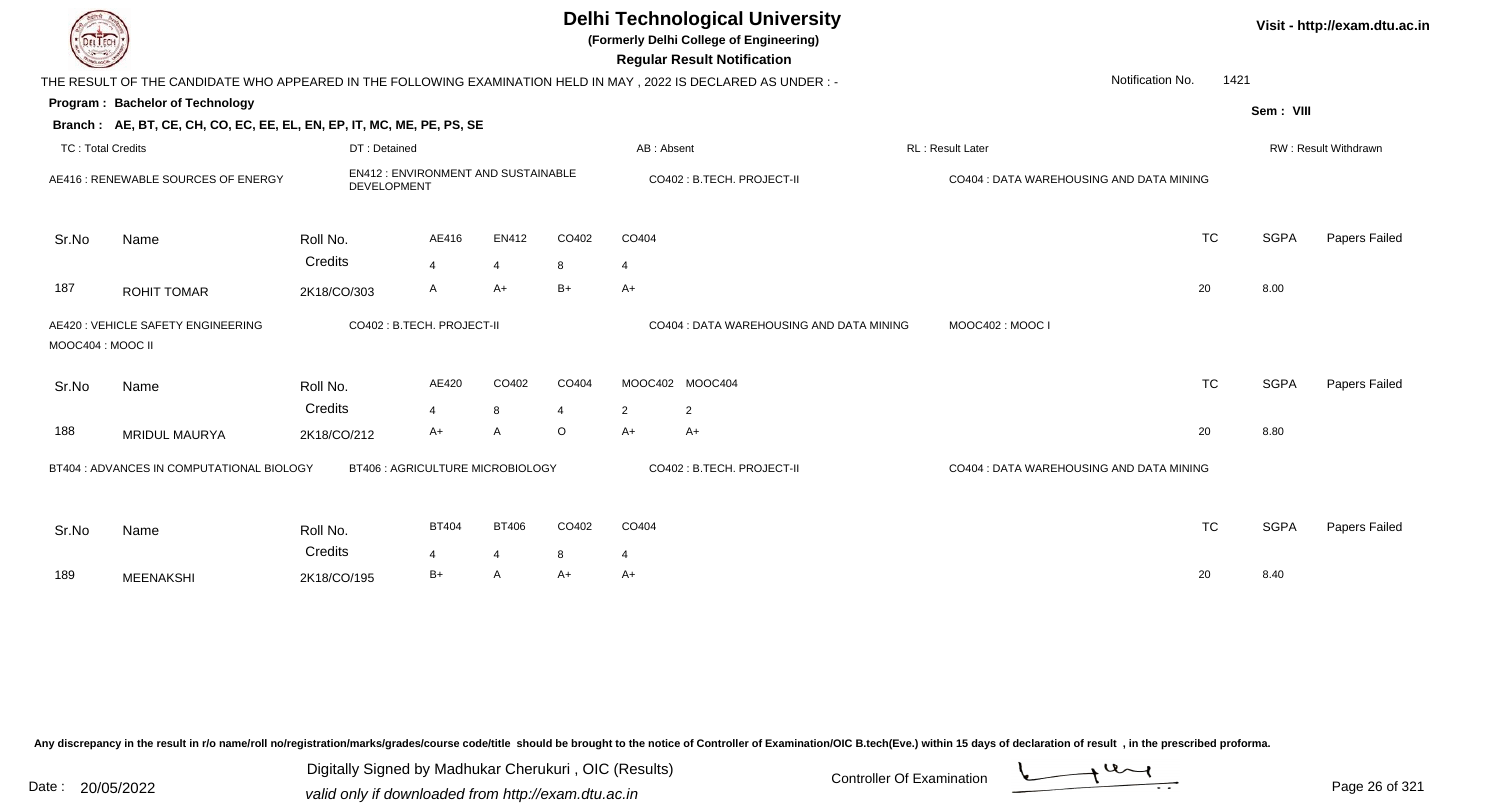|                   |                                                                        |              |                            |                          |         |                | <b>Delhi Technological University</b><br>(Formerly Delhi College of Engineering)<br><b>Regular Result Notification</b> |                                          |           |             | Visit - http://exam.dtu.ac.in |
|-------------------|------------------------------------------------------------------------|--------------|----------------------------|--------------------------|---------|----------------|------------------------------------------------------------------------------------------------------------------------|------------------------------------------|-----------|-------------|-------------------------------|
|                   |                                                                        |              |                            |                          |         |                | THE RESULT OF THE CANDIDATE WHO APPEARED IN THE FOLLOWING EXAMINATION HELD IN MAY , 2022 IS DECLARED AS UNDER :-       | Notification No.                         | 1421      |             |                               |
|                   | Program: Bachelor of Technology                                        |              |                            |                          |         |                |                                                                                                                        |                                          |           | Sem: VIII   |                               |
|                   | Branch: AE, BT, CE, CH, CO, EC, EE, EL, EN, EP, IT, MC, ME, PE, PS, SE |              |                            |                          |         |                |                                                                                                                        |                                          |           |             |                               |
| TC: Total Credits |                                                                        | DT: Detained |                            |                          |         |                | AB: Absent                                                                                                             | <b>RL: Result Later</b>                  |           |             | <b>RW: Result Withdrawn</b>   |
| MOOC404 : MOOC II | BT404 : ADVANCES IN COMPUTATIONAL BIOLOGY                              |              | CO402 : B.TECH. PROJECT-II |                          |         |                | CO404 : DATA WAREHOUSING AND DATA MINING                                                                               | MOOC402: MOOC I                          |           |             |                               |
| Sr.No             | Name                                                                   | Roll No.     | <b>BT404</b>               | CO402                    | CO404   |                | MOOC402 MOOC404                                                                                                        |                                          | <b>TC</b> | <b>SGPA</b> | Papers Failed                 |
|                   |                                                                        | Credits      | 4                          | 8                        | 4       | $\overline{2}$ | 2                                                                                                                      |                                          |           |             |                               |
| 190               | <b>RAJAT</b>                                                           | 2K18/CO/279  | A+                         | A+                       | $\circ$ | $A+$           | A+                                                                                                                     |                                          | 20        | 9.20        |                               |
|                   | BT406 : AGRICULTURE MICROBIOLOGY                                       |              | CO414 : BIG DATA ANALYTICS |                          |         |                | CO402: B.TECH. PROJECT-II                                                                                              | CO404 : DATA WAREHOUSING AND DATA MINING |           |             |                               |
| Sr.No             | Name                                                                   | Roll No.     | <b>BT406</b>               | CO414                    | CO402   | CO404          |                                                                                                                        |                                          | <b>TC</b> | <b>SGPA</b> | Papers Failed                 |
|                   |                                                                        | Credits      | $\boldsymbol{\Lambda}$     | $\overline{\mathcal{A}}$ | 8       | 4              |                                                                                                                        |                                          |           |             |                               |
| 191               | SIDDHANT RANA                                                          | 2K18/CO/351  | A+                         | A                        | $\circ$ | $\circ$        |                                                                                                                        |                                          | 20        | 9.40        |                               |
|                   | CE406 : ADVANCE DESIGN OF STEEL STRUCTURES                             |              | CO414 : BIG DATA ANALYTICS |                          |         |                | CO402 : B.TECH. PROJECT-II                                                                                             | CO404 : DATA WAREHOUSING AND DATA MINING |           |             |                               |
| Sr.No             | Name                                                                   | Roll No.     | CE406                      | CO414                    | CO402   | CO404          |                                                                                                                        |                                          | <b>TC</b> | <b>SGPA</b> | Papers Failed                 |
|                   |                                                                        | Credits      | $\overline{\mathbf{4}}$    | $\overline{4}$           | 8       | 4              |                                                                                                                        |                                          |           |             |                               |
| 192               | <b>NAMAN SINGH</b>                                                     | 2K18/CO/220  |                            | F                        |         | $B+$           |                                                                                                                        |                                          | 4         | 1.75        | CO414, CO402,                 |

Digitally Signed by Madhukar Cherukuri, OIC (Results)<br>Date : 20/05/2022 valid only if downloaded from http://oxam.dtu.ac.in Digitally Signed by Madhukar Cherukuri , OIC (Results)

valid only if downloaded from http://exam.dtu.ac.in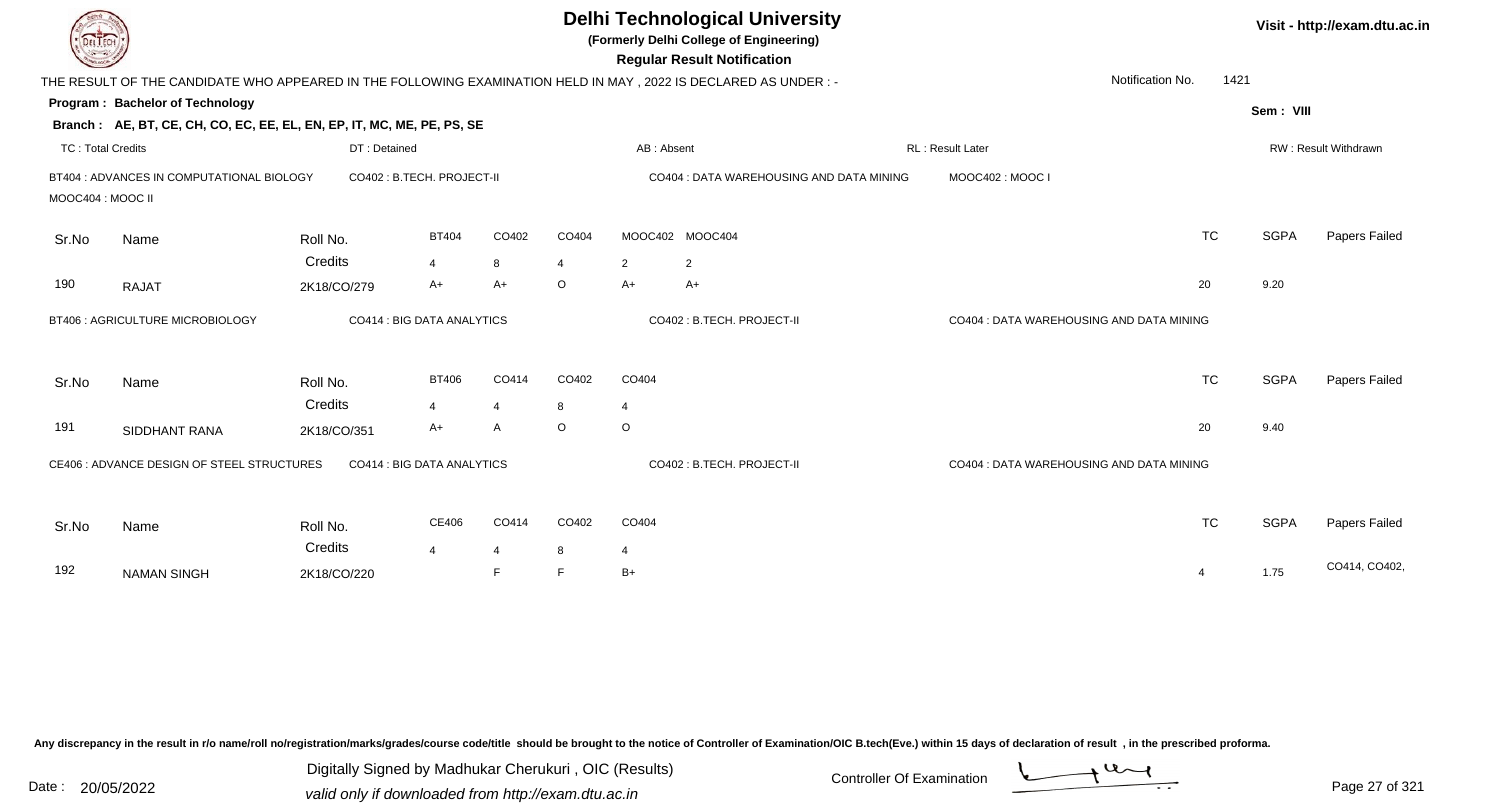| DEL TECH                 |                                                                        |                     |                                          |                |       | <b>Delhi Technological University</b><br>(Formerly Delhi College of Engineering)<br><b>Regular Result Notification</b> |                                          |             | Visit - http://exam.dtu.ac.in |
|--------------------------|------------------------------------------------------------------------|---------------------|------------------------------------------|----------------|-------|------------------------------------------------------------------------------------------------------------------------|------------------------------------------|-------------|-------------------------------|
|                          |                                                                        |                     |                                          |                |       | THE RESULT OF THE CANDIDATE WHO APPEARED IN THE FOLLOWING EXAMINATION HELD IN MAY, 2022 IS DECLARED AS UNDER:-         | Notification No.                         | 1421        |                               |
|                          | Program: Bachelor of Technology                                        |                     |                                          |                |       |                                                                                                                        |                                          | Sem: VIII   |                               |
|                          | Branch: AE, BT, CE, CH, CO, EC, EE, EL, EN, EP, IT, MC, ME, PE, PS, SE |                     |                                          |                |       |                                                                                                                        |                                          |             |                               |
| <b>TC: Total Credits</b> |                                                                        | DT: Detained        |                                          |                |       | AB: Absent                                                                                                             | <b>RL</b> : Result Later                 |             | <b>RW: Result Withdrawn</b>   |
| <b>ENGINEERING</b>       | CE416 : GEO-ENVIRONMENTAL AND GEO-HAZARD                               |                     | CO406 : Parallel Computer Architecture   |                |       | CO402 : B.TECH. PROJECT-II                                                                                             | CO404 : DATA WAREHOUSING AND DATA MINING |             |                               |
| Sr.No                    | Name                                                                   | Roll No.            | CE416                                    | CO406          | CO402 | CO404                                                                                                                  | <b>TC</b>                                | <b>SGPA</b> | Papers Failed                 |
|                          |                                                                        | Credits             | $\overline{4}$                           | $\overline{4}$ | 8     | 4                                                                                                                      |                                          |             |                               |
| 193                      | SURBHI ANAND                                                           | 2K18/CO/365         | $A+$                                     | A              | $A+$  | $A+$                                                                                                                   | 20                                       | 8.80        |                               |
| <b>ENGINEERING</b>       | CE416 : GEO-ENVIRONMENTAL AND GEO-HAZARD                               |                     | EP414 : SPACE AND ATMOSPHERIC SCIENCE-II |                |       | CO402: B.TECH. PROJECT-II                                                                                              | CO404 : DATA WAREHOUSING AND DATA MINING |             |                               |
| Sr.No                    | Name                                                                   | Roll No.            | CE416                                    | EP414          | CO402 | CO404                                                                                                                  | <b>TC</b>                                | <b>SGPA</b> | Papers Failed                 |
|                          |                                                                        | Credits             | 4                                        | $\overline{4}$ | 8     | $\overline{4}$                                                                                                         |                                          |             |                               |
| 194                      | <b>ANKIT PRASAD</b>                                                    | 2K18/CO/073         | $A+$                                     | $A+$           | $A+$  | $\circ$                                                                                                                | 20                                       | 9.20        |                               |
| <b>ENGINEERING</b>       | CE416 : GEO-ENVIRONMENTAL AND GEO-HAZARD                               |                     | IT404 : BIG DATA ANALYTICS               |                |       | CO402 : B.TECH. PROJECT-II                                                                                             | CO404 : DATA WAREHOUSING AND DATA MINING |             |                               |
| Sr.No                    | Name                                                                   | Roll No.<br>Credits | CE416                                    | <b>IT404</b>   | CO402 | CO404                                                                                                                  | <b>TC</b>                                | <b>SGPA</b> | Papers Failed                 |
|                          |                                                                        |                     | 4                                        | $\overline{4}$ | 8     | 4                                                                                                                      |                                          |             |                               |
| 195                      | <b>ANKIT KUMAR</b>                                                     | 2K18/CO/071         | A+                                       | $A+$           | $A+$  | $\circ$                                                                                                                | 20                                       | 9.20        |                               |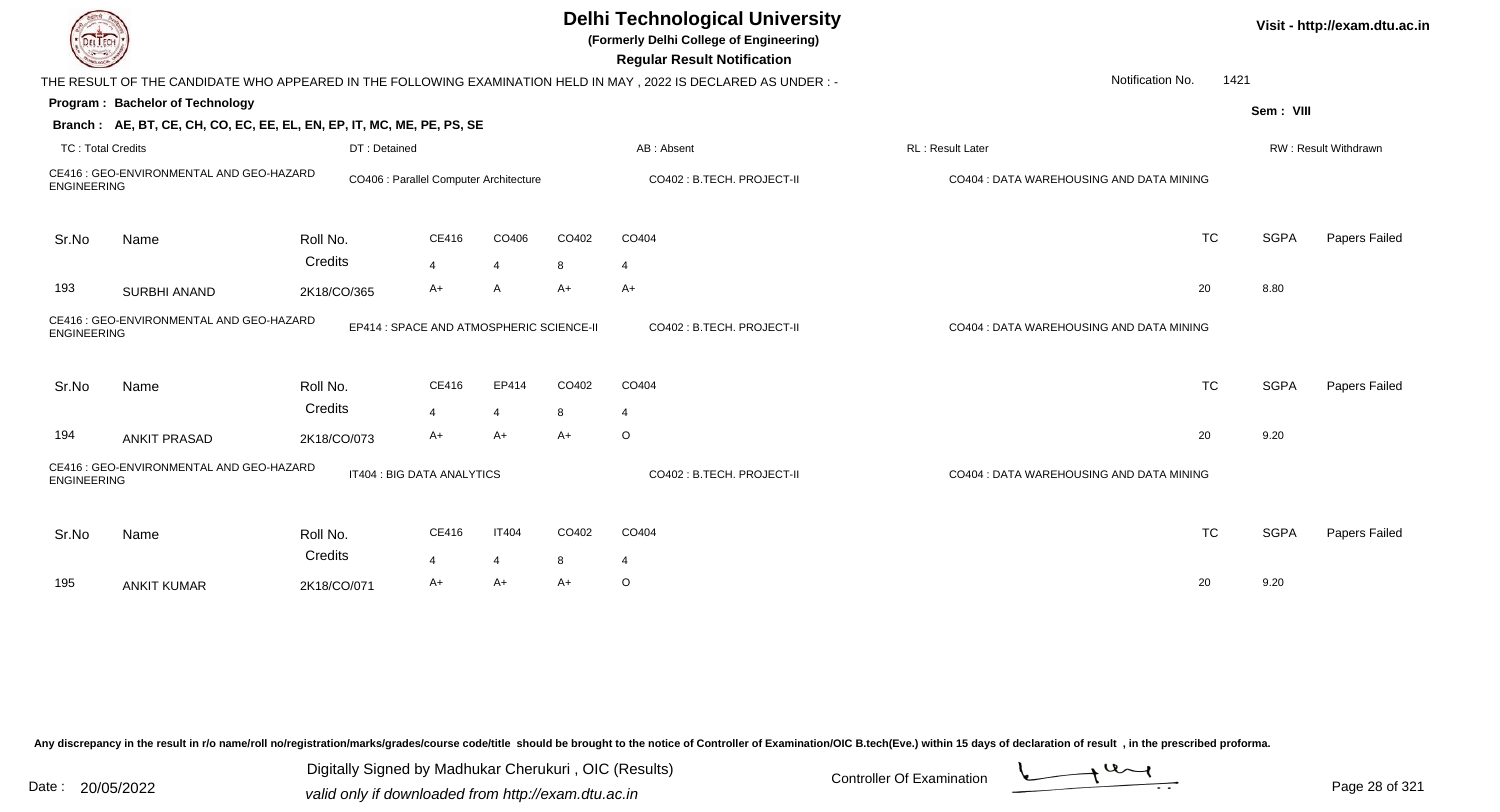| EL ECH                   |                                                                        |              |                                          |                |                | <b>Delhi Technological University</b><br>(Formerly Delhi College of Engineering)<br><b>Regular Result Notification</b> |                                          |             |             | Visit - http://exam.dtu.ac.in |
|--------------------------|------------------------------------------------------------------------|--------------|------------------------------------------|----------------|----------------|------------------------------------------------------------------------------------------------------------------------|------------------------------------------|-------------|-------------|-------------------------------|
|                          |                                                                        |              |                                          |                |                | THE RESULT OF THE CANDIDATE WHO APPEARED IN THE FOLLOWING EXAMINATION HELD IN MAY, 2022 IS DECLARED AS UNDER :-        | Notification No.                         | 1421        |             |                               |
|                          | Program: Bachelor of Technology                                        |              |                                          |                |                |                                                                                                                        |                                          |             | Sem: VIII   |                               |
|                          | Branch: AE, BT, CE, CH, CO, EC, EE, EL, EN, EP, IT, MC, ME, PE, PS, SE |              |                                          |                |                |                                                                                                                        |                                          |             |             |                               |
| <b>TC: Total Credits</b> |                                                                        | DT: Detained |                                          |                |                | AB: Absent                                                                                                             | RL: Result Later                         |             |             | RW: Result Withdrawn          |
|                          | <b>CE420: TRAFFIC ENGINEERING</b>                                      |              | CO408 : INTELLECTUAL PROPERTY RIGHTS     |                |                | CO402 : B.TECH. PROJECT-II                                                                                             | CO404 : DATA WAREHOUSING AND DATA MINING |             |             |                               |
| Sr.No                    | Name                                                                   | Roll No.     | CE420                                    | CO408          | CO402          | CO404                                                                                                                  |                                          | <b>TC</b>   | <b>SGPA</b> | Papers Failed                 |
|                          |                                                                        | Credits      | $\overline{4}$                           | $\overline{4}$ | 8              | 4                                                                                                                      |                                          |             |             |                               |
| 196                      | MOHAMMAD YAMIN BHAT                                                    | 2K18/CO/202  | B                                        | A              | A              | $\mathsf{A}$                                                                                                           |                                          | 20          | 7.60        |                               |
|                          | CO402 : B.TECH. PROJECT-II                                             |              |                                          |                |                |                                                                                                                        |                                          |             |             |                               |
| Sr.No                    | Name                                                                   | Roll No.     | CO402                                    |                |                |                                                                                                                        |                                          | <b>TC</b>   | <b>SGPA</b> | Papers Failed                 |
|                          |                                                                        | Credits      | 8                                        |                |                |                                                                                                                        |                                          |             |             |                               |
| 197                      | <b>BRIJESH</b>                                                         | 2K18/CO/113  |                                          |                |                |                                                                                                                        |                                          | $\mathbf 0$ | 0.00        |                               |
|                          | CO402 : B.TECH. PROJECT-II                                             |              | CO404 : DATA WAREHOUSING AND DATA MINING |                |                | MOOC402: MOOC I                                                                                                        |                                          |             |             |                               |
| Sr.No                    | Name                                                                   | Roll No.     | CO402                                    | CO404          | MOOC402        |                                                                                                                        |                                          | <b>TC</b>   | <b>SGPA</b> | Papers Failed                 |
|                          |                                                                        | Credits      | 8                                        | 4              | $\overline{2}$ |                                                                                                                        |                                          |             |             | CO404, MOOC402,               |
| 198                      | <b>ABHISHEK KUMAR</b>                                                  | 2K17/CO/14   |                                          | F              | $\mathsf F$    |                                                                                                                        |                                          | 0           | 1.13        |                               |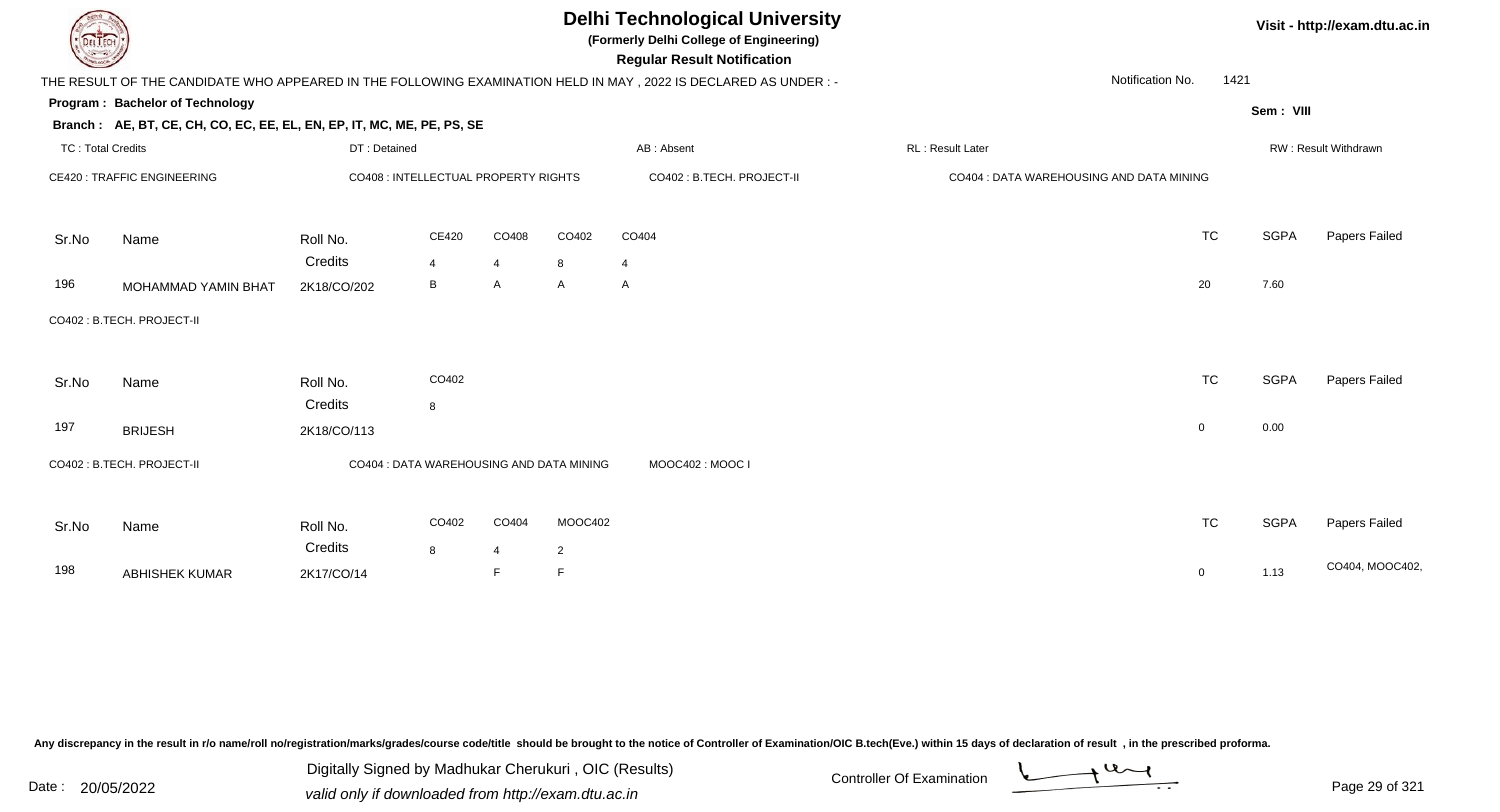|                          | <b>Delhi Technological University</b><br>Visit - http://exam.dtu.ac.in<br>(Formerly Delhi College of Engineering)<br>DEL ECH<br><b>Regular Result Notification</b> |                 |                |                                      |                 |                                                                                                                 |                           |                  |           |             |                      |  |  |  |
|--------------------------|--------------------------------------------------------------------------------------------------------------------------------------------------------------------|-----------------|----------------|--------------------------------------|-----------------|-----------------------------------------------------------------------------------------------------------------|---------------------------|------------------|-----------|-------------|----------------------|--|--|--|
|                          |                                                                                                                                                                    |                 |                |                                      |                 | THE RESULT OF THE CANDIDATE WHO APPEARED IN THE FOLLOWING EXAMINATION HELD IN MAY, 2022 IS DECLARED AS UNDER :- |                           | Notification No. | 1421      |             |                      |  |  |  |
|                          | Program: Bachelor of Technology<br>Branch: AE, BT, CE, CH, CO, EC, EE, EL, EN, EP, IT, MC, ME, PE, PS, SE                                                          |                 |                |                                      |                 |                                                                                                                 |                           |                  |           | Sem: VIII   |                      |  |  |  |
| <b>TC: Total Credits</b> |                                                                                                                                                                    | DT: Detained    |                |                                      |                 | AB: Absent                                                                                                      | RL: Result Later          |                  |           |             | RW: Result Withdrawn |  |  |  |
|                          | CO402 : B.TECH. PROJECT-II                                                                                                                                         | MOOC402: MOOC I |                |                                      |                 | MOOC404 : MOOC II                                                                                               |                           |                  |           |             |                      |  |  |  |
| Sr.No                    | Name                                                                                                                                                               | Roll No.        | CO402          |                                      | MOOC402 MOOC404 |                                                                                                                 |                           |                  | <b>TC</b> | <b>SGPA</b> | Papers Failed        |  |  |  |
|                          |                                                                                                                                                                    | Credits         | 8              | $\overline{2}$                       | 2               |                                                                                                                 |                           |                  |           |             |                      |  |  |  |
| 199                      | <b>JUSHAAN SINGH KALRA</b>                                                                                                                                         | 2K18/CO/162     | A+             | $A+$                                 | $A+$            |                                                                                                                 |                           | 12               |           | 9.00        |                      |  |  |  |
|                          | CO404 : DATA WAREHOUSING AND DATA MINING                                                                                                                           |                 |                |                                      |                 |                                                                                                                 |                           |                  |           |             |                      |  |  |  |
| Sr.No                    | Name                                                                                                                                                               | Roll No.        | CO404          |                                      |                 |                                                                                                                 |                           |                  | <b>TC</b> | <b>SGPA</b> | Papers Failed        |  |  |  |
|                          |                                                                                                                                                                    | Credits         | $\overline{4}$ |                                      |                 |                                                                                                                 |                           |                  |           |             |                      |  |  |  |
| 200                      | <b>RISHABH</b>                                                                                                                                                     | 2K18/CO/289     |                |                                      |                 |                                                                                                                 |                           | $\mathbf 0$      |           | 0.00        |                      |  |  |  |
|                          | CO404 : DATA WAREHOUSING AND DATA MINING                                                                                                                           |                 |                | CO408 : INTELLECTUAL PROPERTY RIGHTS |                 | EE450 : CLOUD COMPUTING FUNDAMENTALS                                                                            | CO402: B.TECH. PROJECT-II |                  |           |             |                      |  |  |  |
| Sr.No                    | Name                                                                                                                                                               | Roll No.        | CO404          | CO408                                | EE450           | CO402                                                                                                           |                           |                  | <b>TC</b> | <b>SGPA</b> | Papers Failed        |  |  |  |
|                          |                                                                                                                                                                    | Credits         | $\overline{4}$ | $\overline{4}$                       | $\overline{4}$  | 8                                                                                                               |                           |                  |           |             |                      |  |  |  |
| 201                      | <b>VIPUL YADAV</b>                                                                                                                                                 | 2K17/CO/375     | $B+$           | A+                                   | P               |                                                                                                                 |                           | 12               |           | 6.63        |                      |  |  |  |
|                          |                                                                                                                                                                    |                 |                |                                      |                 |                                                                                                                 |                           |                  |           |             |                      |  |  |  |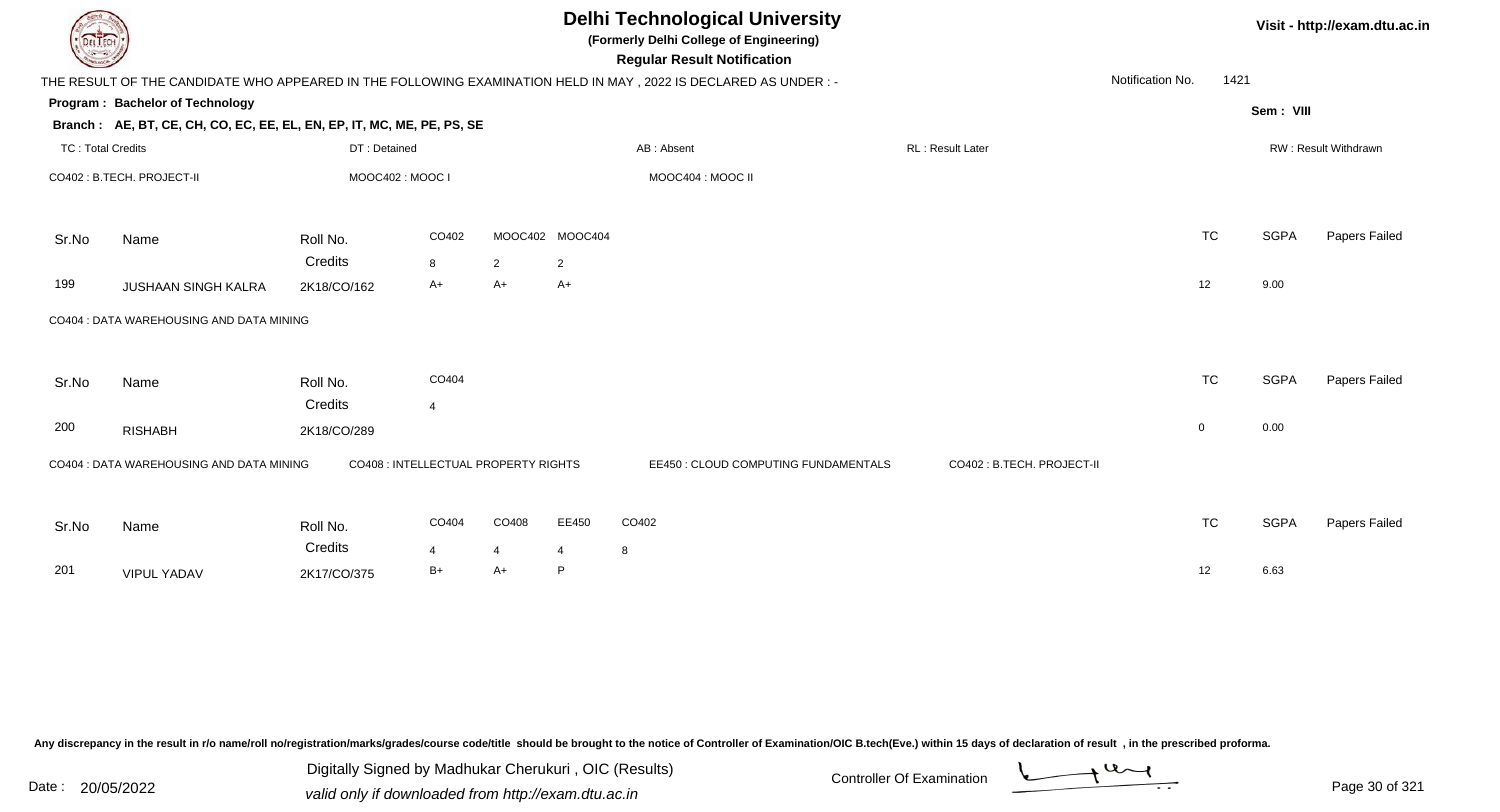| EL ECH                   |                                                                                                                 | <b>Delhi Technological University</b><br>(Formerly Delhi College of Engineering)<br><b>Regular Result Notification</b> |         |                        |         |                | Visit - http://exam.dtu.ac.in            |                   |                  |           |             |                      |
|--------------------------|-----------------------------------------------------------------------------------------------------------------|------------------------------------------------------------------------------------------------------------------------|---------|------------------------|---------|----------------|------------------------------------------|-------------------|------------------|-----------|-------------|----------------------|
|                          | THE RESULT OF THE CANDIDATE WHO APPEARED IN THE FOLLOWING EXAMINATION HELD IN MAY, 2022 IS DECLARED AS UNDER :- |                                                                                                                        |         |                        |         |                |                                          |                   | Notification No. | 1421      |             |                      |
|                          | Program: Bachelor of Technology                                                                                 |                                                                                                                        |         |                        |         |                |                                          |                   |                  |           | Sem: VIII   |                      |
|                          | Branch: AE, BT, CE, CH, CO, EC, EE, EL, EN, EP, IT, MC, ME, PE, PS, SE                                          |                                                                                                                        |         |                        |         |                |                                          |                   |                  |           |             |                      |
| <b>TC: Total Credits</b> |                                                                                                                 | DT: Detained                                                                                                           |         |                        |         | AB: Absent     |                                          | RL : Result Later |                  |           |             | RW: Result Withdrawn |
| MOOC404 : MOOC II        | CO406 : Parallel Computer Architecture                                                                          | CO402: B.TECH. PROJECT-II                                                                                              |         |                        |         |                | CO404 : DATA WAREHOUSING AND DATA MINING | MOOC402: MOOC I   |                  |           |             |                      |
| Sr.No                    | Name                                                                                                            | Roll No.                                                                                                               | CO406   | CO402                  | CO404   |                | MOOC402 MOOC404                          |                   |                  | <b>TC</b> | <b>SGPA</b> | Papers Failed        |
|                          |                                                                                                                 | Credits                                                                                                                | 4       | 8                      | 4       | $\overline{2}$ | $\overline{2}$                           |                   |                  |           |             |                      |
| 202                      | <b>ADHIRAJ SINGH</b>                                                                                            | 2K18/CO/029                                                                                                            | A+      | $A+$                   | A+      | $A+$           | A+                                       |                   |                  | 20        | 9.00        |                      |
| 203                      | <b>MITALI JONWAL</b>                                                                                            | 2K18/CO/201                                                                                                            | A+      | $B+$                   | $A+$    | $A+$           | A+                                       |                   |                  | 20        | 8.20        |                      |
| 204                      | MUKUL GOYAL                                                                                                     | 2K18/CO/213                                                                                                            | $\circ$ | $A+$                   | $\circ$ | $A+$           | A+                                       |                   |                  | 20        | 9.40        |                      |
| 205                      | RAJDEEP KUMAR                                                                                                   | 2K18/CO/280                                                                                                            | A       | $B+$                   | $A+$    | A              | A+                                       |                   |                  | 20        | 7.90        |                      |
| 206                      | SAIESH KAUL                                                                                                     | 2K18/CO/311                                                                                                            | A       | A                      | $A+$    | $A+$           | A+                                       |                   |                  | 20        | 8.40        |                      |
|                          | CO406 : Parallel Computer Architecture                                                                          | CO404 : DATA WAREHOUSING AND DATA MINING                                                                               |         |                        |         |                |                                          |                   |                  |           |             |                      |
| Sr.No                    | Name                                                                                                            | Roll No.<br>Credits                                                                                                    | CO406   | CO404                  |         |                |                                          |                   |                  | <b>TC</b> | <b>SGPA</b> | Papers Failed        |
| 207                      | <b>ARYAN VERMA</b>                                                                                              | 2K18/CO/098                                                                                                            | 4<br>A+ | $\overline{4}$<br>$A+$ |         |                |                                          |                   |                  | 8         | 9.00        |                      |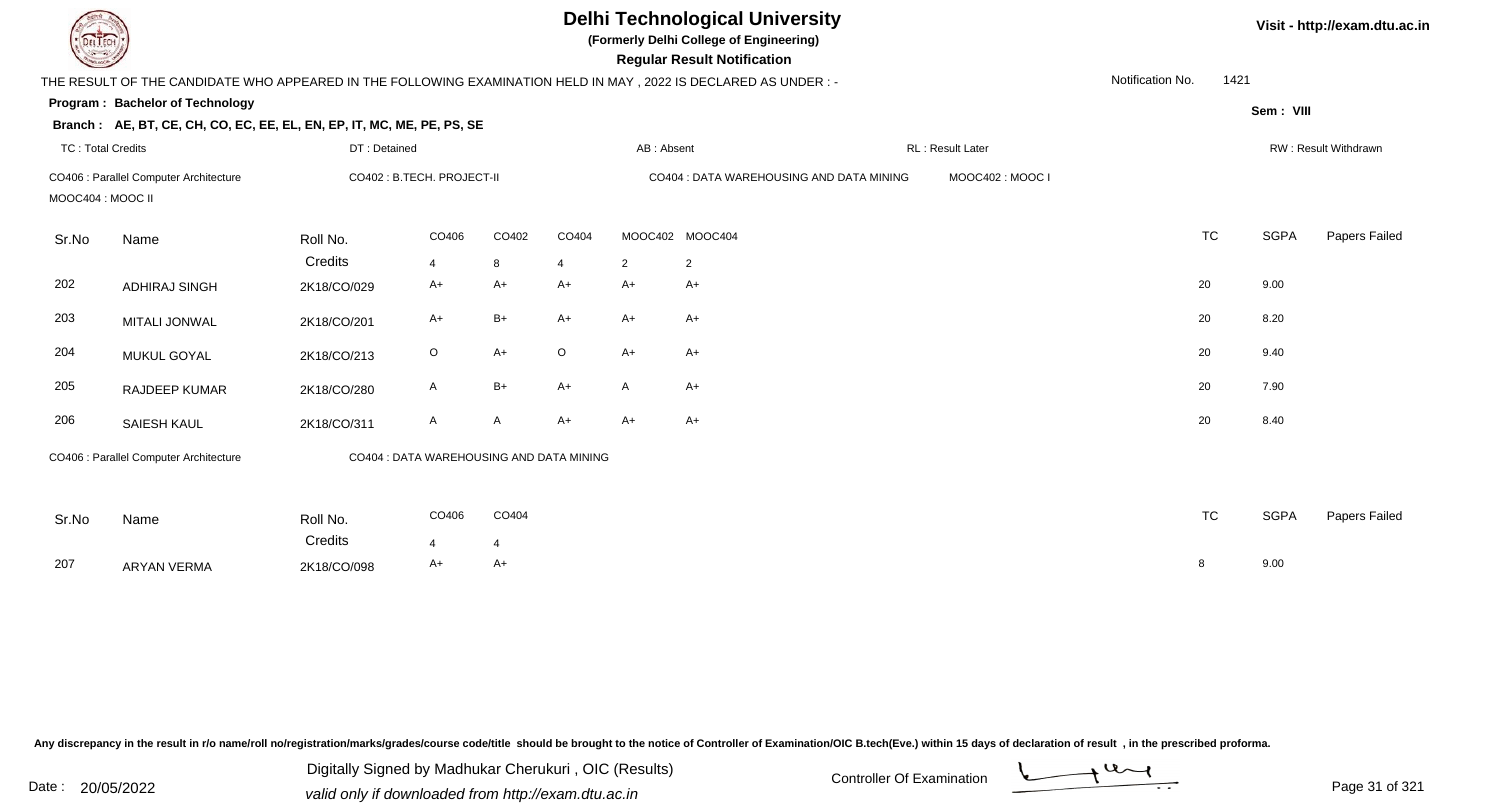

**(Formerly Delhi College of Engineering)**

 **Regular Result Notification**

## THE RESULT OF THE CANDIDATE WHO APPEARED IN THE FOLLOWING EXAMINATION HELD IN MAY , 2022 IS DECLARED AS UNDER : -

Notification No.1421

**Program : Bachelor of Technology**

### **Branch : AE, BT, CE, CH, CO, EC, EE, EL, EN, EP, IT, MC, ME, PE, PS, SE**

| <b>TC: Total Credits</b>               |                      | DT: Detained                         |              |       |              | AB: Absent                 | RL : Result Later                        |  |           | RW: Result Withdrawn |               |  |
|----------------------------------------|----------------------|--------------------------------------|--------------|-------|--------------|----------------------------|------------------------------------------|--|-----------|----------------------|---------------|--|
| CO406 : Parallel Computer Architecture |                      | CO408 : INTELLECTUAL PROPERTY RIGHTS |              |       |              | CO402 : B.TECH. PROJECT-II | CO404 : DATA WAREHOUSING AND DATA MINING |  |           |                      |               |  |
| Sr.No                                  | Name                 | Roll No.                             | CO406        | CO408 | CO402        | CO404                      |                                          |  | <b>TC</b> | <b>SGPA</b>          | Papers Failed |  |
|                                        |                      | Credits                              |              | 4     | 8            | $\overline{4}$             |                                          |  |           |                      |               |  |
| 208                                    | <b>AMAN GUPTA</b>    | 2K18/CO/050                          | B            | A     | $\mathsf{A}$ | $B+$                       |                                          |  | 20        | 7.40                 |               |  |
| 209                                    | ROHAN KUMAR MAURYA   | 2K18/CO/299                          | $\mathsf{A}$ | $A+$  | $A+$         | $A+$                       |                                          |  | 20        | 8.80                 |               |  |
| 210                                    | <b>SAURABH KUMAR</b> | 2K18/CO/328                          | $A+$         | $A+$  | $A+$         | $A+$                       |                                          |  | 20        | 9.00                 |               |  |
| 211                                    | ABHINAV RAJ SINGH    | 2K18/CO/408                          | $B+$         | A+    | $A+$         | $\mathsf{A}$               |                                          |  | 20        | 8.40                 |               |  |

Any discrepancy in the result in r/o name/roll no/registration/marks/grades/course code/title should be brought to the notice of Controller of Examination/OIC B.tech(Eve.) within 15 days of declaration of result, in the pr



**Visit - http://exam.dtu.ac.in**

**Sem : VIII**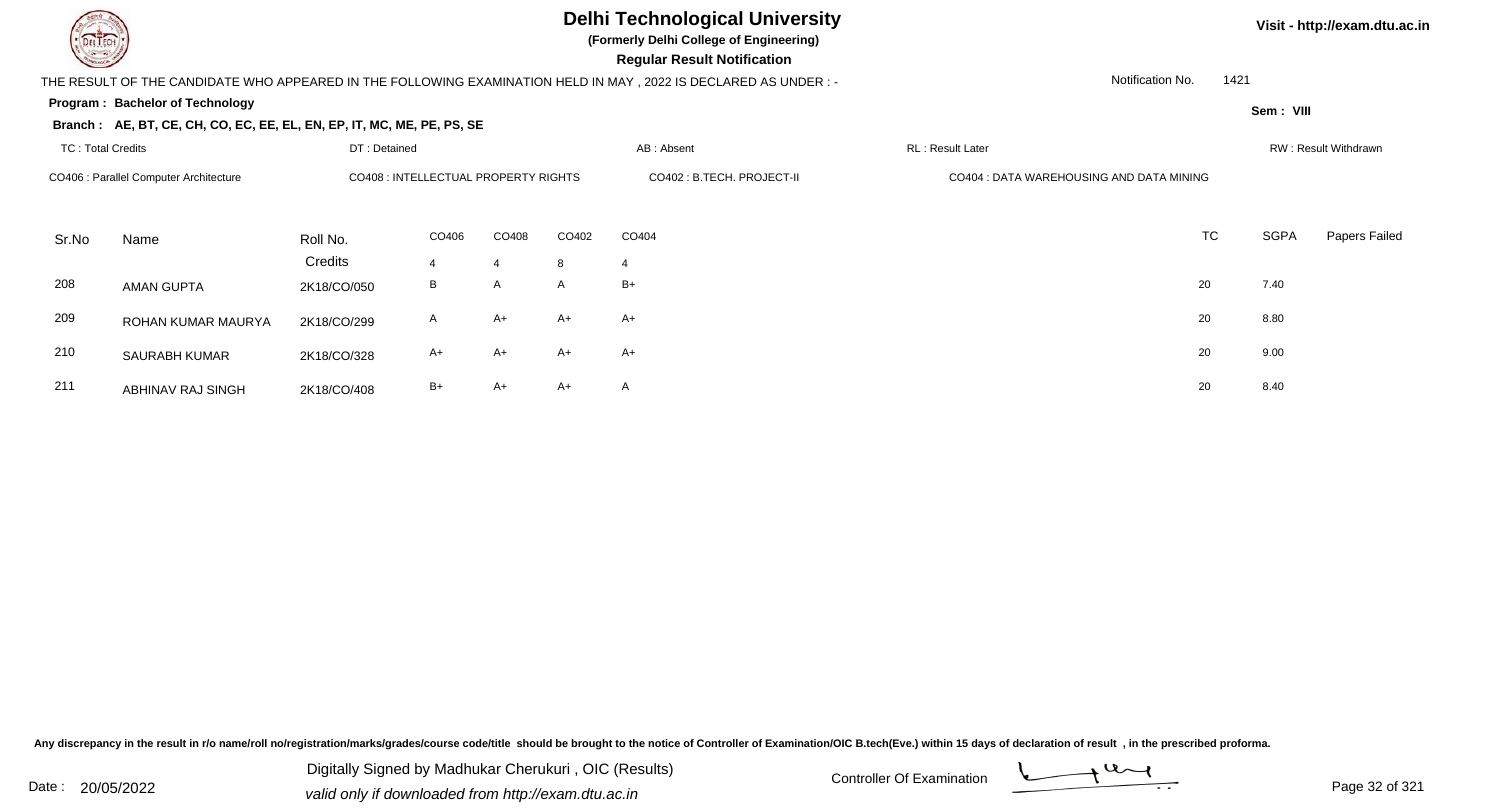

TC : Total Credits

## **Delhi Technological University**

**(Formerly Delhi College of Engineering)**

 **Regular Result Notification**

### THE RESULT OF THE CANDIDATE WHO APPEARED IN THE FOLLOWING EXAMINATION HELD IN MAY , 2022 IS DECLARED AS UNDER : -

DT : Detained

Notification No.1421

**Sem : VIII**

**Visit - http://exam.dtu.ac.in**

### **Program : Bachelor of Technology**

#### **Branch : AE, BT, CE, CH, CO, EC, EE, EL, EN, EP, IT, MC, ME, PE, PS, SE**

| TC: Total Credits |                                        | DT : Detained              |                         |                         | AB : Absent<br>RL : Result Later |            |                                          |  | RW : Result Withdrawn |             |               |
|-------------------|----------------------------------------|----------------------------|-------------------------|-------------------------|----------------------------------|------------|------------------------------------------|--|-----------------------|-------------|---------------|
|                   | CO406 : Parallel Computer Architecture | CO414 : BIG DATA ANALYTICS |                         |                         | CO402 : B.TECH. PROJECT-II       |            | CO404 : DATA WAREHOUSING AND DATA MINING |  |                       |             |               |
| Sr.No             | Name                                   | Roll No.<br>Credits        | CO406<br>$\overline{4}$ | CO414<br>$\overline{4}$ | CO402<br>8                       | CO404<br>4 |                                          |  | <b>TC</b>             | <b>SGPA</b> | Papers Failed |
| 212               | AAYUSH KUMAR JHA                       | 2K18/CO/004                | $B+$                    | A                       | $A+$                             | $A+$       |                                          |  | 20                    | 8.40        |               |
| 213               | AAYUSH PARASHAR                        | 2K18/CO/005                | $A+$                    | $A+$                    | $A+$                             | $A+$       |                                          |  | 20                    | 9.00        |               |
| 214               | <b>ABHINAV GUPTA</b>                   | 2K18/CO/013                | $\circ$                 | $A+$                    | $A+$                             | $A+$       |                                          |  | 20                    | 9.20        |               |
| 215               | ABHIRAJ SINGH RATHORE                  | 2K18/CO/016                | $A+$                    | $A+$                    | $A+$                             | $A+$       |                                          |  | 20                    | 9.00        |               |
| 216               | ABHISHEK NAGAR                         | 2K18/CO/024                | $\circ$                 | $A+$                    | $A+$                             | $A+$       |                                          |  | 20                    | 9.20        |               |
| 217               | <b>ADITI</b>                           | 2K18/CO/030                | $B+$                    | $A+$                    | $A+$                             | $\circ$    |                                          |  | 20                    | 8.80        |               |
| 218               | ANANYA SHIVAM                          | 2K18/CO/063                | $B+$                    | $A+$                    | $A+$                             | $\circ$    |                                          |  | 20                    | 8.80        |               |
| 219               | ANMOL AGARWAL                          | 2K18/CO/074                | $A+$                    | $A+$                    | $\mathsf{A}$                     | $A+$       |                                          |  | 20                    | 8.60        |               |
| 220               | ARNAV ARYAN                            | 2K18/CO/086                | $\circ$                 | $A+$                    | $A+$                             | $A+$       |                                          |  | 20                    | 9.20        |               |
| 221               | <b>ARUN VAISHY</b>                     | 2K18/CO/093                | $\mathsf{A}$            | $A+$                    | $\mathsf{A}$                     | $A+$       |                                          |  | 20                    | 8.40        |               |
| 222               | ARYAN                                  | 2K18/CO/095                | $A+$                    | $A+$                    | $\mathsf{A}$                     | $A+$       |                                          |  | 20                    | 8.60        |               |
| 223               | <b>BICKEY KUMAR SHAH</b>               | 2K18/CO/111                | $B+$                    | $A+$                    | $A+$                             | $A+$       |                                          |  | 20                    | 8.60        |               |
| 224               | DEEPAK KUMAR MEENA                     | 2K18/CO/117                | $\circ$                 | $A+$                    | A                                | $A+$       |                                          |  | 20                    | 8.80        |               |

Any discrepancy in the result in r/o name/roll no/registration/marks/grades/course code/title should be brought to the notice of Controller of Examination/OIC B.tech(Eve.) within 15 days of declaration of result, in the pr

Date : 20/05/2022 Digital Digital of Microsofted Chemical Controller Of Examination Determination Page 33 of 32 Digitally Signed by Madhukar Cherukuri , OIC (Results)

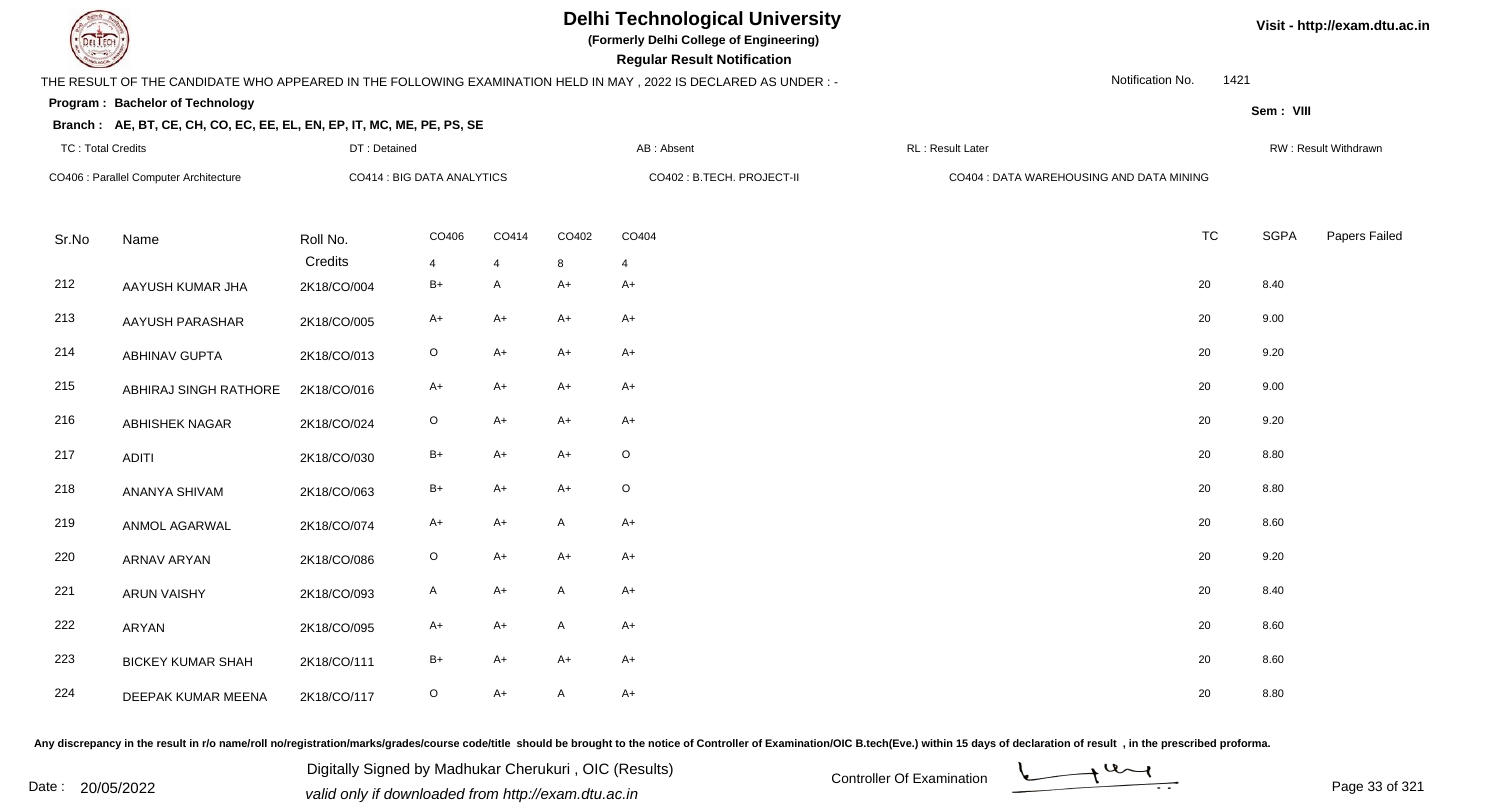

TC : Total Credits

## **Delhi Technological University**

**(Formerly Delhi College of Engineering)**

 **Regular Result Notification**

### THE RESULT OF THE CANDIDATE WHO APPEARED IN THE FOLLOWING EXAMINATION HELD IN MAY , 2022 IS DECLARED AS UNDER : -

DT : Detained

Notification No.1421

**Sem : VIII**

**Visit - http://exam.dtu.ac.in**

### **Program : Bachelor of Technology**

### **Branch : AE, BT, CE, CH, CO, EC, EE, EL, EN, EP, IT, MC, ME, PE, PS, SE**

| TC : Total Credits<br>CO406 : Parallel Computer Architecture |                     | DT: Detained<br>CO414 : BIG DATA ANALYTICS |                   |                           |                            | AB : Absent  |                                          | RW: Result Withdrawn |             |               |
|--------------------------------------------------------------|---------------------|--------------------------------------------|-------------------|---------------------------|----------------------------|--------------|------------------------------------------|----------------------|-------------|---------------|
|                                                              |                     |                                            |                   |                           | CO402 : B.TECH. PROJECT-II |              | CO404 : DATA WAREHOUSING AND DATA MINING |                      |             |               |
| Sr.No                                                        | Name                | Roll No.                                   | CO406             | CO414                     | CO402                      | CO404        |                                          | <b>TC</b>            | <b>SGPA</b> | Papers Failed |
| 225                                                          | <b>KARTIK DAGAR</b> | Credits<br>2K18/CO/168                     | 4<br>$\mathsf{A}$ | $\overline{4}$<br>$\circ$ | 8<br>$A+$                  | 4<br>$A+$    |                                          | 20                   | 9.00        |               |
| 226                                                          | <b>KUNAL RAWAT</b>  | 2K18/CO/181                                | $A+$              | A+                        | $A+$                       | $A+$         |                                          | $20\,$               | 9.00        |               |
| 227                                                          | KUSHAL AGARWAL      | 2K18/CO/182                                | $\circ$           | $\mathsf O$               | $A+$                       | $A+$         |                                          | $20\,$               | 9.40        |               |
| 228                                                          | <b>MANAN GUPTA</b>  | 2K18/CO/190                                | $\, {\sf B}$      | $\mathsf{A}$              | A                          | $A+$         |                                          | $20\,$               | 7.80        |               |
| 229                                                          | MANDEEP SINGH       | 2K18/CO/191                                | $\circ$           | $A+$                      | $A+$                       | $\circ$      |                                          | 20                   | 9.40        |               |
| 230                                                          | <b>MOHIT GOEL</b>   | 2K18/CO/206                                | $\circ$           | A+                        | $A+$                       | $A+$         |                                          | $20\,$               | 9.20        |               |
| 231                                                          | <b>MUZZMIL</b>      | 2K18/CO/219                                | A                 | A                         | $A+$                       | $A+$         |                                          | 20                   | 8.60        |               |
| 232                                                          | NITESH GUPTA        | 2K18/CO/238                                | $\circ$           | $A+$                      | $A+$                       | $\circ$      |                                          | $20\,$               | 9.40        |               |
| 233                                                          | NITESH KUMAR        | 2K18/CO/239                                | $A+$              | $A+$                      | $\mathsf{B}+$              | $A+$         |                                          | $20\,$               | 8.20        |               |
| 234                                                          | NITIN DHARIWAL      | 2K18/CO/241                                | B                 | $A+$                      | $\mathsf{B}+$              | $\mathsf{A}$ |                                          | $20\,$               | 7.40        |               |
| 235                                                          | <b>RAHUL</b>        | 2K18/CO/268                                | $\mathsf{A}$      | A+                        | $A+$                       | $\circ$      |                                          | $20\,$               | 9.00        |               |
| 236                                                          | <b>RITIK TANWAR</b> | 2K18/CO/295                                | $\circ$           | A+                        | $A+$                       | $A+$         |                                          | 20                   | 9.20        |               |
| 237                                                          | <b>ROHIT</b>        | 2K18/CO/301                                | $\circ$           | $\circ$                   | $A+$                       | $A+$         |                                          | 20                   | 9.40        |               |

Any discrepancy in the result in r/o name/roll no/registration/marks/grades/course code/title should be brought to the notice of Controller of Examination/OIC B.tech(Eve.) within 15 days of declaration of result, in the pr

Date : 20/05/2022 Digital Digital of Microsofted Chemical Controller Of Examination Determination Page 34 of 32 Digitally Signed by Madhukar Cherukuri , OIC (Results)

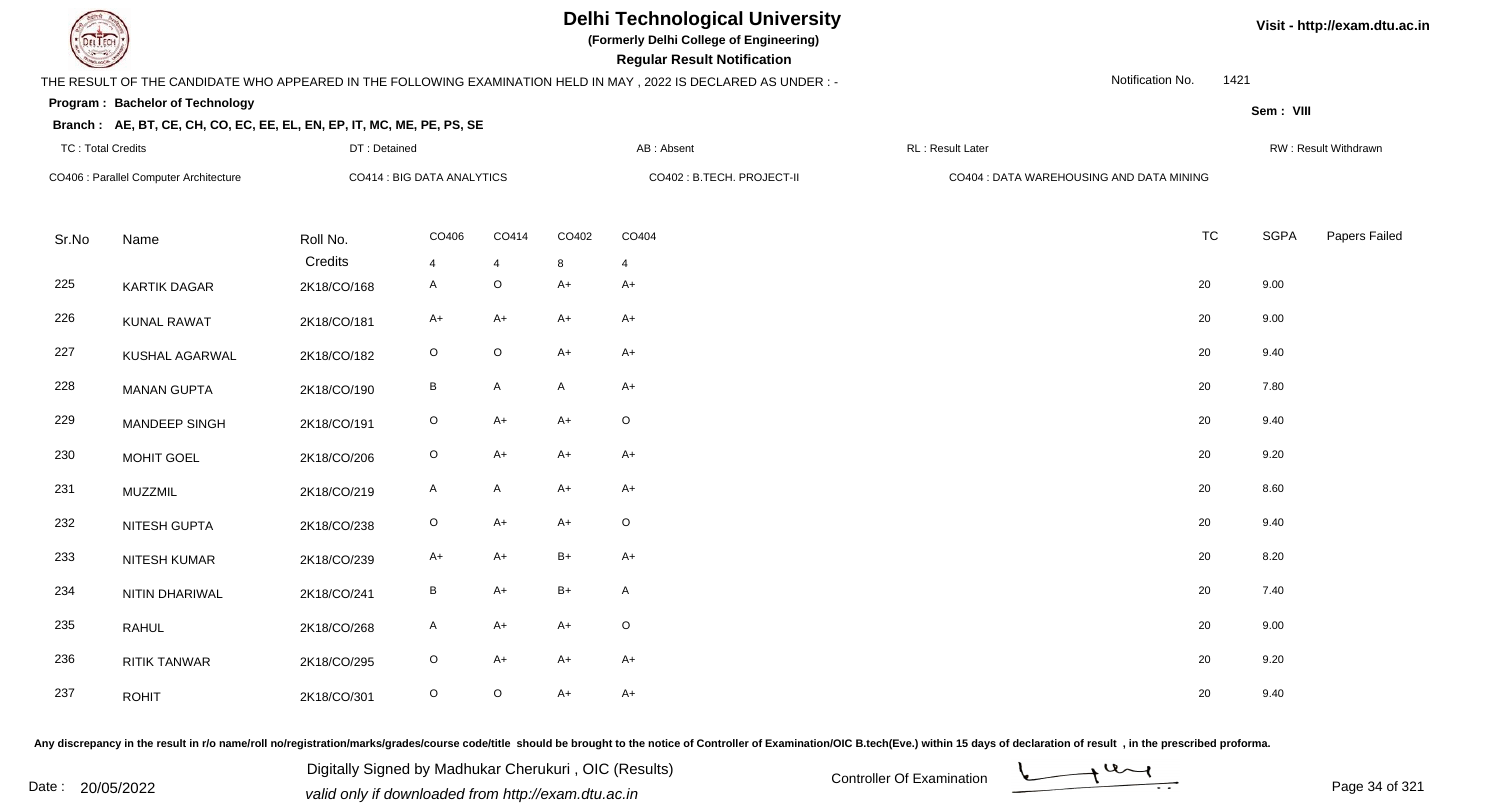

TC : Total Credits

## **Delhi Technological University**

**(Formerly Delhi College of Engineering)**

 **Regular Result Notification**

### THE RESULT OF THE CANDIDATE WHO APPEARED IN THE FOLLOWING EXAMINATION HELD IN MAY , 2022 IS DECLARED AS UNDER : -

DT : Detained

Notification No.1421

**Sem : VIII**

### **Program : Bachelor of Technology**

#### **Branch : AE, BT, CE, CH, CO, EC, EE, EL, EN, EP, IT, MC, ME, PE, PS, SE**

| CO406 : Parallel Computer Architecture |                           | CO414 : BIG DATA ANALYTICS |                         |              |                         | CO402 : B.TECH. PROJECT-II | CO404 : DATA WAREHOUSING AND DATA MINING |           |             |               |
|----------------------------------------|---------------------------|----------------------------|-------------------------|--------------|-------------------------|----------------------------|------------------------------------------|-----------|-------------|---------------|
| Sr.No                                  | Name                      | Roll No.<br>Credits        | CO406<br>$\overline{4}$ | CO414        | CO402<br>$8\phantom{.}$ | CO404                      |                                          | <b>TC</b> | <b>SGPA</b> | Papers Failed |
| 238                                    | ROHIT ROYCHOUDHURY        | 2K18/CO/302                | $\, {\bf B} \,$         | 4<br>A+      | $A+$                    | $\overline{4}$<br>A        |                                          | 20        | 8.20        |               |
| 239                                    | <b>SAMAR SAINI</b>        | 2K18/CO/312                | $\mathsf O$             | $\circ$      | $A+$                    | $A+$                       |                                          | 20        | 9.40        |               |
| 240                                    | SANKHAYA SINGH<br>CHANDEL | 2K18/CO/321                | B                       | $\mathsf{C}$ | $B+$                    | $A+$                       |                                          | 20        | 6.80        |               |
| 241                                    | SANYAM GARG               | 2K18/CO/324                | $A+$                    | A            | $A+$                    | $A+$                       |                                          | 20        | 8.80        |               |
| 242                                    | SARTHAK SETHI             | 2K18/CO/326                | $\mathsf O$             | A            | $\mathsf{A}$            | $\circ$                    |                                          | 20        | 8.80        |               |
| 243                                    | SHASHANK CHUGH            | 2K18/CO/332                | $A+$                    | $\circ$      | $A+$                    | $A+$                       |                                          | 20        | 9.20        |               |
| 244                                    | SHIVAM SINGHAL            | 2K18/CO/340                | $A+$                    | $A+$         | $A+$                    | $A+$                       |                                          | 20        | 9.00        |               |
| 245                                    | SIDDHANT JAIN             | 2K18/CO/350                | $\mathsf O$             | A            | $\mathsf{A}$            | $A+$                       |                                          | 20        | 8.60        |               |
| 246                                    | SOMYA GOYAL               | 2K18/CO/354                | $A+$                    | $A+$         | $A+$                    | $A+$                       |                                          | 20        | 9.00        |               |
| 247                                    | SURABHI ADHIKARI          | 2K18/CO/364                | $\mathsf O$             | $A+$         | $A+$                    | $A+$                       |                                          | 20        | 9.20        |               |
| 248                                    | TEJAS HARISH BORKAR       | 2K18/CO/373                | $\circ$                 | $\circ$      | $A+$                    | $A+$                       |                                          | 20        | 9.40        |               |
| 249                                    | TUSHAR AHUJA              | 2K18/CO/374                | $\mathsf{A}$            | $A+$         | $A+$                    | $A+$                       |                                          | 20        | 8.80        |               |
| 250                                    | TUSHAR ANUPAM KUMAR       | 2K18/CO/375                | $B+$                    | A            | $A+$                    | $A+$                       |                                          | 20        | 8.40        |               |

Any discrepancy in the result in r/o name/roll no/registration/marks/grades/course code/title should be brought to the notice of Controller of Examination/OIC B.tech(Eve.) within 15 days of declaration of result, in the pr

Date : 20/05/2022 Digital Digital of Microsofted Chemical Controller Of Examination Determination Page 35 of 32 Digitally Signed by Madhukar Cherukuri , OIC (Results)

d AB : Absent RL : Result Later RW : Result Withdrawn



**Visit - http://exam.dtu.ac.in**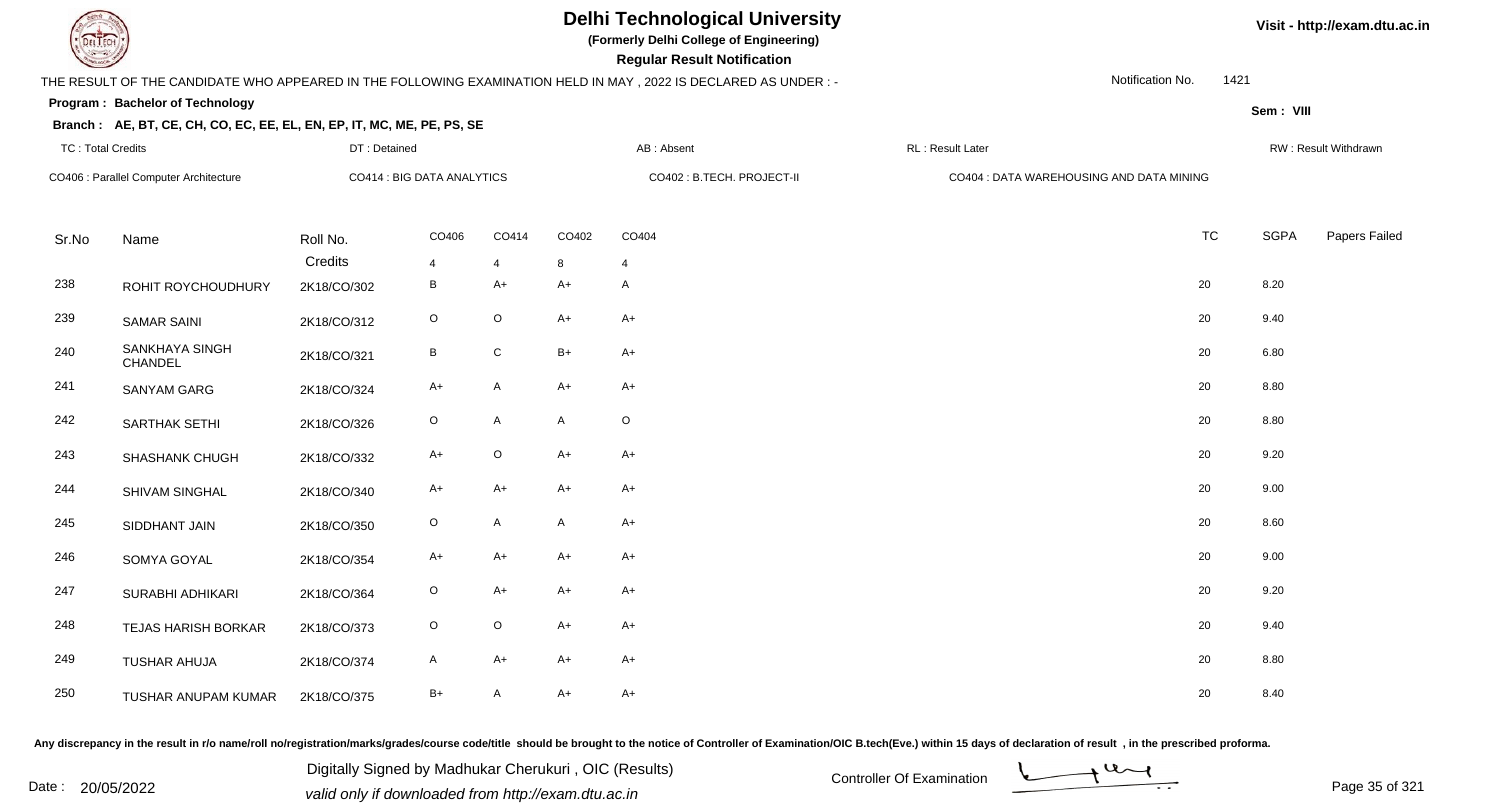| <b>DELTECH</b>                                                              |                                                                                                                                                                                                                                |                   |                            |                |       |                            |                                          | <b>Delhi Technological University</b><br>(Formerly Delhi College of Engineering)<br><b>Regular Result Notification</b> |                                          |           |             | Visit - http://exam.dtu.ac.in |
|-----------------------------------------------------------------------------|--------------------------------------------------------------------------------------------------------------------------------------------------------------------------------------------------------------------------------|-------------------|----------------------------|----------------|-------|----------------------------|------------------------------------------|------------------------------------------------------------------------------------------------------------------------|------------------------------------------|-----------|-------------|-------------------------------|
|                                                                             | THE RESULT OF THE CANDIDATE WHO APPEARED IN THE FOLLOWING EXAMINATION HELD IN MAY, 2022 IS DECLARED AS UNDER:-                                                                                                                 |                   |                            |                |       |                            |                                          |                                                                                                                        | Notification No.                         | 1421      |             |                               |
|                                                                             | Program: Bachelor of Technology                                                                                                                                                                                                |                   |                            |                |       |                            |                                          |                                                                                                                        |                                          |           | Sem: VIII   |                               |
|                                                                             | Branch: AE, BT, CE, CH, CO, EC, EE, EL, EN, EP, IT, MC, ME, PE, PS, SE                                                                                                                                                         |                   |                            |                |       |                            |                                          |                                                                                                                        |                                          |           |             |                               |
| TC: Total Credits                                                           |                                                                                                                                                                                                                                | DT: Detained      |                            |                |       | AB: Absent                 |                                          |                                                                                                                        | RL: Result Later                         |           |             | RW: Result Withdrawn          |
| CO406 : Parallel Computer Architecture                                      |                                                                                                                                                                                                                                |                   | CO414 : BIG DATA ANALYTICS |                |       |                            |                                          | CO402 : B.TECH. PROJECT-II                                                                                             | CO404 : DATA WAREHOUSING AND DATA MINING |           |             |                               |
| Sr.No                                                                       | Name                                                                                                                                                                                                                           | Roll No.          | CO406                      | CO414          | CO402 | CO404                      |                                          |                                                                                                                        |                                          | <b>TC</b> | <b>SGPA</b> | Papers Failed                 |
|                                                                             |                                                                                                                                                                                                                                | Credits           | $\overline{4}$             | 4              | 8     | 4                          |                                          |                                                                                                                        |                                          |           |             |                               |
| 251                                                                         | <b>VIVEK KUMAR</b>                                                                                                                                                                                                             | 2K18/CO/398       | $\mathsf{A}$               | $A+$           | B+    | $A+$                       |                                          |                                                                                                                        |                                          | 20        | 8.00        |                               |
| CO406 : Parallel Computer Architecture<br>MOOC402: MOOC I                   |                                                                                                                                                                                                                                | MOOC404 : MOOC II | CO414 : BIG DATA ANALYTICS |                |       | CO402 : B.TECH. PROJECT-II |                                          |                                                                                                                        | CO404 : DATA WAREHOUSING AND DATA MINING |           |             |                               |
| Sr.No                                                                       | Name                                                                                                                                                                                                                           | Roll No.          | CO406                      | CO414          | CO402 | CO404                      |                                          | MOOC402 MOOC404                                                                                                        |                                          | <b>TC</b> | <b>SGPA</b> | Papers Failed                 |
|                                                                             |                                                                                                                                                                                                                                | Credits           | $\overline{4}$             | $\overline{4}$ | 8     | 4                          | $\overline{2}$                           | $\overline{2}$                                                                                                         |                                          |           |             |                               |
| 252                                                                         | APOORVA KRISNA                                                                                                                                                                                                                 | 2K18/CO/084       | $\mathsf{A}$               | $A+$           | $A+$  | O                          | $A+$                                     | $A+$                                                                                                                   |                                          | 24        | 9.00        |                               |
| 253                                                                         | <b>ARITRA DAS</b>                                                                                                                                                                                                              | 2K18/CO/085       | $A+$                       | A+             | $A+$  | O                          | A+                                       | $A+$                                                                                                                   |                                          | 24        | 9.17        |                               |
| CO406 : Parallel Computer Architecture<br><b>EC416: PATTERN RECOGNITION</b> |                                                                                                                                                                                                                                |                   |                            |                |       | CO402 : B.TECH. PROJECT-II | CO404 : DATA WAREHOUSING AND DATA MINING |                                                                                                                        |                                          |           |             |                               |
| Sr.No                                                                       | Name                                                                                                                                                                                                                           | Roll No.          | CO406                      | EC416          | CO402 | CO404                      |                                          |                                                                                                                        |                                          | <b>TC</b> | <b>SGPA</b> | Papers Failed                 |
|                                                                             |                                                                                                                                                                                                                                | Credits           |                            |                |       | 4                          |                                          |                                                                                                                        |                                          |           |             |                               |
| 254                                                                         | <b>SANSKRITI TOMAR</b>                                                                                                                                                                                                         | 2K18/CO/323       | A                          | A              | A+    | A+                         |                                          |                                                                                                                        |                                          | 20        | 8.60        |                               |
| 255                                                                         | SHIVAM RASTOGI                                                                                                                                                                                                                 | 2K18/CO/338       | A+                         | A+             | A     | A+                         |                                          |                                                                                                                        |                                          | 20        | 8.60        |                               |
| 256                                                                         | SHIVAM SHARMA                                                                                                                                                                                                                  | 2K18/CO/339       | A                          | A+             | A     | $A+$                       |                                          |                                                                                                                        |                                          | 20        | 8.40        |                               |
|                                                                             | Any discrepancy in the result in r/o name/roll no/registration/marks/grades/course code/title should be brought to the notice of Controller of Examination/OIC B.tech(Eve.) within 15 days of declaration of result , in the p |                   |                            |                |       |                            |                                          |                                                                                                                        |                                          |           |             |                               |

Date : 20/05/2022 Digital Digital of Microsofted Chemical Controller Of Examination Determination Page 36 of 32 Digitally Signed by Madhukar Cherukuri , OIC (Results)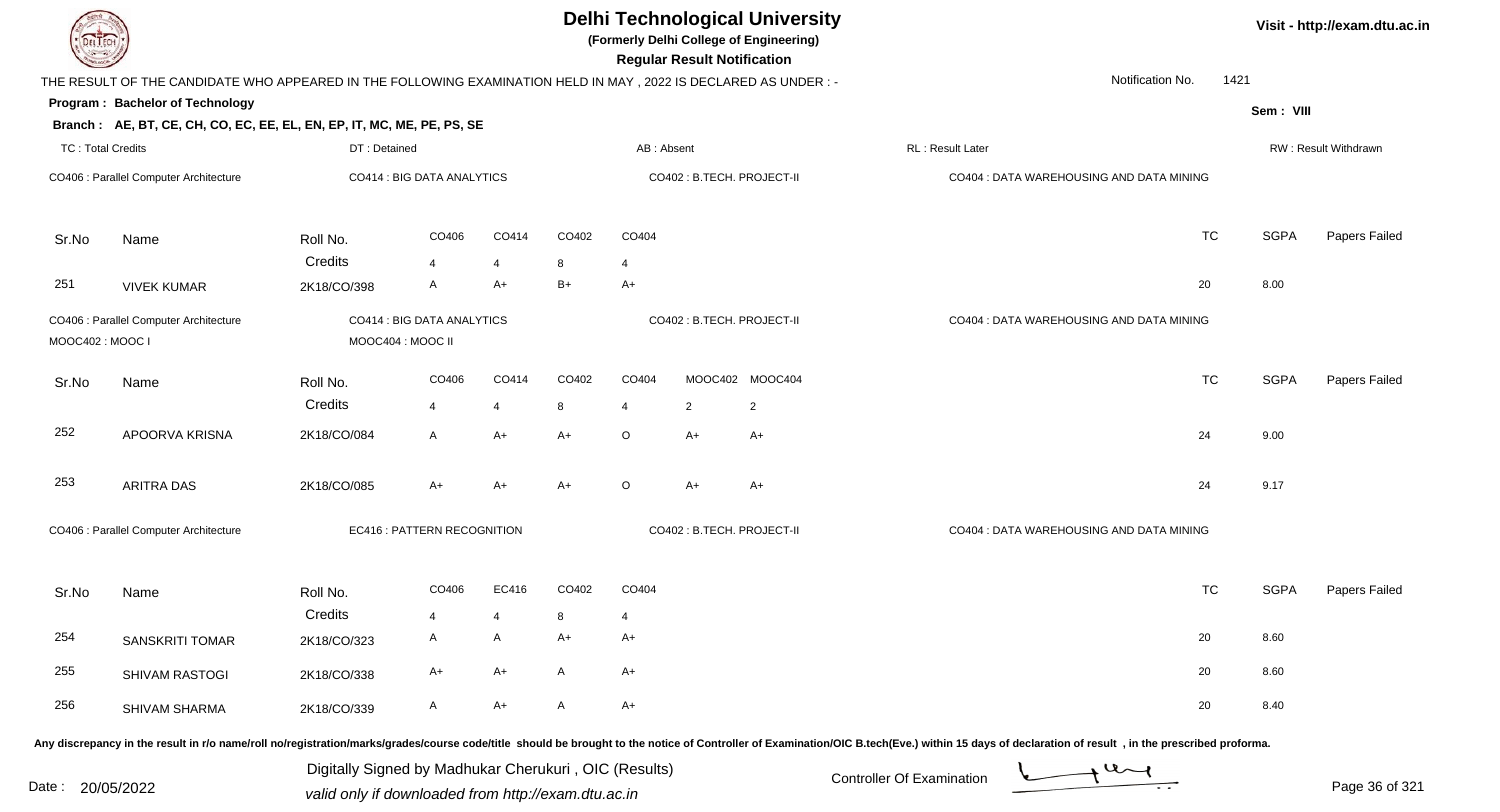| <b>DELTECH</b>           |                                                                        |                     |                                                  |                        |         | <b>Delhi Technological University</b><br>(Formerly Delhi College of Engineering)<br><b>Regular Result Notification</b> |                                          |           |             | Visit - http://exam.dtu.ac.in |
|--------------------------|------------------------------------------------------------------------|---------------------|--------------------------------------------------|------------------------|---------|------------------------------------------------------------------------------------------------------------------------|------------------------------------------|-----------|-------------|-------------------------------|
|                          |                                                                        |                     |                                                  |                        |         | THE RESULT OF THE CANDIDATE WHO APPEARED IN THE FOLLOWING EXAMINATION HELD IN MAY, 2022 IS DECLARED AS UNDER :-        | Notification No.                         | 1421      |             |                               |
|                          | Program: Bachelor of Technology                                        |                     |                                                  |                        |         |                                                                                                                        |                                          |           | Sem: VIII   |                               |
|                          | Branch: AE, BT, CE, CH, CO, EC, EE, EL, EN, EP, IT, MC, ME, PE, PS, SE |                     |                                                  |                        |         |                                                                                                                        |                                          |           |             |                               |
| <b>TC: Total Credits</b> |                                                                        | DT: Detained        |                                                  |                        |         | AB: Absent                                                                                                             | RL: Result Later                         |           |             | RW: Result Withdrawn          |
|                          | CO406 : Parallel Computer Architecture                                 |                     | EC462 : Recent Trends in Artificial Intelligence |                        |         | CO402 : B.TECH. PROJECT-II                                                                                             | CO404 : DATA WAREHOUSING AND DATA MINING |           |             |                               |
| Sr.No                    | Name                                                                   | Roll No.            | CO406                                            | EC462                  | CO402   | CO404                                                                                                                  |                                          | <b>TC</b> | <b>SGPA</b> | Papers Failed                 |
|                          |                                                                        | Credits             | $\overline{4}$                                   | $\overline{4}$         | 8       | 4                                                                                                                      |                                          |           |             |                               |
| 257                      | <b>HARDIK ROHILLA</b>                                                  | 2K18/CO/137         | A+                                               | $A+$                   | $A+$    | $A+$                                                                                                                   |                                          | 20        | 9.00        |                               |
|                          | CO406 : Parallel Computer Architecture                                 | <b>SOURCES</b>      | EE416 : GRID INTEGRATION OF RENEWABLE ENERGY     |                        |         | CO402: B.TECH. PROJECT-II                                                                                              | CO404 : DATA WAREHOUSING AND DATA MINING |           |             |                               |
| Sr.No                    | Name                                                                   | Roll No.<br>Credits | CO406<br>$\overline{4}$                          | EE416                  | CO402   | CO404                                                                                                                  |                                          | <b>TC</b> | <b>SGPA</b> | Papers Failed                 |
| 258                      | MOHD SHAHEEM IDRISI                                                    | 2K18/CO/204         | A+                                               | $\overline{4}$<br>$A+$ | 8<br>A+ | $\overline{4}$<br>$\circ$                                                                                              |                                          | 20        | 9.20        |                               |
| 259                      | <b>SAHIL MEENA</b>                                                     | 2K18/CO/309         | $B+$                                             | $B+$                   | $B+$    | A                                                                                                                      |                                          | 20        | 7.20        |                               |
| 260                      | STEVEN TOPPO                                                           | 2K18/CO/358         | B                                                | $B+$                   | $B+$    | $A+$                                                                                                                   |                                          | 20        | 7.20        |                               |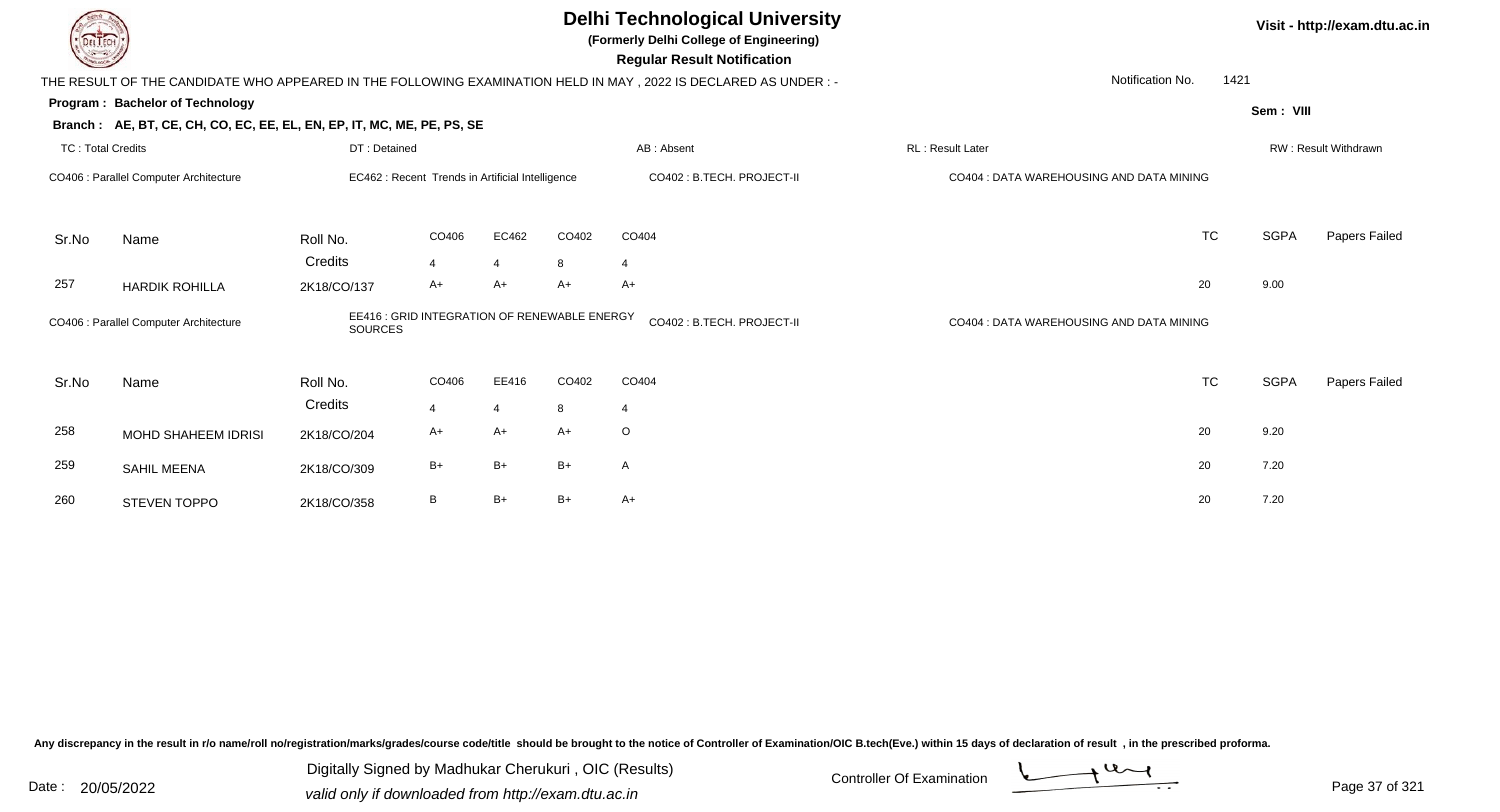

**(Formerly Delhi College of Engineering)**

 **Regular Result Notification**

### THE RESULT OF THE CANDIDATE WHO APPEARED IN THE FOLLOWING EXAMINATION HELD IN MAY , 2022 IS DECLARED AS UNDER : -

Notification No.1421

**Sem : VIII**

**Visit - http://exam.dtu.ac.in**

**Program : Bachelor of Technology**

### **Branch : AE, BT, CE, CH, CO, EC, EE, EL, EN, EP, IT, MC, ME, PE, PS, SE**

| <b>TC: Total Credits</b> |                                        | DT: Detained |                                  |                |       | AB: Absent                 | RL : Result Later                        |           |             | RW: Result Withdrawn |
|--------------------------|----------------------------------------|--------------|----------------------------------|----------------|-------|----------------------------|------------------------------------------|-----------|-------------|----------------------|
|                          | CO406 : Parallel Computer Architecture |              | EE428 : DIGITAL IMAGE PROCESSING |                |       | CO402 : B.TECH. PROJECT-II | CO404 : DATA WAREHOUSING AND DATA MINING |           |             |                      |
| Sr.No                    | Name                                   | Roll No.     | CO406                            | EE428          | CO402 | CO404                      |                                          | <b>TC</b> | <b>SGPA</b> | Papers Failed        |
|                          |                                        | Credits      | $\overline{4}$                   | $\overline{4}$ | 8     | $\overline{4}$             |                                          |           |             |                      |
| 261                      | ANOOP NAIR V                           | 2K18/CO/076  | A+                               | $A+$           | $A+$  | $A+$                       |                                          | 20        | 9.00        |                      |
| 262                      | <b>ARPIT SANGWAN</b>                   | 2K18/CO/090  | $A+$                             | $A+$           | $B+$  | $A+$                       |                                          | 20        | 8.20        |                      |
| 263                      | <b>ARPIT YADAV</b>                     | 2K18/CO/091  | A+                               | $A+$           | $B+$  | $A+$                       |                                          | 20        | 8.20        |                      |
| 264                      | SEEMANT AGGARWAL                       | 2K18/CO/331  | $\circ$                          | $A+$           | A     | $\circ$                    |                                          | 20        | 9.00        |                      |
| 265                      | SAMYAM RAJ PANDEY                      | 2K18/CO/410  | A                                | $\circ$        | $B+$  | A                          |                                          | 20        | 8.00        |                      |

Any discrepancy in the result in r/o name/roll no/registration/marks/grades/course code/title should be brought to the notice of Controller of Examination/OIC B.tech(Eve.) within 15 days of declaration of result, in the pr



Date : 20/05/2022 Valid only if downloaded from http://exam.dtu.ac.in<br>valid only if downloaded from http://exam.dtu.ac.in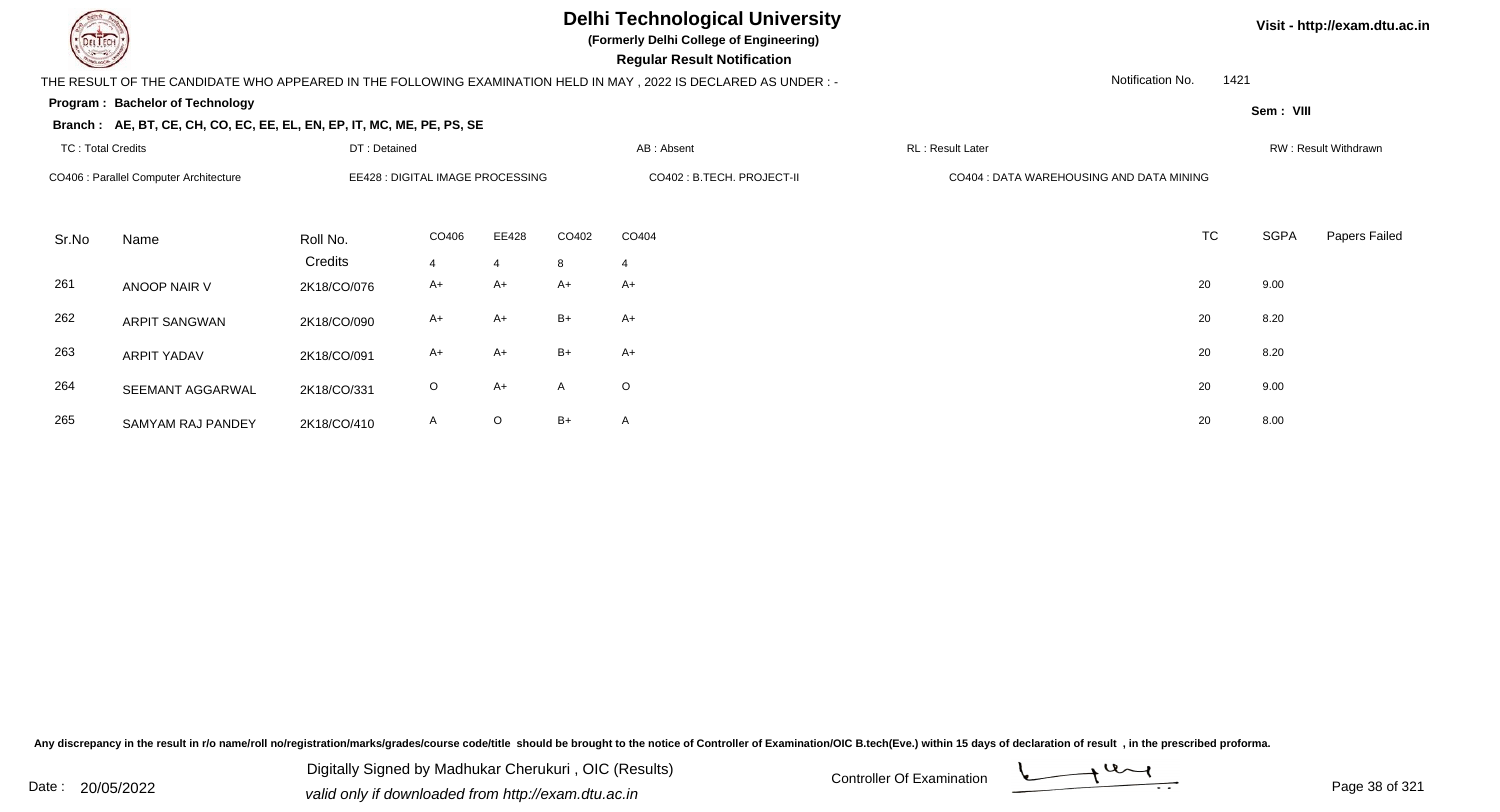**Program : Bachelor of Technology**

# **Delhi Technological University**

**(Formerly Delhi College of Engineering)**

 **Regular Result Notification**

## THE RESULT OF THE CANDIDATE WHO APPEARED IN THE FOLLOWING EXAMINATION HELD IN MAY , 2022 IS DECLARED AS UNDER : -

Notification No.1421

**Branch : AE, BT, CE, CH, CO, EC, EE, EL, EN, EP, IT, MC, ME, PE, PS, SE**

| <b>TC: Total Credits</b> |                                        | DT: Detained                                       |                         |                         |            | AB: Absent              |                            |                                   | RL: Result Later                         |           |      | RW: Result Withdrawn |
|--------------------------|----------------------------------------|----------------------------------------------------|-------------------------|-------------------------|------------|-------------------------|----------------------------|-----------------------------------|------------------------------------------|-----------|------|----------------------|
|                          | CO406 : Parallel Computer Architecture | EE432 : AI AND EXPERT SYSTEMS                      |                         |                         |            |                         | CO402 : B.TECH. PROJECT-II |                                   | CO404 : DATA WAREHOUSING AND DATA MINING |           |      |                      |
| Sr.No                    | Name                                   | Roll No.<br>Credits                                | CO406<br>$\overline{4}$ | EE432<br>$\overline{4}$ | CO402<br>8 | CO404<br>$\overline{4}$ |                            |                                   |                                          | <b>TC</b> | SGPA | Papers Failed        |
| 266                      | PRANAV ROY                             | 2K18/CO/250                                        | $A+$                    | $B+$                    | $A+$       | $A+$                    |                            |                                   |                                          | 20        | 8.60 |                      |
| 267                      | PRANJAL CHOUDHARY                      | 2K18/CO/253                                        | $\mathsf{A}$            | ${\bf C}$               | $B+$       | $\overline{A}$          |                            |                                   |                                          | 20        | 7.00 |                      |
| 268                      | <b>RAVINDER</b>                        | 2K18/CO/285                                        | $\circ$                 | $\mathsf{A}$            | $A+$       | $A+$                    |                            |                                   |                                          | 20        | 9.00 |                      |
| 269                      | RISHABH BHASIN                         | 2K18/CO/290                                        | $A+$                    | $B+$                    | $A+$       | $\circ$                 |                            |                                   |                                          | 20        | 8.80 |                      |
| 270                      | RISHABH JAISWAL                        | 2K18/CO/292                                        | $A+$                    | $B+$                    | $A+$       | $A+$                    |                            |                                   |                                          | 20        | 8.60 |                      |
| 271                      | SAHIL KUMAR GUPTA                      | 2K18/CO/308                                        | $A+$                    | $\, {\bf B}$            | $A+$       | $A+$                    |                            |                                   |                                          | 20        | 8.40 |                      |
| 272                      | SAMVIT MUKHERJEE                       | 2K18/CO/315                                        | $\mathsf{A}$            | $B+$                    | $A+$       | $\circ$                 |                            |                                   |                                          | 20        | 8.60 |                      |
| 273                      | SHIVANAND PRASAD                       | 2K18/CO/341                                        | $\mathsf{A}$            | $B+$                    | $A+$       | $\circ$                 |                            |                                   |                                          | 20        | 8.60 |                      |
| MOOC402 : MOOC I         | CO406 : Parallel Computer Architecture | EE432 : AI AND EXPERT SYSTEMS<br>MOOC404 : MOOC II |                         |                         |            |                         | CO402 : B.TECH. PROJECT-II |                                   | CO404 : DATA WAREHOUSING AND DATA MINING |           |      |                      |
| Sr.No                    | Name                                   | Roll No.<br>Credits                                | CO406<br>$\overline{4}$ | EE432<br>$\overline{4}$ | CO402<br>8 | CO404<br>$\overline{4}$ | 2                          | MOOC402 MOOC404<br>$\overline{2}$ |                                          | <b>TC</b> | SGPA | Papers Failed        |
| 274                      | ROHAN CHANDRAPRAKASH<br>CHANDANI       | 2K18/CO/297                                        | P                       | $\, {\bf B}$            | $B+$       | B                       | $A+$                       | $A+$                              |                                          | 24        | 6.50 |                      |

Any discrepancy in the result in r/o name/roll no/registration/marks/grades/course code/title should be brought to the notice of Controller of Examination/OIC B.tech(Eve.) within 15 days of declaration of result, in the pr

Date : 20/05/2022 Digital Digital of Microsofted Chemical Controller Of Examination Determination Page 39 of 32 Digitally Signed by Madhukar Cherukuri , OIC (Results)

**Visit - http://exam.dtu.ac.in**

**Sem : VIII**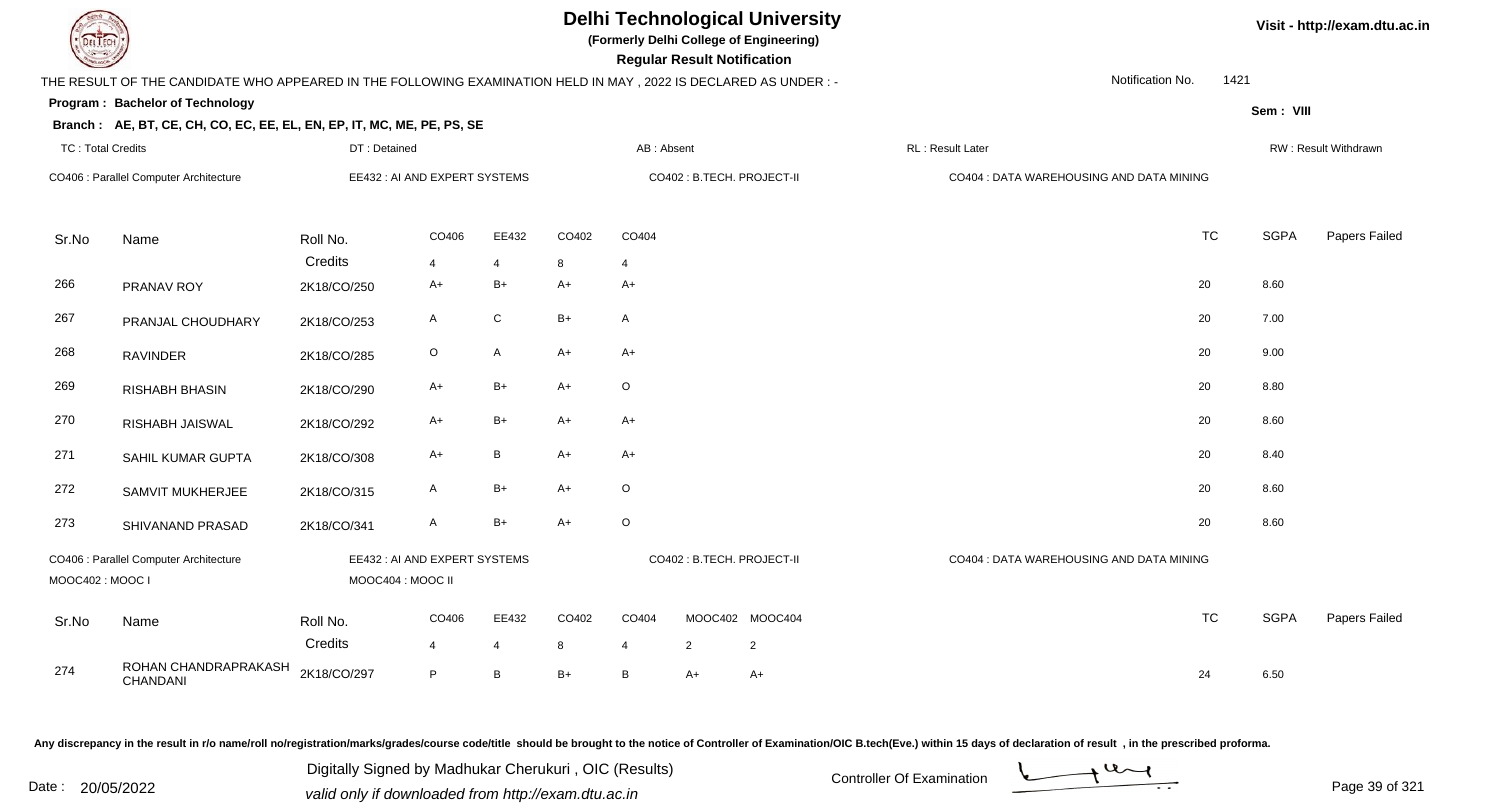| JEL I ECH                |                                                                        |                 |                                         |                |              | <b>Delhi Technological University</b><br>(Formerly Delhi College of Engineering)<br><b>Regular Result Notification</b> |                                          |             | Visit - http://exam.dtu.ac.in |
|--------------------------|------------------------------------------------------------------------|-----------------|-----------------------------------------|----------------|--------------|------------------------------------------------------------------------------------------------------------------------|------------------------------------------|-------------|-------------------------------|
|                          |                                                                        |                 |                                         |                |              | THE RESULT OF THE CANDIDATE WHO APPEARED IN THE FOLLOWING EXAMINATION HELD IN MAY, 2022 IS DECLARED AS UNDER:-         | Notification No.                         | 1421        |                               |
|                          | Program: Bachelor of Technology                                        |                 |                                         |                |              |                                                                                                                        |                                          | Sem: VIII   |                               |
|                          | Branch: AE, BT, CE, CH, CO, EC, EE, EL, EN, EP, IT, MC, ME, PE, PS, SE |                 |                                         |                |              |                                                                                                                        |                                          |             |                               |
| <b>TC: Total Credits</b> |                                                                        | DT: Detained    |                                         |                |              | AB: Absent                                                                                                             | RL: Result Later                         |             | RW: Result Withdrawn          |
|                          | CO406 : Parallel Computer Architecture                                 | <b>NETWORKS</b> | EE446 : DATA COMMUNICATION AND COMPUTER |                |              | CO402 : B.TECH. PROJECT-II                                                                                             | CO404 : DATA WAREHOUSING AND DATA MINING |             |                               |
| Sr.No                    | Name                                                                   | Roll No.        | CO406                                   | EE446          | CO402        | CO404                                                                                                                  | <b>TC</b>                                | SGPA        | Papers Failed                 |
|                          |                                                                        | Credits         | 4                                       | $\overline{4}$ | 8            | $\overline{4}$                                                                                                         |                                          |             |                               |
| 275                      | ABDUL BASIT ALI                                                        | 2K18/CO/006     | O                                       | $A+$           | A+           | $A+$                                                                                                                   | 20                                       | 9.20        |                               |
| 276                      | <b>ABHISHEK JHA</b>                                                    | 2K18/CO/019     | O                                       | $B+$           | $A+$         | $\mathsf{A}$                                                                                                           | 20                                       | 8.60        |                               |
|                          | CO406 : Parallel Computer Architecture                                 |                 | EE450 : CLOUD COMPUTING FUNDAMENTALS    |                |              | CO402 : B.TECH. PROJECT-II                                                                                             | CO404 : DATA WAREHOUSING AND DATA MINING |             |                               |
| Sr.No                    | Name                                                                   | Roll No.        | CO406                                   | EE450          | CO402        | CO404                                                                                                                  | <b>TC</b>                                | <b>SGPA</b> | Papers Failed                 |
|                          |                                                                        | Credits         | 4                                       | $\overline{4}$ | 8            | $\overline{4}$                                                                                                         |                                          |             |                               |
| 277                      | <b>ABHISHEK PATHAK</b>                                                 | 2K18/CO/025     | $A+$                                    | $\mathsf{A}$   | B            | $A+$                                                                                                                   | 20                                       | 7.60        |                               |
| 278                      | <b>AKSHAY ARORA</b>                                                    | 2K18/CO/044     | A+                                      | A              | B            | $A+$                                                                                                                   | 20                                       | 7.60        |                               |
| 279                      | AKSHAY RAJ VERMA                                                       | 2K18/CO/045     | $\mathsf{A}$                            | A              | B            | $\mathsf{A}$                                                                                                           | 20                                       | 7.20        |                               |
|                          | CO406 : Parallel Computer Architecture                                 |                 | IT416 : NOMADIC COMPUTING               |                |              | CO402 : B.TECH. PROJECT-II                                                                                             | CO404 : DATA WAREHOUSING AND DATA MINING |             |                               |
| Sr.No                    | Name                                                                   | Roll No.        | CO406                                   | <b>IT416</b>   | CO402        | CO404                                                                                                                  | <b>TC</b>                                | <b>SGPA</b> | Papers Failed                 |
|                          |                                                                        | Credits         | 4                                       | $\overline{4}$ | 8            | $\overline{4}$                                                                                                         |                                          |             |                               |
| 280                      | LAKSHAY SANDHU                                                         | 2K18/CO/186     | C                                       | $A+$           | $\mathsf{A}$ | $A+$                                                                                                                   | 20                                       | 7.80        |                               |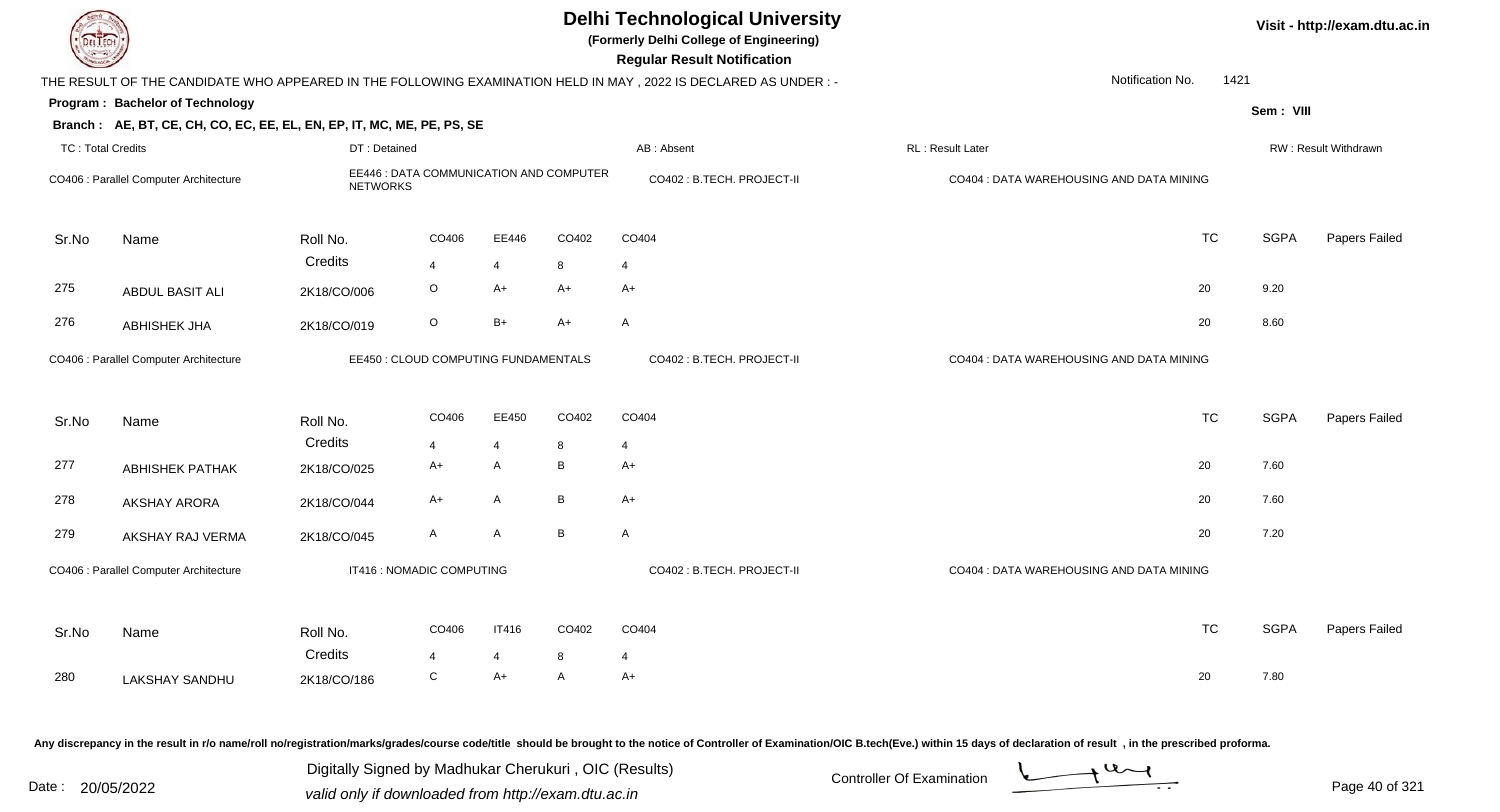**(Formerly Delhi College of Engineering)**

 **Regular Result Notification**

| $\overline{\phantom{0}}$ |                                                                        |              |                                          |                |       | <b>110galar 1100an: 110tinoation</b>                                                                             |                                          |           |             |                      |
|--------------------------|------------------------------------------------------------------------|--------------|------------------------------------------|----------------|-------|------------------------------------------------------------------------------------------------------------------|------------------------------------------|-----------|-------------|----------------------|
|                          |                                                                        |              |                                          |                |       | THE RESULT OF THE CANDIDATE WHO APPEARED IN THE FOLLOWING EXAMINATION HELD IN MAY, 2022 IS DECLARED AS UNDER : - | Notification No.                         | 1421      |             |                      |
|                          | Program: Bachelor of Technology                                        |              |                                          |                |       |                                                                                                                  |                                          |           | Sem: VIII   |                      |
|                          | Branch: AE, BT, CE, CH, CO, EC, EE, EL, EN, EP, IT, MC, ME, PE, PS, SE |              |                                          |                |       |                                                                                                                  |                                          |           |             |                      |
| <b>TC: Total Credits</b> |                                                                        | DT: Detained |                                          |                |       | AB: Absent                                                                                                       | <b>RL: Result Later</b>                  |           |             | RW: Result Withdrawn |
|                          | CO406 : Parallel Computer Architecture                                 |              | IT420 : COMPUTER VISION                  |                |       | CO402 : B.TECH. PROJECT-II                                                                                       | CO404 : DATA WAREHOUSING AND DATA MINING |           |             |                      |
| Sr.No                    | Name                                                                   | Roll No.     | CO406                                    | <b>IT420</b>   | CO402 | CO404                                                                                                            |                                          | <b>TC</b> | <b>SGPA</b> | Papers Failed        |
|                          |                                                                        | Credits      | $\overline{\mathbf{A}}$                  | $\overline{4}$ | 8     | $\overline{4}$                                                                                                   |                                          |           |             |                      |
| 281                      | RAVINDER KUMAR                                                         | 2K18/CO/287  | $\circ$                                  | $A+$           | $A+$  | $A+$                                                                                                             |                                          | 20        | 9.20        |                      |
|                          | CO406 : Parallel Computer Architecture                                 |              | SE406 : ADVANCES IN SOFTWARE ENGINEERING |                |       | CO402 : B.TECH. PROJECT-II                                                                                       | CO404 : DATA WAREHOUSING AND DATA MINING |           |             |                      |
| Sr.No                    | Name                                                                   | Roll No.     | CO406                                    | SE406          | CO402 | CO404                                                                                                            |                                          | <b>TC</b> | <b>SGPA</b> | Papers Failed        |
|                          |                                                                        | Credits      | $\overline{\mathbf{A}}$                  | $\overline{4}$ | 8     | 4                                                                                                                |                                          |           |             |                      |
| 282                      | SHIVANI JAIN                                                           | 2K18/CO/342  | $A+$                                     | $\mathsf{A}$   | $A+$  | $\circ$                                                                                                          |                                          | 20        | 9.00        |                      |
| 283                      | SHUBHAM VERMA                                                          | 2K18/CO/348  | A                                        | $A+$           | $A+$  | $A+$                                                                                                             |                                          | 20        | 8.80        |                      |
| 284                      | SUNIL SAHU                                                             | 2K18/CO/363  | $\circ$                                  | $A+$           | $A+$  | $\circ$                                                                                                          |                                          | 20        | 9.40        |                      |

Any discrepancy in the result in r/o name/roll no/registration/marks/grades/course code/title should be brought to the notice of Controller of Examination/OIC B.tech(Eve.) within 15 days of declaration of result, in the pr

Date : 20/05/2022 Digital Digital of State of Controller Of Examination Determination Date : 20/05/2022<br>valid only if downloaded from http://exam.dtu.ac.in Digitally Signed by Madhukar Cherukuri , OIC (Results)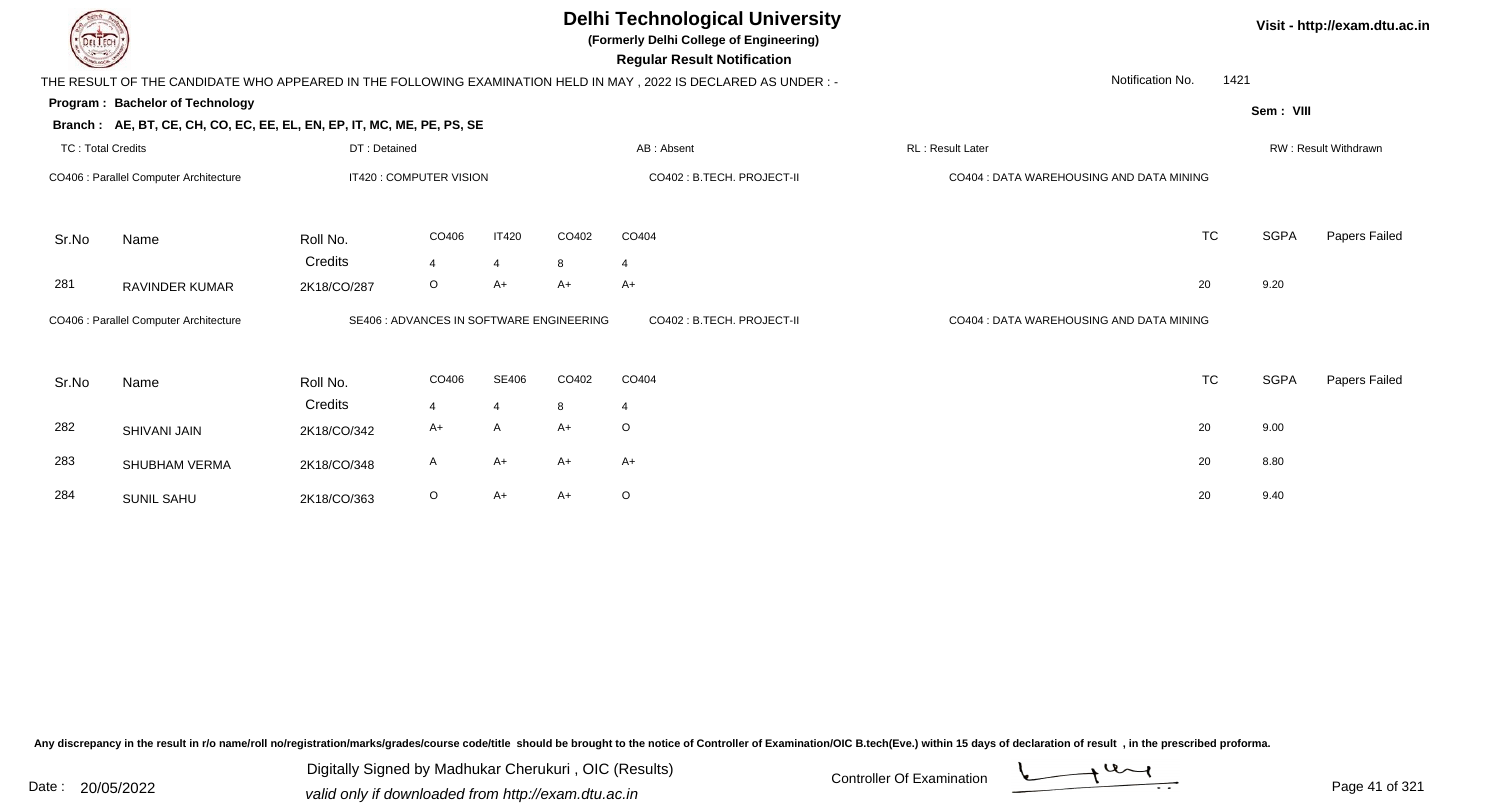| DEL ECH                  |                                                                                                                  |                            |             |              |                |            | <b>Delhi Technological University</b><br>(Formerly Delhi College of Engineering)<br><b>Regular Result Notification</b> |                  |                  |      |             | Visit - http://exam.dtu.ac.in |
|--------------------------|------------------------------------------------------------------------------------------------------------------|----------------------------|-------------|--------------|----------------|------------|------------------------------------------------------------------------------------------------------------------------|------------------|------------------|------|-------------|-------------------------------|
|                          | THE RESULT OF THE CANDIDATE WHO APPEARED IN THE FOLLOWING EXAMINATION HELD IN MAY , 2022 IS DECLARED AS UNDER :- |                            |             |              |                |            |                                                                                                                        |                  | Notification No. | 1421 |             |                               |
|                          | Program: Bachelor of Technology                                                                                  |                            |             |              |                |            |                                                                                                                        |                  |                  |      | Sem: VIII   |                               |
|                          | Branch: AE, BT, CE, CH, CO, EC, EE, EL, EN, EP, IT, MC, ME, PE, PS, SE                                           |                            |             |              |                |            |                                                                                                                        |                  |                  |      |             |                               |
| <b>TC: Total Credits</b> |                                                                                                                  | DT: Detained               |             |              |                | AB: Absent |                                                                                                                        | RL: Result Later |                  |      |             | RW: Result Withdrawn          |
| MOOC404: MOOC II         | CO408 : INTELLECTUAL PROPERTY RIGHTS                                                                             | CO402 : B.TECH. PROJECT-II |             |              |                |            | CO404 : DATA WAREHOUSING AND DATA MINING                                                                               | MOOC402: MOOC I  |                  |      |             |                               |
| Sr.No                    | Name                                                                                                             | Roll No.                   | CO408       | CO402        | CO404          |            | MOOC402 MOOC404                                                                                                        |                  | <b>TC</b>        |      | <b>SGPA</b> | Papers Failed                 |
|                          |                                                                                                                  | Credits                    | 4           | 8            | $\overline{4}$ | 2          | $\overline{2}$                                                                                                         |                  |                  |      |             |                               |
| 285                      | ADITYA JAIN                                                                                                      | 2K18/CO/031                | $A+$        | $A+$         | $A+$           | $A+$       | $A+$                                                                                                                   |                  | 20               |      | 9.00        |                               |
| 286                      | AKSHANSH REWARIYA                                                                                                | 2K18/CO/042                | $A+$        | $A+$         | $A+$           | $A+$       | $A+$                                                                                                                   |                  | 20               |      | 9.00        |                               |
| 287                      | <b>HIMANSHU</b>                                                                                                  | 2K18/CO/149                | $A+$        | $\mathsf{A}$ | $A+$           | $A+$       | $A+$                                                                                                                   |                  | 20               |      | 8.60        |                               |
| 288                      | <b>HRITIKA</b>                                                                                                   | 2K18/CO/152                | A           | $\mathsf{A}$ | $\circ$        | $B+$       | $A+$                                                                                                                   |                  | 20               |      | 8.40        |                               |
| 289                      | <b>INDERJEET</b>                                                                                                 | 2K18/CO/154                | $A+$        | $A+$         | $A+$           | $A+$       | $A+$                                                                                                                   |                  | 20               |      | 9.00        |                               |
| 290                      | <b>JATIN KUMAR</b>                                                                                               | 2K18/CO/159                | A+          | $\mathsf{A}$ | A+             | $A+$       | A+                                                                                                                     |                  | 20               |      | 8.60        |                               |
| 291                      | <b>KUMAR SUNDARAM</b>                                                                                            | 2K18/CO/179                | $\mathsf O$ | A            | $A+$           | $A+$       | $A+$                                                                                                                   |                  | 20               |      | 8.80        |                               |
| 292                      | <b>MANALI BISWAS</b>                                                                                             | 2K18/CO/189                | A+          | $A+$         | $\circ$        | $A+$       | $A+$                                                                                                                   |                  | 20               |      | 9.20        |                               |
| 293                      | MOHIT DHALWAL                                                                                                    | 2K18/CO/205                | A+          | $A+$         | $A+$           | $A+$       | A+                                                                                                                     |                  | 20               |      | 9.00        |                               |
| 294                      | NAMEET KUMAR JAIN                                                                                                | 2K18/CO/221                | $\mathsf O$ | $A+$         | $A+$           | $A+$       | A+                                                                                                                     |                  | 20               |      | 9.20        |                               |
| 295                      | NAZIR AHMAD JAILANI                                                                                              | 2K18/CO/227                | A+          | $A+$         | A+             | $A+$       | A+                                                                                                                     |                  | 20               |      | 9.00        |                               |
| 296                      | PRASHANT RANA                                                                                                    | 2K18/CO/254                | A+          | $A+$         | A+             | $A+$       | A+                                                                                                                     |                  | 20               |      | 9.00        |                               |
| 297                      | PRAWAR NARANG                                                                                                    | 2K18/CO/257                | $A+$        | $A+$         | $A+$           | $A+$       | A+                                                                                                                     |                  | 20               |      | 9.00        |                               |

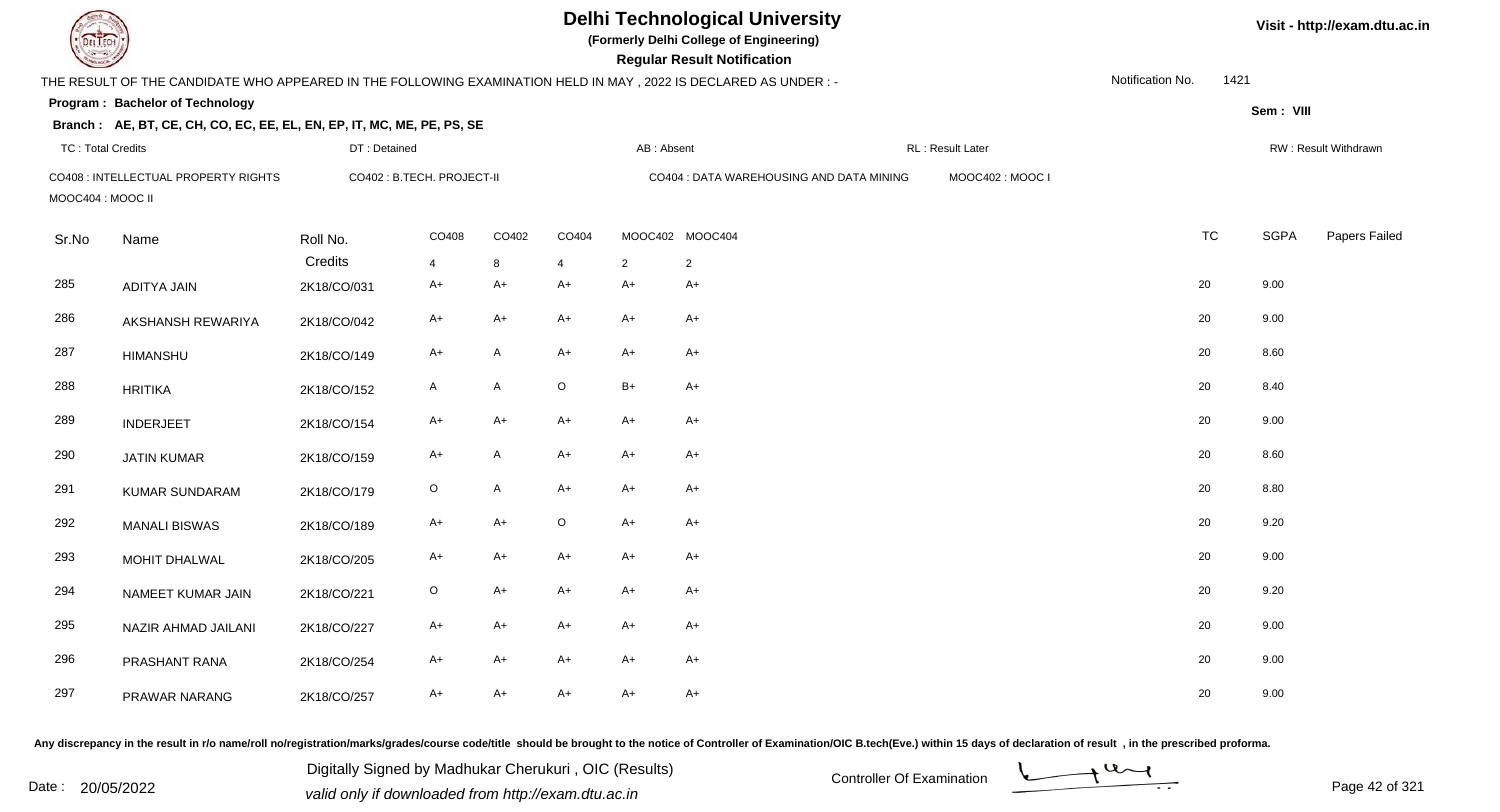| DEL TECH                 |                                                                                                                 |                            |                         |            |       |            | <b>Delhi Technological University</b><br>(Formerly Delhi College of Engineering)<br><b>Regular Result Notification</b> |                  |                  |      |             | Visit - http://exam.dtu.ac.in |
|--------------------------|-----------------------------------------------------------------------------------------------------------------|----------------------------|-------------------------|------------|-------|------------|------------------------------------------------------------------------------------------------------------------------|------------------|------------------|------|-------------|-------------------------------|
|                          | THE RESULT OF THE CANDIDATE WHO APPEARED IN THE FOLLOWING EXAMINATION HELD IN MAY, 2022 IS DECLARED AS UNDER :- |                            |                         |            |       |            |                                                                                                                        |                  | Notification No. | 1421 |             |                               |
|                          | Program: Bachelor of Technology                                                                                 |                            |                         |            |       |            |                                                                                                                        |                  |                  |      | Sem: VIII   |                               |
| <b>TC: Total Credits</b> | Branch: AE, BT, CE, CH, CO, EC, EE, EL, EN, EP, IT, MC, ME, PE, PS, SE                                          | DT: Detained               |                         |            |       | AB: Absent |                                                                                                                        | RL: Result Later |                  |      |             | RW: Result Withdrawn          |
| MOOC404 : MOOC II        | CO408 : INTELLECTUAL PROPERTY RIGHTS                                                                            | CO402 : B.TECH. PROJECT-II |                         |            |       |            | CO404 : DATA WAREHOUSING AND DATA MINING                                                                               | MOOC402: MOOC I  |                  |      |             |                               |
| Sr.No                    | Name                                                                                                            | Roll No.<br>Credits        | CO408<br>$\overline{4}$ | CO402<br>8 | CO404 | 2          | MOOC402 MOOC404<br>$\overline{2}$                                                                                      |                  | <b>TC</b>        |      | <b>SGPA</b> | Papers Failed                 |
| 298                      | PRERIT SINGH                                                                                                    | 2K18/CO/260                | A+                      | $A+$       | A+    | $A+$       | $A+$                                                                                                                   |                  | 20               |      | 9.00        |                               |
| 299                      | RAGHAV RATHI                                                                                                    | 2K18/CO/267                | $\circ$                 | $A+$       | $A+$  | $A+$       | $A+$                                                                                                                   |                  | 20               |      | 9.20        |                               |
| 300                      | SANJAY SINGH BUDHALA                                                                                            | 2K18/CO/318                | A+                      | $A+$       | A+    | $A+$       | $A+$                                                                                                                   |                  | 20               |      | 9.00        |                               |
| 301                      | SOURABH                                                                                                         | 2K18/CO/355                | A+                      | $A+$       | A+    | $A+$       | $A+$                                                                                                                   |                  | 20               |      | 9.00        |                               |

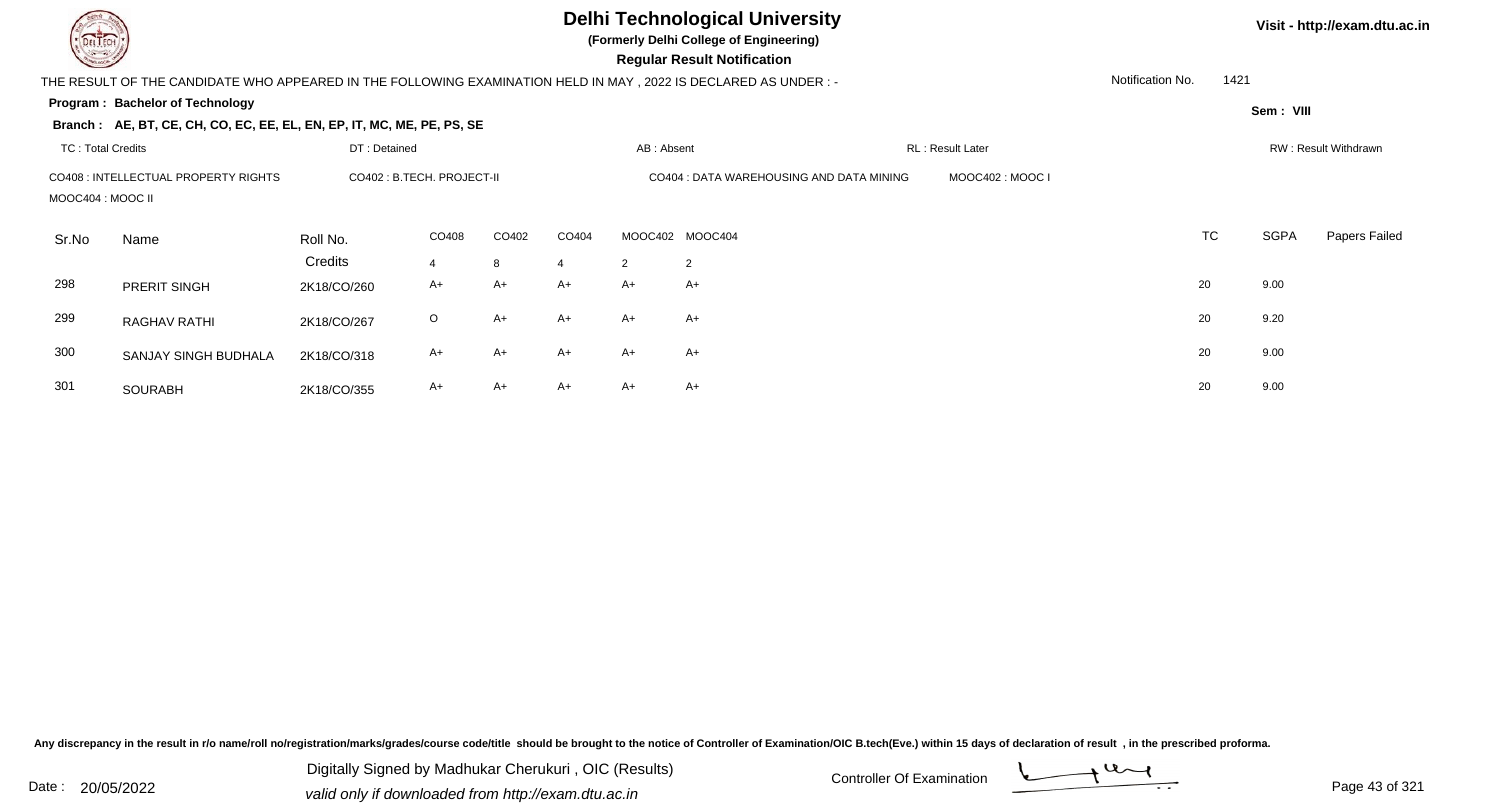# **Delhi Technological University**

**(Formerly Delhi College of Engineering)**

 **Regular Result Notification**

## THE RESULT OF THE CANDIDATE WHO APPEARED IN THE FOLLOWING EXAMINATION HELD IN MAY , 2022 IS DECLARED AS UNDER : -

DT : Detained

Notification No.1421

**Sem : VIII**

## **Program : Bachelor of Technology**

**Branch : AE, BT, CE, CH, CO, EC, EE, EL, EN, EP, IT, MC, ME, PE, PS, SE**

| TC: Total Credits |                                      | DT : Detained       |                                |                     |                           | AB : Absent                | RL : Result Later                        |           |             | RW: Result Withdrawn |
|-------------------|--------------------------------------|---------------------|--------------------------------|---------------------|---------------------------|----------------------------|------------------------------------------|-----------|-------------|----------------------|
|                   | CO408 : INTELLECTUAL PROPERTY RIGHTS |                     | CO414 : BIG DATA ANALYTICS     |                     |                           | CO402 : B.TECH. PROJECT-II | CO404 : DATA WAREHOUSING AND DATA MINING |           |             |                      |
| Sr.No             | Name                                 | Roll No.<br>Credits | CO408                          | CO414               | CO402                     | CO404                      |                                          | <b>TC</b> | <b>SGPA</b> | Papers Failed        |
| 302               | <b>ABHAY LODHI</b>                   | 2K18/CO/008         | $\overline{4}$<br>$\mathsf{A}$ | $\overline{4}$<br>A | 8<br>$A+$                 | 4<br>$A+$                  |                                          | 20        | 8.60        |                      |
| 303               | ABHI CHAUHAN                         | 2K18/CO/009         | $A+$                           | A+                  | $A+$                      | $A+$                       |                                          | 20        | 9.00        |                      |
| 304               | ABHIMANYU SINGH                      | 2K18/CO/010         | $A+$                           | A                   | $\boldsymbol{\mathsf{A}}$ | $\mathsf{A}$               |                                          | 20        | 8.20        |                      |
| 305               | ABHISHEK                             | 2K18/CO/017         | $A+$                           | A                   | $\mathsf{A}$              | $\mathsf{A}$               |                                          | 20        | 8.20        |                      |
| 306               | <b>ABHISHEK BABBAR</b>               | 2K18/CO/018         | $A+$                           | $A+$                | $A+$                      | $\mathsf{A}$               |                                          | 20        | 8.80        |                      |
| 307               | <b>ABHISHEK KUMAR</b>                | 2K18/CO/020         | $A+$                           | A                   | $A+$                      | $\mathsf{A}$               |                                          | 20        | 8.60        |                      |
| 308               | <b>ABHISHEK MALLIK</b>               | 2K18/CO/022         | A+                             | A+                  | $\mathsf O$               | $\circ$                    |                                          | 20        | 9.60        |                      |
| 309               | ABHISHEK MIDHA                       | 2K18/CO/023         | $A+$                           | A                   | $A+$                      | $A+$                       |                                          | 20        | 8.80        |                      |
| 310               | <b>ACHINT GOEL</b>                   | 2K18/CO/027         | $A+$                           | $A+$                | $A+$                      | $A+$                       |                                          | 20        | 9.00        |                      |
| 311               | <b>ADARSH SHARMA</b>                 | 2K18/CO/028         | $A+$                           | A+                  | $A+$                      | $A+$                       |                                          | 20        | 9.00        |                      |
| 312               | <b>ADITYA MEHROTRA</b>               | 2K18/CO/032         | $A+$                           | $\circ$             | $A+$                      | $\circ$                    |                                          | 20        | 9.40        |                      |
| 313               | <b>AJAY KUMAR</b>                    | 2K18/CO/034         | $A+$                           | A                   | $\mathsf{A}$              | $A+$                       |                                          | 20        | 8.40        |                      |
| 314               | AJAY SHARMA                          | 2K18/CO/035         | $\circ$                        | A                   | $\mathsf{A}$              | $A+$                       |                                          | 20        | 8.60        |                      |

Any discrepancy in the result in r/o name/roll no/registration/marks/grades/course code/title should be brought to the notice of Controller of Examination/OIC B.tech(Eve.) within 15 days of declaration of result, in the pr

Date : 20/05/2022 Digital Digital of Ortroller Of Examination Determination Date : 20/05/2022<br>valid only if downloaded from http://exam.dtu.ac.in Digitally Signed by Madhukar Cherukuri , OIC (Results)

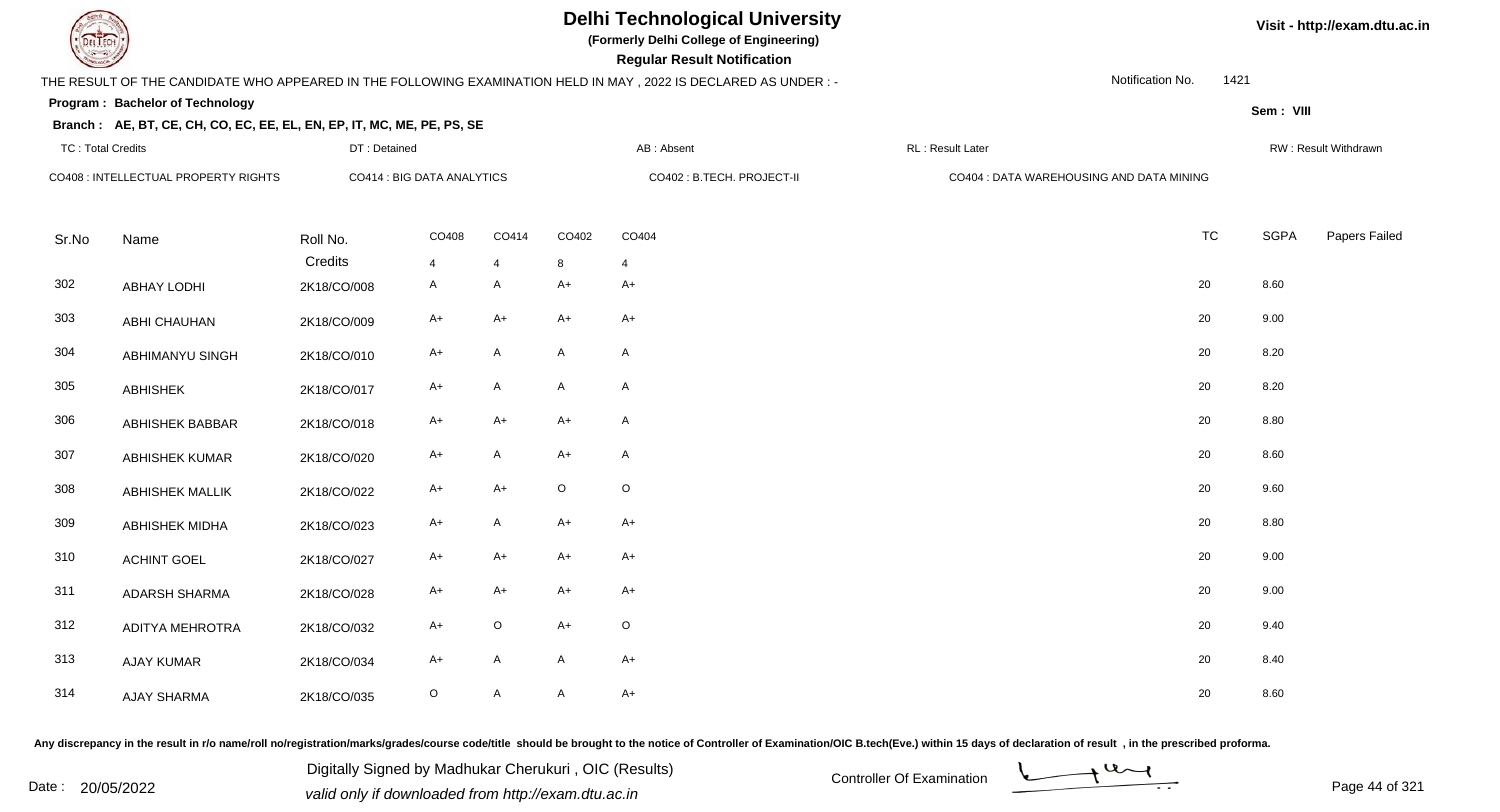# **Delhi Technological University**

**(Formerly Delhi College of Engineering)**

 **Regular Result Notification**

## THE RESULT OF THE CANDIDATE WHO APPEARED IN THE FOLLOWING EXAMINATION HELD IN MAY , 2022 IS DECLARED AS UNDER : -

DT : Detained

Notification No.1421

**Sem : VIII**

### **Program : Bachelor of TechnologyBranch : AE, BT, CE, CH, CO, EC, EE, EL, EN, EP, IT, MC, ME, PE, PS, SE**

| TC: Total Credits                    |                     | DT : Detained              |                           |             | AB : Absent<br>RL : Result Later |                            |                                          |           | RW: Result Withdrawn |               |  |
|--------------------------------------|---------------------|----------------------------|---------------------------|-------------|----------------------------------|----------------------------|------------------------------------------|-----------|----------------------|---------------|--|
| CO408 : INTELLECTUAL PROPERTY RIGHTS |                     | CO414 : BIG DATA ANALYTICS |                           |             |                                  | CO402 : B.TECH. PROJECT-II | CO404 : DATA WAREHOUSING AND DATA MINING |           |                      |               |  |
| Sr.No                                | Name                | Roll No.                   | CO408                     | CO414       | CO402                            | CO404                      |                                          | <b>TC</b> | <b>SGPA</b>          | Papers Failec |  |
| 315                                  | <b>AKARSH BISHT</b> | Credits<br>2K18/CO/036     | $\overline{4}$<br>$\circ$ | 4<br>A      | 8<br>$A+$                        | 4<br>$B+$                  |                                          | 20        | 8.60                 |               |  |
| 316                                  | <b>AKASH CHAHAR</b> | 2K18/CO/037                | A                         | A           | $A+$                             | $B+$                       |                                          | 20        | 8.20                 |               |  |
| 317                                  | <b>AKASH KUMAR</b>  | 2K18/CO/038                | $A+$                      | $\circ$     | $A+$                             | $A+$                       |                                          | 20        | 9.20                 |               |  |
| 318                                  | AKHILESH MAHAJAN    | 2K18/CO/040                | $A+$                      | $\circ$     | $A+$                             | $\mathsf O$                |                                          | 20        | 9.40                 |               |  |
| 319                                  | <b>AKSHIT TOMAR</b> | 2K18/CO/047                | $A+$                      | $A+$        | $A+$                             | $A+$                       |                                          | 20        | 9.00                 |               |  |
| 320                                  | AMAN                | 2K18/CO/048                | A                         | $A+$        | $A+$                             | $A+$                       |                                          | 20        | 8.80                 |               |  |
| 321                                  | <b>AMAN GUPTA</b>   | 2K18/CO/049                | $A+$                      | $A+$        | A                                | $A+$                       |                                          | 20        | 8.60                 |               |  |
| 322                                  | <b>AMAN SINGH</b>   | 2K18/CO/054                | $A+$                      | $A+$        | $A+$                             | $\mathsf{A}$               |                                          | 20        | 8.80                 |               |  |
| 323                                  | AMAR KUMAR JAISWAL  | 2K18/CO/056                | $A+$                      | $\mathsf O$ | $A+$                             | $A+$                       |                                          | 20        | 9.20                 |               |  |
| 324                                  | <b>AMAR SINGH</b>   | 2K18/CO/057                | $A+$                      | $A+$        | $A+$                             | $A+$                       |                                          | 20        | 9.00                 |               |  |
| 325                                  | <b>AMIT KUMAR</b>   | 2K18/CO/059                | $A+$                      | $A+$        | A                                | $\mathsf{A}$               |                                          | 20        | 8.40                 |               |  |
| 326                                  | ANAVI KHETARPAL     | 2K18/CO/064                | A+                        | $A+$        | $\mathsf O$                      | $A+$                       |                                          | 20        | 9.40                 |               |  |
| 327                                  | ANIKASH CHAKRABORTY | 2K18/CO/067                | $\circ$                   | $A+$        | $A+$                             | $A+$                       |                                          | 20        | 9.20                 |               |  |

Any discrepancy in the result in r/o name/roll no/registration/marks/grades/course code/title should be brought to the notice of Controller of Examination/OIC B.tech(Eve.) within 15 days of declaration of result, in the pr

Date : 20/05/2022 Digital Digital of Microsofted Chemical Controller Of Examination Determination Page 45 of 32 Digitally Signed by Madhukar Cherukuri , OIC (Results)

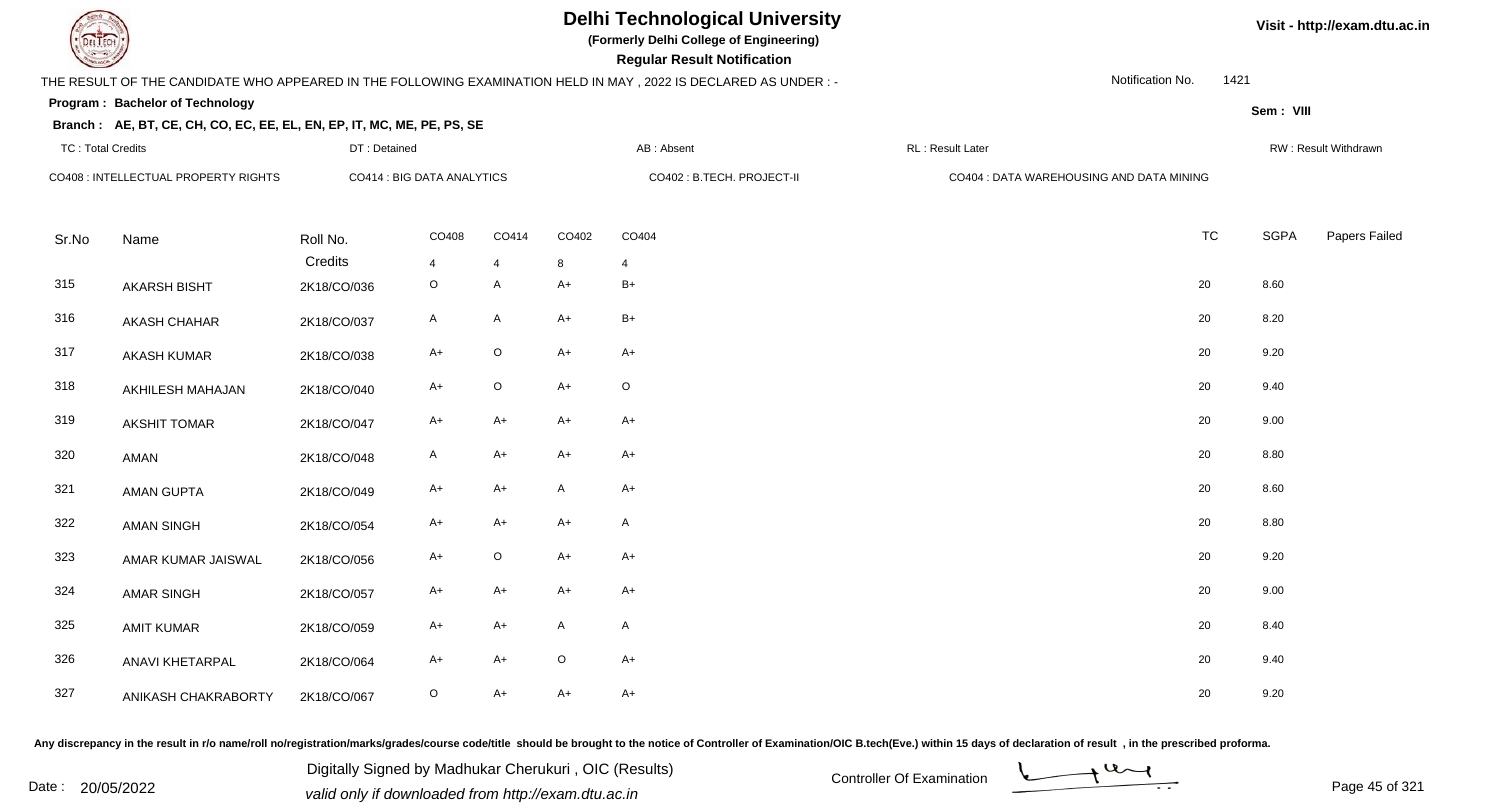**(Formerly Delhi College of Engineering)**

 **Regular Result Notification**

## THE RESULT OF THE CANDIDATE WHO APPEARED IN THE FOLLOWING EXAMINATION HELD IN MAY , 2022 IS DECLARED AS UNDER : -

Notification No.1421

**Sem : VIII**

**Visit - http://exam.dtu.ac.in**

### **Program : Bachelor of Technology**

### **Branch : AE, BT, CE, CH, CO, EC, EE, EL, EN, EP, IT, MC, ME, PE, PS, SE**

| <b>TC: Total Credits</b>             |                                                 | DT: Detained |                            |                | AB: Absent                 |             | RL: Result Later                         |           |             | RW: Result Withdrawn |  |  |
|--------------------------------------|-------------------------------------------------|--------------|----------------------------|----------------|----------------------------|-------------|------------------------------------------|-----------|-------------|----------------------|--|--|
| CO408 : INTELLECTUAL PROPERTY RIGHTS |                                                 |              | CO414 : BIG DATA ANALYTICS |                | CO402 : B.TECH. PROJECT-II |             | CO404 : DATA WAREHOUSING AND DATA MINING |           |             |                      |  |  |
| Sr.No                                | Name                                            | Roll No.     | CO408                      | CO414          | CO402                      | CO404       |                                          | <b>TC</b> | <b>SGPA</b> | Papers Failed        |  |  |
|                                      |                                                 | Credits      | $\overline{4}$             | $\overline{4}$ | 8                          | 4           |                                          |           |             |                      |  |  |
| 328                                  | ANMOL BANSAL                                    | 2K18/CO/075  | $A+$                       | O              | $A+$                       | $\circ$     |                                          | 20        | 9.40        |                      |  |  |
| 329                                  | <b>ARNAV GOHIL</b>                              | 2K18/CO/088  | $A+$                       | $\circ$        | $A+$                       | $\circ$     |                                          | 20        | 9.40        |                      |  |  |
| 330                                  | <b>ARYAN GANOTRA</b>                            | 2K18/CO/096  | $A+$                       | $A+$           | $A+$                       | $\circ$     |                                          | 20        | 9.20        |                      |  |  |
| 331                                  | <b>ARYAN RANA</b>                               | 2K18/CO/097  | A+                         | A+             | $A+$                       | $A+$        |                                          | 20        | 9.00        |                      |  |  |
| 332                                  | <b>ASHWIN SUDHEER</b>                           | 2K18/CO/100  | $A+$                       | A              | $A+$                       | $A+$        | 20                                       |           | 8.80        |                      |  |  |
| 333                                  | <b>BANAVATH GAYATHRI</b>                        | 2K18/CO/107  | $A+$                       | $A+$           | $A+$                       | $A+$        | 20                                       |           | 9.00        |                      |  |  |
| 334                                  | <b>BHANU PRATAP SINGH</b>                       | 2K18/CO/109  | $\circ$                    | A              | $A+$                       | $\circ$     | 20                                       |           | 9.20        |                      |  |  |
| 335                                  | <b>BISHENDEEP GADHOKE</b>                       | 2K18/CO/112  | $\circ$                    | $A+$           | $A+$                       | $A+$        |                                          | 20        | 9.20        |                      |  |  |
| 336                                  | <b>BURHAN MEHRAJ</b>                            | 2K18/CO/114  | $A+$                       | $A+$           | $A+$                       | $A+$        |                                          | 20        | 9.00        |                      |  |  |
| 337                                  | <b>CHAHAT KUMAR</b>                             | 2K18/CO/115  | $A+$                       | $\circ$        | $A+$                       | $\mathsf O$ |                                          | 20        | 9.40        |                      |  |  |
| 338                                  | <b>DIVIT SINGHAL</b>                            | 2K18/CO/123  | $A+$                       | $A+$           | $A+$                       | $A+$        |                                          | 20        | 9.00        |                      |  |  |
| 339                                  | <b>G AMAR NATH</b>                              | 2K18/CO/126  | $A+$                       | A+             | $A+$                       | A+          |                                          | 20        | 9.00        |                      |  |  |
| 340                                  | <b>GADDE SATYA SAI NAGA</b><br><b>HIMABINDU</b> | 2K18/CO/127  | $\circ$                    | A+             | $A+$                       | $A+$        |                                          | 20        | 9.20        |                      |  |  |

Any discrepancy in the result in r/o name/roll no/registration/marks/grades/course code/title should be brought to the notice of Controller of Examination/OIC B.tech(Eve.) within 15 days of declaration of result, in the pr

Date : 20/05/2022 Digital Digital of Microsofted Chemical Controller Of Examination Determination Page 46 of 32 Digitally Signed by Madhukar Cherukuri , OIC (Results)

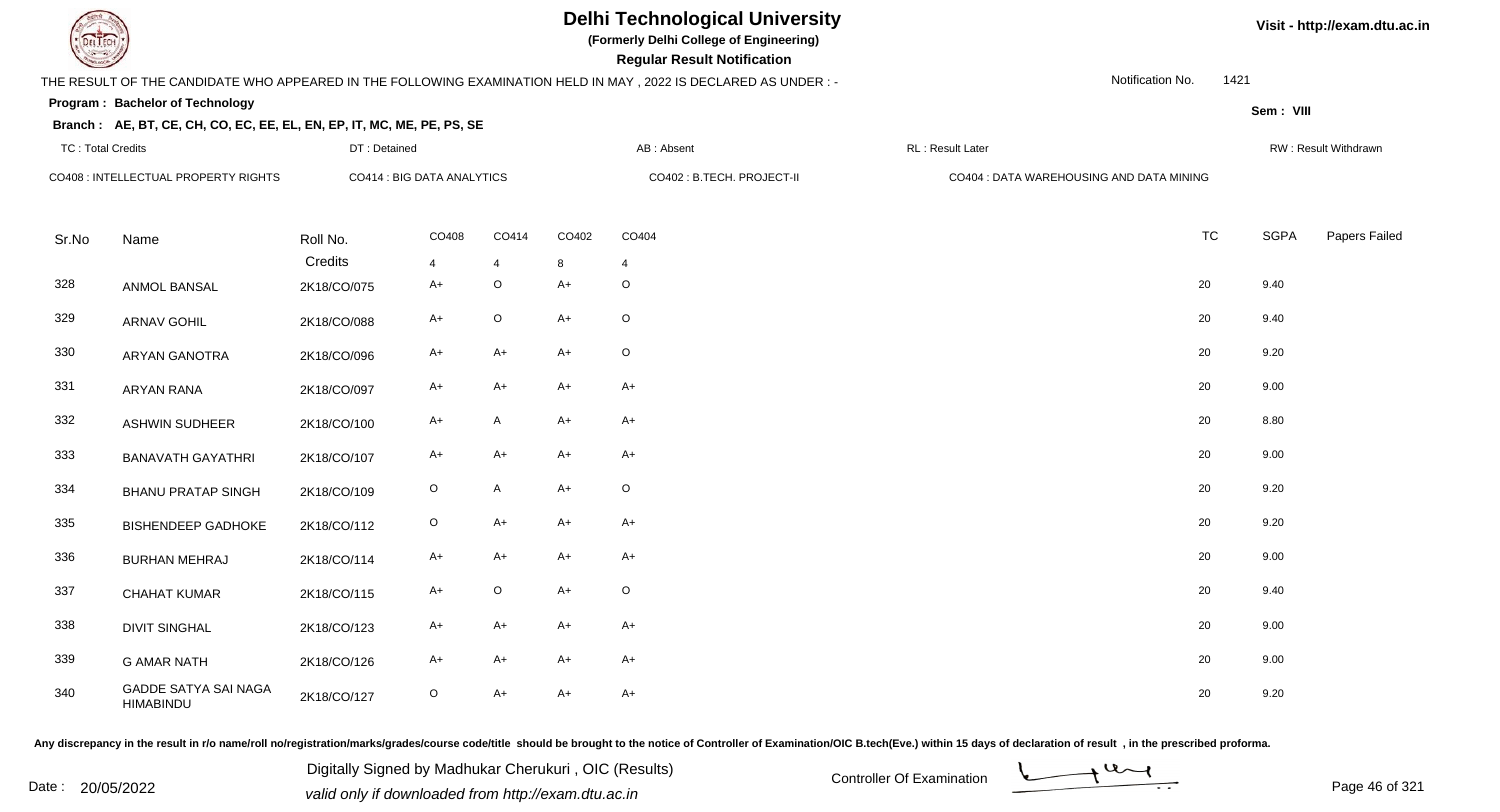

# **Delhi Technological University**

**(Formerly Delhi College of Engineering)**

 **Regular Result Notification**

### THE RESULT OF THE CANDIDATE WHO APPEARED IN THE FOLLOWING EXAMINATION HELD IN MAY , 2022 IS DECLARED AS UNDER : -

DT : Detained

Notification No.1421

**Sem : VIII**

**Visit - http://exam.dtu.ac.in**

## **Program : Bachelor of Technology**

| Branch: AE, BT, CE, CH, CO, EC, EE, EL, EN, EP, IT, MC, ME, PE, PS, SE |  |
|------------------------------------------------------------------------|--|
|                                                                        |  |

|                           |                                                           |                |                |                            |              |                                          |                   |             | RW: Result Withdrawn |  |  |
|---------------------------|-----------------------------------------------------------|----------------|----------------|----------------------------|--------------|------------------------------------------|-------------------|-------------|----------------------|--|--|
|                           | CO414 : BIG DATA ANALYTICS                                |                |                | CO402 : B.TECH. PROJECT-II |              | CO404 : DATA WAREHOUSING AND DATA MINING |                   |             |                      |  |  |
| Name                      | Roll No.                                                  | CO408          | CO414          | CO402                      | CO404        |                                          | <b>TC</b>         | <b>SGPA</b> | Papers Failed        |  |  |
|                           | Credits                                                   | $\overline{4}$ | $\overline{4}$ | 8                          | 4            |                                          |                   |             |                      |  |  |
| <b>GAURAV KHATRI</b>      | 2K18/CO/129                                               | $A+$           | A+             | $A+$                       | $A+$         |                                          | 20                | 9.00        |                      |  |  |
| <b>GAURAV KUMAR DHAMA</b> | 2K18/CO/130                                               | $A+$           | $A+$           | $\boldsymbol{\mathsf{A}}$  | $A+$         |                                          | 20                | 8.60        |                      |  |  |
| <b>GURVINDER SINGH</b>    | 2K18/CO/135                                               | A+             | A+             | $A+$                       | $A+$         |                                          | $20\,$            | 9.00        |                      |  |  |
| <b>HARDIK GUPTA</b>       | 2K18/CO/136                                               | $A+$           | A+             | $A+$                       | $\circ$      |                                          | 20                | 9.20        |                      |  |  |
| <b>HARSH JAIN</b>         | 2K18/CO/140                                               | $A+$           | $A+$           | $A+$                       | $A+$         |                                          | 20                | 9.00        |                      |  |  |
| <b>HARSHIT GOEL</b>       | 2K18/CO/143                                               | $A+$           | A              | $A+$                       | $A+$         |                                          | 20                | 8.80        |                      |  |  |
| <b>HARSHIT MUHAL</b>      | 2K18/CO/145                                               | $\circ$        | $\circ$        | $A+$                       | $\circ$      |                                          | 20                | 9.60        |                      |  |  |
| <b>HAZRAT BILAL SADAT</b> | 2K18/CO/147                                               | $A+$           | A              | $A+$                       | $\mathsf{A}$ |                                          | 20                | 8.60        |                      |  |  |
| <b>ISHAN CHAUDHARY</b>    | 2K18/CO/157                                               | A+             | A              | $A+$                       | $\circ$      |                                          | 20                | 9.00        |                      |  |  |
| JITENDRA KASWA            | 2K18/CO/161                                               | $\circ$        | $A+$           | A                          | $A+$         |                                          | 20                | 8.80        |                      |  |  |
| JYOTI CHANDRAWAT          | 2K18/CO/163                                               | $A+$           | $A+$           | $B+$                       | $A+$         |                                          | 20                | 8.20        |                      |  |  |
| <b>KAJAL GUPTA</b>        | 2K18/CO/164                                               | $\circ$        | $\circ$        | $A+$                       | $A+$         |                                          | 20                | 9.40        |                      |  |  |
| KAMAL ROHILLA             | 2K18/CO/166                                               | $A+$           | $A+$           | $\mathsf{A}$               | $A+$         |                                          | 20                | 8.60        |                      |  |  |
|                           | TC: Total Credits<br>CO408 : INTELLECTUAL PROPERTY RIGHTS |                |                |                            | DT: Detained | AB : Absent                              | RL : Result Later |             |                      |  |  |

Any discrepancy in the result in r/o name/roll no/registration/marks/grades/course code/title should be brought to the notice of Controller of Examination/OIC B.tech(Eve.) within 15 days of declaration of result, in the pr

Date : 20/05/2022 Digital Digital of Microsofted Chemical Controller Of Examination Determination Page 47 of 32 Digitally Signed by Madhukar Cherukuri , OIC (Results)

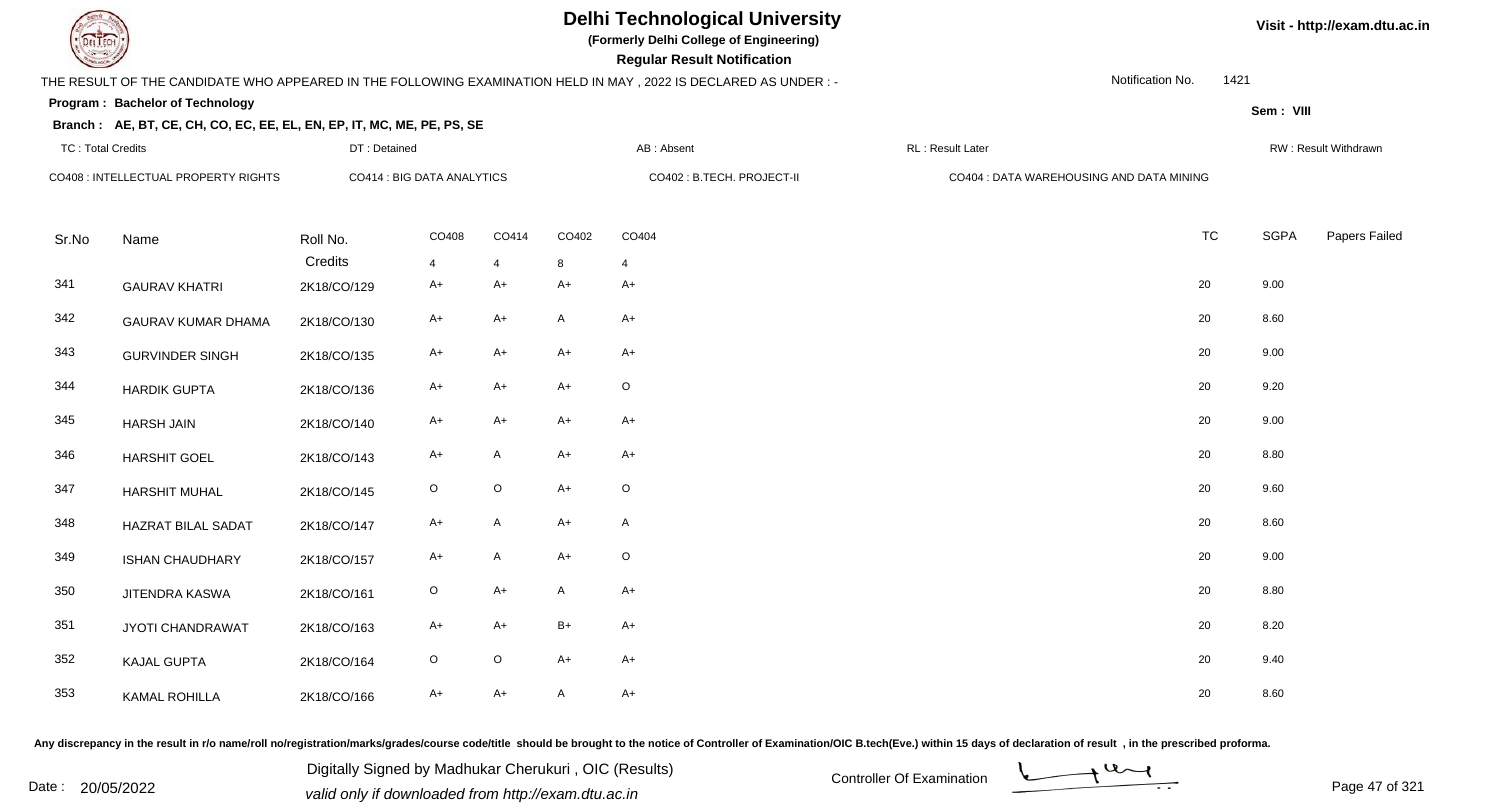

# **Delhi Technological University**

**(Formerly Delhi College of Engineering)**

 **Regular Result Notification**

## THE RESULT OF THE CANDIDATE WHO APPEARED IN THE FOLLOWING EXAMINATION HELD IN MAY , 2022 IS DECLARED AS UNDER : -

DT : Detained

Notification No.1421

**Sem : VIII**

**Visit - http://exam.dtu.ac.in**

### **Program : Bachelor of Technology**

### **Branch : AE, BT, CE, CH, CO, EC, EE, EL, EN, EP, IT, MC, ME, PE, PS, SE**

| TC: Total Credits |                                      | DT : Detained              |                         |            | AB : Absent<br>RL : Result Later |                            |                                          |           |             | RW : Result Withdrawn |  |  |
|-------------------|--------------------------------------|----------------------------|-------------------------|------------|----------------------------------|----------------------------|------------------------------------------|-----------|-------------|-----------------------|--|--|
|                   | CO408 : INTELLECTUAL PROPERTY RIGHTS | CO414 : BIG DATA ANALYTICS |                         |            |                                  | CO402 : B.TECH. PROJECT-II | CO404 : DATA WAREHOUSING AND DATA MINING |           |             |                       |  |  |
| Sr.No             | Name                                 | Roll No.<br>Credits        | CO408<br>$\overline{4}$ | CO414<br>4 | CO402<br>8                       | CO404<br>$\overline{4}$    |                                          | <b>TC</b> | <b>SGPA</b> | Papers Failed         |  |  |
| 354               | KASHISH                              | 2K18/CO/171                | $A+$                    | A+         | $A+$                             | $A+$                       |                                          | 20        | 9.00        |                       |  |  |
| 355               | KHUSHBU MEHLAWAT                     | 2K18/CO/174                | $A+$                    | $A+$       | $A+$                             | $A+$                       |                                          | 20        | 9.00        |                       |  |  |
| 356               | KHUSHI JHA                           | 2K18/CO/175                | $A+$                    | A+         | $A+$                             | $A+$                       |                                          | 20        | 9.00        |                       |  |  |
| 357               | <b>KIRTI DABAS</b>                   | 2K18/CO/176                | $A+$                    | $A+$       | $A+$                             | $\circ$                    |                                          | 20        | 9.20        |                       |  |  |
| 358               | <b>LAKSHAY MEENA</b>                 | 2K18/CO/185                | $A+$                    | $A+$       | $\mathsf{A}$                     | $A+$                       |                                          | 20        | 8.60        |                       |  |  |
| 359               | LOKESH KUMAR MEENA                   | 2K18/CO/187                | $A+$                    | A          | $B+$                             | $A+$                       |                                          | 20        | 8.00        |                       |  |  |
| 360               | <b>MADHUR SAXENA</b>                 | 2K18/CO/188                | $A+$                    | $A+$       | $A+$                             | $A+$                       |                                          | 20        | 9.00        |                       |  |  |
| 361               | <b>MD SHAKIR ALAM</b>                | 2K18/CO/194                | $A+$                    | $A+$       | $B+$                             | $A+$                       |                                          | 20        | 8.20        |                       |  |  |
| 362               | <b>MEGHNA TRIPATHI</b>               | 2K18/CO/196                | $A+$                    | $A+$       | $A+$                             | $A+$                       |                                          | 20        | 9.00        |                       |  |  |
| 363               | MEHUL JAIN                           | 2K18/CO/198                | $\circ$                 | $A+$       | $A+$                             | $A+$                       |                                          | 20        | 9.20        |                       |  |  |
| 364               | <b>MIHIR RAJORA</b>                  | 2K18/CO/199                | $\mathsf O$             | $A+$       | $\mathsf{A}$                     | $A+$                       |                                          | 20        | 8.80        |                       |  |  |
| 365               | <b>MIMANSA PORWAL</b>                | 2K18/CO/200                | $A+$                    | $A+$       | $\mathsf{A}$                     | $A+$                       |                                          | 20        | 8.60        |                       |  |  |
| 366               | MOHIT KUMAR AGARWAL                  | 2K18/CO/207                | $A+$                    | A+         | $A+$                             | $A+$                       |                                          | 20        | 9.00        |                       |  |  |

Any discrepancy in the result in r/o name/roll no/registration/marks/grades/course code/title should be brought to the notice of Controller of Examination/OIC B.tech(Eve.) within 15 days of declaration of result, in the pr

Date : 20/05/2022 Digital Digital of Microsofted Chemical Controller Of Examination Determination Page 48 of 32 Digitally Signed by Madhukar Cherukuri , OIC (Results)

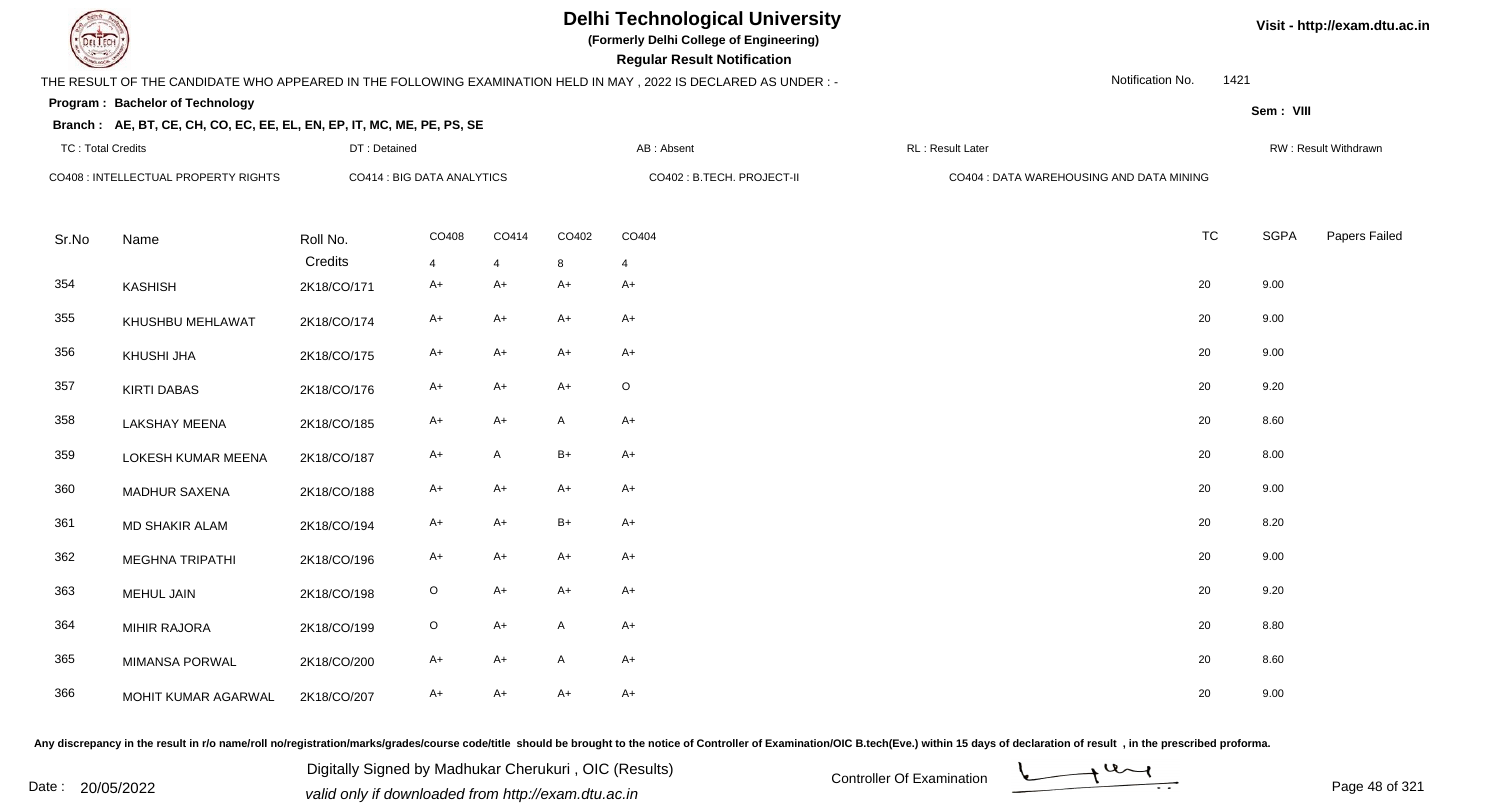# **Delhi Technological University**

**(Formerly Delhi College of Engineering)**

 **Regular Result Notification**

## THE RESULT OF THE CANDIDATE WHO APPEARED IN THE FOLLOWING EXAMINATION HELD IN MAY , 2022 IS DECLARED AS UNDER : -

DT : Detained

Notification No.1421

**Sem : VIII**

### **Program : Bachelor of TechnologyBranch : AE, BT, CE, CH, CO, EC, EE, EL, EN, EP, IT, MC, ME, PE, PS, SE**

|       | TC: Total Credits                    | DT : Detained              |                        |           | AB : Absent<br>RL : Result Later |                            |                                          | RW: Result Withdrawn |             |               |
|-------|--------------------------------------|----------------------------|------------------------|-----------|----------------------------------|----------------------------|------------------------------------------|----------------------|-------------|---------------|
|       | CO408 : INTELLECTUAL PROPERTY RIGHTS | CO414 : BIG DATA ANALYTICS |                        |           |                                  | CO402 : B.TECH. PROJECT-II | CO404 : DATA WAREHOUSING AND DATA MINING |                      |             |               |
| Sr.No | Name                                 | Roll No.                   | CO408                  | CO414     | CO402                            | CO404                      |                                          | <b>TC</b>            | <b>SGPA</b> | Papers Failec |
| 367   | <b>MOIN AHMED</b>                    | Credits<br>2K18/CO/209     | $\overline{4}$<br>$A+$ | 4<br>$A+$ | 8<br>$A+$                        | 4<br>$A+$                  |                                          | 20                   | 9.00        |               |
| 368   | <b>MONU KUMAR</b>                    | 2K18/CO/210                | $A+$                   | A         | $B+$                             | $A+$                       |                                          | 20                   | 8.00        |               |
| 369   | MUSKAN KUCHHAL                       | 2K18/CO/217                | $A+$                   | $A+$      | $A+$                             | $A+$                       |                                          | 20                   | 9.00        |               |
| 370   | <b>NAVEEN GUPTA</b>                  | 2K18/CO/223                | A+                     | $A+$      | $A+$                             | $\mathsf{A}$               |                                          | 20                   | 8.80        |               |
| 371   | NAYAN SACHDEVA                       | 2K18/CO/226                | $A+$                   | $\circ$   | $A+$                             | $A+$                       |                                          | 20                   | 9.20        |               |
| 372   | NEERAJ                               | 2K18/CO/228                | $A+$                   | $A+$      | A                                | $B+$                       |                                          | 20                   | 8.20        |               |
| 373   | <b>NIKHIL SHOKEEN</b>                | 2K18/CO/233                | $\circ$                | $A+$      | $B+$                             | $\mathsf{A}$               |                                          | 20                   | 8.20        |               |
| 374   | NIKUNJ NIMESH                        | 2K18/CO/234                | $A+$                   | $\circ$   | $A+$                             | $\mathsf O$                |                                          | 20                   | 9.40        |               |
| 375   | NILESH NISHANT                       | 2K18/CO/235                | $A+$                   | A         | $A+$                             | $\mathsf O$                |                                          | 20                   | 9.00        |               |
| 376   | <b>NISHANT SONI</b>                  | 2K18/CO/237                | $A+$                   | $A+$      | $A+$                             | $A+$                       |                                          | 20                   | 9.00        |               |
| 377   | <b>NITIN</b>                         | 2K18/CO/240                | A+                     | $A+$      | $A+$                             | $\mathsf{A}$               |                                          | 20                   | 8.80        |               |
| 378   | NOOR ALAM                            | 2K18/CO/242                | A+                     | A+        | $A+$                             | $A+$                       |                                          | 20                   | 9.00        |               |
| 379   | PAWAN KUMAR PRAJAPAT                 | 2K18/CO/247                | A                      | A         | $B+$                             | A                          |                                          | 20                   | 7.60        |               |

Any discrepancy in the result in r/o name/roll no/registration/marks/grades/course code/title should be brought to the notice of Controller of Examination/OIC B.tech(Eve.) within 15 days of declaration of result, in the pr

Date : 20/05/2022 Valid only if downloaded from http://exam.dtu.ac.in<br>valid only if downloaded from http://exam.dtu.ac.in Digitally Signed by Madhukar Cherukuri , OIC (Results)

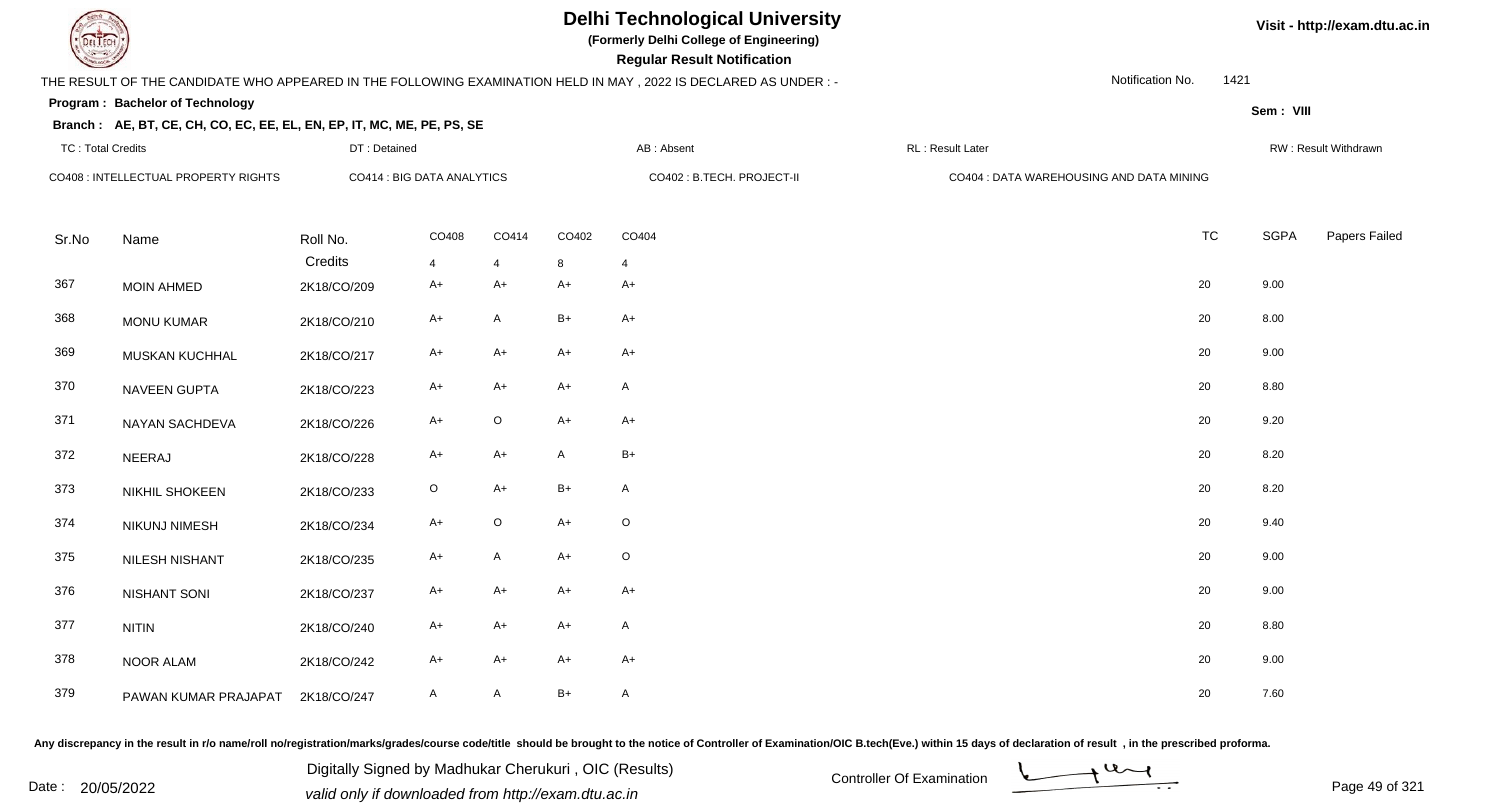**(Formerly Delhi College of Engineering)**

 **Regular Result Notification**

## THE RESULT OF THE CANDIDATE WHO APPEARED IN THE FOLLOWING EXAMINATION HELD IN MAY , 2022 IS DECLARED AS UNDER : -

Notification No.1421

**Sem : VIII**

**Visit - http://exam.dtu.ac.in**

### **Program : Bachelor of Technology**

### **Branch : AE, BT, CE, CH, CO, EC, EE, EL, EN, EP, IT, MC, ME, PE, PS, SE**

| <b>TC: Total Credits</b> |                                      | DT: Detained        |                            |                         |              | AB: Absent                 | RL: Result Later                         |           |             | RW: Result Withdrawn |  |
|--------------------------|--------------------------------------|---------------------|----------------------------|-------------------------|--------------|----------------------------|------------------------------------------|-----------|-------------|----------------------|--|
|                          | CO408 : INTELLECTUAL PROPERTY RIGHTS |                     | CO414 : BIG DATA ANALYTICS |                         |              | CO402 : B.TECH. PROJECT-II | CO404 : DATA WAREHOUSING AND DATA MINING |           |             |                      |  |
| Sr.No                    | Name                                 | Roll No.<br>Credits | CO408<br>$\overline{4}$    | CO414<br>$\overline{4}$ | CO402<br>8   | CO404<br>4                 |                                          | <b>TC</b> | <b>SGPA</b> | Papers Failed        |  |
| 380                      | PRADEEP SHAH                         | 2K18/CO/248         | A                          | $B+$                    | $A+$         | $B+$                       |                                          | 20        | 8.00        |                      |  |
| 381                      | PRAJJWAL CHITTORI                    | 2K18/CO/249         | A+                         | A+                      | $A+$         | A                          |                                          | 20        | 8.80        |                      |  |
| 382                      | PRANAY BANSAL                        | 2K18/CO/251         | $\circ$                    | O                       | $B+$         | $A+$                       |                                          | 20        | 8.60        |                      |  |
| 383                      | PRANJAL BARNAWAL                     | 2K18/CO/252         | $A+$                       | $\circ$                 | $A+$         | $A+$                       |                                          | 20        | 9.20        |                      |  |
| 384                      | PRAYAG SHOKEEN                       | 2K18/CO/258         | $A+$                       | $A+$                    | $A+$         | $A+$                       |                                          | 20        | 9.00        |                      |  |
| 385                      | PREET SINGH                          | 2K18/CO/259         | A+                         | $A+$                    | $\mathsf{A}$ | $B+$                       |                                          | 20        | 8.20        |                      |  |
| 386                      | PRIMANSHU                            | 2K18/CO/261         | $\mathsf O$                | $A+$                    | $A+$         | $A+$                       |                                          | 20        | 9.20        |                      |  |
| 387                      | PRITHISH KUMAR RATH                  | 2K18/CO/262         | $A+$                       | A                       | $A+$         | $A+$                       |                                          | 20        | 8.80        |                      |  |
| 388                      | PUNEET JANGID                        | 2K18/CO/263         | $A+$                       | $A+$                    | $A+$         | $A+$                       |                                          | 20        | 9.00        |                      |  |
| 389                      | RACHIT JALUTHRA                      | 2K18/CO/264         | A+                         | A                       | $B+$         | $\mathsf{A}$               |                                          | 20        | 7.80        |                      |  |
| 390                      | RAGHAV MITTAL                        | 2K18/CO/266         | A+                         | A                       | $A+$         | $A+$                       |                                          | 20        | 8.80        |                      |  |
| 391                      | <b>RAHUL</b>                         | 2K18/CO/269         | $\circ$                    | $\circ$                 | $A+$         | $\circ$                    |                                          | 20        | 9.60        |                      |  |
| 392                      | RAHUL KUMAR                          | 2K18/CO/271         | A+                         | A                       | $B+$         | A                          |                                          | 20        | 7.80        |                      |  |

Any discrepancy in the result in r/o name/roll no/registration/marks/grades/course code/title should be brought to the notice of Controller of Examination/OIC B.tech(Eve.) within 15 days of declaration of result, in the pr

Date : 20/05/2022 Digital Digital of Microsofted Chemical Controller Of Examination Determination Page 50 of 32 Digitally Signed by Madhukar Cherukuri , OIC (Results)

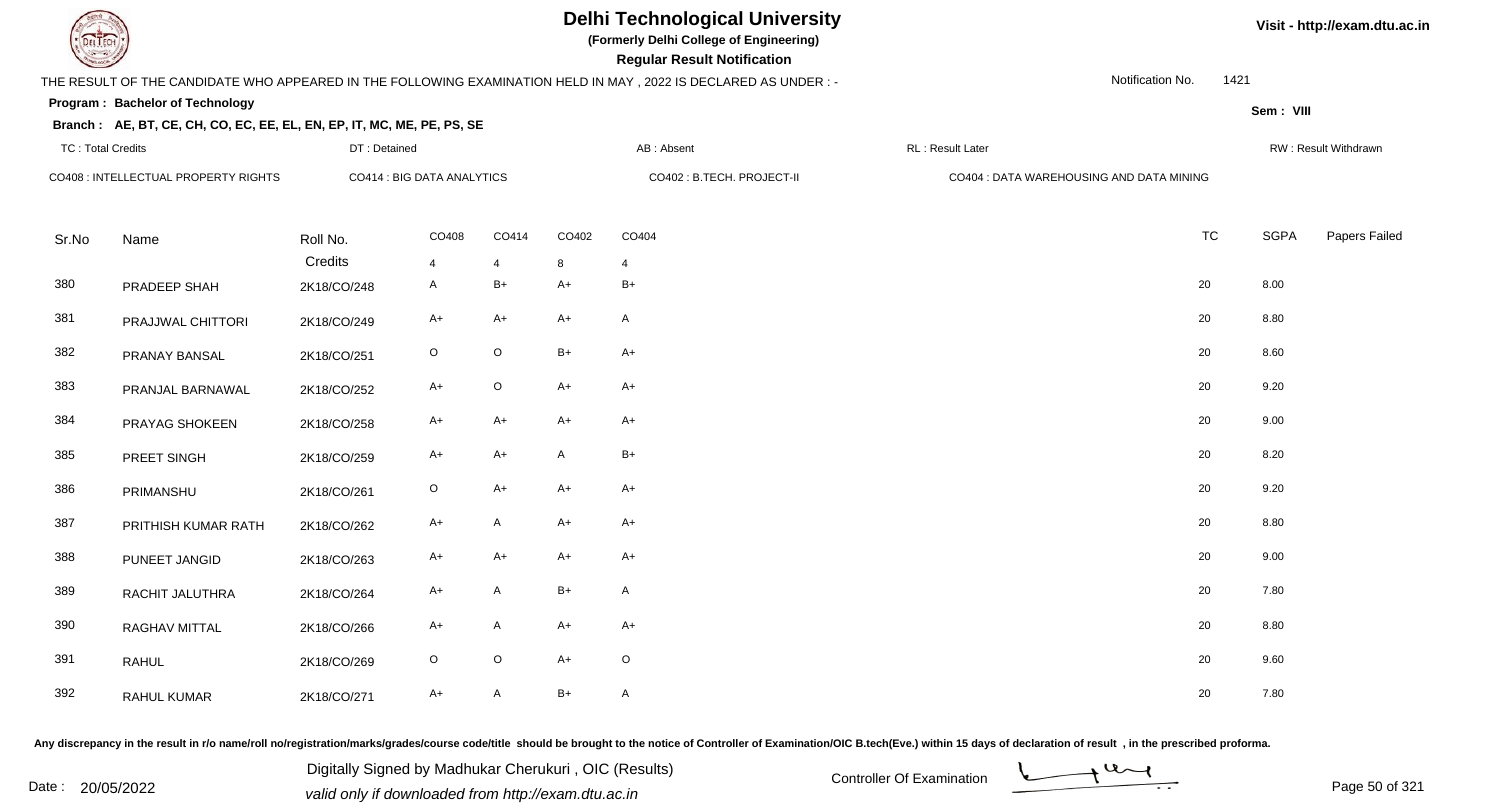**(Formerly Delhi College of Engineering)**

 **Regular Result Notification**

## THE RESULT OF THE CANDIDATE WHO APPEARED IN THE FOLLOWING EXAMINATION HELD IN MAY , 2022 IS DECLARED AS UNDER : -

Notification No.1421

**Sem : VIII**

### **Program : Bachelor of Technology**

### **Branch : AE, BT, CE, CH, CO, EC, EE, EL, EN, EP, IT, MC, ME, PE, PS, SE**

| <b>TC: Total Credits</b> |                                      | DT: Detained           |                            |                      | AB: Absent                 |              | RL: Result Later                         |           |             | RW: Result Withdrawn |  |  |
|--------------------------|--------------------------------------|------------------------|----------------------------|----------------------|----------------------------|--------------|------------------------------------------|-----------|-------------|----------------------|--|--|
|                          | CO408 : INTELLECTUAL PROPERTY RIGHTS |                        | CO414 : BIG DATA ANALYTICS |                      | CO402 : B.TECH. PROJECT-II |              | CO404 : DATA WAREHOUSING AND DATA MINING |           |             |                      |  |  |
| Sr.No                    | Name                                 | Roll No.               | CO408                      | CO414                | CO402                      | CO404        |                                          | <b>TC</b> | <b>SGPA</b> | Papers Failed        |  |  |
| 393                      | RAHUL KUMAR YADAV                    | Credits<br>2K18/CO/274 | $\overline{4}$<br>A+       | $\overline{4}$<br>A+ | 8<br>$A+$                  | 4<br>$\circ$ |                                          | 20        | 9.20        |                      |  |  |
| 394                      | <b>RAHUL MAHAR</b>                   | 2K18/CO/275            | $A+$                       | A                    | $A+$                       | $A+$         |                                          | $20\,$    | 8.80        |                      |  |  |
| 395                      | RAHUL PUNIA                          | 2K18/CO/276            | $A+$                       | A                    | $A+$                       | $A+$         |                                          | 20        | 8.80        |                      |  |  |
| 396                      | RAHUL SRIVASTAVA                     | 2K18/CO/277            | $A+$                       | $A+$                 | $A+$                       | $\mathsf{A}$ |                                          | 20        | 8.80        |                      |  |  |
| 397                      | RAHUL VIRAHANIYA                     | 2K18/CO/278            | $A+$                       | $A+$                 | $A+$                       | $A+$         |                                          | 20        | 9.00        |                      |  |  |
| 398                      | <b>SAARTHAK JAIN</b>                 | 2K18/CO/306            | $A+$                       | $\circ$              | $A+$                       | $A+$         |                                          | 20        | 9.20        |                      |  |  |
| 399                      | SANCHIT SINGH                        | 2K18/CO/317            | $A+$                       | $A+$                 | $A+$                       | $A+$         |                                          | 20        | 9.00        |                      |  |  |
| 400                      | <b>SANKALP SHARMA</b>                | 2K18/CO/320            | A+                         | A+                   | $A+$                       | $A+$         |                                          | 20        | 9.00        |                      |  |  |
| 401                      | SHASHANK NEGI                        | 2K18/CO/333            | $A+$                       | $\circ$              | $A+$                       | $A+$         |                                          | 20        | 9.20        |                      |  |  |
| 402                      | SHIKHAR CHHAUKAR                     | 2K18/CO/334            | A+                         | A                    | $A+$                       | $\circ$      |                                          | 20        | 9.00        |                      |  |  |
| 403                      | SHIVAM JAISWAL                       | 2K18/CO/336            | A+                         | A                    | $A+$                       | $A+$         |                                          | 20        | 8.80        |                      |  |  |
| 404                      | SHIVAM MUKATI                        | 2K18/CO/337            | A                          | $\circ$              | $A+$                       | A            |                                          | 20        | 8.80        |                      |  |  |
| 405                      | SHUBHAM                              | 2K18/CO/344            | $A+$                       | A+                   | $A+$                       | $A+$         |                                          | 20        | 9.00        |                      |  |  |

Any discrepancy in the result in r/o name/roll no/registration/marks/grades/course code/title should be brought to the notice of Controller of Examination/OIC B.tech(Eve.) within 15 days of declaration of result, in the pr

Date : 20/05/2022 Digital Digital of Microsofted Chemical Controller Of Examination Determination Page 51 of 32 Digitally Signed by Madhukar Cherukuri , OIC (Results)

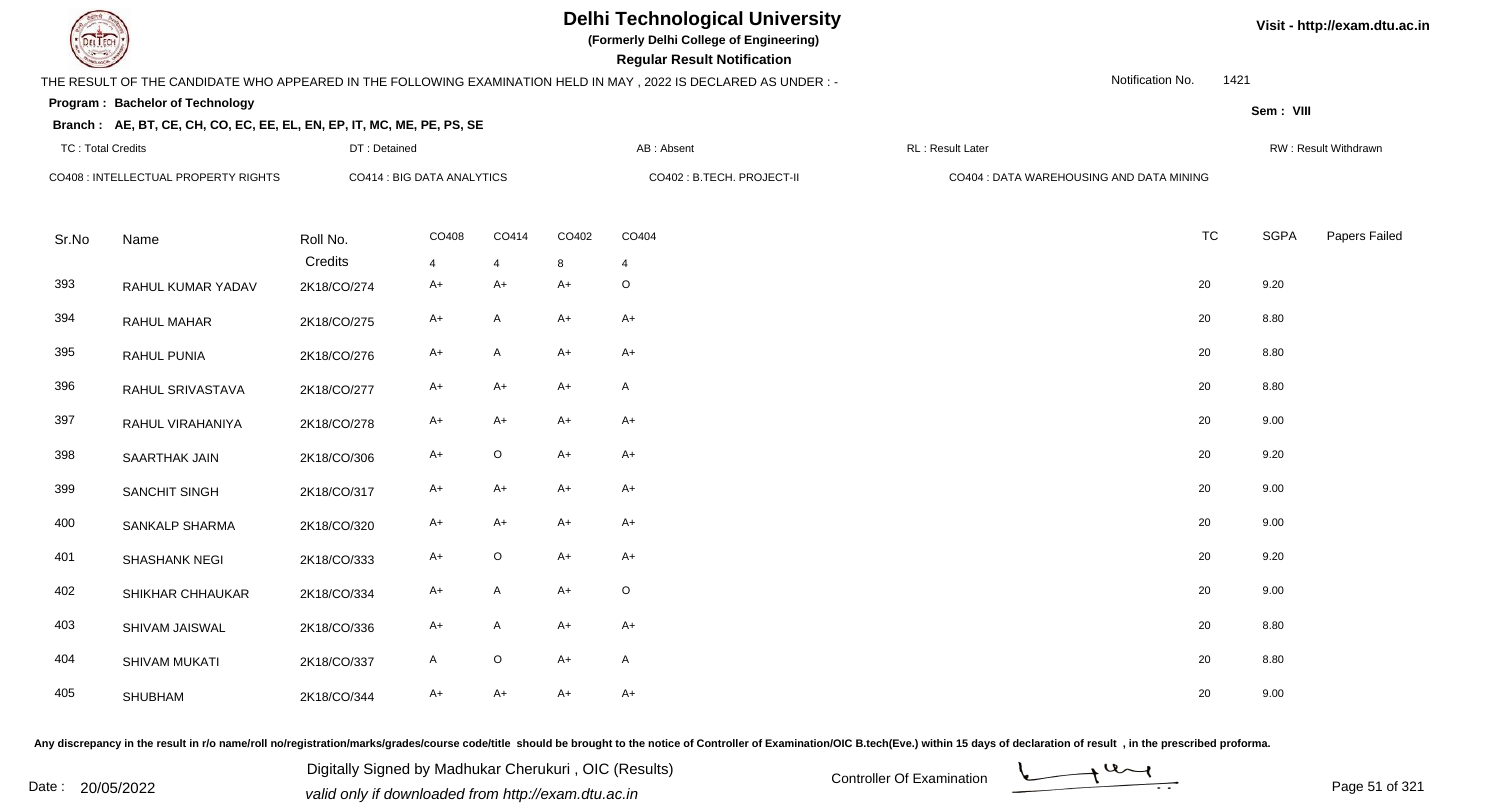

# **Delhi Technological University**

**(Formerly Delhi College of Engineering)**

 **Regular Result Notification**

## THE RESULT OF THE CANDIDATE WHO APPEARED IN THE FOLLOWING EXAMINATION HELD IN MAY , 2022 IS DECLARED AS UNDER : -

DT : Detained

Notification No.1421

**Sem : VIII**

### **Program : Bachelor of Technology**

### **Branch : AE, BT, CE, CH, CO, EC, EE, EL, EN, EP, IT, MC, ME, PE, PS, SE**

| TC: Total Credits |                                      | DT : Detained              |                         |              |             | AB : Absent                | RL : Result Later |                                          |             | RW : Result Withdrawn |
|-------------------|--------------------------------------|----------------------------|-------------------------|--------------|-------------|----------------------------|-------------------|------------------------------------------|-------------|-----------------------|
|                   | CO408 : INTELLECTUAL PROPERTY RIGHTS | CO414 : BIG DATA ANALYTICS |                         |              |             | CO402 : B.TECH. PROJECT-II |                   | CO404 : DATA WAREHOUSING AND DATA MINING |             |                       |
| Sr.No             | Name                                 | Roll No.<br>Credits        | CO408<br>$\overline{4}$ | CO414<br>4   | CO402<br>8  | CO404<br>4                 |                   | <b>TC</b>                                | <b>SGPA</b> | Papers Failed         |
| 406               | SHUBHAM KUMAR                        | 2K18/CO/346                | $\mathsf{A}$            | $A+$         | $A+$        | $A+$                       |                   | 20                                       | 8.80        |                       |
| 407               | <b>SIDDHARTHA</b>                    | 2K18/CO/352                | $\mathsf O$             | O            | $\circ$     | $\circ$                    |                   | 20                                       | 10.00       |                       |
| 408               | SIMARPREET SINGH                     | 2K18/CO/353                | $\mathsf O$             | $A+$         | $\mathsf O$ | $A+$                       |                   | 20                                       | 9.60        |                       |
| 409               | SUDIPTA KUMAR DAS                    | 2K18/CO/361                | $A+$                    | $\mathsf{A}$ | $A+$        | $A+$                       |                   | 20                                       | 8.80        |                       |
| 410               | TANMAYA YADAV                        | 2K18/CO/368                | A+                      | $A+$         | $A+$        | $A+$                       |                   | 20                                       | 9.00        |                       |
| 411               | TANUJ CHANDOLIA                      | 2K18/CO/369                | $A+$                    | $\mathsf O$  | $A+$        | $A+$                       |                   | 20                                       | 9.20        |                       |
| 412               | TANUJA KUMARI                        | 2K18/CO/370                | $\circ$                 | A            | $A+$        | $A+$                       |                   | 20                                       | 9.00        |                       |
| 413               | <b>TARAN DEEP SINGH</b>              | 2K18/CO/372                | $A+$                    | $\circ$      | $A+$        | $A+$                       |                   | 20                                       | 9.20        |                       |
| 414               | <b>TUSHAR YADAV</b>                  | 2K18/CO/376                | $A+$                    | A            | $B+$        | $A+$                       |                   | 20                                       | 8.00        |                       |
| 415               | <b>UJJWAL SINGH</b>                  | 2K18/CO/377                | A                       | A            | $B+$        | $A+$                       |                   | 20                                       | 7.80        |                       |
| 416               | VAGISH SHANKER YAGNIK                | 2K18/CO/381                | $A+$                    | $A+$         | $A+$        | $A+$                       |                   | 20                                       | 9.00        |                       |
| 417               | <b>VAIBHAV VARSHNEY</b>              | 2K18/CO/382                | A+                      | A+           | $A+$        | $\circ$                    |                   | 20                                       | 9.20        |                       |
| 418               | <b>VARUN BAJLOTRA</b>                | 2K18/CO/383                | $A+$                    | $A+$         | $A+$        | $\circ$                    |                   | 20                                       | 9.20        |                       |

Any discrepancy in the result in r/o name/roll no/registration/marks/grades/course code/title should be brought to the notice of Controller of Examination/OIC B.tech(Eve.) within 15 days of declaration of result, in the pr

Date : 20/05/2022 Digital Digital of Microsofted Chemical Controller Of Examination Determination Page 52 of 32<br>valid only if downloaded from http://exam.dtu.ac.in Digitally Signed by Madhukar Cherukuri , OIC (Results)

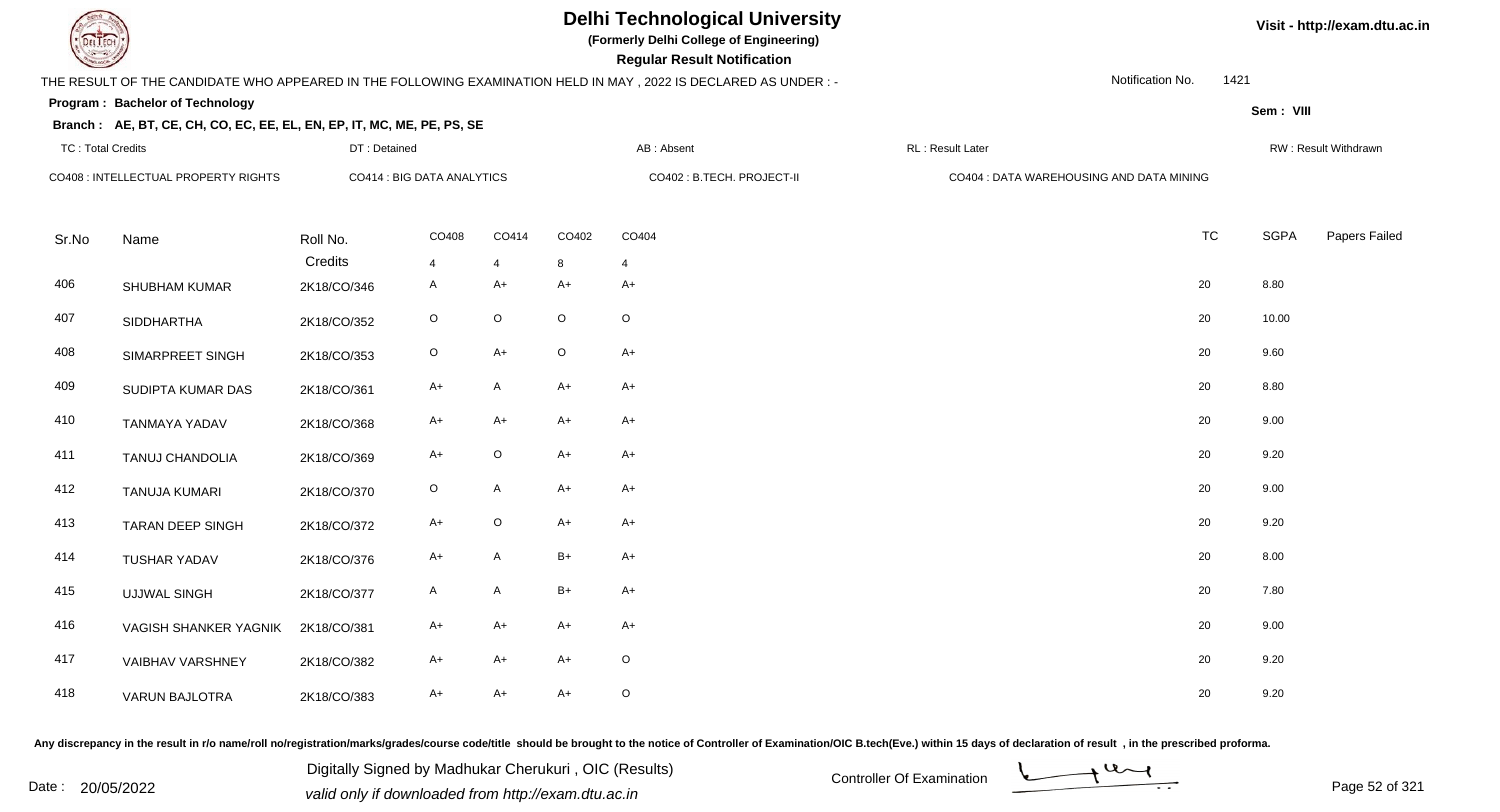**(Formerly Delhi College of Engineering)**

 **Regular Result Notification**

## THE RESULT OF THE CANDIDATE WHO APPEARED IN THE FOLLOWING EXAMINATION HELD IN MAY , 2022 IS DECLARED AS UNDER : -

Notification No.1421

**Sem : VIII**

#### **Program : Bachelor of Technology**

### **Branch : AE, BT, CE, CH, CO, EC, EE, EL, EN, EP, IT, MC, ME, PE, PS, SE**

| <b>TC: Total Credits</b> |                                      | DT: Detained               |                |                |              | AB: Absent                 | RL: Result Later                         |           |      | RW: Result Withdrawn |
|--------------------------|--------------------------------------|----------------------------|----------------|----------------|--------------|----------------------------|------------------------------------------|-----------|------|----------------------|
|                          | CO408 : INTELLECTUAL PROPERTY RIGHTS | CO414 : BIG DATA ANALYTICS |                |                |              | CO402 : B.TECH. PROJECT-II | CO404 : DATA WAREHOUSING AND DATA MINING |           |      |                      |
| Sr.No                    | Name                                 | Roll No.                   | CO408          | CO414          | CO402        | CO404                      |                                          | <b>TC</b> | SGPA | Papers Failed        |
|                          |                                      | Credits                    | $\overline{4}$ | $\overline{4}$ | 8            | $\overline{4}$             |                                          |           |      |                      |
| 419                      | <b>VIKAS YADAV</b>                   | 2K18/CO/386                | $A+$           | $A+$           | $A+$         | A+                         |                                          | 20        | 9.00 |                      |
| 420                      | <b>VINAY YADAV</b>                   | 2K18/CO/387                | $A+$           | $A+$           | $A+$         | $A+$                       |                                          | 20        | 9.00 |                      |
| 421                      | VISHESH JAIN                         | 2K18/CO/391                | $A+$           | $A+$           | $\mathsf{A}$ | $A+$                       |                                          | 20        | 8.60 |                      |
| 422                      | <b>VISHESH MALHOTRA</b>              | 2K18/CO/392                | $A+$           | $A+$           | $A+$         | $\mathsf{A}$               |                                          | 20        | 8.80 |                      |
| 423                      | VISHWAS AGARWAL                      | 2K18/CO/395                | $A+$           | $A+$           | $A+$         | $A+$                       |                                          | 20        | 9.00 |                      |
| 424                      | YASH                                 | 2K18/CO/401                | $A+$           | $A+$           | $A+$         | $A+$                       |                                          | 20        | 9.00 |                      |
| 425                      | YASH GANDHI                          | 2K18/CO/402                | $\mathsf O$    | $A+$           | $A+$         | $\mathsf{A}$               |                                          | 20        | 9.00 |                      |
| 426                      | YASH KUMAR MEENA                     | 2K18/CO/404                | $\mathsf{A}$   | $\mathsf{A}$   | $B+$         | $\mathsf{A}$               |                                          | 20        | 7.60 |                      |
| 427                      | YATHARTH VARDAN                      | 2K18/CO/405                | $A+$           | $\mathsf{A}$   | $A+$         | $A+$                       |                                          | 20        | 8.80 |                      |
| 428                      | YOGESH GOYAL                         | 2K18/CO/406                | $A+$           | $A+$           | $A+$         | $A+$                       |                                          | 20        | 9.00 |                      |
| 429                      | YOGESH NARANG                        | 2K18/CO/407                | $A+$           | $A+$           | $A+$         | $A+$                       |                                          | 20        | 9.00 |                      |

Any discrepancy in the result in r/o name/roll no/registration/marks/grades/course code/title should be brought to the notice of Controller of Examination/OIC B.tech(Eve.) within 15 days of declaration of result, in the pr

Date : 20/05/2022 Digital Digital of Microsofted Chemical Controller Of Examination Determination Page 53 of 32 Digitally Signed by Madhukar Cherukuri , OIC (Results)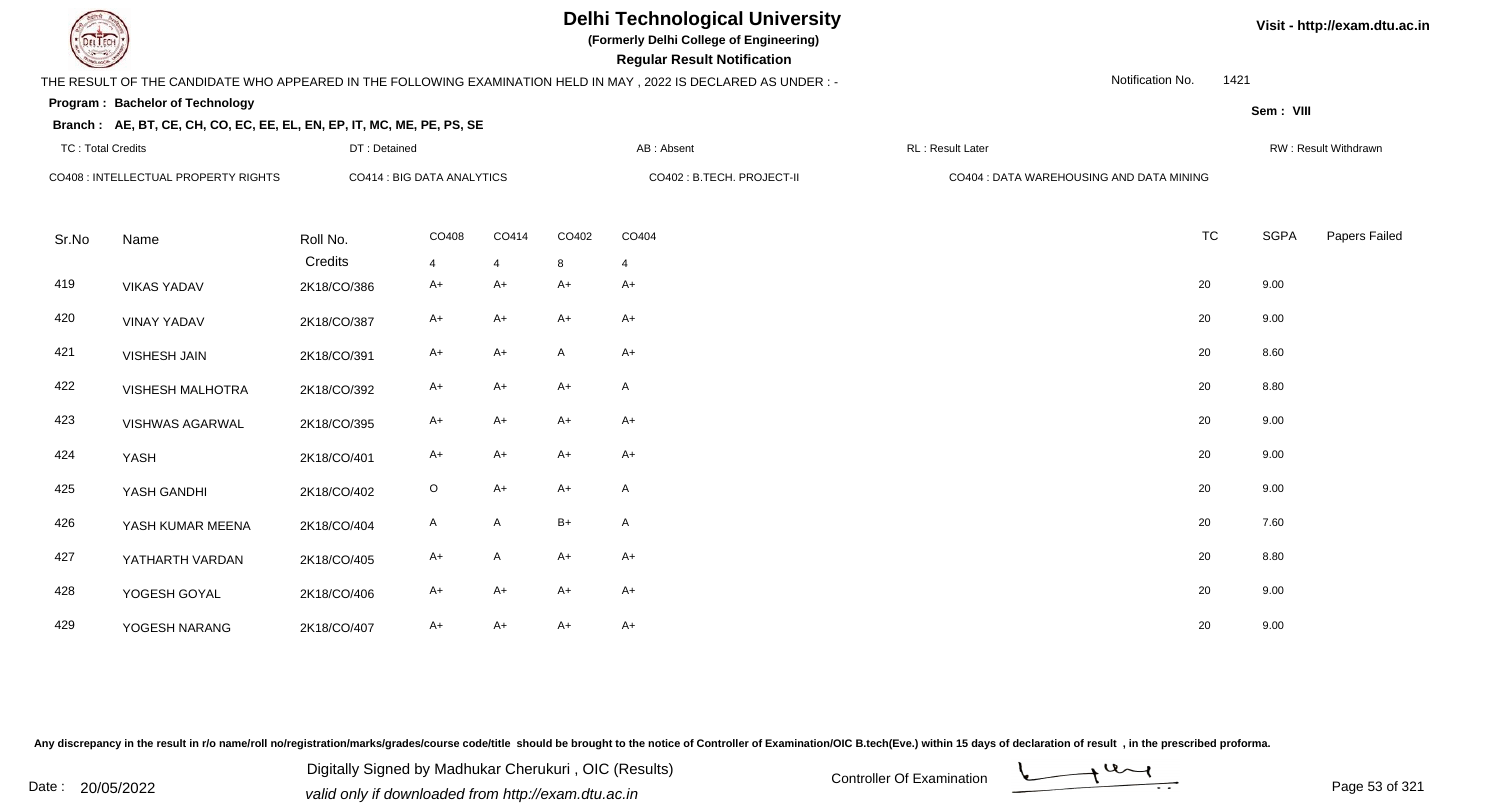| DEL ECH                  |                                                                                                                |                   |                            |                |                |            | <b>Regular Result Notification</b> | <b>Delhi Technological University</b><br>(Formerly Delhi College of Engineering) |                                          |                  |           |             | Visit - http://exam.dtu.ac.in |
|--------------------------|----------------------------------------------------------------------------------------------------------------|-------------------|----------------------------|----------------|----------------|------------|------------------------------------|----------------------------------------------------------------------------------|------------------------------------------|------------------|-----------|-------------|-------------------------------|
|                          | THE RESULT OF THE CANDIDATE WHO APPEARED IN THE FOLLOWING EXAMINATION HELD IN MAY, 2022 IS DECLARED AS UNDER:- |                   |                            |                |                |            |                                    |                                                                                  |                                          | Notification No. | 1421      |             |                               |
|                          | Program: Bachelor of Technology                                                                                |                   |                            |                |                |            |                                    |                                                                                  |                                          |                  |           | Sem: VIII   |                               |
|                          | Branch: AE, BT, CE, CH, CO, EC, EE, EL, EN, EP, IT, MC, ME, PE, PS, SE                                         |                   |                            |                |                |            |                                    |                                                                                  |                                          |                  |           |             |                               |
| <b>TC: Total Credits</b> |                                                                                                                | DT: Detained      |                            |                |                | AB: Absent |                                    |                                                                                  | <b>RL: Result Later</b>                  |                  |           |             | <b>RW: Result Withdrawn</b>   |
| MOOC402: MOOC I          | CO408 : INTELLECTUAL PROPERTY RIGHTS                                                                           | MOOC404 : MOOC II | CO414 : BIG DATA ANALYTICS |                |                |            | CO402 : B.TECH. PROJECT-II         |                                                                                  | CO404 : DATA WAREHOUSING AND DATA MINING |                  |           |             |                               |
| Sr.No                    | Name                                                                                                           | Roll No.          | CO408                      | CO414          | CO402          | CO404      |                                    | MOOC402 MOOC404                                                                  |                                          |                  | <b>TC</b> | <b>SGPA</b> | Papers Failed                 |
|                          |                                                                                                                | Credits           | $\overline{4}$             | $\overline{4}$ | 8              | 4          | 2                                  | $\overline{2}$                                                                   |                                          |                  |           |             |                               |
| 430                      | ABHINAV JAVA                                                                                                   | 2K18/CO/014       | $A+$                       | $A+$           | $A+$           | $A+$       | $A+$                               | $A+$                                                                             |                                          |                  | 24        | 9.00        |                               |
| 431                      | <b>VITHALANI SRUJAN</b><br><b>KALPESHBHAI</b>                                                                  | 2K18/CO/396       | $A+$                       | A              | $B+$           | A          | $A+$                               | $A+$                                                                             |                                          |                  | 24        | 8.00        |                               |
|                          | CO408 : INTELLECTUAL PROPERTY RIGHTS<br>CO404 : DATA WAREHOUSING AND DATA MINING                               |                   | CO414 : BIG DATA ANALYTICS |                |                |            | <b>SOURCES</b>                     | EE416 : GRID INTEGRATION OF RENEWABLE ENERGY                                     | CO402: B.TECH. PROJECT-II                |                  |           |             |                               |
| Sr.No                    | Name                                                                                                           | Roll No.          | CO408                      | CO414          | EE416          | CO402      | CO404                              |                                                                                  |                                          |                  | <b>TC</b> | <b>SGPA</b> | Papers Failed                 |
|                          |                                                                                                                | Credits           | $\overline{4}$             | $\overline{4}$ | $\overline{4}$ | 8          | $\overline{4}$                     |                                                                                  |                                          |                  |           |             |                               |
| 432                      | <b>AMAN KUMAR</b>                                                                                              | 2K18/CO/051       | A                          | A              | A              | $A+$       | A                                  |                                                                                  |                                          |                  | 24        | 8.33        |                               |
|                          | CO408 : INTELLECTUAL PROPERTY RIGHTS<br>CO404 : DATA WAREHOUSING AND DATA MINING                               |                   | CO414 : BIG DATA ANALYTICS |                |                |            | IT416 : NOMADIC COMPUTING          |                                                                                  | CO402: B.TECH. PROJECT-II                |                  |           |             |                               |
| Sr.No                    | Name                                                                                                           | Roll No.          | CO408                      | CO414          | <b>IT416</b>   | CO402      | CO404                              |                                                                                  |                                          |                  | <b>TC</b> | <b>SGPA</b> | Papers Failed                 |
|                          |                                                                                                                | Credits           | $\overline{4}$             | $\overline{4}$ | 4              | 8          | 4                                  |                                                                                  |                                          |                  |           |             |                               |
| 433                      | <b>ABHISHEK JAYANT</b>                                                                                         | 2K17/CO/13        | $A+$                       | $B+$           | $A+$           | B          | $B+$                               |                                                                                  |                                          |                  | 24        | 5.88        |                               |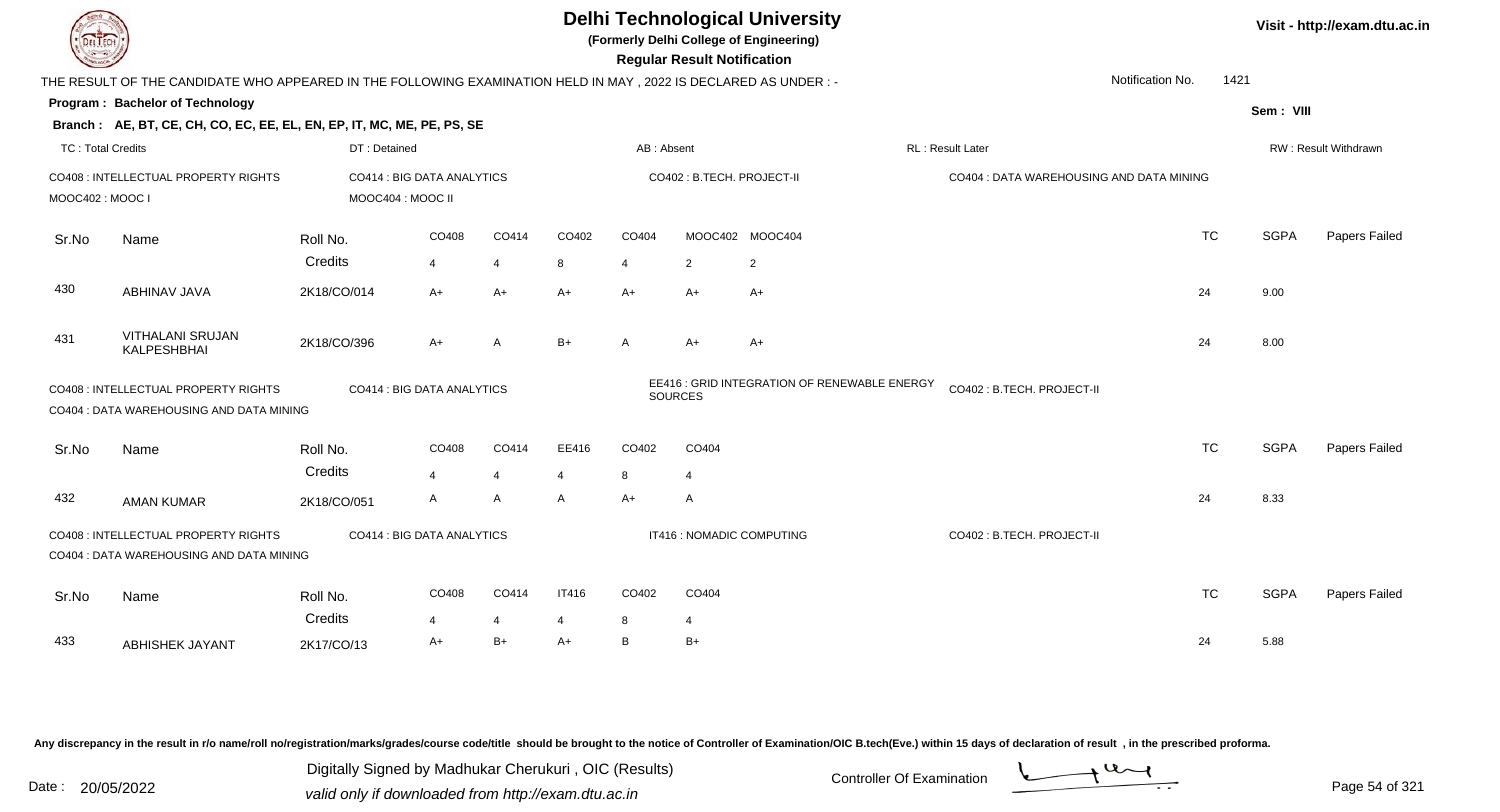| DEL TECH                 |                                                                        |              |                                      |                |       | <b>Delhi Technological University</b><br>(Formerly Delhi College of Engineering)<br><b>Regular Result Notification</b> |                                          |             | Visit - http://exam.dtu.ac.in |
|--------------------------|------------------------------------------------------------------------|--------------|--------------------------------------|----------------|-------|------------------------------------------------------------------------------------------------------------------------|------------------------------------------|-------------|-------------------------------|
|                          |                                                                        |              |                                      |                |       | THE RESULT OF THE CANDIDATE WHO APPEARED IN THE FOLLOWING EXAMINATION HELD IN MAY, 2022 IS DECLARED AS UNDER:-         | Notification No.                         | 1421        |                               |
|                          | Program: Bachelor of Technology                                        |              |                                      |                |       |                                                                                                                        |                                          | Sem: VIII   |                               |
|                          | Branch: AE, BT, CE, CH, CO, EC, EE, EL, EN, EP, IT, MC, ME, PE, PS, SE |              |                                      |                |       |                                                                                                                        |                                          |             |                               |
| <b>TC: Total Credits</b> |                                                                        | DT: Detained |                                      |                |       | AB: Absent                                                                                                             | <b>RL</b> : Result Later                 |             | RW: Result Withdrawn          |
|                          | CO408 : INTELLECTUAL PROPERTY RIGHTS                                   |              | EE450 : CLOUD COMPUTING FUNDAMENTALS |                |       | CO402 : B.TECH. PROJECT-II                                                                                             | CO404 : DATA WAREHOUSING AND DATA MINING |             |                               |
| Sr.No                    | Name                                                                   | Roll No.     | CO408                                | EE450          | CO402 | CO404                                                                                                                  | <b>TC</b>                                | <b>SGPA</b> | Papers Failed                 |
|                          |                                                                        | Credits      | $\overline{4}$                       | $\overline{4}$ | 8     | $\overline{4}$                                                                                                         |                                          |             |                               |
| 434                      | <b>TUSHAR ARYA</b>                                                     | 2K17/CO/361  | A                                    | A              | $B+$  | A                                                                                                                      | 20                                       | 7.60        |                               |
| 435                      | SUDHANSHU RAINA                                                        | 2K18/CO/359  | $A+$                                 | $\circ$        | $B+$  | $A+$                                                                                                                   | 20                                       | 8.40        |                               |
|                          | CO408 : INTELLECTUAL PROPERTY RIGHTS                                   |              | IT404 : BIG DATA ANALYTICS           |                |       | CO402 : B.TECH. PROJECT-II                                                                                             | CO404 : DATA WAREHOUSING AND DATA MINING |             |                               |
| Sr.No                    | Name                                                                   | Roll No.     | CO408                                | <b>IT404</b>   | CO402 | CO404                                                                                                                  | <b>TC</b>                                | <b>SGPA</b> | Papers Failed                 |
|                          |                                                                        | Credits      | $\overline{4}$                       | $\overline{4}$ | 8     | 4                                                                                                                      |                                          |             |                               |
| 436                      | AMAN KUMAR GOND                                                        | 2K18/CO/053  | $A+$                                 | $A+$           | $A+$  | A                                                                                                                      | 20                                       | 8.80        |                               |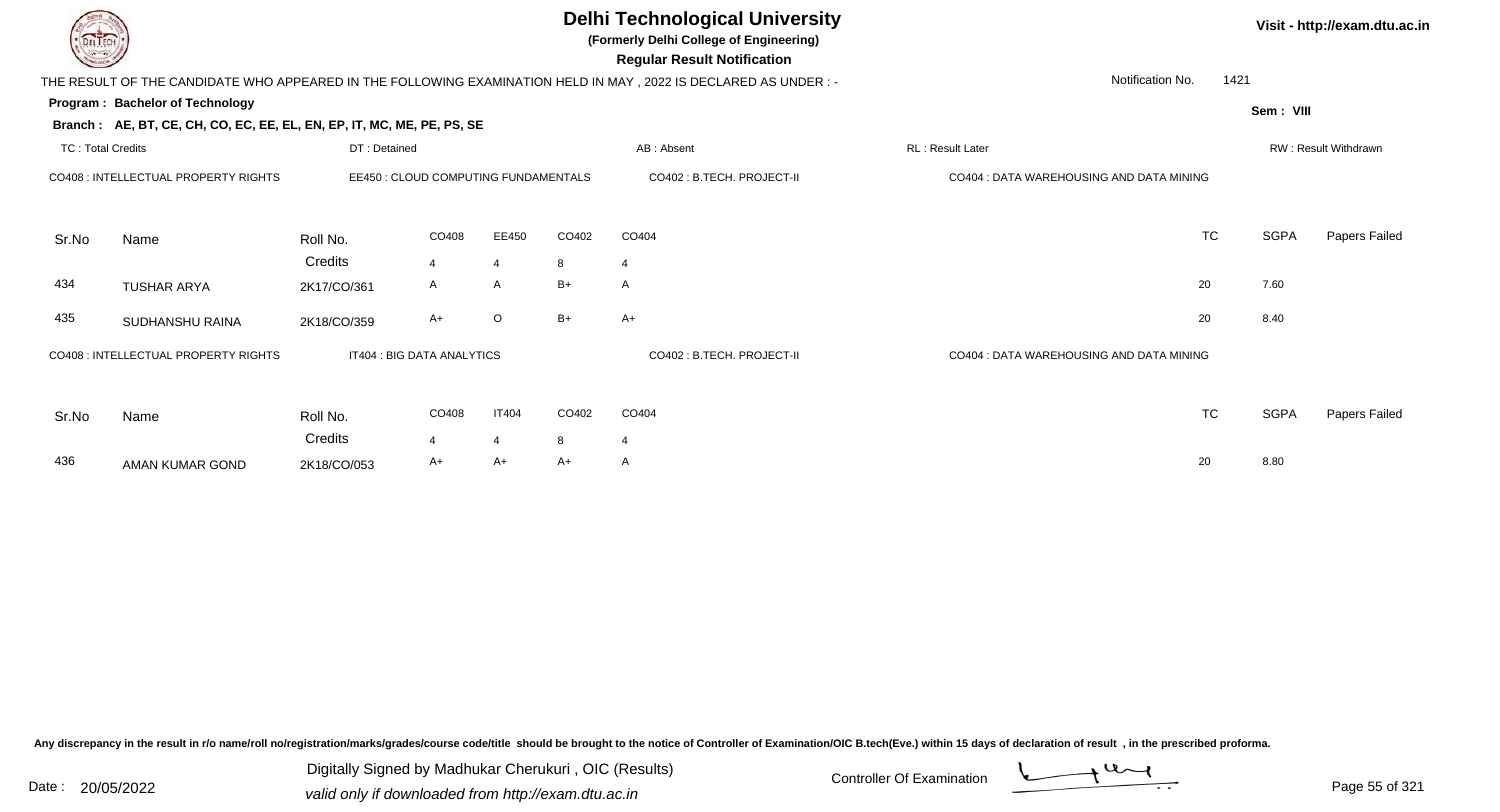| EL ECH                   |                                                                        |                           |              |                |       | <b>Delhi Technological University</b><br>(Formerly Delhi College of Engineering)<br><b>Regular Result Notification</b> |                                          |      |             | Visit - http://exam.dtu.ac.in |
|--------------------------|------------------------------------------------------------------------|---------------------------|--------------|----------------|-------|------------------------------------------------------------------------------------------------------------------------|------------------------------------------|------|-------------|-------------------------------|
|                          |                                                                        |                           |              |                |       | THE RESULT OF THE CANDIDATE WHO APPEARED IN THE FOLLOWING EXAMINATION HELD IN MAY , 2022 IS DECLARED AS UNDER :-       | Notification No.                         | 1421 |             |                               |
|                          | Program: Bachelor of Technology                                        |                           |              |                |       |                                                                                                                        |                                          |      | Sem: VIII   |                               |
|                          | Branch: AE, BT, CE, CH, CO, EC, EE, EL, EN, EP, IT, MC, ME, PE, PS, SE |                           |              |                |       |                                                                                                                        |                                          |      |             |                               |
| <b>TC: Total Credits</b> |                                                                        | DT: Detained              |              |                |       | AB: Absent                                                                                                             | RL: Result Later                         |      |             | RW: Result Withdrawn          |
|                          | CO408 : INTELLECTUAL PROPERTY RIGHTS                                   | IT416 : NOMADIC COMPUTING |              |                |       | CO402 : B.TECH. PROJECT-II                                                                                             | CO404 : DATA WAREHOUSING AND DATA MINING |      |             |                               |
| Sr.No                    | Name                                                                   | Roll No.                  | CO408        | <b>IT416</b>   | CO402 | CO404                                                                                                                  | <b>TC</b>                                |      | <b>SGPA</b> | Papers Failed                 |
|                          |                                                                        | Credits                   | 4            | $\overline{4}$ | 8     | $\overline{4}$                                                                                                         |                                          |      |             |                               |
| 437                      | ANSHUL YADAV                                                           | 2K18/CO/080               | A+           | $A+$           | $A+$  | $\mathsf{A}$                                                                                                           | 20                                       |      | 8.80        |                               |
| 438                      | ANUSHKA LAL                                                            | 2K18/CO/083               | A+           | $\mathsf O$    | $A+$  | $\circ$                                                                                                                | 20                                       |      | 9.40        |                               |
| 439                      | ASHUTOSH KUMAR DIXIT                                                   | 2K18/CO/099               | A+           | $A+$           | $A+$  | $A+$                                                                                                                   | 20                                       |      | 9.00        |                               |
| 440                      | <b>HRITVIK JAMWAL</b>                                                  | 2K18/CO/153               | A            | $A+$           | $A+$  | $\circ$                                                                                                                | 20                                       |      | 9.00        |                               |
| 441                      | <b>ISHAAN RAJORA</b>                                                   | 2K18/CO/156               | $\mathsf{A}$ | $\mathsf O$    | A     | $A+$                                                                                                                   | 20                                       |      | 8.60        |                               |
|                          | CO408 : INTELLECTUAL PROPERTY RIGHTS                                   | IT420 : COMPUTER VISION   |              |                |       | CO402 : B.TECH. PROJECT-II                                                                                             | CO404 : DATA WAREHOUSING AND DATA MINING |      |             |                               |
| Sr.No                    | Name                                                                   | Roll No.                  | CO408        | <b>IT420</b>   | CO402 | CO404                                                                                                                  | <b>TC</b>                                |      | <b>SGPA</b> | Papers Failed                 |
|                          |                                                                        | Credits                   | 4            | $\overline{4}$ | 8     | $\overline{4}$                                                                                                         |                                          |      |             |                               |
| 442                      | <b>ABHINAV GAUTAM</b>                                                  | 2K18/CO/012               | $A+$         | $\mathsf O$    | $A+$  | $\circ$                                                                                                                | 20                                       |      | 9.40        |                               |
| 443                      | <b>ADITYA SHANKAR</b>                                                  | 2K18/CO/033               | $\circ$      | $\mathsf O$    | $A+$  | $A+$                                                                                                                   | 20                                       |      | 9.40        |                               |
| 444                      | <b>SARTHAK ARORA</b>                                                   | 2K18/CO/325               | $A+$         | A              | $A+$  | $\circ$                                                                                                                | 20                                       |      | 9.00        |                               |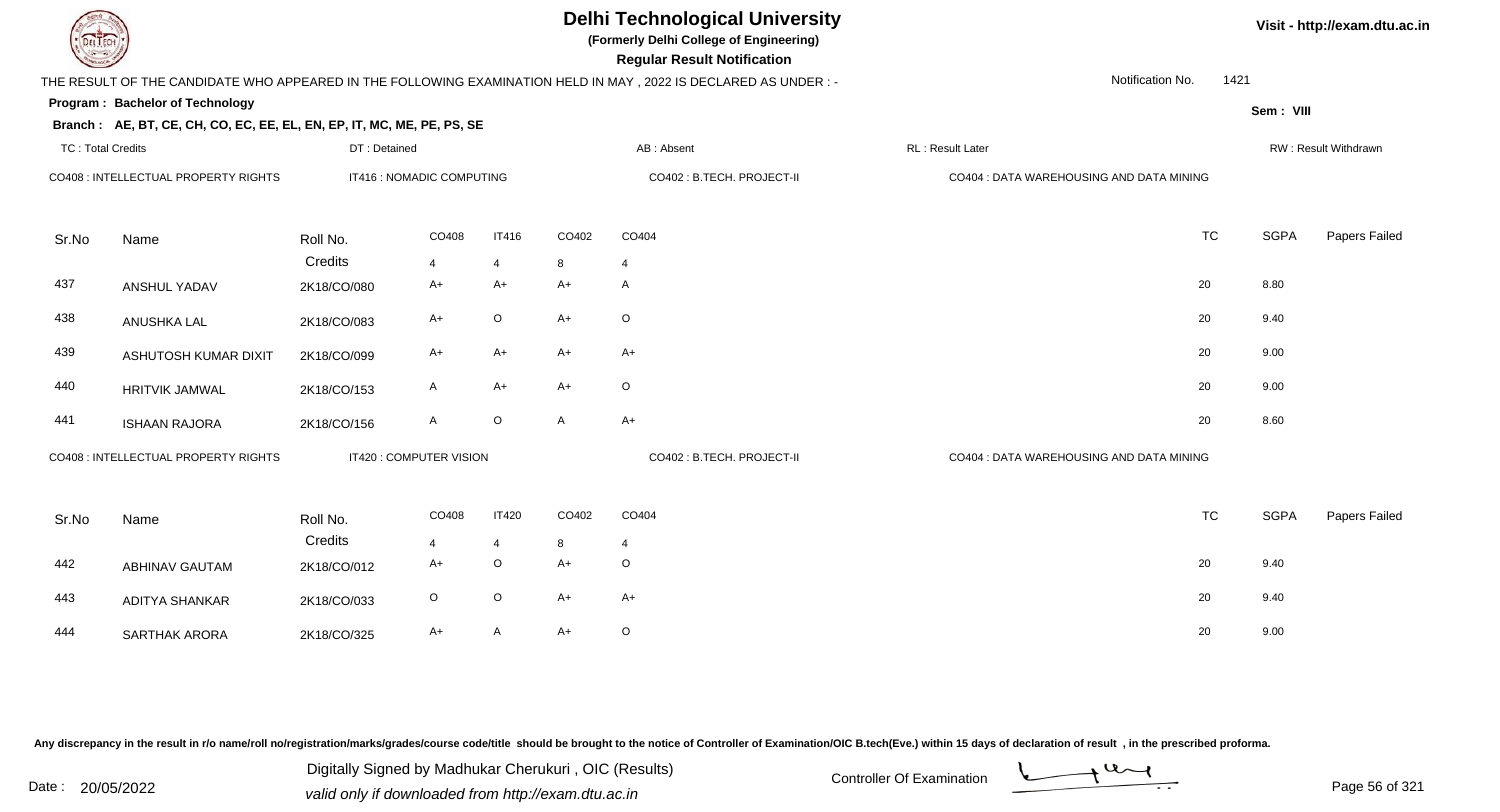|                          |                                                                        |                                                               |                         |                |            | <b>Delhi Technological University</b><br>(Formerly Delhi College of Engineering)<br><b>Regular Result Notification</b> |                                          |           |             | Visit - http://exam.dtu.ac.in |
|--------------------------|------------------------------------------------------------------------|---------------------------------------------------------------|-------------------------|----------------|------------|------------------------------------------------------------------------------------------------------------------------|------------------------------------------|-----------|-------------|-------------------------------|
|                          |                                                                        |                                                               |                         |                |            | THE RESULT OF THE CANDIDATE WHO APPEARED IN THE FOLLOWING EXAMINATION HELD IN MAY, 2022 IS DECLARED AS UNDER:-         | Notification No.                         | 1421      |             |                               |
|                          | Program: Bachelor of Technology                                        |                                                               |                         |                |            |                                                                                                                        |                                          |           | Sem: VIII   |                               |
|                          | Branch: AE, BT, CE, CH, CO, EC, EE, EL, EN, EP, IT, MC, ME, PE, PS, SE |                                                               |                         |                |            |                                                                                                                        |                                          |           |             |                               |
| <b>TC: Total Credits</b> |                                                                        | DT: Detained                                                  |                         |                |            | AB: Absent                                                                                                             | RL : Result Later                        |           |             | RW: Result Withdrawn          |
|                          | CO408 : INTELLECTUAL PROPERTY RIGHTS                                   | PE412 : SUPPLY CHAIN MANAGEMENT & VALUE<br><b>ENGINEERING</b> |                         |                |            | CO402: B.TECH. PROJECT-II                                                                                              | CO404 : DATA WAREHOUSING AND DATA MINING |           |             |                               |
| Sr.No                    | Name                                                                   | Roll No.                                                      | CO408                   | PE412          | CO402      | CO404                                                                                                                  |                                          | <b>TC</b> | <b>SGPA</b> | Papers Failed                 |
|                          |                                                                        | Credits                                                       | $\overline{4}$          | $\overline{4}$ | 8          | $\overline{4}$                                                                                                         |                                          |           |             |                               |
| 445                      | <b>DIPANKUR LAWARIA</b>                                                | 2K18/CO/122                                                   | A+                      | $\overline{A}$ | $A+$       | $A+$                                                                                                                   |                                          | 20        | 8.80        |                               |
|                          | CO408 : INTELLECTUAL PROPERTY RIGHTS                                   | SE406 : ADVANCES IN SOFTWARE ENGINEERING                      |                         |                |            | CO402: B.TECH. PROJECT-II                                                                                              | CO404 : DATA WAREHOUSING AND DATA MINING |           |             |                               |
| Sr.No                    | Name                                                                   | Roll No.                                                      | CO408                   | SE406          | CO402      | CO404                                                                                                                  |                                          | <b>TC</b> | <b>SGPA</b> | Papers Failed                 |
|                          |                                                                        | Credits                                                       | 4                       | $\overline{4}$ | 8          | $\overline{4}$                                                                                                         |                                          |           |             |                               |
| 446                      | AAKASH KUMAR                                                           | 2K18/CO/001                                                   | $\circ$                 | $A+$           | $A+$       | $A+$                                                                                                                   |                                          | 20        | 9.20        |                               |
| 447                      | AARJAV CHAUHAN                                                         | 2K18/CO/002                                                   | $\circ$                 | $\mathsf{A}$   | $A+$       | $A+$                                                                                                                   |                                          | 20        | 9.00        |                               |
| 448                      | ABHISHEK KUMAR SINGH                                                   | 2K18/CO/021                                                   | $\circ$                 | $A+$           | $A+$       | $A+$                                                                                                                   |                                          | 20        | 9.20        |                               |
| 449                      | <b>AMRIT KUMAR</b>                                                     | 2K18/CO/062                                                   | $A+$                    | $A+$           | $A+$       | $A+$                                                                                                                   |                                          | 20        | 9.00        |                               |
|                          | CO414 : BIG DATA ANALYTICS                                             | CO402 : B.TECH. PROJECT-II                                    |                         |                |            | CO404 : DATA WAREHOUSING AND DATA MINING                                                                               |                                          |           |             |                               |
| Sr.No                    | Name                                                                   | Roll No.<br>Credits                                           | CO414<br>$\overline{4}$ | CO402<br>8     | CO404<br>4 |                                                                                                                        |                                          | <b>TC</b> | <b>SGPA</b> | Papers Failed                 |
| 450                      | <b>GUNIT MAHAJAN</b>                                                   | 2K18/CO/133                                                   | A                       | B              | $A+$       |                                                                                                                        |                                          | 16        | 7.25        |                               |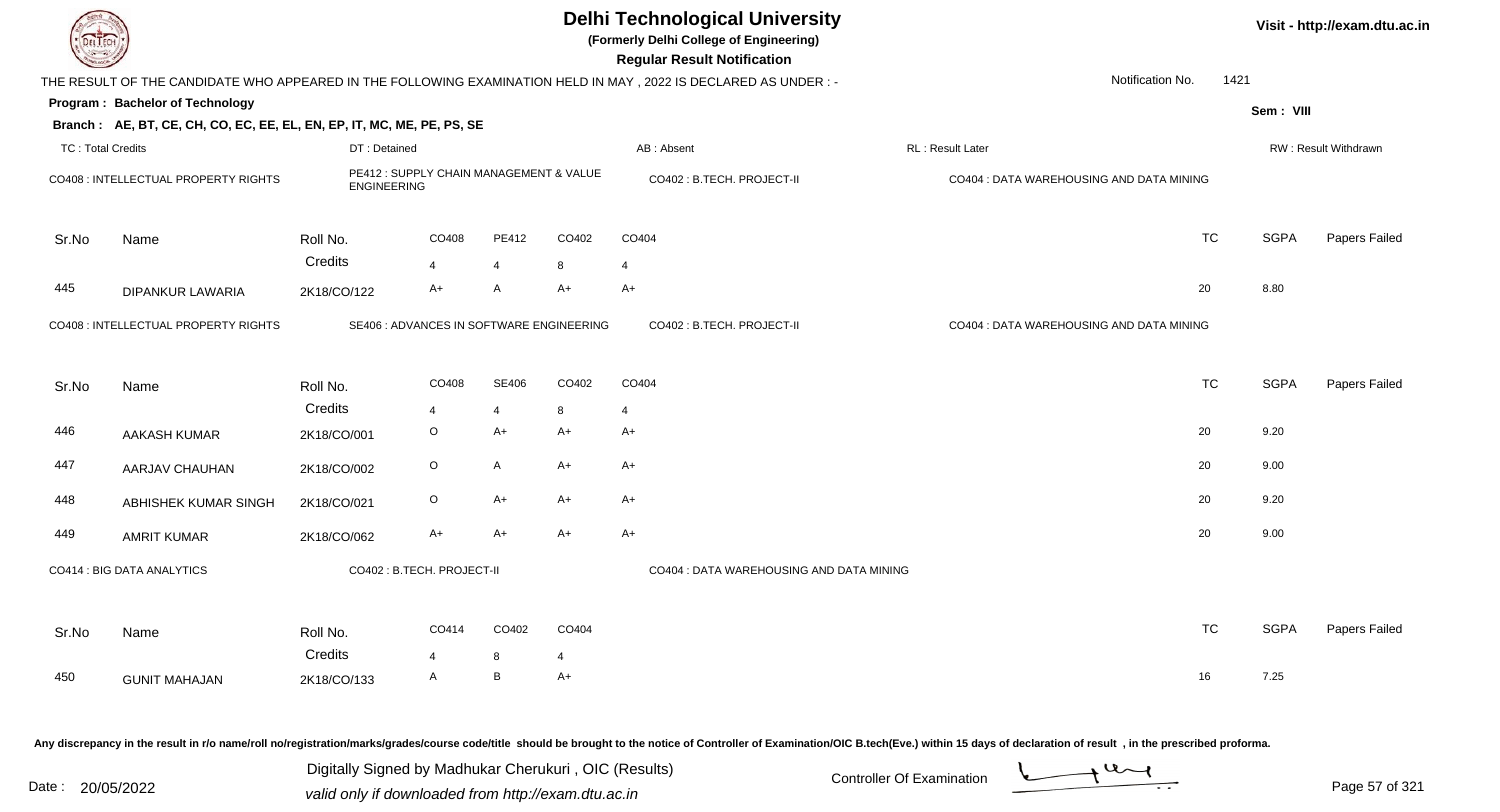| DEL ECH                  |                                                                                                                |              |                            |               |                |              | <b>Delhi Technological University</b><br>(Formerly Delhi College of Engineering)<br><b>Regular Result Notification</b> |                  |                  |      |             | Visit - http://exam.dtu.ac.in |
|--------------------------|----------------------------------------------------------------------------------------------------------------|--------------|----------------------------|---------------|----------------|--------------|------------------------------------------------------------------------------------------------------------------------|------------------|------------------|------|-------------|-------------------------------|
|                          | THE RESULT OF THE CANDIDATE WHO APPEARED IN THE FOLLOWING EXAMINATION HELD IN MAY, 2022 IS DECLARED AS UNDER:- |              |                            |               |                |              |                                                                                                                        |                  | Notification No. | 1421 |             |                               |
|                          | Program: Bachelor of Technology                                                                                |              |                            |               |                |              |                                                                                                                        |                  |                  |      | Sem: VIII   |                               |
|                          | Branch: AE, BT, CE, CH, CO, EC, EE, EL, EN, EP, IT, MC, ME, PE, PS, SE                                         |              |                            |               |                |              |                                                                                                                        |                  |                  |      |             |                               |
| <b>TC: Total Credits</b> |                                                                                                                | DT: Detained |                            |               |                | AB: Absent   |                                                                                                                        | RL: Result Later |                  |      |             | RW: Result Withdrawn          |
|                          | CO414 : BIG DATA ANALYTICS                                                                                     |              | CO402 : B.TECH. PROJECT-II |               |                |              | CO404 : DATA WAREHOUSING AND DATA MINING                                                                               | MOOC402: MOOC I  |                  |      |             |                               |
| MOOC404 : MOOC II        |                                                                                                                |              |                            |               |                |              |                                                                                                                        |                  |                  |      |             |                               |
| Sr.No                    | Name                                                                                                           | Roll No.     | CO414                      | CO402         | CO404          |              | MOOC402 MOOC404                                                                                                        |                  | <b>TC</b>        |      | <b>SGPA</b> | Papers Failed                 |
|                          |                                                                                                                | Credits      | $\overline{4}$             | 8             | $\overline{4}$ | 2            | $\overline{2}$                                                                                                         |                  |                  |      |             |                               |
| 451                      | ABDULLAHI MOHAMUD<br><b>SALAD</b>                                                                              | 2K18/CO/007  | A                          | $\mathsf{B}+$ | $B+$           | $A+$         | $A+$                                                                                                                   |                  | 20               |      | 7.60        |                               |
| 452                      | <b>AMAN KUMAR</b>                                                                                              | 2K18/CO/052  | $\mathsf{A}$               | $A+$          | $\mathsf{A}$   | $A+$         | A                                                                                                                      |                  | 20               |      | 8.50        |                               |
| 453                      | ANSHITA JAIN                                                                                                   | 2K18/CO/077  | $\mathsf O$                | $A+$          | O              | $A+$         | $A+$                                                                                                                   |                  | 20               |      | 9.40        |                               |
| 454                      | ANSHUL SHROFF                                                                                                  | 2K18/CO/079  | A+                         | $A+$          | $\circ$        | $A+$         | $A+$                                                                                                                   |                  | 20               |      | 9.20        |                               |
| 455                      | ANUJ VERMA                                                                                                     | 2K18/CO/081  | $A+$                       | $A+$          | $A+$           | $A+$         | $A+$                                                                                                                   |                  | 20               |      | 9.00        |                               |
| 456                      | <b>ARNAV GARG</b>                                                                                              | 2K18/CO/087  | $\mathsf{A}$               | $A+$          | $\mathsf O$    | $A+$         | $A+$                                                                                                                   |                  | 20               |      | 9.00        |                               |
| 457                      | <b>ARNAV PREET</b>                                                                                             | 2K18/CO/089  | A                          | $B+$          | A              | $A+$         | A                                                                                                                      |                  | 20               |      | 7.70        |                               |
| 458                      | <b>ARTH SINGH</b>                                                                                              | 2K18/CO/092  | $\mathsf O$                | $A+$          | $A+$           | $A+$         | $A+$                                                                                                                   |                  | 20               |      | 9.20        |                               |
| 459                      | ARYAMAN SHUKLA                                                                                                 | 2K18/CO/094  | A+                         | $A+$          | $A+$           | $\mathsf F$  | $A+$                                                                                                                   |                  | 18               |      | 8.10        | MOOC402,                      |
| 460                      | <b>AVIRAL YADAV</b>                                                                                            | 2K18/CO/102  | $A+$                       | $A+$          | $\circ$        | $A+$         | $A+$                                                                                                                   |                  | 20               |      | 9.20        |                               |
| 461                      | <b>AYUSH BHANDARI</b>                                                                                          | 2K18/CO/103  | $A+$                       | $B+$          | $\circ$        | $A+$         | $A+$                                                                                                                   |                  | 20               |      | 8.40        |                               |
| 462                      | <b>AYUSH MARVEL</b>                                                                                            | 2K18/CO/104  | A                          | $B+$          | $A+$           | $\mathsf{A}$ | $A+$                                                                                                                   |                  | 20               |      | 7.90        |                               |
| 463                      | BETHEL DEGAGA NEBI                                                                                             | 2K18/CO/108  | A                          | B             | A              | $\mathsf{A}$ | $A+$                                                                                                                   |                  | 20               |      | 7.30        |                               |

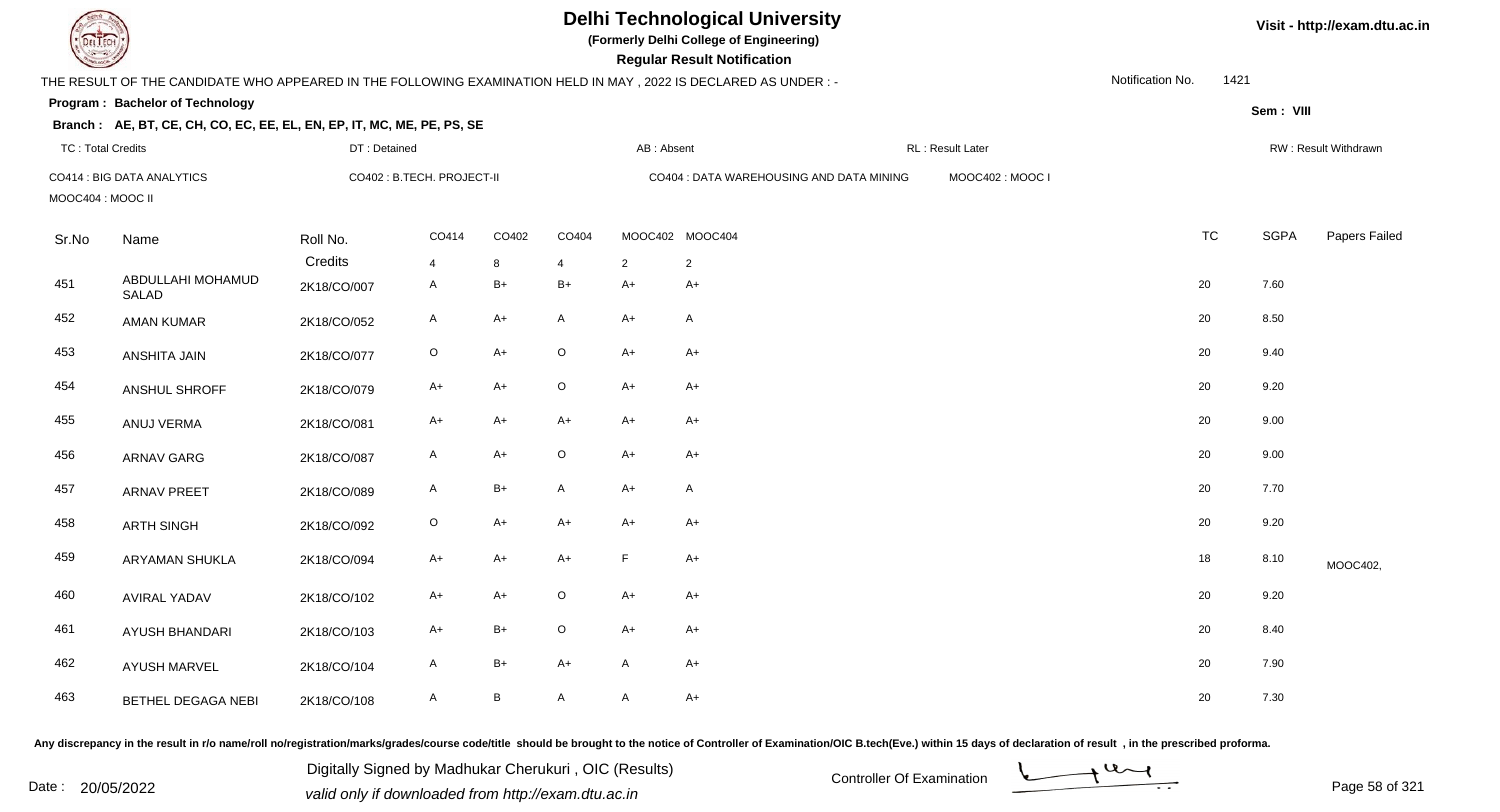| <b>DELTECH</b>           |                                                                                                                 |              |                            |              |             |              | <b>Delhi Technological University</b><br>(Formerly Delhi College of Engineering)<br><b>Regular Result Notification</b> |                  |                  |           |             | Visit - http://exam.dtu.ac.in |
|--------------------------|-----------------------------------------------------------------------------------------------------------------|--------------|----------------------------|--------------|-------------|--------------|------------------------------------------------------------------------------------------------------------------------|------------------|------------------|-----------|-------------|-------------------------------|
|                          | THE RESULT OF THE CANDIDATE WHO APPEARED IN THE FOLLOWING EXAMINATION HELD IN MAY, 2022 IS DECLARED AS UNDER :- |              |                            |              |             |              |                                                                                                                        |                  | Notification No. | 1421      |             |                               |
|                          | Program: Bachelor of Technology                                                                                 |              |                            |              |             |              |                                                                                                                        |                  |                  |           | Sem: VIII   |                               |
|                          | Branch: AE, BT, CE, CH, CO, EC, EE, EL, EN, EP, IT, MC, ME, PE, PS, SE                                          |              |                            |              |             |              |                                                                                                                        |                  |                  |           |             |                               |
| <b>TC: Total Credits</b> |                                                                                                                 | DT: Detained |                            |              |             | AB: Absent   |                                                                                                                        | RL: Result Later |                  |           |             | RW: Result Withdrawn          |
| MOOC404: MOOC II         | CO414 : BIG DATA ANALYTICS                                                                                      |              | CO402 : B.TECH. PROJECT-II |              |             |              | CO404 : DATA WAREHOUSING AND DATA MINING                                                                               | MOOC402: MOOC I  |                  |           |             |                               |
| Sr.No                    | Name                                                                                                            | Roll No.     | CO414                      | CO402        | CO404       |              | MOOC402 MOOC404                                                                                                        |                  |                  | <b>TC</b> | <b>SGPA</b> | Papers Failed                 |
|                          |                                                                                                                 | Credits      | 4                          | 8            | $\Delta$    | 2            | $\overline{2}$                                                                                                         |                  |                  |           |             |                               |
| 464                      | <b>BHUMIKA BHATIA</b>                                                                                           | 2K18/CO/110  | A+                         | $A+$         | $\mathsf O$ | $A+$         | $A+$                                                                                                                   |                  |                  | 20        | 9.20        |                               |
| 465                      | <b>DEVASHISH</b>                                                                                                | 2K18/CO/118  | A+                         | $A+$         | $A+$        | $A+$         | $A+$                                                                                                                   |                  |                  | 20        | 9.00        |                               |
| 466                      | DHANANJAY SHARMA                                                                                                | 2K18/CO/119  | $A+$                       | $A+$         | $\circ$     | $A+$         | $A+$                                                                                                                   |                  |                  | 20        | 9.20        |                               |
| 467                      | <b>HAREN NAGDEWANI</b>                                                                                          | 2K18/CO/138  | $A+$                       | $\mathsf{A}$ | $A+$        | $A+$         | $A+$                                                                                                                   |                  |                  | 20        | 8.60        |                               |
| 468                      | <b>HARISH KUMAR</b>                                                                                             | 2K18/CO/139  | A                          | $A+$         | $A+$        | $A+$         | A+                                                                                                                     |                  |                  | 20        | 8.80        |                               |
| 469                      | HARSHIL PANWAR                                                                                                  | 2K18/CO/142  | $A+$                       | $A+$         | $A+$        | $A+$         | $A+$                                                                                                                   |                  |                  | 20        | 9.00        |                               |
| 470                      | <b>HARSHIT SONI</b>                                                                                             | 2K18/CO/146  | $A+$                       | $B+$         | $A+$        | $\mathsf{A}$ | $A+$                                                                                                                   |                  |                  | 20        | 8.10        |                               |
| 471                      | <b>KRATI GARG</b>                                                                                               | 2K18/CO/177  | $\circ$                    | $A+$         | $A+$        | $A+$         | $A+$                                                                                                                   |                  |                  | 20        | 9.20        |                               |
| 472                      | <b>KUMAR GAURAV</b>                                                                                             | 2K18/CO/178  | A                          | $B+$         | A+          | $A+$         | A+                                                                                                                     |                  |                  | 20        | 8.00        |                               |
| 473                      | <b>KUNAL BATRA</b>                                                                                              | 2K18/CO/180  | $A+$                       | $A+$         | $A+$        | $A+$         | $A+$                                                                                                                   |                  |                  | 20        | 9.00        |                               |
| 474                      | <b>MAYANK SINGHAL</b>                                                                                           | 2K18/CO/193  | A+                         | $A+$         | A+          | $A+$         | A+                                                                                                                     |                  |                  | 20        | 9.00        |                               |
| 475                      | <b>MEHAR LAMBA</b>                                                                                              | 2K18/CO/197  | $\circ$                    | $A+$         | $A+$        | $A+$         | A+                                                                                                                     |                  |                  | 20        | 9.20        |                               |
| 476                      | <b>MOULSHREE</b>                                                                                                | 2K18/CO/211  | A+                         | $A+$         | $A+$        | $A+$         | $A+$                                                                                                                   |                  |                  | 20        | 9.00        |                               |

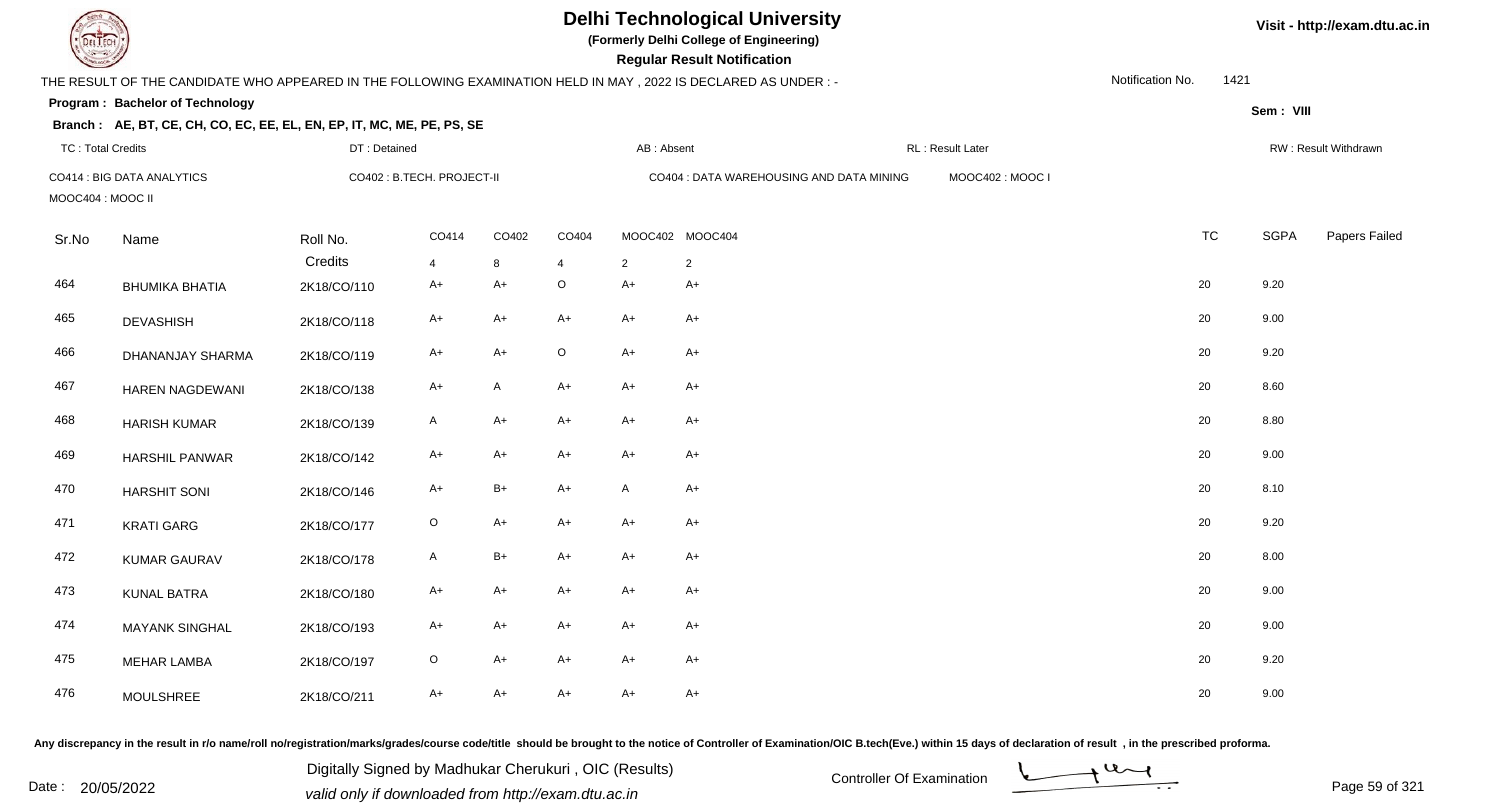| EL ECH                   |                                                                        |              |                            |              |                         |            | <b>Delhi Technological University</b><br>(Formerly Delhi College of Engineering)<br><b>Regular Result Notification</b> |                  |                  |           |             | Visit - http://exam.dtu.ac.in |
|--------------------------|------------------------------------------------------------------------|--------------|----------------------------|--------------|-------------------------|------------|------------------------------------------------------------------------------------------------------------------------|------------------|------------------|-----------|-------------|-------------------------------|
|                          |                                                                        |              |                            |              |                         |            | THE RESULT OF THE CANDIDATE WHO APPEARED IN THE FOLLOWING EXAMINATION HELD IN MAY, 2022 IS DECLARED AS UNDER :-        |                  | Notification No. | 1421      |             |                               |
|                          | <b>Program: Bachelor of Technology</b>                                 |              |                            |              |                         |            |                                                                                                                        |                  |                  |           | Sem: VIII   |                               |
|                          | Branch: AE, BT, CE, CH, CO, EC, EE, EL, EN, EP, IT, MC, ME, PE, PS, SE |              |                            |              |                         |            |                                                                                                                        |                  |                  |           |             |                               |
| <b>TC: Total Credits</b> |                                                                        | DT: Detained |                            |              |                         | AB: Absent |                                                                                                                        | RL: Result Later |                  |           |             | RW: Result Withdrawn          |
| MOOC404 : MOOC II        | CO414 : BIG DATA ANALYTICS                                             |              | CO402 : B.TECH. PROJECT-II |              |                         |            | CO404 : DATA WAREHOUSING AND DATA MINING                                                                               | MOOC402: MOOC I  |                  |           |             |                               |
| Sr.No                    | Name                                                                   | Roll No.     | CO414                      | CO402        | CO404                   |            | MOOC402 MOOC404                                                                                                        |                  |                  | <b>TC</b> | <b>SGPA</b> | Papers Failed                 |
|                          |                                                                        | Credits      | 4                          | 8            | $\overline{\mathbf{4}}$ | 2          | $\overline{2}$                                                                                                         |                  |                  |           |             |                               |
| 477                      | <b>MUKUL SONI</b>                                                      | 2K18/CO/214  | $\circ$                    | $A+$         | $\mathsf O$             | $A+$       | $A+$                                                                                                                   |                  |                  | 20        | 9.40        |                               |
| 478                      | <b>MUNIRA ANJUM</b>                                                    | 2K18/CO/215  | $A+$                       | $A+$         | $A+$                    | $A+$       | $A+$                                                                                                                   |                  |                  | 20        | 9.00        |                               |
| 479                      | MUSKAAN SINGLA                                                         | 2K18/CO/216  | $\mathsf O$                | $A+$         | $\circ$                 | $A+$       | $A+$                                                                                                                   |                  |                  | 20        | 9.40        |                               |
| 480                      | <b>MUSKAN SAINI</b>                                                    | 2K18/CO/218  | $A+$                       | $A+$         | $A+$                    | $A+$       | $A+$                                                                                                                   |                  |                  | 20        | 9.00        |                               |
| 481                      | NATWAR JHA                                                             | 2K18/CO/222  | A                          | $A+$         | $A+$                    | $A+$       | $A+$                                                                                                                   |                  |                  | 20        | 8.80        |                               |
| 482                      | NAVEEN KUMAR                                                           | 2K18/CO/224  | A+                         | $A+$         | A+                      | $A+$       | A+                                                                                                                     |                  |                  | 20        | 9.00        |                               |
| 483                      | NAVNEET LOHIA                                                          | 2K18/CO/225  | $\circ$                    | $A+$         | $A+$                    | $A+$       | $A+$                                                                                                                   |                  |                  | 20        | 9.20        |                               |
| 484                      | <b>NIDHI</b>                                                           | 2K18/CO/230  | $\mathsf{A}$               | $A+$         | $\mathsf O$             | $A+$       | $A+$                                                                                                                   |                  |                  | 20        | 9.00        |                               |
| 485                      | NIKHIL KUMAR                                                           | 2K18/CO/232  | A                          | $B+$         | $\mathsf{A}$            | $A+$       | $A+$                                                                                                                   |                  |                  | 20        | 7.80        |                               |
| 486                      | NIRMALA KUMARI                                                         | 2K18/CO/236  | A                          | $A+$         | A+                      | $A+$       | A+                                                                                                                     |                  |                  | 20        | 8.80        |                               |
| 487                      | PARUL LOHIA                                                            | 2K18/CO/244  | A+                         | $A+$         | $A+$                    | $A+$       | $A+$                                                                                                                   |                  |                  | 20        | 9.00        |                               |
| 488                      | PAWAN KUMAR                                                            | 2K18/CO/245  | A                          | $\mathsf{A}$ | A                       | $A+$       | $A+$                                                                                                                   |                  |                  | 20        | 8.20        |                               |
| 489                      | PAWAN KUMAR                                                            | 2K18/CO/246  | A                          | $B+$         | $A+$                    | $A+$       | $A+$                                                                                                                   |                  | 20               |           | 8.00        |                               |

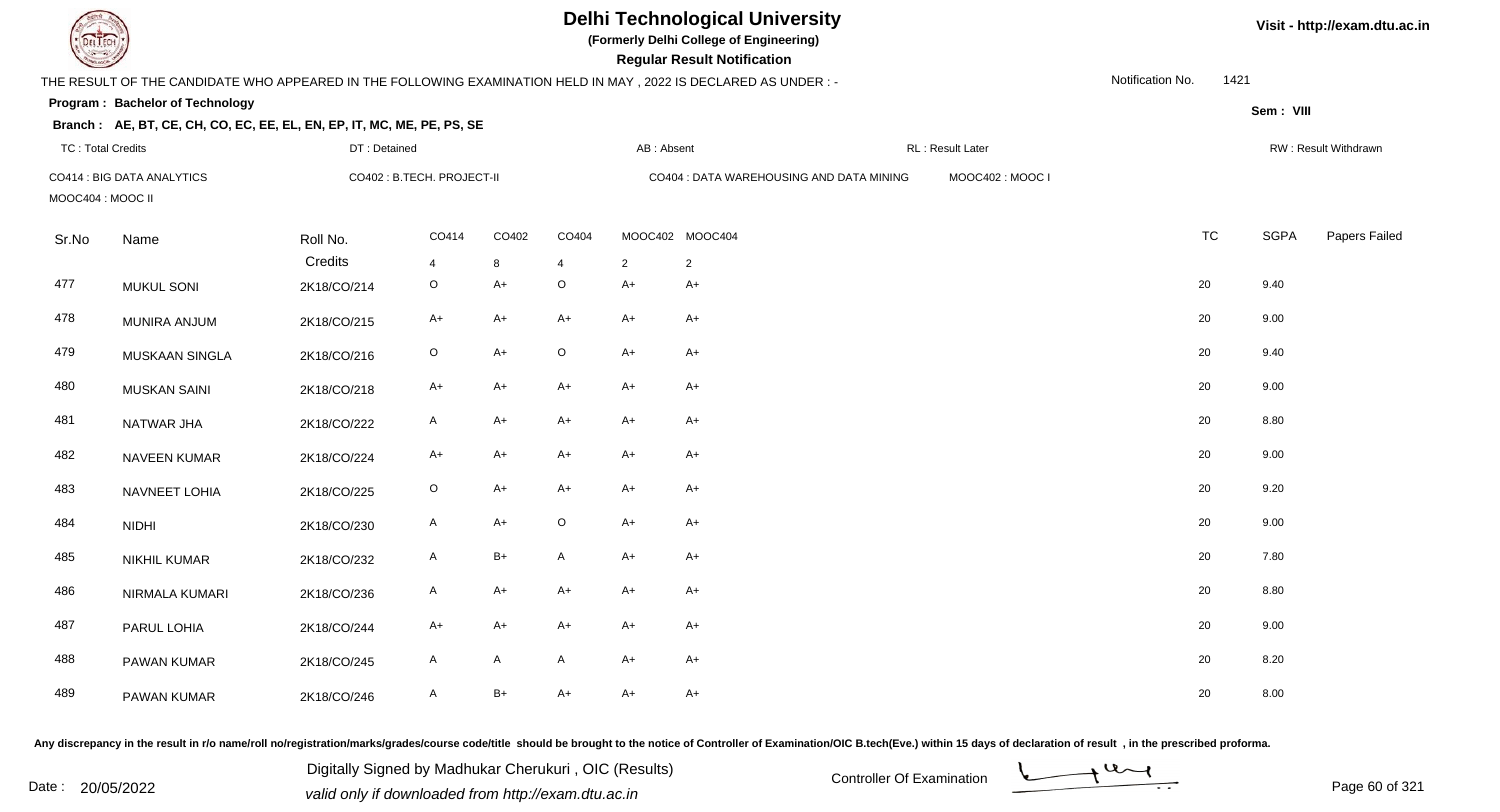| <b>DELTECH</b>           |                                                                                                                |              |                            |              |                         |              | <b>Delhi Technological University</b><br>(Formerly Delhi College of Engineering)<br><b>Regular Result Notification</b> |                  |                  |           |             | Visit - http://exam.dtu.ac.in |
|--------------------------|----------------------------------------------------------------------------------------------------------------|--------------|----------------------------|--------------|-------------------------|--------------|------------------------------------------------------------------------------------------------------------------------|------------------|------------------|-----------|-------------|-------------------------------|
|                          | THE RESULT OF THE CANDIDATE WHO APPEARED IN THE FOLLOWING EXAMINATION HELD IN MAY, 2022 IS DECLARED AS UNDER:- |              |                            |              |                         |              |                                                                                                                        |                  | Notification No. | 1421      |             |                               |
|                          | Program: Bachelor of Technology                                                                                |              |                            |              |                         |              |                                                                                                                        |                  |                  |           | Sem: VIII   |                               |
|                          | Branch: AE, BT, CE, CH, CO, EC, EE, EL, EN, EP, IT, MC, ME, PE, PS, SE                                         |              |                            |              |                         |              |                                                                                                                        |                  |                  |           |             |                               |
| <b>TC: Total Credits</b> |                                                                                                                | DT: Detained |                            |              |                         | AB: Absent   |                                                                                                                        | RL: Result Later |                  |           |             | RW: Result Withdrawn          |
| MOOC404: MOOC II         | CO414 : BIG DATA ANALYTICS                                                                                     |              | CO402 : B.TECH. PROJECT-II |              |                         |              | CO404 : DATA WAREHOUSING AND DATA MINING                                                                               | MOOC402: MOOC I  |                  |           |             |                               |
| Sr.No                    | Name                                                                                                           | Roll No.     | CO414                      | CO402        | CO404                   |              | MOOC402 MOOC404                                                                                                        |                  |                  | <b>TC</b> | <b>SGPA</b> | Papers Failed                 |
|                          |                                                                                                                | Credits      | 4                          | 8            | $\overline{\mathbf{4}}$ | 2            | $\overline{2}$                                                                                                         |                  |                  |           |             |                               |
| 490                      | RACHIT SAKSENA                                                                                                 | 2K18/CO/265  | A+                         | $A+$         | $A+$                    | $A+$         | $A+$                                                                                                                   |                  | 20               |           | 9.00        |                               |
| 491                      | RAHUL KUMAR JHA                                                                                                | 2K18/CO/273  | A+                         | $A+$         | $A+$                    | $A+$         | $A+$                                                                                                                   |                  | 20               |           | 9.00        |                               |
| 492                      | <b>RAMANSH GROVER</b>                                                                                          | 2K18/CO/281  | A                          | $A+$         | $A+$                    | $A+$         | $A+$                                                                                                                   |                  | 20               |           | 8.80        |                               |
| 493                      | <b>RAMIT GOEL</b>                                                                                              | 2K18/CO/283  | A+                         | $\mathsf{A}$ | $\circ$                 | $A+$         | $A+$                                                                                                                   |                  | 20               |           | 8.80        |                               |
| 494                      | RIGZEN BODH                                                                                                    | 2K18/CO/288  | $A+$                       | $A+$         | $\mathsf O$             | $A+$         | $A+$                                                                                                                   |                  | 20               |           | 9.20        |                               |
| 495                      | RITIK AGRAWAL                                                                                                  | 2K18/CO/294  | A                          | $\mathsf{A}$ | $A+$                    | $A+$         | $A+$                                                                                                                   |                  | 20               |           | 8.40        |                               |
| 496                      | <b>RITWIK RANJAN</b>                                                                                           | 2K18/CO/296  | $A+$                       | $A+$         | $A+$                    | $\mathsf{A}$ | $A+$                                                                                                                   |                  | 20               |           | 8.90        |                               |
| 497                      | <b>SAHIL KUMAR</b>                                                                                             | 2K18/CO/307  | A                          | $B+$         | $A+$                    | $A+$         | $A+$                                                                                                                   |                  | 20               |           | 8.00        |                               |
| 498                      | <b>SAHIL NEGI</b>                                                                                              | 2K18/CO/310  | A                          | $A+$         | $A+$                    | $A+$         | $A+$                                                                                                                   |                  | 20               |           | 8.80        |                               |
| 499                      | <b>SANSKAR SHARMA</b>                                                                                          | 2K18/CO/322  | A                          | $B+$         | $A+$                    | $A+$         | A+                                                                                                                     |                  | 20               |           | 8.00        |                               |
| 500                      | SAURABH SINGH                                                                                                  | 2K18/CO/329  | A+                         | $B+$         | $A+$                    | $A+$         | A                                                                                                                      |                  | 20               |           | 8.10        |                               |
| 501                      | SAVIOUR VIYADIS MINJ                                                                                           | 2K18/CO/330  | O                          | $A+$         | $A+$                    | $A+$         | $A+$                                                                                                                   |                  | 20               |           | 9.20        |                               |
| 502                      | <b>SHRISTI RAUNIYAR</b>                                                                                        | 2K18/CO/343  | A                          | $\mathsf{A}$ | $A+$                    | $A+$         | $A+$                                                                                                                   |                  | 20               |           | 8.40        |                               |

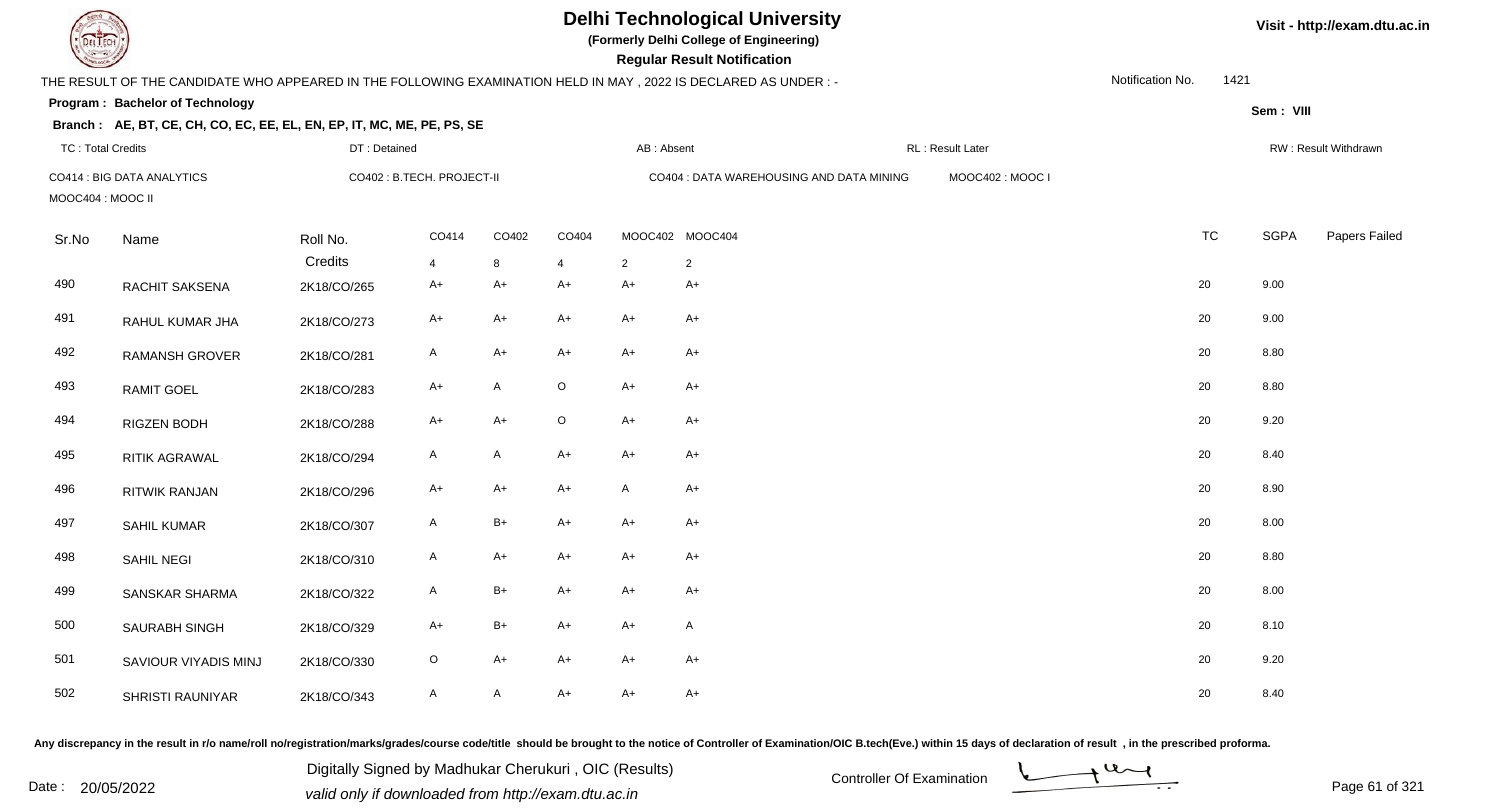| <b>DELTECH</b>           |                                                                                                                 |              |                            |              |                 |              | <b>Delhi Technological University</b><br>(Formerly Delhi College of Engineering)<br><b>Regular Result Notification</b> |                  |                  |           |             | Visit - http://exam.dtu.ac.in |
|--------------------------|-----------------------------------------------------------------------------------------------------------------|--------------|----------------------------|--------------|-----------------|--------------|------------------------------------------------------------------------------------------------------------------------|------------------|------------------|-----------|-------------|-------------------------------|
|                          | THE RESULT OF THE CANDIDATE WHO APPEARED IN THE FOLLOWING EXAMINATION HELD IN MAY, 2022 IS DECLARED AS UNDER :- |              |                            |              |                 |              |                                                                                                                        |                  | Notification No. | 1421      |             |                               |
|                          | Program: Bachelor of Technology                                                                                 |              |                            |              |                 |              |                                                                                                                        |                  |                  |           | Sem: VIII   |                               |
|                          | Branch: AE, BT, CE, CH, CO, EC, EE, EL, EN, EP, IT, MC, ME, PE, PS, SE                                          |              |                            |              |                 |              |                                                                                                                        |                  |                  |           |             |                               |
| <b>TC: Total Credits</b> |                                                                                                                 | DT: Detained |                            |              |                 | AB: Absent   |                                                                                                                        | RL: Result Later |                  |           |             | RW: Result Withdrawn          |
| MOOC404: MOOC II         | CO414 : BIG DATA ANALYTICS                                                                                      |              | CO402 : B.TECH. PROJECT-II |              |                 |              | CO404 : DATA WAREHOUSING AND DATA MINING                                                                               | MOOC402: MOOC I  |                  |           |             |                               |
| Sr.No                    | Name                                                                                                            | Roll No.     | CO414                      | CO402        | CO404           |              | MOOC402 MOOC404                                                                                                        |                  |                  | <b>TC</b> | <b>SGPA</b> | Papers Failed                 |
|                          |                                                                                                                 | Credits      | 4                          | 8            | $\Delta$        | 2            | $\overline{2}$                                                                                                         |                  |                  |           |             |                               |
| 503                      | <b>SHUBHAM KHATRI</b>                                                                                           | 2K18/CO/345  | A                          | A            | $\circ$         | $A+$         | $A+$                                                                                                                   |                  |                  | 20        | 8.60        |                               |
| 504                      | SIDDHANT DUGAR                                                                                                  | 2K18/CO/349  | $A+$                       | $\mathsf{A}$ | $A+$            | $A+$         | $A+$                                                                                                                   |                  |                  | 20        | 8.60        |                               |
| 505                      | SOURAV KUMAR                                                                                                    | 2K18/CO/356  | $\mathsf{A}$               | $A+$         | $A+$            | $A+$         | $A+$                                                                                                                   |                  |                  | 20        | 8.80        |                               |
| 506                      | SPARSH GOLA                                                                                                     | 2K18/CO/357  | $\mathsf{A}$               | $A+$         | $\circ$         | $A+$         | $A+$                                                                                                                   |                  |                  | 20        | 9.00        |                               |
| 507                      | <b>SUMIT KUMAR</b>                                                                                              | 2K18/CO/362  | A                          | $B+$         | $A+$            | $A+$         | A+                                                                                                                     |                  |                  | 20        | 8.00        |                               |
| 508                      | SWAPNIL AGRAWAL                                                                                                 | 2K18/CO/366  | $\mathsf{A}$               | $\mathsf{A}$ | $A+$            | $A+$         | $A+$                                                                                                                   |                  |                  | 20        | 8.40        |                               |
| 509                      | <b>TANYAM SINGAL</b>                                                                                            | 2K18/CO/371  | $A+$                       | $A+$         | $A+$            | $A+$         | $A+$                                                                                                                   |                  |                  | 20        | 9.00        |                               |
| 510                      | UTKARSH BHARDWAJ                                                                                                | 2K18/CO/379  | $A+$                       | $A+$         | $A+$            | $A+$         | $A+$                                                                                                                   |                  |                  | 20        | 9.00        |                               |
| 511                      | V SRIRAM                                                                                                        | 2K18/CO/380  | A+                         | A            | A+              | $A+$         | A+                                                                                                                     |                  |                  | 20        | 8.60        |                               |
| 512                      | VAZIRA KHAKIMOVA                                                                                                | 2K18/CO/385  | $B+$                       | $\, {\bf B}$ | $\, {\bf B} \,$ | $\mathsf{A}$ | A                                                                                                                      |                  |                  | 20        | 6.60        |                               |
| 513                      | VISHESH AGGARWAL                                                                                                | 2K18/CO/388  | A+                         | $\mathsf{A}$ | A+              | $A+$         | A+                                                                                                                     |                  |                  | 20        | 8.60        |                               |
| 514                      | VISHESH DARGAN                                                                                                  | 2K18/CO/389  | A+                         | $A+$         | $A+$            | $A+$         | A+                                                                                                                     |                  |                  | 20        | 9.00        |                               |
| 515                      | VISHESH GUPTA                                                                                                   | 2K18/CO/390  | A+                         | $A+$         | $A+$            | $A+$         | $A+$                                                                                                                   |                  |                  | 20        | 9.00        |                               |

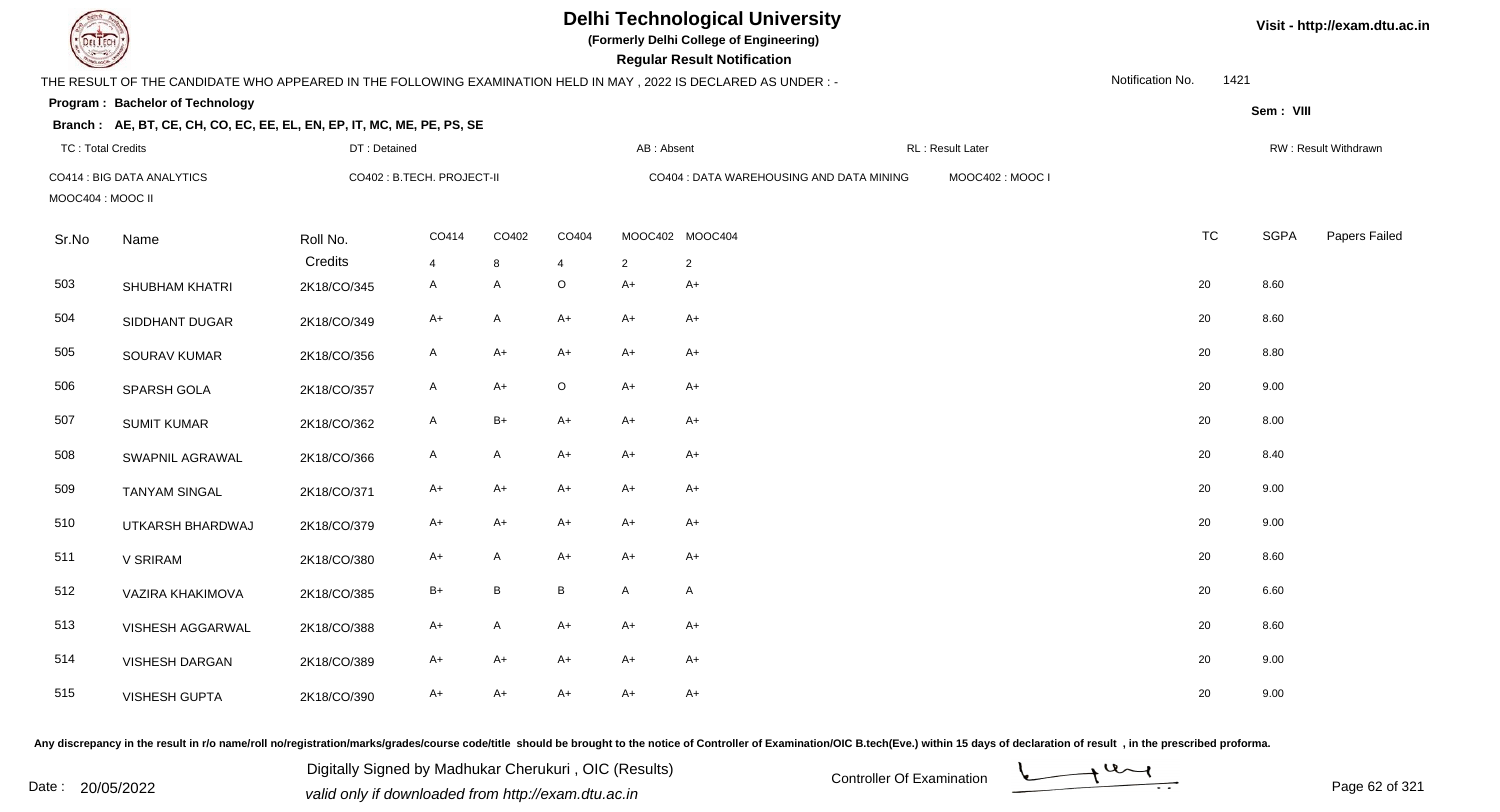| <b>DELTECH</b>           |                                                                                                                |              |                             |                |                |                | <b>Delhi Technological University</b><br>(Formerly Delhi College of Engineering)<br><b>Regular Result Notification</b> |                                          | Visit - http://exam.dtu.ac.in |             |                      |
|--------------------------|----------------------------------------------------------------------------------------------------------------|--------------|-----------------------------|----------------|----------------|----------------|------------------------------------------------------------------------------------------------------------------------|------------------------------------------|-------------------------------|-------------|----------------------|
|                          | THE RESULT OF THE CANDIDATE WHO APPEARED IN THE FOLLOWING EXAMINATION HELD IN MAY, 2022 IS DECLARED AS UNDER:- |              |                             |                |                |                |                                                                                                                        |                                          | Notification No.<br>1421      |             |                      |
|                          | Program: Bachelor of Technology                                                                                |              |                             |                |                |                |                                                                                                                        |                                          |                               | Sem: VIII   |                      |
|                          | Branch: AE, BT, CE, CH, CO, EC, EE, EL, EN, EP, IT, MC, ME, PE, PS, SE                                         |              |                             |                |                |                |                                                                                                                        |                                          |                               |             |                      |
| <b>TC: Total Credits</b> |                                                                                                                | DT: Detained |                             |                |                | AB: Absent     |                                                                                                                        | RL: Result Later                         |                               |             | RW: Result Withdrawn |
| MOOC404 : MOOC II        | CO414 : BIG DATA ANALYTICS                                                                                     |              | CO402 : B.TECH. PROJECT-II  |                |                |                | CO404 : DATA WAREHOUSING AND DATA MINING                                                                               | MOOC402: MOOC I                          |                               |             |                      |
| Sr.No                    | Name                                                                                                           | Roll No.     | CO414                       | CO402          | CO404          |                | MOOC402 MOOC404                                                                                                        |                                          | <b>TC</b>                     | <b>SGPA</b> | Papers Failed        |
|                          |                                                                                                                | Credits      | $\overline{4}$              | 8              | $\overline{4}$ | $\overline{2}$ | $\overline{2}$                                                                                                         |                                          |                               |             |                      |
| 516                      | <b>VISHRUTH KHARE</b>                                                                                          | 2K18/CO/393  | $\circ$                     | $A+$           | A              | A+             | A+                                                                                                                     |                                          | 20                            | 9.00        |                      |
| 517                      | <b>VISHU DHAMA</b>                                                                                             | 2K18/CO/394  | $A+$                        | $B+$           | $A+$           | A+             | $A+$                                                                                                                   |                                          | 20                            | 8.20        |                      |
| 518                      | <b>VIVEK KUMAR</b>                                                                                             | 2K18/CO/397  | A                           | $B+$           | $A+$           | $A+$           | $A+$                                                                                                                   |                                          | 20                            | 8.00        |                      |
| 519                      | WAIEL TINWALA                                                                                                  | 2K18/CO/399  | A                           | A              | $A+$           | A+             | $A+$                                                                                                                   |                                          | 20                            | 8.40        |                      |
| 520                      | <b>VANSH KEDIA</b>                                                                                             | 2K18/CO/411  | A                           | $A+$           | A              | $A+$           | $A+$                                                                                                                   |                                          | 20                            | 8.60        |                      |
|                          | CO414 : BIG DATA ANALYTICS                                                                                     |              | EC416 : PATTERN RECOGNITION |                |                |                | CO402 : B.TECH. PROJECT-II                                                                                             | CO404 : DATA WAREHOUSING AND DATA MINING |                               |             |                      |
| Sr.No                    | Name                                                                                                           | Roll No.     | CO414                       | EC416          | CO402          | CO404          |                                                                                                                        |                                          | <b>TC</b>                     | <b>SGPA</b> | Papers Failed        |
|                          |                                                                                                                | Credits      | 4                           | $\overline{4}$ | 8              | 4              |                                                                                                                        |                                          |                               |             |                      |
| 521                      | RISHABH CHAURASIA                                                                                              | 2K18/CO/291  | A                           | A              | A+             | A+             |                                                                                                                        |                                          | 20                            | 8.60        |                      |

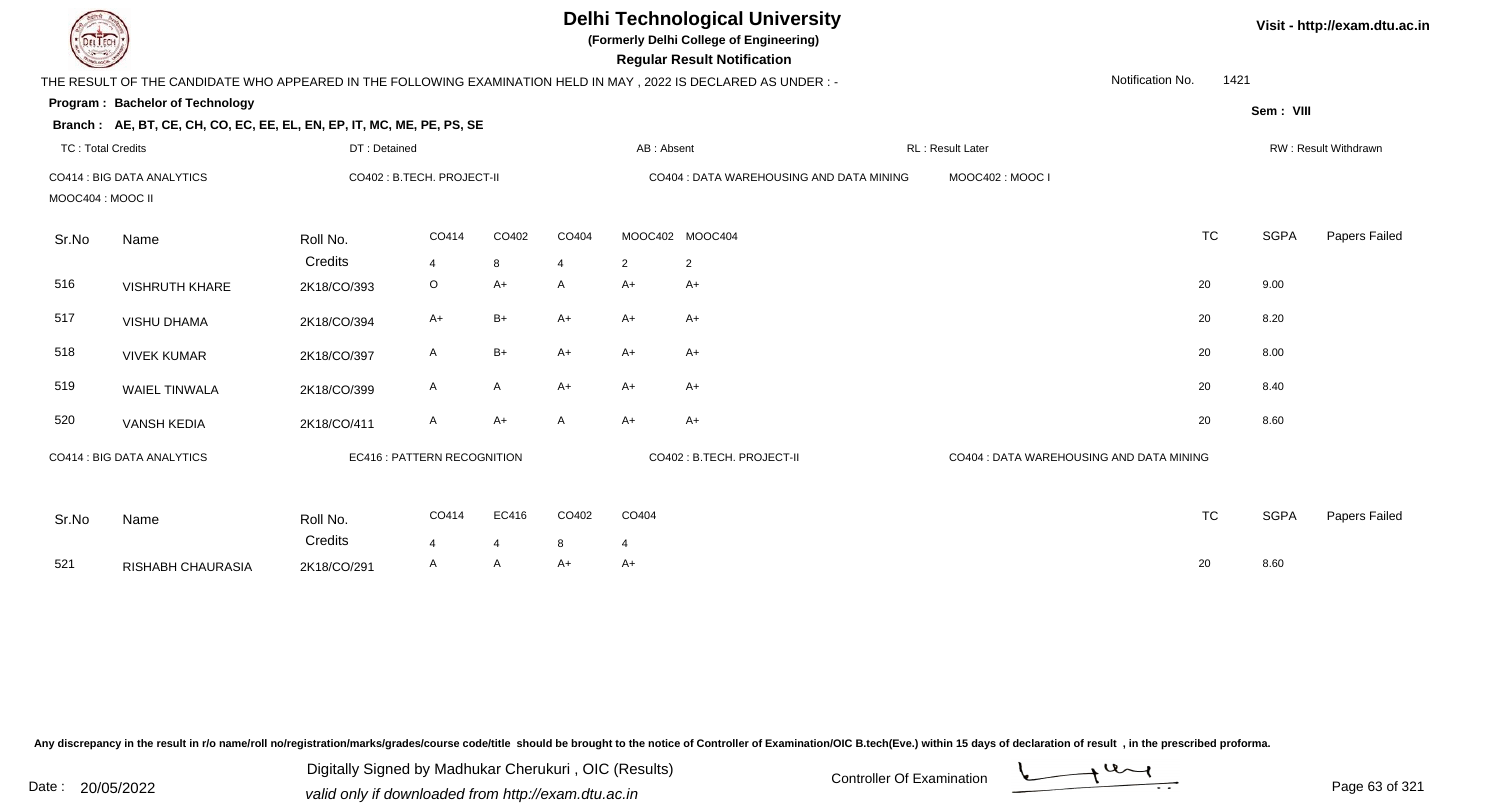**(Formerly Delhi College of Engineering)**

 **Regular Result Notification**

## THE RESULT OF THE CANDIDATE WHO APPEARED IN THE FOLLOWING EXAMINATION HELD IN MAY , 2022 IS DECLARED AS UNDER : -

Notification No.1421

**Program : Bachelor of Technology**

**Branch : AE, BT, CE, CH, CO, EC, EE, EL, EN, EP, IT, MC, ME, PE, PS, SE**

**Sem : VIII**

**Visit - http://exam.dtu.ac.in**

| <b>TC: Total Credits</b> |                            | DT: Detained           |                                     |                |           | AB: Absent                 | RL: Result Later |                                          |           |      | RW: Result Withdrawn |
|--------------------------|----------------------------|------------------------|-------------------------------------|----------------|-----------|----------------------------|------------------|------------------------------------------|-----------|------|----------------------|
|                          | CO414 : BIG DATA ANALYTICS |                        | EC458 : Deep Learning               |                |           | CO402 : B.TECH. PROJECT-II |                  | CO404 : DATA WAREHOUSING AND DATA MINING |           |      |                      |
| Sr.No                    | Name                       | Roll No.               | CO414                               | EC458          | CO402     | CO404                      |                  |                                          | <b>TC</b> | SGPA | Papers Failed        |
| 522                      | AKSHAT AGARWAL             | Credits<br>2K18/CO/043 | $\overline{4}$<br>O                 | 4<br>$\circ$   | 8<br>$A+$ | $\overline{4}$<br>$\circ$  |                  |                                          | 20        | 9.60 |                      |
| 523                      |                            |                        | $A+$                                | $A+$           | Α         | $A+$                       |                  |                                          | 20        | 8.60 |                      |
|                          | HIMANSHU MAURYA            | 2K18/CO/150            |                                     |                |           |                            |                  |                                          |           |      |                      |
| 524                      | RAHUL KUMAR                | 2K18/CO/272            | A                                   | $B+$           | $A+$      | $B+$                       |                  |                                          | 20        | 8.00 |                      |
| 525                      | <b>SAMRAT PATEL</b>        | 2K18/CO/314            | $\circ$                             | A              | $A+$      | $A+$                       |                  |                                          | 20        | 9.00 |                      |
|                          | CO414 : BIG DATA ANALYTICS |                        | EE442 : ROBOTICS AND MACHINE VISION |                |           | CO402 : B.TECH. PROJECT-II |                  | CO404 : DATA WAREHOUSING AND DATA MINING |           |      |                      |
| Sr.No                    | Name                       | Roll No.               | CO414                               | EE442          | CO402     | CO404                      |                  |                                          | <b>TC</b> | SGPA | Papers Failed        |
|                          |                            | Credits                | 4                                   | $\overline{4}$ | 8         | $\overline{4}$             |                  |                                          |           |      |                      |
| 526                      | LAKSHAY GOEL               | 2K18/CO/184            | $B+$                                | B              | Α         | $A+$                       |                  |                                          | 20        | 7.60 |                      |
| 527                      | <b>MANHAR SINGH</b>        | 2K18/CO/192            | P                                   | ${\bf C}$      | $B+$      | $A+$                       |                  |                                          | 20        | 6.40 |                      |
|                          |                            |                        |                                     |                |           |                            |                  |                                          |           |      |                      |

Any discrepancy in the result in r/o name/roll no/registration/marks/grades/course code/title should be brought to the notice of Controller of Examination/OIC B.tech(Eve.) within 15 days of declaration of result, in the pr

Date : 20/05/2022 Digital Digital of Microsofted Chemical Controller Of Examination Determination Page 64 of 32 Digitally Signed by Madhukar Cherukuri , OIC (Results)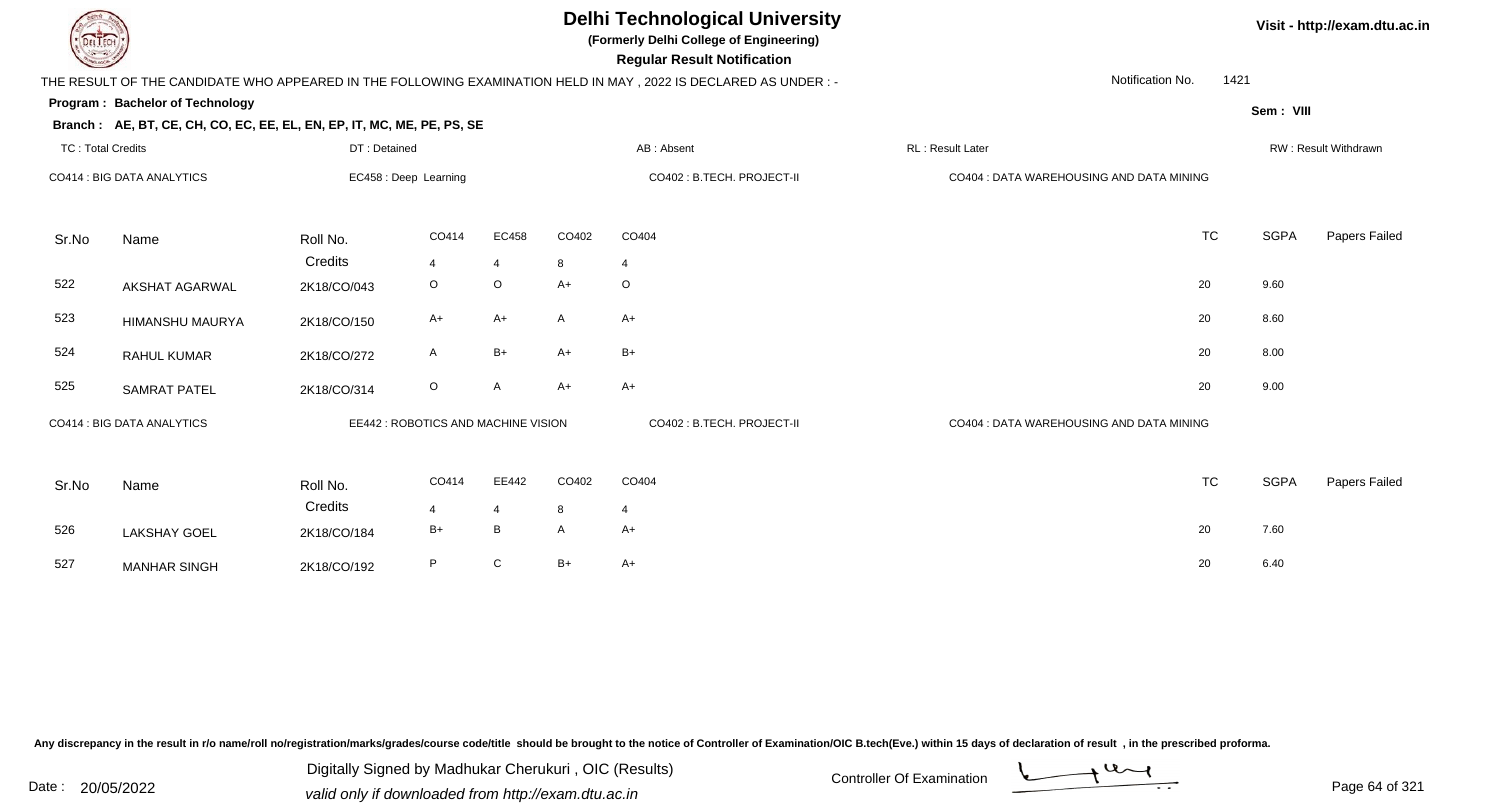| <b>DELTECH</b>           |                                                                        |                 |                                         |                         |              | <b>Delhi Technological University</b><br>(Formerly Delhi College of Engineering)<br><b>Regular Result Notification</b> |                                          |           |             | Visit - http://exam.dtu.ac.in |
|--------------------------|------------------------------------------------------------------------|-----------------|-----------------------------------------|-------------------------|--------------|------------------------------------------------------------------------------------------------------------------------|------------------------------------------|-----------|-------------|-------------------------------|
|                          |                                                                        |                 |                                         |                         |              | THE RESULT OF THE CANDIDATE WHO APPEARED IN THE FOLLOWING EXAMINATION HELD IN MAY, 2022 IS DECLARED AS UNDER :-        | Notification No.                         | 1421      |             |                               |
|                          | Program: Bachelor of Technology                                        |                 |                                         |                         |              |                                                                                                                        |                                          |           | Sem: VIII   |                               |
|                          | Branch: AE, BT, CE, CH, CO, EC, EE, EL, EN, EP, IT, MC, ME, PE, PS, SE |                 |                                         |                         |              |                                                                                                                        |                                          |           |             |                               |
| <b>TC: Total Credits</b> |                                                                        | DT: Detained    |                                         |                         |              | AB: Absent                                                                                                             | RL: Result Later                         |           |             | RW: Result Withdrawn          |
|                          | CO414 : BIG DATA ANALYTICS                                             | <b>NETWORKS</b> | EE446 : DATA COMMUNICATION AND COMPUTER |                         |              | CO402 : B.TECH. PROJECT-II                                                                                             | CO404 : DATA WAREHOUSING AND DATA MINING |           |             |                               |
| Sr.No                    | Name                                                                   | Roll No.        | CO414                                   | EE446                   | CO402        | CO404                                                                                                                  |                                          | <b>TC</b> | <b>SGPA</b> | Papers Failed                 |
|                          |                                                                        | Credits         | $\overline{\mathbf{A}}$                 | $\overline{4}$          | 8            | $\overline{4}$                                                                                                         |                                          |           |             |                               |
| 528                      | <b>KARTIK VERMA</b>                                                    | 2K18/CO/169     | $A+$                                    | O                       | $A+$         | $A+$                                                                                                                   |                                          | 20        | 9.20        |                               |
| 529                      | KASHI SETHIA                                                           | 2K18/CO/170     | $A+$                                    | A                       | $A+$         | $A+$                                                                                                                   |                                          | 20        | 8.80        |                               |
| 530                      | <b>KASHISH CHAUHAN</b>                                                 | 2K18/CO/172     | A+                                      | $\mathsf{A}$            | $A+$         | $A+$                                                                                                                   |                                          | 20        | 8.80        |                               |
| 531                      | <b>RITIK</b>                                                           | 2K18/CO/293     | A+                                      | A                       | $B+$         | $A+$                                                                                                                   |                                          | 20        | 8.00        |                               |
|                          | CO414 : BIG DATA ANALYTICS                                             | DEVELOPMENT     | EN412 : ENVIRONMENT AND SUSTAINABLE     |                         |              | CO402 : B.TECH. PROJECT-II                                                                                             | CO404 : DATA WAREHOUSING AND DATA MINING |           |             |                               |
| Sr.No                    | Name                                                                   | Roll No.        | CO414                                   | EN412                   | CO402        | CO404                                                                                                                  |                                          | <b>TC</b> | <b>SGPA</b> | Papers Failed                 |
|                          |                                                                        | Credits         | $\overline{\mathbf{A}}$                 | $\overline{\mathbf{4}}$ | 8            | $\overline{4}$                                                                                                         |                                          |           |             |                               |
| 532                      | RAHUL AGRAWAL                                                          | 2K18/CO/270     | A                                       | $\mathsf{A}$            | $B+$         | $B+$                                                                                                                   |                                          | 20        | 7.40        |                               |
|                          | CO414 : BIG DATA ANALYTICS                                             |                 | EP410 : ROBOTIC ENGINEERING             |                         |              | CO402: B.TECH. PROJECT-II                                                                                              | CO404 : DATA WAREHOUSING AND DATA MINING |           |             |                               |
| Sr.No                    | Name                                                                   | Roll No.        | CO414                                   | EP410                   | CO402        | CO404                                                                                                                  |                                          | <b>TC</b> | <b>SGPA</b> | Papers Failed                 |
|                          |                                                                        | Credits         | $\overline{4}$                          | $\overline{4}$          | 8            | $\overline{4}$                                                                                                         |                                          |           |             |                               |
| 533                      | <b>KESHAV GUPTA</b>                                                    | 2K18/CO/173     | A                                       | A                       | $\mathsf{A}$ | $A+$                                                                                                                   |                                          | 20        | 8.20        |                               |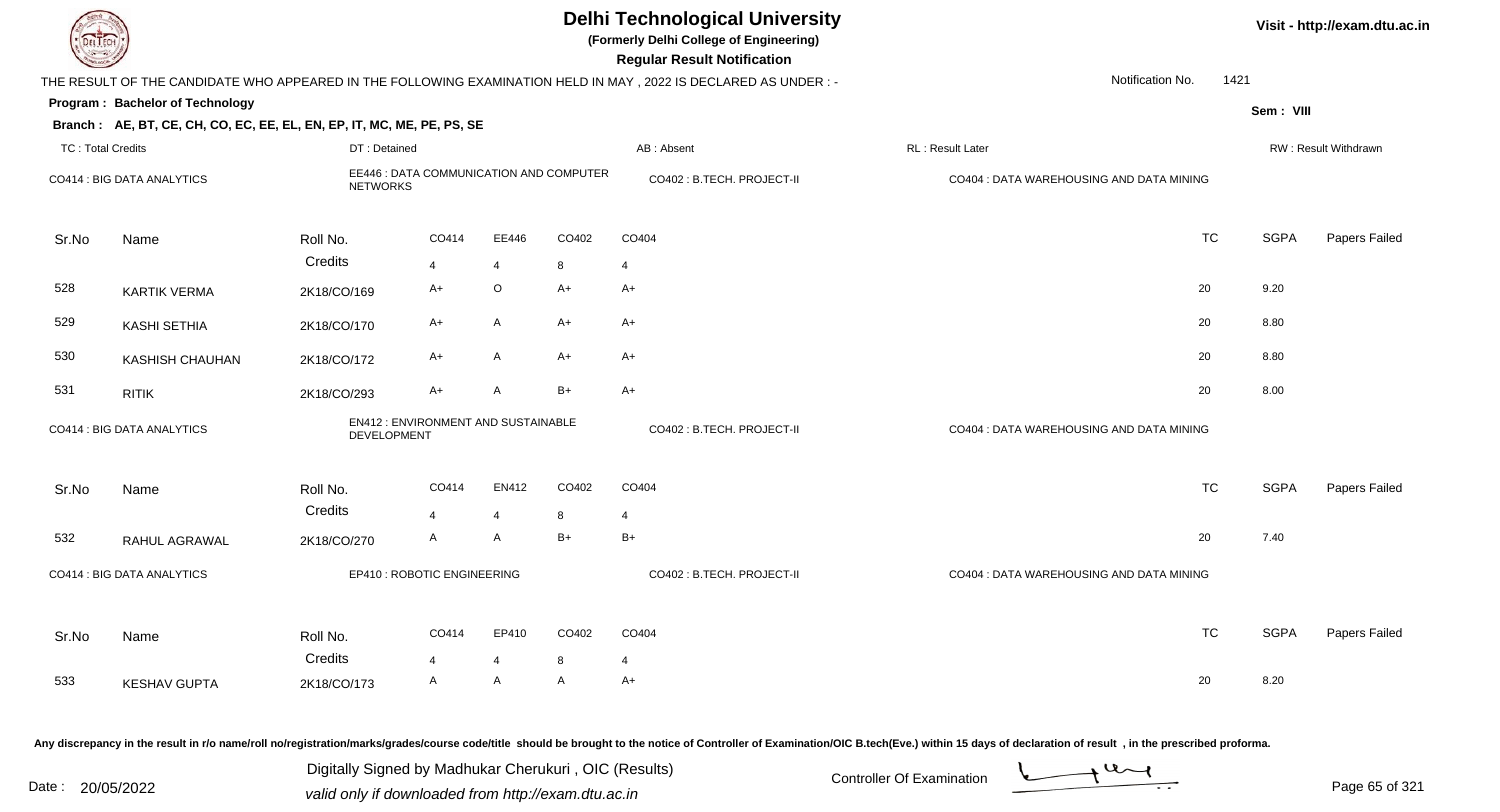**(Formerly Delhi College of Engineering)**

**Regular Regular Results Notification** 

**Visit - http://exam.dtu.ac.in**

| <b>County of Several Property</b> |                                                                                                                 |                           |                           |                |                |                | <b>Regular Result Notification</b>           |                            |                |                                          |           |             |                      |
|-----------------------------------|-----------------------------------------------------------------------------------------------------------------|---------------------------|---------------------------|----------------|----------------|----------------|----------------------------------------------|----------------------------|----------------|------------------------------------------|-----------|-------------|----------------------|
|                                   | THE RESULT OF THE CANDIDATE WHO APPEARED IN THE FOLLOWING EXAMINATION HELD IN MAY, 2022 IS DECLARED AS UNDER :- |                           |                           |                |                |                |                                              |                            |                | Notification No.                         | 1421      |             |                      |
|                                   | Program: Bachelor of Technology                                                                                 |                           |                           |                |                |                |                                              |                            |                |                                          |           | Sem: VIII   |                      |
|                                   | Branch: AE, BT, CE, CH, CO, EC, EE, EL, EN, EP, IT, MC, ME, PE, PS, SE                                          |                           |                           |                |                |                |                                              |                            |                |                                          |           |             |                      |
| <b>TC: Total Credits</b>          |                                                                                                                 | DT: Detained              |                           |                |                | AB: Absent     |                                              |                            |                | RL: Result Later                         |           |             | RW: Result Withdrawn |
|                                   | CO414 : BIG DATA ANALYTICS                                                                                      | IT416 : NOMADIC COMPUTING |                           |                |                |                |                                              | CO402 : B.TECH. PROJECT-II |                | CO404 : DATA WAREHOUSING AND DATA MINING |           |             |                      |
| Sr.No                             | Name                                                                                                            | Roll No.                  | CO414                     | IT416          | CO402          | CO404          |                                              |                            |                |                                          | <b>TC</b> | <b>SGPA</b> | Papers Failed        |
|                                   |                                                                                                                 | Credits                   | $\overline{4}$            | $\overline{4}$ | 8              | $\overline{4}$ |                                              |                            |                |                                          |           |             |                      |
| 534                               | <b>CHITRANJAN KUMAR</b>                                                                                         | 2K18/CO/116               | A                         | A+             | $A+$           | A+             |                                              |                            |                |                                          | 20        | 8.80        |                      |
| 535                               | <b>HARSH SHARMA</b>                                                                                             | 2K18/CO/141               | F                         | A+             | $B+$           | A+             |                                              |                            |                |                                          | 16        | 6.40        | CO414                |
| 536                               | SHIVAM BANSAL                                                                                                   | 2K18/CO/335               | A+                        | $\circ$        | $A+$           | $\circ$        |                                              |                            |                |                                          | 20        | 9.40        |                      |
|                                   | CO414 : BIG DATA ANALYTICS<br>CO404 : DATA WAREHOUSING AND DATA MINING                                          | MOOC402: MOOC I           | IT416 : NOMADIC COMPUTING |                |                |                | IT420 : COMPUTER VISION<br>MOOC404 : MOOC II |                            |                | CO402 : B.TECH. PROJECT-II               |           |             |                      |
| Sr.No                             | Name                                                                                                            | Roll No.                  | CO414                     | IT416          | <b>IT420</b>   | CO402          | CO404                                        | MOOC402 MOOC404            |                |                                          | <b>TC</b> | <b>SGPA</b> | Papers Failed        |
|                                   |                                                                                                                 | Credits                   | 4                         | $\overline{4}$ | $\overline{4}$ | 8              | $\boldsymbol{\Delta}$                        | 2                          | $\overline{2}$ |                                          |           |             |                      |
| 537                               | AKSHAJ KABTHIYAL                                                                                                | 2K18/CO/041               | A                         | A+             | В              | A+             | A                                            | A+                         | $A+$           |                                          | 28        | 8.29        |                      |

Any discrepancy in the result in r/o name/roll no/registration/marks/grades/course code/title should be brought to the notice of Controller of Examination/OIC B.tech(Eve.) within 15 days of declaration of result, in the pr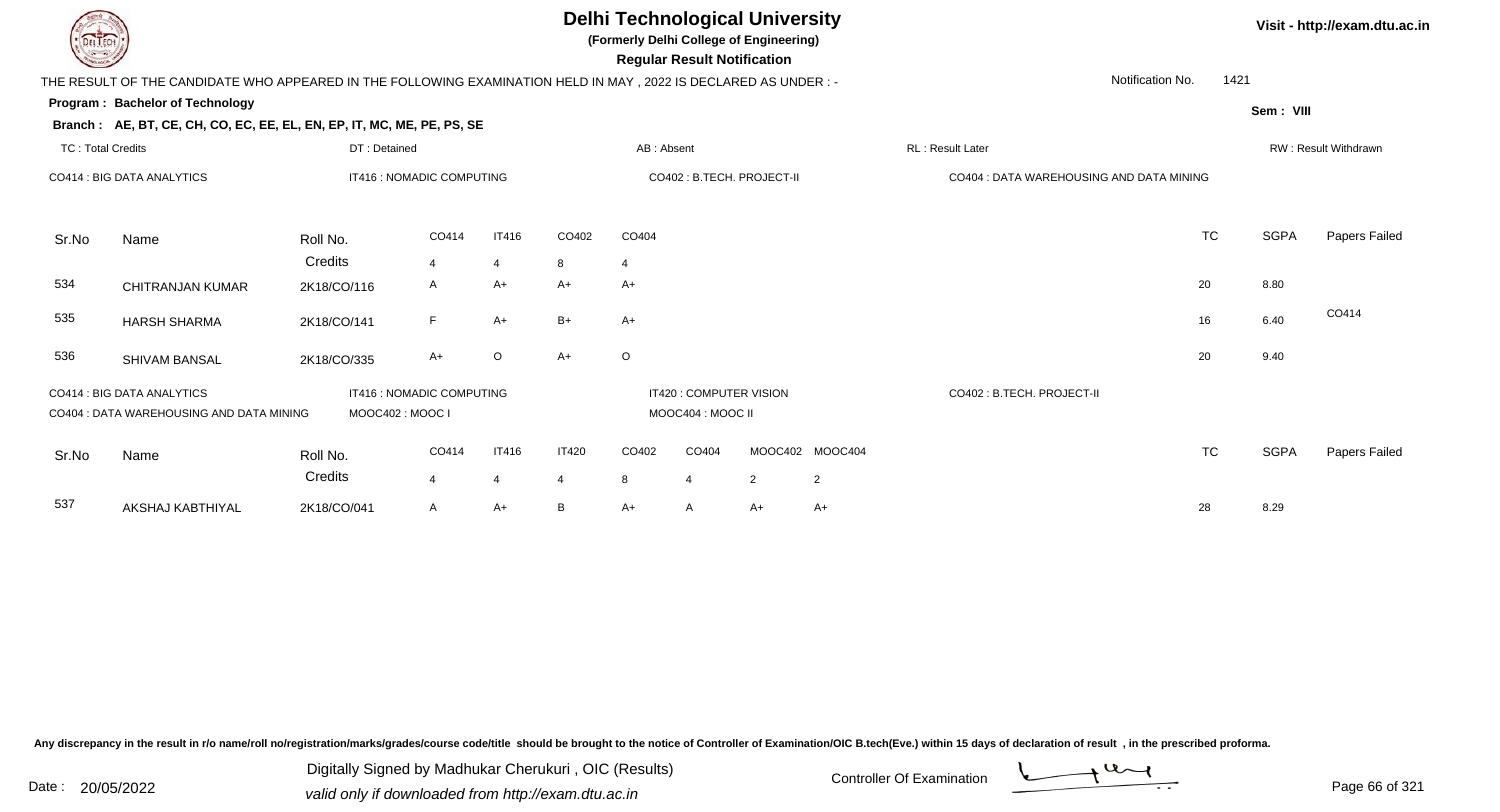**(Formerly Delhi College of Engineering)**

 **Regular Result Notification**

**Visit - http://exam.dtu.ac.in**

**Program : Bachelor of TechnologySem : VIII Branch : AE, BT, CE, CH, CO, EC, EE, EL, EN, EP, IT, MC, ME, PE, PS, SE**THE RESULT OF THE CANDIDATE WHO APPEARED IN THE FOLLOWING EXAMINATION HELD IN MAY , 2022 IS DECLARED AS UNDER : -TC : Total Credits DT : Detainedd AB : Absent RL : Result Later RW : Result Withdrawn Notification No. 1421Sr.NoName Roll No. **Credits** CO414 : BIG DATA ANALYTICS IT420 : COMPUTER VISION CO402 : B.TECH. PROJECT-II CO404 : DATA WAREHOUSING AND DATA MININGCO4144 IT420 CO402 CO404 **TC** TC SGPA Papers Failed 4 <sup>4</sup> <sup>8</sup> <sup>4</sup> 538 ABHINAV CHOPRAA 2K18/CO/011 A+ O A+ O 539 MOHD SHAAD KHANN 2K18/CO/203 A+ A+ A+ A+ A+ A+ CO 20 9.00 540 SAMBHAV JAINN 2K18/CO/313 A+ A+ A+ O 20 20 9.20 Sr.NoName Roll No. **Credits** CO414 : BIG DATA ANALYTICS IT428 : Mobile and Digital Forensics CO402 : B.TECH. PROJECT-II CO404 : DATA WAREHOUSING AND DATA MININGCO4144 IT428 CO402 CO404 **TC** TC SGPA Papers Failed 44 4 8 4 541 OM NATH KUSHWAHAA 2K18/CO/409 A A A+ A <br>

Any discrepancy in the result in r/o name/roll no/registration/marks/grades/course code/title should be brought to the notice of Controller of Examination/OIC B.tech(Eve.) within 15 days of declaration of result , in the p

Date : 20/05/2022 Digital Digital of Microsofted Chemical Controller Of Examination Determination Page 67 of 32 Digitally Signed by Madhukar Cherukuri , OIC (Results)

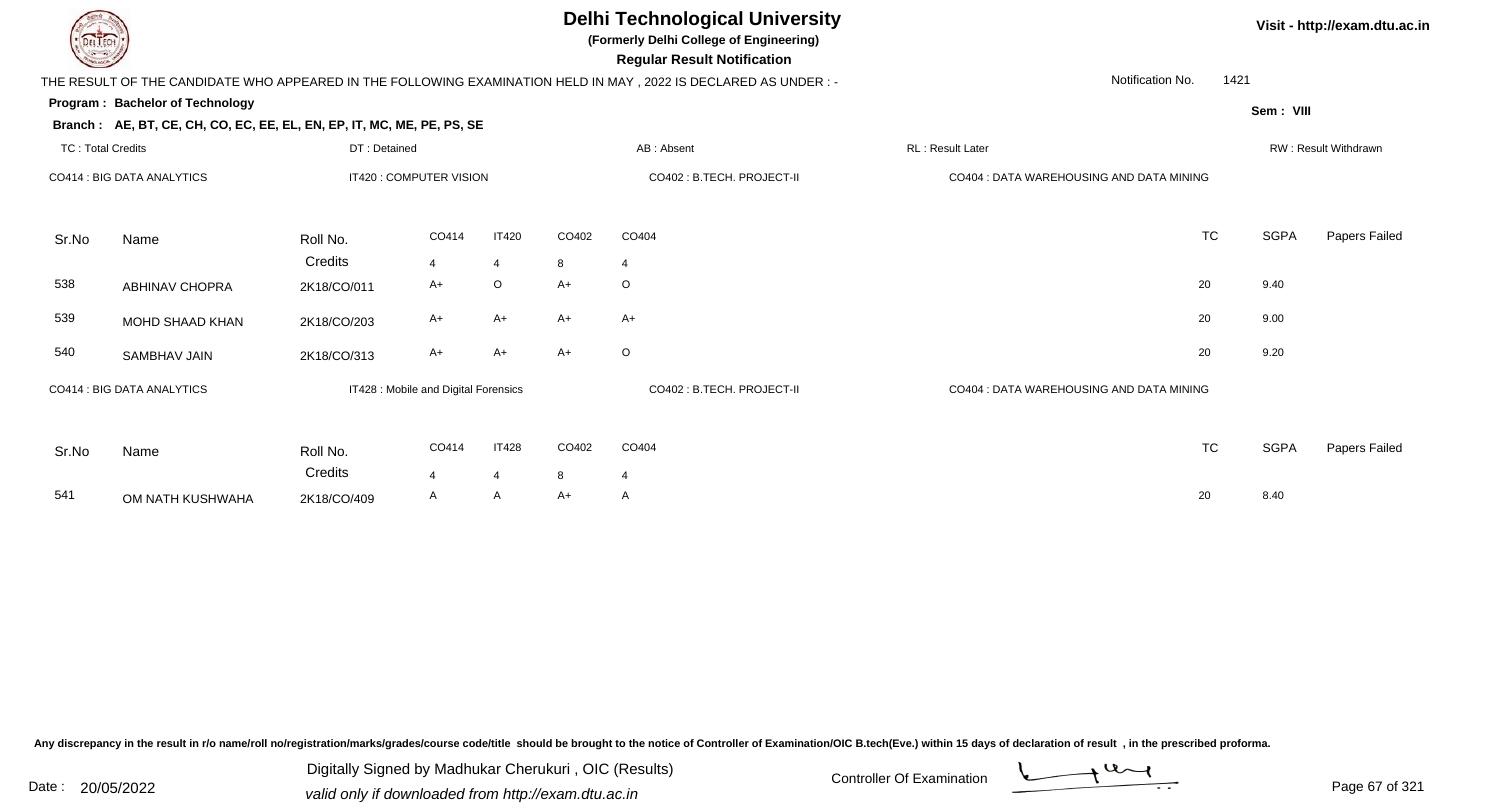| EL I ECH                 |                                                                        |                                      |                |                |              | <b>Delhi Technological University</b><br>(Formerly Delhi College of Engineering)<br><b>Regular Result Notification</b> |                                          | Visit - http://exam.dtu.ac.in |             |                      |  |
|--------------------------|------------------------------------------------------------------------|--------------------------------------|----------------|----------------|--------------|------------------------------------------------------------------------------------------------------------------------|------------------------------------------|-------------------------------|-------------|----------------------|--|
|                          |                                                                        |                                      |                |                |              | THE RESULT OF THE CANDIDATE WHO APPEARED IN THE FOLLOWING EXAMINATION HELD IN MAY, 2022 IS DECLARED AS UNDER :-        | Notification No.                         | 1421                          |             |                      |  |
|                          | Program: Bachelor of Technology                                        |                                      |                |                |              |                                                                                                                        |                                          |                               | Sem: VIII   |                      |  |
|                          | Branch: AE, BT, CE, CH, CO, EC, EE, EL, EN, EP, IT, MC, ME, PE, PS, SE |                                      |                |                |              |                                                                                                                        |                                          |                               |             |                      |  |
| <b>TC: Total Credits</b> |                                                                        | DT: Detained                         |                |                |              | AB: Absent                                                                                                             | RL: Result Later                         |                               |             | RW: Result Withdrawn |  |
|                          | CO414 : BIG DATA ANALYTICS                                             | MC420: INFORMATION THEORY AND CODING |                |                |              | CO402 : B.TECH. PROJECT-II                                                                                             | CO404 : DATA WAREHOUSING AND DATA MINING |                               |             |                      |  |
| Sr.No                    | Name                                                                   | Roll No.                             | CO414          | MC420          | CO402        | CO404                                                                                                                  |                                          | <b>TC</b>                     | <b>SGPA</b> | Papers Failed        |  |
|                          |                                                                        | Credits                              | $\overline{4}$ | $\overline{4}$ | 8            | $\overline{4}$                                                                                                         |                                          |                               |             |                      |  |
| 542                      | <b>AKSHAY SINGHAL</b>                                                  | 2K18/CO/046                          | $\mathsf O$    | $A+$           | $A+$         | $\circ$                                                                                                                |                                          | 20                            | 9.40        |                      |  |
| 543                      | <b>ANCHAL GUPTA</b>                                                    | 2K18/CO/065                          | $A+$           | $A+$           | $A+$         | $\circ$                                                                                                                |                                          | 20                            | 9.20        |                      |  |
| 544                      | ANUSHKA GUPTA                                                          | 2K18/CO/082                          | $A+$           | $\mathsf O$    | $A+$         | $\circ$                                                                                                                |                                          | 20                            | 9.40        |                      |  |
| 545                      | DIKSHA CHUGH                                                           | 2K18/CO/121                          | $A+$           | $\mathsf O$    | $A+$         | $\circ$                                                                                                                |                                          | 20                            | 9.40        |                      |  |
| 546                      | <b>GUNAGYA SINGH MAMAK</b>                                             | 2K18/CO/132                          | $A+$           | $\mathsf O$    | $A+$         | $\mathsf O$                                                                                                            |                                          | 20                            | 9.40        |                      |  |
| 547                      | LAKSHAY                                                                | 2K18/CO/183                          | A+             | $\, {\sf B}$   | $B+$         | A                                                                                                                      |                                          | 20                            | 7.40        |                      |  |
|                          | CO414 : BIG DATA ANALYTICS                                             | MC432: FUZZY SET AND FUZZY LOGIC     |                |                |              | CO402: B.TECH. PROJECT-II                                                                                              | CO404 : DATA WAREHOUSING AND DATA MINING |                               |             |                      |  |
|                          |                                                                        |                                      |                |                |              |                                                                                                                        |                                          |                               |             |                      |  |
| Sr.No                    | Name                                                                   | Roll No.                             | CO414          | MC432          | CO402        | CO404                                                                                                                  |                                          | <b>TC</b>                     | <b>SGPA</b> | Papers Failed        |  |
|                          |                                                                        | Credits                              | 4              | $\overline{4}$ | 8            | $\overline{4}$                                                                                                         |                                          |                               |             |                      |  |
| 548                      | <b>ANKIT</b>                                                           | 2K18/CO/070                          | $\circ$        | $\circ$        | $\mathsf{A}$ | $\circ$                                                                                                                |                                          | 20                            | 9.20        |                      |  |
| 549                      | AVANEESH                                                               | 2K18/CO/101                          | A              | $\mathsf O$    | $A+$         | $A+$                                                                                                                   |                                          | 20                            | 9.00        |                      |  |
| 550                      | <b>UTKARSH AGRAWAL</b>                                                 | 2K18/CO/378                          | $\circ$        | $A+$           | A            | $A+$                                                                                                                   |                                          | 20                            | 8.80        |                      |  |
|                          |                                                                        |                                      |                |                |              |                                                                                                                        |                                          |                               |             |                      |  |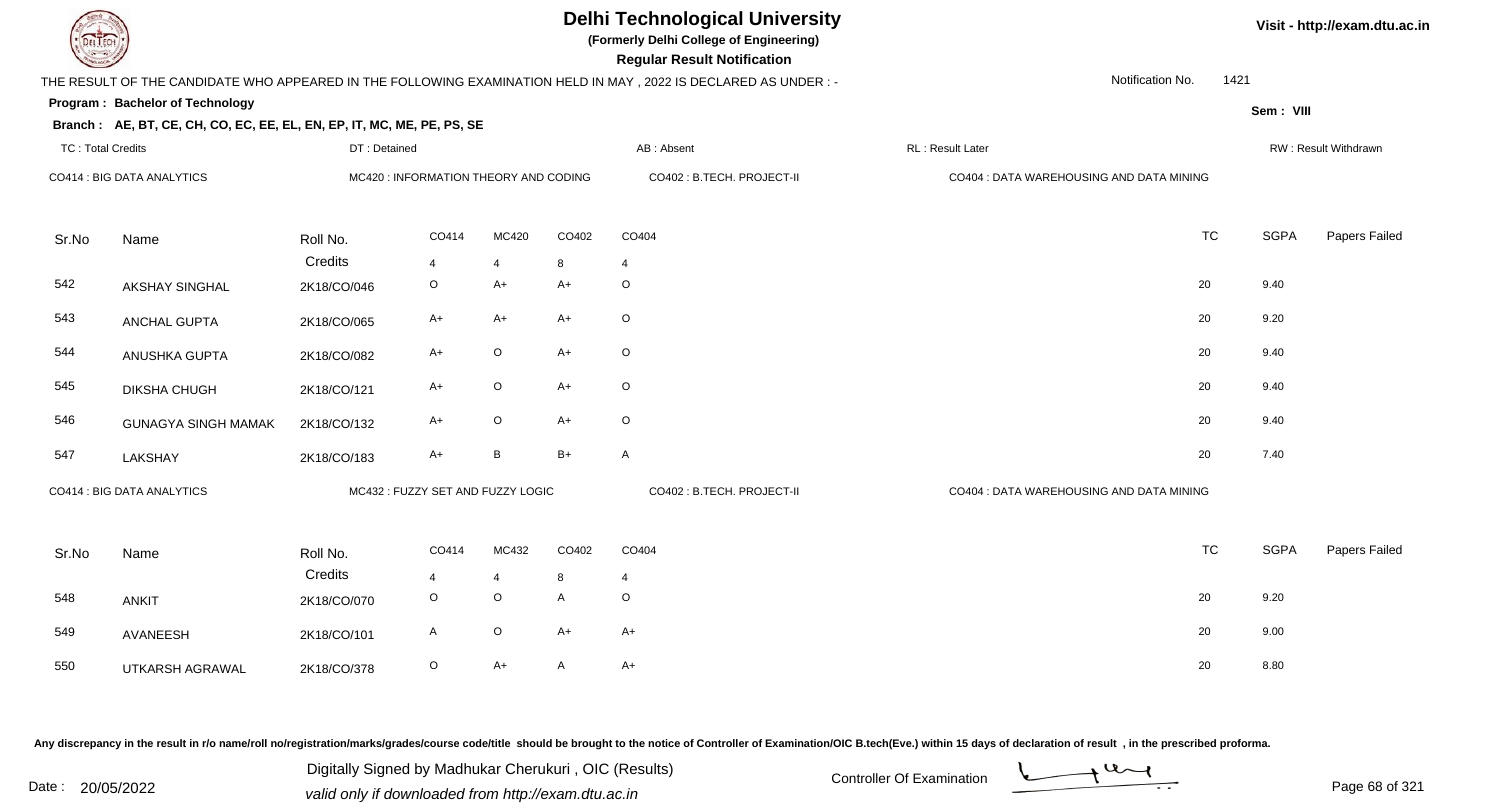| <b>DELTECH</b>           |                                                                        |              |                                |                |       | <b>Delhi Technological University</b><br>(Formerly Delhi College of Engineering)<br><b>Regular Result Notification</b> | Visit - http://exam.dtu.ac.in            |             |                      |
|--------------------------|------------------------------------------------------------------------|--------------|--------------------------------|----------------|-------|------------------------------------------------------------------------------------------------------------------------|------------------------------------------|-------------|----------------------|
|                          |                                                                        |              |                                |                |       | THE RESULT OF THE CANDIDATE WHO APPEARED IN THE FOLLOWING EXAMINATION HELD IN MAY, 2022 IS DECLARED AS UNDER:-         | Notification No.                         | 1421        |                      |
|                          | Program: Bachelor of Technology                                        |              |                                |                |       |                                                                                                                        |                                          | Sem: VIII   |                      |
|                          | Branch: AE, BT, CE, CH, CO, EC, EE, EL, EN, EP, IT, MC, ME, PE, PS, SE |              |                                |                |       |                                                                                                                        |                                          |             |                      |
| <b>TC: Total Credits</b> |                                                                        | DT: Detained |                                |                |       | AB: Absent                                                                                                             | RL: Result Later                         |             | RW: Result Withdrawn |
|                          | CO414 : BIG DATA ANALYTICS                                             |              | ME418: SUPPLY CHAIN MANAGEMENT |                |       | CO402 : B.TECH. PROJECT-II                                                                                             | CO404 : DATA WAREHOUSING AND DATA MINING |             |                      |
| Sr.No                    | Name                                                                   | Roll No.     | CO414                          | ME418          | CO402 | CO404                                                                                                                  | <b>TC</b>                                | <b>SGPA</b> | Papers Failed        |
|                          |                                                                        | Credits      | $\overline{4}$                 | $\overline{4}$ | 8     | 4                                                                                                                      |                                          |             |                      |
| 551                      | PRATYAKSH VARSHNEY                                                     | 2K18/CO/256  | A+                             | A+             | A+    | $\circ$                                                                                                                | 20                                       | 9.20        |                      |
|                          | EC410 : Advance Coding Theory                                          |              | EC458 : Deep Learning          |                |       | CO402 : B.TECH. PROJECT-II                                                                                             | CO404 : DATA WAREHOUSING AND DATA MINING |             |                      |
| Sr.No                    | Name                                                                   | Roll No.     | EC410                          | EC458          | CO402 | CO404                                                                                                                  | <b>TC</b>                                | <b>SGPA</b> | Papers Failed        |
|                          |                                                                        | Credits      | $\overline{4}$                 | 4              | 8     | $\overline{4}$                                                                                                         |                                          |             |                      |
| 552                      | <b>ROHIT</b>                                                           | 2K18/CO/300  |                                | F              |       | E                                                                                                                      | $\mathbf 0$                              | 0.00        | EC458,<br>CO404,     |
|                          | EC412 : MACHINE LEARNING                                               |              | EC458 : Deep Learning          |                |       | CO402: B.TECH. PROJECT-II                                                                                              | CO404 : DATA WAREHOUSING AND DATA MINING |             |                      |
| Sr.No                    | Name                                                                   | Roll No.     | EC412                          | EC458          | CO402 | CO404                                                                                                                  | <b>TC</b>                                | <b>SGPA</b> | Papers Failed        |
|                          |                                                                        | Credits      | $\overline{\mathbf{A}}$        | $\overline{4}$ | 8     | $\overline{4}$                                                                                                         |                                          |             |                      |
| 553                      | <b>ANGAD SETHI</b>                                                     | 2K18/CO/066  | $\circ$                        | $\circ$        | A+    | $\circ$                                                                                                                | 20                                       | 9.60        |                      |
|                          |                                                                        |              |                                |                |       |                                                                                                                        |                                          |             |                      |

Digitally Signed by Madhukar Cherukuri, OIC (Results)<br>Date : 20/05/2022 valid only if downloaded from http://oxam.dtu.ac.in Digitally Signed by Madhukar Cherukuri , OIC (Results)

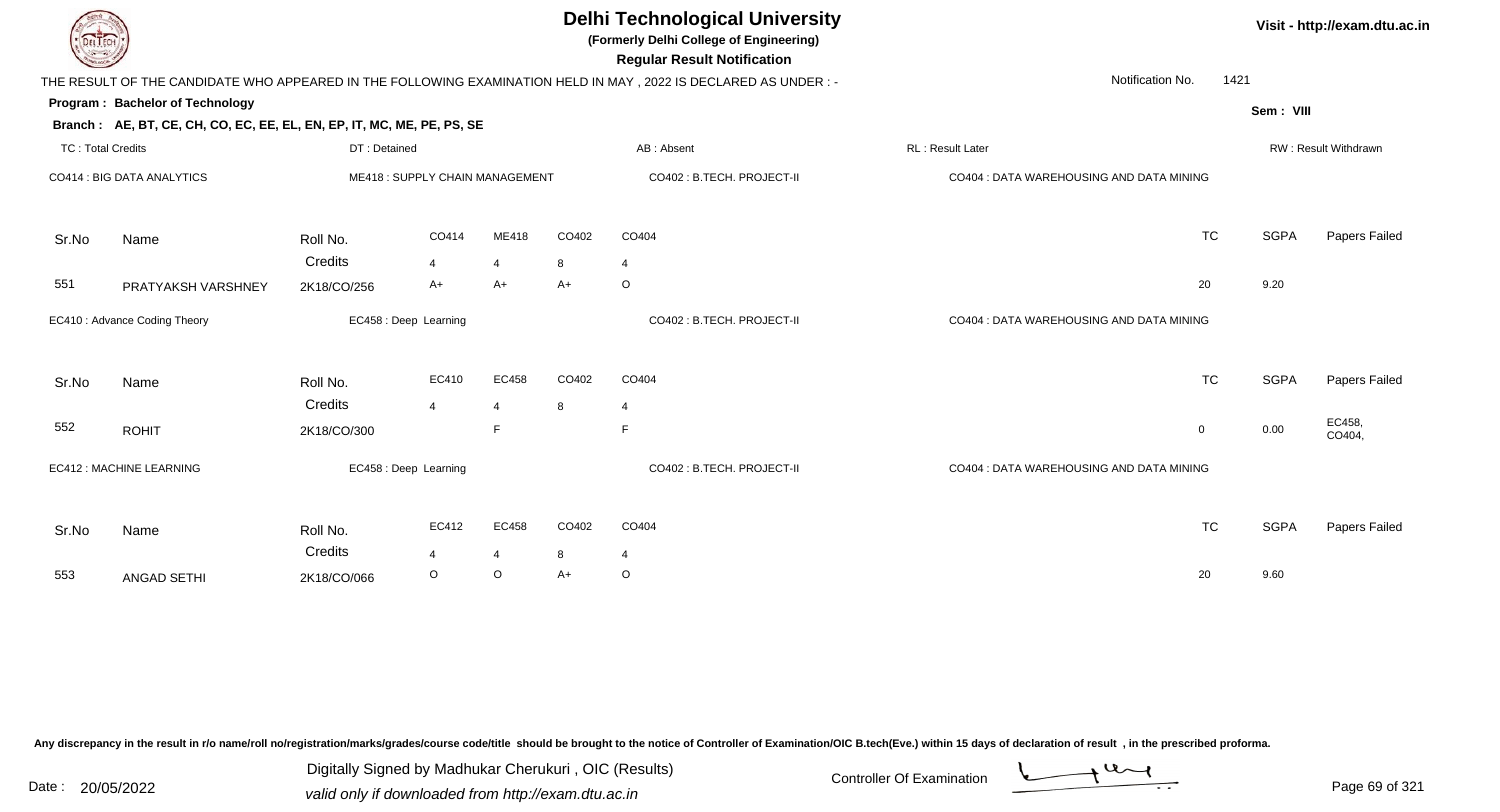| <b>DELTECH</b>           |                                                                                                                 |                            |                |                         |                                          |                      | <b>Delhi Technological University</b><br>(Formerly Delhi College of Engineering)<br><b>Regular Result Notification</b> |                                          |           |             | Visit - http://exam.dtu.ac.in |
|--------------------------|-----------------------------------------------------------------------------------------------------------------|----------------------------|----------------|-------------------------|------------------------------------------|----------------------|------------------------------------------------------------------------------------------------------------------------|------------------------------------------|-----------|-------------|-------------------------------|
|                          | THE RESULT OF THE CANDIDATE WHO APPEARED IN THE FOLLOWING EXAMINATION HELD IN MAY, 2022 IS DECLARED AS UNDER :- |                            |                |                         |                                          |                      |                                                                                                                        | Notification No.                         | 1421      |             |                               |
|                          | Program: Bachelor of Technology                                                                                 |                            |                |                         |                                          |                      |                                                                                                                        |                                          |           | Sem: VIII   |                               |
| <b>TC: Total Credits</b> | Branch: AE, BT, CE, CH, CO, EC, EE, EL, EN, EP, IT, MC, ME, PE, PS, SE                                          | DT: Detained               |                |                         |                                          | AB: Absent           |                                                                                                                        | RL: Result Later                         |           |             | RW: Result Withdrawn          |
|                          | EC416 : PATTERN RECOGNITION                                                                                     | EC458 : Deep Learning      |                |                         |                                          |                      | CO402 : B.TECH. PROJECT-II                                                                                             | CO404 : DATA WAREHOUSING AND DATA MINING |           |             |                               |
| Sr.No                    | Name                                                                                                            | Roll No.                   | EC416          | EC458                   | CO402                                    | CO404                |                                                                                                                        |                                          | <b>TC</b> | <b>SGPA</b> | Papers Failed                 |
|                          |                                                                                                                 | Credits                    | $\overline{4}$ | $\overline{4}$          | 8                                        | 4                    |                                                                                                                        |                                          |           |             |                               |
| 554                      | <b>VASUDHA ROHATGI</b>                                                                                          | 2K18/CO/384                | A+             | B                       | A                                        | A+                   |                                                                                                                        |                                          | 20        | 8.00        |                               |
|                          | EC462 : Recent Trends in Artificial Intelligence                                                                |                            |                |                         | SE406 : ADVANCES IN SOFTWARE ENGINEERING |                      | CO402 : B.TECH. PROJECT-II                                                                                             | CO404 : DATA WAREHOUSING AND DATA MINING |           |             |                               |
| Sr.No                    | Name                                                                                                            | Roll No.<br>Credits        | EC462<br>4     | SE406<br>$\overline{4}$ | CO402<br>8                               | CO404<br>4           |                                                                                                                        |                                          | <b>TC</b> | <b>SGPA</b> | Papers Failed                 |
| 555                      | ANIKET KUMAR BISWAS                                                                                             | 2K18/CO/068                | A              | $A+$                    | $A+$                                     | A                    |                                                                                                                        |                                          | 20        | 8.60        |                               |
| MOOC404 : MOOC II        | EE428 : DIGITAL IMAGE PROCESSING                                                                                | CO402 : B.TECH. PROJECT-II |                |                         |                                          |                      | CO404 : DATA WAREHOUSING AND DATA MINING                                                                               | MOOC402: MOOC I                          |           |             |                               |
| Sr.No                    | Name                                                                                                            | Roll No.<br>Credits        | EE428          | CO402                   | CO404                                    |                      | MOOC402 MOOC404                                                                                                        |                                          | <b>TC</b> | <b>SGPA</b> | Papers Failed                 |
| 556                      | PRATEEK KUMAR                                                                                                   | 2K18/CO/255                | 4<br>A+        | 8<br>$B+$               | $\overline{4}$<br>A                      | $\overline{2}$<br>A+ | $\overline{2}$<br>A+                                                                                                   |                                          | 20        | 8.00        |                               |

Digitally Signed by Madhukar Cherukuri, OIC (Results)<br>Date : 20/05/2022 valid only if downloaded from http://oxam.dtu.ac.in Digitally Signed by Madhukar Cherukuri , OIC (Results)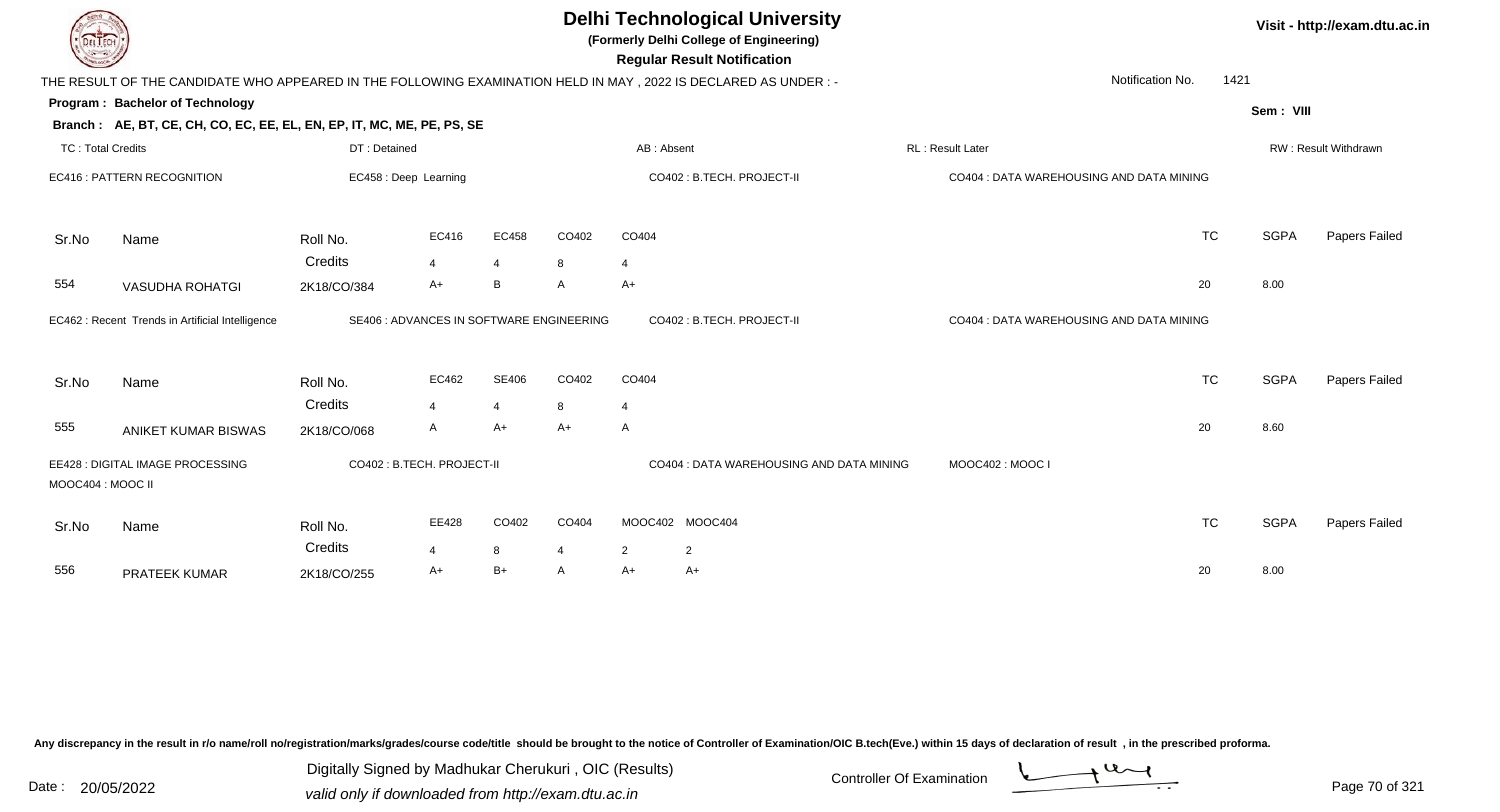| DEL TECH                             |                                                                                                                |                     |                                  |            |                       |                | <b>Delhi Technological University</b><br>(Formerly Delhi College of Engineering)<br><b>Regular Result Notification</b> |                                          |           |             | Visit - http://exam.dtu.ac.in |
|--------------------------------------|----------------------------------------------------------------------------------------------------------------|---------------------|----------------------------------|------------|-----------------------|----------------|------------------------------------------------------------------------------------------------------------------------|------------------------------------------|-----------|-------------|-------------------------------|
|                                      | THE RESULT OF THE CANDIDATE WHO APPEARED IN THE FOLLOWING EXAMINATION HELD IN MAY, 2022 IS DECLARED AS UNDER:- |                     |                                  |            |                       |                |                                                                                                                        | Notification No.                         | 1421      |             |                               |
|                                      | Program: Bachelor of Technology                                                                                |                     |                                  |            |                       |                |                                                                                                                        |                                          |           | Sem: VIII   |                               |
|                                      | Branch: AE, BT, CE, CH, CO, EC, EE, EL, EN, EP, IT, MC, ME, PE, PS, SE                                         |                     |                                  |            |                       |                |                                                                                                                        |                                          |           |             |                               |
| <b>TC: Total Credits</b>             |                                                                                                                | DT: Detained        |                                  |            |                       | AB: Absent     |                                                                                                                        | <b>RL: Result Later</b>                  |           |             | RW: Result Withdrawn          |
| MOOC404: MOOC II                     | EE432 : AI AND EXPERT SYSTEMS                                                                                  |                     | CO402 : B.TECH. PROJECT-II       |            |                       |                | CO404 : DATA WAREHOUSING AND DATA MINING                                                                               | MOOC402: MOOC I                          |           |             |                               |
| Sr.No                                | Name                                                                                                           | Roll No.            | EE432                            | CO402      | CO404                 |                | MOOC402 MOOC404                                                                                                        |                                          | <b>TC</b> | <b>SGPA</b> | Papers Failed                 |
|                                      |                                                                                                                | Credits             | $\overline{4}$                   | 8          | $\overline{4}$        | $\overline{2}$ | $\overline{2}$                                                                                                         |                                          |           |             |                               |
| 557                                  | YASH JAITLY                                                                                                    | 2K18/CO/403         | Α                                | $B+$       | A                     | A+             | A+                                                                                                                     |                                          | 20        | 7.80        |                               |
| <b>NETWORKS</b><br>MOOC404 : MOOC II | EE446 : DATA COMMUNICATION AND COMPUTER                                                                        |                     | CO402: B.TECH. PROJECT-II        |            |                       |                | CO404 : DATA WAREHOUSING AND DATA MINING                                                                               | MOOC402: MOOC I                          |           |             |                               |
| Sr.No                                | Name                                                                                                           | Roll No.            | EE446                            | CO402      | CO404                 | MOOC402        | MOOC404                                                                                                                |                                          | <b>TC</b> | <b>SGPA</b> | Papers Failed                 |
|                                      |                                                                                                                | Credits             | $\overline{\mathbf{A}}$          | 8          | $\boldsymbol{\Delta}$ | $\overline{2}$ | $\overline{2}$                                                                                                         |                                          |           |             |                               |
| 558                                  | <b>ROHAN DIXIT</b>                                                                                             | 2K18/CO/298         | A                                | $B+$       | $A+$                  | A+             | $A+$                                                                                                                   |                                          | 20        | 8.00        |                               |
| <b>NETWORKS</b>                      | EE446 : DATA COMMUNICATION AND COMPUTER                                                                        |                     | ME418: SUPPLY CHAIN MANAGEMENT   |            |                       |                | CO402 : B.TECH. PROJECT-II                                                                                             | CO404 : DATA WAREHOUSING AND DATA MINING |           |             |                               |
| Sr.No                                | Name                                                                                                           | Roll No.<br>Credits | EE446<br>$\overline{\mathbf{A}}$ | ME418<br>4 | CO402<br>8            | CO404<br>4     |                                                                                                                        |                                          | <b>TC</b> | <b>SGPA</b> | Papers Failed                 |
| 559                                  | AMANUEL MILION ASSEFA                                                                                          | 2K18/CO/055         | A                                | A          | A+                    | A              |                                                                                                                        |                                          | 20        | 8.40        |                               |
|                                      |                                                                                                                |                     |                                  |            |                       |                |                                                                                                                        |                                          |           |             |                               |

Digitally Signed by Madhukar Cherukuri, OIC (Results)<br>Date : 20/05/2022 valid only if downloaded from http://oxam.dtu.ac.in Digitally Signed by Madhukar Cherukuri , OIC (Results)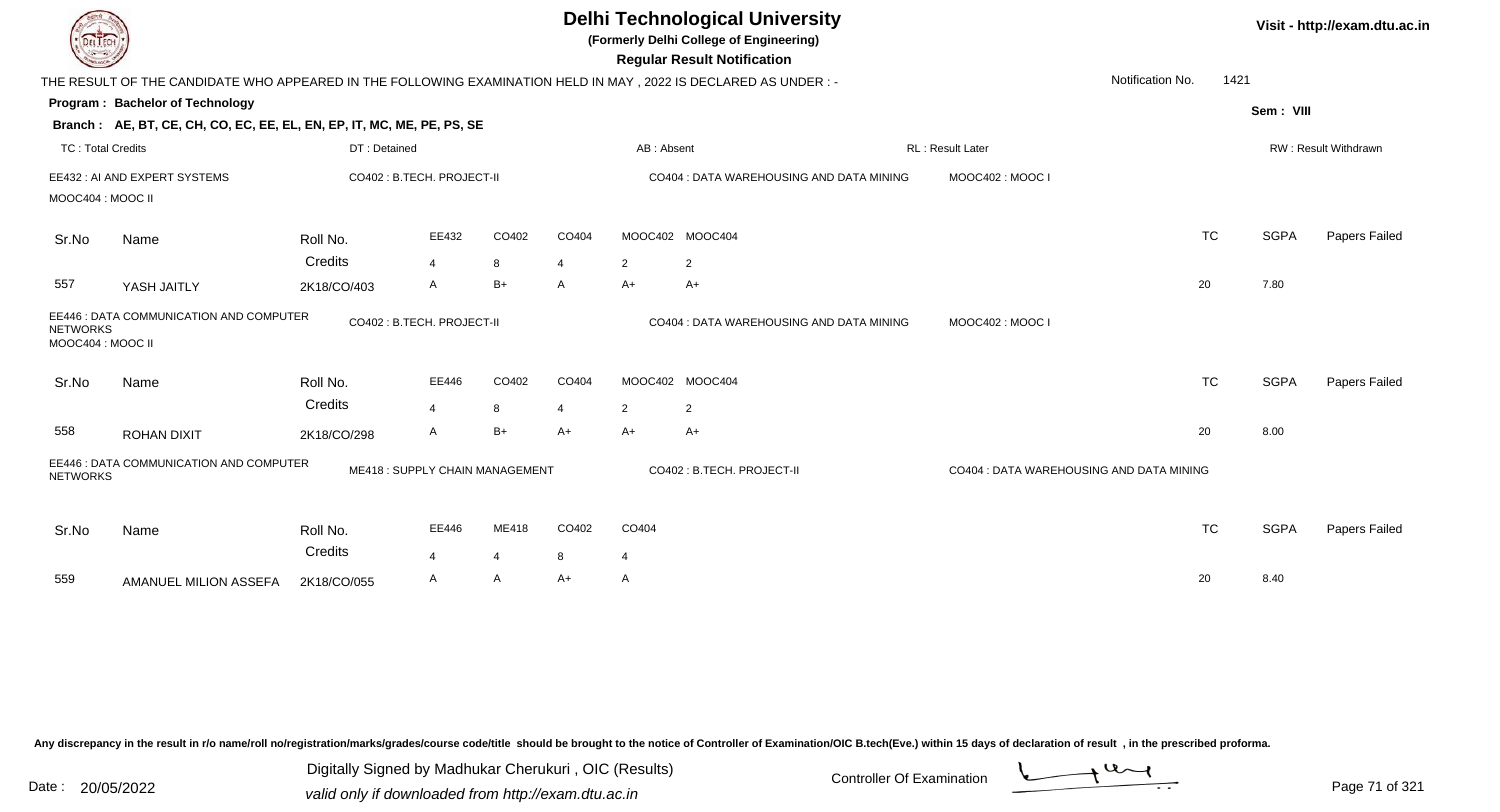| DEL ECH                                |                                                                                                                |                                     |                                 |                           |           | <b>Delhi Technological University</b><br>(Formerly Delhi College of Engineering)<br><b>Regular Result Notification</b> |                                          |                  |                                          |           |             | Visit - http://exam.dtu.ac.in |  |  |
|----------------------------------------|----------------------------------------------------------------------------------------------------------------|-------------------------------------|---------------------------------|---------------------------|-----------|------------------------------------------------------------------------------------------------------------------------|------------------------------------------|------------------|------------------------------------------|-----------|-------------|-------------------------------|--|--|
|                                        | THE RESULT OF THE CANDIDATE WHO APPEARED IN THE FOLLOWING EXAMINATION HELD IN MAY, 2022 IS DECLARED AS UNDER:- |                                     |                                 |                           |           |                                                                                                                        |                                          |                  | Notification No.                         | 1421      |             |                               |  |  |
|                                        | Program: Bachelor of Technology<br>Branch: AE, BT, CE, CH, CO, EC, EE, EL, EN, EP, IT, MC, ME, PE, PS, SE      |                                     |                                 |                           |           |                                                                                                                        |                                          |                  |                                          |           | Sem: VIII   |                               |  |  |
| <b>TC: Total Credits</b>               |                                                                                                                | DT: Detained                        |                                 |                           |           | AB: Absent                                                                                                             |                                          | RL: Result Later |                                          |           |             | RW: Result Withdrawn          |  |  |
|                                        | EE448 : BIG DATA ANALYTICS                                                                                     | EP406 : INTRODUCTION TO SPINTRONICS |                                 |                           |           |                                                                                                                        | CO402: B.TECH. PROJECT-II                |                  | CO404 : DATA WAREHOUSING AND DATA MINING |           |             |                               |  |  |
| Sr.No                                  | Name                                                                                                           | Roll No.                            | EE448                           | EP406                     | CO402     | CO404                                                                                                                  |                                          |                  |                                          | <b>TC</b> | <b>SGPA</b> | Papers Failed                 |  |  |
| 560                                    | <b>SATYA VART</b>                                                                                              | Credits<br>2K18/CO/327              | $\overline{\mathbf{A}}$<br>$B+$ | $\overline{4}$<br>$B+$    | 8<br>$A+$ | $\overline{4}$<br>A                                                                                                    |                                          |                  |                                          | 20        | 8.00        |                               |  |  |
|                                        | EE450 : CLOUD COMPUTING FUNDAMENTALS                                                                           | IT420 : COMPUTER VISION             |                                 |                           |           |                                                                                                                        | CO402: B.TECH. PROJECT-II                |                  | CO404 : DATA WAREHOUSING AND DATA MINING |           |             |                               |  |  |
| Sr.No                                  | Name                                                                                                           | Roll No.                            | EE450                           | <b>IT420</b>              | CO402     | CO404                                                                                                                  |                                          |                  |                                          | <b>TC</b> | <b>SGPA</b> | Papers Failed                 |  |  |
| 561                                    | SUDHANSHU RAJ                                                                                                  | Credits<br>2K18/CO/360              | 4<br>O                          | $\overline{4}$<br>$\circ$ | 8<br>$B+$ | $\overline{4}$<br>$A+$                                                                                                 |                                          |                  |                                          | 20        | 8.60        |                               |  |  |
| <b>DEVELOPMENT</b><br>MOOC404: MOOC II | <b>EN412: ENVIRONMENT AND SUSTAINABLE</b>                                                                      | CO402 : B.TECH. PROJECT-II          |                                 |                           |           |                                                                                                                        | CO404 : DATA WAREHOUSING AND DATA MINING |                  | MOOC402: MOOC I                          |           |             |                               |  |  |
| Sr.No                                  | Name                                                                                                           | Roll No.<br>Credits                 | <b>EN412</b><br>$\overline{a}$  | CO402<br>8                | CO404     | 2                                                                                                                      | MOOC402 MOOC404<br>$\overline{2}$        |                  |                                          | <b>TC</b> | <b>SGPA</b> | Papers Failed                 |  |  |
| 562                                    | <b>MOHIT MEENA</b>                                                                                             | 2K18/CO/208                         | A                               | $B+$                      | A+        | $A+$                                                                                                                   | A+                                       |                  |                                          | 20        | 8.00        |                               |  |  |

Digitally Signed by Madhukar Cherukuri, OIC (Results)<br>Date : 20/05/2022 valid only if downloaded from http://oxam.dtu.ac.in Digitally Signed by Madhukar Cherukuri , OIC (Results)

Page 72 of 321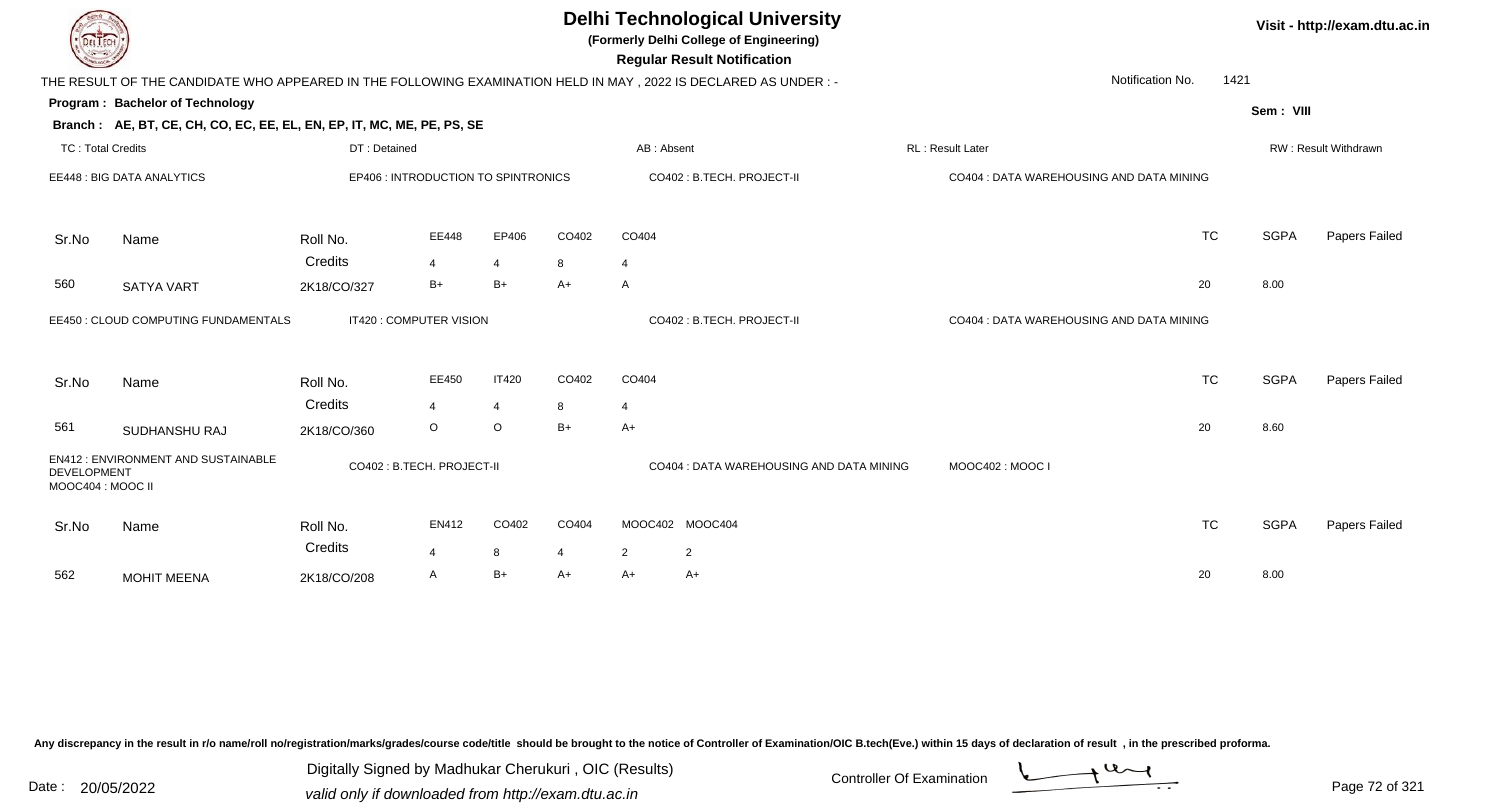| DEL TECH                 |                                                                                                                |                       |                           |                         |       |                            | <b>Delhi Technological University</b><br>(Formerly Delhi College of Engineering)<br><b>Regular Result Notification</b> |                  |                          |             | Visit - http://exam.dtu.ac.in |
|--------------------------|----------------------------------------------------------------------------------------------------------------|-----------------------|---------------------------|-------------------------|-------|----------------------------|------------------------------------------------------------------------------------------------------------------------|------------------|--------------------------|-------------|-------------------------------|
|                          | THE RESULT OF THE CANDIDATE WHO APPEARED IN THE FOLLOWING EXAMINATION HELD IN MAY, 2022 IS DECLARED AS UNDER:- |                       |                           |                         |       |                            |                                                                                                                        |                  | Notification No.<br>1421 |             |                               |
|                          | Program: Bachelor of Technology                                                                                |                       |                           |                         |       |                            |                                                                                                                        |                  |                          | Sem: VIII   |                               |
|                          | Branch: AE, BT, CE, CH, CO, EC, EE, EL, EN, EP, IT, MC, ME, PE, PS, SE                                         |                       |                           |                         |       |                            |                                                                                                                        |                  |                          |             |                               |
| <b>TC: Total Credits</b> |                                                                                                                | DT: Detained          |                           |                         |       | AB: Absent                 |                                                                                                                        | RL: Result Later |                          |             | RW: Result Withdrawn          |
| MOOC404 : MOOC II        | EP406 : INTRODUCTION TO SPINTRONICS                                                                            |                       | CO402: B.TECH. PROJECT-II |                         |       |                            | CO404 : DATA WAREHOUSING AND DATA MINING                                                                               | MOOC402: MOOC I  |                          |             |                               |
| Sr.No                    | Name                                                                                                           | Roll No.              | EP406                     | CO402                   | CO404 |                            | MOOC402 MOOC404                                                                                                        |                  | <b>TC</b>                | <b>SGPA</b> | Papers Failed                 |
|                          |                                                                                                                | Credits               | $\overline{4}$            | 8                       | 4     | 2                          | 2                                                                                                                      |                  |                          |             |                               |
| 563                      | <b>BAMBA YABAHA SOLO</b><br><b>MARIUS</b>                                                                      | 2K18/CO/106           | B                         | В                       | A     | $A+$                       | $A+$                                                                                                                   |                  | 20                       | 7.00        |                               |
|                          | IT404 : BIG DATA ANALYTICS                                                                                     | CO430 : Deep Learning |                           |                         |       |                            |                                                                                                                        |                  |                          |             |                               |
| Sr.No                    | Name                                                                                                           | Roll No.<br>Credits   | <b>IT404</b><br>4         | CO430<br>$\overline{4}$ |       |                            |                                                                                                                        |                  | <b>TC</b>                | <b>SGPA</b> | Papers Failed                 |
| 564                      | NIJDAT HASNAIN                                                                                                 | 2K17/CO/204           | A                         | Α                       |       |                            |                                                                                                                        |                  | 8                        | 8.00        |                               |
|                          | IT428 : Mobile and Digital Forensics<br>IT404 : BIG DATA ANALYTICS                                             |                       |                           |                         |       | CO402 : B.TECH. PROJECT-II | CO404 : DATA WAREHOUSING AND DATA MINING                                                                               |                  |                          |             |                               |
| Sr.No                    | Name                                                                                                           | Roll No.              | <b>IT404</b>              | <b>IT428</b>            | CO402 | CO404                      |                                                                                                                        |                  | <b>TC</b>                | <b>SGPA</b> | Papers Failed                 |
|                          |                                                                                                                | Credits               | 4                         | $\overline{4}$          | 8     | $\overline{4}$             |                                                                                                                        |                  |                          |             |                               |
| 565                      | <b>AMIT KUMAR</b>                                                                                              | 2K18/CO/058           | A+                        | A+                      | B     | B                          |                                                                                                                        |                  | 20                       | 7.20        |                               |

Digitally Signed by Madhukar Cherukuri, OIC (Results)<br>Date : 20/05/2022 valid only if downloaded from http://oxam.dtu.ac.in Digitally Signed by Madhukar Cherukuri , OIC (Results)

valid only if downloaded from http://exam.dtu.ac.in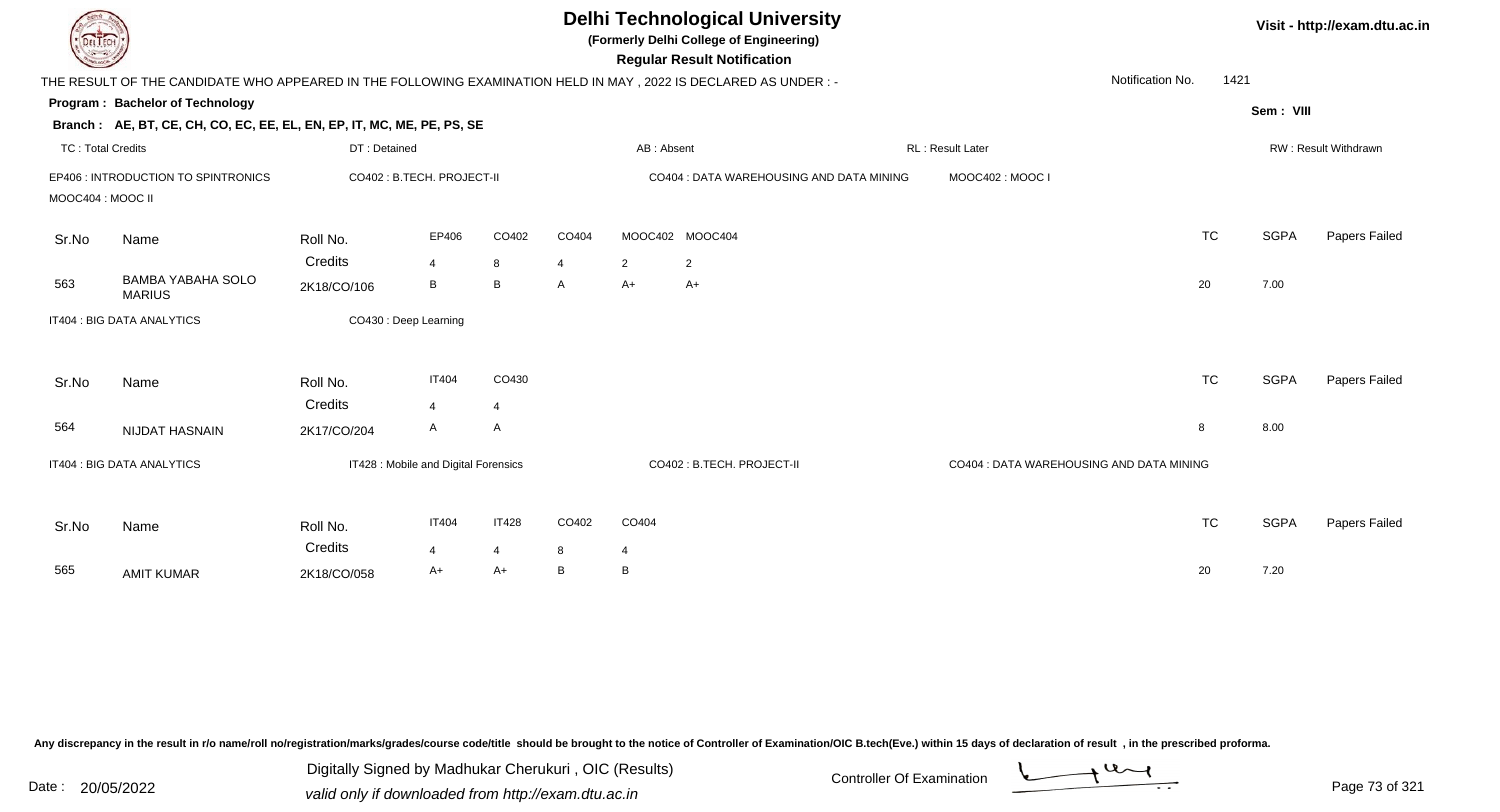| <b>DELTECH</b>           |                                                                             |              |                                 |                |       | <b>Delhi Technological University</b><br>(Formerly Delhi College of Engineering)<br><b>Regular Result Notification</b> |                                                                                                                |                                          |           | Visit - http://exam.dtu.ac.in |                      |
|--------------------------|-----------------------------------------------------------------------------|--------------|---------------------------------|----------------|-------|------------------------------------------------------------------------------------------------------------------------|----------------------------------------------------------------------------------------------------------------|------------------------------------------|-----------|-------------------------------|----------------------|
|                          |                                                                             |              |                                 |                |       |                                                                                                                        | THE RESULT OF THE CANDIDATE WHO APPEARED IN THE FOLLOWING EXAMINATION HELD IN MAY, 2022 IS DECLARED AS UNDER:- | Notification No.                         | 1421      |                               |                      |
|                          | Program: Bachelor of Technology                                             |              |                                 |                |       |                                                                                                                        |                                                                                                                |                                          |           | Sem: VIII                     |                      |
|                          | Branch: AE, BT, CE, CH, CO, EC, EE, EL, EN, EP, IT, MC, ME, PE, PS, SE      |              |                                 |                |       |                                                                                                                        |                                                                                                                |                                          |           |                               |                      |
| <b>TC: Total Credits</b> |                                                                             | DT: Detained |                                 |                |       | AB: Absent                                                                                                             |                                                                                                                | RL : Result Later                        |           |                               | RW: Result Withdrawn |
|                          | IT404 : BIG DATA ANALYTICS                                                  |              | MC418 : OPTIMIZATION TECHNIQUES |                |       |                                                                                                                        | CO402: B.TECH. PROJECT-II                                                                                      | CO404 : DATA WAREHOUSING AND DATA MINING |           |                               |                      |
| Sr.No                    | Name                                                                        | Roll No.     | <b>IT404</b>                    | MC418          | CO402 | CO404                                                                                                                  |                                                                                                                |                                          | <b>TC</b> | <b>SGPA</b>                   | Papers Failed        |
|                          |                                                                             | Credits      | $\overline{4}$                  | $\overline{4}$ | 8     | $\overline{4}$                                                                                                         |                                                                                                                |                                          |           |                               |                      |
| 566                      | SHUBHAM PANCHAL                                                             | 2K18/CO/347  | $\circ$                         | A              | $A+$  | $A+$                                                                                                                   |                                                                                                                |                                          | 20        | 9.00                          |                      |
|                          | IT416 : NOMADIC COMPUTING<br>CO402 : B.TECH. PROJECT-II<br>MOOC404: MOOC II |              |                                 |                |       | CO404 : DATA WAREHOUSING AND DATA MINING                                                                               | MOOC402: MOOC I                                                                                                |                                          |           |                               |                      |
| Sr.No                    | Name                                                                        | Roll No.     | <b>IT416</b>                    | CO402          | CO404 |                                                                                                                        | MOOC402 MOOC404                                                                                                |                                          | <b>TC</b> | <b>SGPA</b>                   | Papers Failed        |
|                          |                                                                             | Credits      | $\overline{4}$                  | 8              | 4     | $\overline{2}$                                                                                                         | $\overline{2}$                                                                                                 |                                          |           |                               |                      |
| 567                      | AYUSH SINGH YADAV                                                           | 2K18/CO/105  | $A+$                            | $A+$           | $A+$  | A+                                                                                                                     | $A+$                                                                                                           |                                          | 20        | 9.00                          |                      |
| 568                      | <b>ISHAAN BARANWAL</b>                                                      | 2K18/CO/155  | $A+$                            | $A+$           | $A+$  | $A+$                                                                                                                   | $A+$                                                                                                           |                                          | 20        | 9.00                          |                      |
|                          | IT416 : NOMADIC COMPUTING                                                   |              | IT420 : COMPUTER VISION         |                |       |                                                                                                                        | CO402 : B.TECH. PROJECT-II                                                                                     | CO404 : DATA WAREHOUSING AND DATA MINING |           |                               |                      |
| Sr.No                    | Name                                                                        | Roll No.     | <b>IT416</b>                    | IT420          | CO402 | CO404                                                                                                                  |                                                                                                                |                                          | <b>TC</b> | <b>SGPA</b>                   | Papers Failed        |
|                          |                                                                             | Credits      | $\overline{4}$                  | $\overline{4}$ | 8     | $\overline{4}$                                                                                                         |                                                                                                                |                                          |           |                               |                      |
| 569                      | <b>KALP TALWADIA</b>                                                        | 2K18/CO/165  | $A+$                            | A              | A+    | A+                                                                                                                     |                                                                                                                |                                          | 20        | 8.80                          |                      |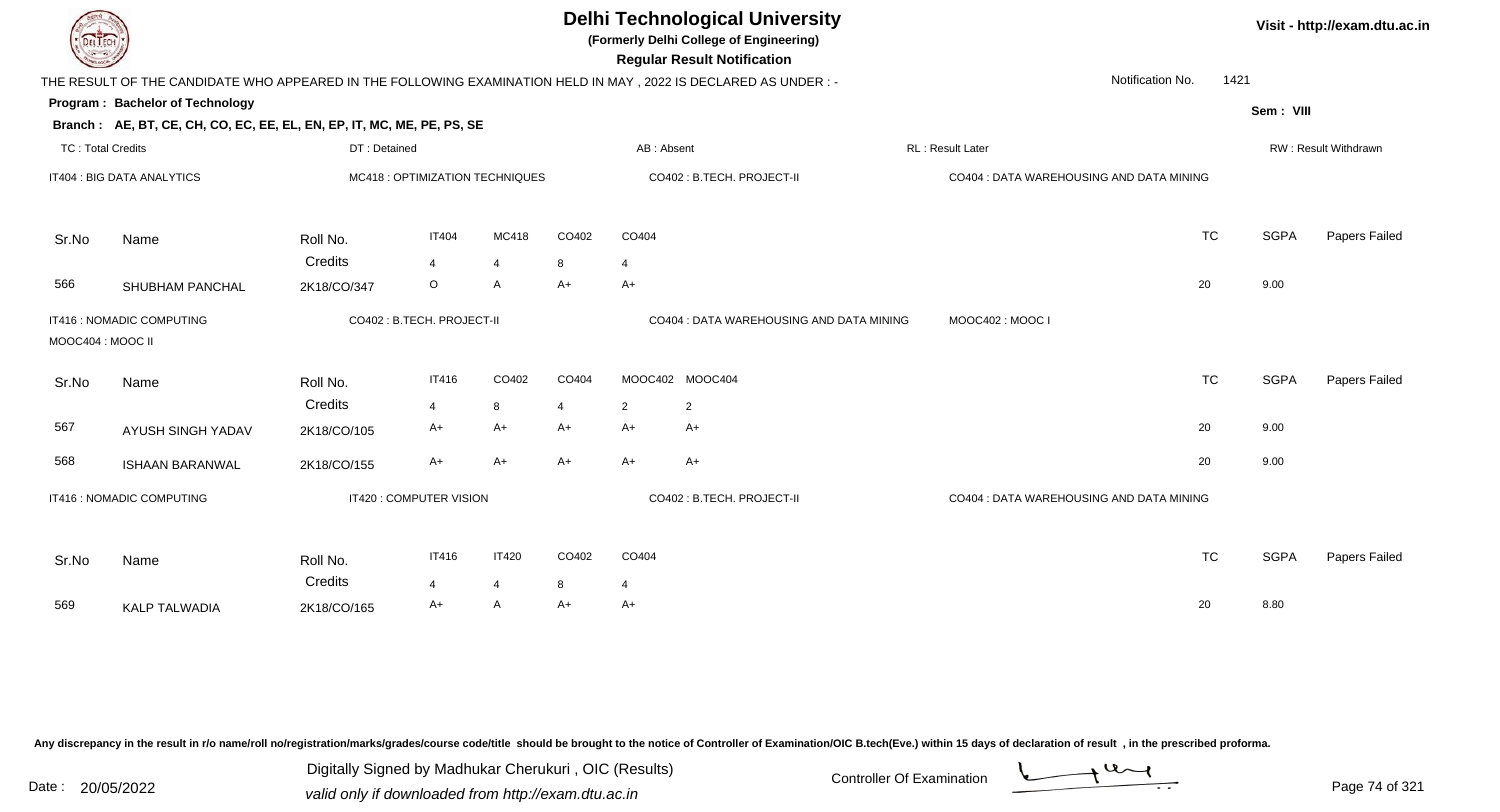| DEL I ECH                |                                                                        |              |                                        |                |       | <b>Delhi Technological University</b><br>(Formerly Delhi College of Engineering)<br><b>Regular Result Notification</b> |                                          |           |             | Visit - http://exam.dtu.ac |
|--------------------------|------------------------------------------------------------------------|--------------|----------------------------------------|----------------|-------|------------------------------------------------------------------------------------------------------------------------|------------------------------------------|-----------|-------------|----------------------------|
|                          |                                                                        |              |                                        |                |       | THE RESULT OF THE CANDIDATE WHO APPEARED IN THE FOLLOWING EXAMINATION HELD IN MAY, 2022 IS DECLARED AS UNDER :-        | Notification No.                         | 1421      |             |                            |
|                          | Program: Bachelor of Technology                                        |              |                                        |                |       |                                                                                                                        |                                          |           | Sem: VIII   |                            |
|                          | Branch: AE, BT, CE, CH, CO, EC, EE, EL, EN, EP, IT, MC, ME, PE, PS, SE |              |                                        |                |       |                                                                                                                        |                                          |           |             |                            |
| <b>TC: Total Credits</b> |                                                                        | DT: Detained |                                        |                |       | AB: Absent                                                                                                             | RL: Result Later                         |           |             | RW: Result Withdrawn       |
|                          | IT416 : NOMADIC COMPUTING                                              |              | MC418 : OPTIMIZATION TECHNIQUES        |                |       | CO402 : B.TECH. PROJECT-II                                                                                             | CO404 : DATA WAREHOUSING AND DATA MINING |           |             |                            |
| Sr.No                    | Name                                                                   | Roll No.     | <b>IT416</b>                           | MC418          | CO402 | CO404                                                                                                                  |                                          | <b>TC</b> | <b>SGPA</b> | Papers Failed              |
|                          |                                                                        | Credits      | $\overline{\mathbf{4}}$                | $\overline{4}$ | 8     | $\overline{4}$                                                                                                         |                                          |           |             |                            |
| 570                      | <b>HIMANSHU</b>                                                        | 2K18/CO/148  | O                                      | A              | A     | A+                                                                                                                     |                                          | 20        | 8.60        |                            |
| 571                      | <b>JAYANT RATHI</b>                                                    | 2K18/CO/160  | A+                                     | A              | $A+$  | $\circ$                                                                                                                |                                          | 20        | 9.00        |                            |
|                          | IT420 : COMPUTER VISION                                                |              | MC406 : PARTIAL DIFFERENTIAL EQUATIONS |                |       | CO402 : B.TECH. PROJECT-II                                                                                             | CO404 : DATA WAREHOUSING AND DATA MINING |           |             |                            |
| Sr.No                    | Name                                                                   | Roll No.     | <b>IT420</b>                           | MC406          | CO402 | CO404                                                                                                                  |                                          | <b>TC</b> | <b>SGPA</b> | Papers Failed              |
|                          |                                                                        | Credits      | $\overline{\mathbf{4}}$                | $\overline{4}$ | 8     | $\overline{4}$                                                                                                         |                                          |           |             |                            |
| 572                      | <b>ROHIT VERMA</b>                                                     | 2K18/CO/304  | A                                      | $B+$           | $A+$  | A+                                                                                                                     |                                          | 20        | 8.40        |                            |
|                          | IT420 : COMPUTER VISION                                                |              | ME418: SUPPLY CHAIN MANAGEMENT         |                |       | CO402 : B.TECH. PROJECT-II                                                                                             | CO404 : DATA WAREHOUSING AND DATA MINING |           |             |                            |
| Sr.No                    | Name                                                                   | Roll No.     | <b>IT420</b>                           | ME418          | CO402 | CO404                                                                                                                  |                                          | <b>TC</b> | <b>SGPA</b> | Papers Failed              |
|                          |                                                                        | Credits      | $\overline{4}$                         | $\overline{4}$ | 8     | $\overline{4}$                                                                                                         |                                          |           |             |                            |
| 573                      | ANSHU JAISWAL                                                          | 2K18/CO/078  | A                                      | A              | A+    | A+                                                                                                                     |                                          | 20        | 8.60        |                            |

Digitally Signed by Madhukar Cherukuri, OIC (Results)<br>Date : 20/05/2022 valid only if downloaded from http://oxam.dtu.ac.in Digitally Signed by Madhukar Cherukuri , OIC (Results)valid only if downloaded from http://exam.dtu.ac.in

**Visit - http://exam.dtu.ac.in**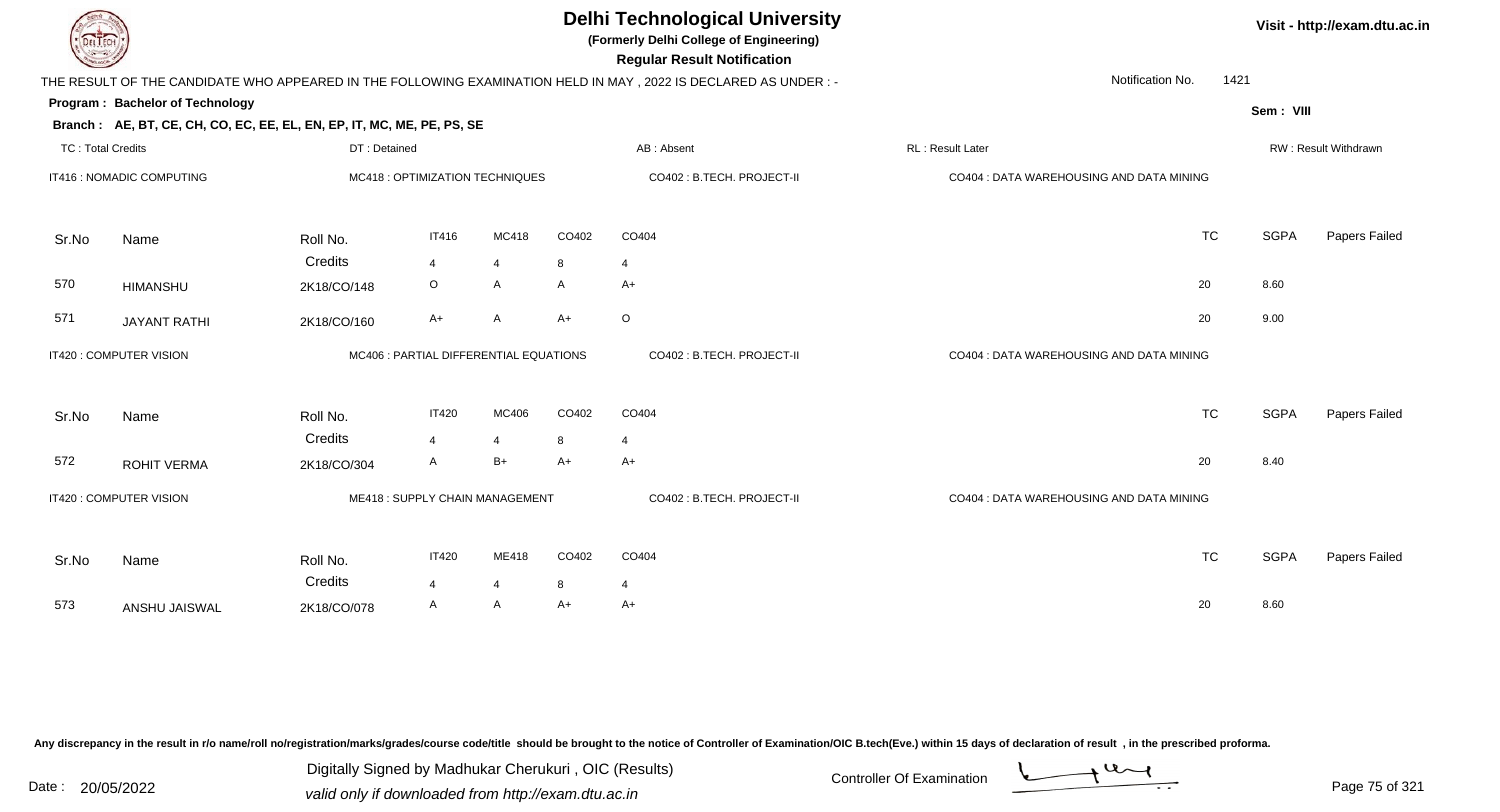| <b>DELTECH</b>                                       |                                                                                                                |              |                                       |                |                |                | <b>Delhi Technological University</b><br>(Formerly Delhi College of Engineering)<br><b>Regular Result Notification</b> |                                          |                  |           |             | Visit - http://exam.dtu.ac.in |
|------------------------------------------------------|----------------------------------------------------------------------------------------------------------------|--------------|---------------------------------------|----------------|----------------|----------------|------------------------------------------------------------------------------------------------------------------------|------------------------------------------|------------------|-----------|-------------|-------------------------------|
|                                                      | THE RESULT OF THE CANDIDATE WHO APPEARED IN THE FOLLOWING EXAMINATION HELD IN MAY, 2022 IS DECLARED AS UNDER:- |              |                                       |                |                |                |                                                                                                                        |                                          | Notification No. | 1421      |             |                               |
|                                                      | <b>Program: Bachelor of Technology</b>                                                                         |              |                                       |                |                |                |                                                                                                                        |                                          |                  |           | Sem: VIII   |                               |
|                                                      | Branch: AE, BT, CE, CH, CO, EC, EE, EL, EN, EP, IT, MC, ME, PE, PS, SE                                         |              |                                       |                |                |                |                                                                                                                        |                                          |                  |           |             |                               |
| <b>TC: Total Credits</b>                             |                                                                                                                | DT: Detained |                                       |                |                | AB: Absent     |                                                                                                                        | RL: Result Later                         |                  |           |             | RW: Result Withdrawn          |
| MOOC404 : MOOC II                                    | MC406 : PARTIAL DIFFERENTIAL EQUATIONS                                                                         |              | CO402 : B.TECH. PROJECT-II            |                |                |                | CO404 : DATA WAREHOUSING AND DATA MINING                                                                               | MOOC402: MOOC I                          |                  |           |             |                               |
| Sr.No                                                | Name                                                                                                           | Roll No.     | MC406                                 | CO402          | CO404          |                | MOOC402 MOOC404                                                                                                        |                                          |                  | <b>TC</b> | <b>SGPA</b> | Papers Failed                 |
|                                                      |                                                                                                                | Credits      | $\overline{4}$                        | 8              | $\overline{4}$ | $\overline{2}$ | $\overline{2}$                                                                                                         |                                          |                  |           |             |                               |
| 574                                                  | RAMANSHU YADAV                                                                                                 | 2K18/CO/282  | A+                                    | $A+$           | $A+$           | A+             | $A+$                                                                                                                   |                                          |                  | 20        | 9.00        |                               |
| 575                                                  | <b>RAVINDER</b>                                                                                                | 2K18/CO/286  | B                                     | $A+$           | A              | $A+$           | A+                                                                                                                     |                                          |                  | 20        | 8.20        |                               |
| MC418 : OPTIMIZATION TECHNIQUES<br>MOOC404 : MOOC II |                                                                                                                |              | CO402: B.TECH. PROJECT-II             |                |                |                | CO404 : DATA WAREHOUSING AND DATA MINING                                                                               | MOOC402: MOOC I                          |                  |           |             |                               |
| Sr.No                                                | Name                                                                                                           | Roll No.     | MC418                                 | CO402          | CO404          |                | MOOC402 MOOC404                                                                                                        |                                          |                  | <b>TC</b> | <b>SGPA</b> | Papers Failed                 |
|                                                      |                                                                                                                | Credits      | $\overline{4}$                        | 8              | $\overline{4}$ | 2              | $\overline{2}$                                                                                                         |                                          |                  |           |             |                               |
| 576                                                  | <b>GAURAV JAWLA</b>                                                                                            | 2K18/CO/128  | $B+$                                  | $A+$           | $A+$           | A+             | A+                                                                                                                     |                                          |                  | 20        | 8.60        |                               |
| 577                                                  | <b>HARSHIT GOYAL</b>                                                                                           | 2K18/CO/144  | A                                     | A+             | $A+$           | A+             | A+                                                                                                                     |                                          |                  | 20        | 8.80        |                               |
| 578                                                  | <b>JATIN</b>                                                                                                   | 2K18/CO/158  | $\mathsf{A}$                          | A+             | $A+$           | $A+$           | A+                                                                                                                     |                                          |                  | 20        | 8.80        |                               |
|                                                      | MC418 : OPTIMIZATION TECHNIQUES                                                                                |              | MC420 : INFORMATION THEORY AND CODING |                |                |                | CO402 : B.TECH. PROJECT-II                                                                                             | CO404 : DATA WAREHOUSING AND DATA MINING |                  |           |             |                               |
| Sr.No                                                | Name                                                                                                           | Roll No.     | MC418                                 | MC420          | CO402          | CO404          |                                                                                                                        |                                          |                  | <b>TC</b> | <b>SGPA</b> | Papers Failed                 |
|                                                      |                                                                                                                | Credits      | $\overline{4}$                        | $\overline{4}$ | 8              | $\overline{4}$ |                                                                                                                        |                                          |                  |           |             |                               |
| 579                                                  | PARTH SHARMA                                                                                                   | 2K18/CO/243  | A+                                    | $\mathsf{A}$   | $A+$           | $A+$           |                                                                                                                        |                                          |                  | 20        | 8.80        |                               |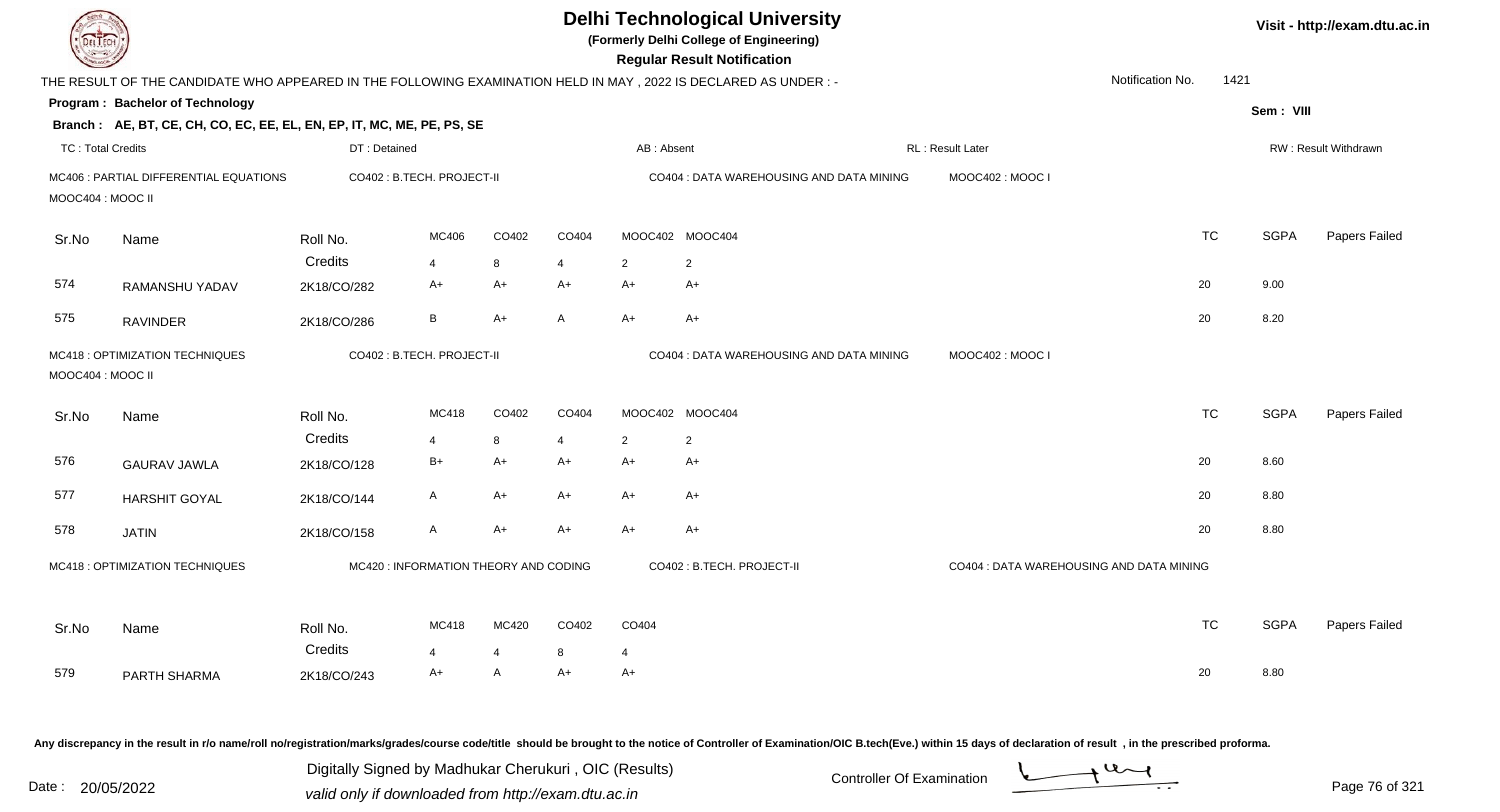| DEL TECH                 |                                                                                                                |                     |                                  |                   |            |                | <b>Delhi Technological University</b><br>(Formerly Delhi College of Engineering)<br><b>Regular Result Notification</b> |                                          |                  |             | Visit - http://exam.dtu.ac.in |
|--------------------------|----------------------------------------------------------------------------------------------------------------|---------------------|----------------------------------|-------------------|------------|----------------|------------------------------------------------------------------------------------------------------------------------|------------------------------------------|------------------|-------------|-------------------------------|
|                          | THE RESULT OF THE CANDIDATE WHO APPEARED IN THE FOLLOWING EXAMINATION HELD IN MAY, 2022 IS DECLARED AS UNDER:- |                     |                                  |                   |            |                |                                                                                                                        |                                          | Notification No. | 1421        |                               |
|                          | Program: Bachelor of Technology                                                                                |                     |                                  |                   |            |                |                                                                                                                        |                                          |                  | Sem: VIII   |                               |
|                          | Branch: AE, BT, CE, CH, CO, EC, EE, EL, EN, EP, IT, MC, ME, PE, PS, SE                                         |                     |                                  |                   |            |                |                                                                                                                        |                                          |                  |             |                               |
| <b>TC: Total Credits</b> |                                                                                                                | DT: Detained        |                                  |                   |            | AB: Absent     |                                                                                                                        | RL : Result Later                        |                  |             | RW: Result Withdrawn          |
|                          | MC418 : OPTIMIZATION TECHNIQUES                                                                                |                     | MC432: FUZZY SET AND FUZZY LOGIC |                   |            |                | CO402 : B.TECH. PROJECT-II                                                                                             | CO404 : DATA WAREHOUSING AND DATA MINING |                  |             |                               |
| Sr.No                    | Name                                                                                                           | Roll No.            | MC418                            | MC432             | CO402      | CO404          |                                                                                                                        |                                          | <b>TC</b>        | <b>SGPA</b> | Papers Failed                 |
|                          |                                                                                                                | Credits             | $\overline{4}$                   | $\overline{4}$    | 8          | 4              |                                                                                                                        |                                          |                  |             |                               |
| 580                      | ANIRUDDH BANSAL                                                                                                | 2K18/CO/069         | A                                | $A+$              | $A+$       | $A+$           |                                                                                                                        |                                          | 20               | 8.80        |                               |
| 581                      | <b>ESHAAN TANWAR</b>                                                                                           | 2K18/CO/125         | A                                | $\circ$           | $A+$       | A              |                                                                                                                        |                                          | 20               | 8.80        |                               |
| MOOC404 : MOOC II        | MC432 : FUZZY SET AND FUZZY LOGIC                                                                              |                     | CO402 : B.TECH. PROJECT-II       |                   |            |                | CO404 : DATA WAREHOUSING AND DATA MINING                                                                               | MOOC402: MOOC I                          |                  |             |                               |
| Sr.No                    | Name                                                                                                           | Roll No.            | MC432                            | CO402             | CO404      |                | MOOC402 MOOC404                                                                                                        |                                          | <b>TC</b>        | <b>SGPA</b> | Papers Failed                 |
|                          |                                                                                                                | Credits             | $\overline{4}$                   | 8                 | 4          | 2              | $\overline{2}$                                                                                                         |                                          |                  |             |                               |
| 582                      | S. ADITYA                                                                                                      | 2K18/CO/305         | O                                | A                 | $A+$       | $A+$           | $A+$                                                                                                                   |                                          | 20               | 8.80        |                               |
| <b>CONDITIONING</b>      | AE408 : REFRIGERATION & AUTOMOBILE AIR                                                                         |                     | CE418 : GROUND WATER AND SEEPAGE |                   |            | <b>SOURCES</b> | EE416 : GRID INTEGRATION OF RENEWABLE ENERGY                                                                           | EE402: B.TECH. PROJECT-II                |                  |             |                               |
| Sr.No                    | Name                                                                                                           | Roll No.<br>Credits | AE408<br>4                       | <b>CE418</b><br>4 | EE416<br>4 | EE402<br>8     |                                                                                                                        |                                          | <b>TC</b>        | <b>SGPA</b> | Papers Failed                 |
| 583                      | HARSHVARDHAN GAUR                                                                                              | 2K18/EE/078         | A+                               | A+                | $\circ$    | $\mathsf{A}$   |                                                                                                                        |                                          | 20               | 8.80        |                               |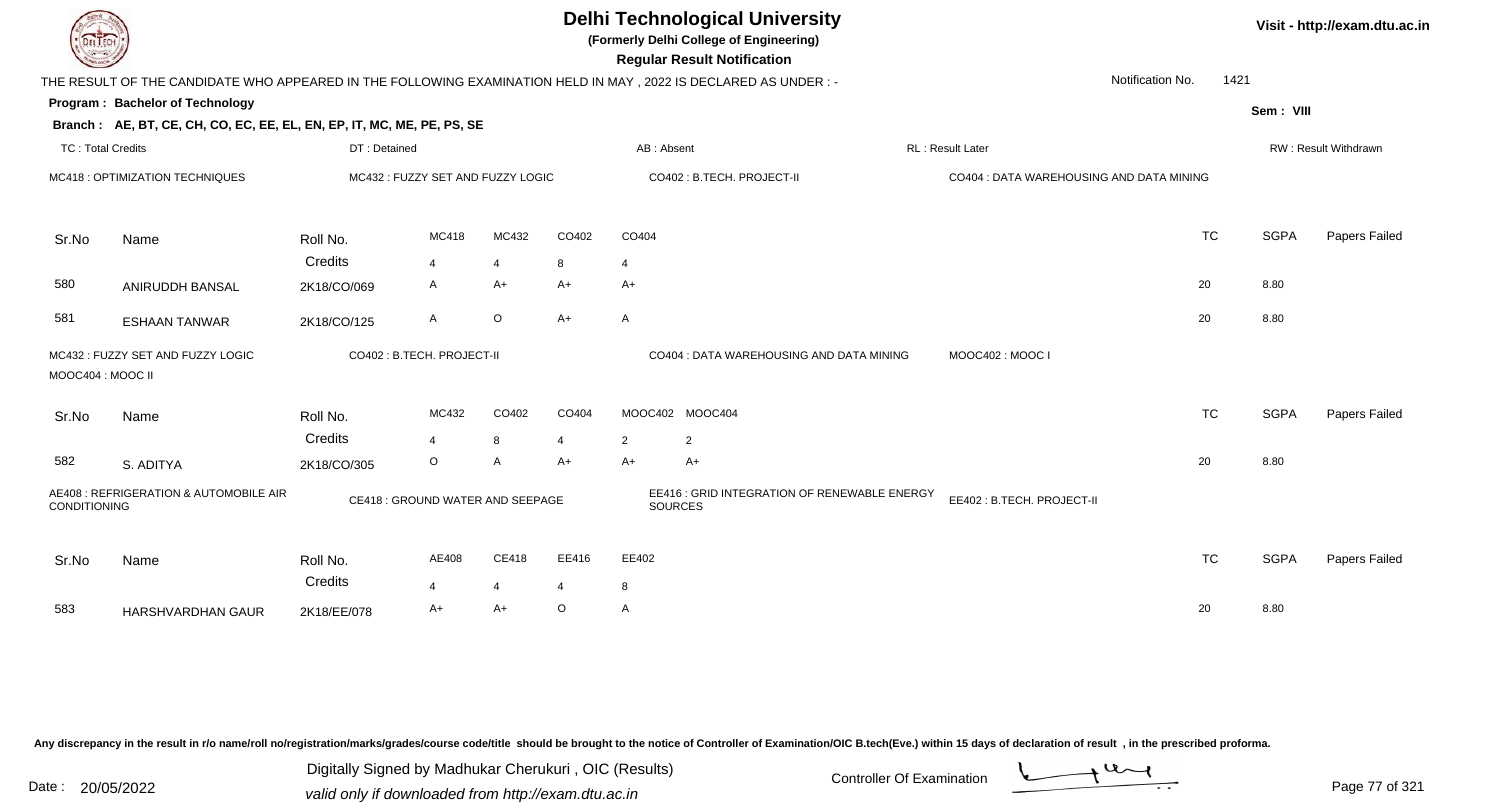|                                                        | <b>DELTECH</b>                                                                                                 |              |                                        |                |                |                | <b>Delhi Technological University</b><br>(Formerly Delhi College of Engineering)<br><b>Regular Result Notification</b> |                           |                  |             | Visit - http://exam.dtu.ac.in |
|--------------------------------------------------------|----------------------------------------------------------------------------------------------------------------|--------------|----------------------------------------|----------------|----------------|----------------|------------------------------------------------------------------------------------------------------------------------|---------------------------|------------------|-------------|-------------------------------|
|                                                        | THE RESULT OF THE CANDIDATE WHO APPEARED IN THE FOLLOWING EXAMINATION HELD IN MAY, 2022 IS DECLARED AS UNDER:- |              |                                        |                |                |                |                                                                                                                        |                           | Notification No. | 1421        |                               |
|                                                        | Program: Bachelor of Technology                                                                                |              |                                        |                |                |                |                                                                                                                        |                           |                  | Sem: VIII   |                               |
|                                                        | Branch: AE, BT, CE, CH, CO, EC, EE, EL, EN, EP, IT, MC, ME, PE, PS, SE                                         |              |                                        |                |                |                |                                                                                                                        |                           |                  |             |                               |
| <b>TC: Total Credits</b>                               |                                                                                                                | DT: Detained |                                        |                |                | AB: Absent     |                                                                                                                        | RL: Result Later          |                  |             | RW: Result Withdrawn          |
| <b>CONDITIONING</b><br>MOOC404 : MOOC II               | AE408 : REFRIGERATION & AUTOMOBILE AIR                                                                         |              | <b>CE420: TRAFFIC ENGINEERING</b>      |                |                |                | EE402: B.TECH. PROJECT-II                                                                                              | MOOC402: MOOC I           |                  |             |                               |
| Sr.No                                                  | Name                                                                                                           | Roll No.     | AE408                                  | CE420          | EE402          |                | MOOC402 MOOC404                                                                                                        |                           | <b>TC</b>        | <b>SGPA</b> | Papers Failed                 |
|                                                        |                                                                                                                | Credits      | $\overline{4}$                         | $\overline{4}$ | 8              | $\overline{2}$ | 2                                                                                                                      |                           |                  |             |                               |
| 584                                                    | <b>KISH ARORA</b>                                                                                              | 2K18/EE/092  | $A+$                                   | B              | В              | A+             | A+                                                                                                                     |                           | 20               | 7.20        |                               |
| AE408 : REFRIGERATION & AUTOMOBILE AIR<br>CONDITIONING |                                                                                                                |              | CO406 : Parallel Computer Architecture |                |                |                | CO414 : BIG DATA ANALYTICS                                                                                             | EE402: B.TECH. PROJECT-II |                  |             |                               |
| Sr.No                                                  | Name                                                                                                           | Roll No.     | AE408                                  | CO406          | CO414          | EE402          |                                                                                                                        |                           | <b>TC</b>        | <b>SGPA</b> | Papers Failed                 |
|                                                        |                                                                                                                | Credits      | $\overline{4}$                         | 4              | 4              | 8              |                                                                                                                        |                           |                  |             |                               |
| 585                                                    | SANKALP                                                                                                        | 2K18/EE/182  | $\circ$                                | $A+$           | $A+$           | A              |                                                                                                                        |                           | 20               | 8.80        |                               |
| CONDITIONING                                           | AE408 : REFRIGERATION & AUTOMOBILE AIR                                                                         |              | CO406 : Parallel Computer Architecture |                |                |                | IT428 : Mobile and Digital Forensics                                                                                   | EE402: B.TECH. PROJECT-II |                  |             |                               |
| Sr.No                                                  | Name                                                                                                           | Roll No.     | AE408                                  | CO406          | <b>IT428</b>   | EE402          |                                                                                                                        |                           | <b>TC</b>        | <b>SGPA</b> | Papers Failed                 |
|                                                        |                                                                                                                | Credits      | $\overline{4}$                         | $\overline{4}$ | $\overline{4}$ | 8              |                                                                                                                        |                           |                  |             |                               |
| 586                                                    | <b>ROHAN VASHIST</b>                                                                                           | 2K18/EE/171  | A+                                     | Α              | $A+$           | A              |                                                                                                                        |                           | 20               | 8.40        |                               |
| 587                                                    | SAKSHAM GERA                                                                                                   | 2K18/EE/179  | $\circ$                                | $\mathsf{A}$   | $A+$           | A              |                                                                                                                        |                           | 20               | 8.60        |                               |
| 588                                                    | <b>TUSHAR DIXIT</b>                                                                                            | 2K18/EE/226  | $\circ$                                | B              | $A+$           | $A+$           |                                                                                                                        |                           | 20               | 8.60        |                               |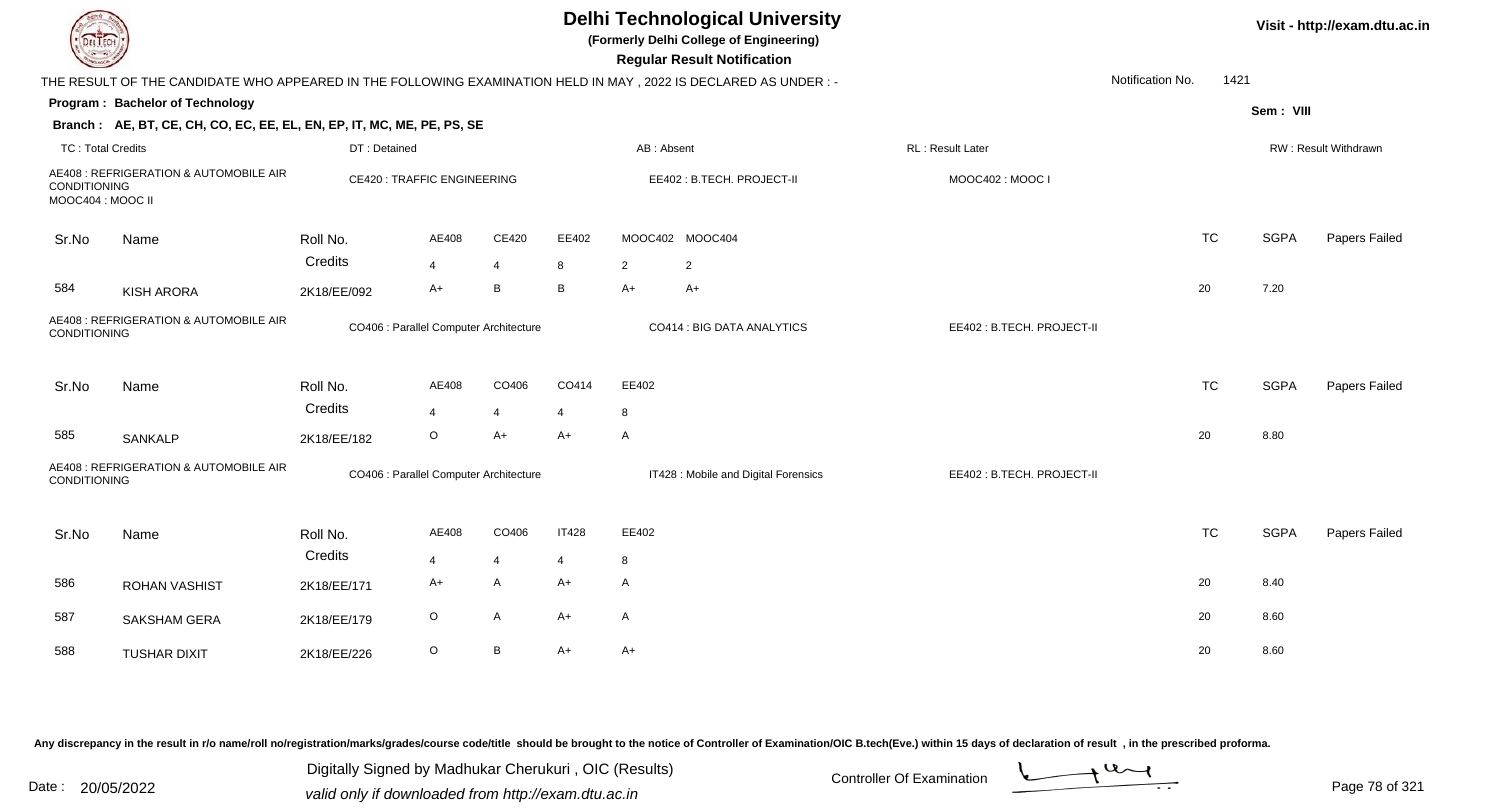| EL ECH                                                        |                                                                        |                                                         |                         |                          |       | <b>Delhi Technological University</b><br>(Formerly Delhi College of Engineering)<br><b>Regular Result Notification</b> |                  |                           |                  |           |             | Visit - http://exam.dtu.ac.in |
|---------------------------------------------------------------|------------------------------------------------------------------------|---------------------------------------------------------|-------------------------|--------------------------|-------|------------------------------------------------------------------------------------------------------------------------|------------------|---------------------------|------------------|-----------|-------------|-------------------------------|
|                                                               |                                                                        |                                                         |                         |                          |       | THE RESULT OF THE CANDIDATE WHO APPEARED IN THE FOLLOWING EXAMINATION HELD IN MAY , 2022 IS DECLARED AS UNDER :-       |                  |                           | Notification No. | 1421      |             |                               |
|                                                               | Program: Bachelor of Technology                                        |                                                         |                         |                          |       |                                                                                                                        |                  |                           |                  |           | Sem: VIII   |                               |
|                                                               | Branch: AE, BT, CE, CH, CO, EC, EE, EL, EN, EP, IT, MC, ME, PE, PS, SE |                                                         |                         |                          |       |                                                                                                                        |                  |                           |                  |           |             |                               |
| <b>TC: Total Credits</b>                                      |                                                                        | DT: Detained                                            |                         |                          |       | AB: Absent                                                                                                             | RL: Result Later |                           |                  |           |             | RW: Result Withdrawn          |
| CONDITIONING                                                  | AE408 : REFRIGERATION & AUTOMOBILE AIR                                 | CO414 : BIG DATA ANALYTICS                              |                         |                          |       | ME408 : COMBUSTION GENERATED POLLUTION                                                                                 |                  | EE402: B.TECH. PROJECT-II |                  |           |             |                               |
| Sr.No                                                         | Name                                                                   | Roll No.                                                | AE408                   | CO414                    | ME408 | EE402                                                                                                                  |                  |                           |                  | <b>TC</b> | <b>SGPA</b> | Papers Failed                 |
|                                                               |                                                                        | Credits                                                 | $\overline{4}$          | $\overline{4}$           | 4     | 8                                                                                                                      |                  |                           |                  |           |             |                               |
| 589                                                           | <b>ANUSHKA</b>                                                         | 2K18/EE/038                                             | A+                      | A+                       | A     | A+                                                                                                                     |                  |                           |                  | 20        | 8.80        |                               |
| AE408 : REFRIGERATION & AUTOMOBILE AIR<br><b>CONDITIONING</b> |                                                                        | EE416 : GRID INTEGRATION OF RENEWABLE ENERGY<br>SOURCES |                         |                          |       | ME404 : INDUSTRIAL ENGINEERING                                                                                         |                  | EE402: B.TECH. PROJECT-II |                  |           |             |                               |
| Sr.No                                                         | Name                                                                   | Roll No.                                                | AE408                   | EE416                    | ME404 | EE402                                                                                                                  |                  |                           |                  | <b>TC</b> | <b>SGPA</b> | Papers Failed                 |
|                                                               |                                                                        | Credits                                                 | $\boldsymbol{\Delta}$   | $\overline{4}$           |       | 8                                                                                                                      |                  |                           |                  |           |             |                               |
| 590                                                           | SHWETA SONAWAN                                                         | 2K18/EE/200                                             | A+                      | A                        | C     | $B+$                                                                                                                   |                  |                           |                  | 20        | 7.20        |                               |
| <b>CONDITIONING</b>                                           | AE408 : REFRIGERATION & AUTOMOBILE AIR                                 | EE432 : AI AND EXPERT SYSTEMS                           |                         |                          |       | EE446 : DATA COMMUNICATION AND COMPUTER<br><b>NETWORKS</b>                                                             |                  | EE402: B.TECH. PROJECT-II |                  |           |             |                               |
| Sr.No                                                         | Name                                                                   | Roll No.<br>Credits                                     | AE408                   | EE432                    | EE446 | EE402                                                                                                                  |                  |                           |                  | <b>TC</b> | <b>SGPA</b> | Papers Failed                 |
|                                                               |                                                                        |                                                         | $\overline{\mathbf{4}}$ | $\overline{\mathcal{A}}$ |       | 8                                                                                                                      |                  |                           |                  |           |             |                               |
| 591                                                           | KUSHAGRA NAWAL                                                         | 2K18/EE/097                                             | A                       | В                        | A     | A+                                                                                                                     |                  |                           |                  | 20        | 8.00        |                               |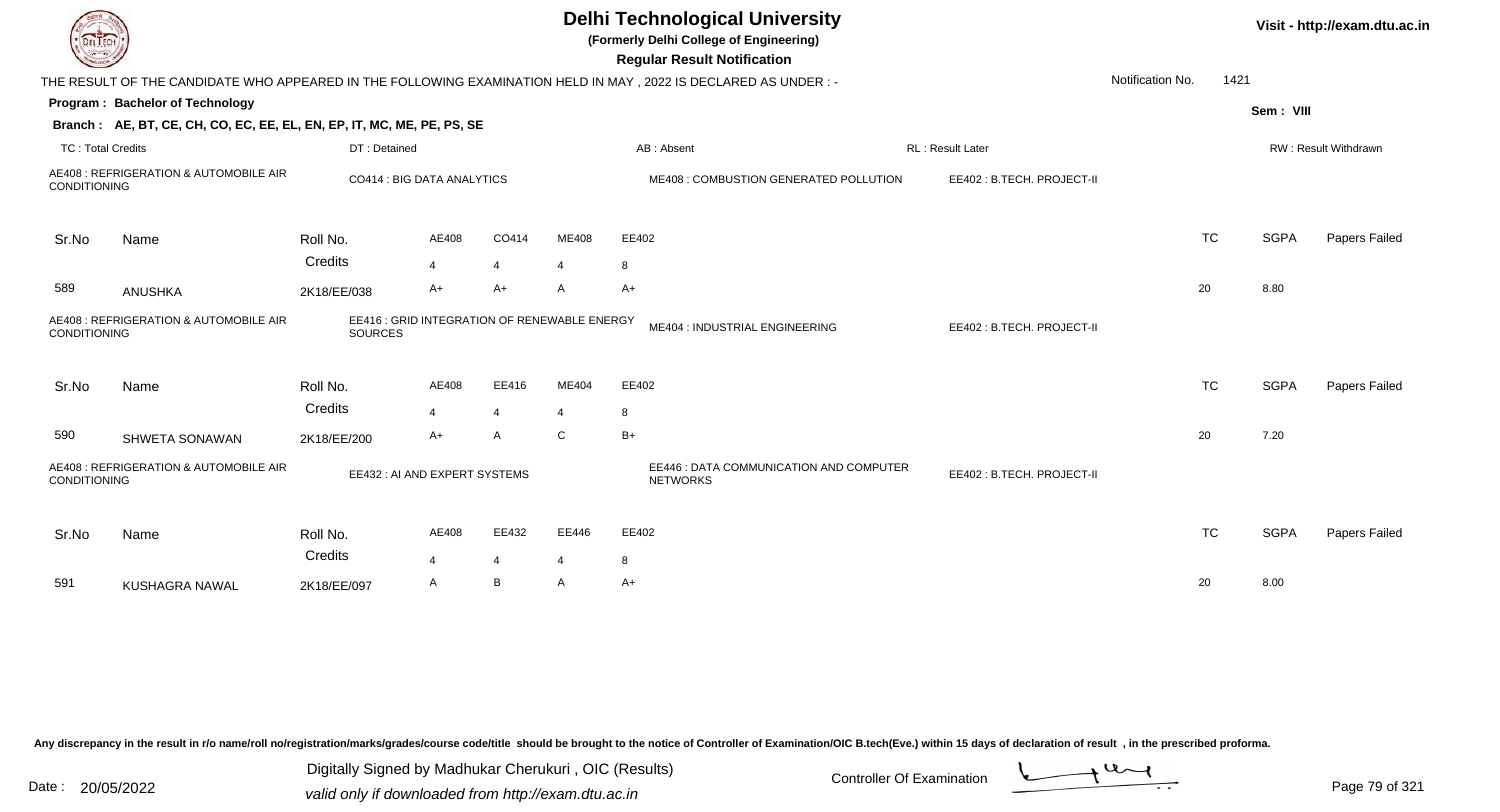| LI ECH                                                                                                |                                                                                                                  |                                                            |                |                |                |                                                                 | <b>Delhi Technological University</b><br>(Formerly Delhi College of Engineering)<br><b>Regular Result Notification</b> |                           |                  |           |             | Visit - http://exam.dtu.ac.in |
|-------------------------------------------------------------------------------------------------------|------------------------------------------------------------------------------------------------------------------|------------------------------------------------------------|----------------|----------------|----------------|-----------------------------------------------------------------|------------------------------------------------------------------------------------------------------------------------|---------------------------|------------------|-----------|-------------|-------------------------------|
|                                                                                                       | THE RESULT OF THE CANDIDATE WHO APPEARED IN THE FOLLOWING EXAMINATION HELD IN MAY , 2022 IS DECLARED AS UNDER :- |                                                            |                |                |                |                                                                 |                                                                                                                        |                           | Notification No. | 1421      |             |                               |
|                                                                                                       | Program: Bachelor of Technology                                                                                  |                                                            |                |                |                |                                                                 |                                                                                                                        |                           |                  |           | Sem: VIII   |                               |
|                                                                                                       | Branch: AE, BT, CE, CH, CO, EC, EE, EL, EN, EP, IT, MC, ME, PE, PS, SE                                           |                                                            |                |                |                |                                                                 |                                                                                                                        |                           |                  |           |             |                               |
| <b>TC: Total Credits</b>                                                                              |                                                                                                                  | DT: Detained                                               |                |                |                | AB: Absent                                                      |                                                                                                                        | RL: Result Later          |                  |           |             | RW: Result Withdrawn          |
| CONDITIONING                                                                                          | AE408 : REFRIGERATION & AUTOMOBILE AIR                                                                           | EE446 : DATA COMMUNICATION AND COMPUTER<br><b>NETWORKS</b> |                |                |                |                                                                 | EE448 : BIG DATA ANALYTICS                                                                                             | EE402: B.TECH. PROJECT-II |                  |           |             |                               |
| Sr.No                                                                                                 | Name                                                                                                             | Roll No.                                                   | AE408          | EE446          | EE448          | EE402                                                           |                                                                                                                        |                           |                  | <b>TC</b> | <b>SGPA</b> | <b>Papers Failed</b>          |
|                                                                                                       |                                                                                                                  | Credits                                                    | $\overline{4}$ | $\overline{4}$ | $\overline{4}$ | 8                                                               |                                                                                                                        |                           |                  |           |             |                               |
| 592                                                                                                   | YUVRAJ SINGH SIROHI                                                                                              | 2K18/EE/251                                                | A+             | B              | B              | $\mathsf{A}$                                                    |                                                                                                                        |                           |                  | 20        | 7.40        |                               |
| AE416 : RENEWABLE SOURCES OF ENERGY<br>MOOC404: MOOC II                                               |                                                                                                                  | CO408 : INTELLECTUAL PROPERTY RIGHTS                       |                |                |                |                                                                 | EE402: B.TECH. PROJECT-II                                                                                              | MOOC402: MOOC I           |                  |           |             |                               |
| Sr.No                                                                                                 | Name                                                                                                             | Roll No.                                                   | AE416          | CO408          | EE402          |                                                                 | MOOC402 MOOC404                                                                                                        |                           |                  | <b>TC</b> | <b>SGPA</b> | Papers Failed                 |
|                                                                                                       |                                                                                                                  | Credits                                                    | $\overline{4}$ | $\overline{4}$ | 8              | 2                                                               | $\overline{2}$                                                                                                         |                           |                  |           |             |                               |
| 593                                                                                                   | <b>HARI OM PAL</b>                                                                                               | 2K18/EE/073                                                | A              | $A+$           | $A+$           | $A+$                                                            | A+                                                                                                                     |                           |                  | 20        | 8.80        |                               |
| EE416 : GRID INTEGRATION OF RENEWABLE ENERGY<br>AE416 : RENEWABLE SOURCES OF ENERGY<br><b>SOURCES</b> |                                                                                                                  |                                                            |                |                |                | <b>EN412: ENVIRONMENT AND SUSTAINABLE</b><br><b>DEVELOPMENT</b> | EE402: B.TECH. PROJECT-II                                                                                              |                           |                  |           |             |                               |
| Sr.No                                                                                                 | Name                                                                                                             | Roll No.                                                   | AE416          | EE416          | EN412          | EE402                                                           |                                                                                                                        |                           |                  | <b>TC</b> | <b>SGPA</b> | Papers Failed                 |
|                                                                                                       |                                                                                                                  | Credits                                                    | 4              | $\overline{4}$ | 4              | 8                                                               |                                                                                                                        |                           |                  |           |             |                               |
| 594                                                                                                   | <b>SIDDHARTH</b>                                                                                                 | 2K18/EE/202                                                | A+             | $\circ$        | A              | $B+$                                                            |                                                                                                                        |                           |                  | 20        | 8.20        |                               |

Digitally Signed by Madhukar Cherukuri, OIC (Results)<br>Date : 20/05/2022 valid only if downloaded from http://oxam.dtu.ac.in Digitally Signed by Madhukar Cherukuri , OIC (Results)

valid only if downloaded from http://exam.dtu.ac.in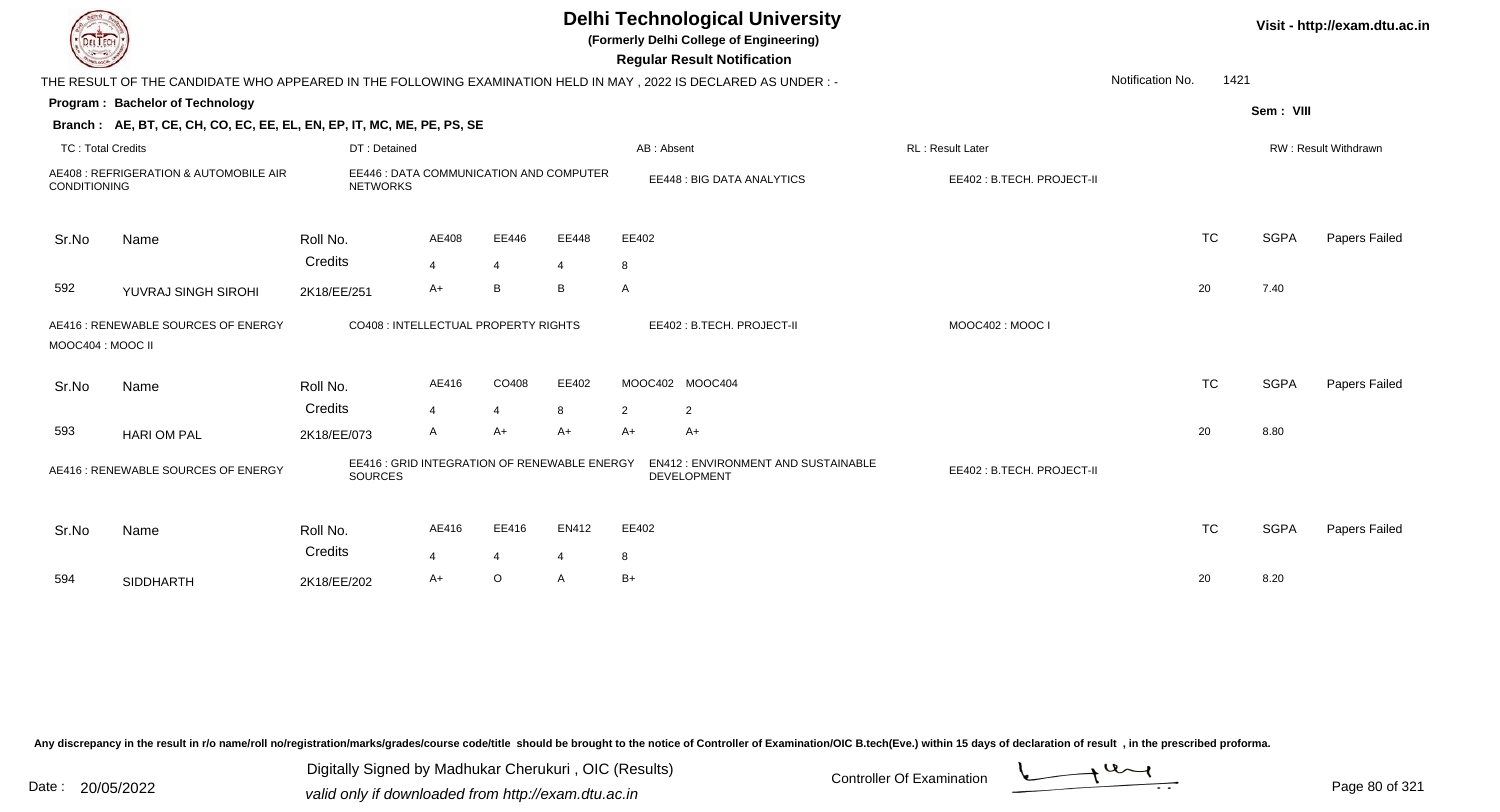|                          |                                                                                                                 |                                                          |       |                |                |            | <b>Delhi Technological University</b><br>(Formerly Delhi College of Engineering)<br><b>Regular Result Notification</b> |                           |                  |           |             | Visit - http://exam.dtu.ac.in |
|--------------------------|-----------------------------------------------------------------------------------------------------------------|----------------------------------------------------------|-------|----------------|----------------|------------|------------------------------------------------------------------------------------------------------------------------|---------------------------|------------------|-----------|-------------|-------------------------------|
|                          | THE RESULT OF THE CANDIDATE WHO APPEARED IN THE FOLLOWING EXAMINATION HELD IN MAY, 2022 IS DECLARED AS UNDER :- |                                                          |       |                |                |            |                                                                                                                        |                           | Notification No. | 1421      |             |                               |
|                          | Program: Bachelor of Technology                                                                                 |                                                          |       |                |                |            |                                                                                                                        |                           |                  |           | Sem: VIII   |                               |
|                          | Branch: AE, BT, CE, CH, CO, EC, EE, EL, EN, EP, IT, MC, ME, PE, PS, SE                                          |                                                          |       |                |                |            |                                                                                                                        |                           |                  |           |             |                               |
| <b>TC: Total Credits</b> |                                                                                                                 | DT: Detained                                             |       |                |                | AB: Absent |                                                                                                                        | <b>RL: Result Later</b>   |                  |           |             | <b>RW: Result Withdrawn</b>   |
|                          | AE416 : RENEWABLE SOURCES OF ENERGY                                                                             | EE440: SCADA & ENERGY MANAGEMENT SYSTEMS                 |       |                |                |            | ME418: SUPPLY CHAIN MANAGEMENT                                                                                         | EE402: B.TECH. PROJECT-II |                  |           |             |                               |
| Sr.No                    | Name                                                                                                            | Roll No.                                                 | AE416 | EE440          | ME418          | EE402      |                                                                                                                        |                           |                  | <b>TC</b> | <b>SGPA</b> | Papers Failed                 |
|                          |                                                                                                                 | Credits                                                  | 4     | $\overline{4}$ | $\overline{4}$ | 8          |                                                                                                                        |                           |                  |           |             |                               |
| 595                      | SATYARTH KETAN                                                                                                  | 2K18/EE/185                                              | B     | $\mathsf{A}$   | $\mathsf{A}$   | $B+$       |                                                                                                                        |                           |                  | 20        | 7.20        |                               |
| MOOC404 : MOOC II        | AE416 : RENEWABLE SOURCES OF ENERGY                                                                             | <b>EN412: ENVIRONMENT AND SUSTAINABLE</b><br>DEVELOPMENT |       |                |                |            | EE402: B.TECH. PROJECT-II                                                                                              | MOOC402: MOOC I           |                  |           |             |                               |
| Sr.No                    | Name                                                                                                            | Roll No.                                                 | AE416 | EN412          | EE402          |            | MOOC402 MOOC404                                                                                                        |                           |                  | <b>TC</b> | <b>SGPA</b> | Papers Failed                 |
|                          |                                                                                                                 | Credits                                                  | 4     | $\overline{4}$ | 8              | 2          | $\overline{2}$                                                                                                         |                           |                  |           |             |                               |
| 596                      | SPANDAN SRIVASTAVA                                                                                              | 2K18/EE/208                                              | A     | $B+$           | $A+$           | $A+$       | A+                                                                                                                     |                           |                  | 20        | 8.40        |                               |
|                          | EN412 : ENVIRONMENT AND SUSTAINABLE<br>AE416 : RENEWABLE SOURCES OF ENERGY<br><b>DEVELOPMENT</b>                |                                                          |       |                |                |            | EN416 : NON-CONVENTIONAL ENERGY SYSTEMS                                                                                | EE402: B.TECH. PROJECT-II |                  |           |             |                               |
| Sr.No                    | Name                                                                                                            | Roll No.                                                 | AE416 | EN412          | EN416          | EE402      |                                                                                                                        |                           |                  | <b>TC</b> | <b>SGPA</b> | Papers Failed                 |
|                          |                                                                                                                 | Credits                                                  | 4     | $\overline{4}$ | $\overline{4}$ | 8          |                                                                                                                        |                           |                  |           |             |                               |
| 597                      | <b>BALRAJ SINGH</b>                                                                                             | 2K18/EE/053                                              | A+    | $B+$           | $A+$           | A          |                                                                                                                        |                           |                  | 20        | 8.20        |                               |

Digitally Signed by Madhukar Cherukuri, OIC (Results)<br>Date : 20/05/2022 valid only if downloaded from http://oxam.dtu.ac.in Digitally Signed by Madhukar Cherukuri , OIC (Results)

valid only if downloaded from http://exam.dtu.ac.in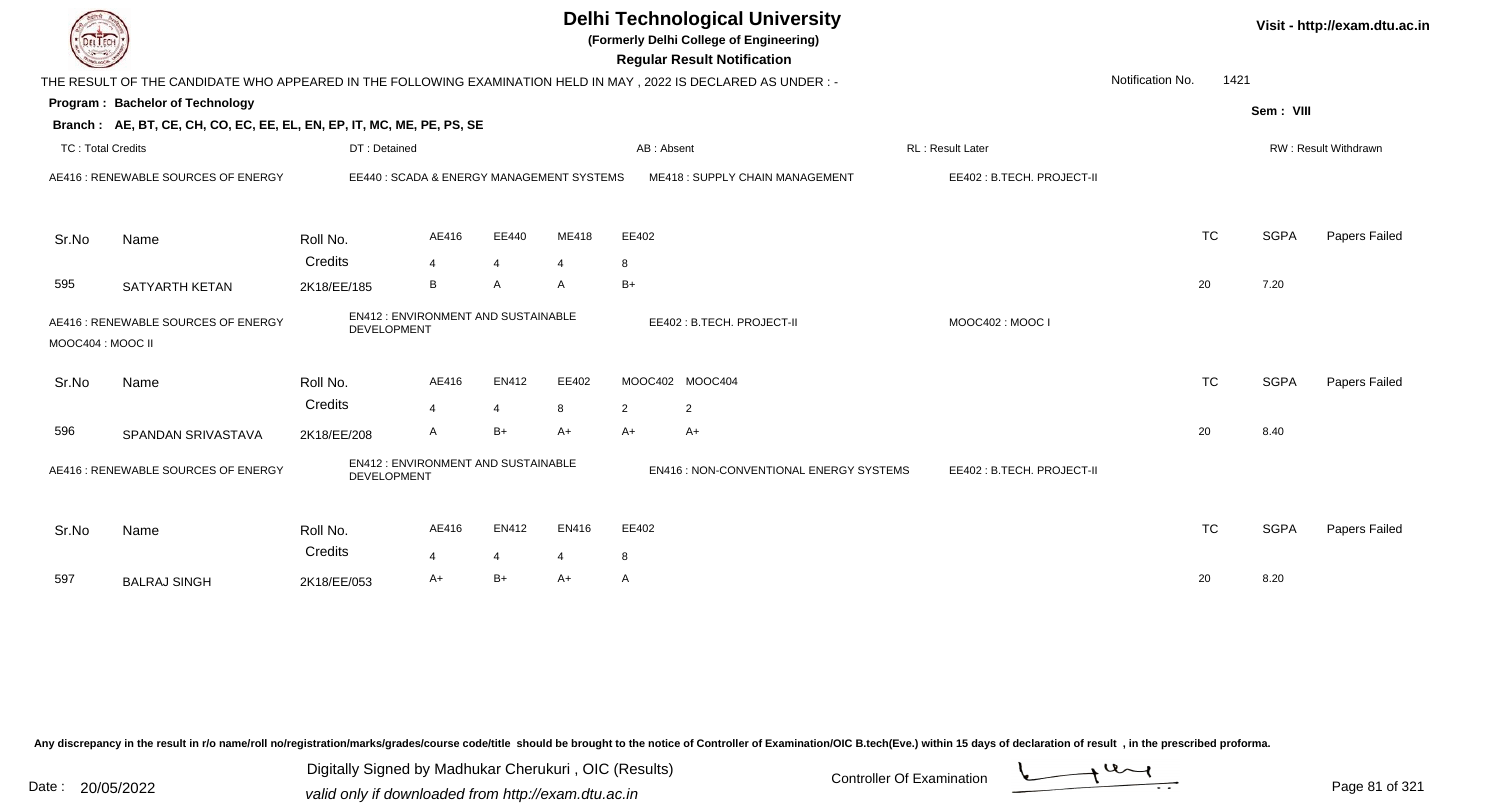| EL ECH                                                   |                                                                                                                 |              |                                        |                |              |                | <b>Delhi Technological University</b><br>(Formerly Delhi College of Engineering)<br><b>Regular Result Notification</b> |                  |                  |      |             | Visit - http://exam.dtu.ac.in |
|----------------------------------------------------------|-----------------------------------------------------------------------------------------------------------------|--------------|----------------------------------------|----------------|--------------|----------------|------------------------------------------------------------------------------------------------------------------------|------------------|------------------|------|-------------|-------------------------------|
|                                                          | THE RESULT OF THE CANDIDATE WHO APPEARED IN THE FOLLOWING EXAMINATION HELD IN MAY, 2022 IS DECLARED AS UNDER :- |              |                                        |                |              |                |                                                                                                                        |                  | Notification No. | 1421 |             |                               |
|                                                          | Program: Bachelor of Technology                                                                                 |              |                                        |                |              |                |                                                                                                                        |                  |                  |      | Sem: VIII   |                               |
|                                                          | Branch: AE, BT, CE, CH, CO, EC, EE, EL, EN, EP, IT, MC, ME, PE, PS, SE                                          |              |                                        |                |              |                |                                                                                                                        |                  |                  |      |             |                               |
| <b>TC: Total Credits</b>                                 |                                                                                                                 | DT: Detained |                                        |                |              | AB: Absent     |                                                                                                                        | RL: Result Later |                  |      |             | RW: Result Withdrawn          |
|                                                          | AE416 : RENEWABLE SOURCES OF ENERGY                                                                             |              | ME404 : INDUSTRIAL ENGINEERING         |                |              |                | EE402: B.TECH. PROJECT-II                                                                                              | MOOC402: MOOC I  |                  |      |             |                               |
| MOOC404: MOOC II                                         |                                                                                                                 |              |                                        |                |              |                |                                                                                                                        |                  |                  |      |             |                               |
| Sr.No                                                    | Name                                                                                                            | Roll No.     | AE416                                  | ME404          | EE402        |                | MOOC402 MOOC404                                                                                                        |                  | <b>TC</b>        |      | <b>SGPA</b> | Papers Failed                 |
|                                                          |                                                                                                                 | Credits      | 4                                      | $\overline{4}$ | 8            | 2              | 2                                                                                                                      |                  |                  |      |             |                               |
| 598                                                      | <b>HRITIKA SATTAWAN</b>                                                                                         | 2K18/EE/086  | A+                                     | C              | A+           | $A+$           | $A+$                                                                                                                   |                  | 20               |      | 8.20        |                               |
| AE416 : RENEWABLE SOURCES OF ENERGY<br>MOOC404 : MOOC II |                                                                                                                 |              | ME408 : COMBUSTION GENERATED POLLUTION |                |              |                | EE402: B.TECH. PROJECT-II                                                                                              | MOOC402: MOOC I  |                  |      |             |                               |
| Sr.No                                                    | Name                                                                                                            | Roll No.     | AE416                                  | ME408          | EE402        |                | MOOC402 MOOC404                                                                                                        |                  | <b>TC</b>        |      | <b>SGPA</b> | Papers Failed                 |
|                                                          |                                                                                                                 | Credits      | $\overline{4}$                         | $\overline{4}$ | 8            | 2              | 2                                                                                                                      |                  |                  |      |             |                               |
| 599                                                      | <b>VATTAN BALI</b>                                                                                              | 2K18/EE/236  | A                                      | $A+$           | $\mathsf{A}$ | $A+$           | $A+$                                                                                                                   |                  | 20               |      | 8.40        |                               |
| MOOC404 : MOOC II                                        | AE420 : VEHICLE SAFETY ENGINEERING                                                                              |              | CO414 : BIG DATA ANALYTICS             |                |              |                | EE402: B.TECH. PROJECT-II                                                                                              | MOOC402: MOOC I  |                  |      |             |                               |
| Sr.No                                                    | Name                                                                                                            | Roll No.     | AE420                                  | CO414          | EE402        |                | MOOC402 MOOC404                                                                                                        |                  | <b>TC</b>        |      | <b>SGPA</b> | Papers Failed                 |
|                                                          |                                                                                                                 | Credits      | $\overline{4}$                         | $\overline{4}$ | 8            | $\overline{2}$ | $\overline{2}$                                                                                                         |                  |                  |      |             |                               |
| 600                                                      | <b>CHARU LATA</b>                                                                                               | 2K18/EE/056  | A                                      | A+             | A            | $A+$           | A+                                                                                                                     |                  | 20               |      | 8.40        |                               |
| 601                                                      | VANSHIKA                                                                                                        | 2K18/EE/234  | A                                      | $A+$           | A            | $A+$           | $A+$                                                                                                                   |                  | 20               |      | 8.40        |                               |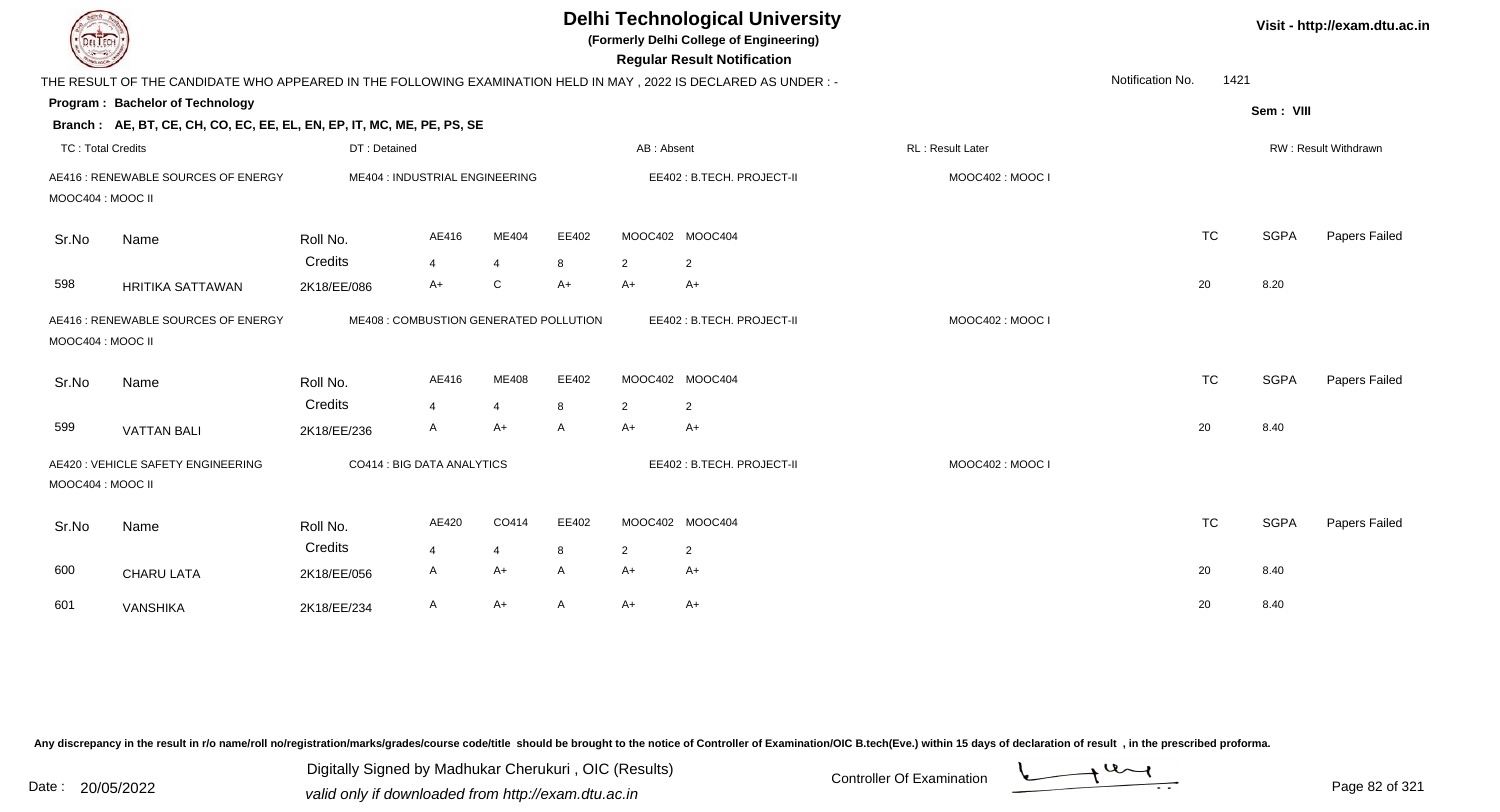| <b>DELTECH</b>                                          |                                                                                                                |                        |                                        |                                |                           |                        | <b>Delhi Technological University</b><br>(Formerly Delhi College of Engineering)<br><b>Regular Result Notification</b> |                         |                  |           |             | Visit - http://exam.dtu.ac.in |
|---------------------------------------------------------|----------------------------------------------------------------------------------------------------------------|------------------------|----------------------------------------|--------------------------------|---------------------------|------------------------|------------------------------------------------------------------------------------------------------------------------|-------------------------|------------------|-----------|-------------|-------------------------------|
|                                                         | THE RESULT OF THE CANDIDATE WHO APPEARED IN THE FOLLOWING EXAMINATION HELD IN MAY, 2022 IS DECLARED AS UNDER:- |                        |                                        |                                |                           |                        |                                                                                                                        |                         | Notification No. | 1421      |             |                               |
|                                                         | Program: Bachelor of Technology                                                                                |                        |                                        |                                |                           |                        |                                                                                                                        |                         |                  |           | Sem: VIII   |                               |
|                                                         | Branch: AE, BT, CE, CH, CO, EC, EE, EL, EN, EP, IT, MC, ME, PE, PS, SE                                         |                        |                                        |                                |                           |                        |                                                                                                                        |                         |                  |           |             |                               |
| <b>TC: Total Credits</b>                                |                                                                                                                | DT: Detained           |                                        |                                |                           | AB: Absent             |                                                                                                                        | <b>RL: Result Later</b> |                  |           |             | RW: Result Withdrawn          |
| MOOC404 : MOOC II                                       | AE420 : VEHICLE SAFETY ENGINEERING                                                                             |                        | ME408 : COMBUSTION GENERATED POLLUTION |                                |                           |                        | EE402: B.TECH. PROJECT-II                                                                                              | MOOC402: MOOC I         |                  |           |             |                               |
| Sr.No                                                   | Name                                                                                                           | Roll No.               | AE420                                  | ME408                          | EE402                     |                        | MOOC402 MOOC404                                                                                                        |                         |                  | <b>TC</b> | <b>SGPA</b> | Papers Failed                 |
| 602                                                     | <b>HIMANI MEENA</b>                                                                                            | Credits<br>2K18/EE/081 | $\overline{4}$<br>$A+$                 | $\overline{4}$<br>$A+$         | 8<br>A                    | $\overline{2}$<br>$A+$ | $\overline{2}$<br>$A+$                                                                                                 |                         |                  | 20        | 8.60        |                               |
| AE420 : VEHICLE SAFETY ENGINEERING<br>MOOC404 : MOOC II |                                                                                                                | <b>ENGINEERING</b>     | PE412: SUPPLY CHAIN MANAGEMENT & VALUE |                                |                           |                        | EE402: B.TECH. PROJECT-II                                                                                              | MOOC402: MOOC I         |                  |           |             |                               |
| Sr.No                                                   | Name                                                                                                           | Roll No.<br>Credits    | AE420<br>$\mathbf{A}$                  | <b>PE412</b><br>$\overline{4}$ | EE402<br>8                | $\overline{2}$         | MOOC402 MOOC404<br>2                                                                                                   |                         |                  | <b>TC</b> | <b>SGPA</b> | Papers Failed                 |
| 603                                                     | PRATEEK LOHAN                                                                                                  | 2K18/EE/143            | A                                      | $A+$                           | A                         | $A+$                   | $A+$                                                                                                                   |                         |                  | 20        | 8.40        |                               |
| MOOC404 : MOOC II                                       | AE420 : VEHICLE SAFETY ENGINEERING<br>PT410 : MEMBRANE TECHNOLOGY                                              |                        |                                        |                                | EE402: B.TECH. PROJECT-II | MOOC402: MOOC I        |                                                                                                                        |                         |                  |           |             |                               |
| Sr.No                                                   | Name                                                                                                           | Roll No.               | AE420                                  | PT410                          | EE402                     |                        | MOOC402 MOOC404                                                                                                        |                         |                  | <b>TC</b> | <b>SGPA</b> | Papers Failed                 |
| 604                                                     | <b>DAKSH RAJORA</b>                                                                                            | Credits<br>2K18/EE/059 | $\overline{4}$<br>A+                   | $\overline{4}$<br>O            | 8<br>$B+$                 | $\overline{2}$<br>A+   | $\overline{c}$<br>$A+$                                                                                                 |                         |                  | 20        | 8.40        |                               |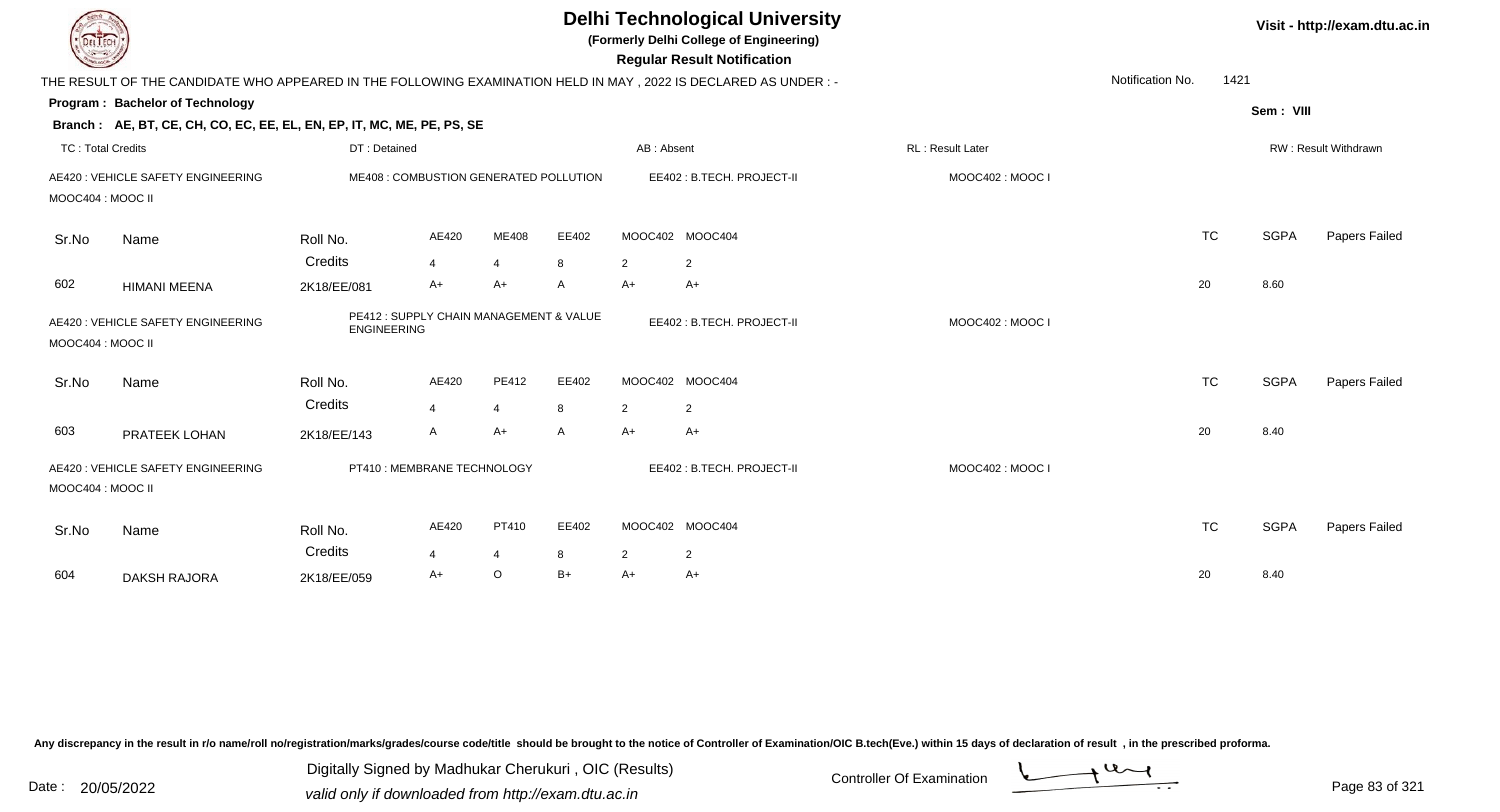| DEL ECH                  |                                                                        |                 |                                         |                |                | <b>Delhi Technological University</b><br>(Formerly Delhi College of Engineering)<br><b>Regular Result Notification</b> |                           |                  |             | Visit - http://exam.dtu.ac.in |
|--------------------------|------------------------------------------------------------------------|-----------------|-----------------------------------------|----------------|----------------|------------------------------------------------------------------------------------------------------------------------|---------------------------|------------------|-------------|-------------------------------|
|                          |                                                                        |                 |                                         |                |                | THE RESULT OF THE CANDIDATE WHO APPEARED IN THE FOLLOWING EXAMINATION HELD IN MAY, 2022 IS DECLARED AS UNDER:-         |                           | Notification No. | 1421        |                               |
|                          | Program: Bachelor of Technology                                        |                 |                                         |                |                |                                                                                                                        |                           |                  | Sem: VIII   |                               |
|                          | Branch: AE, BT, CE, CH, CO, EC, EE, EL, EN, EP, IT, MC, ME, PE, PS, SE |                 |                                         |                |                |                                                                                                                        |                           |                  |             |                               |
| <b>TC: Total Credits</b> |                                                                        | DT: Detained    |                                         |                |                | AB: Absent                                                                                                             | <b>RL: Result Later</b>   |                  |             | RW: Result Withdrawn          |
|                          | BT404 : ADVANCES IN COMPUTATIONAL BIOLOGY                              |                 | BT406 : AGRICULTURE MICROBIOLOGY        |                |                | CO414 : BIG DATA ANALYTICS                                                                                             | EE402: B.TECH. PROJECT-II |                  |             |                               |
| Sr.No                    | Name                                                                   | Roll No.        | <b>BT404</b>                            | <b>BT406</b>   | CO414          | EE402                                                                                                                  |                           | <b>TC</b>        | <b>SGPA</b> | Papers Failed                 |
|                          |                                                                        | Credits         | $\overline{4}$                          | $\overline{4}$ | $\overline{4}$ | 8                                                                                                                      |                           |                  |             |                               |
| 605                      | YASH DAGAR                                                             | 2K18/EE/248     | A                                       | A              | A              | A                                                                                                                      |                           | 20               | 8.00        |                               |
|                          | BT404 : ADVANCES IN COMPUTATIONAL BIOLOGY                              |                 | CE418 : GROUND WATER AND SEEPAGE        |                |                | EC462 : Recent Trends in Artificial Intelligence                                                                       | EE402: B.TECH. PROJECT-II |                  |             |                               |
| Sr.No                    | Name                                                                   | Roll No.        | <b>BT404</b>                            | CE418          | EC462          | EE402                                                                                                                  |                           | <b>TC</b>        | <b>SGPA</b> | Papers Failed                 |
|                          |                                                                        | Credits         | $\overline{4}$                          | $\overline{4}$ |                | 8                                                                                                                      |                           |                  |             |                               |
| 606                      | <b>AYUSH CHOPRA</b>                                                    | 2K18/EE/050     | $B+$                                    | A              | B              | B                                                                                                                      |                           | 20               | 6.60        |                               |
| MOOC404 : MOOC II        | BT404 : ADVANCES IN COMPUTATIONAL BIOLOGY                              | <b>NETWORKS</b> | EE446 : DATA COMMUNICATION AND COMPUTER |                |                | EE402: B.TECH. PROJECT-II                                                                                              | MOOC402: MOOC I           |                  |             |                               |
| Sr.No                    | Name                                                                   | Roll No.        | <b>BT404</b>                            | EE446          | EE402          | MOOC402 MOOC404                                                                                                        |                           | <b>TC</b>        | <b>SGPA</b> | Papers Failed                 |
|                          |                                                                        | Credits         | $\overline{4}$                          | $\overline{4}$ | 8              | 2<br>$\overline{2}$                                                                                                    |                           |                  |             |                               |
| 607                      | <b>HARISH KUMAR PATEL</b>                                              | 2K18/EE/074     | A                                       | A              | A              | $A+$<br>A+                                                                                                             |                           | 20               | 8.20        |                               |

Digitally Signed by Madhukar Cherukuri, OIC (Results)<br>Date : 20/05/2022 valid only if downloaded from http://oxam.dtu.ac.in Digitally Signed by Madhukar Cherukuri , OIC (Results)

valid only if downloaded from http://exam.dtu.ac.in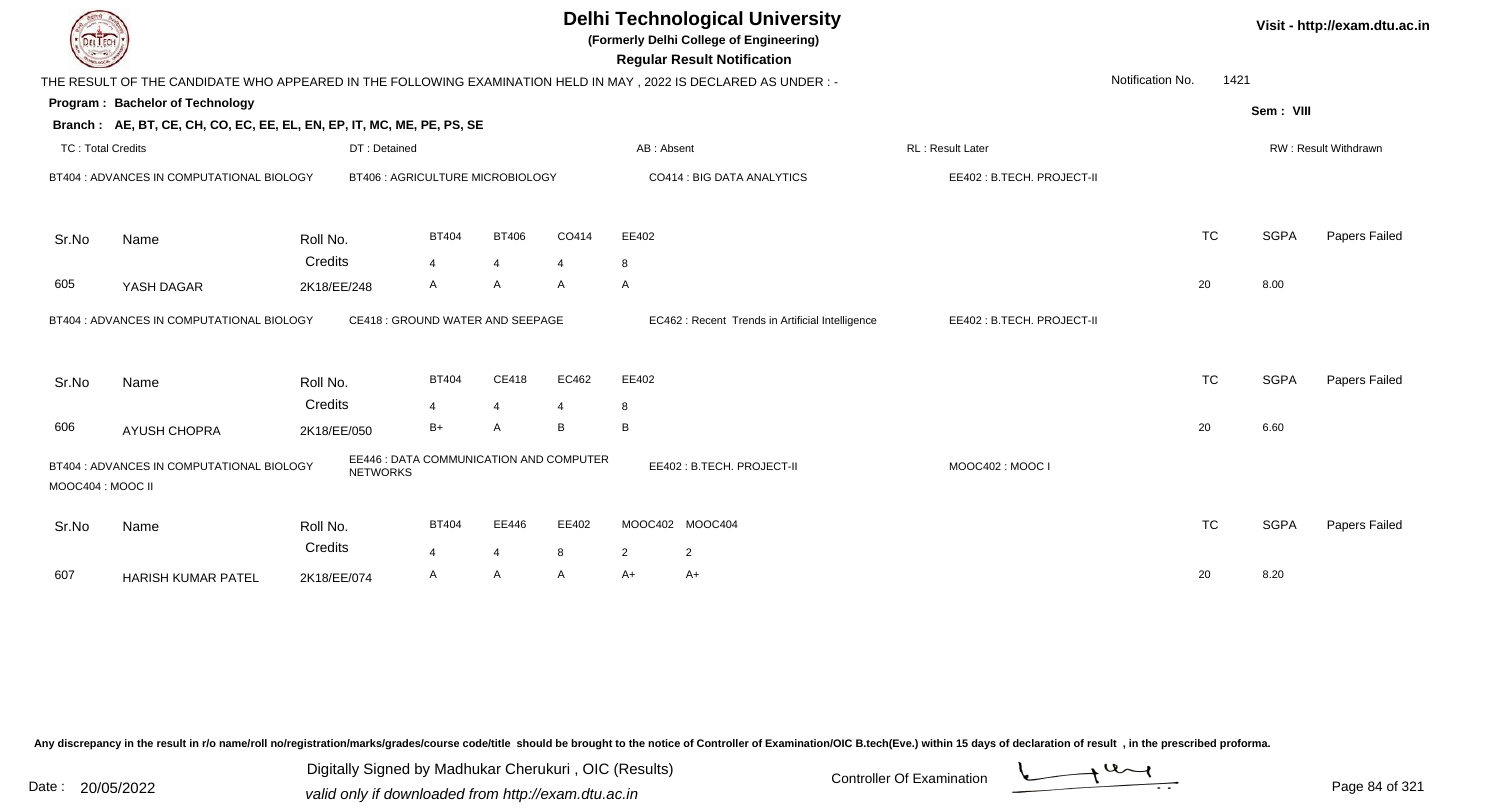| DEL TECH                 |                                                                                                           |             |                                  |                |                |                                         | <b>Delhi Technological University</b><br>(Formerly Delhi College of Engineering)<br><b>Regular Result Notification</b> |                           |                  |             | Visit - http://exam.dtu.ac.in |
|--------------------------|-----------------------------------------------------------------------------------------------------------|-------------|----------------------------------|----------------|----------------|-----------------------------------------|------------------------------------------------------------------------------------------------------------------------|---------------------------|------------------|-------------|-------------------------------|
|                          |                                                                                                           |             |                                  |                |                |                                         | THE RESULT OF THE CANDIDATE WHO APPEARED IN THE FOLLOWING EXAMINATION HELD IN MAY, 2022 IS DECLARED AS UNDER:-         |                           | Notification No. | 1421        |                               |
|                          | Program: Bachelor of Technology<br>Branch: AE, BT, CE, CH, CO, EC, EE, EL, EN, EP, IT, MC, ME, PE, PS, SE |             |                                  |                |                |                                         |                                                                                                                        |                           |                  | Sem: VIII   |                               |
| <b>TC: Total Credits</b> |                                                                                                           |             | DT: Detained                     |                |                |                                         | AB: Absent                                                                                                             | RL: Result Later          |                  |             | RW: Result Withdrawn          |
|                          | BT404 : ADVANCES IN COMPUTATIONAL BIOLOGY                                                                 |             | <b>NETWORKS</b>                  |                |                | EE446 : DATA COMMUNICATION AND COMPUTER | EE448 : BIG DATA ANALYTICS                                                                                             | EE402: B.TECH. PROJECT-II |                  |             |                               |
| Sr.No                    | Name                                                                                                      | Roll No.    |                                  | <b>BT404</b>   | EE446          | EE448                                   | EE402                                                                                                                  |                           | <b>TC</b>        | <b>SGPA</b> | Papers Failed                 |
|                          |                                                                                                           | Credits     |                                  | $\overline{4}$ | $\overline{4}$ | $\overline{\mathbf{A}}$                 | 8                                                                                                                      |                           |                  |             |                               |
| 608                      | <b>NILAYAN MAJI</b>                                                                                       | 2K18/EE/128 |                                  | $B+$           | $\overline{A}$ | $B+$                                    | A                                                                                                                      |                           | 20               | 7.60        |                               |
|                          | BT404 : ADVANCES IN COMPUTATIONAL BIOLOGY                                                                 |             | <b>NETWORKS</b>                  |                |                | EE446 : DATA COMMUNICATION AND COMPUTER | EE450 : CLOUD COMPUTING FUNDAMENTALS                                                                                   | EE402: B.TECH. PROJECT-II |                  |             |                               |
| Sr.No                    | Name                                                                                                      | Roll No.    |                                  | <b>BT404</b>   | EE446          | EE450                                   | EE402                                                                                                                  |                           | <b>TC</b>        | <b>SGPA</b> | Papers Failed                 |
|                          |                                                                                                           | Credits     |                                  | $\overline{4}$ | $\overline{4}$ | 4                                       | 8                                                                                                                      |                           |                  |             |                               |
| 609                      | <b>ANMOL BHANUKA</b>                                                                                      | 2K18/EE/034 |                                  | $B+$           | A              | $B+$                                    | B                                                                                                                      |                           | 20               | 6.80        |                               |
|                          | BT404 : ADVANCES IN COMPUTATIONAL BIOLOGY                                                                 |             | <b>EE448: BIG DATA ANALYTICS</b> |                |                |                                         | EE450 : CLOUD COMPUTING FUNDAMENTALS                                                                                   | EE402: B.TECH. PROJECT-II |                  |             |                               |
| Sr.No                    | Name                                                                                                      | Roll No.    |                                  | <b>BT404</b>   | EE448          | EE450                                   | EE402                                                                                                                  |                           | TC               | <b>SGPA</b> | Papers Failed                 |
|                          |                                                                                                           | Credits     |                                  | $\overline{4}$ | $\overline{4}$ | 4                                       | 8                                                                                                                      |                           |                  |             |                               |
| 610                      | <b>AKSHIT GOEL</b>                                                                                        | 2K18/EE/017 |                                  | $\mathsf{A}$   | A              | $A+$                                    | $A+$                                                                                                                   |                           | 20               | 8.60        |                               |
| 611                      | PIYUSH                                                                                                    | 2K18/EE/135 |                                  | $B+$           | B              | $B+$                                    | A                                                                                                                      |                           | 20               | 7.20        |                               |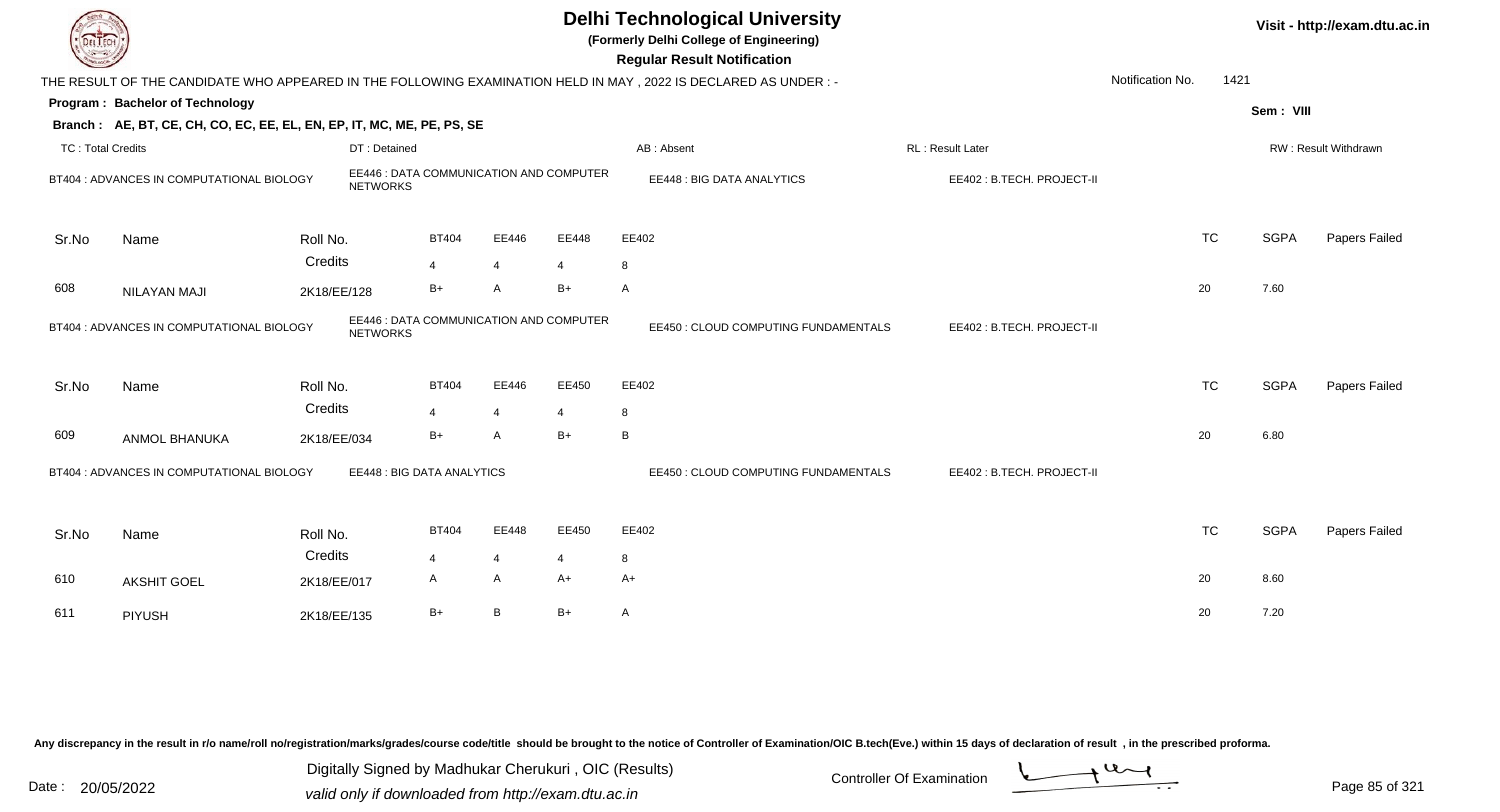|                          | <b>Delhi Technological University</b><br>Visit - http://exam.dtu.ac.in<br>(Formerly Delhi College of Engineering)<br><b>Regular Result Notification</b><br>Notification No.<br>1421<br>THE RESULT OF THE CANDIDATE WHO APPEARED IN THE FOLLOWING EXAMINATION HELD IN MAY, 2022 IS DECLARED AS UNDER :- |                                       |                              |                |                |              |                                  |                           |  |           |             |                             |  |  |
|--------------------------|--------------------------------------------------------------------------------------------------------------------------------------------------------------------------------------------------------------------------------------------------------------------------------------------------------|---------------------------------------|------------------------------|----------------|----------------|--------------|----------------------------------|---------------------------|--|-----------|-------------|-----------------------------|--|--|
|                          |                                                                                                                                                                                                                                                                                                        |                                       |                              |                |                |              |                                  |                           |  |           |             |                             |  |  |
|                          | Program: Bachelor of Technology                                                                                                                                                                                                                                                                        |                                       |                              |                |                |              |                                  |                           |  |           | Sem: VIII   |                             |  |  |
|                          | Branch: AE, BT, CE, CH, CO, EC, EE, EL, EN, EP, IT, MC, ME, PE, PS, SE                                                                                                                                                                                                                                 |                                       |                              |                |                |              |                                  |                           |  |           |             |                             |  |  |
| <b>TC: Total Credits</b> |                                                                                                                                                                                                                                                                                                        | DT: Detained                          |                              |                |                | AB: Absent   |                                  | <b>RL: Result Later</b>   |  |           |             | <b>RW: Result Withdrawn</b> |  |  |
| MOOC404 : MOOC II        | BT404 : ADVANCES IN COMPUTATIONAL BIOLOGY                                                                                                                                                                                                                                                              | EE450 : CLOUD COMPUTING FUNDAMENTALS  |                              |                |                |              | EE402: B.TECH. PROJECT-II        | MOOC402: MOOC I           |  |           |             |                             |  |  |
| Sr.No                    | Name                                                                                                                                                                                                                                                                                                   | Roll No.                              | <b>BT404</b>                 | EE450          | EE402          |              | MOOC402 MOOC404                  |                           |  | <b>TC</b> | <b>SGPA</b> | Papers Failed               |  |  |
| 612                      | DHARMENDRA KUMAR                                                                                                                                                                                                                                                                                       | Credits<br>2K18/EE/063                | $\overline{\mathbf{A}}$<br>A | 4<br>$B+$      | 8<br>B         | 2<br>$A+$    | $\overline{2}$<br>A+             |                           |  | 20        | 7.20        |                             |  |  |
|                          | BT404 : ADVANCES IN COMPUTATIONAL BIOLOGY                                                                                                                                                                                                                                                              | MC420 : INFORMATION THEORY AND CODING |                              |                |                |              | MC432: FUZZY SET AND FUZZY LOGIC | EE402: B.TECH. PROJECT-II |  |           |             |                             |  |  |
| Sr.No                    | Name                                                                                                                                                                                                                                                                                                   | Roll No.                              | <b>BT404</b>                 | MC420          | MC432          | EE402        |                                  |                           |  | <b>TC</b> | <b>SGPA</b> | Papers Failed               |  |  |
|                          |                                                                                                                                                                                                                                                                                                        | Credits                               | 4                            | $\overline{4}$ | $\overline{4}$ | 8            |                                  |                           |  |           |             |                             |  |  |
| 613                      | YATHARTH AHUJA                                                                                                                                                                                                                                                                                         | 2K18/EE/249                           | A                            | A              | A+             | $A+$         |                                  |                           |  | 20        | 8.60        |                             |  |  |
|                          | BT406 : AGRICULTURE MICROBIOLOGY                                                                                                                                                                                                                                                                       | CO408 : INTELLECTUAL PROPERTY RIGHTS  |                              |                |                |              | EE448 : BIG DATA ANALYTICS       | EE402: B.TECH. PROJECT-II |  |           |             |                             |  |  |
| Sr.No                    | Name                                                                                                                                                                                                                                                                                                   | Roll No.                              | <b>BT406</b>                 | CO408          | EE448          | EE402        |                                  |                           |  | <b>TC</b> | <b>SGPA</b> | Papers Failed               |  |  |
|                          |                                                                                                                                                                                                                                                                                                        | Credits                               | $\overline{4}$               | 4              | 4              | 8            |                                  |                           |  |           |             |                             |  |  |
| 614                      | CHAITANYA SRIVASTAVA                                                                                                                                                                                                                                                                                   | 2K18/EE/055                           | B+                           | A+             | $A+$           | $\mathsf{A}$ |                                  |                           |  | 20        | 8.20        |                             |  |  |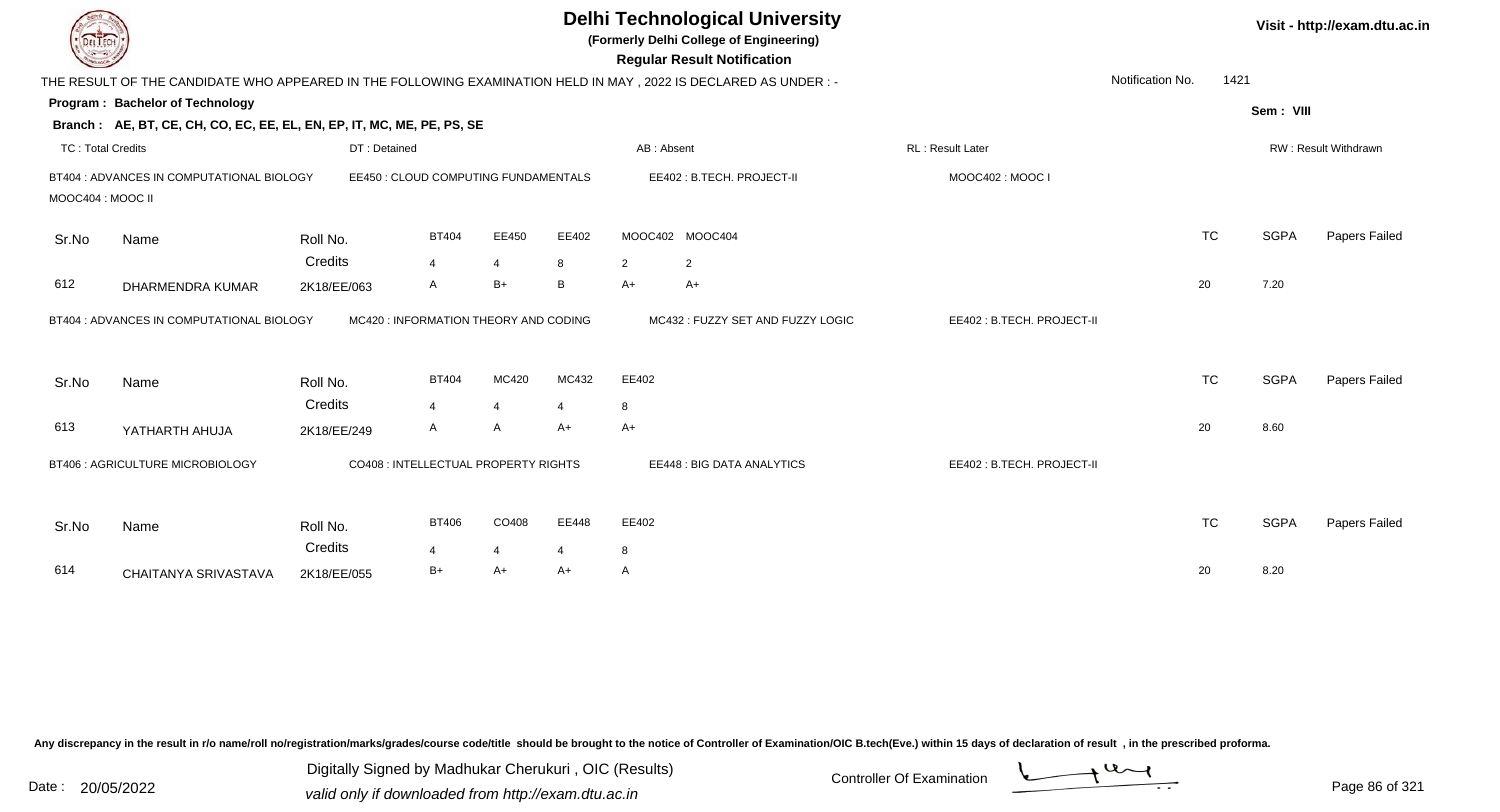|                          | <b>DELTECH</b><br>THE RESULT OF THE CANDIDATE WHO APPEARED IN THE FOLLOWING EXAMINATION HELD IN MAY, 2022 IS DECLARED AS UNDER:- |              |                                  |       |                |                | <b>Delhi Technological University</b><br>(Formerly Delhi College of Engineering)<br><b>Regular Result Notification</b> |                           |           |             | Visit - http://exam.dtu.ac.in |
|--------------------------|----------------------------------------------------------------------------------------------------------------------------------|--------------|----------------------------------|-------|----------------|----------------|------------------------------------------------------------------------------------------------------------------------|---------------------------|-----------|-------------|-------------------------------|
|                          |                                                                                                                                  |              |                                  |       |                |                |                                                                                                                        | Notification No.          | 1421      |             |                               |
|                          | Program: Bachelor of Technology                                                                                                  |              |                                  |       |                |                |                                                                                                                        |                           |           | Sem: VIII   |                               |
|                          | Branch: AE, BT, CE, CH, CO, EC, EE, EL, EN, EP, IT, MC, ME, PE, PS, SE                                                           |              |                                  |       |                |                |                                                                                                                        |                           |           |             |                               |
| <b>TC: Total Credits</b> |                                                                                                                                  | DT: Detained |                                  |       |                | AB: Absent     |                                                                                                                        | RL: Result Later          |           |             | RW: Result Withdrawn          |
|                          | BT406 : AGRICULTURE MICROBIOLOGY                                                                                                 |              | EE448 : BIG DATA ANALYTICS       |       |                |                | EE402: B.TECH. PROJECT-II                                                                                              | MOOC402: MOOC I           |           |             |                               |
| MOOC404 : MOOC II        |                                                                                                                                  |              |                                  |       |                |                |                                                                                                                        |                           |           |             |                               |
| Sr.No                    | Name                                                                                                                             | Roll No.     | <b>BT406</b>                     | EE448 | EE402          |                | MOOC402 MOOC404                                                                                                        |                           | <b>TC</b> | <b>SGPA</b> | Papers Failed                 |
|                          |                                                                                                                                  | Credits      | $\overline{4}$                   | 4     | 8              | $\overline{2}$ | 2                                                                                                                      |                           |           |             |                               |
| 615                      | <b>HARSH</b>                                                                                                                     | 2K18/EE/076  | A                                | $B+$  | A              | $A+$           | A+                                                                                                                     |                           | 20        | 8.00        |                               |
|                          | BT406 : AGRICULTURE MICROBIOLOGY                                                                                                 |              | EE448 : BIG DATA ANALYTICS       |       |                |                | <b>ME414: FRACTURE MECHANICS</b>                                                                                       | EE402: B.TECH. PROJECT-II |           |             |                               |
| Sr.No                    | Name                                                                                                                             | Roll No.     | <b>BT406</b>                     | EE448 | ME414          | EE402          |                                                                                                                        |                           | <b>TC</b> | <b>SGPA</b> | Papers Failed                 |
|                          |                                                                                                                                  | Credits      | $\overline{4}$                   | 4     | $\overline{4}$ | 8              |                                                                                                                        |                           |           |             |                               |
| 616                      | <b>SHIVAM KUMAR</b>                                                                                                              | 2K18/EE/193  | B+                               | $B+$  | $A+$           | A              |                                                                                                                        |                           | 20        | 7.80        |                               |
| MOOC404 : MOOC II        | BT406 : AGRICULTURE MICROBIOLOGY                                                                                                 |              | MC432: FUZZY SET AND FUZZY LOGIC |       |                |                | EE402: B.TECH. PROJECT-II                                                                                              | MOOC402: MOOC I           |           |             |                               |
| Sr.No                    | Name                                                                                                                             | Roll No.     | <b>BT406</b>                     | MC432 | EE402          |                | MOOC402 MOOC404                                                                                                        |                           | <b>TC</b> | <b>SGPA</b> | Papers Failed                 |
|                          |                                                                                                                                  | Credits      | $\overline{4}$                   | 4     | 8              | $\overline{2}$ | 2                                                                                                                      |                           |           |             |                               |
| 617                      | POOJA MEENA                                                                                                                      | 2K18/EE/137  | A+                               | A+    | A              | A+             | A+                                                                                                                     |                           | 20        | 8.60        |                               |

Digitally Signed by Madhukar Cherukuri, OIC (Results)<br>Date : 20/05/2022 valid only if downloaded from http://oxam.dtu.ac.in Digitally Signed by Madhukar Cherukuri , OIC (Results)

valid only if downloaded from http://exam.dtu.ac.in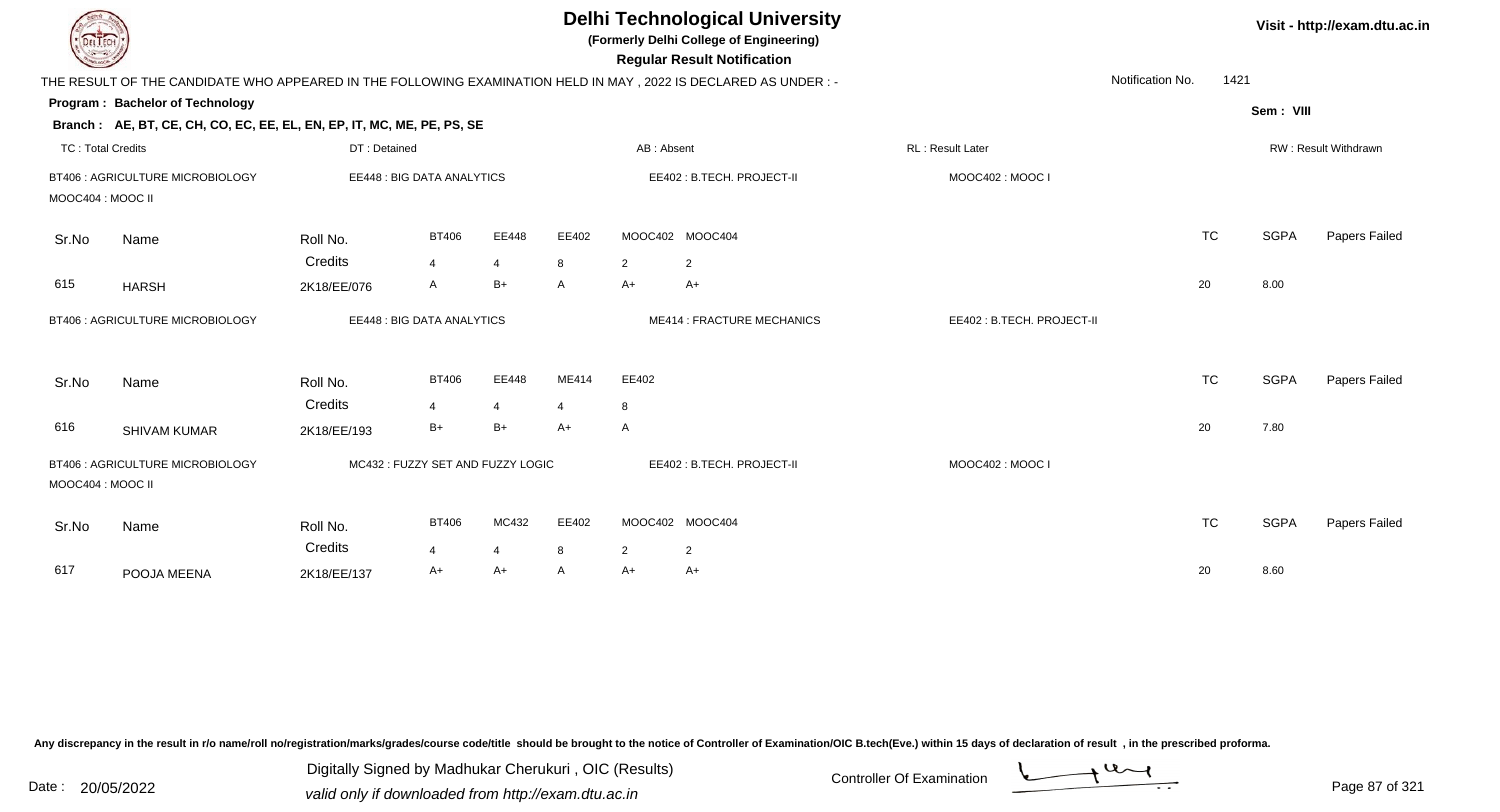| <b>DELTECH</b>           |                                                                        |                                           |                |                |       | <b>Delhi Technological University</b><br>(Formerly Delhi College of Engineering)<br><b>Regular Result Notification</b> |                           |                  |           |             | Visit - http://exam.dtu.ac.in |
|--------------------------|------------------------------------------------------------------------|-------------------------------------------|----------------|----------------|-------|------------------------------------------------------------------------------------------------------------------------|---------------------------|------------------|-----------|-------------|-------------------------------|
|                          |                                                                        |                                           |                |                |       | THE RESULT OF THE CANDIDATE WHO APPEARED IN THE FOLLOWING EXAMINATION HELD IN MAY, 2022 IS DECLARED AS UNDER:-         |                           | Notification No. | 1421      |             |                               |
|                          | Program: Bachelor of Technology                                        |                                           |                |                |       |                                                                                                                        |                           |                  |           | Sem: VIII   |                               |
|                          | Branch: AE, BT, CE, CH, CO, EC, EE, EL, EN, EP, IT, MC, ME, PE, PS, SE |                                           |                |                |       |                                                                                                                        |                           |                  |           |             |                               |
| <b>TC: Total Credits</b> |                                                                        | DT: Detained                              |                |                |       | AB: Absent                                                                                                             | <b>RL: Result Later</b>   |                  |           |             | RW: Result Withdrawn          |
|                          | BT426 : ENVIRONMENTAL BIOTECHNOLOGY                                    | EE428 : DIGITAL IMAGE PROCESSING          |                |                |       | EE440: SCADA & ENERGY MANAGEMENT SYSTEMS                                                                               | EE402: B.TECH. PROJECT-II |                  |           |             |                               |
| Sr.No                    | Name                                                                   | Roll No.                                  | <b>BT426</b>   | EE428          | EE440 | EE402                                                                                                                  |                           |                  | <b>TC</b> | <b>SGPA</b> | Papers Failed                 |
|                          |                                                                        | Credits                                   | $\overline{4}$ | $\overline{4}$ | 4     | 8                                                                                                                      |                           |                  |           |             |                               |
| 618                      | PULKIT GAUTAM                                                          | 2K17/EE/161                               | $\mathsf{A}$   | A              | A     | B                                                                                                                      |                           |                  | 20        | 7.20        |                               |
|                          | BT426 : ENVIRONMENTAL BIOTECHNOLOGY                                    | EE440 : SCADA & ENERGY MANAGEMENT SYSTEMS |                |                |       | ME404 : INDUSTRIAL ENGINEERING                                                                                         | EE402: B.TECH. PROJECT-II |                  |           |             |                               |
| Sr.No                    | Name                                                                   | Roll No.                                  | <b>BT426</b>   | EE440          | ME404 | EE402                                                                                                                  |                           |                  | <b>TC</b> | <b>SGPA</b> | Papers Failed                 |
|                          |                                                                        | Credits                                   | $\overline{4}$ | $\overline{4}$ | 4     | 8                                                                                                                      |                           |                  |           |             |                               |
| 619                      | <b>RAVI KUMAR</b>                                                      | 2K18/EE/160                               | A              | $A+$           | В     | Α                                                                                                                      |                           |                  | 20        | 7.80        |                               |
|                          | BT426 : ENVIRONMENTAL BIOTECHNOLOGY                                    | EE442 : ROBOTICS AND MACHINE VISION       |                |                |       | EE450 : CLOUD COMPUTING FUNDAMENTALS                                                                                   | EE402: B.TECH. PROJECT-II |                  |           |             |                               |
| Sr.No                    | Name                                                                   | Roll No.<br>Credits                       | <b>BT426</b>   | EE442          | EE450 | EE402                                                                                                                  |                           |                  | <b>TC</b> | <b>SGPA</b> | Papers Failed                 |
|                          |                                                                        |                                           | 4              | $\overline{4}$ | 4     | 8                                                                                                                      |                           |                  |           |             |                               |
| 620                      | SIDDHARTH CHOWDHARY                                                    | 2K18/EE/203                               | A              | $A+$           | A     | $\mathsf{A}$                                                                                                           |                           |                  | 20        | 8.20        |                               |

Digitally Signed by Madhukar Cherukuri, OIC (Results)<br>Date : 20/05/2022 valid only if downloaded from http://oxam.dtu.ac.in Digitally Signed by Madhukar Cherukuri , OIC (Results)

valid only if downloaded from http://exam.dtu.ac.in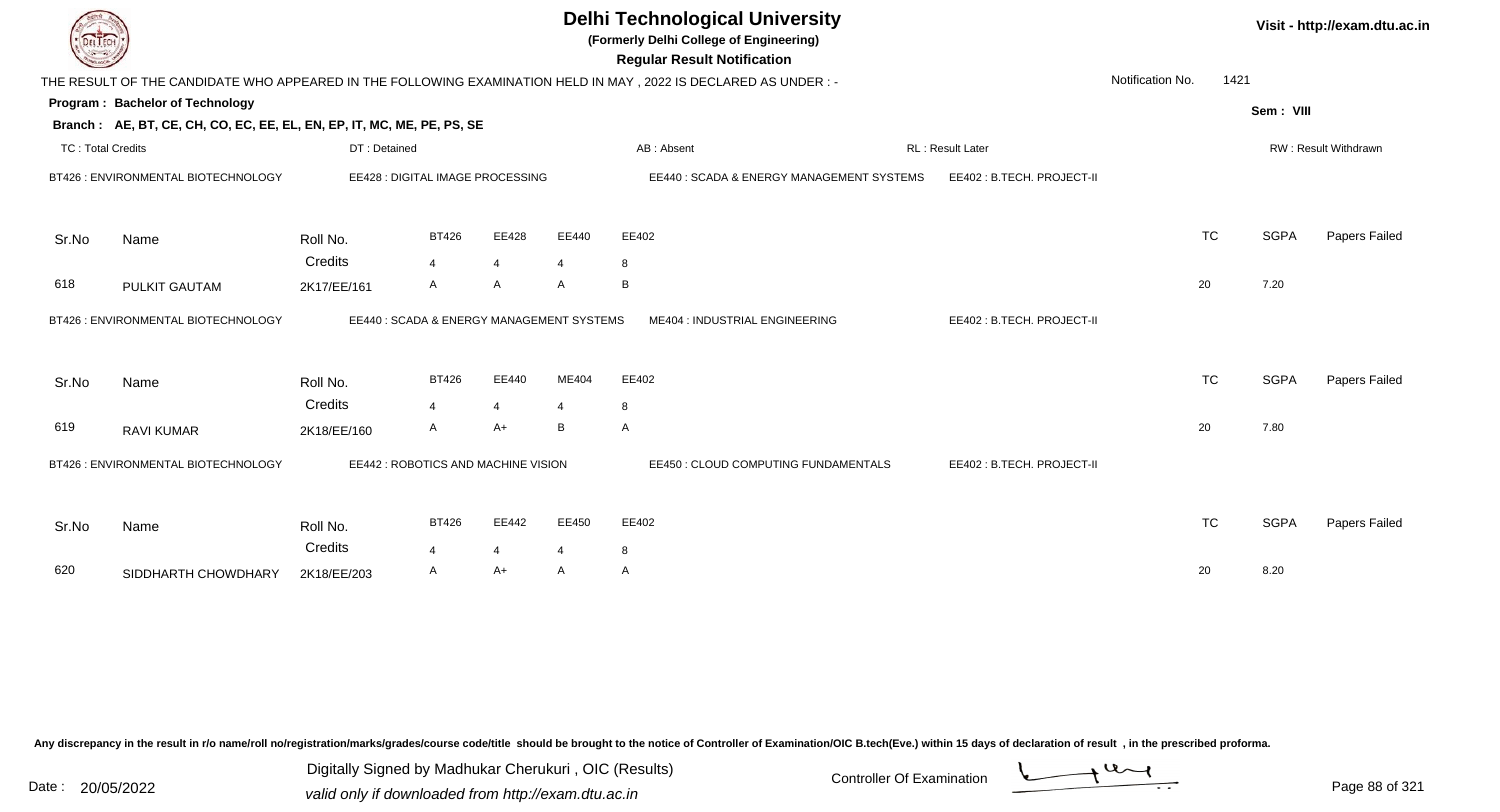| DEL ECH                                 |                                                                                                                 |                     |                                |                         |                                                |                      | <b>Delhi Technological University</b><br>(Formerly Delhi College of Engineering)<br><b>Regular Result Notification</b> |                           |                  |      |             | Visit - http://exam.dtu.ac.in |
|-----------------------------------------|-----------------------------------------------------------------------------------------------------------------|---------------------|--------------------------------|-------------------------|------------------------------------------------|----------------------|------------------------------------------------------------------------------------------------------------------------|---------------------------|------------------|------|-------------|-------------------------------|
|                                         | THE RESULT OF THE CANDIDATE WHO APPEARED IN THE FOLLOWING EXAMINATION HELD IN MAY, 2022 IS DECLARED AS UNDER :- |                     |                                |                         |                                                |                      |                                                                                                                        |                           | Notification No. | 1421 |             |                               |
|                                         | Program: Bachelor of Technology                                                                                 |                     |                                |                         |                                                |                      |                                                                                                                        |                           |                  |      | Sem: VIII   |                               |
|                                         | Branch: AE, BT, CE, CH, CO, EC, EE, EL, EN, EP, IT, MC, ME, PE, PS, SE                                          |                     |                                |                         |                                                |                      |                                                                                                                        |                           |                  |      |             |                               |
| <b>TC: Total Credits</b>                |                                                                                                                 | DT: Detained        |                                |                         |                                                | AB: Absent           |                                                                                                                        | RL: Result Later          |                  |      |             | RW: Result Withdrawn          |
| MOOC404 : MOOC II                       | BT426 : ENVIRONMENTAL BIOTECHNOLOGY                                                                             | <b>NETWORKS</b>     |                                |                         | EE446 : DATA COMMUNICATION AND COMPUTER        |                      | EE402: B.TECH. PROJECT-II                                                                                              | MOOC402: MOOC I           |                  |      |             |                               |
| Sr.No                                   | Name                                                                                                            | Roll No.<br>Credits | <b>BT426</b><br>$\overline{4}$ | EE446<br>$\overline{4}$ | EE402<br>8                                     | 2                    | MOOC402 MOOC404<br>2                                                                                                   |                           | <b>TC</b>        |      | <b>SGPA</b> | Papers Failed                 |
| 621                                     | <b>TUSHANT YADAV</b>                                                                                            | 2K18/EE/224         | $A+$                           | $A+$                    | B+                                             | $A+$                 | A+                                                                                                                     |                           | 20               |      | 8.20        |                               |
|                                         | BT426 : ENVIRONMENTAL BIOTECHNOLOGY                                                                             | <b>NETWORKS</b>     |                                |                         | <b>EE446 : DATA COMMUNICATION AND COMPUTER</b> |                      | EN406 : Advanced Open Channel Hydraulics                                                                               | EE402: B.TECH. PROJECT-II |                  |      |             |                               |
| Sr.No                                   | Name                                                                                                            | Roll No.<br>Credits | <b>BT426</b><br>4              | EE446<br>4              | <b>EN406</b><br>$\overline{4}$                 | EE402<br>8           |                                                                                                                        |                           | <b>TC</b>        |      | <b>SGPA</b> | Papers Failed                 |
| 622                                     | <b>TARUN DABAS</b>                                                                                              | 2K18/EE/221         | A                              | $A+$                    | B+                                             | B                    |                                                                                                                        |                           | 20               |      | 7.20        |                               |
| <b>ENGINEERING</b><br>MOOC404 : MOOC II | CE416 : GEO-ENVIRONMENTAL AND GEO-HAZARD                                                                        | <b>NETWORKS</b>     |                                |                         | EE446 : DATA COMMUNICATION AND COMPUTER        |                      | EE402: B.TECH. PROJECT-II                                                                                              | MOOC402: MOOC I           |                  |      |             |                               |
| Sr.No                                   | Name                                                                                                            | Roll No.<br>Credits | CE416                          | EE446                   | EE402                                          |                      | MOOC402 MOOC404                                                                                                        |                           | <b>TC</b>        |      | <b>SGPA</b> | Papers Failed                 |
| 623                                     | <b>HRITHIK TANWAR</b>                                                                                           | 2K18/EE/085         | 4<br>A+                        | $\overline{4}$<br>$B+$  | 8<br>$B+$                                      | $\overline{2}$<br>A+ | $\overline{2}$<br>A+                                                                                                   |                           | 20               |      | 7.80        |                               |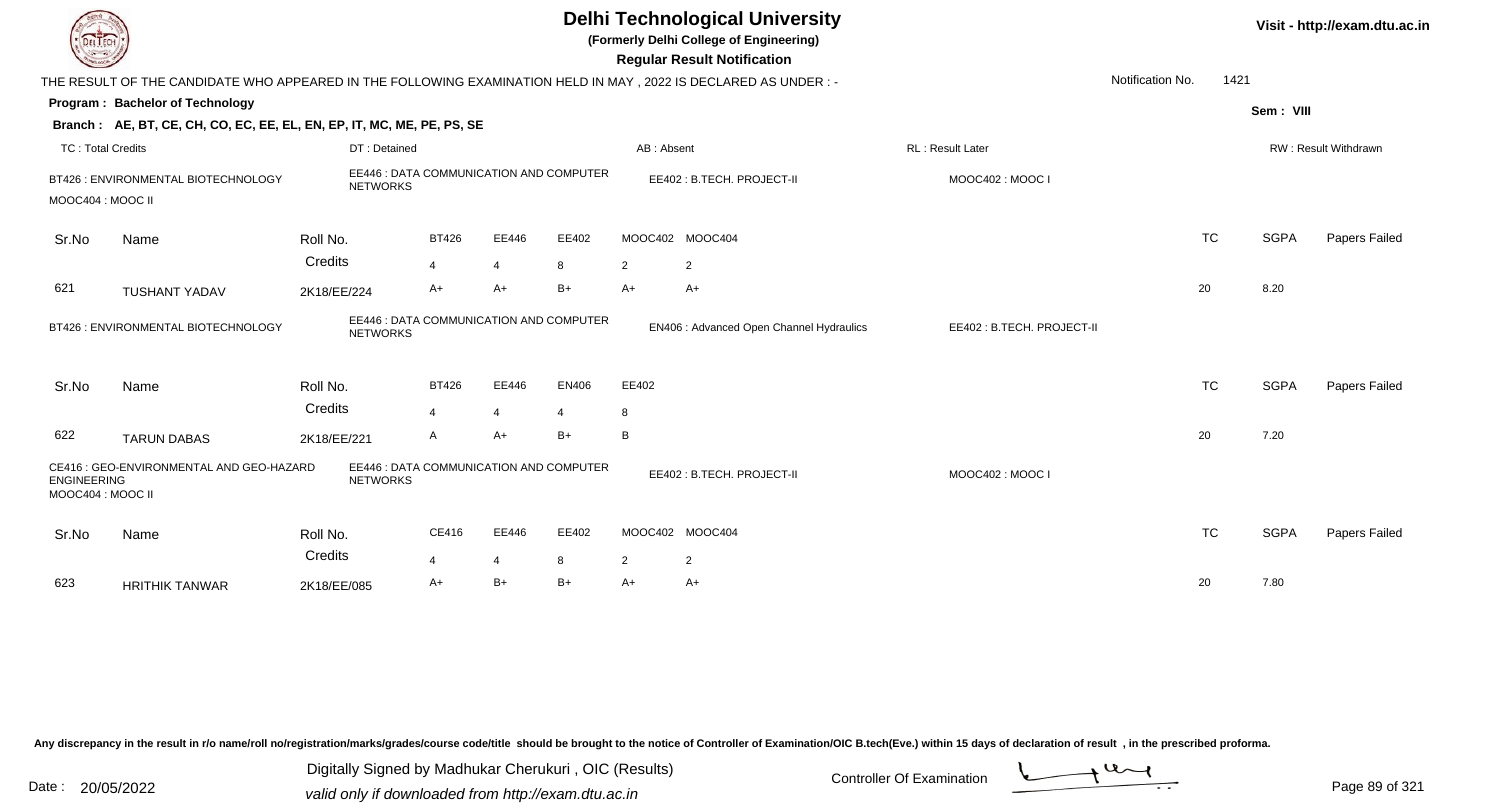|                                        |                                                                                                                 |                 |                                              |                |       |              | <b>Delhi Technological University</b><br>(Formerly Delhi College of Engineering)<br><b>Regular Result Notification</b> |                  |                  |           |             | Visit - http://exam.dtu.ac.in |
|----------------------------------------|-----------------------------------------------------------------------------------------------------------------|-----------------|----------------------------------------------|----------------|-------|--------------|------------------------------------------------------------------------------------------------------------------------|------------------|------------------|-----------|-------------|-------------------------------|
|                                        | THE RESULT OF THE CANDIDATE WHO APPEARED IN THE FOLLOWING EXAMINATION HELD IN MAY, 2022 IS DECLARED AS UNDER :- |                 |                                              |                |       |              |                                                                                                                        |                  | Notification No. | 1421      |             |                               |
|                                        | Program: Bachelor of Technology                                                                                 |                 |                                              |                |       |              |                                                                                                                        |                  |                  |           | Sem: VIII   |                               |
|                                        | Branch: AE, BT, CE, CH, CO, EC, EE, EL, EN, EP, IT, MC, ME, PE, PS, SE                                          |                 |                                              |                |       |              |                                                                                                                        |                  |                  |           |             |                               |
| <b>TC: Total Credits</b>               |                                                                                                                 | DT: Detained    |                                              |                |       | AB: Absent   |                                                                                                                        | RL: Result Later |                  |           |             | RW: Result Withdrawn          |
| <b>ENGINEERING</b>                     | CE416 : GEO-ENVIRONMENTAL AND GEO-HAZARD                                                                        | <b>NETWORKS</b> | EE446 : DATA COMMUNICATION AND COMPUTER      |                |       |              | ME406 : ELASTIC & PLASTIC BEHAVIOUR OF MATERIALS EE402 : B.TECH. PROJECT-II                                            |                  |                  |           |             |                               |
| Sr.No                                  | Name                                                                                                            | Roll No.        | CE416                                        | EE446          | ME406 | EE402        |                                                                                                                        |                  |                  | <b>TC</b> | <b>SGPA</b> | Papers Failed                 |
|                                        |                                                                                                                 | Credits         | $\overline{4}$                               | $\overline{4}$ | 4     | 8            |                                                                                                                        |                  |                  |           |             |                               |
| 624                                    | AASHUTOSH CHACHAN                                                                                               | 2K18/EE/001     | A                                            | $\mathsf O$    | A     | B            |                                                                                                                        |                  | 20               |           | 7.60        |                               |
| 625                                    | <b>ABHAY KUMAR</b>                                                                                              | 2K18/EE/002     | A                                            | A+             | A     | $\, {\sf B}$ |                                                                                                                        |                  | 20               |           | 7.40        |                               |
| 626                                    | AMAN SHARMA                                                                                                     | 2K18/EE/021     | O                                            | A+             | A     | B            |                                                                                                                        |                  | 20               |           | 7.80        |                               |
| <b>ENGINEERING</b><br>MOOC404: MOOC II | CE416 : GEO-ENVIRONMENTAL AND GEO-HAZARD                                                                        |                 |                                              |                |       |              | ME406 : ELASTIC & PLASTIC BEHAVIOUR OF MATERIALS EE402 : B.TECH. PROJECT-II                                            | MOOC402: MOOC I  |                  |           |             |                               |
| Sr.No                                  | Name                                                                                                            | Roll No.        | CE416                                        | ME406          | EE402 |              | MOOC402 MOOC404                                                                                                        |                  |                  | <b>TC</b> | <b>SGPA</b> | Papers Failed                 |
|                                        |                                                                                                                 | Credits         | $\overline{4}$                               | $\overline{4}$ | 8     | 2            | 2                                                                                                                      |                  |                  |           |             |                               |
| 627                                    | <b>AMAN MEENA</b>                                                                                               | 2K18/EE/020     | $B+$                                         | $A+$           | B+    | $A+$         | $A+$                                                                                                                   |                  | 20               |           | 7.80        |                               |
| MOOC404 : MOOC II                      | CE418 : GROUND WATER AND SEEPAGE                                                                                | SOURCES         | EE416 : GRID INTEGRATION OF RENEWABLE ENERGY |                |       |              | EE402: B.TECH. PROJECT-II                                                                                              | MOOC402: MOOC I  |                  |           |             |                               |
| Sr.No                                  | Name                                                                                                            | Roll No.        | CE418                                        | EE416          | EE402 |              | MOOC402 MOOC404                                                                                                        |                  |                  | <b>TC</b> | <b>SGPA</b> | Papers Failed                 |
|                                        |                                                                                                                 | Credits         | $\overline{4}$                               | $\overline{4}$ | 8     | 2            | 2                                                                                                                      |                  |                  |           |             |                               |
| 628                                    | UMRIT ANASTHASIA MARIE<br><b>GERTRUDE</b>                                                                       | 2K18/EE/116     | A+                                           | A              | A     | A+           | A+                                                                                                                     |                  | 20               |           | 8.40        |                               |
| 629                                    | TAJENDER MEENA                                                                                                  | 2K18/EE/218     | $B+$                                         | A              | $B+$  | $A+$         | $A+$                                                                                                                   |                  | 20               |           | 7.60        |                               |
|                                        |                                                                                                                 |                 |                                              |                |       |              |                                                                                                                        |                  |                  |           |             |                               |

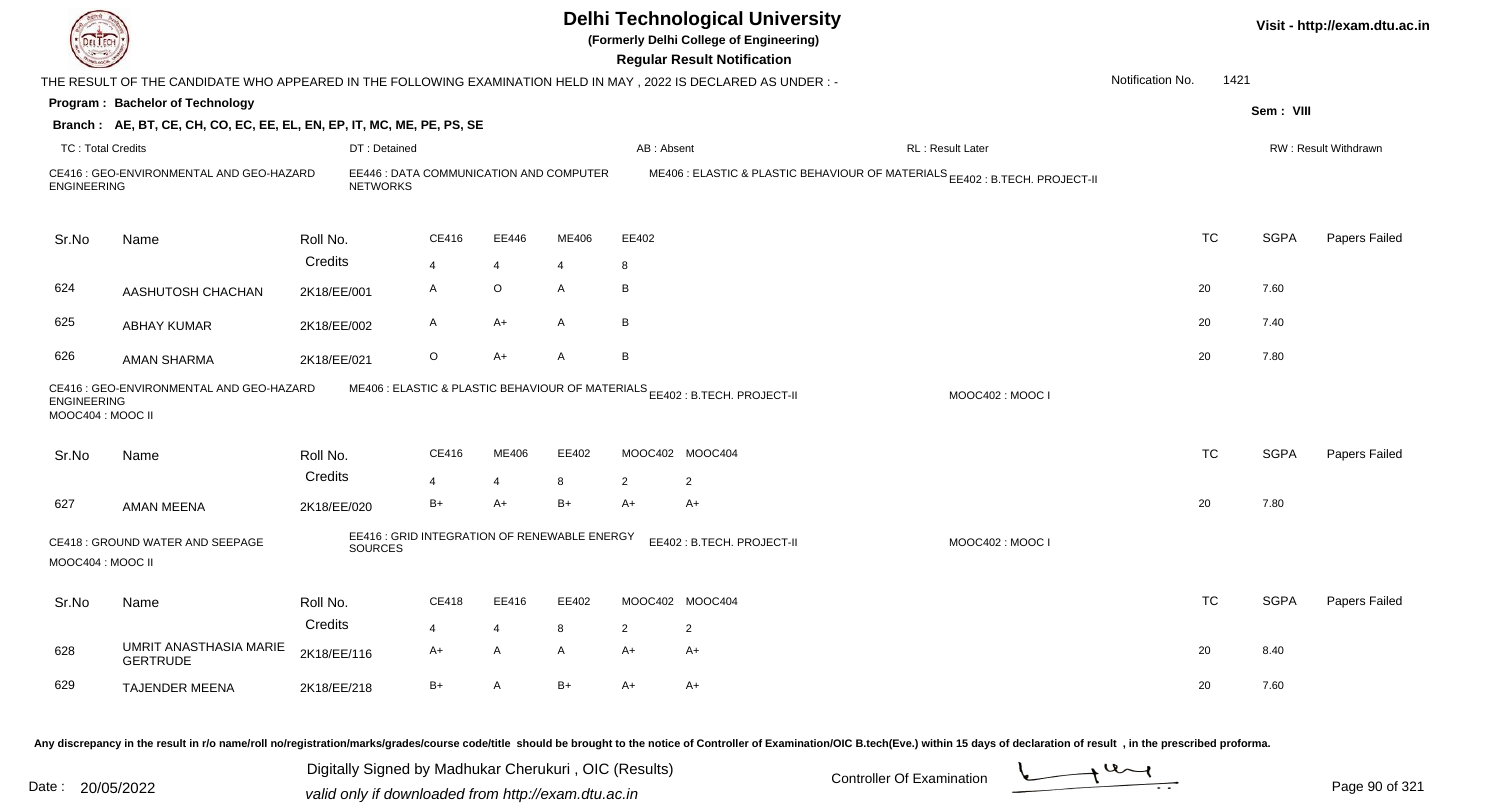| DEL ECH                  |                                                                        |                     |                                     |                        |              | <b>Delhi Technological University</b><br>(Formerly Delhi College of Engineering)<br><b>Regular Result Notification</b> |                           |                  |           |             | Visit - http://exam.dtu.ac.in |
|--------------------------|------------------------------------------------------------------------|---------------------|-------------------------------------|------------------------|--------------|------------------------------------------------------------------------------------------------------------------------|---------------------------|------------------|-----------|-------------|-------------------------------|
|                          |                                                                        |                     |                                     |                        |              | THE RESULT OF THE CANDIDATE WHO APPEARED IN THE FOLLOWING EXAMINATION HELD IN MAY, 2022 IS DECLARED AS UNDER:-         |                           | Notification No. | 1421      |             |                               |
|                          | Program: Bachelor of Technology                                        |                     |                                     |                        |              |                                                                                                                        |                           |                  |           | Sem: VIII   |                               |
|                          | Branch: AE, BT, CE, CH, CO, EC, EE, EL, EN, EP, IT, MC, ME, PE, PS, SE |                     |                                     |                        |              |                                                                                                                        |                           |                  |           |             |                               |
| <b>TC: Total Credits</b> |                                                                        | DT: Detained        |                                     |                        |              | AB: Absent                                                                                                             | RL: Result Later          |                  |           |             | RW: Result Withdrawn          |
|                          | CE418 : GROUND WATER AND SEEPAGE                                       |                     | EE442 : ROBOTICS AND MACHINE VISION |                        |              | EE450 : CLOUD COMPUTING FUNDAMENTALS                                                                                   | EE402: B.TECH. PROJECT-II |                  |           |             |                               |
| Sr.No                    | Name                                                                   | Roll No.            | CE418                               | EE442                  | EE450        | EE402                                                                                                                  |                           |                  | <b>TC</b> | <b>SGPA</b> | Papers Failed                 |
|                          |                                                                        | Credits             | $\overline{\mathbf{A}}$             | $\overline{4}$         | 4            | 8                                                                                                                      |                           |                  |           |             |                               |
| 630                      | SHASHANK BHARDWAJ                                                      | 2K18/EE/188         | B                                   | $B+$                   | A            | $B+$                                                                                                                   |                           |                  | 20        | 7.00        |                               |
|                          | CE418 : GROUND WATER AND SEEPAGE                                       |                     | EE448 : BIG DATA ANALYTICS          |                        |              | <b>SE408 : INFORMATION &amp; NETWORK SECURITY</b>                                                                      | EE402: B.TECH. PROJECT-II |                  |           |             |                               |
| Sr.No                    | Name                                                                   | Roll No.<br>Credits | CE418                               | EE448                  | <b>SE408</b> | EE402                                                                                                                  |                           |                  | <b>TC</b> | <b>SGPA</b> | Papers Failed                 |
| 631                      | <b>UMESH JARWAL</b>                                                    | 2K18/EE/230         | $\boldsymbol{\Delta}$<br>A          | 4<br>$B+$              | 4<br>$A+$    | 8<br>A                                                                                                                 |                           |                  | 20        | 8.00        |                               |
|                          |                                                                        |                     |                                     |                        |              |                                                                                                                        |                           |                  |           |             |                               |
| MOOC404 : MOOC II        | CE418 : GROUND WATER AND SEEPAGE                                       |                     | ME418: SUPPLY CHAIN MANAGEMENT      |                        |              | EE402: B.TECH. PROJECT-II                                                                                              | MOOC402: MOOC I           |                  |           |             |                               |
| Sr.No                    | Name                                                                   | Roll No.<br>Credits | CE418                               | ME418                  | EE402        | MOOC402 MOOC404                                                                                                        |                           |                  | <b>TC</b> | <b>SGPA</b> | Papers Failed                 |
| 632                      | <b>GURKIRAT SINGH</b>                                                  |                     | 4<br>A+                             | $\overline{4}$<br>$B+$ | 8<br>A       | $\overline{2}$<br>$\overline{2}$<br>$A+$<br>A+                                                                         |                           |                  | 20        | 8.20        |                               |
|                          |                                                                        | 2K18/EE/070         |                                     |                        |              |                                                                                                                        |                           |                  |           |             |                               |

Digitally Signed by Madhukar Cherukuri, OIC (Results)<br>Date : 20/05/2022 valid only if downloaded from http://oxam.dtu.ac.in Digitally Signed by Madhukar Cherukuri , OIC (Results)

Page 91 of 321

valid only if downloaded from http://exam.dtu.ac.in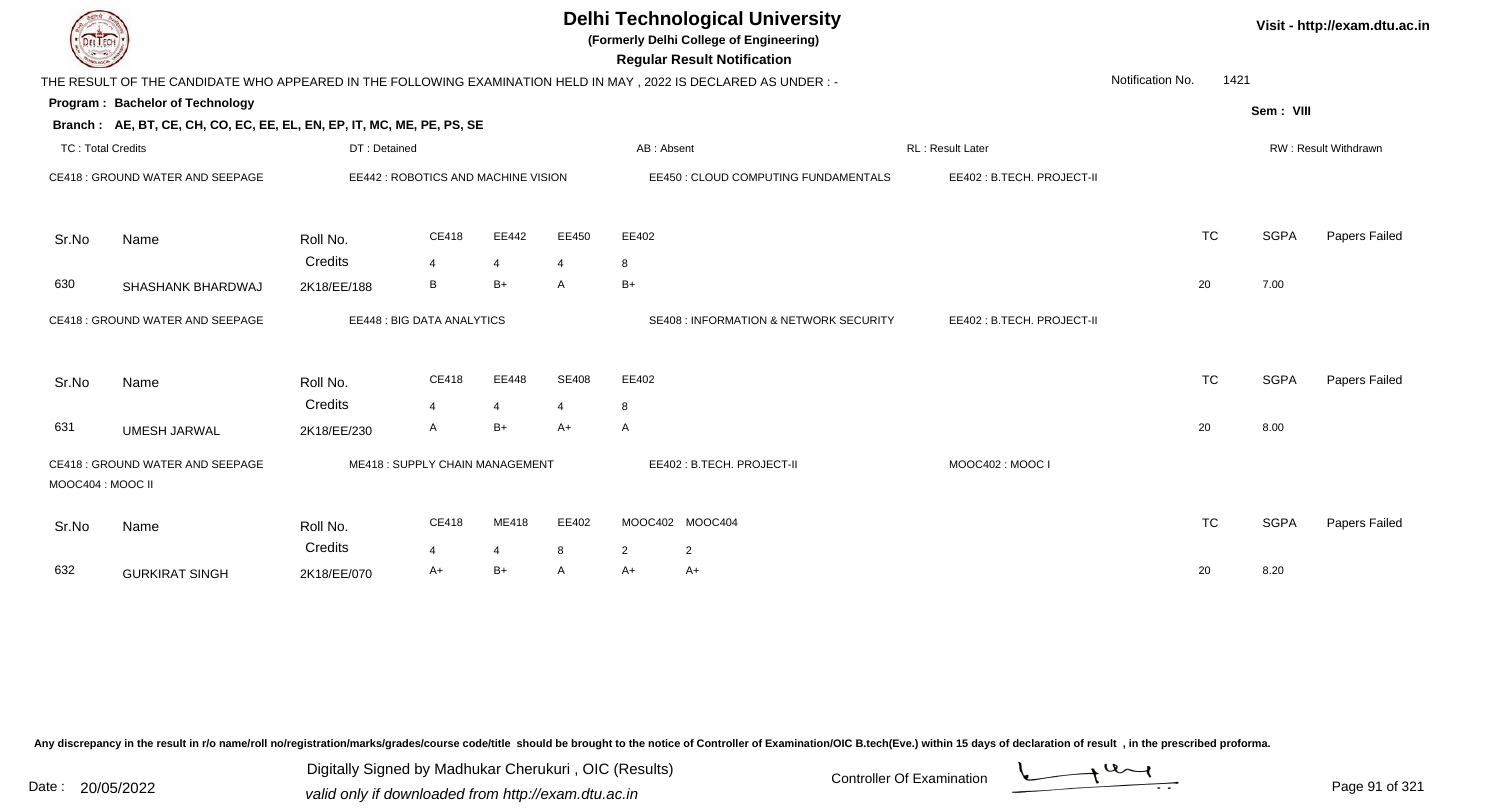| DEL ECH                  |                                                                        |                     |                                                   |                         |                         |                | <b>Delhi Technological University</b><br>(Formerly Delhi College of Engineering)<br><b>Regular Result Notification</b> |                           |                  |      |             | Visit - http://exam.dtu.ac.in |
|--------------------------|------------------------------------------------------------------------|---------------------|---------------------------------------------------|-------------------------|-------------------------|----------------|------------------------------------------------------------------------------------------------------------------------|---------------------------|------------------|------|-------------|-------------------------------|
|                          |                                                                        |                     |                                                   |                         |                         |                | THE RESULT OF THE CANDIDATE WHO APPEARED IN THE FOLLOWING EXAMINATION HELD IN MAY, 2022 IS DECLARED AS UNDER:-         |                           | Notification No. | 1421 |             |                               |
|                          | Program: Bachelor of Technology                                        |                     |                                                   |                         |                         |                |                                                                                                                        |                           |                  |      | Sem: VIII   |                               |
|                          | Branch: AE, BT, CE, CH, CO, EC, EE, EL, EN, EP, IT, MC, ME, PE, PS, SE |                     |                                                   |                         |                         |                |                                                                                                                        |                           |                  |      |             |                               |
| <b>TC: Total Credits</b> |                                                                        | DT: Detained        |                                                   |                         |                         |                | AB: Absent                                                                                                             | RL : Result Later         |                  |      |             | RW: Result Withdrawn          |
|                          | CE418 : GROUND WATER AND SEEPAGE                                       |                     | <b>SE408 : INFORMATION &amp; NETWORK SECURITY</b> |                         |                         |                | EE402: B.TECH. PROJECT-II                                                                                              | MOOC402: MOOC I           |                  |      |             |                               |
| MOOC404 : MOOC II        |                                                                        |                     |                                                   |                         |                         |                |                                                                                                                        |                           |                  |      |             |                               |
| Sr.No                    | Name                                                                   | Roll No.            | CE418                                             | <b>SE408</b>            | EE402                   |                | MOOC402 MOOC404                                                                                                        |                           | <b>TC</b>        |      | <b>SGPA</b> | Papers Failed                 |
|                          |                                                                        | Credits             | $\overline{4}$                                    | $\overline{4}$          | 8                       | $\overline{2}$ | $\overline{2}$                                                                                                         |                           |                  |      |             |                               |
| 633                      | <b>SAGAR SONKER</b>                                                    | 2K18/EE/177         | A                                                 | A+                      | A                       | $A+$           | $A+$                                                                                                                   |                           | 20               |      | 8.40        |                               |
|                          | <b>CE420: TRAFFIC ENGINEERING</b>                                      | <b>SOURCES</b>      | EE416 : GRID INTEGRATION OF RENEWABLE ENERGY      |                         |                         |                | EE440 : SCADA & ENERGY MANAGEMENT SYSTEMS                                                                              | EE402: B.TECH. PROJECT-II |                  |      |             |                               |
| Sr.No                    | Name                                                                   | Roll No.<br>Credits | CE420<br>$\overline{4}$                           | EE416<br>$\overline{4}$ | EE440<br>$\overline{4}$ | EE402<br>8     |                                                                                                                        |                           | <b>TC</b>        |      | <b>SGPA</b> | Papers Failed                 |
| 634                      | <b>VETHUSHAN</b><br><b>VINNAYAGAMOORTHTHI</b>                          | 2K18/EE/243         | $B+$                                              | Α                       | A                       | $B+$           |                                                                                                                        |                           | 20               |      | 7.40        |                               |
|                          | <b>CE420: TRAFFIC ENGINEERING</b>                                      |                     | EE440: SCADA & ENERGY MANAGEMENT SYSTEMS          |                         |                         |                | EE446 : DATA COMMUNICATION AND COMPUTER<br><b>NETWORKS</b>                                                             | EE402: B.TECH. PROJECT-II |                  |      |             |                               |
| Sr.No                    | Name                                                                   | Roll No.            | CE420                                             | EE440                   | EE446                   | EE402          |                                                                                                                        |                           | <b>TC</b>        |      | <b>SGPA</b> | Papers Failed                 |
|                          |                                                                        | Credits             | $\overline{4}$                                    | $\overline{4}$          | $\overline{4}$          | 8              |                                                                                                                        |                           |                  |      |             |                               |
| 635                      | <b>AKASH SIRRA</b>                                                     | 2K18/EE/016         | $B+$                                              | A                       | A                       | A+             |                                                                                                                        |                           | 20               |      | 8.20        |                               |
| 636                      | SHAILESH SINGH DHANGAL 2K18/EE/187                                     |                     | A                                                 | A                       | A                       | A              |                                                                                                                        |                           | 20               |      | 8.00        |                               |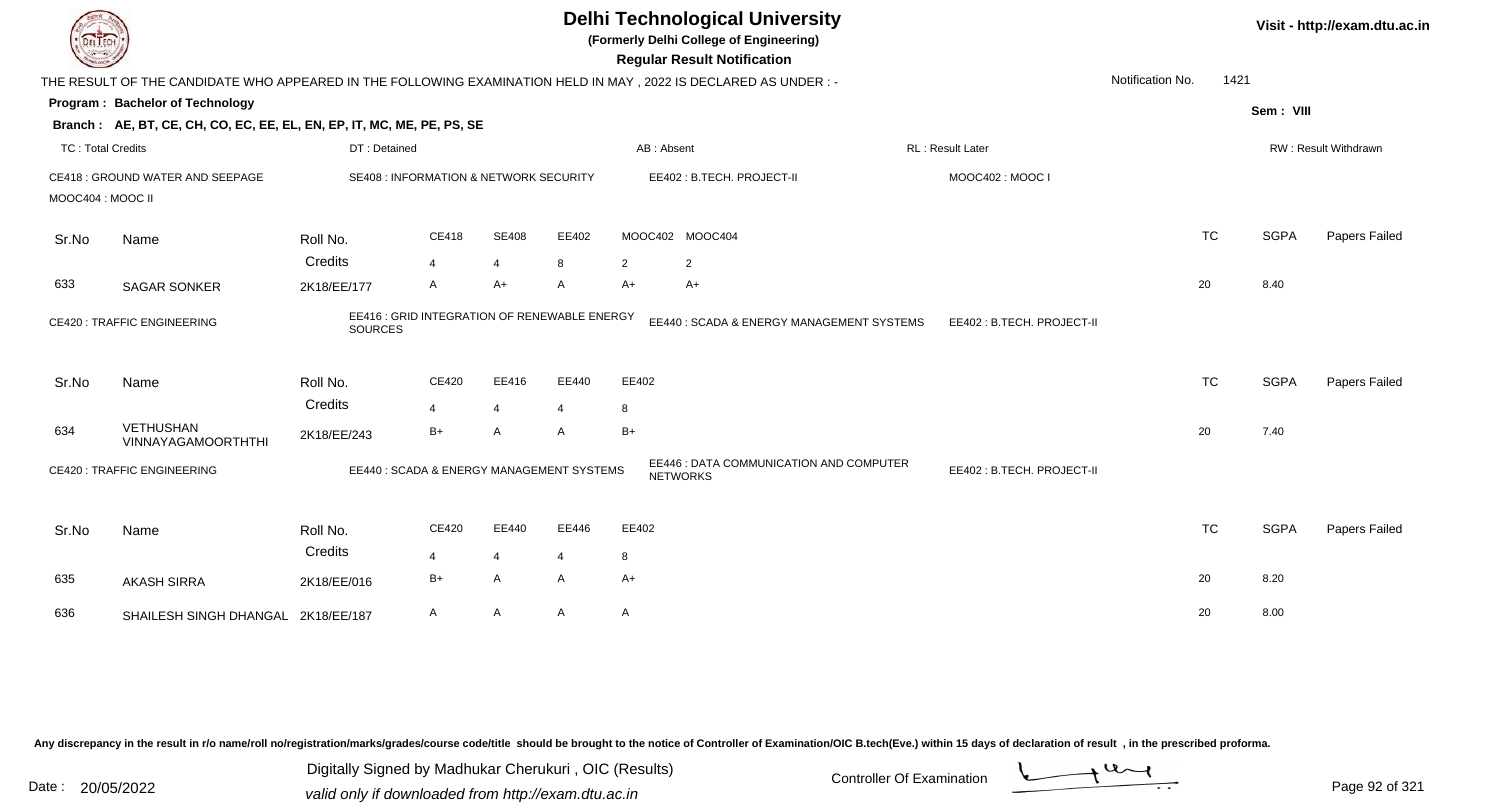| EL ECH                                                                                                                       |                                                                                                                  |                                                            |                |                |       |                            | <b>Delhi Technological University</b><br>(Formerly Delhi College of Engineering)<br><b>Regular Result Notification</b> |                           |                  |           |             | Visit - http://exam.dtu.ac.in |
|------------------------------------------------------------------------------------------------------------------------------|------------------------------------------------------------------------------------------------------------------|------------------------------------------------------------|----------------|----------------|-------|----------------------------|------------------------------------------------------------------------------------------------------------------------|---------------------------|------------------|-----------|-------------|-------------------------------|
|                                                                                                                              | THE RESULT OF THE CANDIDATE WHO APPEARED IN THE FOLLOWING EXAMINATION HELD IN MAY , 2022 IS DECLARED AS UNDER :- |                                                            |                |                |       |                            |                                                                                                                        |                           | Notification No. | 1421      |             |                               |
|                                                                                                                              | Program: Bachelor of Technology                                                                                  |                                                            |                |                |       |                            |                                                                                                                        |                           |                  |           | Sem: VIII   |                               |
|                                                                                                                              | Branch: AE, BT, CE, CH, CO, EC, EE, EL, EN, EP, IT, MC, ME, PE, PS, SE                                           |                                                            |                |                |       |                            |                                                                                                                        |                           |                  |           |             |                               |
| <b>TC: Total Credits</b>                                                                                                     |                                                                                                                  | DT: Detained                                               |                |                |       | AB: Absent                 |                                                                                                                        | RL: Result Later          |                  |           |             | RW: Result Withdrawn          |
|                                                                                                                              | <b>CE420: TRAFFIC ENGINEERING</b>                                                                                | EE446 : DATA COMMUNICATION AND COMPUTER<br><b>NETWORKS</b> |                |                |       |                            | EE448 : BIG DATA ANALYTICS                                                                                             | EE402: B.TECH. PROJECT-II |                  |           |             |                               |
| Sr.No                                                                                                                        | Name                                                                                                             | Roll No.                                                   | CE420          | EE446          | EE448 | EE402                      |                                                                                                                        |                           |                  | <b>TC</b> | <b>SGPA</b> | Papers Failed                 |
|                                                                                                                              |                                                                                                                  | Credits                                                    | $\overline{4}$ | $\overline{4}$ | 4     | 8                          |                                                                                                                        |                           |                  |           |             |                               |
| 637                                                                                                                          | <b>CHETAN PRAKASH</b>                                                                                            | 2K18/EE/057                                                | $B+$           | $A+$           | $B+$  | $A+$                       |                                                                                                                        |                           |                  | 20        | 8.20        |                               |
| EE446 : DATA COMMUNICATION AND COMPUTER<br><b>CE420: TRAFFIC ENGINEERING</b><br><b>NETWORKS</b><br>EE402: B.TECH. PROJECT-II |                                                                                                                  |                                                            |                |                |       | EE448 : BIG DATA ANALYTICS | EN412 : ENVIRONMENT AND SUSTAINABLE<br><b>DEVELOPMENT</b>                                                              |                           |                  |           |             |                               |
| Sr.No                                                                                                                        | Name                                                                                                             | Roll No.                                                   | CE420          | EE446          | EE448 | EN412                      | EE402                                                                                                                  |                           |                  | <b>TC</b> | <b>SGPA</b> | Papers Failed                 |
|                                                                                                                              |                                                                                                                  | Credits                                                    |                | $\overline{4}$ | 4     | $\overline{4}$             | 8                                                                                                                      |                           |                  |           |             |                               |
| 638                                                                                                                          | <b>DEEPAK KUMAR</b>                                                                                              | 2K18/EE/060                                                | $B+$           | $B+$           | $B+$  | B                          | $A+$                                                                                                                   |                           |                  | 24        | 7.50        |                               |
|                                                                                                                              | CE420 : TRAFFIC ENGINEERING                                                                                      | <b>EE448: BIG DATA ANALYTICS</b>                           |                |                |       |                            | EP410 : ROBOTIC ENGINEERING                                                                                            | EE402: B.TECH. PROJECT-II |                  |           |             |                               |
| Sr.No                                                                                                                        | Name                                                                                                             | Roll No.                                                   | CE420          | EE448          | EP410 | EE402                      |                                                                                                                        |                           |                  | <b>TC</b> | <b>SGPA</b> | Papers Failed                 |
|                                                                                                                              |                                                                                                                  | Credits                                                    | 4              | 4              | 4     | 8                          |                                                                                                                        |                           |                  |           |             |                               |
| 639                                                                                                                          | <b>MOHIT KUMAR</b>                                                                                               | 2K18/EE/113                                                | B              | $B+$           | A     | A                          |                                                                                                                        |                           |                  | 20        | 7.40        |                               |
|                                                                                                                              |                                                                                                                  |                                                            |                |                |       |                            |                                                                                                                        |                           |                  |           |             |                               |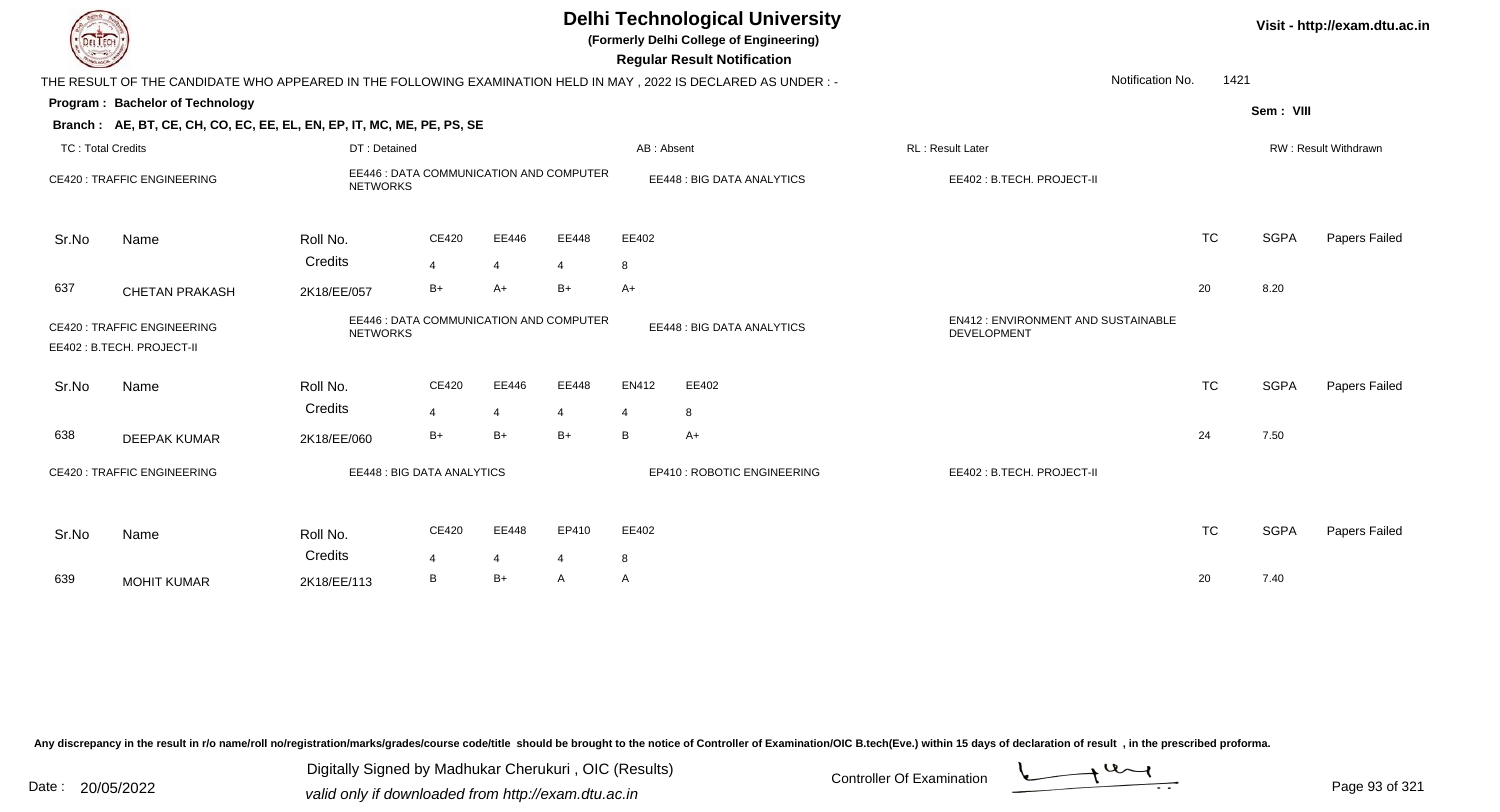| DEL I ECH                |                                                                                                                |              |                             |                     |                |                     | <b>Delhi Technological University</b><br>(Formerly Delhi College of Engineering)<br><b>Regular Result Notification</b> |                           |                  |           |             | Visit - http://exam.dtu.ac.in |
|--------------------------|----------------------------------------------------------------------------------------------------------------|--------------|-----------------------------|---------------------|----------------|---------------------|------------------------------------------------------------------------------------------------------------------------|---------------------------|------------------|-----------|-------------|-------------------------------|
|                          | THE RESULT OF THE CANDIDATE WHO APPEARED IN THE FOLLOWING EXAMINATION HELD IN MAY, 2022 IS DECLARED AS UNDER:- |              |                             |                     |                |                     |                                                                                                                        |                           | Notification No. | 1421      |             |                               |
|                          | Program: Bachelor of Technology                                                                                |              |                             |                     |                |                     |                                                                                                                        |                           |                  |           | Sem: VIII   |                               |
|                          | Branch: AE, BT, CE, CH, CO, EC, EE, EL, EN, EP, IT, MC, ME, PE, PS, SE                                         |              |                             |                     |                |                     |                                                                                                                        |                           |                  |           |             |                               |
| <b>TC: Total Credits</b> |                                                                                                                | DT: Detained |                             |                     |                | AB: Absent          |                                                                                                                        | RL : Result Later         |                  |           |             | RW: Result Withdrawn          |
|                          | <b>CE420: TRAFFIC ENGINEERING</b>                                                                              |              | PT410 : MEMBRANE TECHNOLOGY |                     |                |                     | SE406 : ADVANCES IN SOFTWARE ENGINEERING                                                                               | EE402: B.TECH. PROJECT-II |                  |           |             |                               |
| Sr.No                    | Name                                                                                                           | Roll No.     | CE420                       | PT410               | SE406          | EE402               |                                                                                                                        |                           |                  | <b>TC</b> | <b>SGPA</b> | Papers Failed                 |
|                          |                                                                                                                | Credits      | $\overline{\mathbf{4}}$     | $\overline{4}$      | $\overline{4}$ | 8                   |                                                                                                                        |                           |                  |           |             |                               |
| 640                      | <b>MALIHA BAKHSHI</b>                                                                                          | 2K18/EE/104  | A                           | A+                  | $\mathsf{A}$   | $\overline{A}$      |                                                                                                                        |                           | 20               |           | 8.20        |                               |
|                          | CO406 : Parallel Computer Architecture                                                                         |              | CO414 : BIG DATA ANALYTICS  |                     |                |                     | EE446 : DATA COMMUNICATION AND COMPUTER<br><b>NETWORKS</b>                                                             | EE402: B.TECH. PROJECT-II |                  |           |             |                               |
| Sr.No                    | Name                                                                                                           | Roll No.     | CO406                       | CO414               | EE446          | EE402               |                                                                                                                        |                           |                  | <b>TC</b> | <b>SGPA</b> | Papers Failed                 |
|                          |                                                                                                                | Credits      | 4                           | $\overline{4}$      | $\overline{4}$ | 8                   |                                                                                                                        |                           |                  |           |             |                               |
| 641                      | <b>SANSKRITI</b>                                                                                               | 2K18/EE/183  | $\mathsf O$                 | $A+$                | $A+$           | $A+$                |                                                                                                                        |                           | 20               |           | 9.20        |                               |
| 642                      | SHEETAL CHOUDHARY                                                                                              | 2K18/EE/189  | $\mathsf O$                 | $\mathsf{A}$        | A+             | $A+$                |                                                                                                                        |                           | 20               |           | 9.00        |                               |
| 643                      | <b>SHIVANI</b>                                                                                                 | 2K18/EE/195  | A                           | $\mathsf{A}$        | $\mathsf O$    | $A+$                |                                                                                                                        |                           | 20               |           | 8.80        |                               |
| 644                      | SYED TAQWA KIRMANI                                                                                             | 2K18/EE/217  | $\circ$                     | $A+$                | $A+$           | $\overline{A}$      |                                                                                                                        |                           | 20               |           | 8.80        |                               |
| MOOC404: MOOC II         | CO406 : Parallel Computer Architecture                                                                         |              | EC458 : Deep Learning       |                     |                |                     | EE402: B.TECH. PROJECT-II                                                                                              | MOOC402: MOOC I           |                  |           |             |                               |
| Sr.No                    | Name                                                                                                           | Roll No.     | CO406                       | EC458               | EE402          |                     | MOOC402 MOOC404                                                                                                        |                           |                  | <b>TC</b> | <b>SGPA</b> | Papers Failed                 |
| 645                      | ASHUTOSH BANSAL                                                                                                | Credits      | $\overline{4}$<br>A         | $\overline{4}$<br>B | 8<br>$B+$      | $\overline{2}$<br>E | $\overline{2}$<br>$\mathsf{F}$                                                                                         |                           | 16               |           | 5.60        |                               |
|                          |                                                                                                                | 2K18/EE/048  |                             |                     |                |                     |                                                                                                                        |                           |                  |           |             | MOOC402, MOOC404              |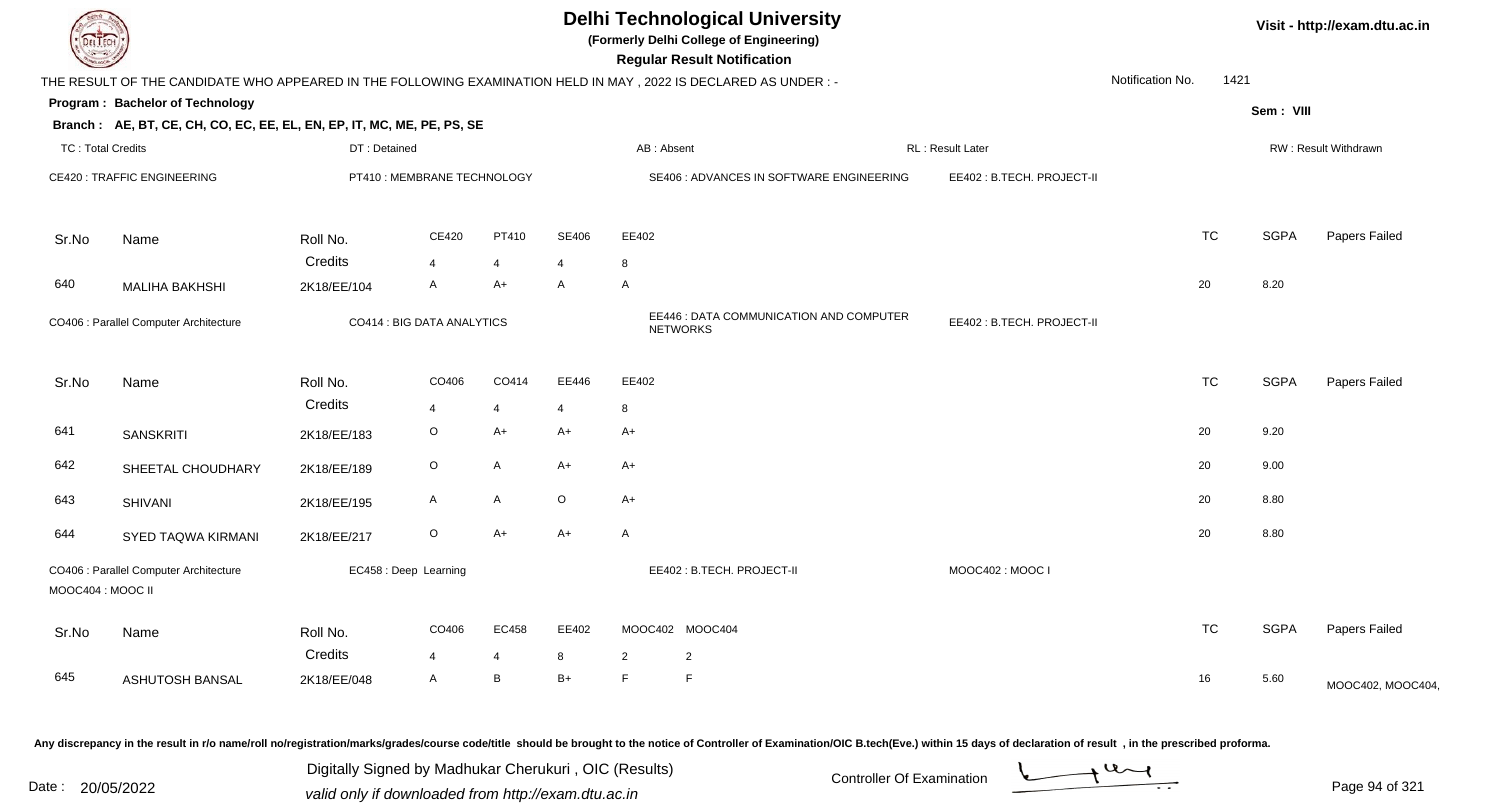| DEL TECH                 |                                                                                                                 |                                                                |            |                         |                         |                | <b>Delhi Technological University</b><br>(Formerly Delhi College of Engineering)<br><b>Regular Result Notification</b> |                           |                  |           |             | Visit - http://exam.dtu.ac.in |
|--------------------------|-----------------------------------------------------------------------------------------------------------------|----------------------------------------------------------------|------------|-------------------------|-------------------------|----------------|------------------------------------------------------------------------------------------------------------------------|---------------------------|------------------|-----------|-------------|-------------------------------|
|                          | THE RESULT OF THE CANDIDATE WHO APPEARED IN THE FOLLOWING EXAMINATION HELD IN MAY, 2022 IS DECLARED AS UNDER :- |                                                                |            |                         |                         |                |                                                                                                                        |                           | Notification No. | 1421      |             |                               |
|                          | Program: Bachelor of Technology                                                                                 |                                                                |            |                         |                         |                |                                                                                                                        |                           |                  |           | Sem: VIII   |                               |
|                          | Branch: AE, BT, CE, CH, CO, EC, EE, EL, EN, EP, IT, MC, ME, PE, PS, SE                                          |                                                                |            |                         |                         |                |                                                                                                                        |                           |                  |           |             |                               |
| <b>TC: Total Credits</b> |                                                                                                                 | DT: Detained                                                   |            |                         |                         | AB: Absent     |                                                                                                                        | <b>RL</b> : Result Later  |                  |           |             | RW: Result Withdrawn          |
|                          | CO406 : Parallel Computer Architecture                                                                          | EE416 : GRID INTEGRATION OF RENEWABLE ENERGY<br><b>SOURCES</b> |            |                         |                         |                | EE450 : CLOUD COMPUTING FUNDAMENTALS                                                                                   | EE402: B.TECH. PROJECT-II |                  |           |             |                               |
| Sr.No                    | Name                                                                                                            | Roll No.                                                       | CO406      | EE416                   | EE450                   | EE402          |                                                                                                                        |                           |                  | <b>TC</b> | <b>SGPA</b> | <b>Papers Failed</b>          |
|                          |                                                                                                                 | Credits                                                        | 4          | $\overline{4}$          | 4                       | 8              |                                                                                                                        |                           |                  |           |             |                               |
| 646                      | SHUBHAM SANDAL                                                                                                  | 2K18/EE/197                                                    | $B+$       | B                       | $B+$                    | $B+$           |                                                                                                                        |                           |                  | 20        | 6.80        |                               |
|                          | CO406 : Parallel Computer Architecture                                                                          | EE446 : DATA COMMUNICATION AND COMPUTER<br><b>NETWORKS</b>     |            |                         |                         |                | ME406 : ELASTIC & PLASTIC BEHAVIOUR OF MATERIALS EE402 : B.TECH. PROJECT-II                                            |                           |                  |           |             |                               |
| Sr.No                    | Name                                                                                                            | Roll No.<br>Credits                                            | CO406<br>4 | EE446<br>$\overline{4}$ | ME406<br>$\overline{4}$ | EE402<br>8     |                                                                                                                        |                           |                  | <b>TC</b> | <b>SGPA</b> | Papers Failed                 |
| 647                      | <b>ANAND KUMAR</b>                                                                                              | 2K18/EE/024                                                    | $B+$       | A+                      | A+                      | $\mathsf{A}$   |                                                                                                                        |                           |                  | 20        | 8.20        |                               |
| MOOC404: MOOC II         | CO408 : INTELLECTUAL PROPERTY RIGHTS                                                                            | CO414 : BIG DATA ANALYTICS                                     |            |                         |                         |                | EE402: B.TECH. PROJECT-II                                                                                              | MOOC402: MOOC I           |                  |           |             |                               |
| Sr.No                    | Name                                                                                                            | Roll No.<br>Credits                                            | CO408<br>4 | CO414<br>4              | EE402<br>8              | $\overline{2}$ | MOOC402 MOOC404<br>$\overline{2}$                                                                                      |                           |                  | <b>TC</b> | <b>SGPA</b> | Papers Failed                 |
| 648                      | <b>ANUNAY GUPTA</b>                                                                                             | 2K18/EE/036                                                    | A+         | A+                      | A                       | $A+$           | A+                                                                                                                     |                           |                  | 20        | 8.60        |                               |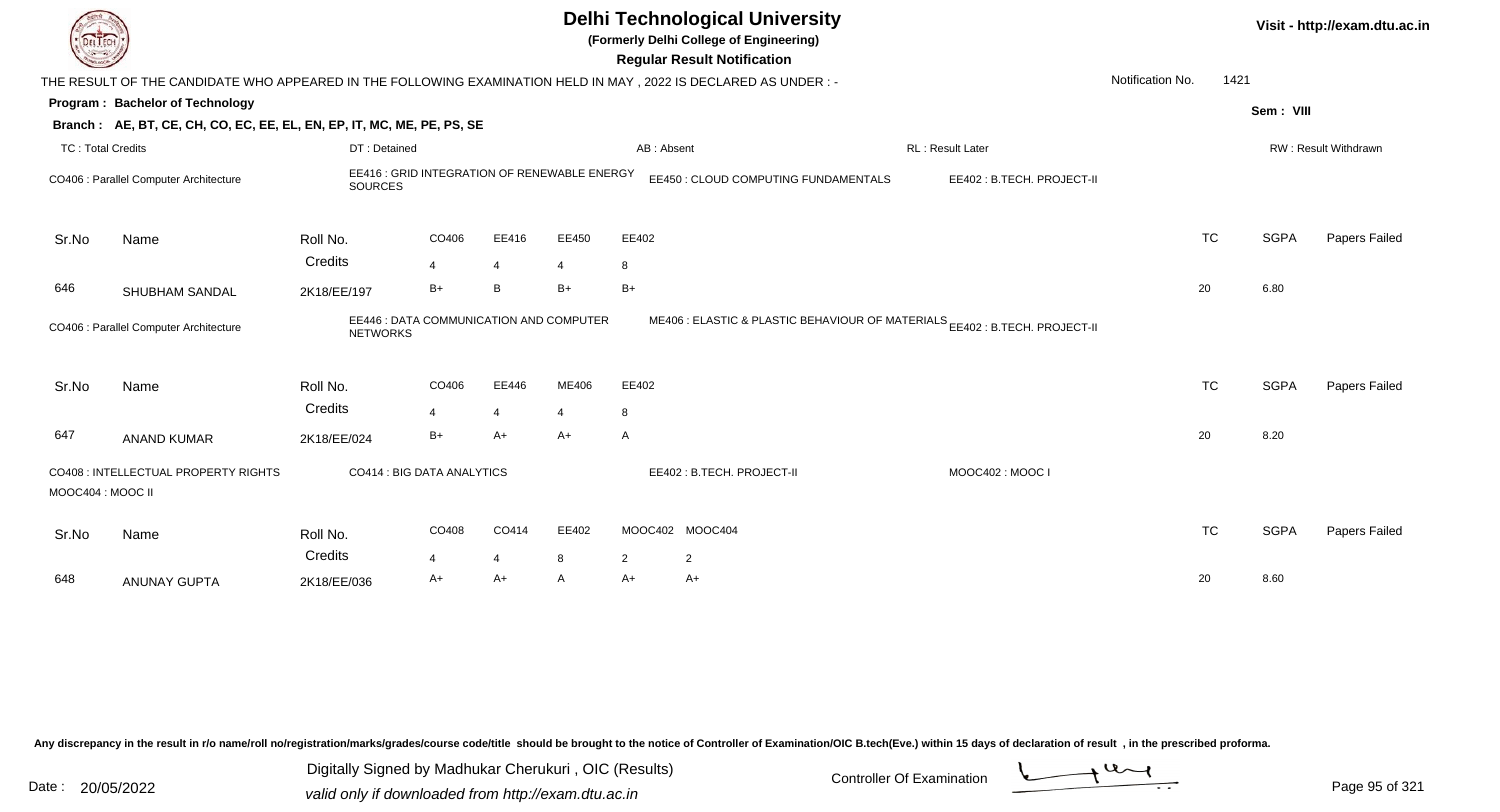| EL I ECH                 |                                                                                                                |                     |                                   | Visit - http://exam.dtu.ac.in |                   |              |                             |                           |                  |             |                      |
|--------------------------|----------------------------------------------------------------------------------------------------------------|---------------------|-----------------------------------|-------------------------------|-------------------|--------------|-----------------------------|---------------------------|------------------|-------------|----------------------|
|                          | THE RESULT OF THE CANDIDATE WHO APPEARED IN THE FOLLOWING EXAMINATION HELD IN MAY, 2022 IS DECLARED AS UNDER:- |                     |                                   |                               |                   |              |                             |                           | Notification No. | 1421        |                      |
|                          | Program: Bachelor of Technology                                                                                |                     |                                   |                               |                   |              |                             |                           |                  | Sem: VIII   |                      |
|                          | Branch: AE, BT, CE, CH, CO, EC, EE, EL, EN, EP, IT, MC, ME, PE, PS, SE                                         |                     |                                   |                               |                   |              |                             |                           |                  |             |                      |
| <b>TC: Total Credits</b> |                                                                                                                | DT: Detained        |                                   |                               |                   | AB: Absent   |                             | RL: Result Later          |                  |             | RW: Result Withdrawn |
|                          | CO408 : INTELLECTUAL PROPERTY RIGHTS                                                                           |                     | CO414 : BIG DATA ANALYTICS        |                               |                   |              | EP410 : ROBOTIC ENGINEERING | EE402: B.TECH. PROJECT-II |                  |             |                      |
| Sr.No                    | Name                                                                                                           | Roll No.            | CO408                             | CO414                         | EP410             | EE402        |                             |                           | <b>TC</b>        | <b>SGPA</b> | Papers Failed        |
|                          |                                                                                                                | Credits             | $\overline{4}$                    | $\overline{4}$                | 4                 | 8            |                             |                           |                  |             |                      |
| 649                      | ANINDYA GUPTA                                                                                                  | 2K18/EE/030         | A+                                | A+                            | A                 | $\mathsf{A}$ |                             |                           | 20               | 8.40        |                      |
| 650                      | <b>DHRUV SHARMA</b>                                                                                            | 2K18/EE/064         | A+                                | A                             | A                 | $\mathsf{A}$ |                             |                           | 20               | 8.20        |                      |
| MOOC404: MOOC II         | CO408 : INTELLECTUAL PROPERTY RIGHTS                                                                           |                     | <b>EC416: PATTERN RECOGNITION</b> |                               |                   |              | EE402: B.TECH. PROJECT-II   | MOOC402: MOOC I           |                  |             |                      |
| Sr.No                    | Name                                                                                                           | Roll No.            | CO408                             | EC416                         | EE402             |              | MOOC402 MOOC404             |                           | <b>TC</b>        | <b>SGPA</b> | Papers Failed        |
|                          |                                                                                                                | Credits             | $\overline{4}$                    | $\overline{4}$                | 8                 | 2            | 2                           |                           |                  |             |                      |
| 651                      | <b>MANIK VERMA</b>                                                                                             | 2K18/EE/107         | A+                                | A                             | A                 | $A+$         | $A+$                        |                           | 20               | 8.40        |                      |
|                          | CO408 : INTELLECTUAL PROPERTY RIGHTS                                                                           |                     | EE432: AI AND EXPERT SYSTEMS      |                               |                   |              | IT404 : BIG DATA ANALYTICS  | EE402: B.TECH. PROJECT-II |                  |             |                      |
| Sr.No                    | Name                                                                                                           | Roll No.<br>Credits | CO408<br>$\boldsymbol{\Delta}$    | EE432<br>4                    | <b>IT404</b><br>4 | EE402<br>8   |                             |                           | <b>TC</b>        | <b>SGPA</b> | Papers Failed        |
| 652                      | <b>KUSH</b>                                                                                                    | 2K18/EE/096         | $A+$                              | B                             | A+                | $B+$         |                             |                           | 20               | 7.60        |                      |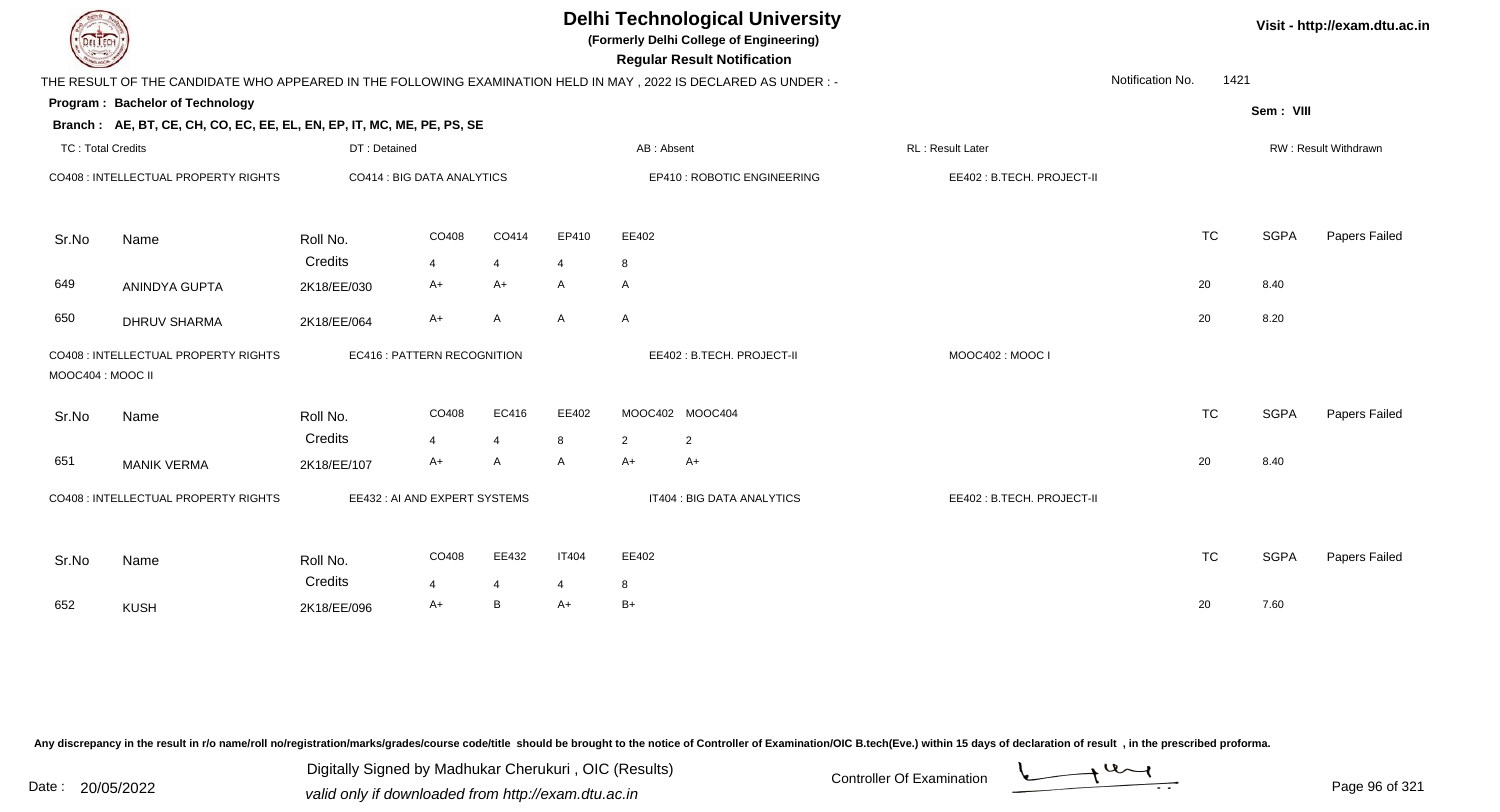| DEL TECH                 |                                                                        |                            |                |                |                |                | <b>Delhi Technological University</b><br>(Formerly Delhi College of Engineering)<br><b>Regular Result Notification</b> |                            |                  |           |             | Visit - http://exam.dtu.ac.in |
|--------------------------|------------------------------------------------------------------------|----------------------------|----------------|----------------|----------------|----------------|------------------------------------------------------------------------------------------------------------------------|----------------------------|------------------|-----------|-------------|-------------------------------|
|                          |                                                                        |                            |                |                |                |                | THE RESULT OF THE CANDIDATE WHO APPEARED IN THE FOLLOWING EXAMINATION HELD IN MAY, 2022 IS DECLARED AS UNDER:-         |                            | Notification No. | 1421      |             |                               |
|                          | <b>Program: Bachelor of Technology</b>                                 |                            |                |                |                |                |                                                                                                                        |                            |                  |           | Sem: VIII   |                               |
|                          | Branch: AE, BT, CE, CH, CO, EC, EE, EL, EN, EP, IT, MC, ME, PE, PS, SE |                            |                |                |                |                |                                                                                                                        |                            |                  |           |             |                               |
| <b>TC: Total Credits</b> |                                                                        | DT: Detained               |                |                |                |                | AB: Absent                                                                                                             | RL: Result Later           |                  |           |             | RW: Result Withdrawn          |
| MOOC404 : MOOC II        | CO408 : INTELLECTUAL PROPERTY RIGHTS                                   | EE448 : BIG DATA ANALYTICS |                |                |                |                | EE402: B.TECH. PROJECT-II                                                                                              | MOOC402: MOOC I            |                  |           |             |                               |
| Sr.No                    | Name                                                                   | Roll No.                   | CO408          | EE448          | EE402          |                | MOOC402 MOOC404                                                                                                        |                            |                  | <b>TC</b> | <b>SGPA</b> | Papers Failed                 |
|                          |                                                                        | Credits                    | $\overline{4}$ | $\overline{4}$ | 8              | $\overline{2}$ | $\overline{2}$                                                                                                         |                            |                  |           |             |                               |
| 653                      | SUYASH BAHUGUNA                                                        | 2K18/EE/216                | A+             | $B+$           | B+             | $A+$           | $A+$                                                                                                                   |                            |                  | 20        | 7.80        |                               |
|                          | CO408 : INTELLECTUAL PROPERTY RIGHTS                                   | EE448 : BIG DATA ANALYTICS |                |                |                |                | MC432 : FUZZY SET AND FUZZY LOGIC                                                                                      | EE402 : B.TECH. PROJECT-II |                  |           |             |                               |
| Sr.No                    | Name                                                                   | Roll No.                   | CO408          | EE448          | MC432          | EE402          |                                                                                                                        |                            |                  | <b>TC</b> | <b>SGPA</b> | Papers Failed                 |
|                          |                                                                        | Credits                    | 4              | $\overline{4}$ | 4              | 8              |                                                                                                                        |                            |                  |           |             |                               |
| 654                      | <b>ADITYA</b>                                                          | 2K18/EE/008                | $A+$           | O              | A+             | $A+$           |                                                                                                                        |                            |                  | 20        | 9.20        |                               |
|                          | CO408 : INTELLECTUAL PROPERTY RIGHTS                                   | EE448 : BIG DATA ANALYTICS |                |                |                |                | PE412 : SUPPLY CHAIN MANAGEMENT & VALUE<br><b>ENGINEERING</b>                                                          | EE402: B.TECH. PROJECT-II  |                  |           |             |                               |
| Sr.No                    | Name                                                                   | Roll No.<br>Credits        | CO408          | EE448          | PE412          | EE402          |                                                                                                                        |                            |                  | <b>TC</b> | <b>SGPA</b> | Papers Failed                 |
|                          |                                                                        |                            | $\overline{4}$ | $\overline{4}$ | $\overline{4}$ | 8              |                                                                                                                        |                            |                  |           |             |                               |
| 655                      | <b>KESHAV</b>                                                          | 2K18/EE/091                | $A+$           | O              | A+             | $\mathsf{A}$   |                                                                                                                        |                            |                  | 20        | 8.80        |                               |

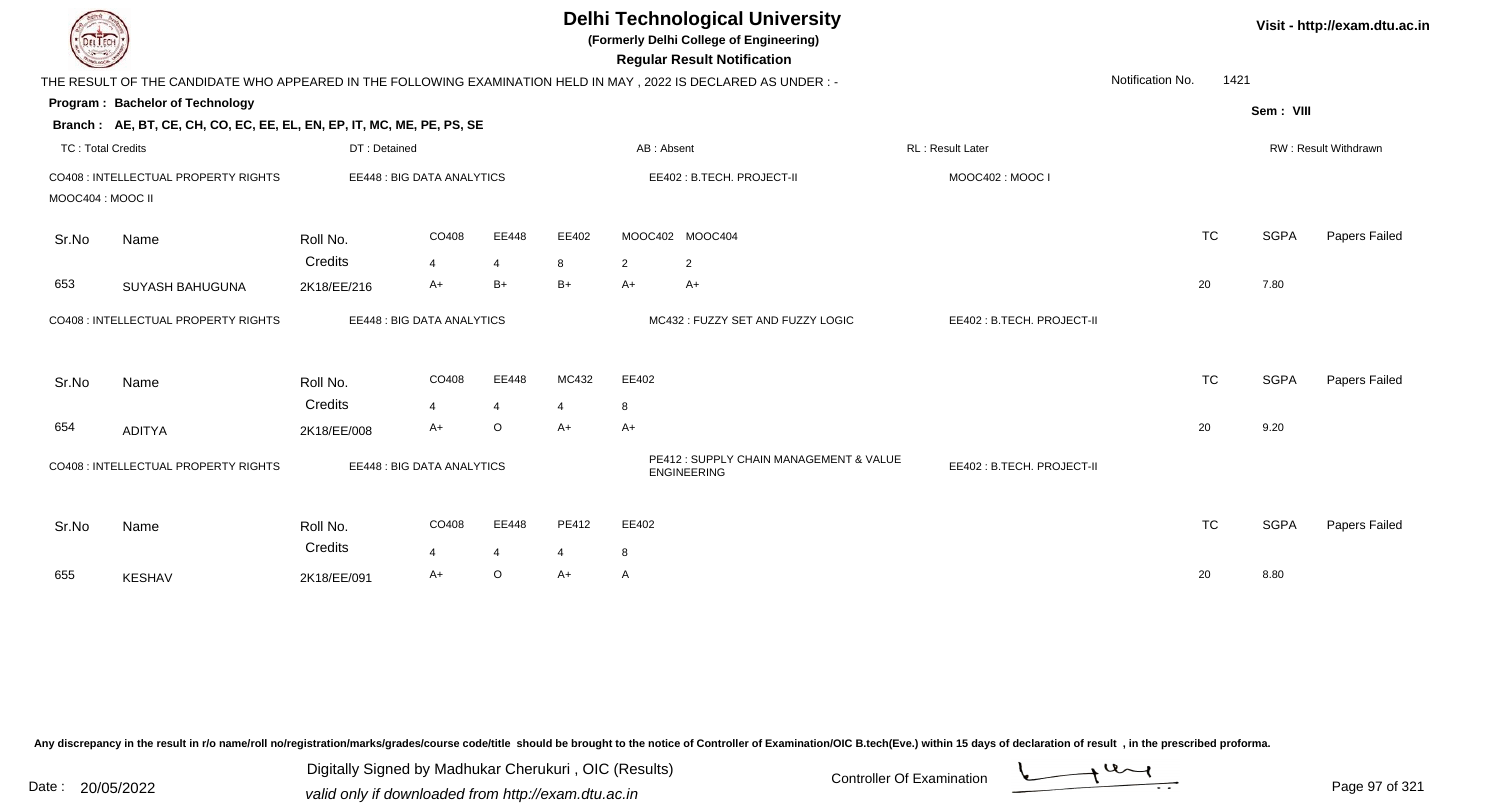| <b>DELTECH</b>           |                                                                                                                |                     |                                    |                |            |                | <b>Delhi Technological University</b><br>(Formerly Delhi College of Engineering)<br><b>Regular Result Notification</b> |                           |           |             | Visit - http://exam.dtu.ac.in |
|--------------------------|----------------------------------------------------------------------------------------------------------------|---------------------|------------------------------------|----------------|------------|----------------|------------------------------------------------------------------------------------------------------------------------|---------------------------|-----------|-------------|-------------------------------|
|                          | THE RESULT OF THE CANDIDATE WHO APPEARED IN THE FOLLOWING EXAMINATION HELD IN MAY, 2022 IS DECLARED AS UNDER:- |                     |                                    |                |            |                |                                                                                                                        | Notification No.          | 1421      |             |                               |
|                          | Program: Bachelor of Technology                                                                                |                     |                                    |                |            |                |                                                                                                                        |                           |           | Sem: VIII   |                               |
|                          | Branch: AE, BT, CE, CH, CO, EC, EE, EL, EN, EP, IT, MC, ME, PE, PS, SE                                         |                     |                                    |                |            |                |                                                                                                                        |                           |           |             |                               |
| <b>TC: Total Credits</b> |                                                                                                                | DT: Detained        |                                    |                |            | AB: Absent     |                                                                                                                        | <b>RL: Result Later</b>   |           |             | <b>RW: Result Withdrawn</b>   |
| MOOC404 : MOOC II        | CO408 : INTELLECTUAL PROPERTY RIGHTS                                                                           |                     | IT404 : BIG DATA ANALYTICS         |                |            |                | EE402: B.TECH. PROJECT-II                                                                                              | MOOC402: MOOC I           |           |             |                               |
| Sr.No                    | Name                                                                                                           | Roll No.            | CO408                              | <b>IT404</b>   | EE402      |                | MOOC402 MOOC404                                                                                                        |                           | <b>TC</b> | <b>SGPA</b> | Papers Failed                 |
|                          |                                                                                                                | Credits             | $\overline{4}$                     | $\overline{4}$ | 8          | 2              | $\overline{2}$                                                                                                         |                           |           |             |                               |
| 656                      | APOORV BANSAL                                                                                                  | 2K18/EE/039         | A+                                 | $A+$           | A          | A+             | $A+$                                                                                                                   |                           | 20        | 8.60        |                               |
|                          | CO408 : INTELLECTUAL PROPERTY RIGHTS                                                                           |                     | IT404 : BIG DATA ANALYTICS         |                |            |                | PT414 : FOOD TECHNOLOGY                                                                                                | EE402: B.TECH. PROJECT-II |           |             |                               |
| Sr.No                    | Name                                                                                                           | Roll No.            | CO408                              | <b>IT404</b>   | PT414      | EE402          |                                                                                                                        |                           | <b>TC</b> | <b>SGPA</b> | Papers Failed                 |
|                          |                                                                                                                | Credits             | 4                                  | $\overline{4}$ | 4          | 8              |                                                                                                                        |                           |           |             |                               |
| 657                      | <b>ISHAN BUDHIRAJA</b>                                                                                         | 2K18/EE/087         | $A+$                               | $A+$           | $A+$       | A              |                                                                                                                        |                           | 20        | 8.60        |                               |
| MOOC404 : MOOC II        | CO408 : INTELLECTUAL PROPERTY RIGHTS                                                                           |                     | <b>ME420: MATERIALS MANAGEMENT</b> |                |            |                | EE402: B.TECH. PROJECT-II                                                                                              | MOOC402: MOOC I           |           |             |                               |
| Sr.No                    | Name                                                                                                           | Roll No.<br>Credits | CO408<br>$\boldsymbol{4}$          | ME420<br>4     | EE402<br>8 | $\overline{2}$ | MOOC402 MOOC404<br>2                                                                                                   |                           | <b>TC</b> | <b>SGPA</b> | Papers Failed                 |
| 658                      | AMAN CHAUDHARY                                                                                                 | 2K18/EE/018         | A+                                 | A+             | A+         | A+             | A+                                                                                                                     |                           | 20        | 9.00        |                               |
|                          |                                                                                                                |                     |                                    |                |            |                |                                                                                                                        |                           |           |             |                               |

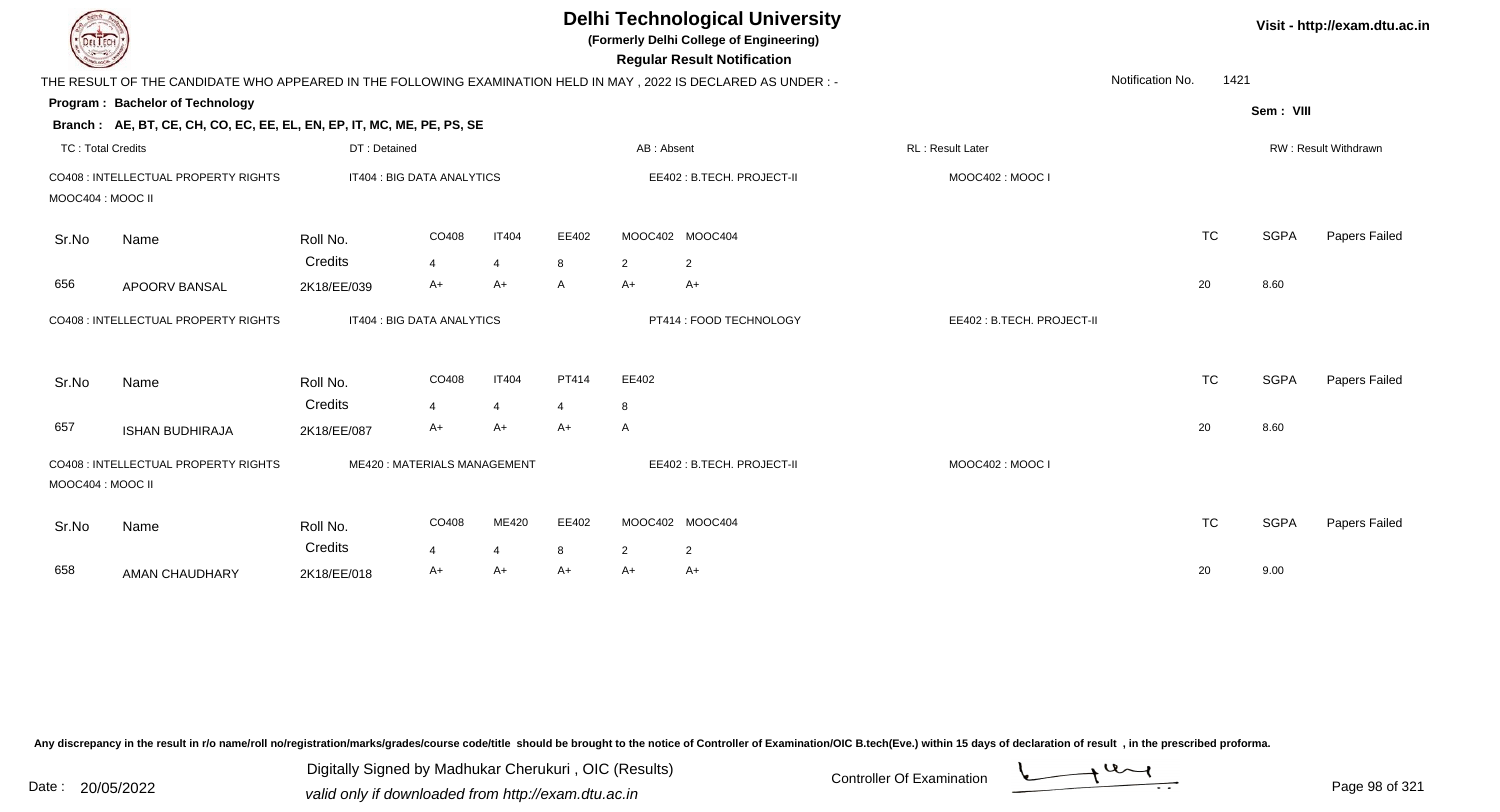| EL ECH                   |                                                                                                                |                                                               |                |                |              |                | <b>Delhi Technological University</b><br>(Formerly Delhi College of Engineering)<br><b>Regular Result Notification</b> |                           |                  |           |             | Visit - http://exam.dtu.ac.in |
|--------------------------|----------------------------------------------------------------------------------------------------------------|---------------------------------------------------------------|----------------|----------------|--------------|----------------|------------------------------------------------------------------------------------------------------------------------|---------------------------|------------------|-----------|-------------|-------------------------------|
|                          | THE RESULT OF THE CANDIDATE WHO APPEARED IN THE FOLLOWING EXAMINATION HELD IN MAY, 2022 IS DECLARED AS UNDER:- |                                                               |                |                |              |                |                                                                                                                        |                           | Notification No. | 1421      |             |                               |
|                          | Program: Bachelor of Technology                                                                                |                                                               |                |                |              |                |                                                                                                                        |                           |                  |           | Sem: VIII   |                               |
|                          | Branch: AE, BT, CE, CH, CO, EC, EE, EL, EN, EP, IT, MC, ME, PE, PS, SE                                         |                                                               |                |                |              |                |                                                                                                                        |                           |                  |           |             |                               |
| <b>TC: Total Credits</b> |                                                                                                                | DT: Detained                                                  |                |                |              | AB: Absent     |                                                                                                                        | RL: Result Later          |                  |           |             | RW: Result Withdrawn          |
|                          | CO408 : INTELLECTUAL PROPERTY RIGHTS                                                                           | PE412 : SUPPLY CHAIN MANAGEMENT & VALUE<br><b>ENGINEERING</b> |                |                |              |                | PT414 : FOOD TECHNOLOGY                                                                                                | EE402: B.TECH. PROJECT-II |                  |           |             |                               |
| Sr.No                    | Name                                                                                                           | Roll No.                                                      | CO408          | PE412          | PT414        | EE402          |                                                                                                                        |                           |                  | <b>TC</b> | <b>SGPA</b> | Papers Failed                 |
|                          |                                                                                                                | Credits                                                       | $\overline{4}$ | $\overline{4}$ | 4            | 8              |                                                                                                                        |                           |                  |           |             |                               |
| 659                      | <b>NEIL MALHOTRA</b>                                                                                           | 2K18/EE/125                                                   | $\circ$        | $\circ$        | $\circ$      | $A+$           |                                                                                                                        |                           |                  | 20        | 9.60        |                               |
| MOOC404 : MOOC II        | CO408 : INTELLECTUAL PROPERTY RIGHTS                                                                           | PT414 : FOOD TECHNOLOGY                                       |                |                |              |                | EE402: B.TECH. PROJECT-II                                                                                              | MOOC402: MOOC I           |                  |           |             |                               |
| Sr.No                    | Name                                                                                                           | Roll No.                                                      | CO408          | PT414          | EE402        |                | MOOC402 MOOC404                                                                                                        |                           |                  | <b>TC</b> | <b>SGPA</b> | Papers Failed                 |
|                          |                                                                                                                | Credits                                                       | $\overline{4}$ | $\overline{4}$ | 8            | $\overline{2}$ | $\overline{2}$                                                                                                         |                           |                  |           |             |                               |
| 660                      | PULKIT KAPOOR                                                                                                  | 2K18/EE/148                                                   | $A+$           | $A+$           | A            | $A+$           | $\mathsf{A}$                                                                                                           |                           |                  | 20        | 8.50        |                               |
| 661                      | <b>VINAY KUMAR</b>                                                                                             | 2K18/EE/240                                                   | $A+$           | A              | $\mathsf{A}$ | $A+$           | A+                                                                                                                     |                           |                  | 20        | 8.40        |                               |
|                          | CO414 : BIG DATA ANALYTICS                                                                                     | EC412 : MACHINE LEARNING                                      |                |                |              |                | ME418: SUPPLY CHAIN MANAGEMENT                                                                                         | EE402: B.TECH. PROJECT-II |                  |           |             |                               |
| Sr.No                    | Name                                                                                                           | Roll No.                                                      | CO414          | EC412          | ME418        | EE402          |                                                                                                                        |                           |                  | <b>TC</b> | <b>SGPA</b> | Papers Failed                 |
|                          |                                                                                                                | Credits                                                       | 4              | $\overline{4}$ | 4            | 8              |                                                                                                                        |                           |                  |           |             |                               |
| 662                      | <b>NAMAN TANEJA</b>                                                                                            | 2K18/EE/118                                                   | A+             | $\mathsf{A}$   | $A+$         | A              |                                                                                                                        |                           |                  | 20        | 8.40        |                               |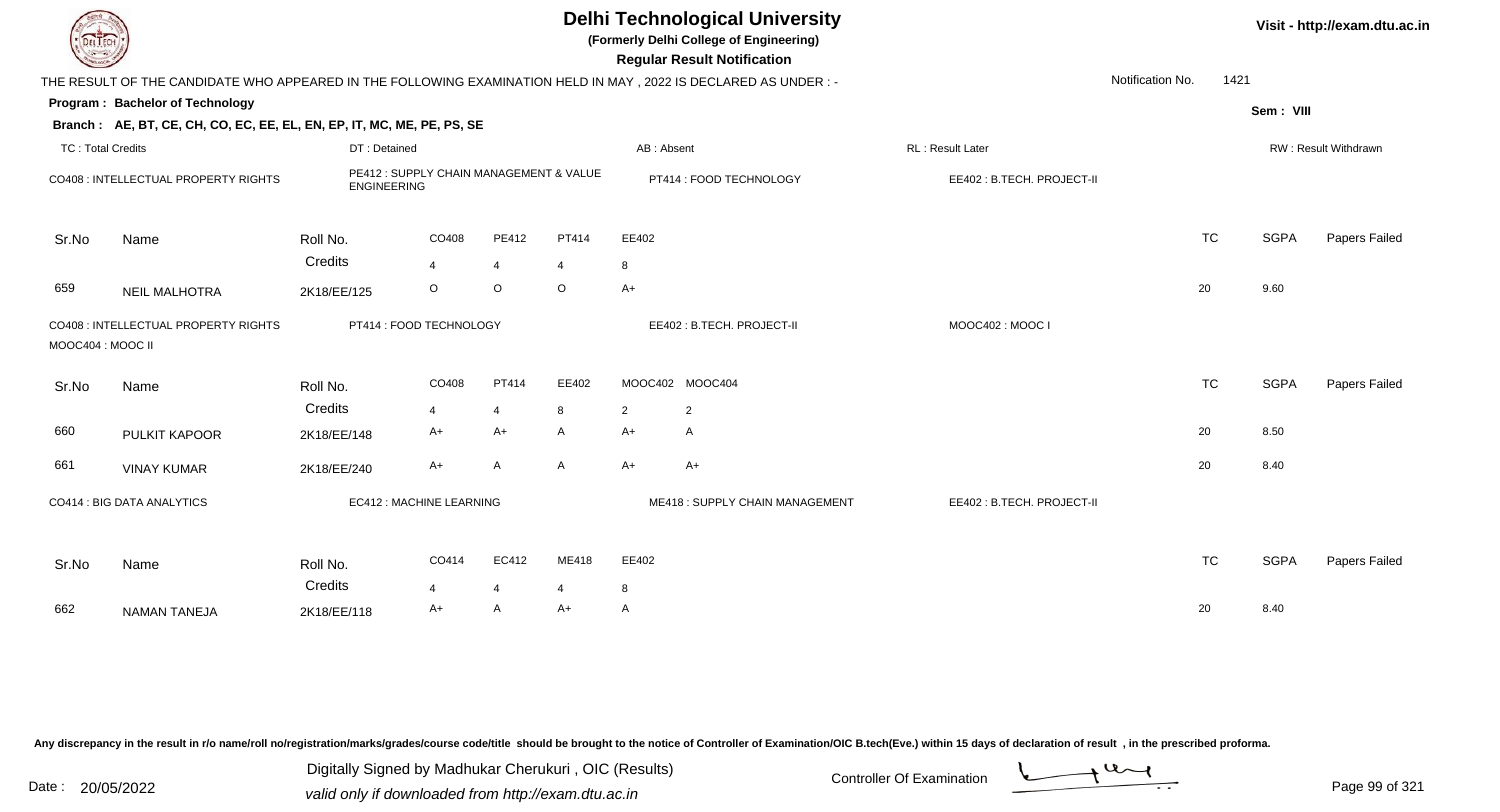|                          |                                                                        |                                                                |                |                |       | <b>Delhi Technological University</b><br>(Formerly Delhi College of Engineering)<br><b>Regular Result Notification</b> |                           |                  |           |           | Visit - http://exam.dtu.ac.in |
|--------------------------|------------------------------------------------------------------------|----------------------------------------------------------------|----------------|----------------|-------|------------------------------------------------------------------------------------------------------------------------|---------------------------|------------------|-----------|-----------|-------------------------------|
|                          |                                                                        |                                                                |                |                |       | THE RESULT OF THE CANDIDATE WHO APPEARED IN THE FOLLOWING EXAMINATION HELD IN MAY, 2022 IS DECLARED AS UNDER :-        |                           | Notification No. | 1421      |           |                               |
|                          | Program: Bachelor of Technology                                        |                                                                |                |                |       |                                                                                                                        |                           |                  |           | Sem: VIII |                               |
|                          | Branch: AE, BT, CE, CH, CO, EC, EE, EL, EN, EP, IT, MC, ME, PE, PS, SE |                                                                |                |                |       |                                                                                                                        |                           |                  |           |           |                               |
| <b>TC: Total Credits</b> |                                                                        | DT: Detained                                                   |                |                |       | AB: Absent                                                                                                             | RL: Result Later          |                  |           |           | RW: Result Withdrawn          |
|                          | CO414 : BIG DATA ANALYTICS                                             | EE416 : GRID INTEGRATION OF RENEWABLE ENERGY<br><b>SOURCES</b> |                |                |       | ME408 : COMBUSTION GENERATED POLLUTION                                                                                 | EE402: B.TECH. PROJECT-II |                  |           |           |                               |
| Sr.No                    | Name                                                                   | Roll No.                                                       | CO414          | EE416          | ME408 | EE402                                                                                                                  |                           |                  | <b>TC</b> | SGPA      | Papers Failed                 |
|                          |                                                                        | Credits                                                        | $\overline{4}$ | $\overline{4}$ |       | 8                                                                                                                      |                           |                  |           |           |                               |
| 663                      | <b>DIVIJ MALIK</b>                                                     | 2K18/EE/065                                                    | A              | $A+$           | A     | A+                                                                                                                     |                           | 20               |           | 8.60      |                               |
|                          | CO414 : BIG DATA ANALYTICS                                             | EE416 : GRID INTEGRATION OF RENEWABLE ENERGY<br><b>SOURCES</b> |                |                |       | ME420: MATERIALS MANAGEMENT                                                                                            | EE402: B.TECH. PROJECT-II |                  |           |           |                               |
| Sr.No                    | Name                                                                   | Roll No.                                                       | CO414          | EE416          | ME420 | EE402                                                                                                                  |                           |                  | <b>TC</b> | SGPA      | Papers Failed                 |
|                          |                                                                        | Credits                                                        | $\overline{a}$ | $\overline{4}$ |       | 8                                                                                                                      |                           |                  |           |           |                               |
| 664                      | <b>GAUTAM SINGH</b>                                                    | 2K18/EE/068                                                    | A              | $\circ$        | A+    | $A+$                                                                                                                   |                           | 20               |           | 9.00      |                               |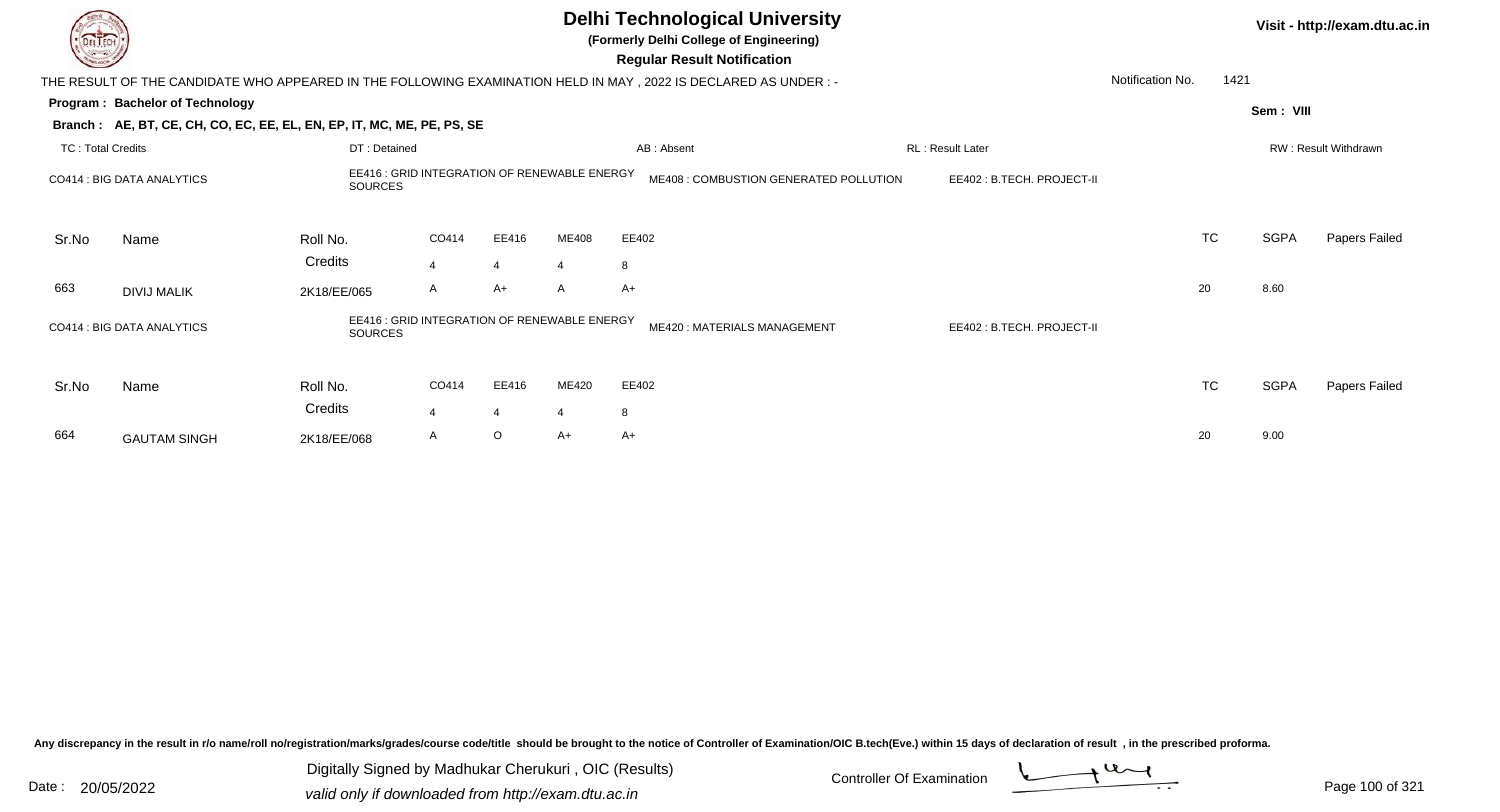## **Delhi Technological University**

**(Formerly Delhi College of Engineering)**

 **Regular Result Notification**

| <b>Command</b>           |                                                                                                                  |                                                            |                |                |                |                | Regular Result Notification                                |                           |                  |           |             |                      |
|--------------------------|------------------------------------------------------------------------------------------------------------------|------------------------------------------------------------|----------------|----------------|----------------|----------------|------------------------------------------------------------|---------------------------|------------------|-----------|-------------|----------------------|
|                          | THE RESULT OF THE CANDIDATE WHO APPEARED IN THE FOLLOWING EXAMINATION HELD IN MAY , 2022 IS DECLARED AS UNDER :- |                                                            |                |                |                |                |                                                            |                           | Notification No. | 1421      |             |                      |
|                          | Program: Bachelor of Technology                                                                                  |                                                            |                |                |                |                |                                                            |                           |                  |           | Sem: VIII   |                      |
|                          | Branch: AE, BT, CE, CH, CO, EC, EE, EL, EN, EP, IT, MC, ME, PE, PS, SE                                           |                                                            |                |                |                |                |                                                            |                           |                  |           |             |                      |
| <b>TC: Total Credits</b> |                                                                                                                  | DT: Detained                                               |                |                |                | AB: Absent     |                                                            | <b>RL: Result Later</b>   |                  |           |             | RW: Result Withdrawn |
|                          | CO414 : BIG DATA ANALYTICS                                                                                       | EE440 : SCADA & ENERGY MANAGEMENT SYSTEMS                  |                |                |                |                | EE446 : DATA COMMUNICATION AND COMPUTER<br><b>NETWORKS</b> | EE402: B.TECH. PROJECT-II |                  |           |             |                      |
| Sr.No                    | Name                                                                                                             | Roll No.                                                   | CO414          | EE440          | EE446          | EE402          |                                                            |                           |                  | <b>TC</b> | <b>SGPA</b> | Papers Failed        |
|                          |                                                                                                                  | Credits                                                    | $\overline{4}$ | $\overline{4}$ | $\overline{4}$ | 8              |                                                            |                           |                  |           |             |                      |
| 665                      | <b>NISHANT KUMAR</b>                                                                                             | 2K18/EE/129                                                | A+             | $A+$           | O              | $B+$           |                                                            |                           |                  | 20        | 8.40        |                      |
| 666                      | RISHIKESH MEENA                                                                                                  | 2K18/EE/165                                                | A+             | A+             | $A+$           | $B+$           |                                                            |                           |                  | 20        | 8.20        |                      |
| 667                      | <b>RITWIK SHARMA</b>                                                                                             | 2K18/EE/169                                                | A+             | A+             | $\mathsf{A}$   | $B+$           |                                                            |                           |                  | 20        | 8.00        |                      |
| 668                      | <b>ROHIT DABAS</b>                                                                                               | 2K18/EE/172                                                | $A+$           | $\circ$        | $\mathsf{A}$   | $B+$           |                                                            |                           |                  | 20        | 8.20        |                      |
| 669                      | <b>RUPESH KUMAR</b>                                                                                              | 2K18/EE/175                                                | $B+$           | $A+$           | $A+$           | $B+$           |                                                            |                           |                  | 20        | 7.80        |                      |
| MOOC404 : MOOC II        | CO414 : BIG DATA ANALYTICS                                                                                       | EE446 : DATA COMMUNICATION AND COMPUTER<br><b>NETWORKS</b> |                |                |                |                | EE402: B.TECH. PROJECT-II                                  | MOOC402: MOOC I           |                  |           |             |                      |
| Sr.No                    | Name                                                                                                             | Roll No.                                                   | CO414          | EE446          | EE402          |                | MOOC402 MOOC404                                            |                           |                  | <b>TC</b> | <b>SGPA</b> | Papers Failed        |
|                          |                                                                                                                  | Credits                                                    | $\overline{4}$ | $\overline{4}$ | 8              | $\overline{2}$ | $\overline{2}$                                             |                           |                  |           |             |                      |
| 670                      | NILABH JHA                                                                                                       | 2K18/EE/127                                                | A              | A+             | A              | A+             | $A+$                                                       |                           |                  | 20        | 8.40        |                      |

Any discrepancy in the result in r/o name/roll no/registration/marks/grades/course code/title should be brought to the notice of Controller of Examination/OIC B.tech(Eve.) within 15 days of declaration of result, in the pr

Digitally Signed by Madhukar Cherukuri , OIC (Results)

Date : 20/05/2022 Digital Digital of Digital of Muslim Controller Of Examination Determination Page 101 of 32

Page 101 of 321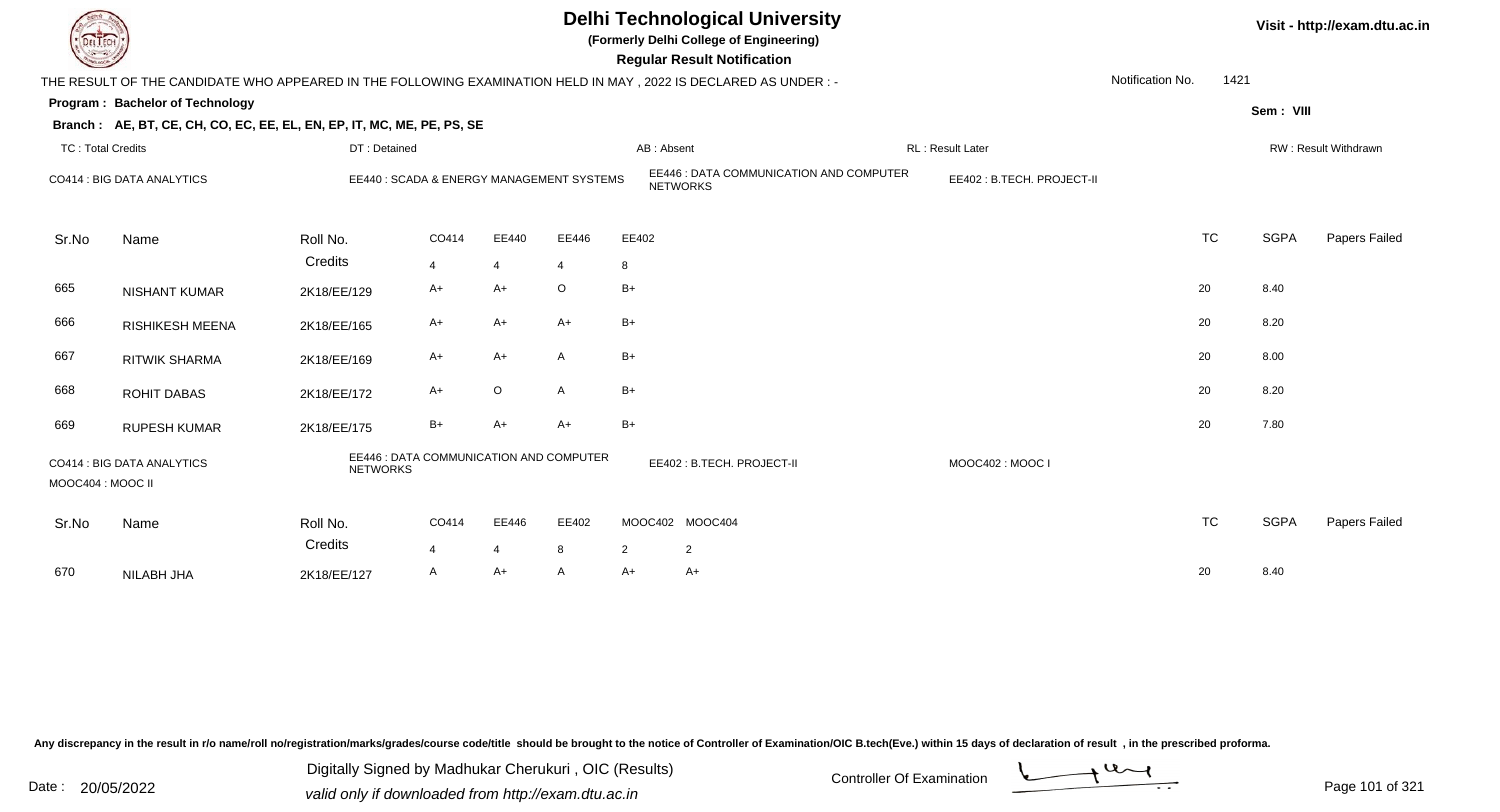| EL I ECH                 |                                                                                                                 |                             |                         |                |                                         |                | <b>Delhi Technological University</b><br>(Formerly Delhi College of Engineering)<br><b>Regular Result Notification</b> |                           |                  |           |             | Visit - http://exam.dtu.ac.in |
|--------------------------|-----------------------------------------------------------------------------------------------------------------|-----------------------------|-------------------------|----------------|-----------------------------------------|----------------|------------------------------------------------------------------------------------------------------------------------|---------------------------|------------------|-----------|-------------|-------------------------------|
|                          | THE RESULT OF THE CANDIDATE WHO APPEARED IN THE FOLLOWING EXAMINATION HELD IN MAY, 2022 IS DECLARED AS UNDER :- |                             |                         |                |                                         |                |                                                                                                                        |                           | Notification No. | 1421      |             |                               |
|                          | Program: Bachelor of Technology                                                                                 |                             |                         |                |                                         |                |                                                                                                                        |                           |                  |           | Sem: VIII   |                               |
|                          | Branch: AE, BT, CE, CH, CO, EC, EE, EL, EN, EP, IT, MC, ME, PE, PS, SE                                          |                             |                         |                |                                         |                |                                                                                                                        |                           |                  |           |             |                               |
| <b>TC: Total Credits</b> |                                                                                                                 | DT: Detained                |                         |                |                                         | AB: Absent     |                                                                                                                        | RL : Result Later         |                  |           |             | RW: Result Withdrawn          |
|                          | CO414 : BIG DATA ANALYTICS                                                                                      | <b>NETWORKS</b>             |                         |                | EE446 : DATA COMMUNICATION AND COMPUTER |                | EN412: ENVIRONMENT AND SUSTAINABLE<br><b>DEVELOPMENT</b>                                                               | EE402: B.TECH. PROJECT-II |                  |           |             |                               |
| Sr.No                    | Name                                                                                                            | Roll No.                    | CO414                   | EE446          | EN412                                   | EE402          |                                                                                                                        |                           |                  | <b>TC</b> | <b>SGPA</b> | Papers Failed                 |
|                          |                                                                                                                 | Credits                     | $\overline{4}$          | $\overline{4}$ | 4                                       | 8              |                                                                                                                        |                           |                  |           |             |                               |
| 671                      | LOV                                                                                                             | 2K18/EE/101                 | A+                      | $\mathsf{A}$   | $B+$                                    | $B+$           |                                                                                                                        |                           |                  | 20        | 7.60        |                               |
|                          | CO414 : BIG DATA ANALYTICS                                                                                      | <b>NETWORKS</b>             |                         |                | EE446 : DATA COMMUNICATION AND COMPUTER |                | ME418: SUPPLY CHAIN MANAGEMENT                                                                                         | EE402: B.TECH. PROJECT-II |                  |           |             |                               |
| Sr.No                    | Name                                                                                                            | Roll No.                    | CO414                   | EE446          | ME418                                   | EE402          |                                                                                                                        |                           |                  | <b>TC</b> | <b>SGPA</b> | Papers Failed                 |
|                          |                                                                                                                 | Credits                     | $\overline{\mathbf{A}}$ | $\overline{4}$ | 4                                       | 8              |                                                                                                                        |                           |                  |           |             |                               |
| 672                      | <b>ARUN NAIR</b>                                                                                                | 2K18/EE/043                 | A                       | $A+$           | $B+$                                    | $\overline{A}$ |                                                                                                                        |                           |                  | 20        | 8.00        |                               |
| MOOC404 : MOOC II        | CO414 : BIG DATA ANALYTICS                                                                                      | EP410 : ROBOTIC ENGINEERING |                         |                |                                         |                | EE402: B.TECH. PROJECT-II                                                                                              | MOOC402: MOOC I           |                  |           |             |                               |
| Sr.No                    | Name                                                                                                            | Roll No.                    | CO414                   | EP410          | EE402                                   |                | MOOC402 MOOC404                                                                                                        |                           |                  | <b>TC</b> | <b>SGPA</b> | Papers Failed                 |
|                          |                                                                                                                 | Credits                     | 4                       | $\overline{4}$ | 8                                       | $\overline{2}$ | $\overline{2}$                                                                                                         |                           |                  |           |             |                               |
| 673                      | <b>LAVESH AHIR</b>                                                                                              | 2K18/EE/100                 | A+                      | $B+$           | B                                       | $A+$           | A+                                                                                                                     |                           |                  | 20        | 7.40        |                               |
| 674                      | PIYUSH KUMAR ARYA                                                                                               | 2K18/EE/136                 | A                       | $\mathsf{A}$   | A                                       | $A+$           | $A+$                                                                                                                   |                           |                  | 20        | 8.20        |                               |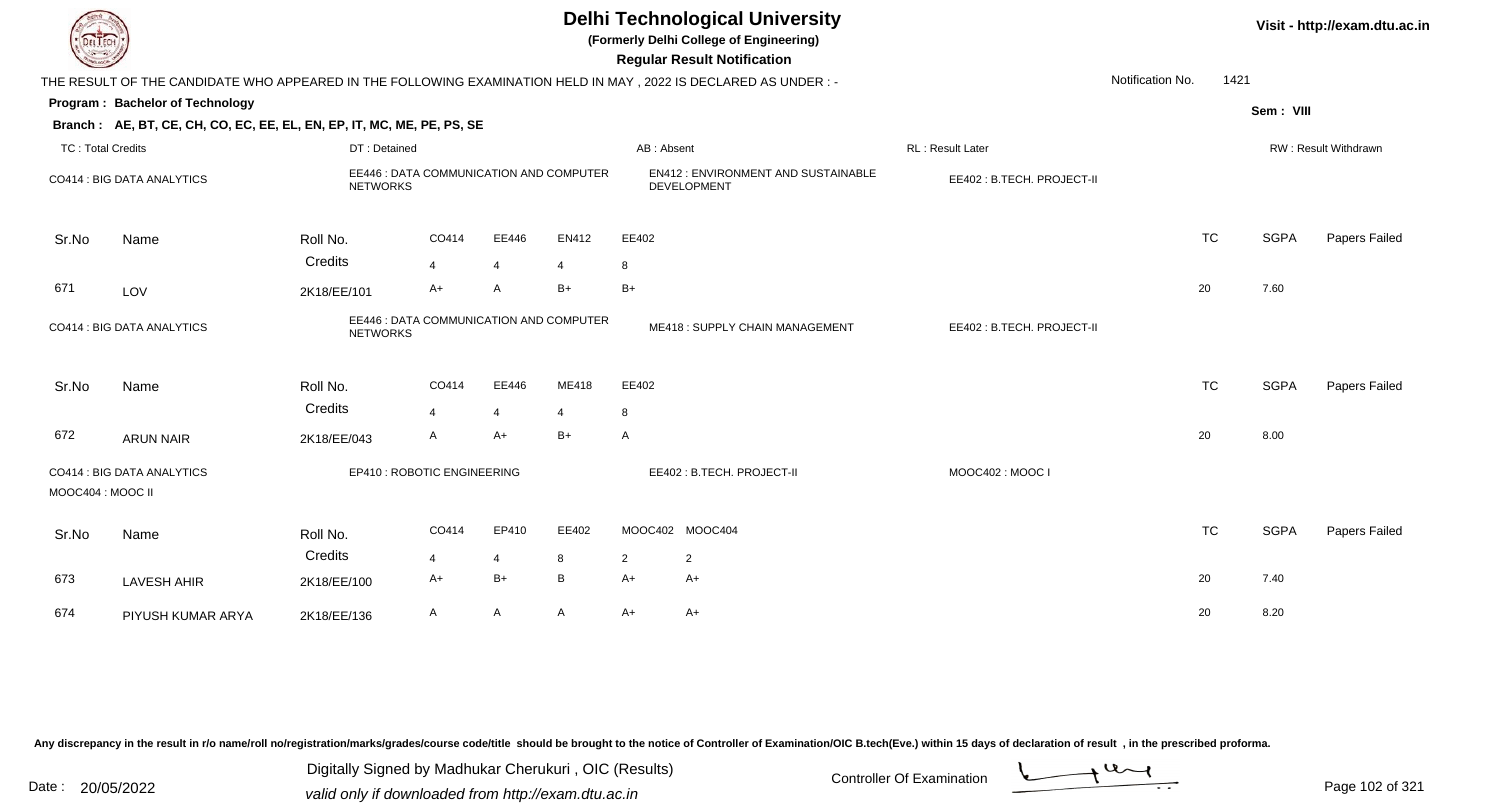| <b>DELIECH</b>           |                                                                                                           |              |                                   |                |                | <b>Delhi Technological University</b><br>(Formerly Delhi College of Engineering)<br><b>Regular Result Notification</b> |                           |                  |             | Visit - http://exam.dtu.ac.in |
|--------------------------|-----------------------------------------------------------------------------------------------------------|--------------|-----------------------------------|----------------|----------------|------------------------------------------------------------------------------------------------------------------------|---------------------------|------------------|-------------|-------------------------------|
|                          |                                                                                                           |              |                                   |                |                | THE RESULT OF THE CANDIDATE WHO APPEARED IN THE FOLLOWING EXAMINATION HELD IN MAY, 2022 IS DECLARED AS UNDER:-         |                           | Notification No. | 1421        |                               |
|                          | Program: Bachelor of Technology<br>Branch: AE, BT, CE, CH, CO, EC, EE, EL, EN, EP, IT, MC, ME, PE, PS, SE |              |                                   |                |                |                                                                                                                        |                           |                  | Sem: VIII   |                               |
| <b>TC: Total Credits</b> |                                                                                                           | DT: Detained |                                   |                |                | AB: Absent                                                                                                             | RL: Result Later          |                  |             | RW: Result Withdrawn          |
|                          | CO414 : BIG DATA ANALYTICS                                                                                |              | ME404 : INDUSTRIAL ENGINEERING    |                |                | PT410 : MEMBRANE TECHNOLOGY                                                                                            | EE402: B.TECH. PROJECT-II |                  |             |                               |
| Sr.No                    | Name                                                                                                      | Roll No.     | CO414                             | ME404          | PT410          | EE402                                                                                                                  |                           | <b>TC</b>        | <b>SGPA</b> | Papers Failed                 |
|                          |                                                                                                           | Credits      | $\overline{4}$                    | $\overline{4}$ | $\overline{4}$ | 8                                                                                                                      |                           |                  |             |                               |
| 675                      | NIKHIL KUMAR MAURYA                                                                                       | 2K18/EE/126  | A                                 | $B+$           | $A+$           | $B+$                                                                                                                   |                           | 20               | 7.60        |                               |
|                          | EC412 : MACHINE LEARNING                                                                                  |              | <b>EC416: PATTERN RECOGNITION</b> |                |                | EE432 : AI AND EXPERT SYSTEMS                                                                                          | EE402: B.TECH. PROJECT-II |                  |             |                               |
| Sr.No                    | Name                                                                                                      | Roll No.     | EC412                             | EC416          | EE432          | EE402                                                                                                                  |                           | <b>TC</b>        | <b>SGPA</b> | Papers Failed                 |
|                          |                                                                                                           | Credits      | $\overline{4}$                    | $\overline{4}$ | $\overline{4}$ | 8                                                                                                                      |                           |                  |             |                               |
| 676                      | <b>SUMIT</b>                                                                                              | 2K18/EE/213  | B+                                | $\circ$        | $B+$           | A                                                                                                                      |                           | 20               | 8.00        |                               |
|                          | EC412 : MACHINE LEARNING                                                                                  |              | EC458 : Deep Learning             |                |                | EE450 : CLOUD COMPUTING FUNDAMENTALS                                                                                   | EE402: B.TECH. PROJECT-II |                  |             |                               |
| Sr.No                    | Name                                                                                                      | Roll No.     | EC412                             | EC458          | EE450          | EE402                                                                                                                  |                           | <b>TC</b>        | <b>SGPA</b> | Papers Failed                 |
|                          |                                                                                                           | Credits      | 4                                 | 4              | 4              | 8                                                                                                                      |                           |                  |             |                               |
| 677                      | <b>MANISH JOSHI</b>                                                                                       | 2K18/EE/108  | O                                 | $A+$           | $A+$           | A                                                                                                                      |                           | 20               | 8.80        |                               |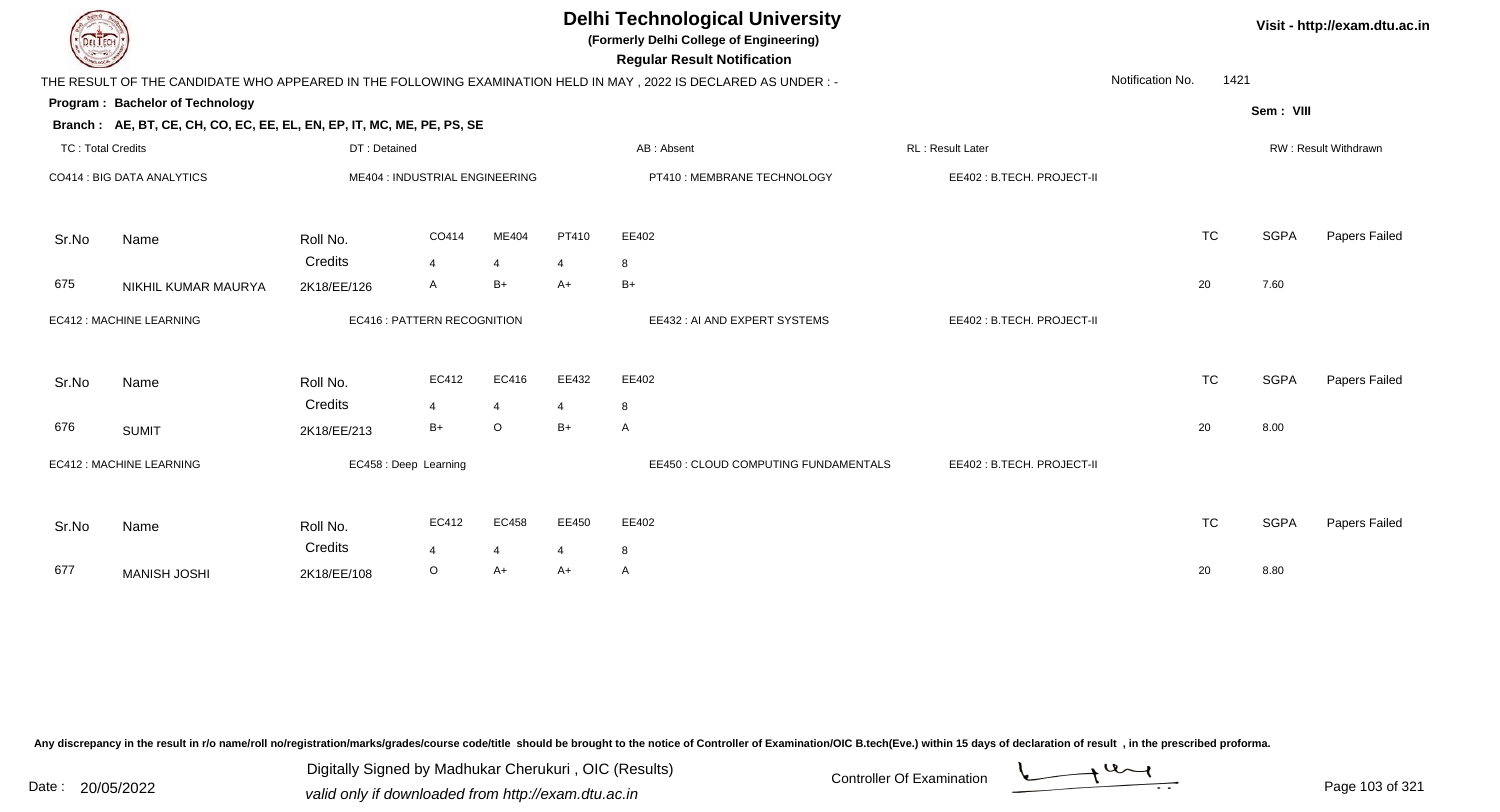| <b>DELTECH</b>           |                                                                                                                |                |                                              |                |                |            | <b>Delhi Technological University</b><br>(Formerly Delhi College of Engineering)<br><b>Regular Result Notification</b> |                  |                           |                  |           |             | Visit - http://exam.dtu.ac.in |
|--------------------------|----------------------------------------------------------------------------------------------------------------|----------------|----------------------------------------------|----------------|----------------|------------|------------------------------------------------------------------------------------------------------------------------|------------------|---------------------------|------------------|-----------|-------------|-------------------------------|
|                          | THE RESULT OF THE CANDIDATE WHO APPEARED IN THE FOLLOWING EXAMINATION HELD IN MAY, 2022 IS DECLARED AS UNDER:- |                |                                              |                |                |            |                                                                                                                        |                  |                           | Notification No. | 1421      |             |                               |
|                          | Program: Bachelor of Technology<br>Branch: AE, BT, CE, CH, CO, EC, EE, EL, EN, EP, IT, MC, ME, PE, PS, SE      |                |                                              |                |                |            |                                                                                                                        |                  |                           |                  |           | Sem: VIII   |                               |
| <b>TC: Total Credits</b> |                                                                                                                | DT: Detained   |                                              |                |                | AB: Absent |                                                                                                                        | RL: Result Later |                           |                  |           |             | RW: Result Withdrawn          |
|                          | EC412 : MACHINE LEARNING                                                                                       |                | EE432 : AI AND EXPERT SYSTEMS                |                |                |            | EE442 : ROBOTICS AND MACHINE VISION                                                                                    |                  | EE402: B.TECH. PROJECT-II |                  |           |             |                               |
| Sr.No                    | Name                                                                                                           | Roll No.       | EC412                                        | EE432          | EE442          | EE402      |                                                                                                                        |                  |                           |                  | <b>TC</b> | <b>SGPA</b> | Papers Failed                 |
|                          |                                                                                                                | Credits        | $\overline{4}$                               | 4              | 4              | 8          |                                                                                                                        |                  |                           |                  |           |             |                               |
| 678                      | SHUBHAM VERMA                                                                                                  | 2K18/EE/198    | $\mathsf{A}$                                 | $B+$           | $\circ$        | $B+$       |                                                                                                                        |                  |                           |                  | 20        | 7.80        |                               |
|                          | <b>EC416: PATTERN RECOGNITION</b>                                                                              | <b>SOURCES</b> | EE416 : GRID INTEGRATION OF RENEWABLE ENERGY |                |                |            | EE428 : DIGITAL IMAGE PROCESSING                                                                                       |                  | EE402: B.TECH. PROJECT-II |                  |           |             |                               |
| Sr.No                    | Name                                                                                                           | Roll No.       | EC416                                        | EE416          | EE428          | EE402      |                                                                                                                        |                  |                           |                  | <b>TC</b> | <b>SGPA</b> | Papers Failed                 |
|                          |                                                                                                                | Credits        | $\overline{4}$                               | $\overline{4}$ | $\overline{4}$ | 8          |                                                                                                                        |                  |                           |                  |           |             |                               |
| 679                      | SHOEB MEHMOOD KHAN                                                                                             | 2K18/EE/196    | $\mathsf{A}$                                 | $A+$           | $A+$           | $B+$       |                                                                                                                        |                  |                           |                  | 20        | 8.00        |                               |
| 680                      | <b>SUBHAN RAZA</b>                                                                                             | 2K18/EE/212    | A                                            | $\circ$        | A              | $B+$       |                                                                                                                        |                  |                           |                  | 20        | 8.00        |                               |
| MOOC404 : MOOC II        | EC416 : PATTERN RECOGNITION                                                                                    |                | EE448 : BIG DATA ANALYTICS                   |                |                |            | EE402: B.TECH. PROJECT-II                                                                                              |                  | MOOC402: MOOC I           |                  |           |             |                               |
| Sr.No                    | Name                                                                                                           | Roll No.       | EC416                                        | EE448          | EE402          |            | MOOC402 MOOC404                                                                                                        |                  |                           |                  | <b>TC</b> | <b>SGPA</b> | Papers Failed                 |
|                          |                                                                                                                | Credits        | $\overline{4}$                               | $\overline{4}$ | 8              | 2          | $\overline{2}$                                                                                                         |                  |                           |                  |           |             |                               |
| 681                      | <b>KARAN SEHGAL</b>                                                                                            | 2K18/EE/089    | A+                                           | $\circ$        | $\mathsf{A}$   | $A+$       | A+                                                                                                                     |                  |                           |                  | 20        | 8.80        |                               |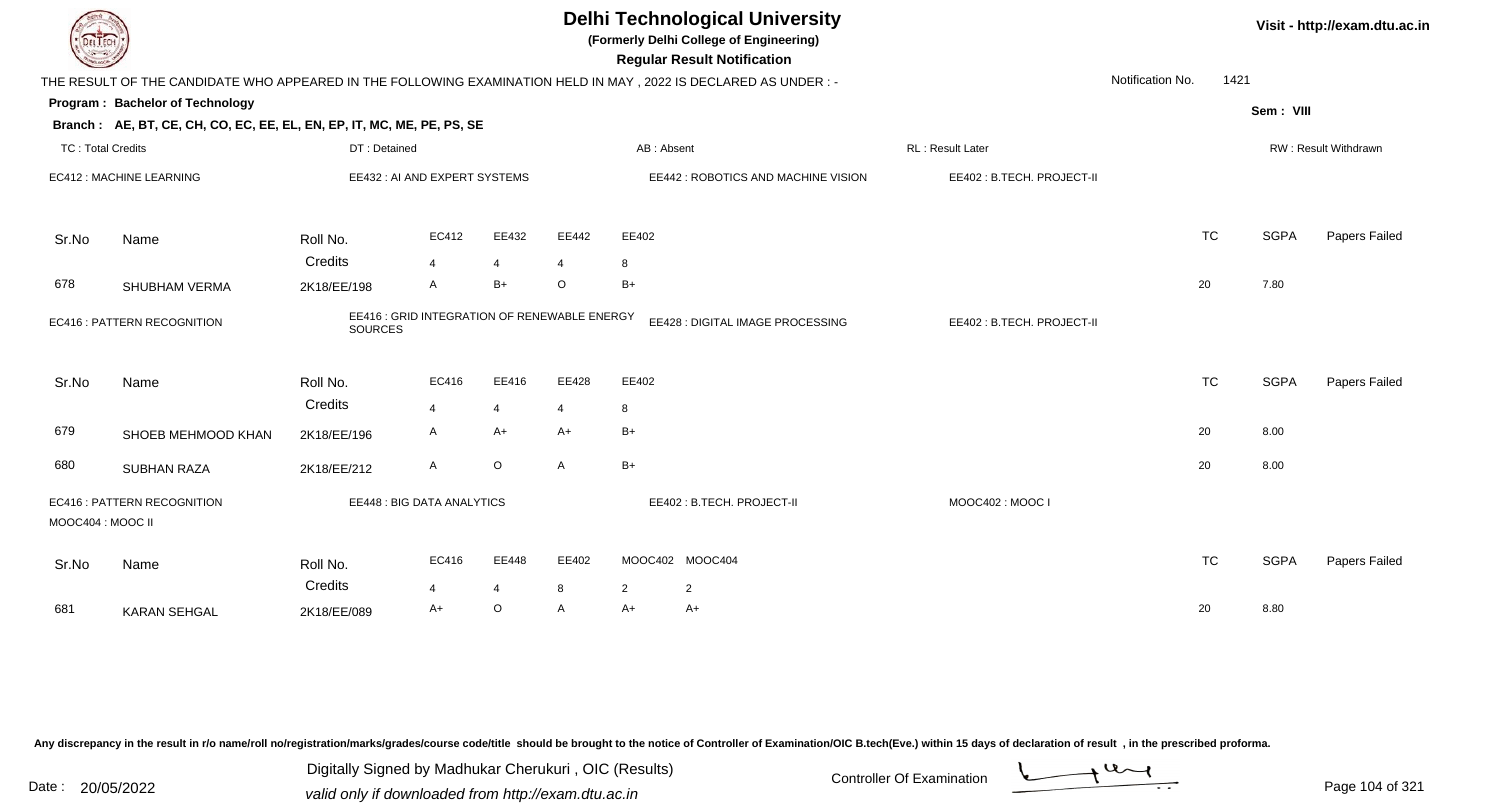| DEL ECH                  |                                                                        |                                                            |                |                |                         | <b>Delhi Technological University</b><br>(Formerly Delhi College of Engineering)<br><b>Regular Result Notification</b> |                           |                  |           |             | Visit - http://exam.dtu.ac.in |
|--------------------------|------------------------------------------------------------------------|------------------------------------------------------------|----------------|----------------|-------------------------|------------------------------------------------------------------------------------------------------------------------|---------------------------|------------------|-----------|-------------|-------------------------------|
|                          |                                                                        |                                                            |                |                |                         | THE RESULT OF THE CANDIDATE WHO APPEARED IN THE FOLLOWING EXAMINATION HELD IN MAY, 2022 IS DECLARED AS UNDER:-         |                           | Notification No. | 1421      |             |                               |
|                          | Program: Bachelor of Technology                                        |                                                            |                |                |                         |                                                                                                                        |                           |                  |           | Sem: VIII   |                               |
|                          | Branch: AE, BT, CE, CH, CO, EC, EE, EL, EN, EP, IT, MC, ME, PE, PS, SE |                                                            |                |                |                         |                                                                                                                        |                           |                  |           |             |                               |
| <b>TC: Total Credits</b> |                                                                        | DT: Detained                                               |                |                |                         | AB: Absent                                                                                                             | RL: Result Later          |                  |           |             | RW: Result Withdrawn          |
|                          | EC416 : PATTERN RECOGNITION                                            | MC406 : PARTIAL DIFFERENTIAL EQUATIONS                     |                |                |                         | MC420 : INFORMATION THEORY AND CODING                                                                                  | EE402: B.TECH. PROJECT-II |                  |           |             |                               |
| Sr.No                    | Name                                                                   | Roll No.                                                   | EC416          | MC406          | MC420                   | EE402                                                                                                                  |                           |                  | <b>TC</b> | <b>SGPA</b> | Papers Failed                 |
|                          |                                                                        | Credits                                                    | $\overline{4}$ | $\overline{4}$ |                         | 8                                                                                                                      |                           |                  |           |             |                               |
| 682                      | <b>AJAY BHATI</b>                                                      | 2K18/EE/014                                                | A              | $A+$           | B                       | $B+$                                                                                                                   |                           | 20               |           | 7.40        |                               |
| EC458 : Deep Learning    |                                                                        | EE446 : DATA COMMUNICATION AND COMPUTER<br><b>NETWORKS</b> |                |                |                         | ME406 : ELASTIC & PLASTIC BEHAVIOUR OF MATERIALS EE402 : B.TECH. PROJECT-II                                            |                           |                  |           |             |                               |
| Sr.No                    | Name                                                                   | Roll No.                                                   | EC458          | EE446          | ME406                   | EE402                                                                                                                  |                           |                  | <b>TC</b> | <b>SGPA</b> | Papers Failed                 |
|                          |                                                                        | Credits                                                    | $\overline{4}$ | $\overline{4}$ | $\overline{\mathbf{4}}$ | 8                                                                                                                      |                           |                  |           |             |                               |
| 683                      | <b>AMIT GUPTA</b>                                                      | 2K18/EE/023                                                | С              | $A+$           | $\mathsf{A}$            | A                                                                                                                      |                           | 20               |           | 7.60        |                               |
| EC458 : Deep Learning    |                                                                        | EE450 : CLOUD COMPUTING FUNDAMENTALS                       |                |                |                         | IT404 : BIG DATA ANALYTICS                                                                                             | EE402: B.TECH. PROJECT-II |                  |           |             |                               |
| Sr.No                    | Name                                                                   | Roll No.                                                   | EC458          | EE450          | <b>IT404</b>            | EE402                                                                                                                  |                           |                  | <b>TC</b> | <b>SGPA</b> | Papers Failed                 |
|                          |                                                                        | Credits                                                    | 4              | $\overline{4}$ | 4                       | 8                                                                                                                      |                           |                  |           |             |                               |
| 684                      | <b>HARSH JAIN</b>                                                      | 2K17/EE/88                                                 | B              | Α              | A+                      | $B+$                                                                                                                   |                           | 20               |           | 7.40        |                               |

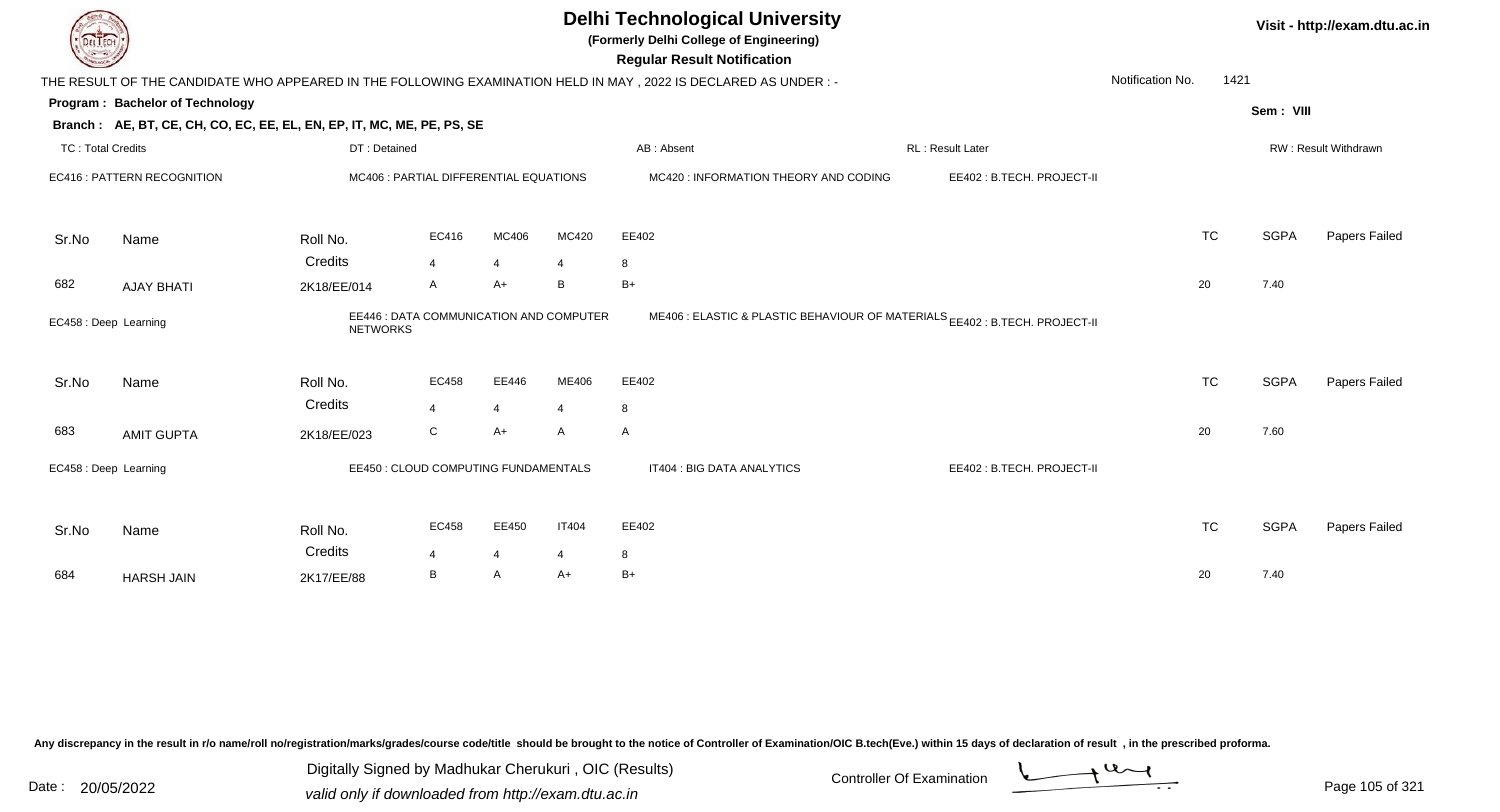| <b>DELTECH</b>           |                                                                        |                                                         |                       |                         |              | <b>Delhi Technological University</b><br>(Formerly Delhi College of Engineering)<br><b>Regular Result Notification</b>   |                           |                  |           |             | Visit - http://exam.dtu.ac.in |
|--------------------------|------------------------------------------------------------------------|---------------------------------------------------------|-----------------------|-------------------------|--------------|--------------------------------------------------------------------------------------------------------------------------|---------------------------|------------------|-----------|-------------|-------------------------------|
|                          |                                                                        |                                                         |                       |                         |              | THE RESULT OF THE CANDIDATE WHO APPEARED IN THE FOLLOWING EXAMINATION HELD IN MAY, 2022 IS DECLARED AS UNDER :-          |                           | Notification No. | 1421      |             |                               |
|                          | Program: Bachelor of Technology                                        |                                                         |                       |                         |              |                                                                                                                          |                           |                  |           | Sem: VIII   |                               |
|                          | Branch: AE, BT, CE, CH, CO, EC, EE, EL, EN, EP, IT, MC, ME, PE, PS, SE |                                                         |                       |                         |              |                                                                                                                          |                           |                  |           |             |                               |
| <b>TC: Total Credits</b> |                                                                        | DT: Detained                                            |                       |                         |              | AB: Absent                                                                                                               | RL : Result Later         |                  |           |             | RW: Result Withdrawn          |
|                          | EC462 : Recent Trends in Artificial Intelligence                       | EE416 : GRID INTEGRATION OF RENEWABLE ENERGY<br>SOURCES |                       |                         |              | EE442 : ROBOTICS AND MACHINE VISION                                                                                      | EE402: B.TECH. PROJECT-II |                  |           |             |                               |
| Sr.No                    | Name                                                                   | Roll No.                                                | EC462                 | EE416                   | EE442        | EE402                                                                                                                    |                           |                  | <b>TC</b> | <b>SGPA</b> | Papers Failed                 |
|                          |                                                                        | Credits                                                 | 4                     | 4                       | 4            | 8                                                                                                                        |                           |                  |           |             |                               |
| 685                      | ANGSHUK BASU                                                           | 2K18/EE/027                                             | $B+$                  | $A+$                    | $A+$         | B                                                                                                                        |                           | 20               |           | 7.40        |                               |
|                          | EC462 : Recent Trends in Artificial Intelligence                       | EE416 : GRID INTEGRATION OF RENEWABLE ENERGY<br>SOURCES |                       |                         |              | EE448 : BIG DATA ANALYTICS                                                                                               | EE402: B.TECH. PROJECT-II |                  |           |             |                               |
| Sr.No                    | Name                                                                   | Roll No.                                                | EC462                 | EE416                   | EE448        | EE402                                                                                                                    |                           |                  | <b>TC</b> | <b>SGPA</b> | Papers Failed                 |
|                          |                                                                        | Credits                                                 | 4                     | $\overline{4}$          | 4            | 8                                                                                                                        |                           |                  |           |             |                               |
| 686                      | <b>VIPESH DUNKWAL</b>                                                  | 2K18/EE/244                                             | $B+$                  | $B+$                    | B            | $\mathsf{A}$                                                                                                             |                           | 20               |           | 7.20        |                               |
| 687                      | <b>VIVEK YADAV</b>                                                     | 2K18/EE/247                                             | B                     | $B+$                    | B            | $\mathsf{A}$                                                                                                             |                           | 20               |           | 7.00        |                               |
|                          | EC462 : Recent Trends in Artificial Intelligence                       | <b>SOURCES</b>                                          |                       |                         |              | EE416 : GRID INTEGRATION OF RENEWABLE ENERGY ME406 : ELASTIC & PLASTIC BEHAVIOUR OF MATERIALS EE402 : B.TECH. PROJECT-II |                           |                  |           |             |                               |
| Sr.No                    | Name                                                                   | Roll No.                                                | EC462                 | EE416                   | ME406        | EE402                                                                                                                    |                           |                  | <b>TC</b> | <b>SGPA</b> | Papers Failed                 |
|                          |                                                                        | Credits                                                 | $\boldsymbol{\Delta}$ | $\overline{\mathbf{4}}$ | 4            | 8                                                                                                                        |                           |                  |           |             |                               |
| 688                      | <b>ABHISHEK SOLANKI</b>                                                | 2K18/EE/005                                             | A                     | B                       | $\mathsf{A}$ | B                                                                                                                        |                           | 20               |           | 6.80        |                               |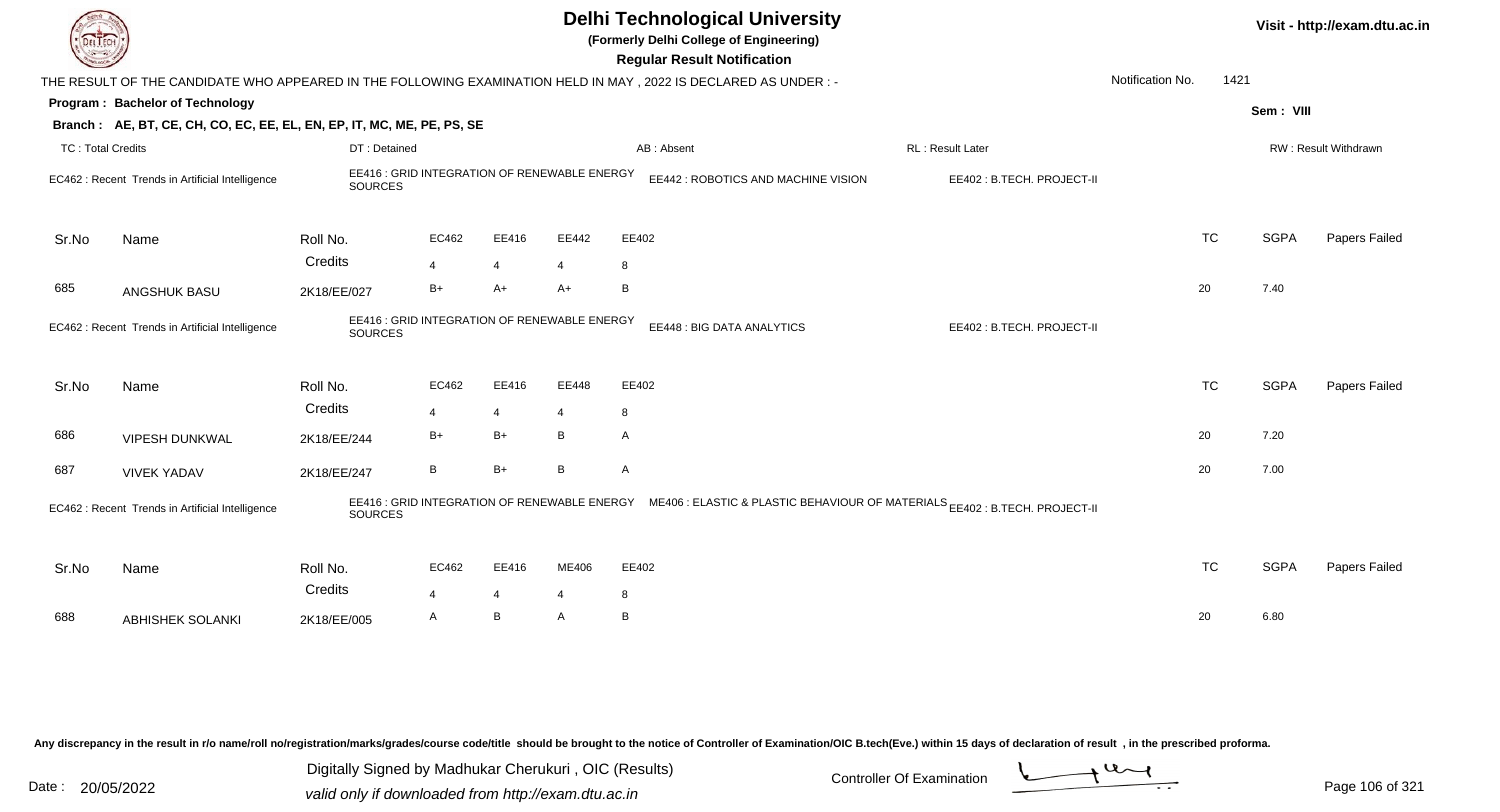## **Delhi Technological University**

**(Formerly Delhi College of Engineering)**

 **Regular Result Notification**

| <b>Course Lines</b>                              |                                                                        |                                     |                |                |                | Regular Result Notification                                                                                    |                            |                  |                      |             |               |
|--------------------------------------------------|------------------------------------------------------------------------|-------------------------------------|----------------|----------------|----------------|----------------------------------------------------------------------------------------------------------------|----------------------------|------------------|----------------------|-------------|---------------|
|                                                  |                                                                        |                                     |                |                |                | THE RESULT OF THE CANDIDATE WHO APPEARED IN THE FOLLOWING EXAMINATION HELD IN MAY, 2022 IS DECLARED AS UNDER:- |                            | Notification No. | 1421                 |             |               |
|                                                  | Program: Bachelor of Technology                                        |                                     |                |                |                |                                                                                                                |                            |                  |                      | Sem: VIII   |               |
|                                                  | Branch: AE, BT, CE, CH, CO, EC, EE, EL, EN, EP, IT, MC, ME, PE, PS, SE |                                     |                |                |                |                                                                                                                |                            |                  |                      |             |               |
| <b>TC: Total Credits</b>                         |                                                                        | DT: Detained                        |                |                |                | AB: Absent                                                                                                     |                            |                  | RW: Result Withdrawn |             |               |
| EC462 : Recent Trends in Artificial Intelligence |                                                                        | EE442 : ROBOTICS AND MACHINE VISION |                |                |                | EE446 : DATA COMMUNICATION AND COMPUTER<br><b>NETWORKS</b>                                                     | EE402: B.TECH. PROJECT-II  |                  |                      |             |               |
| Sr.No                                            | Name                                                                   | Roll No.                            | EC462          | EE442          | EE446          | EE402                                                                                                          |                            |                  | <b>TC</b>            | <b>SGPA</b> | Papers Failed |
|                                                  |                                                                        | Credits                             | $\overline{4}$ | 4              | $\overline{4}$ | 8                                                                                                              |                            |                  |                      |             |               |
| 689                                              | SHUBHANSHU JAIN                                                        | 2K18/EE/199                         | A              | A+             | $A+$           | $B+$                                                                                                           |                            | 20               |                      | 8.00        |               |
|                                                  | EC462 : Recent Trends in Artificial Intelligence                       | EE442 : ROBOTICS AND MACHINE VISION |                |                |                | EP406 : INTRODUCTION TO SPINTRONICS                                                                            | EE402 : B.TECH. PROJECT-II |                  |                      |             |               |
| Sr.No                                            | Name                                                                   | Roll No.                            | EC462          | EE442          | EP406          | EE402                                                                                                          |                            |                  | <b>TC</b>            | <b>SGPA</b> | Papers Failed |
|                                                  |                                                                        | Credits                             | $\overline{4}$ | $\overline{4}$ | $\overline{4}$ | 8                                                                                                              |                            |                  |                      |             |               |
| 690                                              | AJIT KUMAR YADAV                                                       | 2K18/EE/015                         | A              | A+             | A              | A                                                                                                              |                            | 20               |                      | 8.20        |               |
| MOOC404 : MOOC II                                | EC462 : Recent Trends in Artificial Intelligence                       | EE448 : BIG DATA ANALYTICS          |                |                |                | EE402: B.TECH. PROJECT-II                                                                                      |                            |                  |                      |             |               |
| Sr.No                                            | Name                                                                   | Roll No.                            | EC462          | EE448          | EE402          | MOOC402 MOOC404                                                                                                |                            |                  | <b>TC</b>            | <b>SGPA</b> | Papers Failed |
|                                                  |                                                                        | Credits                             | 4              | 4              | 8              | $\overline{2}$<br>$\overline{2}$                                                                               |                            |                  |                      |             |               |
| 691                                              | <b>NAVJOT SINGH</b>                                                    | 2K18/EE/121                         | A              | A+             | $B+$           | $A+$<br>A+                                                                                                     |                            | 20               |                      | 8.00        |               |

Any discrepancy in the result in r/o name/roll no/registration/marks/grades/course code/title should be brought to the notice of Controller of Examination/OIC B.tech(Eve.) within 15 days of declaration of result, in the pr

Date : 20/05/2022 Valid only if downloaded from http://exam.dtu.ac.in<br>valid only if downloaded from http://exam.dtu.ac.in Digitally Signed by Madhukar Cherukuri , OIC (Results)

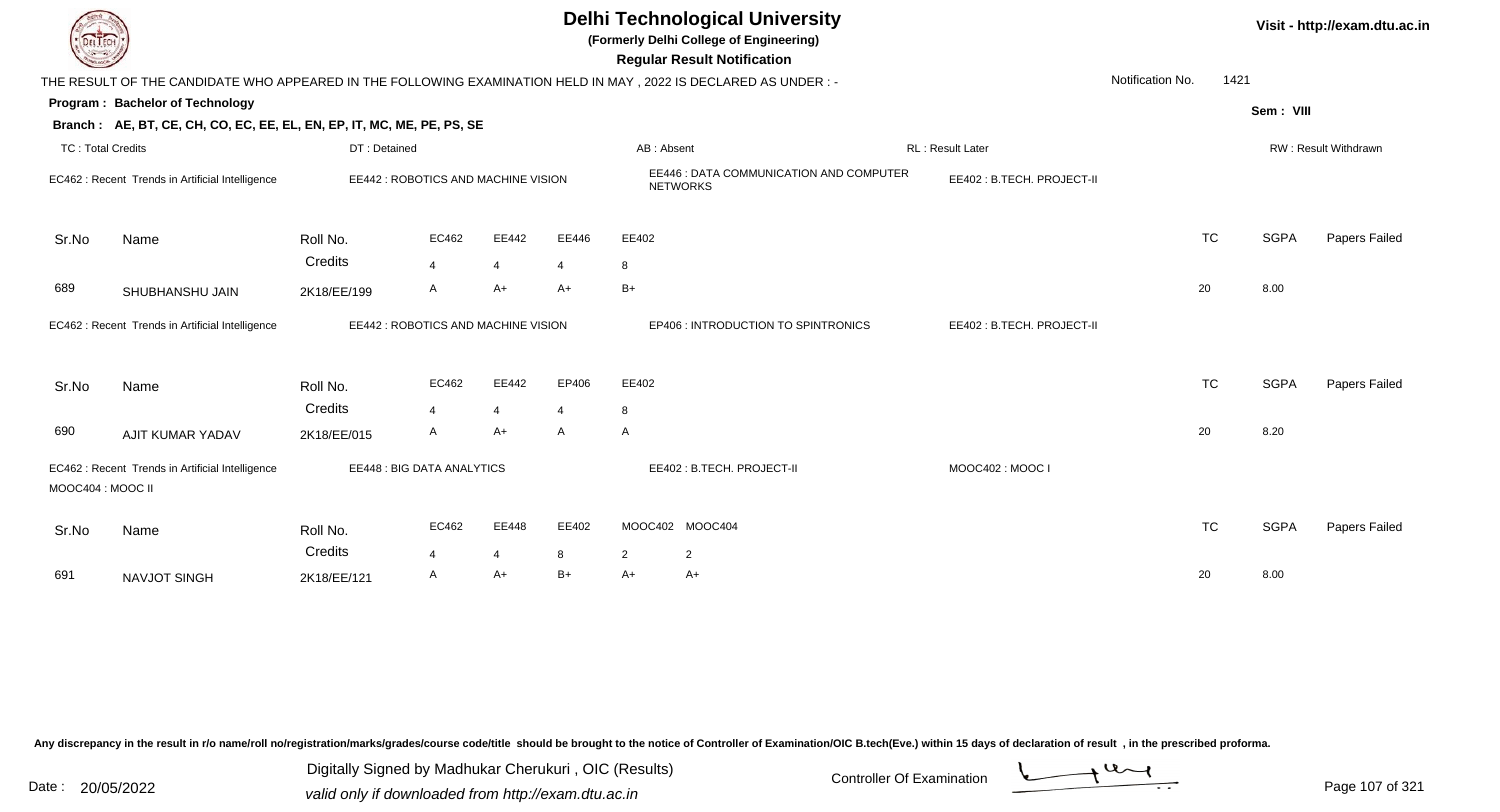| DEL TECH                                              |                                                                        |                                 | <b>Delhi Technological University</b><br>(Formerly Delhi College of Engineering)<br><b>Regular Result Notification</b> |                                  |                                                            |                                                                                                                |  |                           |           | Visit - http://exam.dtu.ac.in |               |  |
|-------------------------------------------------------|------------------------------------------------------------------------|---------------------------------|------------------------------------------------------------------------------------------------------------------------|----------------------------------|------------------------------------------------------------|----------------------------------------------------------------------------------------------------------------|--|---------------------------|-----------|-------------------------------|---------------|--|
|                                                       |                                                                        |                                 |                                                                                                                        |                                  |                                                            | THE RESULT OF THE CANDIDATE WHO APPEARED IN THE FOLLOWING EXAMINATION HELD IN MAY, 2022 IS DECLARED AS UNDER:- |  | Notification No.          | 1421      |                               |               |  |
|                                                       | Program: Bachelor of Technology                                        |                                 |                                                                                                                        |                                  |                                                            |                                                                                                                |  |                           |           | Sem: VIII                     |               |  |
|                                                       | Branch: AE, BT, CE, CH, CO, EC, EE, EL, EN, EP, IT, MC, ME, PE, PS, SE |                                 |                                                                                                                        |                                  |                                                            |                                                                                                                |  |                           |           |                               |               |  |
| <b>TC: Total Credits</b><br>EE402: B.TECH. PROJECT-II |                                                                        | DT: Detained<br>MOOC402: MOOC I |                                                                                                                        |                                  | AB: Absent<br><b>RL: Result Later</b><br>MOOC404 : MOOC II |                                                                                                                |  |                           |           | RW: Result Withdrawn          |               |  |
|                                                       |                                                                        |                                 |                                                                                                                        |                                  |                                                            |                                                                                                                |  |                           |           |                               |               |  |
| Sr.No                                                 | Name                                                                   | Roll No.                        | EE402                                                                                                                  |                                  | MOOC402 MOOC404                                            |                                                                                                                |  |                           | <b>TC</b> | <b>SGPA</b>                   | Papers Failed |  |
|                                                       |                                                                        | Credits                         | 8                                                                                                                      | $\overline{2}$                   | $\overline{2}$                                             |                                                                                                                |  |                           |           |                               |               |  |
| 692                                                   | RACHIT BANSAL                                                          | 2K18/EE/152                     | A+                                                                                                                     | A                                | $A+$                                                       |                                                                                                                |  |                           | 12        | 8.83                          |               |  |
| <b>SOURCES</b>                                        | EE416 : GRID INTEGRATION OF RENEWABLE ENERGY                           |                                 |                                                                                                                        | EE428 : DIGITAL IMAGE PROCESSING |                                                            | EE440: SCADA & ENERGY MANAGEMENT SYSTEMS                                                                       |  | EE402: B.TECH. PROJECT-II |           |                               |               |  |
| Sr.No                                                 | Name                                                                   | Roll No.                        | EE416                                                                                                                  | EE428                            | EE440                                                      | EE402                                                                                                          |  |                           | <b>TC</b> | <b>SGPA</b>                   | Papers Failed |  |
|                                                       |                                                                        | Credits                         | $\overline{4}$                                                                                                         | $\overline{4}$                   | 4                                                          | 8                                                                                                              |  |                           |           |                               |               |  |
| 693                                                   | FARAZ AHMAD                                                            | 2K18/EE/067                     | $B+$                                                                                                                   | A                                | A+                                                         | $B+$                                                                                                           |  |                           | 20        | 7.60                          |               |  |
| <b>SOURCES</b>                                        | EE416 : GRID INTEGRATION OF RENEWABLE ENERGY                           |                                 |                                                                                                                        | EE428 : DIGITAL IMAGE PROCESSING |                                                            | EE442 : ROBOTICS AND MACHINE VISION                                                                            |  | EE402: B.TECH. PROJECT-II |           |                               |               |  |
| Sr.No                                                 | Name                                                                   | Roll No.                        | EE416                                                                                                                  | EE428                            | EE442                                                      | EE402                                                                                                          |  |                           | <b>TC</b> | <b>SGPA</b>                   | Papers Failed |  |
|                                                       |                                                                        | Credits                         | 4                                                                                                                      | $\overline{4}$                   | 4                                                          | 8                                                                                                              |  |                           |           |                               |               |  |
| 694                                                   | TUSHAR CHOUDHARY                                                       | 2K18/EE/225                     | A                                                                                                                      | $A+$                             | A+                                                         | $B+$                                                                                                           |  |                           | 20        | 8.00                          |               |  |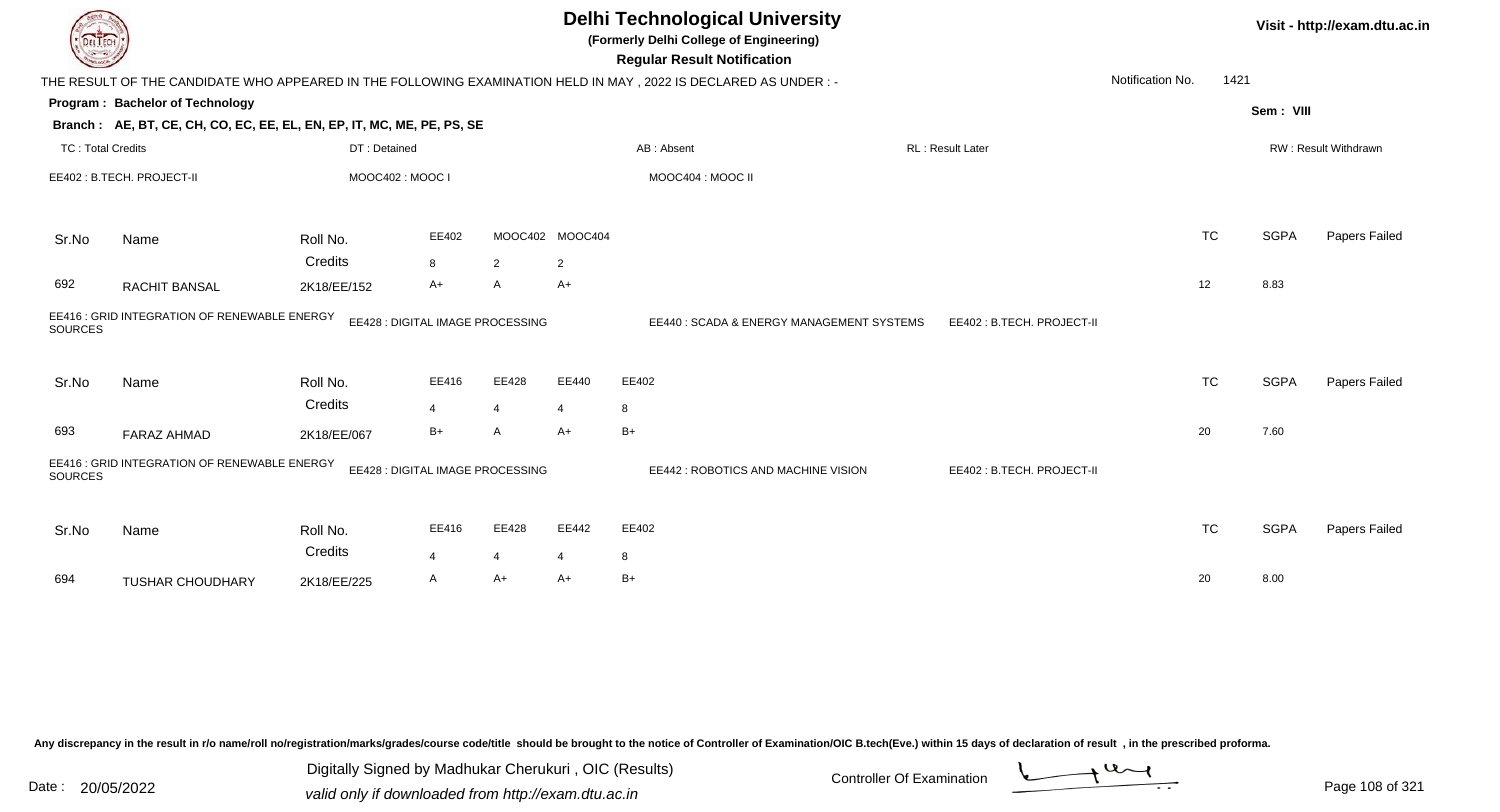| DEL TECH                            |                                                                                                                 |                                          |                         |                         |            |            | <b>Delhi Technological University</b><br>(Formerly Delhi College of Engineering)<br><b>Regular Result Notification</b> |                           |                  |           |             | Visit - http://exam.dtu.ac.in |
|-------------------------------------|-----------------------------------------------------------------------------------------------------------------|------------------------------------------|-------------------------|-------------------------|------------|------------|------------------------------------------------------------------------------------------------------------------------|---------------------------|------------------|-----------|-------------|-------------------------------|
|                                     | THE RESULT OF THE CANDIDATE WHO APPEARED IN THE FOLLOWING EXAMINATION HELD IN MAY, 2022 IS DECLARED AS UNDER :- |                                          |                         |                         |            |            |                                                                                                                        |                           | Notification No. | 1421      |             |                               |
|                                     | Program: Bachelor of Technology                                                                                 |                                          |                         |                         |            |            |                                                                                                                        |                           |                  |           | Sem: VIII   |                               |
|                                     | Branch: AE, BT, CE, CH, CO, EC, EE, EL, EN, EP, IT, MC, ME, PE, PS, SE                                          |                                          |                         |                         |            |            |                                                                                                                        |                           |                  |           |             |                               |
| <b>TC: Total Credits</b>            |                                                                                                                 | DT: Detained                             |                         |                         |            | AB: Absent |                                                                                                                        | RL: Result Later          |                  |           |             | RW: Result Withdrawn          |
| <b>SOURCES</b>                      | EE416 : GRID INTEGRATION OF RENEWABLE ENERGY                                                                    | EE432 : AI AND EXPERT SYSTEMS            |                         |                         |            |            | EE440: SCADA & ENERGY MANAGEMENT SYSTEMS                                                                               | EE402: B.TECH. PROJECT-II |                  |           |             |                               |
| Sr.No                               | Name                                                                                                            | Roll No.                                 | EE416                   | EE432                   | EE440      | EE402      |                                                                                                                        |                           |                  | <b>TC</b> | <b>SGPA</b> | <b>Papers Failed</b>          |
|                                     |                                                                                                                 | Credits                                  | $\overline{4}$          | $\overline{4}$          | 4          | 8          |                                                                                                                        |                           |                  |           |             |                               |
| 695                                 | SACHIN KUMAR RAI                                                                                                | 2K18/EE/176                              | $A+$                    | B                       | A          | A          |                                                                                                                        |                           |                  | 20        | 7.80        |                               |
| <b>SOURCES</b>                      | EE416 : GRID INTEGRATION OF RENEWABLE ENERGY                                                                    | EE440: SCADA & ENERGY MANAGEMENT SYSTEMS |                         |                         |            |            | EE402: B.TECH. PROJECT-II                                                                                              |                           |                  |           |             |                               |
| Sr.No                               | Name                                                                                                            | Roll No.<br>Credits                      | EE416<br>4              | EE440<br>$\overline{4}$ | EE402<br>8 |            |                                                                                                                        |                           |                  | <b>TC</b> | <b>SGPA</b> | Papers Failed                 |
| 696                                 | <b>HIMANSHU KUMAR</b>                                                                                           | 2K17/EE/95                               | $B+$                    | A                       | C          |            |                                                                                                                        |                           |                  | 16        | 6.25        |                               |
| <b>SOURCES</b><br>MOOC404 : MOOC II | EE416 : GRID INTEGRATION OF RENEWABLE ENERGY                                                                    | EE440: SCADA & ENERGY MANAGEMENT SYSTEMS |                         |                         |            |            | EE402: B.TECH. PROJECT-II                                                                                              | MOOC402: MOOC I           |                  |           |             |                               |
| Sr.No                               | Name                                                                                                            | Roll No.<br>Credits                      | EE416<br>$\overline{4}$ | EE440<br>4              | EE402<br>8 | 2          | MOOC402 MOOC404<br>$\overline{2}$                                                                                      |                           |                  | <b>TC</b> | <b>SGPA</b> | Papers Failed                 |
| 697                                 | <b>VIBHAW AHIRWAR</b>                                                                                           | 2K18/EE/238                              | $B+$                    | $B+$                    | B+         | A+         | A                                                                                                                      |                           |                  | 20        | 7.30        |                               |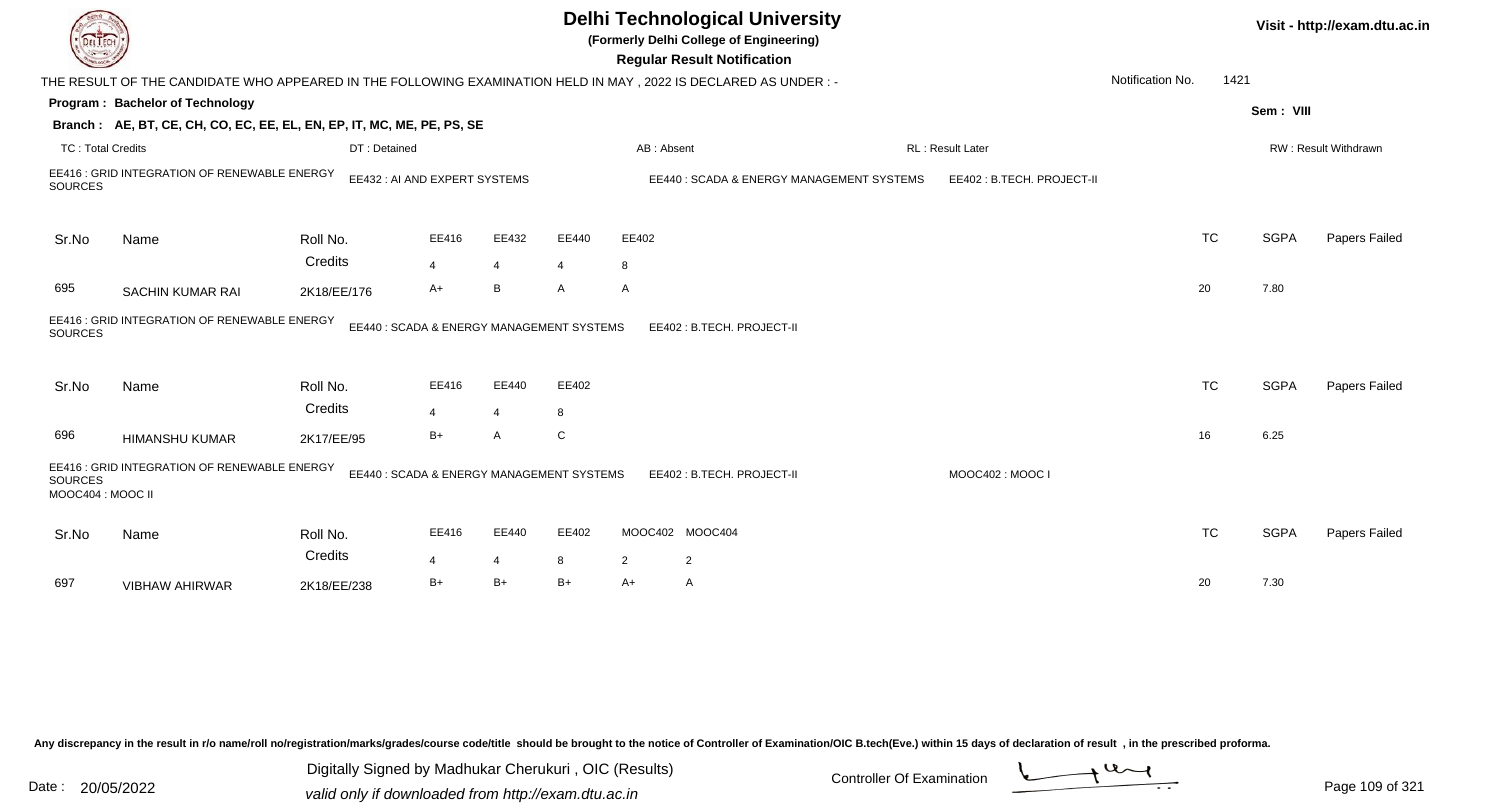|                          |                                                                        |                     |                                           |                |                | <b>Delhi Technological University</b><br>(Formerly Delhi College of Engineering)<br><b>Regular Result Notification</b> |                           |                  |             | Visit - http://exam.dtu.ac.in |
|--------------------------|------------------------------------------------------------------------|---------------------|-------------------------------------------|----------------|----------------|------------------------------------------------------------------------------------------------------------------------|---------------------------|------------------|-------------|-------------------------------|
|                          |                                                                        |                     |                                           |                |                | THE RESULT OF THE CANDIDATE WHO APPEARED IN THE FOLLOWING EXAMINATION HELD IN MAY, 2022 IS DECLARED AS UNDER :-        |                           | Notification No. | 1421        |                               |
|                          | Program: Bachelor of Technology                                        |                     |                                           |                |                |                                                                                                                        |                           |                  |             |                               |
|                          | Branch: AE, BT, CE, CH, CO, EC, EE, EL, EN, EP, IT, MC, ME, PE, PS, SE |                     |                                           |                |                |                                                                                                                        |                           |                  | Sem: VIII   |                               |
| <b>TC: Total Credits</b> |                                                                        | DT: Detained        |                                           |                |                | AB: Absent                                                                                                             | RL: Result Later          |                  |             | RW: Result Withdrawn          |
| SOURCES                  | EE416 : GRID INTEGRATION OF RENEWABLE ENERGY                           |                     | EE440: SCADA & ENERGY MANAGEMENT SYSTEMS  |                |                | EP406 : INTRODUCTION TO SPINTRONICS                                                                                    | EE402: B.TECH. PROJECT-II |                  |             |                               |
| Sr.No                    | Name                                                                   | Roll No.            | EE416                                     | EE440          | EP406          | EE402                                                                                                                  |                           | <b>TC</b>        | <b>SGPA</b> | Papers Failed                 |
|                          |                                                                        | Credits             | $\overline{4}$                            | $\overline{4}$ | 4              | 8                                                                                                                      |                           |                  |             |                               |
| 698                      | <b>TANMAYA GARG</b>                                                    | 2K17/EE/219         | A                                         | A              | В              | B+                                                                                                                     |                           | 20               | 7.20        |                               |
| 699                      | ROHIT KUMAR GUPTA                                                      | 2K18/EE/173         | $\circ$                                   | B              | B              | $B+$                                                                                                                   |                           | 20               | 7.20        |                               |
| <b>SOURCES</b>           | EE416 : GRID INTEGRATION OF RENEWABLE ENERGY                           |                     | EE440 : SCADA & ENERGY MANAGEMENT SYSTEMS |                |                | ME404 : INDUSTRIAL ENGINEERING                                                                                         | EE402: B.TECH. PROJECT-II |                  |             |                               |
| Sr.No                    | Name                                                                   | Roll No.            | EE416                                     | EE440          | ME404          | EE402                                                                                                                  |                           | <b>TC</b>        | <b>SGPA</b> | Papers Failed                 |
|                          |                                                                        | Credits             | $\overline{4}$                            | $\overline{4}$ | 4              | 8                                                                                                                      |                           |                  |             |                               |
| 700                      | <b>KRISHNA SHARMA</b>                                                  | 2K18/EE/094         | A                                         | A+             | $B+$           | A                                                                                                                      |                           | 20               | 8.00        |                               |
| SOURCES                  | EE416 : GRID INTEGRATION OF RENEWABLE ENERGY                           |                     | EE440: SCADA & ENERGY MANAGEMENT SYSTEMS  |                |                | ME414 : FRACTURE MECHANICS                                                                                             | EE402: B.TECH. PROJECT-II |                  |             |                               |
| Sr.No                    | Name                                                                   | Roll No.<br>Credits | EE416                                     | EE440          | ME414          | EE402                                                                                                                  |                           | <b>TC</b>        | <b>SGPA</b> | Papers Failed                 |
|                          |                                                                        |                     | $\overline{4}$                            | 4              | $\overline{4}$ | 8                                                                                                                      |                           |                  |             |                               |
| 701                      | <b>AZIM FARUKI</b>                                                     | 2K18/EE/052         | $A+$                                      | $B+$           | $B+$           | A                                                                                                                      |                           | 20               | 7.80        |                               |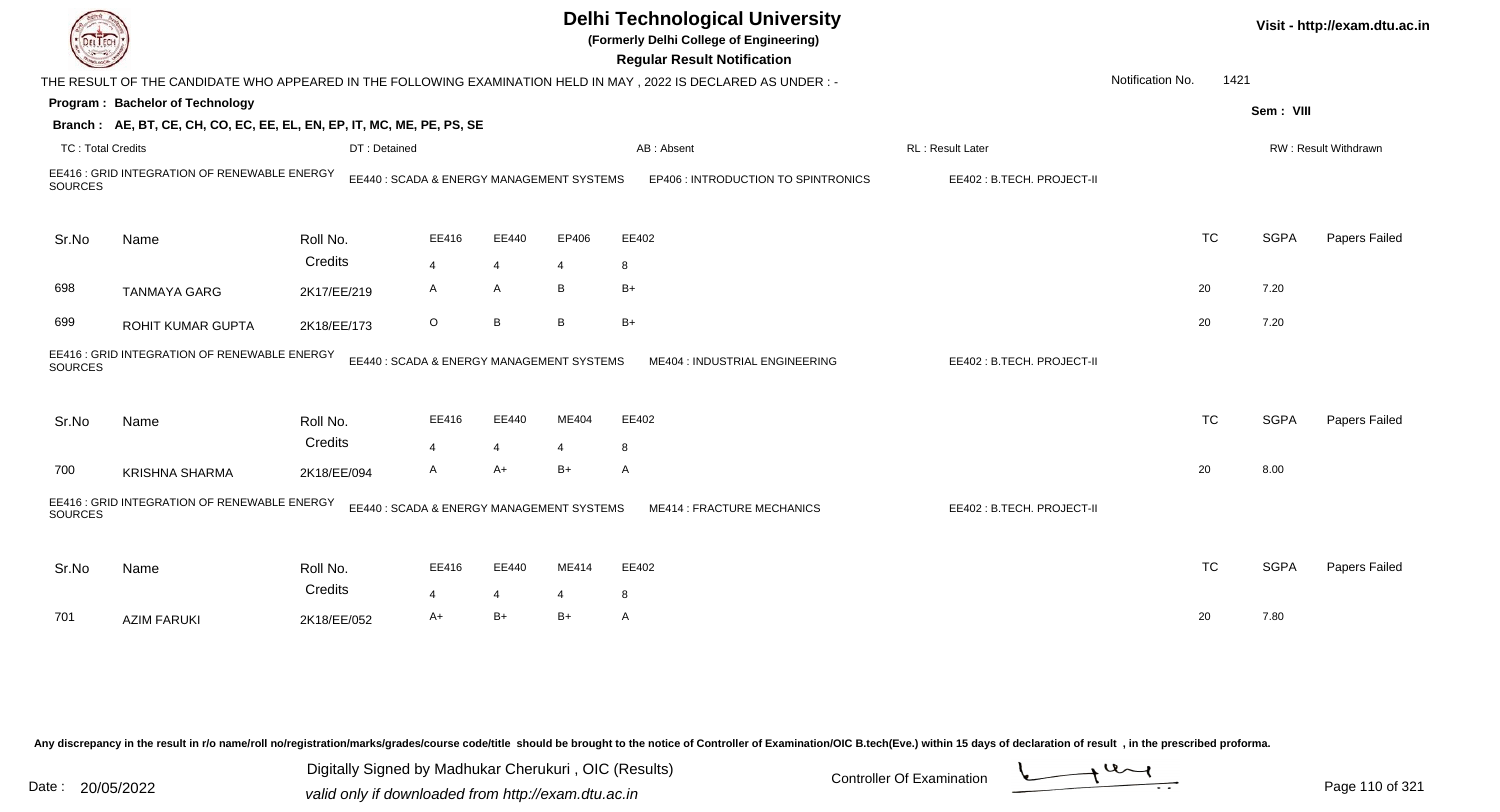| DEL ECH                             |                                                                                                                 |                                     |                                     |                |                                         |                | <b>Delhi Technological University</b><br>(Formerly Delhi College of Engineering)<br><b>Regular Result Notification</b> |                            |                  |      |             | Visit - http://exam.dtu.ac.in |
|-------------------------------------|-----------------------------------------------------------------------------------------------------------------|-------------------------------------|-------------------------------------|----------------|-----------------------------------------|----------------|------------------------------------------------------------------------------------------------------------------------|----------------------------|------------------|------|-------------|-------------------------------|
|                                     | THE RESULT OF THE CANDIDATE WHO APPEARED IN THE FOLLOWING EXAMINATION HELD IN MAY, 2022 IS DECLARED AS UNDER :- |                                     |                                     |                |                                         |                |                                                                                                                        |                            | Notification No. | 1421 |             |                               |
|                                     | Program: Bachelor of Technology                                                                                 |                                     |                                     |                |                                         |                |                                                                                                                        |                            |                  |      | Sem: VIII   |                               |
|                                     | Branch: AE, BT, CE, CH, CO, EC, EE, EL, EN, EP, IT, MC, ME, PE, PS, SE                                          |                                     |                                     |                |                                         |                |                                                                                                                        |                            |                  |      |             |                               |
| <b>TC: Total Credits</b>            |                                                                                                                 | DT: Detained                        |                                     |                |                                         | AB: Absent     |                                                                                                                        | RL: Result Later           |                  |      |             | RW: Result Withdrawn          |
| SOURCES                             | EE416 : GRID INTEGRATION OF RENEWABLE ENERGY                                                                    |                                     | EE442 : ROBOTICS AND MACHINE VISION |                |                                         |                | EE450 : CLOUD COMPUTING FUNDAMENTALS                                                                                   | EE402 : B.TECH. PROJECT-II |                  |      |             |                               |
| Sr.No                               | Name                                                                                                            | Roll No.                            | EE416                               | EE442          | EE450                                   | EE402          |                                                                                                                        |                            | <b>TC</b>        |      | <b>SGPA</b> | Papers Failed                 |
|                                     |                                                                                                                 | Credits                             | $\overline{\mathbf{A}}$             | $\overline{4}$ | $\overline{4}$                          | 8              |                                                                                                                        |                            |                  |      |             |                               |
| 702                                 | SUSHRUT MANU SINGH                                                                                              | 2K18/EE/215                         | A+                                  | O              | $A+$                                    | $\mathsf{A}$   |                                                                                                                        |                            | 20               |      | 8.80        |                               |
| 703                                 | <b>TARUN GAURAV</b>                                                                                             | 2K18/EE/222                         | A+                                  | $A+$           | A+                                      | $\mathsf{A}$   |                                                                                                                        |                            | 20               |      | 8.60        |                               |
| <b>SOURCES</b>                      | EE416 : GRID INTEGRATION OF RENEWABLE ENERGY                                                                    | EE442 : ROBOTICS AND MACHINE VISION |                                     |                |                                         |                | <b>EP406 : INTRODUCTION TO SPINTRONICS</b>                                                                             | EE402: B.TECH. PROJECT-II  |                  |      |             |                               |
| Sr.No                               | Name                                                                                                            | Roll No.                            | EE416                               | EE442          | EP406                                   | EE402          |                                                                                                                        |                            | <b>TC</b>        |      | <b>SGPA</b> | Papers Failed                 |
|                                     |                                                                                                                 | Credits                             | 4                                   | $\overline{4}$ | $\overline{4}$                          | 8              |                                                                                                                        |                            |                  |      |             |                               |
| 704                                 | <b>LALIT TATU</b>                                                                                               | 2K18/EE/099                         | В                                   | B              | $B+$                                    | $\overline{A}$ |                                                                                                                        |                            | 20               |      | 7.00        |                               |
| 705                                 | <b>MANIK</b>                                                                                                    | 2K18/EE/106                         | A+                                  | A+             | A                                       | $\mathsf{A}$   |                                                                                                                        |                            | 20               |      | 8.40        |                               |
| 706                                 | NEERAJ KUMAR                                                                                                    | 2K18/EE/124                         | $B+$                                | B              | $B+$                                    | $\mathsf{A}$   |                                                                                                                        |                            | 20               |      | 7.20        |                               |
| <b>SOURCES</b><br>MOOC404 : MOOC II | EE416 : GRID INTEGRATION OF RENEWABLE ENERGY                                                                    | <b>NETWORKS</b>                     |                                     |                | EE446 : DATA COMMUNICATION AND COMPUTER |                | EE402: B.TECH. PROJECT-II                                                                                              | MOOC402 : MOOC I           |                  |      |             |                               |
| Sr.No                               | Name                                                                                                            | Roll No.                            | EE416                               | EE446          | EE402                                   |                | MOOC402 MOOC404                                                                                                        |                            | <b>TC</b>        |      | <b>SGPA</b> | Papers Failed                 |
|                                     |                                                                                                                 | Credits                             | 4                                   | $\overline{4}$ | 8                                       | 2              | $\overline{2}$                                                                                                         |                            |                  |      |             |                               |
| 707                                 | <b>ABIR</b>                                                                                                     | 2K18/EE/006                         | B                                   | P              | B                                       | $A+$           | A+                                                                                                                     |                            | 20               |      | 6.20        |                               |
|                                     |                                                                                                                 |                                     |                                     |                |                                         |                |                                                                                                                        |                            |                  |      |             |                               |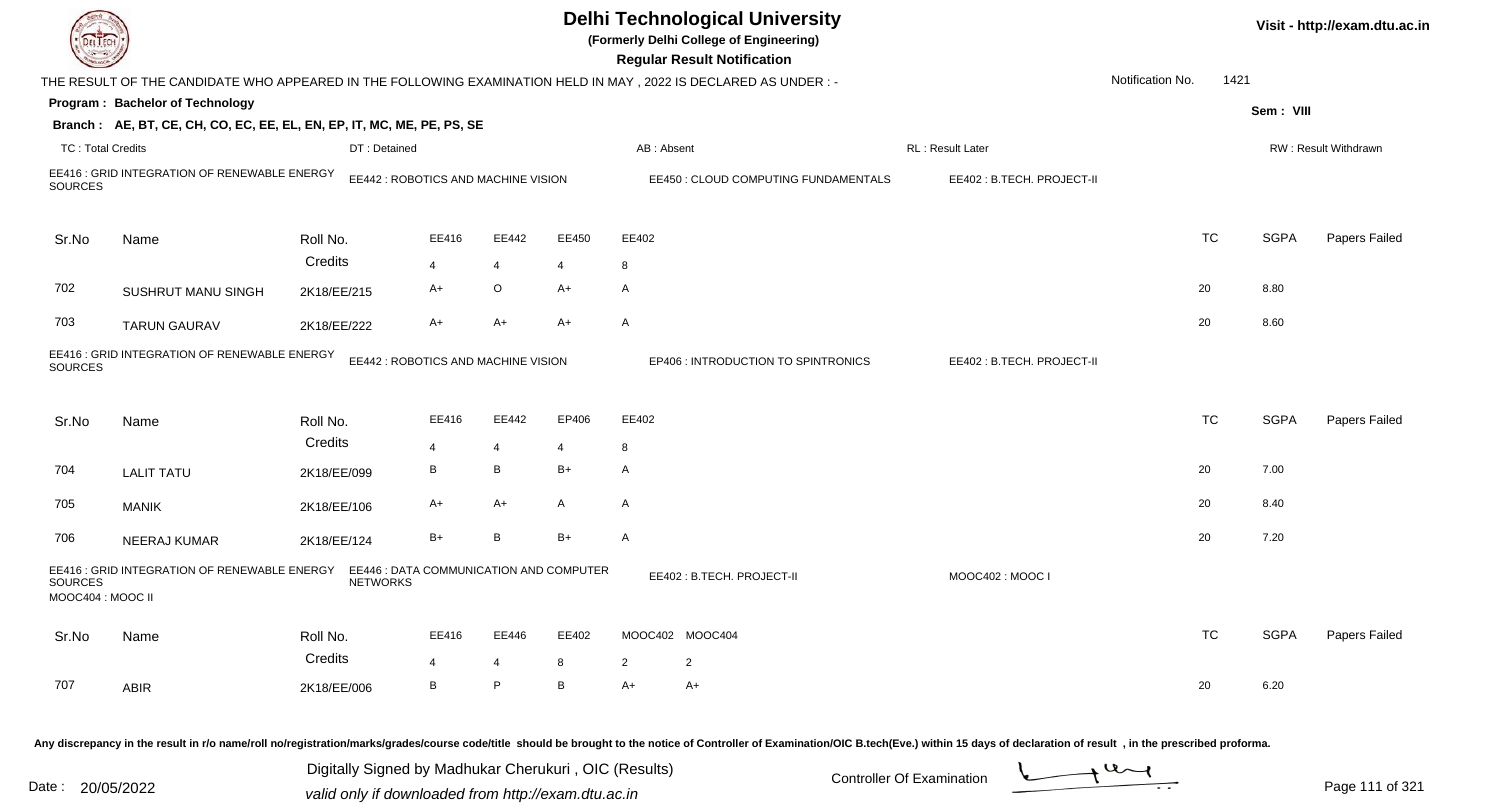|                          |                                                                                                                |              |                                      |                |                |            | <b>Delhi Technological University</b><br>(Formerly Delhi College of Engineering)<br><b>Regular Result Notification</b> |                           |                  |           |             | Visit - http://exam.dtu.ac.in |
|--------------------------|----------------------------------------------------------------------------------------------------------------|--------------|--------------------------------------|----------------|----------------|------------|------------------------------------------------------------------------------------------------------------------------|---------------------------|------------------|-----------|-------------|-------------------------------|
|                          | THE RESULT OF THE CANDIDATE WHO APPEARED IN THE FOLLOWING EXAMINATION HELD IN MAY, 2022 IS DECLARED AS UNDER:- |              |                                      |                |                |            |                                                                                                                        |                           | Notification No. | 1421      |             |                               |
|                          | Program: Bachelor of Technology                                                                                |              |                                      |                |                |            |                                                                                                                        |                           |                  |           | Sem: VIII   |                               |
|                          | Branch: AE, BT, CE, CH, CO, EC, EE, EL, EN, EP, IT, MC, ME, PE, PS, SE                                         |              |                                      |                |                |            |                                                                                                                        |                           |                  |           |             |                               |
| <b>TC: Total Credits</b> |                                                                                                                | DT: Detained |                                      |                |                | AB: Absent |                                                                                                                        | RL : Result Later         |                  |           |             | RW: Result Withdrawn          |
| <b>SOURCES</b>           | EE416 : GRID INTEGRATION OF RENEWABLE ENERGY                                                                   |              | EE450 : CLOUD COMPUTING FUNDAMENTALS |                |                |            | EP406 : INTRODUCTION TO SPINTRONICS                                                                                    | EE402: B.TECH. PROJECT-II |                  |           |             |                               |
| Sr.No                    | Name                                                                                                           | Roll No.     | EE416                                | EE450          | EP406          | EE402      |                                                                                                                        |                           |                  | <b>TC</b> | <b>SGPA</b> | Papers Failed                 |
|                          |                                                                                                                | Credits      | $\overline{4}$                       | $\overline{4}$ | $\overline{4}$ | 8          |                                                                                                                        |                           |                  |           |             |                               |
| 708                      | <b>ANKIT SHARMA</b>                                                                                            | 2K18/EE/032  | A                                    | $\overline{A}$ | $B+$           | $B+$       |                                                                                                                        |                           |                  | 20        | 7.40        |                               |
| <b>SOURCES</b>           | EE416 : GRID INTEGRATION OF RENEWABLE ENERGY<br>EP406 : INTRODUCTION TO SPINTRONICS<br>MOOC404 : MOOC II       |              |                                      |                |                |            | EE402: B.TECH. PROJECT-II                                                                                              | MOOC402: MOOC I           |                  |           |             |                               |
| Sr.No                    | Name                                                                                                           | Roll No.     | EE416                                | EP406          | EE402          |            | MOOC402 MOOC404                                                                                                        |                           |                  | <b>TC</b> | <b>SGPA</b> | Papers Failed                 |
|                          |                                                                                                                | Credits      | 4                                    | $\overline{4}$ | 8              | 2          | $\overline{2}$                                                                                                         |                           |                  |           |             |                               |
| 709                      | <b>HAMLET MUKUWE</b>                                                                                           | 2K18/EE/071  | A+                                   | $B+$           | A              | $A+$       | A+                                                                                                                     |                           |                  | 20        | 8.20        |                               |
| 710                      | <b>RITIKA</b>                                                                                                  | 2K18/EE/168  | В                                    | $B+$           | B+             | A+         | A+                                                                                                                     |                           |                  | 20        | 7.20        |                               |
| <b>SOURCES</b>           | EE416 : GRID INTEGRATION OF RENEWABLE ENERGY<br>EP406 : INTRODUCTION TO SPINTRONICS                            |              |                                      |                |                |            | ME418: SUPPLY CHAIN MANAGEMENT                                                                                         | EE402: B.TECH. PROJECT-II |                  |           |             |                               |
| Sr.No                    | Name                                                                                                           | Roll No.     | EE416                                | EP406          | ME418          | EE402      |                                                                                                                        |                           |                  | <b>TC</b> | <b>SGPA</b> | Papers Failed                 |
|                          |                                                                                                                | Credits      | 4                                    | $\overline{4}$ |                | 8          |                                                                                                                        |                           |                  |           |             |                               |
| 711                      | <b>DEVESH PAL</b>                                                                                              | 2K17/EE/76   | A                                    | $B+$           | $B+$           | P          |                                                                                                                        |                           |                  | 20        | 4.40        |                               |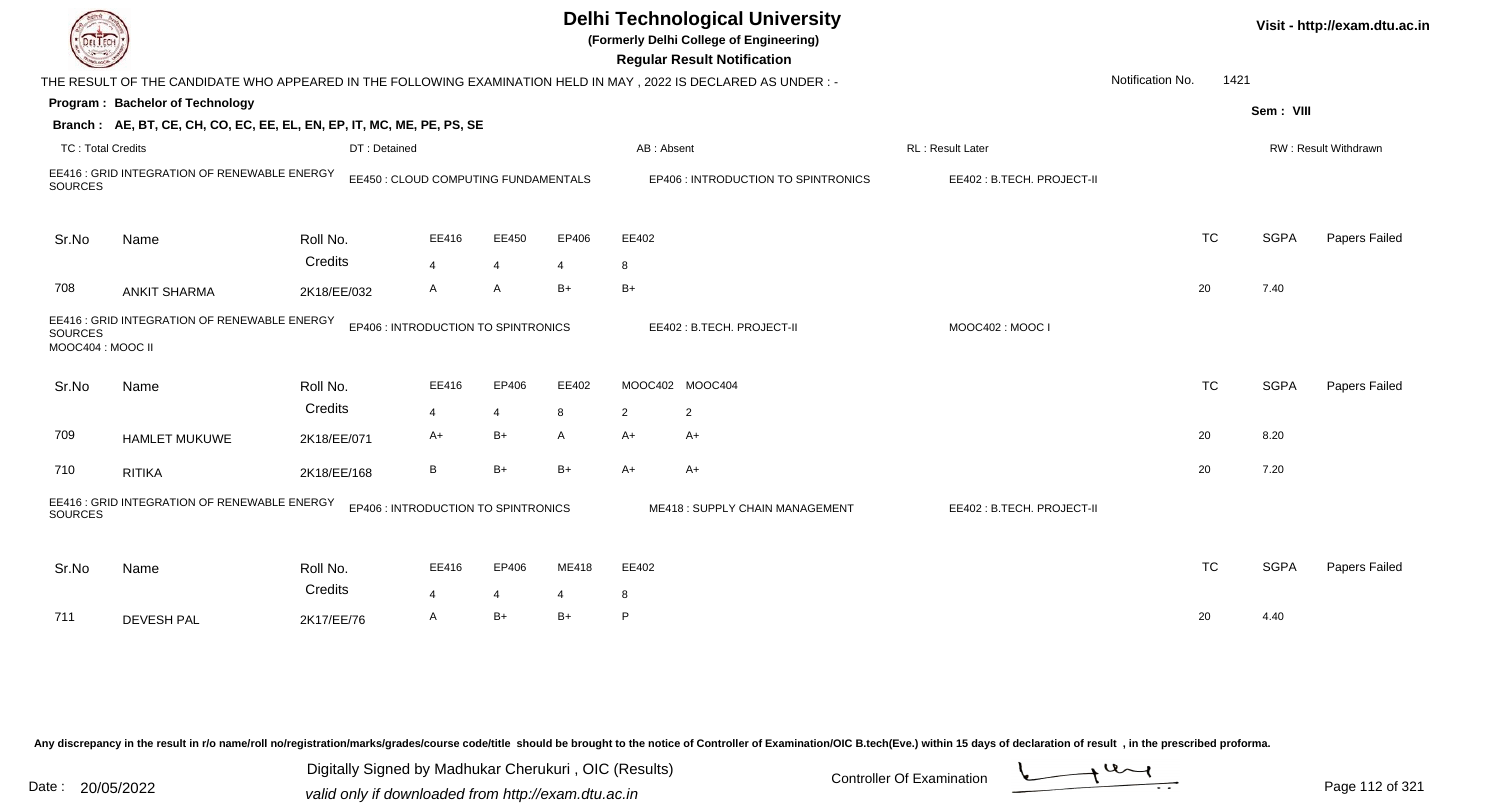| DEL ECH                  |                                                                        |                        |                                           |                        |        | <b>Delhi Technological University</b><br>(Formerly Delhi College of Engineering)<br><b>Regular Result Notification</b> |                           |                  |             | Visit - http://exam.dtu.ac.in |
|--------------------------|------------------------------------------------------------------------|------------------------|-------------------------------------------|------------------------|--------|------------------------------------------------------------------------------------------------------------------------|---------------------------|------------------|-------------|-------------------------------|
|                          |                                                                        |                        |                                           |                        |        | THE RESULT OF THE CANDIDATE WHO APPEARED IN THE FOLLOWING EXAMINATION HELD IN MAY, 2022 IS DECLARED AS UNDER:-         |                           | Notification No. | 1421        |                               |
|                          | Program: Bachelor of Technology                                        |                        |                                           |                        |        |                                                                                                                        |                           |                  | Sem: VIII   |                               |
|                          | Branch: AE, BT, CE, CH, CO, EC, EE, EL, EN, EP, IT, MC, ME, PE, PS, SE |                        |                                           |                        |        |                                                                                                                        |                           |                  |             |                               |
| <b>TC: Total Credits</b> |                                                                        | DT: Detained           |                                           |                        |        | AB: Absent                                                                                                             | RL: Result Later          |                  |             | RW: Result Withdrawn          |
| MOOC404 : MOOC II        | EE428 : DIGITAL IMAGE PROCESSING                                       |                        | EE440 : SCADA & ENERGY MANAGEMENT SYSTEMS |                        |        | EE402: B.TECH. PROJECT-II                                                                                              | MOOC402: MOOC I           |                  |             |                               |
| Sr.No                    | Name                                                                   | Roll No.               | EE428                                     | EE440                  | EE402  | MOOC402 MOOC404                                                                                                        |                           | <b>TC</b>        | <b>SGPA</b> | Papers Failed                 |
| 712                      | <b>KARAN VAITY</b>                                                     | Credits<br>2K18/EE/090 | $\overline{4}$<br>$A+$                    | $\overline{4}$<br>O    | 8<br>A | 2<br>2<br>$A+$<br>$A+$                                                                                                 |                           | 20               | 8.80        |                               |
|                          | EE428 : DIGITAL IMAGE PROCESSING                                       |                        | EE440: SCADA & ENERGY MANAGEMENT SYSTEMS  |                        |        | EN416 : NON-CONVENTIONAL ENERGY SYSTEMS                                                                                | EE402: B.TECH. PROJECT-II |                  |             |                               |
| Sr.No                    | Name                                                                   | Roll No.               | EE428                                     | EE440                  | EN416  | EE402                                                                                                                  |                           | <b>TC</b>        | <b>SGPA</b> | <b>Papers Failed</b>          |
| 713                      | SAMYAK JAIN                                                            | Credits<br>2K18/EE/181 | $\overline{4}$<br>A                       | $\overline{4}$<br>$B+$ | 4<br>P | 8<br>A                                                                                                                 |                           | 20               | 7.00        |                               |
|                          | EE428 : DIGITAL IMAGE PROCESSING                                       |                        | EE442 : ROBOTICS AND MACHINE VISION       |                        |        | EE450 : CLOUD COMPUTING FUNDAMENTALS                                                                                   | EE402: B.TECH. PROJECT-II |                  |             |                               |
| Sr.No                    | Name                                                                   | Roll No.               | EE428                                     | EE442                  | EE450  | EE402                                                                                                                  |                           | <b>TC</b>        | <b>SGPA</b> | Papers Failed                 |
| 714                      | SARTHAK DIMRI                                                          | Credits<br>2K18/EE/184 | $\overline{4}$<br>A+                      | 4<br>A                 | 4<br>A | 8<br>$B+$                                                                                                              |                           | 20               | 7.80        |                               |

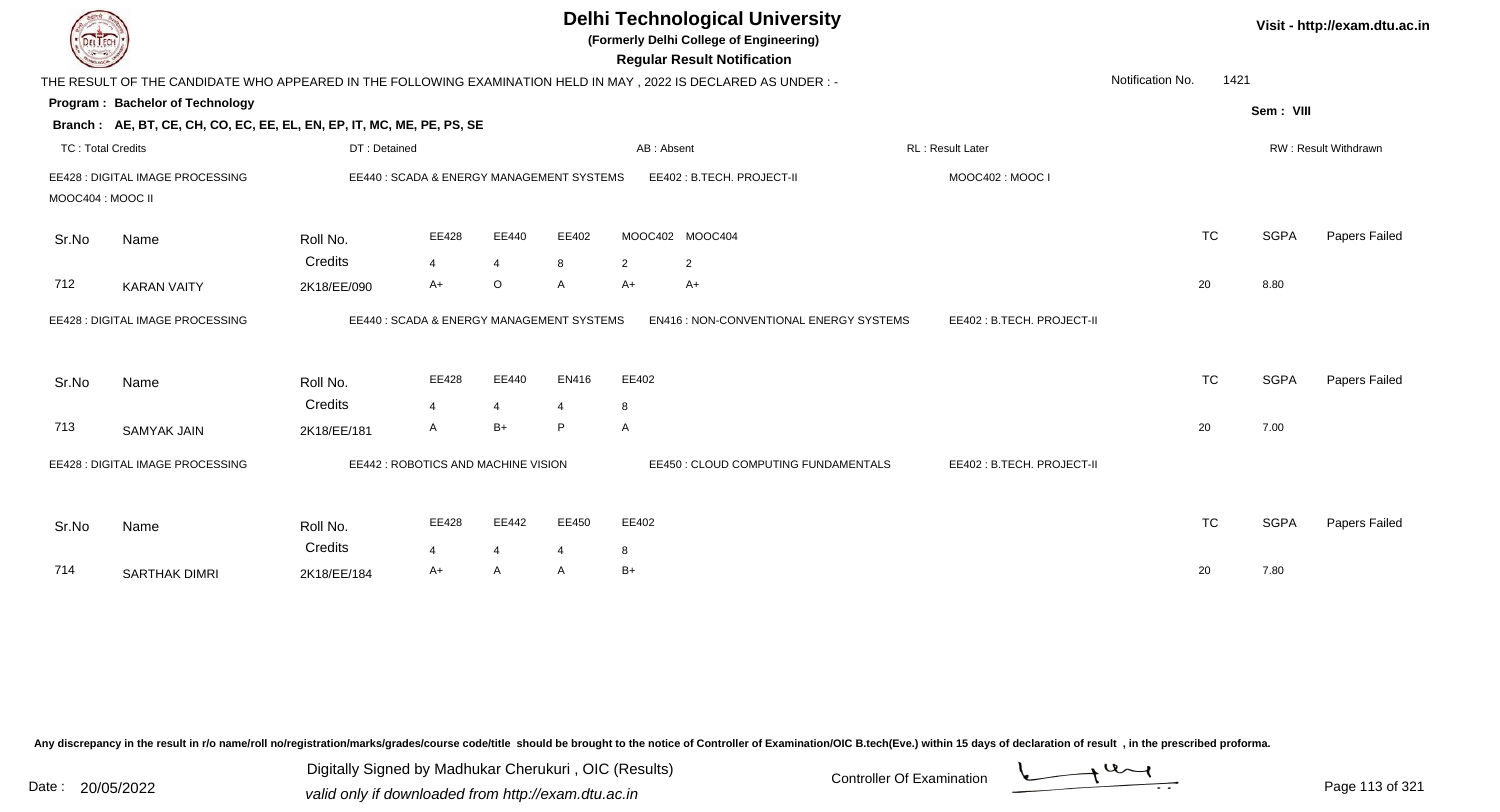| <b>DELTECH</b>    |                                                                                                                 |                                          |                         |                         |              |            | <b>Delhi Technological University</b><br>(Formerly Delhi College of Engineering)<br><b>Regular Result Notification</b> |                           |                  |           |             | Visit - http://exam.dtu.ac.in |
|-------------------|-----------------------------------------------------------------------------------------------------------------|------------------------------------------|-------------------------|-------------------------|--------------|------------|------------------------------------------------------------------------------------------------------------------------|---------------------------|------------------|-----------|-------------|-------------------------------|
|                   | THE RESULT OF THE CANDIDATE WHO APPEARED IN THE FOLLOWING EXAMINATION HELD IN MAY, 2022 IS DECLARED AS UNDER :- |                                          |                         |                         |              |            |                                                                                                                        |                           | Notification No. | 1421      |             |                               |
|                   | Program: Bachelor of Technology                                                                                 |                                          |                         |                         |              |            |                                                                                                                        |                           |                  |           | Sem: VIII   |                               |
|                   | Branch: AE, BT, CE, CH, CO, EC, EE, EL, EN, EP, IT, MC, ME, PE, PS, SE                                          |                                          |                         |                         |              |            |                                                                                                                        |                           |                  |           |             |                               |
| TC: Total Credits |                                                                                                                 | DT: Detained                             |                         |                         |              | AB: Absent |                                                                                                                        | <b>RL</b> : Result Later  |                  |           |             | <b>RW: Result Withdrawn</b>   |
| MOOC404 : MOOC II | EE428 : DIGITAL IMAGE PROCESSING                                                                                | ME408 : COMBUSTION GENERATED POLLUTION   |                         |                         |              |            | EE402: B.TECH. PROJECT-II                                                                                              | MOOC402: MOOC I           |                  |           |             |                               |
| Sr.No             | Name                                                                                                            | Roll No.                                 | EE428                   | ME408                   | EE402        |            | MOOC402 MOOC404                                                                                                        |                           |                  | <b>TC</b> | <b>SGPA</b> | Papers Failed                 |
|                   |                                                                                                                 | Credits                                  | $\overline{\mathbf{A}}$ | $\overline{\mathbf{4}}$ | 8            | 2          | $\overline{2}$                                                                                                         |                           |                  |           |             |                               |
| 715               | PRANJAL GUPTA                                                                                                   | 2K18/EE/140                              | A+                      | $A+$                    | A            | $A+$       | A+                                                                                                                     |                           |                  | 20        | 8.60        |                               |
| 716               | <b>RAUSHAN KUMAR</b>                                                                                            | 2K18/EE/159                              | A+                      | A+                      | $B+$         | $A+$       | A+                                                                                                                     |                           |                  | 20        | 8.20        |                               |
|                   | EE432 : AI AND EXPERT SYSTEMS                                                                                   | EE440: SCADA & ENERGY MANAGEMENT SYSTEMS |                         |                         |              |            | EE446 : DATA COMMUNICATION AND COMPUTER<br><b>NETWORKS</b>                                                             | EE402: B.TECH. PROJECT-II |                  |           |             |                               |
| Sr.No             | Name                                                                                                            | Roll No.                                 | EE432                   | EE440                   | EE446        | EE402      |                                                                                                                        |                           |                  | <b>TC</b> | <b>SGPA</b> | Papers Failed                 |
|                   |                                                                                                                 | Credits                                  | 4                       | $\overline{4}$          | 4            | 8          |                                                                                                                        |                           |                  |           |             |                               |
| 717               | <b>HARSHIT KUMAR</b>                                                                                            | 2K18/EE/080                              | B                       | $A+$                    | A            | $B+$       |                                                                                                                        |                           |                  | 20        | 7.40        |                               |
| MOOC404 : MOOC II | EE432 : AI AND EXPERT SYSTEMS                                                                                   | EE442 : ROBOTICS AND MACHINE VISION      |                         |                         |              |            | EE402: B.TECH. PROJECT-II                                                                                              | MOOC402: MOOC I           |                  |           |             |                               |
| Sr.No             | Name                                                                                                            | Roll No.<br>Credits                      | EE432<br>$\overline{4}$ | EE442<br>4              | EE402<br>8   | 2          | MOOC402 MOOC404<br>$\overline{2}$                                                                                      |                           |                  | <b>TC</b> | <b>SGPA</b> | Papers Failed                 |
| 718               | <b>GIBSON MUYEMBE</b>                                                                                           | 2K18/EE/069                              | A                       | B                       | $\mathsf{A}$ | $A+$       | A+                                                                                                                     |                           |                  | 20        | 7.80        |                               |
|                   |                                                                                                                 |                                          |                         |                         |              |            |                                                                                                                        |                           |                  |           |             |                               |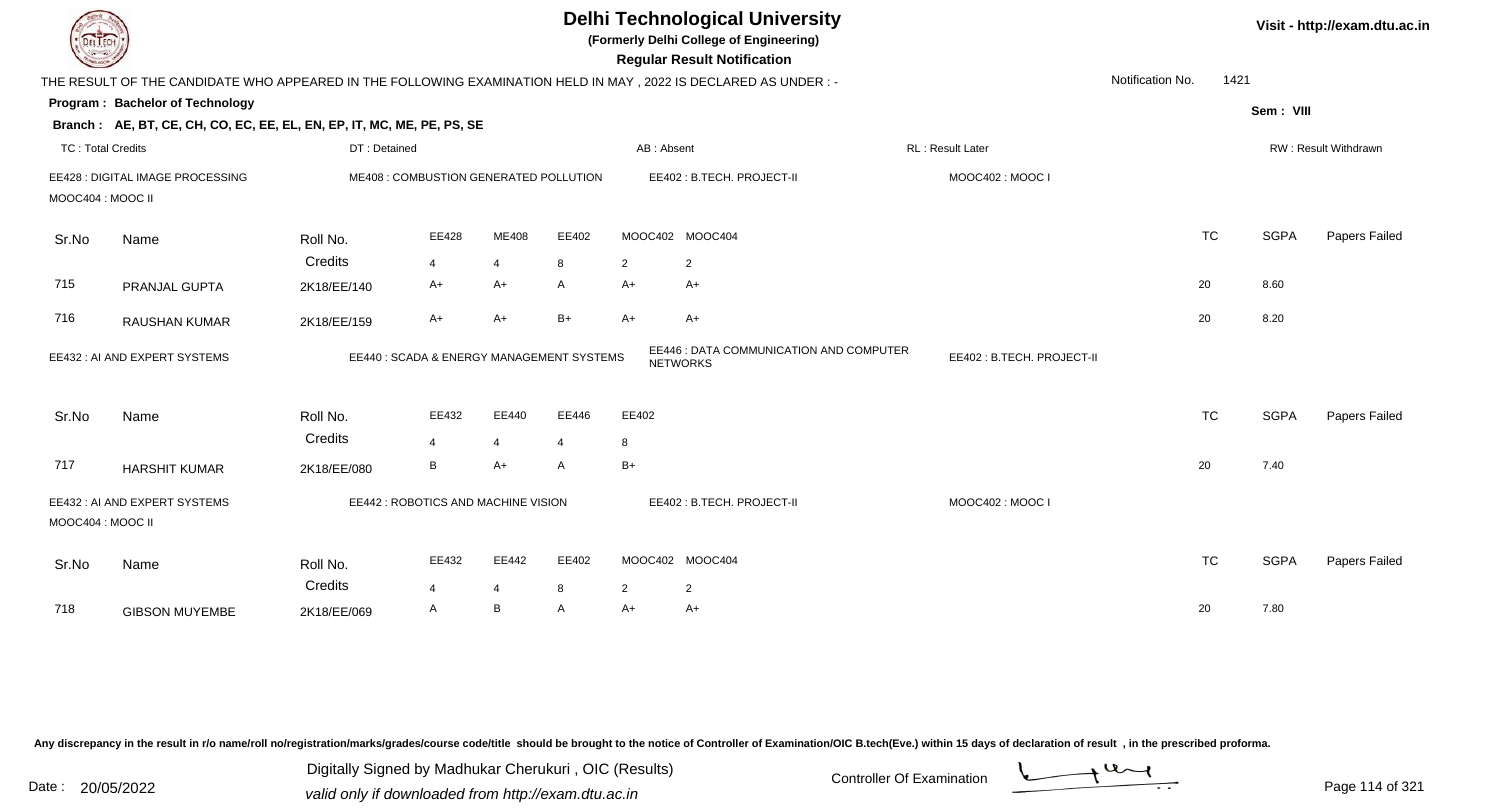| <b>DELTECH</b>           |                                                                                                           |                                                            |                |                                         |                | <b>Delhi Technological University</b><br>(Formerly Delhi College of Engineering)<br><b>Regular Result Notification</b> |                           |                  |      |             | Visit - http://exam.dtu.ac.in |
|--------------------------|-----------------------------------------------------------------------------------------------------------|------------------------------------------------------------|----------------|-----------------------------------------|----------------|------------------------------------------------------------------------------------------------------------------------|---------------------------|------------------|------|-------------|-------------------------------|
|                          |                                                                                                           |                                                            |                |                                         |                | THE RESULT OF THE CANDIDATE WHO APPEARED IN THE FOLLOWING EXAMINATION HELD IN MAY, 2022 IS DECLARED AS UNDER:-         |                           | Notification No. | 1421 |             |                               |
|                          | Program: Bachelor of Technology<br>Branch: AE, BT, CE, CH, CO, EC, EE, EL, EN, EP, IT, MC, ME, PE, PS, SE |                                                            |                |                                         |                |                                                                                                                        |                           |                  |      | Sem: VIII   |                               |
| <b>TC: Total Credits</b> |                                                                                                           | DT: Detained                                               |                |                                         |                | AB: Absent                                                                                                             | <b>RL: Result Later</b>   |                  |      |             | <b>RW: Result Withdrawn</b>   |
|                          | EE432: AI AND EXPERT SYSTEMS                                                                              | EE442 : ROBOTICS AND MACHINE VISION                        |                |                                         |                | EP414 : SPACE AND ATMOSPHERIC SCIENCE-II                                                                               | EE402: B.TECH. PROJECT-II |                  |      |             |                               |
| Sr.No                    | Name                                                                                                      | Roll No.                                                   | EE432          | EE442                                   | EP414          | EE402                                                                                                                  |                           | <b>TC</b>        |      | <b>SGPA</b> | Papers Failed                 |
|                          |                                                                                                           | Credits                                                    | 4              | $\overline{4}$                          |                | 8                                                                                                                      |                           |                  |      |             |                               |
| 719                      | SRIJAN CHOUDHARY                                                                                          | 2K18/EE/210                                                | B              | $A+$                                    | $\overline{A}$ | $B+$                                                                                                                   |                           | 20               |      | 7.40        |                               |
|                          | EE432 : AI AND EXPERT SYSTEMS                                                                             | EE446 : DATA COMMUNICATION AND COMPUTER<br><b>NETWORKS</b> |                |                                         |                | EE450 : CLOUD COMPUTING FUNDAMENTALS                                                                                   | EE402: B.TECH. PROJECT-II |                  |      |             |                               |
| Sr.No                    | Name                                                                                                      | Roll No.                                                   | EE432          | EE446                                   | EE450          | EE402                                                                                                                  |                           | <b>TC</b>        |      | <b>SGPA</b> | Papers Failed                 |
|                          |                                                                                                           | Credits                                                    | $\overline{4}$ | $\overline{4}$                          | $\overline{4}$ | 8                                                                                                                      |                           |                  |      |             |                               |
| 720                      | <b>RITIK GUSAIN</b>                                                                                       | 2K18/EE/167                                                | $B+$           | A                                       | $A+$           | $A+$                                                                                                                   |                           | 20               |      | 8.40        |                               |
|                          | EE432 : AI AND EXPERT SYSTEMS<br><b>NETWORKS</b>                                                          |                                                            |                | EE446 : DATA COMMUNICATION AND COMPUTER |                | IT404 : BIG DATA ANALYTICS                                                                                             | EE402: B.TECH. PROJECT-II |                  |      |             |                               |
| Sr.No                    | Name                                                                                                      | Roll No.                                                   | EE432          | EE446                                   | <b>IT404</b>   | EE402                                                                                                                  |                           | <b>TC</b>        |      | <b>SGPA</b> | Papers Failed                 |
|                          |                                                                                                           | Credits                                                    | 4              | 4                                       |                | 8                                                                                                                      |                           |                  |      |             |                               |
| 721                      | <b>NAVEEN JAIN</b>                                                                                        | 2K18/EE/120                                                | В              | $A+$                                    | A              | $B+$                                                                                                                   |                           | 20               |      | 7.40        |                               |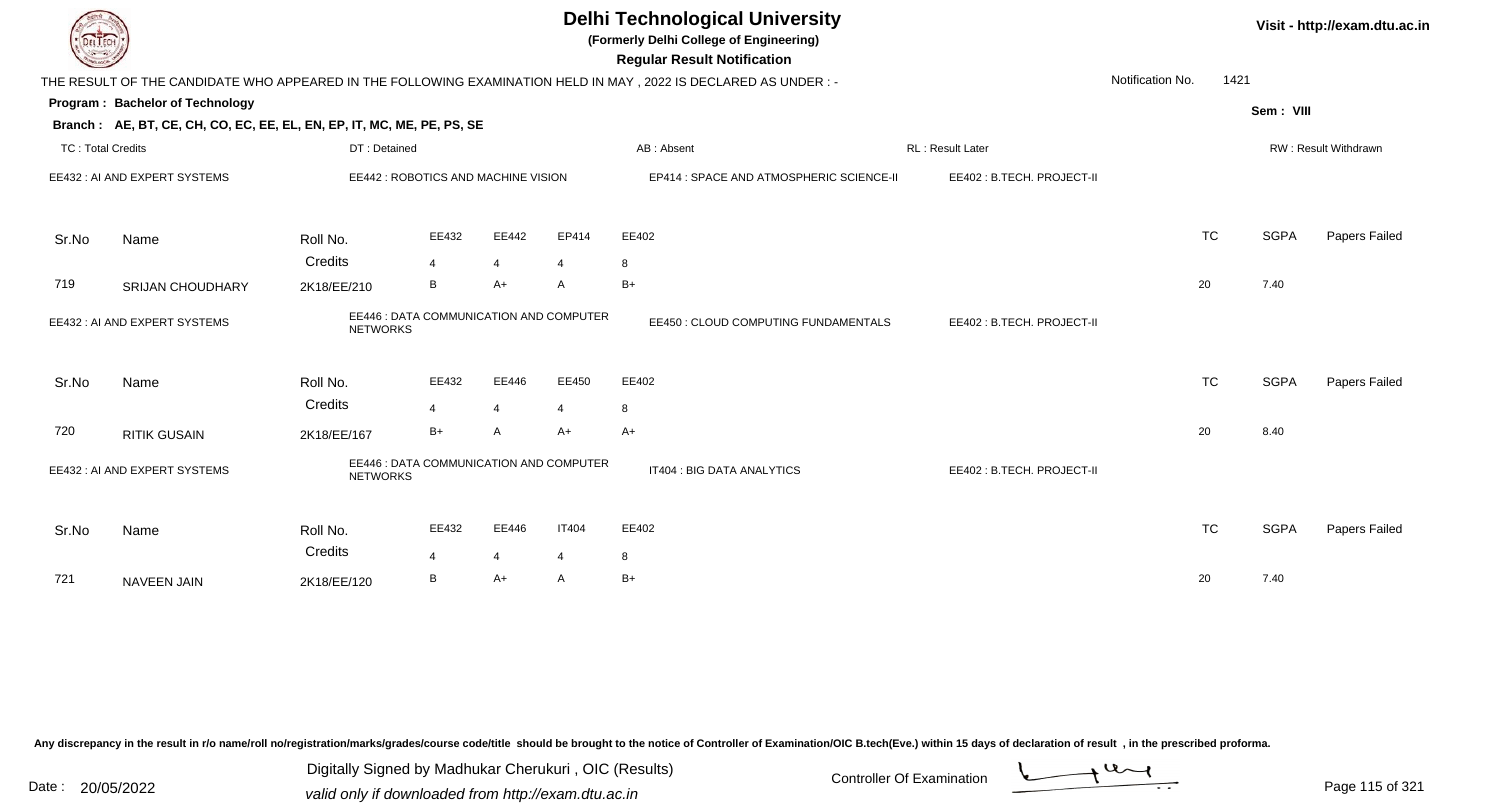| DEL TECH                                                                                               |                                                                                                                 |                 |                                         |                |                |                | <b>Delhi Technological University</b><br>(Formerly Delhi College of Engineering)<br><b>Regular Result Notification</b> |                           |                          |             | Visit - http://exam.dtu.ac.in |
|--------------------------------------------------------------------------------------------------------|-----------------------------------------------------------------------------------------------------------------|-----------------|-----------------------------------------|----------------|----------------|----------------|------------------------------------------------------------------------------------------------------------------------|---------------------------|--------------------------|-------------|-------------------------------|
|                                                                                                        | THE RESULT OF THE CANDIDATE WHO APPEARED IN THE FOLLOWING EXAMINATION HELD IN MAY, 2022 IS DECLARED AS UNDER :- |                 |                                         |                |                |                |                                                                                                                        |                           | Notification No.<br>1421 |             |                               |
|                                                                                                        | Program: Bachelor of Technology                                                                                 |                 |                                         |                |                |                |                                                                                                                        |                           |                          | Sem: VIII   |                               |
|                                                                                                        | Branch: AE, BT, CE, CH, CO, EC, EE, EL, EN, EP, IT, MC, ME, PE, PS, SE                                          |                 |                                         |                |                |                |                                                                                                                        |                           |                          |             |                               |
| <b>TC: Total Credits</b>                                                                               |                                                                                                                 | DT: Detained    |                                         |                |                | AB: Absent     |                                                                                                                        | RL: Result Later          |                          |             | RW: Result Withdrawn          |
|                                                                                                        | EE432 : AI AND EXPERT SYSTEMS                                                                                   |                 | <b>EE448: BIG DATA ANALYTICS</b>        |                |                |                | EE402: B.TECH. PROJECT-II                                                                                              | MOOC402: MOOC I           |                          |             |                               |
| MOOC404 : MOOC II                                                                                      |                                                                                                                 |                 |                                         |                |                |                |                                                                                                                        |                           |                          |             |                               |
| Sr.No                                                                                                  | Name                                                                                                            | Roll No.        | EE432                                   | EE448          | EE402          |                | MOOC402 MOOC404                                                                                                        |                           | <b>TC</b>                | <b>SGPA</b> | Papers Failed                 |
|                                                                                                        |                                                                                                                 | Credits         | $\overline{4}$                          | $\overline{4}$ | 8              | $\overline{2}$ | $\overline{2}$                                                                                                         |                           |                          |             |                               |
| 722                                                                                                    | PRIYANSH KEDIA                                                                                                  | 2K18/EE/146     | B                                       | $B+$           | A              | $A+$           | $A+$                                                                                                                   |                           | 20                       | 7.60        |                               |
| MOOC404 : MOOC II                                                                                      | EE440 : SCADA & ENERGY MANAGEMENT SYSTEMS                                                                       | <b>NETWORKS</b> | EE446 : DATA COMMUNICATION AND COMPUTER |                |                |                | EE402: B.TECH. PROJECT-II                                                                                              | MOOC402: MOOC I           |                          |             |                               |
| Sr.No                                                                                                  | Name                                                                                                            | Roll No.        | EE440                                   | EE446          | EE402          |                | MOOC402 MOOC404                                                                                                        |                           | <b>TC</b>                | <b>SGPA</b> | Papers Failed                 |
|                                                                                                        |                                                                                                                 | Credits         | $\overline{4}$                          | $\overline{4}$ | 8              | $\overline{2}$ | $\overline{2}$                                                                                                         |                           |                          |             |                               |
| 723                                                                                                    | <b>ANIKET KUMAR</b>                                                                                             | 2K18/EE/028     | $\mathsf{A}$                            | A              | A              | $A+$           | $A+$                                                                                                                   |                           | 20                       | 8.20        |                               |
| 724                                                                                                    | <b>HARSHIT BHATT</b>                                                                                            | 2K18/EE/079     | $\circ$                                 | $\overline{A}$ | A              | $A+$           | $A+$                                                                                                                   |                           | 20                       | 8.60        |                               |
| EE446 : DATA COMMUNICATION AND COMPUTER<br>EE440: SCADA & ENERGY MANAGEMENT SYSTEMS<br><b>NETWORKS</b> |                                                                                                                 |                 |                                         |                |                |                | EE450 : CLOUD COMPUTING FUNDAMENTALS                                                                                   | EE402: B.TECH. PROJECT-II |                          |             |                               |
| Sr.No                                                                                                  | Name                                                                                                            | Roll No.        | EE440                                   | EE446          | EE450          | EE402          |                                                                                                                        |                           | <b>TC</b>                | <b>SGPA</b> | Papers Failed                 |
|                                                                                                        |                                                                                                                 | Credits         | $\overline{4}$                          | $\overline{4}$ | $\overline{4}$ | 8              |                                                                                                                        |                           |                          |             |                               |
| 725                                                                                                    | <b>RUCHIKA</b>                                                                                                  | 2K18/EE/174     | $\circ$                                 | A              | A              | A              |                                                                                                                        |                           | 20                       | 8.40        |                               |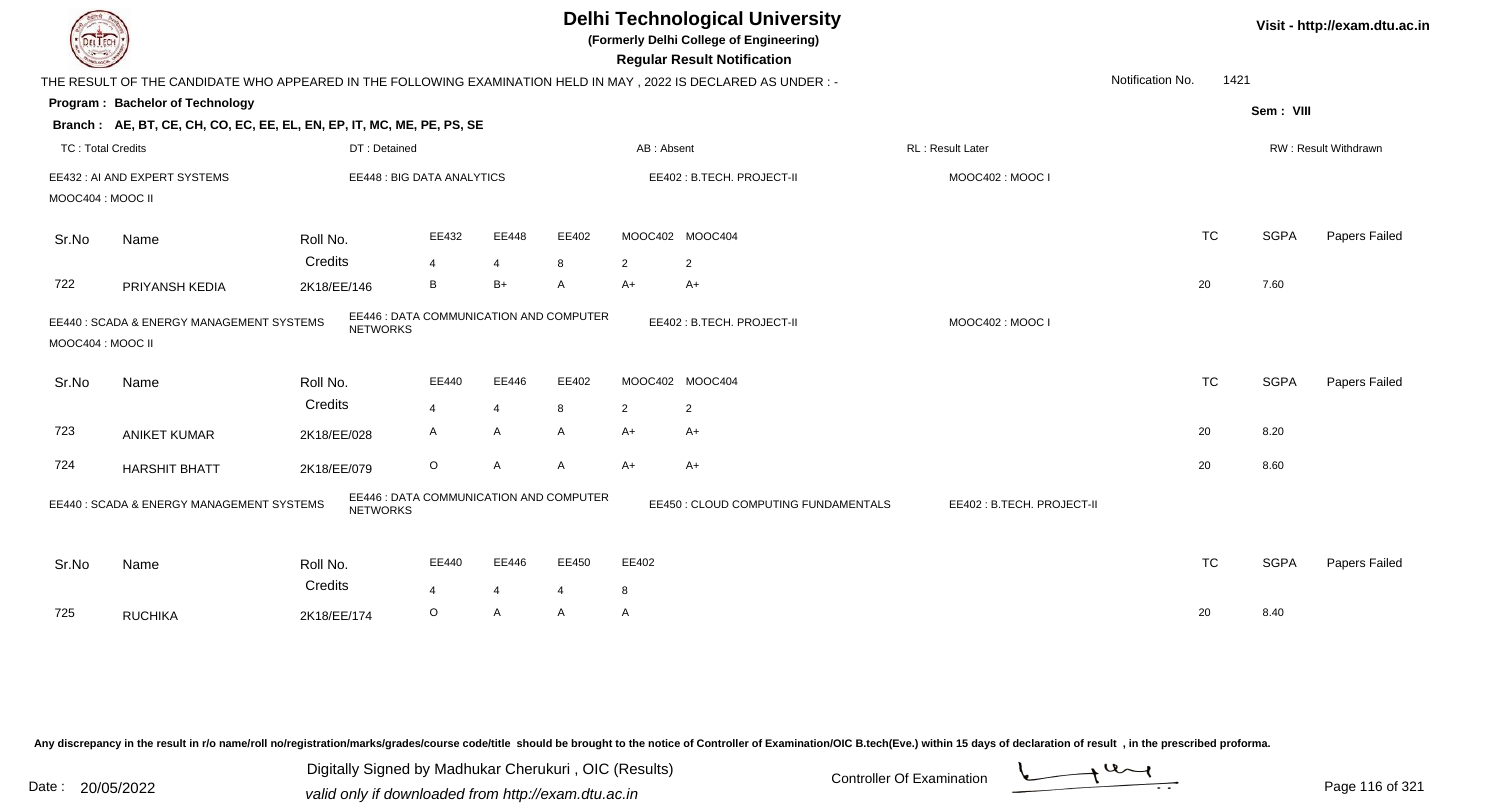| DEL TECH                 |                                                                                                                |                                                            |                         |                         |                |            | <b>Delhi Technological University</b><br>(Formerly Delhi College of Engineering)<br><b>Regular Result Notification</b> |                           |                  |           |             | Visit - http://exam.dtu.ac.in |
|--------------------------|----------------------------------------------------------------------------------------------------------------|------------------------------------------------------------|-------------------------|-------------------------|----------------|------------|------------------------------------------------------------------------------------------------------------------------|---------------------------|------------------|-----------|-------------|-------------------------------|
|                          | THE RESULT OF THE CANDIDATE WHO APPEARED IN THE FOLLOWING EXAMINATION HELD IN MAY, 2022 IS DECLARED AS UNDER:- |                                                            |                         |                         |                |            |                                                                                                                        |                           | Notification No. | 1421      |             |                               |
|                          | Program: Bachelor of Technology                                                                                |                                                            |                         |                         |                |            |                                                                                                                        |                           |                  |           | Sem: VIII   |                               |
|                          | Branch: AE, BT, CE, CH, CO, EC, EE, EL, EN, EP, IT, MC, ME, PE, PS, SE                                         |                                                            |                         |                         |                |            |                                                                                                                        |                           |                  |           |             |                               |
| <b>TC: Total Credits</b> |                                                                                                                | DT: Detained                                               |                         |                         |                | AB: Absent |                                                                                                                        | RL: Result Later          |                  |           |             | RW: Result Withdrawn          |
|                          | EE440 : SCADA & ENERGY MANAGEMENT SYSTEMS                                                                      | EE450 : CLOUD COMPUTING FUNDAMENTALS                       |                         |                         |                |            | ME404 : INDUSTRIAL ENGINEERING                                                                                         | EE402: B.TECH. PROJECT-II |                  |           |             |                               |
| Sr.No                    | Name                                                                                                           | Roll No.                                                   | EE440                   | EE450                   | ME404          | EE402      |                                                                                                                        |                           |                  | <b>TC</b> | <b>SGPA</b> | Papers Failed                 |
|                          |                                                                                                                | Credits                                                    | $\overline{4}$          | $\overline{4}$          | $\overline{4}$ | 8          |                                                                                                                        |                           |                  |           |             |                               |
| 726                      | RAMGOPAL MEENA                                                                                                 | 2K18/EE/156                                                | A                       | A                       | B              | A          |                                                                                                                        |                           |                  | 20        | 7.60        |                               |
|                          | EE440 : SCADA & ENERGY MANAGEMENT SYSTEMS                                                                      | EP410 : ROBOTIC ENGINEERING                                |                         |                         |                |            | <b>ME414: FRACTURE MECHANICS</b>                                                                                       | EE402: B.TECH. PROJECT-II |                  |           |             |                               |
| Sr.No                    | Name                                                                                                           | Roll No.                                                   | EE440                   | EP410                   | <b>ME414</b>   | EE402      |                                                                                                                        |                           |                  | <b>TC</b> | <b>SGPA</b> | Papers Failed                 |
|                          |                                                                                                                | Credits                                                    | 4                       | 4                       | 4              | 8          |                                                                                                                        |                           |                  |           |             |                               |
| 727                      | SAMARVEER SINGH                                                                                                | 2K18/EE/180                                                | O                       | A                       | $\overline{A}$ | $B+$       |                                                                                                                        |                           |                  | 20        | 8.00        |                               |
| MOOC404: MOOC II         | EE442 : ROBOTICS AND MACHINE VISION                                                                            | EE446 : DATA COMMUNICATION AND COMPUTER<br><b>NETWORKS</b> |                         |                         |                |            | EE402: B.TECH. PROJECT-II                                                                                              | MOOC402: MOOC I           |                  |           |             |                               |
| Sr.No                    | Name                                                                                                           | Roll No.<br>Credits                                        | EE442<br>$\overline{4}$ | EE446<br>$\overline{4}$ | EE402<br>8     | 2          | MOOC402 MOOC404<br>$\overline{2}$                                                                                      |                           |                  | <b>TC</b> | <b>SGPA</b> | Papers Failed                 |
| 728                      | <b>TARUN SHARMA</b>                                                                                            |                                                            | A+                      | $A+$                    | $B+$           | A          | $A+$                                                                                                                   |                           |                  | 20        | 8.10        |                               |
|                          |                                                                                                                | 2K18/EE/223                                                |                         |                         |                |            |                                                                                                                        |                           |                  |           |             |                               |

Digitally Signed by Madhukar Cherukuri, OIC (Results)<br>Date : 20/05/2022 valid only if downloaded from http://oxam.dtu.ac.in Digitally Signed by Madhukar Cherukuri , OIC (Results)

valid only if downloaded from http://exam.dtu.ac.in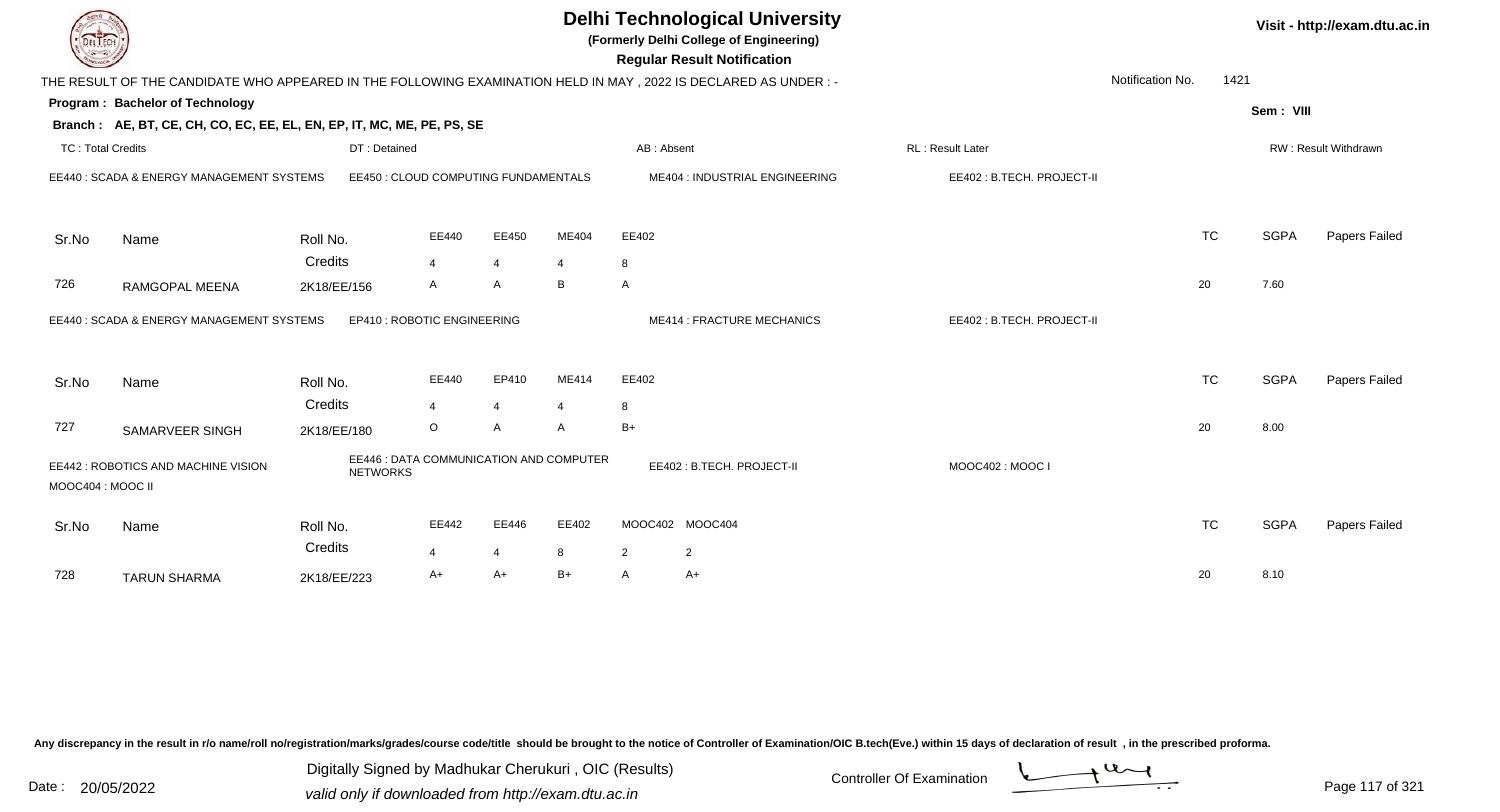| <b>DELIECH</b>           |                                                                                                                 |                                                            |                |                         |                |                | <b>Delhi Technological University</b><br>(Formerly Delhi College of Engineering)<br><b>Regular Result Notification</b> |                           |                  |           |             | Visit - http://exam.dtu.ac.in |
|--------------------------|-----------------------------------------------------------------------------------------------------------------|------------------------------------------------------------|----------------|-------------------------|----------------|----------------|------------------------------------------------------------------------------------------------------------------------|---------------------------|------------------|-----------|-------------|-------------------------------|
|                          | THE RESULT OF THE CANDIDATE WHO APPEARED IN THE FOLLOWING EXAMINATION HELD IN MAY, 2022 IS DECLARED AS UNDER :- |                                                            |                |                         |                |                |                                                                                                                        |                           | Notification No. | 1421      |             |                               |
|                          | Program: Bachelor of Technology                                                                                 |                                                            |                |                         |                |                |                                                                                                                        |                           |                  |           | Sem: VIII   |                               |
|                          | Branch: AE, BT, CE, CH, CO, EC, EE, EL, EN, EP, IT, MC, ME, PE, PS, SE                                          |                                                            |                |                         |                |                |                                                                                                                        |                           |                  |           |             |                               |
| <b>TC: Total Credits</b> |                                                                                                                 | DT: Detained                                               |                |                         |                | AB: Absent     |                                                                                                                        | RL: Result Later          |                  |           |             | RW: Result Withdrawn          |
|                          | EE442 : ROBOTICS AND MACHINE VISION                                                                             | EE446 : DATA COMMUNICATION AND COMPUTER<br><b>NETWORKS</b> |                |                         |                |                | EE450 : CLOUD COMPUTING FUNDAMENTALS                                                                                   | EE402: B.TECH. PROJECT-II |                  |           |             |                               |
| Sr.No                    | Name                                                                                                            | Roll No.                                                   | EE442          | EE446                   | EE450          | EE402          |                                                                                                                        |                           |                  | <b>TC</b> | <b>SGPA</b> | Papers Failed                 |
|                          |                                                                                                                 | Credits                                                    | $\overline{4}$ | $\overline{4}$          | $\overline{4}$ | 8              |                                                                                                                        |                           |                  |           |             |                               |
| 729                      | SIDDHARTH RANJAN KAR                                                                                            | 2K18/EE/205                                                | $\circ$        | $\mathsf{A}$            | A              | A              |                                                                                                                        |                           |                  | 20        | 8.40        |                               |
|                          | EE442 : ROBOTICS AND MACHINE VISION                                                                             | EE446 : DATA COMMUNICATION AND COMPUTER<br><b>NETWORKS</b> |                |                         |                |                | PE412: SUPPLY CHAIN MANAGEMENT & VALUE<br><b>ENGINEERING</b>                                                           | EE402: B.TECH. PROJECT-II |                  |           |             |                               |
| Sr.No                    | Name                                                                                                            | Roll No.<br>Credits                                        | EE442<br>4     | EE446<br>$\overline{4}$ | PE412          | EE402<br>8     |                                                                                                                        |                           |                  | <b>TC</b> | <b>SGPA</b> | Papers Failed                 |
| 730                      | <b>AMAN VIRMANI</b>                                                                                             | 2K18/EE/022                                                | $B+$           | $B+$                    | $B+$           | $B+$           |                                                                                                                        |                           |                  | 20        | 7.00        |                               |
| MOOC404 : MOOC II        | EE442 : ROBOTICS AND MACHINE VISION                                                                             | <b>EE448: BIG DATA ANALYTICS</b>                           |                |                         |                |                | EE402: B.TECH. PROJECT-II                                                                                              | MOOC402: MOOC I           |                  |           |             |                               |
| Sr.No                    | Name                                                                                                            | Roll No.<br>Credits                                        | EE442<br>4     | EE448<br>$\overline{4}$ | EE402<br>8     | $\overline{2}$ | MOOC402 MOOC404<br>$\overline{2}$                                                                                      |                           |                  | <b>TC</b> | <b>SGPA</b> | <b>Papers Failed</b>          |
| 731                      | NAVNEET KUMAR PANDEY                                                                                            | 2K18/EE/122                                                | $B+$           | $\mathsf{A}$            | A              | $A+$           | A+                                                                                                                     |                           |                  | 20        | 8.00        |                               |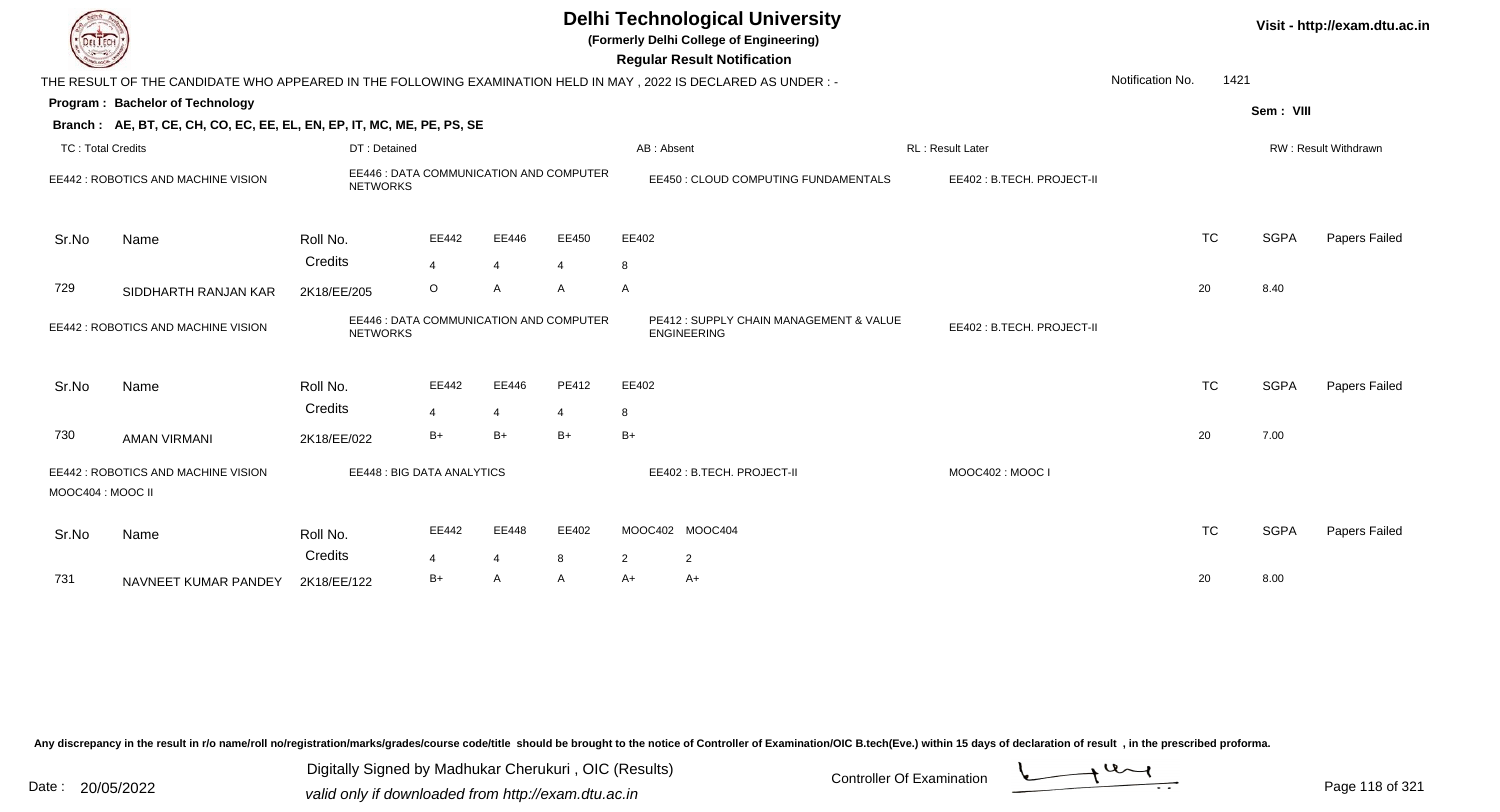| EL ECH                                                                          |                                                                                                                 |                                  |                                     |                |       |                           | <b>Delhi Technological University</b><br>(Formerly Delhi College of Engineering)<br><b>Regular Result Notification</b> |                           |                  |           |             | Visit - http://exam.dtu.ac.in |
|---------------------------------------------------------------------------------|-----------------------------------------------------------------------------------------------------------------|----------------------------------|-------------------------------------|----------------|-------|---------------------------|------------------------------------------------------------------------------------------------------------------------|---------------------------|------------------|-----------|-------------|-------------------------------|
|                                                                                 | THE RESULT OF THE CANDIDATE WHO APPEARED IN THE FOLLOWING EXAMINATION HELD IN MAY, 2022 IS DECLARED AS UNDER :- |                                  |                                     |                |       |                           |                                                                                                                        |                           | Notification No. | 1421      |             |                               |
|                                                                                 | Program: Bachelor of Technology                                                                                 |                                  |                                     |                |       |                           |                                                                                                                        |                           |                  |           | Sem: VIII   |                               |
|                                                                                 | Branch: AE, BT, CE, CH, CO, EC, EE, EL, EN, EP, IT, MC, ME, PE, PS, SE                                          |                                  |                                     |                |       |                           |                                                                                                                        |                           |                  |           |             |                               |
| <b>TC: Total Credits</b>                                                        |                                                                                                                 | DT: Detained                     |                                     |                |       | AB: Absent                |                                                                                                                        | RL: Result Later          |                  |           |             | RW: Result Withdrawn          |
|                                                                                 | EE442 : ROBOTICS AND MACHINE VISION                                                                             |                                  | EE448 : BIG DATA ANALYTICS          |                |       |                           | EE450 : CLOUD COMPUTING FUNDAMENTALS                                                                                   | EE402: B.TECH. PROJECT-II |                  |           |             |                               |
| Sr.No                                                                           | Name                                                                                                            | Roll No.                         | EE442                               | EE448          | EE450 | EE402                     |                                                                                                                        |                           |                  | <b>TC</b> | <b>SGPA</b> | Papers Failed                 |
|                                                                                 |                                                                                                                 | Credits                          | $\overline{4}$                      | $\overline{4}$ | 4     | 8                         |                                                                                                                        |                           |                  |           |             |                               |
| 732                                                                             | <b>SIDDHARTH</b>                                                                                                | 2K18/EE/201                      | A                                   | B              | A     | A                         |                                                                                                                        |                           |                  | 20        | 7.60        |                               |
| 733                                                                             | SIDDHARTH KALSON                                                                                                | 2K18/EE/204                      | A+                                  | $B+$           | A     | A                         |                                                                                                                        |                           |                  | 20        | 8.00        |                               |
| MOOC404 : MOOC II                                                               | EE442 : ROBOTICS AND MACHINE VISION                                                                             |                                  | EP406 : INTRODUCTION TO SPINTRONICS |                |       |                           | EE402: B.TECH. PROJECT-II                                                                                              | MOOC402: MOOC I           |                  |           |             |                               |
| Sr.No                                                                           | Name                                                                                                            | Roll No.                         | EE442                               | EP406          | EE402 |                           | MOOC402 MOOC404                                                                                                        |                           |                  | <b>TC</b> | <b>SGPA</b> | Papers Failed                 |
|                                                                                 |                                                                                                                 | Credits                          | $\overline{4}$                      | $\overline{4}$ | 8     | 2                         | 2                                                                                                                      |                           |                  |           |             |                               |
| 734                                                                             | PARTH SHARMA                                                                                                    | 2K18/EE/134                      | $A+$                                | A              | A     | $A+$                      | $A+$                                                                                                                   |                           |                  | 20        | 8.40        |                               |
| EE446 : DATA COMMUNICATION AND COMPUTER<br><b>NETWORKS</b><br>MOOC404 : MOOC II |                                                                                                                 | <b>EE448: BIG DATA ANALYTICS</b> |                                     |                |       | EE402: B.TECH. PROJECT-II | MOOC402: MOOC I                                                                                                        |                           |                  |           |             |                               |
| Sr.No                                                                           | Name                                                                                                            | Roll No.                         | EE446                               | EE448          | EE402 |                           | MOOC402 MOOC404                                                                                                        |                           |                  | <b>TC</b> | <b>SGPA</b> | Papers Failed                 |
|                                                                                 |                                                                                                                 | Credits                          | 4                                   | $\overline{4}$ | 8     | $\overline{2}$            | $\overline{2}$                                                                                                         |                           |                  |           |             |                               |
| 735                                                                             | RIYA GUPTA                                                                                                      | 2K18/EE/170                      | A                                   | A              | A     | $A+$                      | A+                                                                                                                     |                           |                  | 20        | 8.20        |                               |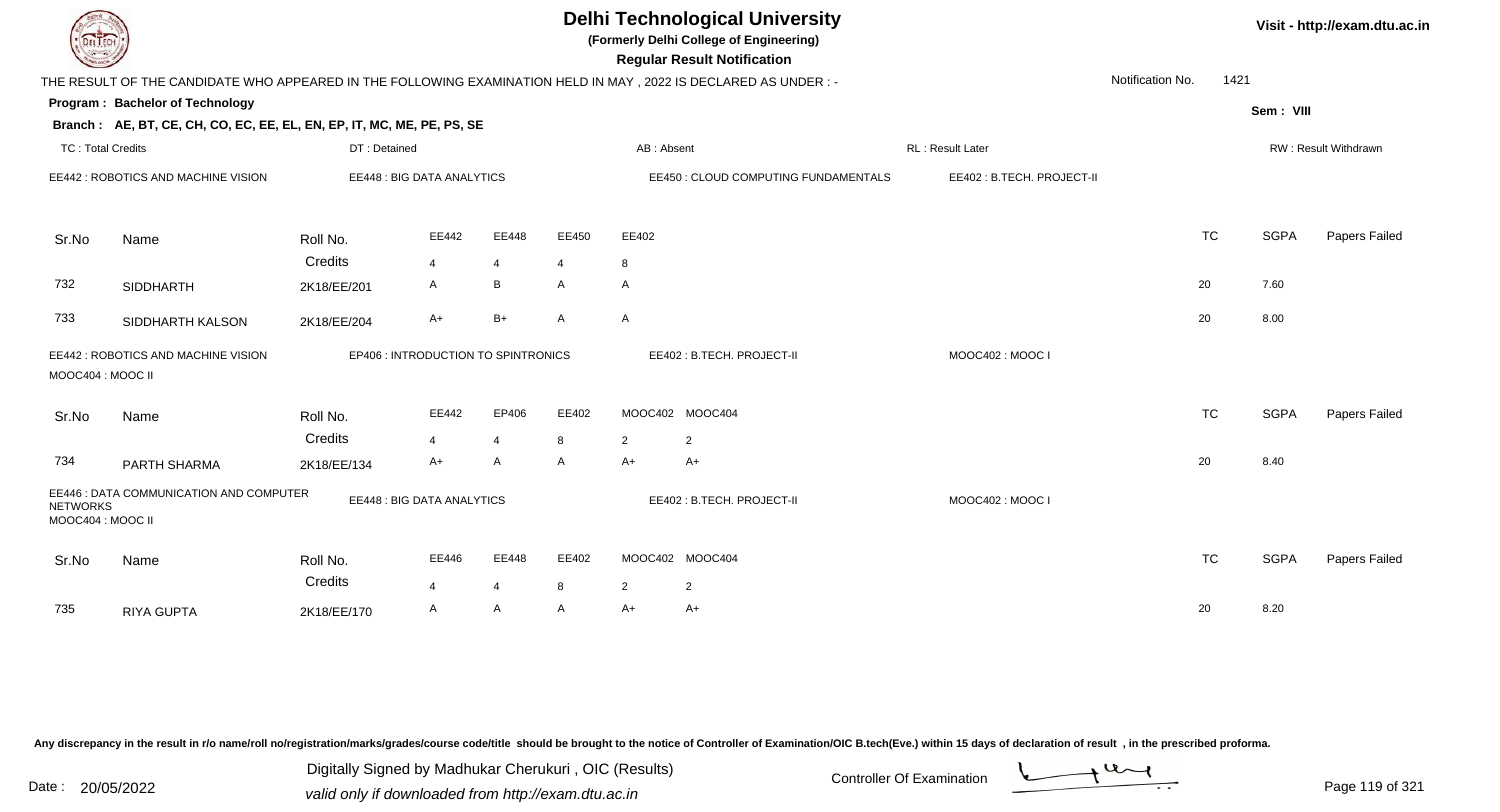|                          |                                                                        |              |                            |                 |                | <b>Delhi Technological University</b><br>(Formerly Delhi College of Engineering)<br><b>Regular Result Notification</b> |                           |                  |      |             | Visit - http://exam.dtu.ac.in |
|--------------------------|------------------------------------------------------------------------|--------------|----------------------------|-----------------|----------------|------------------------------------------------------------------------------------------------------------------------|---------------------------|------------------|------|-------------|-------------------------------|
|                          |                                                                        |              |                            |                 |                | THE RESULT OF THE CANDIDATE WHO APPEARED IN THE FOLLOWING EXAMINATION HELD IN MAY , 2022 IS DECLARED AS UNDER :-       |                           | Notification No. | 1421 |             |                               |
|                          | Program: Bachelor of Technology                                        |              |                            |                 |                |                                                                                                                        |                           |                  |      | Sem: VIII   |                               |
|                          | Branch: AE, BT, CE, CH, CO, EC, EE, EL, EN, EP, IT, MC, ME, PE, PS, SE |              |                            |                 |                |                                                                                                                        |                           |                  |      |             |                               |
| <b>TC: Total Credits</b> |                                                                        | DT: Detained |                            |                 |                | AB: Absent                                                                                                             | RL: Result Later          |                  |      |             | RW: Result Withdrawn          |
| <b>NETWORKS</b>          | EE446 : DATA COMMUNICATION AND COMPUTER                                |              | EE448 : BIG DATA ANALYTICS |                 |                | EE450 : CLOUD COMPUTING FUNDAMENTALS                                                                                   | EE402: B.TECH. PROJECT-II |                  |      |             |                               |
| Sr.No                    | Name                                                                   | Roll No.     | EE446                      | EE448           | EE450          | EE402                                                                                                                  |                           | <b>TC</b>        |      | <b>SGPA</b> | Papers Failed                 |
|                          |                                                                        | Credits      | $\overline{4}$             | $\overline{4}$  | $\overline{4}$ | 8                                                                                                                      |                           |                  |      |             |                               |
| 736                      | <b>ABHISHEK BHALLA</b>                                                 | 2K18/EE/004  | A+                         | A               | $A+$           | $\mathsf{A}$                                                                                                           |                           | 20               |      | 8.40        |                               |
| 737                      | ADITYA BHARGAVA                                                        | 2K18/EE/009  | A+                         | $A+$            | $\circ$        | $\mathsf{A}$                                                                                                           |                           | 20               |      | 8.80        |                               |
| 738                      | <b>ADITYA NAYAL</b>                                                    | 2K18/EE/010  | $\mathsf{A}$               | $\mathsf{A}$    | $\mathsf{A}$   | $\mathsf{A}$                                                                                                           |                           | 20               |      | 8.00        |                               |
| 739                      | <b>ADITYA SAROHA</b>                                                   | 2K18/EE/011  | $\mathsf{A}$               | $A+$            | $\circ$        | $A+$                                                                                                                   |                           | 20               |      | 9.00        |                               |
| 740                      | <b>ADITYA SHARMA</b>                                                   | 2K18/EE/012  | $A+$                       | $\mathsf{A}$    | $A+$           | $\mathsf{A}$                                                                                                           |                           | 20               |      | 8.40        |                               |
| 741                      | ADITYA VIKRAM DANG                                                     | 2K18/EE/013  | A                          | $\, {\bf B} \,$ | $A+$           | $\mathsf{A}$                                                                                                           |                           | 20               |      | 7.80        |                               |
| 742                      | <b>AMAN KHARB</b>                                                      | 2K18/EE/019  | A                          | $\mathsf{A}$    | $\circ$        | $\mathsf{A}$                                                                                                           |                           | 20               |      | 8.40        |                               |
| 743                      | <b>ANANT GUPTA</b>                                                     | 2K18/EE/025  | A+                         | A               | $\mathsf{A}$   | $\mathsf{A}$                                                                                                           |                           | 20               |      | 8.20        |                               |
| 744                      | APURVA KESHAV                                                          | 2K18/EE/040  | $\mathsf{A}$               | $\mathsf{A}$    | $\mathsf{A}$   | $\mathsf{A}$                                                                                                           |                           | 20               |      | 8.00        |                               |
| 745                      | <b>ARYAMAN DUBEY</b>                                                   | 2K18/EE/044  | A                          | $A+$            | $A+$           | $\mathsf{A}$                                                                                                           |                           | 20               |      | 8.40        |                               |
| 746                      | PARAS H.S                                                              | 2K18/EE/133  | A+                         | $B+$            | $\circ$        | $\mathsf{A}$                                                                                                           |                           | 20               |      | 8.40        |                               |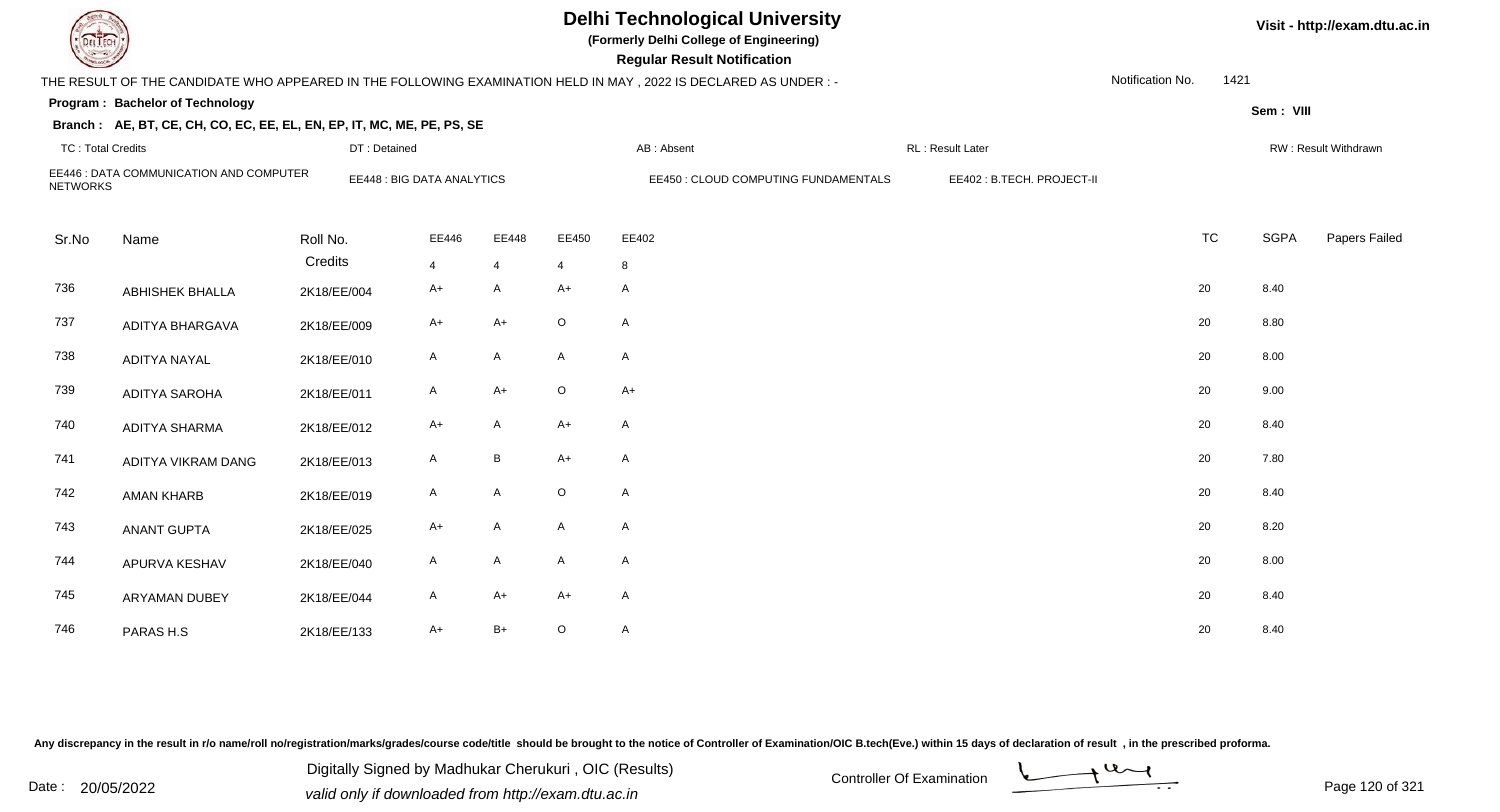|                          |                                                                        |                                      |                         |                |              | <b>Delhi Technological University</b><br>(Formerly Delhi College of Engineering)<br><b>Regular Result Notification</b> |                           |                  |           |             | Visit - http://exam.dtu.ac.in |
|--------------------------|------------------------------------------------------------------------|--------------------------------------|-------------------------|----------------|--------------|------------------------------------------------------------------------------------------------------------------------|---------------------------|------------------|-----------|-------------|-------------------------------|
|                          |                                                                        |                                      |                         |                |              | THE RESULT OF THE CANDIDATE WHO APPEARED IN THE FOLLOWING EXAMINATION HELD IN MAY , 2022 IS DECLARED AS UNDER :-       |                           | Notification No. | 1421      |             |                               |
|                          | Program: Bachelor of Technology                                        |                                      |                         |                |              |                                                                                                                        |                           |                  |           | Sem: VIII   |                               |
|                          | Branch: AE, BT, CE, CH, CO, EC, EE, EL, EN, EP, IT, MC, ME, PE, PS, SE |                                      |                         |                |              |                                                                                                                        |                           |                  |           |             |                               |
| <b>TC: Total Credits</b> |                                                                        | DT: Detained                         |                         |                |              | AB: Absent                                                                                                             | RL: Result Later          |                  |           |             | RW: Result Withdrawn          |
| <b>NETWORKS</b>          | EE446 : DATA COMMUNICATION AND COMPUTER                                | EE450 : CLOUD COMPUTING FUNDAMENTALS |                         |                |              | IT404 : BIG DATA ANALYTICS                                                                                             | EE402: B.TECH. PROJECT-II |                  |           |             |                               |
| Sr.No                    | Name                                                                   | Roll No.                             | EE446                   | EE450          | <b>IT404</b> | EE402                                                                                                                  |                           |                  | <b>TC</b> | <b>SGPA</b> | Papers Failed                 |
|                          |                                                                        | Credits                              | $\overline{4}$          | $\overline{4}$ | 4            | 8                                                                                                                      |                           |                  |           |             |                               |
| 747                      | <b>VIVEK KUMAR</b>                                                     | 2K18/EE/246                          | A                       | A+             | $A+$         | $B+$                                                                                                                   |                           |                  | 20        | 8.00        |                               |
| <b>NETWORKS</b>          | EE446 : DATA COMMUNICATION AND COMPUTER                                | EE450 : CLOUD COMPUTING FUNDAMENTALS |                         |                |              | IT416 : NOMADIC COMPUTING                                                                                              | EE402: B.TECH. PROJECT-II |                  |           |             |                               |
| Sr.No                    | Name                                                                   | Roll No.                             | EE446                   | EE450          | <b>IT416</b> | EE402                                                                                                                  |                           |                  | <b>TC</b> | <b>SGPA</b> | Papers Failed                 |
|                          |                                                                        | Credits                              | $\overline{\mathbf{A}}$ | $\overline{4}$ | 4            | 8                                                                                                                      |                           |                  |           |             |                               |
| 748                      | <b>VAIBHAV BANGIA</b>                                                  | 2K18/EE/232                          | A                       | A              | $A+$         | $B+$                                                                                                                   |                           |                  | 20        | 7.80        |                               |
| <b>NETWORKS</b>          | EE446 : DATA COMMUNICATION AND COMPUTER                                | EE450 : CLOUD COMPUTING FUNDAMENTALS |                         |                |              | MC406 : PARTIAL DIFFERENTIAL EQUATIONS                                                                                 | EE402: B.TECH. PROJECT-II |                  |           |             |                               |
| Sr.No                    | Name                                                                   | Roll No.                             | EE446                   | EE450          | MC406        | EE402                                                                                                                  |                           |                  | <b>TC</b> | <b>SGPA</b> | Papers Failed                 |
|                          |                                                                        | Credits                              | 4                       | $\overline{4}$ | 4            | 8                                                                                                                      |                           |                  |           |             |                               |
| 749                      | <b>RAM SURI</b>                                                        | 2K18/EE/155                          | A+                      | A+             | $\circ$      | A+                                                                                                                     |                           |                  | 20        | 9.20        |                               |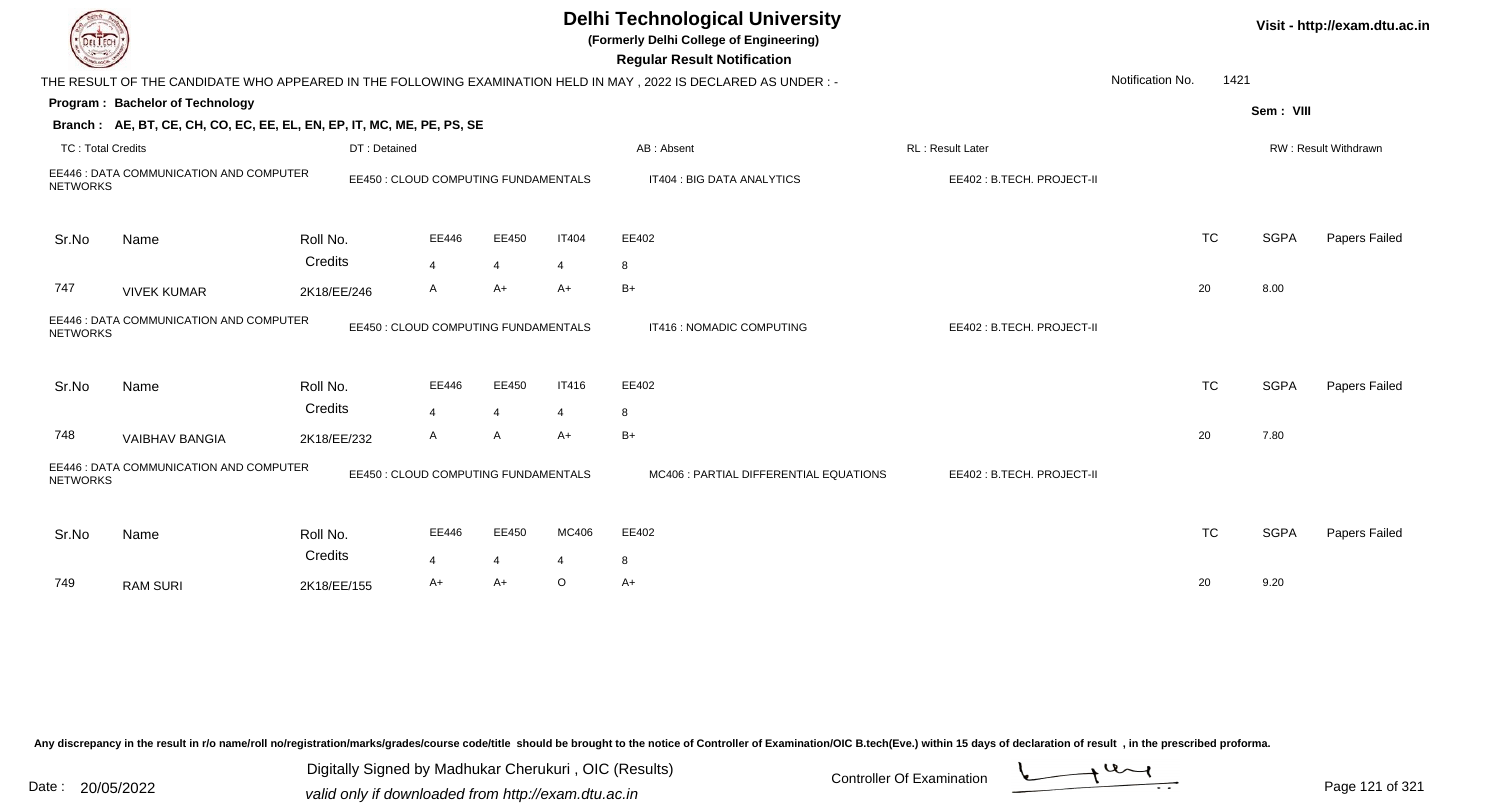| DEL TECH          |                                                                                                                           |              |                                      |                |       |              | <b>Delhi Technological University</b><br>(Formerly Delhi College of Engineering)<br><b>Regular Result Notification</b> |                           |                  |           |             | Visit - http://exam.dtu.ac.in |
|-------------------|---------------------------------------------------------------------------------------------------------------------------|--------------|--------------------------------------|----------------|-------|--------------|------------------------------------------------------------------------------------------------------------------------|---------------------------|------------------|-----------|-------------|-------------------------------|
|                   | THE RESULT OF THE CANDIDATE WHO APPEARED IN THE FOLLOWING EXAMINATION HELD IN MAY, 2022 IS DECLARED AS UNDER:-            |              |                                      |                |       |              |                                                                                                                        |                           | Notification No. | 1421      |             |                               |
|                   | Program: Bachelor of Technology                                                                                           |              |                                      |                |       |              |                                                                                                                        |                           |                  |           | Sem: VIII   |                               |
|                   | Branch: AE, BT, CE, CH, CO, EC, EE, EL, EN, EP, IT, MC, ME, PE, PS, SE                                                    |              |                                      |                |       |              |                                                                                                                        |                           |                  |           |             |                               |
| TC: Total Credits |                                                                                                                           | DT: Detained |                                      |                |       | AB: Absent   |                                                                                                                        | RL: Result Later          |                  |           |             | RW: Result Withdrawn          |
| <b>NETWORKS</b>   | EE446 : DATA COMMUNICATION AND COMPUTER                                                                                   |              | EE450 : CLOUD COMPUTING FUNDAMENTALS |                |       |              | ME404 : INDUSTRIAL ENGINEERING                                                                                         | EE402: B.TECH. PROJECT-II |                  |           |             |                               |
| Sr.No             | Name                                                                                                                      | Roll No.     | EE446                                | EE450          | ME404 | EE402        |                                                                                                                        |                           |                  | <b>TC</b> | <b>SGPA</b> | Papers Failed                 |
|                   |                                                                                                                           | Credits      | 4                                    | $\overline{4}$ |       | 8            |                                                                                                                        |                           |                  |           |             |                               |
| 750               | <b>ANIT SINGH</b>                                                                                                         | 2K18/EE/031  | A                                    | A              | В     | $B+$         |                                                                                                                        |                           |                  | 20        | 7.20        |                               |
| 751               | <b>ASHISH KUMAR</b>                                                                                                       | 2K18/EE/047  | A                                    | A              | B+    | $B+$         |                                                                                                                        |                           |                  | 20        | 7.40        |                               |
| 752               | <b>DEEPINDER KUMAR</b>                                                                                                    | 2K18/EE/061  | A                                    | $A+$           | A     | $B+$         |                                                                                                                        |                           |                  | 20        | 7.80        |                               |
| <b>NETWORKS</b>   | EE446 : DATA COMMUNICATION AND COMPUTER                                                                                   |              | EE450 : CLOUD COMPUTING FUNDAMENTALS |                |       |              | ME418: SUPPLY CHAIN MANAGEMENT                                                                                         | EE402: B.TECH. PROJECT-II |                  |           |             |                               |
| Sr.No             | Name                                                                                                                      | Roll No.     | EE446                                | EE450          | ME418 | EE402        |                                                                                                                        |                           |                  | <b>TC</b> | <b>SGPA</b> | Papers Failed                 |
|                   |                                                                                                                           | Credits      | 4                                    | 4              | 4     | 8            |                                                                                                                        |                           |                  |           |             |                               |
| 753               | <b>RISHIKESH MEENA</b>                                                                                                    | 2K18/EE/166  | A                                    | $A+$           | B+    | $\mathsf{A}$ |                                                                                                                        |                           |                  | 20        | 8.00        |                               |
| <b>NETWORKS</b>   | EE446 : DATA COMMUNICATION AND COMPUTER<br>EN412 : ENVIRONMENT AND SUSTAINABLE<br><b>DEVELOPMENT</b><br>MOOC404 : MOOC II |              |                                      |                |       |              | EE402: B.TECH. PROJECT-II                                                                                              | MOOC402: MOOC I           |                  |           |             |                               |
| Sr.No             | Name                                                                                                                      | Roll No.     | EE446                                | EN412          | EE402 |              | MOOC402 MOOC404                                                                                                        |                           |                  | <b>TC</b> | <b>SGPA</b> | Papers Failed                 |
|                   |                                                                                                                           | Credits      | 4                                    | $\overline{4}$ | 8     | 2            | 2                                                                                                                      |                           |                  |           |             |                               |
| 754               | <b>ANKIT SINGH</b>                                                                                                        | 2K18/EE/033  | A                                    | A              | B     | $A+$         | $A+$                                                                                                                   |                           |                  | 20        | 7.40        |                               |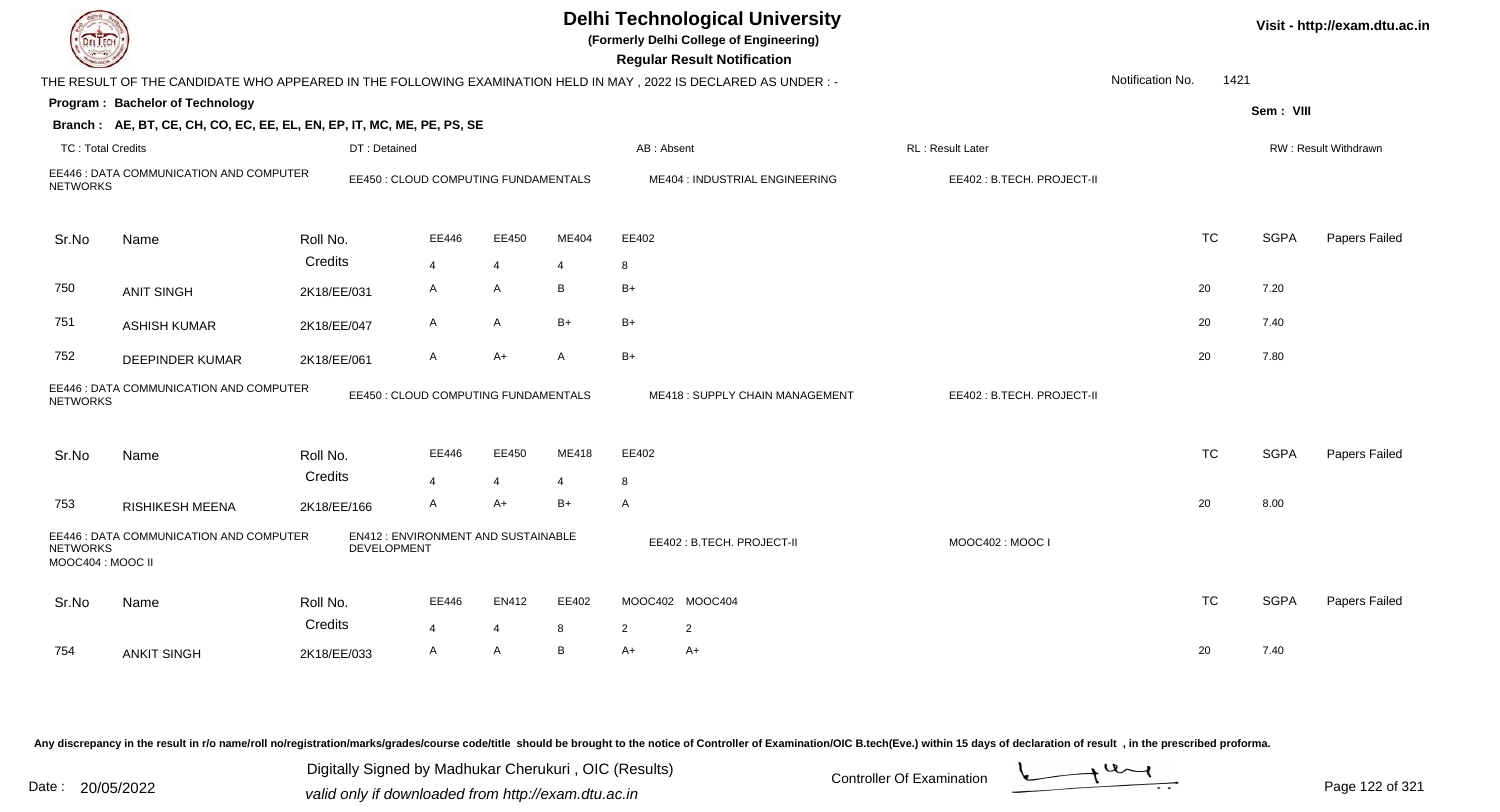| <b>DELTECH</b>                       |                                                                                                                 |              |                                        |                |       |                | <b>Delhi Technological University</b><br>(Formerly Delhi College of Engineering)<br><b>Regular Result Notification</b> |                  |                  |           |             | Visit - http://exam.dtu.ac.in |
|--------------------------------------|-----------------------------------------------------------------------------------------------------------------|--------------|----------------------------------------|----------------|-------|----------------|------------------------------------------------------------------------------------------------------------------------|------------------|------------------|-----------|-------------|-------------------------------|
|                                      | THE RESULT OF THE CANDIDATE WHO APPEARED IN THE FOLLOWING EXAMINATION HELD IN MAY, 2022 IS DECLARED AS UNDER :- |              |                                        |                |       |                |                                                                                                                        |                  | Notification No. | 1421      |             |                               |
|                                      | Program: Bachelor of Technology                                                                                 |              |                                        |                |       |                |                                                                                                                        |                  |                  |           | Sem: VIII   |                               |
|                                      | Branch: AE, BT, CE, CH, CO, EC, EE, EL, EN, EP, IT, MC, ME, PE, PS, SE                                          |              |                                        |                |       |                |                                                                                                                        |                  |                  |           |             |                               |
| <b>TC: Total Credits</b>             |                                                                                                                 | DT: Detained |                                        |                |       | AB: Absent     |                                                                                                                        | RL: Result Later |                  |           |             | RW: Result Withdrawn          |
| <b>NETWORKS</b><br>MOOC404 : MOOC II | EE446 : DATA COMMUNICATION AND COMPUTER                                                                         |              | EP410 : ROBOTIC ENGINEERING            |                |       |                | EE402: B.TECH. PROJECT-II                                                                                              | MOOC402: MOOC I  |                  |           |             |                               |
| Sr.No                                | Name                                                                                                            | Roll No.     | EE446                                  | EP410          | EE402 |                | MOOC402 MOOC404                                                                                                        |                  |                  | <b>TC</b> | <b>SGPA</b> | Papers Failed                 |
|                                      |                                                                                                                 | Credits      | $\overline{4}$                         | $\overline{4}$ | 8     | 2              | $\overline{2}$                                                                                                         |                  |                  |           |             |                               |
| 755                                  | <b>HARSH</b>                                                                                                    | 2K18/EE/075  | A+                                     | A              | A     | A+             | A+                                                                                                                     |                  |                  | 20        | 8.40        |                               |
| 756                                  | HITESH THAREJA                                                                                                  | 2K18/EE/084  | A+                                     | $A+$           | $A+$  | $A+$           | A+                                                                                                                     |                  |                  | 20        | 9.00        |                               |
| <b>NETWORKS</b><br>MOOC404 : MOOC II | EE446 : DATA COMMUNICATION AND COMPUTER                                                                         |              | IT416 : NOMADIC COMPUTING              |                |       |                | EE402: B.TECH. PROJECT-II                                                                                              | MOOC402: MOOC I  |                  |           |             |                               |
| Sr.No                                | Name                                                                                                            | Roll No.     | EE446                                  | <b>IT416</b>   | EE402 |                | MOOC402 MOOC404                                                                                                        |                  |                  | <b>TC</b> | <b>SGPA</b> | Papers Failed                 |
|                                      |                                                                                                                 | Credits      | $\overline{4}$                         | $\overline{4}$ | 8     | $\overline{2}$ | $\overline{2}$                                                                                                         |                  |                  |           |             |                               |
| 757                                  | <b>ADITYA RECKWAR</b>                                                                                           | 2K16/EE/146  | A                                      | $A+$           | A     | $A+$           | A+                                                                                                                     |                  |                  | 20        | 8.40        |                               |
| <b>NETWORKS</b><br>MOOC404 : MOOC II | EE446 : DATA COMMUNICATION AND COMPUTER                                                                         |              | MC406 : PARTIAL DIFFERENTIAL EQUATIONS |                |       |                | EE402: B.TECH. PROJECT-II                                                                                              | MOOC402: MOOC I  |                  |           |             |                               |
| Sr.No                                | Name                                                                                                            | Roll No.     | EE446                                  | MC406          | EE402 |                | MOOC402 MOOC404                                                                                                        |                  |                  | <b>TC</b> | <b>SGPA</b> | Papers Failed                 |
|                                      |                                                                                                                 | Credits      | 4                                      | 4              | 8     | 2              | $\overline{2}$                                                                                                         |                  |                  |           |             |                               |
| 758                                  | PRITIKA MEENA                                                                                                   | 2K18/EE/144  | $B+$                                   | $\overline{A}$ | B     | A+             | A+                                                                                                                     |                  |                  | 20        | 7.20        |                               |

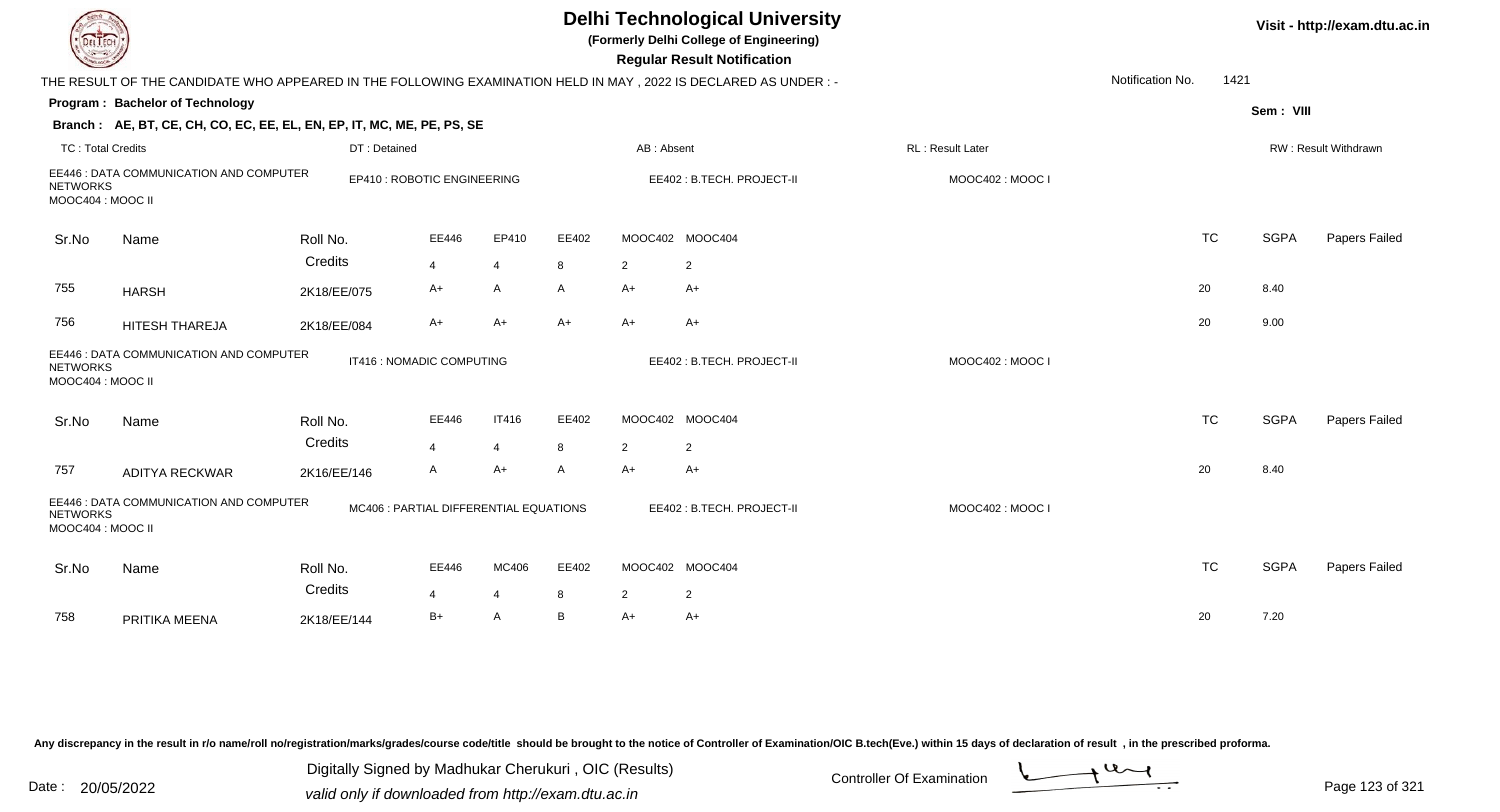| <b>DELTECH</b>                       |                                                                                                                |                     |                                          |                        |         |                | <b>Delhi Technological University</b><br>(Formerly Delhi College of Engineering)<br><b>Regular Result Notification</b> |                  |                  |           |             | Visit - http://exam.dtu.ac.in |
|--------------------------------------|----------------------------------------------------------------------------------------------------------------|---------------------|------------------------------------------|------------------------|---------|----------------|------------------------------------------------------------------------------------------------------------------------|------------------|------------------|-----------|-------------|-------------------------------|
|                                      | THE RESULT OF THE CANDIDATE WHO APPEARED IN THE FOLLOWING EXAMINATION HELD IN MAY, 2022 IS DECLARED AS UNDER:- |                     |                                          |                        |         |                |                                                                                                                        |                  | Notification No. | 1421      |             |                               |
|                                      | Program: Bachelor of Technology                                                                                |                     |                                          |                        |         |                |                                                                                                                        |                  |                  |           | Sem: VIII   |                               |
|                                      | Branch: AE, BT, CE, CH, CO, EC, EE, EL, EN, EP, IT, MC, ME, PE, PS, SE                                         |                     |                                          |                        |         |                |                                                                                                                        |                  |                  |           |             |                               |
| <b>TC: Total Credits</b>             |                                                                                                                | DT: Detained        |                                          |                        |         | AB: Absent     |                                                                                                                        | RL: Result Later |                  |           |             | RW: Result Withdrawn          |
| <b>NETWORKS</b><br>MOOC404: MOOC II  | EE446 : DATA COMMUNICATION AND COMPUTER                                                                        |                     |                                          |                        |         |                | ME406 : ELASTIC & PLASTIC BEHAVIOUR OF MATERIALS EE402 : B.TECH. PROJECT-II                                            | MOOC402: MOOC I  |                  |           |             |                               |
| Sr.No                                | Name                                                                                                           | Roll No.            | EE446                                    | ME406                  | EE402   |                | MOOC402 MOOC404                                                                                                        |                  |                  | <b>TC</b> | <b>SGPA</b> | Papers Failed                 |
|                                      |                                                                                                                | Credits             | $\overline{4}$                           | $\overline{4}$         | 8       | $\overline{2}$ | $\overline{c}$                                                                                                         |                  |                  |           |             |                               |
| 759                                  | <b>ABHINN KUMAR</b>                                                                                            | 2K18/EE/003         | $\mathsf{A}$                             | A                      | B+      | A+             | A+                                                                                                                     |                  |                  | 20        | 7.80        |                               |
| <b>NETWORKS</b><br>MOOC404 : MOOC II | EE446 : DATA COMMUNICATION AND COMPUTER                                                                        | <b>ENGINEERING</b>  | PE412 : SUPPLY CHAIN MANAGEMENT & VALUE  |                        |         |                | EE402: B.TECH. PROJECT-II                                                                                              | MOOC402 : MOOC I |                  |           |             |                               |
| Sr.No                                | Name                                                                                                           | Roll No.            | EE446                                    | PE412                  | EE402   |                | MOOC402 MOOC404                                                                                                        |                  |                  | <b>TC</b> | <b>SGPA</b> | Papers Failed                 |
|                                      |                                                                                                                | Credits             | $\overline{4}$                           | $\overline{4}$         | 8       | 2              | 2                                                                                                                      |                  |                  |           |             |                               |
| 760                                  | NOMAN AHMED ANSARI                                                                                             | 2K18/EE/131         | $\circ$                                  | $A+$                   | A       | A+             | A+                                                                                                                     |                  |                  | 20        | 8.80        |                               |
| 761                                  | PRIYANSH JAISWAL                                                                                               | 2K18/EE/145         | A+                                       | A+                     | A+      | A+             | A+                                                                                                                     |                  |                  | 20        | 9.00        |                               |
| 762                                  | <b>RISHABH GAUTAM</b>                                                                                          | 2K18/EE/162         | $\circ$                                  | $A+$                   | A+      | A+             | $A+$                                                                                                                   |                  |                  | 20        | 9.20        |                               |
| <b>NETWORKS</b><br>MOOC404: MOOC II  | EE446 : DATA COMMUNICATION AND COMPUTER                                                                        |                     | SE406 : ADVANCES IN SOFTWARE ENGINEERING |                        |         |                | EE402: B.TECH. PROJECT-II                                                                                              | MOOC402: MOOC I  |                  |           |             |                               |
| Sr.No                                | Name                                                                                                           | Roll No.<br>Credits | EE446                                    | <b>SE406</b>           | EE402   |                | MOOC402 MOOC404                                                                                                        |                  |                  | <b>TC</b> | <b>SGPA</b> | Papers Failed                 |
| 763                                  |                                                                                                                |                     | $\boldsymbol{\Delta}$<br>$A+$            | $\overline{4}$<br>$B+$ | 8<br>A+ | 2<br>A+        | 2<br>A+                                                                                                                |                  |                  | 20        | 8.60        |                               |
|                                      | PRANSHU KUKRETI                                                                                                | 2K18/EE/141         |                                          |                        |         |                |                                                                                                                        |                  |                  |           |             |                               |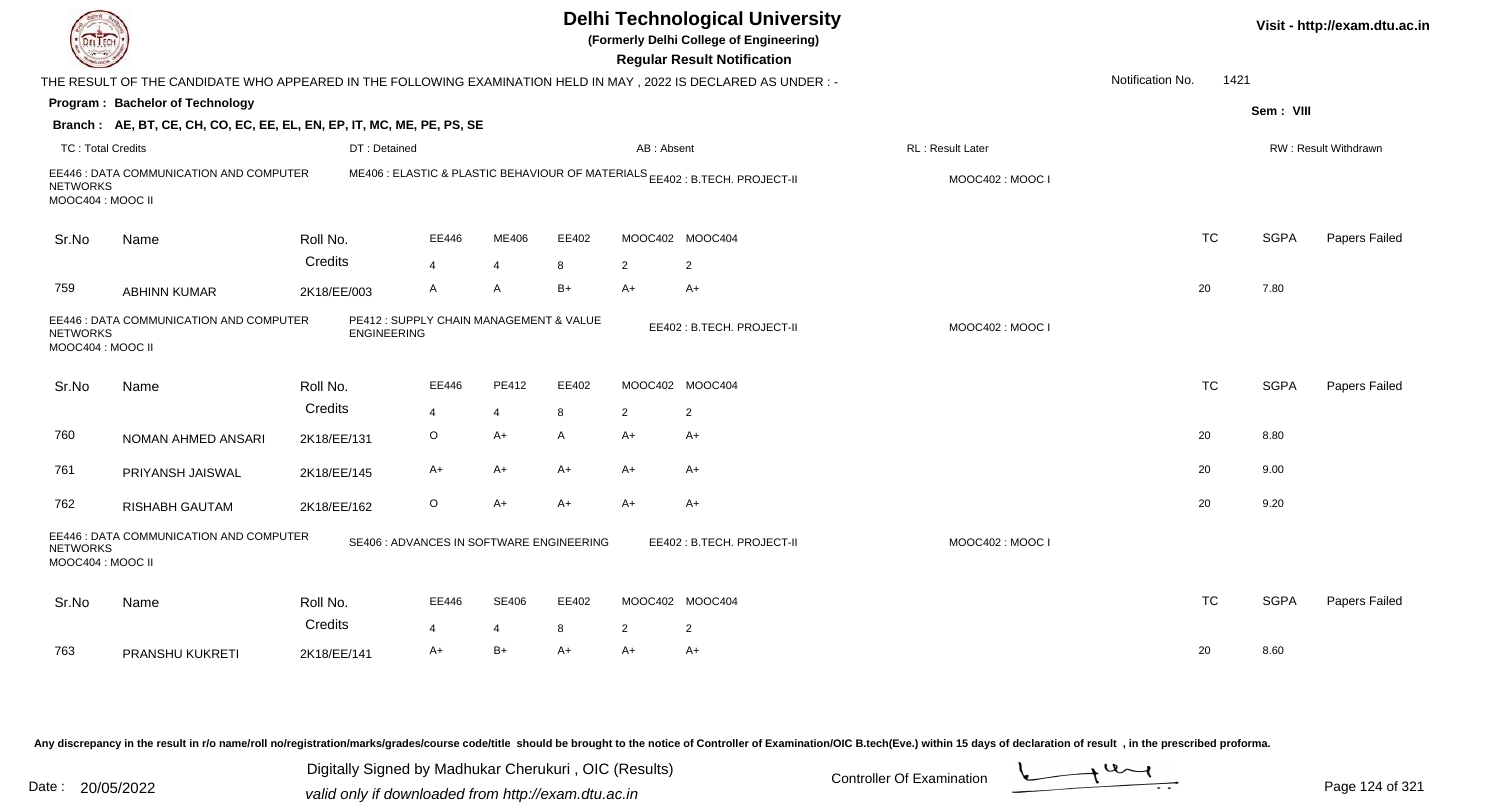| DEL TECH                 |                                                                                                                |              |                                      |                |             |                | <b>Delhi Technological University</b><br>(Formerly Delhi College of Engineering)<br><b>Regular Result Notification</b> |                                                                                                                                                                                                                                |                  |           |             | Visit - http://exam.dtu.ac.in |
|--------------------------|----------------------------------------------------------------------------------------------------------------|--------------|--------------------------------------|----------------|-------------|----------------|------------------------------------------------------------------------------------------------------------------------|--------------------------------------------------------------------------------------------------------------------------------------------------------------------------------------------------------------------------------|------------------|-----------|-------------|-------------------------------|
|                          | THE RESULT OF THE CANDIDATE WHO APPEARED IN THE FOLLOWING EXAMINATION HELD IN MAY, 2022 IS DECLARED AS UNDER:- |              |                                      |                |             |                |                                                                                                                        |                                                                                                                                                                                                                                | Notification No. | 1421      |             |                               |
|                          | Program: Bachelor of Technology                                                                                |              |                                      |                |             |                |                                                                                                                        |                                                                                                                                                                                                                                |                  |           | Sem: VIII   |                               |
|                          | Branch: AE, BT, CE, CH, CO, EC, EE, EL, EN, EP, IT, MC, ME, PE, PS, SE                                         |              |                                      |                |             |                |                                                                                                                        |                                                                                                                                                                                                                                |                  |           |             |                               |
| <b>TC: Total Credits</b> |                                                                                                                | DT: Detained |                                      |                |             | AB: Absent     |                                                                                                                        | RL: Result Later                                                                                                                                                                                                               |                  |           |             | RW: Result Withdrawn          |
| MOOC404 : MOOC II        | EE448 : BIG DATA ANALYTICS                                                                                     |              | EE450 : CLOUD COMPUTING FUNDAMENTALS |                |             |                | EE402: B.TECH. PROJECT-II                                                                                              | MOOC402: MOOC I                                                                                                                                                                                                                |                  |           |             |                               |
| Sr.No                    | Name                                                                                                           | Roll No.     | EE448                                | EE450          | EE402       |                | MOOC402 MOOC404                                                                                                        |                                                                                                                                                                                                                                |                  | <b>TC</b> | <b>SGPA</b> | Papers Failed                 |
|                          |                                                                                                                | Credits      | $\overline{4}$                       | $\overline{4}$ | 8           | $\overline{2}$ | $\overline{2}$                                                                                                         |                                                                                                                                                                                                                                |                  |           |             |                               |
| 764                      | ANURAG KUMAR PANDEY                                                                                            | 2K18/EE/037  | $\mathsf{A}$                         | A              | A           | A+             | A+                                                                                                                     |                                                                                                                                                                                                                                |                  | 20        | 8.20        |                               |
| 765                      | DIVYANSHU GADHWAL                                                                                              | 2K18/EE/066  | $\mathsf{A}$                         | $\mathsf{A}$   | A           | $A+$           | $A+$                                                                                                                   |                                                                                                                                                                                                                                |                  | 20        | 8.20        |                               |
| 766                      | <b>JAYESH TRIPATHI</b>                                                                                         | 2K18/EE/088  | $B+$                                 | A              | A           | A+             | $A+$                                                                                                                   |                                                                                                                                                                                                                                |                  | 20        | 8.00        |                               |
| 767                      | <b>MADHUR GUPTA</b>                                                                                            | 2K18/EE/103  | A                                    | A              | A           | A+             | $A+$                                                                                                                   |                                                                                                                                                                                                                                |                  | 20        | 8.20        |                               |
| 768                      | PRIYANSH SONI                                                                                                  | 2K18/EE/147  | $B+$                                 | $\mathsf{A}$   | A           | $A+$           | $A+$                                                                                                                   |                                                                                                                                                                                                                                |                  | 20        | 8.00        |                               |
| 769                      | RAGHAV SHEKHAR                                                                                                 | 2K18/EE/153  | A                                    | $\circ$        | A           | A+             | A+                                                                                                                     |                                                                                                                                                                                                                                |                  | 20        | 8.60        |                               |
| 770                      | <b>VEDANT YADAV</b>                                                                                            | 2K18/EE/237  | $B+$                                 | A+             | $B+$        | A+             | $A+$                                                                                                                   |                                                                                                                                                                                                                                |                  | 20        | 7.80        |                               |
| 771                      | YATIN AHLAWAT                                                                                                  | 2K18/EE/250  | $\, {\bf B} \,$                      | $A+$           | A           | $A+$           | $A+$                                                                                                                   |                                                                                                                                                                                                                                |                  | 20        | 8.00        |                               |
|                          | EE448 : BIG DATA ANALYTICS                                                                                     |              | EE450 : CLOUD COMPUTING FUNDAMENTALS |                |             |                | ME404 : INDUSTRIAL ENGINEERING                                                                                         | EE402: B.TECH. PROJECT-II                                                                                                                                                                                                      |                  |           |             |                               |
| Sr.No                    | Name                                                                                                           | Roll No.     | EE448                                |                | EE450 ME404 | EE402          |                                                                                                                        |                                                                                                                                                                                                                                |                  | TC        | SGPA        | Papers Failed                 |
|                          |                                                                                                                | Credits      | 4                                    | 4              | 4           | 8              |                                                                                                                        |                                                                                                                                                                                                                                |                  |           |             |                               |
| 772                      | <b>ATUL KUMAR</b>                                                                                              | 2K18/EE/049  | $B+$                                 | A              | B           | $B+$           |                                                                                                                        |                                                                                                                                                                                                                                |                  | 20        | 7.00        |                               |
| 773                      | <b>TANMAYA JAIN</b>                                                                                            | 2K18/EE/220  | A                                    | $\mathsf{A}$   | A           | $\mathsf{A}$   |                                                                                                                        |                                                                                                                                                                                                                                |                  | 20        | 8.00        |                               |
|                          |                                                                                                                |              |                                      |                |             |                |                                                                                                                        | Any discrepancy in the result in r/o name/roll no/registration/marks/grades/course code/title should be brought to the notice of Controller of Examination/OIC B.tech(Eve.) within 15 days of declaration of result , in the p |                  |           |             |                               |

Date : 20/05/2022 Digital Digital of Microsofted Chemical Controller Of Examination Determination Page 125 of 32 Digitally Signed by Madhukar Cherukuri , OIC (Results)

Page 125 of 321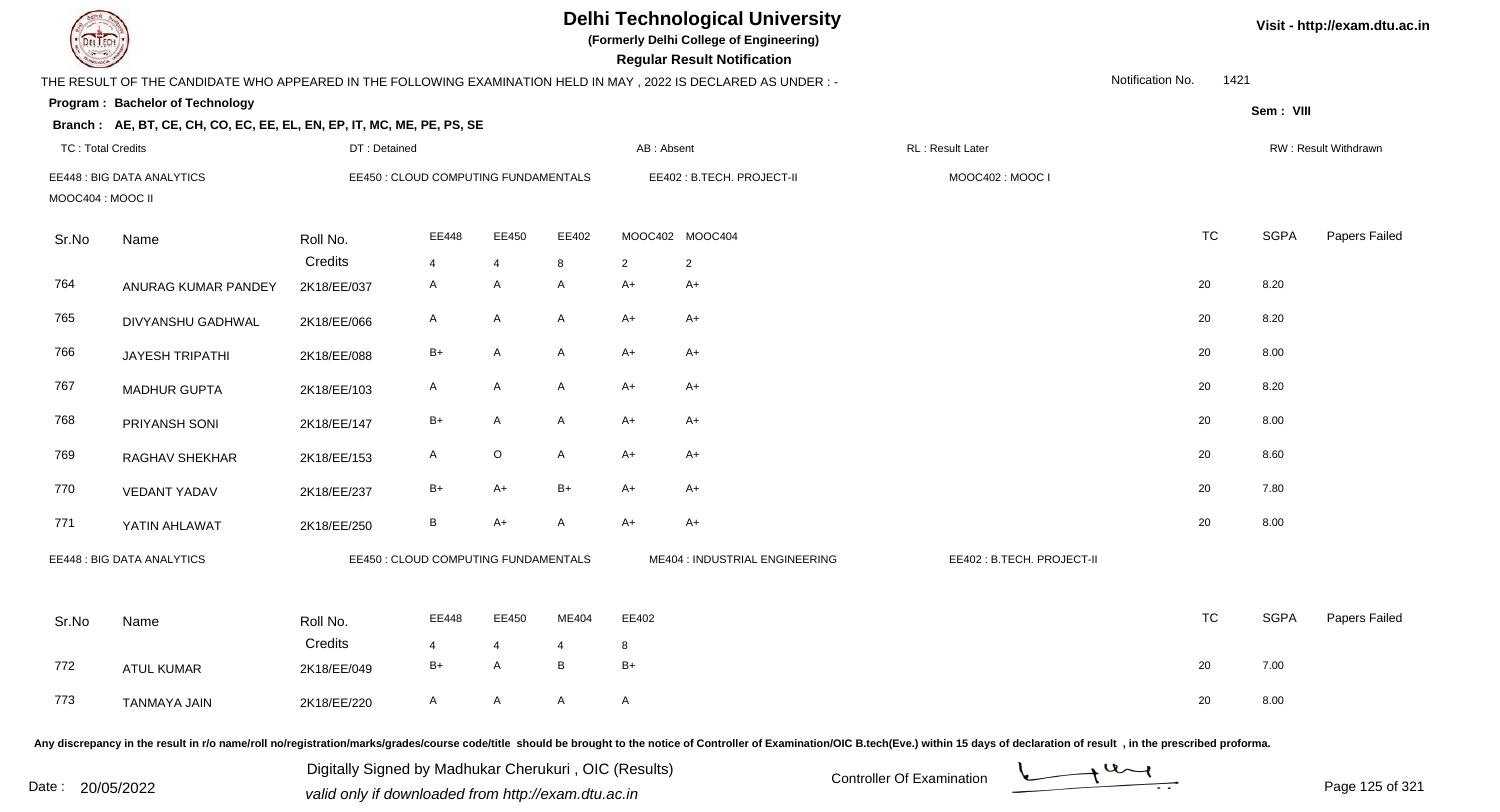| <b>DELTECH</b>           |                                                                        |              |                                      |                |                   |              | <b>Delhi Technological University</b><br>(Formerly Delhi College of Engineering)<br><b>Regular Result Notification</b> |                           |                  |           |             | Visit - http://exam.dtu.ac.in |
|--------------------------|------------------------------------------------------------------------|--------------|--------------------------------------|----------------|-------------------|--------------|------------------------------------------------------------------------------------------------------------------------|---------------------------|------------------|-----------|-------------|-------------------------------|
|                          |                                                                        |              |                                      |                |                   |              | THE RESULT OF THE CANDIDATE WHO APPEARED IN THE FOLLOWING EXAMINATION HELD IN MAY, 2022 IS DECLARED AS UNDER :-        |                           | Notification No. | 1421      |             |                               |
|                          | Program: Bachelor of Technology                                        |              |                                      |                |                   |              |                                                                                                                        |                           |                  |           | Sem: VIII   |                               |
|                          | Branch: AE, BT, CE, CH, CO, EC, EE, EL, EN, EP, IT, MC, ME, PE, PS, SE |              |                                      |                |                   |              |                                                                                                                        |                           |                  |           |             |                               |
| <b>TC: Total Credits</b> |                                                                        | DT: Detained |                                      |                |                   | AB: Absent   |                                                                                                                        | RL: Result Later          |                  |           |             | RW: Result Withdrawn          |
|                          | EE448 : BIG DATA ANALYTICS                                             |              | EE450 : CLOUD COMPUTING FUNDAMENTALS |                |                   |              | PT410 : MEMBRANE TECHNOLOGY                                                                                            | EE402: B.TECH. PROJECT-II |                  |           |             |                               |
| Sr.No                    | Name                                                                   | Roll No.     | EE448                                | EE450          | PT410             | EE402        |                                                                                                                        |                           |                  | <b>TC</b> | <b>SGPA</b> | Papers Failed                 |
|                          |                                                                        | Credits      | 4                                    | $\overline{4}$ | 4                 | 8            |                                                                                                                        |                           |                  |           |             |                               |
| 774                      | PRANJAL BAJPAI                                                         | 2K18/EE/139  | $B+$                                 | A              | $A+$              | A            |                                                                                                                        |                           |                  | 20        | 8.00        |                               |
|                          | EE448 : BIG DATA ANALYTICS                                             |              | EE450 : CLOUD COMPUTING FUNDAMENTALS |                |                   |              | PT414 : FOOD TECHNOLOGY                                                                                                | EE402: B.TECH. PROJECT-II |                  |           |             |                               |
| Sr.No                    | Name                                                                   | Roll No.     | EE448                                | EE450          | PT414             | EE402        |                                                                                                                        |                           |                  | <b>TC</b> | <b>SGPA</b> | Papers Failed                 |
|                          |                                                                        | Credits      | 4                                    | $\overline{4}$ | $\overline{4}$    | 8            |                                                                                                                        |                           |                  |           |             |                               |
| 775                      | <b>ADIL</b>                                                            | 2K18/EE/007  | A                                    | A+             | A+                | $\mathsf{A}$ |                                                                                                                        |                           |                  | 20        | 8.40        |                               |
| 776                      | PURU VERMA                                                             | 2K18/EE/151  | A                                    | $A+$           | $A+$              | $A+$         |                                                                                                                        |                           |                  | 20        | 8.80        |                               |
| MOOC404 : MOOC II        | EE448 : BIG DATA ANALYTICS                                             |              | EP410 : ROBOTIC ENGINEERING          |                |                   |              | EE402: B.TECH. PROJECT-II                                                                                              | MOOC402: MOOC I           |                  |           |             |                               |
| Sr.No                    | Name                                                                   | Roll No.     | EE448                                | EP410          | EE402             |              | MOOC402 MOOC404                                                                                                        |                           |                  | <b>TC</b> | <b>SGPA</b> | Papers Failed                 |
| 777                      |                                                                        | Credits      | $\boldsymbol{\Delta}$<br>A           | 4<br>$A+$      | 8<br>$\mathsf{A}$ | 2<br>$A+$    | $\overline{2}$<br>$A+$                                                                                                 |                           |                  | 20        | 8.40        |                               |
|                          | PRANSHU KUMAR                                                          | 2K18/EE/142  |                                      |                |                   |              |                                                                                                                        |                           |                  |           |             |                               |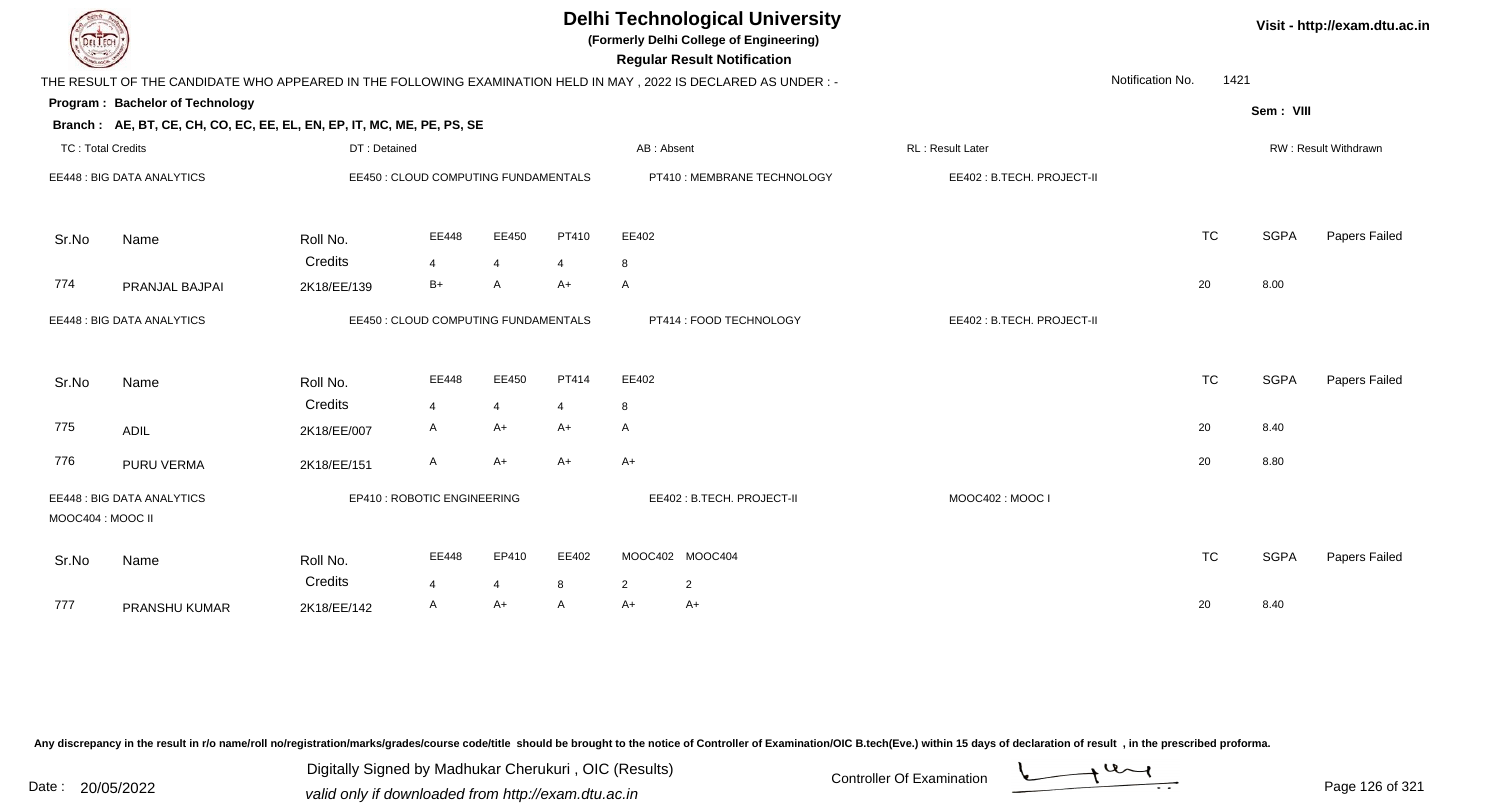| <b>DELTECH</b>                                                                                                                                                                                                                 |                                                       |                                        |                |              |            | <b>Delhi Technological University</b><br>(Formerly Delhi College of Engineering)<br><b>Regular Result Notification</b> |                                                  |                  |           |             | Visit - http://exam.dtu.ac.in |
|--------------------------------------------------------------------------------------------------------------------------------------------------------------------------------------------------------------------------------|-------------------------------------------------------|----------------------------------------|----------------|--------------|------------|------------------------------------------------------------------------------------------------------------------------|--------------------------------------------------|------------------|-----------|-------------|-------------------------------|
| THE RESULT OF THE CANDIDATE WHO APPEARED IN THE FOLLOWING EXAMINATION HELD IN MAY, 2022 IS DECLARED AS UNDER:-                                                                                                                 |                                                       |                                        |                |              |            |                                                                                                                        |                                                  | Notification No. | 1421      |             |                               |
| Program: Bachelor of Technology                                                                                                                                                                                                |                                                       |                                        |                |              |            |                                                                                                                        |                                                  |                  |           | Sem: VIII   |                               |
| Branch: AE, BT, CE, CH, CO, EC, EE, EL, EN, EP, IT, MC, ME, PE, PS, SE                                                                                                                                                         |                                                       |                                        |                |              |            |                                                                                                                        |                                                  |                  |           |             |                               |
| <b>TC: Total Credits</b>                                                                                                                                                                                                       | DT: Detained                                          |                                        |                |              | AB: Absent |                                                                                                                        | RL: Result Later                                 |                  |           |             | RW: Result Withdrawn          |
| EE448 : BIG DATA ANALYTICS                                                                                                                                                                                                     |                                                       | MC406 : PARTIAL DIFFERENTIAL EQUATIONS |                |              |            | SE408 : INFORMATION & NETWORK SECURITY                                                                                 | EE402: B.TECH. PROJECT-II                        |                  |           |             |                               |
| Name<br>Sr.No                                                                                                                                                                                                                  | Roll No.                                              | EE448                                  | MC406          | <b>SE408</b> | EE402      |                                                                                                                        |                                                  |                  | <b>TC</b> | <b>SGPA</b> | Papers Failed                 |
|                                                                                                                                                                                                                                | Credits                                               | $\overline{4}$                         | $\overline{4}$ | 4            | 8          |                                                                                                                        |                                                  |                  |           |             |                               |
| 778<br>ANUBHAV CHATURVEDI                                                                                                                                                                                                      | 2K18/EE/035                                           | $A+$                                   | $\circ$        | A            | A          |                                                                                                                        |                                                  |                  | 20        | 8.60        |                               |
| EE448 : BIG DATA ANALYTICS<br>MOOC404 : MOOC II                                                                                                                                                                                | ME404 : INDUSTRIAL ENGINEERING                        |                                        |                |              |            | EE402: B.TECH. PROJECT-II                                                                                              | MOOC402: MOOC I                                  |                  |           |             |                               |
| Name<br>Sr.No                                                                                                                                                                                                                  | Roll No.                                              | EE448                                  | ME404          | EE402        |            | MOOC402 MOOC404                                                                                                        |                                                  |                  | <b>TC</b> | <b>SGPA</b> | <b>Papers Failed</b>          |
|                                                                                                                                                                                                                                | Credits                                               | 4                                      | 4              | 8            | 2          | $\overline{2}$                                                                                                         |                                                  |                  |           |             |                               |
| 779<br><b>SUPRATEEK</b>                                                                                                                                                                                                        | 2K18/EE/214                                           | $B+$                                   | $B+$           | A            | A+         | $A+$                                                                                                                   |                                                  |                  | 20        | 7.80        |                               |
| 780<br><b>TANISH DEOSARIA</b>                                                                                                                                                                                                  | 2K18/EE/219                                           | $B+$                                   | A              | $B+$         | A+         | $A+$                                                                                                                   |                                                  |                  | 20        | 7.60        |                               |
| 781<br><b>UJJWAL</b>                                                                                                                                                                                                           | 2K18/EE/229                                           | $B+$                                   | A              | A            | $A+$       | $A+$                                                                                                                   |                                                  |                  | 20        | 8.00        |                               |
| EE448 : BIG DATA ANALYTICS<br>MOOC404 : MOOC II                                                                                                                                                                                |                                                       | SE414 : Cloud Computing                |                |              |            | EE402: B.TECH. PROJECT-II                                                                                              | MOOC402: MOOC I                                  |                  |           |             |                               |
| Sr.No<br>Name                                                                                                                                                                                                                  | Roll No.                                              | EE448                                  | <b>SE414</b>   | EE402        |            | MOOC402 MOOC404                                                                                                        |                                                  |                  | <b>TC</b> | <b>SGPA</b> | <b>Papers Failed</b>          |
|                                                                                                                                                                                                                                | Credits                                               |                                        |                |              |            | 2                                                                                                                      |                                                  |                  |           |             |                               |
| 782<br>MEGHA GOYAL                                                                                                                                                                                                             | 2K18/EE/110                                           | A+                                     | O              | A+           | A+         | A+                                                                                                                     |                                                  |                  | 20        | 9.20        |                               |
| 783<br>PURSHOTTAM KANDHARI                                                                                                                                                                                                     | 2K18/EE/150                                           | B                                      | A+             | A+           | A+         | $A+$                                                                                                                   |                                                  |                  | 20        | 8.40        |                               |
| 784<br>RIDDHIMA JAIN                                                                                                                                                                                                           | 2K18/EE/161                                           | A+                                     | $\mathsf O$    | $A+$         | A+         | $A+$                                                                                                                   |                                                  |                  | 20        | 9.20        |                               |
| Any discrepancy in the result in r/o name/roll no/registration/marks/grades/course code/title should be brought to the notice of Controller of Examination/OIC B.tech(Eve.) within 15 days of declaration of result , in the p | Digitally Signed by Madhukar Cherukuri, OIC (Results) |                                        |                |              |            |                                                                                                                        | $\rightarrow$ 4 and<br>Controller Of Evamination |                  |           |             |                               |

Date : 20/05/2022 Digital Digital of Microsofted Chemical Controller Of Examination Determination Page 127 of 32

Page 127 of 321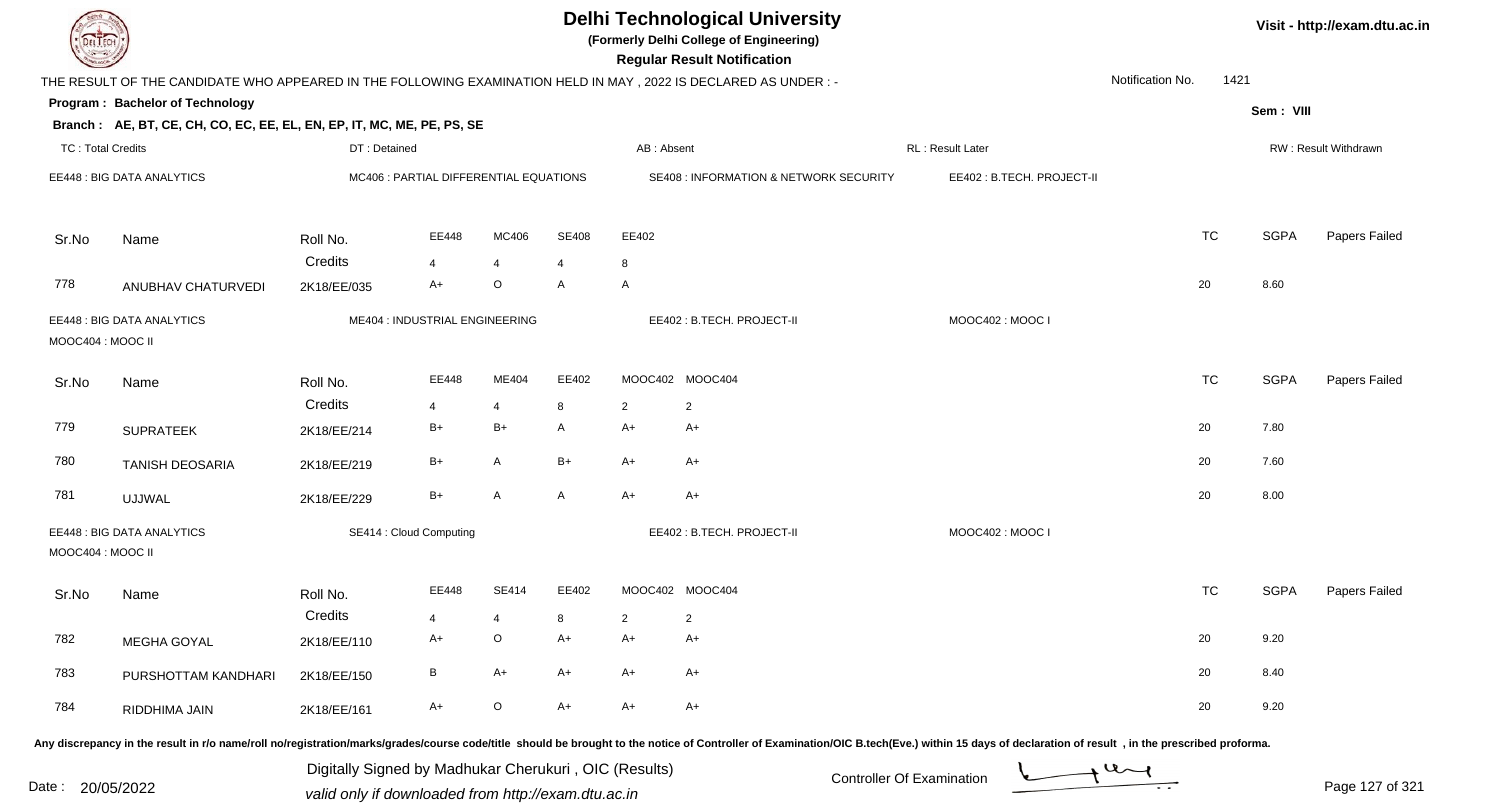| EL ECH            |                                                                                                                |                                     |                       |                |                                         |                | <b>Delhi Technological University</b><br>(Formerly Delhi College of Engineering)<br><b>Regular Result Notification</b> |                         |                  |           |             | Visit - http://exam.dtu.ac.in |
|-------------------|----------------------------------------------------------------------------------------------------------------|-------------------------------------|-----------------------|----------------|-----------------------------------------|----------------|------------------------------------------------------------------------------------------------------------------------|-------------------------|------------------|-----------|-------------|-------------------------------|
|                   | THE RESULT OF THE CANDIDATE WHO APPEARED IN THE FOLLOWING EXAMINATION HELD IN MAY, 2022 IS DECLARED AS UNDER:- |                                     |                       |                |                                         |                |                                                                                                                        |                         | Notification No. | 1421      |             |                               |
|                   | Program: Bachelor of Technology                                                                                |                                     |                       |                |                                         |                |                                                                                                                        |                         |                  |           | Sem: VIII   |                               |
|                   | Branch: AE, BT, CE, CH, CO, EC, EE, EL, EN, EP, IT, MC, ME, PE, PS, SE                                         |                                     |                       |                |                                         |                |                                                                                                                        |                         |                  |           |             |                               |
| TC: Total Credits |                                                                                                                | DT: Detained                        |                       |                |                                         | AB: Absent     |                                                                                                                        | <b>RL: Result Later</b> |                  |           |             | RW: Result Withdrawn          |
| MOOC404 : MOOC II | EE450 : CLOUD COMPUTING FUNDAMENTALS                                                                           |                                     |                       |                | EN416 : NON-CONVENTIONAL ENERGY SYSTEMS |                | EE402: B.TECH. PROJECT-II                                                                                              | MOOC402: MOOC I         |                  |           |             |                               |
| Sr.No             | Name                                                                                                           | Roll No.                            | EE450                 | EN416          | EE402                                   |                | MOOC402 MOOC404                                                                                                        |                         |                  | <b>TC</b> | <b>SGPA</b> | Papers Failed                 |
|                   |                                                                                                                | Credits                             | 4                     | $\overline{4}$ | 8                                       | $\overline{2}$ | $\overline{2}$                                                                                                         |                         |                  |           |             |                               |
| 785               | SHIVAM DUTT JHA                                                                                                | 2K18/EE/192                         | A                     | A+             | Α                                       | $A+$           | $A+$                                                                                                                   |                         |                  | 20        | 8.40        |                               |
| MOOC404 : MOOC II | EE450 : CLOUD COMPUTING FUNDAMENTALS                                                                           | EP406 : INTRODUCTION TO SPINTRONICS |                       |                |                                         |                | EE402: B.TECH. PROJECT-II                                                                                              | MOOC402: MOOC I         |                  |           |             |                               |
| Sr.No             | Name                                                                                                           | Roll No.                            | EE450                 | EP406          | EE402                                   |                | MOOC402 MOOC404                                                                                                        |                         |                  | <b>TC</b> | <b>SGPA</b> | Papers Failed                 |
|                   |                                                                                                                | Credits                             | 4                     | 4              | 8                                       | 2              | 2                                                                                                                      |                         |                  |           |             |                               |
| 786               | <b>ANIKET SHARMA</b>                                                                                           | 2K18/EE/029                         | A+                    | A              | $B+$                                    | $A+$           | $A+$                                                                                                                   |                         |                  | 20        | 8.00        |                               |
| MOOC404 : MOOC II | EE450 : CLOUD COMPUTING FUNDAMENTALS                                                                           | IT404 : BIG DATA ANALYTICS          |                       |                |                                         |                | EE402: B.TECH. PROJECT-II                                                                                              | MOOC402: MOOC I         |                  |           |             |                               |
| Sr.No             | Name                                                                                                           | Roll No.<br>Credits                 | EE450                 | <b>IT404</b>   | EE402                                   |                | MOOC402 MOOC404                                                                                                        |                         |                  | <b>TC</b> | <b>SGPA</b> | Papers Failed                 |
|                   |                                                                                                                |                                     | $\boldsymbol{\Delta}$ | $\overline{4}$ | 8                                       | 2              | $\overline{2}$                                                                                                         |                         |                  |           |             |                               |
| 787               | <b>VINAYAK SARWAN</b>                                                                                          | 2K18/EE/242                         | A                     | A              | A                                       | A+             | $A+$                                                                                                                   |                         |                  | 20        | 8.20        |                               |

Digitally Signed by Madhukar Cherukuri, OIC (Results)<br>Date : 20/05/2022 valid only if downloaded from http://oxam.dtu.ac.in Digitally Signed by Madhukar Cherukuri , OIC (Results)

valid only if downloaded from http://exam.dtu.ac.in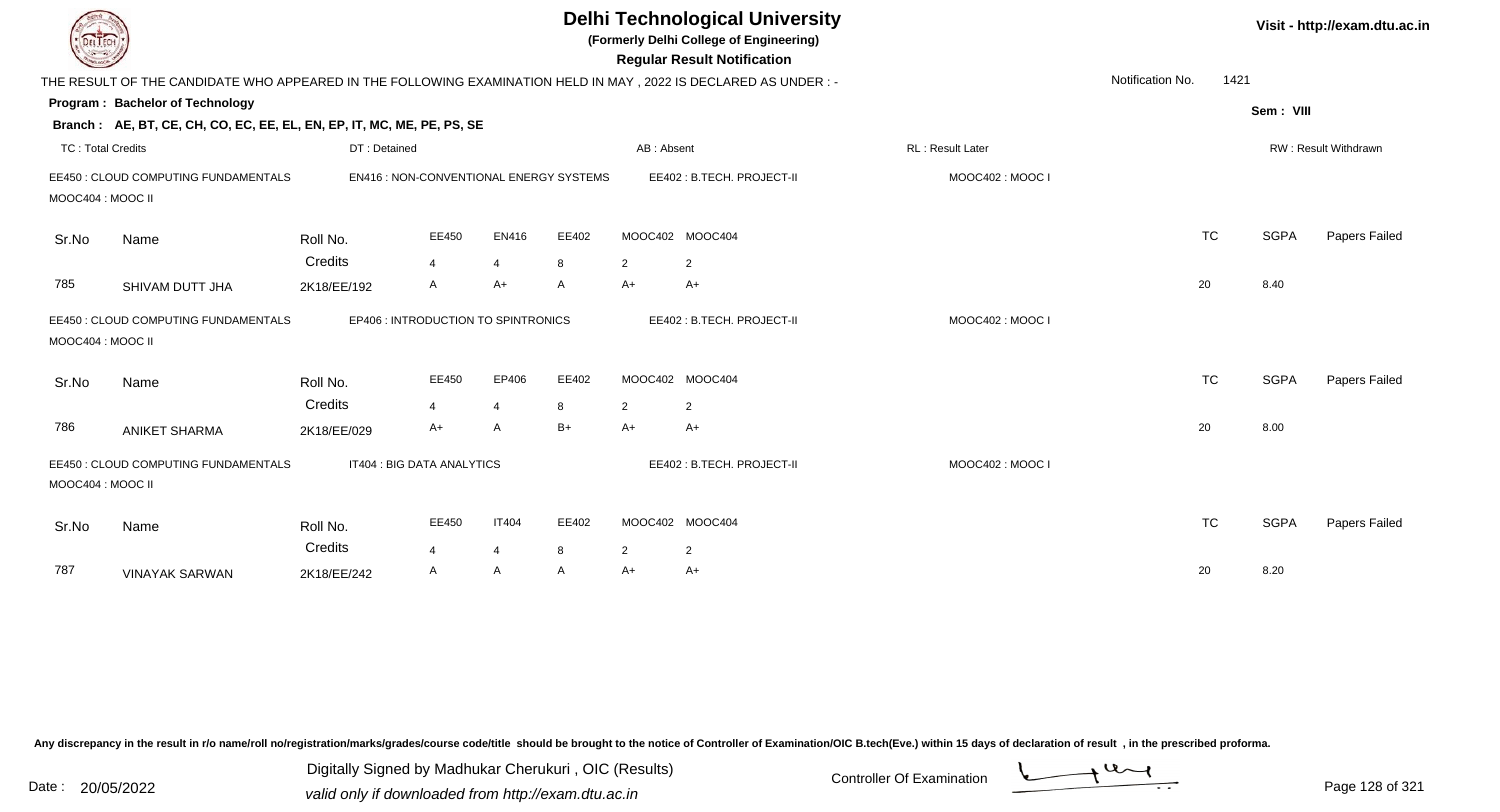| DEL TECH                 |                                                                                                                |                                  |            |                         |            |                      | <b>Delhi Technological University</b><br>(Formerly Delhi College of Engineering)<br><b>Regular Result Notification</b> |                           |                  |           |             | Visit - http://exam.dtu.ac.in |
|--------------------------|----------------------------------------------------------------------------------------------------------------|----------------------------------|------------|-------------------------|------------|----------------------|------------------------------------------------------------------------------------------------------------------------|---------------------------|------------------|-----------|-------------|-------------------------------|
|                          | THE RESULT OF THE CANDIDATE WHO APPEARED IN THE FOLLOWING EXAMINATION HELD IN MAY, 2022 IS DECLARED AS UNDER:- |                                  |            |                         |            |                      |                                                                                                                        |                           | Notification No. | 1421      |             |                               |
|                          | Program: Bachelor of Technology                                                                                |                                  |            |                         |            |                      |                                                                                                                        |                           |                  |           | Sem: VIII   |                               |
|                          | Branch: AE, BT, CE, CH, CO, EC, EE, EL, EN, EP, IT, MC, ME, PE, PS, SE                                         |                                  |            |                         |            |                      |                                                                                                                        |                           |                  |           |             |                               |
| <b>TC: Total Credits</b> |                                                                                                                | DT: Detained                     |            |                         |            | AB: Absent           |                                                                                                                        | RL: Result Later          |                  |           |             | RW: Result Withdrawn          |
|                          | EE450 : CLOUD COMPUTING FUNDAMENTALS                                                                           | IT416 : NOMADIC COMPUTING        |            |                         |            |                      | PT410 : MEMBRANE TECHNOLOGY                                                                                            | EE402: B.TECH. PROJECT-II |                  |           |             |                               |
| Sr.No                    | Name                                                                                                           | Roll No.                         | EE450      | <b>IT416</b>            | PT410      | EE402                |                                                                                                                        |                           |                  | <b>TC</b> | <b>SGPA</b> | Papers Failed                 |
|                          |                                                                                                                | Credits                          | 4          | $\overline{4}$          | 4          | 8                    |                                                                                                                        |                           |                  |           |             |                               |
| 788                      | PRANAV SAIHGAL                                                                                                 | 2K18/EE/138                      | A          | A+                      | A+         | A                    |                                                                                                                        |                           | 20               |           | 8.40        |                               |
| MOOC404 : MOOC II        | EE450 : CLOUD COMPUTING FUNDAMENTALS                                                                           | IT420 : COMPUTER VISION          |            |                         |            |                      | EE402: B.TECH. PROJECT-II                                                                                              | MOOC402: MOOC I           |                  |           |             |                               |
| Sr.No                    | Name                                                                                                           | Roll No.                         | EE450      | <b>IT420</b>            | EE402      |                      | MOOC402 MOOC404                                                                                                        |                           |                  | <b>TC</b> | <b>SGPA</b> | Papers Failed                 |
| 789                      | <b>KRISH MODI</b>                                                                                              | Credits<br>2K18/EE/093           | 4<br>$A+$  | $\overline{4}$<br>A+    | 8<br>A+    | $\overline{2}$<br>A+ | $\overline{2}$<br>A+                                                                                                   |                           | 20               |           | 9.00        |                               |
| MOOC404 : MOOC II        | EE450 : CLOUD COMPUTING FUNDAMENTALS                                                                           | MC432: FUZZY SET AND FUZZY LOGIC |            |                         |            |                      | EE402: B.TECH. PROJECT-II                                                                                              | MOOC402: MOOC I           |                  |           |             |                               |
| Sr.No                    | Name                                                                                                           | Roll No.<br>Credits              | EE450<br>4 | MC432<br>$\overline{4}$ | EE402<br>8 |                      | MOOC402 MOOC404                                                                                                        |                           |                  | <b>TC</b> | <b>SGPA</b> | Papers Failed                 |
| 790                      | <b>NANDINI SINGH</b>                                                                                           | 2K18/EE/119                      | A          | A+                      | A          | $\overline{2}$<br>A+ | $\overline{2}$<br>A+                                                                                                   |                           | 20               |           | 8.40        |                               |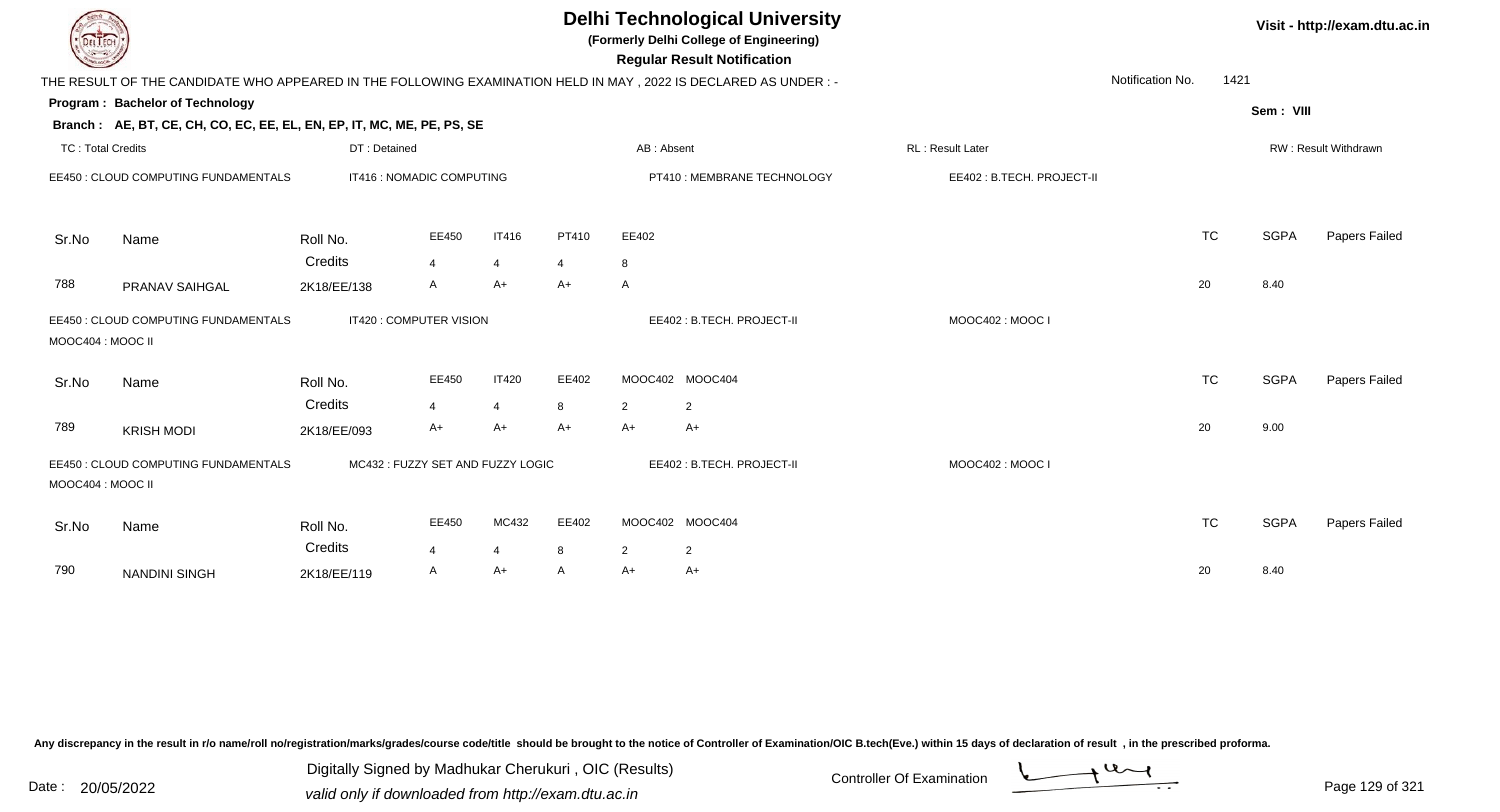|                          |                                                                        |              |                                           |                |       | <b>Delhi Technological University</b><br>(Formerly Delhi College of Engineering)<br><b>Regular Result Notification</b> |                           |                  |      |             | Visit - http://exam.dtu.ac.in |
|--------------------------|------------------------------------------------------------------------|--------------|-------------------------------------------|----------------|-------|------------------------------------------------------------------------------------------------------------------------|---------------------------|------------------|------|-------------|-------------------------------|
|                          |                                                                        |              |                                           |                |       | THE RESULT OF THE CANDIDATE WHO APPEARED IN THE FOLLOWING EXAMINATION HELD IN MAY, 2022 IS DECLARED AS UNDER :-        |                           | Notification No. | 1421 |             |                               |
|                          | Program: Bachelor of Technology                                        |              |                                           |                |       |                                                                                                                        |                           |                  |      | Sem: VIII   |                               |
|                          | Branch: AE, BT, CE, CH, CO, EC, EE, EL, EN, EP, IT, MC, ME, PE, PS, SE |              |                                           |                |       |                                                                                                                        |                           |                  |      |             |                               |
| <b>TC: Total Credits</b> |                                                                        | DT: Detained |                                           |                |       | AB: Absent                                                                                                             | RL: Result Later          |                  |      |             | RW: Result Withdrawn          |
|                          | EN406 : Advanced Open Channel Hydraulics                               | DEVELOPMENT  | <b>EN412: ENVIRONMENT AND SUSTAINABLE</b> |                |       | <b>ME420: MATERIALS MANAGEMENT</b>                                                                                     | EE402: B.TECH. PROJECT-II |                  |      |             |                               |
| Sr.No                    | Name                                                                   | Roll No.     | <b>EN406</b>                              | <b>EN412</b>   | ME420 | EE402                                                                                                                  |                           | <b>TC</b>        |      | <b>SGPA</b> | Papers Failed                 |
|                          |                                                                        | Credits      | $\overline{4}$                            | $\overline{4}$ | 4     | 8                                                                                                                      |                           |                  |      |             |                               |
| 791                      | <b>MANAN SHARMA</b>                                                    | 2K18/EE/105  | $B+$                                      | $\mathsf{A}$   | $A+$  | $A+$                                                                                                                   |                           | 20               |      | 8.40        |                               |
| 792                      | <b>MOHIT MEENA</b>                                                     | 2K18/EE/115  | A                                         | $\mathsf{A}$   | $A+$  | $A+$                                                                                                                   |                           | 20               |      | 8.60        |                               |
|                          | EN416 : NON-CONVENTIONAL ENERGY SYSTEMS                                |              | MC406 : PARTIAL DIFFERENTIAL EQUATIONS    |                |       | ME404 : INDUSTRIAL ENGINEERING                                                                                         | EE402: B.TECH. PROJECT-II |                  |      |             |                               |
| Sr.No                    | Name                                                                   | Roll No.     | EN416                                     | MC406          | ME404 | EE402                                                                                                                  |                           | <b>TC</b>        |      | <b>SGPA</b> | Papers Failed                 |
|                          |                                                                        | Credits      | 4                                         |                | 4     | 8                                                                                                                      |                           |                  |      |             |                               |

H 2K18/EE/109 A A+ B+ A+  $\rightarrow$  20 8.40

Any discrepancy in the result in r/o name/roll no/registration/marks/grades/course code/title should be brought to the notice of Controller of Examination/OIC B.tech(Eve.) within 15 days of declaration of result ,in the p

793

MANISH SINGH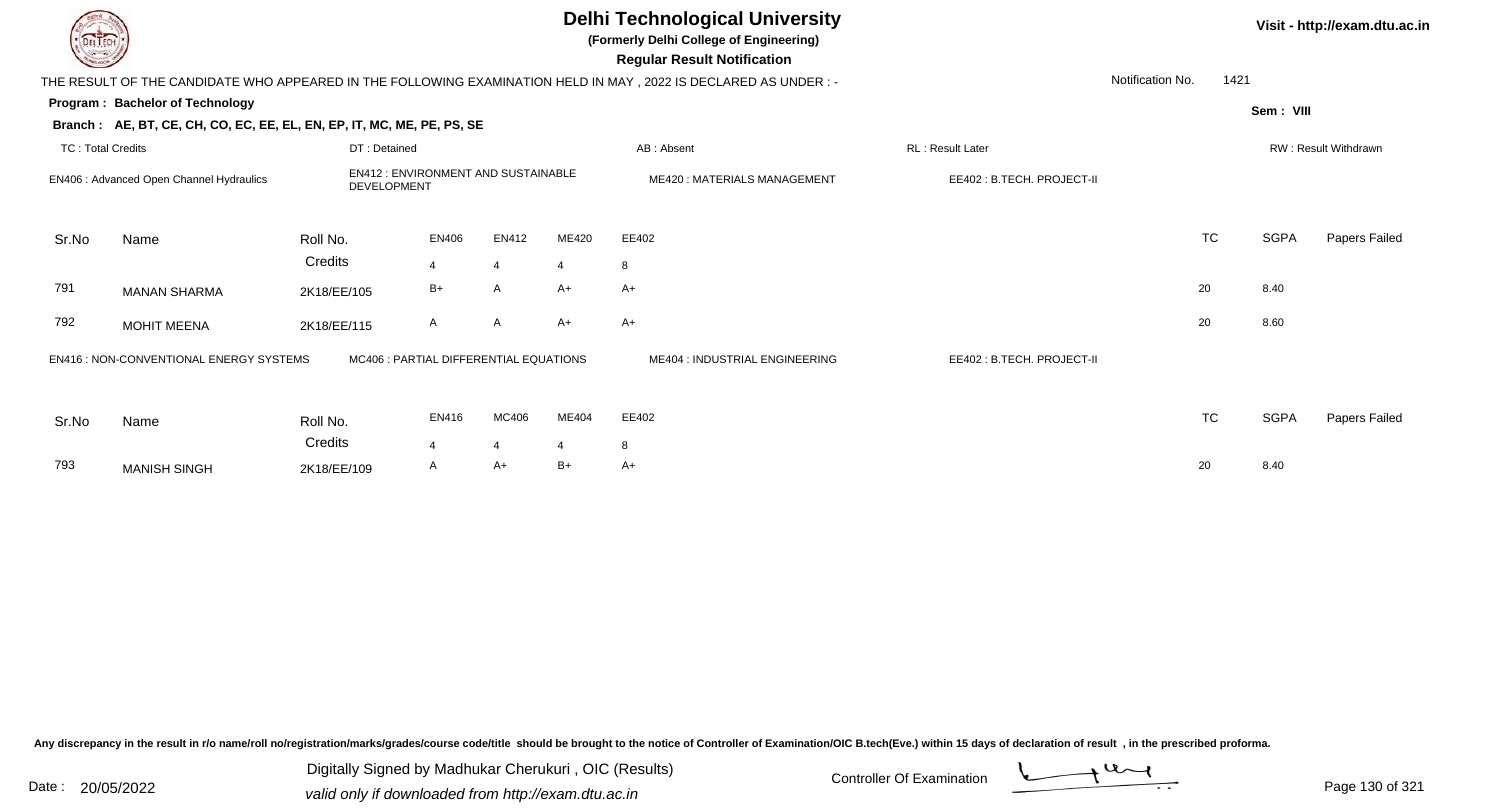| <b>DELTECH</b>           |                                                                                                                 |                                                               |       |                |       |                 | <b>Delhi Technological University</b><br>(Formerly Delhi College of Engineering)<br><b>Regular Result Notification</b> |                   |                  |           |             | Visit - http://exam.dtu.ac.in |
|--------------------------|-----------------------------------------------------------------------------------------------------------------|---------------------------------------------------------------|-------|----------------|-------|-----------------|------------------------------------------------------------------------------------------------------------------------|-------------------|------------------|-----------|-------------|-------------------------------|
|                          | THE RESULT OF THE CANDIDATE WHO APPEARED IN THE FOLLOWING EXAMINATION HELD IN MAY, 2022 IS DECLARED AS UNDER :- |                                                               |       |                |       |                 |                                                                                                                        |                   | Notification No. | 1421      |             |                               |
|                          | Program: Bachelor of Technology                                                                                 |                                                               |       |                |       |                 |                                                                                                                        |                   |                  |           | Sem: VIII   |                               |
|                          | Branch: AE, BT, CE, CH, CO, EC, EE, EL, EN, EP, IT, MC, ME, PE, PS, SE                                          |                                                               |       |                |       |                 |                                                                                                                        |                   |                  |           |             |                               |
| <b>TC: Total Credits</b> |                                                                                                                 | DT: Detained                                                  |       |                |       | AB: Absent      |                                                                                                                        | RL : Result Later |                  |           |             | RW: Result Withdrawn          |
| MOOC404 : MOOC II        | EN416 : NON-CONVENTIONAL ENERGY SYSTEMS                                                                         | PT410 : MEMBRANE TECHNOLOGY                                   |       |                |       |                 | EE402: B.TECH. PROJECT-II                                                                                              | MOOC402: MOOC I   |                  |           |             |                               |
| Sr.No                    | Name                                                                                                            | Roll No.                                                      | EN416 | PT410          | EE402 | MOOC402 MOOC404 |                                                                                                                        |                   |                  | <b>TC</b> | <b>SGPA</b> | Papers Failed                 |
|                          |                                                                                                                 | Credits                                                       | 4     | $\overline{4}$ | 8     | $\overline{2}$  | $\overline{2}$                                                                                                         |                   |                  |           |             |                               |
| 794                      | <b>SAURABH</b>                                                                                                  | 2K17/EE/189                                                   | A     | A+             | A     | $A+$            | $A+$                                                                                                                   |                   |                  | 20        | 8.40        |                               |
| 795                      | <b>MOHAMMAD SABIH</b>                                                                                           | 2K18/EE/112                                                   | $A+$  | $\mathsf O$    | $A+$  | $A+$            | $A+$                                                                                                                   |                   |                  | 20        | 9.20        |                               |
| 796                      | <b>MOHIT KUMAR</b>                                                                                              | 2K18/EE/114                                                   | $A+$  | $A+$           | B     | $A+$            | $A+$                                                                                                                   |                   |                  | 20        | 7.80        |                               |
| 797                      | NAVNEET PRIYADARSHI                                                                                             | 2K18/EE/123                                                   | $A+$  | $A+$           | B     | $A+$            | A+                                                                                                                     |                   |                  | 20        | 7.80        |                               |
| 798                      | RISHABH KUMAR                                                                                                   | 2K18/EE/163                                                   | $A+$  | $A+$           | A     | $A+$            | $A+$                                                                                                                   |                   |                  | 20        | 8.60        |                               |
| MOOC404: MOOC II         | EP414 : SPACE AND ATMOSPHERIC SCIENCE-II                                                                        | PE412 : SUPPLY CHAIN MANAGEMENT & VALUE<br><b>ENGINEERING</b> |       |                |       |                 | EE402: B.TECH. PROJECT-II                                                                                              | MOOC402: MOOC I   |                  |           |             |                               |
| Sr.No                    | Name                                                                                                            | Roll No.                                                      | EP414 | PE412          | EE402 | MOOC402 MOOC404 |                                                                                                                        |                   |                  | <b>TC</b> | <b>SGPA</b> | Papers Failed                 |
|                          |                                                                                                                 | Credits                                                       | 4     | $\overline{4}$ | 8     | $\overline{2}$  | $\overline{2}$                                                                                                         |                   |                  |           |             |                               |
| 799                      | RAHUL JAISWAL                                                                                                   | 2K18/EE/154                                                   | A     | $A+$           | $B+$  | $A+$            | $A+$                                                                                                                   |                   |                  | 20        | 8.00        |                               |
| 800                      | RANJITH V. JOHN                                                                                                 | 2K18/EE/158                                                   | $A+$  | $\mathsf O$    | $A+$  | $A+$            | $A+$                                                                                                                   |                   |                  | 20        | 9.20        |                               |
| 801                      | RISHABH VISHWAKARMA                                                                                             | 2K18/EE/164                                                   | A+    | A              | $B+$  | $A+$            | A+                                                                                                                     |                   |                  | 20        | 8.00        |                               |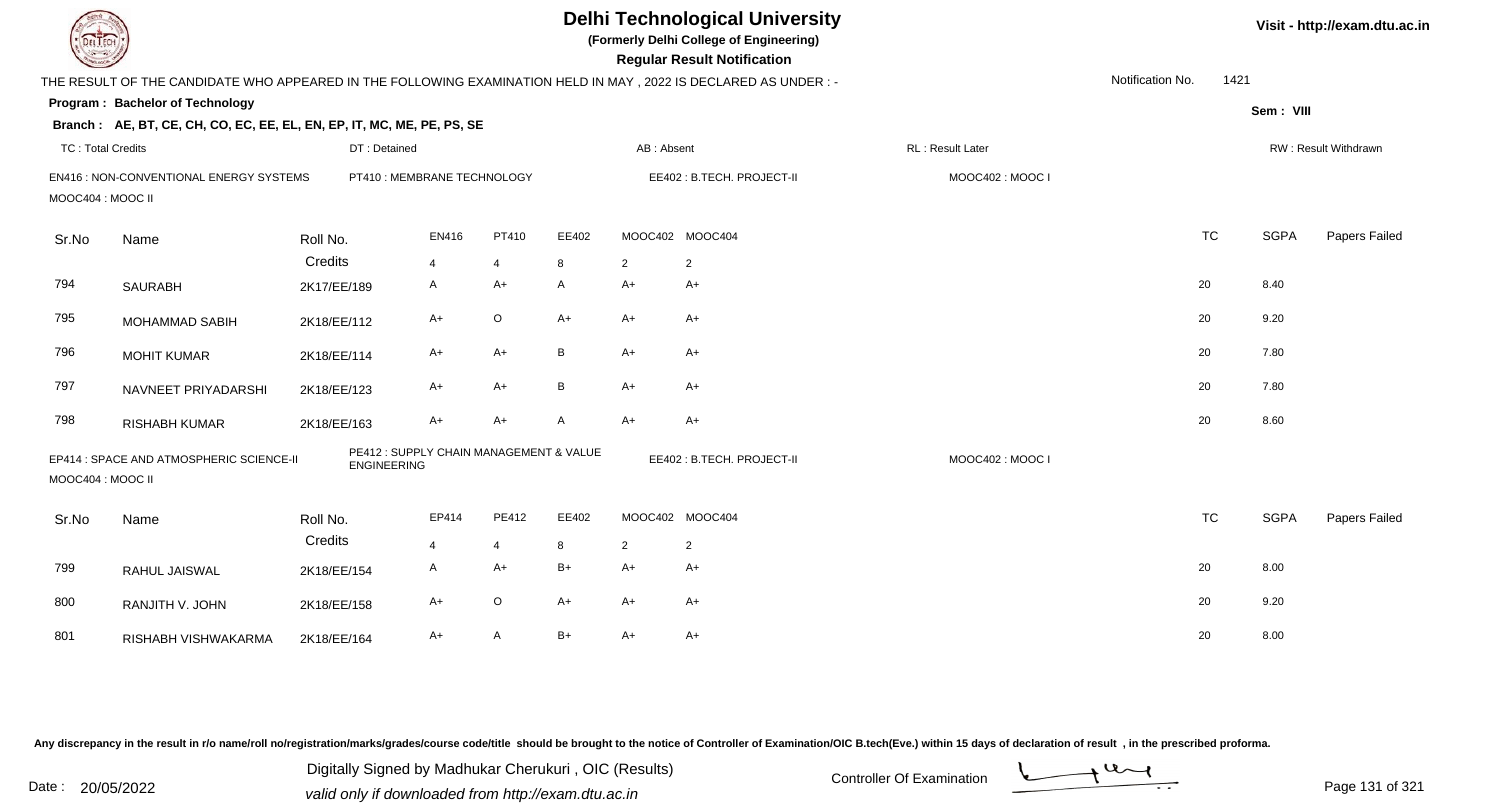| <b>DELTECH</b>           |                                                                                                                |              |                         |                                 |              |                | <b>Delhi Technological University</b><br>(Formerly Delhi College of Engineering)<br><b>Regular Result Notification</b> |                           |                          |             | Visit - http://exam.dtu.ac.in |
|--------------------------|----------------------------------------------------------------------------------------------------------------|--------------|-------------------------|---------------------------------|--------------|----------------|------------------------------------------------------------------------------------------------------------------------|---------------------------|--------------------------|-------------|-------------------------------|
|                          | THE RESULT OF THE CANDIDATE WHO APPEARED IN THE FOLLOWING EXAMINATION HELD IN MAY, 2022 IS DECLARED AS UNDER:- |              |                         |                                 |              |                |                                                                                                                        |                           | Notification No.<br>1421 |             |                               |
|                          | Program: Bachelor of Technology                                                                                |              |                         |                                 |              |                |                                                                                                                        |                           |                          | Sem: VIII   |                               |
|                          | Branch: AE, BT, CE, CH, CO, EC, EE, EL, EN, EP, IT, MC, ME, PE, PS, SE                                         |              |                         |                                 |              |                |                                                                                                                        |                           |                          |             |                               |
| <b>TC: Total Credits</b> |                                                                                                                | DT: Detained |                         |                                 |              | AB: Absent     |                                                                                                                        | <b>RL: Result Later</b>   |                          |             | RW: Result Withdrawn          |
|                          | IT404 : BIG DATA ANALYTICS                                                                                     |              | IT420 : COMPUTER VISION |                                 |              |                | EE402: B.TECH. PROJECT-II                                                                                              | MOOC402: MOOC I           |                          |             |                               |
| MOOC404 : MOOC II        |                                                                                                                |              |                         |                                 |              |                |                                                                                                                        |                           |                          |             |                               |
| Sr.No                    | Name                                                                                                           | Roll No.     | <b>IT404</b>            | <b>IT420</b>                    | EE402        |                | MOOC402 MOOC404                                                                                                        |                           | <b>TC</b>                | <b>SGPA</b> | <b>Papers Failed</b>          |
|                          |                                                                                                                | Credits      | $\overline{4}$          | 4                               | 8            | $\overline{2}$ | $\overline{2}$                                                                                                         |                           |                          |             |                               |
| 802                      | <b>VINAYAK DHRUV</b>                                                                                           | 2K18/EE/241  | $A+$                    | $A+$                            | A            | A+             | A+                                                                                                                     |                           | 20                       | 8.60        |                               |
|                          | IT404 : BIG DATA ANALYTICS                                                                                     |              | IT420 : COMPUTER VISION |                                 |              |                | <b>SE408 : INFORMATION &amp; NETWORK SECURITY</b>                                                                      | EE402: B.TECH. PROJECT-II |                          |             |                               |
| Sr.No                    | Name                                                                                                           | Roll No.     | <b>IT404</b>            | <b>IT420</b>                    | <b>SE408</b> | EE402          |                                                                                                                        |                           | <b>TC</b>                | <b>SGPA</b> | Papers Failed                 |
|                          |                                                                                                                | Credits      | $\overline{4}$          | $\overline{4}$                  | 4            | 8              |                                                                                                                        |                           |                          |             |                               |
| 803                      | <b>SOURAV KUMAR</b>                                                                                            | 2K18/EE/207  | A                       | A                               | A            | $B+$           |                                                                                                                        |                           | 20                       | 7.60        |                               |
| MOOC404 : MOOC II        | IT404 : BIG DATA ANALYTICS                                                                                     |              |                         | MC418 : OPTIMIZATION TECHNIQUES |              |                | EE402: B.TECH. PROJECT-II                                                                                              | MOOC402: MOOC I           |                          |             |                               |
| Sr.No                    | Name                                                                                                           | Roll No.     | <b>IT404</b>            | MC418                           | EE402        |                | MOOC402 MOOC404                                                                                                        |                           | <b>TC</b>                | <b>SGPA</b> | Papers Failed                 |
|                          |                                                                                                                | Credits      | $\overline{4}$          | 4                               | 8            | $\overline{2}$ | $\overline{2}$                                                                                                         |                           |                          |             |                               |
| 804                      | <b>ARYAN</b>                                                                                                   | 2K18/EE/045  | $A+$                    | $B+$                            | $B+$         | A+             | A+                                                                                                                     |                           | 20                       | 7.80        |                               |

Digitally Signed by Madhukar Cherukuri, OIC (Results)<br>Date : 20/05/2022 valid only if downloaded from http://oxam.dtu.ac.in Digitally Signed by Madhukar Cherukuri , OIC (Results)

valid only if downloaded from http://exam.dtu.ac.in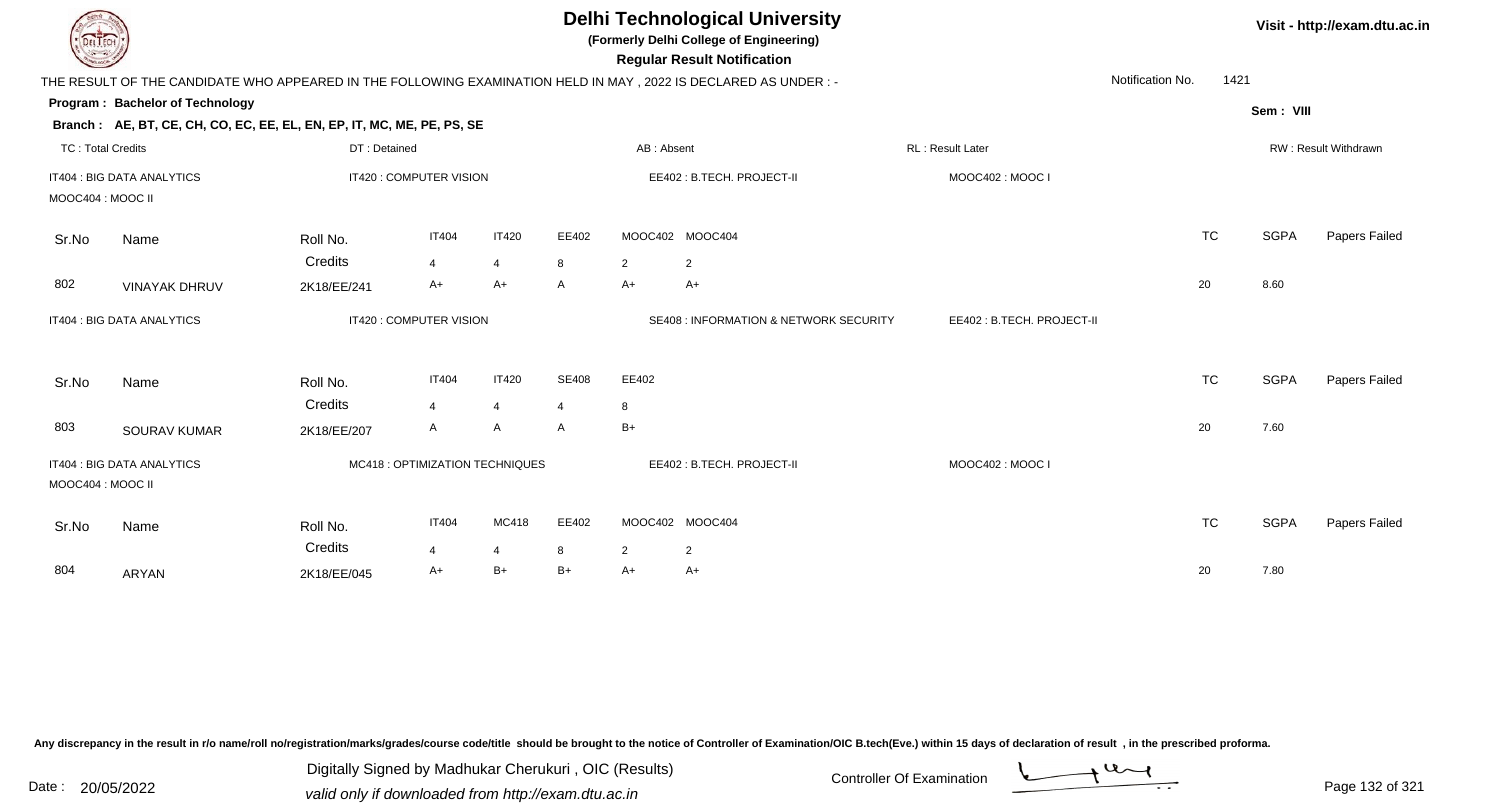| <b>DELTECH</b>           |                                                                                                                |              |                                                   |                |              | <b>Delhi Technological University</b><br>(Formerly Delhi College of Engineering)<br><b>Regular Result Notification</b> |                                          |                           |                  |           |             | Visit - http://exam.dtu.ac.in |
|--------------------------|----------------------------------------------------------------------------------------------------------------|--------------|---------------------------------------------------|----------------|--------------|------------------------------------------------------------------------------------------------------------------------|------------------------------------------|---------------------------|------------------|-----------|-------------|-------------------------------|
|                          | THE RESULT OF THE CANDIDATE WHO APPEARED IN THE FOLLOWING EXAMINATION HELD IN MAY, 2022 IS DECLARED AS UNDER:- |              |                                                   |                |              |                                                                                                                        |                                          |                           | Notification No. | 1421      |             |                               |
|                          | <b>Program: Bachelor of Technology</b>                                                                         |              |                                                   |                |              |                                                                                                                        |                                          |                           |                  |           | Sem: VIII   |                               |
|                          | Branch: AE, BT, CE, CH, CO, EC, EE, EL, EN, EP, IT, MC, ME, PE, PS, SE                                         |              |                                                   |                |              |                                                                                                                        |                                          |                           |                  |           |             |                               |
| <b>TC: Total Credits</b> |                                                                                                                | DT: Detained |                                                   |                |              | AB: Absent                                                                                                             |                                          | RL : Result Later         |                  |           |             | RW: Result Withdrawn          |
|                          | IT416 : NOMADIC COMPUTING                                                                                      |              | ME420: MATERIALS MANAGEMENT                       |                |              |                                                                                                                        | SE408 : INFORMATION & NETWORK SECURITY   | EE402: B.TECH. PROJECT-II |                  |           |             |                               |
| Sr.No                    | Name                                                                                                           | Roll No.     | <b>IT416</b>                                      | ME420          | <b>SE408</b> | EE402                                                                                                                  |                                          |                           |                  | <b>TC</b> | <b>SGPA</b> | Papers Failed                 |
|                          |                                                                                                                | Credits      | 4                                                 | $\overline{4}$ | 4            | 8                                                                                                                      |                                          |                           |                  |           |             |                               |
| 805                      | UTKARSH SUNDRIYAL                                                                                              | 2K18/EE/231  | $A+$                                              | $A+$           | O            | A                                                                                                                      |                                          |                           |                  | 20        | 8.80        |                               |
| MOOC404 : MOOC II        | IT416 : NOMADIC COMPUTING                                                                                      |              | <b>SE408 : INFORMATION &amp; NETWORK SECURITY</b> |                |              | EE402: B.TECH. PROJECT-II                                                                                              |                                          | MOOC402: MOOC I           |                  |           |             |                               |
| Sr.No                    | Name                                                                                                           | Roll No.     | <b>IT416</b>                                      | <b>SE408</b>   | EE402        | MOOC402 MOOC404                                                                                                        |                                          |                           |                  | TC        | <b>SGPA</b> | Papers Failed                 |
|                          |                                                                                                                | Credits      | 4                                                 | $\overline{4}$ | 8            | 2<br>$\overline{2}$                                                                                                    |                                          |                           |                  |           |             |                               |
| 806                      | <b>VARUN SIRPAL</b>                                                                                            | 2K18/EE/235  | A+                                                | A+             | A            | A+<br>$A+$                                                                                                             |                                          |                           |                  | 20        | 8.60        |                               |
|                          | IT420 : COMPUTER VISION                                                                                        |              | IT428 : Mobile and Digital Forensics              |                |              |                                                                                                                        | SE406 : ADVANCES IN SOFTWARE ENGINEERING | EE402: B.TECH. PROJECT-II |                  |           |             |                               |
| Sr.No                    | Name                                                                                                           | Roll No.     | <b>IT420</b>                                      | <b>IT428</b>   | <b>SE406</b> | EE402                                                                                                                  |                                          |                           |                  | <b>TC</b> | <b>SGPA</b> | Papers Failed                 |
|                          |                                                                                                                | Credits      | 4                                                 | $\overline{4}$ | 4            | 8                                                                                                                      |                                          |                           |                  |           |             |                               |
| 807                      | SAUMYA SWARUP                                                                                                  | 2K18/EE/186  | A+                                                | A+             | A+           | A                                                                                                                      |                                          |                           |                  | 20        | 8.60        |                               |
| 808                      | <b>SHIVA GUPTA</b>                                                                                             | 2K18/EE/191  | A+                                                | A+             | A            | $\mathsf{A}$                                                                                                           |                                          |                           |                  | 20        | 8.40        |                               |
| 809                      | SNEHA SOOD                                                                                                     | 2K18/EE/206  | A+                                                | A+             | A            | A                                                                                                                      |                                          |                           |                  | 20        | 8.40        |                               |
| 810                      | SRISHTI KUMARI                                                                                                 | 2K18/EE/211  | $A+$                                              | A+             | A+           | $A+$                                                                                                                   |                                          |                           |                  | 20        | 9.00        |                               |
| 811                      | <b>VAISHALI SHARMA</b>                                                                                         | 2K18/EE/233  | $A+$                                              | $\mathsf O$    | $\mathsf{A}$ | $A+$                                                                                                                   |                                          |                           |                  | 20        | 9.00        |                               |

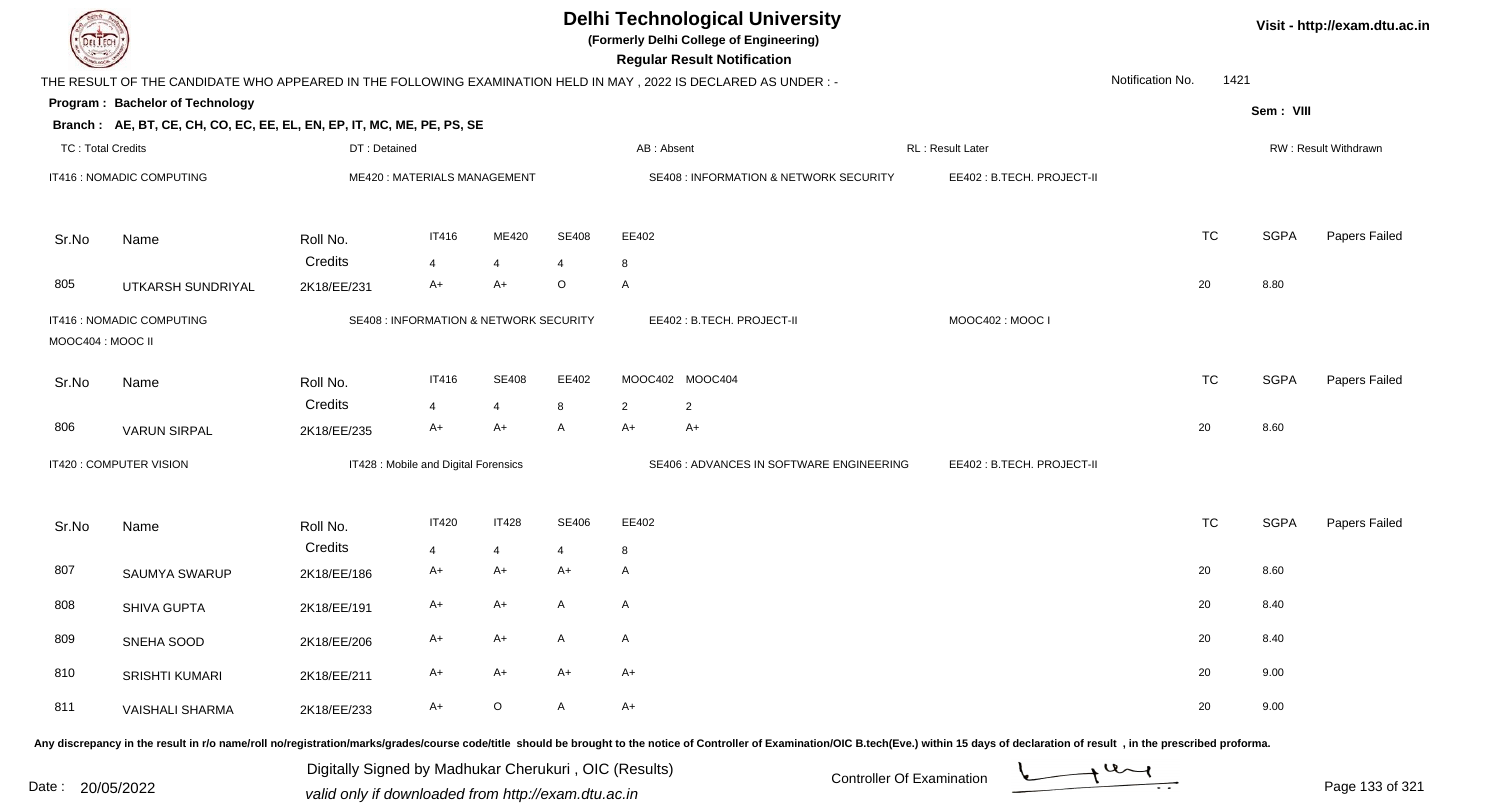| EL TECH                  |                                                                        |                     |                                          |                                |            |                      | <b>Delhi Technological University</b><br>(Formerly Delhi College of Engineering)<br><b>Regular Result Notification</b> |                   |                  |           |             | Visit - http://exam.dtu.ac.in |
|--------------------------|------------------------------------------------------------------------|---------------------|------------------------------------------|--------------------------------|------------|----------------------|------------------------------------------------------------------------------------------------------------------------|-------------------|------------------|-----------|-------------|-------------------------------|
|                          |                                                                        |                     |                                          |                                |            |                      | THE RESULT OF THE CANDIDATE WHO APPEARED IN THE FOLLOWING EXAMINATION HELD IN MAY , 2022 IS DECLARED AS UNDER :-       |                   | Notification No. | 1421      |             |                               |
|                          | Program: Bachelor of Technology                                        |                     |                                          |                                |            |                      |                                                                                                                        |                   |                  |           | Sem: VIII   |                               |
|                          | Branch: AE, BT, CE, CH, CO, EC, EE, EL, EN, EP, IT, MC, ME, PE, PS, SE |                     |                                          |                                |            |                      |                                                                                                                        |                   |                  |           |             |                               |
| <b>TC: Total Credits</b> |                                                                        | DT: Detained        |                                          |                                |            | AB: Absent           |                                                                                                                        | RL : Result Later |                  |           |             | RW: Result Withdrawn          |
| MOOC404 : MOOC II        | IT420 : COMPUTER VISION                                                |                     | SE406 : ADVANCES IN SOFTWARE ENGINEERING |                                |            |                      | EE402: B.TECH. PROJECT-II                                                                                              | MOOC402 : MOOC I  |                  |           |             |                               |
| Sr.No                    | Name                                                                   | Roll No.            | <b>IT420</b>                             | SE406                          | EE402      |                      | MOOC402 MOOC404                                                                                                        |                   |                  | <b>TC</b> | <b>SGPA</b> | Papers Failed                 |
|                          |                                                                        | Credits             | 4                                        | $\overline{4}$                 | 8          | $\overline{2}$       | $\overline{2}$                                                                                                         |                   |                  |           |             |                               |
| 812                      | SHIVAM SHAURYA                                                         | 2K18/EE/194         | A+                                       | $A+$                           | A          | $A+$                 | $A+$                                                                                                                   |                   |                  | 20        | 8.60        |                               |
| MOOC404 : MOOC II        | IT420 : COMPUTER VISION                                                |                     | SE408 : INFORMATION & NETWORK SECURITY   |                                |            |                      | EE402: B.TECH. PROJECT-II                                                                                              | MOOC402: MOOC I   |                  |           |             |                               |
| Sr.No                    | Name                                                                   | Roll No.<br>Credits | <b>IT420</b><br>4                        | <b>SE408</b><br>$\overline{4}$ | EE402<br>8 | $\overline{2}$       | MOOC402 MOOC404<br>$\overline{2}$                                                                                      |                   |                  | <b>TC</b> | <b>SGPA</b> | Papers Failed                 |
| 813                      | PULKIT SHARMA                                                          | 2K18/EE/149         | A                                        | A                              | A          | $A+$                 | $A+$                                                                                                                   |                   |                  | 20        | 8.20        |                               |
| MOOC404: MOOC II         | IT420 : COMPUTER VISION                                                |                     | SE414 : Cloud Computing                  |                                |            |                      | EE402: B.TECH. PROJECT-II                                                                                              | MOOC402: MOOC I   |                  |           |             |                               |
| Sr.No                    | Name                                                                   | Roll No.<br>Credits | <b>IT420</b>                             | <b>SE414</b>                   | EE402      |                      | MOOC402 MOOC404                                                                                                        |                   |                  | <b>TC</b> | <b>SGPA</b> | Papers Failed                 |
| 814                      |                                                                        |                     | $\overline{4}$<br>A+                     | 4<br>$\circ$                   | 8          | $\overline{2}$<br>A+ | $\overline{2}$<br>A+                                                                                                   |                   |                  | 20        | 8.80        |                               |
|                          | SPARSH VERMA                                                           | 2K18/EE/209         |                                          |                                | A          |                      |                                                                                                                        |                   |                  |           |             |                               |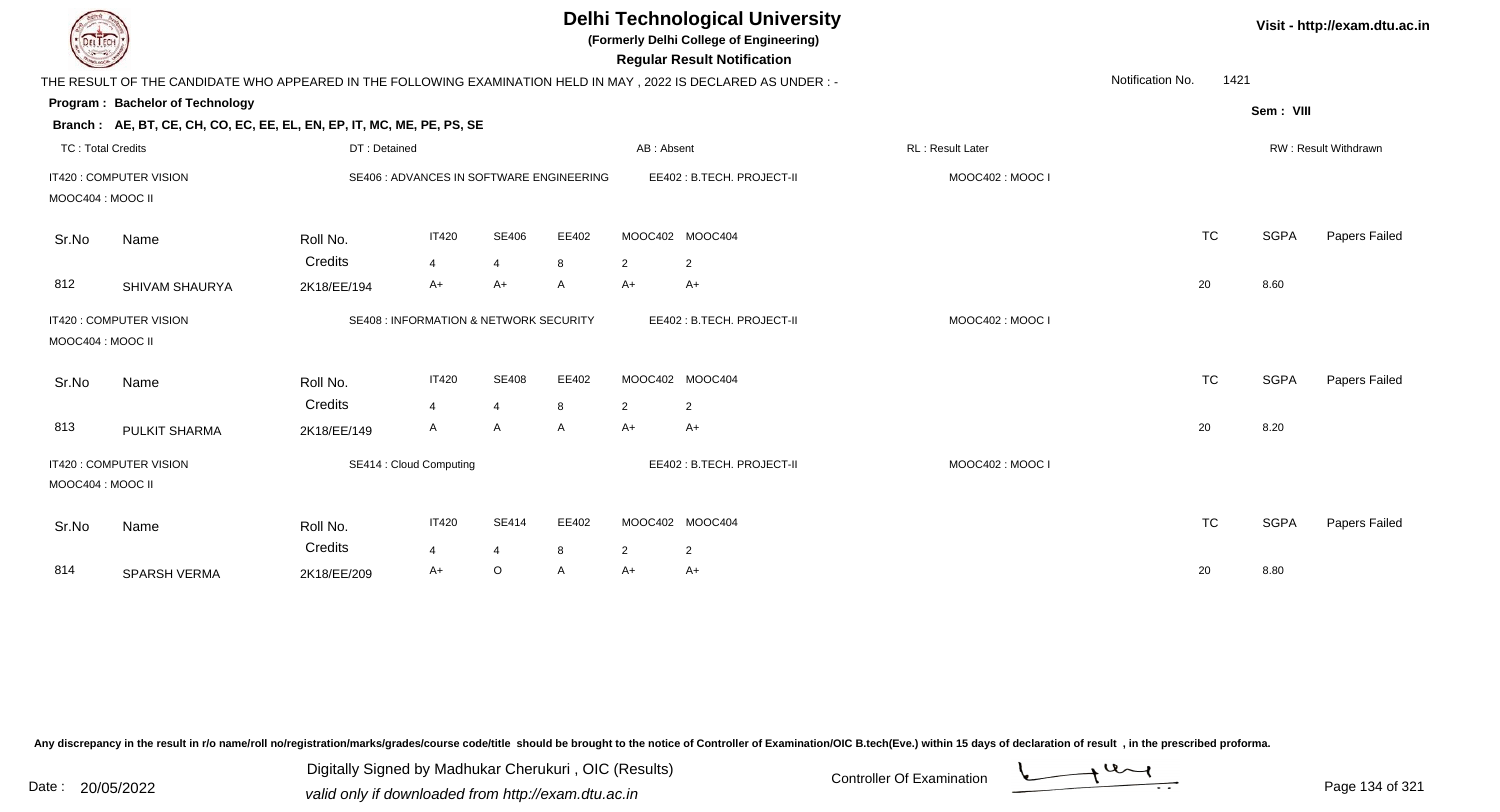|                          |                                                                                                                 |              |                                          |                |              |            | <b>Delhi Technological University</b><br>(Formerly Delhi College of Engineering)<br><b>Regular Result Notification</b> |                  |                  |      |             | Visit - http://exam.dtu.ac.in |
|--------------------------|-----------------------------------------------------------------------------------------------------------------|--------------|------------------------------------------|----------------|--------------|------------|------------------------------------------------------------------------------------------------------------------------|------------------|------------------|------|-------------|-------------------------------|
|                          | THE RESULT OF THE CANDIDATE WHO APPEARED IN THE FOLLOWING EXAMINATION HELD IN MAY, 2022 IS DECLARED AS UNDER :- |              |                                          |                |              |            |                                                                                                                        |                  | Notification No. | 1421 |             |                               |
|                          | Program: Bachelor of Technology                                                                                 |              |                                          |                |              |            |                                                                                                                        |                  |                  |      | Sem: VIII   |                               |
|                          | Branch: AE, BT, CE, CH, CO, EC, EE, EL, EN, EP, IT, MC, ME, PE, PS, SE                                          |              |                                          |                |              |            |                                                                                                                        |                  |                  |      |             |                               |
| <b>TC: Total Credits</b> |                                                                                                                 | DT: Detained |                                          |                |              | AB: Absent |                                                                                                                        | RL: Result Later |                  |      |             | RW: Result Withdrawn          |
| MOOC404 : MOOC II        | IT428 : Mobile and Digital Forensics                                                                            |              | SE406 : ADVANCES IN SOFTWARE ENGINEERING |                |              |            | EE402: B.TECH. PROJECT-II                                                                                              | MOOC402: MOOC I  |                  |      |             |                               |
| Sr.No                    | Name                                                                                                            | Roll No.     | <b>IT428</b>                             | <b>SE406</b>   | EE402        |            | MOOC402 MOOC404                                                                                                        |                  | <b>TC</b>        |      | <b>SGPA</b> | Papers Failed                 |
|                          |                                                                                                                 | Credits      | $\overline{4}$                           | $\overline{4}$ | 8            | 2          | $\overline{2}$                                                                                                         |                  |                  |      |             |                               |
| 815                      | <b>TUSHAR NITHARWAL</b>                                                                                         | 2K18/EE/228  | A+                                       | A+             | $\mathsf{A}$ | $A+$       | $A+$                                                                                                                   |                  | 20               |      | 8.60        |                               |
| MOOC404 : MOOC II        | MC406 : PARTIAL DIFFERENTIAL EQUATIONS                                                                          |              | MC418 : OPTIMIZATION TECHNIQUES          |                |              |            | EE402: B.TECH. PROJECT-II                                                                                              | MOOC402: MOOC I  |                  |      |             |                               |
| Sr.No                    | Name                                                                                                            | Roll No.     | MC406                                    | MC418          | EE402        |            | MOOC402 MOOC404                                                                                                        |                  | <b>TC</b>        |      | <b>SGPA</b> | Papers Failed                 |
|                          |                                                                                                                 | Credits      | $\overline{\mathbf{A}}$                  | 4              | 8            | 2          | $\overline{2}$                                                                                                         |                  |                  |      |             |                               |
| 816                      | <b>MIHIR RANJAN</b>                                                                                             | 2K18/EE/111  | A+                                       | A              | $A+$         | F          | A+                                                                                                                     |                  | 18               |      | 7.90        | MOOC402,                      |
| MOOC404 : MOOC II        | MC406 : PARTIAL DIFFERENTIAL EQUATIONS                                                                          |              | ME404 : INDUSTRIAL ENGINEERING           |                |              |            | EE402: B.TECH. PROJECT-II                                                                                              | MOOC402: MOOC I  |                  |      |             |                               |
| Sr.No                    | Name                                                                                                            | Roll No.     | MC406                                    | ME404          | EE402        |            | MOOC402 MOOC404                                                                                                        |                  | <b>TC</b>        |      | <b>SGPA</b> | Papers Failed                 |
|                          |                                                                                                                 | Credits      | $\overline{4}$                           | $\overline{4}$ | 8            | 2          | $\overline{2}$                                                                                                         |                  |                  |      |             |                               |
| 817                      | <b>BHAVYA SINGHAL</b>                                                                                           | 2K18/EE/054  | A+                                       | $\mathsf{C}$   | $\mathsf{A}$ | $A+$       | A+                                                                                                                     |                  | 20               |      | 7.80        |                               |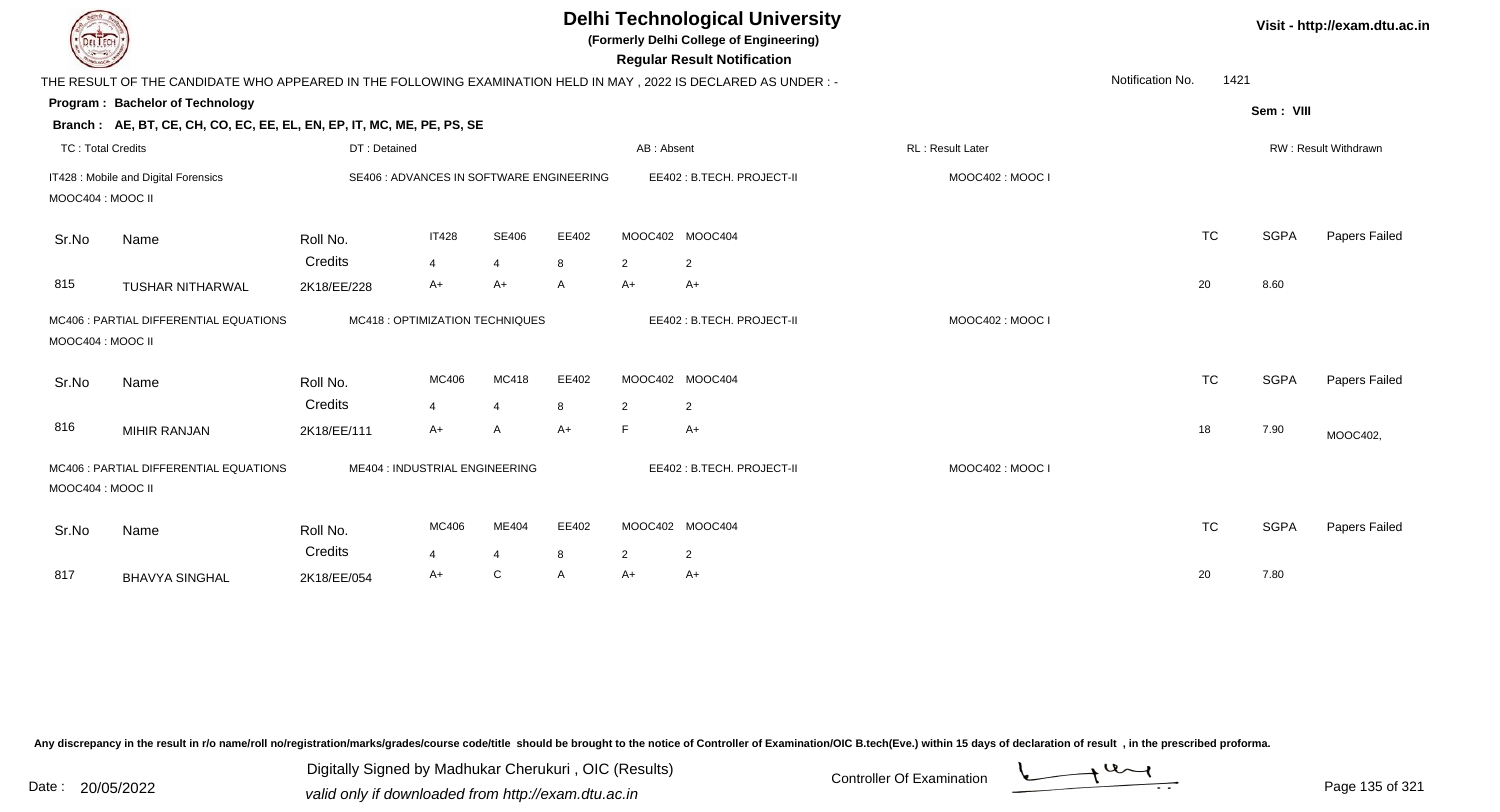| <b>DELTECH</b>    |                                                                                                                |                         |                |                 |       |                | <b>Delhi Technological University</b><br>(Formerly Delhi College of Engineering)<br><b>Regular Result Notification</b> |                         |                  |                |             | Visit - http://exam.dtu.ac.in |
|-------------------|----------------------------------------------------------------------------------------------------------------|-------------------------|----------------|-----------------|-------|----------------|------------------------------------------------------------------------------------------------------------------------|-------------------------|------------------|----------------|-------------|-------------------------------|
|                   | THE RESULT OF THE CANDIDATE WHO APPEARED IN THE FOLLOWING EXAMINATION HELD IN MAY, 2022 IS DECLARED AS UNDER:- |                         |                |                 |       |                |                                                                                                                        |                         | Notification No. | 1421           |             |                               |
|                   | Program: Bachelor of Technology                                                                                |                         |                |                 |       |                |                                                                                                                        |                         |                  |                | Sem: VIII   |                               |
|                   | Branch: AE, BT, CE, CH, CO, EC, EE, EL, EN, EP, IT, MC, ME, PE, PS, SE                                         |                         |                |                 |       |                |                                                                                                                        |                         |                  |                |             |                               |
| TC: Total Credits |                                                                                                                | DT: Detained            |                |                 |       | AB: Absent     |                                                                                                                        | <b>RL: Result Later</b> |                  |                |             | <b>RW: Result Withdrawn</b>   |
|                   | ME406 : ELASTIC & PLASTIC BEHAVIOUR OF MATERIALS ME418 : SUPPLY CHAIN MANAGEMENT                               |                         |                |                 |       |                | EE402: B.TECH. PROJECT-II                                                                                              | MOOC402: MOOC I         |                  |                |             |                               |
| MOOC404 : MOOC II |                                                                                                                |                         |                |                 |       |                |                                                                                                                        |                         |                  |                |             |                               |
| Sr.No             | Name                                                                                                           | Roll No.                | ME406          | ME418           | EE402 |                | MOOC402 MOOC404                                                                                                        |                         |                  | <b>TC</b>      | <b>SGPA</b> | Papers Failed                 |
|                   |                                                                                                                | Credits                 | $\overline{4}$ | $\overline{4}$  | 8     | $\overline{2}$ | $\overline{2}$                                                                                                         |                         |                  |                |             |                               |
| 818               | <b>HARDIK</b>                                                                                                  | 2K18/EE/072             | A              | $A+$            | B     | A+             | A+                                                                                                                     |                         |                  | 20             | 7.60        |                               |
| 819               | <b>HARSH LOHIA</b>                                                                                             | 2K18/EE/077             | A              | $A+$            | $B+$  | $A+$           | $A+$                                                                                                                   |                         |                  | 20             | 8.00        |                               |
| MOOC402: MOOC I   |                                                                                                                | MOOC404 : MOOC II       |                |                 |       |                |                                                                                                                        |                         |                  |                |             |                               |
|                   |                                                                                                                |                         |                |                 |       |                |                                                                                                                        |                         |                  |                |             |                               |
| Sr.No             | Name                                                                                                           | Roll No.                |                | MOOC402 MOOC404 |       |                |                                                                                                                        |                         |                  | <b>TC</b>      | <b>SGPA</b> | Papers Failed                 |
|                   |                                                                                                                | Credits                 | 2              | $\overline{2}$  |       |                |                                                                                                                        |                         |                  |                |             |                               |
| 820               | <b>TUSHAR MANATWAL</b>                                                                                         | 2K18/EE/227             | $A+$           | $A+$            |       |                |                                                                                                                        |                         |                  | $\overline{4}$ | 9.00        |                               |
|                   | PT410 : MEMBRANE TECHNOLOGY                                                                                    | PT414 : FOOD TECHNOLOGY |                |                 |       |                | EE402: B.TECH. PROJECT-II                                                                                              | MOOC402: MOOC I         |                  |                |             |                               |
| MOOC404 : MOOC II |                                                                                                                |                         |                |                 |       |                |                                                                                                                        |                         |                  |                |             |                               |
| Sr.No             | Name                                                                                                           | Roll No.                | PT410          | PT414           | EE402 |                | MOOC402 MOOC404                                                                                                        |                         |                  | TC             | <b>SGPA</b> | Papers Failed                 |
|                   |                                                                                                                | Credits                 | $\overline{4}$ | 4               | 8     | $\overline{a}$ | $\overline{2}$                                                                                                         |                         |                  |                |             |                               |
| 821               | ANGAD SINGH NAGI                                                                                               | 2K18/EE/026             | $\circ$        | $\circ$         | B     | $A+$           | $A+$                                                                                                                   |                         |                  | 20             | 8.20        |                               |
| 822               | <b>AYUSH SAUN</b>                                                                                              | 2K18/EE/051             | $\circ$        | $A+$            | B     | $A+$           | A+                                                                                                                     |                         |                  | 20             | 8.00        |                               |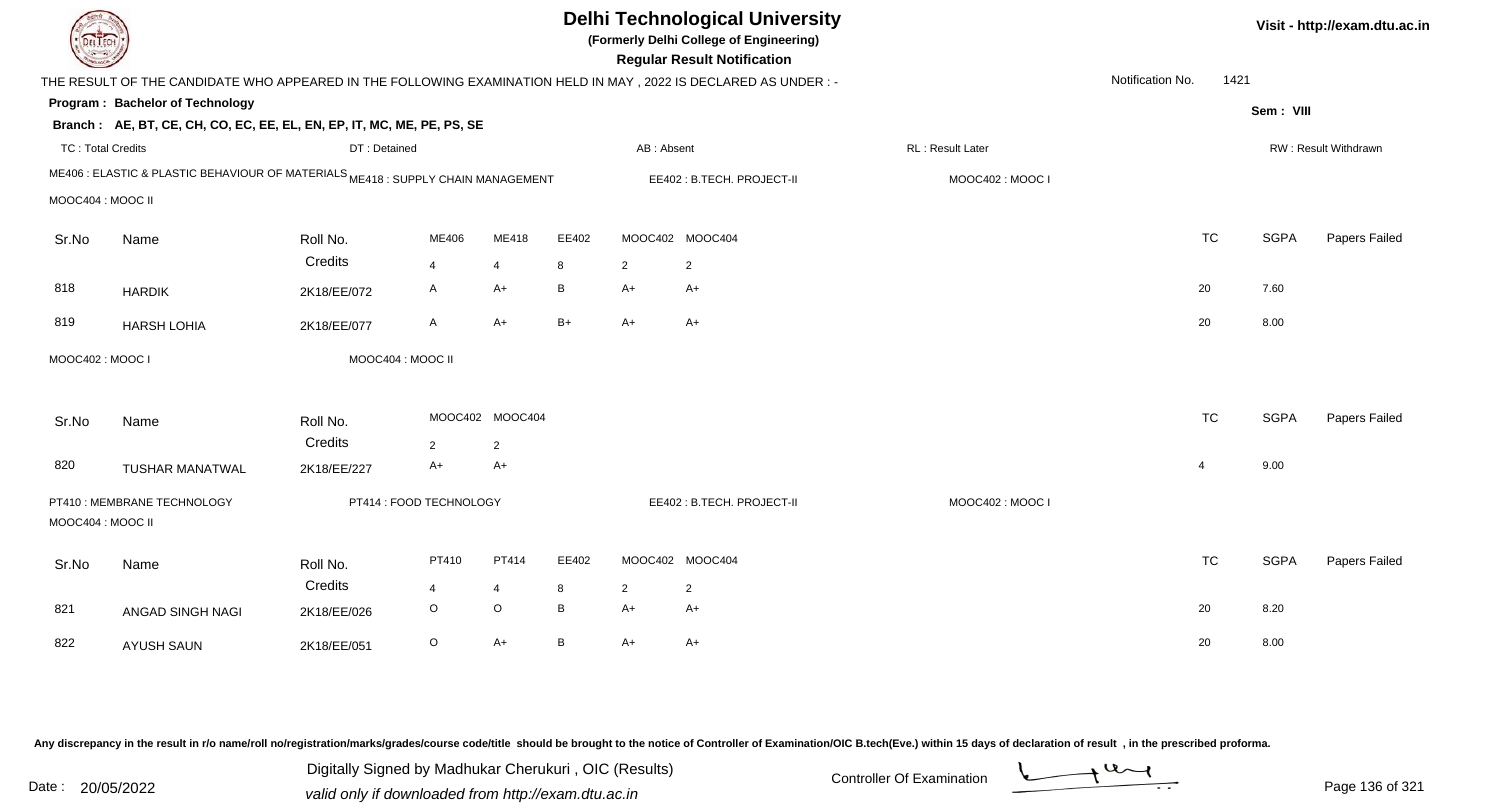| EL ECH                   |                                                                        |                     |                                      |                |       | <b>Delhi Technological University</b><br>(Formerly Delhi College of Engineering)<br><b>Regular Result Notification</b> |                                |           |             | Visit - http://exam.dtu.ac.in |
|--------------------------|------------------------------------------------------------------------|---------------------|--------------------------------------|----------------|-------|------------------------------------------------------------------------------------------------------------------------|--------------------------------|-----------|-------------|-------------------------------|
|                          |                                                                        |                     |                                      |                |       | THE RESULT OF THE CANDIDATE WHO APPEARED IN THE FOLLOWING EXAMINATION HELD IN MAY, 2022 IS DECLARED AS UNDER :-        | Notification No.               | 1421      |             |                               |
|                          | Program: Bachelor of Technology                                        |                     |                                      |                |       |                                                                                                                        |                                |           | Sem: VIII   |                               |
|                          | Branch: AE, BT, CE, CH, CO, EC, EE, EL, EN, EP, IT, MC, ME, PE, PS, SE |                     |                                      |                |       |                                                                                                                        |                                |           |             |                               |
| <b>TC: Total Credits</b> |                                                                        | DT: Detained        |                                      |                |       | AB: Absent                                                                                                             | RL: Result Later               |           |             | RW: Result Withdrawn          |
| CONDITIONING             | AE408 : REFRIGERATION & AUTOMOBILE AIR                                 |                     | EE450 : CLOUD COMPUTING FUNDAMENTALS |                |       | EC402 : B.TECH. PROJECT-II                                                                                             | EC404 : WIRELESS COMMUNICATION |           |             |                               |
| Sr.No                    | Name                                                                   | Roll No.            | AE408                                | EE450          | EC402 | EC404                                                                                                                  |                                | <b>TC</b> | <b>SGPA</b> | Papers Failed                 |
|                          |                                                                        | Credits             | $\overline{4}$                       | $\overline{4}$ | 8     | $\overline{4}$                                                                                                         |                                |           |             |                               |
| 823                      | <b>SAURAV KISHORE</b>                                                  | 2K18/EC/156         | A+                                   | A              | B+    | $\overline{A}$                                                                                                         |                                | 20        | 7.80        |                               |
| <b>CONDITIONING</b>      | AE408 : REFRIGERATION & AUTOMOBILE AIR                                 |                     | EP406 : INTRODUCTION TO SPINTRONICS  |                |       | EC402 : B.TECH. PROJECT-II                                                                                             | EC404 : WIRELESS COMMUNICATION |           |             |                               |
| Sr.No                    | Name                                                                   | Roll No.<br>Credits | AE408                                | EP406          | EC402 | EC404                                                                                                                  |                                | <b>TC</b> | <b>SGPA</b> | Papers Failed                 |
|                          |                                                                        |                     | $\Delta$                             | $\overline{4}$ | 8     | $\overline{4}$                                                                                                         |                                |           |             |                               |
| 824                      | RISHABH ANAND                                                          | 2K18/EC/131         | A+                                   | $B+$           | B     | B                                                                                                                      |                                | 20        | 6.80        |                               |
| <b>CONDITIONING</b>      | AE408 : REFRIGERATION & AUTOMOBILE AIR                                 |                     |                                      |                |       | ME406 : ELASTIC & PLASTIC BEHAVIOUR OF MATERIALS <sub>EC402</sub> : B.TECH. PROJECT-II                                 | EC404 : WIRELESS COMMUNICATION |           |             |                               |
| Sr.No                    | Name                                                                   | Roll No.<br>Credits | AE408                                | ME406          | EC402 | EC404                                                                                                                  |                                | <b>TC</b> | <b>SGPA</b> | Papers Failed                 |
|                          |                                                                        |                     | $\overline{\mathbf{4}}$              | $\overline{4}$ | 8     | $\overline{4}$                                                                                                         |                                |           |             |                               |
| 825                      | <b>TUSHAR</b>                                                          | 2K18/EC/182         | A+                                   | A              | B+    | $B+$                                                                                                                   |                                | 20        | 7.60        |                               |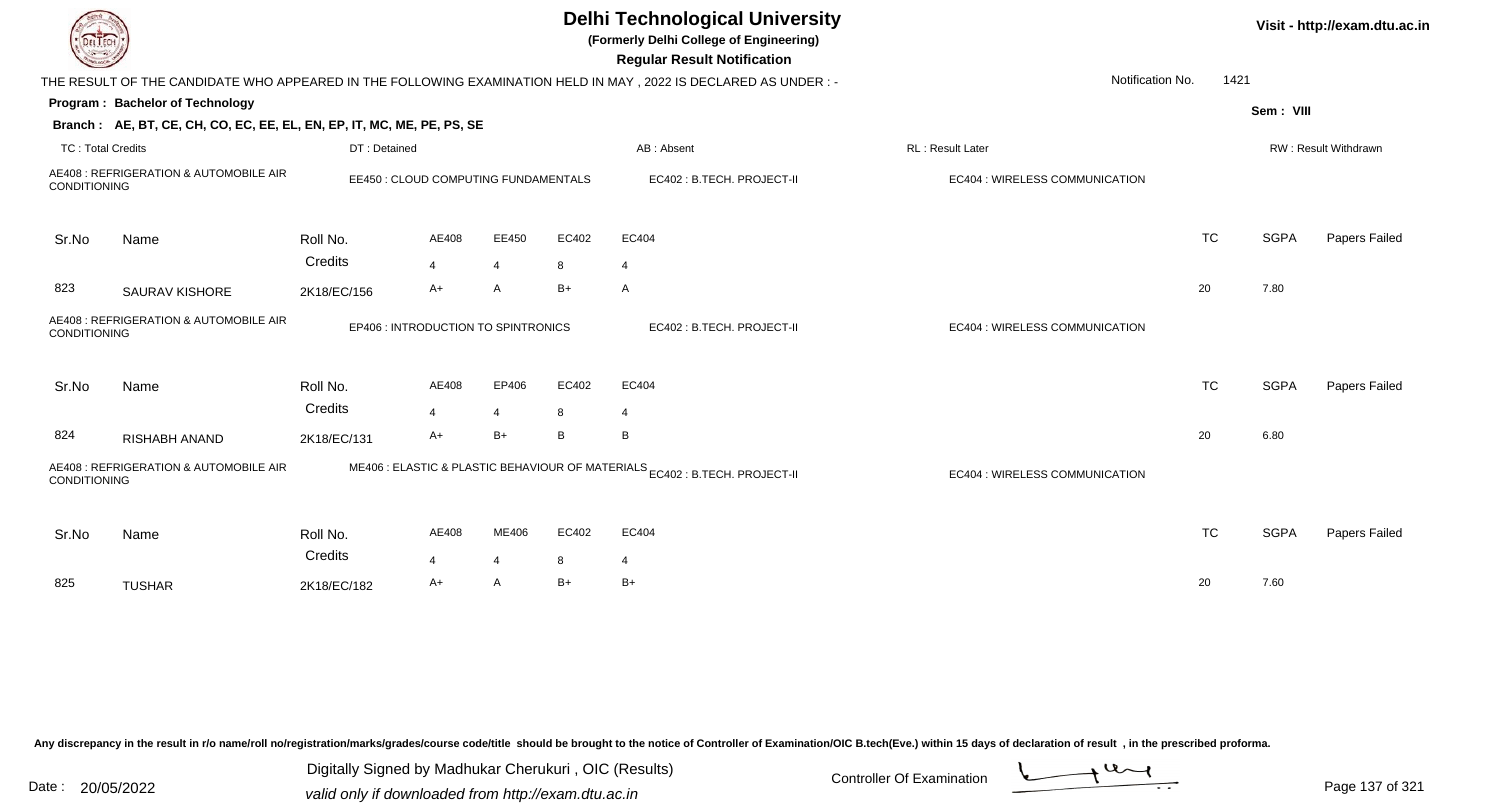| <b>DELTECH</b>           |                                                                                                                |                     |                           |                                           |            |            | <b>Delhi Technological University</b><br>(Formerly Delhi College of Engineering)<br><b>Regular Result Notification</b> |                                |                          |             | Visit - http://exam.dtu.ac.in |
|--------------------------|----------------------------------------------------------------------------------------------------------------|---------------------|---------------------------|-------------------------------------------|------------|------------|------------------------------------------------------------------------------------------------------------------------|--------------------------------|--------------------------|-------------|-------------------------------|
|                          | THE RESULT OF THE CANDIDATE WHO APPEARED IN THE FOLLOWING EXAMINATION HELD IN MAY, 2022 IS DECLARED AS UNDER:- |                     |                           |                                           |            |            |                                                                                                                        |                                | Notification No.<br>1421 |             |                               |
|                          | Program: Bachelor of Technology                                                                                |                     |                           |                                           |            |            |                                                                                                                        |                                |                          | Sem: VIII   |                               |
|                          | Branch: AE, BT, CE, CH, CO, EC, EE, EL, EN, EP, IT, MC, ME, PE, PS, SE                                         |                     |                           |                                           |            |            |                                                                                                                        |                                |                          |             |                               |
| <b>TC: Total Credits</b> |                                                                                                                | DT: Detained        |                           |                                           |            | AB: Absent |                                                                                                                        | RL: Result Later               |                          |             | RW: Result Withdrawn          |
|                          | AE416: RENEWABLE SOURCES OF ENERGY                                                                             |                     |                           | BT404 : ADVANCES IN COMPUTATIONAL BIOLOGY |            |            | EC402: B.TECH. PROJECT-II                                                                                              | EC404 : WIRELESS COMMUNICATION |                          |             |                               |
| Sr.No                    | Name                                                                                                           | Roll No.            | AE416                     | <b>BT404</b>                              | EC402      | EC404      |                                                                                                                        |                                | <b>TC</b>                | <b>SGPA</b> | Papers Failed                 |
|                          |                                                                                                                | Credits             | $\boldsymbol{\Delta}$     | $\overline{4}$                            | 8          | 4          |                                                                                                                        |                                |                          |             |                               |
| 826                      | <b>ADITYA YADAV</b>                                                                                            | 2K18/EC/019         | B                         | B                                         | $B+$       | ${\bf C}$  |                                                                                                                        |                                | 20                       | 6.20        |                               |
|                          | AE416 : RENEWABLE SOURCES OF ENERGY                                                                            |                     |                           | CO406 : Parallel Computer Architecture    |            |            | EC402: B.TECH. PROJECT-II                                                                                              | EC404 : WIRELESS COMMUNICATION |                          |             |                               |
| Sr.No                    | Name                                                                                                           | Roll No.            | AE416                     | CO406                                     | EC402      | EC404      |                                                                                                                        |                                | <b>TC</b>                | <b>SGPA</b> | Papers Failed                 |
|                          |                                                                                                                | Credits             | $\overline{4}$            | $\overline{4}$                            | 8          | 4          |                                                                                                                        |                                |                          |             |                               |
| 827                      | <b>MILIND GAUTAM</b>                                                                                           | 2K18/EC/100         | $A+$                      | O                                         | A+         | A+         |                                                                                                                        |                                | 20                       | 9.20        |                               |
| MOOC404 : MOOC II        | AE416 : RENEWABLE SOURCES OF ENERGY                                                                            |                     | EC402: B.TECH. PROJECT-II |                                           |            |            | EC404 : WIRELESS COMMUNICATION                                                                                         | MOOC402: MOOC I                |                          |             |                               |
| Sr.No                    | Name                                                                                                           | Roll No.<br>Credits | AE416<br>4                | EC402<br>8                                | EC404<br>4 | 2          | MOOC402 MOOC404<br>$\overline{2}$                                                                                      |                                | <b>TC</b>                | <b>SGPA</b> | Papers Failed                 |
| 828                      | <b>DEEPAK YADAV</b>                                                                                            | 2K18/EC/059         | $B+$                      | B                                         | B          | A+         | A+                                                                                                                     |                                | 20                       | 6.80        |                               |

Digitally Signed by Madhukar Cherukuri, OIC (Results)<br>Date : 20/05/2022 valid only if downloaded from http://oxam.dtu.ac.in Digitally Signed by Madhukar Cherukuri , OIC (Results)

valid only if downloaded from http://exam.dtu.ac.in

Page 138 of 321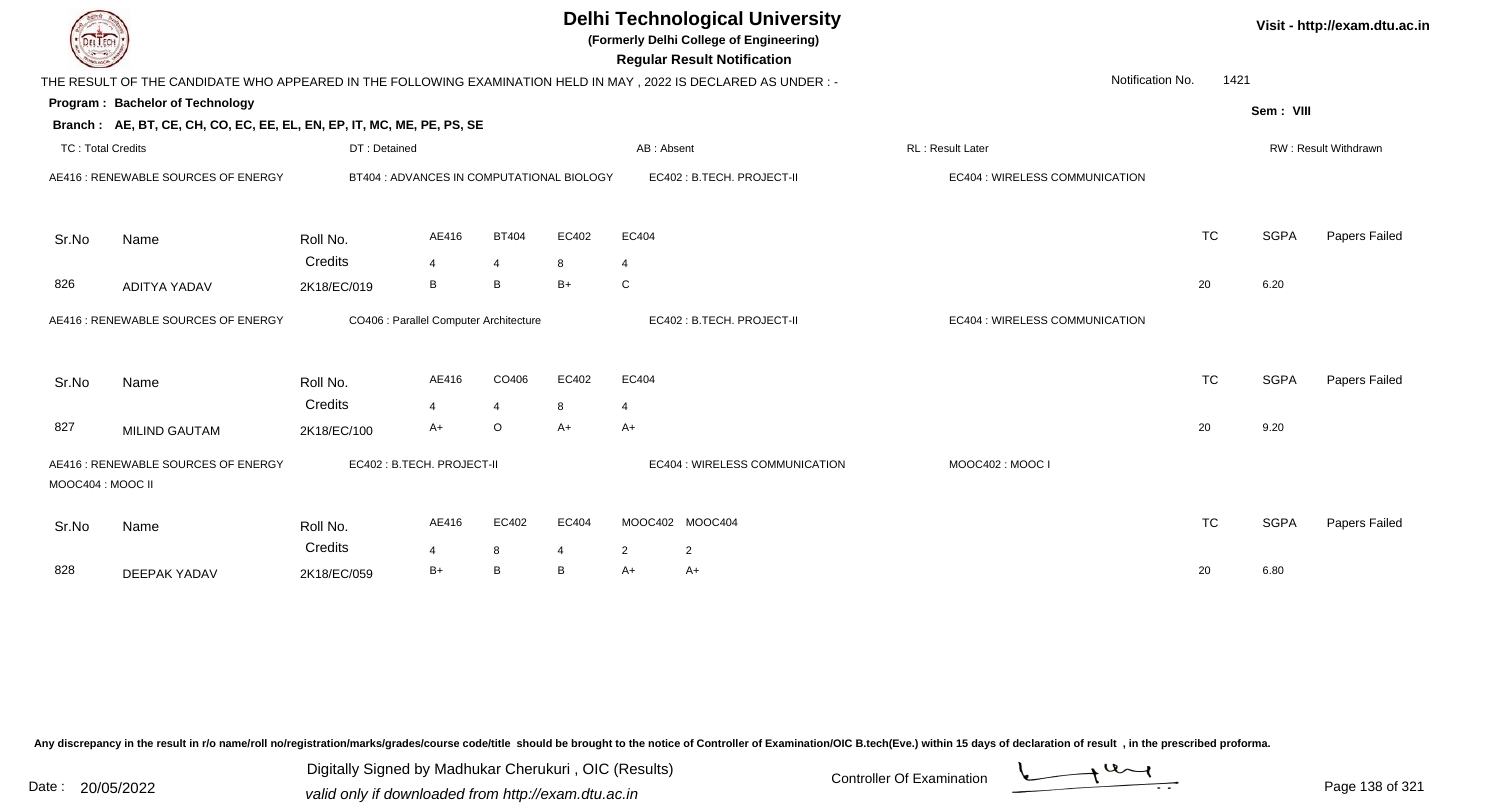|                          | <b>Delhi Technological University</b><br>(Formerly Delhi College of Engineering)<br>DEL ECH<br><b>Regular Result Notification</b><br>THE RESULT OF THE CANDIDATE WHO APPEARED IN THE FOLLOWING EXAMINATION HELD IN MAY, 2022 IS DECLARED AS UNDER :- |                                                          |                                |                                |            |                                          |                                   |                                |                  |             |                      |  |  |  |
|--------------------------|------------------------------------------------------------------------------------------------------------------------------------------------------------------------------------------------------------------------------------------------------|----------------------------------------------------------|--------------------------------|--------------------------------|------------|------------------------------------------|-----------------------------------|--------------------------------|------------------|-------------|----------------------|--|--|--|
|                          |                                                                                                                                                                                                                                                      |                                                          |                                |                                |            |                                          |                                   |                                | Notification No. | 1421        |                      |  |  |  |
|                          | Program: Bachelor of Technology                                                                                                                                                                                                                      |                                                          |                                |                                |            |                                          |                                   |                                |                  | Sem: VIII   |                      |  |  |  |
|                          | Branch: AE, BT, CE, CH, CO, EC, EE, EL, EN, EP, IT, MC, ME, PE, PS, SE                                                                                                                                                                               |                                                          |                                |                                |            |                                          |                                   |                                |                  |             |                      |  |  |  |
| <b>TC: Total Credits</b> |                                                                                                                                                                                                                                                      | DT: Detained                                             |                                |                                |            | AB: Absent                               |                                   | <b>RL: Result Later</b>        |                  |             | RW: Result Withdrawn |  |  |  |
| MOOC404 : MOOC II        | AE416 : RENEWABLE SOURCES OF ENERGY                                                                                                                                                                                                                  | EN412: ENVIRONMENT AND SUSTAINABLE<br><b>DEVELOPMENT</b> |                                |                                |            | EP414 : SPACE AND ATMOSPHERIC SCIENCE-II |                                   | MOOC402: MOOC I                |                  |             |                      |  |  |  |
| Sr.No                    | Name                                                                                                                                                                                                                                                 | Roll No.<br>Credits                                      | AE416<br>$\overline{4}$        | EN412<br>$\overline{4}$        | EP414<br>4 | $\overline{2}$                           | MOOC402 MOOC404<br>$\overline{2}$ |                                | <b>TC</b>        | <b>SGPA</b> | Papers Failed        |  |  |  |
| 829                      | <b>AMAN MEENA</b>                                                                                                                                                                                                                                    | 2K17/EC/17                                               | $B+$                           | $B+$                           | $A+$       | $A+$                                     | $A+$                              |                                | 16               | 7.22        |                      |  |  |  |
|                          | AE420 : VEHICLE SAFETY ENGINEERING                                                                                                                                                                                                                   | IT416 : NOMADIC COMPUTING                                |                                |                                |            |                                          | EC402: B.TECH. PROJECT-II         | EC404 : WIRELESS COMMUNICATION |                  |             |                      |  |  |  |
| Sr.No                    | Name                                                                                                                                                                                                                                                 | Roll No.<br>Credits                                      | AE420<br>$\boldsymbol{\Delta}$ | <b>IT416</b><br>$\overline{4}$ | EC402<br>8 | EC404<br>$\overline{4}$                  |                                   |                                | <b>TC</b>        | <b>SGPA</b> | Papers Failed        |  |  |  |
| 830                      | SIDDHANT VERMA                                                                                                                                                                                                                                       | 2K18/EC/167                                              | A+                             | A+                             | A+         | $\circ$                                  |                                   |                                | 20               | 9.20        |                      |  |  |  |
|                          | AE420 : VEHICLE SAFETY ENGINEERING                                                                                                                                                                                                                   | IT420 : COMPUTER VISION                                  |                                |                                |            |                                          | EC402 : B.TECH. PROJECT-II        | EC404 : WIRELESS COMMUNICATION |                  |             |                      |  |  |  |
| Sr.No                    | Name                                                                                                                                                                                                                                                 | Roll No.<br>Credits                                      | AE420<br>$\boldsymbol{\Delta}$ | <b>IT420</b><br>4              | EC402<br>8 | EC404<br>4                               |                                   |                                | <b>TC</b>        | <b>SGPA</b> | Papers Failed        |  |  |  |
| 831                      | <b>SACHIT ROHATGI</b>                                                                                                                                                                                                                                | 2K18/EC/145                                              | A                              | A+                             | B+         | $A+$                                     |                                   |                                | 20               | 8.00        |                      |  |  |  |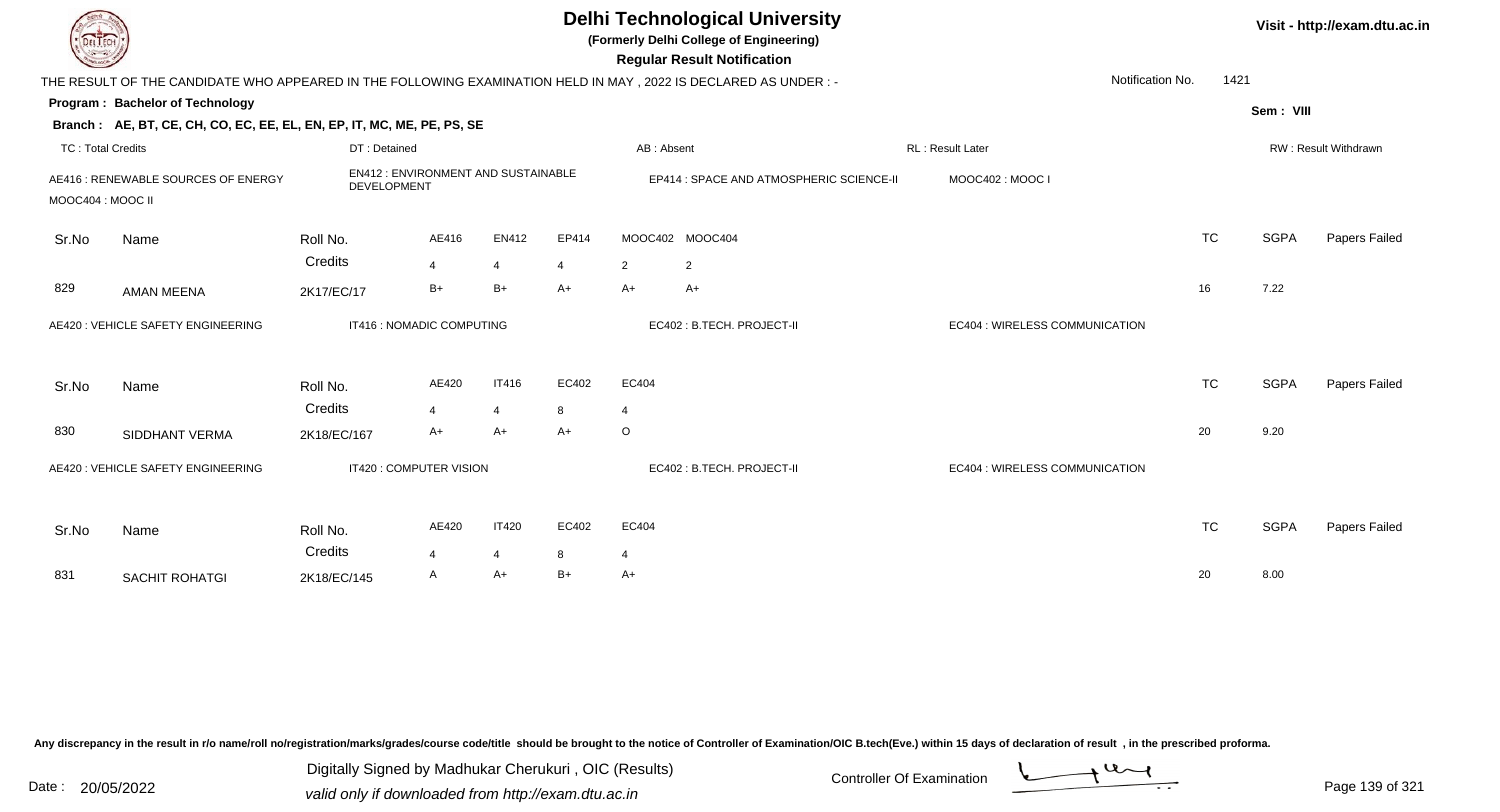| DEL ECH                  |                                                                        |                                                               |                |                     |        | <b>Delhi Technological University</b><br>(Formerly Delhi College of Engineering)<br><b>Regular Result Notification</b> |                                |           |             | Visit - http://exam.dtu.ac.in |
|--------------------------|------------------------------------------------------------------------|---------------------------------------------------------------|----------------|---------------------|--------|------------------------------------------------------------------------------------------------------------------------|--------------------------------|-----------|-------------|-------------------------------|
|                          |                                                                        |                                                               |                |                     |        | THE RESULT OF THE CANDIDATE WHO APPEARED IN THE FOLLOWING EXAMINATION HELD IN MAY, 2022 IS DECLARED AS UNDER :-        | Notification No.               | 1421      |             |                               |
|                          | Program: Bachelor of Technology                                        |                                                               |                |                     |        |                                                                                                                        |                                |           | Sem: VIII   |                               |
|                          | Branch: AE, BT, CE, CH, CO, EC, EE, EL, EN, EP, IT, MC, ME, PE, PS, SE |                                                               |                |                     |        |                                                                                                                        |                                |           |             |                               |
| <b>TC: Total Credits</b> |                                                                        | DT: Detained                                                  |                |                     |        | AB: Absent                                                                                                             | RL: Result Later               |           |             | RW: Result Withdrawn          |
|                          | AE420 : VEHICLE SAFETY ENGINEERING                                     | ME408 : COMBUSTION GENERATED POLLUTION                        |                |                     |        | EC402 : B.TECH. PROJECT-II                                                                                             | EC404 : WIRELESS COMMUNICATION |           |             |                               |
| Sr.No                    | Name                                                                   | Roll No.                                                      | AE420          | ME408               | EC402  | EC404                                                                                                                  |                                | <b>TC</b> | <b>SGPA</b> | Papers Failed                 |
|                          |                                                                        | Credits                                                       | $\overline{4}$ | $\overline{4}$      | 8      | $\overline{4}$                                                                                                         |                                |           |             |                               |
| 832                      | <b>SALONI NIMJE</b>                                                    | 2K18/EC/149                                                   | A+             | $A+$                | $B+$   | $B+$                                                                                                                   |                                | 20        | 7.80        |                               |
|                          | AE420 : VEHICLE SAFETY ENGINEERING                                     | PE412 : SUPPLY CHAIN MANAGEMENT & VALUE<br><b>ENGINEERING</b> |                |                     |        | EC402: B.TECH. PROJECT-II                                                                                              | EC404 : WIRELESS COMMUNICATION |           |             |                               |
| Sr.No                    | Name                                                                   | Roll No.<br>Credits                                           | AE420          | PE412               | EC402  | EC404                                                                                                                  |                                | <b>TC</b> | <b>SGPA</b> | Papers Failed                 |
|                          |                                                                        |                                                               | 4              | $\overline{4}$      | 8      | $\overline{4}$                                                                                                         |                                |           |             |                               |
| 833                      | <b>UMESH SHAKYA</b>                                                    | 2K18/EC/185                                                   | A              | $A+$                | $B+$   | A                                                                                                                      |                                | 20        | 7.80        |                               |
|                          | BT404 : ADVANCES IN COMPUTATIONAL BIOLOGY                              | EN406 : Advanced Open Channel Hydraulics                      |                |                     |        | EC402: B.TECH. PROJECT-II                                                                                              | EC404 : WIRELESS COMMUNICATION |           |             |                               |
| Sr.No                    | Name                                                                   | Roll No.<br>Credits                                           | <b>BT404</b>   | EN406               | EC402  | EC404                                                                                                                  |                                | <b>TC</b> | <b>SGPA</b> | Papers Failed                 |
| 834                      | PRASHANT SHARMA                                                        | 2K18/EC/119                                                   | 4<br>$B+$      | $\overline{4}$<br>B | 8<br>B | 4<br>$B+$                                                                                                              |                                | 20        | 6.40        |                               |

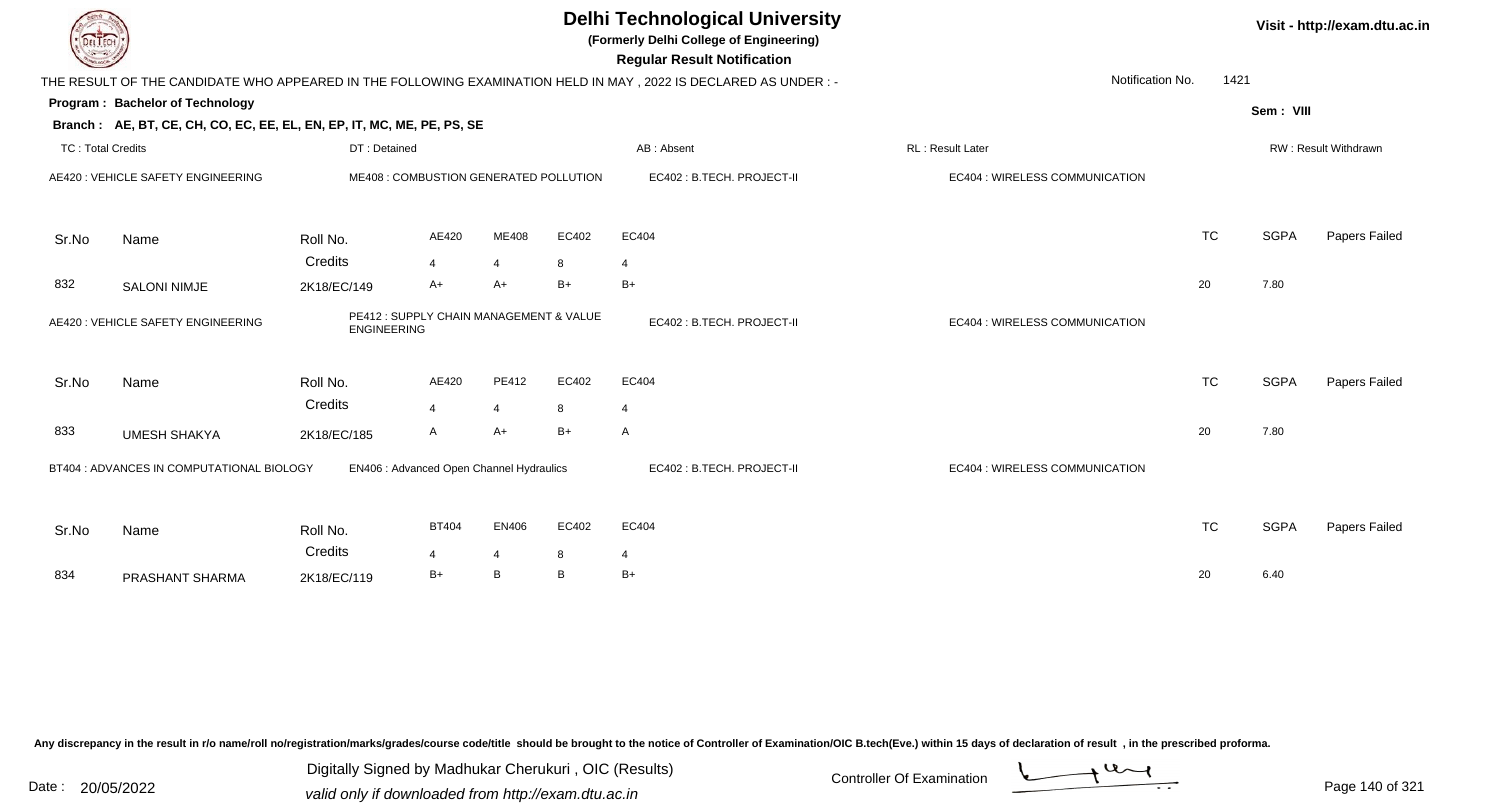| EL ECH                   |                                                                        |                        |                                          |                |           | <b>Delhi Technological University</b><br>(Formerly Delhi College of Engineering)<br><b>Regular Result Notification</b> |                                |           |             | Visit - http://exam.dtu.ac.in |
|--------------------------|------------------------------------------------------------------------|------------------------|------------------------------------------|----------------|-----------|------------------------------------------------------------------------------------------------------------------------|--------------------------------|-----------|-------------|-------------------------------|
|                          |                                                                        |                        |                                          |                |           | THE RESULT OF THE CANDIDATE WHO APPEARED IN THE FOLLOWING EXAMINATION HELD IN MAY, 2022 IS DECLARED AS UNDER :-        | Notification No.               | 1421      |             |                               |
|                          | Program: Bachelor of Technology                                        |                        |                                          |                |           |                                                                                                                        |                                |           | Sem: VIII   |                               |
|                          | Branch: AE, BT, CE, CH, CO, EC, EE, EL, EN, EP, IT, MC, ME, PE, PS, SE |                        |                                          |                |           |                                                                                                                        |                                |           |             |                               |
| <b>TC: Total Credits</b> |                                                                        | DT: Detained           |                                          |                |           | AB: Absent                                                                                                             | RL: Result Later               |           |             | RW: Result Withdrawn          |
|                          | BT406 : AGRICULTURE MICROBIOLOGY                                       | <b>ENGINEERING</b>     | CE416 : GEO-ENVIRONMENTAL AND GEO-HAZARD |                |           | EC402 : B.TECH. PROJECT-II                                                                                             | EC404 : WIRELESS COMMUNICATION |           |             |                               |
| Sr.No                    | Name                                                                   | Roll No.               | <b>BT406</b>                             | CE416          | EC402     | EC404                                                                                                                  |                                | <b>TC</b> | <b>SGPA</b> | Papers Failed                 |
|                          |                                                                        | Credits                | 4                                        | $\overline{4}$ | 8         | $\overline{4}$                                                                                                         |                                |           |             |                               |
| 835                      | <b>VANSH SINGH</b>                                                     | 2K18/EC/189            | $B+$                                     | $\circ$        | $B+$      | B                                                                                                                      |                                | 20        | 7.40        |                               |
|                          | BT406 : AGRICULTURE MICROBIOLOGY                                       |                        | CO414 : BIG DATA ANALYTICS               |                |           | EC402: B.TECH. PROJECT-II                                                                                              | EC404 : WIRELESS COMMUNICATION |           |             |                               |
| Sr.No                    | Name                                                                   | Roll No.               | <b>BT406</b>                             | CO414          | EC402     | EC404                                                                                                                  |                                | <b>TC</b> | <b>SGPA</b> | <b>Papers Failed</b>          |
|                          |                                                                        | Credits                | $\overline{4}$                           | $\overline{4}$ | 8         | $\overline{4}$                                                                                                         |                                |           |             |                               |
| 836                      | <b>RITWIK SINGH</b>                                                    | 2K18/EC/138            | A                                        | A+             | $A+$      | A                                                                                                                      |                                | 20        | 8.60        |                               |
| 837                      | <b>SOURADIP BISWAS</b>                                                 | 2K18/EC/170            | A                                        | $A+$           | B         | $B+$                                                                                                                   |                                | 20        | 7.20        |                               |
| MOOC404 : MOOC II        | BT406 : AGRICULTURE MICROBIOLOGY                                       |                        | EC402: B.TECH. PROJECT-II                |                |           | EC404 : WIRELESS COMMUNICATION                                                                                         | MOOC402: MOOC I                |           |             |                               |
| Sr.No                    | Name                                                                   | Roll No.               | <b>BT406</b>                             | EC402          | EC404     | MOOC402 MOOC404                                                                                                        |                                | <b>TC</b> | <b>SGPA</b> | Papers Failed                 |
| 838                      | <b>ANSHUKA</b>                                                         | Credits<br>2K18/EC/034 | $\overline{4}$<br>A                      | 8<br>A+        | 4<br>$B+$ | $\overline{2}$<br>$\overline{2}$<br>$A+$<br>A+                                                                         |                                | 20        | 8.40        |                               |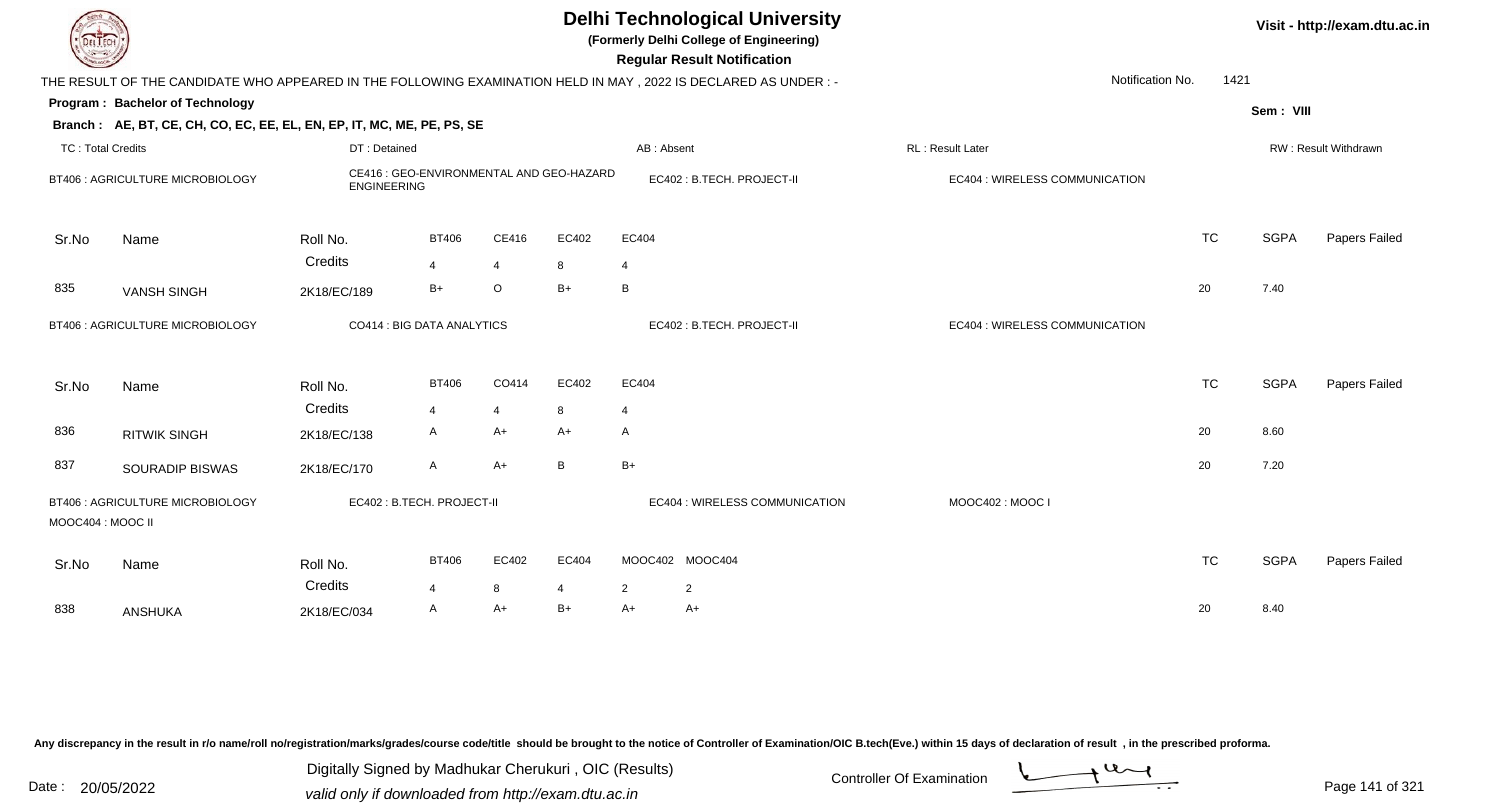| <b>DELTECH</b>           |                                                                        |              |                                          |                |       | <b>Delhi Technological University</b><br>(Formerly Delhi College of Engineering)<br><b>Regular Result Notification</b> |                                |           | Visit - http://exam.dtu.ac.in |                      |
|--------------------------|------------------------------------------------------------------------|--------------|------------------------------------------|----------------|-------|------------------------------------------------------------------------------------------------------------------------|--------------------------------|-----------|-------------------------------|----------------------|
|                          |                                                                        |              |                                          |                |       | THE RESULT OF THE CANDIDATE WHO APPEARED IN THE FOLLOWING EXAMINATION HELD IN MAY, 2022 IS DECLARED AS UNDER :-        | Notification No.               | 1421      |                               |                      |
|                          | Program: Bachelor of Technology                                        |              |                                          |                |       |                                                                                                                        |                                |           | Sem: VIII                     |                      |
|                          | Branch: AE, BT, CE, CH, CO, EC, EE, EL, EN, EP, IT, MC, ME, PE, PS, SE |              |                                          |                |       |                                                                                                                        |                                |           |                               |                      |
| <b>TC: Total Credits</b> |                                                                        | DT: Detained |                                          |                |       | AB: Absent                                                                                                             | RL: Result Later               |           |                               | RW: Result Withdrawn |
|                          | BT406 : AGRICULTURE MICROBIOLOGY                                       |              | EN406 : Advanced Open Channel Hydraulics |                |       | EC402: B.TECH. PROJECT-II                                                                                              | EC404 : WIRELESS COMMUNICATION |           |                               |                      |
| Sr.No                    | Name                                                                   | Roll No.     | <b>BT406</b>                             | EN406          | EC402 | EC404                                                                                                                  |                                | <b>TC</b> | <b>SGPA</b>                   | Papers Failed        |
|                          |                                                                        | Credits      | $\overline{4}$                           | $\overline{4}$ | 8     | $\overline{4}$                                                                                                         |                                |           |                               |                      |
| 839                      | <b>ABHISHEK GARG</b>                                                   | 2K18/EC/014  | $\mathsf{A}$                             | $\, {\sf B}$   | $A+$  | $\mathsf{A}$                                                                                                           |                                | 20        | 8.00                          |                      |
| 840                      | <b>ADITYA JAIN</b>                                                     | 2K18/EC/018  | A+                                       | $B+$           | A     | $B+$                                                                                                                   |                                | 20        | 7.80                          |                      |
|                          | BT406 : AGRICULTURE MICROBIOLOGY                                       |              | EP406 : INTRODUCTION TO SPINTRONICS      |                |       | EC402 : B.TECH. PROJECT-II                                                                                             | EC404 : WIRELESS COMMUNICATION |           |                               |                      |
| Sr.No                    | Name                                                                   | Roll No.     | <b>BT406</b>                             | EP406          | EC402 | EC404                                                                                                                  |                                | <b>TC</b> | <b>SGPA</b>                   | Papers Failed        |
|                          |                                                                        | Credits      | $\overline{4}$                           | $\overline{4}$ | 8     | $\overline{4}$                                                                                                         |                                |           |                               |                      |
| 841                      | RAGHAV GOEL                                                            | 2K18/EC/126  | A                                        | B+             | A     | $B+$                                                                                                                   |                                | 20        | 7.60                          |                      |
| 842                      | RAGHAV SHARMA                                                          | 2K18/EC/127  | A                                        | A              | A     | A                                                                                                                      |                                | 20        | 8.00                          |                      |
|                          | BT406 : AGRICULTURE MICROBIOLOGY                                       |              | SE406 : ADVANCES IN SOFTWARE ENGINEERING |                |       | EC402: B.TECH. PROJECT-II                                                                                              | EC404 : WIRELESS COMMUNICATION |           |                               |                      |
| Sr.No                    | Name                                                                   | Roll No.     | <b>BT406</b>                             | <b>SE406</b>   | EC402 | EC404                                                                                                                  |                                | <b>TC</b> | <b>SGPA</b>                   | Papers Failed        |
|                          |                                                                        | Credits      | $\overline{4}$                           | $\overline{4}$ | 8     | $\overline{4}$                                                                                                         |                                |           |                               |                      |
| 843                      | SHREYANSH SINGH                                                        | 2K18/EC/162  | $\mathsf{A}$                             | A              | A     | $A+$                                                                                                                   |                                | 20        | 8.20                          |                      |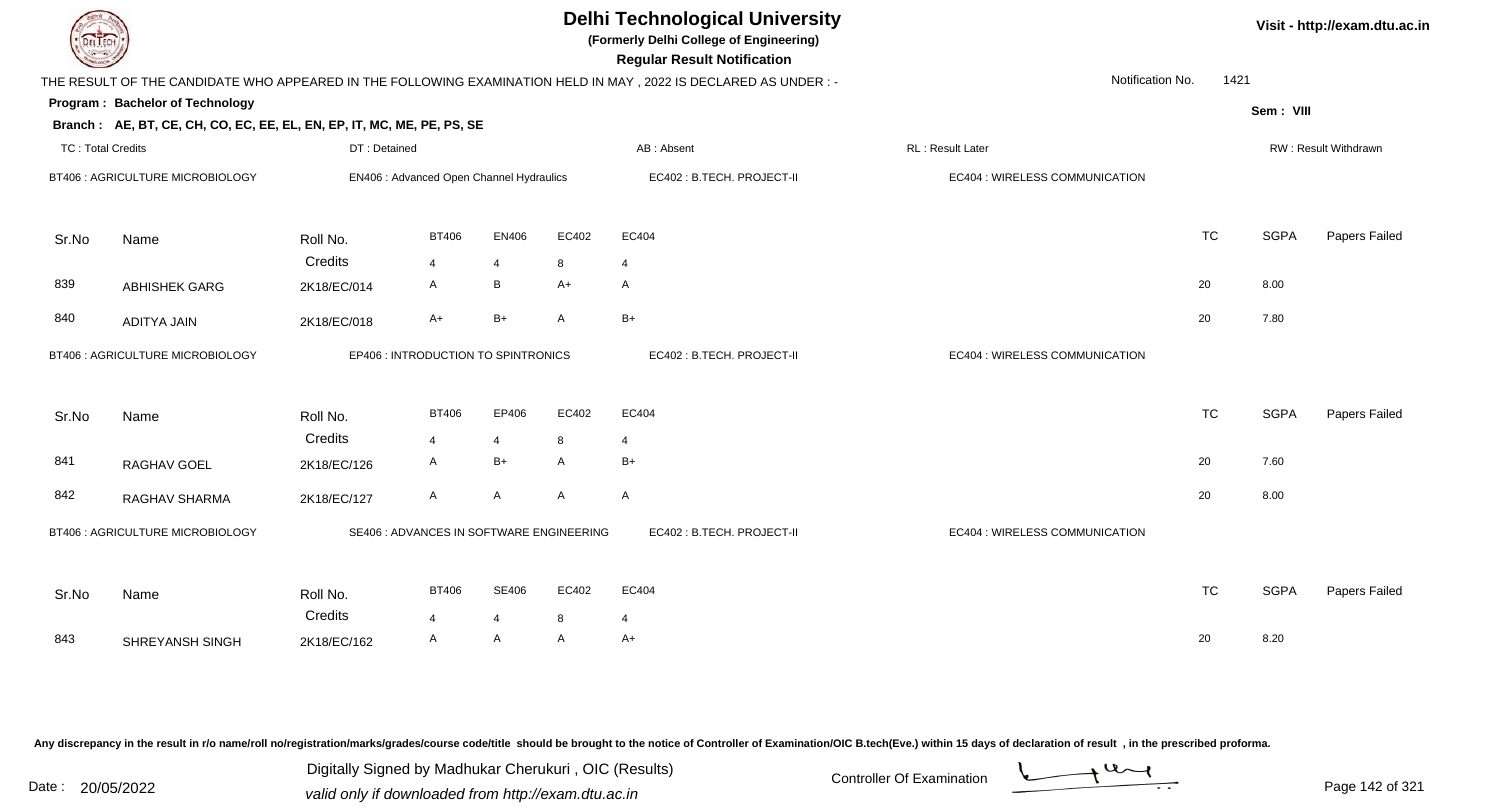| DEL TECH          |                                                                        |              |                                         |                |       | <b>Delhi Technological University</b><br>(Formerly Delhi College of Engineering)<br><b>Regular Result Notification</b> |                                |                          | Visit - http://exam.dtu.ac.in |                      |
|-------------------|------------------------------------------------------------------------|--------------|-----------------------------------------|----------------|-------|------------------------------------------------------------------------------------------------------------------------|--------------------------------|--------------------------|-------------------------------|----------------------|
|                   |                                                                        |              |                                         |                |       | THE RESULT OF THE CANDIDATE WHO APPEARED IN THE FOLLOWING EXAMINATION HELD IN MAY, 2022 IS DECLARED AS UNDER :-        |                                | Notification No.<br>1421 |                               |                      |
|                   | Program: Bachelor of Technology                                        |              |                                         |                |       |                                                                                                                        |                                |                          | Sem: VIII                     |                      |
|                   | Branch: AE, BT, CE, CH, CO, EC, EE, EL, EN, EP, IT, MC, ME, PE, PS, SE |              |                                         |                |       |                                                                                                                        |                                |                          |                               |                      |
| TC: Total Credits |                                                                        | DT: Detained |                                         |                |       | AB: Absent                                                                                                             | RL: Result Later               |                          |                               | RW: Result Withdrawn |
|                   | BT426 : ENVIRONMENTAL BIOTECHNOLOGY                                    |              | EC458 : Deep Learning                   |                |       | EC402: B.TECH. PROJECT-II                                                                                              | EC404 : WIRELESS COMMUNICATION |                          |                               |                      |
| Sr.No             | Name                                                                   | Roll No.     | <b>BT426</b>                            | EC458          | EC402 | EC404                                                                                                                  |                                | <b>TC</b>                | <b>SGPA</b>                   | Papers Failed        |
|                   |                                                                        | Credits      | $\overline{4}$                          | $\overline{4}$ | 8     | $\overline{\mathbf{4}}$                                                                                                |                                |                          |                               |                      |
| 844               | <b>SAMEER MANN</b>                                                     | 2K18/EC/152  | A                                       | A+             | $B+$  | $A+$                                                                                                                   |                                | 20                       | 8.00                          |                      |
|                   | BT426 : ENVIRONMENTAL BIOTECHNOLOGY                                    |              | EE450 : CLOUD COMPUTING FUNDAMENTALS    |                |       | EC402: B.TECH. PROJECT-II                                                                                              | EC404 : WIRELESS COMMUNICATION |                          |                               |                      |
| Sr.No             | Name                                                                   | Roll No.     | <b>BT426</b>                            | EE450          | EC402 | EC404                                                                                                                  |                                | <b>TC</b>                | <b>SGPA</b>                   | Papers Failed        |
|                   |                                                                        | Credits      | $\overline{4}$                          | $\overline{4}$ | 8     | $\overline{4}$                                                                                                         |                                |                          |                               |                      |
| 845               | YATHARTH SAXENA                                                        | 2K18/EC/197  | A                                       | A              | $A+$  | A                                                                                                                      |                                | 20                       | 8.40                          |                      |
|                   | BT426 : ENVIRONMENTAL BIOTECHNOLOGY                                    |              | EN416 : NON-CONVENTIONAL ENERGY SYSTEMS |                |       | EC402: B.TECH. PROJECT-II                                                                                              | EC404 : WIRELESS COMMUNICATION |                          |                               |                      |
| Sr.No             | Name                                                                   | Roll No.     | <b>BT426</b>                            | EN416          | EC402 | EC404                                                                                                                  |                                | <b>TC</b>                | <b>SGPA</b>                   | Papers Failed        |
|                   |                                                                        | Credits      | $\overline{4}$                          | $\overline{4}$ | 8     | $\overline{4}$                                                                                                         |                                |                          |                               |                      |
| 846               | R.PRASHANT                                                             | 2K18/EC/124  | A                                       | $\mathsf O$    | A     | $A+$                                                                                                                   |                                | 20                       | 8.60                          |                      |
| 847               | RITIK KUMAR KADIAN                                                     | 2K18/EC/137  | $A+$                                    | $\mathsf O$    | $A+$  | $\circ$                                                                                                                |                                | 20                       | 9.40                          |                      |
| 848               | <b>ROHIT KUMAR</b>                                                     | 2K18/EC/142  | A                                       | $A+$           | $B+$  | $B+$                                                                                                                   |                                | 20                       | 7.60                          |                      |
| 849               | <b>SUMIT KUMAR</b>                                                     | 2K18/EC/175  | A                                       | $A+$           | $B+$  | A                                                                                                                      |                                | 20                       | 7.80                          |                      |

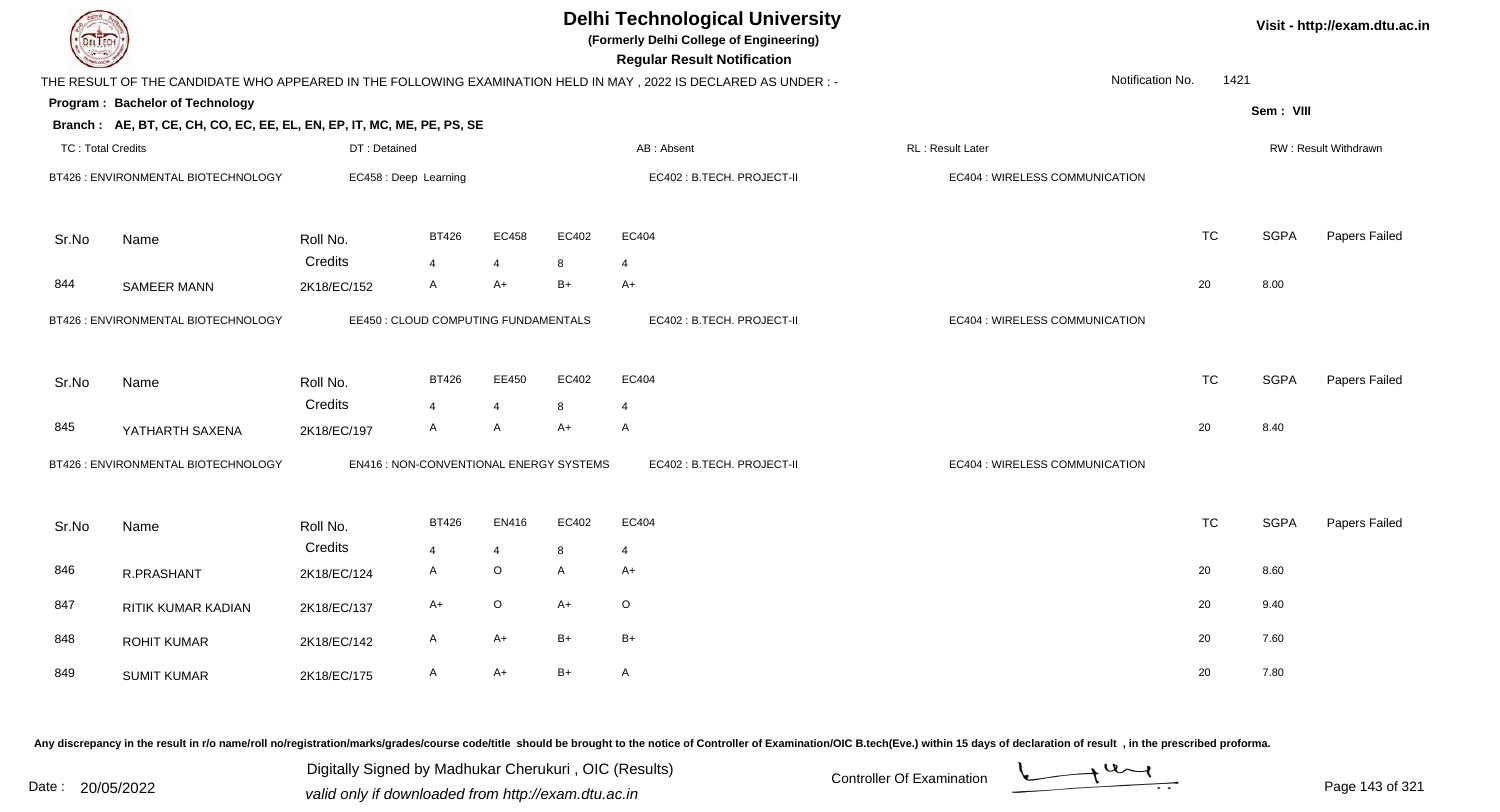| <b>DELTECH</b>           |                                                                        |              |                                        |                |       | <b>Delhi Technological University</b><br>(Formerly Delhi College of Engineering)<br><b>Regular Result Notification</b> |                                |           |             | Visit - http://exam.dtu.ac.in |
|--------------------------|------------------------------------------------------------------------|--------------|----------------------------------------|----------------|-------|------------------------------------------------------------------------------------------------------------------------|--------------------------------|-----------|-------------|-------------------------------|
|                          |                                                                        |              |                                        |                |       | THE RESULT OF THE CANDIDATE WHO APPEARED IN THE FOLLOWING EXAMINATION HELD IN MAY, 2022 IS DECLARED AS UNDER:-         | Notification No.               | 1421      |             |                               |
|                          | Program: Bachelor of Technology                                        |              |                                        |                |       |                                                                                                                        |                                |           | Sem: VIII   |                               |
|                          | Branch: AE, BT, CE, CH, CO, EC, EE, EL, EN, EP, IT, MC, ME, PE, PS, SE |              |                                        |                |       |                                                                                                                        |                                |           |             |                               |
| <b>TC: Total Credits</b> |                                                                        | DT: Detained |                                        |                |       | AB: Absent                                                                                                             | <b>RL: Result Later</b>        |           |             | RW: Result Withdrawn          |
| <b>ENGINEERING</b>       | CE416 : GEO-ENVIRONMENTAL AND GEO-HAZARD                               |              | CE418 : GROUND WATER AND SEEPAGE       |                |       | EC402: B.TECH. PROJECT-II                                                                                              | EC404 : WIRELESS COMMUNICATION |           |             |                               |
| Sr.No                    | Name                                                                   | Roll No.     | CE416                                  | CE418          | EC402 | EC404                                                                                                                  |                                | <b>TC</b> | <b>SGPA</b> | Papers Failed                 |
|                          |                                                                        | Credits      | $\overline{4}$                         | $\overline{4}$ | 8     | $\overline{4}$                                                                                                         |                                |           |             |                               |
| 850                      | <b>DHARISHTI THAPPA</b>                                                | 2K18/EC/066  | A                                      | $A+$           | $B+$  | $B+$                                                                                                                   |                                | 20        | 7.60        |                               |
| 851                      | <b>SUMIT MANDAL</b>                                                    | 2K18/EC/176  | $A+$                                   | A              | $B+$  | A                                                                                                                      |                                | 20        | 7.80        |                               |
| <b>ENGINEERING</b>       | CE416 : GEO-ENVIRONMENTAL AND GEO-HAZARD                               |              | CO406 : Parallel Computer Architecture |                |       | EC402: B.TECH. PROJECT-II                                                                                              | EC404 : WIRELESS COMMUNICATION |           |             |                               |
| Sr.No                    | Name                                                                   | Roll No.     | CE416                                  | CO406          | EC402 | EC404                                                                                                                  |                                | <b>TC</b> | <b>SGPA</b> | Papers Failed                 |
|                          |                                                                        | Credits      | $\overline{4}$                         | $\overline{4}$ | 8     | $\overline{4}$                                                                                                         |                                |           |             |                               |
| 852                      | LAKSHAY                                                                | 2K18/EC/094  | $B+$                                   | $B+$           | $B+$  | B                                                                                                                      |                                | 20        | 6.80        |                               |
| 853                      | VISHAL GOYAL                                                           | 2K18/EC/192  | A                                      | $A+$           | $B+$  | A                                                                                                                      |                                | 20        | 7.80        |                               |
| <b>ENGINEERING</b>       | CE416 : GEO-ENVIRONMENTAL AND GEO-HAZARD                               |              | IT404 : BIG DATA ANALYTICS             |                |       | EC402: B.TECH. PROJECT-II                                                                                              | EC404 : WIRELESS COMMUNICATION |           |             |                               |
| Sr.No                    | Name                                                                   | Roll No.     | <b>CE416</b>                           | <b>IT404</b>   | EC402 | EC404                                                                                                                  |                                | <b>TC</b> | <b>SGPA</b> | Papers Failed                 |
|                          |                                                                        | Credits      | $\overline{4}$                         | $\overline{4}$ | 8     | $\overline{4}$                                                                                                         |                                |           |             |                               |
| 854                      | <b>TEJASVIN ARORA</b>                                                  | 2K18/EC/180  | $A+$                                   | $A+$           | $B+$  | A                                                                                                                      |                                | 20        | 8.00        |                               |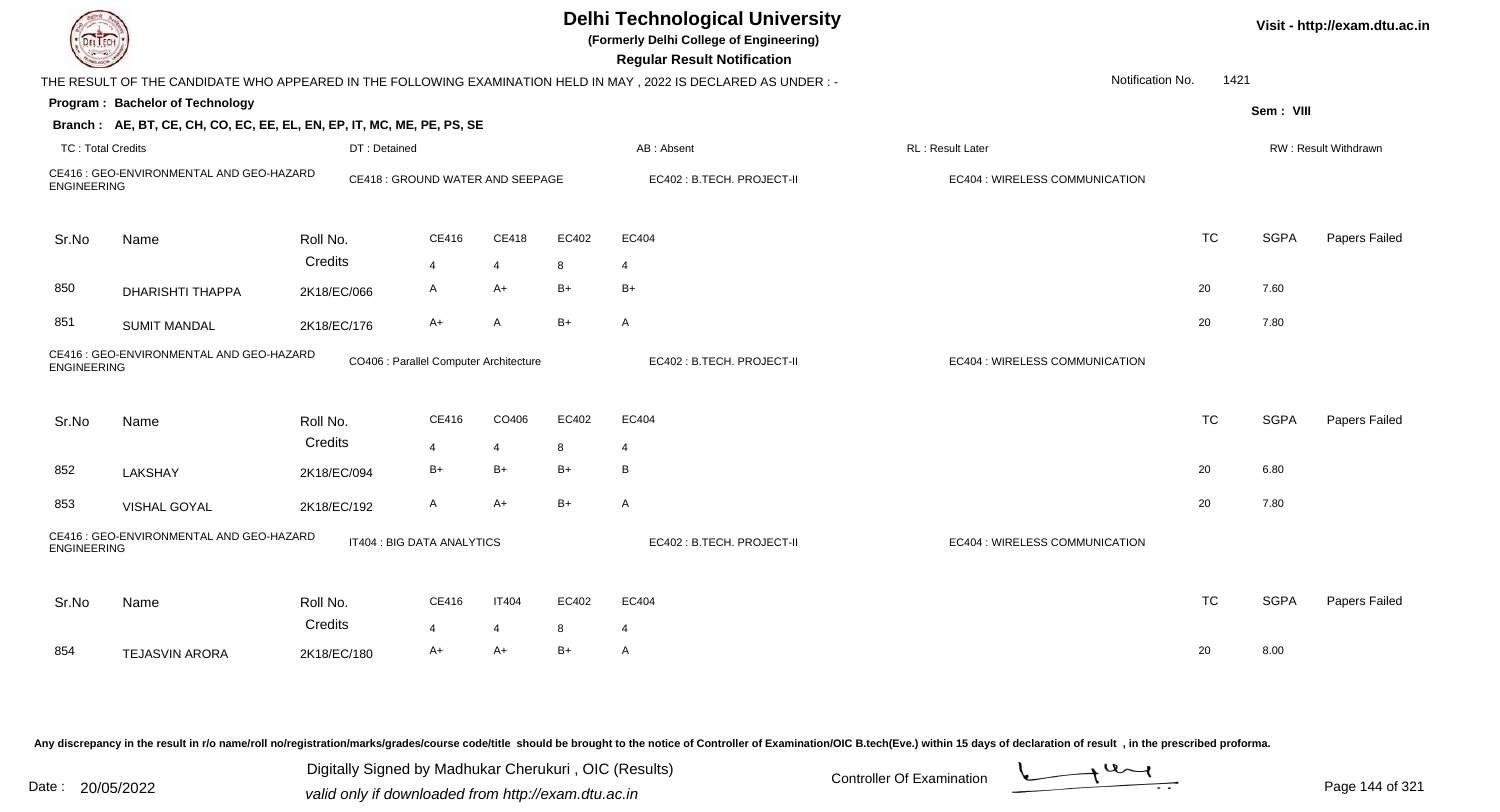| <b>DELTECH</b>           |                                                                                                                 |              |                                      |                |                |                | <b>Delhi Technological University</b><br>(Formerly Delhi College of Engineering)<br><b>Regular Result Notification</b> |                                |                  |           |             | Visit - http://exam.dtu.ac.in |
|--------------------------|-----------------------------------------------------------------------------------------------------------------|--------------|--------------------------------------|----------------|----------------|----------------|------------------------------------------------------------------------------------------------------------------------|--------------------------------|------------------|-----------|-------------|-------------------------------|
|                          | THE RESULT OF THE CANDIDATE WHO APPEARED IN THE FOLLOWING EXAMINATION HELD IN MAY, 2022 IS DECLARED AS UNDER :- |              |                                      |                |                |                |                                                                                                                        |                                | Notification No. | 1421      |             |                               |
|                          | Program: Bachelor of Technology                                                                                 |              |                                      |                |                |                |                                                                                                                        |                                |                  |           | Sem: VIII   |                               |
|                          | Branch: AE, BT, CE, CH, CO, EC, EE, EL, EN, EP, IT, MC, ME, PE, PS, SE                                          |              |                                      |                |                |                |                                                                                                                        |                                |                  |           |             |                               |
| <b>TC: Total Credits</b> |                                                                                                                 | DT: Detained |                                      |                |                | AB: Absent     |                                                                                                                        | RL: Result Later               |                  |           |             | RW: Result Withdrawn          |
| <b>ENGINEERING</b>       | CE416 : GEO-ENVIRONMENTAL AND GEO-HAZARD                                                                        |              | MC420: INFORMATION THEORY AND CODING |                |                |                | EC402: B.TECH. PROJECT-II                                                                                              | EC404 : WIRELESS COMMUNICATION |                  |           |             |                               |
| Sr.No                    | Name                                                                                                            | Roll No.     | CE416                                | MC420          | EC402          | EC404          |                                                                                                                        |                                |                  | <b>TC</b> | <b>SGPA</b> | Papers Failed                 |
|                          |                                                                                                                 | Credits      | 4                                    | $\overline{4}$ | 8              | $\overline{4}$ |                                                                                                                        |                                |                  |           |             |                               |
| 855                      | <b>AMAN NAIN</b>                                                                                                | 2K18/EC/025  | A                                    | $\, {\sf B}$   | $A+$           | P              |                                                                                                                        |                                | 20               |           | 7.20        |                               |
| MOOC404 : MOOC II        | CE418 : GROUND WATER AND SEEPAGE                                                                                |              | EC402 : B.TECH. PROJECT-II           |                |                |                | EC404 : WIRELESS COMMUNICATION                                                                                         | MOOC402: MOOC I                |                  |           |             |                               |
| Sr.No                    | Name                                                                                                            | Roll No.     | CE418                                | EC402          | EC404          |                | MOOC402 MOOC404                                                                                                        |                                |                  | <b>TC</b> | <b>SGPA</b> | Papers Failed                 |
|                          |                                                                                                                 | Credits      | 4                                    | 8              | $\overline{4}$ | 2              | 2                                                                                                                      |                                |                  |           |             |                               |
| 856                      | ABDALLAH MBOREHA                                                                                                | 2K18/EC/008  | В                                    | $B+$           | P              | $A+$           | A+                                                                                                                     |                                | 20               |           | 6.60        |                               |
| 857                      | ASHISH KUMAR MEENA                                                                                              | 2K18/EC/047  | $B+$                                 | $B+$           | A              | $A+$           | A                                                                                                                      |                                | 20               |           | 7.50        |                               |
| 858                      | <b>DEBU PATRA</b>                                                                                               | 2K18/EC/056  | A+                                   | $B+$           | A              | A+             | A+                                                                                                                     |                                | 20               |           | 8.00        |                               |
| 859                      | <b>DEEPAK KUMAR</b>                                                                                             | 2K18/EC/057  | A                                    | $\, {\bf B}$   | $B+$           | A+             | B                                                                                                                      |                                | 20               |           | 6.90        |                               |
| 860                      | <b>DEEPAK KUMAR</b>                                                                                             | 2K18/EC/058  | A                                    | A              | $B+$           | A              | A+                                                                                                                     |                                | 20               |           | 7.90        |                               |

Digitally Signed by Madhukar Cherukuri, OIC (Results)<br>Date : 20/05/2022 valid only if downloaded from http://oxam.dtu.ac.in Digitally Signed by Madhukar Cherukuri , OIC (Results)

valid only if downloaded from http://exam.dtu.ac.in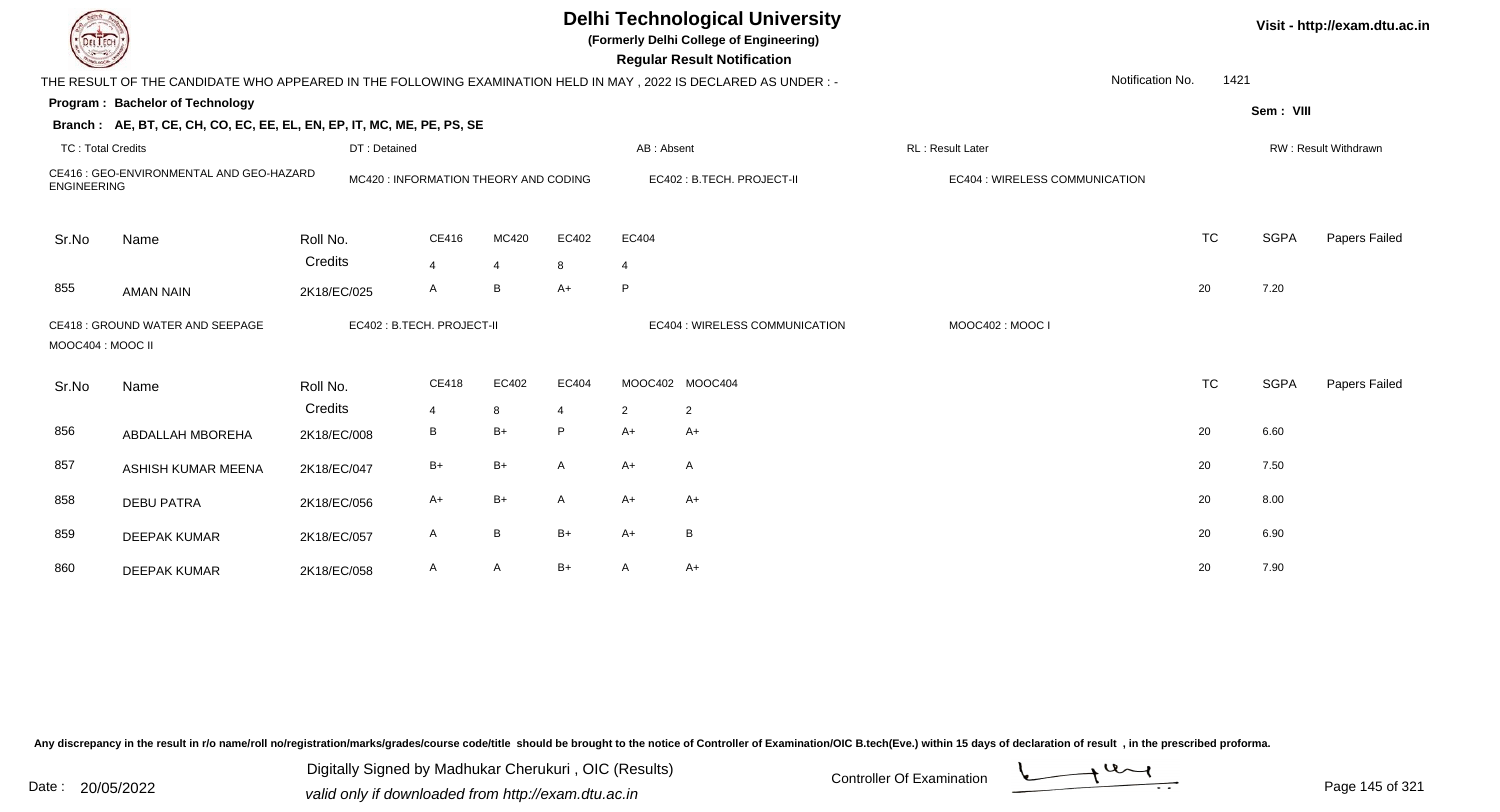| <b>DELTECH</b>           |                                                                        |              |                            |                |       | <b>Delhi Technological University</b><br>(Formerly Delhi College of Engineering)<br><b>Regular Result Notification</b> |                                |           |             | Visit - http://exam.dtu.ac.in |
|--------------------------|------------------------------------------------------------------------|--------------|----------------------------|----------------|-------|------------------------------------------------------------------------------------------------------------------------|--------------------------------|-----------|-------------|-------------------------------|
|                          |                                                                        |              |                            |                |       | THE RESULT OF THE CANDIDATE WHO APPEARED IN THE FOLLOWING EXAMINATION HELD IN MAY, 2022 IS DECLARED AS UNDER:-         | Notification No.               | 1421      |             |                               |
|                          | Program: Bachelor of Technology                                        |              |                            |                |       |                                                                                                                        |                                |           | Sem: VIII   |                               |
|                          | Branch: AE, BT, CE, CH, CO, EC, EE, EL, EN, EP, IT, MC, ME, PE, PS, SE |              |                            |                |       |                                                                                                                        |                                |           |             |                               |
| <b>TC: Total Credits</b> |                                                                        | DT: Detained |                            |                |       | AB: Absent                                                                                                             | RL: Result Later               |           |             | RW: Result Withdrawn          |
|                          | CE418 : GROUND WATER AND SEEPAGE                                       |              | EC412 : MACHINE LEARNING   |                |       | EC402 : B.TECH. PROJECT-II                                                                                             | EC404 : WIRELESS COMMUNICATION |           |             |                               |
| Sr.No                    | Name                                                                   | Roll No.     | CE418                      | EC412          | EC402 | EC404                                                                                                                  |                                | <b>TC</b> | <b>SGPA</b> | Papers Failed                 |
|                          |                                                                        | Credits      | $\overline{4}$             | $\overline{4}$ | 8     | $\overline{4}$                                                                                                         |                                |           |             |                               |
| 861                      | SOURAV JEPH                                                            | 2K18/EC/171  | A                          | $B+$           | $A+$  | A                                                                                                                      |                                | 20        | 8.20        |                               |
|                          | CE418 : GROUND WATER AND SEEPAGE                                       |              | EE448 : BIG DATA ANALYTICS |                |       | EC402: B.TECH. PROJECT-II                                                                                              | EC404 : WIRELESS COMMUNICATION |           |             |                               |
| Sr.No                    | Name                                                                   | Roll No.     | CE418                      | EE448          | EC402 | EC404                                                                                                                  |                                | <b>TC</b> | <b>SGPA</b> | Papers Failed                 |
|                          |                                                                        | Credits      | $\Delta$                   | $\overline{4}$ | 8     | $\overline{4}$                                                                                                         |                                |           |             |                               |
| 862                      | <b>SARANSH SAHGAL</b>                                                  | 2K18/EC/154  | A                          | $\overline{A}$ | $B+$  | $B+$                                                                                                                   |                                | 20        | 7.40        |                               |
|                          | CE418 : GROUND WATER AND SEEPAGE                                       |              | IT404 : BIG DATA ANALYTICS |                |       | EC402 : B.TECH. PROJECT-II                                                                                             | EC404 : WIRELESS COMMUNICATION |           |             |                               |
| Sr.No                    | Name                                                                   | Roll No.     | CE418                      | <b>IT404</b>   | EC402 | EC404                                                                                                                  |                                | <b>TC</b> | <b>SGPA</b> | Papers Failed                 |
|                          |                                                                        | Credits      | $\overline{4}$             | 4              | 8     | $\overline{4}$                                                                                                         |                                |           |             |                               |
| 863                      | <b>MUDIT AGARWAL</b>                                                   | 2K18/EC/106  | $\circ$                    | $\mathsf{A}$   | $A+$  | A                                                                                                                      |                                | 20        | 8.80        |                               |
|                          |                                                                        |              |                            |                |       |                                                                                                                        |                                |           |             |                               |

Digitally Signed by Madhukar Cherukuri, OIC (Results)<br>Date : 20/05/2022 valid only if downloaded from http://oxam.dtu.ac.in Digitally Signed by Madhukar Cherukuri , OIC (Results)

valid only if downloaded from http://exam.dtu.ac.in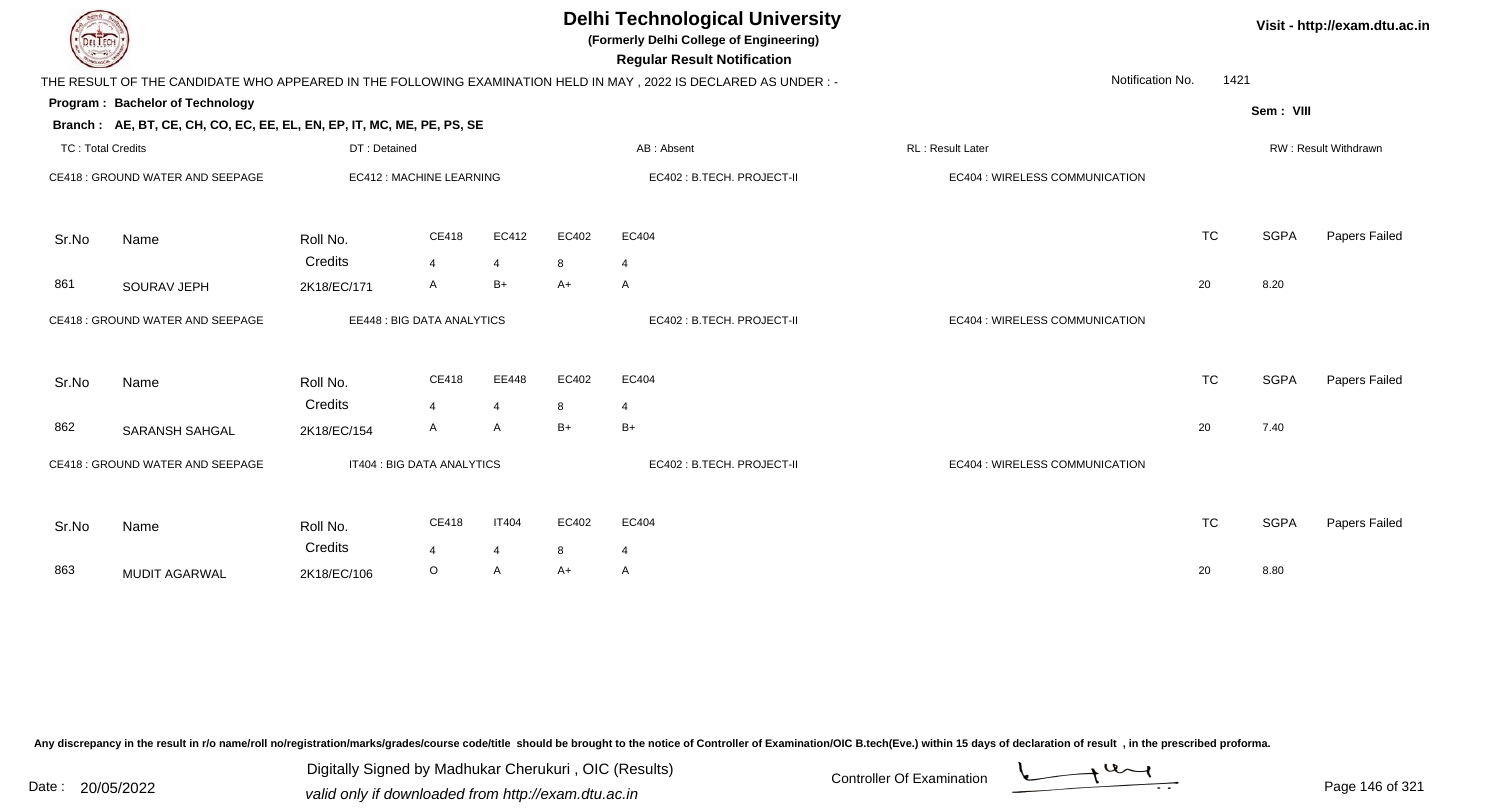| DEL ECH                  |                                                                                                                 |                     |                                          |                         |                         |                         | <b>Delhi Technological University</b><br>(Formerly Delhi College of Engineering)<br><b>Regular Result Notification</b> |                                |           |             | Visit - http://exam.dtu.ac.in |
|--------------------------|-----------------------------------------------------------------------------------------------------------------|---------------------|------------------------------------------|-------------------------|-------------------------|-------------------------|------------------------------------------------------------------------------------------------------------------------|--------------------------------|-----------|-------------|-------------------------------|
|                          | THE RESULT OF THE CANDIDATE WHO APPEARED IN THE FOLLOWING EXAMINATION HELD IN MAY, 2022 IS DECLARED AS UNDER :- |                     |                                          |                         |                         |                         |                                                                                                                        | Notification No.               | 1421      |             |                               |
|                          | Program: Bachelor of Technology<br>Branch: AE, BT, CE, CH, CO, EC, EE, EL, EN, EP, IT, MC, ME, PE, PS, SE       |                     |                                          |                         |                         |                         |                                                                                                                        |                                |           | Sem: VIII   |                               |
| <b>TC: Total Credits</b> |                                                                                                                 | DT: Detained        |                                          |                         |                         | AB: Absent              |                                                                                                                        | RL: Result Later               |           |             | RW: Result Withdrawn          |
| MOOC404 : MOOC II        | <b>CE420: TRAFFIC ENGINEERING</b>                                                                               |                     | EC402: B.TECH. PROJECT-II                |                         |                         |                         | EC404 : WIRELESS COMMUNICATION                                                                                         | MOOC402: MOOC I                |           |             |                               |
| Sr.No                    | Name                                                                                                            | Roll No.<br>Credits | CE420<br>$\overline{4}$                  | EC402<br>8              | EC404<br>$\overline{4}$ | $\overline{2}$          | MOOC402 MOOC404<br>$\overline{2}$                                                                                      |                                | <b>TC</b> | <b>SGPA</b> | Papers Failed                 |
| 864                      | <b>ROHIT ANAND</b>                                                                                              | 2K18/EC/141         | A                                        | $A+$                    | $B+$                    | $A+$                    | A+                                                                                                                     |                                | 20        | 8.40        |                               |
|                          | <b>CE420: TRAFFIC ENGINEERING</b>                                                                               |                     | EN406 : Advanced Open Channel Hydraulics |                         |                         |                         | EC402 : B.TECH. PROJECT-II                                                                                             | EC404 : WIRELESS COMMUNICATION |           |             |                               |
| Sr.No                    | Name                                                                                                            | Roll No.<br>Credits | CE420<br>4                               | EN406<br>$\overline{4}$ | EC402<br>8              | EC404<br>4              |                                                                                                                        |                                | <b>TC</b> | <b>SGPA</b> | Papers Failed                 |
| 865                      | AASHIMA JAIN                                                                                                    | 2K18/EC/005         | A+                                       | B                       | A                       | $B+$                    |                                                                                                                        |                                | 20        | 7.60        |                               |
|                          | CO406 : Parallel Computer Architecture                                                                          |                     | CO414 : BIG DATA ANALYTICS               |                         |                         |                         | EC402: B.TECH. PROJECT-II                                                                                              | EC404 : WIRELESS COMMUNICATION |           |             |                               |
| Sr.No                    | Name                                                                                                            | Roll No.<br>Credits | CO406<br>$\boldsymbol{\Delta}$           | CO414<br>4              | EC402<br>8              | EC404<br>$\overline{4}$ |                                                                                                                        |                                | <b>TC</b> | <b>SGPA</b> | Papers Failed                 |
| 866                      | <b>KUSHAL VIRAJ</b>                                                                                             | 2K18/EC/093         | O                                        | A                       | $B+$                    | $A+$                    |                                                                                                                        |                                | 20        | 8.20        |                               |

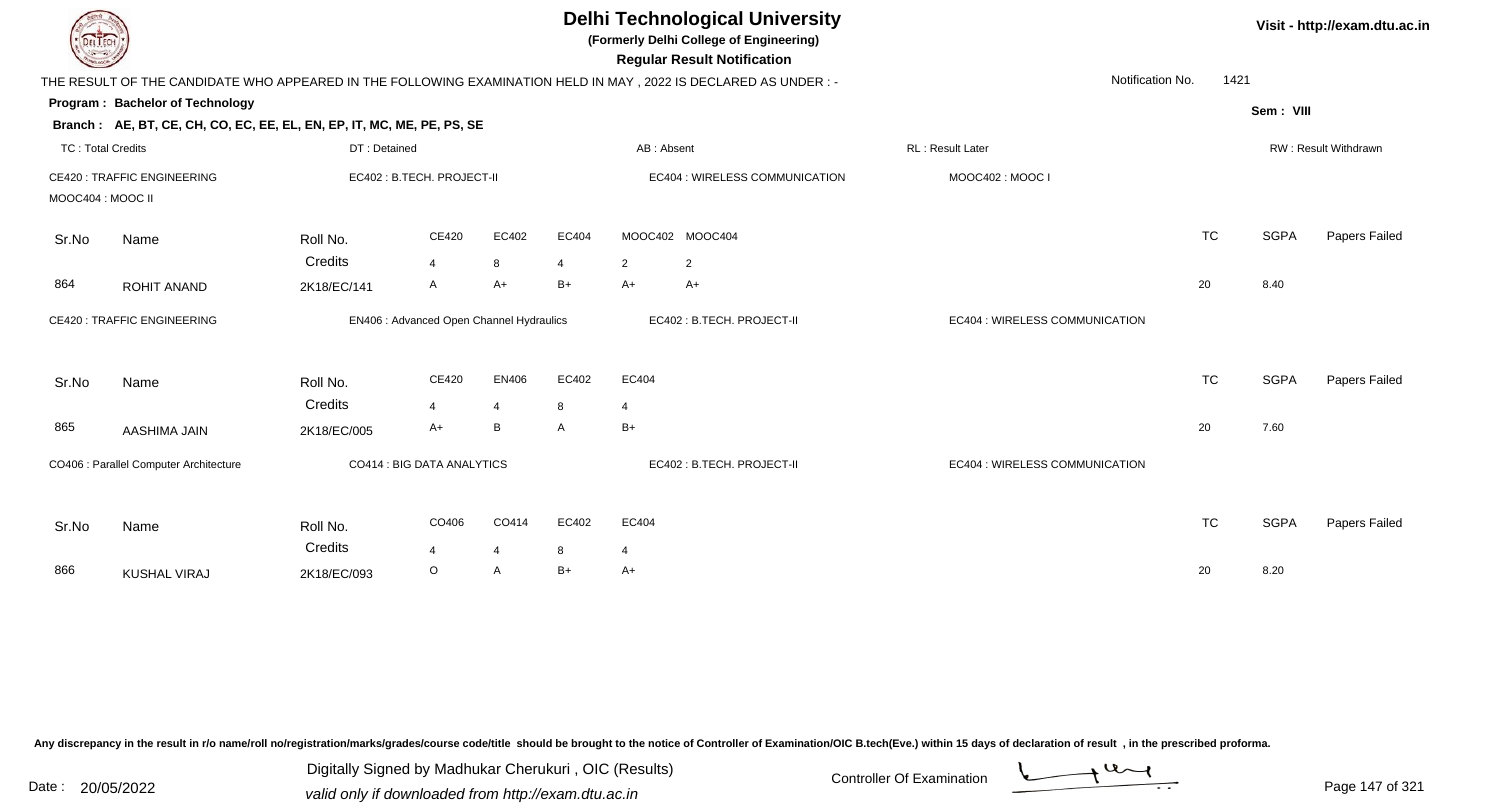| <b>DELTECH</b>           |                                                                                                                |                        |                                     |                |                        |                | <b>Delhi Technological University</b><br>(Formerly Delhi College of Engineering)<br><b>Regular Result Notification</b> |                                |           |             | Visit - http://exam.dtu.ac.in |
|--------------------------|----------------------------------------------------------------------------------------------------------------|------------------------|-------------------------------------|----------------|------------------------|----------------|------------------------------------------------------------------------------------------------------------------------|--------------------------------|-----------|-------------|-------------------------------|
|                          | THE RESULT OF THE CANDIDATE WHO APPEARED IN THE FOLLOWING EXAMINATION HELD IN MAY, 2022 IS DECLARED AS UNDER:- |                        |                                     |                |                        |                |                                                                                                                        | Notification No.               | 1421      |             |                               |
|                          | Program: Bachelor of Technology                                                                                |                        |                                     |                |                        |                |                                                                                                                        |                                |           | Sem: VIII   |                               |
|                          | Branch: AE, BT, CE, CH, CO, EC, EE, EL, EN, EP, IT, MC, ME, PE, PS, SE                                         |                        |                                     |                |                        |                |                                                                                                                        |                                |           |             |                               |
| <b>TC: Total Credits</b> |                                                                                                                | DT: Detained           |                                     |                |                        | AB: Absent     |                                                                                                                        | RL: Result Later               |           |             | RW: Result Withdrawn          |
| MOOC404 : MOOC II        | CO406 : Parallel Computer Architecture                                                                         |                        | EC402 : B.TECH. PROJECT-II          |                |                        |                | EC404 : WIRELESS COMMUNICATION                                                                                         | MOOC402: MOOC I                |           |             |                               |
| Sr.No                    | Name                                                                                                           | Roll No.               | CO406                               | EC402          | EC404                  |                | MOOC402 MOOC404                                                                                                        |                                | <b>TC</b> | <b>SGPA</b> | Papers Failed                 |
| 867                      | <b>ABHISHEK ARYA</b>                                                                                           | Credits<br>2K18/EC/013 | $\overline{\mathbf{4}}$<br>$B+$     | 8<br>$B+$      | $\overline{4}$<br>$B+$ | 2<br>$A+$      | $\overline{2}$<br>$A+$                                                                                                 |                                | 20        | 7.40        |                               |
|                          | CO406 : Parallel Computer Architecture                                                                         |                        | EC412 : MACHINE LEARNING            |                |                        |                | EC402: B.TECH. PROJECT-II                                                                                              | EC404 : WIRELESS COMMUNICATION |           |             |                               |
| Sr.No                    | Name                                                                                                           | Roll No.               | CO406                               | EC412          | EC402                  | EC404          |                                                                                                                        |                                | <b>TC</b> | <b>SGPA</b> | Papers Failed                 |
|                          |                                                                                                                | Credits                | $\overline{4}$                      | $\overline{4}$ | 8                      | $\overline{4}$ |                                                                                                                        |                                |           |             |                               |
| 868                      | DALJEET SINGH CHAUHAN                                                                                          | 2K18/EC/055            | A+                                  | $A+$           | $B+$                   | $B+$           |                                                                                                                        |                                | 20        | 7.80        |                               |
| 869                      | <b>GAURAV KEDIYAL</b>                                                                                          | 2K18/EC/074            | A+                                  | $\mathsf O$    | A                      | A+             |                                                                                                                        |                                | 20        | 8.80        |                               |
| 870                      | <b>KUSHAL GERA</b>                                                                                             | 2K18/EC/092            | $B+$                                | A              | $B+$                   | $B+$           |                                                                                                                        |                                | 20        | 7.20        |                               |
|                          | CO406 : Parallel Computer Architecture                                                                         |                        | EP406 : INTRODUCTION TO SPINTRONICS |                |                        |                | EC402: B.TECH. PROJECT-II                                                                                              | EC404 : WIRELESS COMMUNICATION |           |             |                               |
| Sr.No                    | Name                                                                                                           | Roll No.               | CO406                               | EP406          | EC402                  | EC404          |                                                                                                                        |                                | <b>TC</b> | <b>SGPA</b> | Papers Failed                 |
|                          |                                                                                                                | Credits                | $\overline{4}$                      | $\overline{4}$ | 8                      | $\overline{4}$ |                                                                                                                        |                                |           |             |                               |
| 871                      | SANKET SINGH                                                                                                   | 2K18/EC/153            | A                                   | A              | $B+$                   | $B+$           |                                                                                                                        |                                | 20        | 7.40        |                               |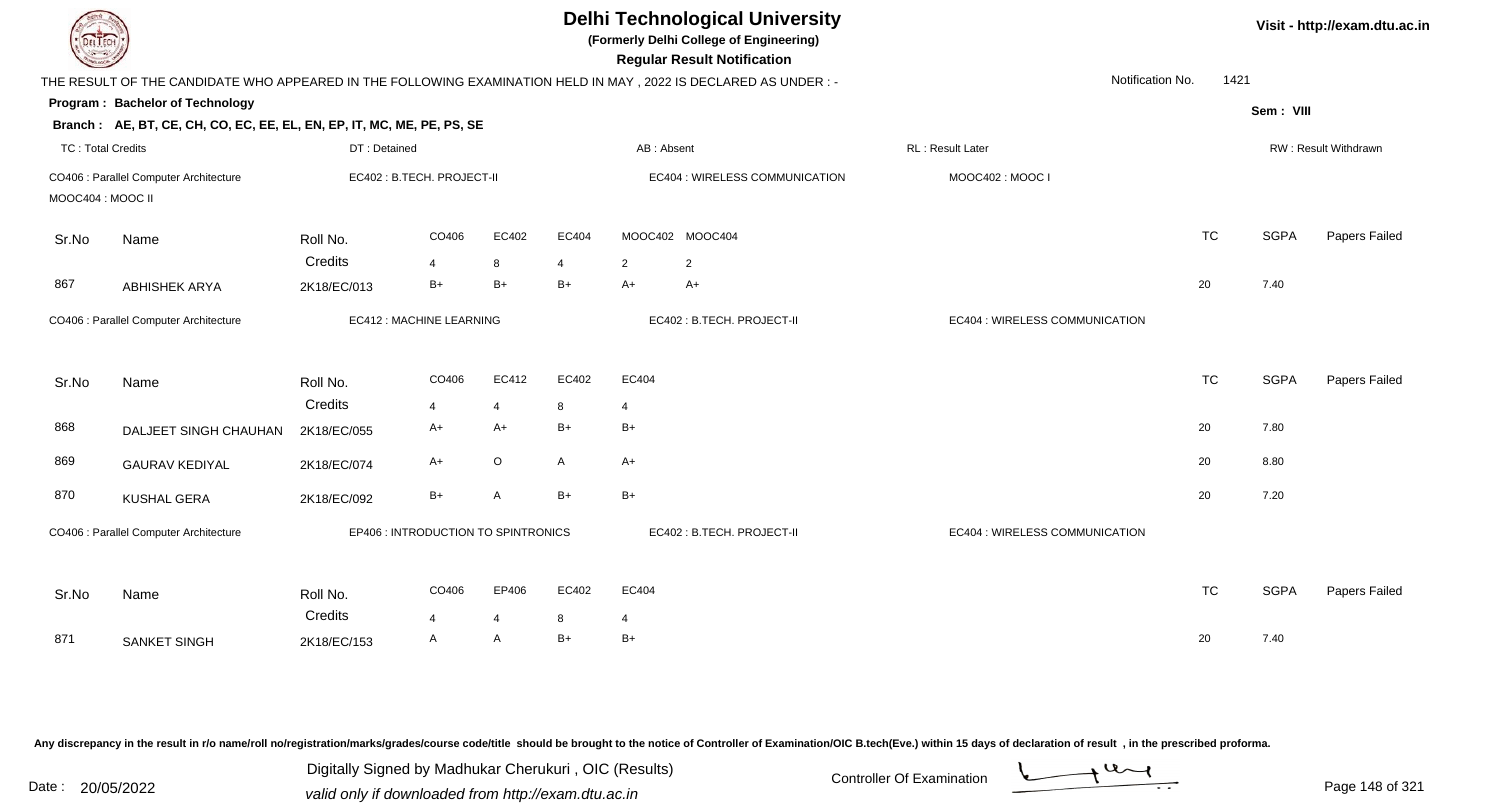| <b>DELTECH</b>           |                                                                        |              |                                       |                |       | <b>Delhi Technological University</b><br>(Formerly Delhi College of Engineering)<br><b>Regular Result Notification</b> |                                |           |             | Visit - http://exam.dtu.ac.in |
|--------------------------|------------------------------------------------------------------------|--------------|---------------------------------------|----------------|-------|------------------------------------------------------------------------------------------------------------------------|--------------------------------|-----------|-------------|-------------------------------|
|                          |                                                                        |              |                                       |                |       | THE RESULT OF THE CANDIDATE WHO APPEARED IN THE FOLLOWING EXAMINATION HELD IN MAY, 2022 IS DECLARED AS UNDER:-         | Notification No.               | 1421      |             |                               |
|                          | Program: Bachelor of Technology                                        |              |                                       |                |       |                                                                                                                        |                                |           | Sem: VIII   |                               |
|                          | Branch: AE, BT, CE, CH, CO, EC, EE, EL, EN, EP, IT, MC, ME, PE, PS, SE |              |                                       |                |       |                                                                                                                        |                                |           |             |                               |
| <b>TC: Total Credits</b> |                                                                        | DT: Detained |                                       |                |       | AB: Absent                                                                                                             | RL: Result Later               |           |             | RW: Result Withdrawn          |
|                          | CO406 : Parallel Computer Architecture                                 |              | EP410 : ROBOTIC ENGINEERING           |                |       | EC402 : B.TECH. PROJECT-II                                                                                             | EC404 : WIRELESS COMMUNICATION |           |             |                               |
| Sr.No                    | Name                                                                   | Roll No.     | CO406                                 | EP410          | EC402 | EC404                                                                                                                  |                                | <b>TC</b> | <b>SGPA</b> | Papers Failed                 |
|                          |                                                                        | Credits      | $\overline{4}$                        | $\overline{4}$ | 8     | 4                                                                                                                      |                                |           |             |                               |
| 872                      | <b>STANZIN CHOLDAN</b>                                                 | 2K18/EC/172  | A                                     | $B+$           | B     | $B+$                                                                                                                   |                                | 20        | 6.80        |                               |
|                          | CO406 : Parallel Computer Architecture                                 |              | IT420 : COMPUTER VISION               |                |       | EC402: B.TECH. PROJECT-II                                                                                              | EC404 : WIRELESS COMMUNICATION |           |             |                               |
| Sr.No                    | Name                                                                   | Roll No.     | CO406                                 | <b>IT420</b>   | EC402 | EC404                                                                                                                  |                                | <b>TC</b> | <b>SGPA</b> | Papers Failed                 |
|                          |                                                                        | Credits      | $\overline{4}$                        | $\overline{4}$ | 8     | 4                                                                                                                      |                                |           |             |                               |
| 873                      | <b>RUPAK GARG</b>                                                      | 2K18/EC/143  | A                                     | A              | $B+$  | $B+$                                                                                                                   |                                | 20        | 7.40        |                               |
|                          | CO406 : Parallel Computer Architecture                                 |              | MC420 : INFORMATION THEORY AND CODING |                |       | EC402: B.TECH. PROJECT-II                                                                                              | EC404 : WIRELESS COMMUNICATION |           |             |                               |
| Sr.No                    | Name                                                                   | Roll No.     | CO406                                 | MC420          | EC402 | EC404                                                                                                                  |                                | <b>TC</b> | <b>SGPA</b> | Papers Failed                 |
|                          |                                                                        | Credits      | $\overline{4}$                        | 4              | 8     | 4                                                                                                                      |                                |           |             |                               |
| 874                      | VAIBHAV MAHESHWARI                                                     | 2K18/EC/188  | $B+$                                  | $B+$           | A     | B+                                                                                                                     |                                | 20        | 7.40        |                               |
|                          |                                                                        |              |                                       |                |       |                                                                                                                        |                                |           |             |                               |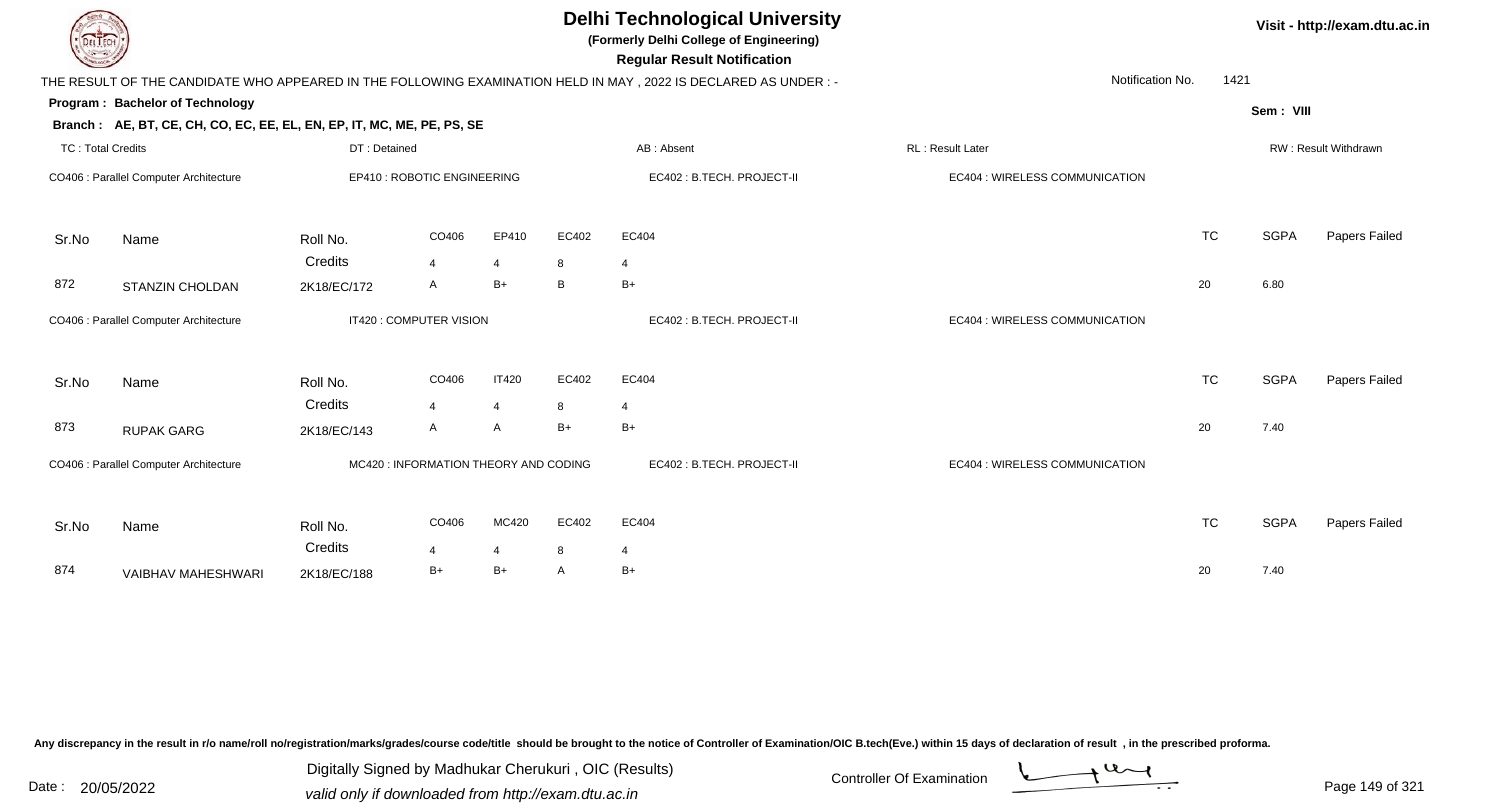| DEL TECH                 |                                                                        |              |                             |                |       | <b>Delhi Technological University</b><br>(Formerly Delhi College of Engineering)<br><b>Regular Result Notification</b> |                                |           |             | Visit - http://exam.dtu.ac.in |
|--------------------------|------------------------------------------------------------------------|--------------|-----------------------------|----------------|-------|------------------------------------------------------------------------------------------------------------------------|--------------------------------|-----------|-------------|-------------------------------|
|                          |                                                                        |              |                             |                |       | THE RESULT OF THE CANDIDATE WHO APPEARED IN THE FOLLOWING EXAMINATION HELD IN MAY, 2022 IS DECLARED AS UNDER:-         | Notification No.               | 1421      |             |                               |
|                          | Program: Bachelor of Technology                                        |              |                             |                |       |                                                                                                                        |                                |           | Sem: VIII   |                               |
|                          | Branch: AE, BT, CE, CH, CO, EC, EE, EL, EN, EP, IT, MC, ME, PE, PS, SE |              |                             |                |       |                                                                                                                        |                                |           |             |                               |
| <b>TC: Total Credits</b> |                                                                        | DT: Detained |                             |                |       | AB: Absent                                                                                                             | <b>RL: Result Later</b>        |           |             | RW: Result Withdrawn          |
|                          | CO406 : Parallel Computer Architecture                                 |              | ME420: MATERIALS MANAGEMENT |                |       | EC402 : B.TECH. PROJECT-II                                                                                             | EC404 : WIRELESS COMMUNICATION |           |             |                               |
| Sr.No                    | Name                                                                   | Roll No.     | CO406                       | ME420          | EC402 | EC404                                                                                                                  |                                | <b>TC</b> | <b>SGPA</b> | Papers Failed                 |
|                          |                                                                        | Credits      | 4                           | $\overline{4}$ | 8     | 4                                                                                                                      |                                |           |             |                               |
| 875                      | NEERAJ YADAV                                                           | 2K18/EC/109  | $\circ$                     | $A+$           | A     | $\mathsf{A}$                                                                                                           |                                | 20        | 8.60        |                               |
| 876                      | <b>RISHAV KUMAR</b>                                                    | 2K18/EC/135  | A                           | A              | A     | $B+$                                                                                                                   |                                | 20        | 7.80        |                               |
| 877                      | SHUBHAM RAJ                                                            | 2K18/EC/164  | B                           | A              | $A+$  | $B+$                                                                                                                   |                                | 20        | 7.80        |                               |
|                          | CO408 : INTELLECTUAL PROPERTY RIGHTS                                   |              | CO414 : BIG DATA ANALYTICS  |                |       | EC402 : B.TECH. PROJECT-II                                                                                             | EC404 : WIRELESS COMMUNICATION |           |             |                               |
| Sr.No                    | Name                                                                   | Roll No.     | CO408                       | CO414          | EC402 | EC404                                                                                                                  |                                | <b>TC</b> | <b>SGPA</b> | Papers Failed                 |
|                          |                                                                        | Credits      | 4                           | $\overline{4}$ | 8     | 4                                                                                                                      |                                |           |             |                               |
| 878                      | <b>MRADUL MITTAL</b>                                                   | 2K18/EC/105  | A+                          | $\circ$        | $A+$  | A                                                                                                                      |                                | 20        | 9.00        |                               |
| 879                      | NEHA RADHARAPU                                                         | 2K18/EC/110  | $\circ$                     | $A+$           | $A+$  | $B+$                                                                                                                   |                                | 20        | 8.80        |                               |
| 880                      | NIPUN JINDAL                                                           | 2K18/EC/112  | O                           | A              | $A+$  | $B+$                                                                                                                   |                                | 20        | 8.60        |                               |

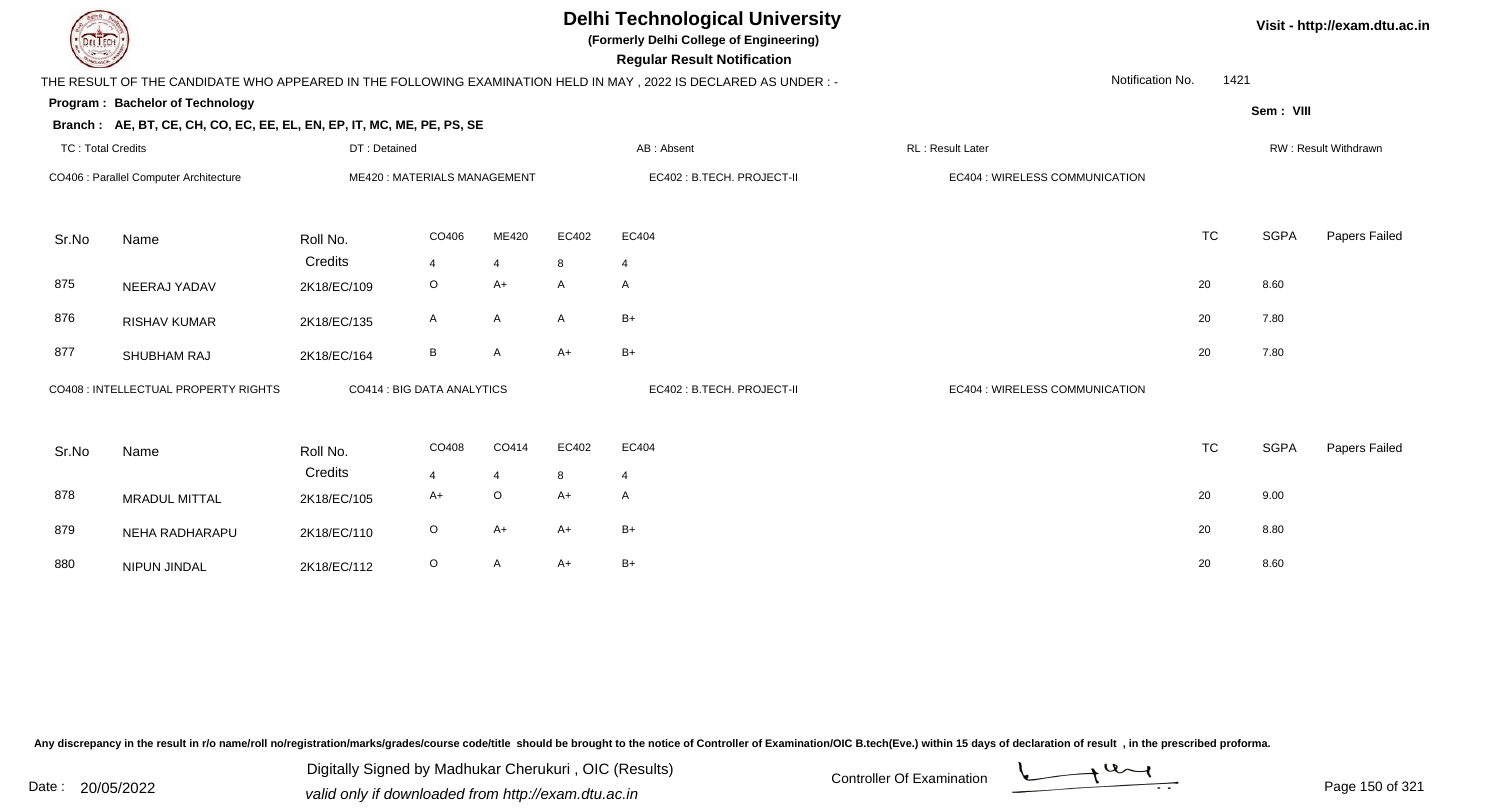| <b>DELIECH</b>           |                                                                                                                |                                        |         |                      |                         |                     | <b>Delhi Technological University</b><br>(Formerly Delhi College of Engineering)<br><b>Regular Result Notification</b> |                                |                  |      |             | Visit - http://exam.dtu.ac.in |
|--------------------------|----------------------------------------------------------------------------------------------------------------|----------------------------------------|---------|----------------------|-------------------------|---------------------|------------------------------------------------------------------------------------------------------------------------|--------------------------------|------------------|------|-------------|-------------------------------|
|                          | THE RESULT OF THE CANDIDATE WHO APPEARED IN THE FOLLOWING EXAMINATION HELD IN MAY, 2022 IS DECLARED AS UNDER:- |                                        |         |                      |                         |                     |                                                                                                                        |                                | Notification No. | 1421 |             |                               |
|                          | Program: Bachelor of Technology                                                                                |                                        |         |                      |                         |                     |                                                                                                                        |                                |                  |      | Sem: VIII   |                               |
|                          | Branch: AE, BT, CE, CH, CO, EC, EE, EL, EN, EP, IT, MC, ME, PE, PS, SE                                         |                                        |         |                      |                         |                     |                                                                                                                        |                                |                  |      |             |                               |
| <b>TC: Total Credits</b> |                                                                                                                | DT: Detained                           |         |                      |                         | AB: Absent          |                                                                                                                        | RL: Result Later               |                  |      |             | RW: Result Withdrawn          |
| MOOC404 : MOOC II        | CO408 : INTELLECTUAL PROPERTY RIGHTS                                                                           | EC402: B.TECH. PROJECT-II              |         |                      |                         |                     | EC404 : WIRELESS COMMUNICATION                                                                                         | MOOC402: MOOC I                |                  |      |             |                               |
| Sr.No                    | Name                                                                                                           | Roll No.                               | CO408   | EC402                | EC404                   |                     | MOOC402 MOOC404                                                                                                        |                                | <b>TC</b>        |      | <b>SGPA</b> | Papers Failed                 |
|                          |                                                                                                                | Credits                                | 4       | 8                    | $\overline{\mathbf{4}}$ | $\overline{2}$      | $\overline{2}$                                                                                                         |                                |                  |      |             |                               |
| 881                      | <b>ASIF ANSARI</b>                                                                                             | 2K18/EC/048                            | A+      | A+                   | $\circ$                 | $A+$                | $A+$                                                                                                                   |                                | 20               |      | 9.20        |                               |
| 882                      | AYUSH GARG                                                                                                     | 2K18/EC/050                            | $\circ$ | $A+$                 | $\mathsf O$             | $A+$                | $A+$                                                                                                                   |                                | 20               |      | 9.40        |                               |
| 883                      | AYUSH SRIVASTAVA                                                                                               | 2K18/EC/052                            | $A+$    | $A+$                 | $A+$                    | $A+$                | $A+$                                                                                                                   |                                | 20               |      | 9.00        |                               |
| 884                      | <b>BHOLA YADAV</b>                                                                                             | 2K18/EC/054                            | $A+$    | $A+$                 | O                       | $A+$                | $A+$                                                                                                                   |                                | 20               |      | 9.20        |                               |
| 885                      | <b>HARIOM</b>                                                                                                  | 2K18/EC/076                            | $A+$    | B                    | $B+$                    | $A+$                | $A+$                                                                                                                   |                                | 20               |      | 7.40        |                               |
| 886                      | <b>JATIN KUMAR SINGH</b>                                                                                       | 2K18/EC/085                            | $A+$    | $\sf B$              | $B+$                    | $A+$                | $A+$                                                                                                                   |                                | 20               |      | 7.40        |                               |
| 887                      | SIDDHANT AHLAWAT                                                                                               | 2K18/EC/165                            | $\circ$ | B+                   | O                       | $A+$                | $A+$                                                                                                                   |                                | 20               |      | 8.60        |                               |
| 888                      | <b>TUSHAR CHOPRA</b>                                                                                           | 2K18/EC/183                            | $\circ$ | $A+$                 | $A+$                    | $A+$                | $A+$                                                                                                                   |                                | 20               |      | 9.20        |                               |
|                          | CO408 : INTELLECTUAL PROPERTY RIGHTS                                                                           | MC406 : PARTIAL DIFFERENTIAL EQUATIONS |         |                      |                         |                     | EC402 : B.TECH. PROJECT-II                                                                                             | EC404 : WIRELESS COMMUNICATION |                  |      |             |                               |
| Sr.No                    | Name                                                                                                           | Roll No.<br>Credits                    | CO408   | MC406                | EC402                   | EC404               |                                                                                                                        |                                | <b>TC</b>        |      | <b>SGPA</b> | Papers Failed                 |
| 889                      | <b>HARSH KAUSHAL</b>                                                                                           | 2K18/EC/078                            | 4<br>A+ | $\overline{4}$<br>A+ | 8<br>$A+$               | $\overline{4}$<br>A |                                                                                                                        |                                | 20               |      | 8.80        |                               |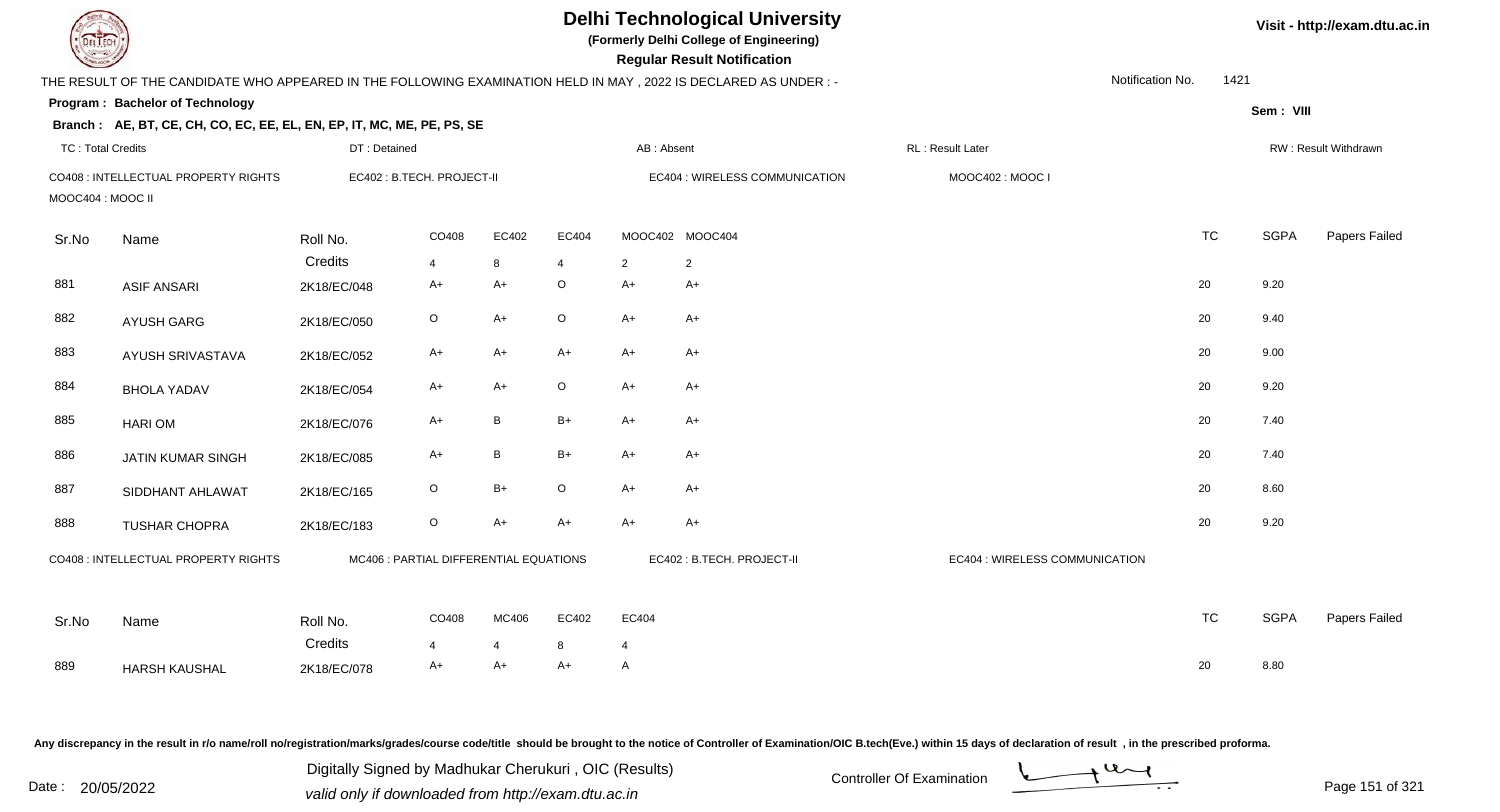## **Delhi Technological University**

**(Formerly Delhi College of Engineering)**

 **Regular Result Notification**

**Program : Bachelor of TechnologySem : VIII Branch : AE, BT, CE, CH, CO, EC, EE, EL, EN, EP, IT, MC, ME, PE, PS, SE**THE RESULT OF THE CANDIDATE WHO APPEARED IN THE FOLLOWING EXAMINATION HELD IN MAY , 2022 IS DECLARED AS UNDER : -TC : Total Credits DT : Detainedd AB : Absent RL : Result Later RW : Result Withdrawn Notification No. 1421Sr.NoName Roll No. **Credits** CO408 : INTELLECTUAL PROPERTY RIGHTSSE408 : INFORMATION & NETWORK SECURITY **ECA02 : B.TECH. PROJECT-II** FOR THE REGA04 : WIRELESS COMMUNICATION CO4088 SE408 EC402 EC404 **FOUND ECAUSE ECAUSE ECAUSE EXAMPLE EXAMPLE EXAMPLE EXAMPLE ECONOMIC ECONOMIC ECONOMIC ECONOMIC** TC SGPA Papers Failed 4 <sup>4</sup> <sup>8</sup> <sup>4</sup> 890 AMIT KUMARR 2K18/EC/026 A+ A A+ B+ 20 8.40

Any discrepancy in the result in r/o name/roll no/registration/marks/grades/course code/title should be brought to the notice of Controller of Examination/OIC B.tech(Eve.) within 15 days of declaration of result , in the p

Date : 20/05/2022 Digital Digital of Microsofted Chemical Controller Of Examination Determination Page 152 of 32<br>valid only if downloaded from http://exam.dtu.ac.in Digitally Signed by Madhukar Cherukuri , OIC (Results)

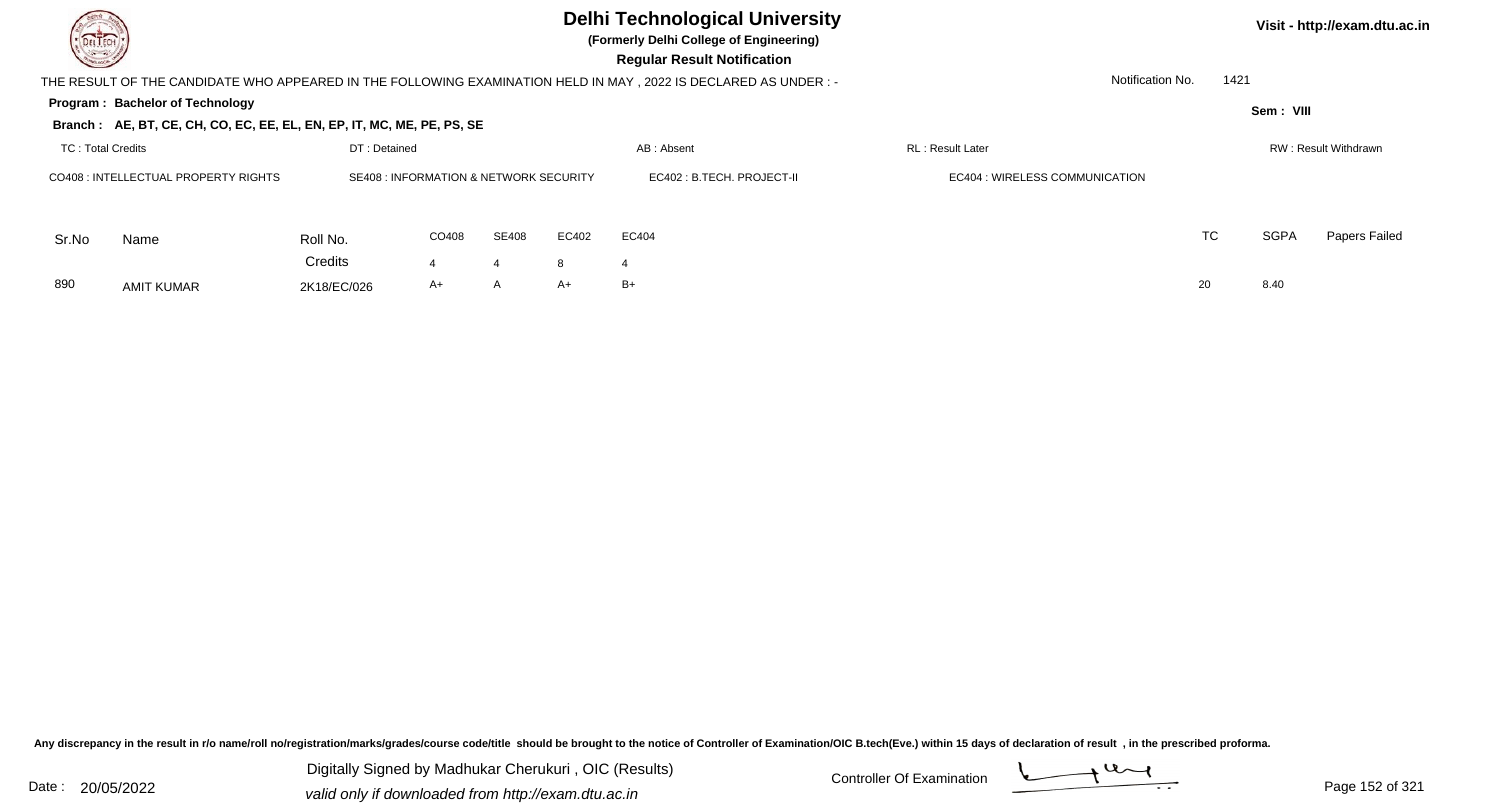| <b>DELTECH</b>           |                                                                                                                 |              |                           |              |                |                | <b>Delhi Technological University</b><br>(Formerly Delhi College of Engineering)<br><b>Regular Result Notification</b> |                  |                  |             | Visit - http://exam.dtu.ac.in |
|--------------------------|-----------------------------------------------------------------------------------------------------------------|--------------|---------------------------|--------------|----------------|----------------|------------------------------------------------------------------------------------------------------------------------|------------------|------------------|-------------|-------------------------------|
|                          | THE RESULT OF THE CANDIDATE WHO APPEARED IN THE FOLLOWING EXAMINATION HELD IN MAY, 2022 IS DECLARED AS UNDER :- |              |                           |              |                |                |                                                                                                                        |                  | Notification No. | 1421        |                               |
|                          | Program: Bachelor of Technology                                                                                 |              |                           |              |                |                |                                                                                                                        |                  |                  | Sem: VIII   |                               |
|                          | Branch: AE, BT, CE, CH, CO, EC, EE, EL, EN, EP, IT, MC, ME, PE, PS, SE                                          |              |                           |              |                |                |                                                                                                                        |                  |                  |             |                               |
| <b>TC: Total Credits</b> |                                                                                                                 | DT: Detained |                           |              |                | AB: Absent     |                                                                                                                        | RL: Result Later |                  |             | RW: Result Withdrawn          |
|                          | CO414 : BIG DATA ANALYTICS                                                                                      |              | EC402: B.TECH. PROJECT-II |              |                |                | EC404 : WIRELESS COMMUNICATION                                                                                         | MOOC402: MOOC I  |                  |             |                               |
| MOOC404 : MOOC II        |                                                                                                                 |              |                           |              |                |                |                                                                                                                        |                  |                  |             |                               |
| Sr.No                    | Name                                                                                                            | Roll No.     | CO414                     | EC402        | EC404          |                | MOOC402 MOOC404                                                                                                        |                  | <b>TC</b>        | <b>SGPA</b> | Papers Failed                 |
|                          |                                                                                                                 | Credits      | $\overline{4}$            | 8            | $\overline{4}$ | $\overline{2}$ | $\overline{2}$                                                                                                         |                  |                  |             |                               |
| 891                      | <b>AARAV TANWAR</b>                                                                                             | 2K18/EC/004  | $\mathsf{A}$              | B            | B              | $A+$           | $A+$                                                                                                                   |                  | 20               | 7.00        |                               |
| 892                      | APOORVA CHOUDHARY                                                                                               | 2K18/EC/039  | A                         | $A+$         | $B+$           | $A+$           | $A+$                                                                                                                   |                  | 20               | 8.40        |                               |
| 893                      | <b>ARCHIT JAIN</b>                                                                                              | 2K18/EC/041  | $\mathsf{A}$              | $A+$         | $\mathsf{A}$   | $A+$           | A                                                                                                                      |                  | 20               | 8.50        |                               |
| 894                      | <b>ARPAN KATIYAR</b>                                                                                            | 2K18/EC/043  | A+                        | $A+$         | $B+$           | $A+$           | $A+$                                                                                                                   |                  | 20               | 8.60        |                               |
| 895                      | <b>AYUSHA THAKUR</b>                                                                                            | 2K18/EC/053  | $A+$                      | $B+$         | B+             | $A+$           | $A+$                                                                                                                   |                  | 20               | 7.80        |                               |
| 896                      | <b>DHRUV GUPTA</b>                                                                                              | 2K18/EC/067  | A                         | A            | $\mathsf{A}$   | $A+$           | $A+$                                                                                                                   |                  | 20               | 8.20        |                               |
| 897                      | <b>DIKSHA GUPTA</b>                                                                                             | 2K18/EC/068  | A                         | $\mathsf{A}$ | $\mathsf{A}$   | $A+$           | $A+$                                                                                                                   |                  | 20               | 8.20        |                               |
| 898                      | <b>DIVYANSH GOEL</b>                                                                                            | 2K18/EC/070  | A                         | $A+$         | A              | $A+$           | $A+$                                                                                                                   |                  | 20               | 8.60        |                               |
| 899                      | <b>KANAV JAIN</b>                                                                                               | 2K18/EC/087  | $B+$                      | A            | $B+$           | $A+$           | $A+$                                                                                                                   |                  | 20               | 7.80        |                               |
| 900                      | <b>RISHAB BINOY DAS</b>                                                                                         | 2K18/EC/132  | A+                        | $B+$         | $B+$           | $A+$           | A+                                                                                                                     |                  | 20               | 7.80        |                               |
| 901                      | <b>VAIBHAV JETLI</b>                                                                                            | 2K18/EC/187  | A+                        | $A+$         | $\circ$        | $A+$           | A+                                                                                                                     |                  | 20               | 9.20        |                               |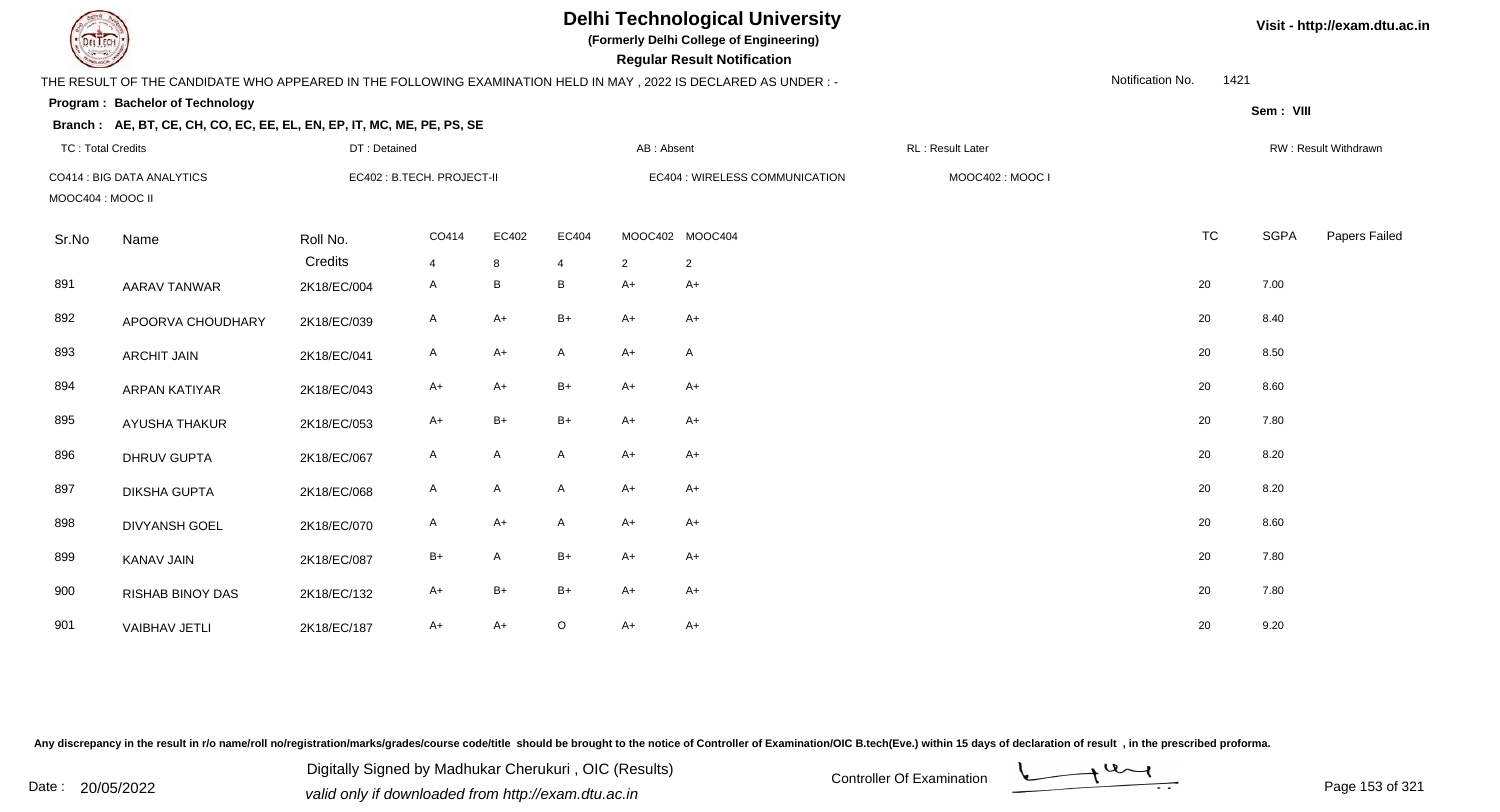

# **Delhi Technological University**

**(Formerly Delhi College of Engineering)**

 **Regular Result Notification**

### THE RESULT OF THE CANDIDATE WHO APPEARED IN THE FOLLOWING EXAMINATION HELD IN MAY , 2022 IS DECLARED AS UNDER : -

Notification No.1421

**Sem : VIII**

#### **Program : Bachelor of Technology**

#### **Branch : AE, BT, CE, CH, CO, EC, EE, EL, EN, EP, IT, MC, ME, PE, PS, SE**

| <b>TC: Total Credits</b> |                             | DT: Detained             |                         |                         |              | AB: Absent                 | RL: Result Later |                                |           |      | RW: Result Withdrawn |
|--------------------------|-----------------------------|--------------------------|-------------------------|-------------------------|--------------|----------------------------|------------------|--------------------------------|-----------|------|----------------------|
|                          | CO414 : BIG DATA ANALYTICS  | EC412 : MACHINE LEARNING |                         |                         |              | EC402 : B.TECH. PROJECT-II |                  | EC404 : WIRELESS COMMUNICATION |           |      |                      |
| Sr.No                    | Name                        | Roll No.<br>Credits      | CO414<br>$\overline{4}$ | EC412<br>$\overline{4}$ | EC402<br>8   | EC404<br>$\overline{4}$    |                  |                                | <b>TC</b> | SGPA | Papers Failed        |
| 902                      | AKASH KUMAR SAH             | 2K18/EC/021              | $A+$                    | $B+$                    | $\, {\bf B}$ | C                          |                  |                                | 20        | 6.60 |                      |
| 903                      | AKSHAT PANDIT               | 2K18/EC/022              | A                       | $\circ$                 | $A+$         | $A+$                       |                  |                                | 20        | 9.00 |                      |
| 904                      | AMIT KUMAR MEENA            | 2K18/EC/028              | $A+$                    | $A+$                    | $A+$         | $\circ$                    |                  |                                | 20        | 9.20 |                      |
| 905                      | <b>ANKIT BAISOYA</b>        | 2K18/EC/032              | $A+$                    | $A+$                    | $B+$         | $\, {\sf B}$               |                  |                                | 20        | 7.60 |                      |
| 906                      | ANURAG                      | 2K18/EC/037              | $A+$                    | A                       | $B+$         | $A+$                       |                  |                                | 20        | 8.00 |                      |
| 907                      | AUSHO ROUP                  | 2K18/EC/049              | A                       | $A+$                    | $\mathsf{A}$ | $A+$                       |                  |                                | 20        | 8.40 |                      |
| 908                      | NISHANT NIRVAN              | 2K18/EC/115              | $A+$                    | $\overline{A}$          | $A+$         | $B+$                       |                  |                                | 20        | 8.40 |                      |
| 909                      | PAYAS SINGH NIKHURPA        | 2K18/EC/118              | $A+$                    | $A+$                    | $A+$         | $\mathsf{A}$               |                  |                                | 20        | 8.80 |                      |
| 910                      | SIDDHANT MATHUR             | 2K18/EC/166              | A                       | $A+$                    | $A+$         | $A+$                       |                  |                                | 20        | 8.80 |                      |
| 911                      | <b>VENKATA SATYA RUPESH</b> | 2K18/EC/191              | A                       | B                       | $B+$         | $B+$                       |                  |                                | 20        | 7.00 |                      |

Any discrepancy in the result in r/o name/roll no/registration/marks/grades/course code/title should be brought to the notice of Controller of Examination/OIC B.tech(Eve.) within 15 days of declaration of result, in the pr

Date : 20/05/2022 Digital Digital of Digital of Mudahamar Chorental r, Ore (recentle)<br>valid only if downloaded from http://exam.dtu.ac.in<br>Date : 20/05/2022 valid only if downloaded from http://exam.dtu.ac.in Digitally Signed by Madhukar Cherukuri , OIC (Results)

**Visit - http://exam.dtu.ac.in**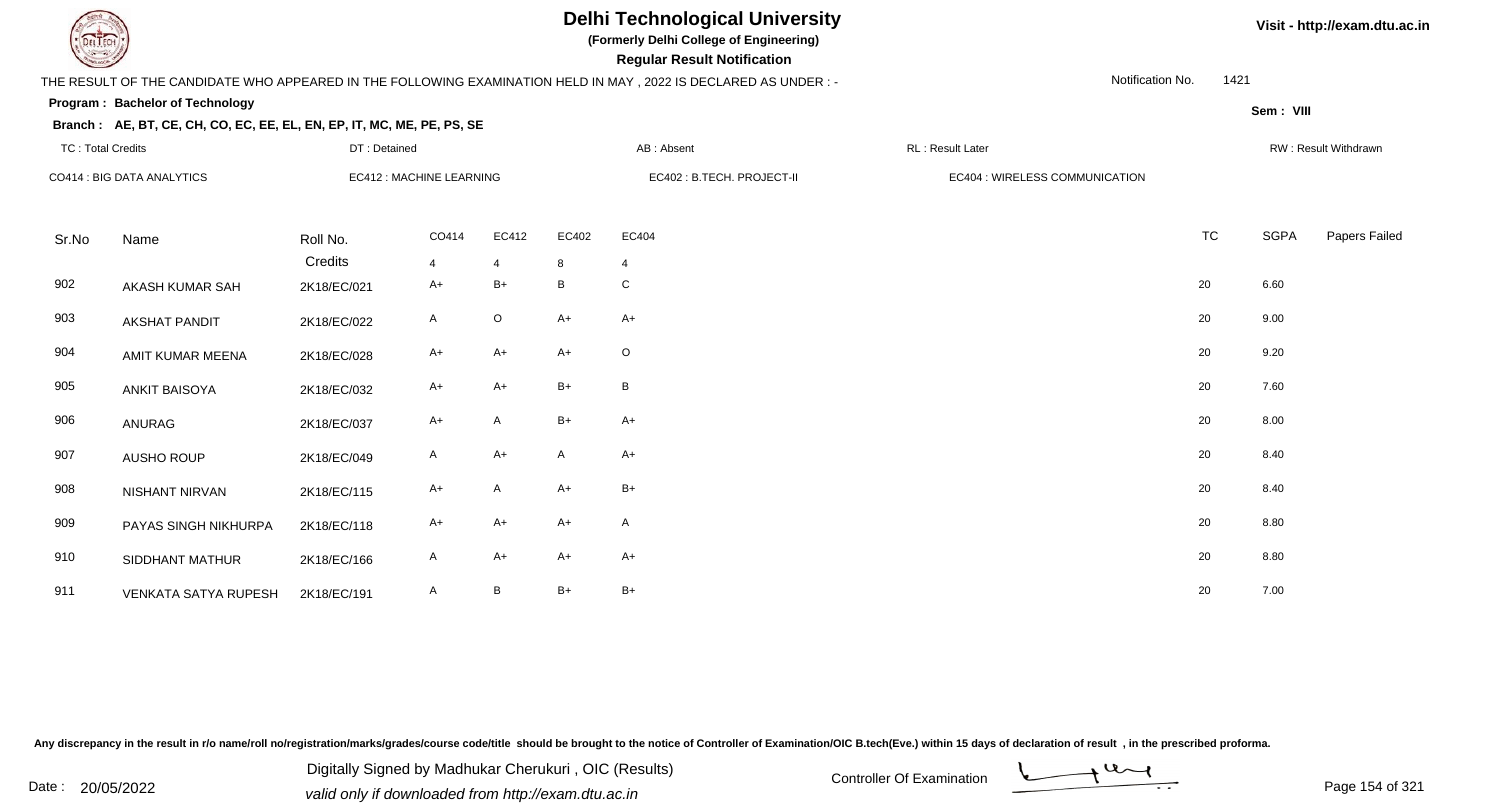## **Delhi Technological University**

**(Formerly Delhi College of Engineering)**

 **Regular Result Notification**

### THE RESULT OF THE CANDIDATE WHO APPEARED IN THE FOLLOWING EXAMINATION HELD IN MAY , 2022 IS DECLARED AS UNDER : -

Notification No.1421

**Program : Bachelor of Technology**

**Sem : VIII**

**Visit - http://exam.dtu.ac.in**

| <b>TC: Total Credits</b> |                            | DT: Detained          |                                          |                         |            | AB: Absent                 | RL: Result Later               |           |      | RW: Result Withdrawn |
|--------------------------|----------------------------|-----------------------|------------------------------------------|-------------------------|------------|----------------------------|--------------------------------|-----------|------|----------------------|
|                          | CO414 : BIG DATA ANALYTICS | EC458 : Deep Learning |                                          |                         |            | EC402 : B.TECH. PROJECT-II | EC404 : WIRELESS COMMUNICATION |           |      |                      |
| Sr.No                    | Name                       | Roll No.<br>Credits   | CO414<br>$\overline{4}$                  | EC458<br>$\overline{4}$ | EC402<br>8 | EC404<br>4                 |                                | <b>TC</b> | SGPA | Papers Failed        |
| 912                      | <b>ACHINTYA</b>            | 2K18/EC/016           | $\mathsf{A}$                             | ${\bf C}$               | B          | B                          |                                | $20\,$    | 6.20 |                      |
| 913                      | AKARSH SINGH               | 2K18/EC/020           | A                                        | ${\bf C}$               | $B+$       | B                          |                                | 20        | 6.60 |                      |
| 914                      | HIMANSHU AHLAWAT           | 2K18/EC/081           | $B+$                                     | ${\bf C}$               | A          | $B+$                       |                                | 20        | 7.00 |                      |
| 915                      | PRATIKSHA PRADHAN          | 2K18/EC/121           | $A+$                                     | $B+$                    | $A+$       | $B+$                       |                                | $20\,$    | 8.20 |                      |
| 916                      | TARUN KUMAR GOLA           | 2K18/EC/179           | A                                        | A                       | $B+$       | $\mathsf{A}$               |                                | 20        | 7.60 |                      |
|                          | CO414 : BIG DATA ANALYTICS |                       | EP414 : SPACE AND ATMOSPHERIC SCIENCE-II |                         |            | EC402 : B.TECH. PROJECT-II | EC404 : WIRELESS COMMUNICATION |           |      |                      |
| Sr.No                    | Name                       | Roll No.<br>Credits   | CO414<br>$\overline{4}$                  | EP414<br>4              | EC402<br>8 | EC404<br>$\overline{4}$    |                                | <b>TC</b> | SGPA | Papers Failed        |
| 917                      | <b>ARJIT TYAGI</b>         | 2K18/EC/042           | A                                        | F                       | $B+$       | B                          |                                | 16        | 5.60 | EP414,               |

Any discrepancy in the result in r/o name/roll no/registration/marks/grades/course code/title should be brought to the notice of Controller of Examination/OIC B.tech(Eve.) within 15 days of declaration of result, in the pr

Date : 20/05/2022 Digital Digital of Microsofted Chemical Controller Of Examination Determination Page 155 of 32 Digitally Signed by Madhukar Cherukuri , OIC (Results)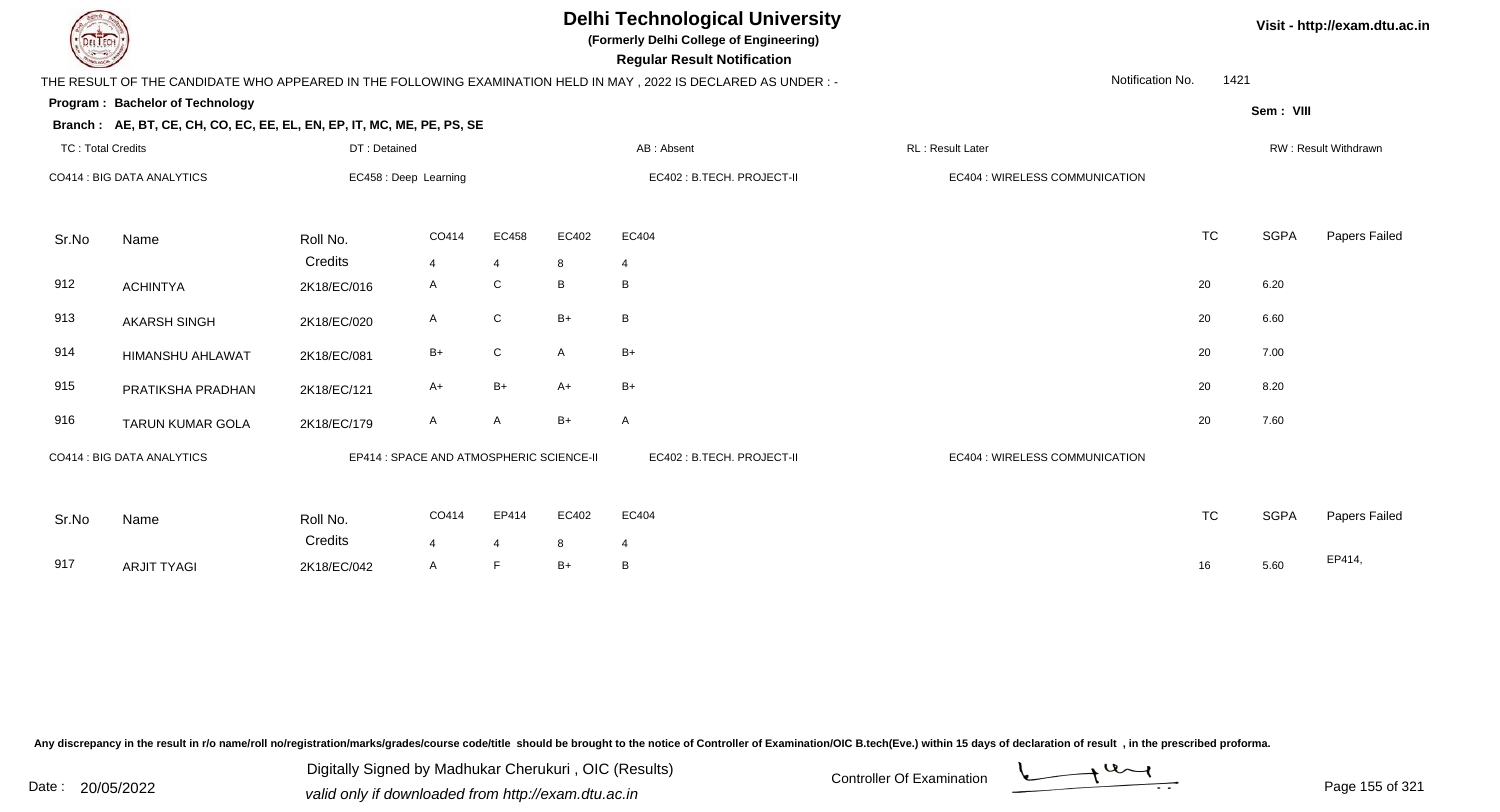| <b>DELTECH</b>           |                                                                        |              |                                        |                |       | <b>Delhi Technological University</b><br>(Formerly Delhi College of Engineering)<br><b>Regular Result Notification</b> |                                |           |             | Visit - http://exam.dtu.ac.in |
|--------------------------|------------------------------------------------------------------------|--------------|----------------------------------------|----------------|-------|------------------------------------------------------------------------------------------------------------------------|--------------------------------|-----------|-------------|-------------------------------|
|                          |                                                                        |              |                                        |                |       | THE RESULT OF THE CANDIDATE WHO APPEARED IN THE FOLLOWING EXAMINATION HELD IN MAY, 2022 IS DECLARED AS UNDER:-         | Notification No.               | 1421      |             |                               |
|                          | Program: Bachelor of Technology                                        |              |                                        |                |       |                                                                                                                        |                                |           | Sem: VIII   |                               |
|                          | Branch: AE, BT, CE, CH, CO, EC, EE, EL, EN, EP, IT, MC, ME, PE, PS, SE |              |                                        |                |       |                                                                                                                        |                                |           |             |                               |
| <b>TC: Total Credits</b> |                                                                        | DT: Detained |                                        |                |       | AB: Absent                                                                                                             | RL : Result Later              |           |             | RW: Result Withdrawn          |
|                          | CO414 : BIG DATA ANALYTICS                                             |              | MC420 : INFORMATION THEORY AND CODING  |                |       | EC402: B.TECH. PROJECT-II                                                                                              | EC404 : WIRELESS COMMUNICATION |           |             |                               |
| Sr.No                    | Name                                                                   | Roll No.     | CO414                                  | MC420          | EC402 | EC404                                                                                                                  |                                | <b>TC</b> | <b>SGPA</b> | Papers Failed                 |
|                          |                                                                        | Credits      | $\overline{4}$                         | $\overline{4}$ | 8     | $\overline{4}$                                                                                                         |                                |           |             |                               |
| 918                      | <b>SAIYAM SONI</b>                                                     | 2K18/EC/147  | $A+$                                   | $\mathsf{A}$   | $A+$  | $B+$                                                                                                                   |                                | 20        | 8.40        |                               |
| 919                      | SHREY AGARWAL                                                          | 2K18/EC/161  | A+                                     | A              | $A+$  | $\mathsf{A}$                                                                                                           |                                | 20        | 8.60        |                               |
|                          | CO414 : BIG DATA ANALYTICS                                             |              | ME408 : COMBUSTION GENERATED POLLUTION |                |       | EC402 : B.TECH. PROJECT-II                                                                                             | EC404 : WIRELESS COMMUNICATION |           |             |                               |
| Sr.No                    | Name                                                                   | Roll No.     | CO414                                  | ME408          | EC402 | EC404                                                                                                                  |                                | <b>TC</b> | <b>SGPA</b> | Papers Failed                 |
|                          |                                                                        | Credits      | 4                                      | $\overline{4}$ | 8     | $\overline{4}$                                                                                                         |                                |           |             |                               |
| 920                      | KUNGA JAMPHEL                                                          | 2K18/EC/091  | $A+$                                   | $A+$           | B     | $\overline{A}$                                                                                                         |                                | 20        | 7.60        |                               |
|                          | CO414 : BIG DATA ANALYTICS                                             |              | ME420: MATERIALS MANAGEMENT            |                |       | EC402: B.TECH. PROJECT-II                                                                                              | EC404 : WIRELESS COMMUNICATION |           |             |                               |
| Sr.No                    | Name                                                                   | Roll No.     | CO414                                  | ME420          | EC402 | EC404                                                                                                                  |                                | <b>TC</b> | <b>SGPA</b> | Papers Failed                 |
|                          |                                                                        | Credits      | $\overline{4}$                         | $\overline{4}$ | 8     | 4                                                                                                                      |                                |           |             |                               |
| 921                      | <b>DENNIS THAKUR</b>                                                   | 2K18/EC/062  | A+                                     | $\mathsf O$    | B     | В                                                                                                                      |                                | 20        | 7.40        |                               |
| 922                      | <b>DIVYANI</b>                                                         | 2K18/EC/069  | $A+$                                   | $A+$           | $A+$  | $B+$                                                                                                                   |                                | 20        | 8.60        |                               |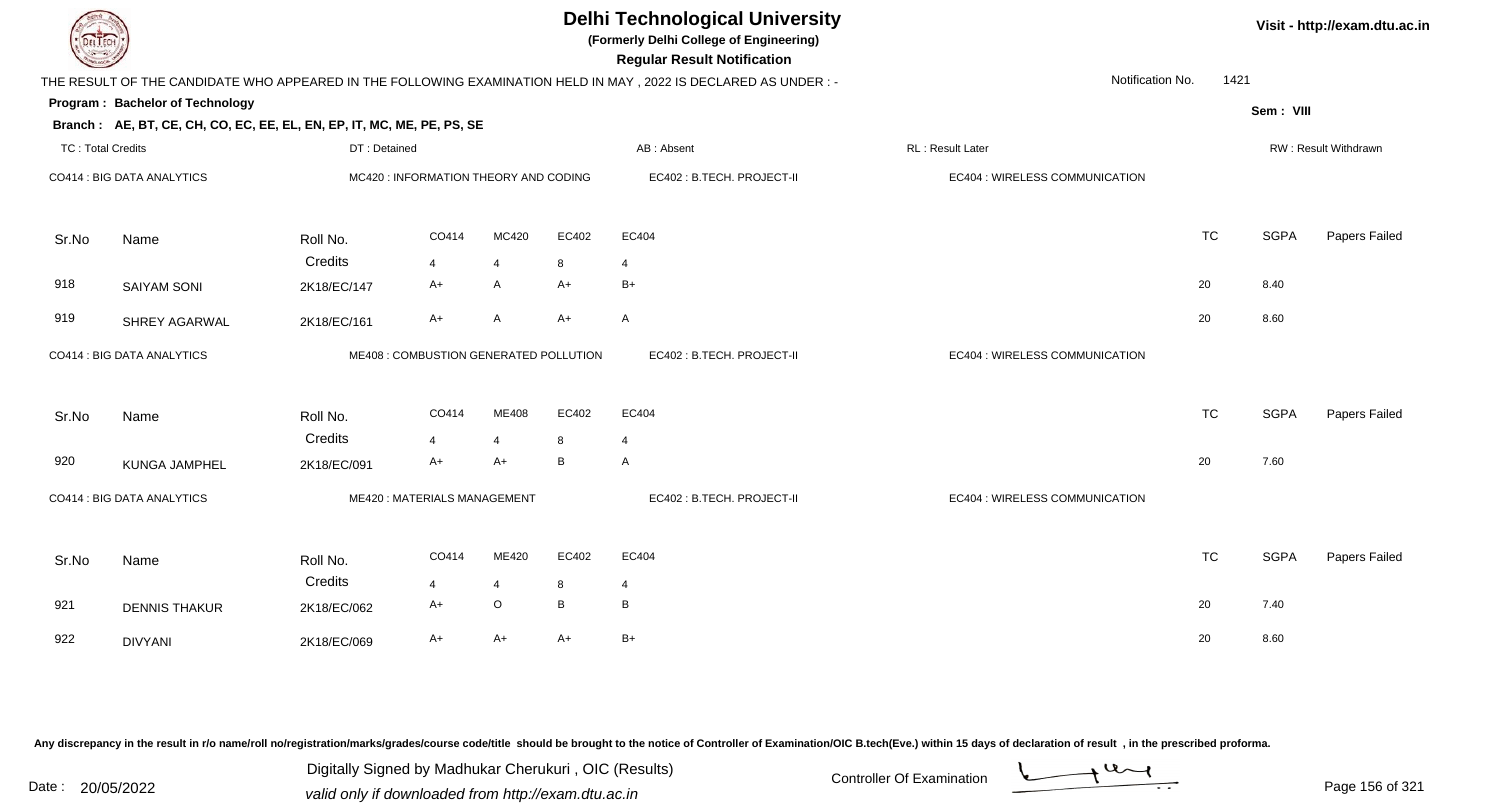| <b>DELTECH</b>           |                                                                                                                  |                            |                       |       |       |                | <b>Delhi Technological University</b><br>(Formerly Delhi College of Engineering)<br><b>Regular Result Notification</b> |                                |           |             | Visit - http://exam.dtu.ac.in |
|--------------------------|------------------------------------------------------------------------------------------------------------------|----------------------------|-----------------------|-------|-------|----------------|------------------------------------------------------------------------------------------------------------------------|--------------------------------|-----------|-------------|-------------------------------|
|                          | THE RESULT OF THE CANDIDATE WHO APPEARED IN THE FOLLOWING EXAMINATION HELD IN MAY , 2022 IS DECLARED AS UNDER :- |                            |                       |       |       |                |                                                                                                                        | Notification No.               | 1421      |             |                               |
|                          | Program: Bachelor of Technology<br>Branch: AE, BT, CE, CH, CO, EC, EE, EL, EN, EP, IT, MC, ME, PE, PS, SE        |                            |                       |       |       |                |                                                                                                                        |                                |           | Sem: VIII   |                               |
| <b>TC: Total Credits</b> |                                                                                                                  | DT: Detained               |                       |       |       | AB: Absent     |                                                                                                                        | RL: Result Later               |           |             | RW: Result Withdrawn          |
| MOOC404 : MOOC II        | EC412 : MACHINE LEARNING                                                                                         | EC402 : B.TECH. PROJECT-II |                       |       |       |                | EC404 : WIRELESS COMMUNICATION                                                                                         | MOOC402: MOOC I                |           |             |                               |
| Sr.No                    | Name                                                                                                             | Roll No.                   | EC412                 | EC402 | EC404 |                | MOOC402 MOOC404                                                                                                        |                                | <b>TC</b> | <b>SGPA</b> | Papers Failed                 |
|                          |                                                                                                                  | Credits                    | 4                     | 8     |       | 2              | 2                                                                                                                      |                                |           |             |                               |
| 923                      | SIDHANT KUMAR                                                                                                    | 2K15/EC/158                | A                     | B+    | A     | $A+$           | $A+$                                                                                                                   |                                | 20        | 7.80        |                               |
| 924                      | DEVENDRA KUMAR JAT                                                                                               | 2K18/EC/065                | $A+$                  | A     | A     | $A+$           | $A+$                                                                                                                   |                                | 20        | 8.40        |                               |
| 925                      | <b>HARSHUL BANSAL</b>                                                                                            | 2K18/EC/080                | A                     | A     | A     | $A+$           | $A+$                                                                                                                   |                                | 20        | 8.20        |                               |
| 926                      | <b>VAIBHAV DABAS</b>                                                                                             | 2K18/EC/186                | Α                     | $B+$  | $B+$  | A              | $A+$                                                                                                                   |                                | 20        | 7.50        |                               |
|                          | EC412 : MACHINE LEARNING                                                                                         |                            | EC458 : Deep Learning |       |       |                | EC402: B.TECH. PROJECT-II                                                                                              | EC404 : WIRELESS COMMUNICATION |           |             |                               |
| Sr.No                    | Name                                                                                                             | Roll No.                   | EC412                 | EC458 | EC402 | EC404          |                                                                                                                        |                                | <b>TC</b> | <b>SGPA</b> | Papers Failed                 |
|                          |                                                                                                                  | Credits                    | $\overline{4}$        | 4     | 8     | $\overline{4}$ |                                                                                                                        |                                |           |             |                               |
| 927                      | YASH SAINI                                                                                                       | 2K18/EC/195                | A                     | $B+$  | $A+$  | $B+$           |                                                                                                                        |                                | 20        | 8.00        |                               |

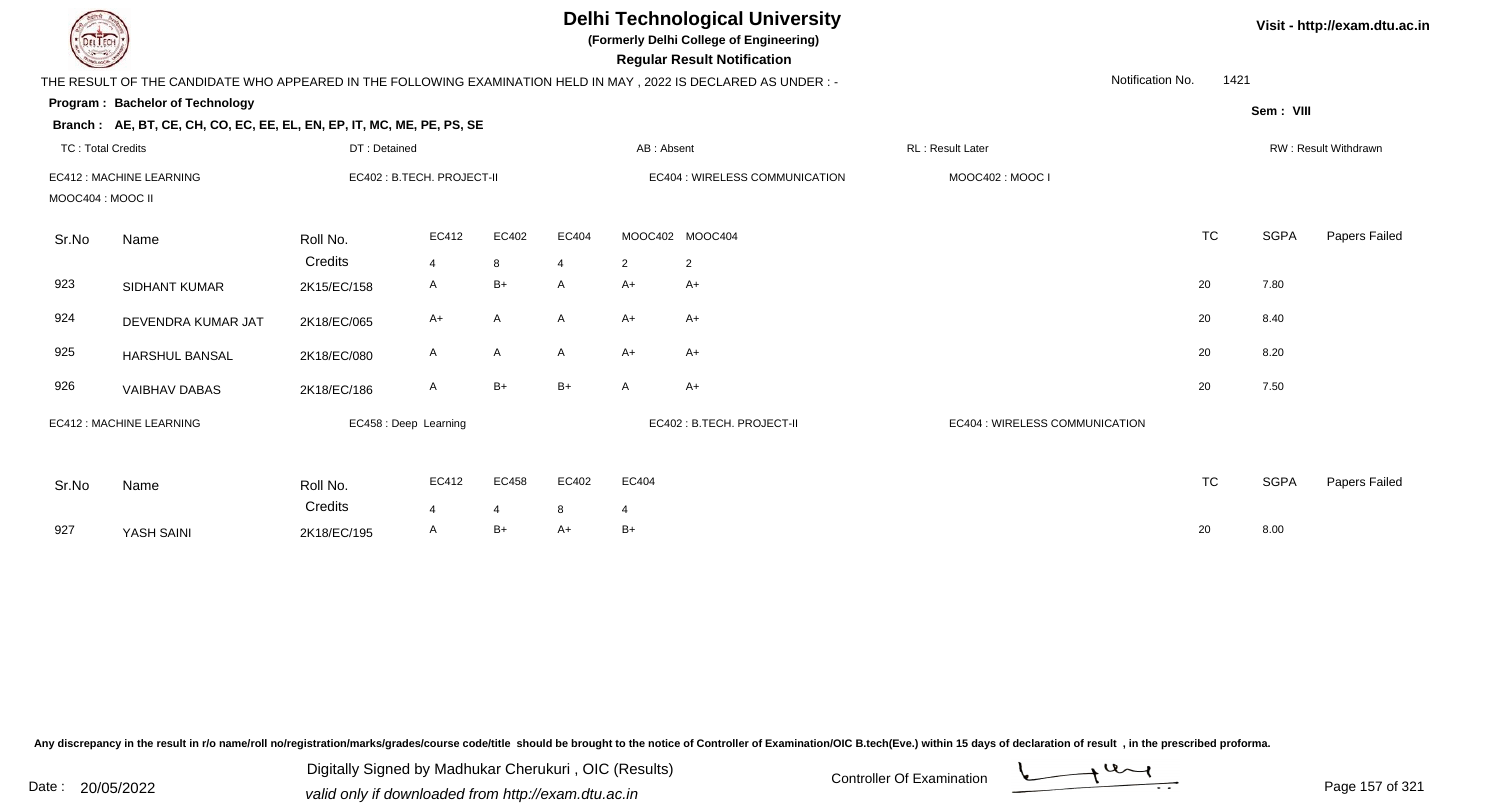| JEL I ECH                |                                                                        |              |                                                  |                |              | <b>Delhi Technological University</b><br>(Formerly Delhi College of Engineering)<br><b>Regular Result Notification</b> |                                |                  |             | Visit - http://exam.dtu.ac.in |
|--------------------------|------------------------------------------------------------------------|--------------|--------------------------------------------------|----------------|--------------|------------------------------------------------------------------------------------------------------------------------|--------------------------------|------------------|-------------|-------------------------------|
|                          |                                                                        |              |                                                  |                |              | THE RESULT OF THE CANDIDATE WHO APPEARED IN THE FOLLOWING EXAMINATION HELD IN MAY, 2022 IS DECLARED AS UNDER :-        |                                | Notification No. | 1421        |                               |
|                          | <b>Program: Bachelor of Technology</b>                                 |              |                                                  |                |              |                                                                                                                        |                                |                  | Sem: VIII   |                               |
|                          | Branch: AE, BT, CE, CH, CO, EC, EE, EL, EN, EP, IT, MC, ME, PE, PS, SE |              |                                                  |                |              |                                                                                                                        |                                |                  |             |                               |
| <b>TC: Total Credits</b> |                                                                        | DT: Detained |                                                  |                |              | AB: Absent                                                                                                             | RL: Result Later               |                  |             | RW: Result Withdrawn          |
|                          | EC412 : MACHINE LEARNING                                               |              | EC462 : Recent Trends in Artificial Intelligence |                |              | EC402 : B.TECH. PROJECT-II                                                                                             | EC404 : WIRELESS COMMUNICATION |                  |             |                               |
| Sr.No                    | Name                                                                   | Roll No.     | EC412                                            | EC462          | EC402        | EC404                                                                                                                  |                                | <b>TC</b>        | <b>SGPA</b> | Papers Failed                 |
|                          |                                                                        | Credits      | 4                                                | $\overline{4}$ | 8            | $\overline{4}$                                                                                                         |                                |                  |             |                               |
| 928                      | ANIKET CHAUDHARY                                                       | 2K18/EC/030  | A                                                | $\mathsf{A}$   | $A+$         | $\circ$                                                                                                                |                                | 20               | 8.80        |                               |
| 929                      | MARSHAL NANDA                                                          | 2K18/EC/096  | $\mathsf O$                                      | A              | $A+$         | $B+$                                                                                                                   |                                | 20               | 8.60        |                               |
| 930                      | <b>MD NAZIR HUSAIN</b>                                                 | 2K18/EC/098  | $\mathsf{A}$                                     | $B+$           | $\mathsf{A}$ | $\mathsf{A}$                                                                                                           |                                | 20               | 7.80        |                               |
| 931                      | MIHIR KUMAR JHA                                                        | 2K18/EC/099  | A+                                               | A              | $B+$         | $\mathsf{A}$                                                                                                           |                                | 20               | 7.80        |                               |
| 932                      | MITUL KUMAR CHOUDHARY 2K18/EC/101                                      |              | O                                                | $A+$           | $B+$         | $\circ$                                                                                                                |                                | 20               | 8.60        |                               |
| 933                      | NISCHIT NAGESH POOJARI                                                 | 2K18/EC/114  | $A+$                                             | $\mathsf A$    | $\circ$      | $B+$                                                                                                                   |                                | 20               | 8.80        |                               |
|                          | EC412 : MACHINE LEARNING                                               |              | <b>EE448: BIG DATA ANALYTICS</b>                 |                |              | EC402 : B.TECH. PROJECT-II                                                                                             | EC404 : WIRELESS COMMUNICATION |                  |             |                               |
| Sr.No                    | Name                                                                   | Roll No.     | EC412                                            | EE448          | EC402        | EC404                                                                                                                  |                                | <b>TC</b>        | SGPA        | Papers Failed                 |
|                          |                                                                        | Credits      | 4                                                | $\overline{4}$ | 8            | $\overline{4}$                                                                                                         |                                |                  |             |                               |
| 934                      | NILESH YADAV                                                           | 2K18/EC/111  | A+                                               | $B+$           | $A+$         | $A+$                                                                                                                   |                                | 20               | 8.60        |                               |
| 935                      | <b>PANKHIL</b>                                                         | 2K18/EC/117  | A                                                | $B+$           | $A+$         | $\mathsf{A}$                                                                                                           |                                | 20               | 8.20        |                               |
| 936                      | PRATEEK KUMAR VERMA                                                    | 2K18/EC/120  | A                                                | $B+$           | $A+$         | $B+$                                                                                                                   |                                | 20               | 8.00        |                               |
| 937                      | <b>SIDDHARTH</b>                                                       | 2K18/EC/168  | A                                                | $\mathsf A$    | $B+$         | $\mathsf{A}$                                                                                                           |                                | 20               | 7.60        |                               |

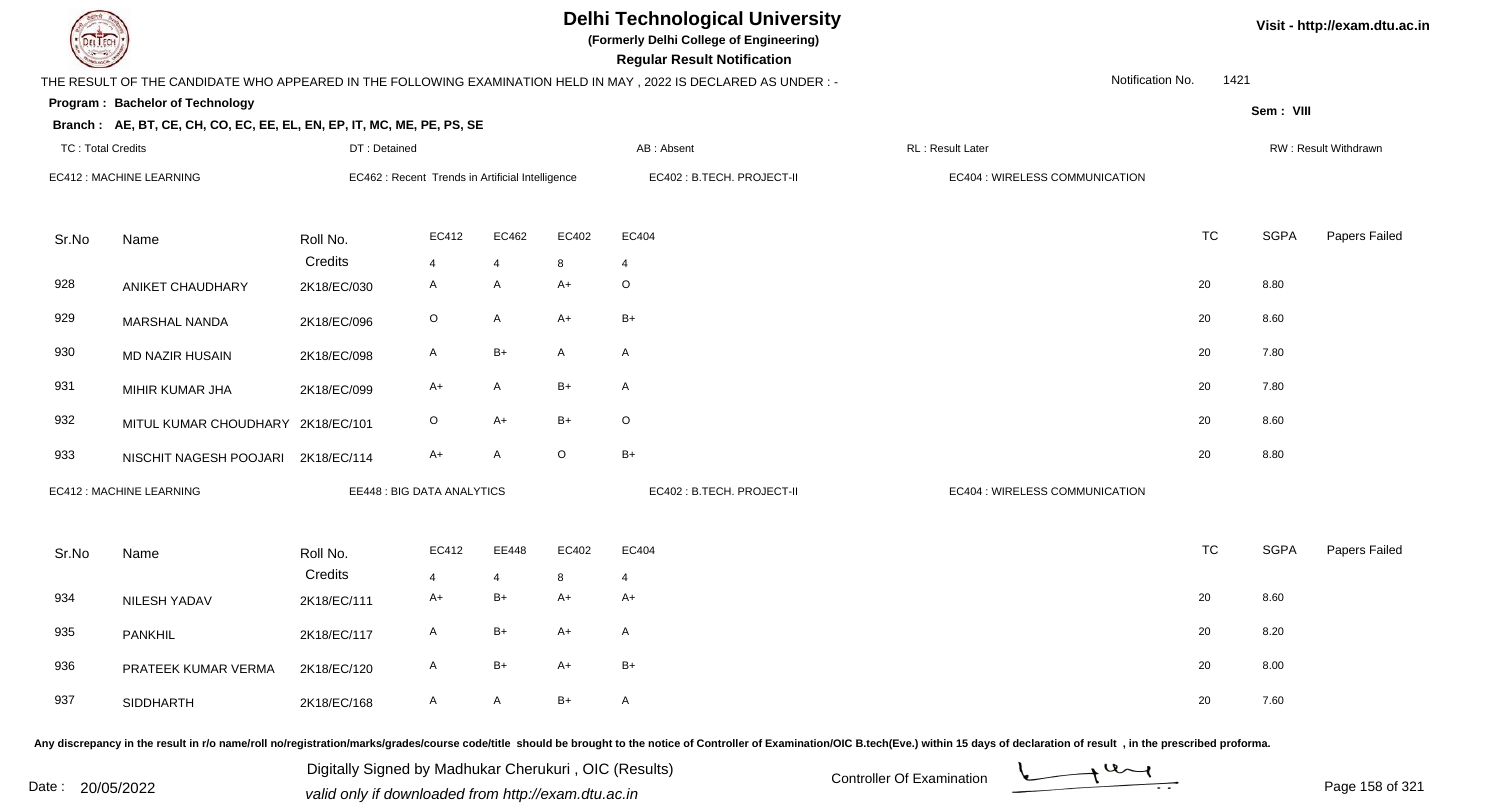| DEL TECH                 |                                                                        |              |                            |                |                | <b>Delhi Technological University</b><br>(Formerly Delhi College of Engineering)<br><b>Regular Result Notification</b> |                                |           |             | Visit - http://exam.dtu.ac.in |
|--------------------------|------------------------------------------------------------------------|--------------|----------------------------|----------------|----------------|------------------------------------------------------------------------------------------------------------------------|--------------------------------|-----------|-------------|-------------------------------|
|                          |                                                                        |              |                            |                |                | THE RESULT OF THE CANDIDATE WHO APPEARED IN THE FOLLOWING EXAMINATION HELD IN MAY, 2022 IS DECLARED AS UNDER :-        | Notification No.               | 1421      |             |                               |
|                          | Program: Bachelor of Technology                                        |              |                            |                |                |                                                                                                                        |                                |           | Sem: VIII   |                               |
|                          | Branch: AE, BT, CE, CH, CO, EC, EE, EL, EN, EP, IT, MC, ME, PE, PS, SE |              |                            |                |                |                                                                                                                        |                                |           |             |                               |
| <b>TC: Total Credits</b> |                                                                        | DT: Detained |                            |                |                | AB: Absent                                                                                                             | RL : Result Later              |           |             | RW: Result Withdrawn          |
|                          | EC412 : MACHINE LEARNING                                               |              | IT404 : BIG DATA ANALYTICS |                |                | EC402 : B.TECH. PROJECT-II                                                                                             | EC404 : WIRELESS COMMUNICATION |           |             |                               |
| Sr.No                    | Name                                                                   | Roll No.     | EC412                      | <b>IT404</b>   | EC402          | EC404                                                                                                                  |                                | <b>TC</b> | <b>SGPA</b> | Papers Failed                 |
|                          |                                                                        | Credits      | $\overline{4}$             | $\overline{4}$ | 8              | $\overline{4}$                                                                                                         |                                |           |             |                               |
| 938                      | <b>AKSHAT SAHU</b>                                                     | 2K18/EC/023  | A                          | A+             | $B+$           | $\mathsf{A}$                                                                                                           |                                | 20        | 7.80        |                               |
| 939                      | ANSHUMAN                                                               | 2K18/EC/035  | В                          | $\mathsf{A}$   | $B+$           | $\mathbf C$                                                                                                            |                                | 20        | 6.60        |                               |
|                          | EC412 : MACHINE LEARNING                                               |              | IT416 : NOMADIC COMPUTING  |                |                | EC402: B.TECH. PROJECT-II                                                                                              | EC404 : WIRELESS COMMUNICATION |           |             |                               |
| Sr.No                    | Name                                                                   | Roll No.     | EC412                      | IT416          | EC402          | EC404                                                                                                                  |                                | <b>TC</b> | <b>SGPA</b> | Papers Failed                 |
|                          |                                                                        | Credits      | 4                          | $\overline{4}$ | 8              | $\overline{4}$                                                                                                         |                                |           |             |                               |
| 940                      | <b>SUSHANT DEV</b>                                                     | 2K18/EC/178  | A                          | $A+$           | $\overline{A}$ | $B+$                                                                                                                   |                                | 20        | 8.00        |                               |
|                          | EC412 : MACHINE LEARNING                                               |              | IT420 : COMPUTER VISION    |                |                | EC402: B.TECH. PROJECT-II                                                                                              | EC404 : WIRELESS COMMUNICATION |           |             |                               |
| Sr.No                    | Name                                                                   | Roll No.     | EC412                      | <b>IT420</b>   | EC402          | EC404                                                                                                                  |                                | <b>TC</b> | <b>SGPA</b> | Papers Failed                 |
|                          |                                                                        | Credits      | 4                          | $\overline{4}$ | 8              | $\overline{4}$                                                                                                         |                                |           |             |                               |
| 941                      | <b>ADITYA GOEL</b>                                                     | 2K18/EC/017  | A+                         | A              | $A+$           | $\mathsf{A}$                                                                                                           |                                | 20        | 8.60        |                               |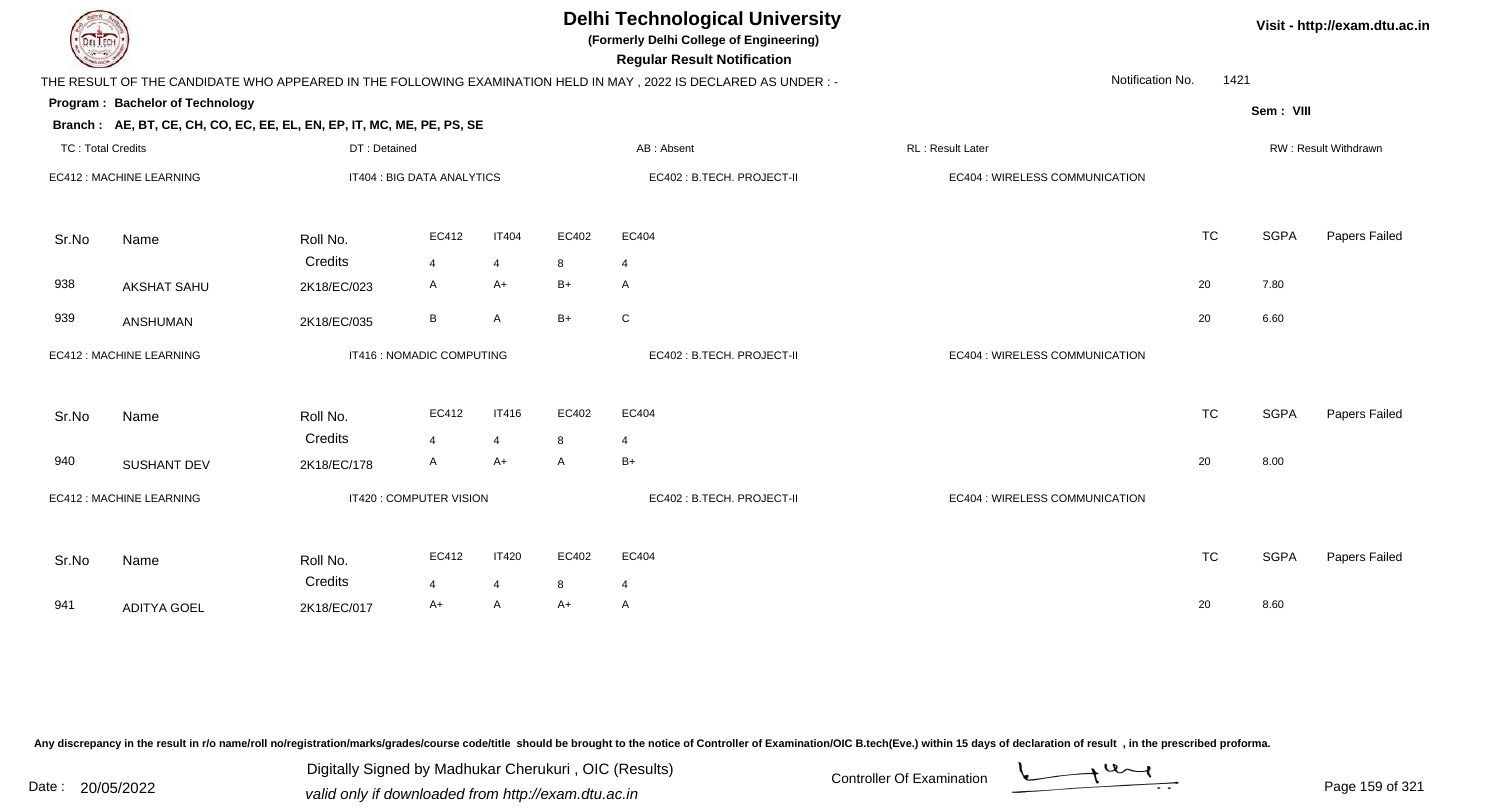| DEL TECH.                |                                                                                                           |              |                                          |                       |              | <b>Delhi Technological University</b><br>(Formerly Delhi College of Engineering)<br><b>Regular Result Notification</b> |                                |           |             | Visit - http://exam.dtu.ac |
|--------------------------|-----------------------------------------------------------------------------------------------------------|--------------|------------------------------------------|-----------------------|--------------|------------------------------------------------------------------------------------------------------------------------|--------------------------------|-----------|-------------|----------------------------|
|                          |                                                                                                           |              |                                          |                       |              | THE RESULT OF THE CANDIDATE WHO APPEARED IN THE FOLLOWING EXAMINATION HELD IN MAY , 2022 IS DECLARED AS UNDER :-       | Notification No.               | 1421      |             |                            |
|                          | Program: Bachelor of Technology<br>Branch: AE, BT, CE, CH, CO, EC, EE, EL, EN, EP, IT, MC, ME, PE, PS, SE |              |                                          |                       |              |                                                                                                                        |                                |           | Sem: VIII   |                            |
| <b>TC: Total Credits</b> |                                                                                                           | DT: Detained |                                          |                       |              | AB: Absent                                                                                                             | RL : Result Later              |           |             | RW: Result Withdrawn       |
|                          | EC412 : MACHINE LEARNING                                                                                  |              | ME404 : INDUSTRIAL ENGINEERING           |                       |              | EC402: B.TECH. PROJECT-II                                                                                              | EC404 : WIRELESS COMMUNICATION |           |             |                            |
| Sr.No                    | Name                                                                                                      | Roll No.     | EC412                                    | ME404                 | EC402        | EC404                                                                                                                  |                                | <b>TC</b> | <b>SGPA</b> | Papers Failed              |
|                          |                                                                                                           | Credits      | $\overline{4}$                           | $\overline{4}$        | 8            | $\overline{4}$                                                                                                         |                                |           |             |                            |
| 942                      | ANASUYA SONOWAL                                                                                           | 2K18/EC/029  | $\mathsf{A}$                             | $\mathsf{C}$          | $B+$         | $\overline{A}$                                                                                                         |                                | 20        | 7.00        |                            |
|                          | EC412 : MACHINE LEARNING                                                                                  |              | SE406 : ADVANCES IN SOFTWARE ENGINEERING |                       |              | EC402: B.TECH. PROJECT-II                                                                                              | EC404 : WIRELESS COMMUNICATION |           |             |                            |
| Sr.No                    | Name                                                                                                      | Roll No.     | EC412                                    | <b>SE406</b>          | EC402        | EC404                                                                                                                  |                                | <b>TC</b> | <b>SGPA</b> | Papers Failed              |
|                          |                                                                                                           | Credits      | $\Delta$                                 | $\boldsymbol{\Delta}$ | 8            | $\boldsymbol{\Delta}$                                                                                                  |                                |           |             |                            |
| 943                      | <b>SHIVAM</b>                                                                                             | 2K18/EC/160  | $A+$                                     | A                     | $A+$         | $A+$                                                                                                                   |                                | 20        | 8.80        |                            |
|                          | EC416 : PATTERN RECOGNITION                                                                               |              | EE448 : BIG DATA ANALYTICS               |                       |              | EC402 : B.TECH. PROJECT-II                                                                                             | EC404 : WIRELESS COMMUNICATION |           |             |                            |
| Sr.No                    | Name                                                                                                      | Roll No.     | EC416                                    | EE448                 | EC402        | EC404                                                                                                                  |                                | <b>TC</b> | <b>SGPA</b> | Papers Failed              |
|                          |                                                                                                           | Credits      | 4                                        | $\overline{4}$        | 8            | -4                                                                                                                     |                                |           |             |                            |
| 944                      | SHASHWAT GUPTA                                                                                            | 2K18/EC/158  | $B+$                                     | $B+$                  | $\mathsf{A}$ | B+                                                                                                                     |                                | 20        | 7.40        |                            |
|                          |                                                                                                           |              |                                          |                       |              |                                                                                                                        |                                |           |             |                            |

Digitally Signed by Madhukar Cherukuri, OIC (Results)<br>Date : 20/05/2022 valid only if downloaded from http://oxam.dtu.ac.in Digitally Signed by Madhukar Cherukuri , OIC (Results)valid only if downloaded from http://exam.dtu.ac.in



**Visit - http://exam.dtu.ac.in**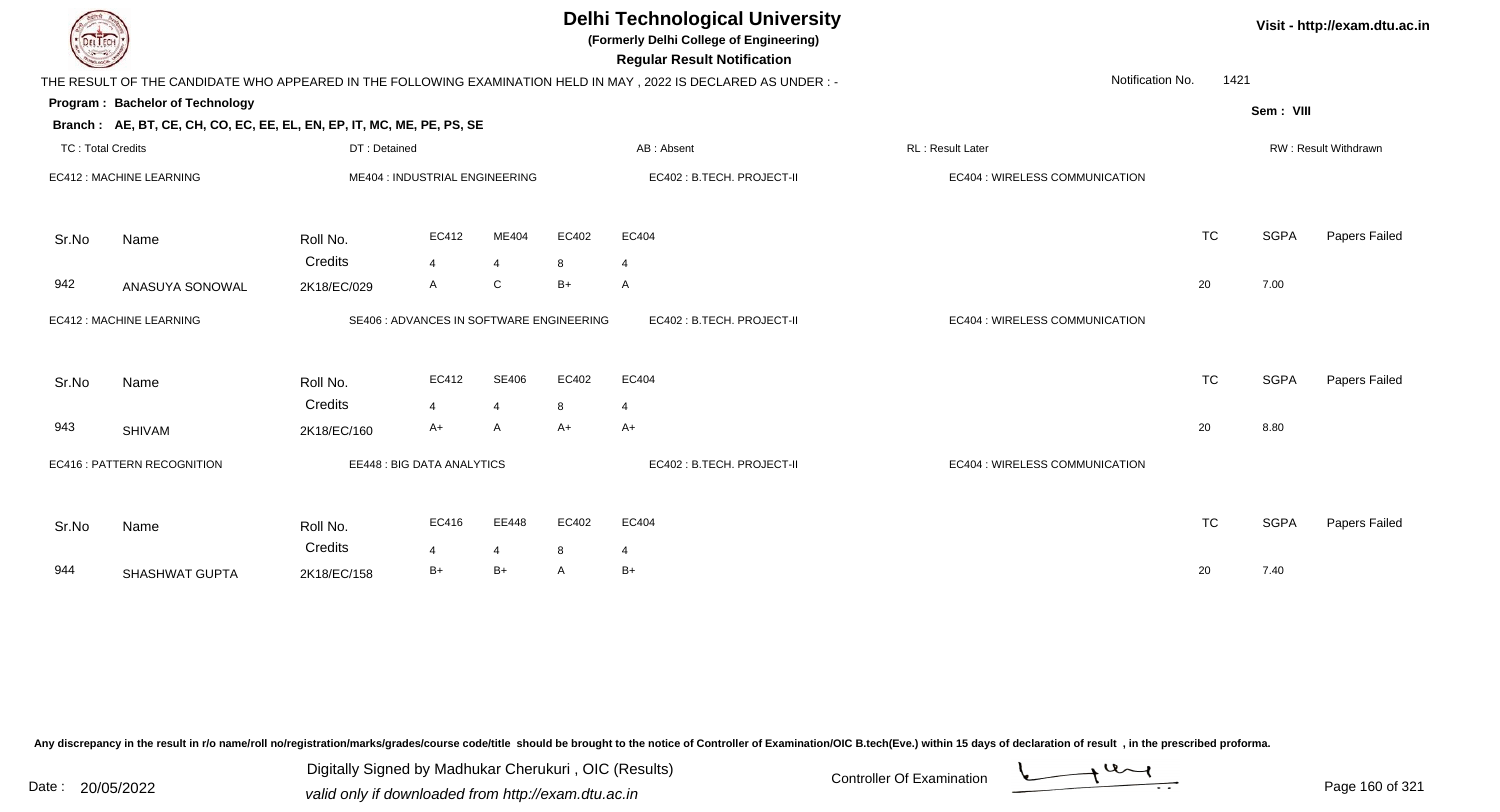| DEL ECH                  |                                                                                                           |              |                                                  |                |         | <b>Delhi Technological University</b><br>(Formerly Delhi College of Engineering)<br><b>Regular Result Notification</b> |                                |           |             | Visit - http://exam.dtu.ac.in |
|--------------------------|-----------------------------------------------------------------------------------------------------------|--------------|--------------------------------------------------|----------------|---------|------------------------------------------------------------------------------------------------------------------------|--------------------------------|-----------|-------------|-------------------------------|
|                          |                                                                                                           |              |                                                  |                |         | THE RESULT OF THE CANDIDATE WHO APPEARED IN THE FOLLOWING EXAMINATION HELD IN MAY, 2022 IS DECLARED AS UNDER :-        | Notification No.               | 1421      |             |                               |
|                          | Program: Bachelor of Technology<br>Branch: AE, BT, CE, CH, CO, EC, EE, EL, EN, EP, IT, MC, ME, PE, PS, SE |              |                                                  |                |         |                                                                                                                        |                                |           | Sem: VIII   |                               |
| <b>TC: Total Credits</b> |                                                                                                           | DT: Detained |                                                  |                |         | AB: Absent                                                                                                             | RL: Result Later               |           |             | RW: Result Withdrawn          |
| EC458 : Deep Learning    |                                                                                                           |              | EC462 : Recent Trends in Artificial Intelligence |                |         | EC402: B.TECH. PROJECT-II                                                                                              | EC404 : WIRELESS COMMUNICATION |           |             |                               |
| Sr.No                    | Name                                                                                                      | Roll No.     | EC458                                            | EC462          | EC402   | EC404                                                                                                                  |                                | <b>TC</b> | <b>SGPA</b> | Papers Failed                 |
|                          |                                                                                                           | Credits      | $\overline{4}$                                   | $\overline{4}$ | 8       | $\overline{4}$                                                                                                         |                                |           |             |                               |
| 945                      | <b>SHANTANU SINGH</b>                                                                                     | 2K18/EC/157  | A+                                               | $\overline{A}$ | $B+$    | $\circ$                                                                                                                |                                | 20        | 8.20        |                               |
| EC458 : Deep Learning    |                                                                                                           |              | EE450 : CLOUD COMPUTING FUNDAMENTALS             |                |         | EC402: B.TECH. PROJECT-II                                                                                              | EC404 : WIRELESS COMMUNICATION |           |             |                               |
| Sr.No                    | Name                                                                                                      | Roll No.     | EC458                                            | EE450          | EC402   | EC404                                                                                                                  |                                | <b>TC</b> | <b>SGPA</b> | Papers Failed                 |
|                          |                                                                                                           | Credits      | $\overline{\mathbf{A}}$                          | $\overline{4}$ | 8       | $\overline{4}$                                                                                                         |                                |           |             |                               |
| 946                      | <b>SUNIL BURMAN</b>                                                                                       | 2K18/EC/177  | B                                                | $B+$           | $B+$    | $\mathsf{A}$                                                                                                           |                                | 20        | 7.00        |                               |
|                          | EC458 : Deep Learning                                                                                     |              | IT404 : BIG DATA ANALYTICS                       |                |         | EC402: B.TECH. PROJECT-II                                                                                              | EC404 : WIRELESS COMMUNICATION |           |             |                               |
| Sr.No                    | Name                                                                                                      | Roll No.     | EC458                                            | IT404          | EC402   | EC404                                                                                                                  |                                | <b>TC</b> | <b>SGPA</b> | Papers Failed                 |
|                          |                                                                                                           | Credits      | 4                                                | $\overline{4}$ | 8       | 4                                                                                                                      |                                |           |             |                               |
| 947                      | <b>RISHABH RAJ SINGH</b>                                                                                  | 2K18/EC/134  | A+                                               | $A+$           | $\circ$ | $B+$                                                                                                                   |                                | 20        | 9.00        |                               |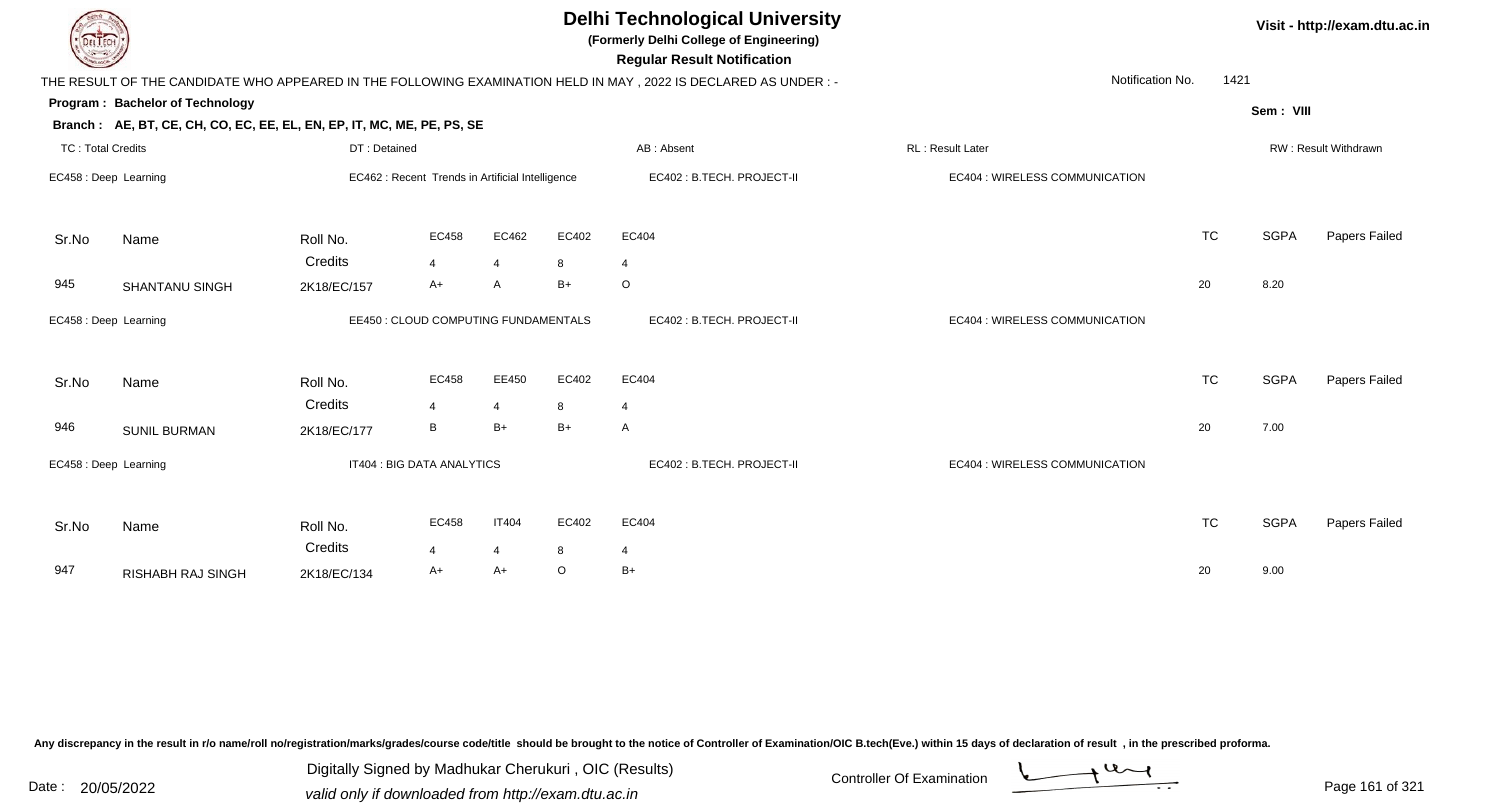| IL I ECH                 |                                                                                                                 |              |                                       |                |        |                | <b>Delhi Technological University</b><br>(Formerly Delhi College of Engineering)<br><b>Regular Result Notification</b> |                  |                                |           |             | Visit - http://exam.dtu.ac.in |
|--------------------------|-----------------------------------------------------------------------------------------------------------------|--------------|---------------------------------------|----------------|--------|----------------|------------------------------------------------------------------------------------------------------------------------|------------------|--------------------------------|-----------|-------------|-------------------------------|
|                          | THE RESULT OF THE CANDIDATE WHO APPEARED IN THE FOLLOWING EXAMINATION HELD IN MAY, 2022 IS DECLARED AS UNDER :- |              |                                       |                |        |                |                                                                                                                        |                  | Notification No.               | 1421      |             |                               |
|                          | Program: Bachelor of Technology                                                                                 |              |                                       |                |        |                |                                                                                                                        |                  |                                |           | Sem: VIII   |                               |
|                          | Branch: AE, BT, CE, CH, CO, EC, EE, EL, EN, EP, IT, MC, ME, PE, PS, SE                                          |              |                                       |                |        |                |                                                                                                                        |                  |                                |           |             |                               |
| <b>TC: Total Credits</b> |                                                                                                                 | DT: Detained |                                       |                |        | AB: Absent     |                                                                                                                        | RL: Result Later |                                |           |             | <b>RW: Result Withdrawn</b>   |
| EC458 : Deep Learning    |                                                                                                                 |              | MC420 : INFORMATION THEORY AND CODING |                |        |                | EC402 : B.TECH. PROJECT-II                                                                                             |                  | EC404 : WIRELESS COMMUNICATION |           |             |                               |
| Sr.No                    | Name                                                                                                            | Roll No.     | EC458                                 | MC420          | EC402  | EC404          |                                                                                                                        |                  |                                | <b>TC</b> | <b>SGPA</b> | Papers Failed                 |
|                          |                                                                                                                 | Credits      | $\overline{4}$                        | $\overline{4}$ | 8      | $\overline{4}$ |                                                                                                                        |                  |                                |           |             |                               |
| 948                      | SIDDHARTH MEHRA                                                                                                 | 2K18/EC/169  | $B+$                                  | $\overline{A}$ | B      | $A+$           |                                                                                                                        |                  |                                | 20        | 7.20        |                               |
| MOOC404 : MOOC II        | EC462 : Recent Trends in Artificial Intelligence                                                                |              | EC402 : B.TECH. PROJECT-II            |                |        |                | EC404 : WIRELESS COMMUNICATION                                                                                         | MOOC402: MOOC I  |                                |           |             |                               |
| Sr.No                    | Name                                                                                                            | Roll No.     | EC462                                 | EC402          | EC404  |                | MOOC402 MOOC404                                                                                                        |                  |                                | <b>TC</b> | <b>SGPA</b> | Papers Failed                 |
|                          |                                                                                                                 | Credits      | $\overline{4}$                        | 8              | 4      | $\overline{2}$ | $\overline{2}$                                                                                                         |                  |                                |           |             |                               |
| 949                      | <b>HIMANSHU SINGH</b>                                                                                           | 2K18/EC/082  | A+                                    | $B+$           | A      | $A+$           | A+                                                                                                                     |                  |                                | 20        | 8.00        |                               |
| 950                      | MOHD. SAMEER                                                                                                    | 2K18/EC/104  | B                                     | $A+$           | $B+$   | $A+$           | $A+$                                                                                                                   |                  |                                | 20        | 8.00        |                               |
|                          | EC462 : Recent Trends in Artificial Intelligence                                                                |              | EE432 : AI AND EXPERT SYSTEMS         |                |        |                | EC402: B.TECH. PROJECT-II                                                                                              |                  |                                |           |             |                               |
| Sr.No                    | Name                                                                                                            | Roll No.     | EC462                                 | EE432          | EC402  |                |                                                                                                                        |                  |                                | <b>TC</b> | <b>SGPA</b> | Papers Failed                 |
|                          |                                                                                                                 | Credits      | 4                                     | $\overline{4}$ | 8<br>B |                |                                                                                                                        |                  |                                |           |             |                               |
| 951                      | DEVASHISH PRATAP SINGH 2K17/EC/57                                                                               |              | B                                     | $B+$           |        |                |                                                                                                                        |                  |                                | 16        | 6.88        |                               |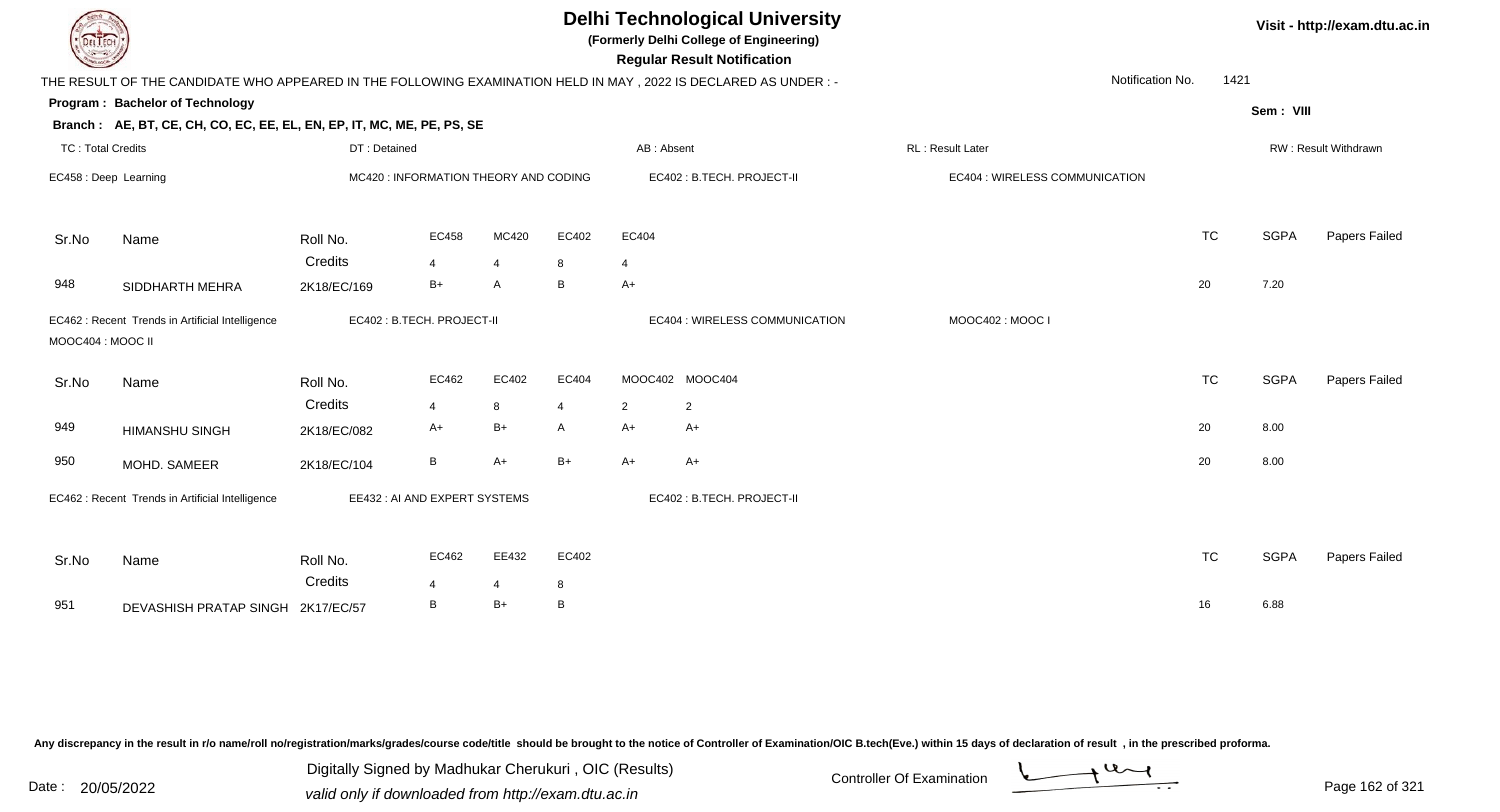| LI ECH                   |                                                                        |                        |                                         |                        |           | <b>Delhi Technological University</b><br>(Formerly Delhi College of Engineering)<br><b>Regular Result Notification</b> |                                |           |             | Visit - http://exam.dtu.ac.in |
|--------------------------|------------------------------------------------------------------------|------------------------|-----------------------------------------|------------------------|-----------|------------------------------------------------------------------------------------------------------------------------|--------------------------------|-----------|-------------|-------------------------------|
|                          |                                                                        |                        |                                         |                        |           | THE RESULT OF THE CANDIDATE WHO APPEARED IN THE FOLLOWING EXAMINATION HELD IN MAY, 2022 IS DECLARED AS UNDER:-         | Notification No.               | 1421      |             |                               |
|                          | Program: Bachelor of Technology                                        |                        |                                         |                        |           |                                                                                                                        |                                |           | Sem: VIII   |                               |
|                          | Branch: AE, BT, CE, CH, CO, EC, EE, EL, EN, EP, IT, MC, ME, PE, PS, SE |                        |                                         |                        |           |                                                                                                                        |                                |           |             |                               |
| <b>TC: Total Credits</b> |                                                                        | DT: Detained           |                                         |                        |           | AB: Absent                                                                                                             | RL: Result Later               |           |             | RW: Result Withdrawn          |
|                          | EC462 : Recent Trends in Artificial Intelligence                       | <b>NETWORKS</b>        | EE446 : DATA COMMUNICATION AND COMPUTER |                        |           | EC402: B.TECH. PROJECT-II                                                                                              | EC404 : WIRELESS COMMUNICATION |           |             |                               |
| Sr.No                    | Name                                                                   | Roll No.               | EC462                                   | EE446                  | EC402     | EC404                                                                                                                  |                                | <b>TC</b> | <b>SGPA</b> | Papers Failed                 |
|                          |                                                                        | Credits                | $\overline{4}$                          | $\overline{4}$         | 8         | $\overline{4}$                                                                                                         |                                |           |             |                               |
| 952                      | DEVANSH CHOUDHARY                                                      | 2K18/EC/063            | $B+$                                    | $\overline{A}$         | $B+$      | $B+$                                                                                                                   |                                | 20        | 7.20        |                               |
|                          | EC462 : Recent Trends in Artificial Intelligence                       |                        | EN416 : NON-CONVENTIONAL ENERGY SYSTEMS |                        |           | EC402: B.TECH. PROJECT-II                                                                                              | EC404 : WIRELESS COMMUNICATION |           |             |                               |
| Sr.No                    | Name                                                                   | Roll No.               | EC462                                   | EN416                  | EC402     | EC404                                                                                                                  |                                | <b>TC</b> | <b>SGPA</b> | Papers Failed                 |
| 953                      | MOHAMMED INTEKHAB<br><b>ALAM ANSARI</b>                                | Credits<br>2K18/EC/102 | $\boldsymbol{\Lambda}$<br>A             | $\overline{4}$<br>$A+$ | 8<br>$A+$ | $\overline{4}$<br>$A+$                                                                                                 |                                | 20        | 8.80        |                               |
|                          | EC462 : Recent Trends in Artificial Intelligence                       |                        | IT404 : BIG DATA ANALYTICS              |                        |           | EC402: B.TECH. PROJECT-II                                                                                              | EC404 : WIRELESS COMMUNICATION |           |             |                               |
| Sr.No                    | Name                                                                   | Roll No.               | EC462                                   | <b>IT404</b>           | EC402     | EC404                                                                                                                  |                                | <b>TC</b> | <b>SGPA</b> | Papers Failed                 |
|                          |                                                                        | Credits                |                                         | $\overline{4}$         | 8         | $\overline{4}$                                                                                                         |                                |           |             |                               |
| 954                      | RISHABH DINGLIWAL                                                      | 2K18/EC/133            | $\circ$                                 | $A+$                   | $A+$      | $A+$                                                                                                                   |                                | 20        | 9.20        |                               |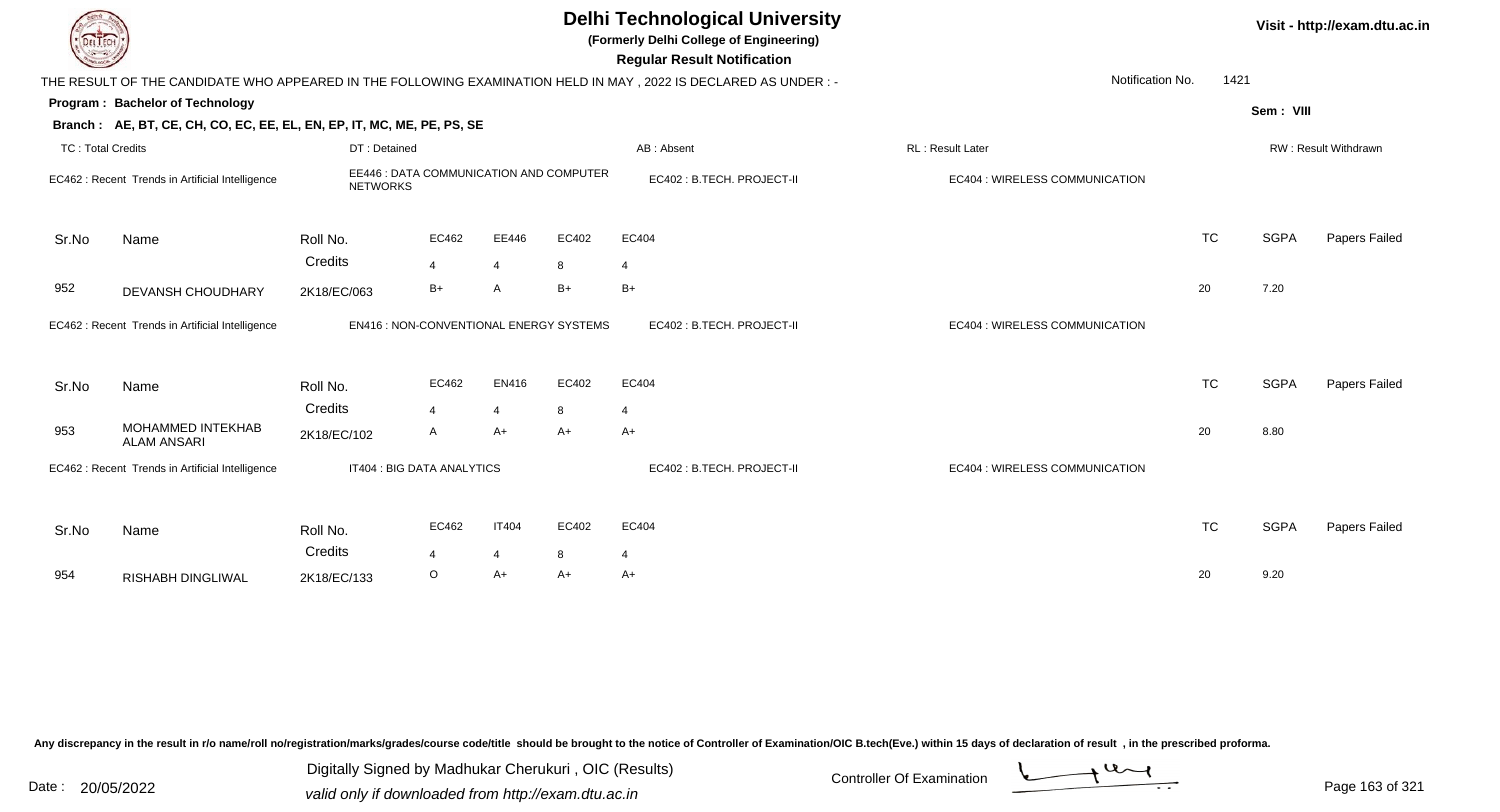| EL ECH                   |                                                                        |              |                                      |                |       | <b>Delhi Technological University</b><br>(Formerly Delhi College of Engineering)<br><b>Regular Result Notification</b> |                                |           |             | Visit - http://exam.dtu.ac.in |
|--------------------------|------------------------------------------------------------------------|--------------|--------------------------------------|----------------|-------|------------------------------------------------------------------------------------------------------------------------|--------------------------------|-----------|-------------|-------------------------------|
|                          |                                                                        |              |                                      |                |       | THE RESULT OF THE CANDIDATE WHO APPEARED IN THE FOLLOWING EXAMINATION HELD IN MAY , 2022 IS DECLARED AS UNDER :-       | Notification No.               | 1421      |             |                               |
|                          | Program: Bachelor of Technology                                        |              |                                      |                |       |                                                                                                                        |                                |           | Sem: VIII   |                               |
|                          | Branch: AE, BT, CE, CH, CO, EC, EE, EL, EN, EP, IT, MC, ME, PE, PS, SE |              |                                      |                |       |                                                                                                                        |                                |           |             |                               |
| <b>TC: Total Credits</b> |                                                                        | DT: Detained |                                      |                |       | AB: Absent                                                                                                             | RL: Result Later               |           |             | RW: Result Withdrawn          |
|                          | EC462 : Recent Trends in Artificial Intelligence                       |              | IT420 : COMPUTER VISION              |                |       | EC402 : B.TECH. PROJECT-II                                                                                             | EC404 : WIRELESS COMMUNICATION |           |             |                               |
| Sr.No                    | Name                                                                   | Roll No.     | EC462                                | <b>IT420</b>   | EC402 | EC404                                                                                                                  |                                | <b>TC</b> | <b>SGPA</b> | Papers Failed                 |
|                          |                                                                        | Credits      | 4                                    | $\overline{4}$ | 8     | $\overline{4}$                                                                                                         |                                |           |             |                               |
| 955                      | DEVANSH KUMAR SINGH                                                    | 2K18/EC/064  | A+                                   | A+             | $B+$  | $A+$                                                                                                                   |                                | 20        | 8.20        |                               |
| 956                      | MAYANK KUMAR JARWAL                                                    | 2K18/EC/097  | $B+$                                 | $A+$           | $A+$  | $B+$                                                                                                                   |                                | 20        | 8.20        |                               |
|                          | EC462 : Recent Trends in Artificial Intelligence                       |              | IT428 : Mobile and Digital Forensics |                |       | EC402: B.TECH. PROJECT-II                                                                                              | EC404 : WIRELESS COMMUNICATION |           |             |                               |
| Sr.No                    | Name                                                                   | Roll No.     | EC462                                | <b>IT428</b>   | EC402 | EC404                                                                                                                  |                                | <b>TC</b> | <b>SGPA</b> | Papers Failed                 |
|                          |                                                                        | Credits      | $\overline{\mathbf{A}}$              | $\overline{4}$ | 8     | $\overline{4}$                                                                                                         |                                |           |             |                               |
| 957                      | NIRDESH MISHRA                                                         | 2K18/EC/113  | B                                    | $A+$           | $A+$  | $B+$                                                                                                                   |                                | 20        | 8.00        |                               |
|                          | EE428 : DIGITAL IMAGE PROCESSING                                       |              | ME418: SUPPLY CHAIN MANAGEMENT       |                |       | EC402: B.TECH. PROJECT-II                                                                                              | EC404 : WIRELESS COMMUNICATION |           |             |                               |
| Sr.No                    | Name                                                                   | Roll No.     | EE428                                | ME418          | EC402 | EC404                                                                                                                  |                                | <b>TC</b> | <b>SGPA</b> | Papers Failed                 |
|                          |                                                                        | Credits      |                                      | $\overline{4}$ | 8     | 4                                                                                                                      |                                |           |             |                               |
| 958                      | <b>AADITYA SAINI</b>                                                   | 2K18/EC/001  | A                                    | $B+$           | B     | B                                                                                                                      |                                | 20        | 6.60        |                               |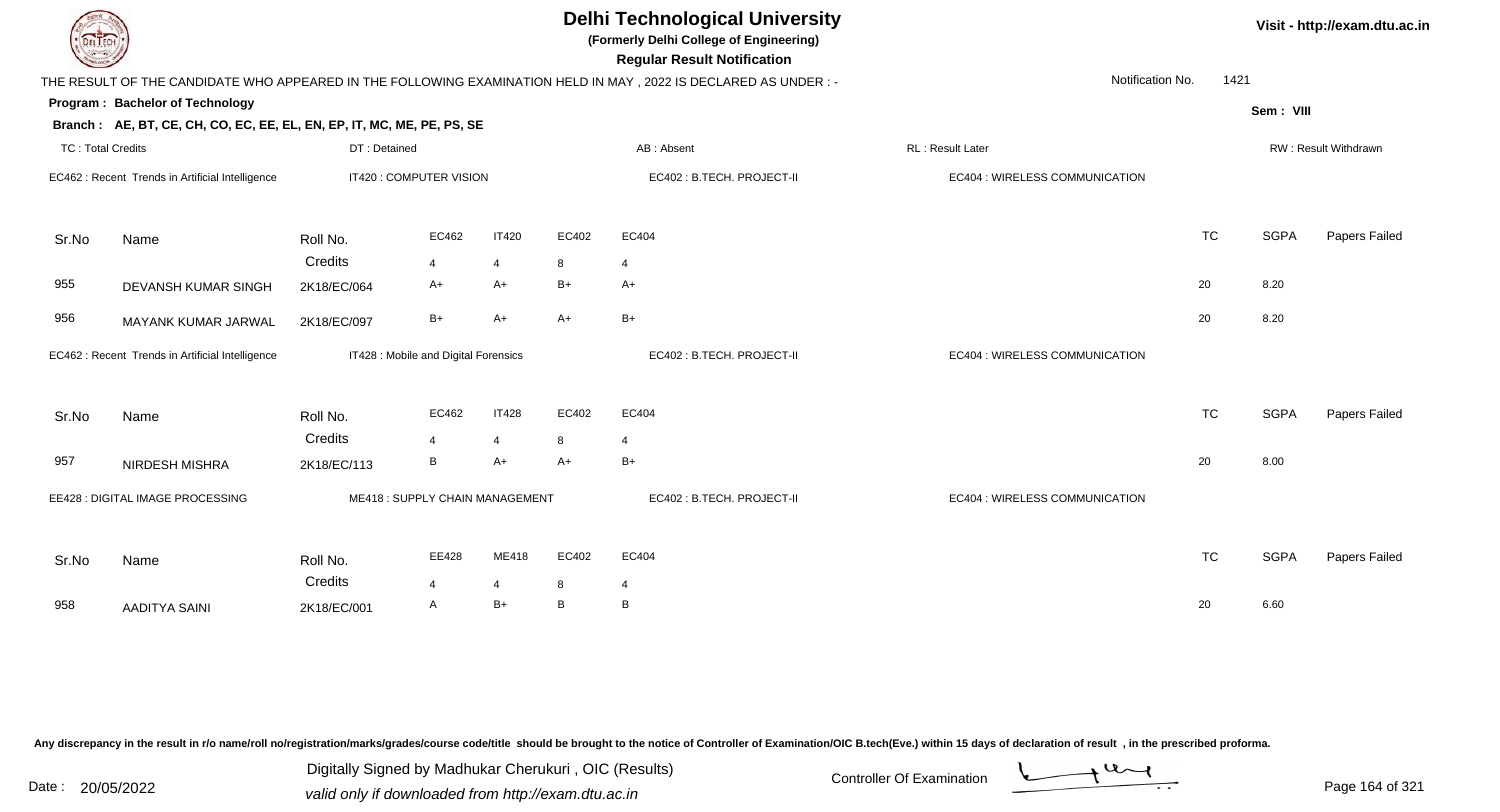| EL ECH                   |                                                                                                                 |                                                   |                        |                      |                      |                | <b>Delhi Technological University</b><br>(Formerly Delhi College of Engineering)<br><b>Regular Result Notification</b> |                                |                  |           |             | Visit - http://exam.dtu.ac.in |
|--------------------------|-----------------------------------------------------------------------------------------------------------------|---------------------------------------------------|------------------------|----------------------|----------------------|----------------|------------------------------------------------------------------------------------------------------------------------|--------------------------------|------------------|-----------|-------------|-------------------------------|
|                          | THE RESULT OF THE CANDIDATE WHO APPEARED IN THE FOLLOWING EXAMINATION HELD IN MAY, 2022 IS DECLARED AS UNDER :- |                                                   |                        |                      |                      |                |                                                                                                                        |                                | Notification No. | 1421      |             |                               |
|                          | Program: Bachelor of Technology                                                                                 |                                                   |                        |                      |                      |                |                                                                                                                        |                                |                  |           | Sem: VIII   |                               |
|                          | Branch: AE, BT, CE, CH, CO, EC, EE, EL, EN, EP, IT, MC, ME, PE, PS, SE                                          |                                                   |                        |                      |                      |                |                                                                                                                        |                                |                  |           |             |                               |
| <b>TC: Total Credits</b> |                                                                                                                 | DT: Detained                                      |                        |                      |                      |                | AB: Absent                                                                                                             | <b>RL: Result Later</b>        |                  |           |             | RW: Result Withdrawn          |
|                          | EE428 : DIGITAL IMAGE PROCESSING                                                                                | <b>SE408 : INFORMATION &amp; NETWORK SECURITY</b> |                        |                      |                      |                | EC402 : B.TECH. PROJECT-II                                                                                             | EC404 : WIRELESS COMMUNICATION |                  |           |             |                               |
| Sr.No                    | Name                                                                                                            | Roll No.                                          | EE428                  | <b>SE408</b>         | EC402                | EC404          |                                                                                                                        |                                |                  | <b>TC</b> | <b>SGPA</b> | Papers Failed                 |
|                          |                                                                                                                 | Credits                                           | $\overline{4}$         | $\overline{4}$       | 8                    | $\overline{4}$ |                                                                                                                        |                                |                  |           |             |                               |
| 959                      | <b>AMIT KUMAR</b>                                                                                               | 2K18/EC/027                                       | $\circ$                | $A+$                 | $A+$                 | $\mathsf{A}$   |                                                                                                                        |                                | 20               |           | 9.00        |                               |
| MOOC404 : MOOC II        | EE432: AI AND EXPERT SYSTEMS                                                                                    | EC402: B.TECH. PROJECT-II                         |                        |                      |                      |                | EC404 : WIRELESS COMMUNICATION                                                                                         | MOOC402: MOOC I                |                  |           |             |                               |
| Sr.No                    | Name                                                                                                            | Roll No.                                          | EE432                  | EC402                | EC404                |                | MOOC402 MOOC404                                                                                                        |                                |                  | <b>TC</b> | <b>SGPA</b> | Papers Failed                 |
| 960                      | <b>RITIK GUPTA</b>                                                                                              | Credits<br>2K18/EC/136                            | $\overline{4}$<br>$B+$ | 8<br>A+              | $\overline{4}$<br>A+ | 2<br>F         | $\overline{2}$<br>$A+$                                                                                                 |                                | 18               |           | 7.70        | MOOC402,                      |
|                          | EE442 : ROBOTICS AND MACHINE VISION                                                                             | EC404 : WIRELESS COMMUNICATION                    |                        |                      |                      |                | MOOC404 : MOOC II                                                                                                      |                                |                  |           |             |                               |
| Sr.No                    | Name                                                                                                            | Roll No.                                          | EE442                  | EC404                | MOOC404              |                |                                                                                                                        |                                |                  | <b>TC</b> | <b>SGPA</b> | Papers Failed                 |
| 961                      | LAMBADI VINEETH KRISHNA                                                                                         | Credits<br>2K17/EC/94                             | $\overline{4}$<br>F    | $\overline{4}$<br>F. | $\overline{2}$<br>F  |                |                                                                                                                        |                                | $\mathbf 0$      |           | 0.00        | EE442EC404, MOOC404,          |

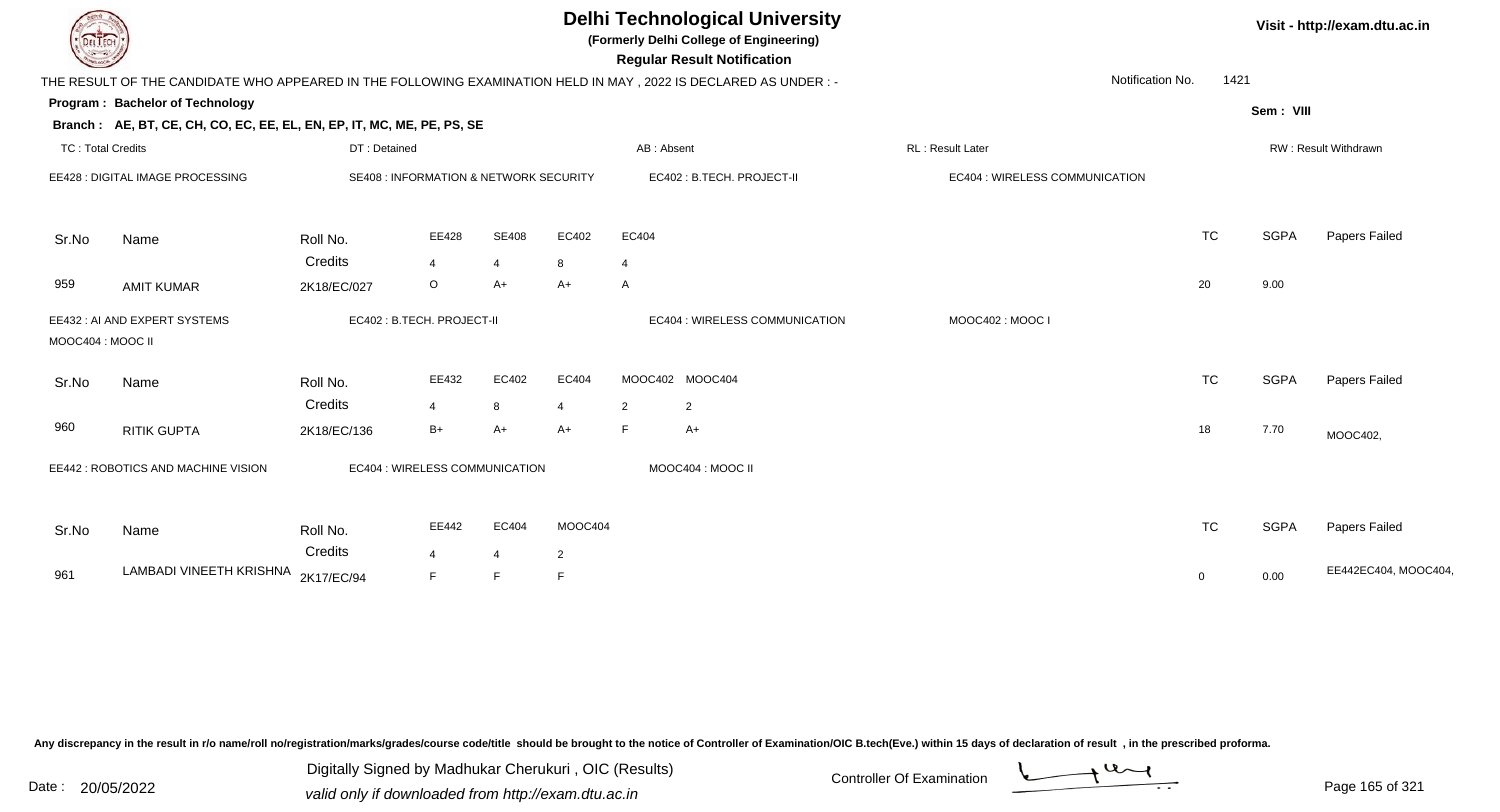| DELTECH                  |                                                                        |                    |                                         |                |             | <b>Delhi Technological University</b><br>(Formerly Delhi College of Engineering)<br><b>Regular Result Notification</b> |                                       |           |             | Visit - http://exam.dtu.ac.in |
|--------------------------|------------------------------------------------------------------------|--------------------|-----------------------------------------|----------------|-------------|------------------------------------------------------------------------------------------------------------------------|---------------------------------------|-----------|-------------|-------------------------------|
|                          |                                                                        |                    |                                         |                |             | THE RESULT OF THE CANDIDATE WHO APPEARED IN THE FOLLOWING EXAMINATION HELD IN MAY, 2022 IS DECLARED AS UNDER:-         | Notification No.                      | 1421      |             |                               |
|                          | <b>Program: Bachelor of Technology</b>                                 |                    |                                         |                |             |                                                                                                                        |                                       |           | Sem: VIII   |                               |
|                          | Branch: AE, BT, CE, CH, CO, EC, EE, EL, EN, EP, IT, MC, ME, PE, PS, SE |                    |                                         |                |             |                                                                                                                        |                                       |           |             |                               |
| <b>TC: Total Credits</b> |                                                                        | DT: Detained       |                                         |                |             | AB: Absent                                                                                                             | RL : Result Later                     |           |             | RW: Result Withdrawn          |
|                          | EE442 : ROBOTICS AND MACHINE VISION                                    |                    | EP410 : ROBOTIC ENGINEERING             |                |             | EC402 : B.TECH. PROJECT-II                                                                                             | EC404 : WIRELESS COMMUNICATION        |           |             |                               |
| Sr.No                    | Name                                                                   | Roll No.           | EE442                                   | EP410          | EC402       | EC404                                                                                                                  |                                       | <b>TC</b> | <b>SGPA</b> | Papers Failed                 |
|                          |                                                                        | Credits            | $\overline{4}$                          | $\overline{4}$ | 8           | $\overline{4}$                                                                                                         |                                       |           |             |                               |
| 962                      | VISHAL JHA                                                             | 2K18/EC/193        | $B+$                                    | $\overline{A}$ | $B+$        | $B+$                                                                                                                   |                                       | 20        | 7.20        |                               |
|                          | EE442 : ROBOTICS AND MACHINE VISION                                    | <b>ENGINEERING</b> | PE412 : SUPPLY CHAIN MANAGEMENT & VALUE |                |             | EC402: B.TECH. PROJECT-II                                                                                              | <b>EC404 : WIRELESS COMMUNICATION</b> |           |             |                               |
| Sr.No                    | Name                                                                   | Roll No.           | EE442                                   | PE412          | EC402       | EC404                                                                                                                  |                                       | <b>TC</b> | <b>SGPA</b> | Papers Failed                 |
|                          |                                                                        | Credits            | $\overline{\mathbf{A}}$                 | $\overline{4}$ | 8           | $\overline{4}$                                                                                                         |                                       |           |             |                               |
| 963                      | <b>ISHAAN CHANDRA</b>                                                  | 2K18/EC/084        | P                                       | B              | $\mathbf C$ | В                                                                                                                      |                                       | 20        | 5.20        |                               |
| <b>NETWORKS</b>          | EE446 : DATA COMMUNICATION AND COMPUTER                                |                    | MC420 : INFORMATION THEORY AND CODING   |                |             | EC402 : B.TECH. PROJECT-II                                                                                             | EC404 : WIRELESS COMMUNICATION        |           |             |                               |
| Sr.No                    | Name                                                                   | Roll No.           | EE446                                   | MC420          | EC402       | EC404                                                                                                                  |                                       | <b>TC</b> | <b>SGPA</b> | Papers Failed                 |
|                          |                                                                        | Credits            | $\overline{4}$                          | $\overline{4}$ | 8           | $\boldsymbol{\Delta}$                                                                                                  |                                       |           |             |                               |
| 964                      | AAYUSH GARG                                                            | 2K18/EC/006        | A                                       | A+             | A           | A+                                                                                                                     |                                       | 20        | 8.40        |                               |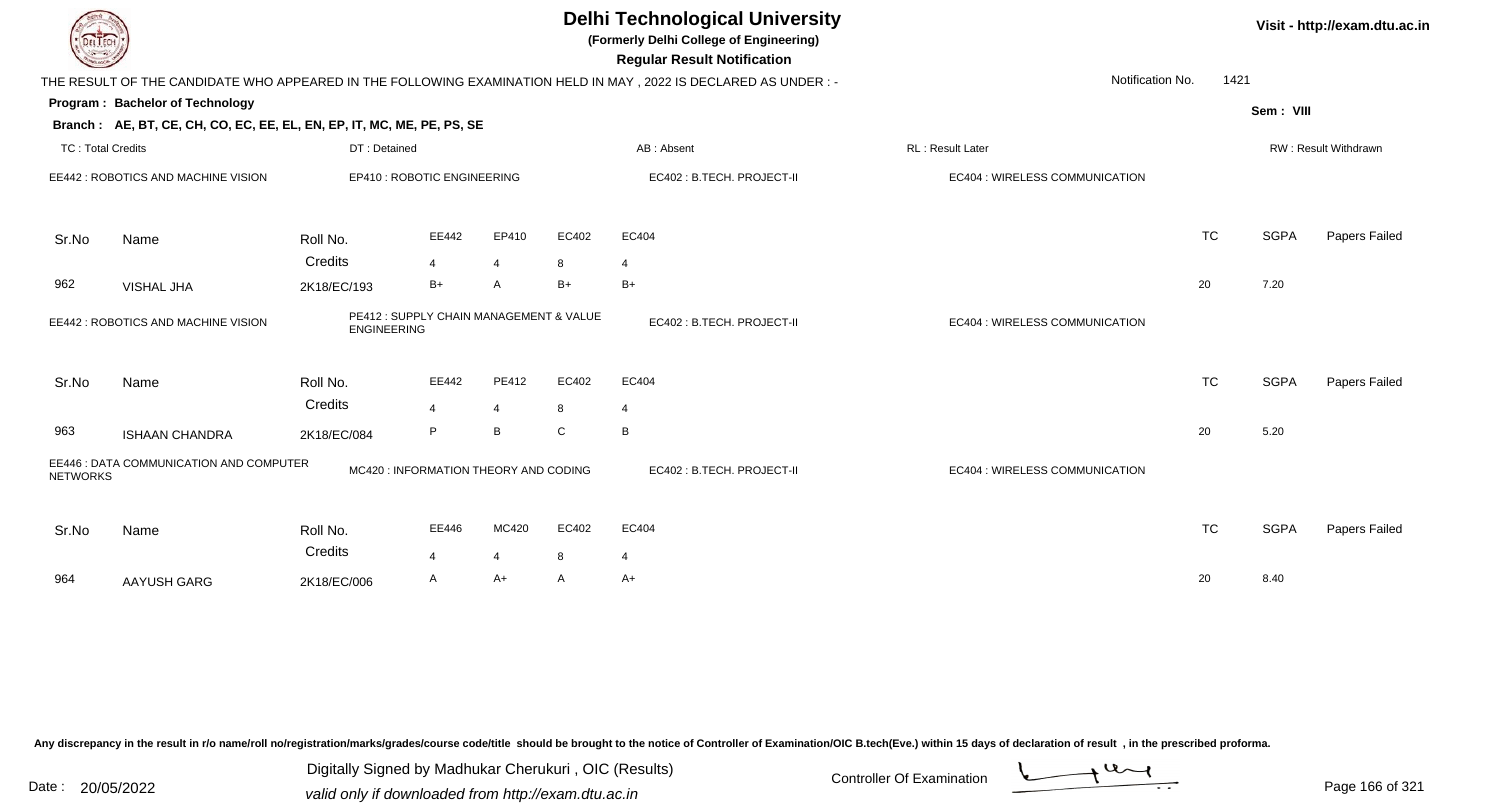| DEL TECH                 |                                                                        |              |                                        |                |                |                | <b>Delhi Technological University</b><br>(Formerly Delhi College of Engineering)<br><b>Regular Result Notification</b> |                                |           |             | Visit - http://exam.dtu.ac.in |
|--------------------------|------------------------------------------------------------------------|--------------|----------------------------------------|----------------|----------------|----------------|------------------------------------------------------------------------------------------------------------------------|--------------------------------|-----------|-------------|-------------------------------|
|                          |                                                                        |              |                                        |                |                |                | THE RESULT OF THE CANDIDATE WHO APPEARED IN THE FOLLOWING EXAMINATION HELD IN MAY, 2022 IS DECLARED AS UNDER :-        | Notification No.               | 1421      |             |                               |
|                          | Program: Bachelor of Technology                                        |              |                                        |                |                |                |                                                                                                                        |                                |           | Sem: VIII   |                               |
|                          | Branch: AE, BT, CE, CH, CO, EC, EE, EL, EN, EP, IT, MC, ME, PE, PS, SE |              |                                        |                |                |                |                                                                                                                        |                                |           |             |                               |
| <b>TC: Total Credits</b> |                                                                        | DT: Detained |                                        |                |                | AB: Absent     |                                                                                                                        | RL: Result Later               |           |             | RW: Result Withdrawn          |
|                          | EE448 : BIG DATA ANALYTICS                                             |              | EC402: B.TECH. PROJECT-II              |                |                |                | EC404 : WIRELESS COMMUNICATION                                                                                         | MOOC402: MOOC I                |           |             |                               |
| MOOC404: MOOC II         |                                                                        |              |                                        |                |                |                |                                                                                                                        |                                |           |             |                               |
| Sr.No                    | Name                                                                   | Roll No.     | EE448                                  | EC402          | EC404          |                | MOOC402 MOOC404                                                                                                        |                                | <b>TC</b> | <b>SGPA</b> | Papers Failed                 |
|                          |                                                                        | Credits      | 4                                      | 8              | $\overline{4}$ | $\overline{2}$ | $\overline{2}$                                                                                                         |                                |           |             |                               |
| 965                      | <b>VRINDA AGGARWAL</b>                                                 | 2K18/EC/194  | $A+$                                   | $\mathsf{A}$   | A              | $A+$           | A+                                                                                                                     |                                | 20        | 8.40        |                               |
| 966                      | YASH VERMA                                                             | 2K18/EC/196  | $B+$                                   | $B+$           | $\mathsf{A}$   | $A+$           | A+                                                                                                                     |                                | 20        | 7.60        |                               |
|                          | EE448 : BIG DATA ANALYTICS                                             |              | PE414 : FLEXIBLE MANUFACTURING SYSTEM  |                |                |                | EC402: B.TECH. PROJECT-II                                                                                              | EC404 : WIRELESS COMMUNICATION |           |             |                               |
| Sr.No                    | Name                                                                   | Roll No.     | EE448                                  | PE414          | EC402          | EC404          |                                                                                                                        |                                | <b>TC</b> | <b>SGPA</b> | Papers Failed                 |
|                          |                                                                        | Credits      | 4                                      | $\overline{4}$ | 8              | 4              |                                                                                                                        |                                |           |             |                               |
| 967                      | <b>RASANK VERMA</b>                                                    | 2K18/EC/129  | $B+$                                   | $A+$           | $B+$           | $B+$           |                                                                                                                        |                                | 20        | 7.40        |                               |
|                          | EE448 : BIG DATA ANALYTICS                                             |              | SE408 : INFORMATION & NETWORK SECURITY |                |                |                | EC402: B.TECH. PROJECT-II                                                                                              | EC404 : WIRELESS COMMUNICATION |           |             |                               |
| Sr.No                    | Name                                                                   | Roll No.     | EE448                                  | <b>SE408</b>   | EC402          | EC404          |                                                                                                                        |                                | <b>TC</b> | <b>SGPA</b> | Papers Failed                 |
|                          |                                                                        | Credits      | 4                                      | $\overline{4}$ | 8              | 4              |                                                                                                                        |                                |           |             |                               |
| 968                      | <b>MANISH DEVKOTA</b>                                                  | 2K18/EC/095  | A+                                     | A              | $B+$           | $B+$           |                                                                                                                        |                                | 20        | 7.60        |                               |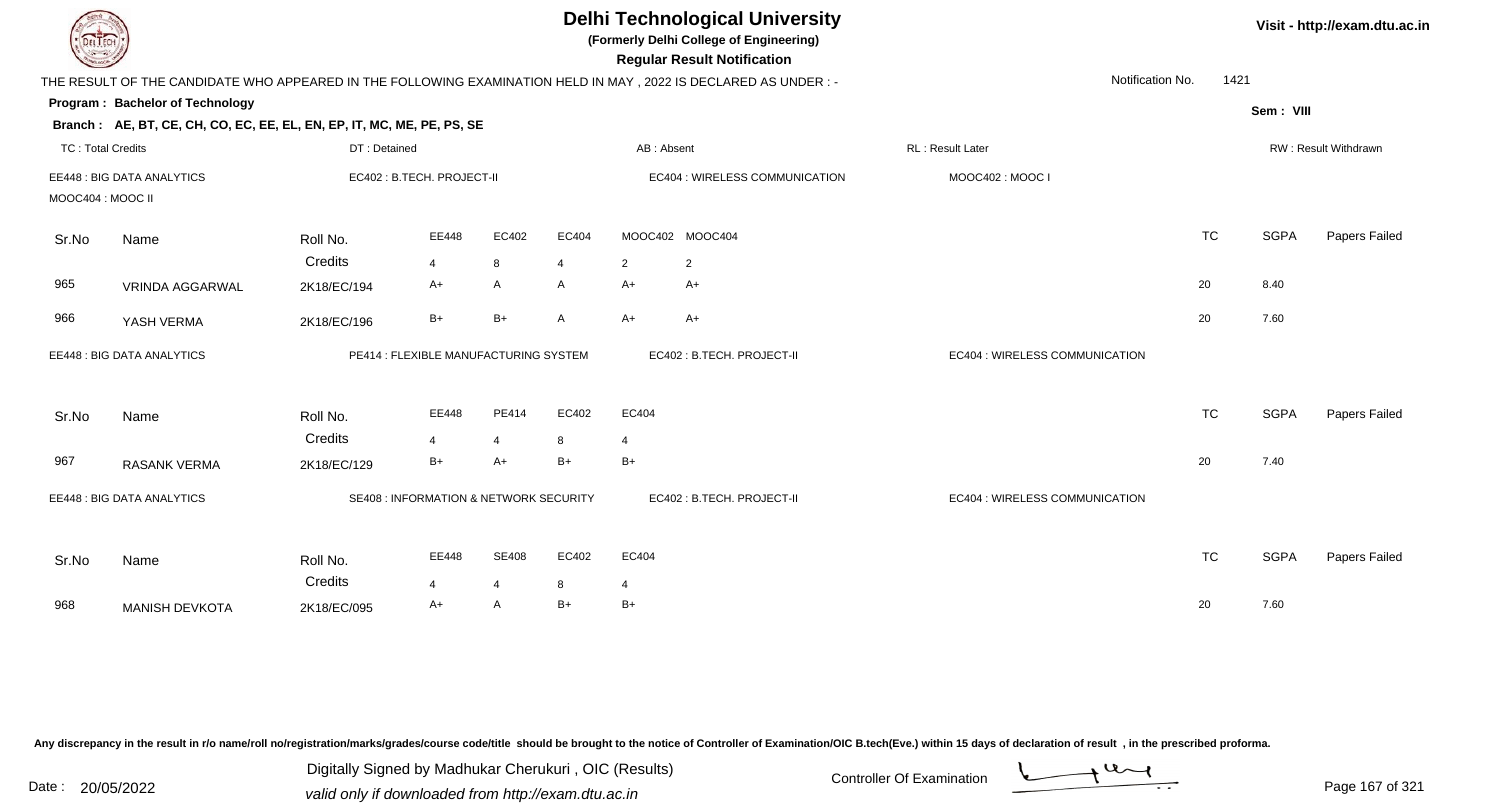| DEL TECH                 |                                                                                                                 |              |                                       |                |                |                | <b>Delhi Technological University</b><br>(Formerly Delhi College of Engineering)<br><b>Regular Result Notification</b> |                                |                  |             | Visit - http://exam.dtu.ac.in |
|--------------------------|-----------------------------------------------------------------------------------------------------------------|--------------|---------------------------------------|----------------|----------------|----------------|------------------------------------------------------------------------------------------------------------------------|--------------------------------|------------------|-------------|-------------------------------|
|                          | THE RESULT OF THE CANDIDATE WHO APPEARED IN THE FOLLOWING EXAMINATION HELD IN MAY, 2022 IS DECLARED AS UNDER: - |              |                                       |                |                |                |                                                                                                                        |                                | Notification No. | 1421        |                               |
|                          | Program: Bachelor of Technology                                                                                 |              |                                       |                |                |                |                                                                                                                        |                                |                  | Sem: VIII   |                               |
|                          | Branch: AE, BT, CE, CH, CO, EC, EE, EL, EN, EP, IT, MC, ME, PE, PS, SE                                          |              |                                       |                |                |                |                                                                                                                        |                                |                  |             |                               |
| <b>TC: Total Credits</b> |                                                                                                                 | DT: Detained |                                       |                |                | AB: Absent     |                                                                                                                        | <b>RL</b> : Result Later       |                  |             | RW: Result Withdrawn          |
| MOOC404 : MOOC II        | EE450 : CLOUD COMPUTING FUNDAMENTALS                                                                            |              | EC402: B.TECH. PROJECT-II             |                |                |                | EC404 : WIRELESS COMMUNICATION                                                                                         | MOOC402: MOOC                  |                  |             |                               |
| Sr.No                    | Name                                                                                                            | Roll No.     | EE450                                 | EC402          | EC404          |                | MOOC402 MOOC404                                                                                                        |                                | <b>TC</b>        | <b>SGPA</b> | Papers Failed                 |
|                          |                                                                                                                 | Credits      | $\overline{4}$                        | 8              | $\overline{4}$ | $\overline{2}$ | $\overline{2}$                                                                                                         |                                |                  |             |                               |
| 969                      | <b>AAYUSH KUMAR</b>                                                                                             | 2K18/EC/007  | $\circ$                               | $B+$           | $\mathsf{A}$   | $A+$           | $A+$                                                                                                                   |                                | 20               | 8.20        |                               |
| 970                      | <b>KUNDAN KUMAR</b>                                                                                             | 2K18/EC/090  | $A+$                                  | $B+$           | A              | $A+$           | $A+$                                                                                                                   |                                | 20               | 8.00        |                               |
| MOOC404 : MOOC II        | EN406 : Advanced Open Channel Hydraulics                                                                        |              | EC402 : B.TECH. PROJECT-II            |                |                |                | EC404 : WIRELESS COMMUNICATION                                                                                         | MOOC402: MOOC I                |                  |             |                               |
| Sr.No                    | Name                                                                                                            | Roll No.     | EN406                                 | EC402          | EC404          |                | MOOC402 MOOC404                                                                                                        |                                | <b>TC</b>        | <b>SGPA</b> | Papers Failed                 |
|                          |                                                                                                                 | Credits      | $\overline{4}$                        | 8              | $\overline{4}$ | $\overline{2}$ | $\overline{2}$                                                                                                         |                                |                  |             |                               |
| 971                      | AARADHYA WADHWA                                                                                                 | 2K18/EC/003  | $B+$                                  | $A+$           | A              | $A+$           | $A+$                                                                                                                   |                                | 20               | 8.40        |                               |
| 972                      | <b>AYUSH PANDEY</b>                                                                                             | 2K18/EC/051  | $\, {\sf B}$                          | B              | B              | $A+$           | $A+$                                                                                                                   |                                | 20               | 6.60        |                               |
|                          | EN406 : Advanced Open Channel Hydraulics                                                                        |              | MC420 : INFORMATION THEORY AND CODING |                |                |                | EC402: B.TECH. PROJECT-II                                                                                              | EC404 : WIRELESS COMMUNICATION |                  |             |                               |
| Sr.No                    | Name                                                                                                            | Roll No.     | <b>EN406</b>                          | MC420          | EC402          | EC404          |                                                                                                                        |                                | <b>TC</b>        | <b>SGPA</b> | Papers Failed                 |
|                          |                                                                                                                 | Credits      | $\overline{4}$                        | $\overline{4}$ | 8              | 4              |                                                                                                                        |                                |                  |             |                               |
| 973                      | <b>ANURAG RANJAN</b>                                                                                            | 2K18/EC/038  | C                                     | $B+$           | B              | $\mathbf C$    |                                                                                                                        |                                | 20               | 5.80        |                               |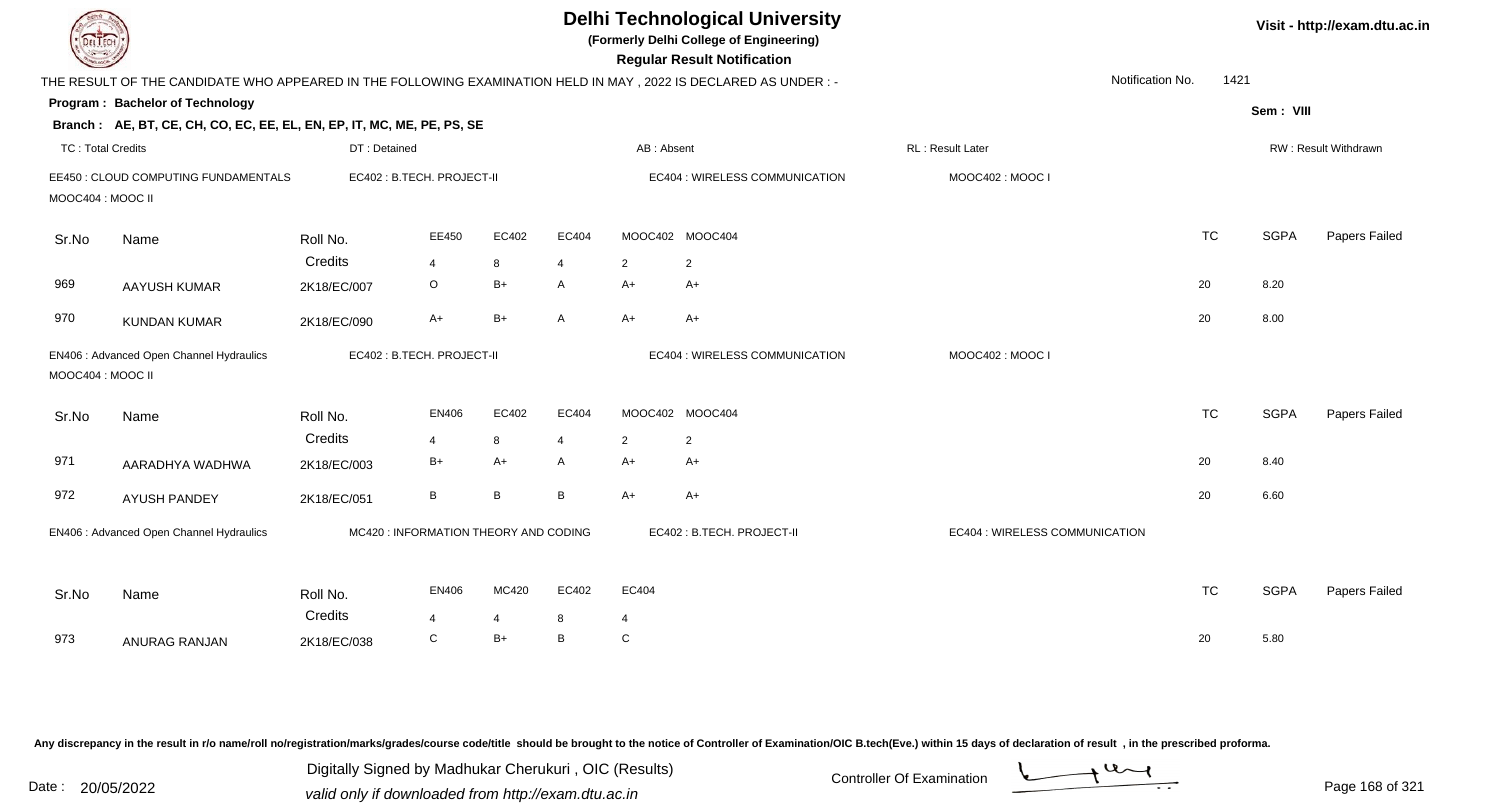| DEL ECH                                 |                                                                                                                |                     |                           |                |                |                | <b>Delhi Technological University</b><br>(Formerly Delhi College of Engineering)<br><b>Regular Result Notification</b> |                                |           |             | Visit - http://exam.dtu.ac.in |
|-----------------------------------------|----------------------------------------------------------------------------------------------------------------|---------------------|---------------------------|----------------|----------------|----------------|------------------------------------------------------------------------------------------------------------------------|--------------------------------|-----------|-------------|-------------------------------|
|                                         | THE RESULT OF THE CANDIDATE WHO APPEARED IN THE FOLLOWING EXAMINATION HELD IN MAY, 2022 IS DECLARED AS UNDER:- |                     |                           |                |                |                |                                                                                                                        | Notification No.               | 1421      |             |                               |
|                                         | Program: Bachelor of Technology                                                                                |                     |                           |                |                |                |                                                                                                                        |                                |           | Sem: VIII   |                               |
|                                         | Branch: AE, BT, CE, CH, CO, EC, EE, EL, EN, EP, IT, MC, ME, PE, PS, SE                                         |                     |                           |                |                |                |                                                                                                                        |                                |           |             |                               |
| <b>TC: Total Credits</b>                |                                                                                                                | DT: Detained        |                           |                |                | AB: Absent     |                                                                                                                        | <b>RL: Result Later</b>        |           |             | RW: Result Withdrawn          |
| <b>DEVELOPMENT</b><br>MOOC404 : MOOC II | EN412: ENVIRONMENT AND SUSTAINABLE                                                                             |                     | EC402: B.TECH. PROJECT-II |                |                |                | EC404 : WIRELESS COMMUNICATION                                                                                         | MOOC402: MOOC I                |           |             |                               |
| Sr.No                                   | Name                                                                                                           | Roll No.            | EN412                     | EC402          | EC404          |                | MOOC402 MOOC404                                                                                                        |                                | <b>TC</b> | <b>SGPA</b> | Papers Failed                 |
|                                         |                                                                                                                | Credits             | $\overline{4}$            | 8              | $\overline{4}$ | 2              | 2                                                                                                                      |                                |           |             |                               |
| 974                                     | <b>ABHISHEK SETHI</b>                                                                                          | 2K18/EC/015         | A+                        | A              | $A+$           | $A+$           | $A+$                                                                                                                   |                                | 20        | 8.60        |                               |
|                                         | EN416 : NON-CONVENTIONAL ENERGY SYSTEMS                                                                        |                     | SE414 : Cloud Computing   |                |                |                | EC402: B.TECH. PROJECT-II                                                                                              | EC404 : WIRELESS COMMUNICATION |           |             |                               |
| Sr.No                                   | Name                                                                                                           | Roll No.            | EN416                     | <b>SE414</b>   | EC402          | EC404          |                                                                                                                        |                                | <b>TC</b> | <b>SGPA</b> | Papers Failed                 |
|                                         |                                                                                                                | Credits             | $\overline{4}$            | $\overline{4}$ | 8              | 4              |                                                                                                                        |                                |           |             |                               |
| 975                                     | <b>ARPIT DHAMIJA</b>                                                                                           | 2K18/EC/044         | A                         | A+             | A              | $B+$           |                                                                                                                        |                                | 20        | 8.00        |                               |
| MOOC404 : MOOC II                       | EP406 : INTRODUCTION TO SPINTRONICS                                                                            |                     | EC402: B.TECH. PROJECT-II |                |                |                | EC404 : WIRELESS COMMUNICATION                                                                                         | MOOC402: MOOC I                |           |             |                               |
| Sr.No                                   | Name                                                                                                           | Roll No.<br>Credits | EP406<br>4                | EC402<br>8     | EC404<br>4     | $\overline{2}$ | MOOC402 MOOC404<br>2                                                                                                   |                                | <b>TC</b> | <b>SGPA</b> | Papers Failed                 |
| 976                                     | <b>RHYTHM KAUSHAL</b>                                                                                          | 2K18/EC/130         | A+                        | $B+$           | $\mathsf{A}$   | $A+$           | $A+$                                                                                                                   |                                | 20        | 8.00        |                               |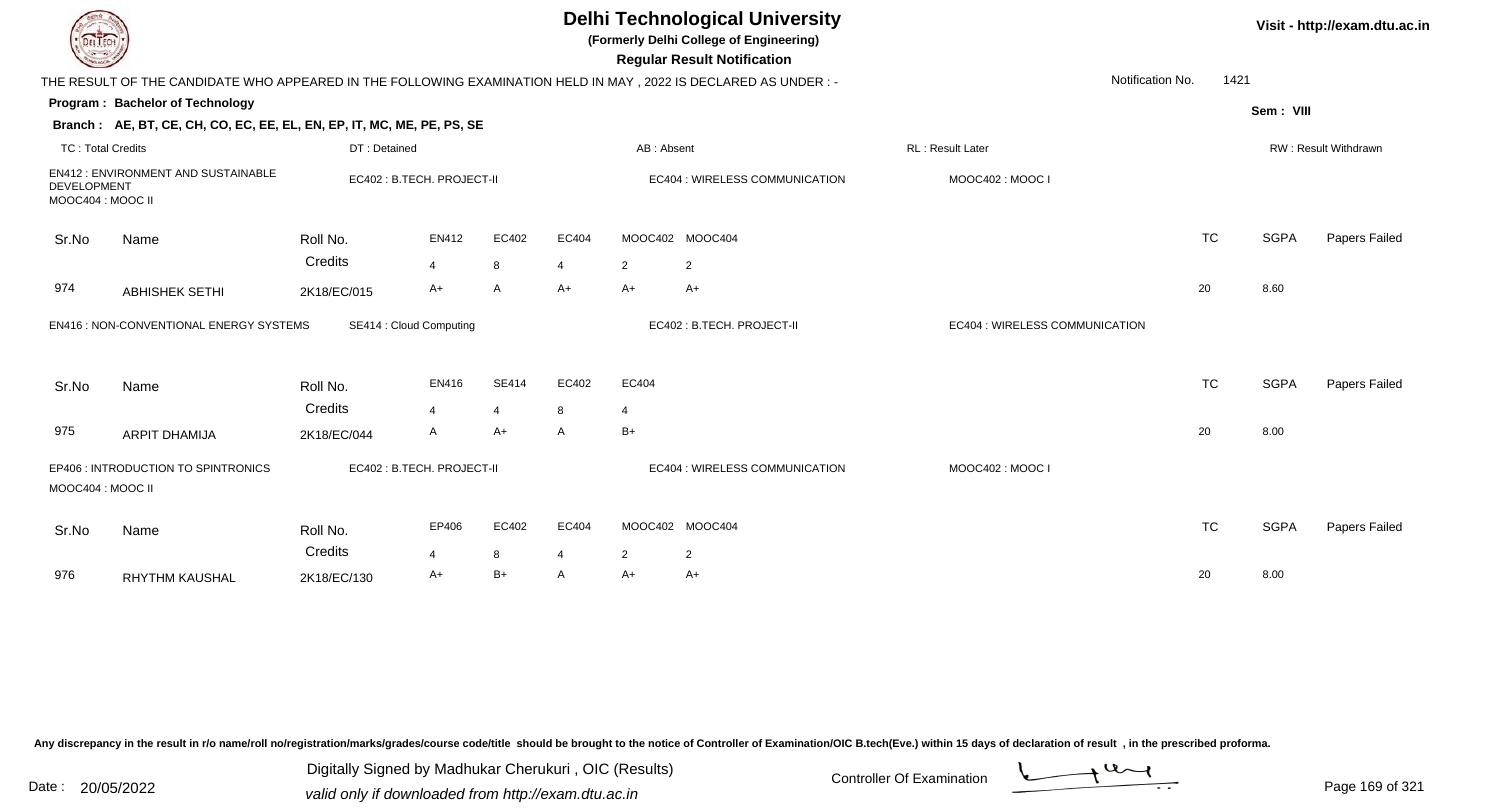| <b>DELTECH</b>           |                                                                                                                |              |                           |                |         |                         | <b>Delhi Technological University</b><br>(Formerly Delhi College of Engineering)<br><b>Regular Result Notification</b> |                                |                          |             | Visit - http://exam.dtu.ac.in |
|--------------------------|----------------------------------------------------------------------------------------------------------------|--------------|---------------------------|----------------|---------|-------------------------|------------------------------------------------------------------------------------------------------------------------|--------------------------------|--------------------------|-------------|-------------------------------|
|                          | THE RESULT OF THE CANDIDATE WHO APPEARED IN THE FOLLOWING EXAMINATION HELD IN MAY, 2022 IS DECLARED AS UNDER:- |              |                           |                |         |                         |                                                                                                                        |                                | 1421<br>Notification No. |             |                               |
|                          | Program: Bachelor of Technology                                                                                |              |                           |                |         |                         |                                                                                                                        |                                |                          | Sem: VIII   |                               |
|                          | Branch: AE, BT, CE, CH, CO, EC, EE, EL, EN, EP, IT, MC, ME, PE, PS, SE                                         |              |                           |                |         |                         |                                                                                                                        |                                |                          |             |                               |
| <b>TC: Total Credits</b> |                                                                                                                | DT: Detained |                           |                |         | AB: Absent              |                                                                                                                        | RL: Result Later               |                          |             | RW: Result Withdrawn          |
|                          | EP406 : INTRODUCTION TO SPINTRONICS                                                                            |              | IT420 : COMPUTER VISION   |                |         |                         | EC402 : B.TECH. PROJECT-II                                                                                             | EC404 : WIRELESS COMMUNICATION |                          |             |                               |
| Sr.No                    | Name                                                                                                           | Roll No.     | EP406                     | <b>IT420</b>   | EC402   | EC404                   |                                                                                                                        |                                | <b>TC</b>                | <b>SGPA</b> | Papers Failed                 |
|                          |                                                                                                                | Credits      | $\overline{4}$            | $\overline{4}$ | 8       | $\overline{\mathbf{4}}$ |                                                                                                                        |                                |                          |             |                               |
| 977                      | <b>ABDUR RAHMAN</b>                                                                                            | 2K18/EC/009  | $A+$                      | A              | $A+$    | $\circ$                 |                                                                                                                        |                                | 20                       | 9.00        |                               |
| MOOC404 : MOOC II        | EP414 : SPACE AND ATMOSPHERIC SCIENCE-II                                                                       |              | EC402: B.TECH. PROJECT-II |                |         |                         | EC404 : WIRELESS COMMUNICATION                                                                                         | MOOC402: MOOC I                |                          |             |                               |
| Sr.No                    | Name                                                                                                           | Roll No.     | EP414                     | EC402          | EC404   |                         | MOOC402 MOOC404                                                                                                        |                                | <b>TC</b>                | <b>SGPA</b> | Papers Failed                 |
|                          |                                                                                                                | Credits      | $\overline{4}$            | 8              | 4       | $\overline{2}$          | 2                                                                                                                      |                                |                          |             |                               |
| 978                      | <b>ARUN KUMAR</b>                                                                                              | 2K18/EC/046  | $A+$                      | $A+$           | $A+$    | $A+$                    | $A+$                                                                                                                   |                                | 20                       | 9.00        |                               |
| 979                      | DEEPANSHU PAL                                                                                                  | 2K18/EC/060  | A                         | $B+$           | $B+$    | $A+$                    | $A+$                                                                                                                   |                                | 20                       | 7.60        |                               |
| 980                      | <b>DEEPTI GOVIL</b>                                                                                            | 2K18/EC/061  | $A+$                      | $B+$           | B       | $A+$                    | $A+$                                                                                                                   |                                | 20                       | 7.60        |                               |
| 981                      | DIVYANSHU JAIN                                                                                                 | 2K18/EC/072  | $A+$                      | $A+$           | $A+$    | A+                      | $A+$                                                                                                                   |                                | 20                       | 9.00        |                               |
| 982                      | KAUSTUV SAHU                                                                                                   | 2K18/EC/088  | $A+$                      | $A+$           | $\circ$ | A+                      | $A+$                                                                                                                   |                                | 20                       | 9.20        |                               |
| 983                      | <b>KESHAV GUPTA</b>                                                                                            | 2K18/EC/089  | $\circ$                   | $A+$           | A+      | A+                      | A+                                                                                                                     |                                | 20                       | 9.20        |                               |

Digitally Signed by Madhukar Cherukuri, OIC (Results)<br>Date : 20/05/2022 valid only if downloaded from http://oxam.dtu.ac.in Digitally Signed by Madhukar Cherukuri , OIC (Results)

valid only if downloaded from http://exam.dtu.ac.in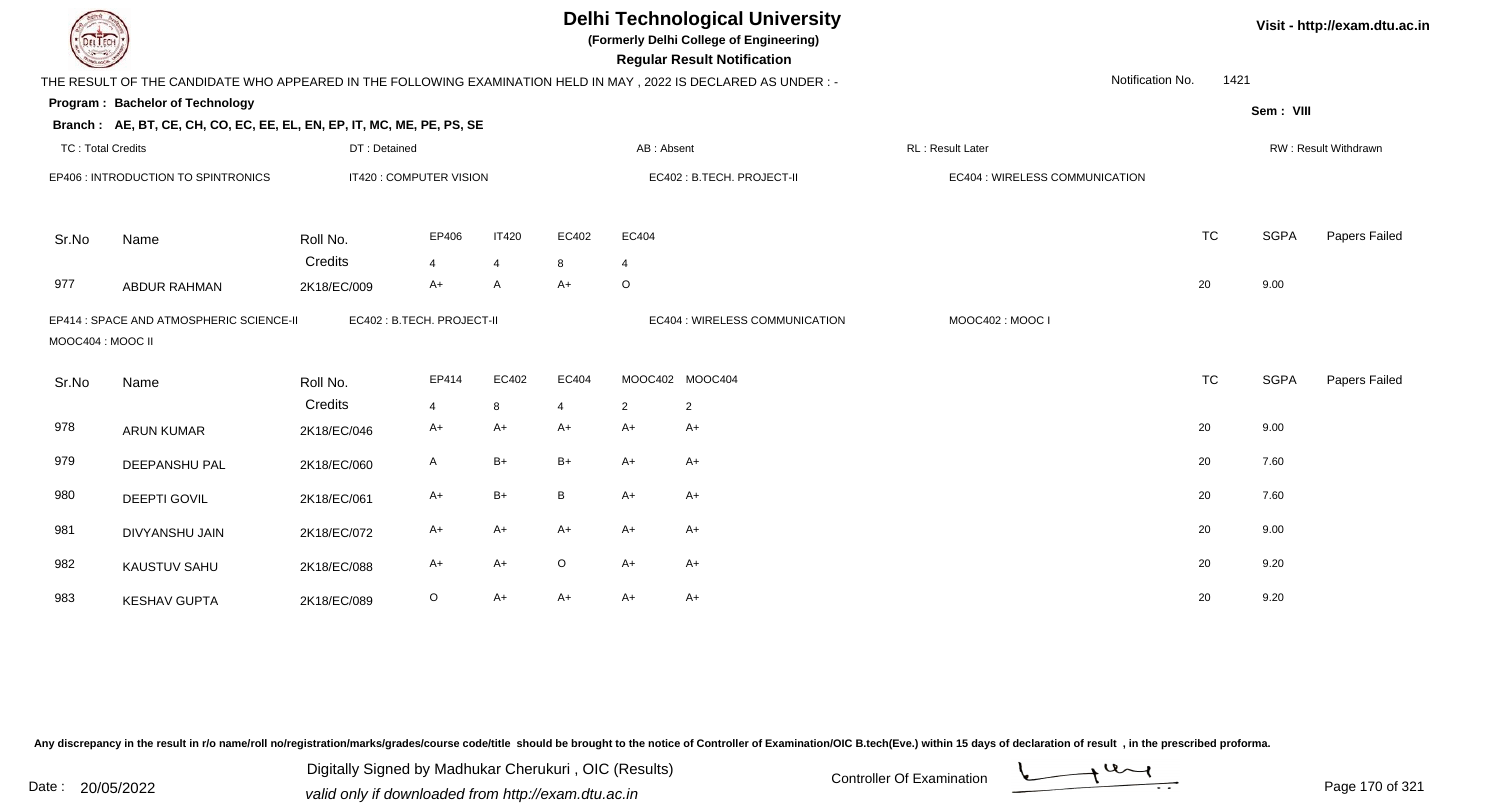| EL ECH                   |                                                                        |              |                                        |                |              | <b>Delhi Technological University</b><br>(Formerly Delhi College of Engineering)<br><b>Regular Result Notification</b> |                                |           |             | Visit - http://exam.dtu.ac.in |
|--------------------------|------------------------------------------------------------------------|--------------|----------------------------------------|----------------|--------------|------------------------------------------------------------------------------------------------------------------------|--------------------------------|-----------|-------------|-------------------------------|
|                          |                                                                        |              |                                        |                |              | THE RESULT OF THE CANDIDATE WHO APPEARED IN THE FOLLOWING EXAMINATION HELD IN MAY, 2022 IS DECLARED AS UNDER :-        | Notification No.               | 1421      |             |                               |
|                          | Program: Bachelor of Technology                                        |              |                                        |                |              |                                                                                                                        |                                |           | Sem: VIII   |                               |
|                          | Branch: AE, BT, CE, CH, CO, EC, EE, EL, EN, EP, IT, MC, ME, PE, PS, SE |              |                                        |                |              |                                                                                                                        |                                |           |             |                               |
| <b>TC: Total Credits</b> |                                                                        | DT: Detained |                                        |                |              | AB: Absent                                                                                                             | RL: Result Later               |           |             | RW: Result Withdrawn          |
|                          | IT404 : BIG DATA ANALYTICS                                             |              | IT420 : COMPUTER VISION                |                |              | EC402: B.TECH. PROJECT-II                                                                                              | EC404 : WIRELESS COMMUNICATION |           |             |                               |
| Sr.No                    | Name                                                                   | Roll No.     | <b>IT404</b>                           | <b>IT420</b>   | EC402        | EC404                                                                                                                  |                                | <b>TC</b> | <b>SGPA</b> | Papers Failed                 |
|                          |                                                                        | Credits      | $\overline{4}$                         | $\overline{4}$ | 8            | $\overline{4}$                                                                                                         |                                |           |             |                               |
| 984                      | <b>ARNAV KUMAR SINGH</b>                                               | 2K15/EC/40   | $A+$                                   | B+             | E            | $\mathsf{A}$                                                                                                           |                                | 12        | 4.80        | EC402,                        |
| 985                      | ABHIMANYU BARUN                                                        | 2K18/EC/010  | A+                                     | $A+$           | $A+$         | $A+$                                                                                                                   |                                | 20        | 9.00        |                               |
|                          | IT404 : BIG DATA ANALYTICS                                             |              | MC418 : OPTIMIZATION TECHNIQUES        |                |              | EC402: B.TECH. PROJECT-II                                                                                              | EC404 : WIRELESS COMMUNICATION |           |             |                               |
| Sr.No                    | Name                                                                   | Roll No.     | IT404                                  | MC418          | EC402        | EC404                                                                                                                  |                                | <b>TC</b> | <b>SGPA</b> | Papers Failed                 |
|                          |                                                                        | Credits      | 4                                      | $\overline{4}$ | 8            | 4                                                                                                                      |                                |           |             |                               |
| 986                      | PULKIT AGARWAL                                                         | 2K18/EC/122  | A+                                     | $A+$           | $\mathsf{A}$ | $\mathsf{A}$                                                                                                           |                                | 20        | 8.40        |                               |
|                          | IT404 : BIG DATA ANALYTICS                                             |              | SE408 : INFORMATION & NETWORK SECURITY |                |              | EC402: B.TECH. PROJECT-II                                                                                              | EC404 : WIRELESS COMMUNICATION |           |             |                               |
| Sr.No                    | Name                                                                   | Roll No.     | <b>IT404</b>                           | <b>SE408</b>   | EC402        | EC404                                                                                                                  |                                | <b>TC</b> | <b>SGPA</b> | Papers Failed                 |
|                          |                                                                        | Credits      | 4                                      | $\overline{4}$ | 8            | $\overline{4}$                                                                                                         |                                |           |             |                               |
| 987                      | AAKASH KUMAR SINGH                                                     | 2K18/EC/002  | A+                                     | $A+$           | A            | A                                                                                                                      |                                | 20        | 8.40        |                               |
| 988                      | SAKSHAM AGGARWAL                                                       | 2K18/EC/148  | $A+$                                   | $B+$           | $B+$         | $B+$                                                                                                                   |                                | 20        | 7.40        |                               |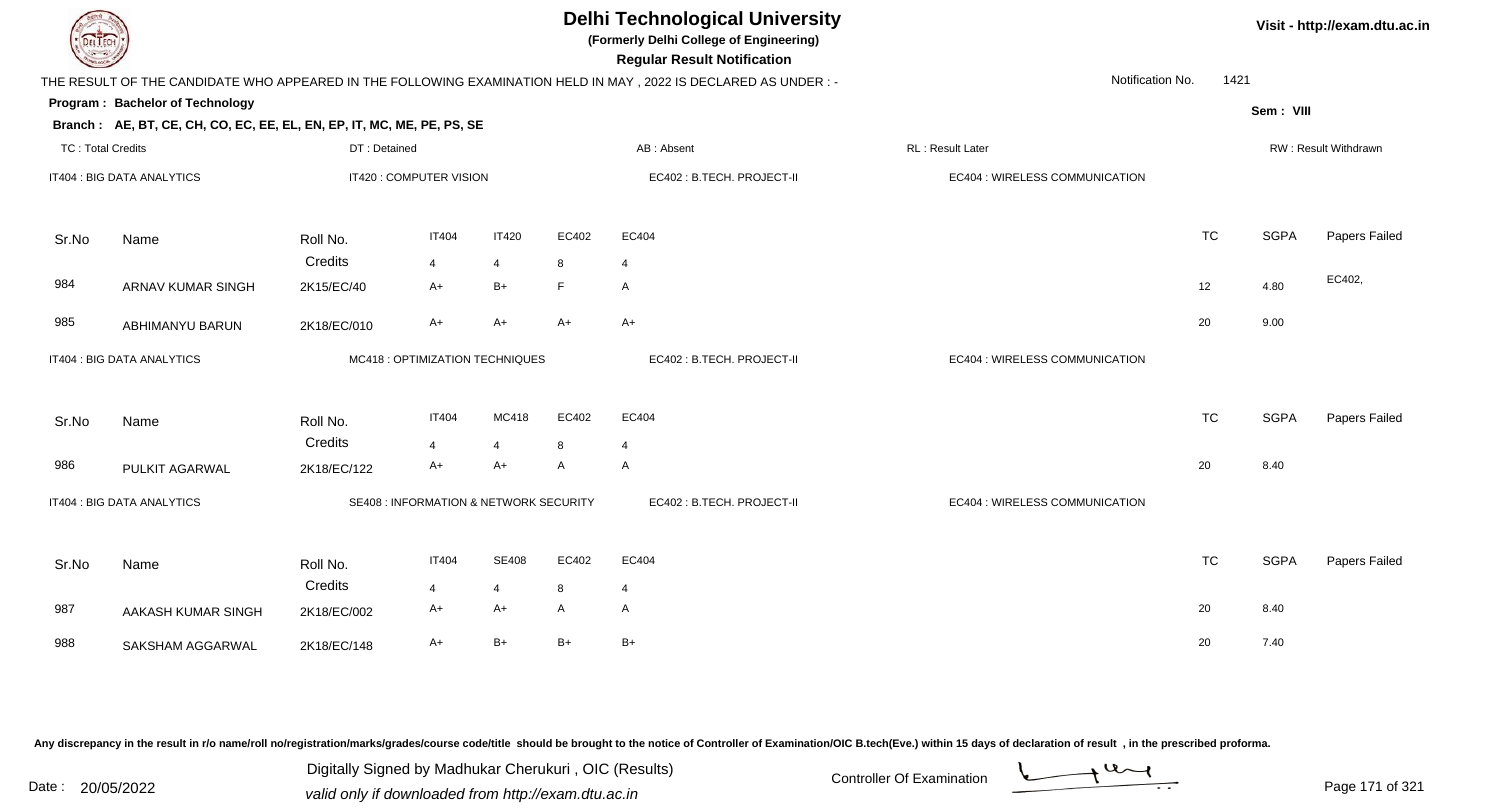| EL ECH                   |                                                                        |                                          |                |                |       | <b>Delhi Technological University</b><br>(Formerly Delhi College of Engineering)<br><b>Regular Result Notification</b> |                                |           |             | Visit - http://exam.dtu.ac.in |
|--------------------------|------------------------------------------------------------------------|------------------------------------------|----------------|----------------|-------|------------------------------------------------------------------------------------------------------------------------|--------------------------------|-----------|-------------|-------------------------------|
|                          |                                                                        |                                          |                |                |       | THE RESULT OF THE CANDIDATE WHO APPEARED IN THE FOLLOWING EXAMINATION HELD IN MAY, 2022 IS DECLARED AS UNDER :-        | Notification No.               | 1421      |             |                               |
|                          | Program: Bachelor of Technology                                        |                                          |                |                |       |                                                                                                                        |                                |           | Sem: VIII   |                               |
|                          | Branch: AE, BT, CE, CH, CO, EC, EE, EL, EN, EP, IT, MC, ME, PE, PS, SE |                                          |                |                |       |                                                                                                                        |                                |           |             |                               |
| <b>TC: Total Credits</b> |                                                                        | DT: Detained                             |                |                |       | AB: Absent                                                                                                             | RL: Result Later               |           |             | RW: Result Withdrawn          |
|                          | IT416 : NOMADIC COMPUTING                                              | MC418 : OPTIMIZATION TECHNIQUES          |                |                |       | EC402 : B.TECH. PROJECT-II                                                                                             | EC404 : WIRELESS COMMUNICATION |           |             |                               |
| Sr.No                    | Name                                                                   | Roll No.                                 | <b>IT416</b>   | MC418          | EC402 | EC404                                                                                                                  |                                | <b>TC</b> | <b>SGPA</b> | Papers Failed                 |
|                          |                                                                        | Credits                                  | $\overline{4}$ | $\overline{4}$ | 8     | $\overline{4}$                                                                                                         |                                |           |             |                               |
| 989                      | SUBHANSHU KUMAR<br>PANDEY                                              | 2K18/EC/174                              | A+             | A              | $A+$  | $B+$                                                                                                                   |                                | 20        | 8.40        |                               |
|                          | IT416 : NOMADIC COMPUTING                                              | MC432: FUZZY SET AND FUZZY LOGIC         |                |                |       | EC402: B.TECH. PROJECT-II                                                                                              | EC404 : WIRELESS COMMUNICATION |           |             |                               |
| Sr.No                    | Name                                                                   | Roll No.                                 | <b>IT416</b>   | MC432          | EC402 | EC404                                                                                                                  |                                | <b>TC</b> | <b>SGPA</b> | Papers Failed                 |
|                          |                                                                        | Credits                                  | 4              | $\overline{4}$ | 8     | $\overline{4}$                                                                                                         |                                |           |             |                               |
| 990                      | UJJWAL KUMAR UPADHYAY 2K18/EC/184                                      |                                          | A              | $\circ$        | $B+$  | A                                                                                                                      |                                | 20        | 8.00        |                               |
|                          | IT420 : COMPUTER VISION                                                | SE406 : ADVANCES IN SOFTWARE ENGINEERING |                |                |       | EC402: B.TECH. PROJECT-II                                                                                              | EC404 : WIRELESS COMMUNICATION |           |             |                               |
| Sr.No                    | Name                                                                   | Roll No.                                 | <b>IT420</b>   | SE406          | EC402 | EC404                                                                                                                  |                                | <b>TC</b> | <b>SGPA</b> | Papers Failed                 |
|                          |                                                                        | Credits                                  | 4              | $\overline{4}$ | 8     | $\overline{4}$                                                                                                         |                                |           |             |                               |
| 991                      | SAMAKSH SETHI                                                          | 2K18/EC/150                              | A+             | $A+$           | $B+$  | $\circ$                                                                                                                |                                | 20        | 8.40        |                               |
| 992                      | <b>SARTHAK KHATTAR</b>                                                 | 2K18/EC/155                              | A+             | $A+$           | $A+$  | A                                                                                                                      |                                | 20        | 8.80        |                               |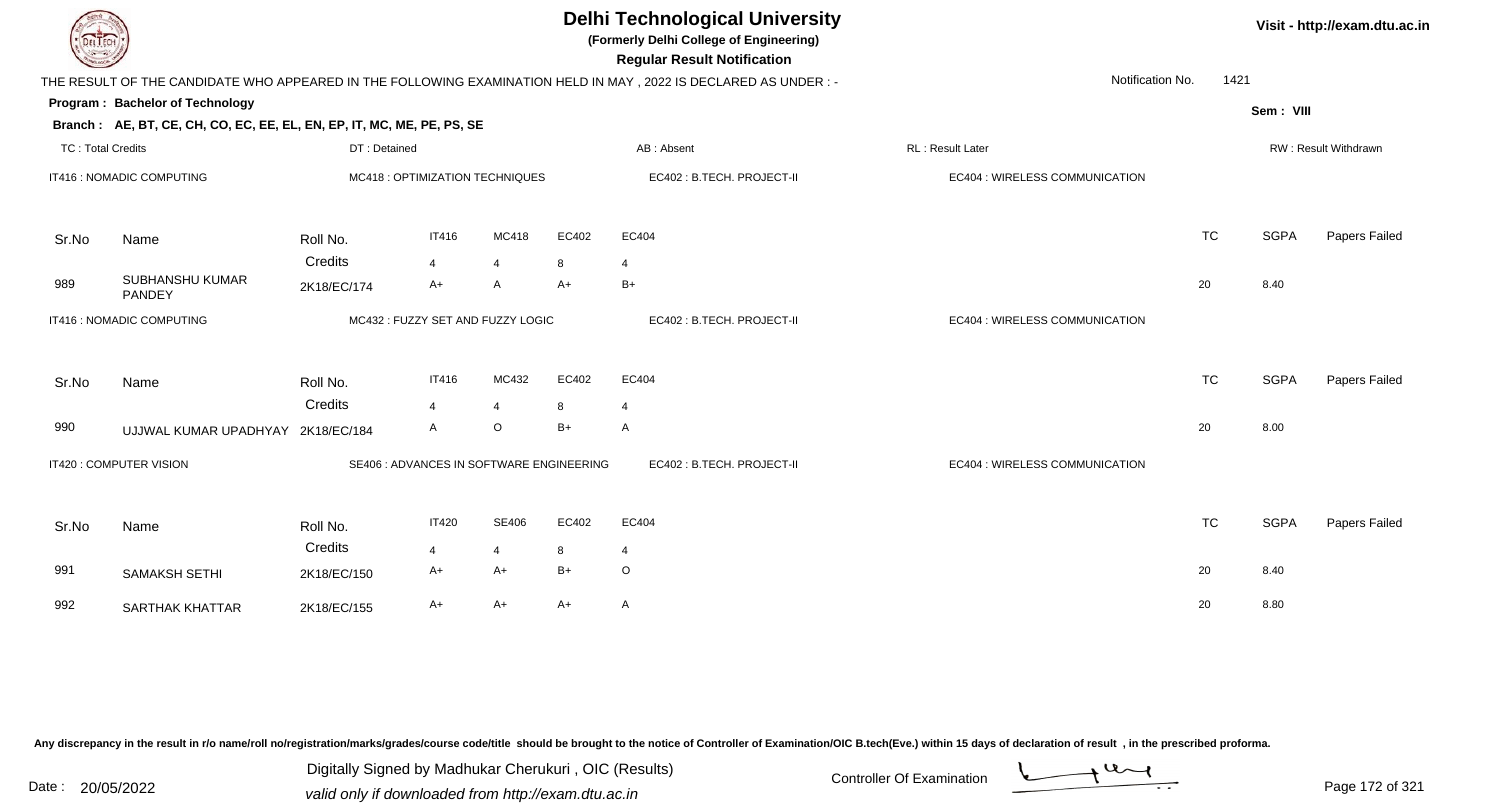| <b>DELTECH</b>           |                                                                                                                 |                                        |                         |              |                |                | <b>Delhi Technological University</b><br>(Formerly Delhi College of Engineering)<br><b>Regular Result Notification</b> |                                |                  |      |             | Visit - http://exam.dtu.ac.in |
|--------------------------|-----------------------------------------------------------------------------------------------------------------|----------------------------------------|-------------------------|--------------|----------------|----------------|------------------------------------------------------------------------------------------------------------------------|--------------------------------|------------------|------|-------------|-------------------------------|
|                          | THE RESULT OF THE CANDIDATE WHO APPEARED IN THE FOLLOWING EXAMINATION HELD IN MAY, 2022 IS DECLARED AS UNDER :- |                                        |                         |              |                |                |                                                                                                                        |                                | Notification No. | 1421 |             |                               |
|                          | Program: Bachelor of Technology                                                                                 |                                        |                         |              |                |                |                                                                                                                        |                                |                  |      | Sem: VIII   |                               |
|                          | Branch: AE, BT, CE, CH, CO, EC, EE, EL, EN, EP, IT, MC, ME, PE, PS, SE                                          |                                        |                         |              |                |                |                                                                                                                        |                                |                  |      |             |                               |
| <b>TC: Total Credits</b> |                                                                                                                 | DT: Detained                           |                         |              |                | AB: Absent     |                                                                                                                        | RL: Result Later               |                  |      |             | RW: Result Withdrawn          |
|                          | IT420 : COMPUTER VISION                                                                                         | SE408 : INFORMATION & NETWORK SECURITY |                         |              |                |                | EC402 : B.TECH. PROJECT-II                                                                                             | EC404 : WIRELESS COMMUNICATION |                  |      |             |                               |
| Sr.No                    | Name                                                                                                            | Roll No.                               | <b>IT420</b>            | <b>SE408</b> | EC402          | EC404          |                                                                                                                        |                                | <b>TC</b>        |      | <b>SGPA</b> | Papers Failed                 |
|                          |                                                                                                                 | Credits                                | $\overline{\mathbf{A}}$ | 4            | 8              | $\overline{4}$ |                                                                                                                        |                                |                  |      |             |                               |
| 993                      | YOGESH RATHOR                                                                                                   | 2K18/EC/198                            | A                       | A            | $B+$           | $B+$           |                                                                                                                        |                                | 20               |      | 7.40        |                               |
| MOOC404 : MOOC II        | IT428 : Mobile and Digital Forensics                                                                            | EC402 : B.TECH. PROJECT-II             |                         |              |                |                | EC404 : WIRELESS COMMUNICATION                                                                                         | MOOC402: MOOC I                |                  |      |             |                               |
| Sr.No                    | Name                                                                                                            | Roll No.                               | <b>IT428</b>            | EC402        | EC404          |                | MOOC402 MOOC404                                                                                                        |                                | <b>TC</b>        |      | <b>SGPA</b> | Papers Failed                 |
|                          |                                                                                                                 | Credits                                | $\overline{\mathbf{4}}$ | 8            | $\overline{4}$ | 2              | $\overline{2}$                                                                                                         |                                |                  |      |             |                               |
| 994                      | NITESH KUMAR ROY                                                                                                | 2K18/EC/116                            | A                       | $B+$         | A              | $A+$           | A+                                                                                                                     |                                | 20               |      | 7.80        |                               |
| 995                      | RADHIKA SONI                                                                                                    | 2K18/EC/125                            | $A+$                    | $B+$         | $\mathsf{A}$   | $A+$           | $A+$                                                                                                                   |                                | 20               |      | 8.00        |                               |
| MOOC404 : MOOC II        | MC406 : PARTIAL DIFFERENTIAL EQUATIONS                                                                          | EC402: B.TECH. PROJECT-II              |                         |              |                |                | EC404 : WIRELESS COMMUNICATION                                                                                         | MOOC402: MOOC I                |                  |      |             |                               |
| Sr.No                    | Name                                                                                                            | Roll No.                               | MC406                   | EC402        | EC404          |                | MOOC402 MOOC404                                                                                                        |                                | <b>TC</b>        |      | <b>SGPA</b> | Papers Failed                 |
|                          |                                                                                                                 | Credits                                | Δ                       | 8            | $\overline{4}$ | $\overline{2}$ | $\overline{2}$                                                                                                         |                                |                  |      |             |                               |
| 996                      | <b>HARSH NAGAR</b>                                                                                              | 2K18/EC/079                            | A                       | B            | $B+$           | $\mathsf{A}$   | $\overline{A}$                                                                                                         |                                | 20               |      | 7.00        |                               |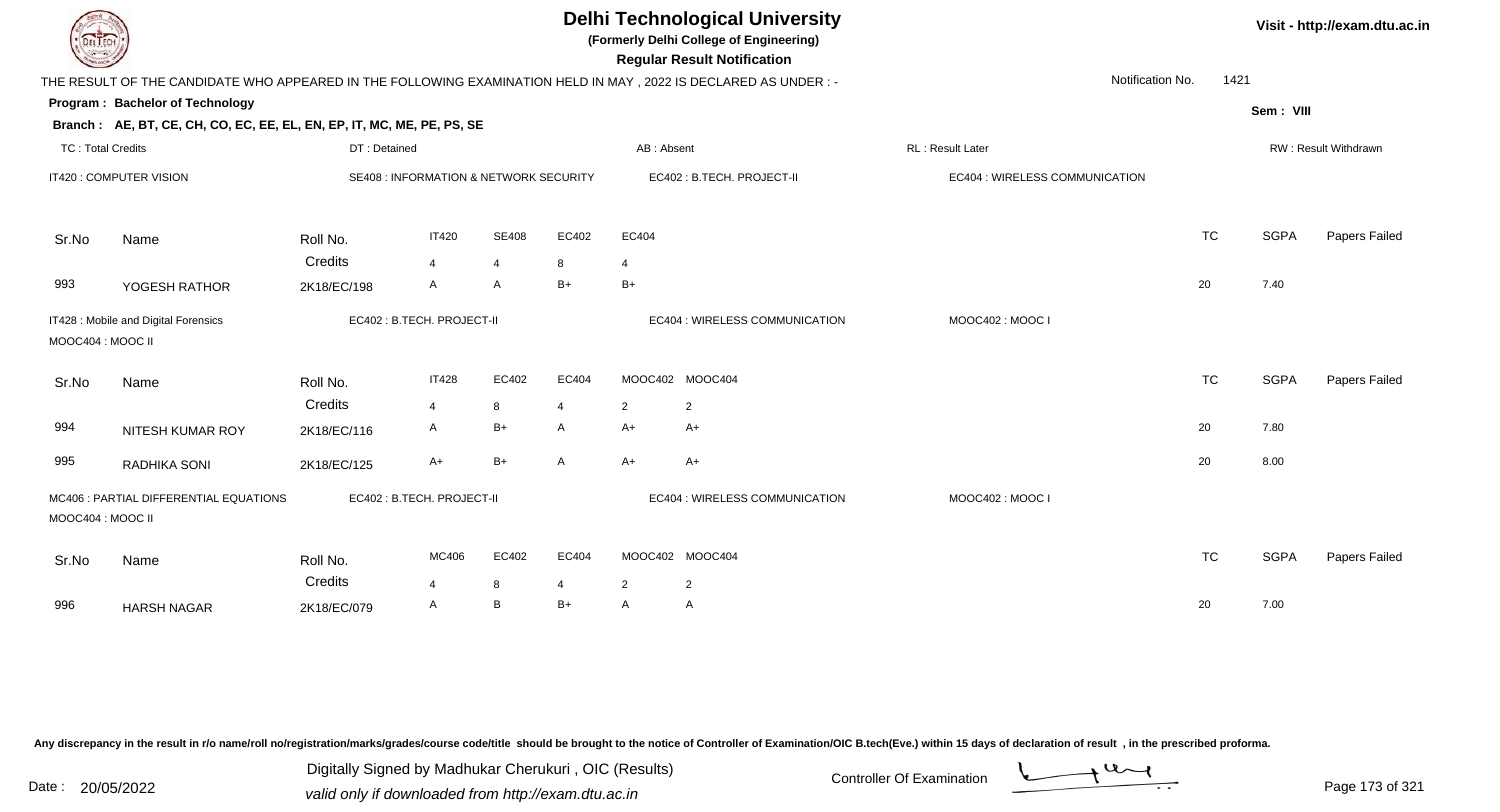| DEL ECH                  |                                                                                                                |              |                                                   |              |                |                           | <b>Delhi Technological University</b><br>(Formerly Delhi College of Engineering)<br><b>Regular Result Notification</b> |                                |                  |           |             | Visit - http://exam.dtu.ac |
|--------------------------|----------------------------------------------------------------------------------------------------------------|--------------|---------------------------------------------------|--------------|----------------|---------------------------|------------------------------------------------------------------------------------------------------------------------|--------------------------------|------------------|-----------|-------------|----------------------------|
|                          | THE RESULT OF THE CANDIDATE WHO APPEARED IN THE FOLLOWING EXAMINATION HELD IN MAY, 2022 IS DECLARED AS UNDER:- |              |                                                   |              |                |                           |                                                                                                                        |                                | Notification No. | 1421      |             |                            |
|                          | Program: Bachelor of Technology                                                                                |              |                                                   |              |                |                           |                                                                                                                        |                                |                  |           | Sem: VIII   |                            |
|                          | Branch: AE, BT, CE, CH, CO, EC, EE, EL, EN, EP, IT, MC, ME, PE, PS, SE                                         |              |                                                   |              |                |                           |                                                                                                                        |                                |                  |           |             |                            |
| <b>TC: Total Credits</b> |                                                                                                                | DT: Detained |                                                   |              |                | AB: Absent                |                                                                                                                        | RL: Result Later               |                  |           |             | RW: Result Withdrawn       |
|                          | MC406 : PARTIAL DIFFERENTIAL EQUATIONS                                                                         |              | <b>SE408 : INFORMATION &amp; NETWORK SECURITY</b> |              |                |                           | EC402 : B.TECH. PROJECT-II                                                                                             | EC404 : WIRELESS COMMUNICATION |                  |           |             |                            |
| Sr.No                    | Name                                                                                                           | Roll No.     | MC406                                             | <b>SE408</b> | EC402          | EC404                     |                                                                                                                        |                                |                  | <b>TC</b> | <b>SGPA</b> | Papers Failed              |
|                          |                                                                                                                | Credits      | 4                                                 | 4            | 8              | 4                         |                                                                                                                        |                                |                  |           |             |                            |
| 997                      | RAO ABUZAR NASEEM                                                                                              | 2K18/EC/128  | $\circ$                                           | A            | A              | $B+$                      |                                                                                                                        |                                |                  | 20        | 8.20        |                            |
|                          | ME414 : FRACTURE MECHANICS<br>MC418 : OPTIMIZATION TECHNIQUES                                                  |              |                                                   |              |                | EC402: B.TECH. PROJECT-II | EC404 : WIRELESS COMMUNICATION                                                                                         |                                |                  |           |             |                            |
| Sr.No                    | Name                                                                                                           | Roll No.     | MC418                                             | ME414        | EC402          | EC404                     |                                                                                                                        |                                |                  | <b>TC</b> | <b>SGPA</b> | Papers Failed              |
|                          |                                                                                                                | Credits      | 4                                                 | 4            | 8              | $\overline{4}$            |                                                                                                                        |                                |                  |           |             |                            |
| 998                      | MOHD PARVEZ KHAN                                                                                               | 2K18/EC/103  | A                                                 | $A+$         | $B+$           | $\mathsf{A}$              |                                                                                                                        |                                |                  | 20        | 7.80        |                            |
| 999                      | <b>NAFIS AHMED</b>                                                                                             | 2K18/EC/108  | A+                                                | A+           | $\circ$        | $B+$                      |                                                                                                                        |                                |                  | 20        | 9.00        |                            |
| MOOC404 : MOOC II        | MC420 : INFORMATION THEORY AND CODING                                                                          |              | EC402: B.TECH. PROJECT-II                         |              |                |                           | EC404 : WIRELESS COMMUNICATION                                                                                         | MOOC402: MOOC I                |                  |           |             |                            |
| Sr.No                    | Name                                                                                                           | Roll No.     | MC420                                             | EC402        | EC404          |                           | MOOC402 MOOC404                                                                                                        |                                |                  | <b>TC</b> | <b>SGPA</b> | Papers Failed              |
|                          |                                                                                                                | Credits      | $\overline{4}$                                    | 8            | $\overline{4}$ | $\overline{2}$            | $\overline{2}$                                                                                                         |                                |                  |           |             |                            |
| 1000                     | AMAN KUMAR SAHANI                                                                                              | 2K18/EC/024  | A                                                 | B            | B              | $A+$                      | $A+$                                                                                                                   |                                |                  | 20        | 7.00        |                            |
| 1001                     | <b>ANIKET PATEL</b>                                                                                            | 2K18/EC/031  | $B+$                                              | A            | $\mathbf C$    | $A+$                      | $A+$                                                                                                                   |                                |                  | 20        | 7.40        |                            |
| 1002                     | <b>ANKUR MITTAL</b>                                                                                            | 2K18/EC/033  | $A+$                                              | A            | B              | $A+$                      | $A+$                                                                                                                   |                                |                  | 20        | 8.00        |                            |

Digitally Signed by Madhukar Cherukuri, OIC (Results)<br>Date : 20/05/2022 valid only if downloaded from http://oxam.dtu.ac.in Digitally Signed by Madhukar Cherukuri , OIC (Results)valid only if downloaded from http://exam.dtu.ac.in



**Visit - http://exam.dtu.ac.in**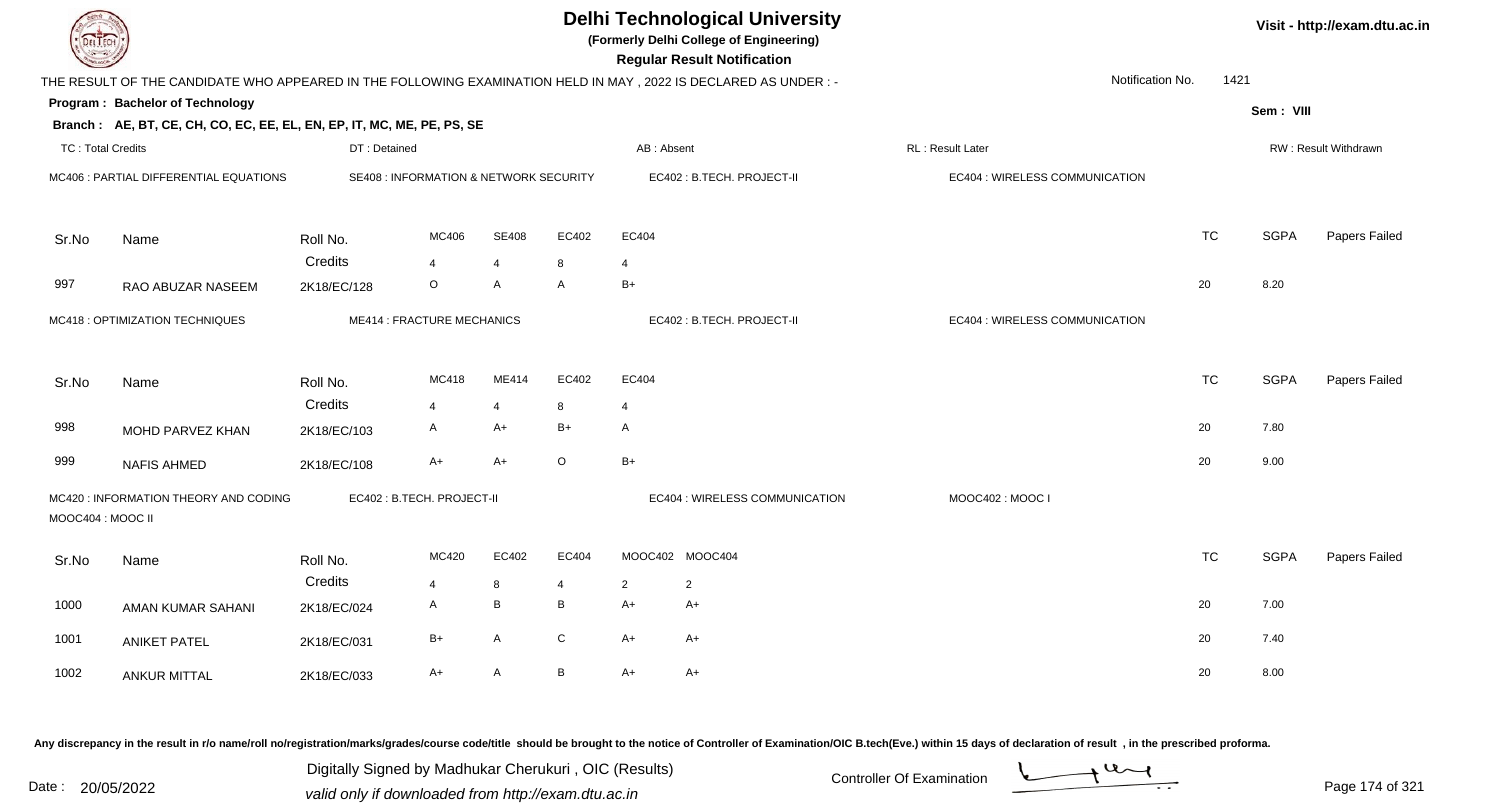| <b>DELTECH</b>           |                                                                                                                 |              |                         |                             |                |                | <b>Delhi Technological University</b><br>(Formerly Delhi College of Engineering)<br><b>Regular Result Notification</b> |                   |                                |                  |           |             | Visit - http://exam.dtu.ac.in |
|--------------------------|-----------------------------------------------------------------------------------------------------------------|--------------|-------------------------|-----------------------------|----------------|----------------|------------------------------------------------------------------------------------------------------------------------|-------------------|--------------------------------|------------------|-----------|-------------|-------------------------------|
|                          | THE RESULT OF THE CANDIDATE WHO APPEARED IN THE FOLLOWING EXAMINATION HELD IN MAY, 2022 IS DECLARED AS UNDER :- |              |                         |                             |                |                |                                                                                                                        |                   |                                | Notification No. | 1421      |             |                               |
|                          | Program: Bachelor of Technology                                                                                 |              |                         |                             |                |                |                                                                                                                        |                   |                                |                  |           |             |                               |
|                          | Branch: AE, BT, CE, CH, CO, EC, EE, EL, EN, EP, IT, MC, ME, PE, PS, SE                                          |              |                         |                             |                |                |                                                                                                                        |                   |                                |                  |           | Sem: VIII   |                               |
| <b>TC: Total Credits</b> |                                                                                                                 | DT: Detained |                         |                             |                | AB: Absent     |                                                                                                                        | RL : Result Later |                                |                  |           |             | RW: Result Withdrawn          |
|                          | MC432: FUZZY SET AND FUZZY LOGIC                                                                                |              | PT414 : FOOD TECHNOLOGY |                             |                |                | EC402: B.TECH. PROJECT-II                                                                                              |                   | EC404 : WIRELESS COMMUNICATION |                  |           |             |                               |
| Sr.No                    | Name                                                                                                            | Roll No.     | MC432                   | PT414                       | EC402          | EC404          |                                                                                                                        |                   |                                |                  | <b>TC</b> | <b>SGPA</b> | Papers Failed                 |
|                          |                                                                                                                 | Credits      | $\overline{4}$          | $\overline{4}$              | 8              | $\overline{4}$ |                                                                                                                        |                   |                                |                  |           |             |                               |
| 1003                     | <b>VARUN GUPTA</b>                                                                                              | 2K18/EC/190  | $A+$                    | $A+$                        | $\, {\sf B}$   | $\circ$        |                                                                                                                        |                   |                                |                  | 20        | 8.00        |                               |
|                          | ME406 : ELASTIC & PLASTIC BEHAVIOUR OF MATERIALS EC402 : B.TECH. PROJECT-II                                     |              |                         |                             |                |                | EC404 : WIRELESS COMMUNICATION                                                                                         |                   | MOOC402: MOOC I                |                  |           |             |                               |
| MOOC404: MOOC II         |                                                                                                                 |              |                         |                             |                |                |                                                                                                                        |                   |                                |                  |           |             |                               |
|                          |                                                                                                                 |              |                         |                             |                |                |                                                                                                                        |                   |                                |                  |           |             |                               |
| Sr.No                    | Name                                                                                                            | Roll No.     | ME406                   | EC402                       | EC404          |                | MOOC402 MOOC404                                                                                                        |                   |                                |                  | <b>TC</b> | <b>SGPA</b> | Papers Failed                 |
|                          |                                                                                                                 | Credits      | $\overline{4}$          | 8                           | $\overline{4}$ | $\overline{2}$ | $\overline{2}$                                                                                                         |                   |                                |                  |           |             |                               |
| 1004                     | JAYANT KUMAR VERMA                                                                                              | 2K18/EC/086  | $A+$                    | B                           | $A+$           | $A+$           | $A+$                                                                                                                   |                   |                                |                  | 20        | 7.80        |                               |
| 1005                     | SUBHAJEET JANA                                                                                                  | 2K18/EC/173  | $\mathsf{A}$            | $B+$                        | $A+$           | $A+$           | $A+$                                                                                                                   |                   |                                |                  | 20        | 8.00        |                               |
|                          | ME406 : ELASTIC & PLASTIC BEHAVIOUR OF MATERIALS ME418 : SUPPLY CHAIN MANAGEMENT                                |              |                         |                             |                |                | EC402: B.TECH. PROJECT-II                                                                                              |                   | EC404 : WIRELESS COMMUNICATION |                  |           |             |                               |
|                          |                                                                                                                 |              |                         |                             |                |                |                                                                                                                        |                   |                                |                  |           |             |                               |
| Sr.No                    | Name                                                                                                            | Roll No.     | ME406                   | ME418                       | EC402          | EC404          |                                                                                                                        |                   |                                |                  | <b>TC</b> | <b>SGPA</b> | Papers Failed                 |
|                          |                                                                                                                 | Credits      | $\boldsymbol{\Delta}$   | $\boldsymbol{\vartriangle}$ | 8              | $\overline{4}$ |                                                                                                                        |                   |                                |                  |           |             |                               |
| 1006                     | APOORVA GOYAL                                                                                                   | 2K18/EC/040  | A+                      | $\mathsf{A}$                | $A+$           | A              |                                                                                                                        |                   |                                |                  | 20        | 8.60        |                               |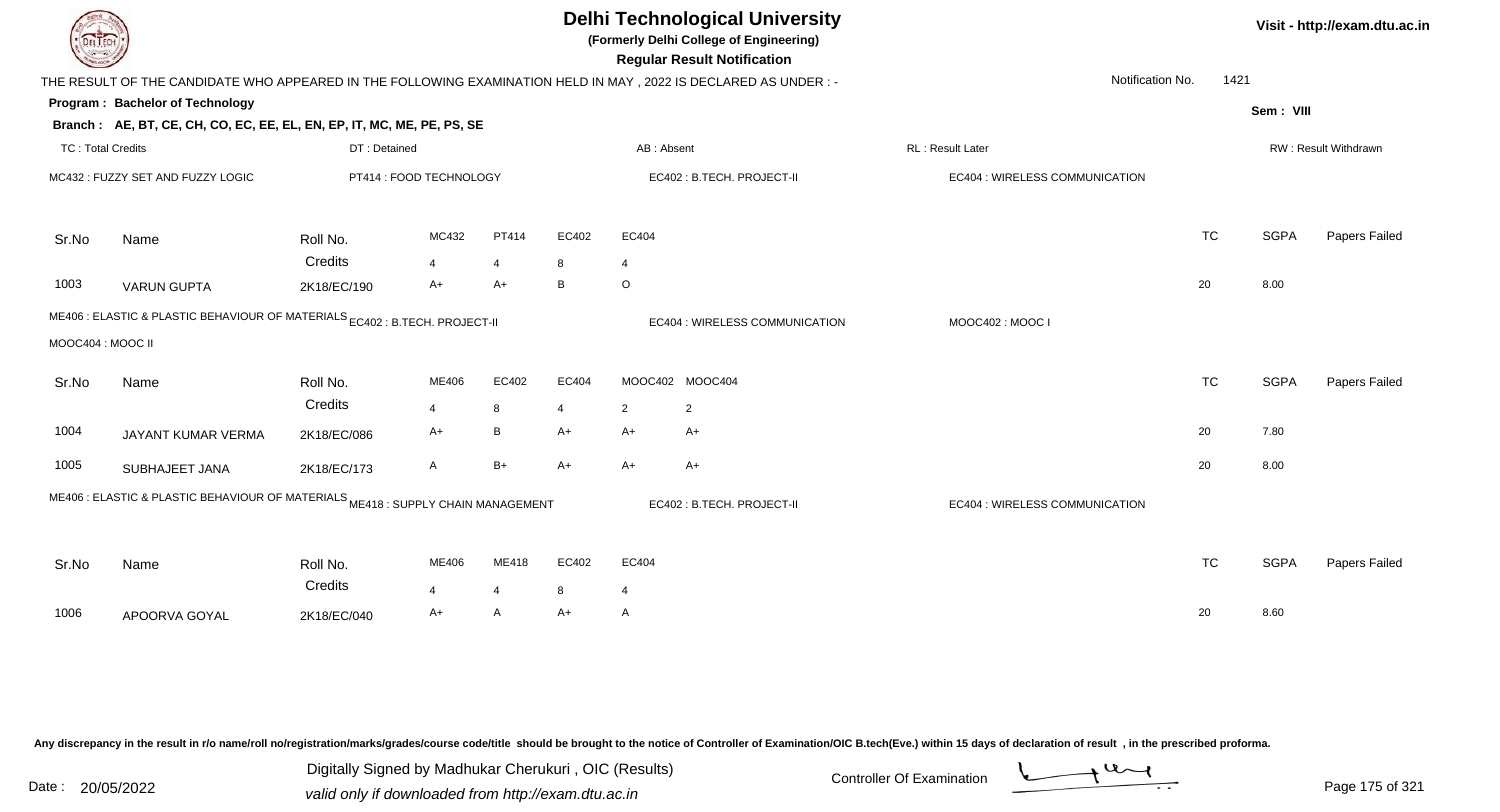| <b>DELTECH</b>           |                                                                                                                 |                     |                            |           |                   |                   | <b>Delhi Technological University</b><br>(Formerly Delhi College of Engineering)<br><b>Regular Result Notification</b> |                         |                  |           |             | Visit - http://exam.dtu.ac.in |
|--------------------------|-----------------------------------------------------------------------------------------------------------------|---------------------|----------------------------|-----------|-------------------|-------------------|------------------------------------------------------------------------------------------------------------------------|-------------------------|------------------|-----------|-------------|-------------------------------|
|                          | THE RESULT OF THE CANDIDATE WHO APPEARED IN THE FOLLOWING EXAMINATION HELD IN MAY, 2022 IS DECLARED AS UNDER :- |                     |                            |           |                   |                   |                                                                                                                        |                         | Notification No. | 1421      |             |                               |
|                          | Program: Bachelor of Technology                                                                                 |                     |                            |           |                   |                   |                                                                                                                        |                         |                  |           | Sem: VIII   |                               |
|                          | Branch: AE, BT, CE, CH, CO, EC, EE, EL, EN, EP, IT, MC, ME, PE, PS, SE                                          |                     |                            |           |                   |                   |                                                                                                                        |                         |                  |           |             |                               |
| <b>TC: Total Credits</b> |                                                                                                                 | DT: Detained        |                            |           |                   | AB: Absent        |                                                                                                                        | <b>RL: Result Later</b> |                  |           |             | <b>RW: Result Withdrawn</b>   |
| MOOC404 : MOOC II        | ME418: SUPPLY CHAIN MANAGEMENT                                                                                  |                     | EC402 : B.TECH. PROJECT-II |           |                   |                   | EC404 : WIRELESS COMMUNICATION                                                                                         | MOOC402: MOOC I         |                  |           |             |                               |
| Sr.No                    | Name                                                                                                            | Roll No.            | ME418                      | EC402     | EC404             |                   | MOOC402 MOOC404                                                                                                        |                         |                  | <b>TC</b> | <b>SGPA</b> | Papers Failed                 |
|                          |                                                                                                                 | Credits             | $\overline{\mathbf{4}}$    | 8         | $\overline{4}$    | 2                 | 2                                                                                                                      |                         |                  |           |             |                               |
| 1007                     | SHEFAIL AHMED                                                                                                   | 2K18/EC/159         | A+                         | B         | $B+$              | $A+$              | $A+$                                                                                                                   |                         |                  | 20        | 7.40        |                               |
| MOOC404: MOOC II         | PE414 : FLEXIBLE MANUFACTURING SYSTEM                                                                           |                     | EC402 : B.TECH. PROJECT-II |           |                   |                   | EC404 : WIRELESS COMMUNICATION                                                                                         | MOOC402: MOOC I         |                  |           |             |                               |
| Sr.No                    | Name                                                                                                            | Roll No.<br>Credits | PE414                      | EC402     | EC404             |                   | MOOC402 MOOC404                                                                                                        |                         |                  | <b>TC</b> | <b>SGPA</b> | Papers Failed                 |
| 1008                     | <b>ARPIT JAIN</b>                                                                                               | 2K18/EC/045         | $\overline{4}$<br>A        | 8<br>$B+$ | 4<br>$B+$         | 2<br>$\mathsf{A}$ | $\overline{2}$<br>A+                                                                                                   |                         |                  | 20        | 7.50        |                               |
|                          |                                                                                                                 |                     |                            |           |                   |                   |                                                                                                                        |                         |                  |           |             |                               |
| MOOC404 : MOOC II        | PT410 : MEMBRANE TECHNOLOGY                                                                                     |                     | EC402 : B.TECH. PROJECT-II |           |                   |                   | EC404 : WIRELESS COMMUNICATION                                                                                         | MOOC402: MOOC I         |                  |           |             |                               |
| Sr.No                    | Name                                                                                                            | Roll No.<br>Credits | PT410<br>4                 | EC402     | EC404             |                   | MOOC402 MOOC404                                                                                                        |                         |                  | <b>TC</b> | <b>SGPA</b> | Papers Failed                 |
| 1009                     |                                                                                                                 | 2K18/EC/077         | C                          | 8<br>B    | 4<br>$\mathsf{C}$ | 2<br>$A+$         | $\overline{2}$<br>A+                                                                                                   |                         |                  | 20        | 6.20        |                               |
|                          | <b>HARSH</b>                                                                                                    |                     |                            |           |                   |                   |                                                                                                                        |                         |                  |           |             |                               |

Digitally Signed by Madhukar Cherukuri, OIC (Results)<br>Date : 20/05/2022 valid only if downloaded from http://oxam.dtu.ac.in Digitally Signed by Madhukar Cherukuri , OIC (Results)



valid only if downloaded from http://exam.dtu.ac.in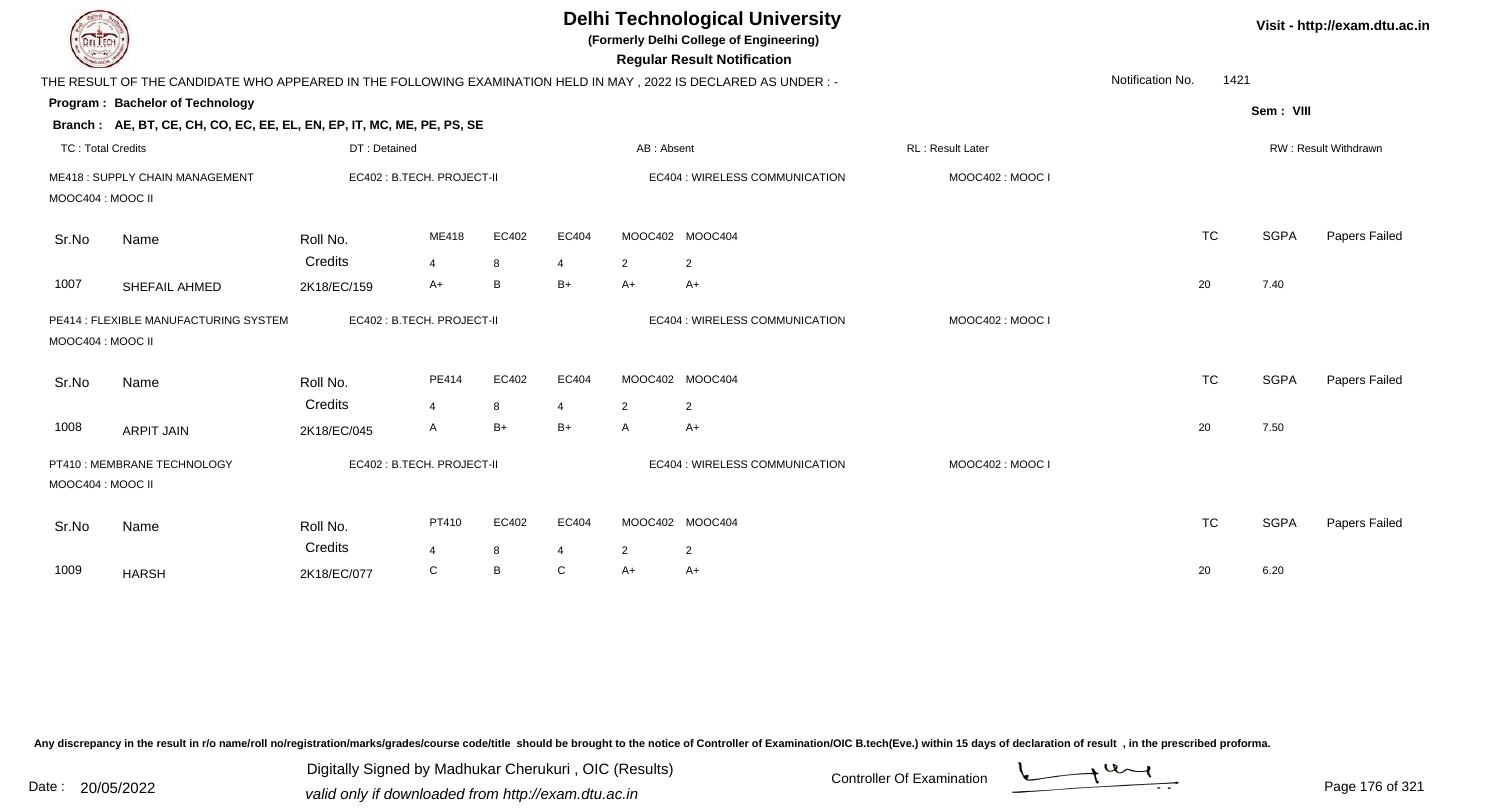| <b>DELTECH</b>           |                                                                                                                 |                     |                                          |                         |                |                         | <b>Delhi Technological University</b><br>(Formerly Delhi College of Engineering)<br><b>Regular Result Notification</b> |                                                                   |                  |           |             | Visit - http://exam.dtu.ac.in |
|--------------------------|-----------------------------------------------------------------------------------------------------------------|---------------------|------------------------------------------|-------------------------|----------------|-------------------------|------------------------------------------------------------------------------------------------------------------------|-------------------------------------------------------------------|------------------|-----------|-------------|-------------------------------|
|                          | THE RESULT OF THE CANDIDATE WHO APPEARED IN THE FOLLOWING EXAMINATION HELD IN MAY, 2022 IS DECLARED AS UNDER :- |                     |                                          |                         |                |                         |                                                                                                                        |                                                                   | Notification No. | 1421      |             |                               |
|                          | Program: Bachelor of Technology                                                                                 |                     |                                          |                         |                |                         |                                                                                                                        |                                                                   |                  |           | Sem: VIII   |                               |
|                          | Branch: AE, BT, CE, CH, CO, EC, EE, EL, EN, EP, IT, MC, ME, PE, PS, SE                                          |                     |                                          |                         |                |                         |                                                                                                                        |                                                                   |                  |           |             |                               |
| <b>TC: Total Credits</b> |                                                                                                                 | DT: Detained        |                                          |                         |                | AB: Absent              |                                                                                                                        | RL: Result Later                                                  |                  |           |             | RW: Result Withdrawn          |
| MOOC404 : MOOC II        | SE406 : ADVANCES IN SOFTWARE ENGINEERING                                                                        |                     | EC402 : B.TECH. PROJECT-II               |                         |                |                         | EC404 : WIRELESS COMMUNICATION                                                                                         | MOOC402: MOOC I                                                   |                  |           |             |                               |
| Sr.No                    | Name                                                                                                            | Roll No.            | SE406                                    | EC402                   | EC404          |                         | MOOC402 MOOC404                                                                                                        |                                                                   |                  | <b>TC</b> | <b>SGPA</b> | Papers Failed                 |
|                          |                                                                                                                 | Credits             | $\overline{4}$                           | 8                       | $\overline{4}$ | $\overline{2}$          | $\overline{2}$                                                                                                         |                                                                   |                  |           |             |                               |
| 1010                     | <b>DIVYANSHU JAIN</b>                                                                                           | 2K18/EC/071         | $\mathsf{A}$                             | $\mathsf{A}$            | $B+$           | $A+$                    | $A+$                                                                                                                   |                                                                   | 20               |           | 8.00        |                               |
| 1011                     | <b>SAGAR SINGHAL</b>                                                                                            | 2K18/EC/146         | A+                                       | $B+$                    | $\circ$        | A+                      | A+                                                                                                                     |                                                                   | 20               |           | 8.40        |                               |
| 1012                     | <b>SAMARTH GARG</b>                                                                                             | 2K18/EC/151         | A+                                       | $B+$                    | $B+$           | A+                      | A+                                                                                                                     |                                                                   | 20               |           | 7.80        |                               |
| 1013                     | <b>SHUBHAM GUPTA</b>                                                                                            | 2K18/EC/163         | A+                                       | $A+$                    | $A+$           | A+                      | $A+$                                                                                                                   |                                                                   | 20               |           | 9.00        |                               |
| MOOC404 : MOOC II        | <b>SE408 : INFORMATION &amp; NETWORK SECURITY</b>                                                               |                     | EC402 : B.TECH. PROJECT-II               |                         |                |                         | EC404 : WIRELESS COMMUNICATION                                                                                         | MOOC402 : MOOC I                                                  |                  |           |             |                               |
| Sr.No                    | Name                                                                                                            | Roll No.            | <b>SE408</b>                             | EC402                   | EC404          |                         | MOOC402 MOOC404                                                                                                        |                                                                   |                  | <b>TC</b> | <b>SGPA</b> | Papers Failed                 |
|                          |                                                                                                                 | Credits             | $\overline{4}$                           | 8                       | $\overline{4}$ | $\overline{2}$          | 2                                                                                                                      |                                                                   |                  |           |             |                               |
| 1014                     | <b>HRITHIK PAWAR</b>                                                                                            | 2K18/EC/083         | A+                                       | $B+$                    | A              | $A+$                    | A+                                                                                                                     |                                                                   | 20               |           | 8.00        |                               |
|                          | AE416 : RENEWABLE SOURCES OF ENERGY                                                                             |                     | EP414 : SPACE AND ATMOSPHERIC SCIENCE-II |                         |                |                         | EP402 : B.TECH. PROJECT-II                                                                                             | EP404 : ALTERNATE ENERGY STORAGE AND<br><b>CONVERSION DEVICES</b> |                  |           |             |                               |
| Sr.No                    | Name                                                                                                            | Roll No.<br>Credits | AE416<br>$\overline{4}$                  | EP414<br>$\overline{4}$ | EP402<br>8     | EP404<br>$\overline{4}$ |                                                                                                                        |                                                                   |                  | <b>TC</b> | <b>SGPA</b> | Papers Failed                 |
| 1015                     | <b>AMIT SETH</b>                                                                                                | 2K18/EP/012         | A                                        | $\circ$                 | $B+$           | A                       |                                                                                                                        |                                                                   | 20               |           | 8.00        |                               |
|                          |                                                                                                                 |                     |                                          |                         |                |                         |                                                                                                                        |                                                                   |                  |           |             |                               |

Digitally Signed by Madhukar Cherukuri, OIC (Results)<br>Date : 20/05/2022 valid only if downloaded from http://oxam.dtu.ac.in Digitally Signed by Madhukar Cherukuri , OIC (Results)valid only if downloaded from http://exam.dtu.ac.in



Page 177 of 321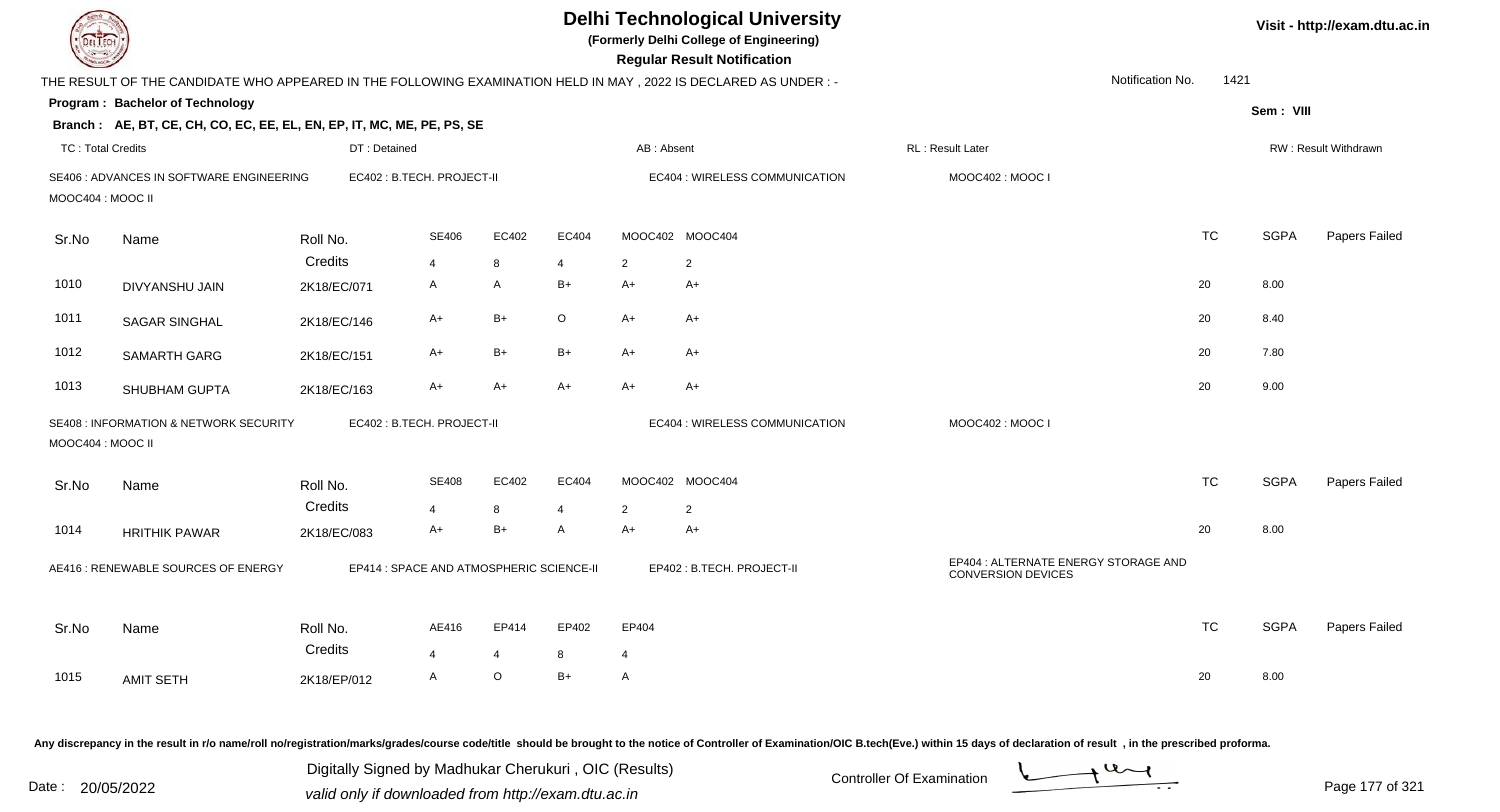| <b>DELTECH</b>           |                                                                        |              |                                          |                |       | <b>Delhi Technological University</b><br>(Formerly Delhi College of Engineering)<br><b>Regular Result Notification</b> |                                                                   |           |             | Visit - http://exam.dtu.ac.in |
|--------------------------|------------------------------------------------------------------------|--------------|------------------------------------------|----------------|-------|------------------------------------------------------------------------------------------------------------------------|-------------------------------------------------------------------|-----------|-------------|-------------------------------|
|                          |                                                                        |              |                                          |                |       | THE RESULT OF THE CANDIDATE WHO APPEARED IN THE FOLLOWING EXAMINATION HELD IN MAY, 2022 IS DECLARED AS UNDER:-         | Notification No.                                                  | 1421      |             |                               |
|                          | Program: Bachelor of Technology                                        |              |                                          |                |       |                                                                                                                        |                                                                   |           | Sem: VIII   |                               |
|                          | Branch: AE, BT, CE, CH, CO, EC, EE, EL, EN, EP, IT, MC, ME, PE, PS, SE |              |                                          |                |       |                                                                                                                        |                                                                   |           |             |                               |
| <b>TC: Total Credits</b> |                                                                        | DT: Detained |                                          |                |       | AB: Absent                                                                                                             | RL: Result Later                                                  |           |             | RW: Result Withdrawn          |
|                          | BT426 : ENVIRONMENTAL BIOTECHNOLOGY                                    |              | EP414 : SPACE AND ATMOSPHERIC SCIENCE-II |                |       | EP402: B.TECH. PROJECT-II                                                                                              | EP404 : ALTERNATE ENERGY STORAGE AND<br>CONVERSION DEVICES        |           |             |                               |
| Sr.No                    | Name                                                                   | Roll No.     | <b>BT426</b>                             | EP414          | EP402 | EP404                                                                                                                  |                                                                   | <b>TC</b> | <b>SGPA</b> | Papers Failed                 |
|                          |                                                                        | Credits      | $\overline{4}$                           | $\overline{4}$ | 8     | $\overline{4}$                                                                                                         |                                                                   |           |             |                               |
| 1016                     | <b>KARTIK ROHTELA</b>                                                  | 2K18/EP/037  | A                                        | A              | A     | A+                                                                                                                     |                                                                   | 20        | 8.20        |                               |
| 1017                     | <b>KARTIKEY KOLI</b>                                                   | 2K18/EP/038  | A                                        | A              | A     | $\mathsf{A}$                                                                                                           |                                                                   | 20        | 8.00        |                               |
| 1018                     | <b>MOHIT YADAV</b>                                                     | 2K18/EP/050  | A                                        | $\circ$        | $B+$  | $B+$                                                                                                                   |                                                                   | 20        | 7.80        |                               |
|                          | CE418 : GROUND WATER AND SEEPAGE                                       |              | EP414 : SPACE AND ATMOSPHERIC SCIENCE-II |                |       | EP402: B.TECH. PROJECT-II                                                                                              | EP404 : ALTERNATE ENERGY STORAGE AND<br><b>CONVERSION DEVICES</b> |           |             |                               |
| Sr.No                    | Name                                                                   | Roll No.     | CE418                                    | EP414          | EP402 | EP404                                                                                                                  |                                                                   | <b>TC</b> | <b>SGPA</b> | Papers Failed                 |
|                          |                                                                        | Credits      | $\overline{4}$                           | $\overline{4}$ | 8     | 4                                                                                                                      |                                                                   |           |             |                               |
| 1019                     | <b>DIVYAM NIGAM</b>                                                    | 2K18/EP/024  | B                                        | $A+$           | $B+$  | Α                                                                                                                      |                                                                   | 20        | 7.40        |                               |
|                          | <b>CE420: TRAFFIC ENGINEERING</b>                                      |              | EP414 : SPACE AND ATMOSPHERIC SCIENCE-II |                |       | EP402 : B.TECH. PROJECT-II                                                                                             | EP404 : ALTERNATE ENERGY STORAGE AND<br><b>CONVERSION DEVICES</b> |           |             |                               |
| Sr.No                    | Name                                                                   | Roll No.     | CE420                                    | EP414          | EP402 | EP404                                                                                                                  |                                                                   | <b>TC</b> | <b>SGPA</b> | Papers Failed                 |
|                          |                                                                        | Credits      |                                          | $\overline{4}$ | 8     | 4                                                                                                                      |                                                                   |           |             |                               |
| 1020                     | MANASVI SINGWAL                                                        | 2K18/EP/045  | A                                        | $\mathsf{B}+$  | B+    | $B+$                                                                                                                   |                                                                   | 20        | 7.20        |                               |
| 1021                     | SOHUM GUPTA                                                            | 2K18/EP/082  | A                                        | $A+$           | A+    | $B+$                                                                                                                   |                                                                   | 20        | 8.40        |                               |
|                          |                                                                        |              |                                          |                |       |                                                                                                                        |                                                                   |           |             |                               |

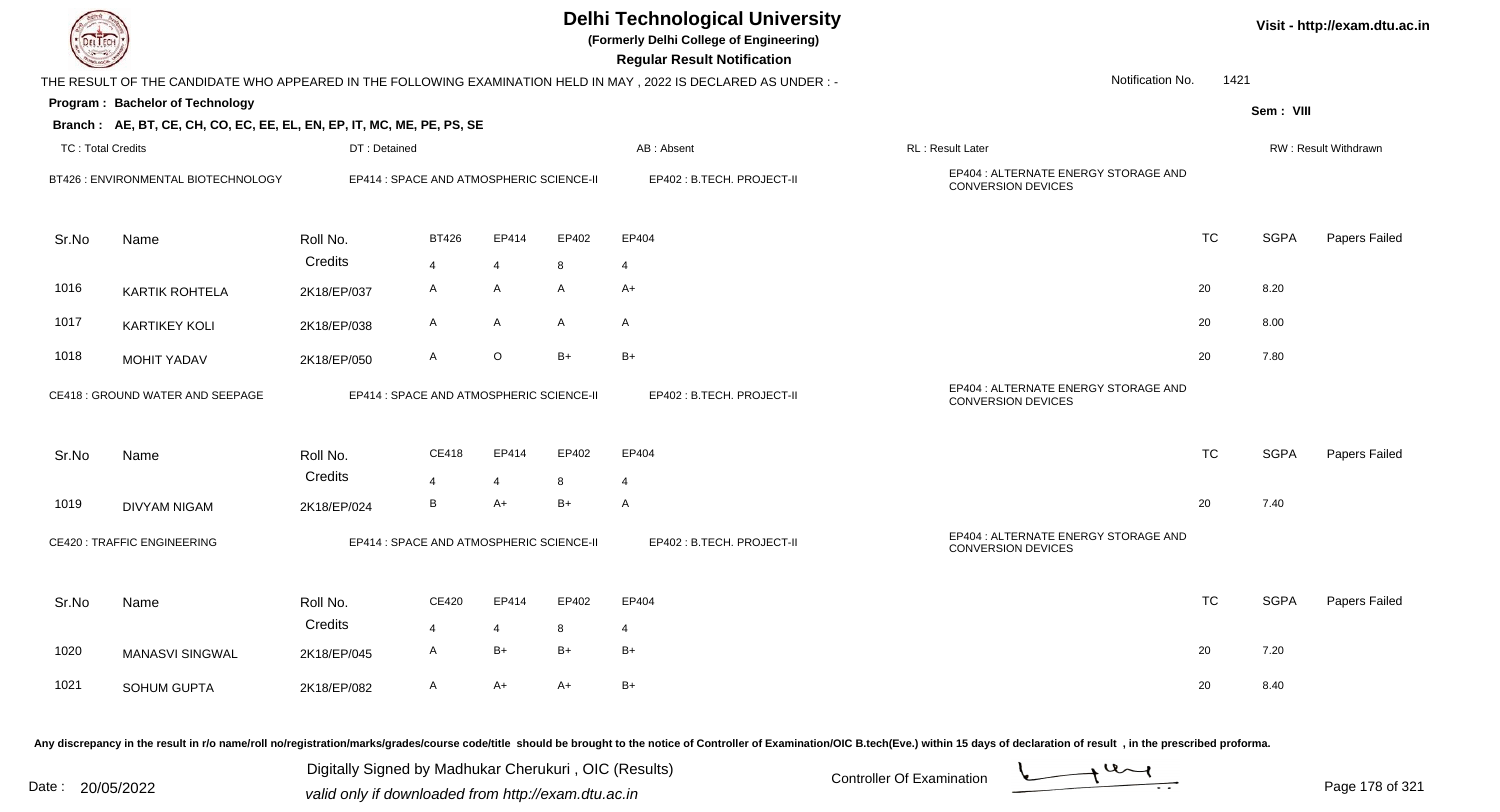| LI ECH                                                                                                                                                          |                            |                                          |                |                | <b>Delhi Technological University</b><br>(Formerly Delhi College of Engineering)<br><b>Regular Result Notification</b> |                           |                                                            |                      | Visit - http://exam.dtu.ac.in |               |  |  |
|-----------------------------------------------------------------------------------------------------------------------------------------------------------------|----------------------------|------------------------------------------|----------------|----------------|------------------------------------------------------------------------------------------------------------------------|---------------------------|------------------------------------------------------------|----------------------|-------------------------------|---------------|--|--|
|                                                                                                                                                                 |                            |                                          |                |                |                                                                                                                        |                           | Notification No.                                           | 1421                 |                               |               |  |  |
| THE RESULT OF THE CANDIDATE WHO APPEARED IN THE FOLLOWING EXAMINATION HELD IN MAY, 2022 IS DECLARED AS UNDER :-<br>Program: Bachelor of Technology<br>Sem: VIII |                            |                                          |                |                |                                                                                                                        |                           |                                                            |                      |                               |               |  |  |
| Branch: AE, BT, CE, CH, CO, EC, EE, EL, EN, EP, IT, MC, ME, PE, PS, SE                                                                                          |                            |                                          |                |                |                                                                                                                        |                           |                                                            |                      |                               |               |  |  |
| <b>TC: Total Credits</b>                                                                                                                                        |                            | DT: Detained                             |                |                |                                                                                                                        | AB: Absent                | RL: Result Later                                           | RW: Result Withdrawn |                               |               |  |  |
| CO408 : INTELLECTUAL PROPERTY RIGHTS                                                                                                                            |                            | EP410 : ROBOTIC ENGINEERING              |                |                |                                                                                                                        | EP402: B.TECH. PROJECT-II | EP404 : ALTERNATE ENERGY STORAGE AND<br>CONVERSION DEVICES |                      |                               |               |  |  |
| Sr.No                                                                                                                                                           | Name                       | Roll No.                                 | CO408          | EP410          | EP402                                                                                                                  | EP404                     |                                                            | <b>TC</b>            | <b>SGPA</b>                   | Papers Failed |  |  |
|                                                                                                                                                                 |                            | Credits                                  | 4              | $\overline{4}$ | 8                                                                                                                      | 4                         |                                                            |                      |                               |               |  |  |
| 1022                                                                                                                                                            | <b>ANUBHAV RAI</b>         | 2K18/EP/014                              | A+             | $A+$           | $\mathsf{A}$                                                                                                           | $A+$                      |                                                            | 20                   | 8.60                          |               |  |  |
| 1023                                                                                                                                                            | <b>TARUN ARORA</b>         | 2K18/EP/085                              | $A+$           | $\circ$        | $A+$                                                                                                                   | $\circ$                   |                                                            | 20                   | 9.40                          |               |  |  |
|                                                                                                                                                                 | CO414 : BIG DATA ANALYTICS | EP414 : SPACE AND ATMOSPHERIC SCIENCE-II |                |                |                                                                                                                        | EP402: B.TECH. PROJECT-II | EP404 : ALTERNATE ENERGY STORAGE AND<br>CONVERSION DEVICES |                      |                               |               |  |  |
| Sr.No                                                                                                                                                           | Name                       | Roll No.                                 | CO414          | EP414          | EP402                                                                                                                  | EP404                     |                                                            | <b>TC</b>            | <b>SGPA</b>                   | Papers Failed |  |  |
|                                                                                                                                                                 |                            | Credits                                  | $\overline{4}$ | $\overline{4}$ | 8                                                                                                                      | 4                         |                                                            |                      |                               |               |  |  |
| 1024                                                                                                                                                            | <b>AKSHAT TIWARI</b>       | 2K18/EP/008                              | A+             | $\circ$        | $A+$                                                                                                                   | $A+$                      |                                                            | 20                   | 9.20                          |               |  |  |
| 1025                                                                                                                                                            | <b>HARSH PANCHAL</b>       | 2K18/EP/031                              | $A+$           | $\circ$        | $\mathsf{C}$                                                                                                           | $\mathsf{A}$              |                                                            | 20                   | 7.40                          |               |  |  |
| 1026                                                                                                                                                            | <b>MAYANK SINGH</b>        | 2K18/EP/046                              | A              | $A+$           | $A+$                                                                                                                   | $\mathsf{A}$              |                                                            | 20                   | 8.60                          |               |  |  |
| 1027                                                                                                                                                            | <b>MOHIT SHARMA</b>        | 2K18/EP/049                              | A              | $\circ$        | $B+$                                                                                                                   | A                         |                                                            | 20                   | 8.00                          |               |  |  |

Digitally Signed by Madhukar Cherukuri, OIC (Results)<br>Date : 20/05/2022 valid only if downloaded from http://oxam.dtu.ac.in Digitally Signed by Madhukar Cherukuri , OIC (Results)valid only if downloaded from http://exam.dtu.ac.in

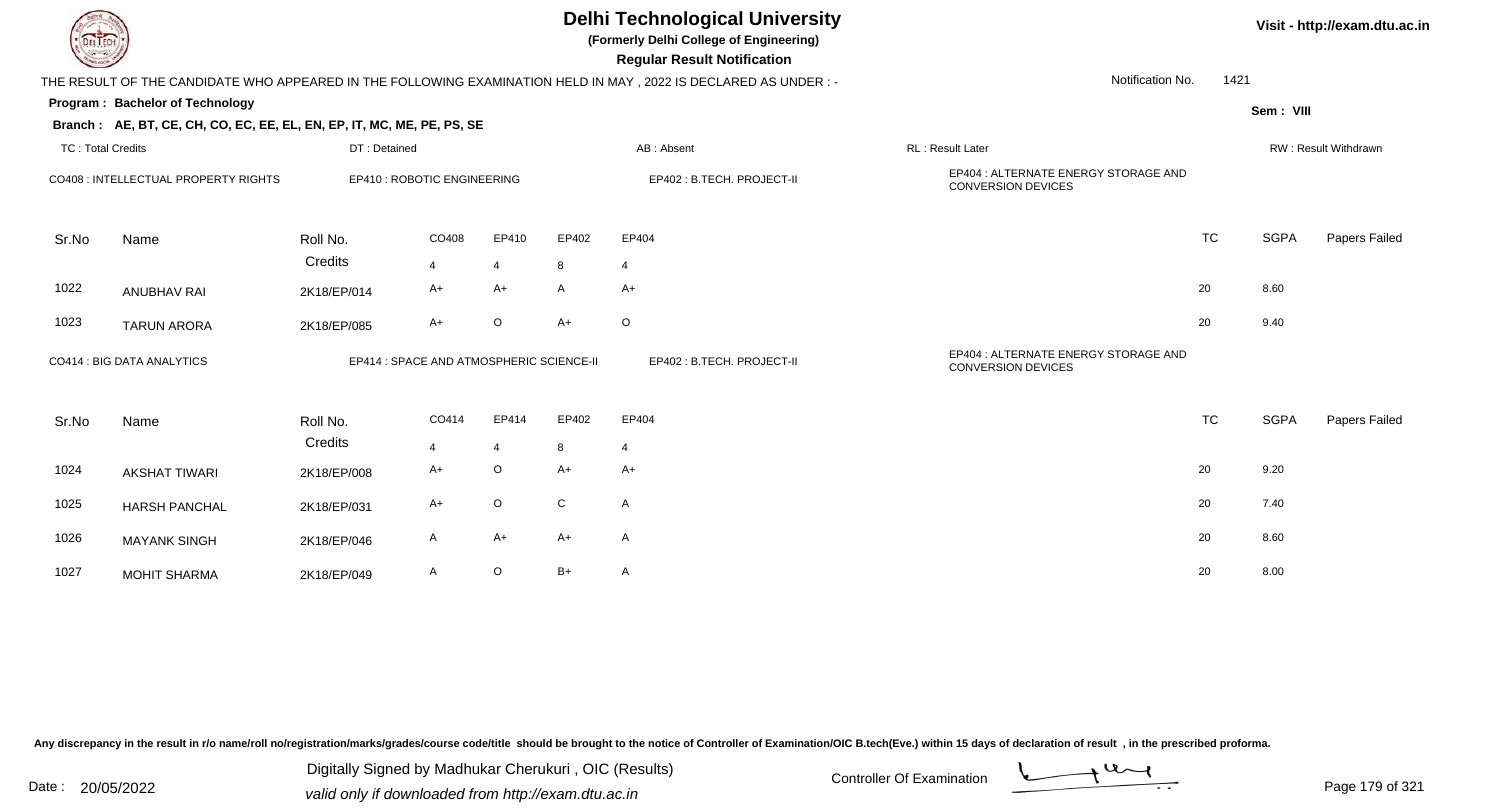| IL I ECH                                                                                              |                                                                        |                                                  | <b>Delhi Technological University</b><br>(Formerly Delhi College of Engineering)<br><b>Regular Result Notification</b> |                |            |                                                                                                                |                                                                   |           |                      |                       |  |
|-------------------------------------------------------------------------------------------------------|------------------------------------------------------------------------|--------------------------------------------------|------------------------------------------------------------------------------------------------------------------------|----------------|------------|----------------------------------------------------------------------------------------------------------------|-------------------------------------------------------------------|-----------|----------------------|-----------------------|--|
|                                                                                                       |                                                                        |                                                  |                                                                                                                        |                |            | THE RESULT OF THE CANDIDATE WHO APPEARED IN THE FOLLOWING EXAMINATION HELD IN MAY, 2022 IS DECLARED AS UNDER:- | Notification No.                                                  | 1421      |                      |                       |  |
|                                                                                                       | Program: Bachelor of Technology                                        |                                                  |                                                                                                                        |                |            |                                                                                                                |                                                                   |           | Sem: VIII            |                       |  |
|                                                                                                       | Branch: AE, BT, CE, CH, CO, EC, EE, EL, EN, EP, IT, MC, ME, PE, PS, SE |                                                  |                                                                                                                        |                |            |                                                                                                                |                                                                   |           |                      |                       |  |
| <b>TC: Total Credits</b>                                                                              |                                                                        | DT: Detained                                     |                                                                                                                        |                | AB: Absent |                                                                                                                | RL: Result Later                                                  |           | RW: Result Withdrawn |                       |  |
| <b>EC416: PATTERN RECOGNITION</b>                                                                     |                                                                        | EC462 : Recent Trends in Artificial Intelligence |                                                                                                                        |                |            | EP402: B.TECH. PROJECT-II                                                                                      | EP404 : ALTERNATE ENERGY STORAGE AND<br><b>CONVERSION DEVICES</b> |           |                      |                       |  |
| Sr.No                                                                                                 | Name                                                                   | Roll No.                                         | EC416                                                                                                                  | EC462          | EP402      | EP404                                                                                                          |                                                                   | <b>TC</b> | <b>SGPA</b>          | Papers Failed         |  |
|                                                                                                       |                                                                        | Credits                                          | $\overline{4}$                                                                                                         | $\overline{4}$ | 8          | $\overline{4}$                                                                                                 |                                                                   |           |                      |                       |  |
| 1028                                                                                                  | <b>RITWIK POKHRIYAL</b>                                                | 2K18/EP/065                                      | F                                                                                                                      | F              | $B+$       | F                                                                                                              |                                                                   | 8         | 2.80                 | EC416EC462,<br>EP404, |  |
|                                                                                                       | EC462 : Recent Trends in Artificial Intelligence                       |                                                  | EP410 : ROBOTIC ENGINEERING                                                                                            |                |            | EP402: B.TECH. PROJECT-II                                                                                      | EP404 : ALTERNATE ENERGY STORAGE AND<br><b>CONVERSION DEVICES</b> |           |                      |                       |  |
| Sr.No                                                                                                 | Name                                                                   | Roll No.                                         | EC462                                                                                                                  | EP410          | EP402      | EP404                                                                                                          |                                                                   | <b>TC</b> | <b>SGPA</b>          | Papers Failed         |  |
|                                                                                                       |                                                                        | Credits                                          | $\overline{4}$                                                                                                         | $\overline{4}$ | 8          | $\overline{4}$                                                                                                 |                                                                   |           |                      |                       |  |
| 1029                                                                                                  | <b>KANISHK</b>                                                         | 2K18/EP/036                                      | A                                                                                                                      | $\circ$        | $A+$       | $A+$                                                                                                           |                                                                   | 20        | 9.00                 |                       |  |
| EE416 : GRID INTEGRATION OF RENEWABLE ENERGY<br>EP406 : INTRODUCTION TO SPINTRONICS<br><b>SOURCES</b> |                                                                        |                                                  |                                                                                                                        |                |            | EP402: B.TECH. PROJECT-II                                                                                      | EP404 : ALTERNATE ENERGY STORAGE AND<br><b>CONVERSION DEVICES</b> |           |                      |                       |  |
| Sr.No                                                                                                 | Name                                                                   | Roll No.                                         | EE416                                                                                                                  | EP406          | EP402      | EP404                                                                                                          |                                                                   | <b>TC</b> | <b>SGPA</b>          | Papers Failed         |  |
|                                                                                                       |                                                                        | Credits                                          | 4                                                                                                                      | $\overline{4}$ | 8          | 4                                                                                                              |                                                                   |           |                      |                       |  |
| 1030                                                                                                  | <b>AMAR KUMAR</b>                                                      | 2K18/EP/011                                      | $\circ$                                                                                                                | B              | $B+$       | $B+$                                                                                                           |                                                                   | 20        | 7.40                 |                       |  |
| 1031                                                                                                  | <b>KHUSHBOO</b>                                                        | 2K18/EP/039                                      | $A+$                                                                                                                   | $B+$           | $A+$       | $\circ$                                                                                                        |                                                                   | 20        | 8.80                 |                       |  |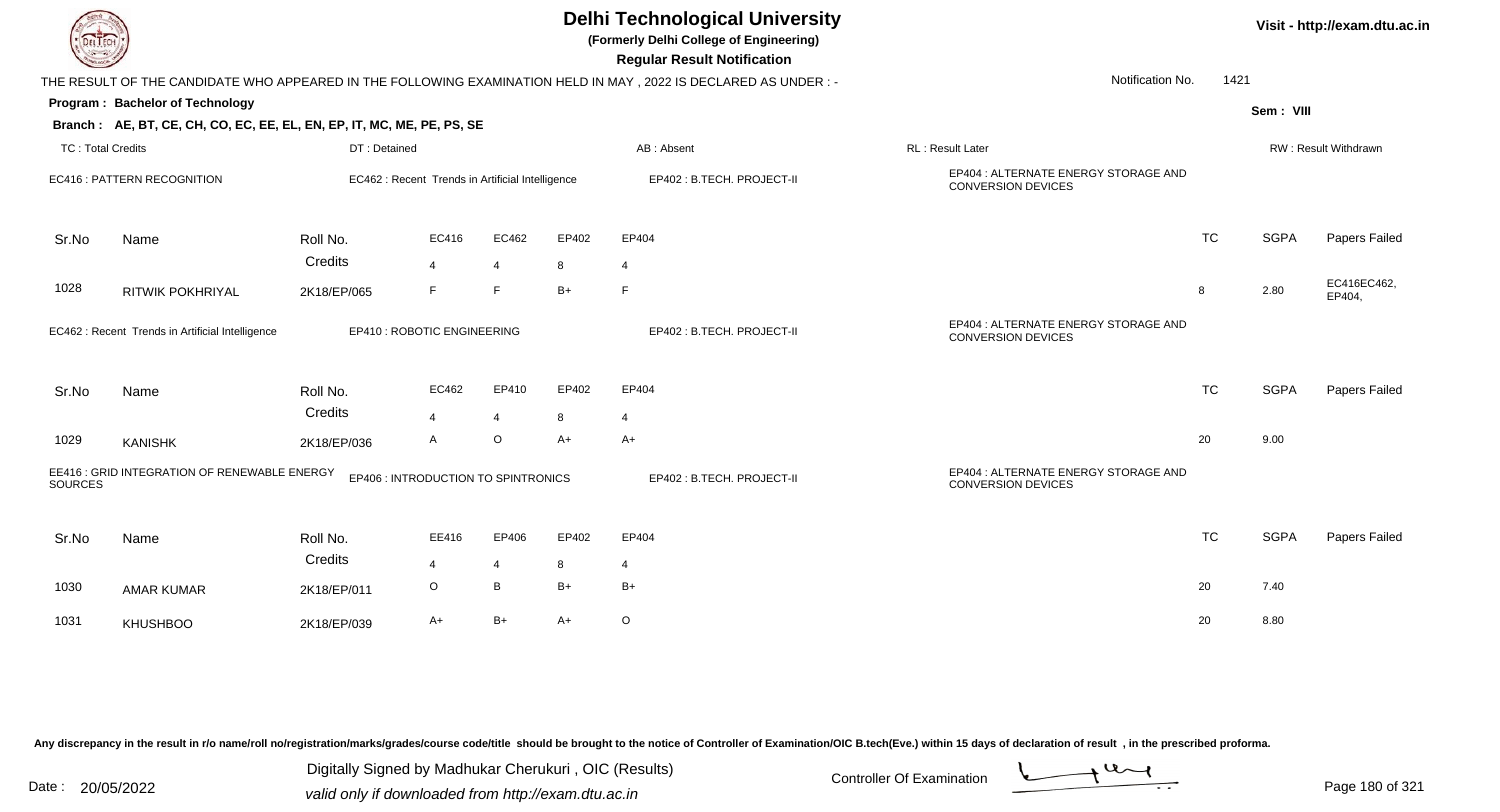| <b>DELTECH</b>                           |                                                                        |                     |                                          |                                          |              | <b>Delhi Technological University</b><br>(Formerly Delhi College of Engineering)<br><b>Regular Result Notification</b> |                                                                   |           |             | Visit - http://exam.dtu.ac.in |
|------------------------------------------|------------------------------------------------------------------------|---------------------|------------------------------------------|------------------------------------------|--------------|------------------------------------------------------------------------------------------------------------------------|-------------------------------------------------------------------|-----------|-------------|-------------------------------|
|                                          |                                                                        |                     |                                          |                                          |              | THE RESULT OF THE CANDIDATE WHO APPEARED IN THE FOLLOWING EXAMINATION HELD IN MAY, 2022 IS DECLARED AS UNDER :-        | Notification No.                                                  | 1421      |             |                               |
|                                          | Program: Bachelor of Technology                                        |                     |                                          |                                          |              |                                                                                                                        |                                                                   |           | Sem: VIII   |                               |
|                                          | Branch: AE, BT, CE, CH, CO, EC, EE, EL, EN, EP, IT, MC, ME, PE, PS, SE |                     |                                          |                                          |              |                                                                                                                        |                                                                   |           |             |                               |
| <b>TC: Total Credits</b>                 |                                                                        | DT: Detained        |                                          |                                          |              | AB: Absent                                                                                                             | RL: Result Later                                                  |           |             | RW: Result Withdrawn          |
|                                          | EE448 : BIG DATA ANALYTICS                                             |                     |                                          | EP414 : SPACE AND ATMOSPHERIC SCIENCE-II |              | EP402: B.TECH. PROJECT-II                                                                                              | EP404 : ALTERNATE ENERGY STORAGE AND<br><b>CONVERSION DEVICES</b> |           |             |                               |
| Sr.No                                    | Name                                                                   | Roll No.            | EE448                                    | EP414                                    | EP402        | EP404                                                                                                                  |                                                                   | <b>TC</b> | <b>SGPA</b> | Papers Failed                 |
|                                          |                                                                        | Credits             | 4                                        | $\overline{4}$                           | 8            | $\overline{4}$                                                                                                         |                                                                   |           |             |                               |
| 1032                                     | <b>ASHWAJIT SINGH</b>                                                  | 2K18/EP/018         | $B+$                                     | A                                        | A+           | B                                                                                                                      |                                                                   | 20        | 7.80        |                               |
| 1033                                     | NIPUL AGARWAL                                                          | 2K18/EP/054         | $B+$                                     | A                                        | A+           | A                                                                                                                      |                                                                   | 20        | 8.20        |                               |
|                                          | EE450 : CLOUD COMPUTING FUNDAMENTALS                                   |                     | EP414 : SPACE AND ATMOSPHERIC SCIENCE-II |                                          |              | EP402: B.TECH. PROJECT-II                                                                                              | EP404 : ALTERNATE ENERGY STORAGE AND<br><b>CONVERSION DEVICES</b> |           |             |                               |
| Sr.No                                    | Name                                                                   | Roll No.            | EE450                                    | EP414                                    | EP402        | EP404                                                                                                                  |                                                                   | <b>TC</b> | <b>SGPA</b> | Papers Failed                 |
|                                          |                                                                        | Credits             | 4                                        | $\overline{4}$                           | 8            | 4                                                                                                                      |                                                                   |           |             |                               |
| 1034                                     | <b>ARPIT YADAV</b>                                                     | 2K18/EP/016         | A                                        | $\circ$                                  | $\mathsf{A}$ | $A+$                                                                                                                   |                                                                   | 20        | 8.60        |                               |
| EN406 : Advanced Open Channel Hydraulics |                                                                        |                     | EP410 : ROBOTIC ENGINEERING              |                                          |              | EP402: B.TECH. PROJECT-II                                                                                              | EP404 : ALTERNATE ENERGY STORAGE AND<br><b>CONVERSION DEVICES</b> |           |             |                               |
| Sr.No                                    | Name                                                                   | Roll No.<br>Credits | <b>EN406</b>                             | EP410                                    | EP402        | EP404                                                                                                                  |                                                                   | <b>TC</b> | <b>SGPA</b> | Papers Failed                 |
|                                          |                                                                        |                     | $\boldsymbol{\Delta}$                    | $\overline{4}$                           | 8            | $\overline{4}$                                                                                                         |                                                                   |           |             |                               |
| 1035                                     | <b>AYUSH KISHORE</b>                                                   | 2K18/EP/019         | В                                        | A                                        | $B+$         | $B+$                                                                                                                   |                                                                   | 20        | 7.00        |                               |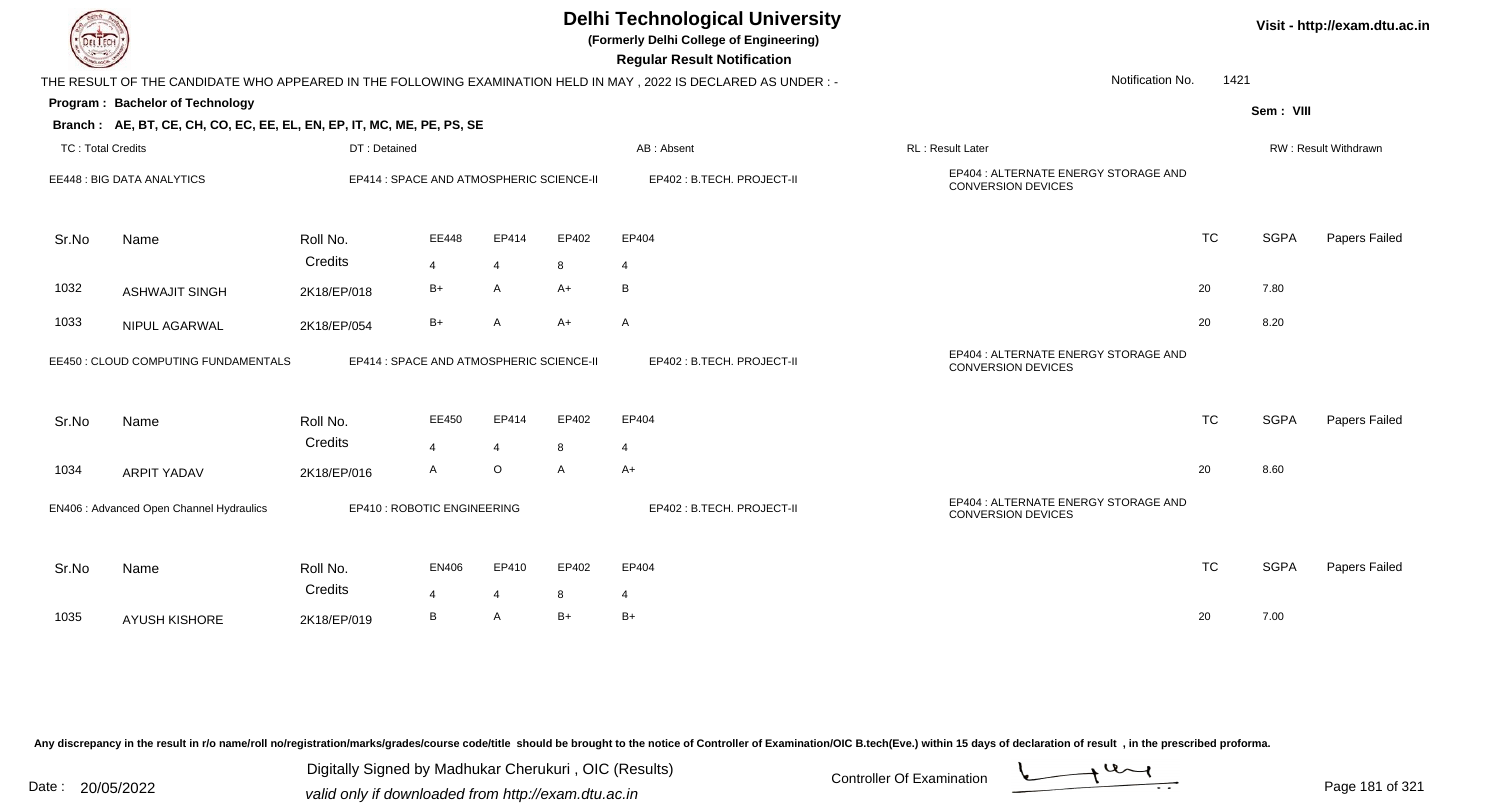|                                                          |                                                                        |                                          |                |                |       | <b>Delhi Technological University</b><br>(Formerly Delhi College of Engineering)<br><b>Regular Result Notification</b> |                                                                   |           |             | Visit - http://exam.dtu.ac.in |
|----------------------------------------------------------|------------------------------------------------------------------------|------------------------------------------|----------------|----------------|-------|------------------------------------------------------------------------------------------------------------------------|-------------------------------------------------------------------|-----------|-------------|-------------------------------|
|                                                          |                                                                        |                                          |                |                |       | THE RESULT OF THE CANDIDATE WHO APPEARED IN THE FOLLOWING EXAMINATION HELD IN MAY, 2022 IS DECLARED AS UNDER :-        | Notification No.                                                  | 1421      |             |                               |
|                                                          | <b>Program: Bachelor of Technology</b>                                 |                                          |                |                |       |                                                                                                                        |                                                                   |           | Sem: VIII   |                               |
|                                                          | Branch: AE, BT, CE, CH, CO, EC, EE, EL, EN, EP, IT, MC, ME, PE, PS, SE |                                          |                |                |       |                                                                                                                        |                                                                   |           |             |                               |
| <b>TC: Total Credits</b>                                 |                                                                        | DT: Detained                             |                |                |       | AB: Absent                                                                                                             | <b>RL: Result Later</b>                                           |           |             | <b>RW: Result Withdrawn</b>   |
|                                                          | EN406 : Advanced Open Channel Hydraulics                               | EP414 : SPACE AND ATMOSPHERIC SCIENCE-II |                |                |       | EP402: B.TECH. PROJECT-II                                                                                              | EP404 : ALTERNATE ENERGY STORAGE AND<br><b>CONVERSION DEVICES</b> |           |             |                               |
| Sr.No                                                    | Name                                                                   | Roll No.                                 | <b>EN406</b>   | EP414          | EP402 | EP404                                                                                                                  |                                                                   | <b>TC</b> | <b>SGPA</b> | Papers Failed                 |
|                                                          |                                                                        | Credits                                  | 4              | $\overline{4}$ | 8     | $\overline{4}$                                                                                                         |                                                                   |           |             |                               |
| 1036                                                     | <b>VINAY YADAV</b>                                                     | 2K18/EP/090                              | В              | A              | $B+$  | $\mathsf{A}$                                                                                                           |                                                                   | 20        | 7.20        |                               |
| EN412: ENVIRONMENT AND SUSTAINABLE<br><b>DEVELOPMENT</b> |                                                                        | EP414 : SPACE AND ATMOSPHERIC SCIENCE-II |                |                |       | EP402 : B.TECH. PROJECT-II                                                                                             | EP404 : ALTERNATE ENERGY STORAGE AND<br>CONVERSION DEVICES        |           |             |                               |
| Sr.No                                                    | Name                                                                   | Roll No.                                 | EN412          | EP414          | EP402 | EP404                                                                                                                  |                                                                   | <b>TC</b> | <b>SGPA</b> | Papers Failed                 |
|                                                          |                                                                        | Credits                                  | $\overline{4}$ | $\overline{4}$ | 8     | 4                                                                                                                      |                                                                   |           |             |                               |
| 1037                                                     | <b>RAHUL SINGH</b>                                                     | 2K15/EP/44                               | В              | $B+$           | B     | B                                                                                                                      |                                                                   | 20        | 6.20        |                               |
| 1038                                                     | YASH YADAV                                                             | 2K18/EP/094                              | A+             | $A+$           | A+    | A                                                                                                                      |                                                                   | 20        | 8.80        |                               |

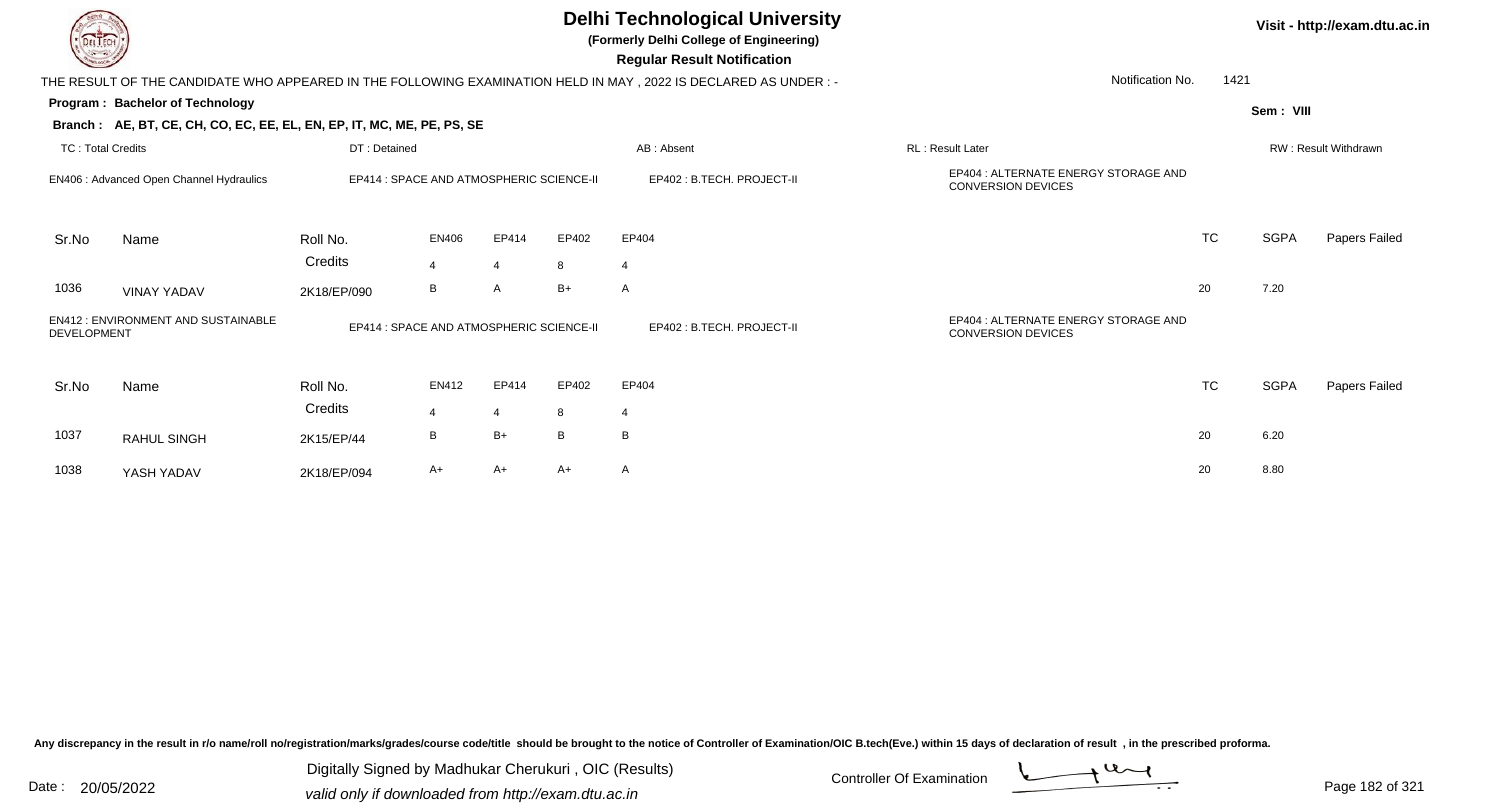**(Formerly Delhi College of Engineering)**

 **Regular Result Notification**

#### **Visit - http://exam.dtu.ac.in**

|                                                          | THE RESULT OF THE CANDIDATE WHO APPEARED IN THE FOLLOWING EXAMINATION HELD IN MAY, 2022 IS DECLARED AS UNDER :- |                            |                |       |                                                                   |                |                 |                  | Notification No. | 1421      |             |                             |
|----------------------------------------------------------|-----------------------------------------------------------------------------------------------------------------|----------------------------|----------------|-------|-------------------------------------------------------------------|----------------|-----------------|------------------|------------------|-----------|-------------|-----------------------------|
|                                                          | Program: Bachelor of Technology                                                                                 |                            |                |       |                                                                   |                |                 |                  |                  |           | Sem: VIII   |                             |
|                                                          | Branch: AE, BT, CE, CH, CO, EC, EE, EL, EN, EP, IT, MC, ME, PE, PS, SE                                          |                            |                |       |                                                                   |                |                 |                  |                  |           |             |                             |
| TC: Total Credits                                        |                                                                                                                 | DT: Detained               |                |       |                                                                   | AB: Absent     |                 | RL: Result Later |                  |           |             | <b>RW: Result Withdrawn</b> |
| EP406 : INTRODUCTION TO SPINTRONICS<br>MOOC404 : MOOC II |                                                                                                                 | EP402 : B.TECH. PROJECT-II |                |       | EP404 : ALTERNATE ENERGY STORAGE AND<br><b>CONVERSION DEVICES</b> |                |                 | MOOC402: MOOC I  |                  |           |             |                             |
| Sr.No                                                    | Name                                                                                                            | Roll No.                   | EP406          | EP402 | EP404                                                             |                | MOOC402 MOOC404 |                  |                  | <b>TC</b> | <b>SGPA</b> | Papers Failed               |
|                                                          |                                                                                                                 | Credits                    | $\overline{4}$ | 8     | $\overline{4}$                                                    | $\overline{2}$ | $\overline{2}$  |                  |                  |           |             |                             |
| 1039                                                     | DEEPANSHU SINGH                                                                                                 | 2K18/EP/023                | A              | $A+$  | $B+$                                                              | $A+$           | $A+$            |                  |                  | 20        | 8.40        |                             |
| 1040                                                     | <b>GIRISH ASHTA</b>                                                                                             | 2K18/EP/028                | $A+$           | A+    | $A+$                                                              | $A+$           | $A+$            |                  |                  | 20        | 9.00        |                             |
| 1041                                                     | <b>LEKHAK KUMAR</b>                                                                                             | 2K18/EP/043                | $B+$           | B     | $\mathsf{A}$                                                      | $A+$           | $A+$            |                  |                  | 20        | 7.20        |                             |
| 1042                                                     | NILESH PANDEY                                                                                                   | 2K18/EP/053                | $A+$           | $B+$  | $B+$                                                              | $A+$           | $A+$            |                  |                  | 20        | 7.80        |                             |
| 1043                                                     | PIYUSH BHATIA                                                                                                   | 2K18/EP/056                | $B+$           | C     | $\mathsf{A}$                                                      | $A+$           | $A+$            |                  |                  | 20        | 6.80        |                             |
| 1044                                                     | RUDRA PRATAP SINGH                                                                                              | 2K18/EP/068                | $B+$           | B     | $B+$                                                              | F              | $A+$            |                  |                  | 18        | 6.10        | MOOC402,                    |

Any discrepancy in the result in r/o name/roll no/registration/marks/grades/course code/title should be brought to the notice of Controller of Examination/OIC B.tech(Eve.) within 15 days of declaration of result, in the pr

Date : 20/05/2022 Digital Digital of Microsofted Chemical Controller Of Examination Determination Page 183 of 32 Digitally Signed by Madhukar Cherukuri , OIC (Results)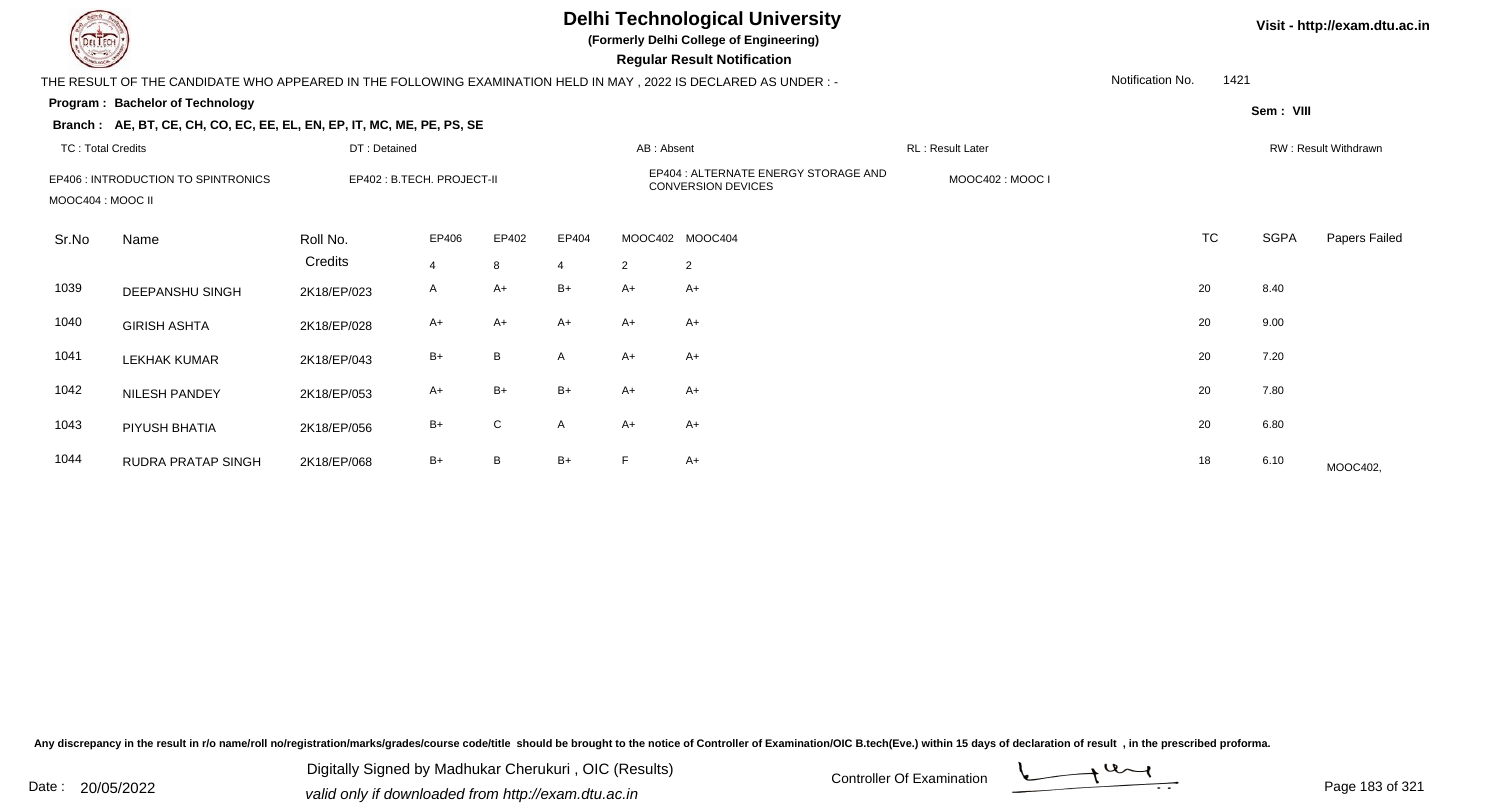|                          | <b>Delhi Technological University</b><br>Visit - http://exam.dtu.ac.in<br>(Formerly Delhi College of Engineering)<br><b>DELTECH</b><br><b>Regular Result Notification</b><br>Notification No.<br>THE RESULT OF THE CANDIDATE WHO APPEARED IN THE FOLLOWING EXAMINATION HELD IN MAY, 2022 IS DECLARED AS UNDER:- |              |                             |                |                           |                |                                          |  |                                                            |           |             |                      |  |
|--------------------------|-----------------------------------------------------------------------------------------------------------------------------------------------------------------------------------------------------------------------------------------------------------------------------------------------------------------|--------------|-----------------------------|----------------|---------------------------|----------------|------------------------------------------|--|------------------------------------------------------------|-----------|-------------|----------------------|--|
|                          |                                                                                                                                                                                                                                                                                                                 |              |                             |                |                           |                |                                          |  |                                                            | 1421      |             |                      |  |
|                          | Program: Bachelor of Technology                                                                                                                                                                                                                                                                                 |              |                             |                |                           |                |                                          |  |                                                            |           | Sem: VIII   |                      |  |
|                          | Branch: AE, BT, CE, CH, CO, EC, EE, EL, EN, EP, IT, MC, ME, PE, PS, SE                                                                                                                                                                                                                                          |              |                             |                |                           |                |                                          |  |                                                            |           |             |                      |  |
| <b>TC: Total Credits</b> |                                                                                                                                                                                                                                                                                                                 | DT: Detained |                             |                |                           | AB: Absent     |                                          |  | <b>RL: Result Later</b>                                    |           |             | RW: Result Withdrawn |  |
|                          | EP406 : INTRODUCTION TO SPINTRONICS                                                                                                                                                                                                                                                                             |              | EP410 : ROBOTIC ENGINEERING |                | EP402: B.TECH. PROJECT-II |                |                                          |  | EP404 : ALTERNATE ENERGY STORAGE AND<br>CONVERSION DEVICES |           |             |                      |  |
| Sr.No                    | Name                                                                                                                                                                                                                                                                                                            | Roll No.     | EP406                       | EP410          | EP402                     | EP404          |                                          |  |                                                            | <b>TC</b> | <b>SGPA</b> | Papers Failed        |  |
|                          |                                                                                                                                                                                                                                                                                                                 | Credits      | 4                           | 4              | 8                         | $\overline{4}$ |                                          |  |                                                            |           |             |                      |  |
| 1045                     | <b>AKSHANSH</b>                                                                                                                                                                                                                                                                                                 | 2K18/EP/007  | B+                          | A              | $A+$                      | $B+$           |                                          |  |                                                            | 20        | 8.00        |                      |  |
| 1046                     | <b>ANANT GUPTA</b>                                                                                                                                                                                                                                                                                              | 2K18/EP/013  | $B+$                        | A              | $A+$                      | $A+$           |                                          |  |                                                            | 20        | 8.40        |                      |  |
| 1047                     | PRANAVA PRAKASH J                                                                                                                                                                                                                                                                                               | 2K18/EP/057  | $B+$                        | A              | $B+$                      | $B+$           |                                          |  |                                                            | 20        | 7.20        |                      |  |
| 1048                     | <b>RITIK TIWARI</b>                                                                                                                                                                                                                                                                                             | 2K18/EP/064  | A                           | A              | $B+$                      | B              |                                          |  |                                                            | 20        | 7.20        |                      |  |
|                          | EP406 : INTRODUCTION TO SPINTRONICS<br>EP404 : ALTERNATE ENERGY STORAGE AND<br>CONVERSION DEVICES                                                                                                                                                                                                               |              | EP410 : ROBOTIC ENGINEERING |                |                           |                | EP414 : SPACE AND ATMOSPHERIC SCIENCE-II |  | EP402: B.TECH. PROJECT-II                                  |           |             |                      |  |
| Sr.No                    | Name                                                                                                                                                                                                                                                                                                            | Roll No.     | EP406                       | EP410          | EP414                     | EP402          | EP404                                    |  |                                                            | <b>TC</b> | <b>SGPA</b> | Papers Failed        |  |
|                          |                                                                                                                                                                                                                                                                                                                 | Credits      | $\overline{4}$              | $\overline{4}$ | 4                         | 8              | $\overline{4}$                           |  |                                                            |           |             |                      |  |
| 1049                     | ROHIT CHAURASIYA                                                                                                                                                                                                                                                                                                | 2K18/EP/067  | A+                          | $A+$           | A+                        | $A+$           | A                                        |  |                                                            | 24        | 8.83        |                      |  |
| 1050                     | <b>SAVINAY KUMAR</b>                                                                                                                                                                                                                                                                                            | 2K18/EP/077  | A                           | $A+$           | A+                        | $A+$           | A+                                       |  |                                                            | 24        | 8.83        |                      |  |
| 1051                     | VIKRANT KUMAR PATEL                                                                                                                                                                                                                                                                                             | 2K18/EP/089  | A                           | A+             | A+                        | $A+$           | A                                        |  |                                                            | 24        | 8.67        |                      |  |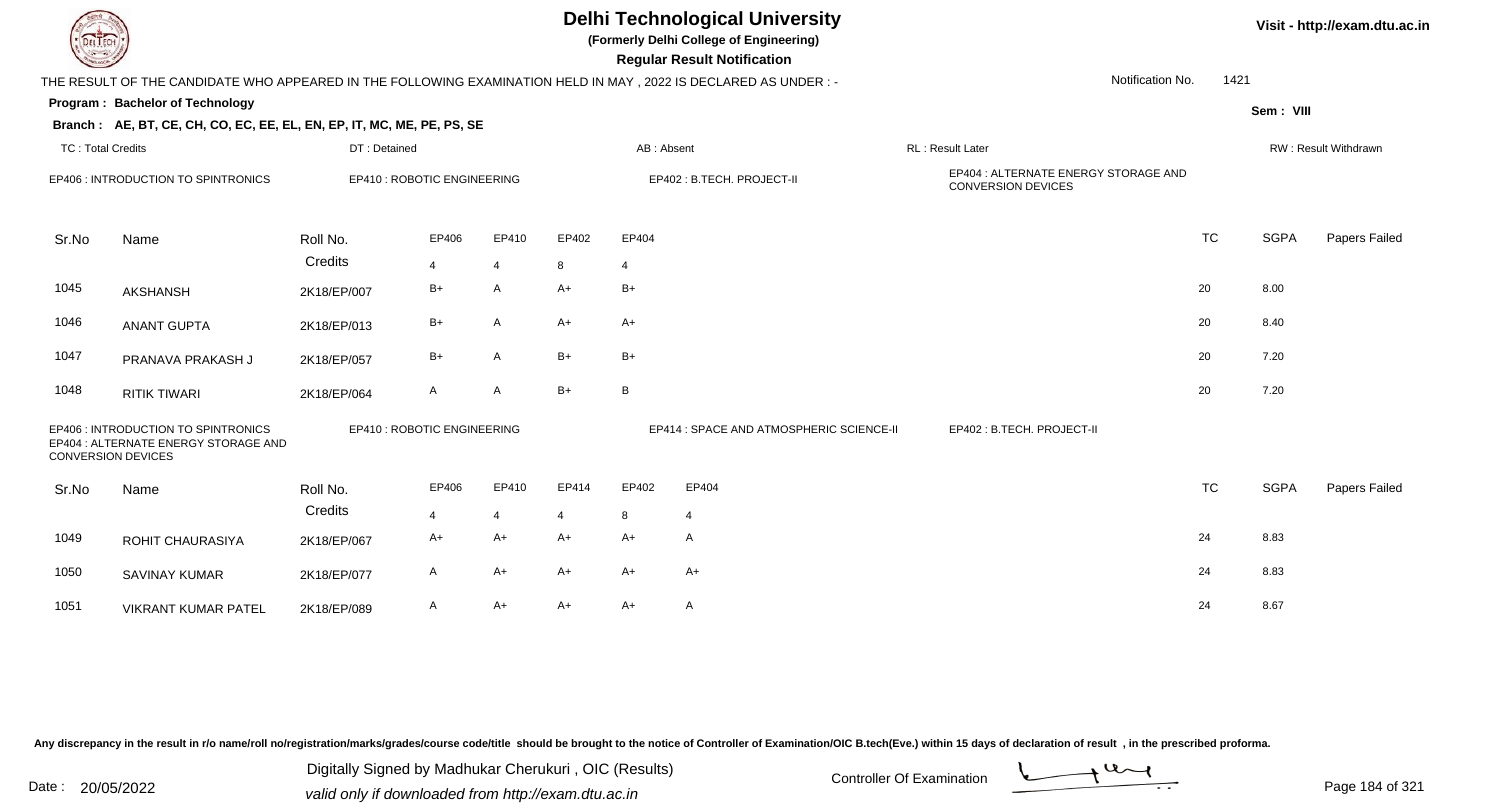| <b>DELTECH</b>           |                                                                                                                                                                                                                                |                   |                                          |                |                           |                | <b>Regular Result Notification</b> | <b>Delhi Technological University</b><br>(Formerly Delhi College of Engineering) |                                                                   |                  |           |             | Visit - http://exam.dtu.ac.in |
|--------------------------|--------------------------------------------------------------------------------------------------------------------------------------------------------------------------------------------------------------------------------|-------------------|------------------------------------------|----------------|---------------------------|----------------|------------------------------------|----------------------------------------------------------------------------------|-------------------------------------------------------------------|------------------|-----------|-------------|-------------------------------|
|                          | THE RESULT OF THE CANDIDATE WHO APPEARED IN THE FOLLOWING EXAMINATION HELD IN MAY, 2022 IS DECLARED AS UNDER:-                                                                                                                 |                   |                                          |                |                           |                |                                    |                                                                                  |                                                                   | Notification No. | 1421      |             |                               |
|                          | Program: Bachelor of Technology                                                                                                                                                                                                |                   |                                          |                |                           |                |                                    |                                                                                  |                                                                   |                  |           | Sem: VIII   |                               |
|                          | Branch: AE, BT, CE, CH, CO, EC, EE, EL, EN, EP, IT, MC, ME, PE, PS, SE                                                                                                                                                         |                   |                                          |                |                           |                |                                    |                                                                                  |                                                                   |                  |           |             |                               |
| <b>TC: Total Credits</b> |                                                                                                                                                                                                                                | DT: Detained      |                                          |                |                           | AB: Absent     |                                    |                                                                                  | RL: Result Later                                                  |                  |           |             | RW: Result Withdrawn          |
|                          | EP406 : INTRODUCTION TO SPINTRONICS                                                                                                                                                                                            |                   | EP414 : SPACE AND ATMOSPHERIC SCIENCE-II |                | EP402: B.TECH. PROJECT-II |                |                                    |                                                                                  | EP404 : ALTERNATE ENERGY STORAGE AND<br><b>CONVERSION DEVICES</b> |                  |           |             |                               |
| Sr.No                    | Name                                                                                                                                                                                                                           | Roll No.          | EP406                                    | EP414          | EP402                     | EP404          |                                    |                                                                                  |                                                                   |                  | <b>TC</b> | <b>SGPA</b> | <b>Papers Failed</b>          |
|                          |                                                                                                                                                                                                                                | Credits           | $\overline{4}$                           | $\overline{4}$ | 8                         | $\overline{4}$ |                                    |                                                                                  |                                                                   |                  |           |             |                               |
| 1052                     | SHIVAM CHAUDHARY                                                                                                                                                                                                               | 2K17/EP/510       | B                                        | $\circ$        | $B+$                      | $B+$           |                                    |                                                                                  |                                                                   |                  | 20        | 7.40        |                               |
| 1053                     | <b>AKHIL GUPTA</b>                                                                                                                                                                                                             | 2K18/EP/006       | $\circ$                                  | A+             | $A+$                      | A+             |                                    |                                                                                  |                                                                   |                  | 20        | 9.20        |                               |
| 1054                     | <b>KUNAL THAKUR</b>                                                                                                                                                                                                            | 2K18/EP/042       | A                                        | $B+$           | $B+$                      | A              |                                    |                                                                                  |                                                                   |                  | 20        | 7.40        |                               |
| 1055                     | <b>MALAY GARG</b>                                                                                                                                                                                                              | 2K18/EP/044       | $\circ$                                  | A              | $A+$                      | $B+$           |                                    |                                                                                  |                                                                   |                  | 20        | 8.60        |                               |
| 1056                     | ROHAN JOSHI                                                                                                                                                                                                                    | 2K18/EP/066       | $\circ$                                  | A              | A+                        | A+             |                                    |                                                                                  |                                                                   |                  | 20        | 9.00        |                               |
| 1057                     | SAI SPANDANA THALLAM                                                                                                                                                                                                           | 2K18/EP/071       | $\circ$                                  | $\circ$        | $A+$                      | A+             |                                    |                                                                                  |                                                                   |                  | 20        | 9.40        |                               |
| 1058                     | SARVAGYA KUMAR                                                                                                                                                                                                                 | 2K18/EP/074       | $\mathsf{A}$                             | A              | $A+$                      | A              |                                    |                                                                                  |                                                                   |                  | 20        | 8.40        |                               |
| MOOC402: MOOC I          | EP406 : INTRODUCTION TO SPINTRONICS                                                                                                                                                                                            | MOOC404 : MOOC II | EP414 : SPACE AND ATMOSPHERIC SCIENCE-II |                |                           |                | EP402: B.TECH. PROJECT-II          |                                                                                  | EP404 : ALTERNATE ENERGY STORAGE AND<br>CONVERSION DEVICES        |                  |           |             |                               |
| Sr.No                    | Name                                                                                                                                                                                                                           | Roll No.          | EP406                                    | EP414          | EP402                     | EP404          |                                    | MOOC402 MOOC404                                                                  |                                                                   |                  | <b>TC</b> | <b>SGPA</b> | <b>Papers Failed</b>          |
|                          |                                                                                                                                                                                                                                | Credits           | $\overline{4}$                           | 4              | 8                         | $\overline{4}$ | $\overline{2}$                     | $\overline{2}$                                                                   |                                                                   |                  |           |             |                               |
| 1059                     | <b>AMAN TYAGI</b>                                                                                                                                                                                                              | 2K18/EP/010       | $\circ$                                  | Α              | $\mathsf O$               | $\circ$        | $A+$                               | $A+$                                                                             |                                                                   |                  | 24        | 9.50        |                               |
| 1060                     | <b>GAURAV MANGAL</b>                                                                                                                                                                                                           | 2K18/EP/027       | A+                                       | A+             | $\circ$                   | A+             | A+                                 | A+                                                                               |                                                                   |                  | 24        | 9.33        |                               |
|                          | Any discrepancy in the result in r/o name/roll no/registration/marks/grades/course code/title should be brought to the notice of Controller of Examination/OIC B.tech(Eve.) within 15 days of declaration of result , in the p |                   |                                          |                |                           |                |                                    |                                                                                  |                                                                   |                  |           |             |                               |

Date : 20/05/2022 Digital Digital of Microsofted Chemical Controller Of Examination Determination Page 185 of 32 Digitally Signed by Madhukar Cherukuri , OIC (Results)

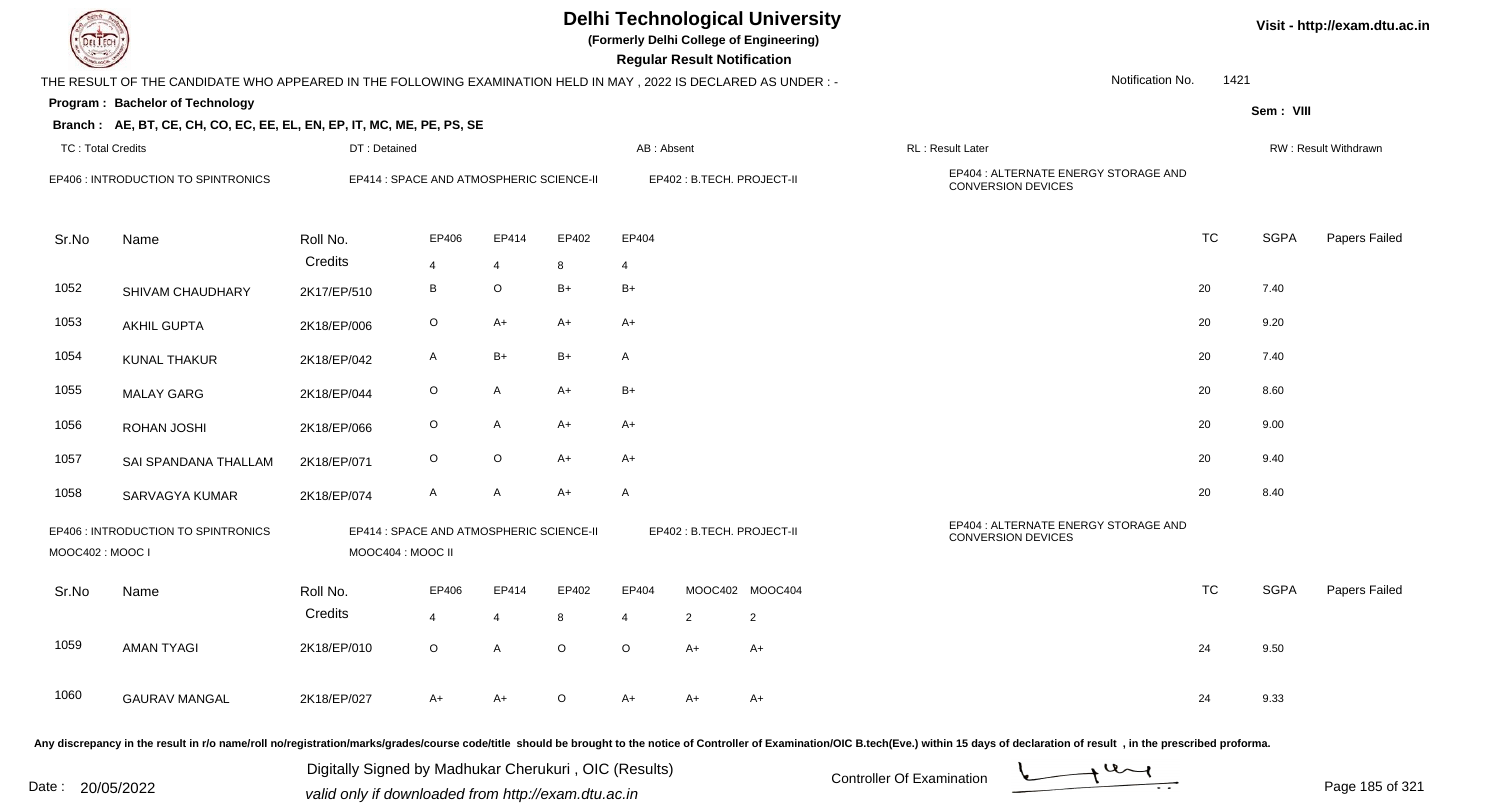TC : Total Credits

# **Delhi Technological University**

**(Formerly Delhi College of Engineering)**

 **Regular Result Notification**

### THE RESULT OF THE CANDIDATE WHO APPEARED IN THE FOLLOWING EXAMINATION HELD IN MAY , 2022 IS DECLARED AS UNDER : -

DT : Detained

**Program : Bachelor of Technology**

#### **Branch : AE, BT, CE, CH, CO, EC, EE, EL, EN, EP, IT, MC, ME, PE, PS, SE**

**Sem : VIII** Notification No.1421

| TC: Total Credits |                             | DT : Detained       |                            |            |                         | AB : Absent    |                                                                   | RL: Result Later |           |      | RW : Result Withdrawn |
|-------------------|-----------------------------|---------------------|----------------------------|------------|-------------------------|----------------|-------------------------------------------------------------------|------------------|-----------|------|-----------------------|
| MOOC404 : MOOC II | EP410 : ROBOTIC ENGINEERING |                     | EP402 : B.TECH. PROJECT-II |            |                         |                | EP404 : ALTERNATE ENERGY STORAGE AND<br><b>CONVERSION DEVICES</b> | MOOC402: MOOC I  |           |      |                       |
| Sr.No             | Name                        | Roll No.<br>Credits | EP410<br>$\overline{4}$    | EP402<br>8 | EP404<br>$\overline{4}$ | $\overline{2}$ | MOOC402 MOOC404<br>2                                              |                  | <b>TC</b> | SGPA | Papers Failec         |
| 1061              | NITYA SHARMA                | 2K17/EP/51          | A                          | $B+$       | $\mathsf{B}$            | A+             | $A+$                                                              |                  | 20        | 7.40 |                       |
| 1062              | ABHISHEK GAUTAM             | 2K18/EP/003         | $A+$                       | $A+$       | $\mathsf{A}$            | $A+$           | $A+$                                                              |                  | 20        | 8.80 |                       |
| 1063              | <b>JAI PRAKASH</b>          | 2K18/EP/033         | $\circ$                    | $A+$       | $\mathsf{A}$            | A+             | $A+$                                                              |                  | 20        | 9.00 |                       |
| 1064              | PANKAJ KUMAR                | 2K18/EP/055         | $A+$                       | $B+$       | $\mathsf{A}$            | $\mathsf{A}$   | $A+$                                                              |                  | 20        | 7.90 |                       |
| 1065              | RAMENDRA VERMA              | 2K18/EP/060         | B                          | $B+$       | $\, {\bf B}$            | $A+$           | $A+$                                                              |                  | 20        | 7.00 |                       |
| 1066              | RUSHIL KUMAR                | 2K18/EP/069         | $\circ$                    | $A+$       | $\circ$                 | $A+$           | $A+$                                                              |                  | 20        | 9.40 |                       |
| 1067              | SANYAM PANDEY               | 2K18/EP/073         | $A+$                       | $A+$       | $A+$                    | $A+$           | $A+$                                                              |                  | 20        | 9.00 |                       |
| 1068              | SHAURYA PARASHAR            | 2K18/EP/079         | A                          | $B+$       | $B+$                    | A+             | $A+$                                                              |                  | 20        | 7.60 |                       |
| 1069              | YASH MUDGAL                 | 2K18/EP/093         | $\circ$                    | $A+$       | $\circ$                 | A+             | $A+$                                                              |                  | 20        | 9.40 |                       |

Any discrepancy in the result in r/o name/roll no/registration/marks/grades/course code/title should be brought to the notice of Controller of Examination/OIC B.tech(Eve.) within 15 days of declaration of result, in the pr

Date : 20/05/2022 Digital Digital of Microsofted Chemical Controller Of Examination Determination Page 186 of 32 Digitally Signed by Madhukar Cherukuri , OIC (Results)

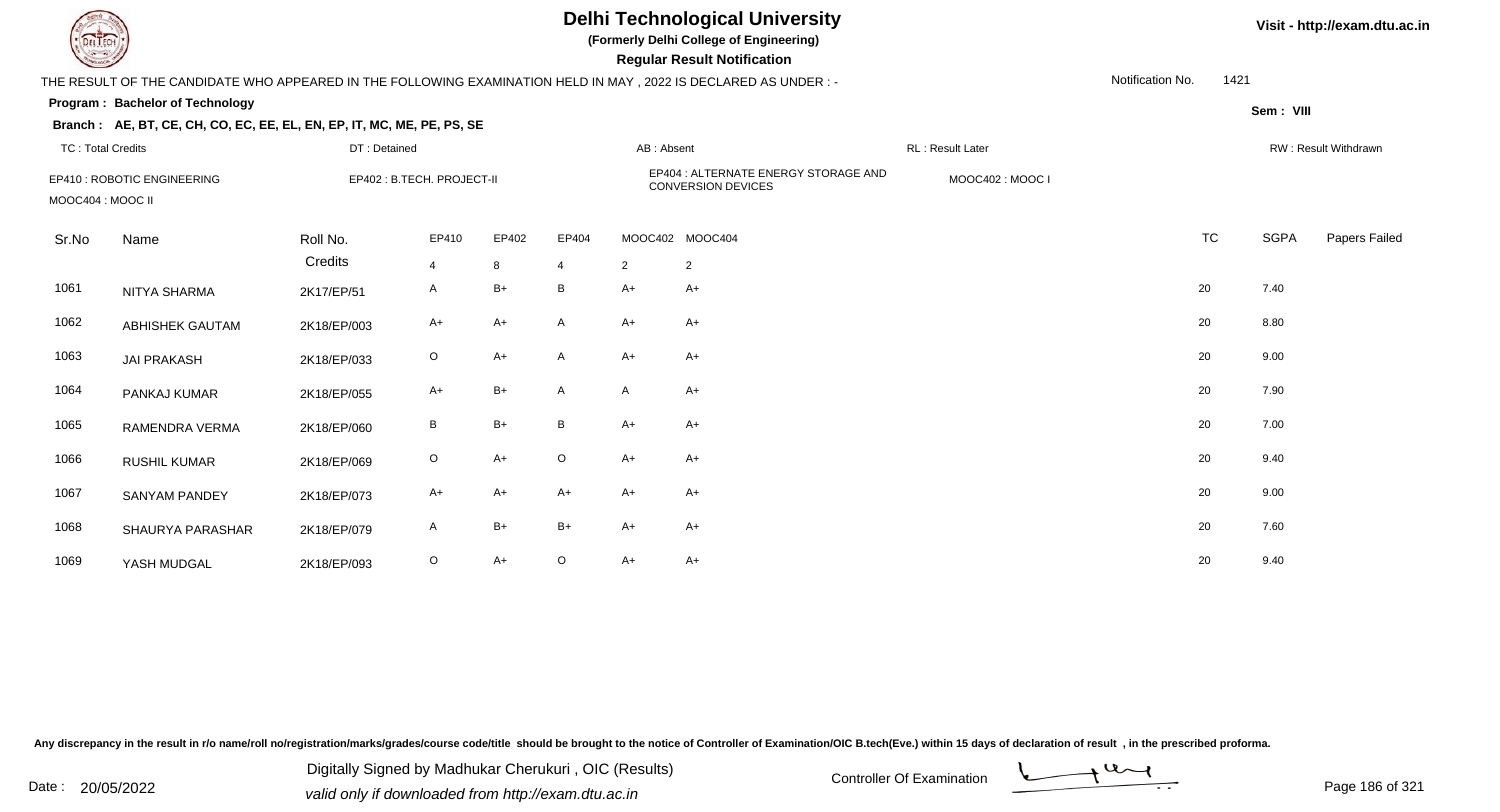| <b>DELTECH</b>           |                                                                        |              |                                          |                         |       | <b>Delhi Technological University</b><br>(Formerly Delhi College of Engineering)<br><b>Regular Result Notification</b> |                                                                   |           |             | Visit - http://exam.dtu.ac.in |
|--------------------------|------------------------------------------------------------------------|--------------|------------------------------------------|-------------------------|-------|------------------------------------------------------------------------------------------------------------------------|-------------------------------------------------------------------|-----------|-------------|-------------------------------|
|                          |                                                                        |              |                                          |                         |       | THE RESULT OF THE CANDIDATE WHO APPEARED IN THE FOLLOWING EXAMINATION HELD IN MAY, 2022 IS DECLARED AS UNDER :-        | Notification No.                                                  | 1421      |             |                               |
|                          | Program: Bachelor of Technology                                        |              |                                          |                         |       |                                                                                                                        |                                                                   |           | Sem: VIII   |                               |
|                          | Branch: AE, BT, CE, CH, CO, EC, EE, EL, EN, EP, IT, MC, ME, PE, PS, SE |              |                                          |                         |       |                                                                                                                        |                                                                   |           |             |                               |
| <b>TC: Total Credits</b> |                                                                        | DT: Detained |                                          |                         |       | AB: Absent                                                                                                             | RL: Result Later                                                  |           |             | RW: Result Withdrawn          |
|                          | EP410 : ROBOTIC ENGINEERING                                            |              | EP414 : SPACE AND ATMOSPHERIC SCIENCE-II |                         |       | EP402 : B.TECH. PROJECT-II                                                                                             | EP404 : ALTERNATE ENERGY STORAGE AND<br><b>CONVERSION DEVICES</b> |           |             |                               |
| Sr.No                    | Name                                                                   | Roll No.     | EP410                                    | EP414                   | EP402 | EP404                                                                                                                  |                                                                   | <b>TC</b> | <b>SGPA</b> | Papers Failed                 |
|                          |                                                                        | Credits      | 4                                        | $\overline{\mathbf{4}}$ | 8     | $\overline{4}$                                                                                                         |                                                                   |           |             |                               |
| 1070                     | <b>AGASTYA SETHI</b>                                                   | 2K18/EP/005  | A+                                       | $A+$                    | A+    | $\mathsf{A}$                                                                                                           |                                                                   | 20        | 8.80        |                               |
| 1071                     | <b>GOODLUCK</b>                                                        | 2K18/EP/029  | A                                        | A                       | $B+$  | $\mathsf{A}$                                                                                                           |                                                                   | 20        | 7.60        |                               |
| 1072                     | RAUNAQ SINGH                                                           | 2K18/EP/061  | O                                        | A                       | $A+$  | $\mathsf{A}$                                                                                                           |                                                                   | 20        | 8.80        |                               |
| 1073                     | <b>VIPUL PHULIA</b>                                                    | 2K18/EP/091  | A                                        | $A+$                    | A+    | $B+$                                                                                                                   |                                                                   | 20        | 8.40        |                               |
|                          | EP410 : ROBOTIC ENGINEERING                                            |              | IT420 : COMPUTER VISION                  |                         |       | EP402: B.TECH. PROJECT-II                                                                                              | EP404 : ALTERNATE ENERGY STORAGE AND<br><b>CONVERSION DEVICES</b> |           |             |                               |
| Sr.No                    | Name                                                                   | Roll No.     | EP410                                    | <b>IT420</b>            | EP402 | EP404                                                                                                                  |                                                                   | <b>TC</b> | <b>SGPA</b> | Papers Failed                 |
|                          |                                                                        | Credits      | $\overline{4}$                           | $\overline{4}$          | 8     | $\overline{4}$                                                                                                         |                                                                   |           |             |                               |
| 1074                     | SHAURYA GUPTA                                                          | 2K18/EP/078  | O                                        | A+                      | A+    | $\mathsf{A}$                                                                                                           |                                                                   | 20        | 9.00        |                               |
|                          | EP410 : ROBOTIC ENGINEERING                                            |              | MC432: FUZZY SET AND FUZZY LOGIC         |                         |       | EP402: B.TECH. PROJECT-II                                                                                              | EP404 : ALTERNATE ENERGY STORAGE AND<br>CONVERSION DEVICES        |           |             |                               |
| Sr.No                    | Name                                                                   | Roll No.     | EP410                                    | MC432                   | EP402 | EP404                                                                                                                  |                                                                   | <b>TC</b> | <b>SGPA</b> | Papers Failed                 |
|                          |                                                                        | Credits      | 4                                        | 4                       | 8     | 4                                                                                                                      |                                                                   |           |             |                               |
| 1075                     | PRIYANSH BHATNAGAR                                                     | 2K18/EP/058  | O                                        | $\mathsf O$             | $A+$  | $\circ$                                                                                                                |                                                                   | 20        | 9.60        |                               |
|                          |                                                                        |              |                                          |                         |       |                                                                                                                        |                                                                   |           |             |                               |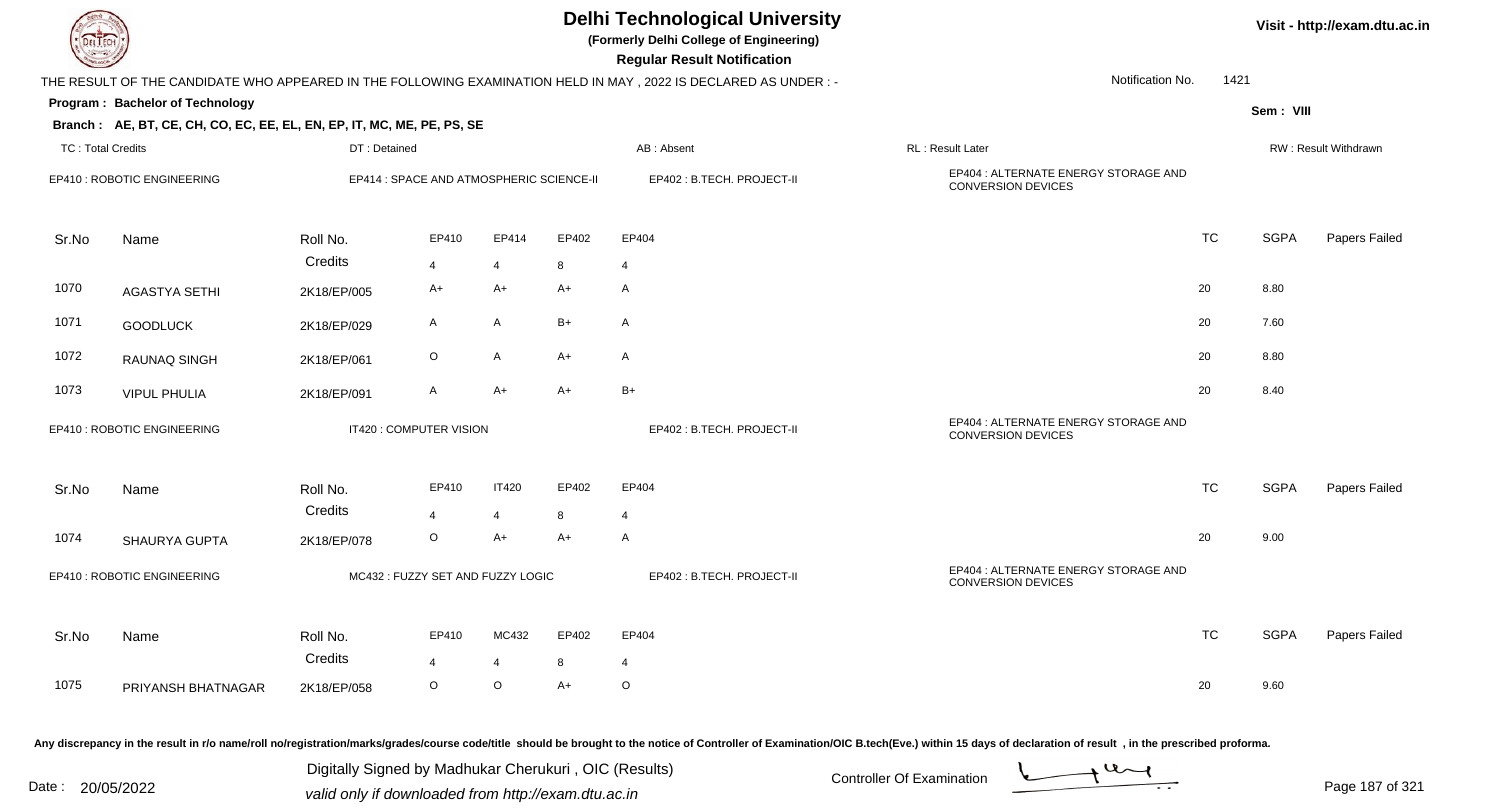**(Formerly Delhi College of Engineering)**

 **Regular Result Notification**

| $\sim$                   |                                                                                                                |                     |                           |            |                         |                | <b>Regular Result Hothiodilori</b>   |                  |                  |      |                              |
|--------------------------|----------------------------------------------------------------------------------------------------------------|---------------------|---------------------------|------------|-------------------------|----------------|--------------------------------------|------------------|------------------|------|------------------------------|
|                          | THE RESULT OF THE CANDIDATE WHO APPEARED IN THE FOLLOWING EXAMINATION HELD IN MAY, 2022 IS DECLARED AS UNDER:- |                     |                           |            |                         |                |                                      |                  | Notification No. | 1421 |                              |
|                          | Program: Bachelor of Technology                                                                                |                     |                           |            |                         |                |                                      |                  |                  |      | Sem: VIII                    |
|                          | Branch: AE, BT, CE, CH, CO, EC, EE, EL, EN, EP, IT, MC, ME, PE, PS, SE                                         |                     |                           |            |                         |                |                                      |                  |                  |      |                              |
| <b>TC: Total Credits</b> |                                                                                                                | DT: Detained        |                           |            |                         | AB: Absent     |                                      | RL: Result Later |                  |      | RW: Result Withdrawn         |
| MOOC404 : MOOC II        | EP414 : SPACE AND ATMOSPHERIC SCIENCE-II                                                                       |                     | EP402: B.TECH. PROJECT-II |            | CONVERSION DEVICES      |                | EP404 : ALTERNATE ENERGY STORAGE AND | MOOC402: MOOC I  |                  |      |                              |
| Sr.No                    | Name                                                                                                           | Roll No.<br>Credits | EP414<br>$\overline{4}$   | EP402<br>8 | EP404<br>$\overline{4}$ | $\overline{2}$ | MOOC402 MOOC404<br>$\overline{2}$    |                  | <b>TC</b>        |      | <b>SGPA</b><br>Papers Failec |
| 1076                     | <b>AMAN KALA</b>                                                                                               | 2K18/EP/009         | A                         | A+         | Α                       | $A+$           | A+                                   |                  | 20               | 8.60 |                              |
| 1077                     | <b>ASHISH RANJAN</b>                                                                                           | 2K18/EP/017         | A                         | B+         | A                       | $A+$           | A+                                   |                  | 20               | 7.80 |                              |
| 1078                     | AYUSH KOVIND                                                                                                   | 2K18/EP/020         | A                         | $B+$       | $B+$                    | $A+$           | $A+$                                 |                  | 20               | 7.60 |                              |
| 1079                     | <b>AYUSH RAJ</b>                                                                                               | 2K18/EP/021         | A+                        | B+         | A                       | $A+$           | A+                                   |                  | 20               | 8.00 |                              |
| 1080                     | <b>ISHU</b>                                                                                                    | 2K18/EP/032         | A                         | B+         | $A+$                    | $A+$           | $A+$                                 |                  | 20               | 8.00 |                              |
| 1081                     | <b>KSHITIZ SHARMA</b>                                                                                          | 2K18/EP/041         | A+                        | B+         | $A+$                    | $A+$           | $A+$                                 |                  | 20               | 8.20 |                              |
| 1082                     | <b>MOHIT KUMAR</b>                                                                                             | 2K18/EP/048         | $\mathsf O$               | B+         | A                       | $A+$           | A+                                   |                  | 20               | 8.20 |                              |
| 1083                     | NIKHIL DHUPER                                                                                                  | 2K18/EP/051         | $A+$                      | $B+$       | $\mathsf{A}$            | $A+$           | $A+$                                 |                  | 20               | 8.00 |                              |
| 1084                     | PUSHKAR SHARMA                                                                                                 | 2K18/EP/059         | $A+$                      | $A+$       | A                       | $A+$           | $A+$                                 |                  | 20               | 8.80 |                              |
| 1085                     | RAVI                                                                                                           | 2K18/EP/062         | $\mathsf{A}$              | $B+$       | A                       | $A+$           | $A+$                                 |                  | 20               | 7.80 |                              |
| 1086                     | <b>SAHAJ RASTOGI</b>                                                                                           | 2K18/EP/070         | $A+$                      | $A+$       | $\mathsf O$             | $A+$           | $A+$                                 |                  | 20               | 9.20 |                              |
| 1087                     | SANCHIT KUMAR                                                                                                  | 2K18/EP/072         | A                         | B+         | A                       | $A+$           | $A+$                                 |                  | 20               | 7.80 |                              |
| 1088                     | SATISH KUMAR                                                                                                   | 2K18/EP/075         | $\mathsf{A}$              | $B+$       | A                       | $A+$           | $A+$                                 |                  | 20               | 7.80 |                              |

Any discrepancy in the result in r/o name/roll no/registration/marks/grades/course code/title should be brought to the notice of Controller of Examination/OIC B.tech(Eve.) within 15 days of declaration of result, in the pr

Date : 20/05/2022 Digital Digital of Microsofted Chemical Controller Of Examination Determination Page 188 of 32 Digitally Signed by Madhukar Cherukuri , OIC (Results)

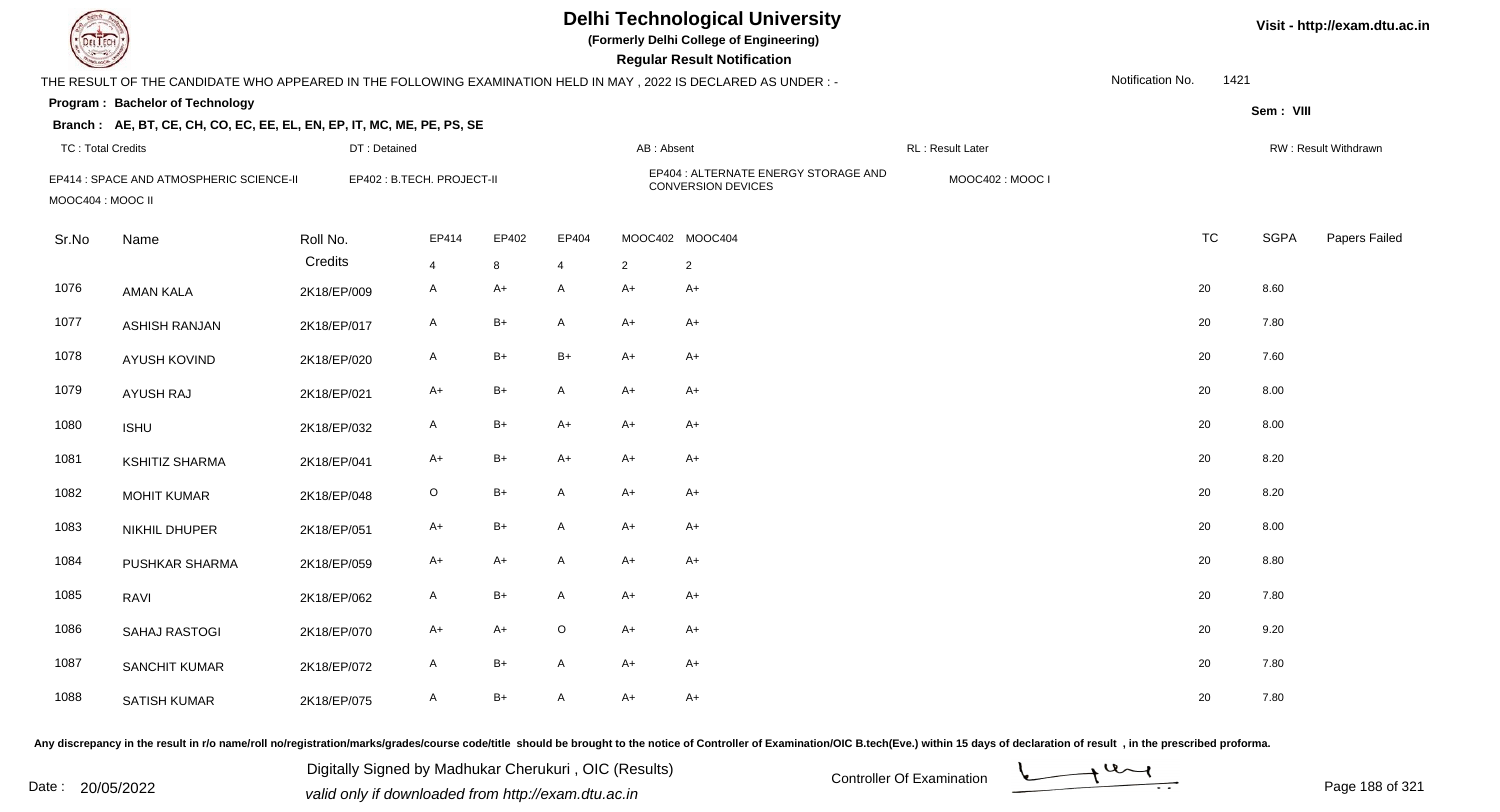| EL TECH                  |                                                                                                                 |                                        |                         |                |       |                 | <b>Delhi Technological University</b><br>(Formerly Delhi College of Engineering)<br><b>Regular Result Notification</b> |                                                                   |           |             | Visit - http://exam.dtu.ac.in |
|--------------------------|-----------------------------------------------------------------------------------------------------------------|----------------------------------------|-------------------------|----------------|-------|-----------------|------------------------------------------------------------------------------------------------------------------------|-------------------------------------------------------------------|-----------|-------------|-------------------------------|
|                          | THE RESULT OF THE CANDIDATE WHO APPEARED IN THE FOLLOWING EXAMINATION HELD IN MAY, 2022 IS DECLARED AS UNDER :- |                                        |                         |                |       |                 |                                                                                                                        | Notification No.                                                  | 1421      |             |                               |
|                          | Program: Bachelor of Technology                                                                                 |                                        |                         |                |       |                 |                                                                                                                        |                                                                   |           | Sem: VIII   |                               |
|                          | Branch: AE, BT, CE, CH, CO, EC, EE, EL, EN, EP, IT, MC, ME, PE, PS, SE                                          |                                        |                         |                |       |                 |                                                                                                                        |                                                                   |           |             |                               |
| <b>TC: Total Credits</b> |                                                                                                                 | DT: Detained                           |                         |                |       | AB: Absent      |                                                                                                                        | RL: Result Later                                                  |           |             | RW: Result Withdrawn          |
| MOOC404 : MOOC II        | EP414 : SPACE AND ATMOSPHERIC SCIENCE-II                                                                        | EP402: B.TECH. PROJECT-II              |                         |                |       |                 | EP404 : ALTERNATE ENERGY STORAGE AND<br><b>CONVERSION DEVICES</b>                                                      | MOOC402: MOOC I                                                   |           |             |                               |
| Sr.No                    | Name                                                                                                            | Roll No.                               | EP414                   | EP402          | EP404 | MOOC402 MOOC404 |                                                                                                                        |                                                                   | <b>TC</b> | <b>SGPA</b> | Papers Failed                 |
|                          |                                                                                                                 | Credits                                | 4                       | 8              | 4     | $\overline{2}$  | $\overline{2}$                                                                                                         |                                                                   |           |             |                               |
| 1089                     | <b>SWAPNIL VERMA</b>                                                                                            | 2K18/EP/083                            | A+                      | $B+$           | $B+$  | $A+$            | A+                                                                                                                     |                                                                   | 20        | 7.80        |                               |
| 1090                     | T.S.SACHIN VENKATESH                                                                                            | 2K18/EP/084                            | $A+$                    | $A+$           | $A+$  | $A+$            | $A+$                                                                                                                   |                                                                   | 20        | 9.00        |                               |
| 1091                     | <b>VEDANT CHOUKSEY</b>                                                                                          | 2K18/EP/087                            | $\circ$                 | $A+$           | A     | $A+$            | $A+$                                                                                                                   |                                                                   | 20        | 9.00        |                               |
| 1092                     | VISHNU DEV SINGH                                                                                                | 2K18/EP/092                            | A+                      | $B+$           | A     | $A+$            | $A+$                                                                                                                   |                                                                   | 20        | 8.00        |                               |
|                          | EP414 : SPACE AND ATMOSPHERIC SCIENCE-II                                                                        | MC406 : PARTIAL DIFFERENTIAL EQUATIONS |                         |                |       |                 | EP402: B.TECH. PROJECT-II                                                                                              | EP404 : ALTERNATE ENERGY STORAGE AND<br><b>CONVERSION DEVICES</b> |           |             |                               |
| Sr.No                    | Name                                                                                                            | Roll No.                               | EP414                   | MC406          | EP402 | EP404           |                                                                                                                        |                                                                   | <b>TC</b> | <b>SGPA</b> | Papers Failed                 |
|                          |                                                                                                                 | Credits                                | $\overline{\mathbf{4}}$ | $\overline{4}$ | 8     | $\overline{4}$  |                                                                                                                        |                                                                   |           |             |                               |
| 1093                     | SHIKHAR DASH                                                                                                    | 2K18/EP/080                            | $\circ$                 | $\circ$        | $B+$  | $A+$            |                                                                                                                        |                                                                   | 20        | 8.60        |                               |
| 1094                     | <b>VARUN MATHUR</b>                                                                                             | 2K18/EP/086                            | $B+$                    | $\circ$        | $B+$  | $A+$            |                                                                                                                        |                                                                   | 20        | 8.00        |                               |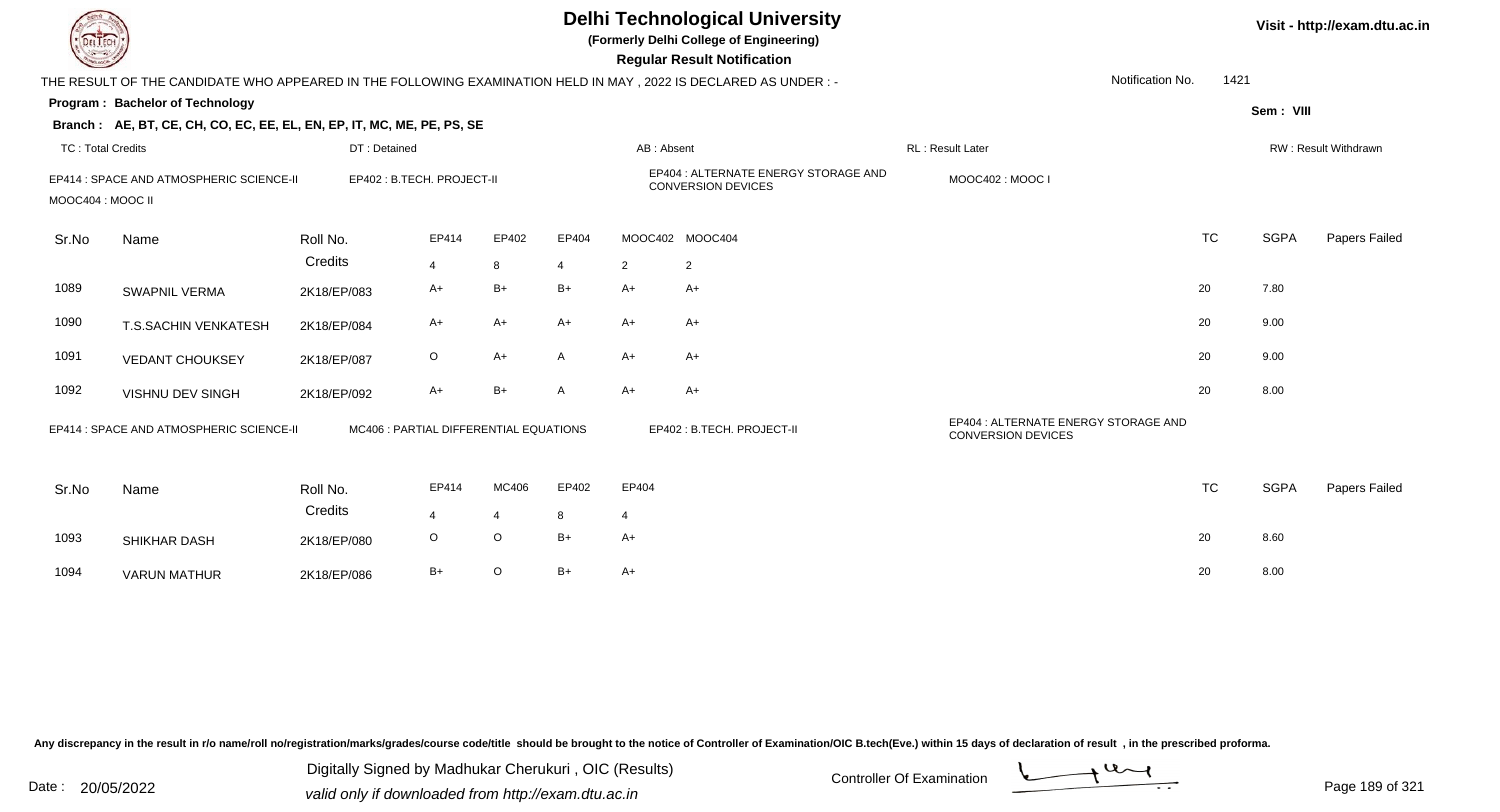**(Formerly Delhi College of Engineering)**

 **Regular Result Notification**

| $\sim$                   |                                                                                                                |             |                                                             |                |       |       |              | nggular ngsult notihodilom |                 |                                                                   |                          |             |                      |
|--------------------------|----------------------------------------------------------------------------------------------------------------|-------------|-------------------------------------------------------------|----------------|-------|-------|--------------|----------------------------|-----------------|-------------------------------------------------------------------|--------------------------|-------------|----------------------|
|                          | THE RESULT OF THE CANDIDATE WHO APPEARED IN THE FOLLOWING EXAMINATION HELD IN MAY, 2022 IS DECLARED AS UNDER:- |             |                                                             |                |       |       |              |                            |                 |                                                                   | Notification No.<br>1421 |             |                      |
|                          | <b>Program: Bachelor of Technology</b>                                                                         |             |                                                             |                |       |       |              |                            |                 |                                                                   |                          | Sem: VIII   |                      |
|                          | Branch: AE, BT, CE, CH, CO, EC, EE, EL, EN, EP, IT, MC, ME, PE, PS, SE                                         |             |                                                             |                |       |       |              |                            |                 |                                                                   |                          |             |                      |
| <b>TC: Total Credits</b> |                                                                                                                |             | DT: Detained                                                |                |       |       | AB: Absent   |                            |                 | RL: Result Later                                                  |                          |             | RW: Result Withdrawn |
| MOOC402: MOOC I          | EP414 : SPACE AND ATMOSPHERIC SCIENCE-II                                                                       |             | MC406 : PARTIAL DIFFERENTIAL EQUATIONS<br>MOOC404 : MOOC II |                |       |       |              | EP402 : B.TECH. PROJECT-II |                 | EP404 : ALTERNATE ENERGY STORAGE AND<br><b>CONVERSION DEVICES</b> |                          |             |                      |
|                          |                                                                                                                |             |                                                             |                |       |       |              |                            |                 |                                                                   |                          |             |                      |
| Sr.No                    | Name                                                                                                           | Roll No.    |                                                             | EP414          | MC406 | EP402 | EP404        |                            | MOOC402 MOOC404 |                                                                   | <b>TC</b>                | <b>SGPA</b> | Papers Failed        |
|                          |                                                                                                                | Credits     |                                                             | $\overline{4}$ | 4     | 8     | 4            | $\overline{2}$             | $\overline{2}$  |                                                                   |                          |             |                      |
| 1095                     | SHOBHIT RANJAN                                                                                                 | 2K18/EP/081 |                                                             | $A+$           | $A+$  | $A+$  | A            | $A+$                       | $A+$            |                                                                   | 24                       | 8.83        |                      |
|                          | EP414 : SPACE AND ATMOSPHERIC SCIENCE-II                                                                       |             | ME408 : COMBUSTION GENERATED POLLUTION                      |                |       |       |              | EP402: B.TECH. PROJECT-II  |                 | EP404 : ALTERNATE ENERGY STORAGE AND<br><b>CONVERSION DEVICES</b> |                          |             |                      |
| Sr.No                    | Name                                                                                                           | Roll No.    |                                                             | EP414          | ME408 | EP402 | EP404        |                            |                 |                                                                   | <b>TC</b>                | <b>SGPA</b> | Papers Failed        |
|                          |                                                                                                                | Credits     |                                                             | $\overline{4}$ | 4     | 8     | 4            |                            |                 |                                                                   |                          |             |                      |
| 1096                     | <b>ABHISHEK GARG</b>                                                                                           | 2K18/EP/002 |                                                             | A              | A+    | $A+$  | $B+$         |                            |                 |                                                                   | 20                       | 8.40        |                      |
| 1097                     | <b>BHUVAN VED</b>                                                                                              | 2K18/EP/022 |                                                             | A              | A+    | $A+$  | $B+$         |                            |                 |                                                                   | 20                       | 8.40        |                      |
| 1098                     | <b>EBANI GUPTA</b>                                                                                             | 2K18/EP/025 |                                                             | $\circ$        | A+    | $A+$  | A+           |                            |                 |                                                                   | 20                       | 9.20        |                      |
| 1099                     | <b>HARISH KUMAR</b>                                                                                            | 2K18/EP/030 |                                                             | $A+$           | A     | $A+$  | $B+$         |                            |                 |                                                                   | 20                       | 8.40        |                      |
| 1100                     | <b>KRITIN SYAL</b>                                                                                             | 2K18/EP/040 |                                                             | $\circ$        | Α     | $A+$  | $\mathsf{A}$ |                            |                 |                                                                   | 20                       | 8.80        |                      |
| 1101                     | MEETALI CHOUDHARY                                                                                              | 2K18/EP/047 |                                                             | $\circ$        | A+    | $A+$  | A+           |                            |                 |                                                                   | 20                       | 9.20        |                      |

Any discrepancy in the result in r/o name/roll no/registration/marks/grades/course code/title should be brought to the notice of Controller of Examination/OIC B.tech(Eve.) within 15 days of declaration of result, in the pr

Date : 20/05/2022 Valid only if downloaded from http://exam.dtu.ac.in<br>valid only if downloaded from http://exam.dtu.ac.in Digitally Signed by Madhukar Cherukuri , OIC (Results)

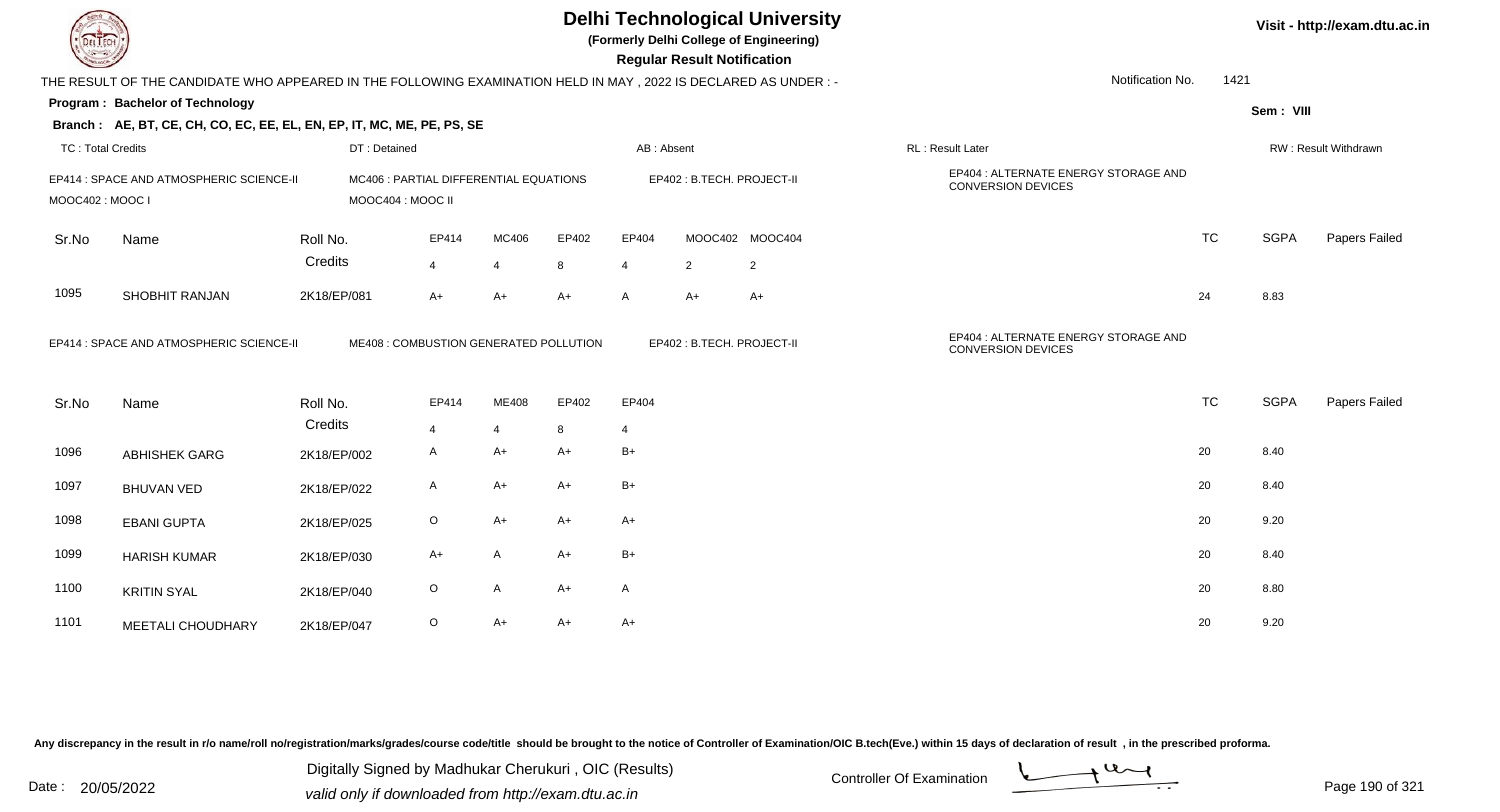| EL I ECH                 |                                                                        |                    |                                     |                |       | <b>Delhi Technological University</b><br>(Formerly Delhi College of Engineering)<br><b>Regular Result Notification</b> |                                                                   |              |             | Visit - http://exam.dtu.ac.in |
|--------------------------|------------------------------------------------------------------------|--------------------|-------------------------------------|----------------|-------|------------------------------------------------------------------------------------------------------------------------|-------------------------------------------------------------------|--------------|-------------|-------------------------------|
|                          |                                                                        |                    |                                     |                |       | THE RESULT OF THE CANDIDATE WHO APPEARED IN THE FOLLOWING EXAMINATION HELD IN MAY, 2022 IS DECLARED AS UNDER :-        | Notification No.                                                  | 1421         |             |                               |
|                          | Program: Bachelor of Technology                                        |                    |                                     |                |       |                                                                                                                        |                                                                   |              | Sem: VIII   |                               |
|                          | Branch: AE, BT, CE, CH, CO, EC, EE, EL, EN, EP, IT, MC, ME, PE, PS, SE |                    |                                     |                |       |                                                                                                                        |                                                                   |              |             |                               |
| <b>TC: Total Credits</b> |                                                                        | DT: Detained       |                                     |                |       | AB: Absent                                                                                                             | RL: Result Later                                                  |              |             | RW: Result Withdrawn          |
|                          | EP414 : SPACE AND ATMOSPHERIC SCIENCE-II                               |                    | PT410 : MEMBRANE TECHNOLOGY         |                |       | EP402: B.TECH. PROJECT-II                                                                                              | EP404 : ALTERNATE ENERGY STORAGE AND<br><b>CONVERSION DEVICES</b> |              |             |                               |
| Sr.No                    | Name                                                                   | Roll No.           | EP414                               | PT410          | EP402 | EP404                                                                                                                  |                                                                   | <b>TC</b>    | <b>SGPA</b> | Papers Failed                 |
|                          |                                                                        | Credits            | $\overline{\mathbf{A}}$             | $\overline{4}$ | 8     | $\overline{4}$                                                                                                         |                                                                   |              |             |                               |
| 1102                     | <b>VIKAS VERMA</b>                                                     | 2K18/EP/088        | $\mathsf{A}$                        | $A+$           | $A+$  | A                                                                                                                      |                                                                   | 20           | 8.60        |                               |
|                          | EP414 : SPACE AND ATMOSPHERIC SCIENCE-II                               |                    | PT414 : FOOD TECHNOLOGY             |                |       | EP402 : B.TECH. PROJECT-II                                                                                             | EP404 : ALTERNATE ENERGY STORAGE AND<br><b>CONVERSION DEVICES</b> |              |             |                               |
| Sr.No                    | Name                                                                   | Roll No.           | EP414                               | PT414          | EP402 | EP404                                                                                                                  |                                                                   | <b>TC</b>    | <b>SGPA</b> | Papers Failed                 |
|                          |                                                                        | Credits            | $\overline{4}$                      | $\overline{4}$ | 8     | $\overline{4}$                                                                                                         |                                                                   |              |             |                               |
| 1103                     | <b>GAURAV KHULWAY</b>                                                  | 2K18/EP/026        | A+                                  | $A+$           | $A+$  | A                                                                                                                      |                                                                   | 20           | 8.80        |                               |
| 1104                     | <b>JOSH VISHNOI</b>                                                    | 2K18/EP/035        | $\circ$                             | $\circ$        | $A+$  | A                                                                                                                      |                                                                   | 20           | 9.20        |                               |
| 1105                     | <b>SATYAM GUPTA</b>                                                    | 2K18/EP/076        | $B+$                                | $\circ$        | $A+$  | $\mathsf{A}$                                                                                                           |                                                                   | 20           | 8.60        |                               |
|                          | CO414 : BIG DATA ANALYTICS                                             | <b>DEVELOPMENT</b> | EN412 : ENVIRONMENT AND SUSTAINABLE |                |       | EN402 : B.TECH. PROJECT-II                                                                                             | EN404 : ENVIRONMENTAL IMPACT ASSESSMENT AND<br><b>AUDIT</b>       |              |             |                               |
| Sr.No                    | Name                                                                   | Roll No.           | CO414                               | EN412          | EN402 | <b>EN404</b>                                                                                                           |                                                                   | <b>TC</b>    | <b>SGPA</b> | Papers Failed                 |
|                          |                                                                        | Credits            | $\overline{4}$                      | 4              | 8     | $\overline{4}$                                                                                                         |                                                                   |              |             |                               |
| 1106                     | <b>DEEPESH TIWARI</b>                                                  | 2K18/EN/015        | F.                                  | E              | E     | F.                                                                                                                     |                                                                   | $\mathsf{O}$ | 0.00        | CO414EN412, EN402<br>EN404,   |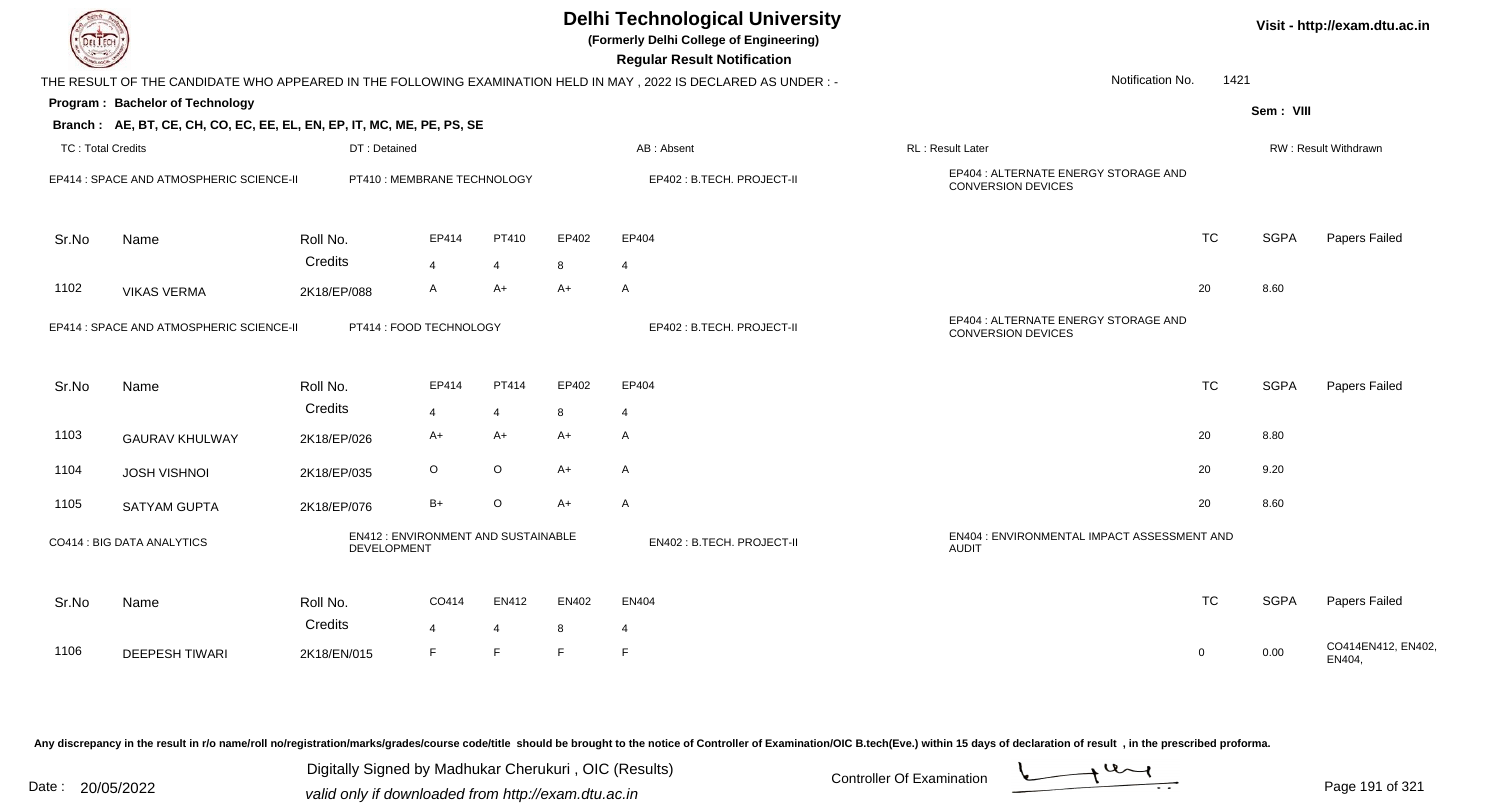**(Formerly Delhi College of Engineering)**

| $\sim$<br><b>Regular Result Notification</b>                                                                                   |                                                             |                              |
|--------------------------------------------------------------------------------------------------------------------------------|-------------------------------------------------------------|------------------------------|
| THE RESULT OF THE CANDIDATE WHO APPEARED IN THE FOLLOWING EXAMINATION HELD IN MAY, 2022 IS DECLARED AS UNDER :-                | 1421<br>Notification No.                                    |                              |
| <b>Program: Bachelor of Technology</b>                                                                                         |                                                             | Sem: VIII                    |
| Branch: AE, BT, CE, CH, CO, EC, EE, EL, EN, EP, IT, MC, ME, PE, PS, SE                                                         |                                                             |                              |
| <b>TC: Total Credits</b><br>DT: Detained<br>AB: Absent                                                                         | RL: Result Later                                            | RW: Result Withdrawn         |
| EN412: ENVIRONMENT AND SUSTAINABLE<br>EC412 : MACHINE LEARNING<br>EN402: B.TECH. PROJECT-II<br>DEVELOPMENT                     | EN404 : ENVIRONMENTAL IMPACT ASSESSMENT AND<br><b>AUDIT</b> |                              |
| EC412<br>EN412<br><b>EN402</b><br><b>EN404</b><br>Roll No.<br>Sr.No<br>Name                                                    | <b>TC</b>                                                   | <b>SGPA</b><br>Papers Failed |
| Credits<br>8<br>$\overline{4}$<br>$\overline{4}$<br>4                                                                          |                                                             |                              |
| 1107<br>$B+$<br>$B+$<br>$A+$<br>$\mathsf{A}$<br>AREEBA KHALID<br>2K18/EN/011                                                   | 20                                                          | 8.00                         |
| EN402: B.TECH. PROJECT-II<br>EC462 : Recent Trends in Artificial Intelligence<br><b>EN416: NON-CONVENTIONAL ENERGY SYSTEMS</b> | EN404 : ENVIRONMENTAL IMPACT ASSESSMENT AND<br><b>AUDIT</b> |                              |
| EC462<br>EN416<br><b>EN402</b><br><b>EN404</b><br>Roll No.<br>Sr.No<br>Name                                                    | <b>TC</b>                                                   | <b>SGPA</b><br>Papers Failed |
| Credits<br>8<br>$\overline{4}$<br>$\overline{4}$<br>$\overline{4}$                                                             |                                                             |                              |
| $B+$<br>$B+$<br>$B+$<br>1108<br>B<br>ADITYA YASH SETH<br>2K18/EN/006                                                           | 20                                                          | 6.80                         |
| EN404 : ENVIRONMENTAL IMPACT ASSESSMENT AND<br>EE436 : NON LINEAR AND ADAPTIVE CONTROL<br><b>AUDIT</b>                         |                                                             |                              |
| EE436<br><b>EN404</b><br>Sr.No<br>Name<br>Roll No.<br>Credits                                                                  | <b>TC</b>                                                   | <b>SGPA</b><br>Papers Failed |
| $\overline{4}$<br>$\overline{4}$<br>E<br>1109<br>SAMUJJWAL PANDEY<br>2K18/EN/039                                               | 0                                                           | EN404,<br>0.00               |

Any discrepancy in the result in r/o name/roll no/registration/marks/grades/course code/title should be brought to the notice of Controller of Examination/OIC B.tech(Eve.) within 15 days of declaration of result, in the pr

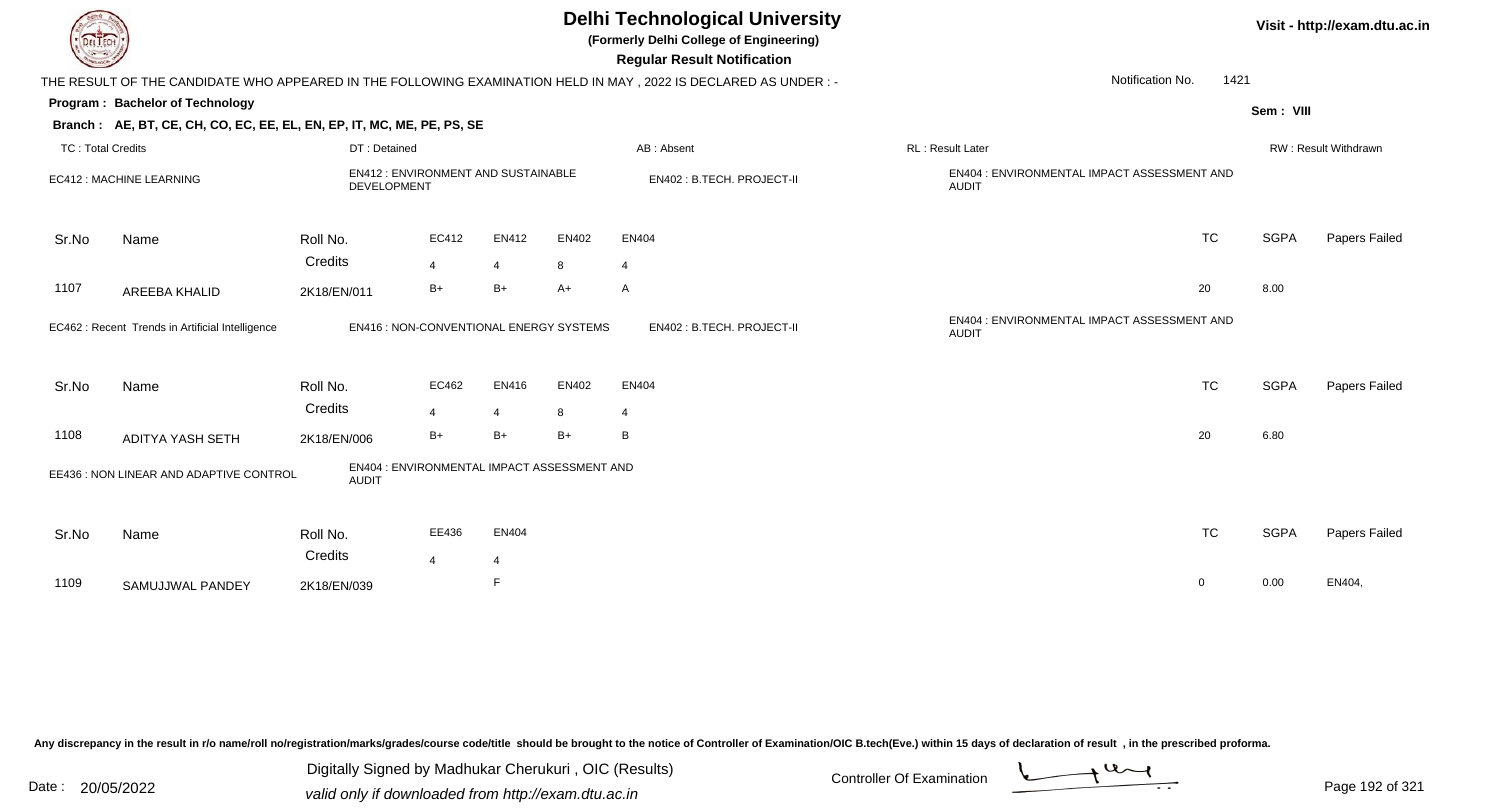| DEL TECH                 |                                                                                                                |                                         |                                |                         |                         |                         | <b>Delhi Technological University</b><br>(Formerly Delhi College of Engineering)<br><b>Regular Result Notification</b> |                  |                                             |             | Visit - http://exam.dtu.ac.in |
|--------------------------|----------------------------------------------------------------------------------------------------------------|-----------------------------------------|--------------------------------|-------------------------|-------------------------|-------------------------|------------------------------------------------------------------------------------------------------------------------|------------------|---------------------------------------------|-------------|-------------------------------|
|                          | THE RESULT OF THE CANDIDATE WHO APPEARED IN THE FOLLOWING EXAMINATION HELD IN MAY, 2022 IS DECLARED AS UNDER:- |                                         |                                |                         |                         |                         |                                                                                                                        |                  | Notification No.<br>1421                    |             |                               |
|                          | Program: Bachelor of Technology                                                                                |                                         |                                |                         |                         |                         |                                                                                                                        |                  |                                             | Sem: VIII   |                               |
|                          | Branch: AE, BT, CE, CH, CO, EC, EE, EL, EN, EP, IT, MC, ME, PE, PS, SE                                         |                                         |                                |                         |                         |                         |                                                                                                                        |                  |                                             |             |                               |
| <b>TC: Total Credits</b> |                                                                                                                | DT: Detained                            |                                |                         |                         | AB: Absent              |                                                                                                                        | RL: Result Later |                                             |             | RW: Result Withdrawn          |
| MOOC404 : MOOC II        | EN406 : Advanced Open Channel Hydraulics                                                                       | EN402: B.TECH. PROJECT-II               |                                |                         |                         | <b>AUDIT</b>            | EN404 : ENVIRONMENTAL IMPACT ASSESSMENT AND                                                                            | MOOC402: MOOC I  |                                             |             |                               |
| Sr.No                    | Name                                                                                                           | Roll No.<br>Credits                     | <b>EN406</b><br>$\overline{4}$ | EN402<br>8              | EN404<br>$\overline{4}$ | $\overline{2}$          | MOOC402 MOOC404<br>2                                                                                                   |                  | <b>TC</b>                                   | <b>SGPA</b> | Papers Failed                 |
| 1110                     | <b>DHRUV NARULA</b>                                                                                            | 2K18/EN/016                             | $B+$                           | $A+$                    | A                       | $A+$                    | A+                                                                                                                     |                  | 20                                          | 8.40        |                               |
| 1111                     | <b>MD NADEEM</b>                                                                                               | 2K18/EN/026                             | $B+$                           | $A+$                    | A+                      | A+                      | $A+$                                                                                                                   |                  | 20                                          | 8.60        |                               |
|                          | EN406 : Advanced Open Channel Hydraulics                                                                       | EN416 : NON-CONVENTIONAL ENERGY SYSTEMS |                                |                         |                         |                         | EN402: B.TECH. PROJECT-II                                                                                              | <b>AUDIT</b>     | EN404 : ENVIRONMENTAL IMPACT ASSESSMENT AND |             |                               |
| Sr.No                    | Name                                                                                                           | Roll No.<br>Credits                     | <b>EN406</b><br>$\overline{4}$ | EN416<br>$\overline{4}$ | EN402<br>8              | EN404<br>$\overline{4}$ |                                                                                                                        |                  | <b>TC</b>                                   | <b>SGPA</b> | Papers Failed                 |
| 1112                     | MANISH SINGH KUSHWAHA                                                                                          | 2K18/EN/025                             | A                              | A+                      | $A+$                    | $\circ$                 |                                                                                                                        |                  | 20                                          | 9.00        |                               |
| 1113                     | NIMISHA SINGLA                                                                                                 | 2K18/EN/029                             | B                              | $A+$                    | A+                      | A+                      |                                                                                                                        |                  | 20                                          | 8.40        |                               |

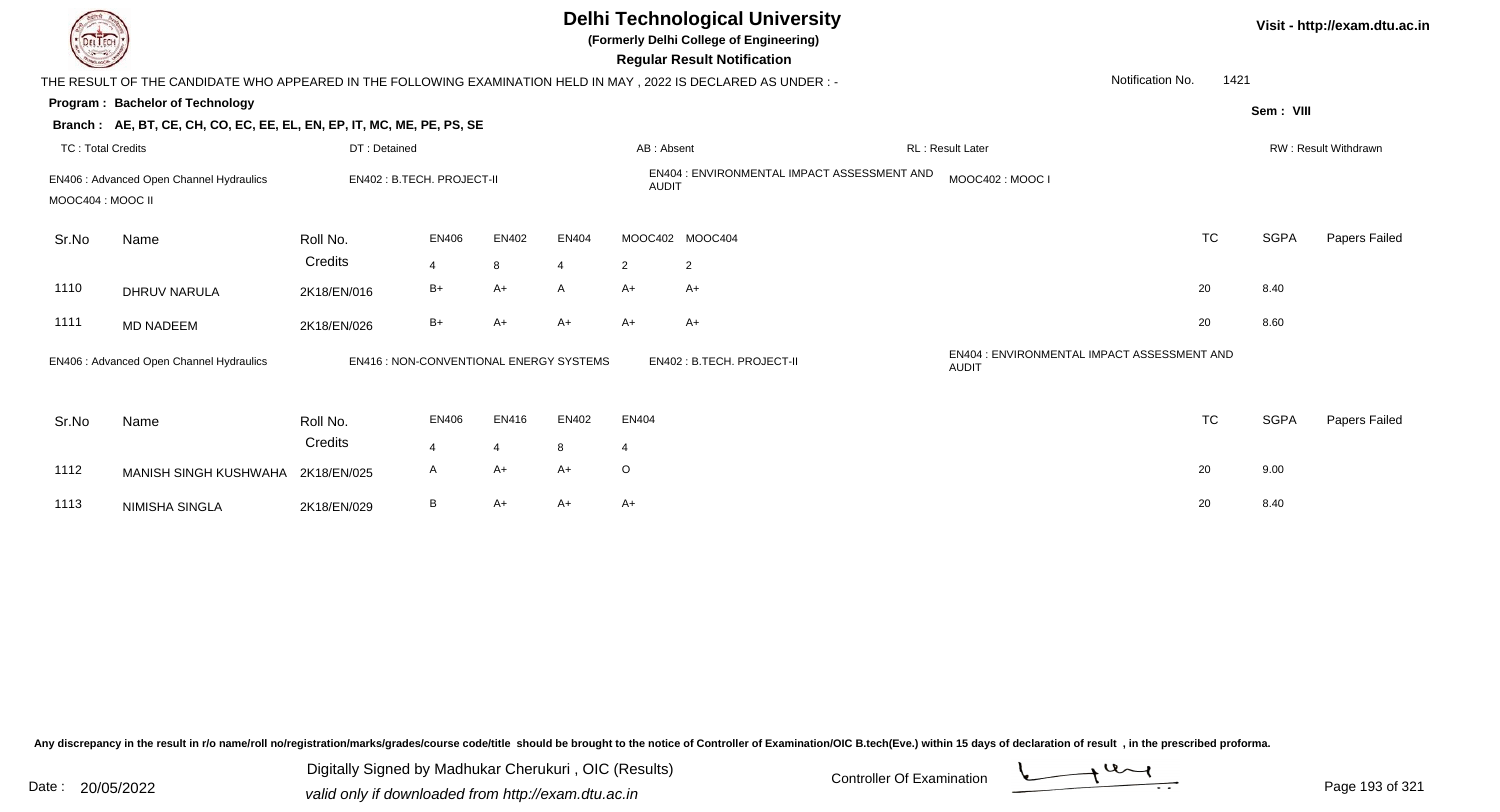**(Formerly Delhi College of Engineering)**

 **Regular Result Notification**

| $\tilde{}$                              |                                                                                                                |                           |                |                 |              |                | $1.99$ and $1.99$ and $1.99$ and $0.90$                        |                  |           |           |                      |
|-----------------------------------------|----------------------------------------------------------------------------------------------------------------|---------------------------|----------------|-----------------|--------------|----------------|----------------------------------------------------------------|------------------|-----------|-----------|----------------------|
|                                         | THE RESULT OF THE CANDIDATE WHO APPEARED IN THE FOLLOWING EXAMINATION HELD IN MAY, 2022 IS DECLARED AS UNDER:- |                           |                |                 |              |                |                                                                | Notification No. | 1421      |           |                      |
|                                         | <b>Program: Bachelor of Technology</b>                                                                         |                           |                |                 |              |                |                                                                |                  |           | Sem: VIII |                      |
|                                         | Branch: AE, BT, CE, CH, CO, EC, EE, EL, EN, EP, IT, MC, ME, PE, PS, SE                                         |                           |                |                 |              |                |                                                                |                  |           |           |                      |
| <b>TC: Total Credits</b>                |                                                                                                                | DT: Detained              |                |                 |              | AB: Absent     | RL : Result Later                                              |                  |           |           | RW: Result Withdrawn |
| <b>DEVELOPMENT</b><br>MOOC404 : MOOC II | <b>EN412: ENVIRONMENT AND SUSTAINABLE</b>                                                                      | EN402: B.TECH. PROJECT-II |                |                 |              | <b>AUDIT</b>   | EN404 : ENVIRONMENTAL IMPACT ASSESSMENT AND<br>MOOC402: MOOC I |                  |           |           |                      |
| Sr.No                                   | Name                                                                                                           | Roll No.                  | EN412          | EN402           | EN404        |                | MOOC402 MOOC404                                                |                  | <b>TC</b> | SGPA      | Papers Failed        |
|                                         |                                                                                                                | Credits                   | $\overline{4}$ | 8               | 4            | $\overline{2}$ | $\overline{c}$                                                 |                  |           |           |                      |
| 1114                                    | <b>ANJALI GOYAL</b>                                                                                            | 2K18/EN/009               | A              | $\circ$         | $A+$         | A+             | A+                                                             |                  | 20        | 9.20      |                      |
| 1115                                    | <b>BHAVYA JAYANT</b>                                                                                           | 2K18/EN/014               | A              | $\, {\bf B} \,$ | A            | F              | $\mathsf{A}$                                                   |                  | 18        | 6.40      | MOOC402,             |
| 1116                                    | HARSHEET KUMAR TIWARI                                                                                          | 2K18/EN/019               | B+             | $A+$            | A            | A+             | A+                                                             |                  | 20        | 8.40      |                      |
| 1117                                    | <b>MUDIT KUMAR</b>                                                                                             | 2K18/EN/028               | $B+$           | $A+$            | $B+$         | $A+$           | $A+$                                                           |                  | 20        | 8.20      |                      |
| 1118                                    | <b>SANKALP SUMAN</b>                                                                                           | 2K18/EN/040               | $\mathsf{C}$   | $A+$            | $\mathsf{C}$ | $A+$           | $A+$                                                           |                  | 20        | 7.40      |                      |
| 1119                                    | SIMRAN KAUR CHAWLA                                                                                             | 2K18/EN/046               | A              | $B+$            | $B+$         | E              | F                                                              |                  | 16        | 5.80      | MOOC402, MOOC404,    |
| 1120                                    | PRANJAL HANDA                                                                                                  | 2K19/EN/503               | C              | $\mathsf C$     | $\mathsf{C}$ | $A+$           | A+                                                             |                  | 20        | 5.80      |                      |
| 1121                                    | <b>AKSHAY KUMAR</b>                                                                                            | 2K19/EN/510               | A              | $B+$            | B            | A+             | $A+$                                                           |                  | 20        | 7.40      |                      |

Any discrepancy in the result in r/o name/roll no/registration/marks/grades/course code/title should be brought to the notice of Controller of Examination/OIC B.tech(Eve.) within 15 days of declaration of result, in the pr

Date : 20/05/2022 Digital Digital of Ortroller Of Examination Determination Date : 20/05/2022<br>valid only if downloaded from http://exam.dtu.ac.in Digitally Signed by Madhukar Cherukuri , OIC (Results)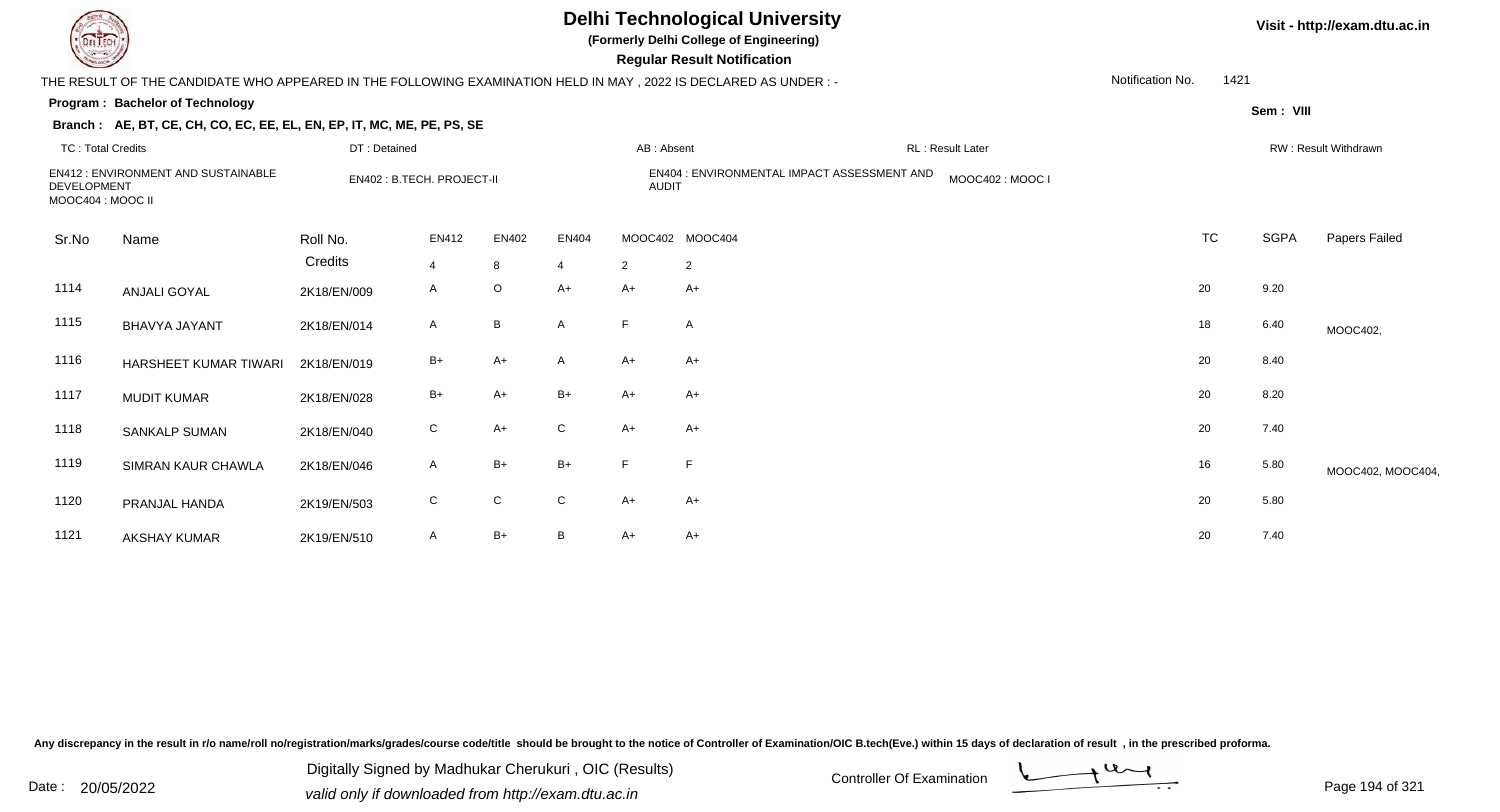**(Formerly Delhi College of Engineering)**

 **Regular Result Notification**

#### **Branch**

|                          |                                                                        |              |                                         |                |             | THE RESULT OF THE CANDIDATE WHO APPEARED IN THE FOLLOWING EXAMINATION HELD IN MAY, 2022 IS DECLARED AS UNDER :- |                                                             | Notification No.<br>1421 |             |                             |
|--------------------------|------------------------------------------------------------------------|--------------|-----------------------------------------|----------------|-------------|-----------------------------------------------------------------------------------------------------------------|-------------------------------------------------------------|--------------------------|-------------|-----------------------------|
|                          | Program: Bachelor of Technology                                        |              |                                         |                |             |                                                                                                                 |                                                             |                          | Sem: VIII   |                             |
|                          | Branch: AE, BT, CE, CH, CO, EC, EE, EL, EN, EP, IT, MC, ME, PE, PS, SE |              |                                         |                |             |                                                                                                                 |                                                             |                          |             |                             |
| <b>TC: Total Credits</b> |                                                                        | DT: Detained |                                         |                |             | AB: Absent                                                                                                      | RL: Result Later                                            |                          |             | RW: Result Withdrawn        |
| DEVELOPMENT              | EN412 : ENVIRONMENT AND SUSTAINABLE                                    |              | EN416 : NON-CONVENTIONAL ENERGY SYSTEMS |                |             | EN402: B.TECH. PROJECT-II                                                                                       | EN404 : ENVIRONMENTAL IMPACT ASSESSMENT AND<br><b>AUDIT</b> |                          |             |                             |
| Sr.No                    | Name                                                                   | Roll No.     | EN412                                   | EN416          | EN402       | EN404                                                                                                           |                                                             | <b>TC</b>                | <b>SGPA</b> | Papers Failed               |
|                          |                                                                        | Credits      | $\overline{4}$                          | $\overline{4}$ | 8           | $\overline{4}$                                                                                                  |                                                             |                          |             |                             |
| 1122                     | PRANJAL SINGH                                                          | 2K17/EN/26   | $B+$                                    | ${\bf C}$      | B           | B                                                                                                               |                                                             | 20                       | 6.00        |                             |
| 1123                     | <b>AANCHAL BATRA</b>                                                   | 2K18/EN/002  | B                                       | $\circ$        | $\circ$     | A                                                                                                               |                                                             | 20                       | 8.80        |                             |
| 1124                     | ADARSH RANJAN JHA                                                      | 2K18/EN/005  | F.                                      | F              | F.          | $\mathsf F$                                                                                                     |                                                             | $\mathbf 0$              | 0.00        | EN412EN416, EN402<br>EN404, |
| 1125                     | AMAN VASHISHTH                                                         | 2K18/EN/008  | $\circ$                                 | $\mathsf O$    | $\mathsf O$ | $\mathsf O$                                                                                                     |                                                             | 20                       | 10.00       |                             |
| 1126                     | <b>ARSHIT GUPTA</b>                                                    | 2K18/EN/012  | $A+$                                    | $A+$           | $A+$        | A                                                                                                               |                                                             | 20                       | 8.80        |                             |
| 1127                     | <b>HARSHIT KUMAR</b>                                                   | 2K18/EN/020  | ${\rm C}$                               | $A+$           | $A+$        | $B+$                                                                                                            |                                                             | 20                       | 7.80        |                             |
| 1128                     | <b>KANIKA PRIYA</b>                                                    | 2K18/EN/021  | $B+$                                    | $B+$           | A+          | $B+$                                                                                                            |                                                             | 20                       | 7.80        |                             |
| 1129                     | <b>KUSHAL SHARMA</b>                                                   | 2K18/EN/022  | $B+$                                    | ${\bf C}$      | $A+$        | $B+$                                                                                                            |                                                             | 20                       | 7.40        |                             |
| 1130                     | <b>LAKSHAY GANGWAL</b>                                                 | 2K18/EN/023  | $B+$                                    | A              | A+          | A                                                                                                               |                                                             | 20                       | 8.20        |                             |
| 1131                     | <b>MAHIMA</b>                                                          | 2K18/EN/024  | A                                       | A              | A           | $\mathsf{A}$                                                                                                    |                                                             | 20                       | 8.00        |                             |
| 1132                     | <b>MOHIT RAI</b>                                                       | 2K18/EN/027  | $B+$                                    | $A+$           | $A+$        | $B+$                                                                                                            |                                                             | 20                       | 8.20        |                             |
| 1133                     | <b>NISHANT KUMAR</b>                                                   | 2K18/EN/030  | A                                       | $A+$           | A+          | $\mathsf{A}$                                                                                                    |                                                             | 20                       | 8.60        |                             |
| 1134                     | PRITHVI NAGRATH                                                        | 2K18/EN/031  | A                                       | $\mathsf{A}$   | A           | $B+$                                                                                                            |                                                             | 20                       | 7.80        |                             |

Any discrepancy in the result in r/o name/roll no/registration/marks/grades/course code/title should be brought to the notice of Controller of Examination/OIC B.tech(Eve.) within 15 days of declaration of result, in the pr

Date : 20/05/2022 Digital Digital of Microsofted Chemical Controller Of Examination Determination Page 195 of 32 Digitally Signed by Madhukar Cherukuri , OIC (Results)

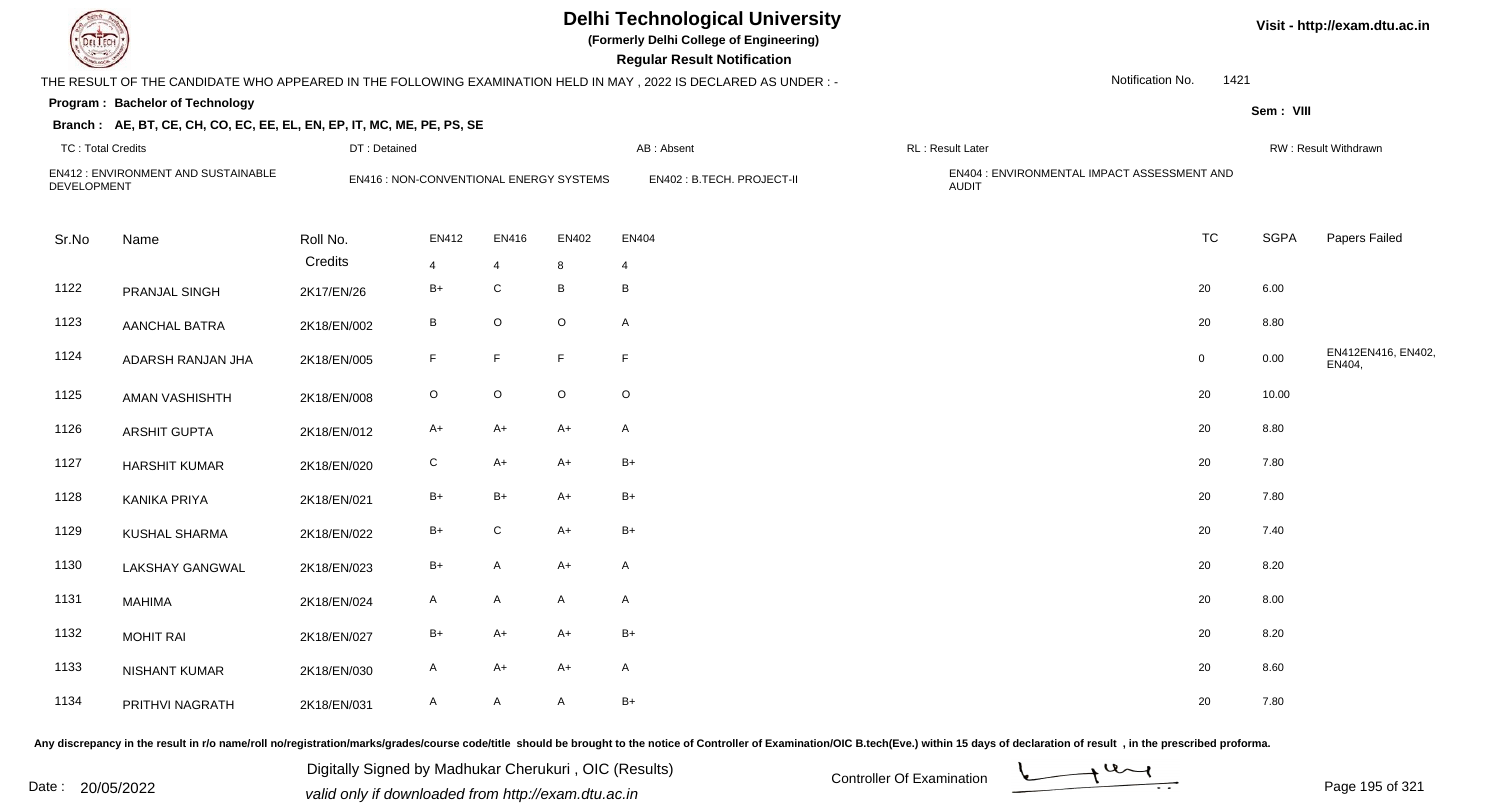**(Formerly Delhi College of Engineering)**

 **Regular Result Notification**

### THE RESULT OF THE CANDIDATE WHO APPEARED IN THE FOLLOWING EXAMINATION HELD IN MAY , 2022 IS DECLARED AS UNDER : -

**Program : Bachelor of Technology**

#### **Branch : AE, BT, CE, CH, CO, EC, EE, EL, EN, EP, IT, MC, ME, PE, PS, SE**

|  | Visit - http://exam.dtu.ac.in |
|--|-------------------------------|
|--|-------------------------------|

Notification No.

1421

**Sem : VIII**

| TC: Total Credits  |                                    | DT: Detained                            |                         |                         |              | AB: Absent                | RL: Result Later |                                                      |           | RW: Result Withdrawn |               |  |
|--------------------|------------------------------------|-----------------------------------------|-------------------------|-------------------------|--------------|---------------------------|------------------|------------------------------------------------------|-----------|----------------------|---------------|--|
| <b>DEVELOPMENT</b> | EN412: ENVIRONMENT AND SUSTAINABLE | EN416 : NON-CONVENTIONAL ENERGY SYSTEMS |                         |                         |              | EN402: B.TECH. PROJECT-II |                  | EN404 : ENVIRONMENTAL IMPACT ASSESSMENT AND<br>AUDIT |           |                      |               |  |
| Sr.No              | Name                               | Roll No.<br>Credits                     | EN412<br>$\overline{4}$ | EN416<br>$\overline{4}$ | EN402<br>8   | EN404<br>$\overline{4}$   |                  |                                                      | <b>TC</b> | SGPA                 | Papers Failed |  |
| 1135               | RISHABH GOPALKA                    | 2K18/EN/033                             | B                       | $B+$                    | $A+$         | $\mathsf{C}$              |                  |                                                      | 20        | 7.20                 |               |  |
| 1136               | SIDDHARTH DHAKA                    | 2K18/EN/044                             | $B+$                    | A                       | P            | $B+$                      |                  |                                                      | 20        | 6.00                 |               |  |
| 1137               | SIDDHARTH SAINI                    | 2K18/EN/045                             | $B+$                    | $B+$                    | B+           | B                         |                  |                                                      | 20        | 6.80                 |               |  |
| 1138               | <b>SRAJAN SHIVHARE</b>             | 2K18/EN/048                             | A                       | A                       | $A+$         | $B+$                      |                  |                                                      | 20        | 8.20                 |               |  |
| 1139               | <b>UMESH PAWAR</b>                 | 2K18/EN/049                             | B                       | $\mathsf{A}$            | $\mathsf{C}$ | B                         |                  |                                                      | 20        | 6.00                 |               |  |
| 1140               | <b>HARSHIT SHARMA</b>              | 2K19/EN/501                             | $\mathsf{A}$            | $A+$                    | $A+$         | $A+$                      |                  |                                                      | 20        | 8.80                 |               |  |
| 1141               | SHEKHAR JHA                        | 2K19/EN/507                             | $B+$                    | $\overline{B}$          | B            | B                         |                  |                                                      | 20        | 6.20                 |               |  |

Any discrepancy in the result in r/o name/roll no/registration/marks/grades/course code/title should be brought to the notice of Controller of Examination/OIC B.tech(Eve.) within 15 days of declaration of result, in the pr

Date : 20/05/2022 Digital Digital of Microsofted Chemical Controller Of Examination Determination Page 196 of 32 Digitally Signed by Madhukar Cherukuri , OIC (Results)

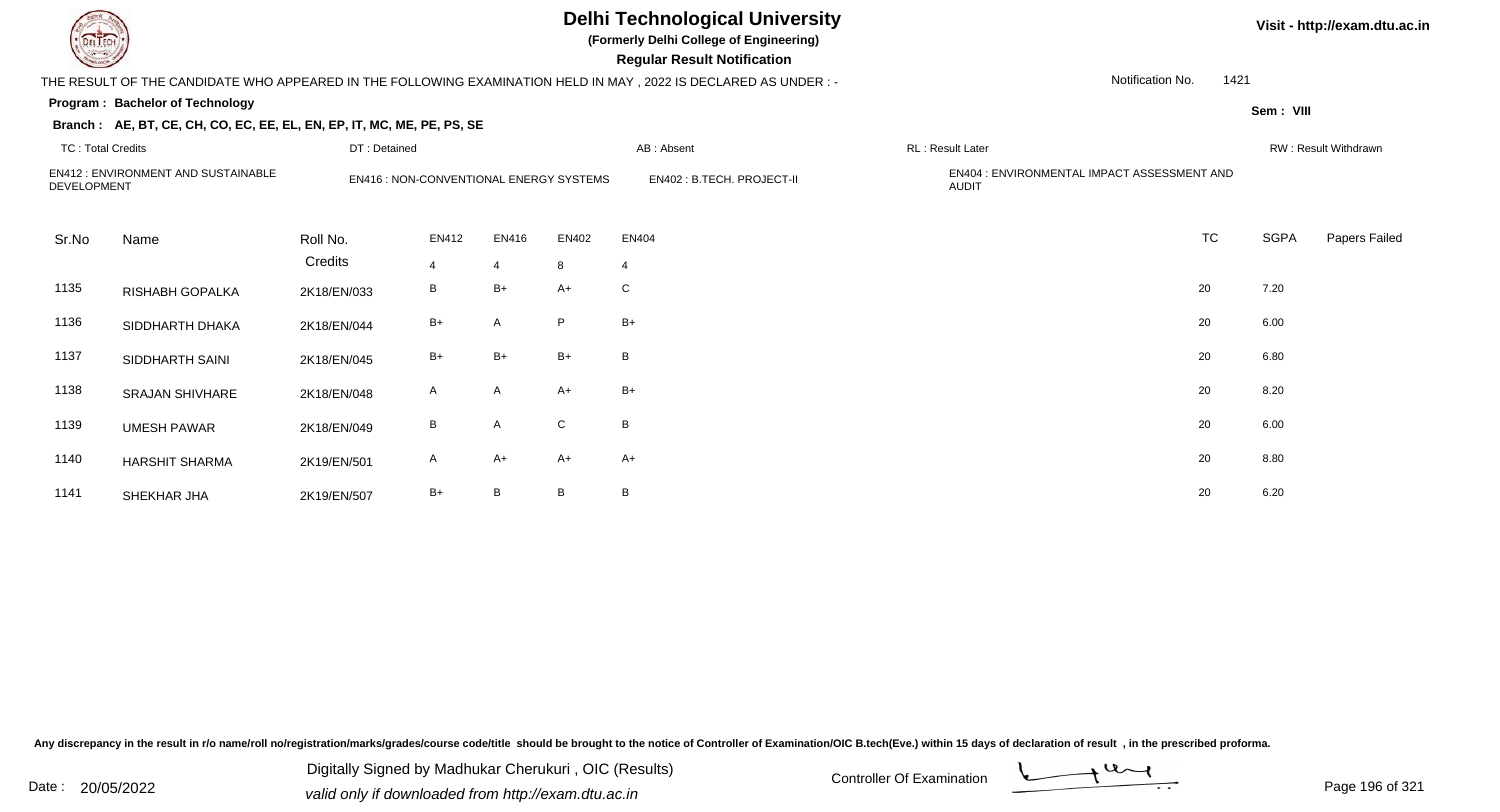**(Formerly Delhi College of Engineering)**

 **Regular Result Notification**

|                          | THE RESULT OF THE CANDIDATE WHO APPEARED IN THE FOLLOWING EXAMINATION HELD IN MAY, 2022 IS DECLARED AS UNDER :- |             |                            |                |              |                 |                |                                             |                 | Notification No.<br>1421 |             |                      |
|--------------------------|-----------------------------------------------------------------------------------------------------------------|-------------|----------------------------|----------------|--------------|-----------------|----------------|---------------------------------------------|-----------------|--------------------------|-------------|----------------------|
|                          | Program: Bachelor of Technology                                                                                 |             |                            |                |              |                 |                |                                             |                 |                          | Sem: VIII   |                      |
|                          | Branch: AE, BT, CE, CH, CO, EC, EE, EL, EN, EP, IT, MC, ME, PE, PS, SE                                          |             |                            |                |              |                 |                |                                             |                 |                          |             |                      |
| <b>TC: Total Credits</b> |                                                                                                                 |             | DT: Detained               |                |              |                 | AB: Absent     | RL : Result Later                           |                 |                          |             | RW: Result Withdrawn |
| MOOC404 : MOOC II        | EN416 : NON-CONVENTIONAL ENERGY SYSTEMS                                                                         |             | EN402 : B.TECH. PROJECT-II |                |              |                 | <b>AUDIT</b>   | EN404 : ENVIRONMENTAL IMPACT ASSESSMENT AND | MOOC402: MOOC I |                          |             |                      |
| Sr.No                    | Name                                                                                                            | Roll No.    |                            | EN416          | EN402        | EN404           |                | MOOC402 MOOC404                             |                 | <b>TC</b>                | <b>SGPA</b> | Papers Failed        |
|                          |                                                                                                                 | Credits     |                            | $\overline{4}$ | 8            | $\overline{4}$  | $\overline{2}$ | $\overline{2}$                              |                 |                          |             |                      |
| 1142                     | <b>ABHISHEK KUMAR</b>                                                                                           | 2K18/EN/003 |                            | A              | B            | $B+$            | A+             | $A+$                                        |                 | 20                       | 7.20        |                      |
| 1143                     | ANOUSHKA RAJ                                                                                                    | 2K18/EN/010 |                            | $A+$           | A            | $A+$            | A+             | A+                                          |                 | 20                       | 8.60        |                      |
| 1144                     | <b>ATUL PANDEY</b>                                                                                              | 2K18/EN/013 |                            | $\mathsf{A}$   | $A+$         | $B+$            | A+             | $A+$                                        |                 | 20                       | 8.40        |                      |
| 1145                     | <b>HARSH DHIMAN</b>                                                                                             | 2K18/EN/017 |                            | $\circ$        | A+           | $\mathsf{A}$    | $A+$           | A+                                          |                 | 20                       | 9.00        |                      |
| 1146                     | <b>HARSH GUPTA</b>                                                                                              | 2K18/EN/018 |                            | $\mathsf{A}$   | $A+$         | $A+$            | $A+$           | $A+$                                        |                 | 20                       | 8.80        |                      |
| 1147                     | <b>SAJAL SAINI</b>                                                                                              | 2K18/EN/037 |                            | $A+$           | $\circ$      | $\mathsf{A}$    | $A+$           | $A+$                                        |                 | 20                       | 9.20        |                      |
| 1148                     | <b>SAMEER SHUKLA</b>                                                                                            | 2K18/EN/038 |                            | $A+$           | A+           | $\mathsf{A}$    | $A+$           | A+                                          |                 | 20                       | 8.80        |                      |
| 1149                     | SAURABH KUMAR                                                                                                   | 2K18/EN/042 |                            | A              | A            | $\mathsf{A}$    | $A+$           | $A+$                                        |                 | 20                       | 8.20        |                      |
| 1150                     | SHUBHANGAM SHRIKARA<br><b>TRIVEDI</b>                                                                           | 2K18/EN/043 |                            | $\circ$        | $A+$         | $\mathsf{A}$    | $A+$           | $A+$                                        |                 | 20                       | 9.00        |                      |
| 1151                     | SOURAV LAKRA                                                                                                    | 2K18/EN/047 |                            | $A+$           | $A+$         | $B+$            | $A+$           | A+                                          |                 | 20                       | 8.60        |                      |
| 1152                     | <b>VARUN MADAN</b>                                                                                              | 2K18/EN/050 |                            | $\circ$        | $A+$         | $A+$            | A+             | $A+$                                        |                 | 20                       | 9.20        |                      |
| 1153                     | <b>MONIKA</b>                                                                                                   | 2K19/EN/502 |                            | $\mathsf{A}$   | A+           | $\mathsf{A}$    | $A+$           | $A+$                                        |                 | 20                       | 8.60        |                      |
| 1154                     | <b>RAHUL</b>                                                                                                    | 2K19/EN/504 |                            | $\mathsf{A}$   | $\mathsf{A}$ | $\, {\bf B} \,$ | $A+$           | $A+$                                        |                 | 20                       | 7.80        |                      |

Any discrepancy in the result in r/o name/roll no/registration/marks/grades/course code/title should be brought to the notice of Controller of Examination/OIC B.tech(Eve.) within 15 days of declaration of result, in the pr

Date : 20/05/2022 Digital Digital of Microsofted Chemical Controller Of Examination Determination Page 197 of 32 Digitally Signed by Madhukar Cherukuri , OIC (Results)

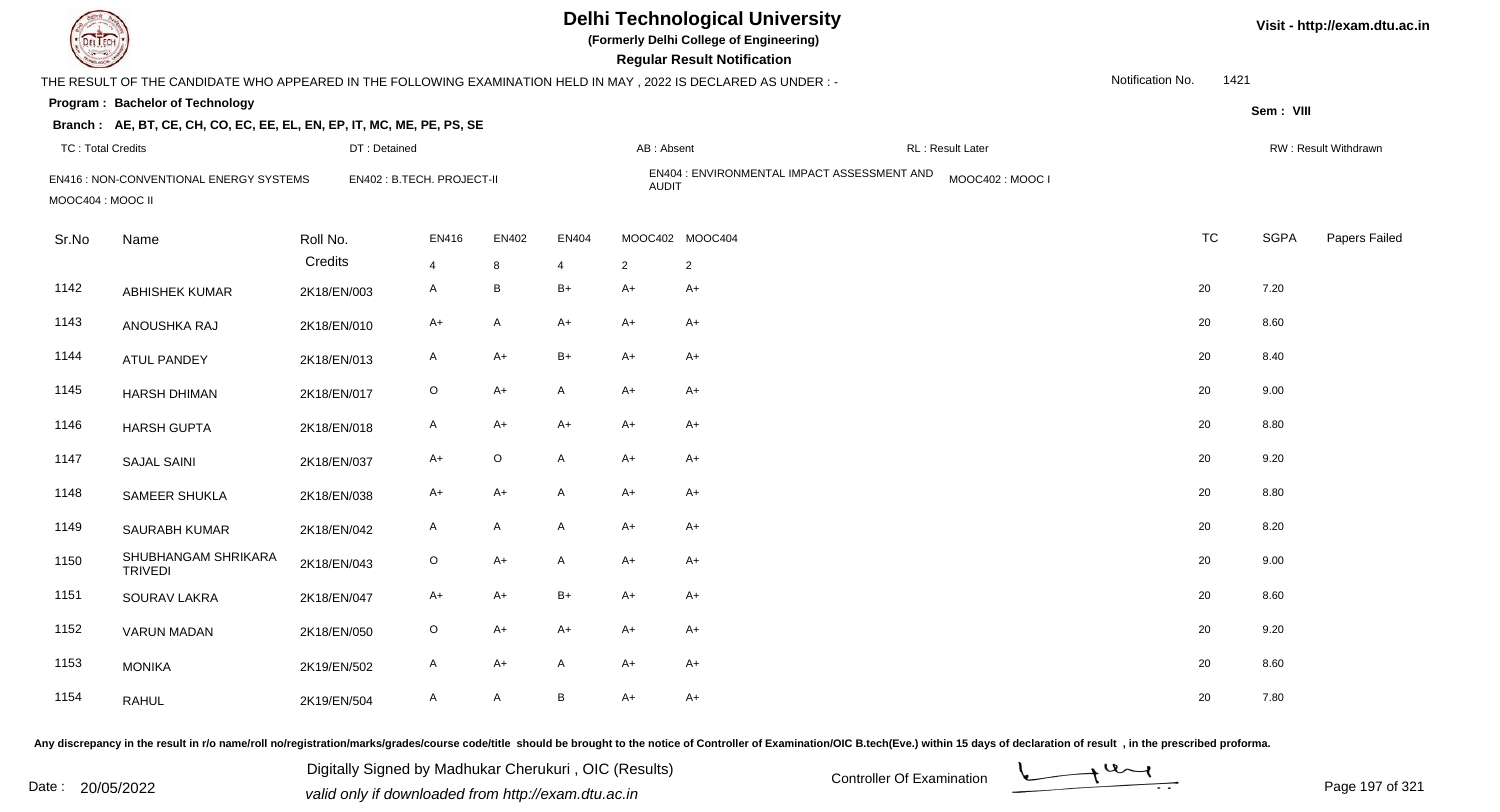| <b>DELTECH</b>           |                                                                                                                 |                            |                |                |         |                 | <b>Delhi Technological University</b><br>(Formerly Delhi College of Engineering)<br><b>Regular Result Notification</b> |                                                             |           |             | Visit - http://exam.dtu.ac.in |
|--------------------------|-----------------------------------------------------------------------------------------------------------------|----------------------------|----------------|----------------|---------|-----------------|------------------------------------------------------------------------------------------------------------------------|-------------------------------------------------------------|-----------|-------------|-------------------------------|
|                          | THE RESULT OF THE CANDIDATE WHO APPEARED IN THE FOLLOWING EXAMINATION HELD IN MAY, 2022 IS DECLARED AS UNDER :- |                            |                |                |         |                 |                                                                                                                        | Notification No.                                            | 1421      |             |                               |
|                          | Program: Bachelor of Technology                                                                                 |                            |                |                |         |                 |                                                                                                                        |                                                             |           | Sem: VIII   |                               |
|                          | Branch: AE, BT, CE, CH, CO, EC, EE, EL, EN, EP, IT, MC, ME, PE, PS, SE                                          |                            |                |                |         |                 |                                                                                                                        |                                                             |           |             |                               |
| <b>TC: Total Credits</b> |                                                                                                                 | DT: Detained               |                |                |         | AB: Absent      |                                                                                                                        | RL : Result Later                                           |           |             | RW: Result Withdrawn          |
| MOOC404 : MOOC II        | EN416 : NON-CONVENTIONAL ENERGY SYSTEMS                                                                         | EN402 : B.TECH. PROJECT-II |                |                |         | <b>AUDIT</b>    | EN404 : ENVIRONMENTAL IMPACT ASSESSMENT AND                                                                            | MOOC402: MOOC I                                             |           |             |                               |
| Sr.No                    | Name                                                                                                            | Roll No.                   | EN416          | EN402          | EN404   | MOOC402 MOOC404 |                                                                                                                        |                                                             | <b>TC</b> | <b>SGPA</b> | Papers Failed                 |
|                          |                                                                                                                 | Credits                    | $\overline{4}$ | 8              | 4       | $\overline{2}$  | $\overline{2}$                                                                                                         |                                                             |           |             |                               |
| 1155                     | <b>SAMAN SOHAIL</b>                                                                                             | 2K19/EN/505                | $B+$           | $\mathsf{A}$   | A       | $A+$            | A+                                                                                                                     |                                                             | 20        | 8.00        |                               |
| 1156                     | PRIYANKA NEGI                                                                                                   | 2K19/EN/506                | A              | $\mathsf O$    | $\circ$ | $A+$            | A+                                                                                                                     |                                                             | 20        | 9.40        |                               |
| 1157                     | <b>FAIZAN AHMAD</b>                                                                                             | 2K19/EN/508                | $B+$           | $B+$           | $B+$    | $A+$            | A+                                                                                                                     |                                                             | 20        | 7.40        |                               |
| 1158                     | <b>KARAN ARORA</b>                                                                                              | 2K19/EN/509                | A+             | $A+$           | $A+$    | $A+$            | A+                                                                                                                     |                                                             | 20        | 9.00        |                               |
|                          | EN416 : NON-CONVENTIONAL ENERGY SYSTEMS                                                                         | IT404 : BIG DATA ANALYTICS |                |                |         |                 | EN402: B.TECH. PROJECT-II                                                                                              | EN404 : ENVIRONMENTAL IMPACT ASSESSMENT AND<br><b>AUDIT</b> |           |             |                               |
| Sr.No                    | Name                                                                                                            | Roll No.                   | EN416          | <b>IT404</b>   | EN402   | EN404           |                                                                                                                        |                                                             | <b>TC</b> | <b>SGPA</b> | Papers Failed                 |
|                          |                                                                                                                 | Credits                    | 4              | $\overline{4}$ | 8       | 4               |                                                                                                                        |                                                             |           |             |                               |
| 1159                     | ADARSH CHAWLA                                                                                                   | 2K18/EN/004                | O              | $A+$           | $\circ$ | $A+$            |                                                                                                                        |                                                             | 20        | 9.60        |                               |
| 1160                     | SATVIK CHHABRA                                                                                                  | 2K18/EN/041                | A              | $A+$           | A+      | B               |                                                                                                                        |                                                             | 20        | 8.20        |                               |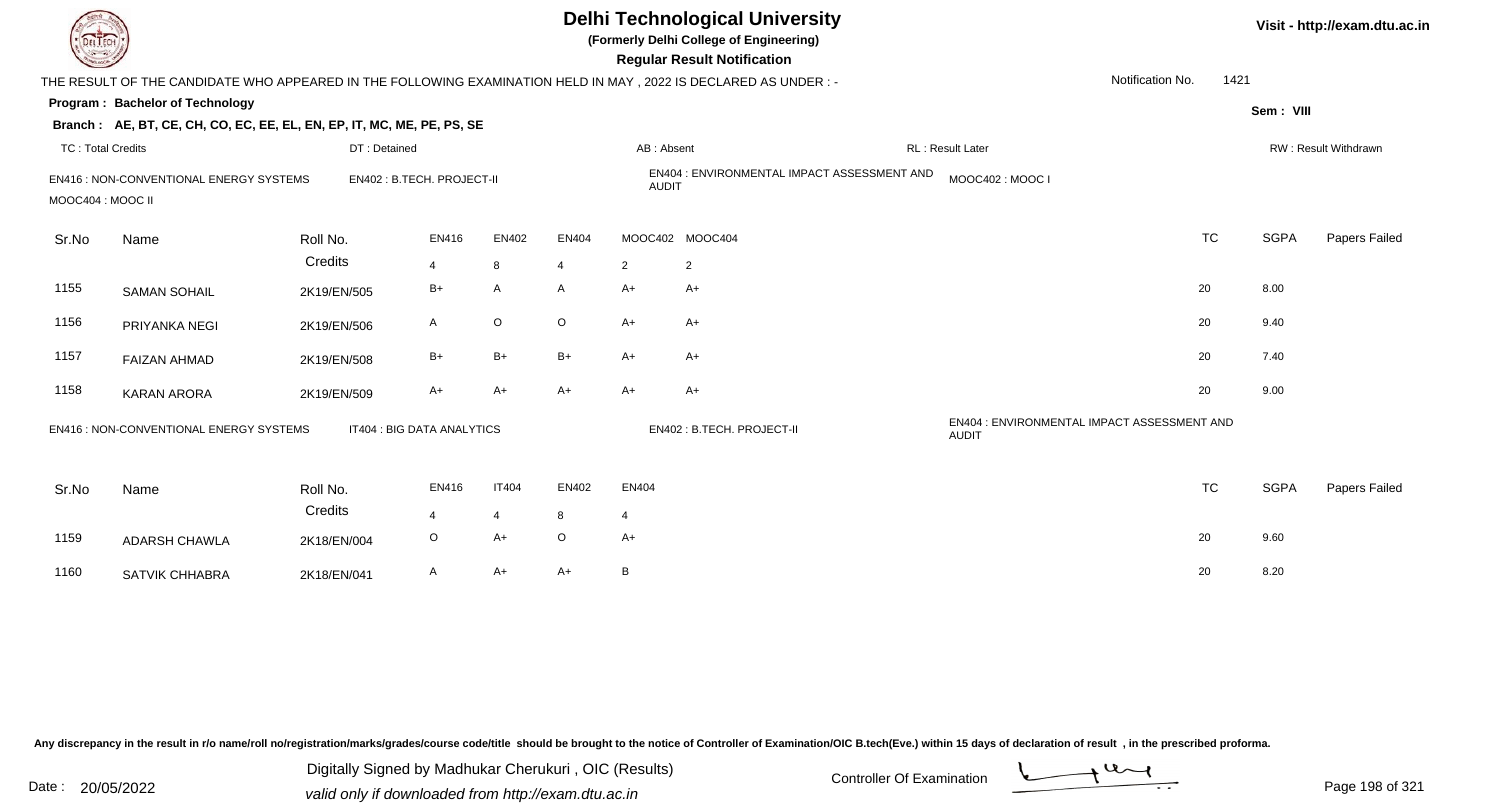|                          |                                                                                                                  |                                                          |                |                     |                |                        | <b>Delhi Technological University</b><br>(Formerly Delhi College of Engineering)<br><b>Regular Result Notification</b> |                            |                  |           |             | Visit - http://exam.dtu.ac.in |
|--------------------------|------------------------------------------------------------------------------------------------------------------|----------------------------------------------------------|----------------|---------------------|----------------|------------------------|------------------------------------------------------------------------------------------------------------------------|----------------------------|------------------|-----------|-------------|-------------------------------|
|                          | THE RESULT OF THE CANDIDATE WHO APPEARED IN THE FOLLOWING EXAMINATION HELD IN MAY , 2022 IS DECLARED AS UNDER :- |                                                          |                |                     |                |                        |                                                                                                                        |                            | Notification No. | 1421      |             |                               |
|                          | Program: Bachelor of Technology                                                                                  |                                                          |                |                     |                |                        |                                                                                                                        |                            |                  |           | Sem: VIII   |                               |
|                          | Branch: AE, BT, CE, CH, CO, EC, EE, EL, EN, EP, IT, MC, ME, PE, PS, SE                                           |                                                          |                |                     |                |                        |                                                                                                                        |                            |                  |           |             |                               |
| <b>TC: Total Credits</b> |                                                                                                                  | DT: Detained                                             |                |                     |                | AB: Absent             |                                                                                                                        | RL: Result Later           |                  |           |             | RW: Result Withdrawn          |
| MOOC404 : MOOC II        | SE406 : ADVANCES IN SOFTWARE ENGINEERING                                                                         | EN402: B.TECH. PROJECT-II                                |                |                     |                | <b>AUDIT</b>           | EN404 : ENVIRONMENTAL IMPACT ASSESSMENT AND                                                                            | MOOC402: MOOC I            |                  |           |             |                               |
| Sr.No                    | Name                                                                                                             | Roll No.                                                 | <b>SE406</b>   | EN402               | <b>EN404</b>   | MOOC402 MOOC404        |                                                                                                                        |                            |                  | <b>TC</b> | <b>SGPA</b> | Papers Failed                 |
|                          |                                                                                                                  | Credits                                                  | $\overline{4}$ | 8                   | $\overline{4}$ | $\overline{2}$         | $\overline{2}$                                                                                                         |                            |                  |           |             |                               |
| 1161                     | <b>SAGNIK MANDAL</b>                                                                                             | 2K18/EN/036                                              | A+             | $A+$                | $B+$           | $A+$                   | $A+$                                                                                                                   |                            |                  | 20        | 8.60        |                               |
|                          | AE416 : RENEWABLE SOURCES OF ENERGY                                                                              | EN412: ENVIRONMENT AND SUSTAINABLE<br><b>DEVELOPMENT</b> |                |                     |                |                        | IT402: B.TECH. PROJECT-II                                                                                              | IT404 : BIG DATA ANALYTICS |                  |           |             |                               |
| Sr.No                    | Name                                                                                                             | Roll No.<br>Credits                                      | AE416          | EN412               | <b>IT402</b>   | <b>IT404</b>           |                                                                                                                        |                            |                  | <b>TC</b> | <b>SGPA</b> | Papers Failed                 |
| 1162                     | <b>SAHIL SAINI</b>                                                                                               | 2K18/IT/105                                              | $B+$           | $\overline{4}$<br>A | 8<br>$A+$      | $\overline{4}$<br>$A+$ |                                                                                                                        |                            |                  | 20        | 8.40        |                               |
|                          | AE420 : VEHICLE SAFETY ENGINEERING                                                                               | MC432 : FUZZY SET AND FUZZY LOGIC                        |                |                     |                |                        | IT402: B.TECH. PROJECT-II                                                                                              | IT404 : BIG DATA ANALYTICS |                  |           |             |                               |
| Sr.No                    | Name                                                                                                             | Roll No.                                                 | AE420          | MC432               | <b>IT402</b>   | <b>IT404</b>           |                                                                                                                        |                            |                  | <b>TC</b> | <b>SGPA</b> | Papers Failed                 |
|                          |                                                                                                                  | Credits                                                  |                | $\overline{4}$      | 8              | $\overline{4}$         |                                                                                                                        |                            |                  |           |             |                               |
| 1163                     | SHUBHANG GOPAL                                                                                                   | 2K18/IT/115                                              | $\circ$        | $\circ$             | $A+$           | $\circ$                |                                                                                                                        |                            |                  | 20        | 9.60        |                               |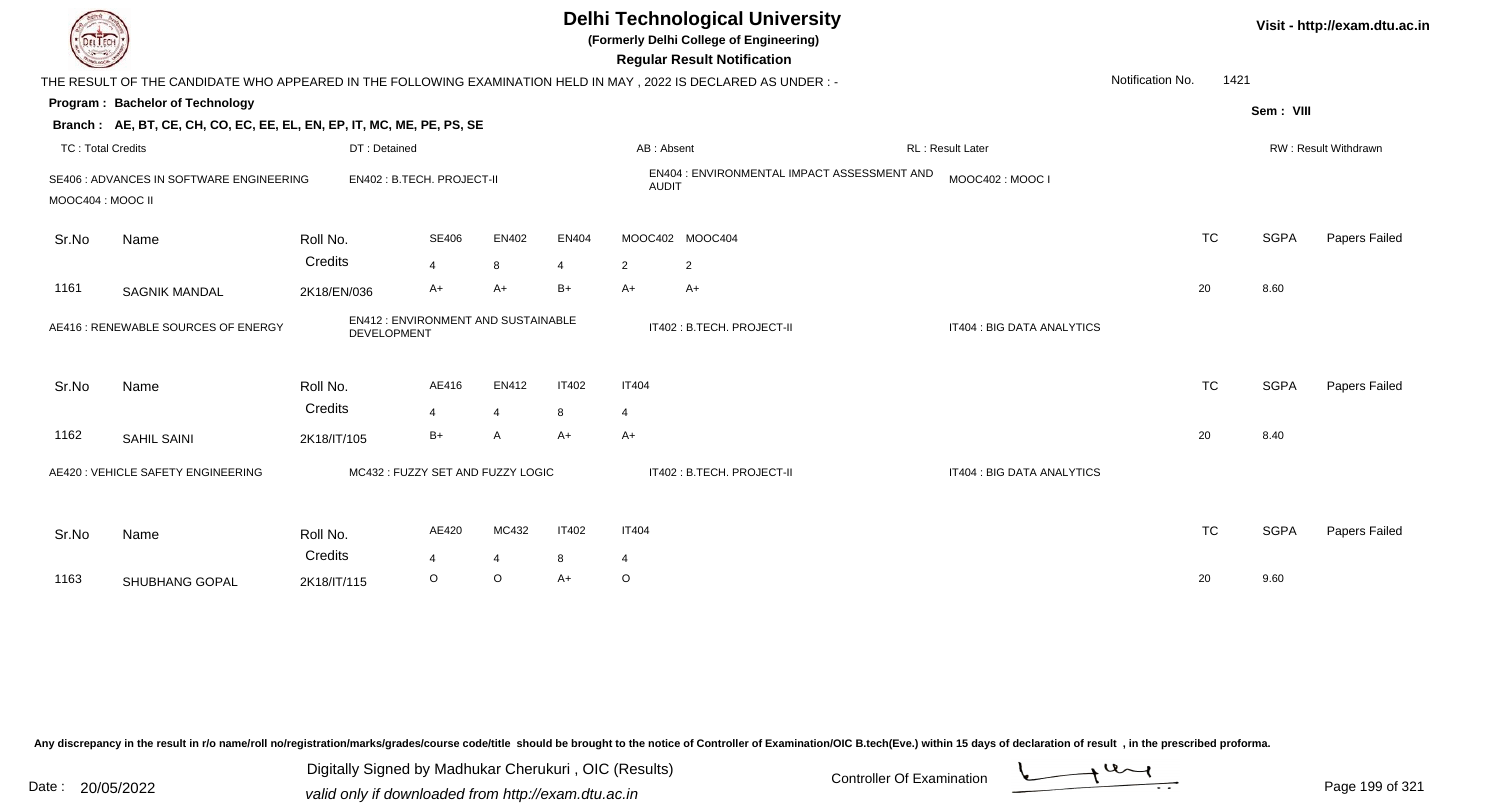| DEL ECH                  | Visit - http://exam.dtu.ac.in                                          |                                                  |                       |                |              |                                                                                                                                                       |                            |                  |             |                      |
|--------------------------|------------------------------------------------------------------------|--------------------------------------------------|-----------------------|----------------|--------------|-------------------------------------------------------------------------------------------------------------------------------------------------------|----------------------------|------------------|-------------|----------------------|
|                          |                                                                        |                                                  |                       |                |              | <b>Regular Result Notification</b><br>THE RESULT OF THE CANDIDATE WHO APPEARED IN THE FOLLOWING EXAMINATION HELD IN MAY, 2022 IS DECLARED AS UNDER :- |                            | Notification No. | 1421        |                      |
|                          | Program: Bachelor of Technology                                        |                                                  |                       |                |              |                                                                                                                                                       |                            |                  | Sem: VIII   |                      |
|                          | Branch: AE, BT, CE, CH, CO, EC, EE, EL, EN, EP, IT, MC, ME, PE, PS, SE |                                                  |                       |                |              |                                                                                                                                                       |                            |                  |             |                      |
| <b>TC: Total Credits</b> |                                                                        | DT: Detained                                     |                       |                |              | AB: Absent                                                                                                                                            | RL: Result Later           |                  |             | RW: Result Withdrawn |
|                          | BT404 : ADVANCES IN COMPUTATIONAL BIOLOGY                              | IT416 : NOMADIC COMPUTING                        |                       |                |              | IT402: B.TECH. PROJECT-II                                                                                                                             | IT404 : BIG DATA ANALYTICS |                  |             |                      |
| Sr.No                    | Name                                                                   | Roll No.                                         | <b>BT404</b>          | <b>IT416</b>   | <b>IT402</b> | <b>IT404</b>                                                                                                                                          |                            | <b>TC</b>        | <b>SGPA</b> | Papers Failed        |
|                          |                                                                        | Credits                                          | $\overline{4}$        | $\overline{4}$ | 8            | 4                                                                                                                                                     |                            |                  |             |                      |
| 1164                     | JAVTESHWAR SINGH GILL                                                  | 2K18/IT/060                                      | A                     | $\circ$        | $A+$         | $A+$                                                                                                                                                  |                            | 20               | 9.00        |                      |
|                          | BT406 : AGRICULTURE MICROBIOLOGY                                       | BT426 : ENVIRONMENTAL BIOTECHNOLOGY              |                       |                |              | IT402 : B.TECH. PROJECT-II                                                                                                                            | IT404 : BIG DATA ANALYTICS |                  |             |                      |
| Sr.No                    | Name                                                                   | Roll No.                                         | <b>BT406</b>          | <b>BT426</b>   | <b>IT402</b> | <b>IT404</b>                                                                                                                                          |                            | <b>TC</b>        | <b>SGPA</b> | Papers Failed        |
|                          |                                                                        | Credits                                          | 4                     | $\overline{4}$ | 8            | $\overline{4}$                                                                                                                                        |                            |                  |             |                      |
| 1165                     | <b>HIMANSHU MITTAL</b>                                                 | 2K18/IT/057                                      | $B+$                  | A              | A+           | $A+$                                                                                                                                                  |                            | 20               | 8.40        |                      |
|                          | BT406 : AGRICULTURE MICROBIOLOGY                                       | EC462 : Recent Trends in Artificial Intelligence |                       |                |              | IT402: B.TECH. PROJECT-II                                                                                                                             | IT404 : BIG DATA ANALYTICS |                  |             |                      |
| Sr.No                    | Name                                                                   | Roll No.                                         | <b>BT406</b>          | EC462          | <b>IT402</b> | <b>IT404</b>                                                                                                                                          |                            | <b>TC</b>        | <b>SGPA</b> | Papers Failed        |
|                          |                                                                        | Credits                                          | $\boldsymbol{\Delta}$ | 4              | 8            | $\overline{4}$                                                                                                                                        |                            |                  |             |                      |
| 1166                     | AHMAD FIROOZ SHOKOORI                                                  | 2K18/IT/010                                      | A                     | $B+$           | A+           | A                                                                                                                                                     |                            | 20               | 8.20        |                      |

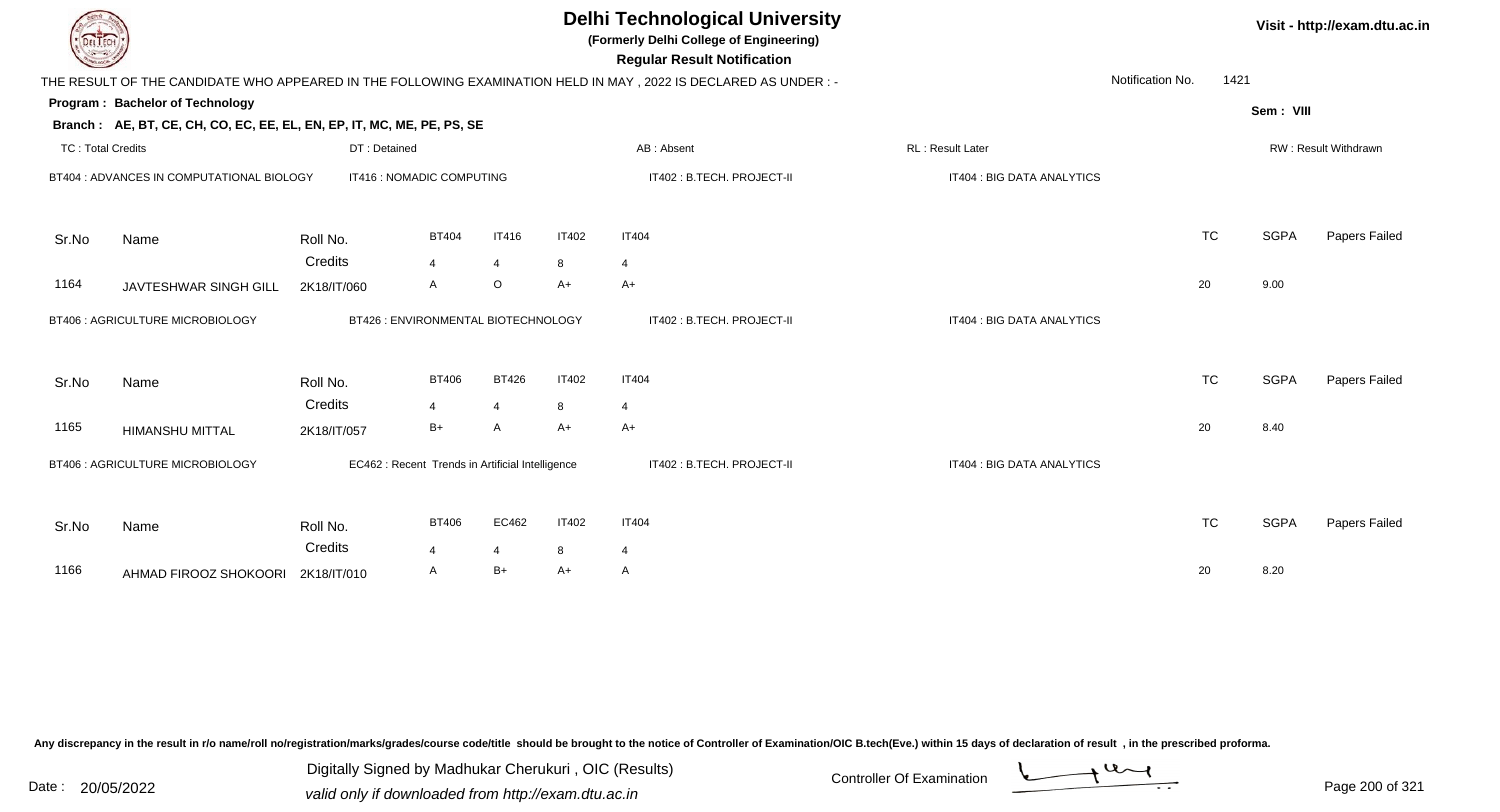**(Formerly Delhi College of Engineering)**

 **Regular Result Notification**

### THE RESULT OF THE CANDIDATE WHO APPEARED IN THE FOLLOWING EXAMINATION HELD IN MAY , 2022 IS DECLARED AS UNDER : -

Notification No.1421

**Program : Bachelor of Technology**

**Sem : VIII**

**Visit - http://exam.dtu.ac.in**

### **Branch : AE, BT, CE, CH, CO, EC, EE, EL, EN, EP, IT, MC, ME, PE, PS, SE**

| <b>TC: Total Credits</b> |                                        | DT: Detained                     |                         |                   |                           | AB: Absent                     | RL: Result Later           |           | RW: Result Withdrawn |               |  |
|--------------------------|----------------------------------------|----------------------------------|-------------------------|-------------------|---------------------------|--------------------------------|----------------------------|-----------|----------------------|---------------|--|
|                          | CE420 : TRAFFIC ENGINEERING            | IT416 : NOMADIC COMPUTING        |                         |                   | IT402: B.TECH. PROJECT-II |                                | IT404 : BIG DATA ANALYTICS |           |                      |               |  |
| Sr.No                    | Name                                   | Roll No.<br>Credits              | CE420<br>$\overline{4}$ | <b>IT416</b><br>4 | <b>IT402</b><br>8         | <b>IT404</b><br>$\overline{4}$ |                            | <b>TC</b> | SGPA                 | Papers Failed |  |
| 1167                     | ROHIT AGGARWAL                         | 2K18/IT/101                      | $\mathsf{A}$            | $A+$              | $A+$                      | A                              |                            | 20        | 8.60                 |               |  |
| 1168                     | SACHIN YADAV                           | 2K18/IT/103                      | A                       | $A+$              | A+                        | $A+$                           |                            | 20        | 8.80                 |               |  |
| 1169                     | SHUBHAM KUMAR SINHA                    | 2K18/IT/114                      | A                       | $A+$              | $A+$                      | A                              |                            | 20        | 8.60                 |               |  |
| 1170                     | SONAL BERA                             | 2K18/IT/120                      | A+                      | $\circ$           | $A+$                      | $\mathsf O$                    |                            | 20        | 9.40                 |               |  |
| 1171                     | SPARSH                                 | 2K18/IT/122                      | $A+$                    | $A+$              | $A+$                      | $A+$                           |                            | 20        | 9.00                 |               |  |
|                          | CO406 : Parallel Computer Architecture | EE428 : DIGITAL IMAGE PROCESSING |                         |                   |                           | IT402 : B.TECH. PROJECT-II     | IT404 : BIG DATA ANALYTICS |           |                      |               |  |
|                          |                                        |                                  |                         |                   |                           |                                |                            |           |                      |               |  |
| Sr.No                    | Name                                   | Roll No.                         | CO406                   | EE428             | IT402                     | <b>IT404</b>                   |                            | <b>TC</b> | <b>SGPA</b>          | Papers Failed |  |
|                          |                                        | Credits                          | $\overline{4}$          | 4                 | 8                         | $\overline{4}$                 |                            |           |                      |               |  |
| 1172                     | AMAN JHA                               | 2K18/IT/018                      | $A+$                    | $\circ$           | A+                        | $A+$                           |                            | 20        | 9.20                 |               |  |

Any discrepancy in the result in r/o name/roll no/registration/marks/grades/course code/title should be brought to the notice of Controller of Examination/OIC B.tech(Eve.) within 15 days of declaration of result, in the pr

Date : 20/05/2022 Digital Digital of Microsofted Chemical Controller Of Examination Determination Page 201 of 32 Digitally Signed by Madhukar Cherukuri , OIC (Results)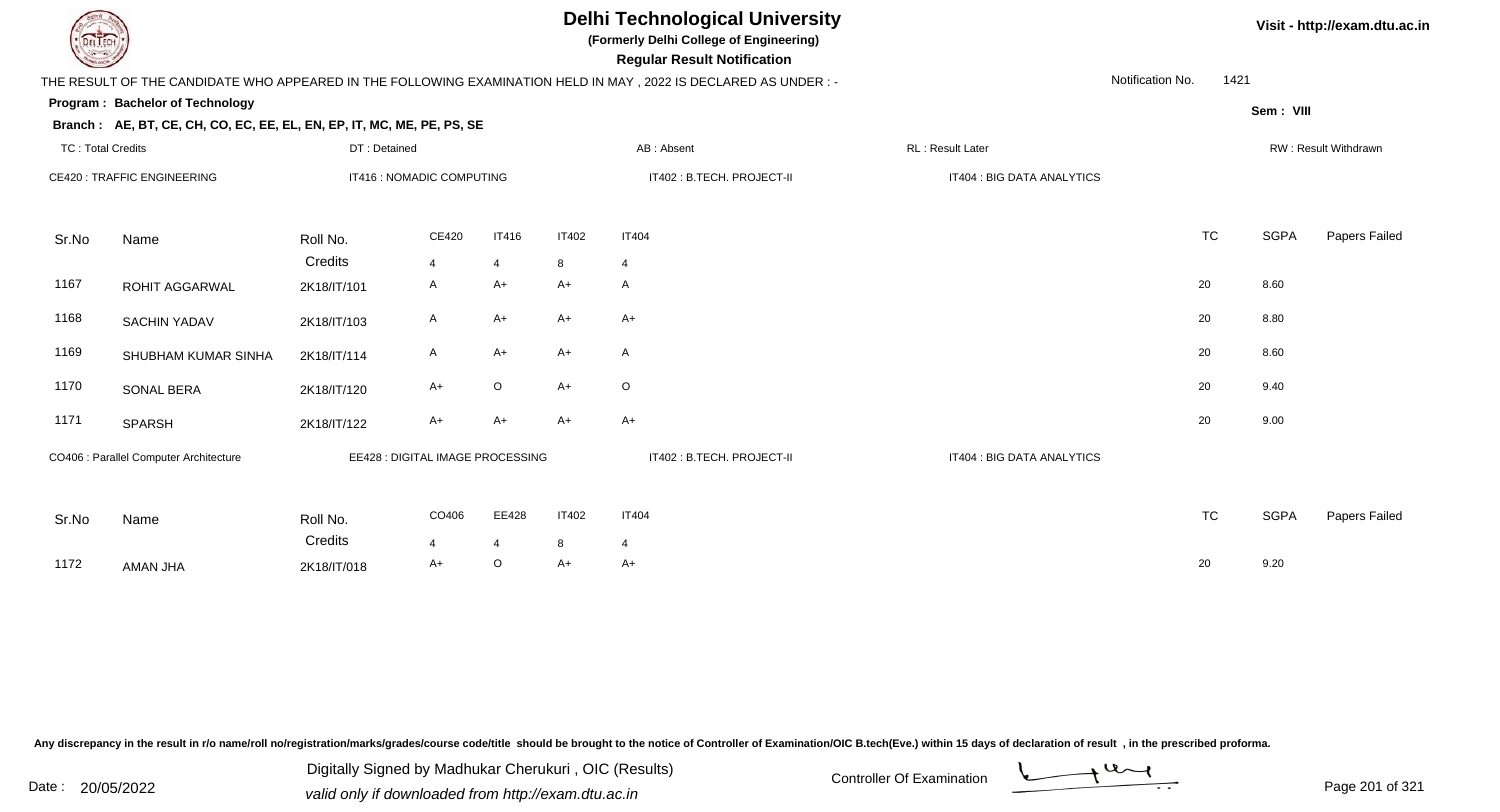**(Formerly Delhi College of Engineering)**

 **Regular Result Notification**

**Visit - http://exam.dtu.ac.in**

|                          | THE RESULT OF THE CANDIDATE WHO APPEARED IN THE FOLLOWING EXAMINATION HELD IN MAY , 2022 IS DECLARED AS UNDER :- |                            |         |              |                |                                  |                            |                            | Notification No. | 1421      |           |                      |
|--------------------------|------------------------------------------------------------------------------------------------------------------|----------------------------|---------|--------------|----------------|----------------------------------|----------------------------|----------------------------|------------------|-----------|-----------|----------------------|
|                          | <b>Program: Bachelor of Technology</b>                                                                           |                            |         |              |                |                                  |                            |                            |                  |           |           |                      |
|                          | Branch: AE, BT, CE, CH, CO, EC, EE, EL, EN, EP, IT, MC, ME, PE, PS, SE                                           |                            |         |              |                |                                  |                            |                            |                  |           | Sem: VIII |                      |
| <b>TC: Total Credits</b> |                                                                                                                  | DT: Detained               |         |              |                | AB: Absent                       |                            | RL: Result Later           |                  |           |           | RW: Result Withdrawn |
|                          | CO406 : Parallel Computer Architecture                                                                           | IT416 : NOMADIC COMPUTING  |         |              |                | IT402: B.TECH. PROJECT-II        |                            | IT404 : BIG DATA ANALYTICS |                  |           |           |                      |
| Sr.No                    | Name                                                                                                             | Roll No.                   | CO406   | <b>IT416</b> | <b>IT402</b>   | <b>IT404</b>                     |                            |                            |                  | <b>TC</b> | SGPA      | Papers Failed        |
|                          |                                                                                                                  | Credits                    | 4       | 4            | 8              | 4                                |                            |                            |                  |           |           |                      |
| 1173                     | AAKASH PANDIT                                                                                                    | 2K18/IT/002                | $\circ$ | O            | $A+$           | $A+$                             |                            |                            |                  | 20        | 9.40      |                      |
| 1174                     | ABHISHEK KRISHNA                                                                                                 | 2K18/IT/005                | $B+$    | A+           | $A+$           | $A+$                             |                            |                            |                  | 20        | 8.60      |                      |
| 1175                     | SACHIN KUMAR GIRI                                                                                                | 2K18/IT/102                | $A+$    | A+           | $A+$           | $A+$                             |                            |                            |                  | 20        | 9.00      |                      |
| MOOC404 : MOOC II        | CO408 : INTELLECTUAL PROPERTY RIGHTS                                                                             | IT402 : B.TECH. PROJECT-II |         |              |                |                                  | IT404 : BIG DATA ANALYTICS | MOOC402: MOOC I            |                  |           |           |                      |
| Sr.No                    | Name                                                                                                             | Roll No.                   | CO408   | <b>IT402</b> | <b>IT404</b>   | MOOC402 MOOC404                  |                            |                            |                  | <b>TC</b> | SGPA      | Papers Failec        |
|                          |                                                                                                                  | Credits                    | 4       | 8            | $\overline{4}$ | $\overline{2}$<br>$\overline{2}$ |                            |                            |                  |           |           |                      |
| 1176                     | SANDESH JAIN                                                                                                     | 2K18/IT/109                | $\circ$ | O            | $A+$           | A+<br>$A+$                       |                            |                            |                  | 20        | 9.60      |                      |
|                          |                                                                                                                  |                            |         |              |                |                                  |                            |                            |                  |           |           |                      |

Any discrepancy in the result in r/o name/roll no/registration/marks/grades/course code/title should be brought to the notice of Controller of Examination/OIC B.tech(Eve.) within 15 days of declaration of result, in the pr

Date : 20/05/2022 Digital Digital of Microsofted Chemical Controller Of Examination Determination Page 202 of 32

Digitally Signed by Madhukar Cherukuri , OIC (Results)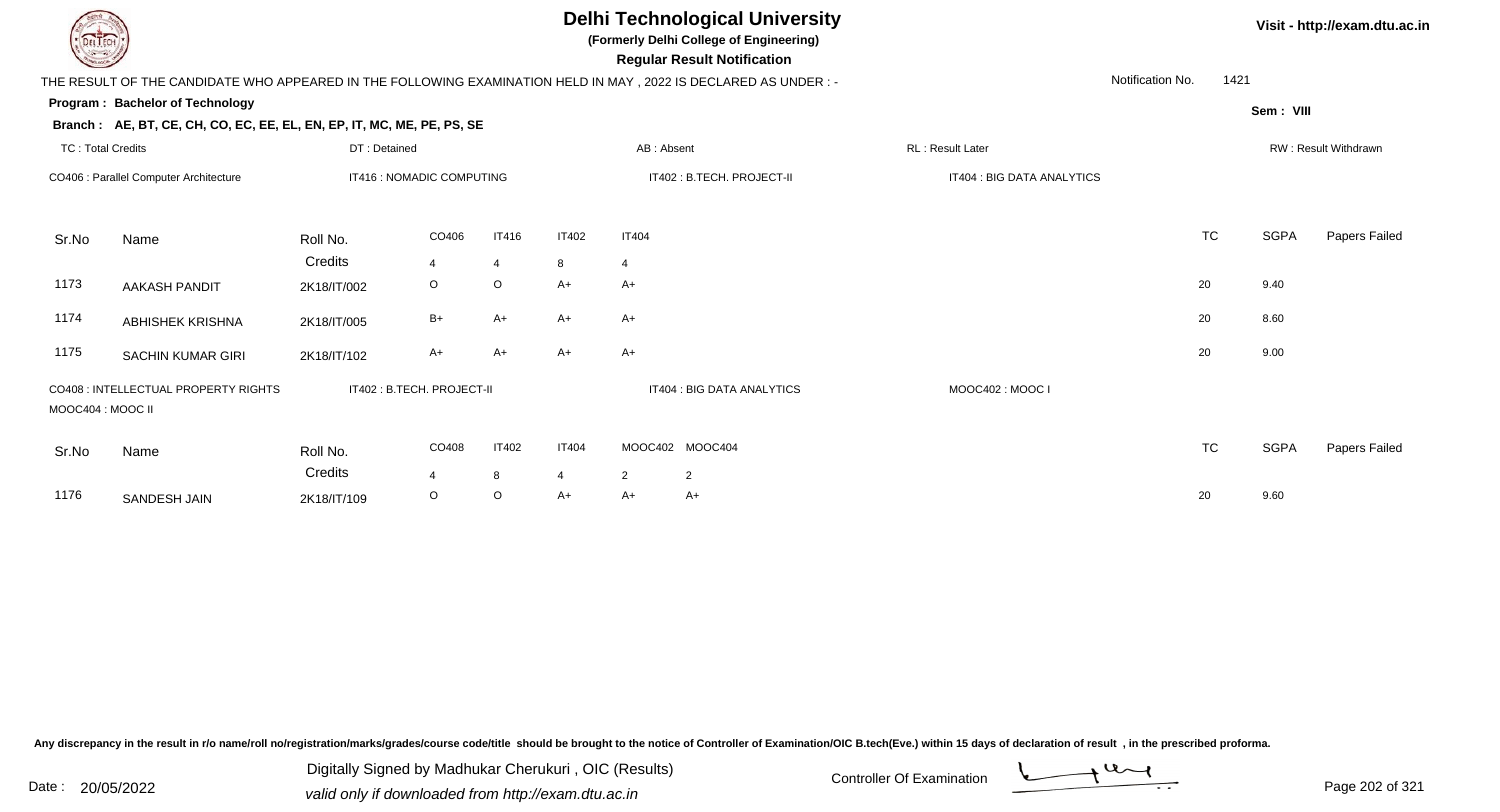| <b>DELTECH</b>           |                                                                        |                                                                                                              |                                          |                |              | <b>Delhi Technological University</b><br>(Formerly Delhi College of Engineering)<br><b>Regular Result Notification</b> |                                                                                                                                                                                                                                |                  |           |             | Visit - http://exam.dtu.ac.in |
|--------------------------|------------------------------------------------------------------------|--------------------------------------------------------------------------------------------------------------|------------------------------------------|----------------|--------------|------------------------------------------------------------------------------------------------------------------------|--------------------------------------------------------------------------------------------------------------------------------------------------------------------------------------------------------------------------------|------------------|-----------|-------------|-------------------------------|
|                          |                                                                        |                                                                                                              |                                          |                |              | THE RESULT OF THE CANDIDATE WHO APPEARED IN THE FOLLOWING EXAMINATION HELD IN MAY, 2022 IS DECLARED AS UNDER:-         |                                                                                                                                                                                                                                | Notification No. | 1421      |             |                               |
|                          | Program: Bachelor of Technology                                        |                                                                                                              |                                          |                |              |                                                                                                                        |                                                                                                                                                                                                                                |                  |           | Sem: VIII   |                               |
|                          | Branch: AE, BT, CE, CH, CO, EC, EE, EL, EN, EP, IT, MC, ME, PE, PS, SE |                                                                                                              |                                          |                |              |                                                                                                                        |                                                                                                                                                                                                                                |                  |           |             |                               |
| <b>TC: Total Credits</b> |                                                                        | DT: Detained                                                                                                 |                                          |                |              | AB: Absent                                                                                                             | RL: Result Later                                                                                                                                                                                                               |                  |           |             | RW: Result Withdrawn          |
|                          | CO408 : INTELLECTUAL PROPERTY RIGHTS                                   |                                                                                                              | IT416 : NOMADIC COMPUTING                |                |              | IT402: B.TECH. PROJECT-II                                                                                              | IT404 : BIG DATA ANALYTICS                                                                                                                                                                                                     |                  |           |             |                               |
| Sr.No                    | Name                                                                   | Roll No.                                                                                                     | CO408                                    | <b>IT416</b>   | <b>IT402</b> | <b>IT404</b>                                                                                                           |                                                                                                                                                                                                                                |                  | <b>TC</b> | <b>SGPA</b> | Papers Failed                 |
|                          |                                                                        | Credits                                                                                                      | $\overline{4}$                           | $\overline{4}$ | 8            | $\overline{4}$                                                                                                         |                                                                                                                                                                                                                                |                  |           |             |                               |
| 1177                     | <b>GAURAV PRASAD</b>                                                   | 2K18/IT/053                                                                                                  | $A+$                                     | A+             | $A+$         | A+                                                                                                                     |                                                                                                                                                                                                                                | 20               |           | 9.00        |                               |
| 1178                     | <b>NEIL GAUTAM</b>                                                     | 2K18/IT/078                                                                                                  | A+                                       | A+             | $\mathsf O$  | $\circ$                                                                                                                |                                                                                                                                                                                                                                | 20               |           | 9.60        |                               |
| 1179                     | <b>RAJAT KUMAR</b>                                                     | 2K18/IT/093                                                                                                  | $A+$                                     | A+             | $A+$         | $\mathsf{A}$                                                                                                           |                                                                                                                                                                                                                                | 20               |           | 8.80        |                               |
| 1180                     | SAHIL KHADANE                                                          | 2K18/IT/104                                                                                                  | $A+$                                     | $\circ$        | $A+$         | $A+$                                                                                                                   |                                                                                                                                                                                                                                | 20               |           | 9.20        |                               |
| 1181                     | <b>SAMARTH MITTAL</b>                                                  | 2K18/IT/106                                                                                                  | $A+$                                     | A+             | $A+$         | $A+$                                                                                                                   |                                                                                                                                                                                                                                | 20               |           | 9.00        |                               |
|                          | EC412 : MACHINE LEARNING                                               |                                                                                                              | IT416 : NOMADIC COMPUTING                |                |              | IT402: B.TECH. PROJECT-II                                                                                              | IT404 : BIG DATA ANALYTICS                                                                                                                                                                                                     |                  |           |             |                               |
| Sr.No                    | Name                                                                   | Roll No.                                                                                                     | EC412                                    | <b>IT416</b>   | <b>IT402</b> | <b>IT404</b>                                                                                                           |                                                                                                                                                                                                                                |                  | <b>TC</b> | <b>SGPA</b> | Papers Failed                 |
|                          |                                                                        | Credits                                                                                                      | $\overline{4}$                           | $\overline{4}$ | 8            | $\overline{4}$                                                                                                         |                                                                                                                                                                                                                                |                  |           |             |                               |
| 1182                     | ANNU DHIMAN                                                            | 2K18/IT/026                                                                                                  | $B+$                                     | A+             | $A+$         | $\circ$                                                                                                                |                                                                                                                                                                                                                                | 20               |           | 8.80        |                               |
| EC458 : Deep Learning    |                                                                        |                                                                                                              | SE406 : ADVANCES IN SOFTWARE ENGINEERING |                |              | IT402: B.TECH. PROJECT-II                                                                                              | IT404 : BIG DATA ANALYTICS                                                                                                                                                                                                     |                  |           |             |                               |
| Sr.No                    | Name                                                                   | Roll No.                                                                                                     | EC458                                    | <b>SE406</b>   | <b>IT402</b> | <b>IT404</b>                                                                                                           |                                                                                                                                                                                                                                |                  | <b>TC</b> | <b>SGPA</b> | Papers Failed                 |
|                          |                                                                        | Credits                                                                                                      |                                          | 4              | 8            | 4                                                                                                                      |                                                                                                                                                                                                                                |                  |           |             |                               |
| 1183                     | <b>FAEZA HASANI</b>                                                    | 2K18/IT/051                                                                                                  | A                                        | A+             | A+           | A+                                                                                                                     |                                                                                                                                                                                                                                | 20               |           | 8.80        |                               |
|                          |                                                                        |                                                                                                              |                                          |                |              |                                                                                                                        | Any discrepancy in the result in r/o name/roll no/registration/marks/grades/course code/title should be brought to the notice of Controller of Examination/OIC B.tech(Eve.) within 15 days of declaration of result , in the p |                  |           |             |                               |
| Date :                   | 20/05/2022                                                             | Digitally Signed by Madhukar Cherukuri, OIC (Results)<br>valid only if downloaded from http://exam.dtu.ac.in |                                          |                |              |                                                                                                                        | <b>Controller Of Examination</b>                                                                                                                                                                                               |                  |           |             | Page 203 of 321               |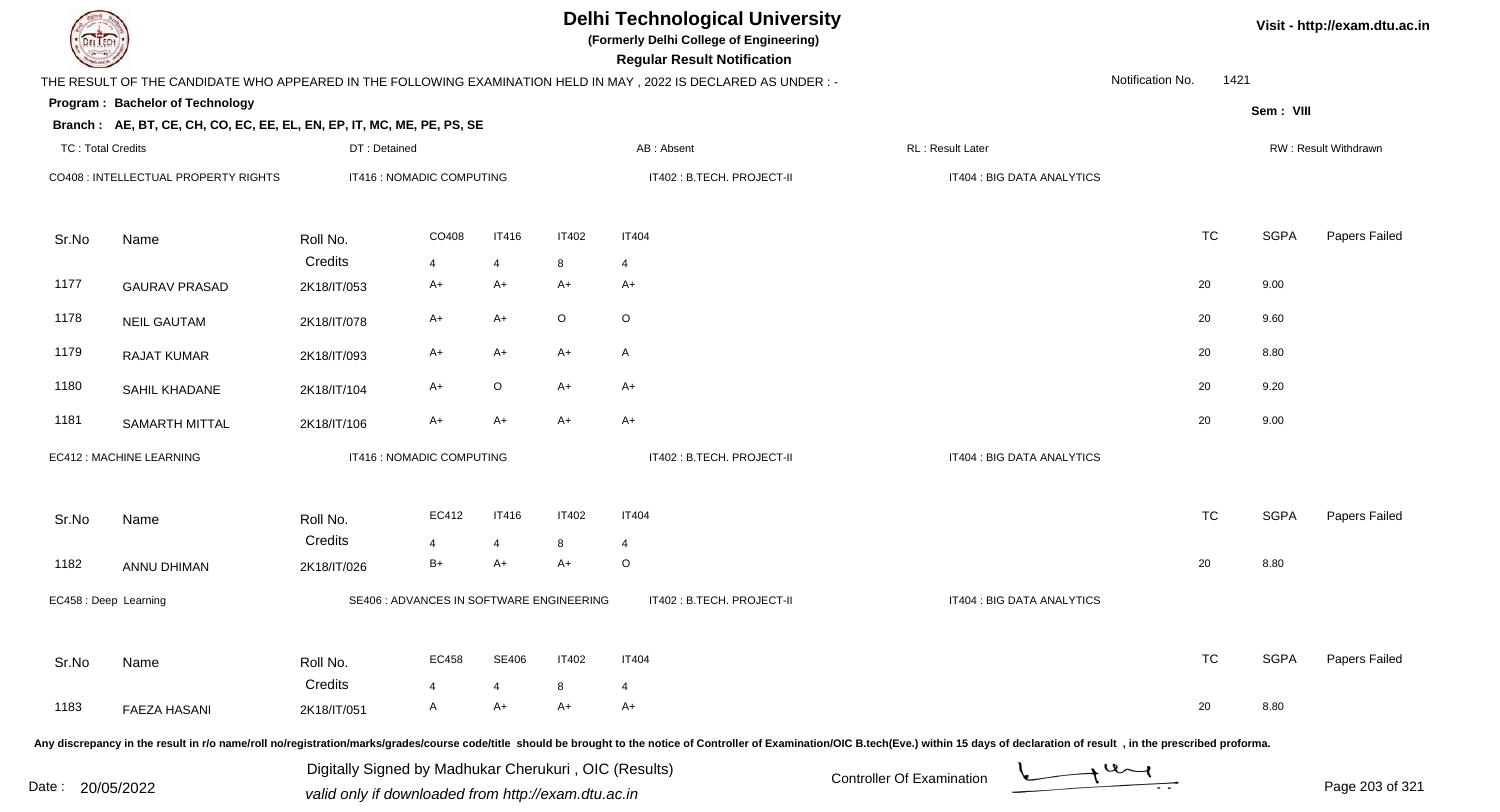| DEL ECH                  |                                                                                                           |                                |                         |                |                            | <b>Delhi Technological University</b><br>(Formerly Delhi College of Engineering)<br><b>Regular Result Notification</b> |                            |                          | Visit - http://exam.dtu.ac.in |                      |  |  |
|--------------------------|-----------------------------------------------------------------------------------------------------------|--------------------------------|-------------------------|----------------|----------------------------|------------------------------------------------------------------------------------------------------------------------|----------------------------|--------------------------|-------------------------------|----------------------|--|--|
|                          |                                                                                                           |                                |                         |                |                            | THE RESULT OF THE CANDIDATE WHO APPEARED IN THE FOLLOWING EXAMINATION HELD IN MAY, 2022 IS DECLARED AS UNDER :-        |                            | Notification No.<br>1421 |                               |                      |  |  |
|                          | Program: Bachelor of Technology<br>Branch: AE, BT, CE, CH, CO, EC, EE, EL, EN, EP, IT, MC, ME, PE, PS, SE |                                |                         |                |                            |                                                                                                                        |                            |                          | Sem: VIII                     |                      |  |  |
| <b>TC: Total Credits</b> |                                                                                                           | DT: Detained                   |                         |                |                            | AB: Absent                                                                                                             | RL: Result Later           |                          |                               | RW: Result Withdrawn |  |  |
|                          | EE428 : DIGITAL IMAGE PROCESSING                                                                          | ME418: SUPPLY CHAIN MANAGEMENT |                         |                | IT402 : B.TECH. PROJECT-II |                                                                                                                        | IT404 : BIG DATA ANALYTICS |                          |                               |                      |  |  |
| Sr.No                    | Name                                                                                                      | Roll No.                       | EE428                   | ME418          | <b>IT402</b>               | <b>IT404</b>                                                                                                           |                            | <b>TC</b>                | <b>SGPA</b>                   | Papers Failed        |  |  |
|                          |                                                                                                           | Credits                        | 4                       | $\overline{4}$ | 8                          | $\overline{4}$                                                                                                         |                            |                          |                               |                      |  |  |
| 1184                     | JEEVESH JUNEJA                                                                                            | 2K18/IT/061                    | $A+$                    | $B+$           | $B+$                       | $A+$                                                                                                                   |                            | 20                       | 7.80                          |                      |  |  |
|                          | EE432 : AI AND EXPERT SYSTEMS                                                                             |                                | IT420 : COMPUTER VISION |                |                            | IT402: B.TECH. PROJECT-II                                                                                              | IT404 : BIG DATA ANALYTICS |                          |                               |                      |  |  |
| Sr.No                    | Name                                                                                                      | Roll No.                       | EE432                   | <b>IT420</b>   | <b>IT402</b>               | <b>IT404</b>                                                                                                           |                            | <b>TC</b>                | <b>SGPA</b>                   | Papers Failed        |  |  |
|                          |                                                                                                           | Credits                        | $\overline{4}$          | $\overline{4}$ | 8                          | $\overline{4}$                                                                                                         |                            |                          |                               |                      |  |  |
| 1185                     | SAMIULLAH ZADRAN                                                                                          | 2K18/IT/107                    | B                       | A              | $B+$                       | $B+$                                                                                                                   |                            | 20                       | 7.00                          |                      |  |  |
| <b>NETWORKS</b>          | EE446 : DATA COMMUNICATION AND COMPUTER                                                                   |                                | IT420 : COMPUTER VISION |                |                            | IT402: B.TECH. PROJECT-II                                                                                              | IT404 : BIG DATA ANALYTICS |                          |                               |                      |  |  |
| Sr.No                    | Name                                                                                                      | Roll No.<br>Credits            | EE446                   | <b>IT420</b>   | <b>IT402</b>               | <b>IT404</b>                                                                                                           |                            | <b>TC</b>                | <b>SGPA</b>                   | <b>Papers Failed</b> |  |  |
|                          |                                                                                                           |                                | $\overline{4}$          | $\overline{4}$ | 8                          | 4                                                                                                                      |                            |                          |                               |                      |  |  |
| 1186                     | <b>KUNAL</b>                                                                                              | 2K18/IT/066                    | A                       | A+             | A+                         | $\circ$                                                                                                                |                            | 20                       | 9.00                          |                      |  |  |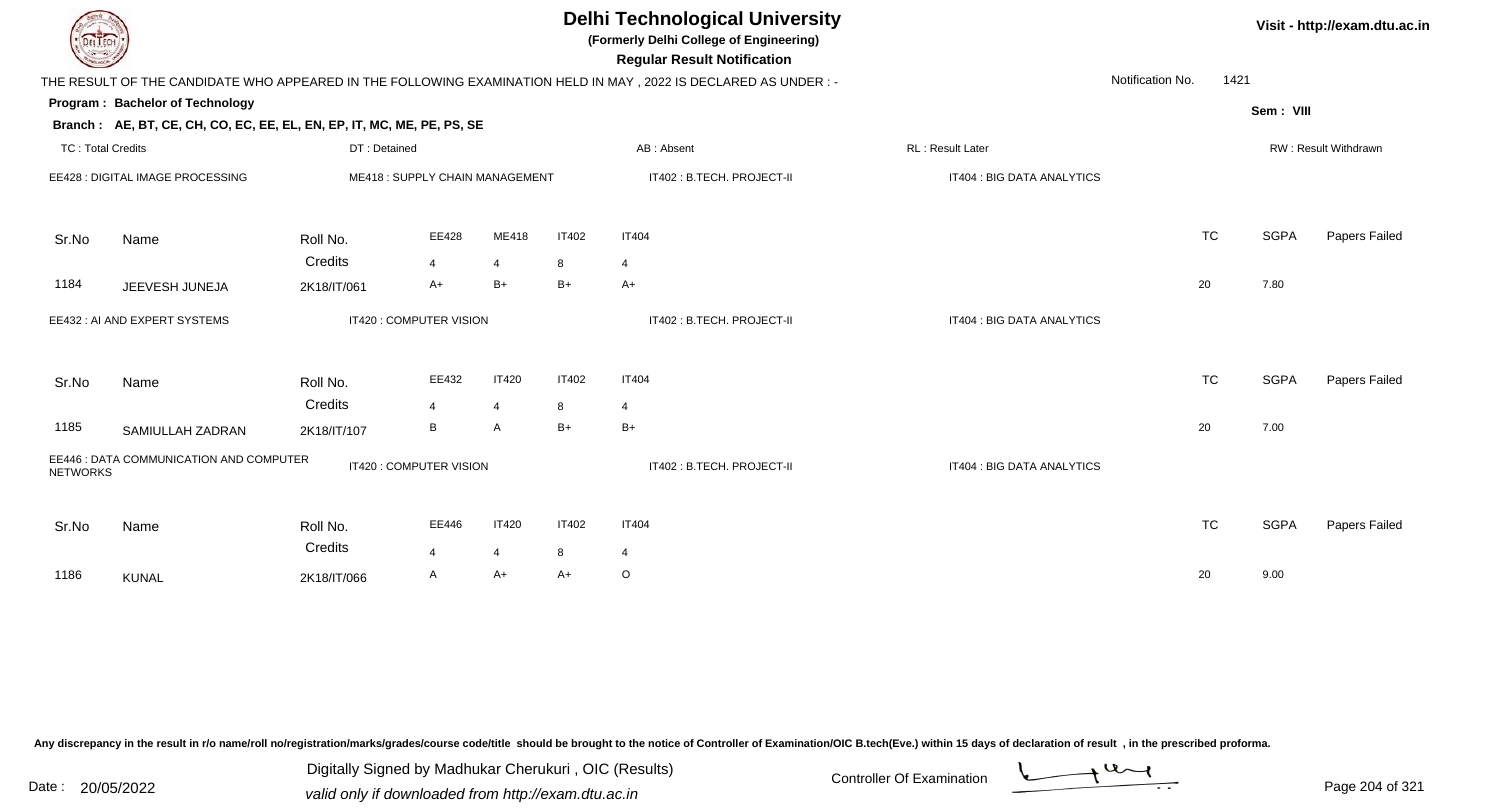| EL ECH                               |                                                                                                                |                            |              |                |                |                | <b>Delhi Technological University</b><br>(Formerly Delhi College of Engineering)<br><b>Regular Result Notification</b> |                            |                  |           |             | Visit - http://exam.dtu.ac.in |
|--------------------------------------|----------------------------------------------------------------------------------------------------------------|----------------------------|--------------|----------------|----------------|----------------|------------------------------------------------------------------------------------------------------------------------|----------------------------|------------------|-----------|-------------|-------------------------------|
|                                      | THE RESULT OF THE CANDIDATE WHO APPEARED IN THE FOLLOWING EXAMINATION HELD IN MAY, 2022 IS DECLARED AS UNDER:- |                            |              |                |                |                |                                                                                                                        |                            | Notification No. | 1421      |             |                               |
|                                      | Program: Bachelor of Technology                                                                                |                            |              |                |                |                |                                                                                                                        |                            |                  |           |             |                               |
|                                      | Branch: AE, BT, CE, CH, CO, EC, EE, EL, EN, EP, IT, MC, ME, PE, PS, SE                                         |                            |              |                |                |                |                                                                                                                        |                            |                  |           | Sem: VIII   |                               |
| <b>TC: Total Credits</b>             |                                                                                                                | DT: Detained               |              |                |                | AB: Absent     |                                                                                                                        | RL: Result Later           |                  |           |             | RW: Result Withdrawn          |
| EE450 : CLOUD COMPUTING FUNDAMENTALS |                                                                                                                | IT416 : NOMADIC COMPUTING  |              |                |                |                | IT402: B.TECH. PROJECT-II                                                                                              | IT404 : BIG DATA ANALYTICS |                  |           |             |                               |
| Sr.No                                | Name                                                                                                           | Roll No.                   | EE450        | <b>IT416</b>   | <b>IT402</b>   | <b>IT404</b>   |                                                                                                                        |                            |                  | <b>TC</b> | <b>SGPA</b> | Papers Failed                 |
|                                      |                                                                                                                | Credits                    | 4            | $\overline{4}$ | 8              | $\overline{4}$ |                                                                                                                        |                            |                  |           |             |                               |
| 1187                                 | CHAVI KANT MEENA                                                                                               | 2K18/IT/039                | A            | $A+$           | $B+$           | A              |                                                                                                                        |                            |                  | 20        | 7.80        |                               |
| 1188                                 | PRIYANK SINGH                                                                                                  | 2K18/IT/089                | A            | $A+$           | $B+$           | $A+$           |                                                                                                                        |                            |                  | 20        | 8.00        |                               |
| 1189                                 | UTKARSH KANOJIA                                                                                                | 2K18/IT/127                | A            | $A+$           | $A+$           | $A+$           |                                                                                                                        |                            |                  | 20        | 8.80        |                               |
| 1190                                 | <b>VIKRANT SINGH</b>                                                                                           | 2K18/IT/132                | A            | $A+$           | $B+$           | $\circ$        |                                                                                                                        |                            |                  | 20        | 8.20        |                               |
| 1191                                 | <b>VISHESH KANT</b>                                                                                            | 2K18/IT/134                | $\mathsf{A}$ | $\circ$        | $A+$           | A              |                                                                                                                        |                            |                  | 20        | 8.80        |                               |
| MOOC404 : MOOC II                    | EN406 : Advanced Open Channel Hydraulics                                                                       | IT402 : B.TECH. PROJECT-II |              |                |                |                | IT404 : BIG DATA ANALYTICS                                                                                             | MOOC402: MOOC I            |                  |           |             |                               |
| Sr.No                                | Name                                                                                                           | Roll No.                   | EN406        | <b>IT402</b>   | <b>IT404</b>   |                | MOOC402 MOOC404                                                                                                        |                            |                  | <b>TC</b> | <b>SGPA</b> | Papers Failed                 |
|                                      |                                                                                                                | Credits                    | 4            | 8              | $\overline{4}$ | $\overline{2}$ | 2                                                                                                                      |                            |                  |           |             |                               |
| 1192                                 | <b>DAKSH</b>                                                                                                   | 2K18/IT/040                | $B+$         | $A+$           | $A+$           | $A+$           | A+                                                                                                                     |                            |                  | 20        | 8.60        |                               |
| 1193                                 | PRITHWIRAJ SINHA                                                                                               | 2K18/IT/087                | В            | $A+$           | A              | $A+$           | A+                                                                                                                     |                            |                  | 20        | 8.20        |                               |

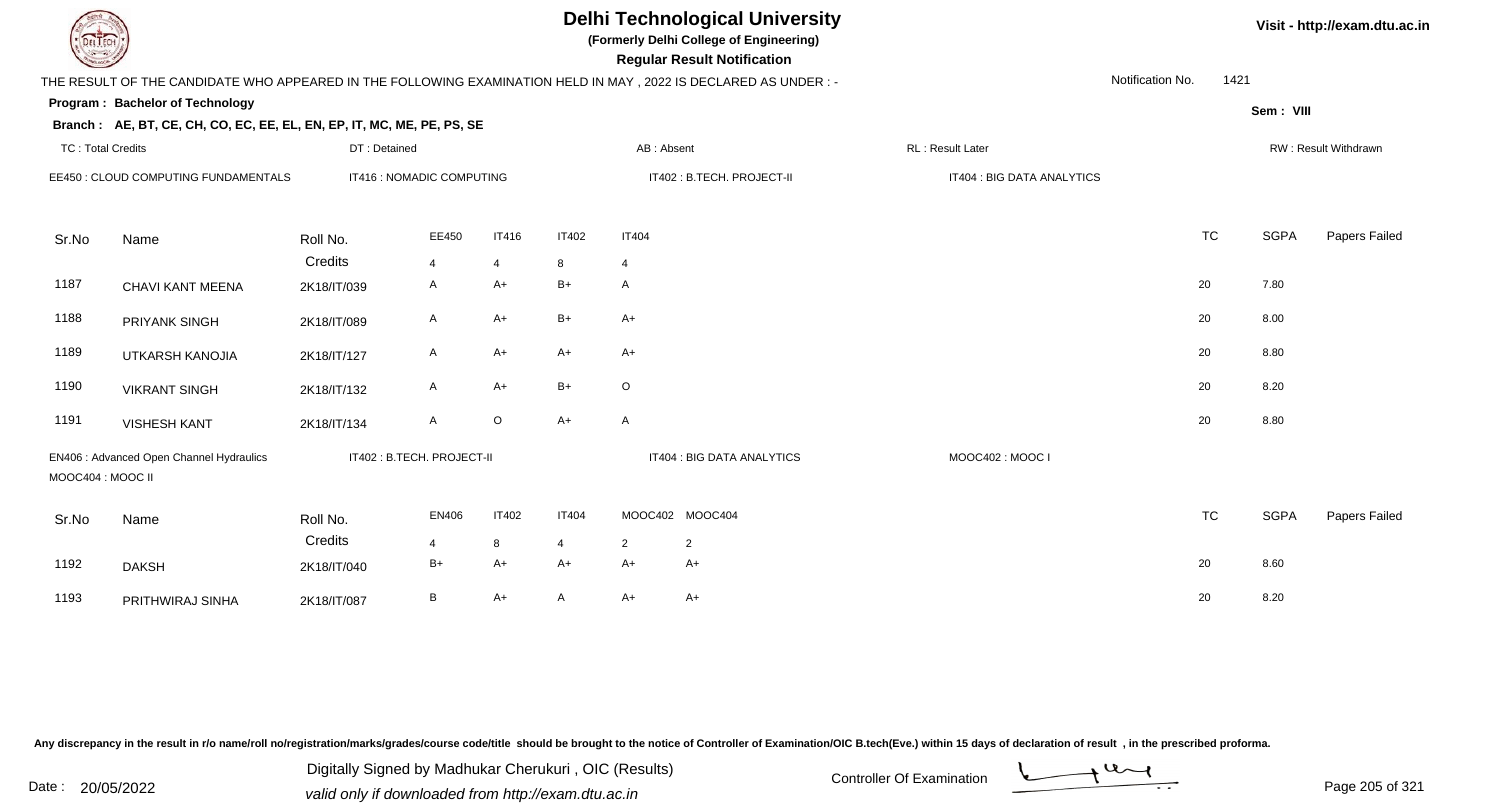| EL TECH                  |                                                                        |              |                            |                |                | <b>Delhi Technological University</b><br>(Formerly Delhi College of Engineering)<br><b>Regular Result Notification</b> |                            | Visit - http://exam.dtu.ac.in |             |                      |  |  |
|--------------------------|------------------------------------------------------------------------|--------------|----------------------------|----------------|----------------|------------------------------------------------------------------------------------------------------------------------|----------------------------|-------------------------------|-------------|----------------------|--|--|
|                          |                                                                        |              |                            |                |                | THE RESULT OF THE CANDIDATE WHO APPEARED IN THE FOLLOWING EXAMINATION HELD IN MAY , 2022 IS DECLARED AS UNDER :-       |                            | Notification No.              | 1421        |                      |  |  |
|                          | Program: Bachelor of Technology                                        |              |                            |                |                |                                                                                                                        |                            |                               | Sem: VIII   |                      |  |  |
|                          | Branch: AE, BT, CE, CH, CO, EC, EE, EL, EN, EP, IT, MC, ME, PE, PS, SE |              |                            |                |                |                                                                                                                        |                            |                               |             |                      |  |  |
| <b>TC: Total Credits</b> |                                                                        | DT: Detained |                            |                |                | AB: Absent                                                                                                             | RL : Result Later          |                               |             | RW: Result Withdrawn |  |  |
|                          | EN416 : NON-CONVENTIONAL ENERGY SYSTEMS                                |              | IT416 : NOMADIC COMPUTING  |                |                | IT402: B.TECH. PROJECT-II                                                                                              | IT404 : BIG DATA ANALYTICS |                               |             |                      |  |  |
| Sr.No                    | Name                                                                   | Roll No.     | EN416                      | <b>IT416</b>   | <b>IT402</b>   | <b>IT404</b>                                                                                                           |                            | <b>TC</b>                     | <b>SGPA</b> | Papers Failed        |  |  |
|                          |                                                                        | Credits      | 4                          | 4              | 8              | $\overline{4}$                                                                                                         |                            |                               |             |                      |  |  |
| 1194                     | <b>RITIK GARG</b>                                                      | 2K18/IT/099  | $\circ$                    | $\circ$        | $A+$           | A                                                                                                                      |                            | 20                            | 9.20        |                      |  |  |
|                          | IT402 : B.TECH. PROJECT-II                                             |              | IT404 : BIG DATA ANALYTICS |                |                |                                                                                                                        |                            |                               |             |                      |  |  |
| Sr.No                    | Name                                                                   | Roll No.     | <b>IT402</b>               | <b>IT404</b>   |                |                                                                                                                        |                            | <b>TC</b>                     | <b>SGPA</b> | Papers Failed        |  |  |
|                          |                                                                        | Credits      | 8                          | $\overline{4}$ |                |                                                                                                                        |                            |                               |             |                      |  |  |
| 1195                     | JALAL AHMAD POPAL                                                      | 2K18/IT/059  | A+                         | $B+$           |                |                                                                                                                        |                            | 12                            | 8.33        |                      |  |  |
|                          | IT402 : B.TECH. PROJECT-II                                             |              | IT404 : BIG DATA ANALYTICS |                |                | MOOC402: MOOC I                                                                                                        | MOOC404 : MOOC II          |                               |             |                      |  |  |
| Sr.No                    | Name                                                                   | Roll No.     | <b>IT402</b>               | <b>IT404</b>   |                | MOOC402 MOOC404                                                                                                        |                            | <b>TC</b>                     | <b>SGPA</b> | Papers Failed        |  |  |
|                          |                                                                        | Credits      | 8                          | 4              | $\overline{2}$ | $\overline{2}$                                                                                                         |                            |                               |             |                      |  |  |
| 1196                     | <b>AVINASH KUMAR</b>                                                   | 2K18/IT/036  | A+                         | A              | $A+$           | B                                                                                                                      |                            | 16                            | 8.38        |                      |  |  |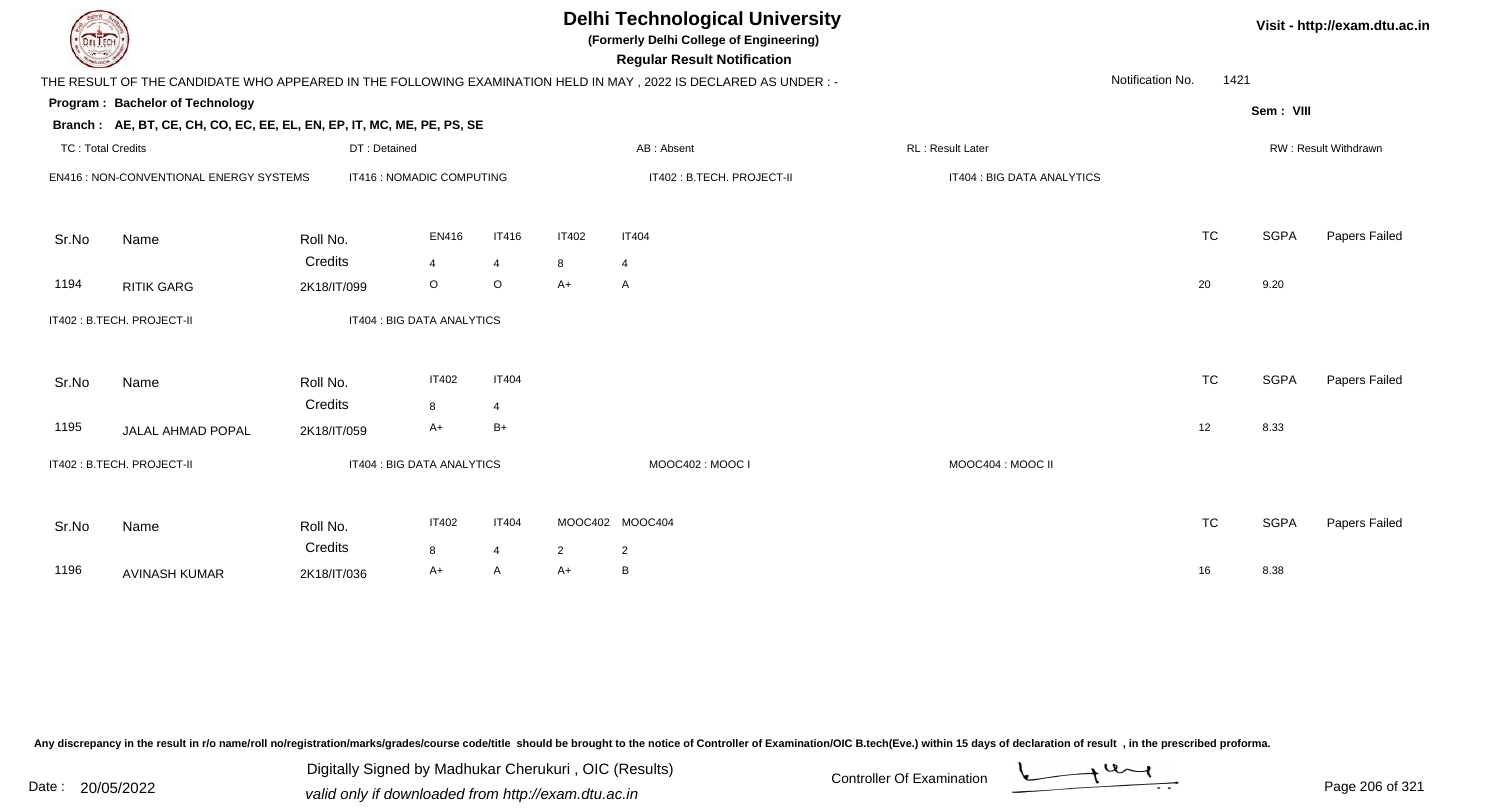**(Formerly Delhi College of Engineering)**

 **Regular Result Notification**

#### **Visit - http://exam.dtu.ac.in**

**Program : Bachelor of TechnologySem : VIII Branch : AE, BT, CE, CH, CO, EC, EE, EL, EN, EP, IT, MC, ME, PE, PS, SE**THE RESULT OF THE CANDIDATE WHO APPEARED IN THE FOLLOWING EXAMINATION HELD IN MAY , 2022 IS DECLARED AS UNDER : -TC : Total Credits DT : Detainedd AB : Absent RL : Result Later RW : Result Withdrawn Notification No. 1421Sr.Noo Name Roll No. **Credits** IT416 : NOMADIC COMPUTINGIT402 : B.TECH. PROJECT-II CHARRY THE SERVICE OF THE SERVICE OF THE SERVICE OF THE SERVICE OF THE SERVICE OF T MOOC404 : MOOC IIIT4166 IT402 IT404 MOOC402 MOOC404 TC SGPA Papers Failed 4 <sup>8</sup> <sup>4</sup> <sup>2</sup> <sup>2</sup> 1197 AKANKSHA TANWARR 2K18/IT/014 A+ A+ A+ A+ A+ A+ A+ A+ C 20 9.00 1198 ANCHAL GAUTAMM 2K18/IT/020 A+ B+ B+ A+ A+ A+ 1199 ANIMAA 2K18/IT/021 O A+ A+ A+ A+ A+ C 20 9.20 1200 ANUBHAV SHARMAA 2K18/IT/029 A+ A+ A A+ A+ A+ A+ C+ 20 8.80 1201 ANUKRITY VARSHNEYY 2K18/IT/030 A+ A+ A+ A+ A+ A 20 8.90 1202 ENZO GUILHERME DAA 2K18/IT/050 A+ B+ B+ A+ A+ A+ 1203 GAURAV SHARMAA 2K18/IT/054 A+ A+ O A+ A+  $^2$ 1204 HARI OM PALL 2K18/IT/056 A+ A+ A+ A+ A A+ A+ C 20 8.90 1205 MOHAK GUPTAA 2K18/IT/071 A A+ A A+ A+ A+ C 20 8.60 1206 MOHIT KUMARR 2K18/IT/072 A+ A+ A+ A+ A+ A+ A+ C 20 9.00 1207 MRIGANK BADOLAA 2K18/IT/073 A+ A+ A+ A+ A+ A+ A+ C 20 9.00 1208 N.SWEETY 2K18/IT/074 <sup>O</sup> A+ A+ A+ A+ <sup>20</sup> 9.20 1209 NAYEER CAMALL 2K18/IT/077 A+ B+ A A+ A+  $+$  A+  $+$  A+  $+$  20 8.00

Any discrepancy in the result in r/o name/roll no/registration/marks/grades/course code/title should be brought to the notice of Controller of Examination/OIC B.tech(Eve.) within 15 days of declaration of result , in the p

Date : 20/05/2022 Digital Digital of Microsofted Chemical Controller Of Examination Determination Page 207 of 32 Digitally Signed by Madhukar Cherukuri , OIC (Results)

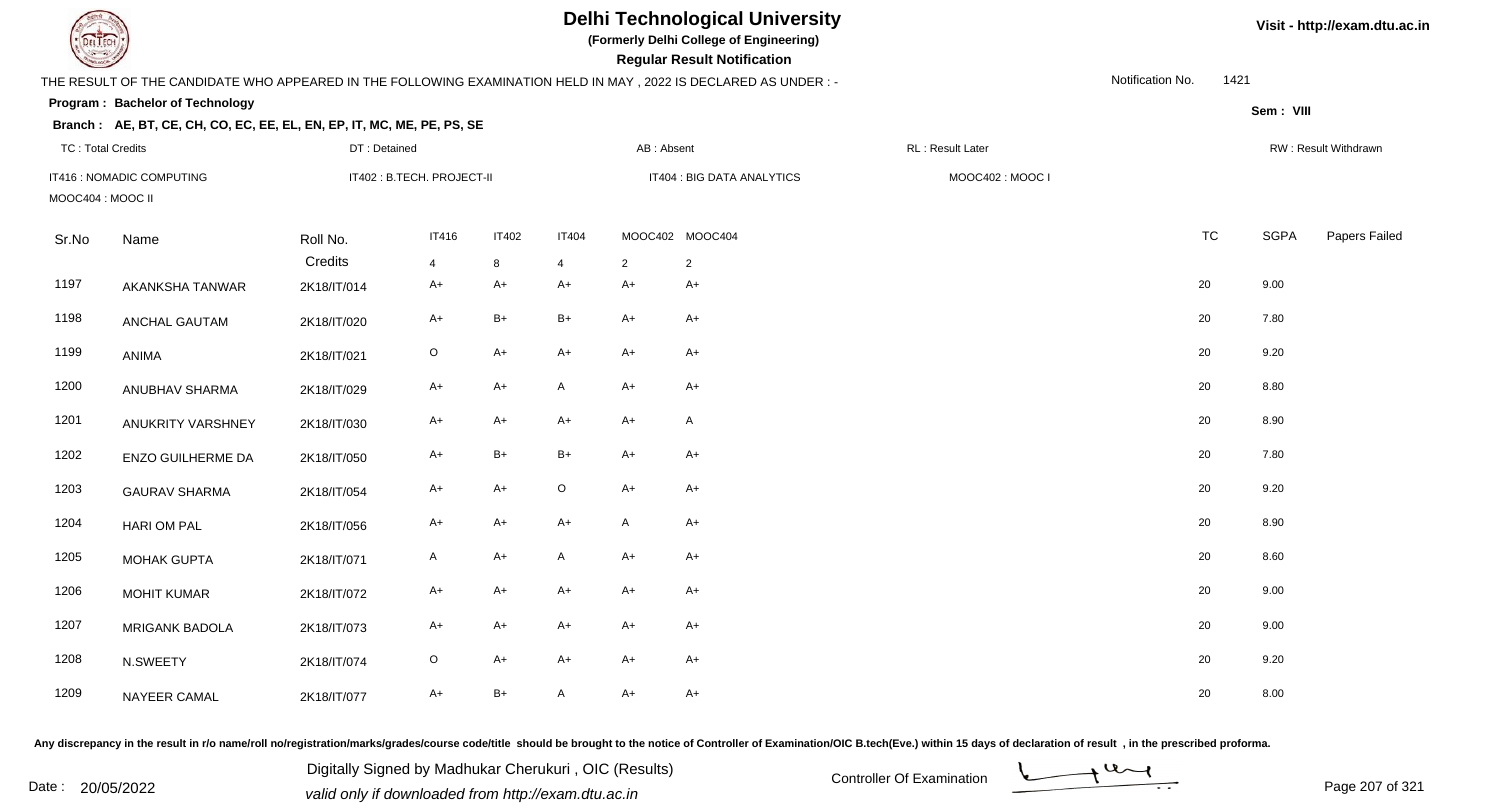**(Formerly Delhi College of Engineering)**

 **Regular Result Notification**

### THE RESULT OF THE CANDIDATE WHO APPEARED IN THE FOLLOWING EXAMINATION HELD IN MAY , 2022 IS DECLARED AS UNDER : -

**Program : Bachelor of Technology**

**Branch : AE, BT, CE, CH, CO, EC, EE, EL, EN, EP, IT, MC, ME, PE, PS, SE**

| <b>TC: Total Credits</b><br>IT416 : NOMADIC COMPUTING<br>MOOC404 : MOOC II |                    | DT: Detained<br>IT402 : B.TECH. PROJECT-II |                   |                   | AB: Absent<br>IT404 : BIG DATA ANALYTICS |      |                                   | RL: Result Later |           | RW: Result Withdrawn |               |  |
|----------------------------------------------------------------------------|--------------------|--------------------------------------------|-------------------|-------------------|------------------------------------------|------|-----------------------------------|------------------|-----------|----------------------|---------------|--|
|                                                                            |                    |                                            |                   |                   |                                          |      |                                   | MOOC402: MOOC I  |           |                      |               |  |
| Sr.No                                                                      | Name               | Roll No.<br>Credits                        | <b>IT416</b><br>4 | <b>IT402</b><br>8 | <b>IT404</b><br>$\overline{4}$           | 2    | MOOC402 MOOC404<br>$\overline{2}$ |                  | <b>TC</b> | <b>SGPA</b>          | Papers Failed |  |
| 1210                                                                       | PALAK SHARMA       | 2K18/IT/081                                | $\circ$           | $A+$              | $\circ$                                  | $A+$ | $A+$                              |                  | 20        | 9.40                 |               |  |
| 1211                                                                       | PULKIT SHARMA      | 2K18/IT/091                                | A+                | $A+$              | $\circ$                                  | A+   | $A+$                              |                  | 20        | 9.20                 |               |  |
| 1212                                                                       | <b>RHYTHM ARYA</b> | 2K18/IT/094                                | $\circ$           | $A+$              | $A+$                                     | $A+$ | $A+$                              |                  | 20        | 9.20                 |               |  |
| 1213                                                                       | RICHA VERMA        | 2K18/IT/095                                | $\circ$           | $A+$              | $\circ$                                  | $A+$ | $A+$                              |                  | 20        | 9.40                 |               |  |
| 1214                                                                       | SWESH RAJ REGMI    | 2K18/IT/123                                | $\circ$           | A+                | $A+$                                     | A+   | $A+$                              |                  | 20        | 9.20                 |               |  |

Any discrepancy in the result in r/o name/roll no/registration/marks/grades/course code/title should be brought to the notice of Controller of Examination/OIC B.tech(Eve.) within 15 days of declaration of result, in the pr



**Visit - http://exam.dtu.ac.in**

**Sem : VIII**

1421

Notification No.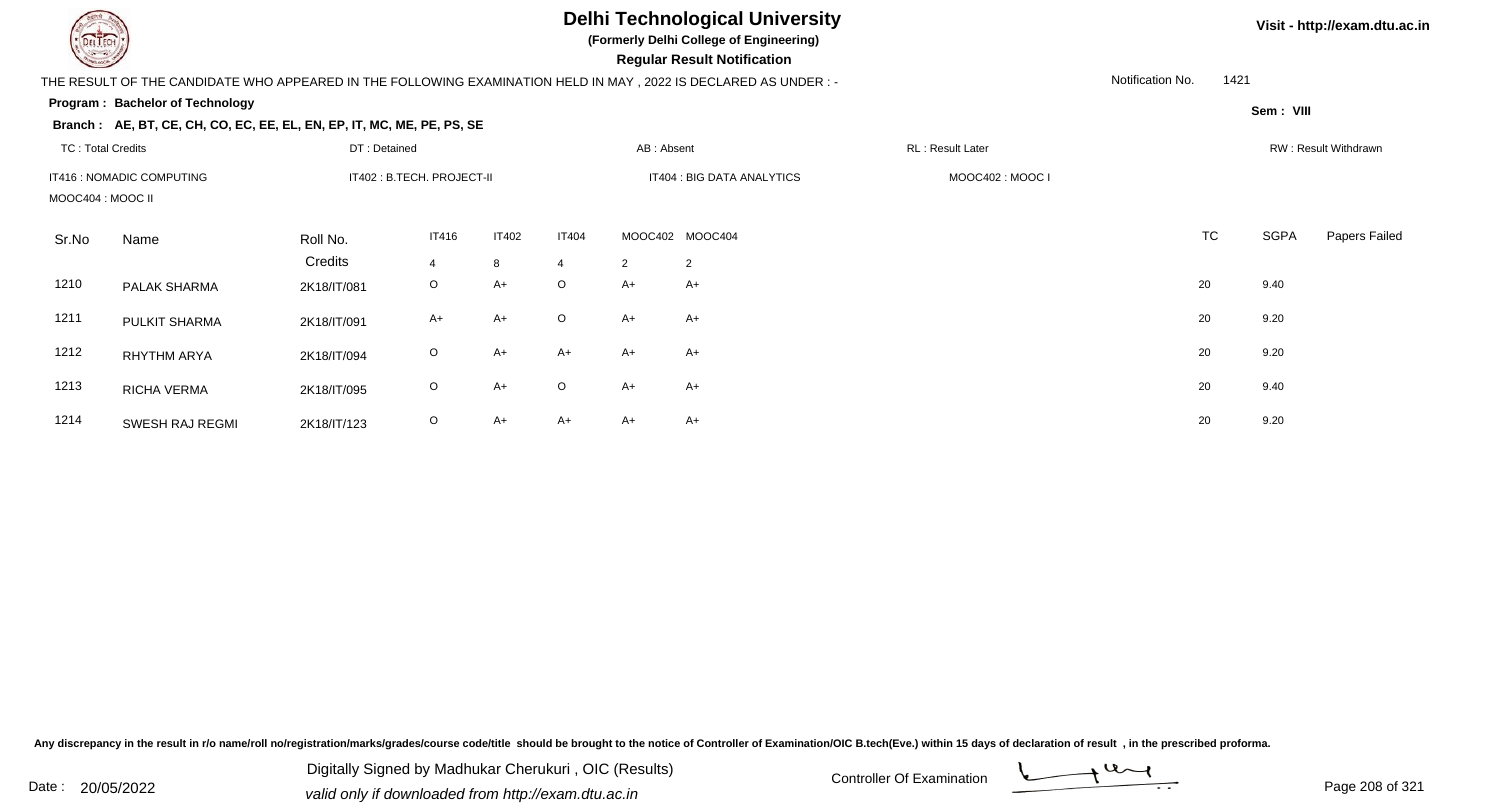**(Formerly Delhi College of Engineering)**

 **Regular Result Notification**

#### THE RESULT OF THE CANDIDATE WHO APPEARED IN THE FOLLOWING EXAMINATION HELD IN MAY , 2022 IS DECLARED AS UNDER : -

Notification No.1421

**Sem : VIII**

#### **Program : Bachelor of TechnologyBranch : AE, BT, CE, CH, CO, EC, EE, EL, EN, EP, IT, MC, ME, PE, PS, SE**

| <b>TC: Total Credits</b> |                                    | DT: Detained |                         |              |                            | AB: Absent   | RL: Result Later           |           |             | RW: Result Withdrawn |  |  |
|--------------------------|------------------------------------|--------------|-------------------------|--------------|----------------------------|--------------|----------------------------|-----------|-------------|----------------------|--|--|
|                          | IT416 : NOMADIC COMPUTING          |              | IT420 : COMPUTER VISION |              | IT402 : B.TECH. PROJECT-II |              | IT404 : BIG DATA ANALYTICS |           |             |                      |  |  |
| Sr.No                    | Name                               | Roll No.     | <b>IT416</b>            | <b>IT420</b> | <b>IT402</b>               | <b>IT404</b> |                            | <b>TC</b> | <b>SGPA</b> | Papers Failed        |  |  |
|                          |                                    | Credits      | 4                       | 4            | 8                          | 4            |                            |           |             |                      |  |  |
| 1215                     | ABHISHEK GANESAN<br><b>NUMBOOR</b> | 2K18/IT/004  | $A+$                    | A+           | $A+$                       | $\mathsf{A}$ |                            | 20        | 8.80        |                      |  |  |
| 1216                     | ADITYA KISHORE JHA                 | 2K18/IT/006  | $A+$                    | O            | $A+$                       | $A+$         |                            | 20        | 9.20        |                      |  |  |
| 1217                     | <b>ADVIKA SINGH</b>                | 2K18/IT/009  | $\mathsf O$             | $\circ$      | $A+$                       | $\circ$      |                            | 20        | 9.60        |                      |  |  |
| 1218                     | <b>AJAY RAM</b>                    | 2K18/IT/013  | $\mathsf O$             | $A+$         | $A+$                       | $A+$         |                            | 20        | 9.20        |                      |  |  |
| 1219                     | <b>AKSHAT BATRA</b>                | 2K18/IT/015  | $A+$                    | $A+$         | $A+$                       | $\mathsf{A}$ |                            | 20        | 8.80        |                      |  |  |
| 1220                     | <b>AKSHAT DUBEY</b>                | 2K18/IT/016  | $A+$                    | A            | $A+$                       | $\mathsf{A}$ |                            | 20        | 8.60        |                      |  |  |
| 1221                     | <b>ANKIT KUMAR</b>                 | 2K18/IT/023  | $A+$                    | A+           | $A+$                       | A            |                            | 20        | 8.80        |                      |  |  |
| 1222                     | ANMOL BANSAL                       | 2K18/IT/025  | $\circ$                 | $\circ$      | $A+$                       | $A+$         |                            | 20        | 9.40        |                      |  |  |
| 1223                     | <b>ANSHUMAN SAINI</b>              | 2K18/IT/027  | $A+$                    | $B+$         | $B+$                       | $\mathsf{A}$ |                            | 20        | 7.60        |                      |  |  |
| 1224                     | ANUBHAV MITTAL                     | 2K18/IT/028  | $A+$                    | B            | $A+$                       | B            |                            | 20        | 7.80        |                      |  |  |
| 1225                     | ARJUN CHOUDHRY                     | 2K18/IT/031  | $\mathsf O$             | $\circ$      | $A+$                       | $A+$         |                            | 20        | 9.40        |                      |  |  |
| 1226                     | ARUN SINGH PATEL                   | 2K18/IT/032  | $A+$                    | A            | $A+$                       | $\mathsf{A}$ |                            | 20        | 8.60        |                      |  |  |
| 1227                     | <b>AVINASH KHETRI</b>              | 2K18/IT/035  | $A+$                    | A            | $A+$                       | A            |                            | 20        | 8.60        |                      |  |  |

Any discrepancy in the result in r/o name/roll no/registration/marks/grades/course code/title should be brought to the notice of Controller of Examination/OIC B.tech(Eve.) within 15 days of declaration of result, in the pr

Date : 20/05/2022 Valid only if downloaded from http://exam.dtu.ac.in<br>valid only if downloaded from http://exam.dtu.ac.in Digitally Signed by Madhukar Cherukuri , OIC (Results)



**Visit - http://exam.dtu.ac.in**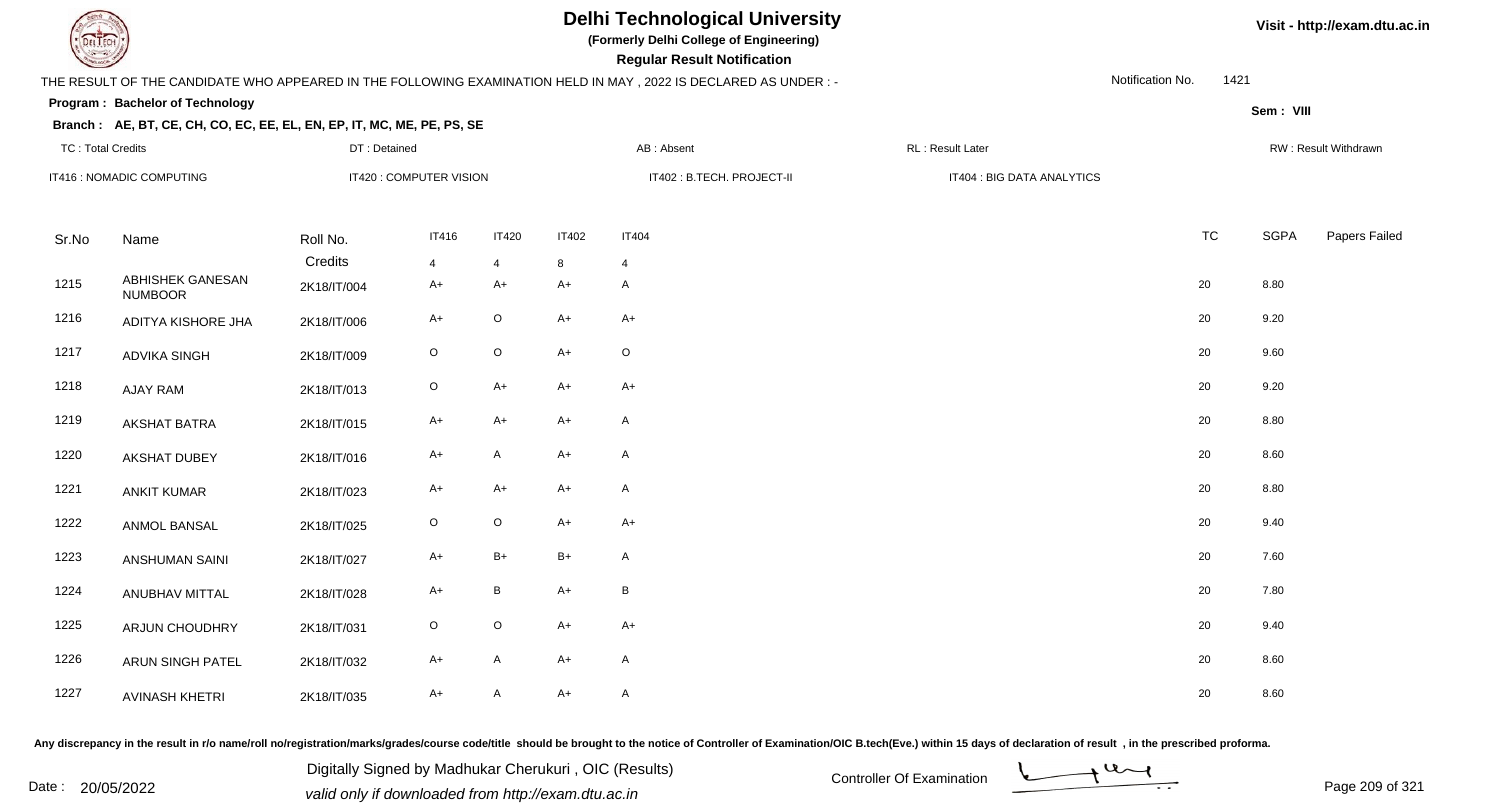**(Formerly Delhi College of Engineering)**

 **Regular Result Notification**

#### **Branch :**

|                          |                                                                        |              |                         |              |              | THE RESULT OF THE CANDIDATE WHO APPEARED IN THE FOLLOWING EXAMINATION HELD IN MAY, 2022 IS DECLARED AS UNDER :- |                            | Notification No. | 1421        |                      |
|--------------------------|------------------------------------------------------------------------|--------------|-------------------------|--------------|--------------|-----------------------------------------------------------------------------------------------------------------|----------------------------|------------------|-------------|----------------------|
|                          | Program: Bachelor of Technology                                        |              |                         |              |              |                                                                                                                 |                            |                  | Sem: VIII   |                      |
|                          | Branch: AE, BT, CE, CH, CO, EC, EE, EL, EN, EP, IT, MC, ME, PE, PS, SE |              |                         |              |              |                                                                                                                 |                            |                  |             |                      |
| <b>TC: Total Credits</b> |                                                                        | DT: Detained |                         |              |              | AB: Absent                                                                                                      | RL: Result Later           |                  |             | RW: Result Withdrawn |
|                          | IT416 : NOMADIC COMPUTING                                              |              | IT420 : COMPUTER VISION |              |              | IT402 : B.TECH. PROJECT-II                                                                                      | IT404 : BIG DATA ANALYTICS |                  |             |                      |
| Sr.No                    | Name                                                                   | Roll No.     | <b>IT416</b>            | <b>IT420</b> | <b>IT402</b> | <b>IT404</b>                                                                                                    |                            | <b>TC</b>        | <b>SGPA</b> | Papers Failec        |
|                          |                                                                        | Credits      | 4                       | 4            | 8            | $\overline{4}$                                                                                                  |                            |                  |             |                      |
| 1228                     | BHUVESH KUMAR GAUTAM 2K18/IT/037                                       |              | $A+$                    | A+           | $A+$         | O                                                                                                               |                            | 20               | 9.20        |                      |
| 1229                     | DEEPANSHU                                                              | 2K18/IT/041  | $A+$                    | A+           | $A+$         | $A+$                                                                                                            |                            | 20               | 9.00        |                      |
| 1230                     | DEV JADEJA                                                             | 2K18/IT/043  | $\mathsf O$             | A            | $A+$         | $A+$                                                                                                            |                            | 20               | 9.00        |                      |
| 1231                     | <b>DEVESH MITTAL</b>                                                   | 2K18/IT/045  | $A+$                    | A+           | $B+$         | $A+$                                                                                                            |                            | 20               | 8.20        |                      |
| 1232                     | DHRUV VYAS                                                             | 2K18/IT/047  | $A+$                    | $B+$         | $A+$         | A                                                                                                               |                            | 20               | 8.40        |                      |
| 1233                     | DIVYANSHU MALIK                                                        | 2K18/IT/049  | $A+$                    | A+           | $B+$         | A                                                                                                               |                            | 20               | 8.00        |                      |
| 1234                     | FRANKEN TOPPO                                                          | 2K18/IT/052  | $A+$                    | A            | $A+$         | $A+$                                                                                                            |                            | 20               | 8.80        |                      |
| 1235                     | <b>GAURISH ANAND</b>                                                   | 2K18/IT/055  | $\mathsf O$             | A+           | $A+$         | $\mathsf O$                                                                                                     |                            | 20               | 9.40        |                      |
| 1236                     | KARANVEER SINGH                                                        | 2K18/IT/063  | $B+$                    | $A+$         | $B+$         | A                                                                                                               |                            | 20               | 7.60        |                      |
| 1237                     | <b>KARTIK GABRA</b>                                                    | 2K18/IT/065  | $A+$                    | A            | $A+$         | $A+$                                                                                                            |                            | 20               | 8.80        |                      |
| 1238                     | LOVE PARASHAR                                                          | 2K18/IT/068  | $A+$                    | A            | $A+$         | $\mathsf O$                                                                                                     |                            | 20               | 9.00        |                      |
| 1239                     | Masihullah SHINWARI                                                    | 2K18/IT/069  | $\mathsf{A}$            | $A+$         | $A+$         | $A+$                                                                                                            |                            | 20               | 8.80        |                      |
| 1240                     | <b>OMKAR SINGH</b>                                                     | 2K18/IT/079  | $A+$                    | A            | $A+$         | A                                                                                                               |                            | 20               | 8.60        |                      |

Any discrepancy in the result in r/o name/roll no/registration/marks/grades/course code/title should be brought to the notice of Controller of Examination/OIC B.tech(Eve.) within 15 days of declaration of result, in the pr

Date : 20/05/2022 Digital Digital of Microsofted Chemical Controller Of Examination Determination Page 210 of 32 Digitally Signed by Madhukar Cherukuri , OIC (Results)

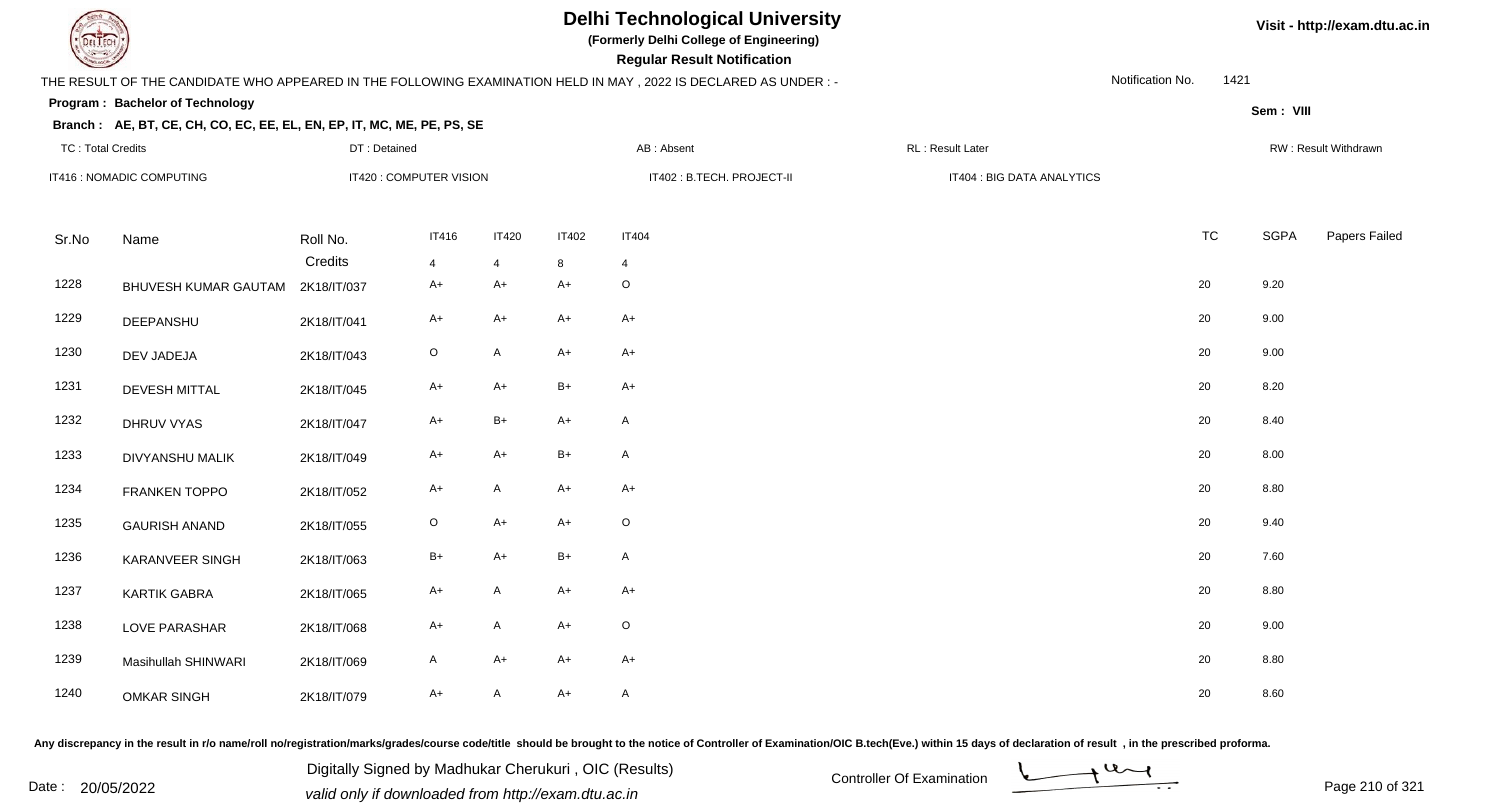**(Formerly Delhi College of Engineering)**

 **Regular Result Notification**

#### THE RESULT OF THE CANDIDATE WHO APPEARED IN THE FOLLOWING EXAMINATION HELD IN MAY , 2022 IS DECLARED AS UNDER : -

**Program : Bachelor of Technology**

#### **Branch : AE, BT, CE, CH, CO, EC, EE, EL, EN, EP, IT, MC, ME, PE, PS, SE**

Notification No.1421

**Sem : VIII**

| <b>TC: Total Credits</b> |                           | DT: Detained            |                |                |              | AB: Absent                 |  | RL: Result Later           |           |      | RW: Result Withdrawn |  |
|--------------------------|---------------------------|-------------------------|----------------|----------------|--------------|----------------------------|--|----------------------------|-----------|------|----------------------|--|
|                          | IT416 : NOMADIC COMPUTING | IT420 : COMPUTER VISION |                |                |              | IT402 : B.TECH. PROJECT-II |  | IT404 : BIG DATA ANALYTICS |           |      |                      |  |
|                          |                           |                         |                |                |              |                            |  |                            |           |      |                      |  |
| Sr.No                    | Name                      | Roll No.                | <b>IT416</b>   | <b>IT420</b>   | <b>IT402</b> | <b>IT404</b>               |  |                            | <b>TC</b> | SGPA | Papers Failed        |  |
|                          |                           | Credits                 | $\overline{4}$ | $\overline{4}$ | 8            | $\overline{4}$             |  |                            |           |      |                      |  |
| 1241                     | PUNEET SHARMA             | 2K18/IT/092             | $A+$           | A              | $A+$         | $\mathsf{A}$               |  |                            | 20        | 8.60 |                      |  |
| 1242                     | SATYAM ANAND              | 2K18/IT/112             | $B+$           | A              | $A+$         | $B+$                       |  |                            | 20        | 8.00 |                      |  |
| 1243                     | SIDDHANT                  | 2K18/IT/117             | $A+$           | $A+$           | $A+$         | $A+$                       |  |                            | 20        | 9.00 |                      |  |
| 1244                     | SIDDHANT JINDAL           | 2K18/IT/118             | $A+$           | $\mathsf{A}$   | $A+$         | $A+$                       |  |                            | 20        | 8.80 |                      |  |
| 1245                     | SIDDHARTH SINGH           | 2K18/IT/119             | $A+$           | $A+$           | $A+$         | $\mathsf{A}$               |  |                            | 20        | 8.80 |                      |  |
| 1246                     | SOURABH BHARDWAJ          | 2K18/IT/121             | $A+$           | $\mathsf{A}$   | $A+$         | $A+$                       |  |                            | 20        | 8.80 |                      |  |
| 1247                     | <b>TANAY GAUTAM</b>       | 2K18/IT/124             | $A+$           | A              | $A+$         | $A+$                       |  |                            | 20        | 8.80 |                      |  |
| 1248                     | <b>TEENA SINGH</b>        | 2K18/IT/126             | $\mathsf O$    | $\mathsf{A}$   | $A+$         | $A+$                       |  |                            | 20        | 9.00 |                      |  |
| 1249                     | UTKARSH KHARB             | 2K18/IT/128             | $A+$           | $A+$           | $A+$         | $A+$                       |  |                            | 20        | 9.00 |                      |  |
| 1250                     | <b>VISHAL SENGAR</b>      | 2K18/IT/133             | $\mathsf O$    | $\mathsf{A}$   | $A+$         | $A+$                       |  |                            | 20        | 9.00 |                      |  |
| 1251                     | YOGESH KUMAR              | 2K18/IT/137             | $A+$           | A              | $A+$         | $\mathsf{A}$               |  |                            | 20        | 8.60 |                      |  |

Any discrepancy in the result in r/o name/roll no/registration/marks/grades/course code/title should be brought to the notice of Controller of Examination/OIC B.tech(Eve.) within 15 days of declaration of result, in the pr

Date : 20/05/2022 Digital Digital of Digital of Muslim Controller Of Examination Determination Page 211 of 32 Digitally Signed by Madhukar Cherukuri , OIC (Results)

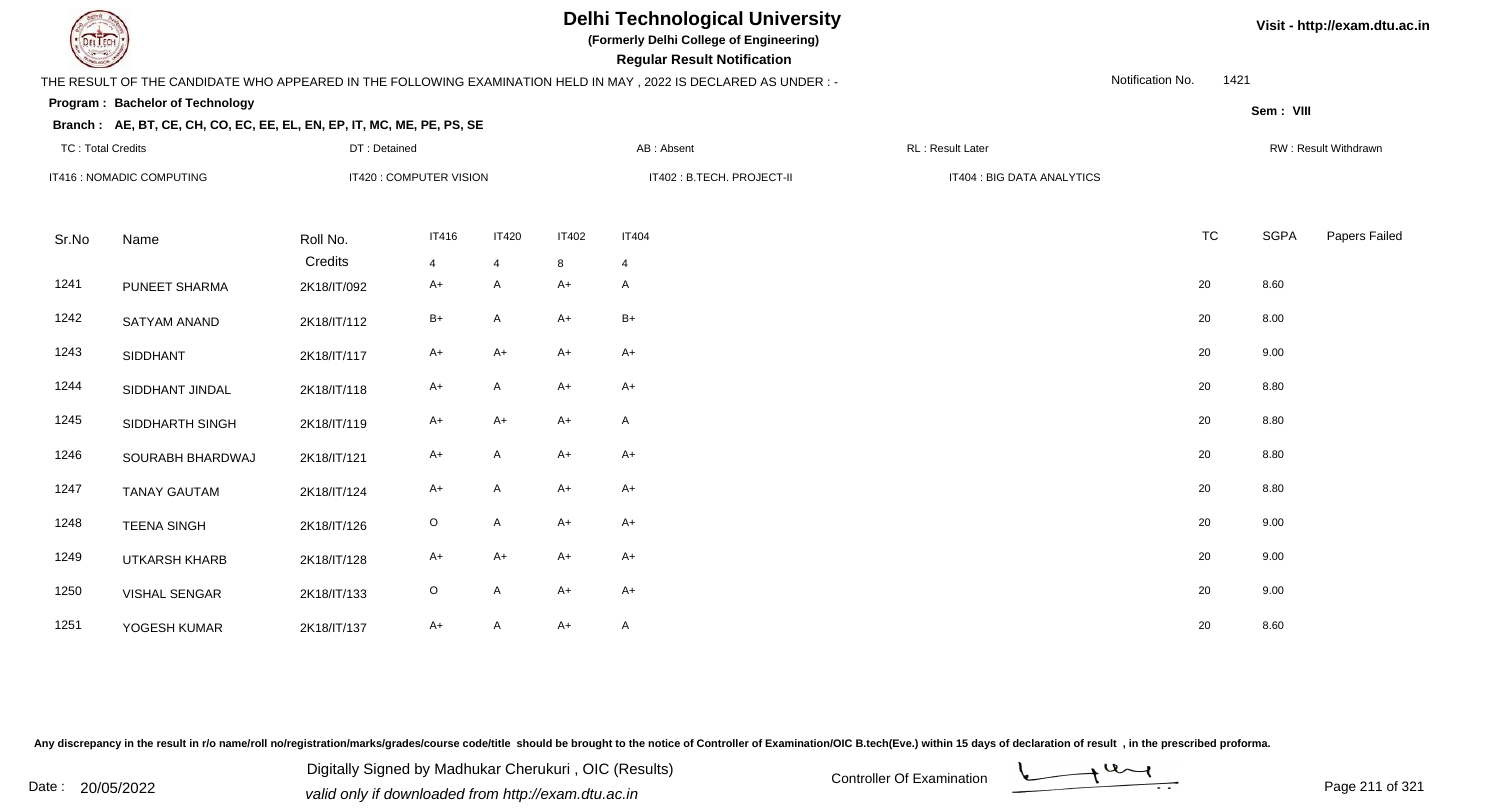**(Formerly Delhi College of Engineering)**

 **Regular Result Notification**

#### **Branch :**

|       |                                                                                                                                                      |                     |                                      |                   |                   | THE RESULT OF THE CANDIDATE WHO APPEARED IN THE FOLLOWING EXAMINATION HELD IN MAY, 2022 IS DECLARED AS UNDER :- |                            | Notification No. | 1421 |             |                      |
|-------|------------------------------------------------------------------------------------------------------------------------------------------------------|---------------------|--------------------------------------|-------------------|-------------------|-----------------------------------------------------------------------------------------------------------------|----------------------------|------------------|------|-------------|----------------------|
|       | Program: Bachelor of Technology                                                                                                                      |                     |                                      |                   |                   |                                                                                                                 |                            |                  |      | Sem: VIII   |                      |
|       | Branch: AE, BT, CE, CH, CO, EC, EE, EL, EN, EP, IT, MC, ME, PE, PS, SE<br>AB: Absent<br>RL: Result Later<br><b>TC: Total Credits</b><br>DT: Detained |                     |                                      |                   |                   |                                                                                                                 |                            |                  |      |             | RW: Result Withdrawn |
|       | IT416 : NOMADIC COMPUTING                                                                                                                            |                     | IT428 : Mobile and Digital Forensics |                   |                   | IT402 : B.TECH. PROJECT-II                                                                                      | IT404 : BIG DATA ANALYTICS |                  |      |             |                      |
| Sr.No | Name                                                                                                                                                 | Roll No.<br>Credits | <b>IT416</b><br>$\overline{4}$       | <b>IT428</b><br>4 | <b>IT402</b><br>8 | <b>IT404</b><br>$\overline{4}$                                                                                  |                            | <b>TC</b>        |      | <b>SGPA</b> | Papers Failec        |
| 1252  | <b>AAKASH SAINI</b>                                                                                                                                  | 2K18/IT/003         | $\circ$                              | $A+$              | $A+$              | $A+$                                                                                                            |                            | 20               |      | 9.20        |                      |
| 1253  | ADITYA KUMAR SINGH                                                                                                                                   | 2K18/IT/007         | $\mathsf{B}+$                        | A                 | $B+$              | $B+$                                                                                                            |                            | 20               |      | 7.20        |                      |
| 1254  | <b>ADITYA VERMA</b>                                                                                                                                  | 2K18/IT/008         | $\circ$                              | $\circ$           | $A+$              | A                                                                                                               |                            | 20               |      | 9.20        |                      |
| 1255  | AJAY RAJ                                                                                                                                             | 2K18/IT/012         | $B+$                                 | A                 | $B+$              | A                                                                                                               |                            | 20               |      | 7.40        |                      |
| 1256  | AMAN CHANDOK                                                                                                                                         | 2K18/IT/017         | $\mathsf O$                          | $\mathsf O$       | $A+$              | $\mathsf O$                                                                                                     |                            | 20               |      | 9.60        |                      |
| 1257  | <b>AMITOJ SINGH</b>                                                                                                                                  | 2K18/IT/019         | $A+$                                 | A+                | $A+$              | $A+$                                                                                                            |                            | 20               |      | 9.00        |                      |
| 1258  | ARYAN GUPTA                                                                                                                                          | 2K18/IT/033         | $A+$                                 | A+                | $A+$              | A                                                                                                               |                            | 20               |      | 8.80        |                      |
| 1259  | <b>DEV GUPTA</b>                                                                                                                                     | 2K18/IT/042         | $A+$                                 | O                 | $A+$              | $\mathsf O$                                                                                                     |                            | 20               |      | 9.40        |                      |
| 1260  | DEVANSH GOEL                                                                                                                                         | 2K18/IT/044         | $\mathsf O$                          | $A+$              | $A+$              | $\mathsf O$                                                                                                     |                            | 20               |      | 9.40        |                      |
| 1261  | DHRUV CHANDEL                                                                                                                                        | 2K18/IT/046         | $\mathsf O$                          | $\mathsf O$       | $A+$              | $A+$                                                                                                            |                            | $20\,$           |      | 9.40        |                      |
| 1262  | <b>DIVESH</b>                                                                                                                                        | 2K18/IT/048         | $\circ$                              | $A+$              | $A+$              | $A+$                                                                                                            |                            | 20               |      | 9.20        |                      |
| 1263  | JONNALAGADDA ROHITH<br><b>SUNDAR</b>                                                                                                                 | 2K18/IT/062         | $\mathsf O$                          | $A+$              | $A+$              | $B+$                                                                                                            |                            | 20               |      | 8.80        |                      |
| 1264  | <b>KARTIK BANSAL</b>                                                                                                                                 | 2K18/IT/064         | $\mathsf O$                          | $A+$              | $A+$              | $\mathsf O$                                                                                                     |                            | 20               |      | 9.40        |                      |

Any discrepancy in the result in r/o name/roll no/registration/marks/grades/course code/title should be brought to the notice of Controller of Examination/OIC B.tech(Eve.) within 15 days of declaration of result, in the pr

Date : 20/05/2022 Digital Digital of Microsofted Chemical Controller Of Examination Determination Page 212 of 32 Digitally Signed by Madhukar Cherukuri , OIC (Results)

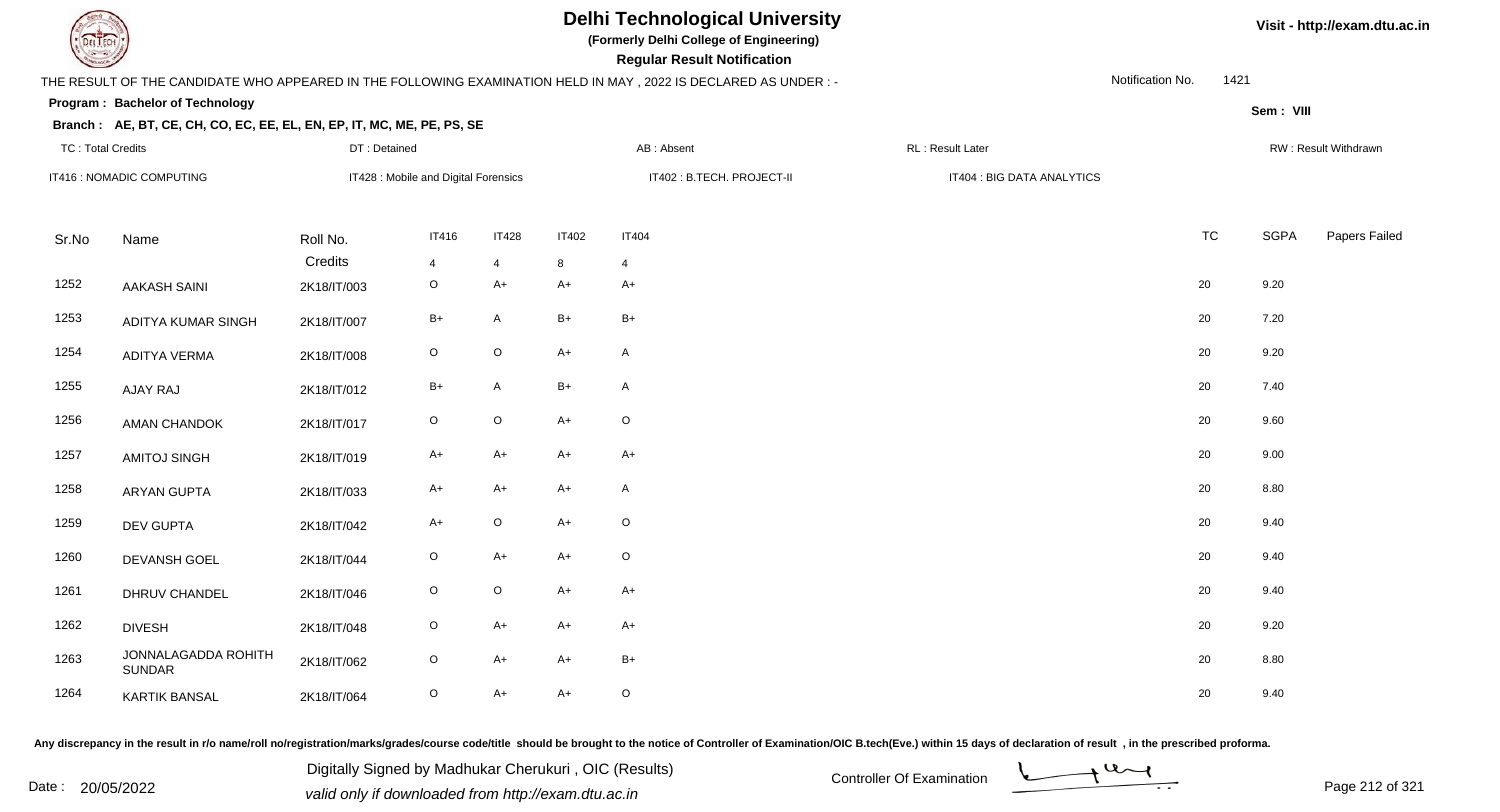TC : Total Credits

IT416 : NOMADIC COMPUTING

### **Delhi Technological University**

**(Formerly Delhi College of Engineering)**

IT428 : Mobile and Digital Forensics **ITADE STECH. PROJECT-II IT402** : B.TECH. PROJECT-II **ITADE STECH** BIG DATA ANALYTICS

 **Regular Result Notification**

#### THE RESULT OF THE CANDIDATE WHO APPEARED IN THE FOLLOWING EXAMINATION HELD IN MAY , 2022 IS DECLARED AS UNDER : -

DT : Detained

**Program : Bachelor of Technology**

#### **Branch : AE, BT, CE, CH, CO, EC, EE, EL, EN, EP, IT, MC, ME, PE, PS, SE**

Notification No.1421

**Sem : VIII**

| . |            |                         |                       |
|---|------------|-------------------------|-----------------------|
|   | AB: Absent | <b>RL: Result Later</b> | RW : Result Withdrawn |

| Sr.No | Name                              | Roll No.    | <b>IT416</b>   | <b>IT428</b>   | <b>IT402</b> | <b>IT404</b> | <b>TC</b> | SGPA | Papers Failec |
|-------|-----------------------------------|-------------|----------------|----------------|--------------|--------------|-----------|------|---------------|
|       |                                   | Credits     | $\overline{4}$ | $\overline{4}$ | 8            | 4            |           |      |               |
| 1265  | KUNAL TANEJA                      | 2K18/IT/067 | $\circ$        | $A+$           | A+           | $\mathsf O$  | 20        | 9.40 |               |
| 1266  | NAMAN AGGARWAL                    | 2K18/IT/075 | $A+$           | $A+$           | $A+$         | $A+$         | 20        | 9.00 |               |
| 1267  | NAVDEEP SEHRAWAT                  | 2K18/IT/076 | $A+$           | $A+$           | $A+$         | $\mathsf O$  | 20        | 9.20 |               |
| 1268  | PALAK MEENA                       | 2K18/IT/080 | $\circ$        | $\circ$        | $A+$         | $A+$         | 20        | 9.40 |               |
| 1269  | PIYUSH SHANDILYA                  | 2K18/IT/082 | $A+$           | $\circ$        | $A+$         | $A+$         | 20        | 9.20 |               |
| 1270  | PRABHSIMAR SINGH<br><b>TANEJA</b> | 2K18/IT/083 | $A+$           | $A+$           | $A+$         | $A+$         | 20        | 9.00 |               |
| 1271  | PRADYUMAN AGGARWAL                | 2K18/IT/084 | $\circ$        | $A+$           | $A+$         | $A+$         | 20        | 9.20 |               |
| 1272  | PRAJJWAL KUMAR                    | 2K18/IT/085 | $A+$           | $A+$           | $A+$         | $A+$         | 20        | 9.00 |               |
| 1273  | PRINCE KIRAR                      | 2K18/IT/086 | $\circ$        | $\circ$        | $A+$         | $A+$         | 20        | 9.40 |               |
| 1274  | PRIYANK JAIN                      | 2K18/IT/088 | $A+$           | $A+$           | $A+$         | $A+$         | 20        | 9.00 |               |
| 1275  | PRIYBHANU YADAV                   | 2K18/IT/090 | $A+$           | $A+$           | $A+$         | $A+$         | 20        | 9.00 |               |
| 1276  | RISHABH CHAWLA                    | 2K18/IT/096 | $\circ$        | $A+$           | $A+$         | $A+$         | 20        | 9.20 |               |
| 1277  | RISHABH JAIN                      | 2K18/IT/097 | A              | A              | $B+$         | $A+$         | 20        | 7.80 |               |

Any discrepancy in the result in r/o name/roll no/registration/marks/grades/course code/title should be brought to the notice of Controller of Examination/OIC B.tech(Eve.) within 15 days of declaration of result, in the pr

Date : 20/05/2022 Digital Digital of Microsofted Chemical Controller Of Examination Determination Page 213 of 32 Digitally Signed by Madhukar Cherukuri , OIC (Results)

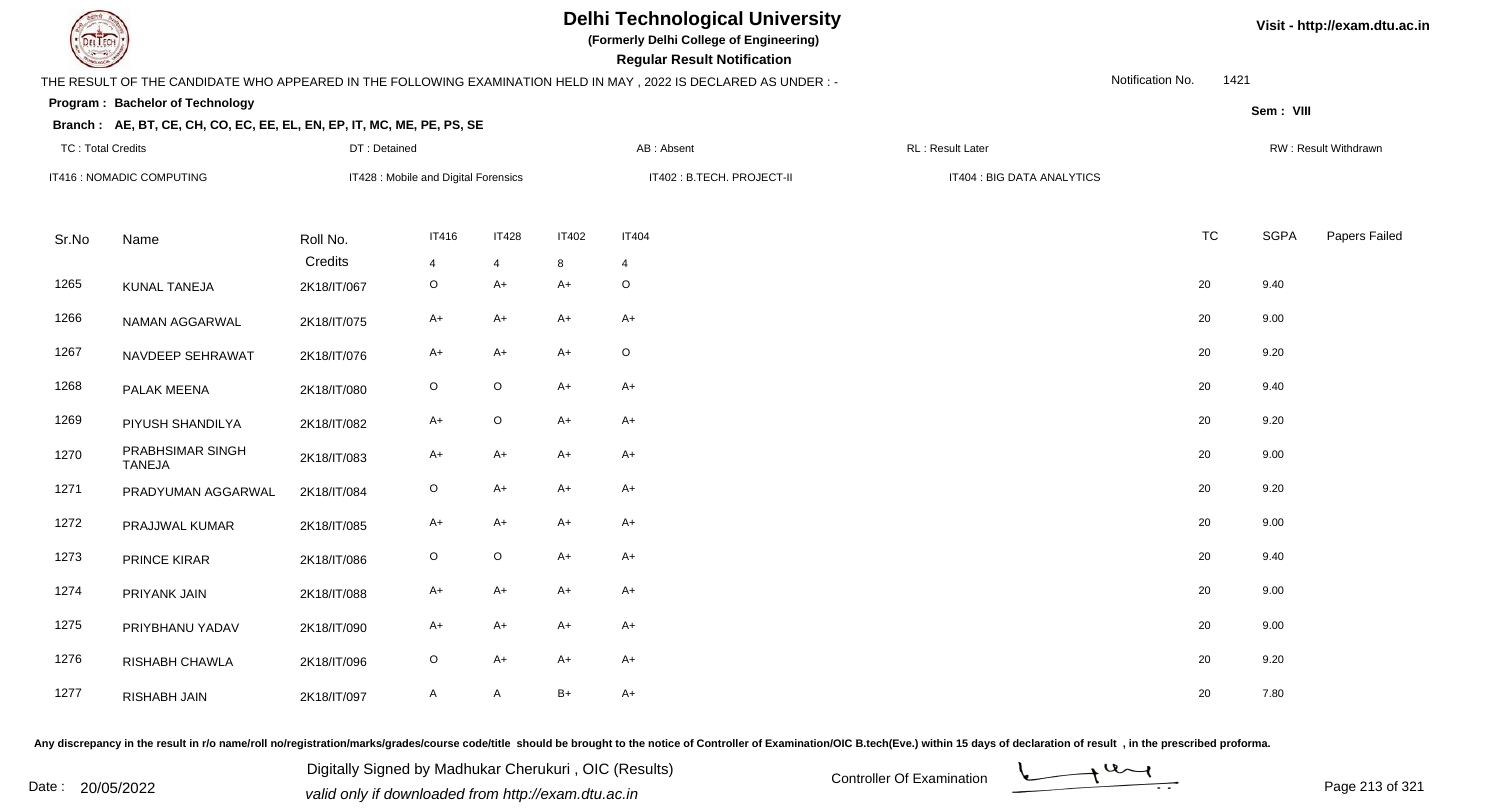**(Formerly Delhi College of Engineering)**

 **Regular Result Notification**

#### THE RESULT OF THE CANDIDATE WHO APPEARED IN THE FOLLOWING EXAMINATION HELD IN MAY , 2022 IS DECLARED AS UNDER : -

**Program : Bachelor of Technology**

#### **Branch : AE, BT, CE, CH, CO, EC, EE, EL, EN, EP, IT, MC, ME, PE, PS, SE**

| Visit - http://exam.dtu.ac.in |
|-------------------------------|
|                               |

Notification No.1421

**Sem : VIII**

#### TC : Total Credits DT : Detainedd AB : Absent RL : Result Later RW : Result Withdrawn Sr.NoName Roll No. **Credits** IT416 : NOMADIC COMPUTINGIT428 : Mobile and Digital Forensics **ITADE STECH. PROJECT-II IT402** : B.TECH. PROJECT-II **ITADE STECH** BIG DATA ANALYTICS IT4166 IT428 IT402 IT404 **TC** TC SGPA Papers Failed 4 <sup>4</sup> <sup>8</sup> <sup>4</sup> 1278 RITWIK ARORAA 2K18/IT/100 A A+ B+ A+  $\rightarrow$  20 8.00 1279 SAMRIDDHI BANARAA 2K18/IT/108 O A A+ A 20 8.80 1280 SARTHAK YADAVV 2K18/IT/111 A+ A+ A+ A+ A+ A+ C+ 20 9.00 1281 YASH THENUIAA 2K18/IT/136 O A+ A+ A+ A+ 20 9.20

Any discrepancy in the result in r/o name/roll no/registration/marks/grades/course code/title should be brought to the notice of Controller of Examination/OIC B.tech(Eve.) within 15 days of declaration of result , in the p

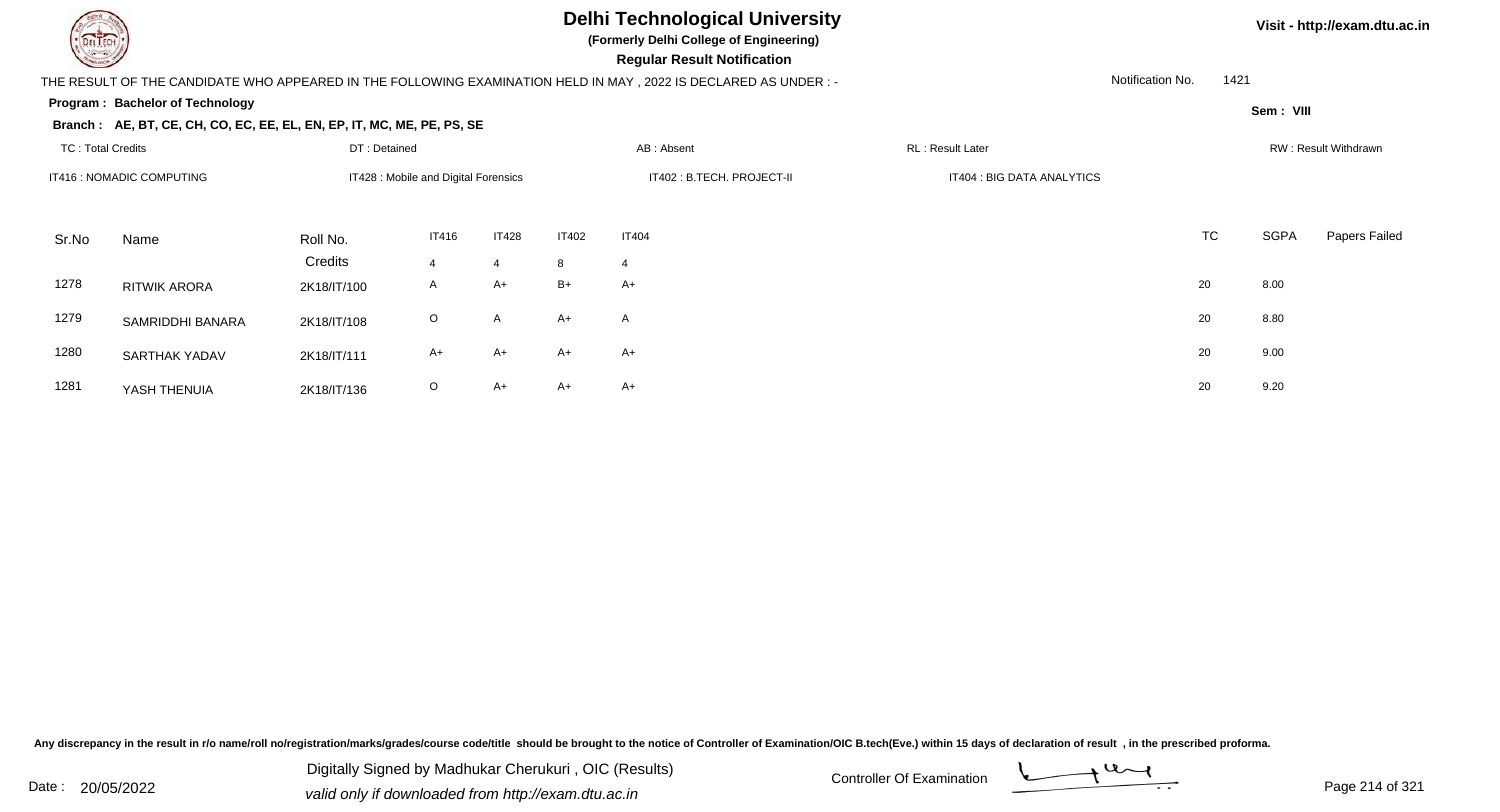**(Formerly Delhi College of Engineering)**

 **Regular Result Notification**

#### THE RESULT OF THE CANDIDATE WHO APPEARED IN THE FOLLOWING EXAMINATION HELD IN MAY , 2022 IS DECLARED AS UNDER : -

**Program : Bachelor of Technology**

#### **Branch : AE, BT, CE, CH, CO, EC, EE, EL, EN, EP, IT, MC, ME, PE, PS, SE**

| Sem: VIII |  |
|-----------|--|

1421

Notification No.

| <b>TC: Total Credits</b> |                                  | DT: Detained            |                |              |              | AB: Absent                 | RL: Result Later |                            |           |      | RW: Result Withdrawn |
|--------------------------|----------------------------------|-------------------------|----------------|--------------|--------------|----------------------------|------------------|----------------------------|-----------|------|----------------------|
|                          | IT416 : NOMADIC COMPUTING        | SE414 : Cloud Computing |                |              |              | IT402 : B.TECH. PROJECT-II |                  | IT404 : BIG DATA ANALYTICS |           |      |                      |
|                          |                                  |                         |                |              |              |                            |                  |                            |           |      |                      |
| Sr.No                    | Name                             | Roll No.                | <b>IT416</b>   | <b>SE414</b> | <b>IT402</b> | <b>IT404</b>               |                  |                            | <b>TC</b> | SGPA | Papers Failed        |
|                          |                                  | Credits                 | $\overline{4}$ | 4            | 8            | $\overline{4}$             |                  |                            |           |      |                      |
| 1282                     | ANIMESH                          | 2K18/IT/022             | $A+$           | $A+$         | $A+$         | $A+$                       |                  |                            | 20        | 9.00 |                      |
| 1283                     | <b>SARTHAK PRUTHI</b>            | 2K18/IT/110             | $A+$           | $\circ$      | $\circ$      | $A+$                       |                  |                            | 20        | 9.60 |                      |
| 1284                     | SHANTANU SHISHODIA               | 2K18/IT/113             | $A+$           | $\circ$      | $A+$         | $A+$                       |                  |                            | $20\,$    | 9.20 |                      |
| 1285                     | SHUBHANSHU CHAUDHARY 2K18/IT/116 |                         | $A+$           | $\circ$      | $A+$         | $\circ$                    |                  |                            | 20        | 9.40 |                      |
| 1286                     | <b>TANMAY GARG</b>               | 2K18/IT/125             | $A+$           | A+           | $A+$         | $\circ$                    |                  |                            | 20        | 9.20 |                      |
| 1287                     | UTSAV GOYAL                      | 2K18/IT/129             | $A+$           | A+           | $A+$         | $A+$                       |                  |                            | 20        | 9.00 |                      |
| 1288                     | <b>VIBHORE WAHI</b>              | 2K18/IT/131             | $A+$           | $\circ$      | $A+$         | $A+$                       |                  |                            | 20        | 9.20 |                      |
| 1289                     | <b>VIVEK YADAV</b>               | 2K18/IT/135             | $A+$           | A+           | $\circ$      | $A+$                       |                  |                            | $20\,$    | 9.40 |                      |

Any discrepancy in the result in r/o name/roll no/registration/marks/grades/course code/title should be brought to the notice of Controller of Examination/OIC B.tech(Eve.) within 15 days of declaration of result, in the pr

Date : 20/05/2022 Digital Digital of Microsofted Chemical Controller Of Examination Determination Page 215 of 32 Digitally Signed by Madhukar Cherukuri , OIC (Results)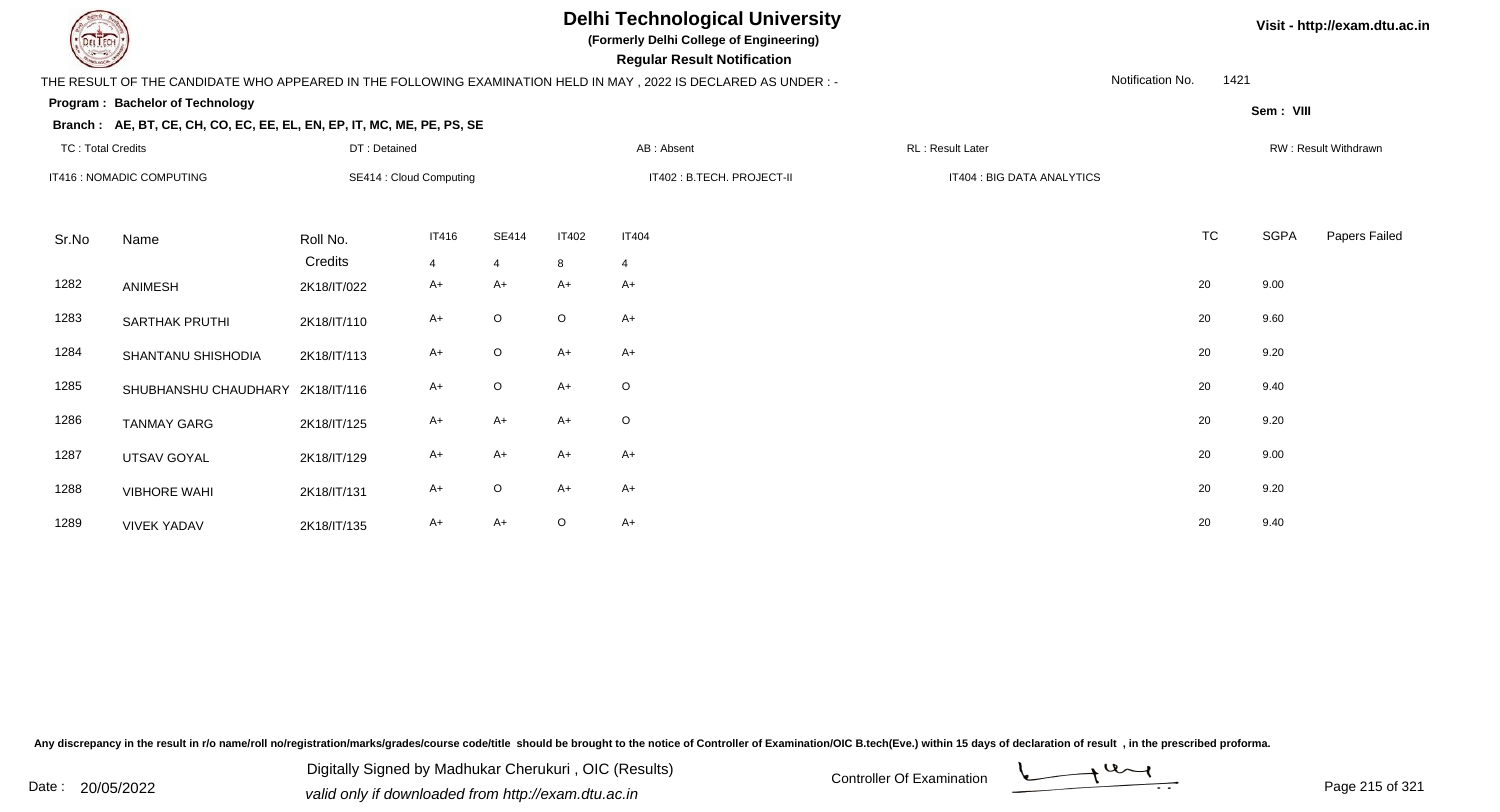| EL ECH                   |                                                                                                                |                            |                   |                         |                                          |                                | <b>Delhi Technological University</b><br>(Formerly Delhi College of Engineering)<br><b>Regular Result Notification</b> |                            |                  |           |             | Visit - http://exam.dtu.ac.in |
|--------------------------|----------------------------------------------------------------------------------------------------------------|----------------------------|-------------------|-------------------------|------------------------------------------|--------------------------------|------------------------------------------------------------------------------------------------------------------------|----------------------------|------------------|-----------|-------------|-------------------------------|
|                          | THE RESULT OF THE CANDIDATE WHO APPEARED IN THE FOLLOWING EXAMINATION HELD IN MAY, 2022 IS DECLARED AS UNDER:- |                            |                   |                         |                                          |                                |                                                                                                                        |                            | Notification No. | 1421      |             |                               |
|                          | Program: Bachelor of Technology                                                                                |                            |                   |                         |                                          |                                |                                                                                                                        |                            |                  |           | Sem: VIII   |                               |
|                          | Branch: AE, BT, CE, CH, CO, EC, EE, EL, EN, EP, IT, MC, ME, PE, PS, SE                                         |                            |                   |                         |                                          |                                |                                                                                                                        |                            |                  |           |             |                               |
| <b>TC: Total Credits</b> |                                                                                                                | DT: Detained               |                   |                         |                                          | AB: Absent                     |                                                                                                                        | RL: Result Later           |                  |           |             | RW: Result Withdrawn          |
| MOOC404 : MOOC II        | IT420 : COMPUTER VISION                                                                                        | IT402 : B.TECH. PROJECT-II |                   |                         |                                          | IT404 : BIG DATA ANALYTICS     |                                                                                                                        | MOOC402: MOOC I            |                  |           |             |                               |
| Sr.No                    | Name                                                                                                           | Roll No.                   | <b>IT420</b>      | <b>IT402</b>            | <b>IT404</b>                             |                                | MOOC402 MOOC404                                                                                                        |                            |                  | <b>TC</b> | <b>SGPA</b> | Papers Failed                 |
|                          |                                                                                                                | Credits                    | $\overline{4}$    | 8                       | 4                                        | $\overline{2}$                 | $\overline{2}$                                                                                                         |                            |                  |           |             |                               |
| 1290                     | AYUSH AGRAWAL                                                                                                  | 2K17/IT/34                 | В                 | $B+$                    | A                                        | $A+$                           | A                                                                                                                      |                            | 20               |           | 7.30        |                               |
| 1291                     | AADHAR DUTTA                                                                                                   | 2K18/IT/001                | $\circ$           | $A+$                    | $A+$                                     | $A+$                           | $A+$                                                                                                                   |                            | 20               |           | 9.20        |                               |
| 1292                     | <b>ASHISH RAWAT</b>                                                                                            | 2K18/IT/034                | A                 | $A+$                    | $A+$                                     | $A+$                           | A+                                                                                                                     |                            | 20               |           | 8.80        |                               |
| 1293                     | <b>IBRAHIM ABDIHAKIM DAHIR</b>                                                                                 | 2K18/IT/058                | B                 | $B+$                    | $B+$                                     | A                              | A+                                                                                                                     |                            | 20               |           | 7.10        |                               |
| 1294                     | <b>MAYANK KAUSHIK</b>                                                                                          | 2K18/IT/070                | A                 | $A+$                    | $A+$                                     | $A+$                           | $A+$                                                                                                                   |                            | 20               |           | 8.80        |                               |
| 1295                     | <b>RISHABH SINHA</b>                                                                                           | 2K18/IT/098                | A+                | $A+$                    | $A+$                                     | $A+$                           | A+                                                                                                                     |                            | 20               |           | 9.00        |                               |
|                          | IT420 : COMPUTER VISION                                                                                        |                            |                   |                         | SE406 : ADVANCES IN SOFTWARE ENGINEERING |                                | IT402: B.TECH. PROJECT-II                                                                                              | IT404 : BIG DATA ANALYTICS |                  |           |             |                               |
| Sr.No                    | Name                                                                                                           | Roll No.<br>Credits        | <b>IT420</b><br>4 | SE406<br>$\overline{4}$ | <b>IT402</b><br>8                        | <b>IT404</b><br>$\overline{4}$ |                                                                                                                        |                            |                  | <b>TC</b> | <b>SGPA</b> | Papers Failed                 |
| 1296                     | <b>ANKIT RAJ</b>                                                                                               | 2K18/IT/024                | A+                | A+                      | $B+$                                     | A                              |                                                                                                                        |                            | 20               |           | 8.00        |                               |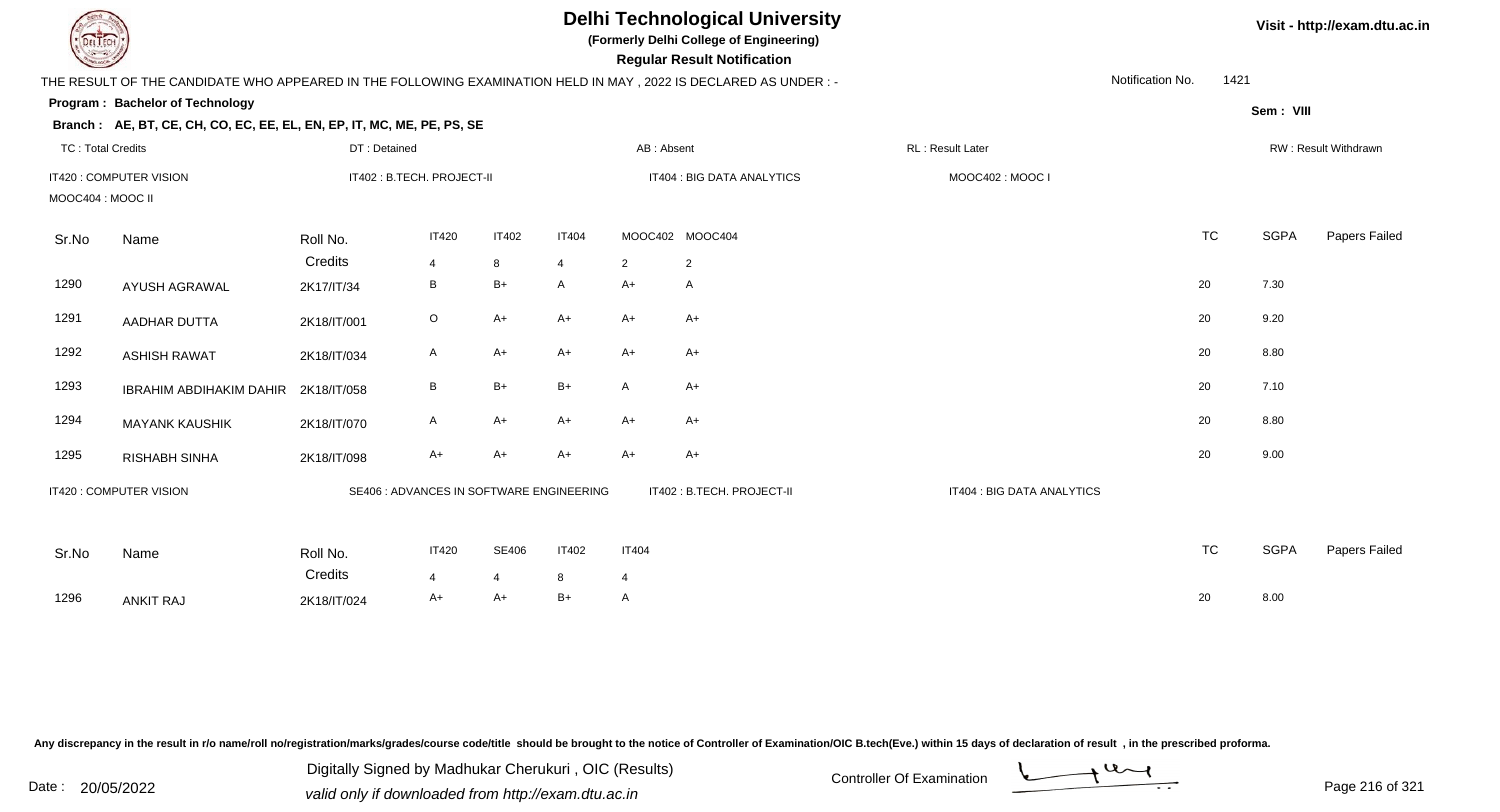|                                                           | <b>Delhi Technological University</b><br>(Formerly Delhi College of Engineering)<br><b>Regular Result Notification</b> |                    |                |                                                                                                              |                                                                         |                                                                                                                |                  |      |                                     |                                                                                                                 |  |  |  |
|-----------------------------------------------------------|------------------------------------------------------------------------------------------------------------------------|--------------------|----------------|--------------------------------------------------------------------------------------------------------------|-------------------------------------------------------------------------|----------------------------------------------------------------------------------------------------------------|------------------|------|-------------------------------------|-----------------------------------------------------------------------------------------------------------------|--|--|--|
|                                                           |                                                                                                                        |                    |                |                                                                                                              |                                                                         |                                                                                                                | Notification No. | 1421 |                                     |                                                                                                                 |  |  |  |
|                                                           |                                                                                                                        |                    |                |                                                                                                              |                                                                         |                                                                                                                |                  |      |                                     |                                                                                                                 |  |  |  |
|                                                           |                                                                                                                        |                    |                |                                                                                                              |                                                                         |                                                                                                                |                  |      |                                     |                                                                                                                 |  |  |  |
|                                                           |                                                                                                                        |                    |                |                                                                                                              | AB: Absent                                                              | RL: Result Later                                                                                               |                  |      |                                     | RW: Result Withdrawn                                                                                            |  |  |  |
|                                                           |                                                                                                                        |                    |                |                                                                                                              | IT404 : BIG DATA ANALYTICS                                              |                                                                                                                |                  |      |                                     |                                                                                                                 |  |  |  |
| Name                                                      | Roll No.                                                                                                               | <b>IT428</b>       | <b>IT402</b>   | <b>IT404</b>                                                                                                 |                                                                         |                                                                                                                |                  |      |                                     | Papers Failed                                                                                                   |  |  |  |
|                                                           | Credits                                                                                                                | 4                  | 8              | 4                                                                                                            |                                                                         |                                                                                                                |                  |      |                                     |                                                                                                                 |  |  |  |
| <b>BRUNO OMONDI ADUL</b>                                  | 2K18/IT/038                                                                                                            | A                  | $B+$           | $B+$                                                                                                         |                                                                         |                                                                                                                | 16               |      |                                     |                                                                                                                 |  |  |  |
| AE408 : REFRIGERATION & AUTOMOBILE AIR<br>CONDITIONING    |                                                                                                                        |                    |                |                                                                                                              | MC402: B.TECH. PROJECT-II                                               | MOOC402: MOOC I                                                                                                |                  |      |                                     |                                                                                                                 |  |  |  |
| Name                                                      | Roll No.                                                                                                               | AE408              | EE428          | MC402                                                                                                        | MOOC402                                                                 |                                                                                                                |                  |      |                                     | Papers Failed                                                                                                   |  |  |  |
|                                                           |                                                                                                                        | $\overline{4}$     | $\overline{4}$ | 8                                                                                                            | $\overline{2}$                                                          |                                                                                                                |                  |      |                                     |                                                                                                                 |  |  |  |
| <b>JAI YADAV</b>                                          | 2K18/MC/046                                                                                                            | A                  | $\mathsf{A}$   | C                                                                                                            | $A+$                                                                    |                                                                                                                | 18               |      |                                     |                                                                                                                 |  |  |  |
| AE416 : RENEWABLE SOURCES OF ENERGY<br><b>DEVELOPMENT</b> |                                                                                                                        |                    |                |                                                                                                              | <b>MC418: OPTIMIZATION TECHNIQUES</b>                                   | MC402: B.TECH. PROJECT-II                                                                                      |                  |      |                                     |                                                                                                                 |  |  |  |
| Name                                                      | Roll No.                                                                                                               | AE416              | EN412          | MC418                                                                                                        | MC402                                                                   |                                                                                                                |                  |      |                                     | Papers Failed                                                                                                   |  |  |  |
|                                                           |                                                                                                                        | $\overline{4}$     | $\overline{4}$ |                                                                                                              | 8                                                                       |                                                                                                                |                  |      |                                     |                                                                                                                 |  |  |  |
| <b>MAHESH</b>                                             | 2K18/MC/063                                                                                                            | A                  |                | A                                                                                                            | $\mathsf{A}$                                                            |                                                                                                                |                  |      |                                     |                                                                                                                 |  |  |  |
|                                                           | DEL ECH<br>Program: Bachelor of Technology<br><b>TC: Total Credits</b><br>IT428 : Mobile and Digital Forensics         | Credits<br>Credits | DT: Detained   | Branch: AE, BT, CE, CH, CO, EC, EE, EL, EN, EP, IT, MC, ME, PE, PS, SE<br>IT402 : B.TECH. PROJECT-II<br>$B+$ | EE428 : DIGITAL IMAGE PROCESSING<br>EN412 : ENVIRONMENT AND SUSTAINABLE | THE RESULT OF THE CANDIDATE WHO APPEARED IN THE FOLLOWING EXAMINATION HELD IN MAY, 2022 IS DECLARED AS UNDER:- |                  | 20   | <b>TC</b><br><b>TC</b><br><b>TC</b> | Visit - http://exam.dtu.ac.in<br>Sem: VIII<br><b>SGPA</b><br>7.25<br><b>SGPA</b><br>6.78<br><b>SGPA</b><br>7.80 |  |  |  |

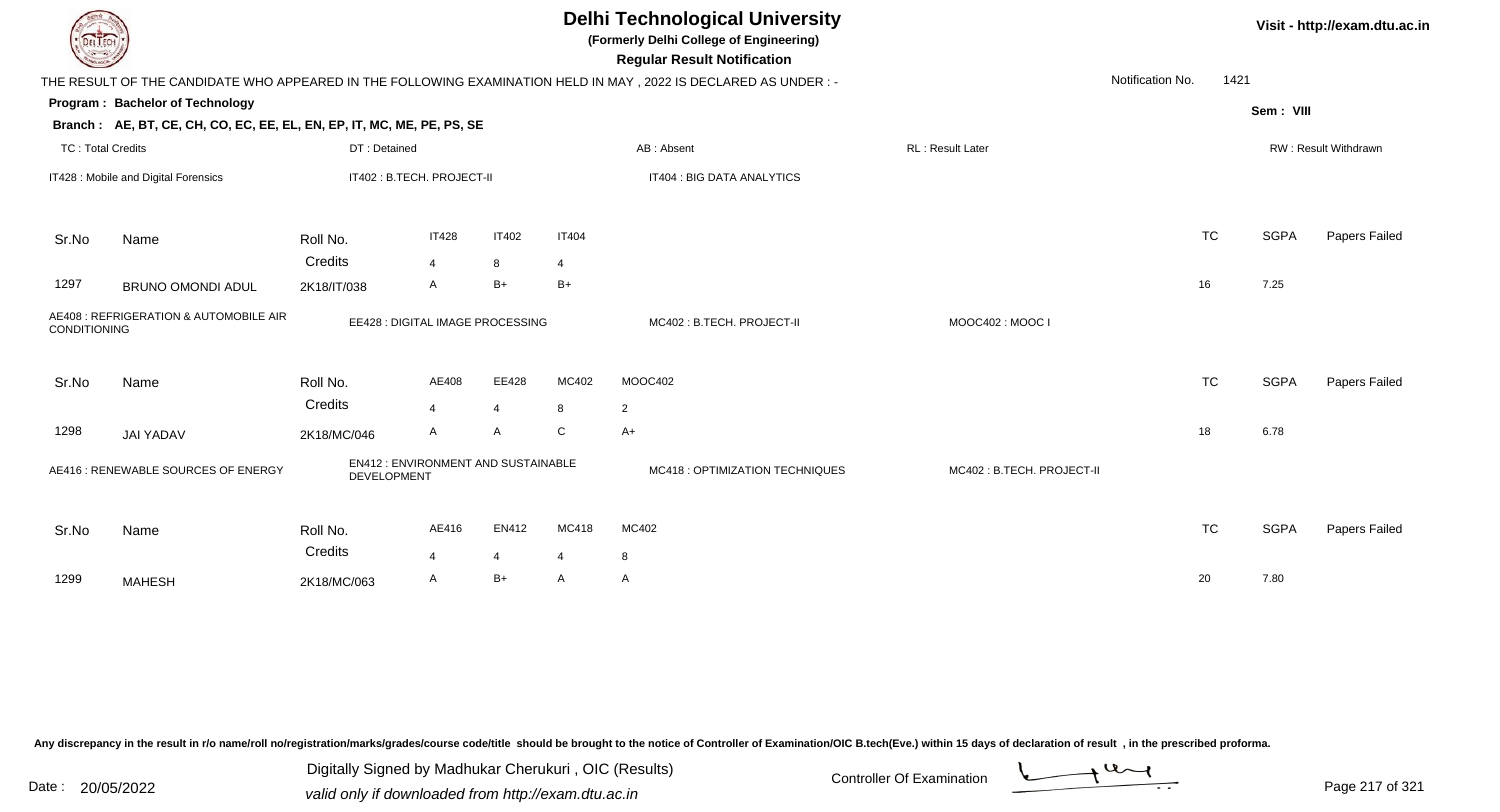| EL ECH                   |                                                                                                                |                            |                      |                      | Visit - http://exam.dtu.ac.in |                |                                       |                           |                  |           |             |                      |
|--------------------------|----------------------------------------------------------------------------------------------------------------|----------------------------|----------------------|----------------------|-------------------------------|----------------|---------------------------------------|---------------------------|------------------|-----------|-------------|----------------------|
|                          | THE RESULT OF THE CANDIDATE WHO APPEARED IN THE FOLLOWING EXAMINATION HELD IN MAY, 2022 IS DECLARED AS UNDER:- |                            |                      |                      |                               |                |                                       |                           | Notification No. | 1421      |             |                      |
|                          | Program: Bachelor of Technology                                                                                |                            |                      |                      |                               |                |                                       |                           |                  |           | Sem: VIII   |                      |
|                          | Branch: AE, BT, CE, CH, CO, EC, EE, EL, EN, EP, IT, MC, ME, PE, PS, SE                                         |                            |                      |                      |                               |                |                                       |                           |                  |           |             |                      |
| <b>TC: Total Credits</b> |                                                                                                                | DT: Detained               |                      |                      |                               | AB: Absent     |                                       | RL: Result Later          |                  |           |             | RW: Result Withdrawn |
| MOOC404: MOOC II         | AE416 : RENEWABLE SOURCES OF ENERGY                                                                            | IT404 : BIG DATA ANALYTICS |                      |                      |                               |                | MC402: B.TECH. PROJECT-II             | MOOC402: MOOC I           |                  |           |             |                      |
| Sr.No                    | Name                                                                                                           | Roll No.                   | AE416                | <b>IT404</b>         | MC402                         |                | MOOC402 MOOC404                       |                           |                  | <b>TC</b> | <b>SGPA</b> | Papers Failed        |
|                          |                                                                                                                | Credits                    | $\overline{4}$       | $\overline{4}$       | 8                             | $\overline{2}$ | 2                                     |                           |                  |           |             |                      |
| 1300                     | <b>ASHMEET</b>                                                                                                 | 2K18/MC/025                | B+                   | $\circ$              | A                             | A+             | $A+$                                  |                           |                  | 20        | 8.40        |                      |
|                          | BT426 : ENVIRONMENTAL BIOTECHNOLOGY<br>BT404 : ADVANCES IN COMPUTATIONAL BIOLOGY<br>MOOC404: MOOC II           |                            |                      |                      |                               |                | MC402: B.TECH. PROJECT-II             | MOOC402: MOOC I           |                  |           |             |                      |
| Sr.No                    | Name                                                                                                           | Roll No.                   | <b>BT404</b>         | <b>BT426</b>         | MC402                         |                | MOOC402 MOOC404                       |                           |                  | <b>TC</b> | <b>SGPA</b> | Papers Failed        |
|                          |                                                                                                                | Credits                    | $\overline{4}$       | $\overline{4}$       | 8                             | $\overline{2}$ | 2                                     |                           |                  |           |             |                      |
| 1301                     | <b>ADITYA SINGH</b>                                                                                            | 2K18/MC/007                | $B+$                 | $B+$                 | $B+$                          | E              | E                                     |                           |                  | 16        | 5.60        | MOOC402, MOOC404,    |
|                          | BT404 : ADVANCES IN COMPUTATIONAL BIOLOGY                                                                      | CO414 : BIG DATA ANALYTICS |                      |                      |                               |                | MC420 : INFORMATION THEORY AND CODING | MC402: B.TECH. PROJECT-II |                  |           |             |                      |
| Sr.No                    | Name                                                                                                           | Roll No.                   | <b>BT404</b>         | CO414                | MC420                         | MC402          |                                       |                           |                  | <b>TC</b> | <b>SGPA</b> | Papers Failed        |
| 1302                     | SHREYAN SOOD                                                                                                   | Credits<br>2K18/MC/110     | $\overline{4}$<br>A+ | $\overline{4}$<br>A+ | 4<br>A+                       | 8<br>A         |                                       |                           |                  | 20        | 8.60        |                      |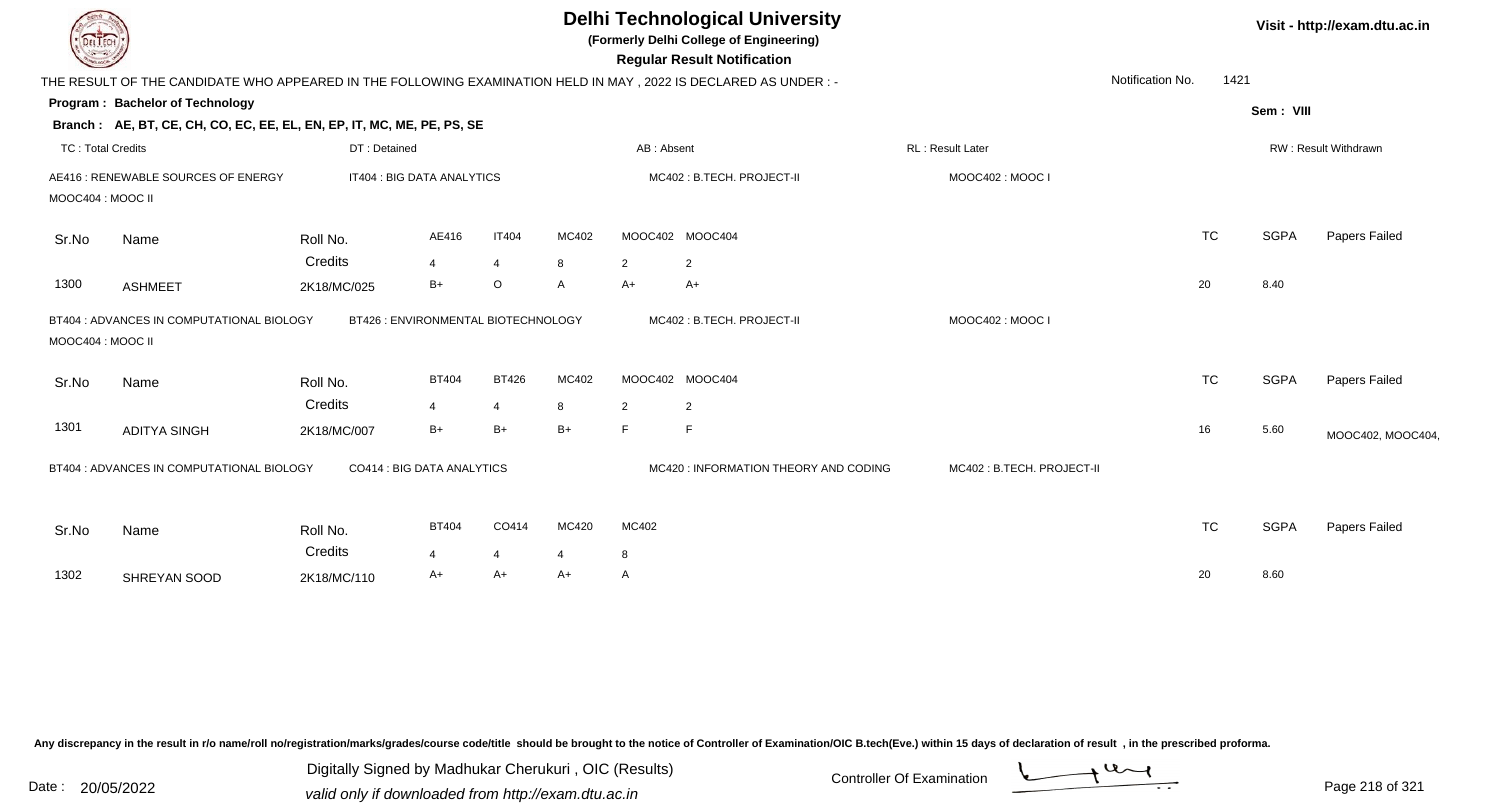| EL TECH                  |                                                                                                                  | <b>Delhi Technological University</b><br>(Formerly Delhi College of Engineering)<br><b>Regular Result Notification</b> |                                        |                     |                |                        |                                 |                                       |           |             |                      |  |  |
|--------------------------|------------------------------------------------------------------------------------------------------------------|------------------------------------------------------------------------------------------------------------------------|----------------------------------------|---------------------|----------------|------------------------|---------------------------------|---------------------------------------|-----------|-------------|----------------------|--|--|
|                          | THE RESULT OF THE CANDIDATE WHO APPEARED IN THE FOLLOWING EXAMINATION HELD IN MAY , 2022 IS DECLARED AS UNDER :- |                                                                                                                        |                                        |                     |                |                        |                                 | Notification No.                      | 1421      |             |                      |  |  |
|                          | Program: Bachelor of Technology                                                                                  |                                                                                                                        |                                        |                     |                |                        |                                 |                                       |           | Sem: VIII   |                      |  |  |
|                          | Branch: AE, BT, CE, CH, CO, EC, EE, EL, EN, EP, IT, MC, ME, PE, PS, SE                                           |                                                                                                                        |                                        |                     |                |                        |                                 |                                       |           |             |                      |  |  |
| <b>TC: Total Credits</b> |                                                                                                                  | DT: Detained                                                                                                           |                                        |                     |                | AB: Absent             |                                 | RL: Result Later                      |           |             | RW: Result Withdrawn |  |  |
|                          | BT404 : ADVANCES IN COMPUTATIONAL BIOLOGY<br>MC402: B.TECH. PROJECT-II                                           |                                                                                                                        | MC406 : PARTIAL DIFFERENTIAL EQUATIONS |                     |                |                        | MC418 : OPTIMIZATION TECHNIQUES | MC420 : INFORMATION THEORY AND CODING |           |             |                      |  |  |
| Sr.No                    | Name                                                                                                             | Roll No.                                                                                                               | <b>BT404</b>                           | MC406               | MC418          | MC420                  | MC402                           |                                       | <b>TC</b> | <b>SGPA</b> | Papers Failed        |  |  |
|                          |                                                                                                                  | Credits                                                                                                                | $\overline{4}$                         | $\overline{4}$      | $\overline{4}$ | $\overline{4}$         | 8                               |                                       |           |             |                      |  |  |
| 1303                     | <b>RAMAN</b>                                                                                                     | 2K18/MC/088                                                                                                            | $\circ$                                | $\overline{A}$      | A              | A                      | $A+$                            |                                       | 24        | 8.67        |                      |  |  |
| MOOC404 : MOOC II        | BT406 : AGRICULTURE MICROBIOLOGY                                                                                 |                                                                                                                        | CO414 : BIG DATA ANALYTICS             |                     |                |                        | MC402: B.TECH. PROJECT-II       | MOOC402: MOOC I                       |           |             |                      |  |  |
| Sr.No                    | Name                                                                                                             | Roll No.<br>Credits                                                                                                    | <b>BT406</b>                           | CO414               | MC402          |                        | MOOC402 MOOC404                 |                                       | <b>TC</b> | <b>SGPA</b> | Papers Failed        |  |  |
| 1304                     | <b>DIPANSHU</b>                                                                                                  | 2K18/MC/034                                                                                                            | $B+$                                   | $\overline{4}$<br>A | 8<br>A         | $\overline{2}$<br>$A+$ | $\overline{2}$<br>$A+$          |                                       | 20        | 8.00        |                      |  |  |
| MOOC404: MOOC II         | BT406 : AGRICULTURE MICROBIOLOGY                                                                                 |                                                                                                                        | MC418 : OPTIMIZATION TECHNIQUES        |                     |                |                        | MC402: B.TECH. PROJECT-II       | MOOC402: MOOC I                       |           |             |                      |  |  |
| Sr.No                    | Name                                                                                                             | Roll No.                                                                                                               | <b>BT406</b>                           | MC418               | MC402          |                        | MOOC402 MOOC404                 |                                       | <b>TC</b> | <b>SGPA</b> | <b>Papers Failed</b> |  |  |
|                          |                                                                                                                  | Credits                                                                                                                | 4                                      | $\overline{4}$      | 8              | $\overline{2}$         | $\overline{2}$                  |                                       |           |             |                      |  |  |
| 1305                     | <b>SARTHAK SINGH</b>                                                                                             | 2K18/MC/103                                                                                                            | A                                      | A+                  | A              | A+                     | A+                              |                                       | 20        | 8.40        |                      |  |  |

Digitally Signed by Madhukar Cherukuri, OIC (Results)<br>Date : 20/05/2022 valid only if downloaded from http://oxam.dtu.ac.in Digitally Signed by Madhukar Cherukuri , OIC (Results)

valid only if downloaded from http://exam.dtu.ac.in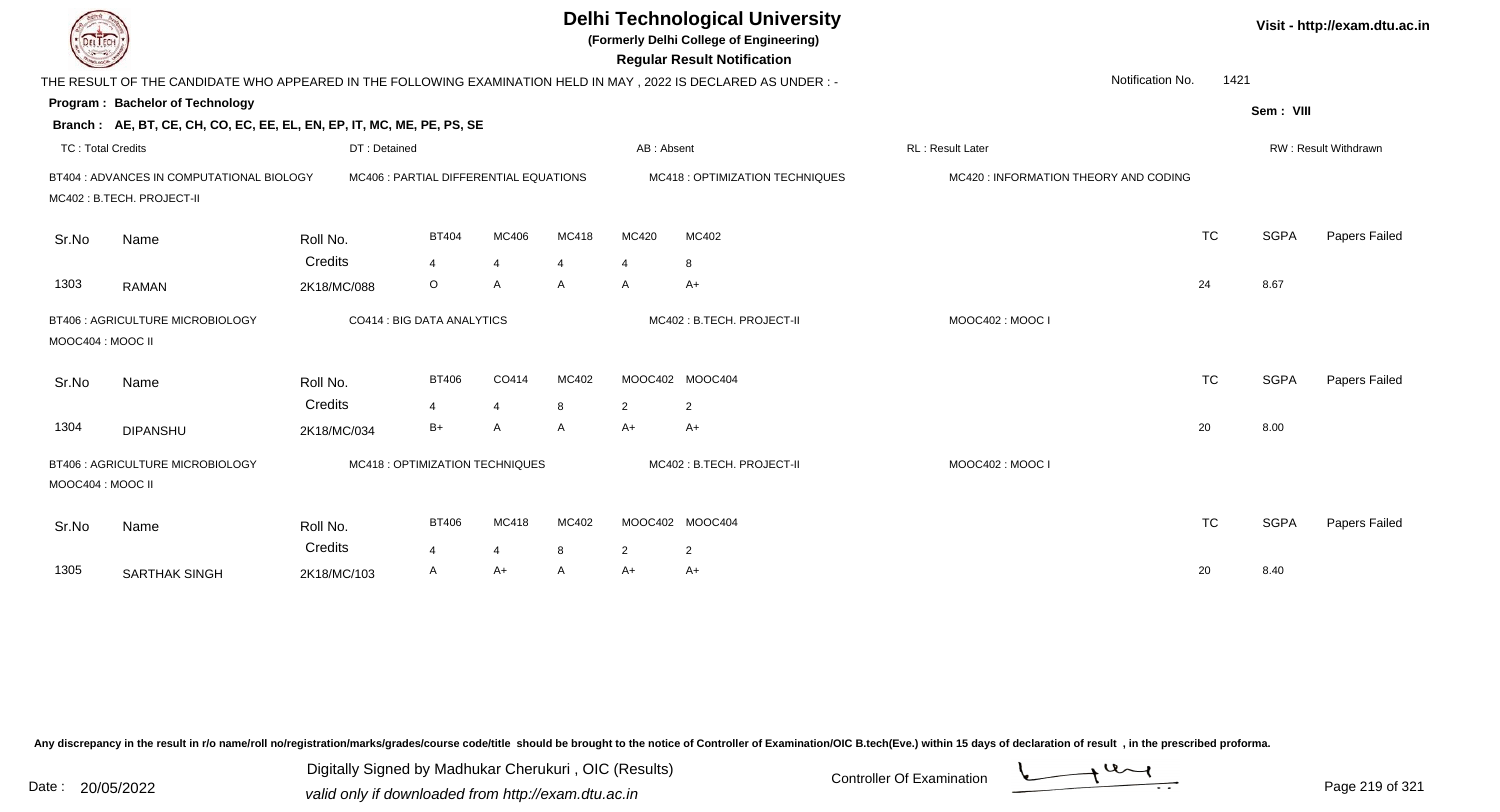| EL ECH                                 |                                                                                                                   |              |                                        |                          |       |                | <b>Delhi Technological University</b><br>(Formerly Delhi College of Engineering)<br><b>Regular Result Notification</b> |                             |           |             | Visit - http://exam.dtu.ac.in |
|----------------------------------------|-------------------------------------------------------------------------------------------------------------------|--------------|----------------------------------------|--------------------------|-------|----------------|------------------------------------------------------------------------------------------------------------------------|-----------------------------|-----------|-------------|-------------------------------|
|                                        | THE RESULT OF THE CANDIDATE WHO APPEARED IN THE FOLLOWING EXAMINATION HELD IN MAY , 2022 IS DECLARED AS UNDER : - |              |                                        |                          |       |                |                                                                                                                        | Notification No.            | 1421      |             |                               |
|                                        | Program: Bachelor of Technology                                                                                   |              |                                        |                          |       |                |                                                                                                                        |                             |           | Sem: VIII   |                               |
|                                        | Branch: AE, BT, CE, CH, CO, EC, EE, EL, EN, EP, IT, MC, ME, PE, PS, SE                                            |              |                                        |                          |       |                |                                                                                                                        |                             |           |             |                               |
| <b>TC: Total Credits</b>               |                                                                                                                   | DT: Detained |                                        |                          |       | AB: Absent     |                                                                                                                        | RL: Result Later            |           |             | RW: Result Withdrawn          |
| <b>ENGINEERING</b>                     | CE416 : GEO-ENVIRONMENTAL AND GEO-HAZARD<br>MC402: B.TECH. PROJECT-II                                             |              | CO406 : Parallel Computer Architecture |                          |       |                | CO408 : INTELLECTUAL PROPERTY RIGHTS                                                                                   | ME420: MATERIALS MANAGEMENT |           |             |                               |
| Sr.No                                  | Name                                                                                                              | Roll No.     | CE416                                  | CO406                    | CO408 | ME420          | MC402                                                                                                                  |                             | <b>TC</b> | <b>SGPA</b> | Papers Failed                 |
|                                        |                                                                                                                   | Credits      | $\overline{4}$                         | $\overline{\mathcal{A}}$ | 4     | $\overline{4}$ | 8                                                                                                                      |                             |           |             |                               |
| 1306                                   | SHEFALI PAUL                                                                                                      | 2K18/MC/105  | A+                                     | $B+$                     | Α     | A              | $B+$                                                                                                                   |                             | 24        | 7.67        |                               |
| <b>ENGINEERING</b><br>MOOC404: MOOC II | CE416 : GEO-ENVIRONMENTAL AND GEO-HAZARD                                                                          |              | ME418: SUPPLY CHAIN MANAGEMENT         |                          |       |                | MC402: B.TECH. PROJECT-II                                                                                              | MOOC402: MOOC I             |           |             |                               |
| Sr.No                                  | Name                                                                                                              | Roll No.     | CE416                                  | ME418                    | MC402 |                | MOOC402 MOOC404                                                                                                        |                             | <b>TC</b> | <b>SGPA</b> | Papers Failed                 |
|                                        |                                                                                                                   | Credits      | 4                                      | $\overline{4}$           | 8     | 2              | $\overline{2}$                                                                                                         |                             |           |             |                               |
| 1307                                   | ADITYA VARDHAN                                                                                                    | 2K17/MC/10   | A                                      | $B+$                     | B+    | $A+$           | $A+$                                                                                                                   |                             | 20        | 7.60        |                               |
|                                        | <b>CE420: TRAFFIC ENGINEERING</b><br>MC418 : OPTIMIZATION TECHNIQUES                                              |              |                                        |                          |       |                | ME418: SUPPLY CHAIN MANAGEMENT                                                                                         | MC402: B.TECH. PROJECT-II   |           |             |                               |
| Sr.No                                  | Name                                                                                                              | Roll No.     | CE420                                  | MC418                    | ME418 | MC402          |                                                                                                                        |                             | <b>TC</b> | <b>SGPA</b> | Papers Failed                 |
|                                        |                                                                                                                   | Credits      | $\overline{4}$                         | $\overline{\mathbf{4}}$  |       | 8              |                                                                                                                        |                             |           |             |                               |
| 1308                                   | <b>PRAKASH</b>                                                                                                    | 2K18/MC/079  | A                                      | A+                       | A+    | A              |                                                                                                                        |                             | 20        | 8.40        |                               |
|                                        |                                                                                                                   |              |                                        |                          |       |                |                                                                                                                        |                             |           |             |                               |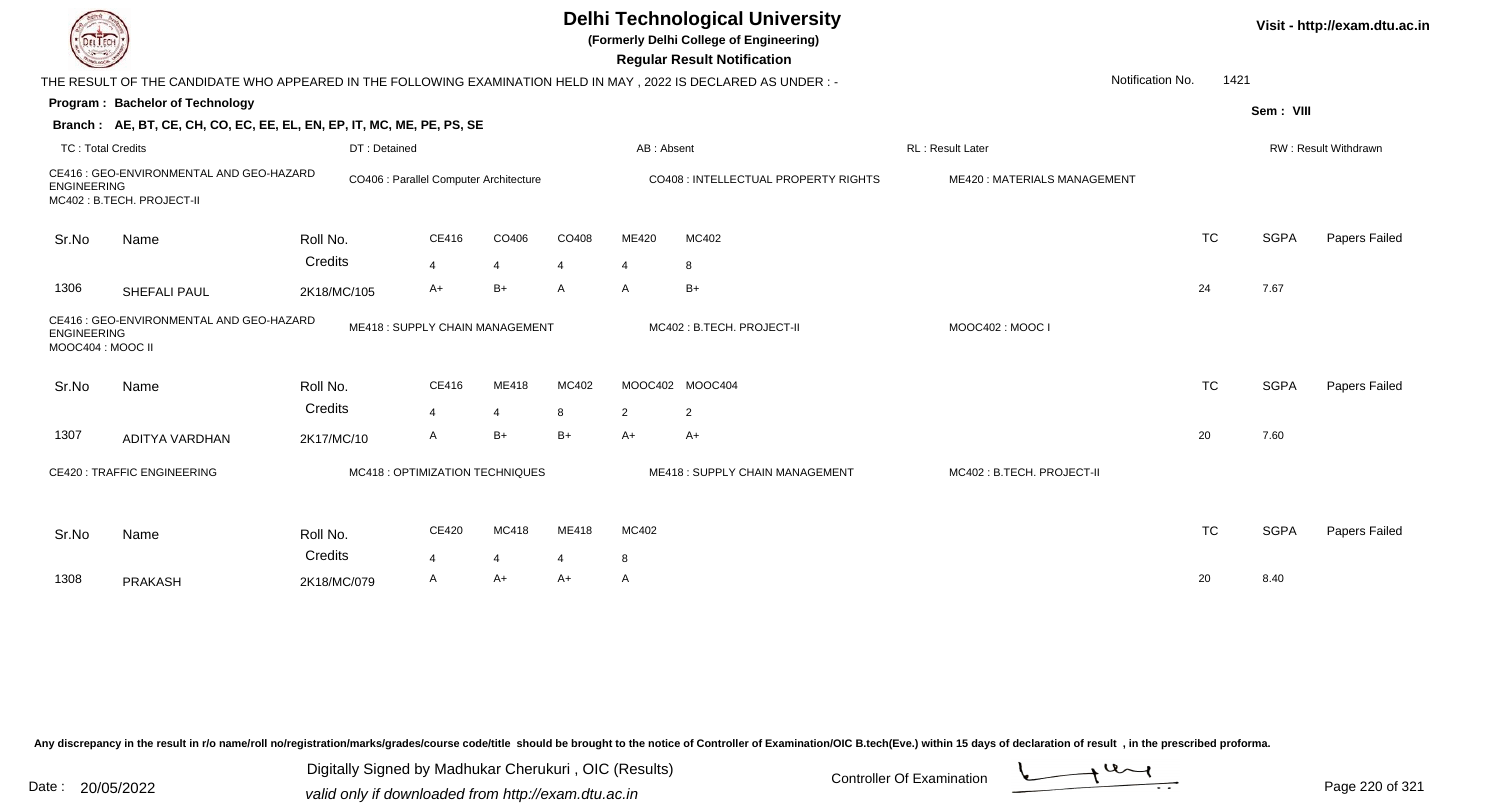| <b>Delhi Technological University</b><br>(Formerly Delhi College of Engineering)<br>DEL TECH<br><b>Regular Result Notification</b> |                                                                        |                |                                              |                |                |                                                                                                                 |  |                           |                  |           |             | Visit - http://exam.dtu.ac.in |
|------------------------------------------------------------------------------------------------------------------------------------|------------------------------------------------------------------------|----------------|----------------------------------------------|----------------|----------------|-----------------------------------------------------------------------------------------------------------------|--|---------------------------|------------------|-----------|-------------|-------------------------------|
|                                                                                                                                    |                                                                        |                |                                              |                |                | THE RESULT OF THE CANDIDATE WHO APPEARED IN THE FOLLOWING EXAMINATION HELD IN MAY, 2022 IS DECLARED AS UNDER :- |  |                           | Notification No. | 1421      |             |                               |
|                                                                                                                                    | Program: Bachelor of Technology                                        |                |                                              |                |                |                                                                                                                 |  |                           |                  |           | Sem: VIII   |                               |
|                                                                                                                                    | Branch: AE, BT, CE, CH, CO, EC, EE, EL, EN, EP, IT, MC, ME, PE, PS, SE |                |                                              |                |                |                                                                                                                 |  |                           |                  |           |             |                               |
| <b>TC: Total Credits</b>                                                                                                           |                                                                        | DT: Detained   |                                              |                |                | AB: Absent                                                                                                      |  | <b>RL: Result Later</b>   |                  |           |             | <b>RW: Result Withdrawn</b>   |
|                                                                                                                                    | CO406 : Parallel Computer Architecture                                 |                | EC458 : Deep Learning                        |                |                | MC406 : PARTIAL DIFFERENTIAL EQUATIONS                                                                          |  | MC402: B.TECH. PROJECT-II |                  |           |             |                               |
| Sr.No                                                                                                                              | Name                                                                   | Roll No.       | CO406                                        | EC458          | MC406          | MC402                                                                                                           |  |                           |                  | <b>TC</b> | <b>SGPA</b> | Papers Failed                 |
|                                                                                                                                    |                                                                        | Credits        | $\overline{\mathbf{4}}$                      | $\overline{4}$ | $\overline{4}$ | 8                                                                                                               |  |                           |                  |           |             |                               |
| 1309                                                                                                                               | SHIVAM ARYA JHA                                                        | 2K18/MC/106    | $B+$                                         | ${\bf C}$      | B              | $B+$                                                                                                            |  |                           |                  | 20        | 6.40        |                               |
|                                                                                                                                    | CO406 : Parallel Computer Architecture                                 | <b>SOURCES</b> | EE416 : GRID INTEGRATION OF RENEWABLE ENERGY |                |                | EP406 : INTRODUCTION TO SPINTRONICS                                                                             |  | MC402: B.TECH. PROJECT-II |                  |           |             |                               |
| Sr.No                                                                                                                              | Name                                                                   | Roll No.       | CO406                                        | EE416          | EP406          | MC402                                                                                                           |  |                           |                  | <b>TC</b> | <b>SGPA</b> | Papers Failed                 |
|                                                                                                                                    |                                                                        | Credits        | $\overline{\mathbf{4}}$                      | $\overline{4}$ | $\overline{4}$ | 8                                                                                                               |  |                           |                  |           |             |                               |
| 1310                                                                                                                               | <b>BHUPENDER SINGH</b>                                                 | 2K18/MC/029    | $B+$                                         | $B+$           | $B+$           | $B+$                                                                                                            |  |                           |                  | 20        | 7.00        |                               |
| 1311                                                                                                                               | <b>KANISHK SINGH</b>                                                   | 2K18/MC/052    | $B+$                                         | $\overline{B}$ | B              | $B+$                                                                                                            |  |                           |                  | 20        | 6.60        |                               |
|                                                                                                                                    | CO406 : Parallel Computer Architecture                                 |                | EE432 : AI AND EXPERT SYSTEMS                |                |                | EE446 : DATA COMMUNICATION AND COMPUTER<br><b>NETWORKS</b>                                                      |  | MC402: B.TECH. PROJECT-II |                  |           |             |                               |
| Sr.No                                                                                                                              | Name                                                                   | Roll No.       | CO406                                        | EE432          | EE446          | MC402                                                                                                           |  |                           |                  | <b>TC</b> | <b>SGPA</b> | Papers Failed                 |
|                                                                                                                                    |                                                                        | Credits        | $\overline{4}$                               | $\overline{4}$ | $\overline{4}$ | 8                                                                                                               |  |                           |                  |           |             |                               |
| 1312                                                                                                                               | <b>SACHIN SAINI</b>                                                    | 2K18/MC/098    | $\, {\bf B}$                                 | ${\bf C}$      | $A+$           | A                                                                                                               |  |                           |                  | 20        | 7.20        |                               |
| 1313                                                                                                                               | <b>SIDHARTH</b>                                                        | 2K18/MC/114    | B                                            | $\mathsf B$    | A              | $B+$                                                                                                            |  |                           |                  | 20        | 6.80        |                               |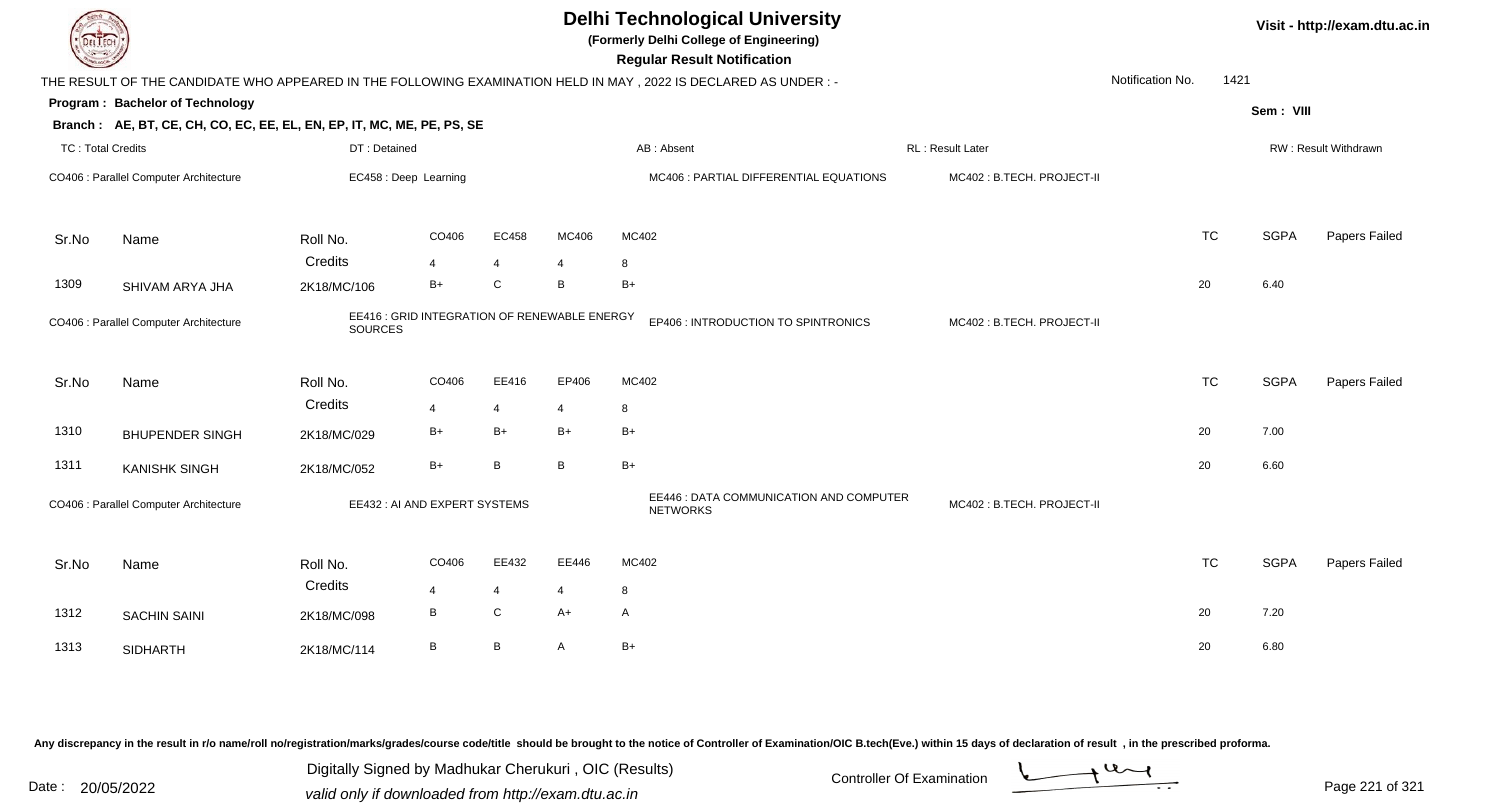| EL ECH            |                                                                                  |              |                                        |                         | Visit - http://exam.dtu.ac.in |                                                                                                                                                      |                           |                  |           |             |                             |
|-------------------|----------------------------------------------------------------------------------|--------------|----------------------------------------|-------------------------|-------------------------------|------------------------------------------------------------------------------------------------------------------------------------------------------|---------------------------|------------------|-----------|-------------|-----------------------------|
|                   |                                                                                  |              |                                        |                         |                               | <b>Regular Result Notification</b><br>THE RESULT OF THE CANDIDATE WHO APPEARED IN THE FOLLOWING EXAMINATION HELD IN MAY, 2022 IS DECLARED AS UNDER:- |                           | Notification No. | 1421      |             |                             |
|                   | Program: Bachelor of Technology                                                  |              |                                        |                         |                               |                                                                                                                                                      |                           |                  |           | Sem: VIII   |                             |
|                   | Branch: AE, BT, CE, CH, CO, EC, EE, EL, EN, EP, IT, MC, ME, PE, PS, SE           |              |                                        |                         |                               |                                                                                                                                                      |                           |                  |           |             |                             |
| TC: Total Credits |                                                                                  | DT: Detained |                                        |                         |                               | AB: Absent                                                                                                                                           | <b>RL: Result Later</b>   |                  |           |             | <b>RW: Result Withdrawn</b> |
|                   | CO406 : Parallel Computer Architecture                                           |              | MC406 : PARTIAL DIFFERENTIAL EQUATIONS |                         |                               | MC420 : INFORMATION THEORY AND CODING                                                                                                                | MC402: B.TECH. PROJECT-II |                  |           |             |                             |
| Sr.No             | Name                                                                             | Roll No.     | CO406                                  | MC406                   | MC420                         | MC402                                                                                                                                                |                           |                  | <b>TC</b> | <b>SGPA</b> | Papers Failed               |
|                   |                                                                                  | Credits      | 4                                      | $\overline{\mathbf{4}}$ |                               | 8                                                                                                                                                    |                           |                  |           |             |                             |
| 1314              | SHIWANSHU KASHYAP                                                                | 2K18/MC/109  | A+                                     | $\overline{A}$          | $A+$                          | $A+$                                                                                                                                                 |                           |                  | 20        | 8.80        |                             |
|                   | CO406 : Parallel Computer Architecture<br>MC406 : PARTIAL DIFFERENTIAL EQUATIONS |              |                                        |                         |                               | ME418: SUPPLY CHAIN MANAGEMENT                                                                                                                       | MC402: B.TECH. PROJECT-II |                  |           |             |                             |
| Sr.No             | Name                                                                             | Roll No.     | CO406                                  | MC406                   | ME418                         | MC402                                                                                                                                                |                           |                  | <b>TC</b> | <b>SGPA</b> | Papers Failed               |
|                   |                                                                                  | Credits      | 4                                      | $\overline{\mathbf{4}}$ | $\Delta$                      | 8                                                                                                                                                    |                           |                  |           |             |                             |
| 1315              | ARYAN BHARDWAJ                                                                   | 2K18/MC/021  | A                                      | $A+$                    | $A+$                          | $B+$                                                                                                                                                 |                           |                  | 20        | 8.00        |                             |
|                   | CO406 : Parallel Computer Architecture                                           |              | MC432: FUZZY SET AND FUZZY LOGIC       |                         |                               | <b>SE408 : INFORMATION &amp; NETWORK SECURITY</b>                                                                                                    | MC402: B.TECH. PROJECT-II |                  |           |             |                             |
| Sr.No             | Name                                                                             | Roll No.     | CO406                                  | MC432                   | <b>SE408</b>                  | MC402                                                                                                                                                |                           |                  | <b>TC</b> | <b>SGPA</b> | Papers Failed               |
|                   |                                                                                  | Credits      | 4                                      | $\overline{4}$          | $\overline{4}$                | 8                                                                                                                                                    |                           |                  |           |             |                             |
| 1316              | <b>ARYAN CHAUHAN</b>                                                             | 2K18/MC/022  | A+                                     | $\circ$                 | $\circ$                       | $B+$                                                                                                                                                 |                           |                  | 20        | 8.60        |                             |

Digitally Signed by Madhukar Cherukuri, OIC (Results)<br>Date : 20/05/2022 valid only if downloaded from http://oxam.dtu.ac.in Digitally Signed by Madhukar Cherukuri , OIC (Results)

valid only if downloaded from http://exam.dtu.ac.in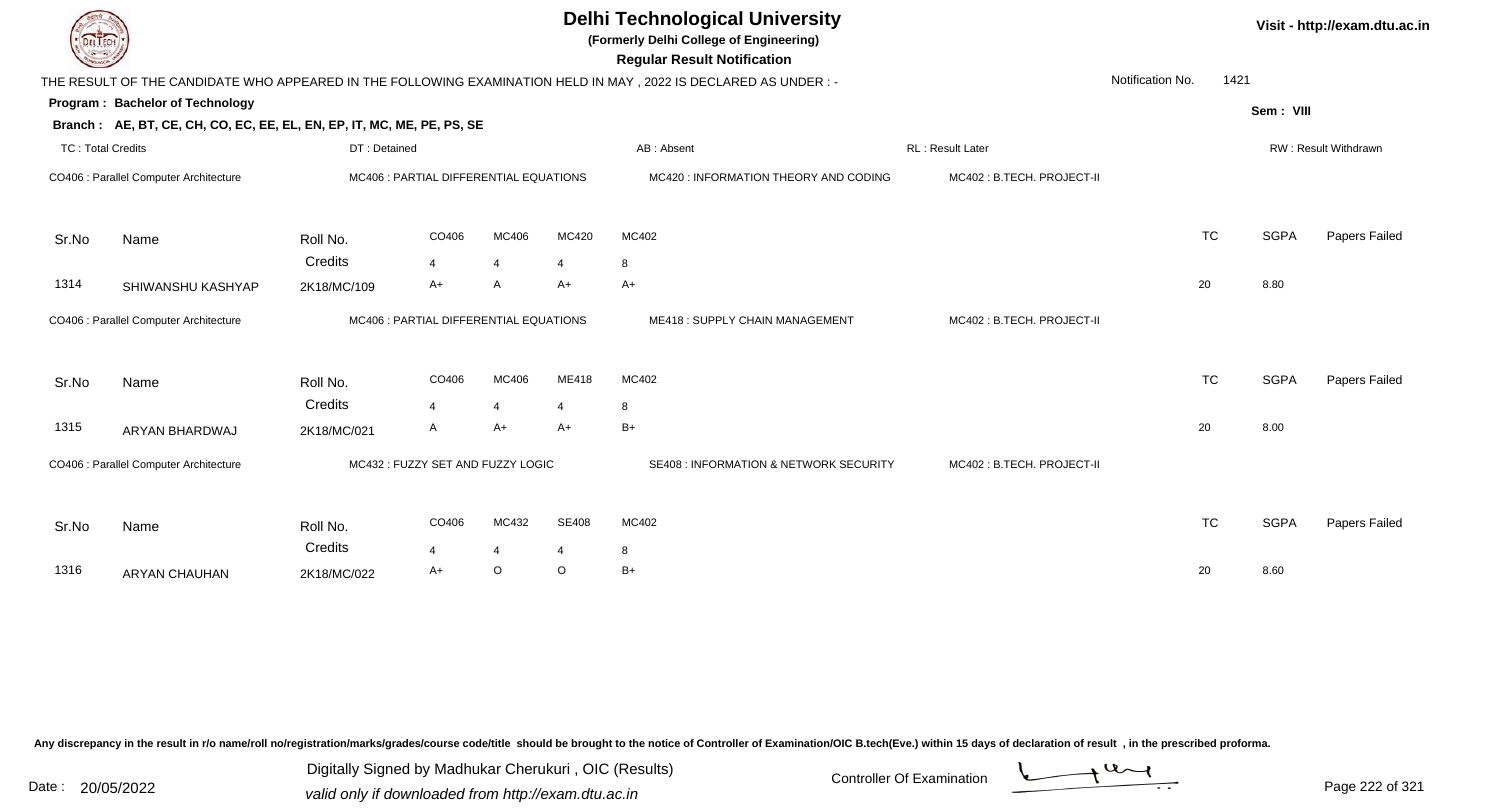| <b>DELTECH</b>           |                                                                                                                 |              |                            |                |                         |                | <b>Delhi Technological University</b><br>(Formerly Delhi College of Engineering)<br><b>Regular Result Notification</b> |                           |                  |           |             | Visit - http://exam.dtu.ac.in |
|--------------------------|-----------------------------------------------------------------------------------------------------------------|--------------|----------------------------|----------------|-------------------------|----------------|------------------------------------------------------------------------------------------------------------------------|---------------------------|------------------|-----------|-------------|-------------------------------|
|                          | THE RESULT OF THE CANDIDATE WHO APPEARED IN THE FOLLOWING EXAMINATION HELD IN MAY, 2022 IS DECLARED AS UNDER :- |              |                            |                |                         |                |                                                                                                                        |                           | Notification No. | 1421      |             |                               |
|                          | Program: Bachelor of Technology                                                                                 |              |                            |                |                         |                |                                                                                                                        |                           |                  |           | Sem: VIII   |                               |
|                          | Branch: AE, BT, CE, CH, CO, EC, EE, EL, EN, EP, IT, MC, ME, PE, PS, SE                                          |              |                            |                |                         |                |                                                                                                                        |                           |                  |           |             |                               |
| <b>TC: Total Credits</b> |                                                                                                                 | DT: Detained |                            |                |                         | AB: Absent     |                                                                                                                        | RL: Result Later          |                  |           |             | RW: Result Withdrawn          |
| MOOC404 : MOOC II        | CO408 : INTELLECTUAL PROPERTY RIGHTS                                                                            |              | CO414 : BIG DATA ANALYTICS |                |                         |                | MC402: B.TECH. PROJECT-II                                                                                              | MOOC402: MOOC I           |                  |           |             |                               |
| Sr.No                    | Name                                                                                                            | Roll No.     | CO408                      | CO414          | MC402                   |                | MOOC402 MOOC404                                                                                                        |                           |                  | <b>TC</b> | <b>SGPA</b> | Papers Failed                 |
|                          |                                                                                                                 | Credits      | $\overline{4}$             | $\overline{4}$ | 8                       | $\overline{2}$ | $\overline{2}$                                                                                                         |                           |                  |           |             |                               |
| 1317                     | JANNAT KAUR BABBAR                                                                                              | 2K18/MC/048  | $A+$                       | A              | $A+$                    | $A+$           | $A+$                                                                                                                   |                           |                  | 20        | 8.80        |                               |
| 1318                     | PARIGYA JAIN                                                                                                    | 2K18/MC/077  | $A+$                       | $A+$           | $A+$                    | $A+$           | $A+$                                                                                                                   |                           |                  | 20        | 9.00        |                               |
| 1319                     | <b>VARUN AGARWAL</b>                                                                                            | 2K18/MC/121  | $A+$                       | $A+$           | $A+$                    | $A+$           | $A+$                                                                                                                   |                           |                  | 20        | 9.00        |                               |
|                          | CO408 : INTELLECTUAL PROPERTY RIGHTS                                                                            |              | IT404 : BIG DATA ANALYTICS |                |                         |                | MC406 : PARTIAL DIFFERENTIAL EQUATIONS                                                                                 | MC402: B.TECH. PROJECT-II |                  |           |             |                               |
| Sr.No                    | Name                                                                                                            | Roll No.     | CO408                      | <b>IT404</b>   | MC406                   | MC402          |                                                                                                                        |                           |                  | <b>TC</b> | <b>SGPA</b> | Papers Failed                 |
|                          |                                                                                                                 | Credits      | $\overline{4}$             | $\overline{4}$ | $\overline{\mathbf{4}}$ | 8              |                                                                                                                        |                           |                  |           |             |                               |
| 1320                     | <b>MEGHA</b>                                                                                                    | 2K18/MC/067  | $A+$                       | A+             | A                       | A              |                                                                                                                        |                           |                  | 20        | 8.40        |                               |
| MOOC404 : MOOC II        | CO408 : INTELLECTUAL PROPERTY RIGHTS                                                                            |              | IT416 : NOMADIC COMPUTING  |                |                         |                | MC402: B.TECH. PROJECT-II                                                                                              | MOOC402: MOOC I           |                  |           |             |                               |
| Sr.No                    | Name                                                                                                            | Roll No.     | CO408                      | <b>IT416</b>   | MC402                   |                | MOOC402 MOOC404                                                                                                        |                           |                  | <b>TC</b> | <b>SGPA</b> | Papers Failed                 |
|                          |                                                                                                                 | Credits      | $\overline{4}$             | 4              | 8                       | 2              | 2                                                                                                                      |                           |                  |           |             |                               |
| 1321                     | PRANAV CHANDHOK                                                                                                 | 2K18/MC/080  | $A+$                       | $A+$           | $B+$                    | $A+$           | $A+$                                                                                                                   |                           |                  | 20        | 8.20        |                               |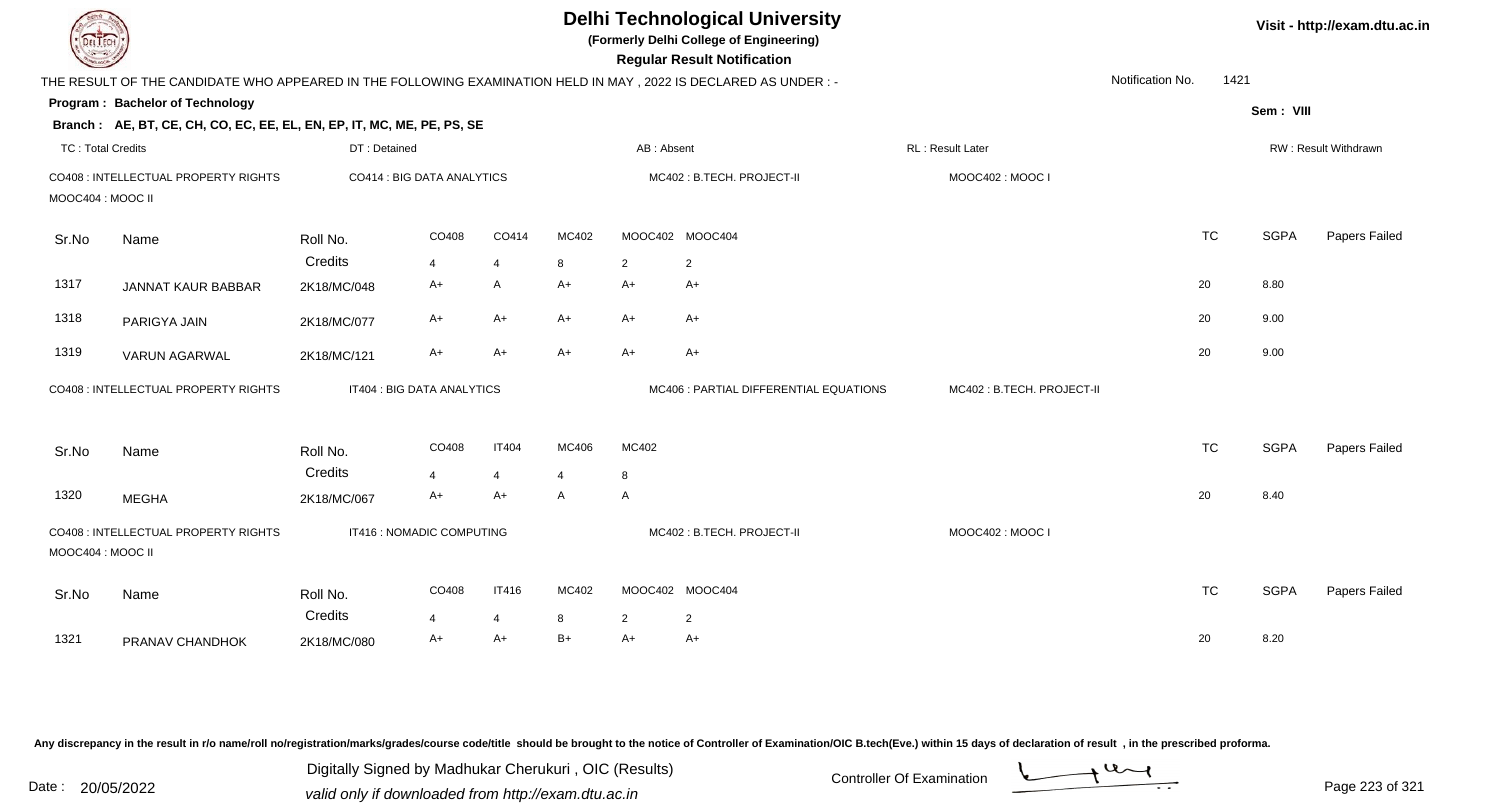| <b>DELTECH</b>           |                                                                                                                 |                                        |       |                |                | Visit - http://exam.dtu.ac.in |                                       |                           |                  |           |             |                      |
|--------------------------|-----------------------------------------------------------------------------------------------------------------|----------------------------------------|-------|----------------|----------------|-------------------------------|---------------------------------------|---------------------------|------------------|-----------|-------------|----------------------|
|                          | THE RESULT OF THE CANDIDATE WHO APPEARED IN THE FOLLOWING EXAMINATION HELD IN MAY, 2022 IS DECLARED AS UNDER :- |                                        |       |                |                |                               | <b>Regular Result Notification</b>    |                           | Notification No. | 1421      |             |                      |
|                          | Program: Bachelor of Technology                                                                                 |                                        |       |                |                |                               |                                       |                           |                  |           | Sem: VIII   |                      |
|                          | Branch: AE, BT, CE, CH, CO, EC, EE, EL, EN, EP, IT, MC, ME, PE, PS, SE                                          |                                        |       |                |                |                               |                                       |                           |                  |           |             |                      |
| <b>TC: Total Credits</b> |                                                                                                                 | DT: Detained                           |       |                |                | AB: Absent                    |                                       | RL : Result Later         |                  |           |             | RW: Result Withdrawn |
|                          | CO408 : INTELLECTUAL PROPERTY RIGHTS                                                                            | MC406 : PARTIAL DIFFERENTIAL EQUATIONS |       |                |                |                               | MC418 : OPTIMIZATION TECHNIQUES       | MC402: B.TECH. PROJECT-II |                  |           |             |                      |
| Sr.No                    | Name                                                                                                            | Roll No.                               | CO408 | MC406          | MC418          | MC402                         |                                       |                           |                  | <b>TC</b> | <b>SGPA</b> | Papers Failed        |
|                          |                                                                                                                 | Credits                                | 4     | 4              | $\overline{a}$ | 8                             |                                       |                           |                  |           |             |                      |
| 1322                     | JANARDAN UPADHYAY                                                                                               | 2K18/MC/047                            | A+    | $A+$           | $A+$           | A                             |                                       |                           |                  | 20        | 8.60        |                      |
|                          | CO408 : INTELLECTUAL PROPERTY RIGHTS                                                                            | MC406 : PARTIAL DIFFERENTIAL EQUATIONS |       |                |                |                               | MC420 : INFORMATION THEORY AND CODING | MC402: B.TECH. PROJECT-II |                  |           |             |                      |
| Sr.No                    | Name                                                                                                            | Roll No.                               | CO408 | MC406          | MC420          | MC402                         |                                       |                           |                  | <b>TC</b> | <b>SGPA</b> | Papers Failed        |
|                          |                                                                                                                 | Credits                                | 4     | $\overline{4}$ | 4              | 8                             |                                       |                           |                  |           |             |                      |
| 1323                     | <b>PRAVEEN KUMAR</b>                                                                                            | 2K18/MC/081                            | A+    | $A+$           | $B+$           | $B+$                          |                                       |                           |                  | 20        | 7.80        |                      |
| MOOC404 : MOOC II        | CO408 : INTELLECTUAL PROPERTY RIGHTS                                                                            | MC432: FUZZY SET AND FUZZY LOGIC       |       |                |                |                               | MC402: B.TECH. PROJECT-II             | MOOC402: MOOC I           |                  |           |             |                      |
| Sr.No                    | Name                                                                                                            | Roll No.                               | CO408 | MC432          | MC402          |                               | MOOC402 MOOC404                       |                           |                  | <b>TC</b> | <b>SGPA</b> | Papers Failed        |
|                          |                                                                                                                 | Credits                                | 4     | $\overline{4}$ | 8              | 2                             | $\overline{2}$                        |                           |                  |           |             |                      |
| 1324                     | <b>MOHIT</b>                                                                                                    | 2K18/MC/068                            | A+    | $A+$           | A              | $A+$                          | A+                                    |                           |                  | 20        | 8.60        |                      |
| 1325                     | <b>PUNIT KUMAR</b>                                                                                              | 2K18/MC/085                            | A+    | $A+$           | A              | A+                            | A+                                    |                           |                  | 20        | 8.60        |                      |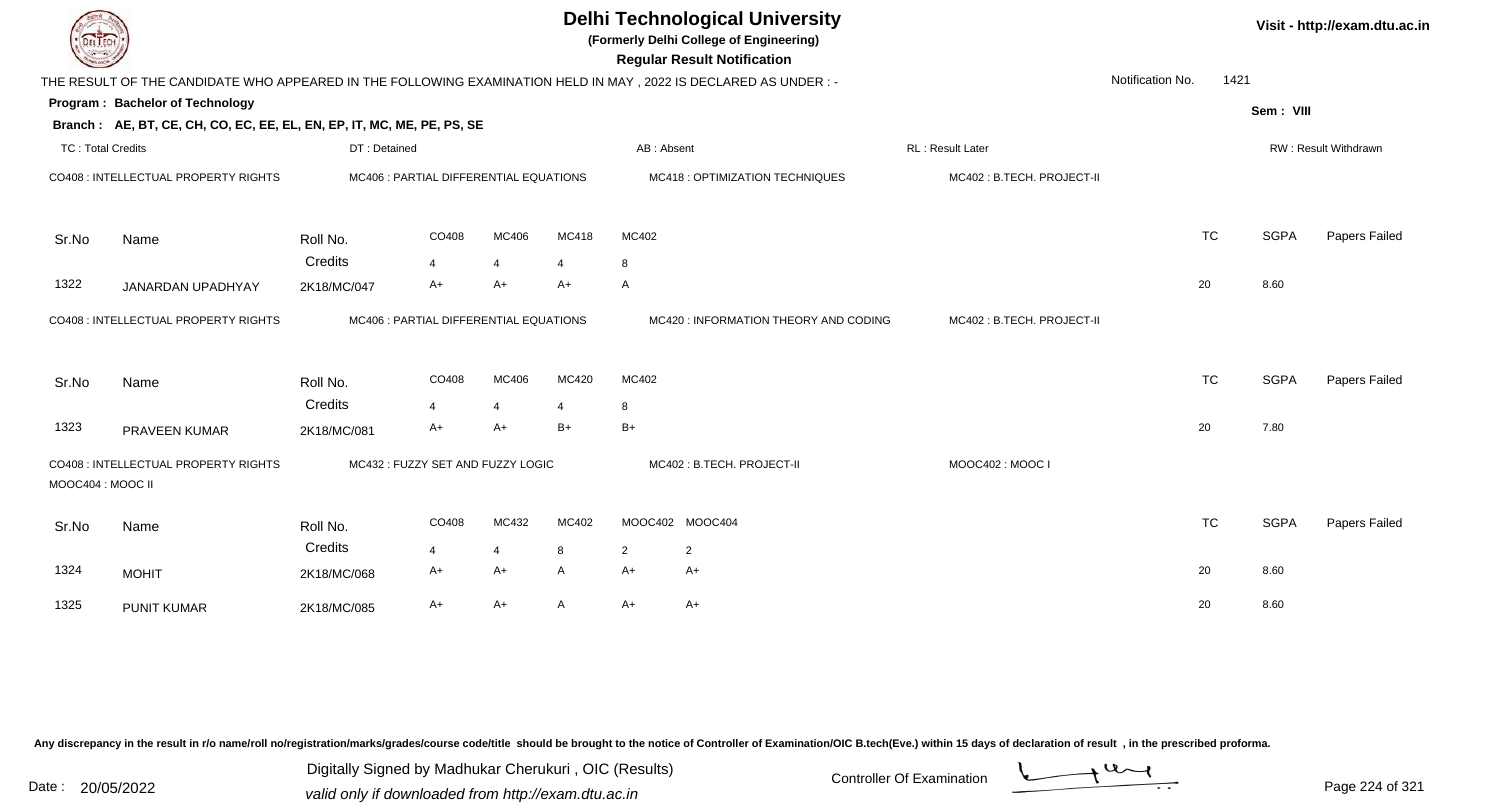| EL ECH                   |                                                                        | <b>Delhi Technological University</b><br>(Formerly Delhi College of Engineering)<br><b>Regular Result Notification</b> |                                       |                           |                 |                                                                                                                |                           |                  |             |                      |  |  |  |
|--------------------------|------------------------------------------------------------------------|------------------------------------------------------------------------------------------------------------------------|---------------------------------------|---------------------------|-----------------|----------------------------------------------------------------------------------------------------------------|---------------------------|------------------|-------------|----------------------|--|--|--|
|                          |                                                                        |                                                                                                                        |                                       |                           |                 | THE RESULT OF THE CANDIDATE WHO APPEARED IN THE FOLLOWING EXAMINATION HELD IN MAY, 2022 IS DECLARED AS UNDER:- |                           | Notification No. | 1421        |                      |  |  |  |
|                          | Program: Bachelor of Technology                                        |                                                                                                                        |                                       |                           |                 |                                                                                                                |                           |                  | Sem: VIII   |                      |  |  |  |
|                          | Branch: AE, BT, CE, CH, CO, EC, EE, EL, EN, EP, IT, MC, ME, PE, PS, SE |                                                                                                                        |                                       |                           |                 |                                                                                                                |                           |                  |             |                      |  |  |  |
| <b>TC: Total Credits</b> |                                                                        | DT: Detained                                                                                                           |                                       |                           |                 | AB: Absent                                                                                                     | RL: Result Later          |                  |             | RW: Result Withdrawn |  |  |  |
|                          | CO408 : INTELLECTUAL PROPERTY RIGHTS                                   |                                                                                                                        | MC432: FUZZY SET AND FUZZY LOGIC      |                           |                 | SE414 : Cloud Computing                                                                                        | MC402: B.TECH. PROJECT-II |                  |             |                      |  |  |  |
| Sr.No                    | Name                                                                   | Roll No.                                                                                                               | CO408                                 | MC432                     | SE414           | MC402                                                                                                          |                           | <b>TC</b>        | <b>SGPA</b> | Papers Failed        |  |  |  |
|                          |                                                                        | Credits                                                                                                                | $\overline{4}$                        | $\overline{4}$            | $\overline{4}$  | 8                                                                                                              |                           |                  |             |                      |  |  |  |
| 1326                     | <b>RITIK MEHTA</b>                                                     | 2K18/MC/093                                                                                                            | A+                                    | A+                        | $A+$            | A                                                                                                              |                           | 20               | 8.60        |                      |  |  |  |
| MOOC404 : MOOC II        | CO414 : BIG DATA ANALYTICS<br>EP414 : SPACE AND ATMOSPHERIC SCIENCE-II |                                                                                                                        |                                       | MC402: B.TECH. PROJECT-II | MOOC402: MOOC I |                                                                                                                |                           |                  |             |                      |  |  |  |
|                          |                                                                        |                                                                                                                        |                                       |                           |                 |                                                                                                                |                           |                  |             |                      |  |  |  |
| Sr.No                    | Name                                                                   | Roll No.                                                                                                               | CO414                                 | EP414                     | MC402           | MOOC402 MOOC404                                                                                                |                           | <b>TC</b>        | <b>SGPA</b> | Papers Failed        |  |  |  |
|                          |                                                                        | Credits                                                                                                                | 4                                     | $\overline{4}$            | 8               | $\overline{2}$<br>$\overline{2}$                                                                               |                           |                  |             |                      |  |  |  |
| 1327                     | ARSHABH DHIR                                                           | 2K18/MC/020                                                                                                            | A                                     | A+                        | $B+$            | $A+$<br>$A+$                                                                                                   |                           | 20               | 8.00        |                      |  |  |  |
|                          | CO414 : BIG DATA ANALYTICS                                             |                                                                                                                        | MC420 : INFORMATION THEORY AND CODING |                           |                 | MC432: FUZZY SET AND FUZZY LOGIC                                                                               | MC402: B.TECH. PROJECT-II |                  |             |                      |  |  |  |
| Sr.No                    | Name                                                                   | Roll No.                                                                                                               | CO414                                 | MC420                     | MC432           | MC402                                                                                                          |                           | <b>TC</b>        | <b>SGPA</b> | Papers Failed        |  |  |  |
|                          |                                                                        | Credits                                                                                                                | 4                                     | $\overline{4}$            | 4               | 8                                                                                                              |                           |                  |             |                      |  |  |  |
| 1328                     | NISHANT SUSHMAKAR                                                      | 2K18/MC/074                                                                                                            | A+                                    | $A+$                      | $A+$            | $A+$                                                                                                           |                           | 20               | 9.00        |                      |  |  |  |
| 1329                     | SAKSHAM MEHTA                                                          | 2K18/MC/100                                                                                                            | A+                                    | A+                        | $A+$            | $A+$                                                                                                           |                           | 20               | 9.00        |                      |  |  |  |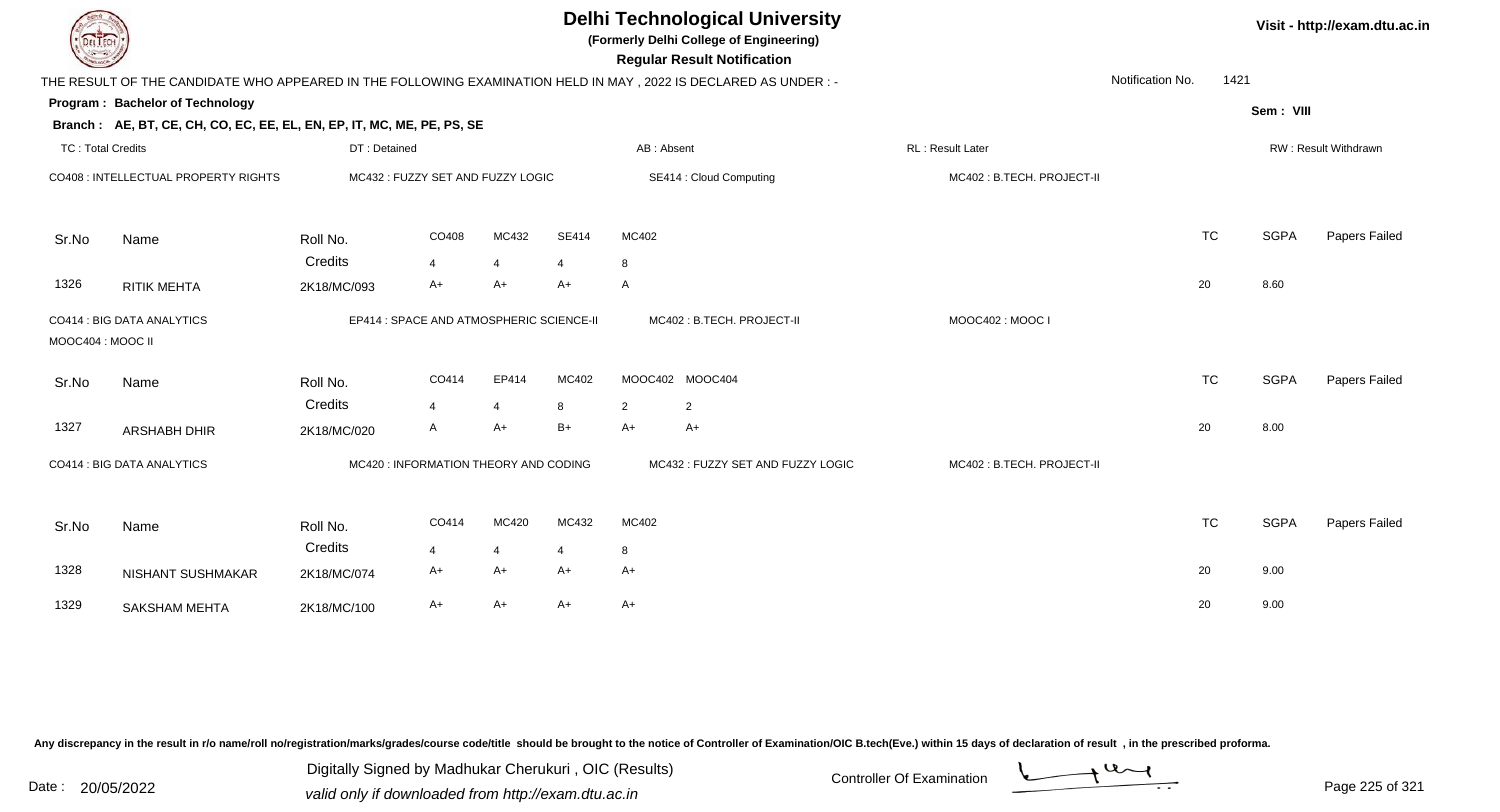| <b>DELTECH</b>           |                                                                        |              |                                  |                |                |                         | <b>Delhi Technological University</b><br>(Formerly Delhi College of Engineering)<br><b>Regular Result Notification</b> |                  |                  |           |             | Visit - http://exam.dtu.ac.in |
|--------------------------|------------------------------------------------------------------------|--------------|----------------------------------|----------------|----------------|-------------------------|------------------------------------------------------------------------------------------------------------------------|------------------|------------------|-----------|-------------|-------------------------------|
|                          |                                                                        |              |                                  |                |                |                         | THE RESULT OF THE CANDIDATE WHO APPEARED IN THE FOLLOWING EXAMINATION HELD IN MAY, 2022 IS DECLARED AS UNDER:-         |                  | Notification No. | 1421      |             |                               |
|                          | <b>Program: Bachelor of Technology</b>                                 |              |                                  |                |                |                         |                                                                                                                        |                  |                  |           | Sem: VIII   |                               |
|                          | Branch: AE, BT, CE, CH, CO, EC, EE, EL, EN, EP, IT, MC, ME, PE, PS, SE |              |                                  |                |                |                         |                                                                                                                        |                  |                  |           |             |                               |
| <b>TC: Total Credits</b> |                                                                        | DT: Detained |                                  |                |                | AB: Absent              |                                                                                                                        | RL: Result Later |                  |           |             | RW: Result Withdrawn          |
| MOOC404 : MOOC II        | CO414 : BIG DATA ANALYTICS                                             |              | MC432: FUZZY SET AND FUZZY LOGIC |                |                |                         | MC402: B.TECH. PROJECT-II                                                                                              | MOOC402: MOOC I  |                  |           |             |                               |
| Sr.No                    | Name                                                                   | Roll No.     | CO414                            | MC432          | MC402          |                         | MOOC402 MOOC404                                                                                                        |                  | <b>TC</b>        |           | <b>SGPA</b> | Papers Failed                 |
|                          |                                                                        | Credits      | 4                                | $\overline{4}$ | 8              | $\overline{2}$          | $\overline{2}$                                                                                                         |                  |                  |           |             |                               |
| 1330                     | <b>TANMAY JAIN</b>                                                     | 2K18/MC/116  | $A+$                             | O              | A              | $A+$                    | $A+$                                                                                                                   |                  | 20               |           | 8.80        |                               |
|                          | MC432: FUZZY SET AND FUZZY LOGIC<br>CO414 : BIG DATA ANALYTICS         |              |                                  |                |                | SE414 : Cloud Computing | MC402: B.TECH. PROJECT-II                                                                                              |                  |                  |           |             |                               |
| Sr.No                    | Name                                                                   | Roll No.     | CO414                            | MC432          | <b>SE414</b>   | MC402                   |                                                                                                                        |                  |                  | <b>TC</b> | <b>SGPA</b> | Papers Failed                 |
|                          |                                                                        | Credits      | $\overline{4}$                   | $\overline{4}$ | $\overline{4}$ | 8                       |                                                                                                                        |                  |                  |           |             |                               |
| 1331                     | <b>KSHITIJ AGARWAL</b>                                                 | 2K18/MC/057  | $\mathsf{A}$                     | $A+$           | $\circ$        | $A+$                    |                                                                                                                        |                  | 20               |           | 9.00        |                               |
| 1332                     | RAMNEEK KAUR                                                           | 2K18/MC/089  | A                                | $A+$           | $\circ$        | A                       |                                                                                                                        |                  | 20               |           | 8.60        |                               |
| MOOC404 : MOOC II        | CO414 : BIG DATA ANALYTICS                                             |              | SE414 : Cloud Computing          |                |                |                         | MC402: B.TECH. PROJECT-II                                                                                              | MOOC402: MOOC I  |                  |           |             |                               |
| Sr.No                    | Name                                                                   | Roll No.     | CO414                            | <b>SE414</b>   | MC402          |                         | MOOC402 MOOC404                                                                                                        |                  | <b>TC</b>        |           | <b>SGPA</b> | Papers Failed                 |
|                          |                                                                        | Credits      | $\overline{4}$                   | $\overline{4}$ | 8              | $\overline{2}$          | $\overline{2}$                                                                                                         |                  |                  |           |             |                               |
| 1333                     | MEENAL SARWAIYA                                                        | 2K18/MC/066  | $\mathsf{A}$                     | $A+$           | $\mathsf{A}$   | $A+$                    | $A+$                                                                                                                   |                  | 20               |           | 8.40        |                               |
| 1334                     | <b>NAMAN OBEROI</b>                                                    | 2K18/MC/070  | A                                | $\mathsf O$    | A+             | $A+$                    | $A+$                                                                                                                   |                  | 20               |           | 9.00        |                               |
| 1335                     | PALASH GARHWAL                                                         | 2K18/MC/076  | $\mathsf{A}$                     | $\mathsf O$    | $B+$           | $A+$                    | $A+$                                                                                                                   |                  | 20               |           | 8.20        |                               |

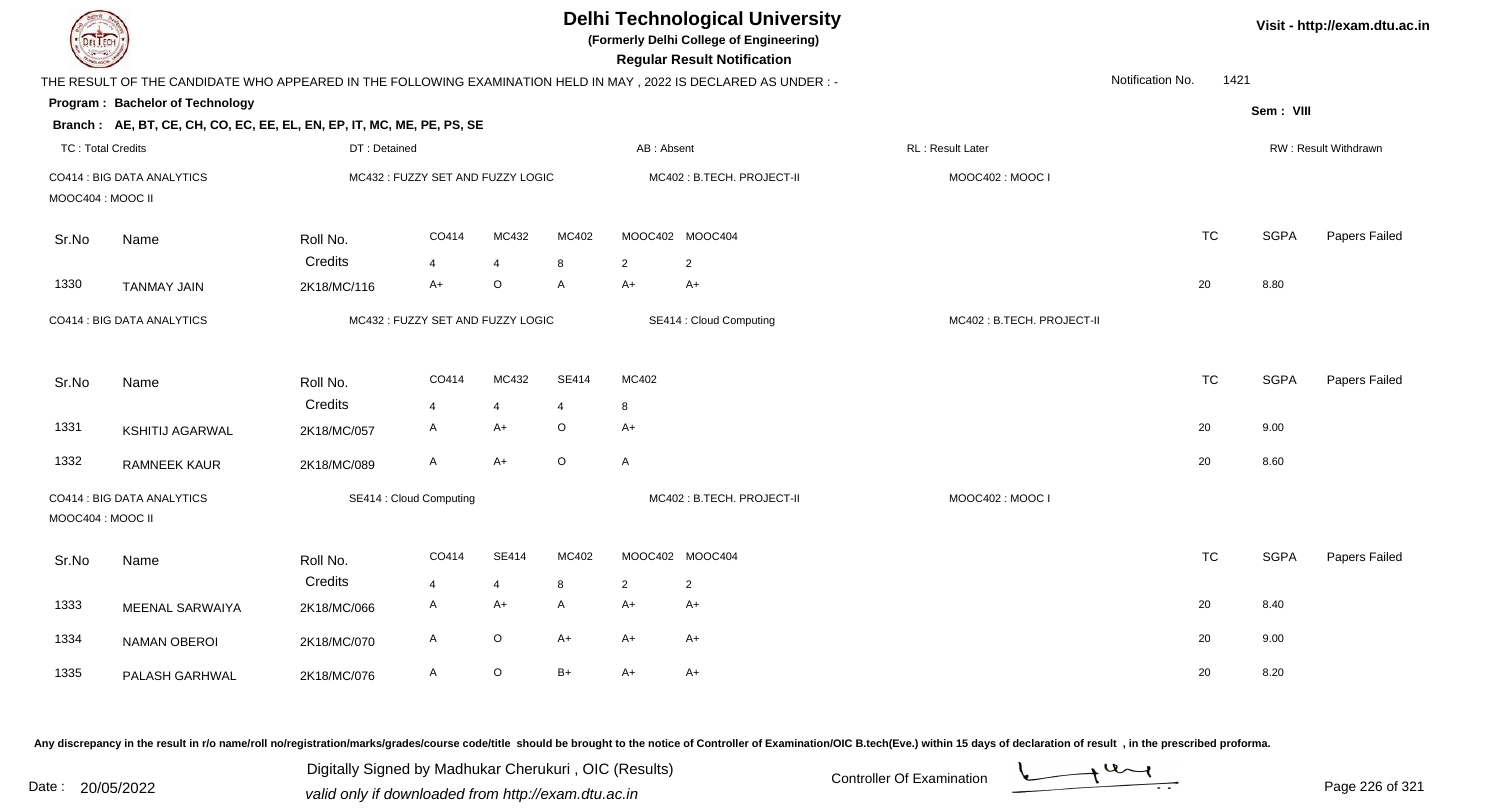| <b>DELTECH</b>           |                                                                        | <b>Delhi Technological University</b><br>(Formerly Delhi College of Engineering)<br><b>Regular Result Notification</b> |                                        |                                  |                           |                                                                                                                 |                           |                  |             |                      |  |  |  |
|--------------------------|------------------------------------------------------------------------|------------------------------------------------------------------------------------------------------------------------|----------------------------------------|----------------------------------|---------------------------|-----------------------------------------------------------------------------------------------------------------|---------------------------|------------------|-------------|----------------------|--|--|--|
|                          |                                                                        |                                                                                                                        |                                        |                                  |                           | THE RESULT OF THE CANDIDATE WHO APPEARED IN THE FOLLOWING EXAMINATION HELD IN MAY, 2022 IS DECLARED AS UNDER :- |                           | Notification No. | 1421        |                      |  |  |  |
|                          | Program: Bachelor of Technology                                        |                                                                                                                        |                                        |                                  |                           |                                                                                                                 |                           |                  | Sem: VIII   |                      |  |  |  |
|                          | Branch: AE, BT, CE, CH, CO, EC, EE, EL, EN, EP, IT, MC, ME, PE, PS, SE |                                                                                                                        |                                        |                                  |                           |                                                                                                                 |                           |                  |             |                      |  |  |  |
| <b>TC: Total Credits</b> |                                                                        | DT: Detained                                                                                                           |                                        |                                  |                           | AB: Absent                                                                                                      | RL: Result Later          |                  |             | RW: Result Withdrawn |  |  |  |
|                          | EC412 : MACHINE LEARNING                                               |                                                                                                                        | MC406 : PARTIAL DIFFERENTIAL EQUATIONS |                                  |                           | MC418 : OPTIMIZATION TECHNIQUES                                                                                 | MC402: B.TECH. PROJECT-II |                  |             |                      |  |  |  |
| Sr.No                    | Name                                                                   | Roll No.                                                                                                               | EC412                                  | MC406                            | MC418                     | MC402                                                                                                           |                           | <b>TC</b>        | <b>SGPA</b> | Papers Failed        |  |  |  |
|                          |                                                                        | Credits                                                                                                                | $\overline{\mathbf{A}}$                | 4                                | $\overline{4}$            | 8                                                                                                               |                           |                  |             |                      |  |  |  |
| 1336                     | <b>HARENDER KUMAR</b>                                                  | 2K18/MC/038                                                                                                            | A+                                     | A+                               | A+                        | $\mathsf{A}$                                                                                                    |                           | 20               | 8.60        |                      |  |  |  |
|                          | EC412 : MACHINE LEARNING<br>MC406 : PARTIAL DIFFERENTIAL EQUATIONS     |                                                                                                                        |                                        | MC432: FUZZY SET AND FUZZY LOGIC | MC402: B.TECH. PROJECT-II |                                                                                                                 |                           |                  |             |                      |  |  |  |
| Sr.No                    | Name                                                                   | Roll No.                                                                                                               | EC412                                  | MC406                            | MC432                     | MC402                                                                                                           |                           | <b>TC</b>        | <b>SGPA</b> | Papers Failed        |  |  |  |
| 1337                     | <b>HARDIK GUPTA</b>                                                    | Credits<br>2K18/MC/037                                                                                                 | Δ<br>A                                 | Δ<br>A+                          | $A+$                      | 8<br>A                                                                                                          |                           | 20               | 8.40        |                      |  |  |  |
| MOOC404 : MOOC II        | EC412 : MACHINE LEARNING                                               |                                                                                                                        | MC418 : OPTIMIZATION TECHNIQUES        |                                  |                           | MC402: B.TECH. PROJECT-II                                                                                       | MOOC402: MOOC I           |                  |             |                      |  |  |  |
| Sr.No                    | Name                                                                   | Roll No.                                                                                                               | EC412                                  | MC418                            | MC402                     | MOOC402 MOOC404                                                                                                 |                           | <b>TC</b>        | <b>SGPA</b> | Papers Failed        |  |  |  |
|                          |                                                                        | Credits                                                                                                                | 4                                      | $\overline{4}$                   | 8                         | $\overline{2}$<br>$\overline{2}$                                                                                |                           |                  |             |                      |  |  |  |
| 1338                     | <b>ASHISH KUMAR</b>                                                    | 2K18/MC/024                                                                                                            | A                                      | A                                | $B+$                      | $A+$<br>A+                                                                                                      |                           | 20               | 7.80        |                      |  |  |  |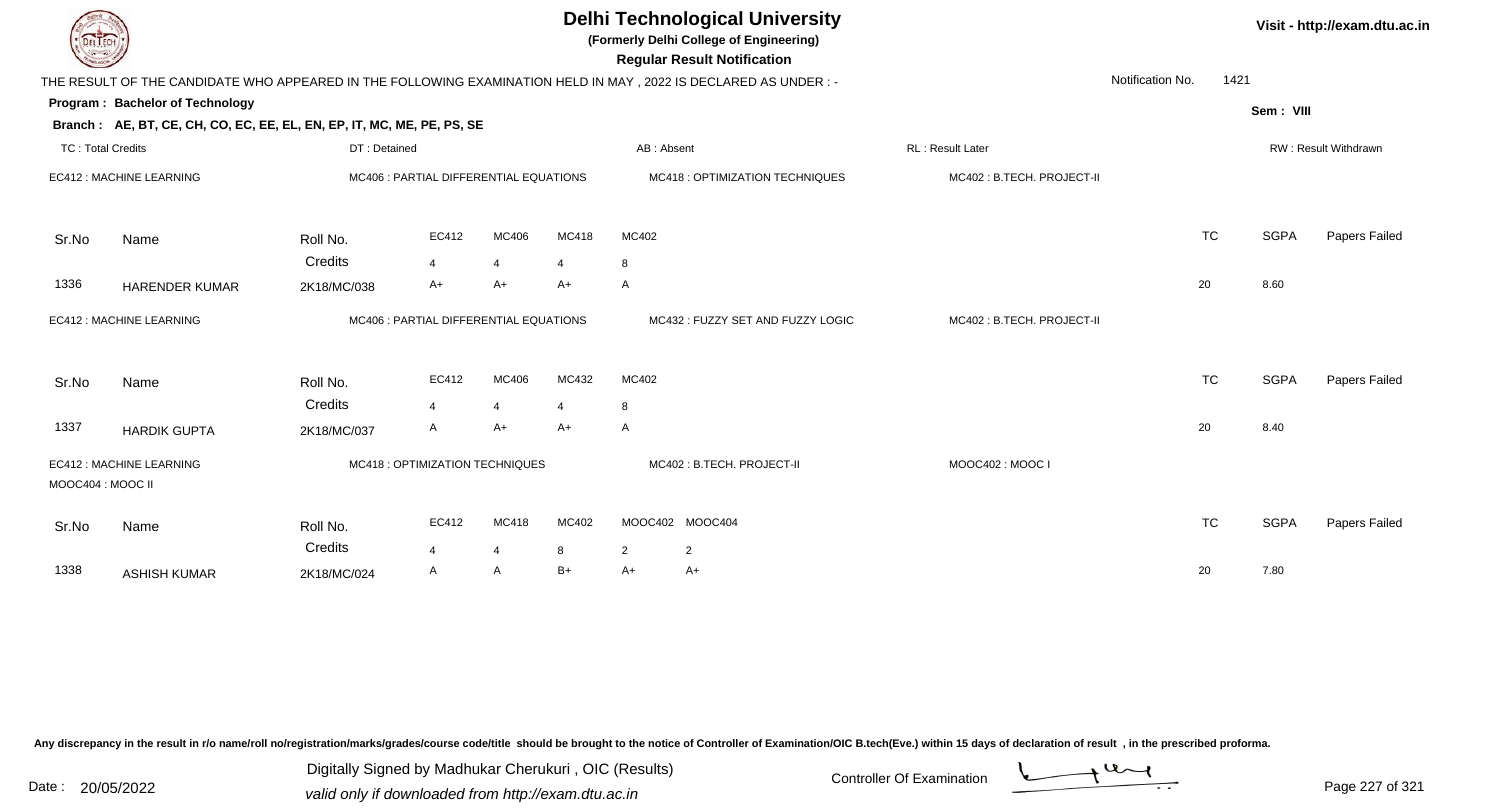| DEL ECH                                    |                                                                                                                |                                        |                         |                |       | Visit - http://exam.dtu.ac.in |                                       |                           |                  |           |             |                      |
|--------------------------------------------|----------------------------------------------------------------------------------------------------------------|----------------------------------------|-------------------------|----------------|-------|-------------------------------|---------------------------------------|---------------------------|------------------|-----------|-------------|----------------------|
|                                            | THE RESULT OF THE CANDIDATE WHO APPEARED IN THE FOLLOWING EXAMINATION HELD IN MAY, 2022 IS DECLARED AS UNDER:- |                                        |                         |                |       |                               |                                       |                           | Notification No. | 1421      |             |                      |
|                                            | Program: Bachelor of Technology                                                                                |                                        |                         |                |       |                               |                                       |                           |                  |           | Sem: VIII   |                      |
|                                            | Branch: AE, BT, CE, CH, CO, EC, EE, EL, EN, EP, IT, MC, ME, PE, PS, SE                                         |                                        |                         |                |       |                               |                                       |                           |                  |           |             |                      |
| <b>TC: Total Credits</b>                   |                                                                                                                | DT: Detained                           |                         |                |       | AB: Absent                    |                                       | RL: Result Later          |                  |           |             | RW: Result Withdrawn |
| EC458 : Deep Learning                      |                                                                                                                | EE432 : AI AND EXPERT SYSTEMS          |                         |                |       |                               | MC418 : OPTIMIZATION TECHNIQUES       | MC402: B.TECH. PROJECT-II |                  |           |             |                      |
| Sr.No                                      | Name                                                                                                           | Roll No.                               | EC458                   | EE432          | MC418 | MC402                         |                                       |                           |                  | <b>TC</b> | <b>SGPA</b> | Papers Failed        |
|                                            |                                                                                                                | Credits                                | 4                       | 4              | 4     | 8                             |                                       |                           |                  |           |             |                      |
| 1339                                       | DEEVANSHU AGGARWAL                                                                                             | 2K18/MC/031                            | $B+$                    | $B+$           | A     | $B+$                          |                                       |                           | 20               |           | 7.20        |                      |
| EC458 : Deep Learning<br>MOOC404 : MOOC II |                                                                                                                | MC406 : PARTIAL DIFFERENTIAL EQUATIONS |                         |                |       | MC402: B.TECH. PROJECT-II     | MOOC402: MOOC I                       |                           |                  |           |             |                      |
| Sr.No                                      | Name                                                                                                           | Roll No.                               | EC458                   | MC406          | MC402 |                               | MOOC402 MOOC404                       |                           |                  | <b>TC</b> | <b>SGPA</b> | Papers Failed        |
|                                            |                                                                                                                | Credits                                | $\overline{\mathbf{A}}$ | $\overline{4}$ | 8     | 2                             | $\overline{2}$                        |                           |                  |           |             |                      |
| 1340                                       | <b>ANIKAIT GUPTA</b>                                                                                           | 2K18/MC/014                            | A                       | A              | $B+$  | $A+$                          | $A+$                                  |                           | 20               |           | 7.80        |                      |
| EC458 : Deep Learning                      |                                                                                                                | MC406 : PARTIAL DIFFERENTIAL EQUATIONS |                         |                |       |                               | MC420 : INFORMATION THEORY AND CODING | MC402: B.TECH. PROJECT-II |                  |           |             |                      |
| Sr.No                                      | Name                                                                                                           | Roll No.                               | EC458                   | MC406          | MC420 | MC402                         |                                       |                           |                  | <b>TC</b> | <b>SGPA</b> | Papers Failed        |
|                                            |                                                                                                                | Credits                                | 4                       | 4              | 4     | 8                             |                                       |                           |                  |           |             |                      |
| 1341                                       | <b>SUBRAT SARANGI</b>                                                                                          | 2K18/MC/115                            | $B+$                    | A              | A+    | $A+$                          |                                       |                           | 20               |           | 8.40        |                      |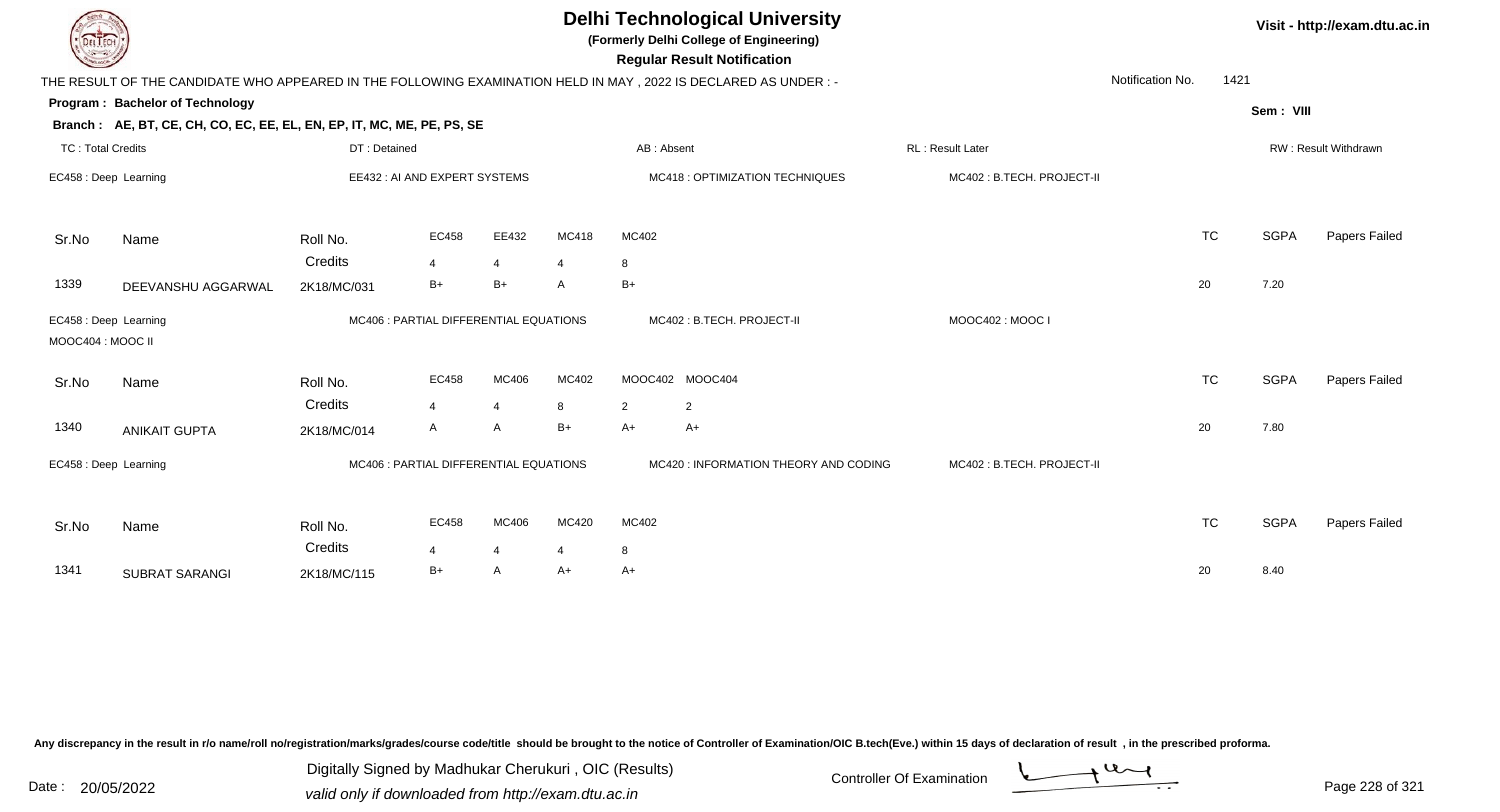| EL ECH                   |                                                                                                                  |                     |                                       |                         |            |                | <b>Delhi Technological University</b><br>(Formerly Delhi College of Engineering)<br><b>Regular Result Notification</b> |                           |                  |             | Visit - http://exam.dtu.ac.in |
|--------------------------|------------------------------------------------------------------------------------------------------------------|---------------------|---------------------------------------|-------------------------|------------|----------------|------------------------------------------------------------------------------------------------------------------------|---------------------------|------------------|-------------|-------------------------------|
|                          | THE RESULT OF THE CANDIDATE WHO APPEARED IN THE FOLLOWING EXAMINATION HELD IN MAY , 2022 IS DECLARED AS UNDER :- |                     |                                       |                         |            |                |                                                                                                                        |                           | Notification No. | 1421        |                               |
|                          | Program: Bachelor of Technology<br>Branch: AE, BT, CE, CH, CO, EC, EE, EL, EN, EP, IT, MC, ME, PE, PS, SE        |                     |                                       |                         |            |                |                                                                                                                        |                           |                  | Sem: VIII   |                               |
| <b>TC: Total Credits</b> |                                                                                                                  | DT: Detained        |                                       |                         |            | AB: Absent     |                                                                                                                        | <b>RL: Result Later</b>   |                  |             | RW: Result Withdrawn          |
| MOOC404 : MOOC II        | EE428 : DIGITAL IMAGE PROCESSING                                                                                 |                     | MC420 : INFORMATION THEORY AND CODING |                         |            |                | MC402: B.TECH. PROJECT-II                                                                                              | MOOC402: MOOC I           |                  |             |                               |
| Sr.No                    | Name                                                                                                             | Roll No.<br>Credits | EE428<br>$\overline{4}$               | MC420<br>$\overline{4}$ | MC402<br>8 | $\overline{2}$ | MOOC402 MOOC404<br>$\overline{2}$                                                                                      |                           | <b>TC</b>        | <b>SGPA</b> | <b>Papers Failed</b>          |
| 1342                     | JAYANT KUMAR MITTAL                                                                                              | 2K18/MC/050         | A+                                    | $\circ$                 | A          | $A+$           | A+                                                                                                                     |                           | 20               | 8.80        |                               |
| MOOC404 : MOOC II        | EE432 : AI AND EXPERT SYSTEMS                                                                                    |                     | MC420 : INFORMATION THEORY AND CODING |                         |            |                | MC402: B.TECH. PROJECT-II                                                                                              | MOOC402: MOOC I           |                  |             |                               |
| Sr.No                    | Name                                                                                                             | Roll No.<br>Credits | EE432<br>4                            | MC420<br>$\overline{4}$ | MC402<br>8 | $\overline{2}$ | MOOC402 MOOC404<br>2                                                                                                   |                           | <b>TC</b>        | <b>SGPA</b> | Papers Failed                 |
| 1343                     | <b>VEDANK GOYAL</b>                                                                                              | 2K18/MC/122         | C                                     | B                       | A          | $A+$           | $A+$                                                                                                                   |                           | 20               | 7.20        |                               |
| <b>NETWORKS</b>          | EE446 : DATA COMMUNICATION AND COMPUTER                                                                          |                     | MC432: FUZZY SET AND FUZZY LOGIC      |                         |            |                | ME418: SUPPLY CHAIN MANAGEMENT                                                                                         | MC402: B.TECH. PROJECT-II |                  |             |                               |
| Sr.No                    | Name                                                                                                             | Roll No.<br>Credits | EE446                                 | MC432<br>$\overline{4}$ | ME418      | MC402          |                                                                                                                        |                           | <b>TC</b>        | <b>SGPA</b> | Papers Failed                 |
| 1344                     | <b>VIKASH KUMAR</b>                                                                                              | 2K18/MC/123         | B+                                    | $A+$                    | $\circ$    | 8<br>A         |                                                                                                                        |                           | 20               | 8.40        |                               |
|                          |                                                                                                                  |                     |                                       |                         |            |                |                                                                                                                        |                           |                  |             |                               |

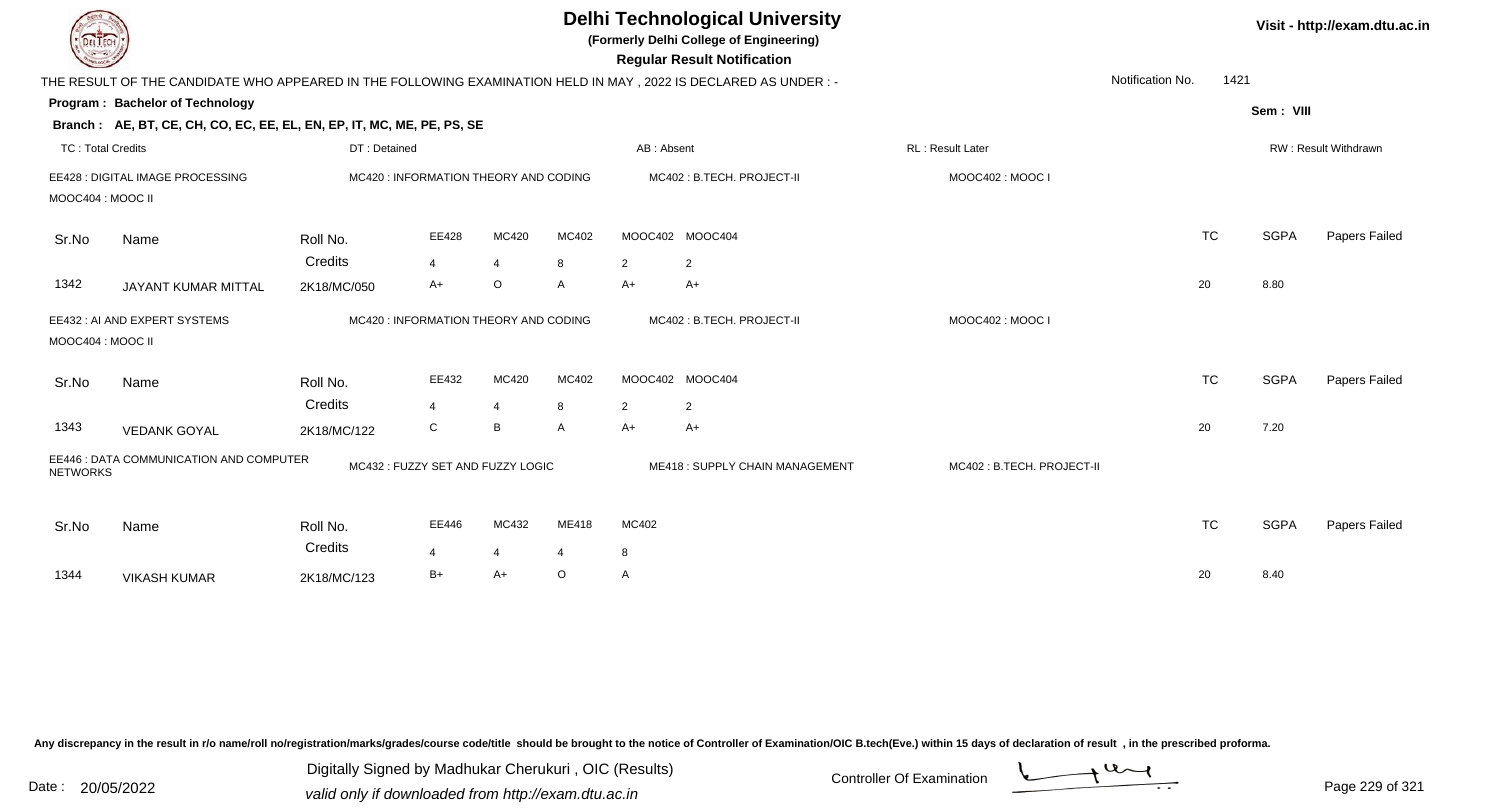| LI ECH                   |                                                                                                                 |              |                                          |                |       |                | <b>Delhi Technological University</b><br>(Formerly Delhi College of Engineering)<br><b>Regular Result Notification</b> |                           |                  |           |             | Visit - http://exam.dtu.ac.in |
|--------------------------|-----------------------------------------------------------------------------------------------------------------|--------------|------------------------------------------|----------------|-------|----------------|------------------------------------------------------------------------------------------------------------------------|---------------------------|------------------|-----------|-------------|-------------------------------|
|                          | THE RESULT OF THE CANDIDATE WHO APPEARED IN THE FOLLOWING EXAMINATION HELD IN MAY, 2022 IS DECLARED AS UNDER :- |              |                                          |                |       |                |                                                                                                                        |                           | Notification No. | 1421      |             |                               |
|                          | Program: Bachelor of Technology                                                                                 |              |                                          |                |       |                |                                                                                                                        |                           |                  |           | Sem: VIII   |                               |
|                          | Branch: AE, BT, CE, CH, CO, EC, EE, EL, EN, EP, IT, MC, ME, PE, PS, SE                                          |              |                                          |                |       |                |                                                                                                                        |                           |                  |           |             |                               |
| <b>TC: Total Credits</b> |                                                                                                                 | DT: Detained |                                          |                |       | AB: Absent     |                                                                                                                        | RL : Result Later         |                  |           |             | RW: Result Withdrawn          |
|                          | EE448 : BIG DATA ANALYTICS                                                                                      |              | MC406 : PARTIAL DIFFERENTIAL EQUATIONS   |                |       |                | MC432: FUZZY SET AND FUZZY LOGIC                                                                                       | MC402: B.TECH. PROJECT-II |                  |           |             |                               |
| Sr.No                    | Name                                                                                                            | Roll No.     | EE448                                    | MC406          | MC432 | MC402          |                                                                                                                        |                           |                  | <b>TC</b> | <b>SGPA</b> | Papers Failed                 |
|                          |                                                                                                                 | Credits      |                                          | $\overline{4}$ |       | 8              |                                                                                                                        |                           |                  |           |             |                               |
| 1345                     | RAGHAV AGRAWAL                                                                                                  | 2K18/MC/086  | B                                        | $A+$           | $A+$  | $B+$           |                                                                                                                        |                           |                  | 20        | 7.60        |                               |
| MOOC404 : MOOC II        | EE450 : CLOUD COMPUTING FUNDAMENTALS                                                                            |              | SE406 : ADVANCES IN SOFTWARE ENGINEERING |                |       |                | MC402: B.TECH. PROJECT-II                                                                                              | MOOC402: MOOC I           |                  |           |             |                               |
| Sr.No                    | Name                                                                                                            | Roll No.     | EE450                                    | <b>SE406</b>   | MC402 |                | MOOC402 MOOC404                                                                                                        |                           |                  | <b>TC</b> | <b>SGPA</b> | Papers Failed                 |
|                          |                                                                                                                 | Credits      | 4                                        | $\overline{4}$ | 8     | $\overline{2}$ | $\overline{2}$                                                                                                         |                           |                  |           |             |                               |
| 1346                     | PUNEET KATARIA                                                                                                  | 2K18/MC/084  | A                                        | A              | A     | $\mathsf{A}$   | $A+$                                                                                                                   |                           |                  | 20        | 8.10        |                               |
| 1347                     | <b>ROHIT KUMAR</b>                                                                                              | 2K18/MC/096  | A                                        | $A+$           | $B+$  | $A+$           | A+                                                                                                                     |                           |                  | 20        | 8.00        |                               |
|                          | EN406 : Advanced Open Channel Hydraulics                                                                        |              | EN416 : NON-CONVENTIONAL ENERGY SYSTEMS  |                |       |                | MC432: FUZZY SET AND FUZZY LOGIC                                                                                       | MC402: B.TECH. PROJECT-II |                  |           |             |                               |
| Sr.No                    | Name                                                                                                            | Roll No.     | <b>EN406</b>                             | EN416          | MC432 | MC402          |                                                                                                                        |                           |                  | <b>TC</b> | <b>SGPA</b> | Papers Failed                 |
|                          |                                                                                                                 | Credits      | 4                                        | $\overline{4}$ | 4     | 8              |                                                                                                                        |                           |                  |           |             |                               |
| 1348                     | <b>SARTHI NIGAM</b>                                                                                             | 2K18/MC/104  | $B+$                                     | $A+$           | $A+$  | A              |                                                                                                                        |                           |                  | 20        | 8.20        |                               |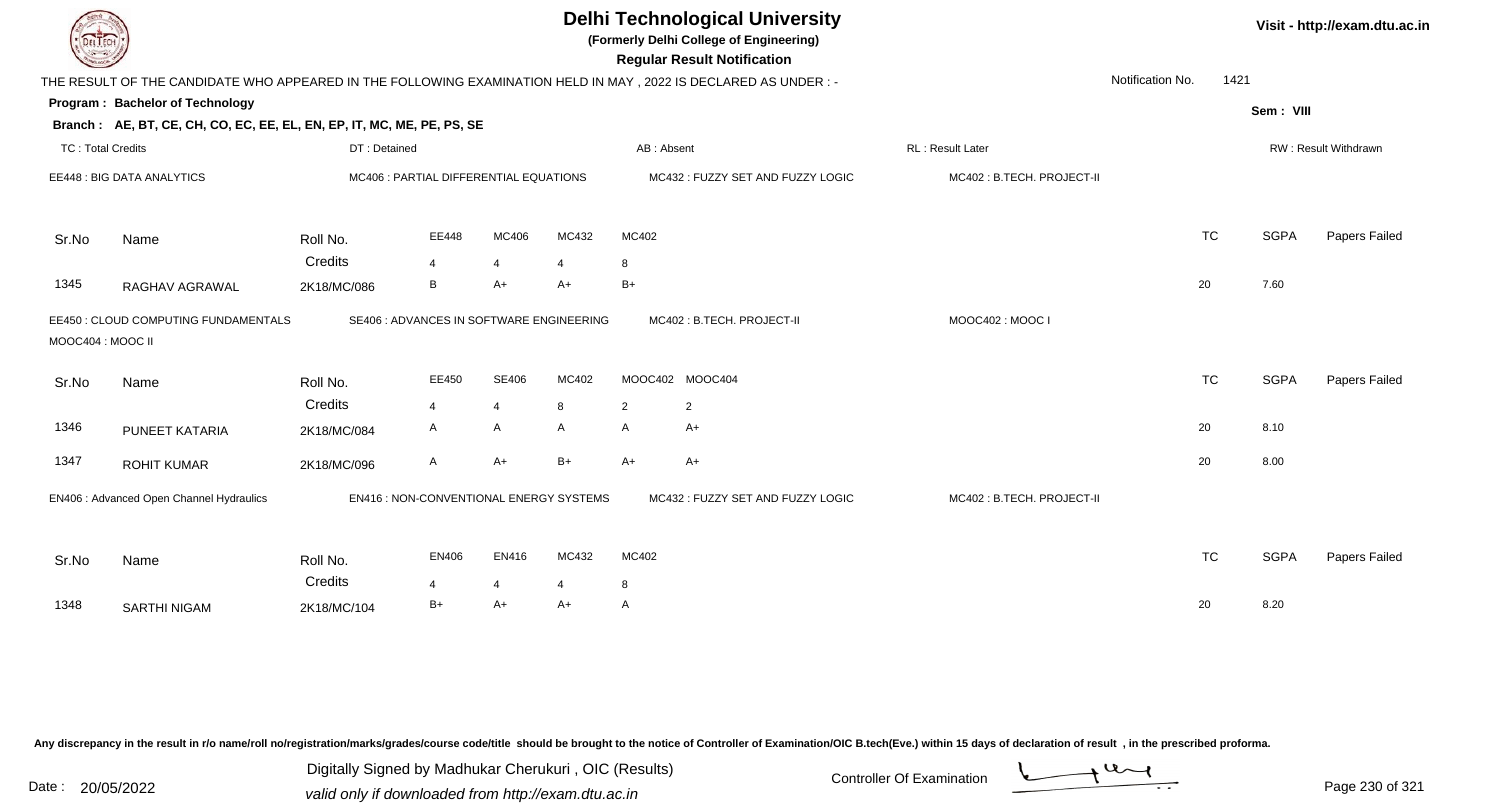| DEL ECH                  |                                                                        |                     |                                       | Visit - http://exam.dtu.ac.in |                         |                                                                                                                 |                           |                  |           |             |                      |
|--------------------------|------------------------------------------------------------------------|---------------------|---------------------------------------|-------------------------------|-------------------------|-----------------------------------------------------------------------------------------------------------------|---------------------------|------------------|-----------|-------------|----------------------|
|                          |                                                                        |                     |                                       |                               |                         | THE RESULT OF THE CANDIDATE WHO APPEARED IN THE FOLLOWING EXAMINATION HELD IN MAY, 2022 IS DECLARED AS UNDER :- |                           | Notification No. | 1421      |             |                      |
|                          | Program: Bachelor of Technology                                        |                     |                                       |                               |                         |                                                                                                                 |                           |                  |           | Sem: VIII   |                      |
|                          | Branch: AE, BT, CE, CH, CO, EC, EE, EL, EN, EP, IT, MC, ME, PE, PS, SE |                     |                                       |                               |                         |                                                                                                                 |                           |                  |           |             |                      |
| <b>TC: Total Credits</b> |                                                                        | DT: Detained        |                                       |                               |                         | AB: Absent                                                                                                      | RL : Result Later         |                  |           |             | RW: Result Withdrawn |
|                          | EN406 : Advanced Open Channel Hydraulics                               |                     | MC418 : OPTIMIZATION TECHNIQUES       |                               |                         | MC420 : INFORMATION THEORY AND CODING                                                                           | MC402: B.TECH. PROJECT-II |                  |           |             |                      |
| Sr.No                    | Name                                                                   | Roll No.            | <b>EN406</b>                          | MC418                         | MC420                   | MC402                                                                                                           |                           |                  | <b>TC</b> | <b>SGPA</b> | Papers Failed        |
|                          |                                                                        | Credits             | 4                                     | $\overline{4}$                | $\overline{4}$          | 8                                                                                                               |                           |                  |           |             |                      |
| 1349                     | <b>SHUBHAM KUMAR</b>                                                   | 2K18/MC/111         | $B+$                                  | A                             | $A+$                    | $A+$                                                                                                            |                           |                  | 20        | 8.40        |                      |
|                          | EN406 : Advanced Open Channel Hydraulics                               |                     | MC418 : OPTIMIZATION TECHNIQUES       |                               |                         | MC432: FUZZY SET AND FUZZY LOGIC                                                                                | MC402: B.TECH. PROJECT-II |                  |           |             |                      |
| Sr.No                    | Name                                                                   | Roll No.<br>Credits | EN406<br>4                            | MC418<br>$\overline{4}$       | MC432<br>$\overline{4}$ | MC402<br>8                                                                                                      |                           |                  | <b>TC</b> | <b>SGPA</b> | Papers Failed        |
| 1350                     | VAIBHAV JAIN                                                           | 2K18/MC/120         | $B+$                                  | $\mathsf{A}$                  | $A+$                    | $A+$                                                                                                            |                           |                  | 20        | 8.40        |                      |
|                          | EN406 : Advanced Open Channel Hydraulics                               |                     | MC420 : INFORMATION THEORY AND CODING |                               |                         | MC432: FUZZY SET AND FUZZY LOGIC                                                                                | MC402: B.TECH. PROJECT-II |                  |           |             |                      |
| Sr.No                    | Name                                                                   | Roll No.            | EN406                                 | MC420                         | MC432                   | MC402                                                                                                           |                           |                  | <b>TC</b> | <b>SGPA</b> | Papers Failed        |
|                          |                                                                        | Credits             | 4                                     | $\overline{4}$                | $\overline{4}$          | 8                                                                                                               |                           |                  |           |             |                      |
| 1351                     | <b>UDDESHYA KHANNA</b>                                                 | 2K18/MC/117         | A                                     | $A+$                          | $A+$                    | $A+$                                                                                                            |                           |                  | 20        | 8.80        |                      |
| 1352                     | <b>VISHRUT TEWATIA</b>                                                 | 2K18/MC/126         | $B+$                                  | $\mathsf O$                   | $A+$                    | A                                                                                                               |                           |                  | 20        | 8.40        |                      |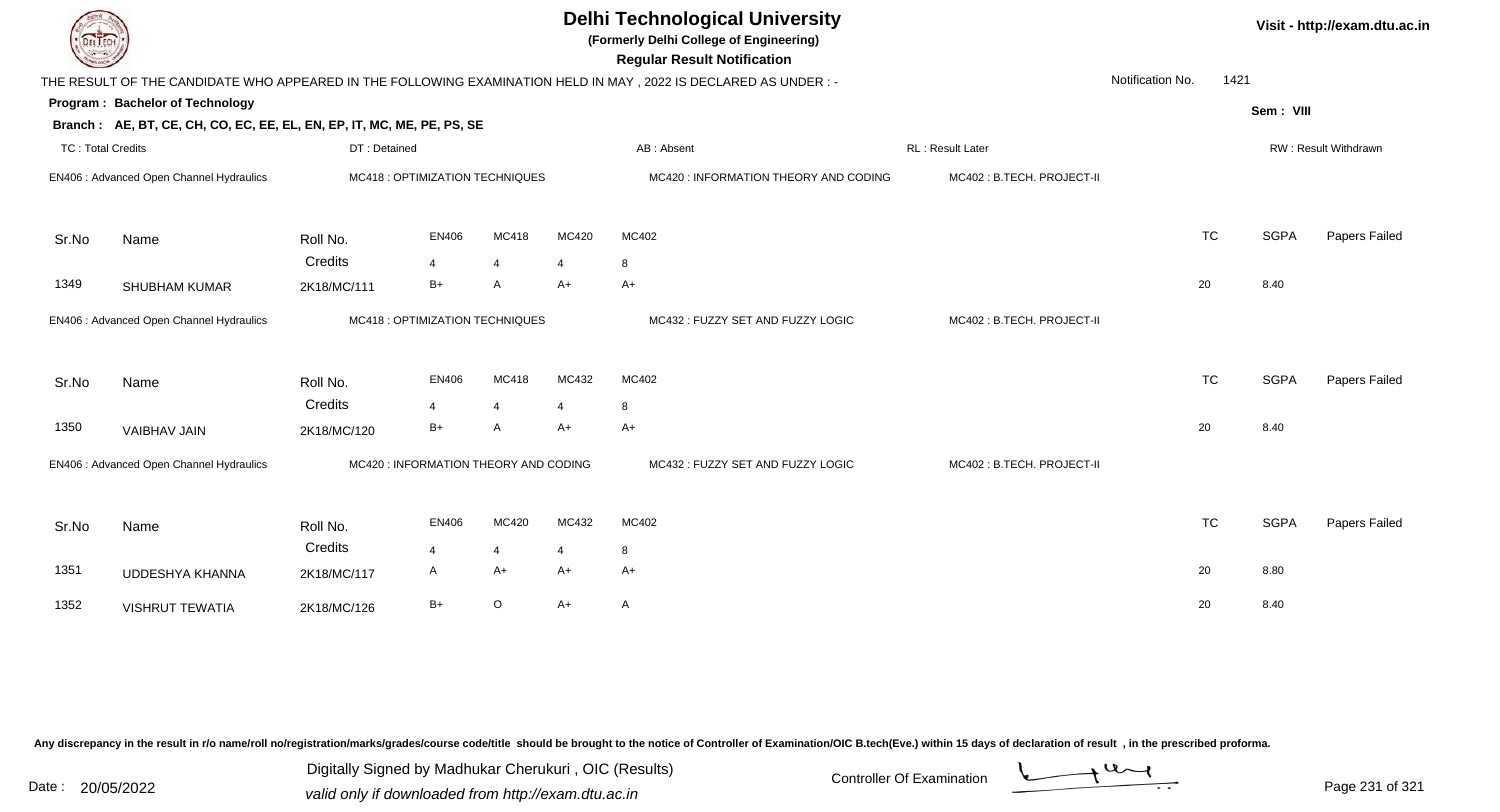| DEL TECH                         |                                                                                                                |              |                                         |                |       |            | <b>Delhi Technological University</b><br>(Formerly Delhi College of Engineering)<br><b>Regular Result Notification</b> |                           |                          |             | Visit - http://exam.dtu.ac.in |
|----------------------------------|----------------------------------------------------------------------------------------------------------------|--------------|-----------------------------------------|----------------|-------|------------|------------------------------------------------------------------------------------------------------------------------|---------------------------|--------------------------|-------------|-------------------------------|
|                                  | THE RESULT OF THE CANDIDATE WHO APPEARED IN THE FOLLOWING EXAMINATION HELD IN MAY, 2022 IS DECLARED AS UNDER:- |              |                                         |                |       |            |                                                                                                                        |                           | 1421<br>Notification No. |             |                               |
|                                  | Program: Bachelor of Technology                                                                                |              |                                         |                |       |            |                                                                                                                        |                           |                          | Sem: VIII   |                               |
|                                  | Branch: AE, BT, CE, CH, CO, EC, EE, EL, EN, EP, IT, MC, ME, PE, PS, SE                                         |              |                                         |                |       |            |                                                                                                                        |                           |                          |             |                               |
| <b>TC: Total Credits</b>         |                                                                                                                | DT: Detained |                                         |                |       | AB: Absent |                                                                                                                        | RL: Result Later          |                          |             | RW: Result Withdrawn          |
| DEVELOPMENT<br>MOOC404 : MOOC II | EN412: ENVIRONMENT AND SUSTAINABLE                                                                             |              | EN416 : NON-CONVENTIONAL ENERGY SYSTEMS |                |       |            | MC402: B.TECH. PROJECT-II                                                                                              | MOOC402: MOOC I           |                          |             |                               |
| Sr.No                            | Name                                                                                                           | Roll No.     | EN412                                   | EN416          | MC402 |            | MOOC402 MOOC404                                                                                                        |                           | <b>TC</b>                | <b>SGPA</b> | Papers Failed                 |
|                                  |                                                                                                                | Credits      | $\overline{4}$                          | $\overline{4}$ | 8     | 2          | 2                                                                                                                      |                           |                          |             |                               |
| 1353                             | <b>SARTHAK</b>                                                                                                 | 2K18/MC/101  | $\circ$                                 | O              | A+    | A+         | $A+$                                                                                                                   |                           | 20                       | 9.40        |                               |
| <b>DEVELOPMENT</b>               | EN412: ENVIRONMENT AND SUSTAINABLE                                                                             |              | MC418 : OPTIMIZATION TECHNIQUES         |                |       |            | MC432: FUZZY SET AND FUZZY LOGIC                                                                                       | MC402: B.TECH. PROJECT-II |                          |             |                               |
| Sr.No                            | Name                                                                                                           | Roll No.     | EN412                                   | MC418          | MC432 | MC402      |                                                                                                                        |                           | <b>TC</b>                | <b>SGPA</b> | Papers Failed                 |
|                                  |                                                                                                                | Credits      | 4                                       | $\overline{4}$ | 4     | 8          |                                                                                                                        |                           |                          |             |                               |
| 1354                             | <b>KANISHK JAYANT</b>                                                                                          | 2K18/MC/051  | A                                       | A+             | A+    | B+         |                                                                                                                        |                           | 20                       | 8.00        |                               |
| 1355                             | <b>KUNAL JOSHI</b>                                                                                             | 2K18/MC/059  | $B+$                                    | $B+$           | A     | $A+$       |                                                                                                                        |                           | 20                       | 8.00        |                               |
|                                  | EN416 : NON-CONVENTIONAL ENERGY SYSTEMS                                                                        |              | MC432: FUZZY SET AND FUZZY LOGIC        |                |       |            | ME418: SUPPLY CHAIN MANAGEMENT                                                                                         | MC402: B.TECH. PROJECT-II |                          |             |                               |
| Sr.No                            | Name                                                                                                           | Roll No.     | EN416                                   | MC432          | ME418 | MC402      |                                                                                                                        |                           | <b>TC</b>                | <b>SGPA</b> | Papers Failed                 |
|                                  |                                                                                                                | Credits      | 4                                       | $\overline{4}$ | 4     | 8          |                                                                                                                        |                           |                          |             |                               |
| 1356                             | <b>VINAY BANSAL</b>                                                                                            | 2K18/MC/125  | A+                                      | $A+$           | A     | A          |                                                                                                                        |                           | 20                       | 8.40        |                               |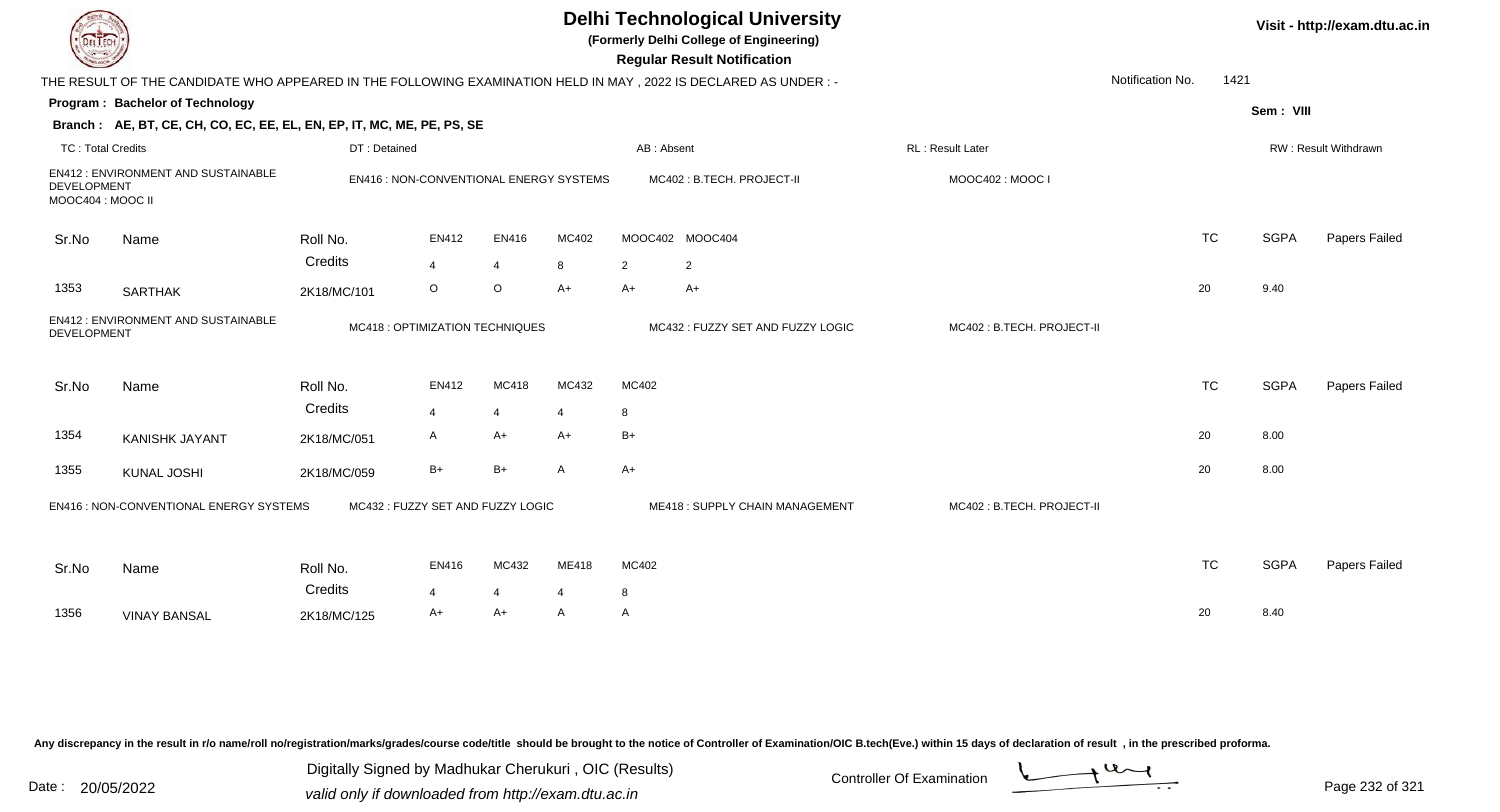| <b>DELIECH</b>    |                                                                                                                |              |                                        |                |                |                | <b>Delhi Technological University</b><br>(Formerly Delhi College of Engineering)<br><b>Regular Result Notification</b> |                           |                          |             | Visit - http://exam.dtu.ac.in |
|-------------------|----------------------------------------------------------------------------------------------------------------|--------------|----------------------------------------|----------------|----------------|----------------|------------------------------------------------------------------------------------------------------------------------|---------------------------|--------------------------|-------------|-------------------------------|
|                   | THE RESULT OF THE CANDIDATE WHO APPEARED IN THE FOLLOWING EXAMINATION HELD IN MAY, 2022 IS DECLARED AS UNDER:- |              |                                        |                |                |                |                                                                                                                        |                           | 1421<br>Notification No. |             |                               |
|                   | Program: Bachelor of Technology                                                                                |              |                                        |                |                |                |                                                                                                                        |                           |                          | Sem: VIII   |                               |
|                   | Branch: AE, BT, CE, CH, CO, EC, EE, EL, EN, EP, IT, MC, ME, PE, PS, SE                                         |              |                                        |                |                |                |                                                                                                                        |                           |                          |             |                               |
| TC: Total Credits |                                                                                                                | DT: Detained |                                        |                |                |                | AB: Absent                                                                                                             | <b>RL: Result Later</b>   |                          |             | RW: Result Withdrawn          |
|                   | EP414 : SPACE AND ATMOSPHERIC SCIENCE-II                                                                       |              | MC418 : OPTIMIZATION TECHNIQUES        |                |                |                | MC402: B.TECH. PROJECT-II                                                                                              | MOOC402: MOOC I           |                          |             |                               |
| MOOC404 : MOOC II |                                                                                                                |              |                                        |                |                |                |                                                                                                                        |                           |                          |             |                               |
| Sr.No             | Name                                                                                                           | Roll No.     | EP414                                  | MC418          | MC402          |                | MOOC402 MOOC404                                                                                                        |                           | <b>TC</b>                | <b>SGPA</b> | Papers Failed                 |
|                   |                                                                                                                | Credits      | 4                                      | $\overline{4}$ | 8              | $\overline{2}$ | 2                                                                                                                      |                           |                          |             |                               |
| 1357              | ANSH AGRAWAL                                                                                                   | 2K18/MC/018  | $B+$                                   | $B+$           | $B+$           | $A+$           | $A+$                                                                                                                   |                           | 20                       | 7.40        |                               |
|                   | IT404 : BIG DATA ANALYTICS                                                                                     |              | MC406 : PARTIAL DIFFERENTIAL EQUATIONS |                |                |                | MC418 : OPTIMIZATION TECHNIQUES                                                                                        | MC402: B.TECH. PROJECT-II |                          |             |                               |
| Sr.No             | Name                                                                                                           | Roll No.     | <b>IT404</b>                           | MC406          | MC418          | MC402          |                                                                                                                        |                           | <b>TC</b>                | <b>SGPA</b> | Papers Failed                 |
|                   |                                                                                                                | Credits      | $\overline{4}$                         | $\overline{4}$ | $\overline{4}$ | 8              |                                                                                                                        |                           |                          |             |                               |
| 1358              | PRERNA GIRI                                                                                                    | 2K18/MC/082  | A+                                     | A              | A              | $\mathsf{A}$   |                                                                                                                        |                           | 20                       | 8.20        |                               |
| 1359              | ROYAL PRIYANKAR                                                                                                | 2K18/MC/097  | A                                      | $A+$           | $B+$           | $B+$           |                                                                                                                        |                           | 20                       | 7.60        |                               |
|                   | IT404 : BIG DATA ANALYTICS                                                                                     |              | MC406 : PARTIAL DIFFERENTIAL EQUATIONS |                |                |                | MC432 : FUZZY SET AND FUZZY LOGIC                                                                                      | MC402: B.TECH. PROJECT-II |                          |             |                               |
| Sr.No             | Name                                                                                                           | Roll No.     | <b>IT404</b>                           | MC406          | MC432          | MC402          |                                                                                                                        |                           | <b>TC</b>                | <b>SGPA</b> | Papers Failed                 |
|                   |                                                                                                                | Credits      | 4                                      | $\overline{4}$ | 4              | 8              |                                                                                                                        |                           |                          |             |                               |
| 1360              | SIDDHARTH YADAV                                                                                                | 2K18/MC/113  | A+                                     | A              | A+             | $\mathsf{A}$   |                                                                                                                        |                           | 20                       | 8.40        |                               |
|                   |                                                                                                                |              |                                        |                |                |                |                                                                                                                        |                           |                          |             |                               |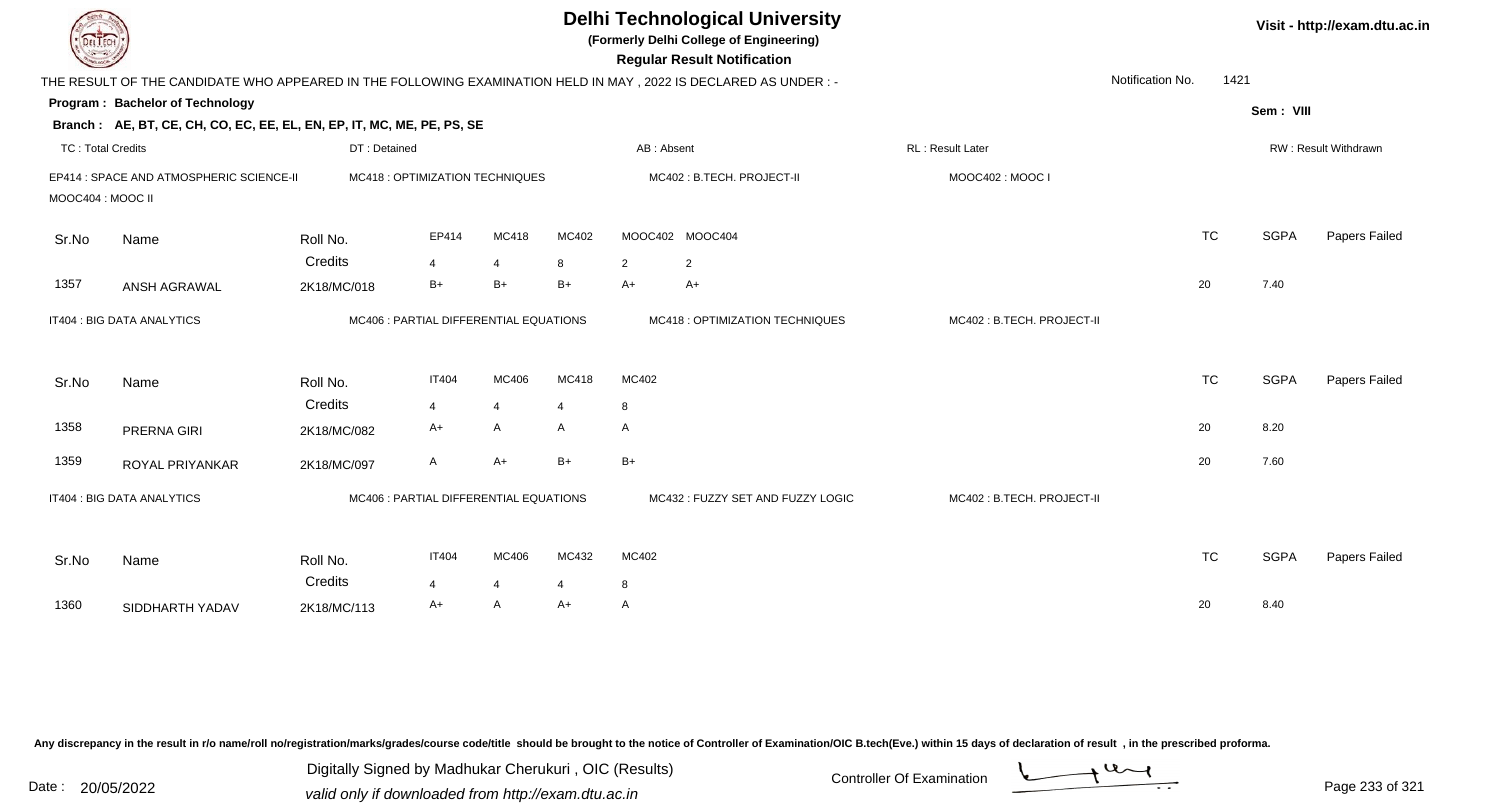| <b>DELTECH</b>           |                                                                        |              |                                      |                |         |                | <b>Delhi Technological University</b><br>(Formerly Delhi College of Engineering)<br><b>Regular Result Notification</b> |                           |                          |             | Visit - http://exam.dtu.ac.in |
|--------------------------|------------------------------------------------------------------------|--------------|--------------------------------------|----------------|---------|----------------|------------------------------------------------------------------------------------------------------------------------|---------------------------|--------------------------|-------------|-------------------------------|
|                          |                                                                        |              |                                      |                |         |                | THE RESULT OF THE CANDIDATE WHO APPEARED IN THE FOLLOWING EXAMINATION HELD IN MAY, 2022 IS DECLARED AS UNDER:-         |                           | Notification No.<br>1421 |             |                               |
|                          | Program: Bachelor of Technology                                        |              |                                      |                |         |                |                                                                                                                        |                           |                          | Sem: VIII   |                               |
|                          | Branch: AE, BT, CE, CH, CO, EC, EE, EL, EN, EP, IT, MC, ME, PE, PS, SE |              |                                      |                |         |                |                                                                                                                        |                           |                          |             |                               |
| <b>TC: Total Credits</b> |                                                                        | DT: Detained |                                      |                |         | AB: Absent     |                                                                                                                        | RL: Result Later          |                          |             | RW: Result Withdrawn          |
| MOOC404 : MOOC II        | IT404 : BIG DATA ANALYTICS                                             |              | MC418 : OPTIMIZATION TECHNIQUES      |                |         |                | MC402: B.TECH. PROJECT-II                                                                                              | MOOC402: MOOC I           |                          |             |                               |
| Sr.No                    | Name                                                                   | Roll No.     | <b>IT404</b>                         | MC418          | MC402   |                | MOOC402 MOOC404                                                                                                        |                           | <b>TC</b>                | <b>SGPA</b> | Papers Failed                 |
|                          |                                                                        | Credits      | $\overline{4}$                       | $\overline{4}$ | 8       | 2              | $\overline{2}$                                                                                                         |                           |                          |             |                               |
| 1361                     | <b>ADITI JAIN</b>                                                      | 2K18/MC/005  | O                                    | $A+$           | A+      | A+             | $A+$                                                                                                                   |                           | 20                       | 9.20        |                               |
| 1362                     | AKANKSHA DHYANI                                                        | 2K18/MC/009  | A+                                   | $A+$           | A+      | A+             | $A+$                                                                                                                   |                           | 20                       | 9.00        |                               |
| MOOC404 : MOOC II        | IT404 : BIG DATA ANALYTICS                                             |              | MC432: FUZZY SET AND FUZZY LOGIC     |                |         |                | MC402: B.TECH. PROJECT-II                                                                                              | MOOC402: MOOC I           |                          |             |                               |
| Sr.No                    | Name                                                                   | Roll No.     | <b>IT404</b>                         | MC432          | MC402   |                | MOOC402 MOOC404                                                                                                        |                           | <b>TC</b>                | <b>SGPA</b> | Papers Failed                 |
|                          |                                                                        | Credits      | $\overline{4}$                       | $\overline{4}$ | 8       | $\overline{2}$ | $\overline{c}$                                                                                                         |                           |                          |             |                               |
| 1363                     | ANIRUDH AWASTHI                                                        | 2K18/MC/016  | A+                                   | $A+$           | A       | A+             | $A+$                                                                                                                   |                           | 20                       | 8.60        |                               |
|                          | IT416 : NOMADIC COMPUTING                                              |              | IT428 : Mobile and Digital Forensics |                |         |                | MC418 : OPTIMIZATION TECHNIQUES                                                                                        | MC402: B.TECH. PROJECT-II |                          |             |                               |
| Sr.No                    | Name                                                                   | Roll No.     | <b>IT416</b>                         | <b>IT428</b>   | MC418   | MC402          |                                                                                                                        |                           | <b>TC</b>                | <b>SGPA</b> | Papers Failed                 |
|                          |                                                                        | Credits      | $\overline{4}$                       | $\overline{4}$ | 4       | 8              |                                                                                                                        |                           |                          |             |                               |
| 1364                     | <b>ABHISHEK RALHAN</b>                                                 | 2K18/MC/004  | $A+$                                 | $\circ$        | $\circ$ | $\mathsf{A}$   |                                                                                                                        |                           | 20                       | 9.00        |                               |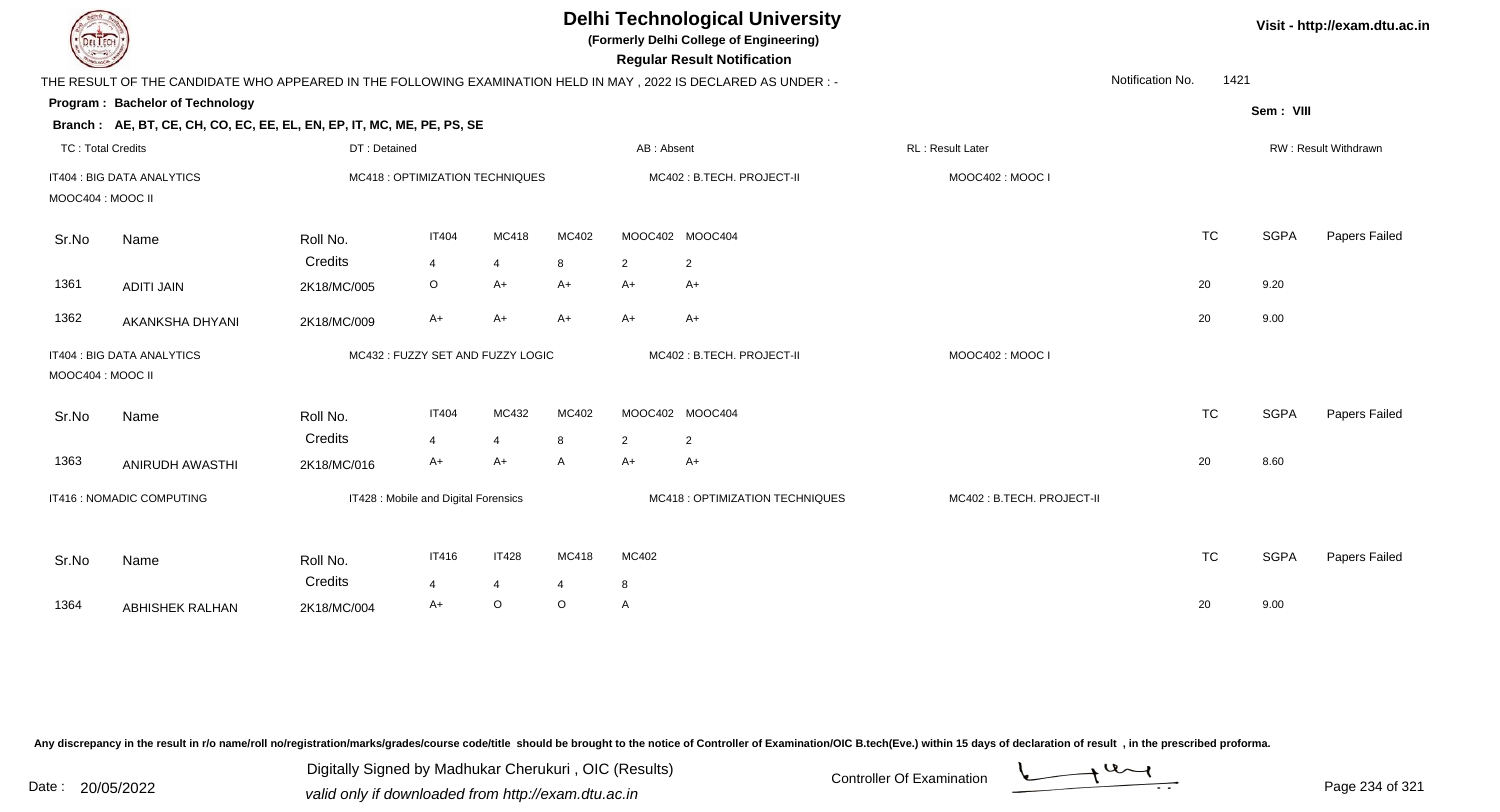| <b>DELTECH</b>           |                                                                                                           |                     |                                        |                         |            |                      | <b>Delhi Technological University</b><br>(Formerly Delhi College of Engineering)<br><b>Regular Result Notification</b> |                  |                  |           |             | Visit - http://exam.dtu.ac.in |
|--------------------------|-----------------------------------------------------------------------------------------------------------|---------------------|----------------------------------------|-------------------------|------------|----------------------|------------------------------------------------------------------------------------------------------------------------|------------------|------------------|-----------|-------------|-------------------------------|
|                          |                                                                                                           |                     |                                        |                         |            |                      | THE RESULT OF THE CANDIDATE WHO APPEARED IN THE FOLLOWING EXAMINATION HELD IN MAY, 2022 IS DECLARED AS UNDER:-         |                  | Notification No. | 1421      |             |                               |
|                          | Program: Bachelor of Technology<br>Branch: AE, BT, CE, CH, CO, EC, EE, EL, EN, EP, IT, MC, ME, PE, PS, SE |                     |                                        |                         |            |                      |                                                                                                                        |                  |                  |           | Sem: VIII   |                               |
| <b>TC: Total Credits</b> |                                                                                                           | DT: Detained        |                                        |                         |            | AB: Absent           |                                                                                                                        | RL: Result Later |                  |           |             | RW: Result Withdrawn          |
| MOOC404 : MOOC II        | IT416 : NOMADIC COMPUTING                                                                                 |                     | MC418 : OPTIMIZATION TECHNIQUES        |                         |            |                      | MC402: B.TECH. PROJECT-II                                                                                              | MOOC402: MOOC I  |                  |           |             |                               |
| Sr.No                    | Name                                                                                                      | Roll No.            | <b>IT416</b>                           | <b>MC418</b>            | MC402      |                      | MOOC402 MOOC404                                                                                                        |                  |                  | <b>TC</b> | <b>SGPA</b> | Papers Failed                 |
|                          |                                                                                                           | Credits             | $\overline{4}$                         | $\overline{4}$          | 8          | $\overline{2}$       | $\overline{2}$                                                                                                         |                  |                  |           |             |                               |
| 1365                     | <b>ATISHAY KATIYAR</b>                                                                                    | 2K18/MC/026         | $A+$                                   | A                       | $B+$       | A+                   | $A+$                                                                                                                   |                  |                  | 20        | 8.00        |                               |
| MOOC404 : MOOC II        | IT416 : NOMADIC COMPUTING                                                                                 |                     | MC432: FUZZY SET AND FUZZY LOGIC       |                         |            |                      | MC402: B.TECH. PROJECT-II                                                                                              | MOOC402: MOOC I  |                  |           |             |                               |
| Sr.No                    | Name                                                                                                      | Roll No.            | IT416                                  | MC432                   | MC402      |                      | MOOC402 MOOC404                                                                                                        |                  |                  | <b>TC</b> | <b>SGPA</b> | Papers Failed                 |
| 1366                     |                                                                                                           | Credits             | $\overline{4}$<br>A+                   | $\overline{4}$<br>O     | 8<br>$A+$  | $\overline{2}$<br>A+ | $\overline{2}$<br>$A+$                                                                                                 |                  |                  | 20        | 9.20        |                               |
|                          | AARYAN GUPTA                                                                                              | 2K18/MC/001         |                                        |                         |            |                      |                                                                                                                        |                  |                  |           |             |                               |
| 1367                     | <b>DHRUV SANGWAN</b>                                                                                      | 2K18/MC/032         | $A+$                                   | $A+$                    | $B+$       | $A+$                 | $A+$                                                                                                                   |                  |                  | 20        | 8.20        |                               |
| MOOC404 : MOOC II        | IT428 : Mobile and Digital Forensics                                                                      |                     | MC406 : PARTIAL DIFFERENTIAL EQUATIONS |                         |            |                      | MC402: B.TECH. PROJECT-II                                                                                              | MOOC402: MOOC I  |                  |           |             |                               |
| Sr.No                    | Name                                                                                                      | Roll No.<br>Credits | <b>IT428</b><br>$\overline{4}$         | MC406<br>$\overline{4}$ | MC402<br>8 | $\overline{2}$       | MOOC402 MOOC404<br>$\overline{2}$                                                                                      |                  |                  | <b>TC</b> | <b>SGPA</b> | Papers Failed                 |
| 1368                     | <b>KESHAV KUNAL</b>                                                                                       | 2K18/MC/056         | A+                                     | $A+$                    | A          | A+                   | A+                                                                                                                     |                  |                  | 20        | 8.60        |                               |
|                          |                                                                                                           |                     |                                        |                         |            |                      |                                                                                                                        |                  |                  |           |             |                               |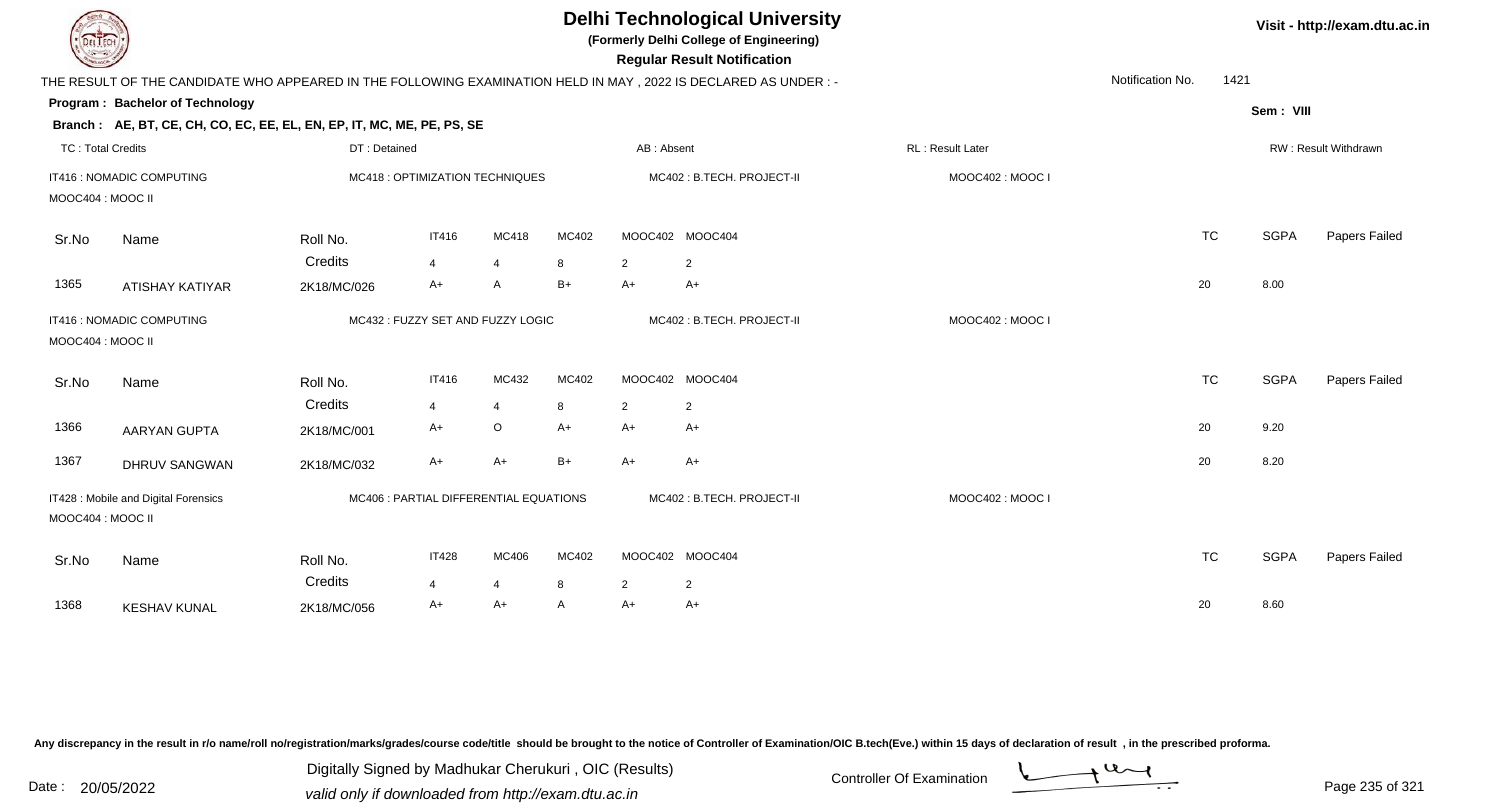| DEL ECH                  |                                                                        |              |                                  |                |              |                | <b>Delhi Technological University</b><br>(Formerly Delhi College of Engineering)<br><b>Regular Result Notification</b> |                           |                  |           |             | Visit - http://exam.dtu.ac.in |
|--------------------------|------------------------------------------------------------------------|--------------|----------------------------------|----------------|--------------|----------------|------------------------------------------------------------------------------------------------------------------------|---------------------------|------------------|-----------|-------------|-------------------------------|
|                          |                                                                        |              |                                  |                |              |                | THE RESULT OF THE CANDIDATE WHO APPEARED IN THE FOLLOWING EXAMINATION HELD IN MAY , 2022 IS DECLARED AS UNDER :-       |                           | Notification No. | 1421      |             |                               |
|                          | Program: Bachelor of Technology                                        |              |                                  |                |              |                |                                                                                                                        |                           |                  |           | Sem: VIII   |                               |
|                          | Branch: AE, BT, CE, CH, CO, EC, EE, EL, EN, EP, IT, MC, ME, PE, PS, SE |              |                                  |                |              |                |                                                                                                                        |                           |                  |           |             |                               |
| <b>TC: Total Credits</b> |                                                                        | DT: Detained |                                  |                |              | AB: Absent     |                                                                                                                        | <b>RL: Result Later</b>   |                  |           |             | RW: Result Withdrawn          |
|                          | IT428 : Mobile and Digital Forensics                                   |              | MC418 : OPTIMIZATION TECHNIQUES  |                |              |                | MC402: B.TECH. PROJECT-II                                                                                              | MOOC402: MOOC I           |                  |           |             |                               |
| MOOC404 : MOOC II        |                                                                        |              |                                  |                |              |                |                                                                                                                        |                           |                  |           |             |                               |
| Sr.No                    | Name                                                                   | Roll No.     | <b>IT428</b>                     | MC418          | MC402        |                | MOOC402 MOOC404                                                                                                        |                           |                  | <b>TC</b> | <b>SGPA</b> | Papers Failed                 |
|                          |                                                                        | Credits      | 4                                | 4              | 8            | $\overline{2}$ | $\overline{2}$                                                                                                         |                           |                  |           |             |                               |
| 1369                     | ANKIT KUMAR JHA                                                        | 2K18/MC/017  | $A+$                             | $A+$           | A            | $A+$           | A+                                                                                                                     |                           |                  | 20        | 8.60        |                               |
|                          | IT428 : Mobile and Digital Forensics                                   |              | MC432: FUZZY SET AND FUZZY LOGIC |                |              |                | SE414 : Cloud Computing                                                                                                | MC402: B.TECH. PROJECT-II |                  |           |             |                               |
| Sr.No                    | Name                                                                   | Roll No.     | <b>IT428</b>                     | MC432          | <b>SE414</b> | MC402          |                                                                                                                        |                           |                  | <b>TC</b> | <b>SGPA</b> | Papers Failed                 |
|                          |                                                                        | Credits      |                                  | $\overline{4}$ | 4            | 8              |                                                                                                                        |                           |                  |           |             |                               |
| 1370                     | <b>KESHAV JINDAL</b>                                                   | 2K18/MC/055  | A+                               | $A+$           | $A+$         | $A+$           |                                                                                                                        |                           |                  | 20        | 9.00        |                               |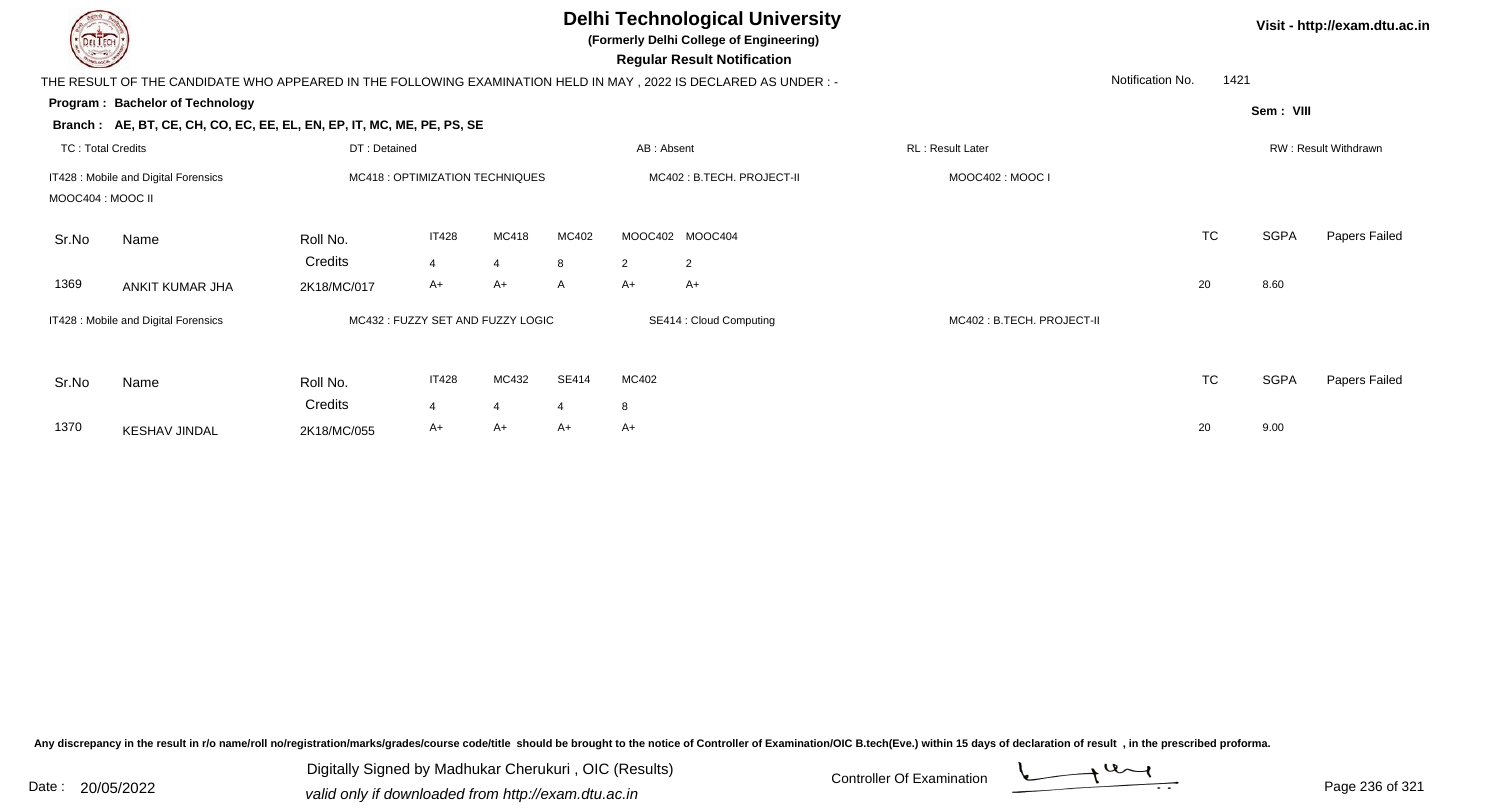| EL ECH                   |                                                                                                                 |                                 |              |                | <b>Delhi Technological University</b><br>(Formerly Delhi College of Engineering)<br><b>Regular Result Notification</b> |                |                           |                   |                  | Visit - http://exam.dtu.ac.in |             |                      |
|--------------------------|-----------------------------------------------------------------------------------------------------------------|---------------------------------|--------------|----------------|------------------------------------------------------------------------------------------------------------------------|----------------|---------------------------|-------------------|------------------|-------------------------------|-------------|----------------------|
|                          | THE RESULT OF THE CANDIDATE WHO APPEARED IN THE FOLLOWING EXAMINATION HELD IN MAY, 2022 IS DECLARED AS UNDER :- |                                 |              |                |                                                                                                                        |                |                           |                   | Notification No. | 1421                          |             |                      |
|                          | Program: Bachelor of Technology                                                                                 |                                 |              |                |                                                                                                                        |                |                           |                   |                  |                               | Sem: VIII   |                      |
|                          | Branch: AE, BT, CE, CH, CO, EC, EE, EL, EN, EP, IT, MC, ME, PE, PS, SE                                          |                                 |              |                |                                                                                                                        |                |                           |                   |                  |                               |             |                      |
| <b>TC: Total Credits</b> |                                                                                                                 | DT: Detained                    |              |                |                                                                                                                        | AB: Absent     |                           | RL : Result Later |                  |                               |             | RW: Result Withdrawn |
|                          | MC406 : PARTIAL DIFFERENTIAL EQUATIONS                                                                          | MC418 : OPTIMIZATION TECHNIQUES |              |                |                                                                                                                        |                | MC402: B.TECH. PROJECT-II | MOOC402: MOOC I   |                  |                               |             |                      |
| MOOC404 : MOOC II        |                                                                                                                 |                                 |              |                |                                                                                                                        |                |                           |                   |                  |                               |             |                      |
| Sr.No                    | Name                                                                                                            | Roll No.                        | MC406        | MC418          | MC402                                                                                                                  |                | MOOC402 MOOC404           |                   |                  | <b>TC</b>                     | <b>SGPA</b> | Papers Failed        |
|                          |                                                                                                                 | Credits                         | 4            | $\overline{4}$ | 8                                                                                                                      | $\overline{2}$ | $\overline{2}$            |                   |                  |                               |             |                      |
| 1371                     | <b>ARCHIT MAURYA</b>                                                                                            | 2K17/MC/22                      | ${\rm C}$    | A              | B                                                                                                                      | $A+$           | A                         |                   |                  | 20                            | 6.70        |                      |
|                          |                                                                                                                 |                                 |              |                |                                                                                                                        |                |                           |                   |                  |                               |             |                      |
| 1372                     | ARYAN DOSAJH                                                                                                    | 2K18/MC/023                     | $A+$         | $A+$           | A                                                                                                                      | $A+$           | $A+$                      |                   |                  | 20                            | 8.60        |                      |
| 1373                     | <b>HIMANSHU</b>                                                                                                 | 2K18/MC/041                     | $\circ$      | $A+$           | A                                                                                                                      | $A+$           | $A+$                      |                   |                  | 20                            | 8.80        |                      |
| 1374                     | <b>INDER KHATRI</b>                                                                                             | 2K18/MC/043                     | $A+$         | $A+$           | $A+$                                                                                                                   | $A+$           | $A+$                      |                   |                  | 20                            | 9.00        |                      |
|                          |                                                                                                                 |                                 |              |                |                                                                                                                        |                |                           |                   |                  |                               |             |                      |
| 1375                     | KARTIKAY KASHYAP                                                                                                | 2K18/MC/054                     | $B+$         | $A+$           | A                                                                                                                      | $A+$           | $A+$                      |                   |                  | 20                            | 8.20        |                      |
| 1376                     | LAKSHAY                                                                                                         | 2K18/MC/061                     | B            | $A+$           | B                                                                                                                      | $A+$           | A                         |                   |                  | 20                            | 7.10        |                      |
| 1377                     | MOHIT KUMAR JASSI                                                                                               | 2K18/MC/069                     | $\mathsf{A}$ | $\mathsf{A}$   | $A+$                                                                                                                   | $A+$           | A+                        |                   |                  | 20                            | 8.60        |                      |
| 1378                     | NIDHI YADAV                                                                                                     | 2K18/MC/071                     | $\mathsf{A}$ | $A+$           | $A+$                                                                                                                   | $A+$           | A+                        |                   |                  | 20                            | 8.80        |                      |
|                          |                                                                                                                 |                                 |              |                |                                                                                                                        |                |                           |                   |                  |                               |             |                      |
| 1379                     | <b>PIYUSH</b>                                                                                                   | 2K18/MC/078                     | A            | $\mathsf{A}$   | $A+$                                                                                                                   | $A+$           | $A+$                      |                   |                  | 20                            | 8.60        |                      |
| 1380                     | RAHUL SHARMA                                                                                                    | 2K18/MC/087                     | A            | $A+$           | $A+$                                                                                                                   | $A+$           | A+                        |                   |                  | 20                            | 8.80        |                      |

Digitally Signed by Madhukar Cherukuri, OIC (Results)<br>Date : 20/05/2022 valid only if downloaded from http://oxam.dtu.ac.in Digitally Signed by Madhukar Cherukuri , OIC (Results)

valid only if downloaded from http://exam.dtu.ac.in

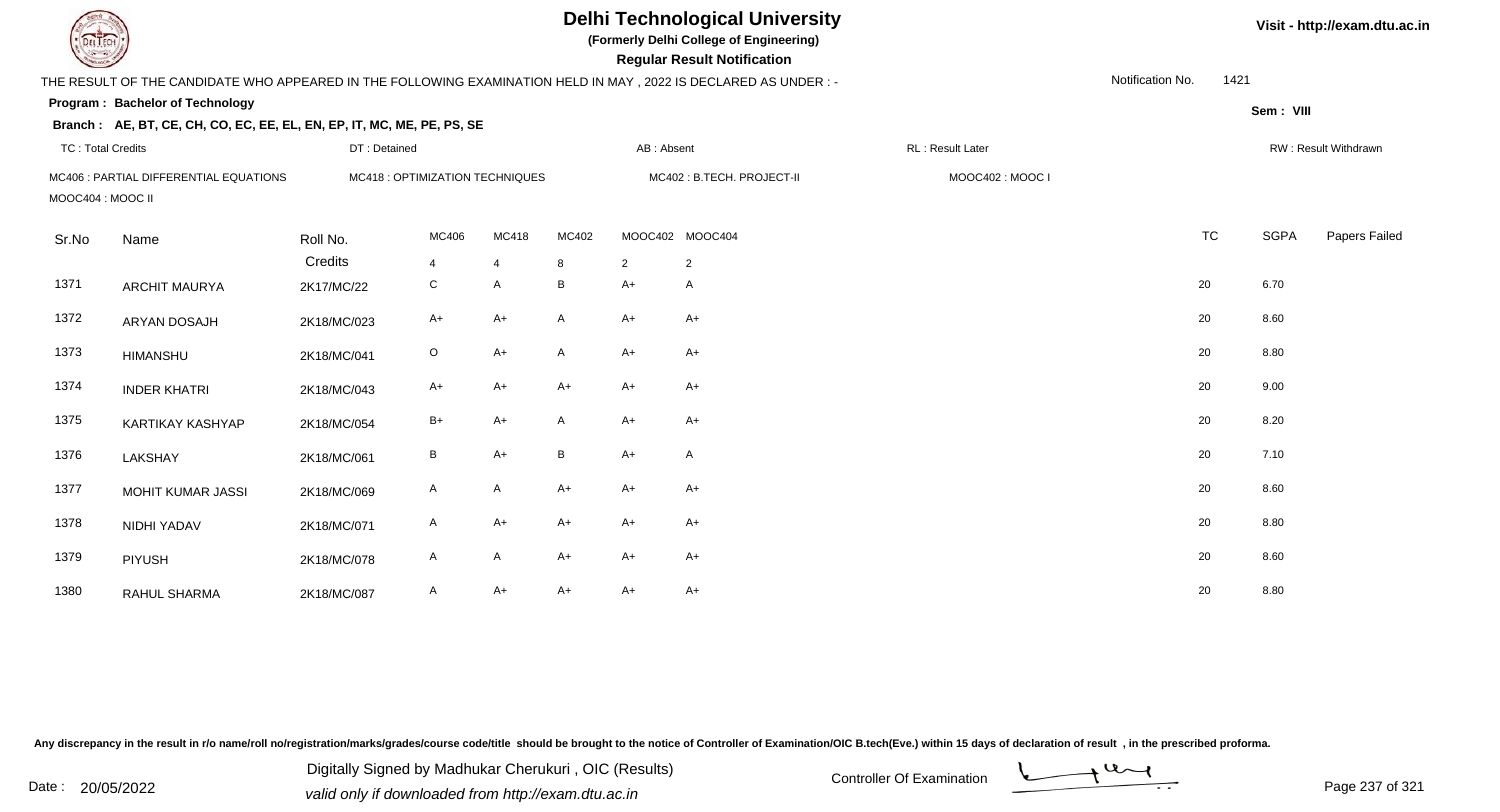## **Delhi Technological University**

**(Formerly Delhi College of Engineering)**

**Visit - http://exam.dtu.ac.in**

 **Regular Result Notification**

| Notification No.<br>1421<br>THE RESULT OF THE CANDIDATE WHO APPEARED IN THE FOLLOWING EXAMINATION HELD IN MAY, 2022 IS DECLARED AS UNDER :-<br>Program: Bachelor of Technology<br>Sem: VIII<br>Branch: AE, BT, CE, CH, CO, EC, EE, EL, EN, EP, IT, MC, ME, PE, PS, SE<br><b>TC: Total Credits</b><br>DT: Detained<br>AB: Absent<br>RL: Result Later<br>RW: Result Withdrawn<br>MC402 : B.TECH. PROJECT-II<br>MC406 : PARTIAL DIFFERENTIAL EQUATIONS<br>MC418 : OPTIMIZATION TECHNIQUES<br>MC420 : INFORMATION THEORY AND CODING<br><b>TC</b><br>SGPA<br>MC418<br>MC402<br>MC406<br>MC420<br>Sr.No<br>Roll No.<br>Name<br>Credits<br>8<br>4<br>4<br>4<br>1381<br>8.00<br>$B+$<br>20<br>A+<br>A<br>A+<br><b>DEEPANSHU SAINI</b><br>2K18/MC/030<br>8.40<br>1382<br>20<br>A+<br>A+<br>A<br>$\mathsf{A}$<br><b>SARTHAK GOEL</b><br>2K18/MC/102 |  |  |  |  |  |                      |
|-------------------------------------------------------------------------------------------------------------------------------------------------------------------------------------------------------------------------------------------------------------------------------------------------------------------------------------------------------------------------------------------------------------------------------------------------------------------------------------------------------------------------------------------------------------------------------------------------------------------------------------------------------------------------------------------------------------------------------------------------------------------------------------------------------------------------------------------|--|--|--|--|--|----------------------|
|                                                                                                                                                                                                                                                                                                                                                                                                                                                                                                                                                                                                                                                                                                                                                                                                                                           |  |  |  |  |  |                      |
|                                                                                                                                                                                                                                                                                                                                                                                                                                                                                                                                                                                                                                                                                                                                                                                                                                           |  |  |  |  |  |                      |
|                                                                                                                                                                                                                                                                                                                                                                                                                                                                                                                                                                                                                                                                                                                                                                                                                                           |  |  |  |  |  |                      |
|                                                                                                                                                                                                                                                                                                                                                                                                                                                                                                                                                                                                                                                                                                                                                                                                                                           |  |  |  |  |  |                      |
|                                                                                                                                                                                                                                                                                                                                                                                                                                                                                                                                                                                                                                                                                                                                                                                                                                           |  |  |  |  |  |                      |
|                                                                                                                                                                                                                                                                                                                                                                                                                                                                                                                                                                                                                                                                                                                                                                                                                                           |  |  |  |  |  | <b>Papers Failed</b> |
|                                                                                                                                                                                                                                                                                                                                                                                                                                                                                                                                                                                                                                                                                                                                                                                                                                           |  |  |  |  |  |                      |
|                                                                                                                                                                                                                                                                                                                                                                                                                                                                                                                                                                                                                                                                                                                                                                                                                                           |  |  |  |  |  |                      |
|                                                                                                                                                                                                                                                                                                                                                                                                                                                                                                                                                                                                                                                                                                                                                                                                                                           |  |  |  |  |  |                      |

Any discrepancy in the result in r/o name/roll no/registration/marks/grades/course code/title should be brought to the notice of Controller of Examination/OIC B.tech(Eve.) within 15 days of declaration of result, in the pr

Date : 20/05/2022 Digital Digital of Microsofted Chemical Controller Of Examination Determination Page 238 of 32 Digitally Signed by Madhukar Cherukuri , OIC (Results)

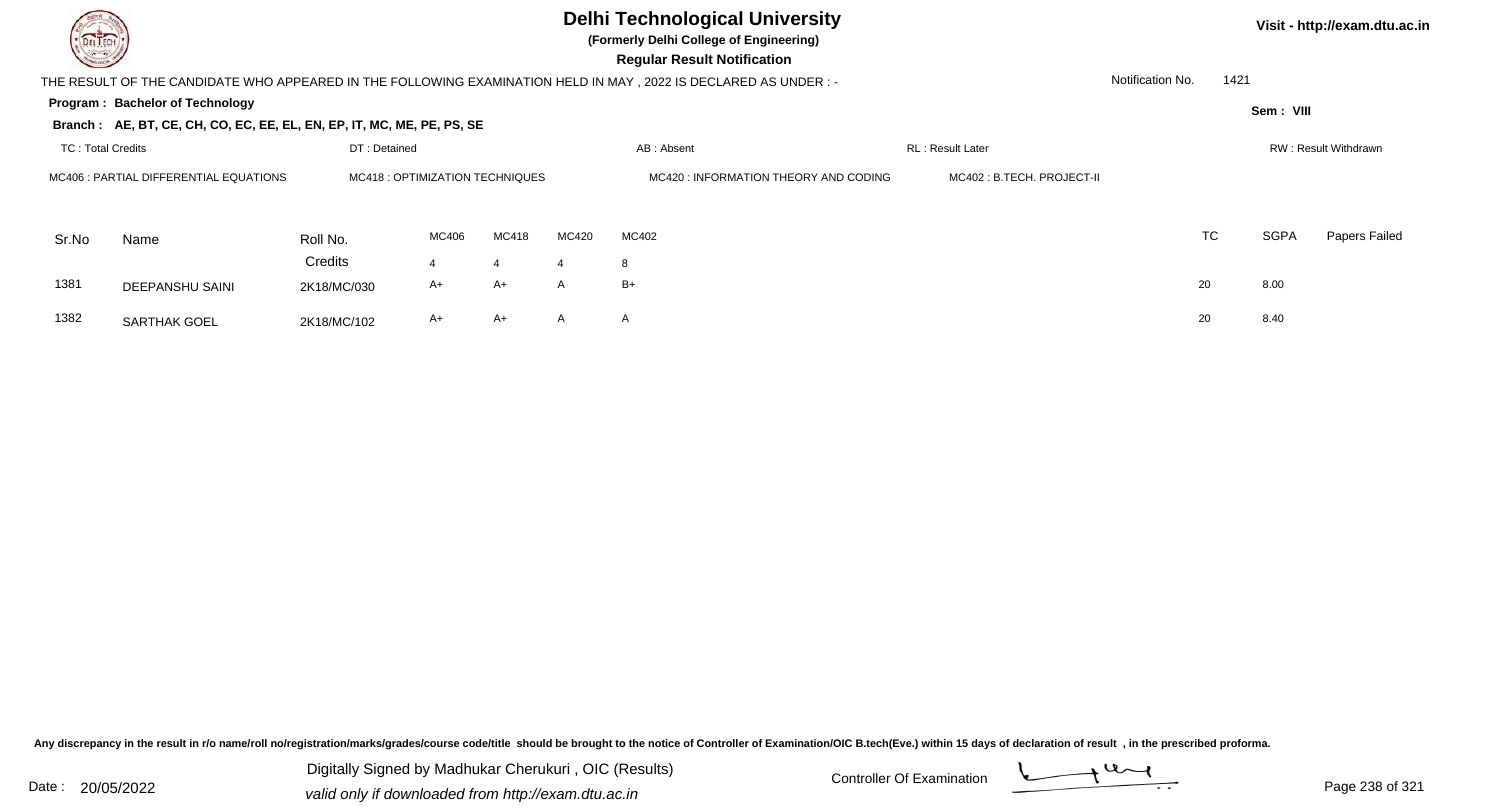|                          |                                                                        |              |                                 |                | <b>Delhi Technological University</b><br>(Formerly Delhi College of Engineering)<br><b>Regular Result Notification</b> |                                                                                                                  |                           |                  |      |             | Visit - http://exam.dtu.ac.in |  |  |
|--------------------------|------------------------------------------------------------------------|--------------|---------------------------------|----------------|------------------------------------------------------------------------------------------------------------------------|------------------------------------------------------------------------------------------------------------------|---------------------------|------------------|------|-------------|-------------------------------|--|--|
|                          |                                                                        |              |                                 |                |                                                                                                                        | THE RESULT OF THE CANDIDATE WHO APPEARED IN THE FOLLOWING EXAMINATION HELD IN MAY , 2022 IS DECLARED AS UNDER :- |                           | Notification No. | 1421 |             |                               |  |  |
|                          | Program: Bachelor of Technology                                        |              |                                 |                |                                                                                                                        |                                                                                                                  |                           |                  |      | Sem: VIII   |                               |  |  |
|                          | Branch: AE, BT, CE, CH, CO, EC, EE, EL, EN, EP, IT, MC, ME, PE, PS, SE |              |                                 |                |                                                                                                                        |                                                                                                                  |                           |                  |      |             |                               |  |  |
| <b>TC: Total Credits</b> |                                                                        | DT: Detained |                                 |                |                                                                                                                        | AB: Absent                                                                                                       | RL: Result Later          |                  |      |             | RW: Result Withdrawn          |  |  |
|                          | MC406 : PARTIAL DIFFERENTIAL EQUATIONS                                 |              | MC418 : OPTIMIZATION TECHNIQUES |                |                                                                                                                        | MC432: FUZZY SET AND FUZZY LOGIC                                                                                 | MC402: B.TECH. PROJECT-II |                  |      |             |                               |  |  |
| Sr.No                    | Name                                                                   | Roll No.     | MC406                           | MC418          | MC432                                                                                                                  | MC402                                                                                                            |                           | <b>TC</b>        |      | <b>SGPA</b> | Papers Failed                 |  |  |
|                          |                                                                        | Credits      | 4                               | $\overline{4}$ |                                                                                                                        | 8                                                                                                                |                           |                  |      |             |                               |  |  |
| 1383                     | <b>DIKSHANT GOEL</b>                                                   | 2K18/MC/033  | $\circ$                         | $A+$           | $\circ$                                                                                                                | $B+$                                                                                                             |                           | 20               |      | 8.60        |                               |  |  |
| 1384                     | <b>EESHAN NARULA</b>                                                   | 2K18/MC/035  | A+                              | $\mathsf{A}$   | $A+$                                                                                                                   | $B+$                                                                                                             |                           | 20               |      | 8.00        |                               |  |  |
| 1385                     | <b>HARSH BANSAL</b>                                                    | 2K18/MC/039  | $A+$                            | $A+$           | $\mathsf O$                                                                                                            | $\mathsf{A}$                                                                                                     |                           | 20               |      | 8.80        |                               |  |  |
| 1386                     | <b>HITIK KUMAR</b>                                                     | 2K18/MC/042  | A                               | $\mathsf{A}$   | $A+$                                                                                                                   | $\mathsf{A}$                                                                                                     |                           | 20               |      | 8.20        |                               |  |  |
| 1387                     | <b>JAI GARG</b>                                                        | 2K18/MC/044  | $A+$                            | $\mathsf O$    | $\mathsf O$                                                                                                            | $A+$                                                                                                             |                           | 20               |      | 9.40        |                               |  |  |
| 1388                     | JATIN PAPREJA                                                          | 2K18/MC/049  | $\circ$                         | $\mathsf O$    | $\mathsf O$                                                                                                            | $A+$                                                                                                             |                           | 20               |      | 9.60        |                               |  |  |
| 1389                     | <b>KARTIKAY BAGLA</b>                                                  | 2K18/MC/053  | A                               | $\mathsf{A}$   | $A+$                                                                                                                   | $A+$                                                                                                             |                           | 20               |      | 8.60        |                               |  |  |
| 1390                     | <b>KUMAR APURVA</b>                                                    | 2K18/MC/058  | $A+$                            | $A+$           | $A+$                                                                                                                   | $A+$                                                                                                             |                           | 20               |      | 9.00        |                               |  |  |
| 1391                     | <b>KUNAL SHARMA</b>                                                    | 2K18/MC/060  | A                               | $A+$           | $A+$                                                                                                                   | $A+$                                                                                                             |                           | 20               |      | 8.80        |                               |  |  |
| 1392                     | MADHURESH MAYANK                                                       | 2K18/MC/062  | A+                              | $A+$           | $A+$                                                                                                                   | $\mathsf{A}$                                                                                                     |                           | 20               |      | 8.60        |                               |  |  |
| 1393                     | MANISH KUMAR DIGWAL                                                    | 2K18/MC/065  | A+                              | $\mathsf{A}$   | $A+$                                                                                                                   | $B+$                                                                                                             |                           | 20               |      | 8.00        |                               |  |  |
| 1394                     | PRIYANSHU KUMAR                                                        | 2K18/MC/083  | B+                              | $\mathsf{A}$   | $A+$                                                                                                                   | A+                                                                                                               |                           | 20               |      | 8.40        |                               |  |  |
| 1395                     | <b>RISHAB</b>                                                          | 2K18/MC/090  | A                               | A              | $A+$                                                                                                                   | $B+$                                                                                                             |                           | 20               |      | 7.80        |                               |  |  |

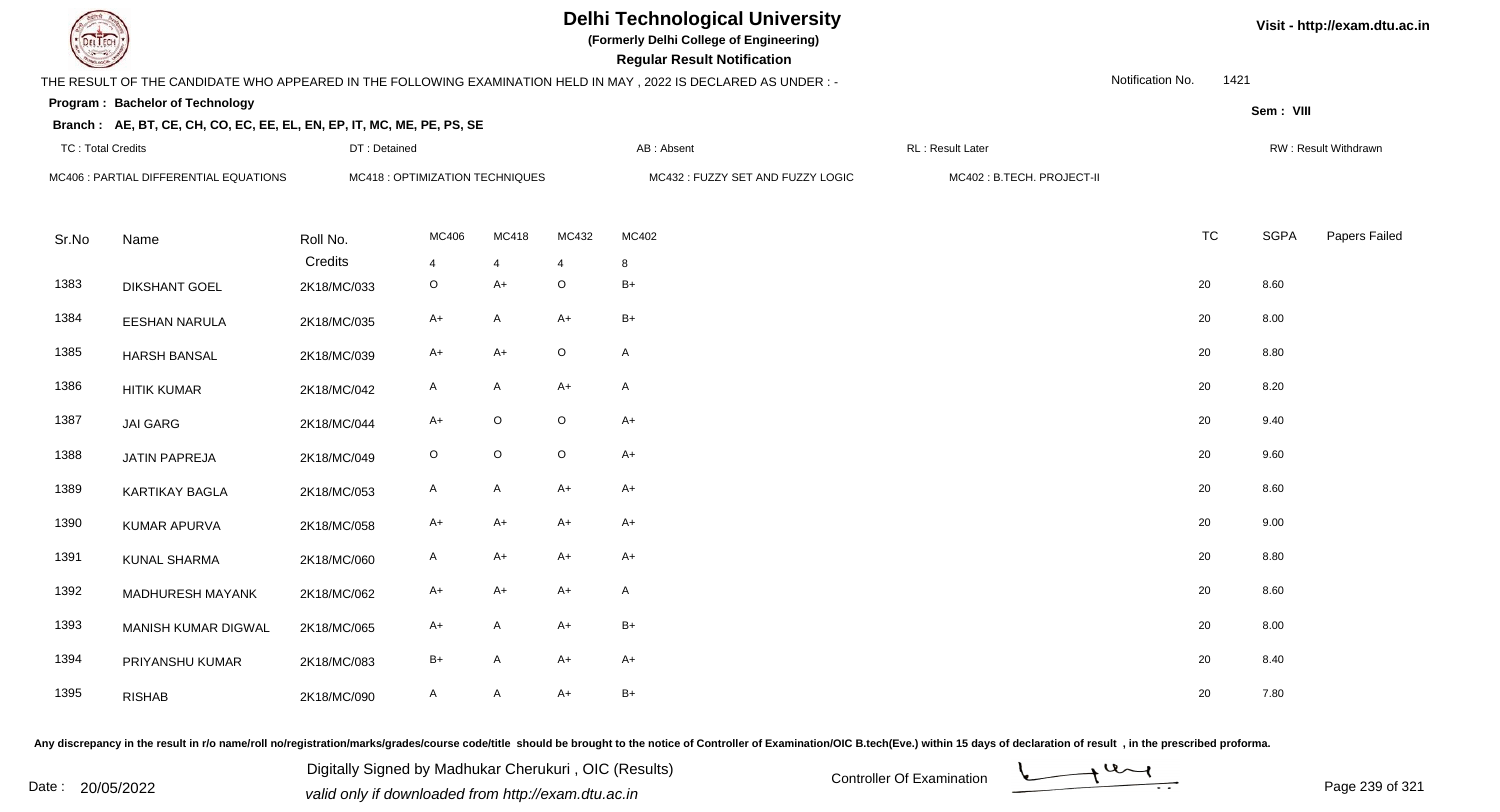| DEL TECH                 |                                                                        |              |                                       |                       |       | <b>Delhi Technological University</b><br>(Formerly Delhi College of Engineering)<br><b>Regular Result Notification</b> |                           |           |             | Visit - http://exam.dtu.ac.in |
|--------------------------|------------------------------------------------------------------------|--------------|---------------------------------------|-----------------------|-------|------------------------------------------------------------------------------------------------------------------------|---------------------------|-----------|-------------|-------------------------------|
|                          |                                                                        |              |                                       |                       |       | THE RESULT OF THE CANDIDATE WHO APPEARED IN THE FOLLOWING EXAMINATION HELD IN MAY, 2022 IS DECLARED AS UNDER:-         | Notification No.          | 1421      |             |                               |
|                          | Program: Bachelor of Technology                                        |              |                                       |                       |       |                                                                                                                        |                           |           | Sem: VIII   |                               |
|                          | Branch: AE, BT, CE, CH, CO, EC, EE, EL, EN, EP, IT, MC, ME, PE, PS, SE |              |                                       |                       |       |                                                                                                                        |                           |           |             |                               |
| <b>TC: Total Credits</b> |                                                                        | DT: Detained |                                       |                       |       | AB: Absent<br>RL: Result Later                                                                                         |                           |           |             | RW: Result Withdrawn          |
|                          | MC406 : PARTIAL DIFFERENTIAL EQUATIONS                                 |              | MC418 : OPTIMIZATION TECHNIQUES       |                       |       | MC432: FUZZY SET AND FUZZY LOGIC                                                                                       | MC402: B.TECH. PROJECT-II |           |             |                               |
| Sr.No                    | Name                                                                   | Roll No.     | MC406                                 | <b>MC418</b>          | MC432 | MC402                                                                                                                  |                           | <b>TC</b> | <b>SGPA</b> | Papers Failed                 |
|                          |                                                                        | Credits      | $\overline{4}$                        | $\overline{4}$        | 4     | 8                                                                                                                      |                           |           |             |                               |
| 1396                     | RISHABH GOSWAMI                                                        | 2K18/MC/091  | A                                     | A                     | $A+$  | A                                                                                                                      |                           | 20        | 8.20        |                               |
| 1397                     | RISHABH JAIN                                                           | 2K18/MC/092  | A+                                    | $B+$                  | A+    | A                                                                                                                      |                           | 20        | 8.20        |                               |
| 1398                     | <b>RITIK SINGH</b>                                                     | 2K18/MC/094  | $B+$                                  | A                     | A+    | $B+$                                                                                                                   |                           | 20        | 7.60        |                               |
| 1399                     | <b>RITWIK PAL</b>                                                      | 2K18/MC/095  | $B+$                                  | A                     | $A+$  | $A+$                                                                                                                   |                           | 20        | 8.40        |                               |
| MOOC404 : MOOC II        | MC406 : PARTIAL DIFFERENTIAL EQUATIONS                                 |              | MC420 : INFORMATION THEORY AND CODING |                       |       | MC402: B.TECH. PROJECT-II                                                                                              | MOOC402: MOOC I           |           |             |                               |
| Sr.No                    | Name                                                                   | Roll No.     | MC406                                 | MC420                 | MC402 | MOOC402 MOOC404                                                                                                        |                           | <b>TC</b> | <b>SGPA</b> | Papers Failed                 |
|                          |                                                                        | Credits      | $\Delta$                              | $\boldsymbol{\Delta}$ | 8     | 2<br>$\overline{2}$                                                                                                    |                           |           |             |                               |
| 1400                     | ADITYA KRISHNA BHATT                                                   | 2K18/MC/006  | $\mathsf{A}$                          | $B+$                  | $B+$  | $A+$<br>$A+$                                                                                                           |                           | 20        | 7.60        |                               |
|                          | MC406 : PARTIAL DIFFERENTIAL EQUATIONS                                 |              | MC420 : INFORMATION THEORY AND CODING |                       |       | MC432: FUZZY SET AND FUZZY LOGIC                                                                                       | MC402: B.TECH. PROJECT-II |           |             |                               |
| Sr.No                    | Name                                                                   | Roll No.     | MC406                                 | MC420                 | MC432 | MC402                                                                                                                  |                           | <b>TC</b> | <b>SGPA</b> | Papers Failed                 |
|                          |                                                                        | Credits      | 4                                     | $\overline{4}$        | 4     | 8                                                                                                                      |                           |           |             |                               |
| 1401                     | <b>ANIKAIT GUPTA</b>                                                   | 2K18/MC/013  | $A+$                                  | $B+$                  | A+    | $B+$                                                                                                                   |                           | 20        | 7.80        |                               |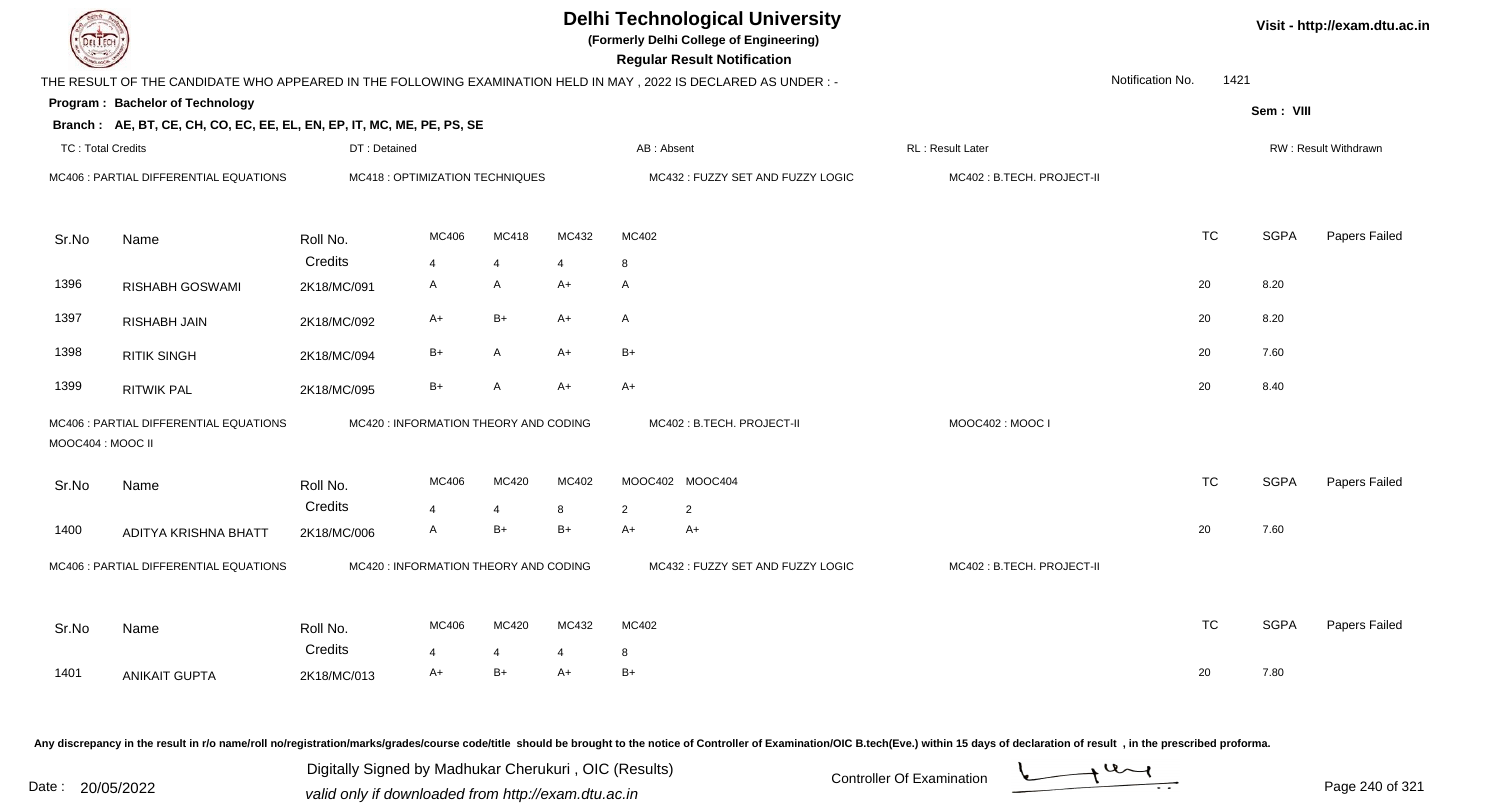|                          | <b>Delhi Technological University</b><br>(Formerly Delhi College of Engineering)<br>DEL TECH<br><b>Regular Result Notification</b> |                                   |                     |                      |                      |                |                                |                           |                  |           |             |                      |  |  |
|--------------------------|------------------------------------------------------------------------------------------------------------------------------------|-----------------------------------|---------------------|----------------------|----------------------|----------------|--------------------------------|---------------------------|------------------|-----------|-------------|----------------------|--|--|
|                          | THE RESULT OF THE CANDIDATE WHO APPEARED IN THE FOLLOWING EXAMINATION HELD IN MAY, 2022 IS DECLARED AS UNDER:-                     |                                   |                     |                      |                      |                |                                |                           | Notification No. | 1421      |             |                      |  |  |
|                          | Program: Bachelor of Technology                                                                                                    |                                   |                     |                      |                      |                |                                |                           |                  |           | Sem: VIII   |                      |  |  |
|                          | Branch: AE, BT, CE, CH, CO, EC, EE, EL, EN, EP, IT, MC, ME, PE, PS, SE                                                             |                                   |                     |                      |                      |                |                                |                           |                  |           |             |                      |  |  |
| <b>TC: Total Credits</b> |                                                                                                                                    | DT: Detained                      |                     |                      |                      | AB: Absent     |                                | RL : Result Later         |                  |           |             | RW: Result Withdrawn |  |  |
| MOOC404 : MOOC II        | MC406 : PARTIAL DIFFERENTIAL EQUATIONS                                                                                             | MC432: FUZZY SET AND FUZZY LOGIC  |                     |                      |                      |                | MC402: B.TECH. PROJECT-II      | MOOC402: MOOC I           |                  |           |             |                      |  |  |
| Sr.No                    | Name                                                                                                                               | Roll No.                          | MC406               | MC432                | MC402                |                | MOOC402 MOOC404                |                           |                  | <b>TC</b> | <b>SGPA</b> | Papers Failed        |  |  |
|                          |                                                                                                                                    | Credits                           | $\overline{4}$      | $\overline{4}$       | 8                    | $\overline{2}$ | 2                              |                           |                  |           |             |                      |  |  |
| 1402                     | AIMAN SIDDIQUA                                                                                                                     | 2K18/MC/008                       | $A+$                | $A+$                 | $A+$                 | $A+$           | $A+$                           |                           |                  | 20        | 9.00        |                      |  |  |
| 1403                     | <b>AKSHT JAIN</b>                                                                                                                  | 2K18/MC/010                       | A                   | $A+$                 | A+                   | A+             | A+                             |                           |                  | 20        | 8.80        |                      |  |  |
| 1404                     | AMOGH DHAR DIWAN                                                                                                                   | 2K18/MC/012                       | A                   | A+                   | A+                   | A+             | A+                             |                           |                  | 20        | 8.80        |                      |  |  |
| 1405                     | <b>APOORVA</b>                                                                                                                     | 2K18/MC/019                       | $\mathsf{A}$        | $A+$                 | $A+$                 | A+             | A+                             |                           |                  | 20        | 8.80        |                      |  |  |
| 1406                     | AYUSHI BANSAL                                                                                                                      | 2K18/MC/028                       | A+                  | $A+$                 | $A+$                 | $A+$           | $A+$                           |                           |                  | 20        | 9.00        |                      |  |  |
| 1407                     | <b>MANAN MALHOTRA</b>                                                                                                              | 2K18/MC/064                       | $B+$                | $A+$                 | B+                   | $A+$           | $A+$                           |                           |                  | 20        | 7.80        |                      |  |  |
| 1408                     | SAGAR KUMAR JHA                                                                                                                    | 2K18/MC/099                       | $A+$                | $A+$                 | $A+$                 | A+             | $A+$                           |                           |                  | 20        | 9.00        |                      |  |  |
| 1409                     | <b>UDIT CHAUHAN</b>                                                                                                                | 2K18/MC/118                       | A                   | $A+$                 | $B+$                 | $A+$           | $A+$                           |                           |                  | 20        | 8.00        |                      |  |  |
|                          | MC406 : PARTIAL DIFFERENTIAL EQUATIONS                                                                                             | MC432 : FUZZY SET AND FUZZY LOGIC |                     |                      |                      |                | ME418: SUPPLY CHAIN MANAGEMENT | MC402: B.TECH. PROJECT-II |                  |           |             |                      |  |  |
| Sr.No                    | Name                                                                                                                               | Roll No.                          | MC406               | MC432                | ME418                | MC402          |                                |                           |                  | <b>TC</b> | <b>SGPA</b> | Papers Failed        |  |  |
| 1410                     | SHIVANG GUPTA                                                                                                                      | Credits<br>2K18/MC/108            | $\overline{4}$<br>O | $\overline{4}$<br>A+ | $\overline{4}$<br>A+ | 8<br>$A+$      |                                |                           |                  | 20        | 9.20        |                      |  |  |
|                          |                                                                                                                                    |                                   |                     |                      |                      |                |                                |                           |                  |           |             |                      |  |  |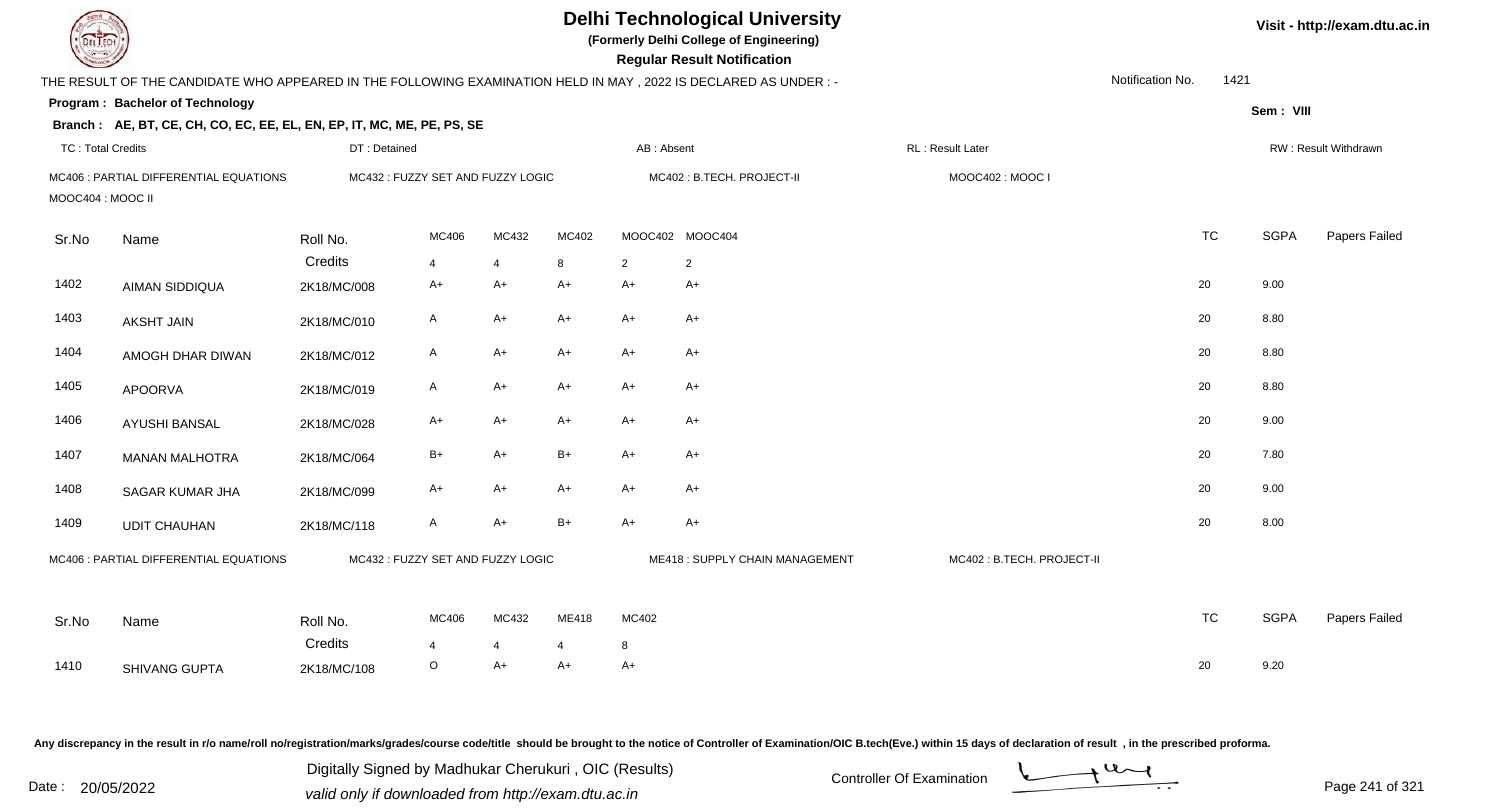| <b>DELTECH</b>           |                                                                                                                |              |                                       | Visit - http://exam.dtu.ac.in |       |                |                           |                  |                  |                |             |                      |
|--------------------------|----------------------------------------------------------------------------------------------------------------|--------------|---------------------------------------|-------------------------------|-------|----------------|---------------------------|------------------|------------------|----------------|-------------|----------------------|
|                          | THE RESULT OF THE CANDIDATE WHO APPEARED IN THE FOLLOWING EXAMINATION HELD IN MAY, 2022 IS DECLARED AS UNDER:- |              |                                       |                               |       |                |                           |                  | Notification No. | 1421           |             |                      |
|                          | Program: Bachelor of Technology                                                                                |              |                                       |                               |       |                |                           |                  |                  |                | Sem: VIII   |                      |
|                          | Branch: AE, BT, CE, CH, CO, EC, EE, EL, EN, EP, IT, MC, ME, PE, PS, SE                                         |              |                                       |                               |       |                |                           |                  |                  |                |             |                      |
| <b>TC: Total Credits</b> |                                                                                                                | DT: Detained |                                       |                               |       | AB: Absent     |                           | RL: Result Later |                  |                |             | RW: Result Withdrawn |
|                          | MC418 : OPTIMIZATION TECHNIQUES                                                                                |              |                                       |                               |       |                |                           |                  |                  |                |             |                      |
| Sr.No                    | Name                                                                                                           | Roll No.     | MC418                                 |                               |       |                |                           |                  |                  | <b>TC</b>      | <b>SGPA</b> | Papers Failed        |
|                          |                                                                                                                | Credits      | $\overline{4}$                        |                               |       |                |                           |                  |                  |                |             |                      |
| 1411                     | <b>KARTIKE</b>                                                                                                 | 2K17/MC/57   | $B+$                                  |                               |       |                |                           |                  |                  | $\overline{4}$ | 8.33        |                      |
| MOOC404 : MOOC II        | MC418 : OPTIMIZATION TECHNIQUES                                                                                |              | MC420 : INFORMATION THEORY AND CODING |                               |       |                | MC402: B.TECH. PROJECT-II | MOOC402: MOOC I  |                  |                |             |                      |
| Sr.No                    | Name                                                                                                           | Roll No.     | MC418                                 | MC420                         | MC402 |                | MOOC402 MOOC404           |                  |                  | TC             | <b>SGPA</b> | Papers Failed        |
|                          |                                                                                                                | Credits      | $\overline{4}$                        | $\overline{4}$                | 8     | $\overline{2}$ | 2                         |                  |                  |                |             |                      |
| 1412                     | <b>ABHISHEK JHA</b>                                                                                            | 2K18/MC/002  | $A+$                                  | A                             | A     | A+             | A+                        |                  |                  | 20             | 8.40        |                      |
| 1413                     | <b>GARVIT RAJORA</b>                                                                                           | 2K18/MC/036  | $B+$                                  | B                             | A     | $A+$           | $A+$                      |                  |                  | 20             | 7.60        |                      |
| 1414                     | <b>HIMANSHU</b>                                                                                                | 2K18/MC/040  | $B+$                                  | $B+$                          | A     | $A+$           | $\mathsf{A}$              |                  |                  | 20             | 7.70        |                      |
| 1415                     | <b>NISHANT BATRA</b>                                                                                           | 2K18/MC/073  | A+                                    | $A+$                          | A     | A+             | $A+$                      |                  |                  | 20             | 8.60        |                      |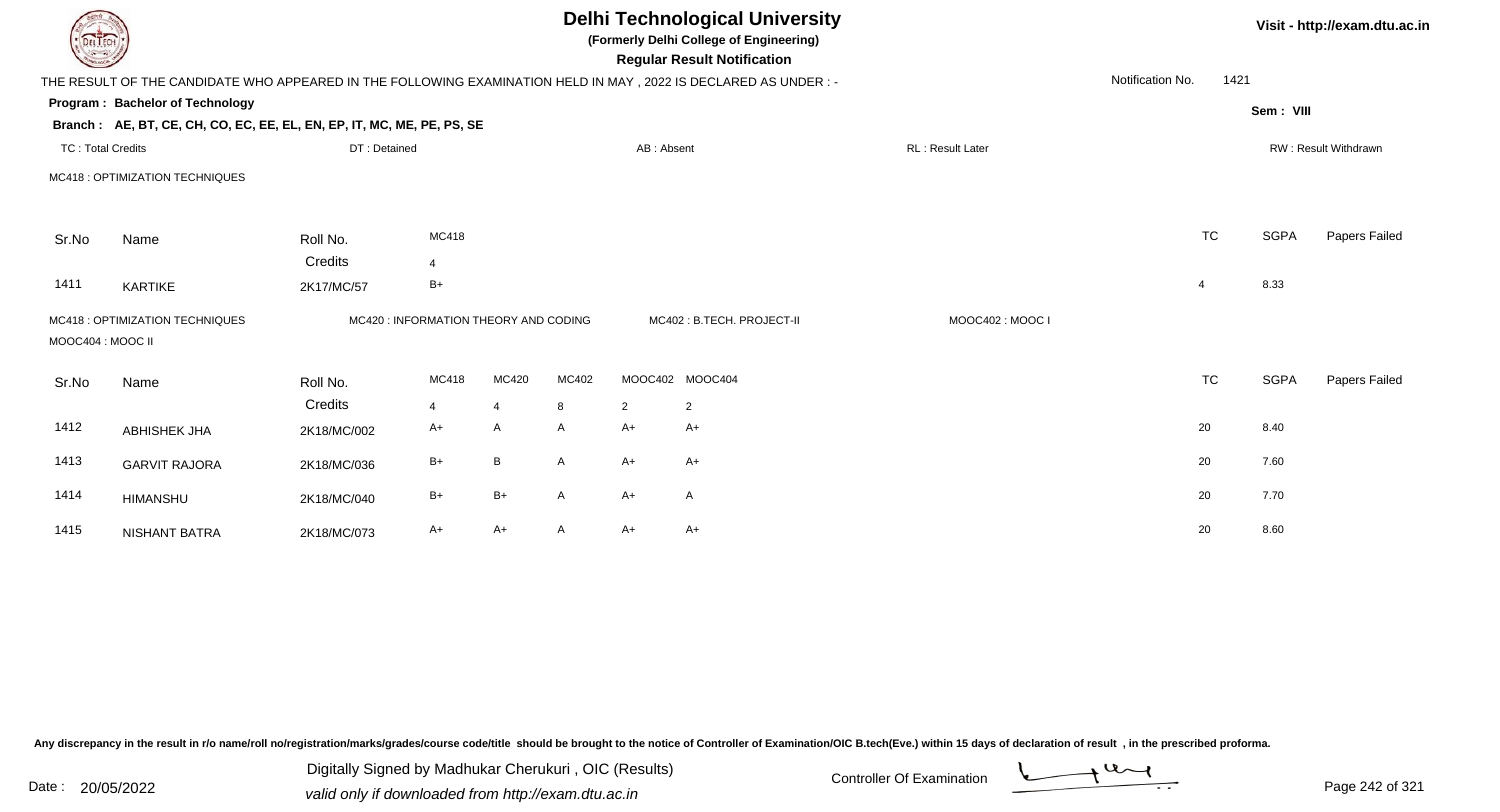| <b>DELTECH</b>           |                                                                                                                |                                                                                                              |                                   |                |                |                | <b>Delhi Technological University</b><br>(Formerly Delhi College of Engineering)<br><b>Regular Result Notification</b> |                                                                                                                                                                                                                                |                  |             | Visit - http://exam.dtu.ac.in |
|--------------------------|----------------------------------------------------------------------------------------------------------------|--------------------------------------------------------------------------------------------------------------|-----------------------------------|----------------|----------------|----------------|------------------------------------------------------------------------------------------------------------------------|--------------------------------------------------------------------------------------------------------------------------------------------------------------------------------------------------------------------------------|------------------|-------------|-------------------------------|
|                          | THE RESULT OF THE CANDIDATE WHO APPEARED IN THE FOLLOWING EXAMINATION HELD IN MAY, 2022 IS DECLARED AS UNDER:- |                                                                                                              |                                   |                |                |                |                                                                                                                        |                                                                                                                                                                                                                                | Notification No. | 1421        |                               |
|                          | Program: Bachelor of Technology                                                                                |                                                                                                              |                                   |                |                |                |                                                                                                                        |                                                                                                                                                                                                                                |                  | Sem: VIII   |                               |
|                          | Branch: AE, BT, CE, CH, CO, EC, EE, EL, EN, EP, IT, MC, ME, PE, PS, SE                                         |                                                                                                              |                                   |                |                |                |                                                                                                                        |                                                                                                                                                                                                                                |                  |             |                               |
| <b>TC: Total Credits</b> |                                                                                                                | DT: Detained                                                                                                 |                                   |                |                | AB: Absent     |                                                                                                                        | RL: Result Later                                                                                                                                                                                                               |                  |             | RW: Result Withdrawn          |
| MOOC404 : MOOC II        | MC418 : OPTIMIZATION TECHNIQUES                                                                                |                                                                                                              | MC432 : FUZZY SET AND FUZZY LOGIC |                |                |                | MC402 : B.TECH. PROJECT-II                                                                                             | MOOC402: MOOC I                                                                                                                                                                                                                |                  |             |                               |
| Sr.No                    | Name                                                                                                           | Roll No.                                                                                                     | MC418                             | MC432          | MC402          |                | MOOC402 MOOC404                                                                                                        |                                                                                                                                                                                                                                | <b>TC</b>        | <b>SGPA</b> | Papers Failed                 |
|                          |                                                                                                                | Credits                                                                                                      | 4                                 | $\overline{4}$ | 8              | $\overline{2}$ | $\overline{2}$                                                                                                         |                                                                                                                                                                                                                                |                  |             |                               |
| 1416                     | <b>ABHISHEK KUMAR</b>                                                                                          | 2K18/MC/003                                                                                                  | $B+$                              | A+             | B              | $A+$           | A                                                                                                                      |                                                                                                                                                                                                                                | 20               | 7.30        |                               |
| 1417                     | AMAN                                                                                                           | 2K18/MC/011                                                                                                  | A+                                | $A+$           | $B+$           | $A+$           | A                                                                                                                      |                                                                                                                                                                                                                                | 20               | 8.10        |                               |
| 1418                     | NILAYA AGARWAL                                                                                                 | 2K18/MC/072                                                                                                  | $\circ$                           | $A+$           | B+             | $A+$           | A+                                                                                                                     |                                                                                                                                                                                                                                | 20               | 8.40        |                               |
| 1419                     | <b>NITIN</b>                                                                                                   | 2K18/MC/075                                                                                                  | $\mathsf{A}$                      | $A+$           | $A+$           | A              | $A+$                                                                                                                   |                                                                                                                                                                                                                                | 20               | 8.70        |                               |
|                          | MC418 : OPTIMIZATION TECHNIQUES                                                                                |                                                                                                              | MC432 : FUZZY SET AND FUZZY LOGIC |                |                |                | SE406 : ADVANCES IN SOFTWARE ENGINEERING                                                                               | MC402: B.TECH. PROJECT-II                                                                                                                                                                                                      |                  |             |                               |
| Sr.No                    | Name                                                                                                           | Roll No.                                                                                                     | MC418                             | MC432          | SE406          | MC402          |                                                                                                                        |                                                                                                                                                                                                                                | <b>TC</b>        | <b>SGPA</b> | Papers Failed                 |
|                          |                                                                                                                | Credits                                                                                                      | $\overline{4}$                    | $\overline{4}$ | $\overline{4}$ | 8              |                                                                                                                        |                                                                                                                                                                                                                                |                  |             |                               |
| 1420                     | <b>ANIMESH UPRETI</b>                                                                                          | 2K18/MC/015                                                                                                  | A                                 | A+             | A              | $B+$           |                                                                                                                        |                                                                                                                                                                                                                                | 20               | 7.80        |                               |
| 1421                     | <b>JAI KUMAR JOSHI</b>                                                                                         | 2K18/MC/045                                                                                                  | $A+$                              | A+             | $A+$           | $B+$           |                                                                                                                        |                                                                                                                                                                                                                                | 20               | 8.20        |                               |
| MOOC404 : MOOC II        | MC432: FUZZY SET AND FUZZY LOGIC                                                                               |                                                                                                              | PT410 : MEMBRANE TECHNOLOGY       |                |                |                | MC402: B.TECH. PROJECT-II                                                                                              | MOOC402: MOOC I                                                                                                                                                                                                                |                  |             |                               |
| Sr.No                    | Name                                                                                                           | Roll No.                                                                                                     | MC432                             | PT410          | MC402          |                | MOOC402 MOOC404                                                                                                        |                                                                                                                                                                                                                                | <b>TC</b>        | <b>SGPA</b> | Papers Failed                 |
|                          |                                                                                                                | Credits                                                                                                      |                                   | 4              | 8              | 2              | 2                                                                                                                      |                                                                                                                                                                                                                                |                  |             |                               |
| 1422                     | SIDDHANT RAI                                                                                                   | 2K18/MC/112                                                                                                  | A+                                | O              | $A+$           | A+             | A+                                                                                                                     |                                                                                                                                                                                                                                | 20               | 9.20        |                               |
|                          |                                                                                                                |                                                                                                              |                                   |                |                |                |                                                                                                                        | Any discrepancy in the result in r/o name/roll no/registration/marks/grades/course code/title should be brought to the notice of Controller of Examination/OIC B.tech(Eve.) within 15 days of declaration of result , in the p |                  |             |                               |
| Date :                   | 20/05/2022                                                                                                     | Digitally Signed by Madhukar Cherukuri, OIC (Results)<br>valid only if downloaded from http://exam.dtu.ac.in |                                   |                |                |                |                                                                                                                        | <b>Controller Of Examination</b>                                                                                                                                                                                               |                  |             | Page 243 of 321               |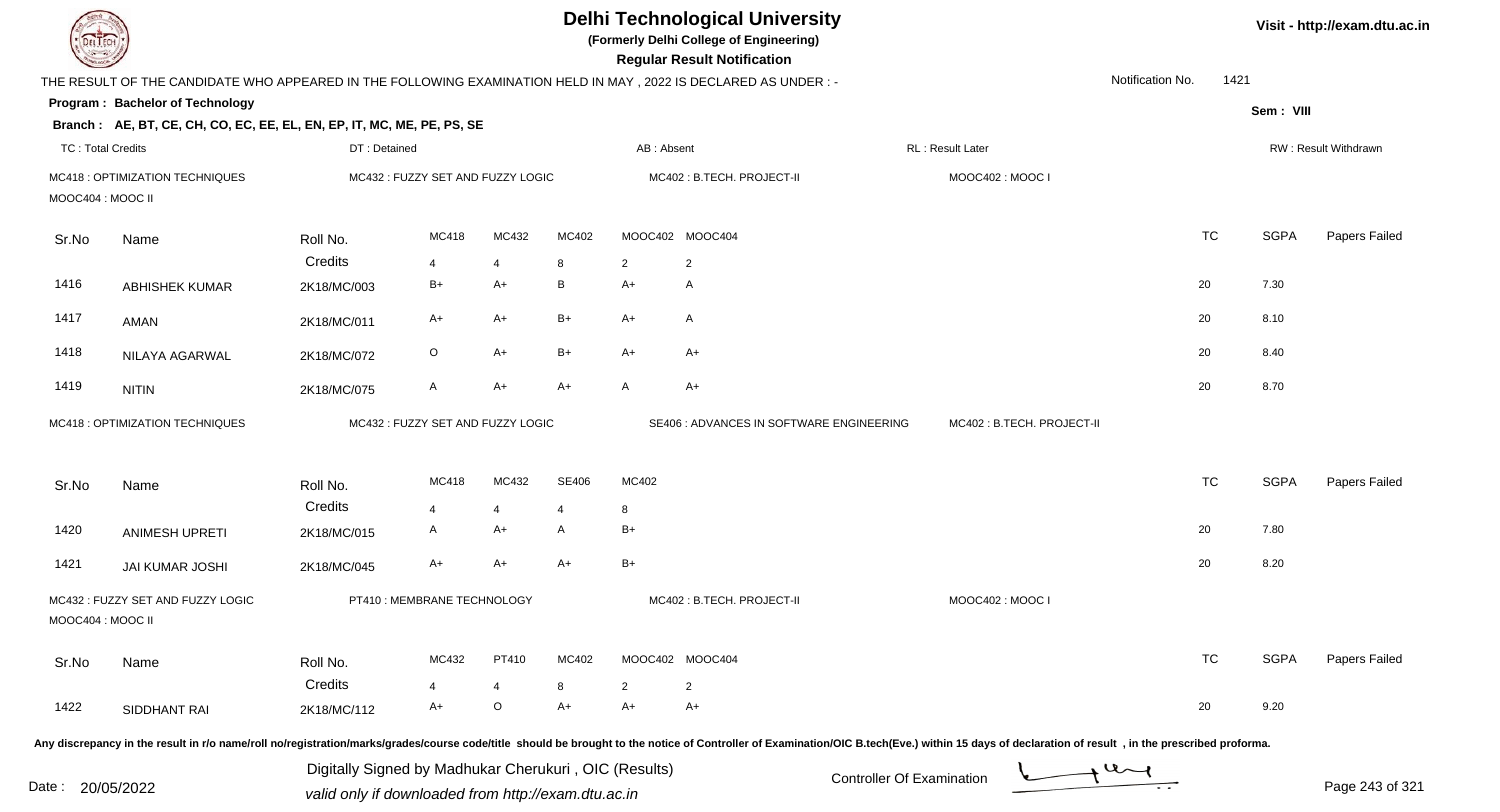| <b>DELTECH</b>           |                                                                        |              |                                |                |              |                | <b>Delhi Technological University</b><br>(Formerly Delhi College of Engineering)<br><b>Regular Result Notification</b> |                                |           |             | Visit - http://exam.dtu.ac.in |
|--------------------------|------------------------------------------------------------------------|--------------|--------------------------------|----------------|--------------|----------------|------------------------------------------------------------------------------------------------------------------------|--------------------------------|-----------|-------------|-------------------------------|
|                          |                                                                        |              |                                |                |              |                | THE RESULT OF THE CANDIDATE WHO APPEARED IN THE FOLLOWING EXAMINATION HELD IN MAY, 2022 IS DECLARED AS UNDER:-         | Notification No.               | 1421      |             |                               |
|                          | Program: Bachelor of Technology                                        |              |                                |                |              |                |                                                                                                                        |                                |           | Sem: VIII   |                               |
|                          | Branch: AE, BT, CE, CH, CO, EC, EE, EL, EN, EP, IT, MC, ME, PE, PS, SE |              |                                |                |              |                |                                                                                                                        |                                |           |             |                               |
| <b>TC: Total Credits</b> |                                                                        | DT: Detained |                                |                |              |                | AB: Absent                                                                                                             | RL: Result Later               |           |             | RW: Result Withdrawn          |
|                          | MC432: FUZZY SET AND FUZZY LOGIC                                       |              | SE414 : Cloud Computing        |                |              |                | MC402: B.TECH. PROJECT-II                                                                                              | MOOC402: MOOC I                |           |             |                               |
| MOOC404 : MOOC II        |                                                                        |              |                                |                |              |                |                                                                                                                        |                                |           |             |                               |
| Sr.No                    | Name                                                                   | Roll No.     | MC432                          | SE414          | MC402        |                | MOOC402 MOOC404                                                                                                        |                                | <b>TC</b> | <b>SGPA</b> | Papers Failed                 |
|                          |                                                                        | Credits      | $\overline{4}$                 | $\overline{4}$ | 8            | $\overline{2}$ | $\overline{2}$                                                                                                         |                                |           |             |                               |
| 1423                     | <b>VAANI RAWAT</b>                                                     | 2K18/MC/119  | A+                             | $A+$           | $A+$         | $A+$           | A+                                                                                                                     |                                | 20        | 9.00        |                               |
| CONDITIONING             | AE408 : REFRIGERATION & AUTOMOBILE AIR                                 |              | ME418: SUPPLY CHAIN MANAGEMENT |                |              |                | ME402: B.TECH. PROJECT-II                                                                                              | ME404 : INDUSTRIAL ENGINEERING |           |             |                               |
| Sr.No                    | Name                                                                   | Roll No.     | AE408                          | ME418          | ME402        | ME404          |                                                                                                                        |                                | <b>TC</b> | <b>SGPA</b> | Papers Failed                 |
|                          |                                                                        | Credits      | $\overline{4}$                 | $\overline{4}$ | 8            | $\overline{4}$ |                                                                                                                        |                                |           |             |                               |
| 1424                     | <b>HARSH CHAUDHARY</b>                                                 | 2K18/ME/087  | $\circ$                        | $A+$           | $A+$         | A              |                                                                                                                        |                                | 20        | 9.00        |                               |
| 1425                     | <b>KASHIF ALI</b>                                                      | 2K18/ME/110  | $\circ$                        | $A+$           | $\mathsf{A}$ | A              |                                                                                                                        |                                | 20        | 8.60        |                               |
| CONDITIONING             | AE408 : REFRIGERATION & AUTOMOBILE AIR                                 |              | ME420: MATERIALS MANAGEMENT    |                |              |                | ME402: B.TECH. PROJECT-II                                                                                              | ME404 : INDUSTRIAL ENGINEERING |           |             |                               |
| Sr.No                    | Name                                                                   | Roll No.     | AE408                          | ME420          | ME402        | ME404          |                                                                                                                        |                                | <b>TC</b> | <b>SGPA</b> | Papers Failed                 |
|                          |                                                                        | Credits      | $\overline{4}$                 | 4              | 8            | $\overline{4}$ |                                                                                                                        |                                |           |             |                               |
| 1426                     | SHREYANSH JAIN                                                         | 2K18/ME/210  | $\circ$                        | A              | A            | A+             |                                                                                                                        |                                | 20        | 8.60        |                               |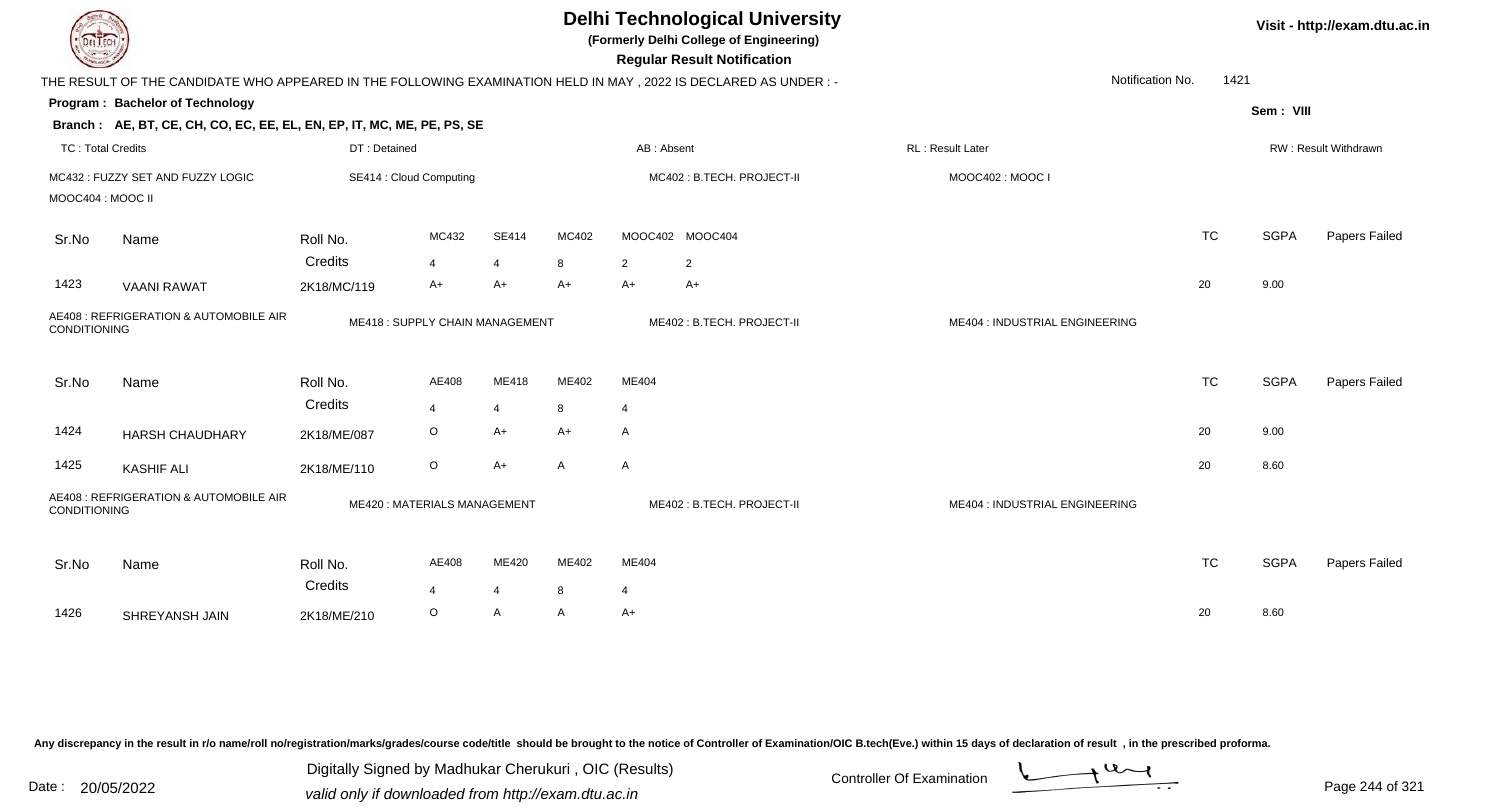| <b>DELTECH</b>           |                                                                                                                 |                        |                                        |                        |                     |                        | <b>Delhi Technological University</b><br>(Formerly Delhi College of Engineering)<br><b>Regular Result Notification</b> |                                |           |             | Visit - http://exam.dtu.ac.in |
|--------------------------|-----------------------------------------------------------------------------------------------------------------|------------------------|----------------------------------------|------------------------|---------------------|------------------------|------------------------------------------------------------------------------------------------------------------------|--------------------------------|-----------|-------------|-------------------------------|
|                          | THE RESULT OF THE CANDIDATE WHO APPEARED IN THE FOLLOWING EXAMINATION HELD IN MAY, 2022 IS DECLARED AS UNDER :- |                        |                                        |                        |                     |                        |                                                                                                                        | Notification No.               | 1421      |             |                               |
|                          | Program: Bachelor of Technology                                                                                 |                        |                                        |                        |                     |                        |                                                                                                                        |                                |           | Sem: VIII   |                               |
|                          | Branch: AE, BT, CE, CH, CO, EC, EE, EL, EN, EP, IT, MC, ME, PE, PS, SE                                          |                        |                                        |                        |                     |                        |                                                                                                                        |                                |           |             |                               |
| <b>TC: Total Credits</b> |                                                                                                                 | DT: Detained           |                                        |                        |                     | AB: Absent             |                                                                                                                        | RL: Result Later               |           |             | <b>RW: Result Withdrawn</b>   |
| MOOC404 : MOOC II        | AE416 : RENEWABLE SOURCES OF ENERGY                                                                             |                        | ME402: B.TECH. PROJECT-II              |                        |                     |                        | ME404 : INDUSTRIAL ENGINEERING                                                                                         | MOOC402: MOOC I                |           |             |                               |
| Sr.No                    | Name                                                                                                            | Roll No.               | AE416                                  | <b>ME402</b>           | ME404               |                        | MOOC402 MOOC404                                                                                                        |                                | <b>TC</b> | <b>SGPA</b> | Papers Failed                 |
| 1427                     | PRAVEEN KUMAR AZAD                                                                                              | Credits<br>2K18/ME/161 | 4<br>A+                                | 8<br>B+                | $\overline{4}$<br>A | 2<br>$A+$              | $\overline{2}$<br>A+                                                                                                   |                                | 20        | 8.00        |                               |
| 1428                     | SANCHIT DHASMANA                                                                                                | 2K18/ME/192            | A+                                     | A+                     | $\overline{A}$      | $A+$                   | $A+$                                                                                                                   |                                | 20        | 8.80        |                               |
|                          | AE416 : RENEWABLE SOURCES OF ENERGY                                                                             |                        | ME408 : COMBUSTION GENERATED POLLUTION |                        |                     |                        | ME402: B.TECH. PROJECT-II                                                                                              | ME404 : INDUSTRIAL ENGINEERING |           |             |                               |
| Sr.No                    | Name                                                                                                            | Roll No.               | AE416                                  | ME408                  | ME402               | ME404                  |                                                                                                                        |                                | <b>TC</b> | <b>SGPA</b> | Papers Failed                 |
| 1429                     | PRATHAM PURKAIT                                                                                                 | Credits<br>2K18/ME/159 | $\overline{4}$<br>A                    | 4<br>A+                | 8<br>$A+$           | $\overline{4}$<br>$A+$ |                                                                                                                        |                                | 20        | 8.80        |                               |
|                          | AE416 : RENEWABLE SOURCES OF ENERGY                                                                             |                        | ME418: SUPPLY CHAIN MANAGEMENT         |                        |                     |                        | ME402: B.TECH. PROJECT-II                                                                                              | ME404 : INDUSTRIAL ENGINEERING |           |             |                               |
| Sr.No                    | Name                                                                                                            | Roll No.               | AE416                                  | ME418                  | ME402               | ME404                  |                                                                                                                        |                                | <b>TC</b> | <b>SGPA</b> | Papers Failed                 |
| 1430                     | NAMAN KATHPALIA                                                                                                 | Credits<br>2K18/ME/135 | $\overline{4}$<br>A+                   | $\overline{4}$<br>$A+$ | 8<br>$B+$           | 4<br>$\overline{A}$    |                                                                                                                        |                                | 20        | 8.00        |                               |
| 1431                     | <b>SAJAL CHOWDHARY</b>                                                                                          | 2K18/ME/186            | A+                                     | A+                     | $\mathsf{A}$        | $\mathsf{A}$           |                                                                                                                        |                                | 20        | 8.40        |                               |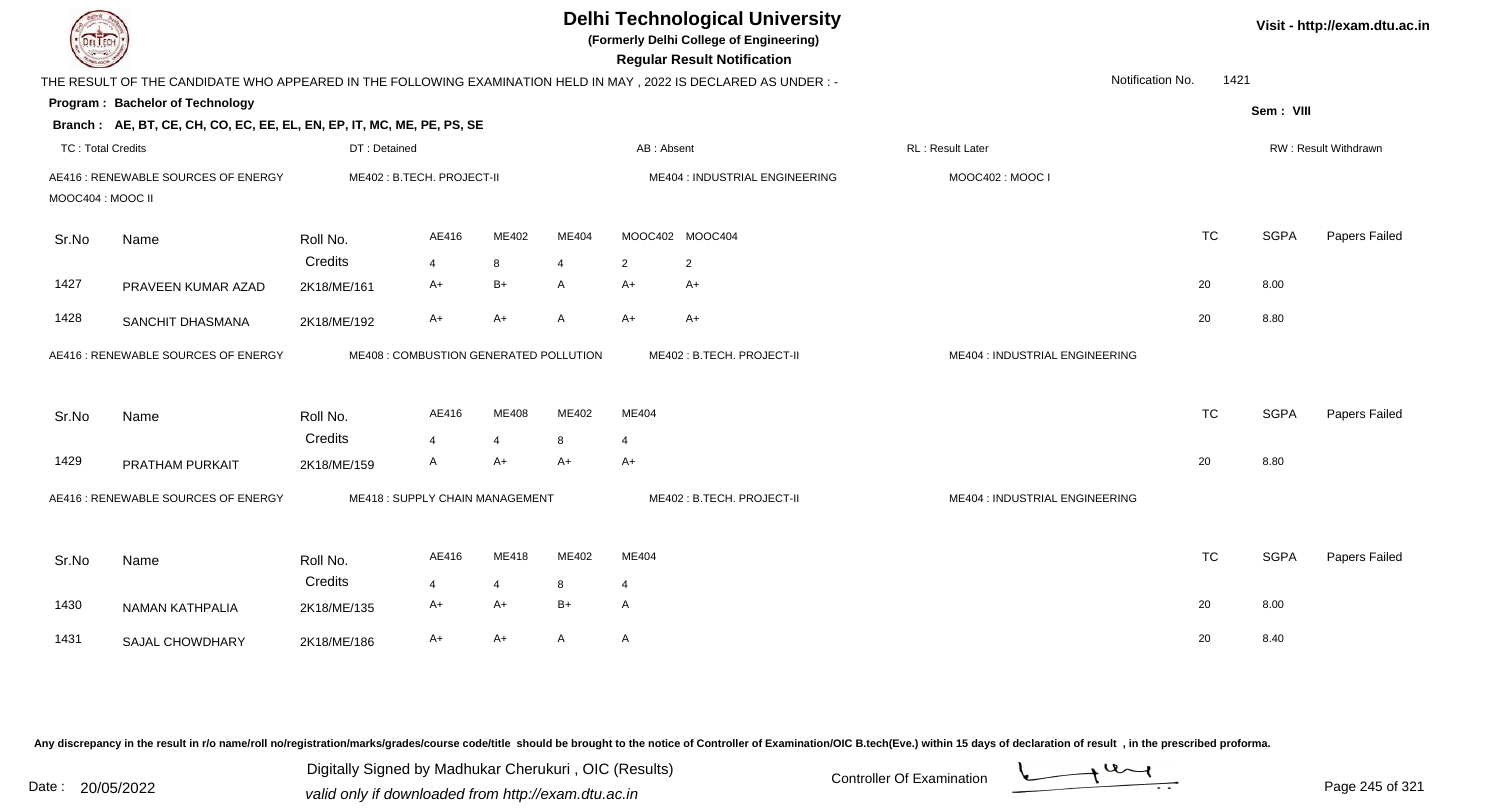| <b>DELTECH</b>           |                                                                                                                |              |                                        |                |       |                | <b>Delhi Technological University</b><br>(Formerly Delhi College of Engineering)<br><b>Regular Result Notification</b> |                                |           |             | Visit - http://exam.dtu.ac.in |
|--------------------------|----------------------------------------------------------------------------------------------------------------|--------------|----------------------------------------|----------------|-------|----------------|------------------------------------------------------------------------------------------------------------------------|--------------------------------|-----------|-------------|-------------------------------|
|                          | THE RESULT OF THE CANDIDATE WHO APPEARED IN THE FOLLOWING EXAMINATION HELD IN MAY, 2022 IS DECLARED AS UNDER:- |              |                                        |                |       |                |                                                                                                                        | Notification No.               | 1421      |             |                               |
|                          | Program: Bachelor of Technology                                                                                |              |                                        |                |       |                |                                                                                                                        |                                |           | Sem: VIII   |                               |
|                          | Branch: AE, BT, CE, CH, CO, EC, EE, EL, EN, EP, IT, MC, ME, PE, PS, SE                                         |              |                                        |                |       |                |                                                                                                                        |                                |           |             |                               |
| <b>TC: Total Credits</b> |                                                                                                                | DT: Detained |                                        |                |       | AB: Absent     |                                                                                                                        | <b>RL: Result Later</b>        |           |             | RW: Result Withdrawn          |
| MOOC404 : MOOC II        | AE420 : VEHICLE SAFETY ENGINEERING                                                                             |              | ME402: B.TECH. PROJECT-II              |                |       |                | ME404 : INDUSTRIAL ENGINEERING                                                                                         | MOOC402: MOOC I                |           |             |                               |
| Sr.No                    | Name                                                                                                           | Roll No.     | AE420                                  | ME402          | ME404 |                | MOOC402 MOOC404                                                                                                        |                                | <b>TC</b> | <b>SGPA</b> | Papers Failed                 |
|                          |                                                                                                                | Credits      | $\overline{4}$                         | 8              | 4     | $\overline{2}$ | 2                                                                                                                      |                                |           |             |                               |
| 1432                     | <b>SAMRAT</b>                                                                                                  | 2K18/ME/191  | $A+$                                   | Α              | A     | $A+$           | $A+$                                                                                                                   |                                | 20        | 8.40        |                               |
|                          | AE420 : VEHICLE SAFETY ENGINEERING                                                                             |              | ME408 : COMBUSTION GENERATED POLLUTION |                |       |                | ME402: B.TECH. PROJECT-II                                                                                              | ME404 : INDUSTRIAL ENGINEERING |           |             |                               |
| Sr.No                    | Name                                                                                                           | Roll No.     | AE420                                  | ME408          | ME402 | ME404          |                                                                                                                        |                                | <b>TC</b> | <b>SGPA</b> | Papers Failed                 |
|                          |                                                                                                                | Credits      | $\overline{4}$                         | $\overline{4}$ | 8     | $\overline{4}$ |                                                                                                                        |                                |           |             |                               |
| 1433                     | SHWETANSHU GOEL                                                                                                | 2K18/ME/218  | A+                                     | $A+$           | $A+$  | $\circ$        |                                                                                                                        |                                | 20        | 9.20        |                               |
| 1434                     | <b>VIPUL SHARMA</b>                                                                                            | 2K18/ME/251  | A+                                     | A+             | A     | $\mathsf{A}$   |                                                                                                                        |                                | 20        | 8.40        |                               |
|                          | AE420 : VEHICLE SAFETY ENGINEERING                                                                             |              | <b>ME420: MATERIALS MANAGEMENT</b>     |                |       |                | ME402: B.TECH. PROJECT-II                                                                                              | ME404 : INDUSTRIAL ENGINEERING |           |             |                               |
| Sr.No                    | Name                                                                                                           | Roll No.     | AE420                                  | ME420          | ME402 | ME404          |                                                                                                                        |                                | <b>TC</b> | <b>SGPA</b> | Papers Failed                 |
|                          |                                                                                                                | Credits      | $\overline{4}$                         | $\overline{4}$ | 8     | $\overline{4}$ |                                                                                                                        |                                |           |             |                               |
| 1435                     | SHASHWAT PATNAIK                                                                                               | 2K18/ME/206  | A+                                     | $A+$           | $A+$  | $\mathsf{A}$   |                                                                                                                        |                                | 20        | 8.80        |                               |
| 1436                     | AAKASH GHOSH                                                                                                   | 2K18/ME/259  | $A+$                                   | $\circ$        | $A+$  | A              |                                                                                                                        |                                | 20        | 9.00        |                               |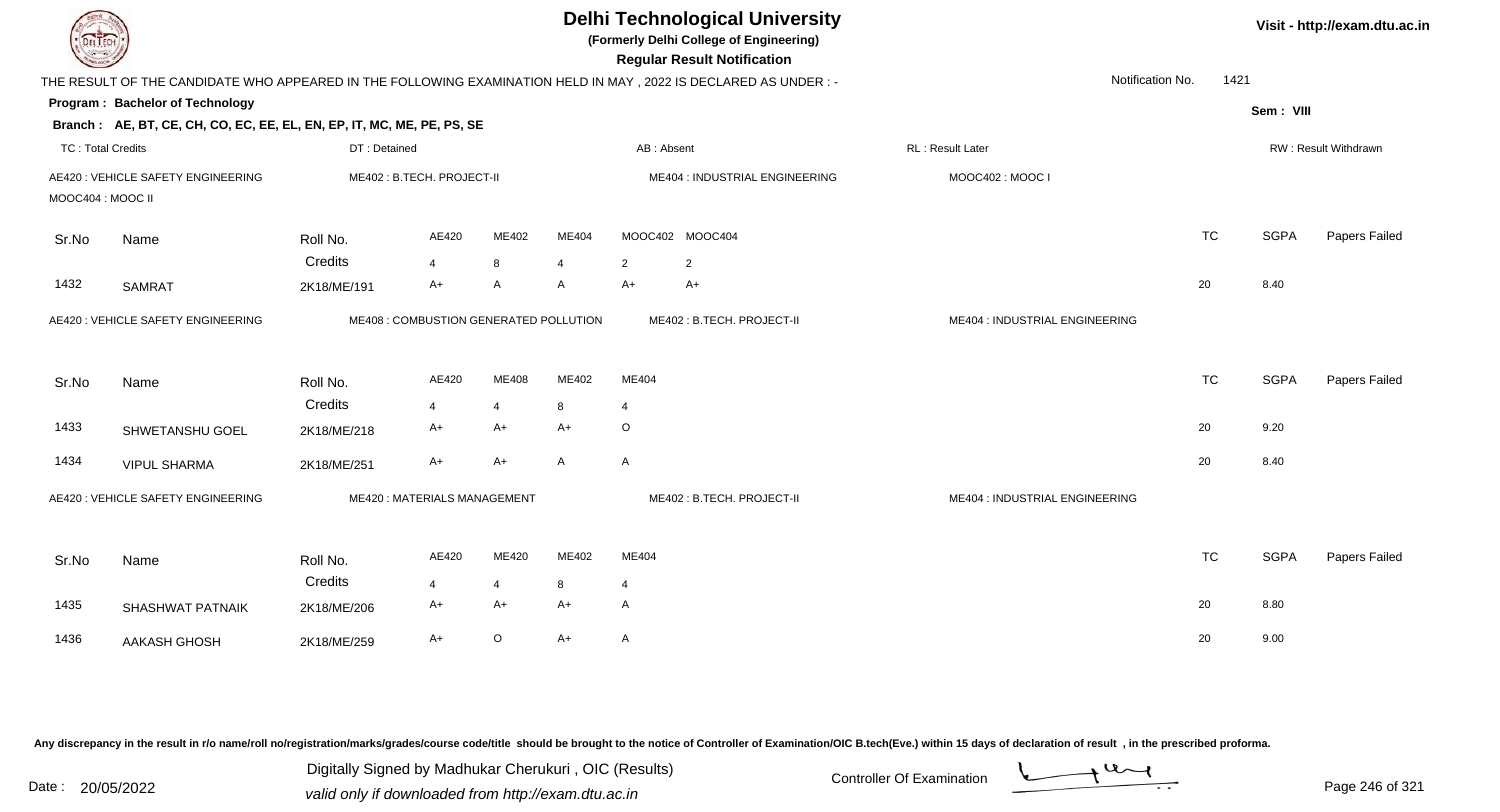| DEL TECH                 |                                                                        |              |                                        |                |              | <b>Delhi Technological University</b><br>(Formerly Delhi College of Engineering)<br><b>Regular Result Notification</b> |                                |                          |             | Visit - http://exam.dtu.ac.in |
|--------------------------|------------------------------------------------------------------------|--------------|----------------------------------------|----------------|--------------|------------------------------------------------------------------------------------------------------------------------|--------------------------------|--------------------------|-------------|-------------------------------|
|                          |                                                                        |              |                                        |                |              | THE RESULT OF THE CANDIDATE WHO APPEARED IN THE FOLLOWING EXAMINATION HELD IN MAY, 2022 IS DECLARED AS UNDER:-         |                                | Notification No.<br>1421 |             |                               |
|                          | <b>Program: Bachelor of Technology</b>                                 |              |                                        |                |              |                                                                                                                        |                                |                          | Sem: VIII   |                               |
|                          | Branch: AE, BT, CE, CH, CO, EC, EE, EL, EN, EP, IT, MC, ME, PE, PS, SE |              |                                        |                |              |                                                                                                                        |                                |                          |             |                               |
| <b>TC: Total Credits</b> |                                                                        | DT: Detained |                                        |                |              | AB: Absent                                                                                                             | <b>RL: Result Later</b>        |                          |             | RW: Result Withdrawn          |
|                          | BT404 : ADVANCES IN COMPUTATIONAL BIOLOGY                              |              | ME418: SUPPLY CHAIN MANAGEMENT         |                |              | ME402: B.TECH. PROJECT-II                                                                                              | ME404 : INDUSTRIAL ENGINEERING |                          |             |                               |
| Sr.No                    | Name                                                                   | Roll No.     | <b>BT404</b>                           | <b>ME418</b>   | ME402        | ME404                                                                                                                  |                                | <b>TC</b>                | <b>SGPA</b> | Papers Failed                 |
|                          |                                                                        | Credits      | $\overline{4}$                         | $\overline{4}$ | 8            | $\overline{4}$                                                                                                         |                                |                          |             |                               |
| 1437                     | ROHIT KUMAR MISHRA                                                     | 2K18/ME/178  | $B+$                                   | $A+$           | A+           | $\mathsf{A}$                                                                                                           |                                | 20                       | 8.40        |                               |
|                          | <b>BT406 : AGRICULTURE MICROBIOLOGY</b>                                |              | ME420: MATERIALS MANAGEMENT            |                |              | ME402: B.TECH. PROJECT-II                                                                                              | ME404 : INDUSTRIAL ENGINEERING |                          |             |                               |
| Sr.No                    | Name                                                                   | Roll No.     | <b>BT406</b>                           | ME420          | ME402        | ME404                                                                                                                  |                                | <b>TC</b>                | <b>SGPA</b> | Papers Failed                 |
|                          |                                                                        | Credits      | $\overline{4}$                         | $\overline{4}$ | 8            | $\overline{4}$                                                                                                         |                                |                          |             |                               |
| 1438                     | <b>VERNIKA RAJORA</b>                                                  | 2K18/ME/243  | A                                      | A              | $\mathsf{A}$ | $\mathsf{A}$                                                                                                           |                                | 20                       | 8.00        |                               |
|                          | BT426 : ENVIRONMENTAL BIOTECHNOLOGY                                    |              | ME408 : COMBUSTION GENERATED POLLUTION |                |              | ME402: B.TECH. PROJECT-II                                                                                              | ME404 : INDUSTRIAL ENGINEERING |                          |             |                               |
| Sr.No                    | Name                                                                   | Roll No.     | <b>BT426</b>                           | ME408          | ME402        | ME404                                                                                                                  |                                | <b>TC</b>                | <b>SGPA</b> | Papers Failed                 |
|                          |                                                                        | Credits      | 4                                      | $\overline{4}$ | 8            | $\overline{4}$<br>$\mathsf{A}$                                                                                         |                                |                          | 8.40        |                               |
| 1439                     | <b>SANSKAR SOGANI</b>                                                  | 2K18/ME/196  | A                                      | $\mathsf O$    | A            |                                                                                                                        |                                | 20                       |             |                               |
| 1440                     | SAUMYA SINGH                                                           | 2K18/ME/200  | A                                      | O              | A+           | $\circ$                                                                                                                |                                | 20                       | 9.20        |                               |
| 1441                     | SHUBHAM KUMAR                                                          | 2K18/ME/213  | $B+$                                   | $A+$           | A+           | $A+$                                                                                                                   |                                | 20                       | 8.60        |                               |
| 1442                     | SHUBHAM KUMAR SINGH                                                    | 2K18/ME/215  | $B+$                                   | $A+$           | A            | $\mathsf{A}$                                                                                                           |                                | 20                       | 8.00        |                               |

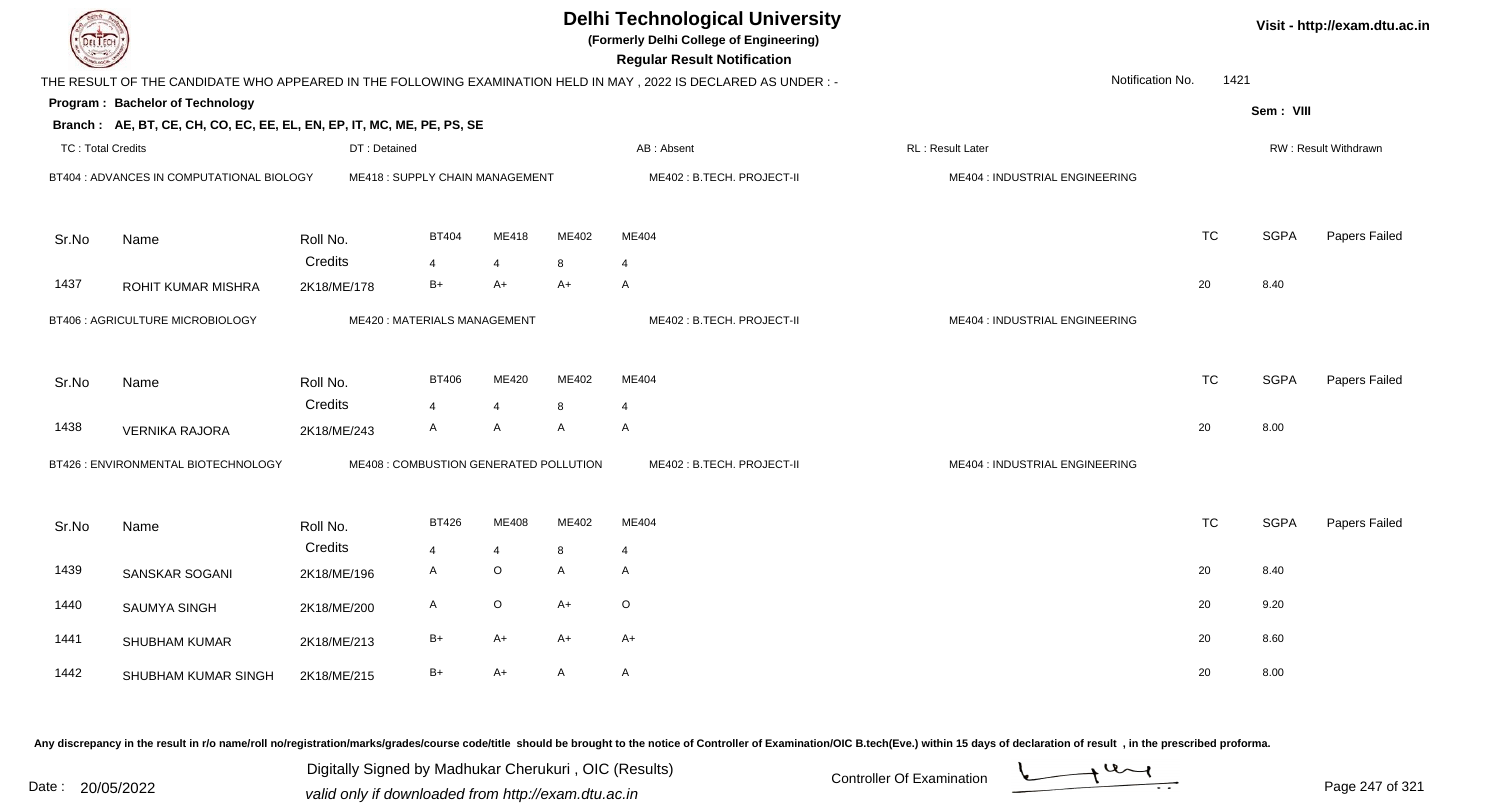|                          |                                                                        |                    |                                         |                |              | <b>Delhi Technological University</b><br>(Formerly Delhi College of Engineering)<br><b>Regular Result Notification</b> |                                |           |             | Visit - http://exam.dtu.ac.in |
|--------------------------|------------------------------------------------------------------------|--------------------|-----------------------------------------|----------------|--------------|------------------------------------------------------------------------------------------------------------------------|--------------------------------|-----------|-------------|-------------------------------|
|                          |                                                                        |                    |                                         |                |              | THE RESULT OF THE CANDIDATE WHO APPEARED IN THE FOLLOWING EXAMINATION HELD IN MAY, 2022 IS DECLARED AS UNDER:-         | Notification No.               | 1421      |             |                               |
|                          | Program: Bachelor of Technology                                        |                    |                                         |                |              |                                                                                                                        |                                |           |             |                               |
|                          | Branch: AE, BT, CE, CH, CO, EC, EE, EL, EN, EP, IT, MC, ME, PE, PS, SE |                    |                                         |                |              |                                                                                                                        |                                |           | Sem: VIII   |                               |
| <b>TC: Total Credits</b> |                                                                        | DT: Detained       |                                         |                |              | AB: Absent                                                                                                             | RL: Result Later               |           |             | RW: Result Withdrawn          |
|                          | BT426 : ENVIRONMENTAL BIOTECHNOLOGY                                    | <b>ENGINEERING</b> | PE412 : SUPPLY CHAIN MANAGEMENT & VALUE |                |              | ME402: B.TECH. PROJECT-II                                                                                              | ME404 : INDUSTRIAL ENGINEERING |           |             |                               |
| Sr.No                    | Name                                                                   | Roll No.           | <b>BT426</b>                            | <b>PE412</b>   | ME402        | ME404                                                                                                                  |                                | <b>TC</b> | <b>SGPA</b> | Papers Failed                 |
|                          |                                                                        | Credits            | 4                                       | $\overline{4}$ | 8            | 4                                                                                                                      |                                |           |             |                               |
| 1443                     | SURENDRA RAJ ABHISHEK                                                  | 2K18/ME/230        | $B+$                                    | $A+$           | $\mathsf{A}$ | $A+$                                                                                                                   |                                | 20        | 8.20        |                               |
| <b>ENGINEERING</b>       | CE416 : GEO-ENVIRONMENTAL AND GEO-HAZARD                               |                    | ME418: SUPPLY CHAIN MANAGEMENT          |                |              | ME402: B.TECH. PROJECT-II                                                                                              | ME404 : INDUSTRIAL ENGINEERING |           |             |                               |
| Sr.No                    | Name                                                                   | Roll No.           | CE416                                   | ME418          | ME402        | ME404                                                                                                                  |                                | <b>TC</b> | <b>SGPA</b> | Papers Failed                 |
|                          |                                                                        | Credits            | $\overline{4}$                          | $\overline{4}$ | 8            | 4                                                                                                                      |                                |           |             |                               |
| 1444                     | <b>AMAN SINGH</b>                                                      | 2K18/ME/025        | A+                                      | A+             | $B+$         | B                                                                                                                      |                                | 20        | 7.60        |                               |
| 1445                     | <b>AMIT MAURYA</b>                                                     | 2K18/ME/028        | A                                       | $B+$           | $B+$         | C                                                                                                                      |                                | 20        | 6.80        |                               |
|                          | CE418 : GROUND WATER AND SEEPAGE                                       |                    | EC412 : MACHINE LEARNING                |                |              | ME402: B.TECH. PROJECT-II                                                                                              | ME404 : INDUSTRIAL ENGINEERING |           |             |                               |
| Sr.No                    | Name                                                                   | Roll No.           | CE418                                   | EC412          | ME402        | ME404                                                                                                                  |                                | <b>TC</b> | <b>SGPA</b> | Papers Failed                 |
|                          |                                                                        | Credits            | $\boldsymbol{\Delta}$                   | $\overline{4}$ | 8            | 4                                                                                                                      |                                |           |             |                               |
| 1446                     | <b>ABHISHEK VASHISHT</b>                                               | 2K18/ME/010        | B+                                      | $B+$           | A+           | A                                                                                                                      |                                | 20        | 8.00        |                               |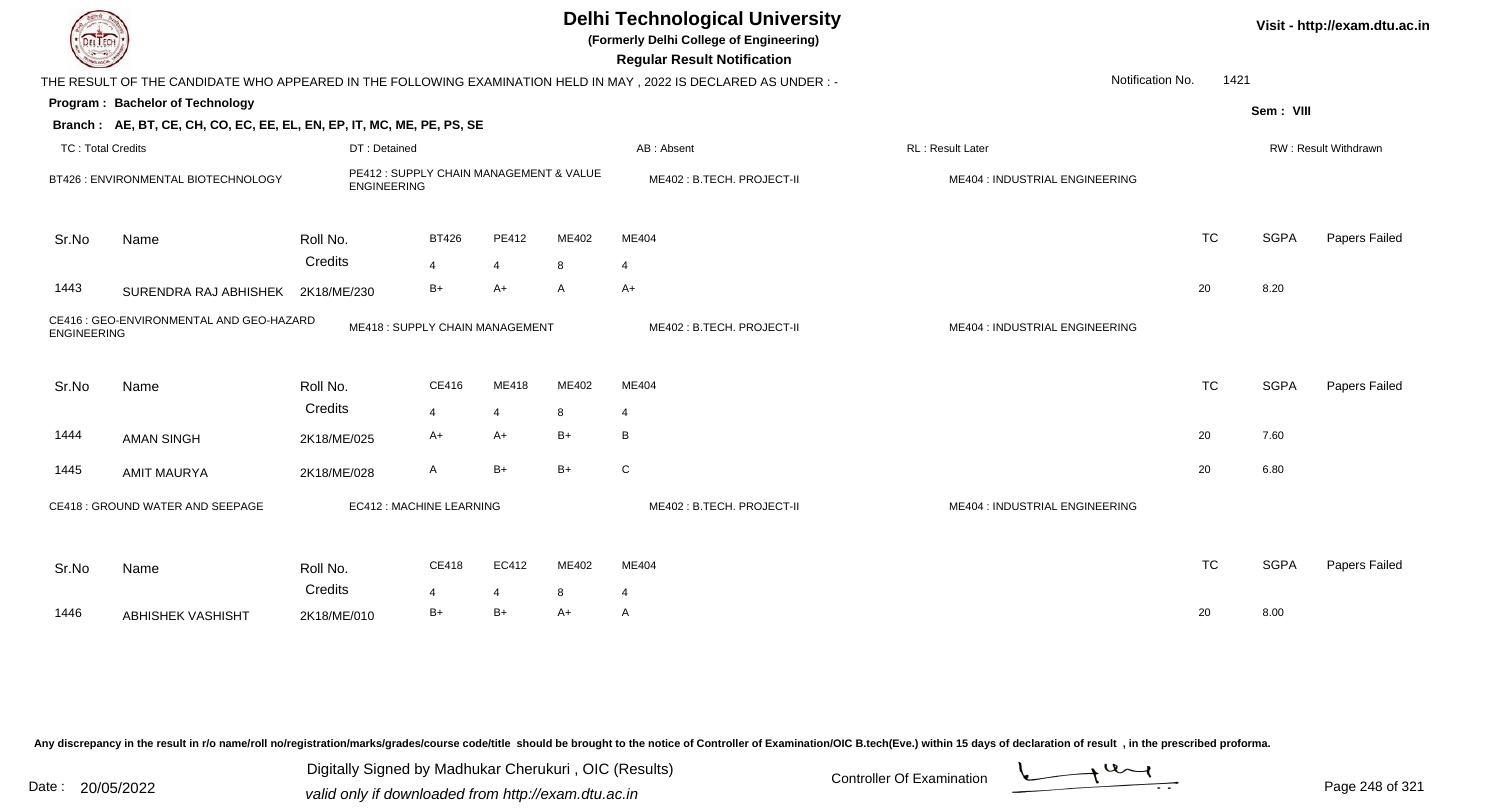| EL TECH                  |                                                                        |              |                             |                |       | <b>Delhi Technological University</b><br>(Formerly Delhi College of Engineering)<br><b>Regular Result Notification</b> |                                |           |             | Visit - http://exam.dtu.ac.in |
|--------------------------|------------------------------------------------------------------------|--------------|-----------------------------|----------------|-------|------------------------------------------------------------------------------------------------------------------------|--------------------------------|-----------|-------------|-------------------------------|
|                          |                                                                        |              |                             |                |       | THE RESULT OF THE CANDIDATE WHO APPEARED IN THE FOLLOWING EXAMINATION HELD IN MAY, 2022 IS DECLARED AS UNDER:-         | Notification No.               | 1421      |             |                               |
|                          | Program: Bachelor of Technology                                        |              |                             |                |       |                                                                                                                        |                                |           | Sem: VIII   |                               |
|                          | Branch: AE, BT, CE, CH, CO, EC, EE, EL, EN, EP, IT, MC, ME, PE, PS, SE |              |                             |                |       |                                                                                                                        |                                |           |             |                               |
| <b>TC: Total Credits</b> |                                                                        | DT: Detained |                             |                |       | AB: Absent                                                                                                             | RL: Result Later               |           |             | <b>RW: Result Withdrawn</b>   |
|                          | CO406 : Parallel Computer Architecture                                 |              | CO414 : BIG DATA ANALYTICS  |                |       | ME402: B.TECH. PROJECT-II                                                                                              | ME404 : INDUSTRIAL ENGINEERING |           |             |                               |
| Sr.No                    | Name                                                                   | Roll No.     | CO406                       | CO414          | ME402 | ME404                                                                                                                  |                                | <b>TC</b> | <b>SGPA</b> | Papers Failed                 |
|                          |                                                                        | Credits      | 4                           | $\overline{4}$ | 8     | $\overline{4}$                                                                                                         |                                |           |             |                               |
| 1447                     | KALYAN GOURAV DAS                                                      | 2K18/ME/106  | $B+$                        | B              | A     | $B+$                                                                                                                   |                                | 20        | 7.20        |                               |
|                          | CO408 : INTELLECTUAL PROPERTY RIGHTS                                   |              | ME420: MATERIALS MANAGEMENT |                |       | ME402: B.TECH. PROJECT-II                                                                                              | ME404 : INDUSTRIAL ENGINEERING |           |             |                               |
| Sr.No                    | Name                                                                   | Roll No.     | CO408                       | ME420          | ME402 | ME404                                                                                                                  |                                | <b>TC</b> | <b>SGPA</b> | Papers Failed                 |
|                          |                                                                        | Credits      |                             | $\overline{4}$ | 8     | $\overline{4}$                                                                                                         |                                |           |             |                               |
| 1448                     | <b>GAURAV CHAUHAN</b>                                                  | 2K18/ME/078  | O                           | $\circ$        | $A+$  | A                                                                                                                      |                                | 20        | 9.20        |                               |
|                          | CO414 : BIG DATA ANALYTICS                                             |              | EC458 : Deep Learning       |                |       | ME402: B.TECH. PROJECT-II                                                                                              | ME404 : INDUSTRIAL ENGINEERING |           |             |                               |
| Sr.No                    | Name                                                                   | Roll No.     | CO414                       | EC458          | ME402 | ME404                                                                                                                  |                                | <b>TC</b> | <b>SGPA</b> | Papers Failed                 |
|                          |                                                                        | Credits      | 4                           | $\overline{4}$ | 8     | 4                                                                                                                      |                                |           |             |                               |
| 1449                     | <b>SARTHAK MISHRA</b>                                                  | 2K18/ME/197  | A                           | $B+$           | A+    | A                                                                                                                      |                                | 20        | 8.20        |                               |
|                          |                                                                        |              |                             |                |       |                                                                                                                        |                                |           |             |                               |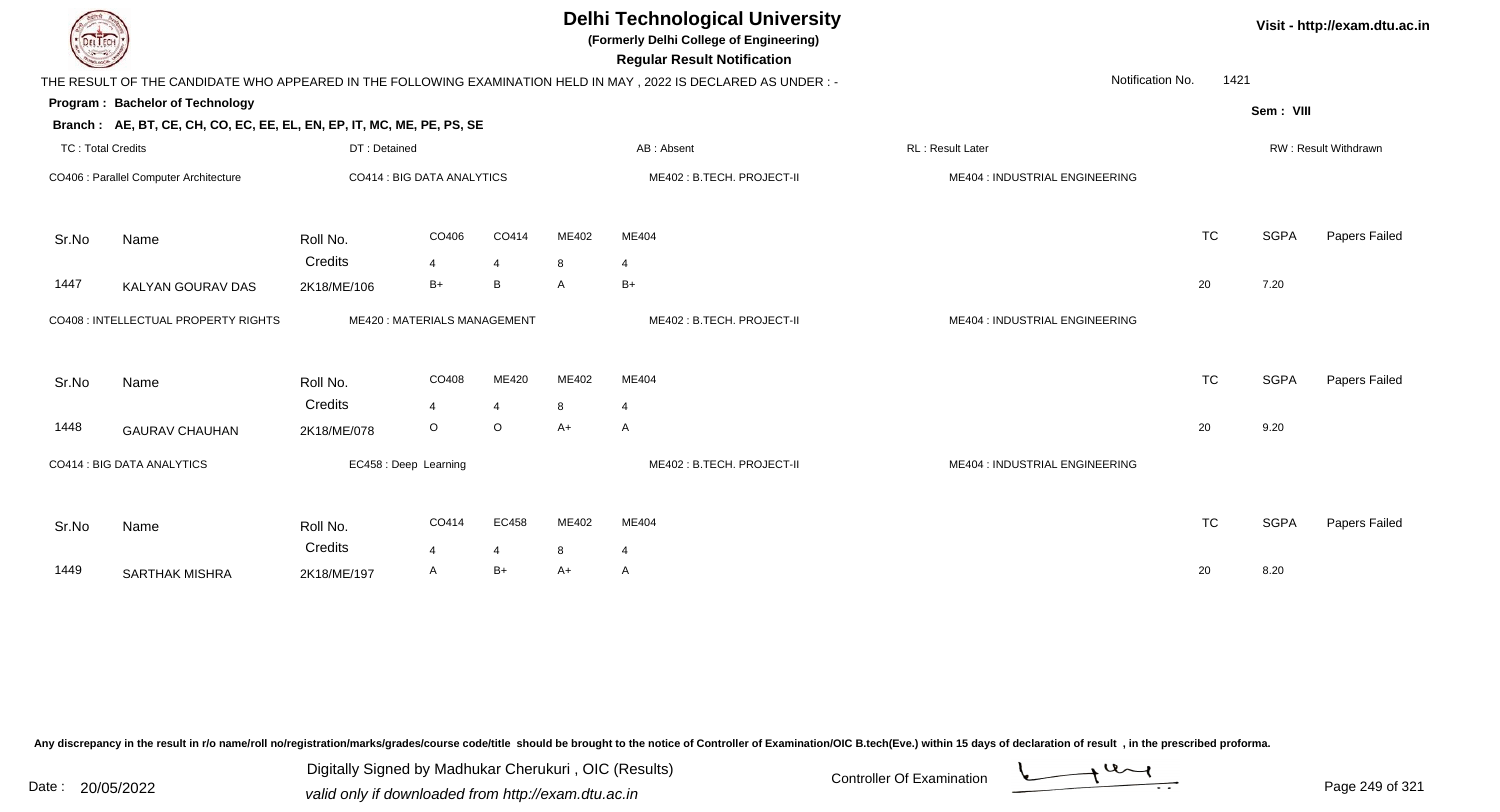| <b>DELTECH</b>           |                                                                                                                |              |                                |                |                         |                | <b>Delhi Technological University</b><br>(Formerly Delhi College of Engineering)<br><b>Regular Result Notification</b> |                                |           |             | Visit - http://exam.dtu.ac.in |
|--------------------------|----------------------------------------------------------------------------------------------------------------|--------------|--------------------------------|----------------|-------------------------|----------------|------------------------------------------------------------------------------------------------------------------------|--------------------------------|-----------|-------------|-------------------------------|
|                          | THE RESULT OF THE CANDIDATE WHO APPEARED IN THE FOLLOWING EXAMINATION HELD IN MAY, 2022 IS DECLARED AS UNDER:- |              |                                |                |                         |                |                                                                                                                        | Notification No.               | 1421      |             |                               |
|                          | Program: Bachelor of Technology                                                                                |              |                                |                |                         |                |                                                                                                                        |                                |           | Sem: VIII   |                               |
|                          | Branch: AE, BT, CE, CH, CO, EC, EE, EL, EN, EP, IT, MC, ME, PE, PS, SE                                         |              |                                |                |                         |                |                                                                                                                        |                                |           |             |                               |
| <b>TC: Total Credits</b> |                                                                                                                | DT: Detained |                                |                |                         | AB: Absent     |                                                                                                                        | <b>RL: Result Later</b>        |           |             | RW: Result Withdrawn          |
| MOOC404 : MOOC II        | CO414 : BIG DATA ANALYTICS                                                                                     |              | ME402: B.TECH. PROJECT-II      |                |                         |                | ME404 : INDUSTRIAL ENGINEERING                                                                                         | MOOC402: MOOC I                |           |             |                               |
| Sr.No                    | Name                                                                                                           | Roll No.     | CO414                          | ME402          | ME404                   |                | MOOC402 MOOC404                                                                                                        |                                | <b>TC</b> | <b>SGPA</b> | Papers Failed                 |
|                          |                                                                                                                | Credits      | $\overline{4}$                 | 8              | $\overline{\mathbf{4}}$ | 2              | $\overline{2}$                                                                                                         |                                |           |             |                               |
| 1450                     | <b>NAMAN KAPOOR</b>                                                                                            | 2K18/ME/134  | A                              | A              | $\circ$                 | $A+$           | A+                                                                                                                     |                                | 20        | 8.60        |                               |
| 1451                     | <b>NITIN</b>                                                                                                   | 2K18/ME/147  | A                              | $B+$           | $\mathsf{A}$            | $A+$           | A                                                                                                                      |                                | 20        | 7.70        |                               |
| 1452                     | <b>SAKSHI JAIN</b>                                                                                             | 2K18/ME/188  | A+                             | $A+$           | $\overline{A}$          | $A+$           | $A+$                                                                                                                   |                                | 20        | 8.80        |                               |
|                          | CO414 : BIG DATA ANALYTICS                                                                                     |              | ME418: SUPPLY CHAIN MANAGEMENT |                |                         |                | ME402: B.TECH. PROJECT-II                                                                                              | ME404 : INDUSTRIAL ENGINEERING |           |             |                               |
| Sr.No                    | Name                                                                                                           | Roll No.     | CO414                          | ME418          | ME402                   | ME404          |                                                                                                                        |                                | <b>TC</b> | <b>SGPA</b> | Papers Failed                 |
|                          |                                                                                                                | Credits      | $\overline{\mathbf{A}}$        | $\overline{4}$ | 8                       | $\overline{4}$ |                                                                                                                        |                                |           |             |                               |
| 1453                     | <b>GAGAN YADAV</b>                                                                                             | 2K18/ME/076  | A                              | C              | A                       | $A+$           |                                                                                                                        |                                | 20        | 7.60        |                               |
|                          | EC412 : MACHINE LEARNING                                                                                       |              | ME420: MATERIALS MANAGEMENT    |                |                         |                | ME402: B.TECH. PROJECT-II                                                                                              | ME404 : INDUSTRIAL ENGINEERING |           |             |                               |
| Sr.No                    | Name                                                                                                           | Roll No.     | EC412                          | ME420          | ME402                   | ME404          |                                                                                                                        |                                | <b>TC</b> | <b>SGPA</b> | Papers Failed                 |
|                          |                                                                                                                | Credits      | $\overline{4}$                 | $\overline{4}$ | 8                       | $\overline{4}$ |                                                                                                                        |                                |           |             |                               |
| 1454                     | <b>VIKRANT BHAJANTRI</b>                                                                                       | 2K18/ME/246  | $B+$                           | A              | A                       | $B+$           |                                                                                                                        |                                | 20        | 7.60        |                               |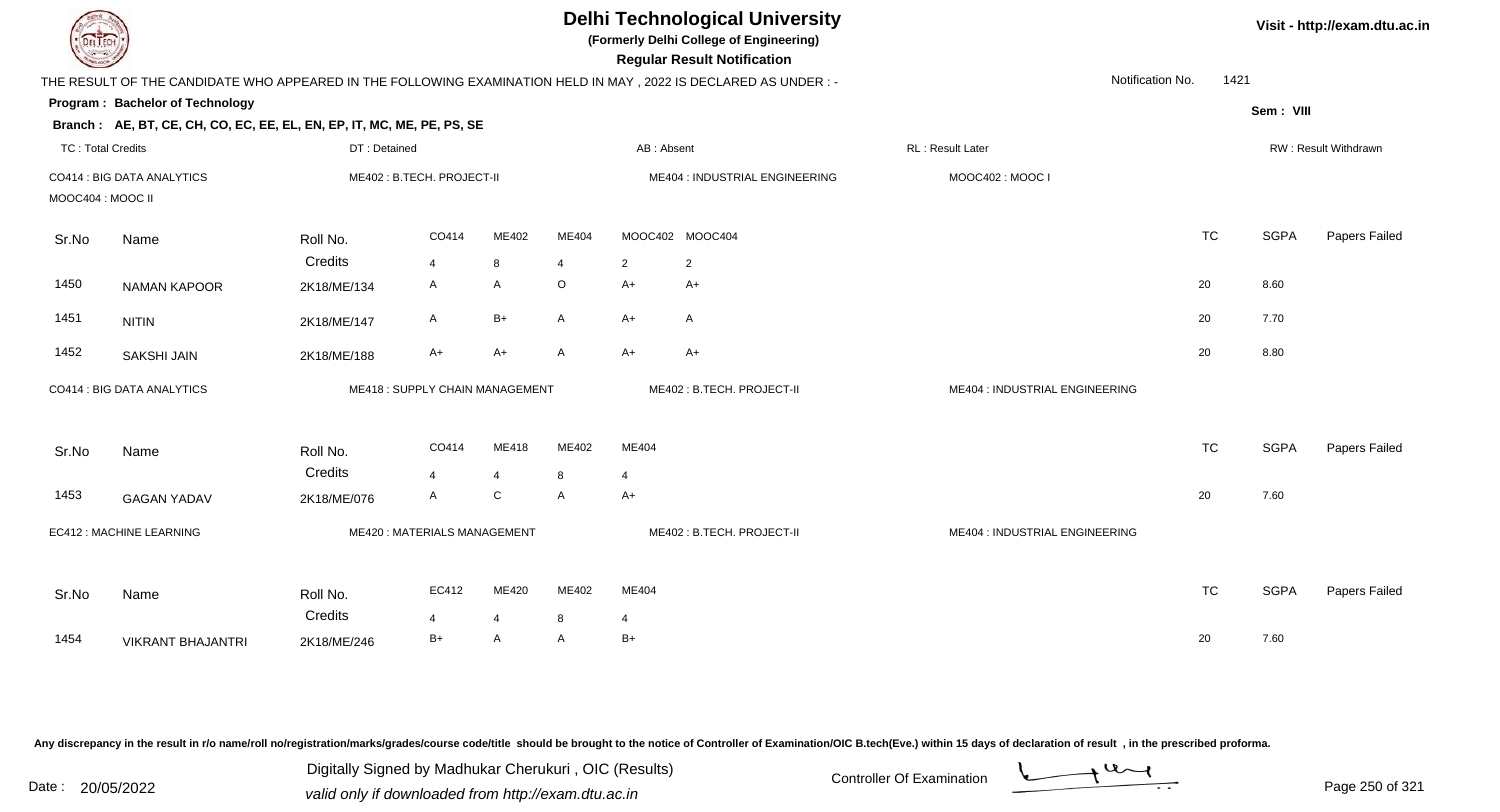| <b>DELIECH</b>                  |             |                |                |                                                                                                       |                                                                            |                                                                                                                                                                                                                                          |           |                  | Visit - http://exam.dtu.ac.in |
|---------------------------------|-------------|----------------|----------------|-------------------------------------------------------------------------------------------------------|----------------------------------------------------------------------------|------------------------------------------------------------------------------------------------------------------------------------------------------------------------------------------------------------------------------------------|-----------|------------------|-------------------------------|
|                                 |             |                |                |                                                                                                       |                                                                            |                                                                                                                                                                                                                                          |           |                  |                               |
| Program: Bachelor of Technology |             |                |                |                                                                                                       |                                                                            |                                                                                                                                                                                                                                          |           |                  |                               |
|                                 |             |                |                |                                                                                                       |                                                                            |                                                                                                                                                                                                                                          |           |                  |                               |
| <b>TC: Total Credits</b>        |             |                |                |                                                                                                       | AB: Absent                                                                 | RL : Result Later                                                                                                                                                                                                                        |           |                  | RW: Result Withdrawn          |
| EC416 : PATTERN RECOGNITION     |             |                |                |                                                                                                       | ME402: B.TECH. PROJECT-II                                                  | ME404 : INDUSTRIAL ENGINEERING                                                                                                                                                                                                           |           |                  |                               |
| Name                            | Roll No.    | EC416          | EP410          | ME402                                                                                                 | ME404                                                                      |                                                                                                                                                                                                                                          | <b>TC</b> | <b>SGPA</b>      | Papers Failed                 |
|                                 | Credits     | $\overline{4}$ | $\overline{4}$ | 8                                                                                                     | $\overline{4}$                                                             |                                                                                                                                                                                                                                          |           |                  |                               |
| <b>KSHITIJ TRIPATHI</b>         | 2K18/ME/116 | $A+$           | A              | $A+$                                                                                                  | $A+$                                                                       |                                                                                                                                                                                                                                          | 20        | 8.80             |                               |
| EC416 : PATTERN RECOGNITION     |             |                |                |                                                                                                       | ME402: B.TECH. PROJECT-II                                                  | ME404 : INDUSTRIAL ENGINEERING                                                                                                                                                                                                           |           |                  |                               |
| Name                            | Roll No.    | EC416          | MC406          | ME402                                                                                                 | ME404                                                                      |                                                                                                                                                                                                                                          | <b>TC</b> | <b>SGPA</b>      | Papers Failed                 |
|                                 | Credits     | $\overline{4}$ | $\overline{4}$ | 8                                                                                                     | 4                                                                          |                                                                                                                                                                                                                                          |           |                  |                               |
| <b>VARUN TANEJA</b>             | 2K18/ME/242 | A              | A              | $\mathsf{A}$                                                                                          | A                                                                          |                                                                                                                                                                                                                                          | 20        | 8.00             |                               |
| EC458 : Deep Learning           |             |                |                |                                                                                                       | ME402: B.TECH. PROJECT-II                                                  | ME404 : INDUSTRIAL ENGINEERING                                                                                                                                                                                                           |           |                  |                               |
| Name                            | Roll No.    | EC458          | EE428          | ME402                                                                                                 | ME404                                                                      |                                                                                                                                                                                                                                          | <b>TC</b> | <b>SGPA</b>      | Papers Failed                 |
|                                 | Credits     | 4              | $\overline{4}$ | 8                                                                                                     | 4                                                                          |                                                                                                                                                                                                                                          |           |                  |                               |
| <b>BHUVAN JAIN</b>              | 2K18/ME/059 | B+             | A              | A+                                                                                                    | $B+$                                                                       |                                                                                                                                                                                                                                          | 20        | 8.00             |                               |
|                                 |             |                | DT: Detained   | Branch: AE, BT, CE, CH, CO, EC, EE, EL, EN, EP, IT, MC, ME, PE, PS, SE<br>EP410 : ROBOTIC ENGINEERING | MC406 : PARTIAL DIFFERENTIAL EQUATIONS<br>EE428 : DIGITAL IMAGE PROCESSING | <b>Delhi Technological University</b><br>(Formerly Delhi College of Engineering)<br><b>Regular Result Notification</b><br>THE RESULT OF THE CANDIDATE WHO APPEARED IN THE FOLLOWING EXAMINATION HELD IN MAY, 2022 IS DECLARED AS UNDER:- |           | Notification No. | 1421<br>Sem: VIII             |

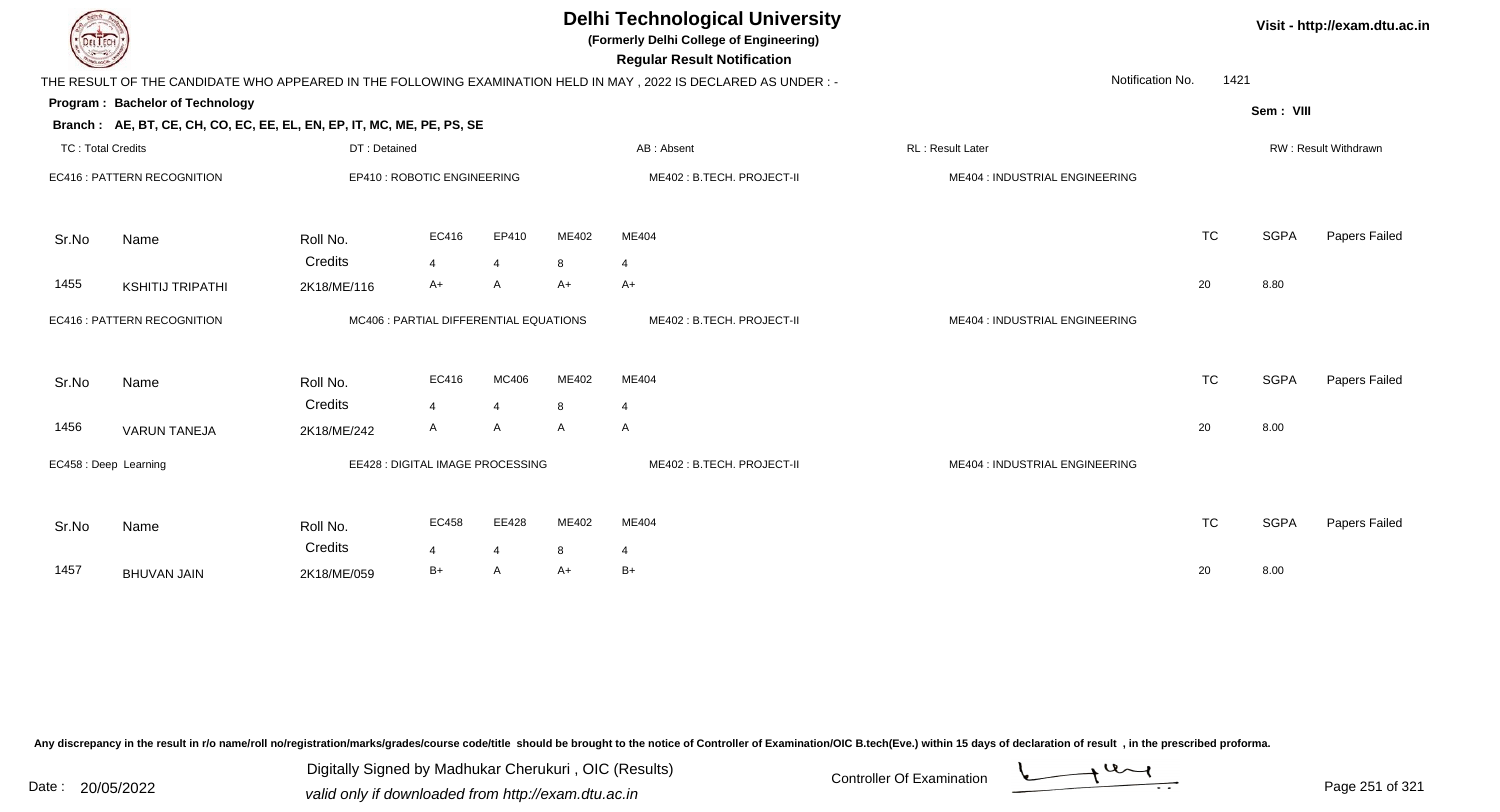| <b>DELTECH</b>                                                                                                   |                                                  | <b>Delhi Technological University</b><br>(Formerly Delhi College of Engineering)<br><b>Regular Result Notification</b> |                |                |                                                                             |                           |                                |                          | Visit - http://exam.dtu.ac.in |               |  |
|------------------------------------------------------------------------------------------------------------------|--------------------------------------------------|------------------------------------------------------------------------------------------------------------------------|----------------|----------------|-----------------------------------------------------------------------------|---------------------------|--------------------------------|--------------------------|-------------------------------|---------------|--|
| THE RESULT OF THE CANDIDATE WHO APPEARED IN THE FOLLOWING EXAMINATION HELD IN MAY, 2022 IS DECLARED AS UNDER:-   |                                                  |                                                                                                                        |                |                |                                                                             |                           |                                | Notification No.<br>1421 |                               |               |  |
| <b>Program: Bachelor of Technology</b><br>Branch: AE, BT, CE, CH, CO, EC, EE, EL, EN, EP, IT, MC, ME, PE, PS, SE |                                                  |                                                                                                                        |                |                |                                                                             |                           |                                | Sem: VIII                |                               |               |  |
| <b>TC: Total Credits</b>                                                                                         |                                                  | DT: Detained                                                                                                           |                |                | AB: Absent                                                                  |                           | RL : Result Later              |                          | RW: Result Withdrawn          |               |  |
| EC462 : Recent Trends in Artificial Intelligence                                                                 |                                                  |                                                                                                                        |                |                | ME406 : ELASTIC & PLASTIC BEHAVIOUR OF MATERIALS ME402 : B.TECH. PROJECT-II |                           | ME404 : INDUSTRIAL ENGINEERING |                          |                               |               |  |
| Sr.No                                                                                                            | Name                                             | Roll No.                                                                                                               | EC462          | ME406          | ME402                                                                       | ME404                     |                                | <b>TC</b>                | <b>SGPA</b>                   | Papers Failed |  |
|                                                                                                                  |                                                  | Credits                                                                                                                | $\overline{4}$ | $\overline{4}$ | 8                                                                           | $\boldsymbol{\Delta}$     |                                |                          |                               |               |  |
| 1458                                                                                                             | AAYAAM AGARWAL                                   | 2K18/ME/002                                                                                                            | $B+$           | $A+$           | $A+$                                                                        | A                         |                                | 20                       | 8.40                          |               |  |
|                                                                                                                  | EC462 : Recent Trends in Artificial Intelligence | ME420: MATERIALS MANAGEMENT                                                                                            |                |                |                                                                             | ME402: B.TECH. PROJECT-II | ME404 : INDUSTRIAL ENGINEERING |                          |                               |               |  |
| Sr.No                                                                                                            | Name                                             | Roll No.                                                                                                               | EC462          | ME420          | ME402                                                                       | ME404                     |                                | <b>TC</b>                | <b>SGPA</b>                   | Papers Failed |  |
|                                                                                                                  |                                                  | Credits                                                                                                                | $\overline{4}$ | $\overline{4}$ | 8                                                                           | $\overline{4}$            |                                |                          |                               |               |  |
| 1459                                                                                                             | <b>TARUN KUMAR</b>                               | 2K18/ME/233                                                                                                            | $\circ$        | $A+$           | A                                                                           | A+                        |                                | 20                       | 8.80                          |               |  |
| EE416 : GRID INTEGRATION OF RENEWABLE ENERGY<br><b>ME414 : FRACTURE MECHANICS</b><br><b>SOURCES</b>              |                                                  |                                                                                                                        |                |                |                                                                             | ME402: B.TECH. PROJECT-II | ME404 : INDUSTRIAL ENGINEERING |                          |                               |               |  |
| Sr.No                                                                                                            | Name                                             | Roll No.                                                                                                               | EE416          | ME414          | ME402                                                                       | ME404                     |                                | <b>TC</b>                | <b>SGPA</b>                   | Papers Failed |  |
|                                                                                                                  |                                                  | Credits                                                                                                                | $\overline{4}$ | $\overline{4}$ | 8                                                                           | $\boldsymbol{\Delta}$     |                                |                          |                               |               |  |
| 1460                                                                                                             | <b>RAJ KUMAR SINGH</b>                           | 2K18/ME/169                                                                                                            | B              | $\mathsf{A}$   | $A+$                                                                        | $B+$                      |                                | 20                       | 7.80                          |               |  |
| 1461                                                                                                             | <b>RAJAT SAINI</b>                               | 2K18/ME/170                                                                                                            | B              | $A+$           | $A+$                                                                        | A                         |                                | 20                       | 8.20                          |               |  |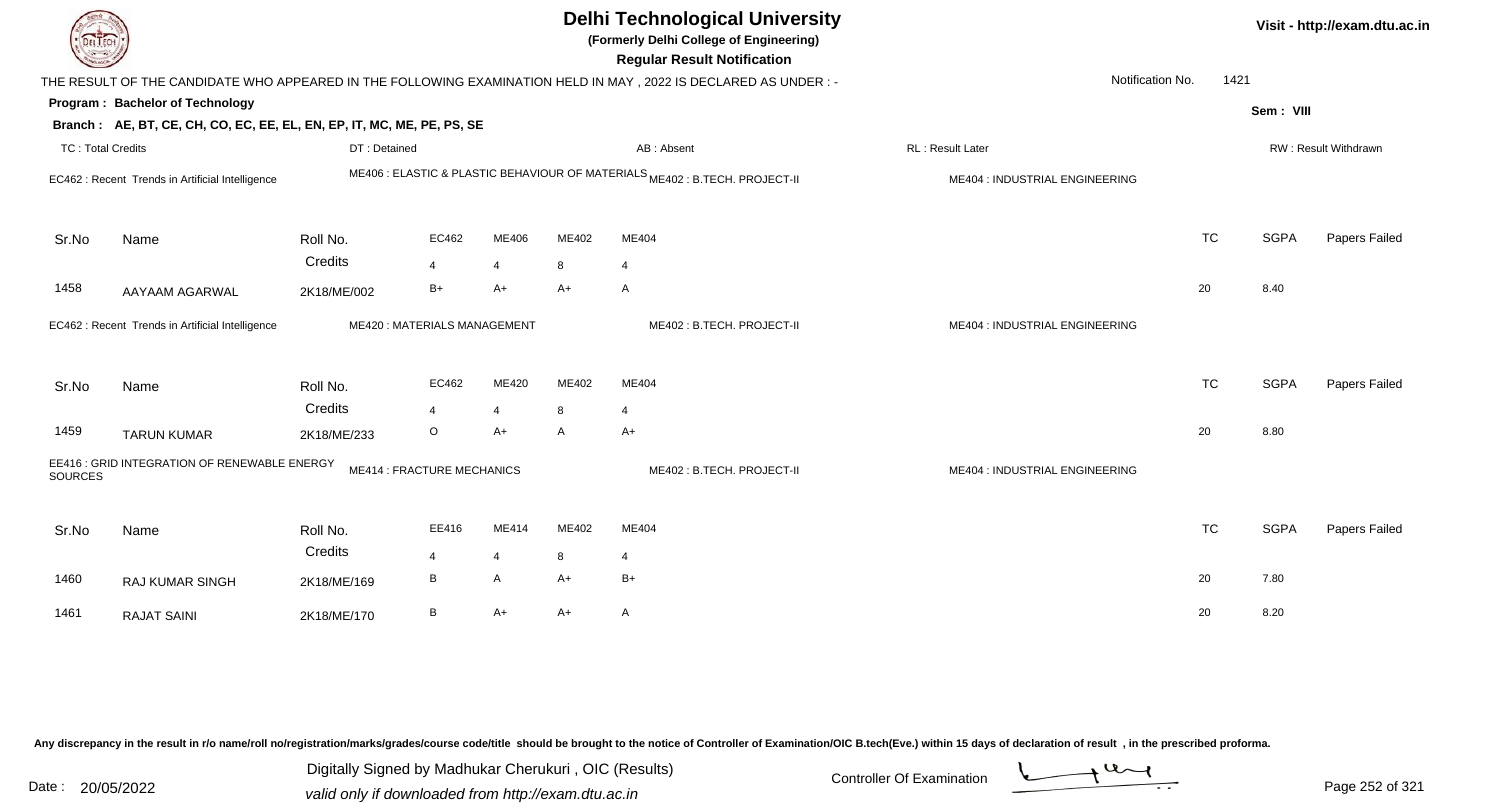| EL ECH                   |                                                                                                                            |              |                                |                |       | <b>Delhi Technological University</b><br>(Formerly Delhi College of Engineering)<br><b>Regular Result Notification</b> |                                |           |             | Visit - http://exam.dtu.ac.in |
|--------------------------|----------------------------------------------------------------------------------------------------------------------------|--------------|--------------------------------|----------------|-------|------------------------------------------------------------------------------------------------------------------------|--------------------------------|-----------|-------------|-------------------------------|
|                          |                                                                                                                            |              |                                |                |       | THE RESULT OF THE CANDIDATE WHO APPEARED IN THE FOLLOWING EXAMINATION HELD IN MAY, 2022 IS DECLARED AS UNDER:-         | Notification No.               | 1421      |             |                               |
|                          | Program: Bachelor of Technology<br>Branch: AE, BT, CE, CH, CO, EC, EE, EL, EN, EP, IT, MC, ME, PE, PS, SE                  |              |                                |                |       |                                                                                                                        |                                |           | Sem: VIII   |                               |
| <b>TC: Total Credits</b> |                                                                                                                            | DT: Detained |                                |                |       | AB: Absent                                                                                                             | RL: Result Later               |           |             | RW: Result Withdrawn          |
|                          | EE432: AI AND EXPERT SYSTEMS                                                                                               |              | ME418: SUPPLY CHAIN MANAGEMENT |                |       | ME402: B.TECH. PROJECT-II                                                                                              | ME404 : INDUSTRIAL ENGINEERING |           |             |                               |
| Sr.No                    | Name                                                                                                                       | Roll No.     | EE432                          | ME418          | ME402 | ME404                                                                                                                  |                                | <b>TC</b> | <b>SGPA</b> | Papers Failed                 |
|                          |                                                                                                                            | Credits      | $\overline{4}$                 | $\overline{4}$ | 8     | $\overline{4}$                                                                                                         |                                |           |             |                               |
| 1462                     | ROHIT PALIWAL                                                                                                              | 2K18/ME/179  | O                              | $B+$           | A+    | $A+$                                                                                                                   |                                | 20        | 8.80        |                               |
|                          | EE442 : ROBOTICS AND MACHINE VISION                                                                                        |              |                                |                |       | ME406 : ELASTIC & PLASTIC BEHAVIOUR OF MATERIALS ME402 : B.TECH. PROJECT-II                                            | ME404 : INDUSTRIAL ENGINEERING |           |             |                               |
| Sr.No                    | Name                                                                                                                       | Roll No.     | EE442                          | ME406          | ME402 | ME404                                                                                                                  |                                | <b>TC</b> | <b>SGPA</b> | Papers Failed                 |
|                          |                                                                                                                            | Credits      | $\overline{4}$                 | $\overline{4}$ | 8     | $\overline{4}$                                                                                                         |                                |           |             |                               |
| 1463                     | DEEPANSHU                                                                                                                  | 2K18/ME/066  | $A+$                           | $A+$           | A     | Α                                                                                                                      |                                | 20        | 8.40        |                               |
| 1464                     | <b>DEVENDER</b>                                                                                                            | 2K18/ME/070  | A                              | A              | A     | Α                                                                                                                      |                                | 20        | 8.00        |                               |
|                          | ME406 : ELASTIC & PLASTIC BEHAVIOUR OF MATERIALS <sub>ME402</sub> : B.TECH. PROJECT-II<br><b>EE448: BIG DATA ANALYTICS</b> |              |                                |                |       |                                                                                                                        | ME404 : INDUSTRIAL ENGINEERING |           |             |                               |
| Sr.No                    | Name                                                                                                                       | Roll No.     | EE448                          | ME406          | ME402 | ME404                                                                                                                  |                                | <b>TC</b> | <b>SGPA</b> | Papers Failed                 |
|                          |                                                                                                                            | Credits      | $\overline{4}$                 | 4              | 8     | $\overline{4}$                                                                                                         |                                |           |             |                               |
| 1465                     | <b>TUSHAR ATLAS</b>                                                                                                        | 2K18/ME/234  | B                              | A+             | B+    | A                                                                                                                      |                                | 20        | 7.40        |                               |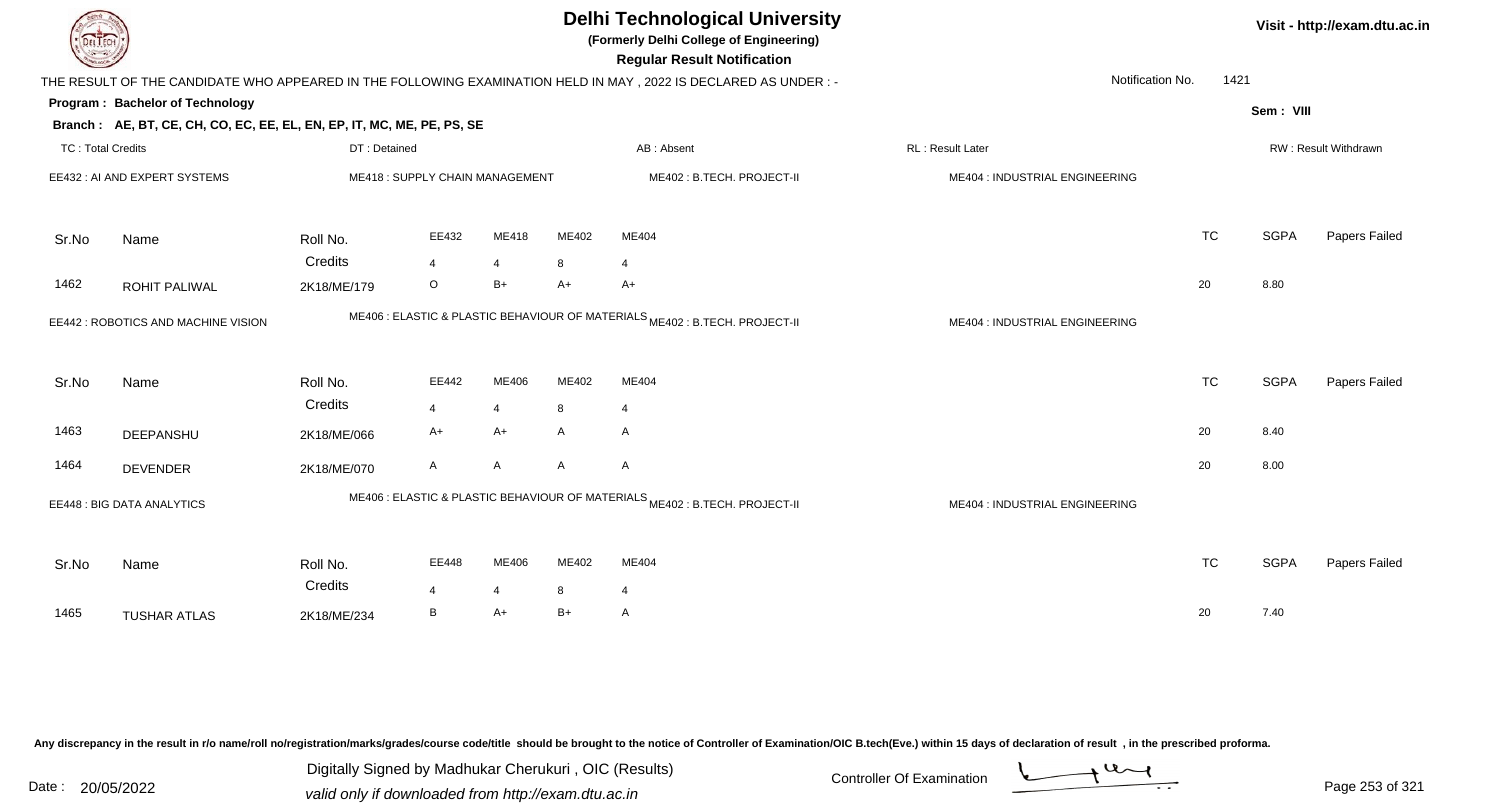| <b>DELIECH</b>                                                                              |                                                                                                                |                     |                                   |                         |            |            | <b>Delhi Technological University</b><br>(Formerly Delhi College of Engineering)<br><b>Regular Result Notification</b> |                                |           |             | Visit - http://exam.dtu.ac.in |
|---------------------------------------------------------------------------------------------|----------------------------------------------------------------------------------------------------------------|---------------------|-----------------------------------|-------------------------|------------|------------|------------------------------------------------------------------------------------------------------------------------|--------------------------------|-----------|-------------|-------------------------------|
|                                                                                             | THE RESULT OF THE CANDIDATE WHO APPEARED IN THE FOLLOWING EXAMINATION HELD IN MAY, 2022 IS DECLARED AS UNDER:- |                     |                                   |                         |            |            |                                                                                                                        | Notification No.               | 1421      |             |                               |
|                                                                                             | Program: Bachelor of Technology                                                                                |                     |                                   |                         |            |            |                                                                                                                        |                                |           | Sem: VIII   |                               |
|                                                                                             | Branch: AE, BT, CE, CH, CO, EC, EE, EL, EN, EP, IT, MC, ME, PE, PS, SE                                         |                     |                                   |                         |            |            |                                                                                                                        |                                |           |             |                               |
| <b>TC: Total Credits</b>                                                                    |                                                                                                                | DT: Detained        |                                   |                         |            | AB: Absent |                                                                                                                        | RL: Result Later               |           |             | RW: Result Withdrawn          |
| <b>DEVELOPMENT</b>                                                                          | EN412: ENVIRONMENT AND SUSTAINABLE                                                                             |                     | <b>ME414 : FRACTURE MECHANICS</b> |                         |            |            | ME402: B.TECH. PROJECT-II                                                                                              | ME404 : INDUSTRIAL ENGINEERING |           |             |                               |
| Sr.No                                                                                       | Name                                                                                                           | Roll No.            | <b>EN412</b>                      | ME414                   | ME402      | ME404      |                                                                                                                        |                                | <b>TC</b> | <b>SGPA</b> | Papers Failed                 |
|                                                                                             |                                                                                                                | Credits             | $\overline{4}$                    | $\overline{4}$          | 8          | 4          |                                                                                                                        |                                |           |             |                               |
| 1466                                                                                        | <b>KESHAV SINGH</b>                                                                                            | 2K18/ME/113         | C                                 | P                       | A          | A+         |                                                                                                                        |                                | 20        | 6.80        |                               |
| EN412 : ENVIRONMENT AND SUSTAINABLE<br><b>DEVELOPMENT</b><br>ME404 : INDUSTRIAL ENGINEERING |                                                                                                                |                     | <b>ME414: FRACTURE MECHANICS</b>  |                         |            |            | <b>ME418: SUPPLY CHAIN MANAGEMENT</b>                                                                                  | ME402: B.TECH. PROJECT-II      |           |             |                               |
| Sr.No                                                                                       | Name                                                                                                           | Roll No.            | EN412                             | ME414                   | ME418      | ME402      | ME404                                                                                                                  |                                | <b>TC</b> | <b>SGPA</b> | Papers Failed                 |
|                                                                                             |                                                                                                                | Credits             | 4                                 | $\overline{4}$          | 4          | 8          | $\overline{\mathcal{A}}$                                                                                               |                                |           |             |                               |
| 1467                                                                                        | <b>HEMANT KUMAR</b>                                                                                            | 2K18/ME/094         | $B+$                              | $B+$                    | B          | A          | B                                                                                                                      |                                | 24        | 7.00        |                               |
| <b>DEVELOPMENT</b>                                                                          | EN412 : ENVIRONMENT AND SUSTAINABLE                                                                            |                     | ME420: MATERIALS MANAGEMENT       |                         |            |            | ME402: B.TECH. PROJECT-II                                                                                              | ME404 : INDUSTRIAL ENGINEERING |           |             |                               |
| Sr.No                                                                                       | Name                                                                                                           | Roll No.<br>Credits | EN412<br>4                        | ME420<br>$\overline{4}$ | ME402<br>8 | ME404<br>4 |                                                                                                                        |                                | <b>TC</b> | <b>SGPA</b> | Papers Failed                 |
| 1468                                                                                        | YASHASWI RAJ                                                                                                   | 2K18/ME/257         | A                                 | A+                      | A+         | A          |                                                                                                                        |                                | 20        | 8.60        |                               |

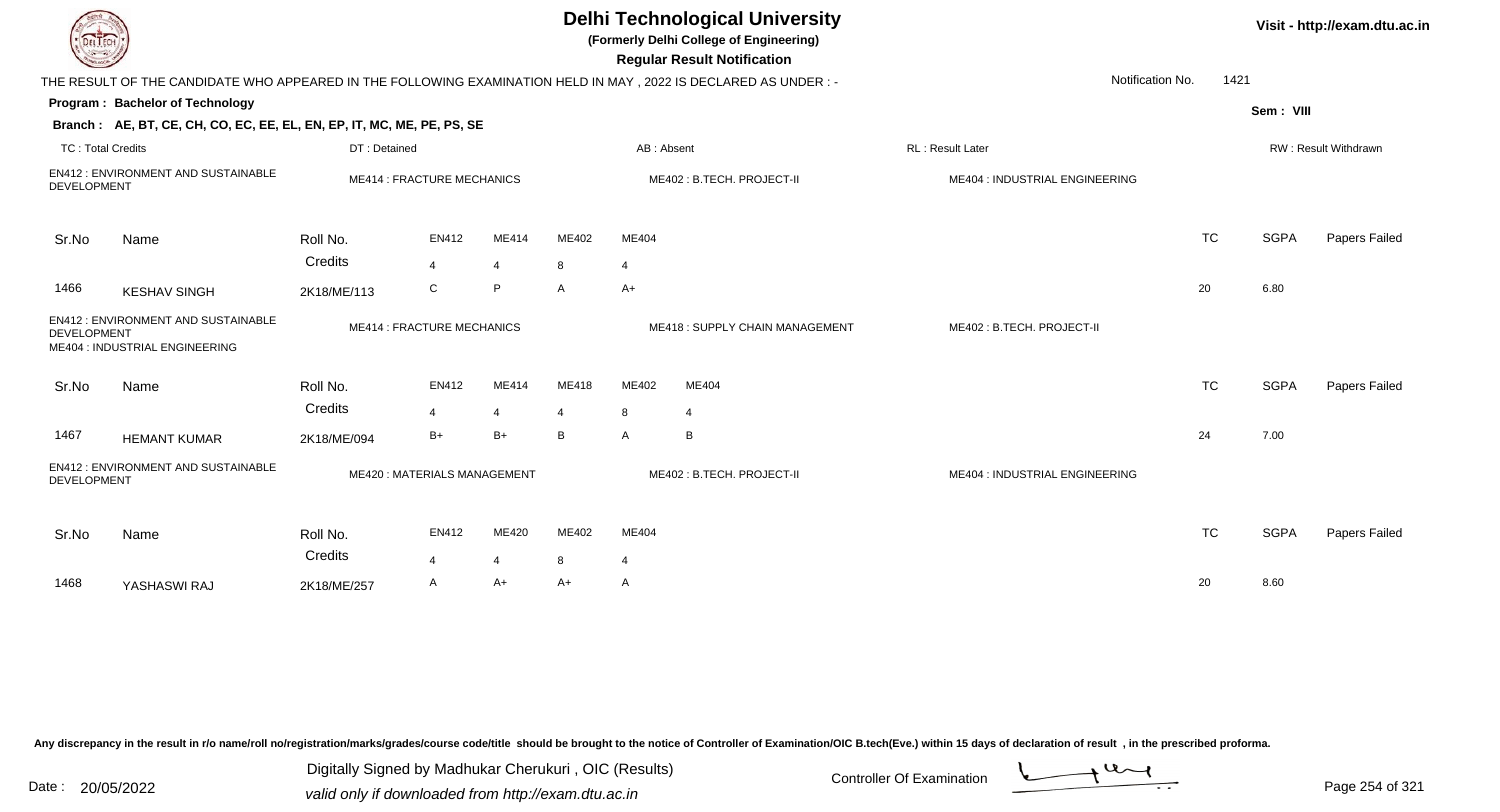| <b>DELTECH</b>           |                                                                                                                |              |                                        |                |                |                | <b>Delhi Technological University</b><br>(Formerly Delhi College of Engineering)<br><b>Regular Result Notification</b> |                                |                  |           |             | Visit - http://exam.dtu.ac.in |
|--------------------------|----------------------------------------------------------------------------------------------------------------|--------------|----------------------------------------|----------------|----------------|----------------|------------------------------------------------------------------------------------------------------------------------|--------------------------------|------------------|-----------|-------------|-------------------------------|
|                          | THE RESULT OF THE CANDIDATE WHO APPEARED IN THE FOLLOWING EXAMINATION HELD IN MAY, 2022 IS DECLARED AS UNDER:- |              |                                        |                |                |                |                                                                                                                        |                                | Notification No. | 1421      |             |                               |
|                          | Program: Bachelor of Technology                                                                                |              |                                        |                |                |                |                                                                                                                        |                                |                  |           | Sem: VIII   |                               |
|                          | Branch: AE, BT, CE, CH, CO, EC, EE, EL, EN, EP, IT, MC, ME, PE, PS, SE                                         |              |                                        |                |                |                |                                                                                                                        |                                |                  |           |             |                               |
| <b>TC: Total Credits</b> |                                                                                                                | DT: Detained |                                        |                |                | AB: Absent     |                                                                                                                        | RL: Result Later               |                  |           |             | RW: Result Withdrawn          |
|                          | EP410 : ROBOTIC ENGINEERING                                                                                    |              | MC406 : PARTIAL DIFFERENTIAL EQUATIONS |                |                |                | ME402: B.TECH. PROJECT-II                                                                                              | ME404 : INDUSTRIAL ENGINEERING |                  |           |             |                               |
| Sr.No                    | Name                                                                                                           | Roll No.     | EP410                                  | MC406          | ME402          | ME404          |                                                                                                                        |                                |                  | <b>TC</b> | <b>SGPA</b> | Papers Failed                 |
|                          |                                                                                                                | Credits      | $\overline{4}$                         | $\overline{4}$ | 8              | $\overline{4}$ |                                                                                                                        |                                |                  |           |             |                               |
| 1469                     | <b>UJJAWAL BALIYAN</b>                                                                                         | 2K18/ME/236  | A+                                     | A+             | A              | A              |                                                                                                                        |                                | 20               |           | 8.40        |                               |
| 1470                     | YOGESH SINGH                                                                                                   | 2K18/ME/258  | A                                      | $B+$           | A              | $B+$           |                                                                                                                        |                                | 20               |           | 7.60        |                               |
| MOOC404: MOOC II         | EP410 : ROBOTIC ENGINEERING                                                                                    |              | ME402: B.TECH. PROJECT-II              |                |                |                | ME404 : INDUSTRIAL ENGINEERING                                                                                         | MOOC402: MOOC I                |                  |           |             |                               |
| Sr.No                    | Name                                                                                                           | Roll No.     | EP410                                  | ME402          | ME404          |                | MOOC402 MOOC404                                                                                                        |                                |                  | <b>TC</b> | <b>SGPA</b> | Papers Failed                 |
|                          |                                                                                                                | Credits      | $\overline{4}$                         | 8              | 4              | 2              | $\overline{2}$                                                                                                         |                                |                  |           |             |                               |
| 1471                     | <b>AKSHAT DUBEY</b>                                                                                            | 2K18/ME/022  | A+                                     | $A+$           | $\mathsf O$    | $A+$           | A+                                                                                                                     |                                | 20               |           | 9.20        |                               |
| 1472                     | AYUSH KULSHRESHTHA                                                                                             | 2K18/ME/053  | A+                                     | A+             | $A+$           | $A+$           | A+                                                                                                                     |                                | 20               |           | 9.00        |                               |
| MOOC404: MOOC II         | EP414 : SPACE AND ATMOSPHERIC SCIENCE-II                                                                       |              | ME402: B.TECH. PROJECT-II              |                |                |                | ME404 : INDUSTRIAL ENGINEERING                                                                                         | MOOC402: MOOC I                |                  |           |             |                               |
| Sr.No                    | Name                                                                                                           | Roll No.     | EP414                                  | ME402          | ME404          |                | MOOC402 MOOC404                                                                                                        |                                |                  | <b>TC</b> | <b>SGPA</b> | Papers Failed                 |
|                          |                                                                                                                | Credits      | $\overline{4}$                         | 8              | $\overline{4}$ | 2              | $\overline{2}$                                                                                                         |                                |                  |           |             |                               |
| 1473                     | PRABHAV PADOTRA                                                                                                | 2K18/ME/153  | A+                                     | A              | $A+$           | $A+$           | $A+$                                                                                                                   |                                | 20               |           | 8.60        |                               |
| 1474                     | SANDEEP KUMAR                                                                                                  | 2K18/ME/193  | $A+$                                   | A              | $\mathsf{A}$   | $A+$           | $A+$                                                                                                                   |                                | 20               |           | 8.40        |                               |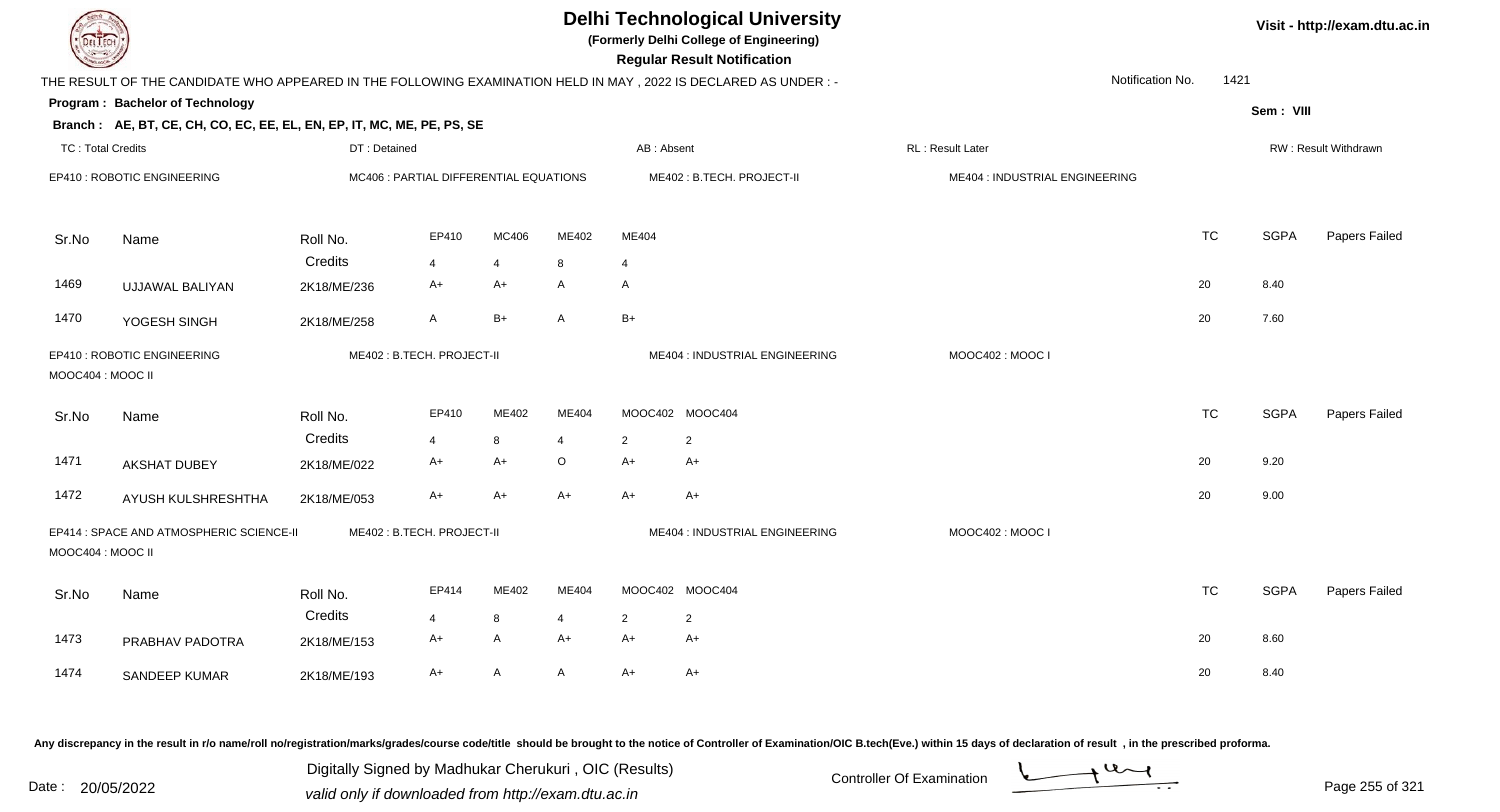| DEL TECH                                       |                                                                        |              |                                                       |              |                |                | <b>Delhi Technological University</b><br>(Formerly Delhi College of Engineering)<br><b>Regular Result Notification</b>                                                                                                         |                         |                                |                          |             | Visit - http://exam.dtu.ac.in |
|------------------------------------------------|------------------------------------------------------------------------|--------------|-------------------------------------------------------|--------------|----------------|----------------|--------------------------------------------------------------------------------------------------------------------------------------------------------------------------------------------------------------------------------|-------------------------|--------------------------------|--------------------------|-------------|-------------------------------|
|                                                |                                                                        |              |                                                       |              |                |                | THE RESULT OF THE CANDIDATE WHO APPEARED IN THE FOLLOWING EXAMINATION HELD IN MAY, 2022 IS DECLARED AS UNDER:-                                                                                                                 |                         |                                | Notification No.<br>1421 |             |                               |
| Program: Bachelor of Technology                |                                                                        |              |                                                       |              |                |                |                                                                                                                                                                                                                                |                         |                                |                          | Sem: VIII   |                               |
|                                                | Branch: AE, BT, CE, CH, CO, EC, EE, EL, EN, EP, IT, MC, ME, PE, PS, SE |              |                                                       |              |                |                |                                                                                                                                                                                                                                |                         |                                |                          |             |                               |
| <b>TC: Total Credits</b>                       |                                                                        | DT: Detained |                                                       |              |                | AB: Absent     |                                                                                                                                                                                                                                | RL: Result Later        |                                |                          |             | RW: Result Withdrawn          |
| EP414 : SPACE AND ATMOSPHERIC SCIENCE-II       |                                                                        |              | ME420: MATERIALS MANAGEMENT                           |              |                |                | ME402: B.TECH. PROJECT-II                                                                                                                                                                                                      |                         | ME404 : INDUSTRIAL ENGINEERING |                          |             |                               |
| Name<br>Sr.No                                  | Roll No.                                                               |              | EP414                                                 | ME420        | ME402          | ME404          |                                                                                                                                                                                                                                |                         |                                | <b>TC</b>                | <b>SGPA</b> | Papers Failed                 |
|                                                |                                                                        | Credits      | $\overline{4}$                                        | 4            | 8              | $\overline{4}$ |                                                                                                                                                                                                                                |                         |                                |                          |             |                               |
| 1475<br><b>MRIDUL GUPTA</b>                    |                                                                        | 2K18/ME/131  | A+                                                    | A+           | A+             | A+             |                                                                                                                                                                                                                                |                         |                                | 20                       | 9.00        |                               |
| 1476<br><b>NEY VATSA</b>                       |                                                                        | 2K18/ME/140  | $A+$                                                  | A+           | $A+$           | O              |                                                                                                                                                                                                                                |                         |                                | 20                       | 9.20        |                               |
| 1477<br><b>NIMISH SHARMA</b>                   |                                                                        | 2K18/ME/143  | $A+$                                                  | A+           | A+             | $A+$           |                                                                                                                                                                                                                                |                         |                                | 20                       | 9.00        |                               |
|                                                | IT416 : NOMADIC COMPUTING<br>IT420 : COMPUTER VISION                   |              |                                                       |              |                |                | ME402: B.TECH. PROJECT-II                                                                                                                                                                                                      |                         | ME404 : INDUSTRIAL ENGINEERING |                          |             |                               |
| Name<br>Sr.No                                  | Roll No.                                                               |              | <b>IT416</b>                                          | <b>IT420</b> | ME402          | ME404          |                                                                                                                                                                                                                                |                         |                                | <b>TC</b>                | <b>SGPA</b> | Papers Failed                 |
|                                                |                                                                        | Credits      | $\overline{4}$                                        | 4            | 8              | $\overline{4}$ |                                                                                                                                                                                                                                |                         |                                |                          |             |                               |
| 1478<br>CHIRAG GUPTA                           |                                                                        | 2K18/ME/061  | A+                                                    | A+           | A+             | A              |                                                                                                                                                                                                                                |                         |                                | 20                       | 8.80        |                               |
| IT416 : NOMADIC COMPUTING<br>MOOC404 : MOOC II |                                                                        |              | ME402: B.TECH. PROJECT-II                             |              |                |                | ME404 : INDUSTRIAL ENGINEERING                                                                                                                                                                                                 |                         | MOOC402: MOOC I                |                          |             |                               |
| Sr.No<br>Name                                  | Roll No.                                                               |              | <b>IT416</b>                                          | ME402        | ME404          |                | MOOC402 MOOC404                                                                                                                                                                                                                |                         |                                | <b>TC</b>                | <b>SGPA</b> | Papers Failed                 |
|                                                |                                                                        | Credits      | $\Lambda$                                             | 8            | $\overline{A}$ | $\mathcal{D}$  | $\overline{2}$                                                                                                                                                                                                                 |                         |                                |                          |             |                               |
| 1479<br><b>ISHAAN GUPTA</b>                    |                                                                        | 2K18/ME/100  | A+                                                    | A+           | A              | A+             | A+                                                                                                                                                                                                                             |                         |                                | 20                       | 8.80        |                               |
| 1480<br>NAVDEEP KAPOOR                         |                                                                        | 2K18/ME/137  | $\circ$                                               | Α            | A              | A+             | $A+$                                                                                                                                                                                                                           |                         |                                | 20                       | 8.60        |                               |
| 1481<br><b>NIKHIL MALIK</b>                    |                                                                        | 2K18/ME/141  | $\circ$                                               | Α            | A              | $A+$           | $A+$                                                                                                                                                                                                                           |                         |                                | 20                       | 8.60        |                               |
|                                                |                                                                        |              | Digitally Signed by Madhukar Cherukuri, OIC (Results) |              |                |                | Any discrepancy in the result in r/o name/roll no/registration/marks/grades/course code/title should be brought to the notice of Controller of Examination/OIC B.tech(Eve.) within 15 days of declaration of result , in the p | Controller Of Eveningti | $+u$                           |                          |             |                               |

Date : 20/05/2022 Digital Digital of Microsofted Chemical Controller Of Examination Determination Page 256 of 32

Page 256 of 321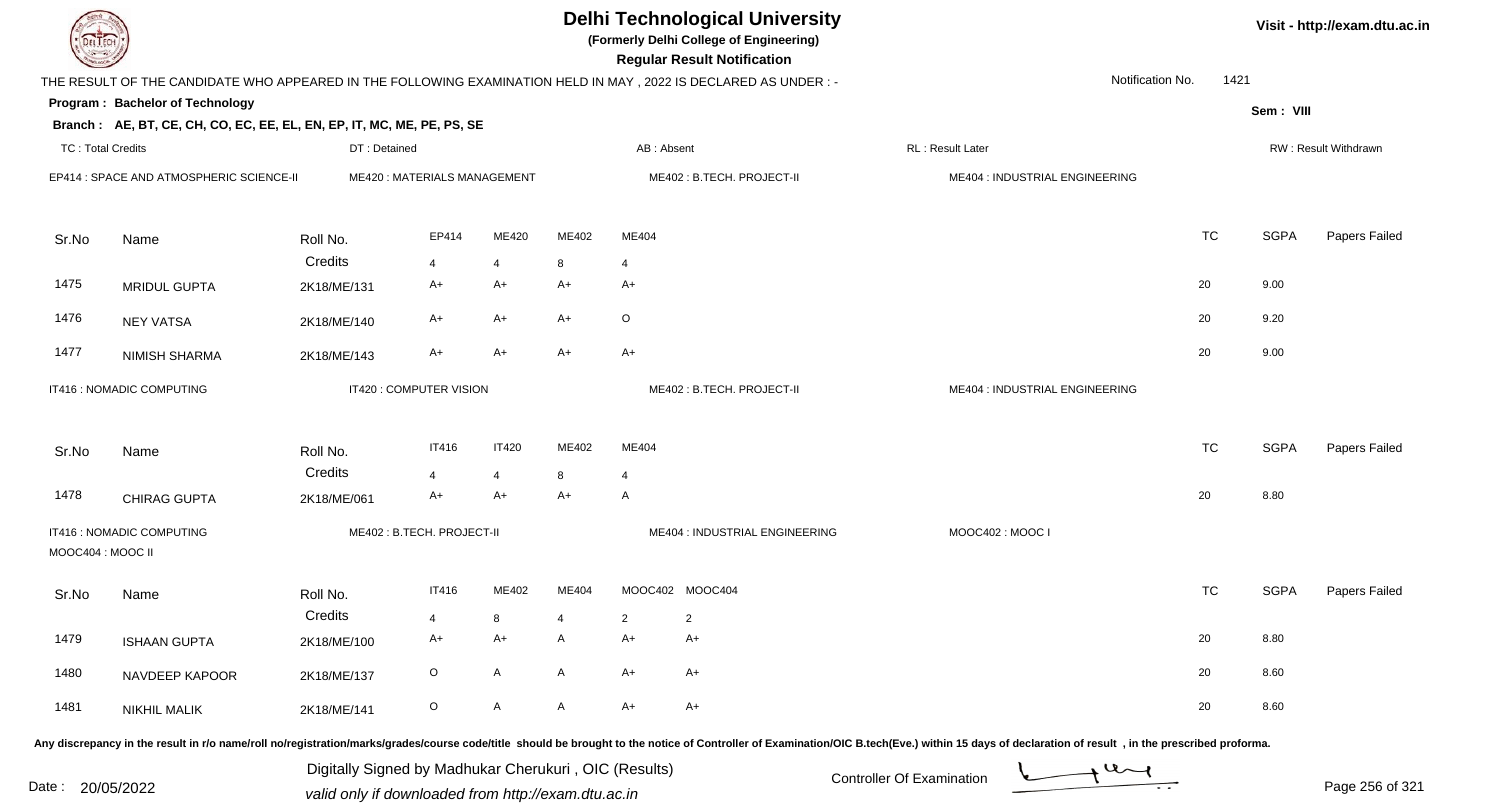| <b>UELTECH</b>           |                                                                        |              |              |                |       | <b>Delhi Technological University</b><br>(Formerly Delhi College of Engineering)<br><b>Regular Result Notification</b> |                                |                  |           |             | Visit - http://exam.dtu.ac.in |
|--------------------------|------------------------------------------------------------------------|--------------|--------------|----------------|-------|------------------------------------------------------------------------------------------------------------------------|--------------------------------|------------------|-----------|-------------|-------------------------------|
|                          |                                                                        |              |              |                |       | THE RESULT OF THE CANDIDATE WHO APPEARED IN THE FOLLOWING EXAMINATION HELD IN MAY , 2022 IS DECLARED AS UNDER :-       |                                | Notification No. | 1421      |             |                               |
|                          | <b>Program: Bachelor of Technology</b>                                 |              |              |                |       |                                                                                                                        |                                |                  |           | Sem: VIII   |                               |
|                          | Branch: AE, BT, CE, CH, CO, EC, EE, EL, EN, EP, IT, MC, ME, PE, PS, SE |              |              |                |       |                                                                                                                        |                                |                  |           |             |                               |
| <b>TC: Total Credits</b> |                                                                        | DT: Detained |              |                |       | AB: Absent                                                                                                             | <b>RL: Result Later</b>        |                  |           |             | RW: Result Withdrawn          |
|                          | IT420 : COMPUTER VISION<br>SE406 : ADVANCES IN SOFTWARE ENGINEERING    |              |              |                |       | ME402 : B.TECH. PROJECT-II                                                                                             | ME404 : INDUSTRIAL ENGINEERING |                  |           |             |                               |
| Sr.No                    | Name                                                                   | Roll No.     | <b>IT420</b> | SE406          | ME402 | ME404                                                                                                                  |                                |                  | <b>TC</b> | <b>SGPA</b> | Papers Failed                 |
|                          |                                                                        | Credits      | 4            | $\overline{4}$ | 8     | 4                                                                                                                      |                                |                  |           |             |                               |
| 1482                     | <b>KIRAN</b>                                                           | 2K18/ME/115  | A+           | $\mathsf{A}$   | $A+$  | $A+$                                                                                                                   |                                |                  | 20        | 8.80        |                               |
|                          | ME402: B.TECH. PROJECT-II                                              |              |              |                |       |                                                                                                                        |                                |                  |           |             |                               |
| Sr.No                    | Name                                                                   | Roll No.     | ME402        |                |       |                                                                                                                        |                                |                  | <b>TC</b> | <b>SGPA</b> | Papers Failed                 |
|                          |                                                                        | Credits      | 8            |                |       |                                                                                                                        |                                |                  |           |             |                               |
| 1483                     | ANMOL PRABHAKAR                                                        | 2K17/ME/53   | A+           |                |       |                                                                                                                        |                                |                  | 8         | 8.60        |                               |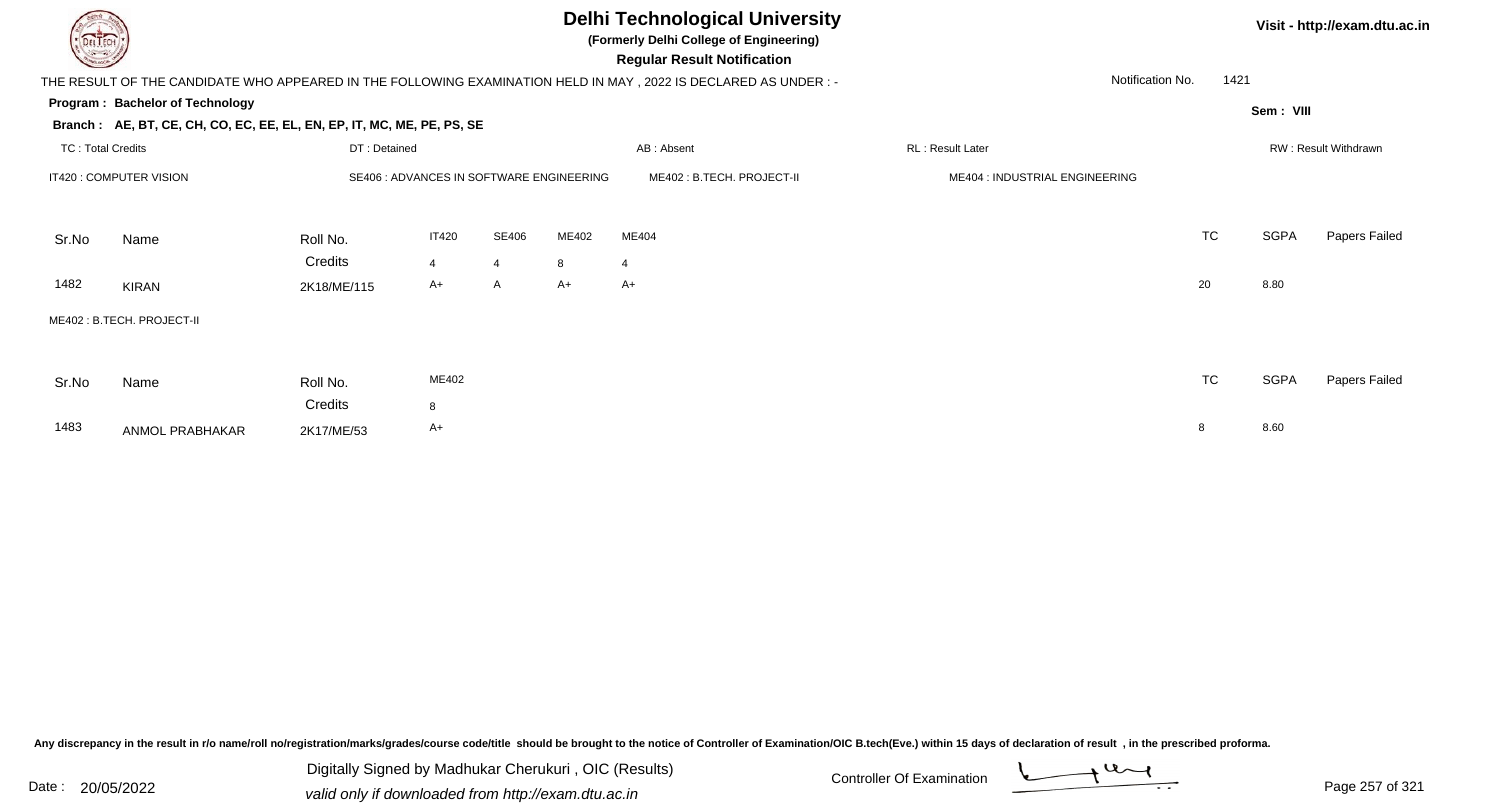| DEL ECH                  |                                                                                                                 |              |             |             |                |            | <b>Delhi Technological University</b><br>(Formerly Delhi College of Engineering)<br><b>Regular Result Notification</b> |                  |                  |      |             | Visit - http://exam.dtu.ac.in |
|--------------------------|-----------------------------------------------------------------------------------------------------------------|--------------|-------------|-------------|----------------|------------|------------------------------------------------------------------------------------------------------------------------|------------------|------------------|------|-------------|-------------------------------|
|                          | THE RESULT OF THE CANDIDATE WHO APPEARED IN THE FOLLOWING EXAMINATION HELD IN MAY, 2022 IS DECLARED AS UNDER :- |              |             |             |                |            |                                                                                                                        |                  | Notification No. | 1421 |             |                               |
|                          | Program: Bachelor of Technology                                                                                 |              |             |             |                |            |                                                                                                                        |                  |                  |      | Sem: VIII   |                               |
|                          | Branch: AE, BT, CE, CH, CO, EC, EE, EL, EN, EP, IT, MC, ME, PE, PS, SE                                          |              |             |             |                |            |                                                                                                                        |                  |                  |      |             |                               |
| <b>TC: Total Credits</b> |                                                                                                                 | DT: Detained |             |             |                | AB: Absent |                                                                                                                        | RL: Result Later |                  |      |             | RW: Result Withdrawn          |
|                          | ME406 : ELASTIC & PLASTIC BEHAVIOUR OF MATERIALS ME402 : B.TECH. PROJECT-II                                     |              |             |             |                |            | ME404 : INDUSTRIAL ENGINEERING                                                                                         | MOOC402: MOOC I  |                  |      |             |                               |
| MOOC404 : MOOC II        |                                                                                                                 |              |             |             |                |            |                                                                                                                        |                  |                  |      |             |                               |
| Sr.No                    | Name                                                                                                            | Roll No.     | ME406       | ME402       | ME404          |            | MOOC402 MOOC404                                                                                                        |                  | <b>TC</b>        |      | <b>SGPA</b> | Papers Failed                 |
|                          |                                                                                                                 | Credits      | 4           | 8           | $\overline{4}$ | 2          | $\overline{2}$                                                                                                         |                  |                  |      |             |                               |
| 1484                     | <b>ABHISHEK SUMAN</b>                                                                                           | 2K18/ME/009  | A+          | $A+$        | P              | $A+$       | $A+$                                                                                                                   |                  | 20               |      | 8.00        |                               |
| 1485                     | <b>ADITYA TIWARI</b>                                                                                            | 2K18/ME/014  | A+          | $A+$        | $A+$           | $A+$       | $A+$                                                                                                                   |                  | 20               |      | 9.00        |                               |
| 1486                     | <b>AKASH ARORA</b>                                                                                              | 2K18/ME/017  | A           | $A+$        | $A+$           | $A+$       | $A+$                                                                                                                   |                  | 20               |      | 8.80        |                               |
| 1487                     | <b>AKSHAY KANT</b>                                                                                              | 2K18/ME/023  | $A+$        | $\mathsf O$ | $B+$           | $A+$       | $A+$                                                                                                                   |                  | 20               |      | 9.00        |                               |
| 1488                     | ANANT KUMAR SINGH                                                                                               | 2K18/ME/029  | $A+$        | $A+$        | $B+$           | $A+$       | $A+$                                                                                                                   |                  | 20               |      | 8.60        |                               |
| 1489                     | ANIKET ACHARYA                                                                                                  | 2K18/ME/030  | $\mathsf O$ | A+          | A              | $A+$       | $A+$                                                                                                                   |                  | 20               |      | 9.00        |                               |
| 1490                     | ANJANI KUMAR JHA                                                                                                | 2K18/ME/032  | O           | $A+$        | $\circ$        | $A+$       | $A+$                                                                                                                   |                  | 20               |      | 9.40        |                               |
| 1491                     | <b>ANKIT SAURABH</b>                                                                                            | 2K18/ME/033  | $\mathsf O$ | $A+$        | $A+$           | $A+$       | $A+$                                                                                                                   |                  | 20               |      | 9.20        |                               |
| 1492                     | ANSH JAIN                                                                                                       | 2K18/ME/035  | $A+$        | A+          | $B+$           | $A+$       | $A+$                                                                                                                   |                  | 20               |      | 8.60        |                               |
| 1493                     | ANSHUL SABBARWAL                                                                                                | 2K18/ME/036  | $A+$        | $A+$        | $\, {\bf B}$   | $A+$       | $A+$                                                                                                                   |                  | 20               |      | 8.40        |                               |
| 1494                     | ANUJ                                                                                                            | 2K18/ME/037  | $A+$        | $\mathsf O$ | $B+$           | $A+$       | $A+$                                                                                                                   |                  | 20               |      | 9.00        |                               |
| 1495                     | <b>AYAAN ZAIDI</b>                                                                                              | 2K18/ME/051  | A+          | $A+$        | A              | A          | A+                                                                                                                     |                  | 20               |      | 8.70        |                               |
| 1496                     | DAKSHESH RAO                                                                                                    | 2K18/ME/064  | A           | $A+$        | $A+$           | $A+$       | $A+$                                                                                                                   |                  | 20               |      | 8.80        |                               |

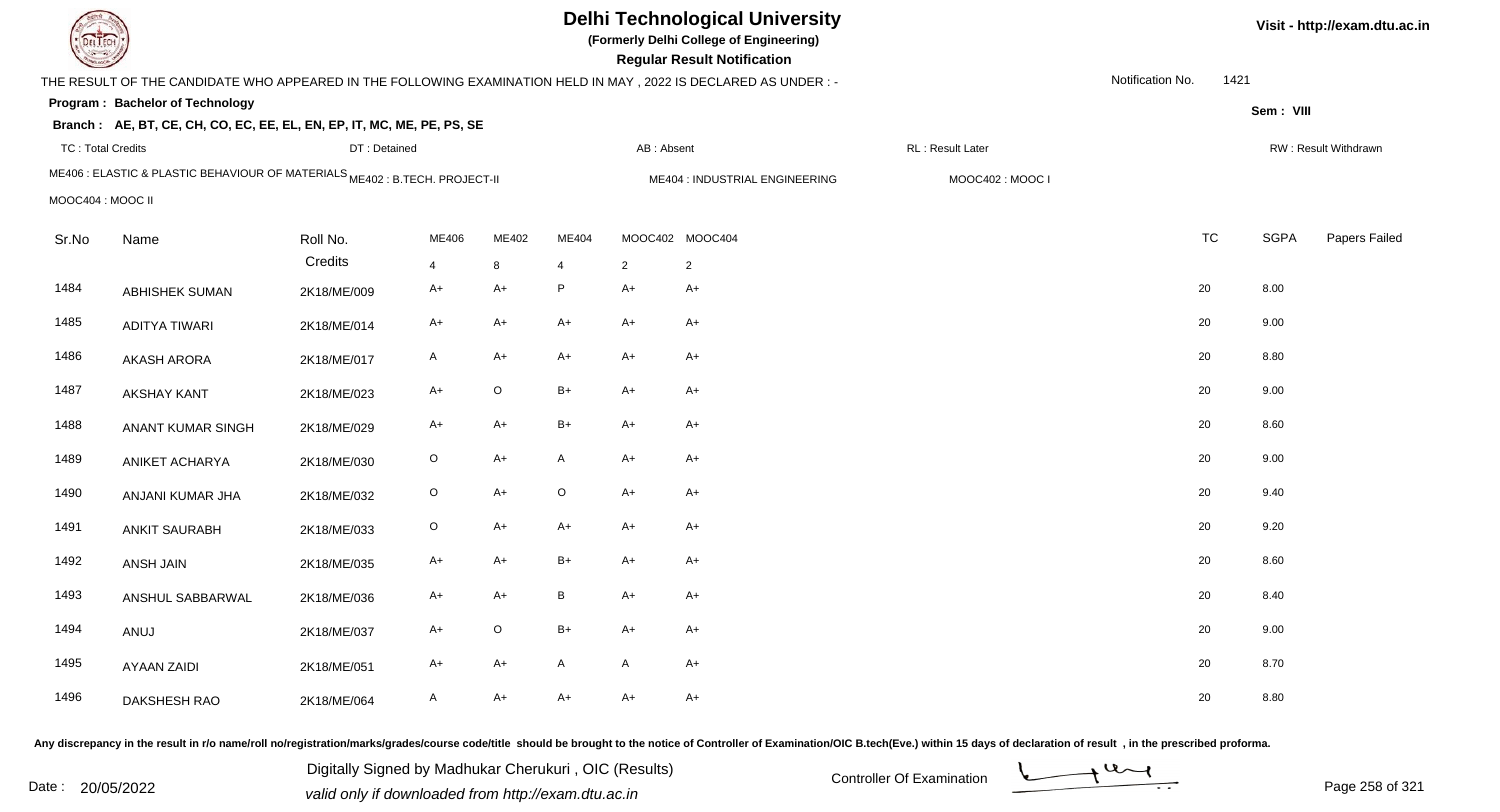| DEL TECH                 |                                                                                                                  |              |                |       |                       |            | <b>Delhi Technological University</b><br>(Formerly Delhi College of Engineering)<br><b>Regular Result Notification</b> |                  |                  |           |             | Visit - http://exam.dtu.ac.in |
|--------------------------|------------------------------------------------------------------------------------------------------------------|--------------|----------------|-------|-----------------------|------------|------------------------------------------------------------------------------------------------------------------------|------------------|------------------|-----------|-------------|-------------------------------|
|                          | THE RESULT OF THE CANDIDATE WHO APPEARED IN THE FOLLOWING EXAMINATION HELD IN MAY, 2022 IS DECLARED AS UNDER : - |              |                |       |                       |            |                                                                                                                        |                  | Notification No. | 1421      |             |                               |
|                          | Program: Bachelor of Technology                                                                                  |              |                |       |                       |            |                                                                                                                        |                  |                  |           | Sem: VIII   |                               |
|                          | Branch: AE, BT, CE, CH, CO, EC, EE, EL, EN, EP, IT, MC, ME, PE, PS, SE                                           |              |                |       |                       |            |                                                                                                                        |                  |                  |           |             |                               |
| <b>TC: Total Credits</b> |                                                                                                                  | DT: Detained |                |       |                       | AB: Absent |                                                                                                                        | RL: Result Later |                  |           |             | RW: Result Withdrawn          |
|                          | ME406 : ELASTIC & PLASTIC BEHAVIOUR OF MATERIALS ME402 : B.TECH. PROJECT-II                                      |              |                |       |                       |            | ME404 : INDUSTRIAL ENGINEERING                                                                                         | MOOC402: MOOC I  |                  |           |             |                               |
| MOOC404 : MOOC II        |                                                                                                                  |              |                |       |                       |            |                                                                                                                        |                  |                  |           |             |                               |
| Sr.No                    | Name                                                                                                             | Roll No.     | ME406          | ME402 | ME404                 | MOOC402    | MOOC404                                                                                                                |                  |                  | <b>TC</b> | <b>SGPA</b> | Papers Failed                 |
|                          |                                                                                                                  | Credits      | $\overline{4}$ | 8     | $\boldsymbol{\Delta}$ | 2          | 2                                                                                                                      |                  |                  |           |             |                               |
| 1497                     | PRATEEK JHA                                                                                                      | 2K18/ME/158  | A              | $A+$  | A                     | A+         | A+                                                                                                                     |                  | 20               |           | 8.60        |                               |
| 1498                     | RISHABH RATHORE                                                                                                  | 2K18/ME/173  | $A+$           | $A+$  | A                     | A+         | $A+$                                                                                                                   |                  | 20               |           | 8.80        |                               |
| 1499                     | RITESH KUMAR JANGID                                                                                              | 2K18/ME/176  | A              | A     | A                     | A+         | $A+$                                                                                                                   |                  | 20               |           | 8.20        |                               |
| 1500                     | SAMANTA LAUHRA                                                                                                   | 2K18/ME/189  | A              | $A+$  | A                     | A          | A+                                                                                                                     |                  | 20               |           | 8.50        |                               |
| 1501                     | SPARSH SHARMA                                                                                                    | 2K18/ME/224  | $\circ$        | Α     | O                     | A+         | $A+$                                                                                                                   |                  | 20               |           | 9.00        |                               |
| 1502                     | <b>TANISHQ VERMA</b>                                                                                             | 2K18/ME/232  | A              | $A+$  | A                     | A+         | $A+$                                                                                                                   |                  | 20               |           | 8.60        |                               |

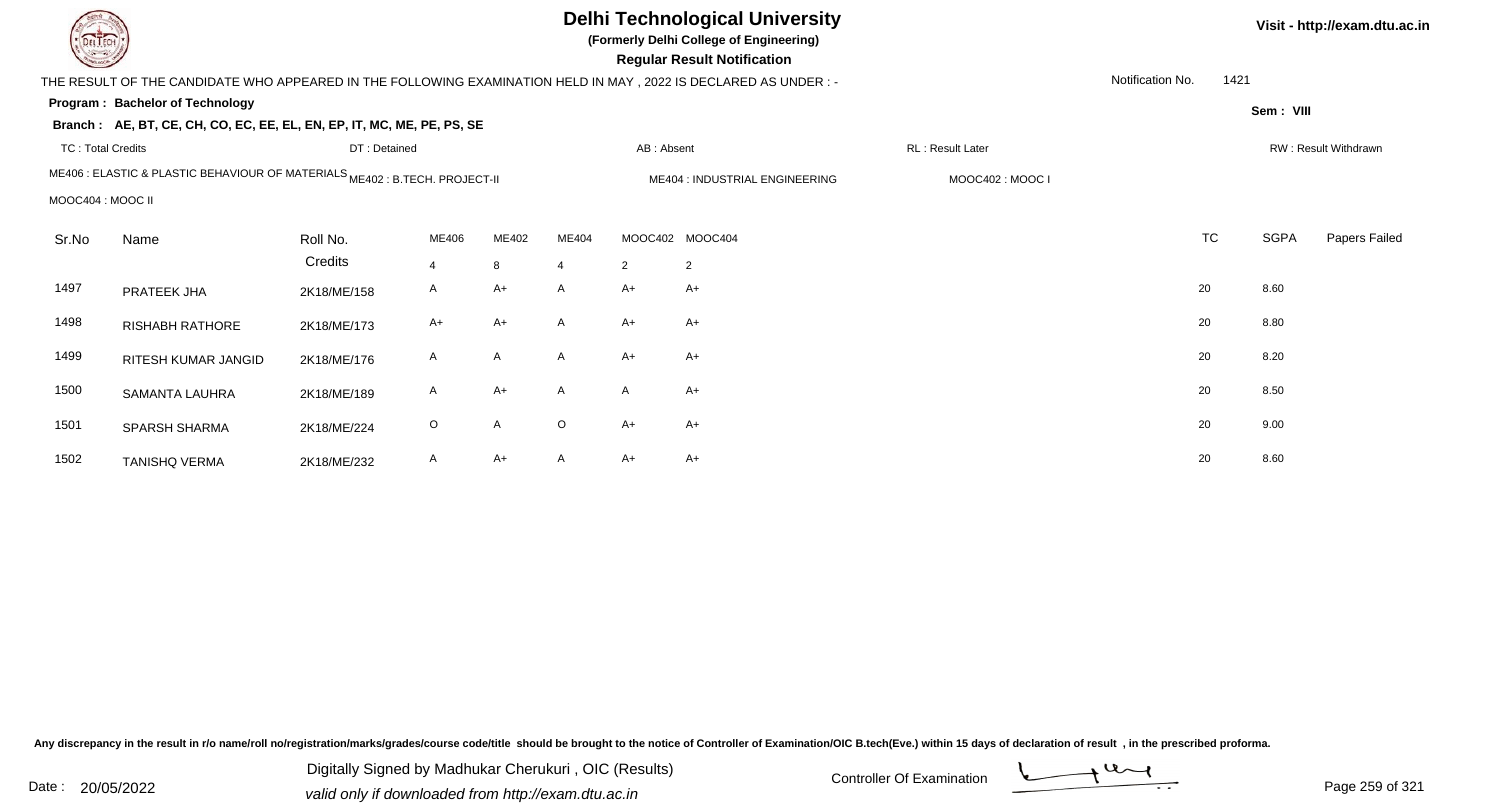| <b>DELTECH</b>           |                                                                                                    |                     |         |                         |        | <b>Delhi Technological University</b><br>(Formerly Delhi College of Engineering)<br><b>Regular Result Notification</b> |                                |           |             | Visit - http://exam.dtu.ac.in |
|--------------------------|----------------------------------------------------------------------------------------------------|---------------------|---------|-------------------------|--------|------------------------------------------------------------------------------------------------------------------------|--------------------------------|-----------|-------------|-------------------------------|
|                          |                                                                                                    |                     |         |                         |        | THE RESULT OF THE CANDIDATE WHO APPEARED IN THE FOLLOWING EXAMINATION HELD IN MAY, 2022 IS DECLARED AS UNDER :-        | Notification No.               | 1421      |             |                               |
|                          | Program: Bachelor of Technology                                                                    |                     |         |                         |        |                                                                                                                        |                                |           | Sem: VIII   |                               |
|                          | Branch: AE, BT, CE, CH, CO, EC, EE, EL, EN, EP, IT, MC, ME, PE, PS, SE                             |                     |         |                         |        |                                                                                                                        |                                |           |             |                               |
| <b>TC: Total Credits</b> |                                                                                                    | DT: Detained        |         |                         |        | AB: Absent                                                                                                             | <b>RL</b> : Result Later       |           |             | RW: Result Withdrawn          |
|                          | ME406 : ELASTIC & PLASTIC BEHAVIOUR OF MATERIALS <sub>ME408</sub> : COMBUSTION GENERATED POLLUTION |                     |         |                         |        | ME402: B.TECH. PROJECT-II                                                                                              | ME404 : INDUSTRIAL ENGINEERING |           |             |                               |
| Sr.No                    | Name                                                                                               | Roll No.<br>Credits | ME406   | ME408<br>$\overline{4}$ | ME402  | ME404                                                                                                                  |                                | <b>TC</b> | <b>SGPA</b> | Papers Failed                 |
| 1503                     | SANDEEP YADAV                                                                                      | 2K18/ME/195         | A       | $A+$                    | 8<br>A | 4<br>$A+$                                                                                                              |                                | 20        | 8.40        |                               |
| 1504                     | <b>UJJWAL BHARTI</b>                                                                               | 2K18/ME/237         | A+      | $A+$                    | $B+$   | $\mathsf{A}$                                                                                                           |                                | 20        | 8.00        |                               |
| 1505                     | <b>VIBHOR KUMAR GUPTA</b>                                                                          | 2K18/ME/244         | $\circ$ | $A+$                    | A+     | $\mathsf{A}$                                                                                                           |                                | 20        | 9.00        |                               |
| 1506                     | <b>VIPUL KUMAR</b>                                                                                 | 2K18/ME/250         | $\circ$ | A                       | A+     | $\mathsf{A}$                                                                                                           |                                | 20        | 8.80        |                               |

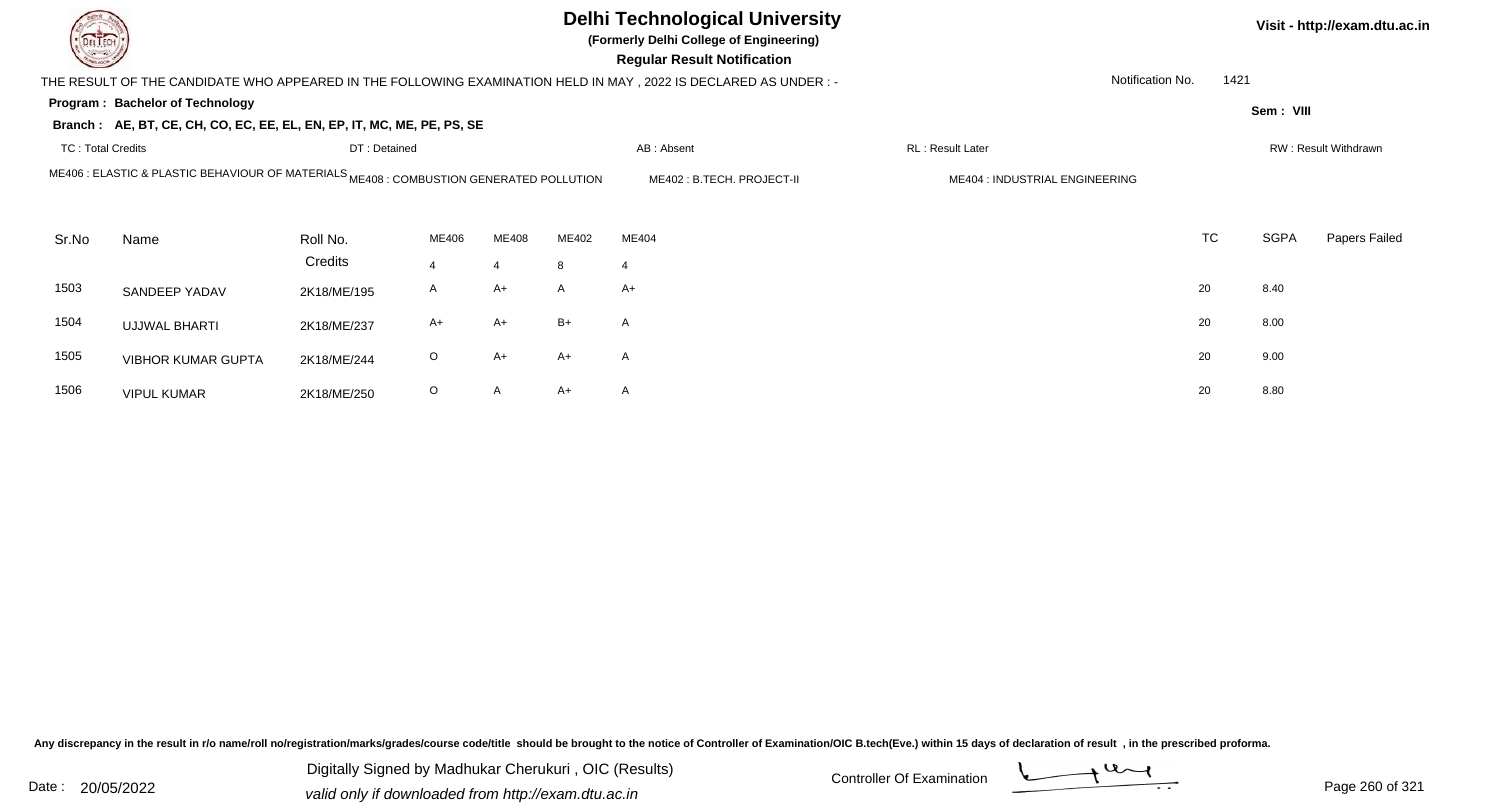|                          |                                                                                  |              |                |                 |              | <b>Delhi Technological University</b><br>(Formerly Delhi College of Engineering)<br><b>Regular Result Notification</b> |                                |                  |      |             | Visit - http://exam.dtu.ac.in |
|--------------------------|----------------------------------------------------------------------------------|--------------|----------------|-----------------|--------------|------------------------------------------------------------------------------------------------------------------------|--------------------------------|------------------|------|-------------|-------------------------------|
|                          |                                                                                  |              |                |                 |              | THE RESULT OF THE CANDIDATE WHO APPEARED IN THE FOLLOWING EXAMINATION HELD IN MAY, 2022 IS DECLARED AS UNDER :-        |                                | Notification No. | 1421 |             |                               |
|                          | <b>Program: Bachelor of Technology</b>                                           |              |                |                 |              |                                                                                                                        |                                |                  |      | Sem: VIII   |                               |
|                          | Branch: AE, BT, CE, CH, CO, EC, EE, EL, EN, EP, IT, MC, ME, PE, PS, SE           |              |                |                 |              |                                                                                                                        |                                |                  |      |             |                               |
| <b>TC: Total Credits</b> |                                                                                  | DT: Detained |                |                 |              | AB: Absent                                                                                                             | RL : Result Later              |                  |      |             | RW: Result Withdrawn          |
|                          | ME406 : ELASTIC & PLASTIC BEHAVIOUR OF MATERIALS ME418 : SUPPLY CHAIN MANAGEMENT |              |                |                 |              | ME402: B.TECH. PROJECT-II                                                                                              | ME404 : INDUSTRIAL ENGINEERING |                  |      |             |                               |
|                          |                                                                                  |              |                |                 |              |                                                                                                                        |                                |                  |      |             |                               |
| Sr.No                    | Name                                                                             | Roll No.     | ME406          | ME418           | ME402        | ME404                                                                                                                  |                                | <b>TC</b>        |      | <b>SGPA</b> | Papers Failed                 |
|                          |                                                                                  | Credits      | $\overline{4}$ | $\overline{4}$  | 8            | $\overline{4}$                                                                                                         |                                |                  |      |             |                               |
| 1507                     | AMIT                                                                             | 2K18/ME/027  | $\mathsf{A}$   | $\mathsf O$     | $\mathsf{A}$ | A                                                                                                                      |                                | 20               |      | 8.40        |                               |
| 1508                     | ANISH GOYAL                                                                      | 2K18/ME/031  | $\, {\sf B}$   | $B+$            | $B+$         | ${\bf C}$                                                                                                              |                                | 20               |      | 6.40        |                               |
| 1509                     | <b>B.L.VARUN</b>                                                                 | 2K18/ME/056  | $\mathsf{A}$   | $B+$            | $A+$         | $\sf B$                                                                                                                |                                | 20               |      | 7.80        |                               |
| 1510                     | <b>BHOOPENDER VERMA</b>                                                          | 2K18/ME/058  | $\mathsf{A}$   | $A+$            | $B+$         | $B+$                                                                                                                   |                                | 20               |      | 7.60        |                               |
| 1511                     | <b>GAURAV KUMAR GAUTAM</b>                                                       | 2K18/ME/079  | $\mathsf{A}$   | $A+$            | $\mathsf{A}$ | A                                                                                                                      |                                | 20               |      | 8.20        |                               |
| 1512                     | LAKSHAY                                                                          | 2K18/ME/118  | A              | $\mathsf{A}$    | $\mathsf{A}$ | $A+$                                                                                                                   |                                | 20               |      | 8.20        |                               |
| 1513                     | MOHAMMAD KAMRAN                                                                  | 2K18/ME/127  | A              | $A+$            | A            | A                                                                                                                      |                                | 20               |      | 8.20        |                               |
| 1514                     | MUSKAAN JOHRI                                                                    | 2K18/ME/133  | $\mathsf{A}$   | $\, {\bf B} \,$ | $A+$         | A                                                                                                                      |                                | 20               |      | 8.00        |                               |
| 1515                     | PEMA WANGDI                                                                      | 2K18/ME/152  | A+             | $\mathsf{A}$    | $A+$         | $A+$                                                                                                                   |                                | 20               |      | 8.80        |                               |
| 1516                     | PRANAV KALRA                                                                     | 2K18/ME/154  | A+             | $\mathsf{A}$    | A            | A                                                                                                                      |                                | 20               |      | 8.20        |                               |
| 1517                     | PRATEEK GUPTA                                                                    | 2K18/ME/157  | $B+$           | $\mathsf{A}$    | $B+$         | $B+$                                                                                                                   |                                | 20               |      | 7.20        |                               |
| 1518                     | PRATHAM SINGH                                                                    | 2K18/ME/160  | A              | $A+$            | $\mathsf{A}$ | A                                                                                                                      |                                | 20               |      | 8.20        |                               |
| 1519                     | RAGHAV GUPTA                                                                     | 2K18/ME/165  | A              | $\mathsf O$     | $\mathsf{A}$ | A                                                                                                                      |                                | 20               |      | 8.40        |                               |

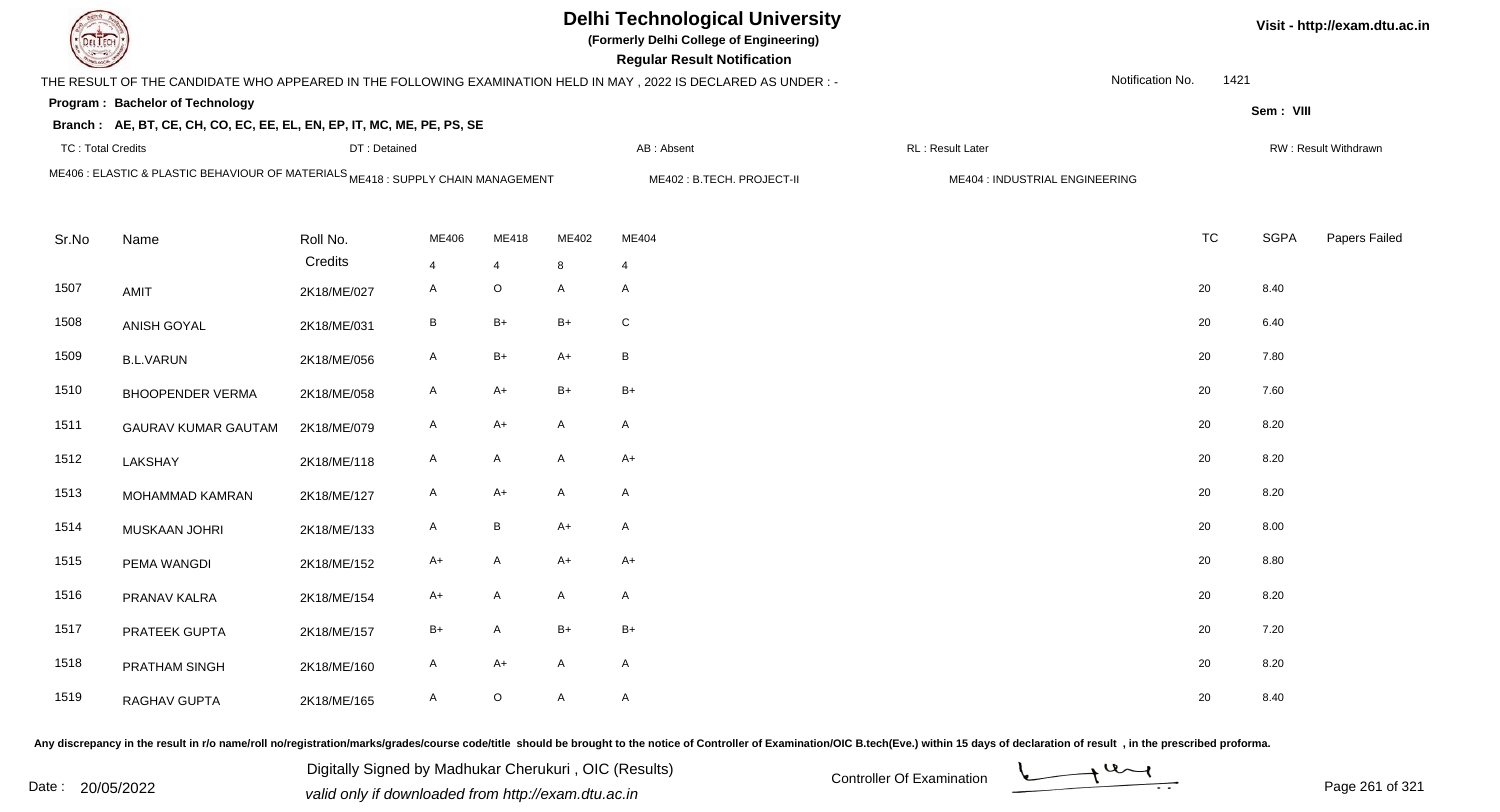| EL TECH                                                                                                                                         |                                                                        |              |       |                |       | <b>Delhi Technological University</b><br>(Formerly Delhi College of Engineering)<br><b>Regular Result Notification</b> |                         |                  |           |             | Visit - http://exam.dtu.ac.in |
|-------------------------------------------------------------------------------------------------------------------------------------------------|------------------------------------------------------------------------|--------------|-------|----------------|-------|------------------------------------------------------------------------------------------------------------------------|-------------------------|------------------|-----------|-------------|-------------------------------|
|                                                                                                                                                 |                                                                        |              |       |                |       | THE RESULT OF THE CANDIDATE WHO APPEARED IN THE FOLLOWING EXAMINATION HELD IN MAY , 2022 IS DECLARED AS UNDER :-       |                         | Notification No. | 1421      |             |                               |
|                                                                                                                                                 | Program: Bachelor of Technology                                        |              |       |                |       |                                                                                                                        |                         |                  |           | Sem: VIII   |                               |
|                                                                                                                                                 | Branch: AE, BT, CE, CH, CO, EC, EE, EL, EN, EP, IT, MC, ME, PE, PS, SE |              |       |                |       |                                                                                                                        |                         |                  |           |             |                               |
| <b>TC: Total Credits</b>                                                                                                                        |                                                                        | DT: Detained |       |                |       | AB: Absent                                                                                                             | <b>RL: Result Later</b> |                  |           |             | RW: Result Withdrawn          |
| ME406 : ELASTIC & PLASTIC BEHAVIOUR OF MATERIALS ME418 : SUPPLY CHAIN MANAGEMENT<br>ME402: B.TECH. PROJECT-II<br>ME404 : INDUSTRIAL ENGINEERING |                                                                        |              |       |                |       |                                                                                                                        |                         |                  |           |             |                               |
|                                                                                                                                                 |                                                                        |              |       |                |       |                                                                                                                        |                         |                  |           |             |                               |
| Sr.No                                                                                                                                           | Name                                                                   | Roll No.     | ME406 | ME418          | ME402 | ME404                                                                                                                  |                         |                  | <b>TC</b> | <b>SGPA</b> | Papers Failed                 |
|                                                                                                                                                 |                                                                        | Credits      | 4     | $\overline{4}$ | 8     | $\overline{4}$                                                                                                         |                         |                  |           |             |                               |
| 1520                                                                                                                                            | RAHUL MEENA                                                            | 2K18/ME/166  | A+    | $B+$           | A     | $A+$                                                                                                                   |                         | 20               |           | 8.20        |                               |
| 1521                                                                                                                                            | SAJAL GUPTA                                                            | 2K18/ME/187  | A+    | $A+$           | A     | A                                                                                                                      |                         | 20               |           | 8.40        |                               |
| 1522                                                                                                                                            | SAUVIKA KATOCH                                                         | 2K18/ME/204  | $B+$  | $B+$           | A+    | $A+$                                                                                                                   |                         | 20               |           | 8.20        |                               |
| 1523                                                                                                                                            | SHIVAM KUMAR                                                           | 2K18/ME/209  | A+    | $A+$           | A     | $A+$                                                                                                                   |                         | 20               |           | 8.60        |                               |
| 1524                                                                                                                                            | <b>SHUBHAM KUMAR</b><br><b>BHARDWAJ</b>                                | 2K18/ME/214  | $A+$  | $B+$           | $A+$  | A                                                                                                                      |                         | 20               |           | 8.40        |                               |
| 1525                                                                                                                                            | SOURAV KUMAR                                                           | 2K18/ME/222  | A     | $\mathsf O$    | $B+$  | A                                                                                                                      |                         | 20               |           | 8.00        |                               |
| 1526                                                                                                                                            | <b>VIKAS KASHYAP</b>                                                   | 2K18/ME/245  | A     | $\overline{A}$ | $B+$  | $B+$                                                                                                                   |                         | 20               |           | 7.40        |                               |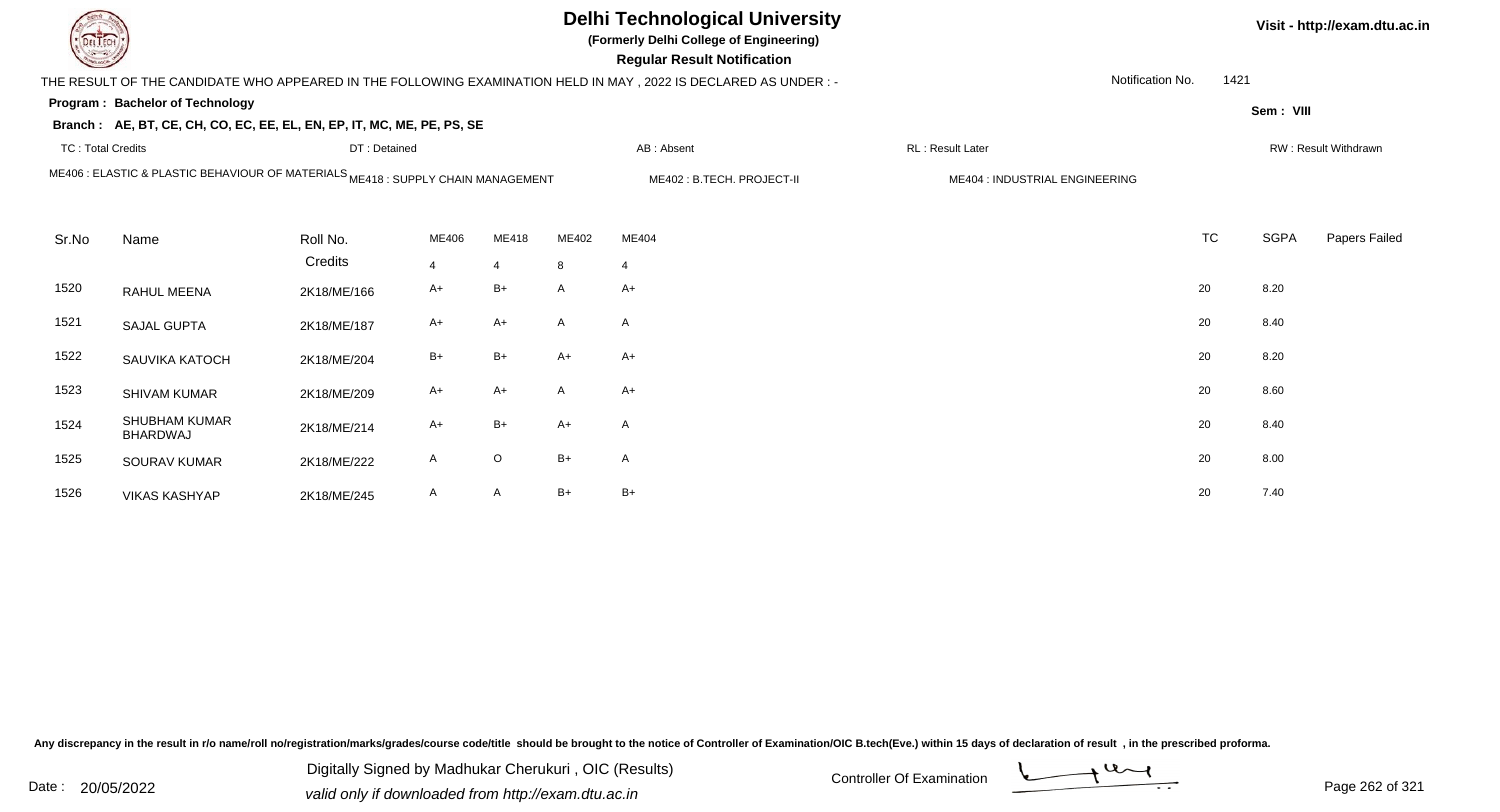| DEL TECH                 | <b>Delhi Technological University</b><br>(Formerly Delhi College of Engineering)<br><b>Regular Result Notification</b> |              |              |                |         |                                                                                                                |                                |                  |           |             |                      |  |  |  |
|--------------------------|------------------------------------------------------------------------------------------------------------------------|--------------|--------------|----------------|---------|----------------------------------------------------------------------------------------------------------------|--------------------------------|------------------|-----------|-------------|----------------------|--|--|--|
|                          |                                                                                                                        |              |              |                |         | THE RESULT OF THE CANDIDATE WHO APPEARED IN THE FOLLOWING EXAMINATION HELD IN MAY, 2022 IS DECLARED AS UNDER:- |                                | Notification No. | 1421      |             |                      |  |  |  |
|                          | Program: Bachelor of Technology                                                                                        |              |              |                |         |                                                                                                                |                                |                  |           | Sem: VIII   |                      |  |  |  |
|                          | Branch: AE, BT, CE, CH, CO, EC, EE, EL, EN, EP, IT, MC, ME, PE, PS, SE                                                 |              |              |                |         |                                                                                                                |                                |                  |           |             |                      |  |  |  |
| <b>TC: Total Credits</b> |                                                                                                                        | DT: Detained |              |                |         | AB: Absent                                                                                                     | RL : Result Later              |                  |           |             | RW: Result Withdrawn |  |  |  |
|                          | ME406 : ELASTIC & PLASTIC BEHAVIOUR OF MATERIALS ME420 : MATERIALS MANAGEMENT                                          |              |              |                |         | ME402: B.TECH. PROJECT-II                                                                                      | ME404 : INDUSTRIAL ENGINEERING |                  |           |             |                      |  |  |  |
| Sr.No                    | Name                                                                                                                   | Roll No.     | ME406        | ME420          | ME402   | ME404                                                                                                          |                                |                  | <b>TC</b> | <b>SGPA</b> | Papers Failed        |  |  |  |
|                          |                                                                                                                        | Credits      | 4            | $\overline{4}$ | 8       | $\overline{4}$                                                                                                 |                                |                  |           |             |                      |  |  |  |
| 1527                     | ARYAN JAISWAL                                                                                                          | 2K18/ME/047  | $A+$         | $A+$           | $\circ$ | A                                                                                                              |                                |                  | 20        | 9.20        |                      |  |  |  |
| 1528                     | <b>DEVESH KUMAR</b>                                                                                                    | 2K18/ME/071  | $\mathsf{A}$ | $A+$           | A       | $A+$                                                                                                           |                                |                  | 20        | 8.40        |                      |  |  |  |
| 1529                     | <b>KESHAV MEENA</b>                                                                                                    | 2K18/ME/112  | $A+$         | $\mathsf{A}$   | $A+$    | $B+$                                                                                                           |                                |                  | 20        | 8.40        |                      |  |  |  |
| 1530                     | KINLEY WANGCHUK                                                                                                        | 2K18/ME/114  | A+           | A              | A       | $A+$                                                                                                           |                                |                  | 20        | 8.40        |                      |  |  |  |
| 1531                     | SOURABH YADAV                                                                                                          | 2K18/ME/221  | $A+$         | $A+$           | $A+$    | $A+$                                                                                                           |                                |                  | 20        | 9.00        |                      |  |  |  |
| 1532                     | <b>SRIJAN KESHARI</b>                                                                                                  | 2K18/ME/225  | A+           | $A+$           | $A+$    | $A+$                                                                                                           |                                |                  | 20        | 9.00        |                      |  |  |  |
| 1533                     | <b>SUMEET PADHI</b>                                                                                                    | 2K18/ME/227  | $\circ$      | $A+$           | $A+$    | $\circ$                                                                                                        |                                |                  | 20        | 9.40        |                      |  |  |  |
| 1534                     | YASH SHARMA                                                                                                            | 2K18/ME/256  | $\circ$      | $\mathsf{A}$   | $A+$    | A                                                                                                              |                                |                  | 20        | 8.80        |                      |  |  |  |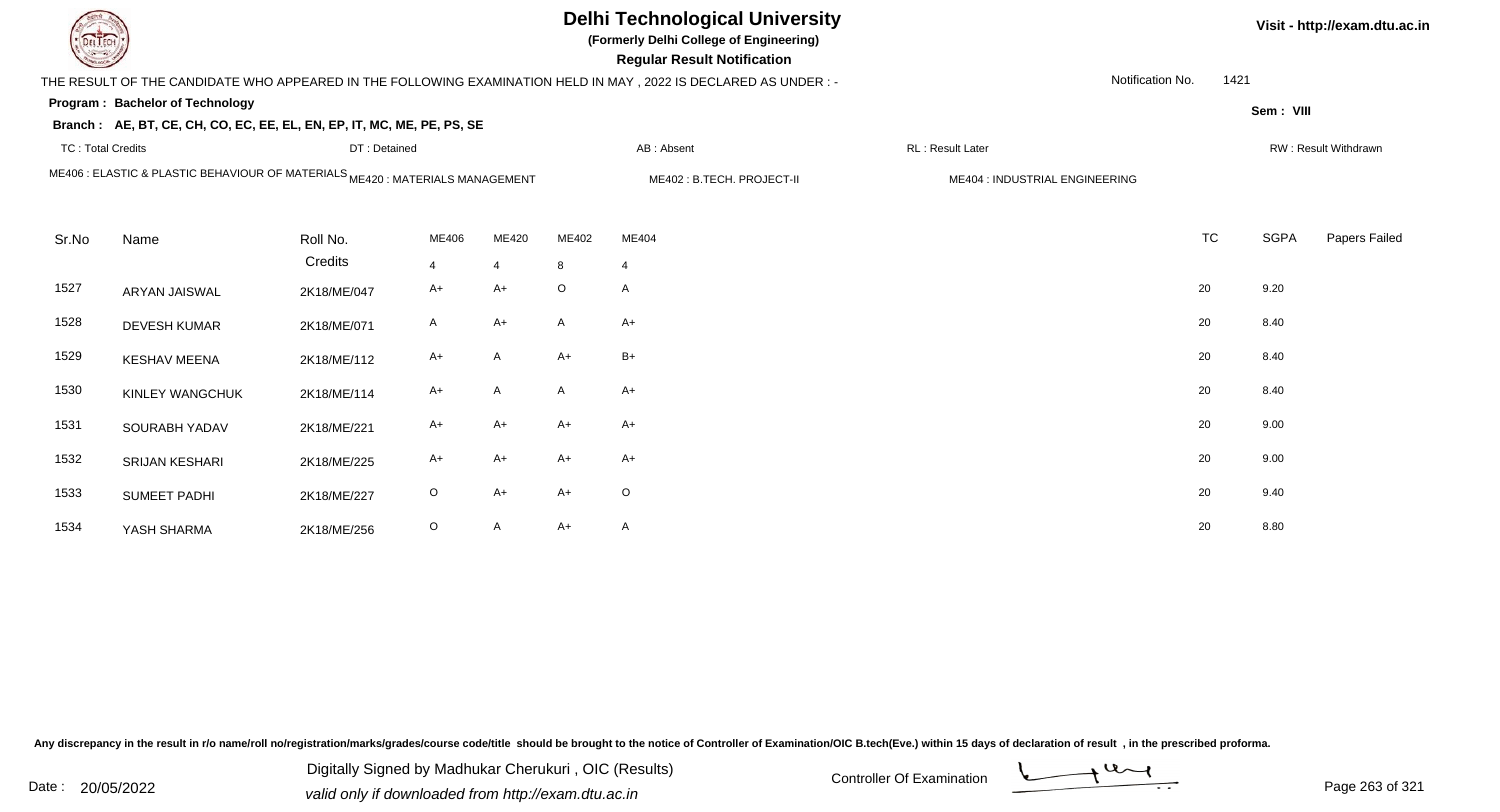|                          |                                                                                                                  |              |                           |              |                          |            | <b>Delhi Technological University</b><br>(Formerly Delhi College of Engineering)<br><b>Regular Result Notification</b> |                  |                  |      |             | Visit - http://exam.dtu.ac.in |
|--------------------------|------------------------------------------------------------------------------------------------------------------|--------------|---------------------------|--------------|--------------------------|------------|------------------------------------------------------------------------------------------------------------------------|------------------|------------------|------|-------------|-------------------------------|
|                          | THE RESULT OF THE CANDIDATE WHO APPEARED IN THE FOLLOWING EXAMINATION HELD IN MAY , 2022 IS DECLARED AS UNDER :- |              |                           |              |                          |            |                                                                                                                        |                  | Notification No. | 1421 |             |                               |
|                          | Program: Bachelor of Technology                                                                                  |              |                           |              |                          |            |                                                                                                                        |                  |                  |      | Sem: VIII   |                               |
|                          | Branch: AE, BT, CE, CH, CO, EC, EE, EL, EN, EP, IT, MC, ME, PE, PS, SE                                           |              |                           |              |                          |            |                                                                                                                        |                  |                  |      |             |                               |
| <b>TC: Total Credits</b> |                                                                                                                  | DT: Detained |                           |              |                          | AB: Absent |                                                                                                                        | RL: Result Later |                  |      |             | RW: Result Withdrawn          |
| MOOC404 : MOOC II        | ME408 : COMBUSTION GENERATED POLLUTION                                                                           |              | ME402: B.TECH. PROJECT-II |              |                          |            | ME404 : INDUSTRIAL ENGINEERING                                                                                         | MOOC402: MOOC I  |                  |      |             |                               |
| Sr.No                    | Name                                                                                                             | Roll No.     | ME408                     | ME402        | ME404                    |            | MOOC402 MOOC404                                                                                                        |                  | <b>TC</b>        |      | <b>SGPA</b> | Papers Failed                 |
|                          |                                                                                                                  | Credits      | 4                         | 8            | $\boldsymbol{\varDelta}$ | 2          | $\overline{2}$                                                                                                         |                  |                  |      |             |                               |
| 1535                     | <b>ABHISHEK</b>                                                                                                  | 2K18/ME/005  | A+                        | A            | B+                       | $A+$       | $A+$                                                                                                                   |                  | 20               |      | 8.20        |                               |
| 1536                     | ABHISHEK KUMAR ANAND                                                                                             | 2K18/ME/007  | $A+$                      | $A+$         | $\circ$                  | $A+$       | $A+$                                                                                                                   |                  | 20               |      | 9.20        |                               |
| 1537                     | ABHISHEK SHARMA                                                                                                  | 2K18/ME/008  | $A+$                      | $A+$         | A                        | $A+$       | $A+$                                                                                                                   |                  | 20               |      | 8.80        |                               |
| 1538                     | AJAY MEENA                                                                                                       | 2K18/ME/016  | $A+$                      | $A+$         | A                        | $A+$       | $A+$                                                                                                                   |                  | 20               |      | 8.80        |                               |
| 1539                     | <b>AKASH GUPTA</b>                                                                                               | 2K18/ME/019  | $A+$                      | $A+$         | $B+$                     | $A+$       | $A+$                                                                                                                   |                  | 20               |      | 8.60        |                               |
| 1540                     | AKSHIT CHOUDHARY                                                                                                 | 2K18/ME/024  | $A+$                      | $\mathsf O$  | $\mathsf{A}$             | $A+$       | $A+$                                                                                                                   |                  | 20               |      | 9.20        |                               |
| 1541                     | <b>ARIF KHAN</b>                                                                                                 | 2K18/ME/042  | A+                        | $A+$         | $\circ$                  | $A+$       | $A+$                                                                                                                   |                  | 20               |      | 9.20        |                               |
| 1542                     | <b>GEDDAM DAVID SIMEON</b>                                                                                       | 2K18/ME/081  | A                         | $\mathsf{A}$ | A                        | $A+$       | A+                                                                                                                     |                  | 20               |      | 8.20        |                               |
| 1543                     | <b>HIMANSHU BHATT</b>                                                                                            | 2K18/ME/095  | $A+$                      | $\mathsf O$  | A                        | $A+$       | $A+$                                                                                                                   |                  | 20               |      | 9.20        |                               |
| 1544                     | <b>HIMANSHU BIST</b>                                                                                             | 2K18/ME/096  | A+                        | $\mathsf O$  | $\mathsf{A}$             | $A+$       | $A+$                                                                                                                   |                  | 20               |      | 9.20        |                               |
| 1545                     | JALAN ISHU KAMAL                                                                                                 | 2K18/ME/103  | A+                        | $\mathsf O$  | $\mathsf{A}$             | $A+$       | A+                                                                                                                     |                  | 20               |      | 9.20        |                               |
| 1546                     | KANISHK YADAV                                                                                                    | 2K18/ME/107  | $A+$                      | $\mathsf O$  | $A+$                     | $A+$       | $A+$                                                                                                                   |                  | 20               |      | 9.40        |                               |
| 1547                     | <b>KAPEESH KUMAR</b>                                                                                             | 2K18/ME/108  | $\circ$                   | $\mathsf O$  | $\mathsf{A}$             | $A+$       | $A+$                                                                                                                   |                  | 20               |      | 9.40        |                               |

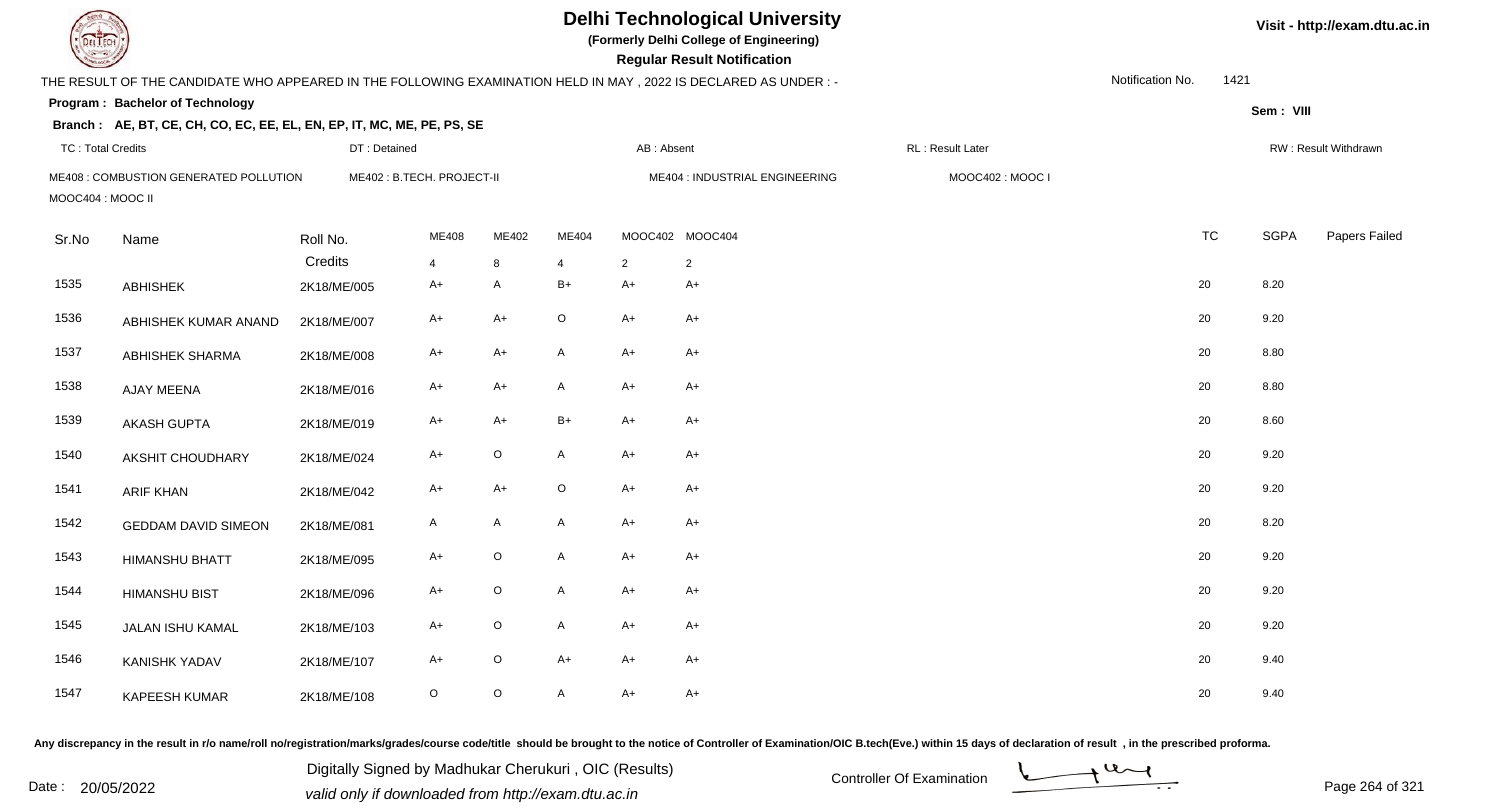| EL ECH                                                     |                                                                                                                  |              |                           |              |                                | <b>Delhi Technological University</b><br>(Formerly Delhi College of Engineering)<br><b>Regular Result Notification</b> |                 | Visit - http://exam.dtu.ac.in |                  |           |             |                      |
|------------------------------------------------------------|------------------------------------------------------------------------------------------------------------------|--------------|---------------------------|--------------|--------------------------------|------------------------------------------------------------------------------------------------------------------------|-----------------|-------------------------------|------------------|-----------|-------------|----------------------|
|                                                            | THE RESULT OF THE CANDIDATE WHO APPEARED IN THE FOLLOWING EXAMINATION HELD IN MAY , 2022 IS DECLARED AS UNDER :- |              |                           |              |                                |                                                                                                                        |                 |                               | Notification No. | 1421      |             |                      |
|                                                            | Program: Bachelor of Technology                                                                                  |              |                           |              |                                |                                                                                                                        |                 |                               |                  |           | Sem: VIII   |                      |
|                                                            | Branch: AE, BT, CE, CH, CO, EC, EE, EL, EN, EP, IT, MC, ME, PE, PS, SE                                           |              |                           |              |                                |                                                                                                                        |                 |                               |                  |           |             |                      |
| <b>TC: Total Credits</b>                                   |                                                                                                                  | DT: Detained |                           |              |                                | AB: Absent                                                                                                             |                 | RL: Result Later              |                  |           |             | RW: Result Withdrawn |
| ME408 : COMBUSTION GENERATED POLLUTION<br>MOOC404: MOOC II |                                                                                                                  |              | ME402: B.TECH. PROJECT-II |              | ME404 : INDUSTRIAL ENGINEERING |                                                                                                                        |                 | MOOC402: MOOC I               |                  |           |             |                      |
| Sr.No                                                      | Name                                                                                                             | Roll No.     | ME408                     | ME402        | ME404                          |                                                                                                                        | MOOC402 MOOC404 |                               |                  | <b>TC</b> | <b>SGPA</b> | Papers Failed        |
|                                                            |                                                                                                                  | Credits      | 4                         | 8            |                                | 2                                                                                                                      | $\overline{2}$  |                               |                  |           |             |                      |
| 1548                                                       | <b>MAHEK JAIN</b>                                                                                                | 2K18/ME/121  | A+                        | $\circ$      | $\circ$                        | $A+$                                                                                                                   | $A+$            |                               | 20               |           | 9.60        |                      |
| 1549                                                       | <b>MAYANK DAWAR</b>                                                                                              | 2K18/ME/124  | A+                        | $A+$         | $\circ$                        | $A+$                                                                                                                   | $A+$            |                               | 20               |           | 9.20        |                      |
| 1550                                                       | MD ZIA ARZOO                                                                                                     | 2K18/ME/125  | A                         | A            | $A+$                           | $A+$                                                                                                                   | $A+$            |                               | 20               |           | 8.40        |                      |
| 1551                                                       | MOZAMMIL HASSAN                                                                                                  | 2K18/ME/129  | A+                        | A            | $A+$                           | $A+$                                                                                                                   | $A+$            |                               | 20               |           | 8.60        |                      |
| 1552                                                       | <b>RAHUL SAINI</b>                                                                                               | 2K18/ME/167  | A                         | $B+$         | $A+$                           | $\mathsf{A}$                                                                                                           | A               |                               | 20               |           | 7.80        |                      |
| 1553                                                       | <b>RISHABH SINGHAL</b>                                                                                           | 2K18/ME/174  | A                         | $A+$         | $A+$                           | $A+$                                                                                                                   | $A+$            |                               | 20               |           | 8.80        |                      |
| 1554                                                       | RUPANSHU SINGH                                                                                                   | 2K18/ME/183  | $A+$                      | $A+$         | $A+$                           | $A+$                                                                                                                   | $A+$            |                               | 20               |           | 9.00        |                      |
| 1555                                                       | SAUMYA DIWAN                                                                                                     | 2K18/ME/199  | $A+$                      | $\mathsf{A}$ | $A+$                           | $A+$                                                                                                                   | $A+$            |                               | 20               |           | 8.60        |                      |
| 1556                                                       | <b>SAURAV BANSAL</b>                                                                                             | 2K18/ME/202  | $\mathsf O$               | $B+$         | $A+$                           | $A+$                                                                                                                   | $A+$            |                               | 20               |           | 8.40        |                      |
| 1557                                                       | SHIVAM                                                                                                           | 2K18/ME/208  | A+                        | $\mathsf{A}$ | A+                             | $A+$                                                                                                                   | $\mathsf{A}$    |                               | 20               |           | 8.50        |                      |
| 1558                                                       | <b>SHRISTI MEHROTRA</b>                                                                                          | 2K18/ME/211  | $\circ$                   | A            | $A+$                           | A                                                                                                                      | A+              |                               | 20               |           | 8.70        |                      |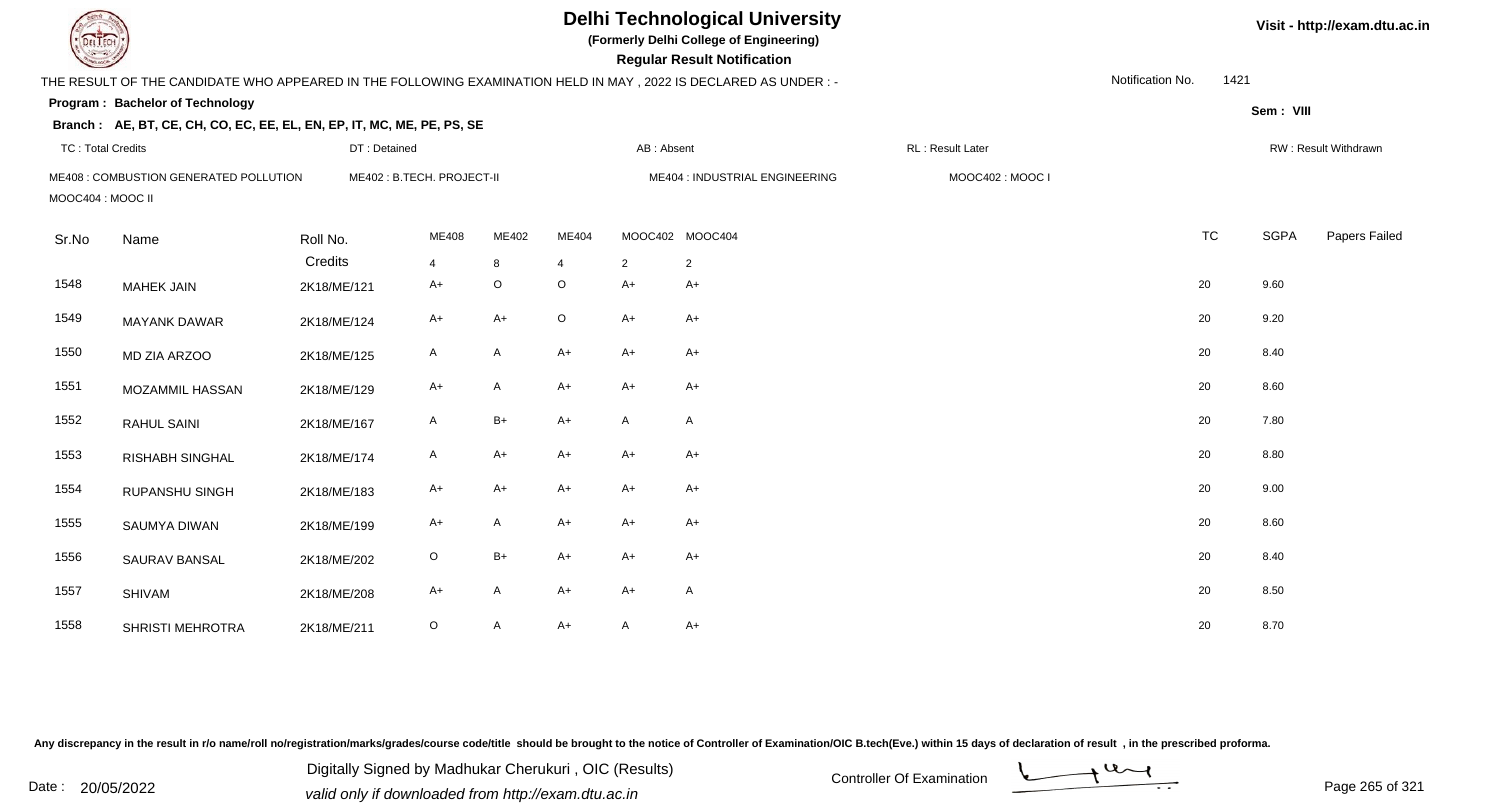# **Delhi Technological University**

**(Formerly Delhi College of Engineering)**

 **Regular Result Notification**

#### **Visit - http://exam.dtu.ac.in**

**Program : Bachelor of TechnologySem : VIII Branch : AE, BT, CE, CH, CO, EC, EE, EL, EN, EP, IT, MC, ME, PE, PS, SE**THE RESULT OF THE CANDIDATE WHO APPEARED IN THE FOLLOWING EXAMINATION HELD IN MAY , 2022 IS DECLARED AS UNDER : -TC : Total Credits DT : Detainedd AB : Absent RL : Result Later RW : Result Withdrawn Notification No. 1421Sr.Noo Name Roll No. **Credits** ME408 : COMBUSTION GENERATED POLLUTIONME414 : FRACTURE MECHANICS MEANICS ME402 : B.TECH. PROJECT-II MEANIC ME404 : INDUSTRIAL ENGINEERING ME4088 ME414 ME402 ME404 TC TC SGPA Papers Failed 4 <sup>4</sup> <sup>8</sup> <sup>4</sup> 1559 AKASH DHANDHI 2K18/ME/018 $8$  A+ B+ A+ B 20 8.00 1560 AKASH YADAVV 2K18/ME/020 A B+ B+ B 20 7.00 1561 DEEPAK KUMARR 2K18/ME/065 A+ A A+ A 20 8.60 1562 HARSHIT JAINN 2K18/ME/093 O A+ O A+  $\frac{1}{20}$ 1563 NITIN KUMAR SINGHH 2K18/ME/148 O O A+ O 1564 PANKAJ KUMARR 2K18/ME/151 A+ O A A+ 20 8.80 1565 PRINCE RAJ KRISHNAA 2K18/ME/162 A+ A+ O A+ 20 9.40 1566 RAHUL SEJWALL 2K18/ME/168 A+ A+ A+ A+ A+ A+ C 20 9.00 1567 RAVINDER BHADANAA 2K18/ME/171 A+ A A+ A 20 8.60 1568 ROHIT PATHAKK 2K18/ME/180 A+ O A+ A 20 20 9.00 1569 ROSHAN RAI 2K18/ME/181 $A+$  O A A  $A$ 1570 SAGAR PALL 2K18/ME/185 A+ O A+ A 20 20 9.00 1571 SAMEER PANWARR 2K18/ME/190 A+ A+ O A

Any discrepancy in the result in r/o name/roll no/registration/marks/grades/course code/title should be brought to the notice of Controller of Examination/OIC B.tech(Eve.) within 15 days of declaration of result , in the p

Date : 20/05/2022 Digital Digital Digital only if downloaded from http://exam.dtu.ac.in<br>valid only if downloaded from http://exam.dtu.ac.in Digitally Signed by Madhukar Cherukuri , OIC (Results)

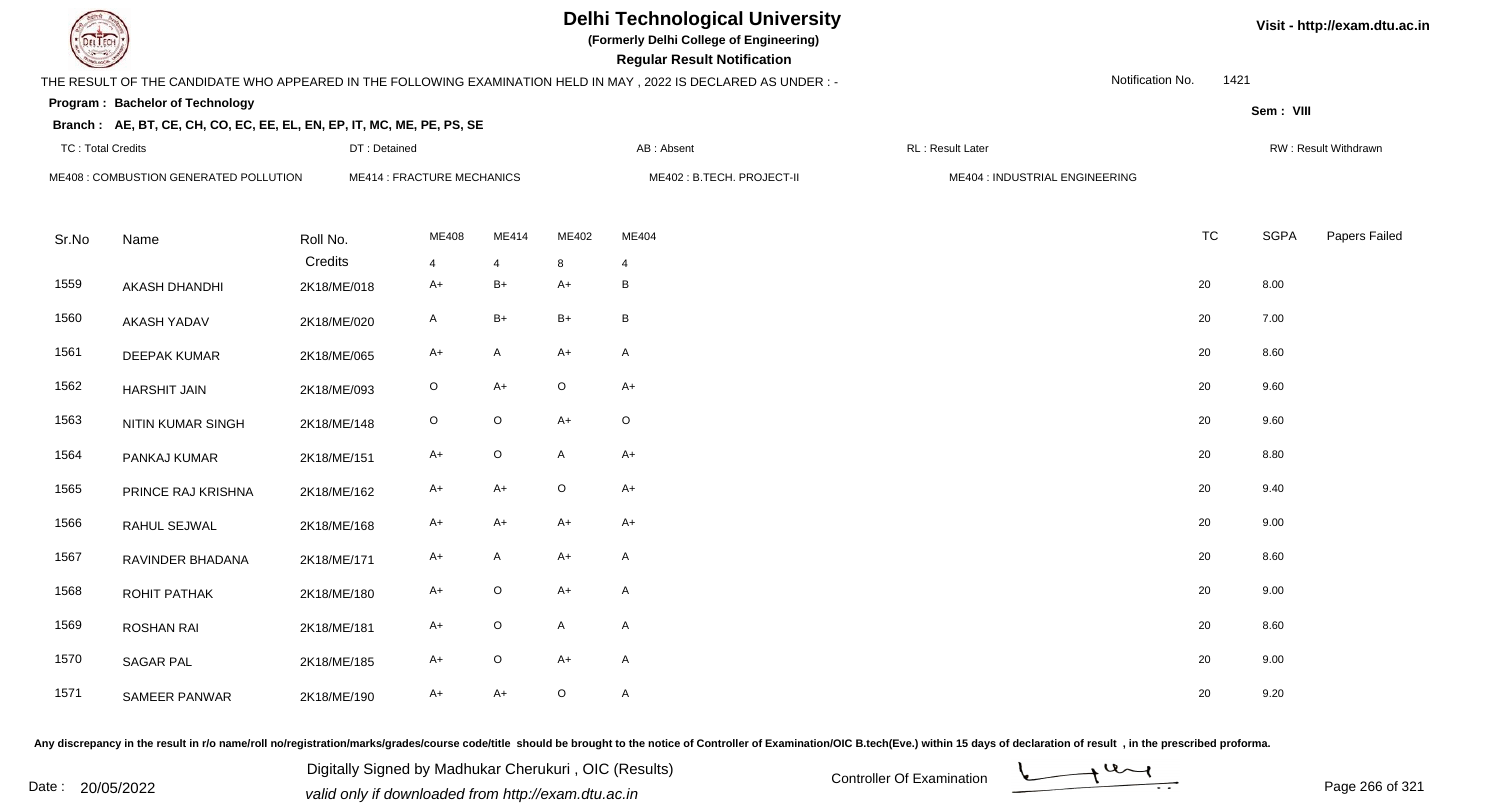| DEL TECH                 |                                                                        |              |                                       |                |       | <b>Delhi Technological University</b><br>(Formerly Delhi College of Engineering)<br><b>Regular Result Notification</b> |                                | Visit - http://exam.dtu.ac.in |             |                      |
|--------------------------|------------------------------------------------------------------------|--------------|---------------------------------------|----------------|-------|------------------------------------------------------------------------------------------------------------------------|--------------------------------|-------------------------------|-------------|----------------------|
|                          |                                                                        |              |                                       |                |       | THE RESULT OF THE CANDIDATE WHO APPEARED IN THE FOLLOWING EXAMINATION HELD IN MAY, 2022 IS DECLARED AS UNDER:-         |                                | Notification No.              | 1421        |                      |
|                          | <b>Program: Bachelor of Technology</b>                                 |              |                                       |                |       |                                                                                                                        |                                |                               | Sem: VIII   |                      |
|                          | Branch: AE, BT, CE, CH, CO, EC, EE, EL, EN, EP, IT, MC, ME, PE, PS, SE |              |                                       |                |       |                                                                                                                        |                                |                               |             |                      |
| <b>TC: Total Credits</b> |                                                                        | DT: Detained |                                       |                |       | AB: Absent                                                                                                             | RL: Result Later               |                               |             | RW: Result Withdrawn |
|                          | ME408 : COMBUSTION GENERATED POLLUTION                                 |              | <b>ME414 : FRACTURE MECHANICS</b>     |                |       | ME402: B.TECH. PROJECT-II                                                                                              | ME404 : INDUSTRIAL ENGINEERING |                               |             |                      |
| Sr.No                    | Name                                                                   | Roll No.     | ME408                                 | ME414          | ME402 | ME404                                                                                                                  |                                | <b>TC</b>                     | <b>SGPA</b> | Papers Failed        |
|                          |                                                                        | Credits      | 4                                     | $\overline{4}$ | 8     | 4                                                                                                                      |                                |                               |             |                      |
| 1572                     | <b>VIPUL BALIYAN</b>                                                   | 2K18/ME/248  | A                                     | $A+$           | $B+$  | $\overline{A}$                                                                                                         |                                | 20                            | 7.80        |                      |
|                          | ME408 : COMBUSTION GENERATED POLLUTION                                 |              | PE414 : FLEXIBLE MANUFACTURING SYSTEM |                |       | ME402: B.TECH. PROJECT-II                                                                                              | ME404 : INDUSTRIAL ENGINEERING |                               |             |                      |
| Sr.No                    | Name                                                                   | Roll No.     | ME408                                 | PE414          | ME402 | ME404                                                                                                                  |                                | <b>TC</b>                     | <b>SGPA</b> | Papers Failed        |
|                          |                                                                        | Credits      | 4                                     | $\overline{4}$ | 8     | $\overline{4}$                                                                                                         |                                |                               |             |                      |
| 1573                     | KAUSTUBH PURUSHOTTAM<br><b>SAKHARE</b>                                 | 2K18/ME/111  | A+                                    | $A+$           | A+    | $\circ$                                                                                                                |                                | 20                            | 9.20        |                      |
| 1574                     | PRANAV SALHAN                                                          | 2K18/ME/155  | $A+$                                  | $A+$           | $A+$  | $\mathsf{A}$                                                                                                           |                                | 20                            | 8.80        |                      |
| 1575                     | PRASOON JAIN                                                           | 2K18/ME/156  | $\mathsf O$                           | $A+$           | $A+$  | $\mathsf{A}$                                                                                                           |                                | 20                            | 9.00        |                      |
| 1576                     | <b>RUEN FARZAN</b>                                                     | 2K18/ME/182  | $A+$                                  | $A+$           | A+    | $B+$                                                                                                                   |                                | 20                            | 8.60        |                      |
| 1577                     | SANDEEP KUMAR SINGH                                                    | 2K18/ME/194  | A                                     | $A+$           | A+    | $\mathsf{A}$                                                                                                           |                                | 20                            | 8.60        |                      |
| 1578                     | SIDDHANT KAURA                                                         | 2K18/ME/220  | $A+$                                  | $A+$           | A+    | $A+$                                                                                                                   |                                | 20                            | 9.00        |                      |
| 1579                     | UTKARSH SHARMA                                                         | 2K18/ME/240  | $\circ$                               | $A+$           | $A+$  | $\mathsf{A}$                                                                                                           |                                | 20                            | 9.00        |                      |
| 1580                     | <b>VIPUL KUMAR</b>                                                     | 2K18/ME/249  | A+                                    | $A+$           | $B+$  | $B+$                                                                                                                   |                                | 20                            | 7.80        |                      |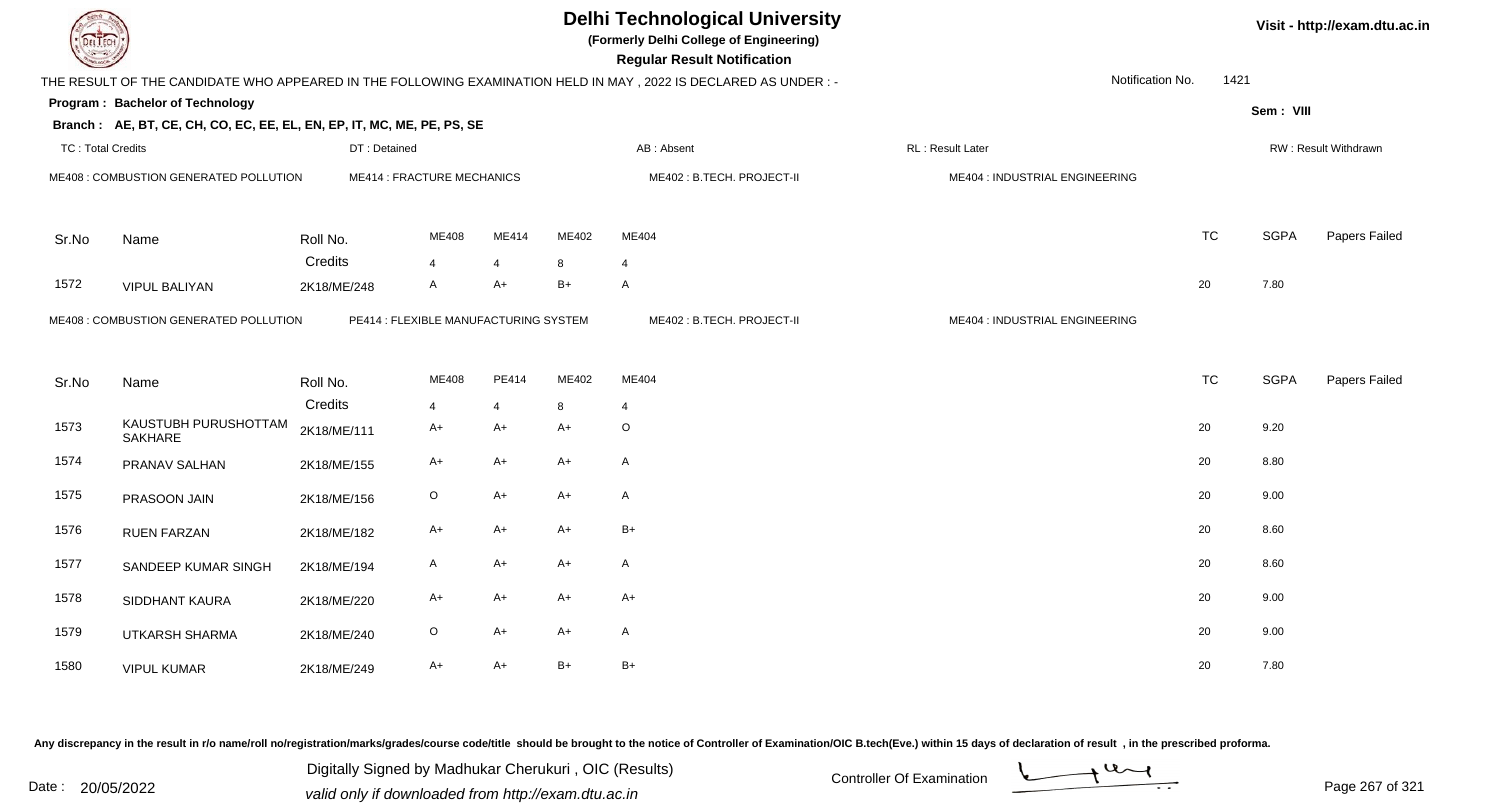| EL ECH                   |                                                                                                                 |              |                           |                                |                         |              | <b>Delhi Technological University</b><br>(Formerly Delhi College of Engineering)<br><b>Regular Result Notification</b> |                 |                  | Visit - http://exam.dtu.ac.in |             |                      |
|--------------------------|-----------------------------------------------------------------------------------------------------------------|--------------|---------------------------|--------------------------------|-------------------------|--------------|------------------------------------------------------------------------------------------------------------------------|-----------------|------------------|-------------------------------|-------------|----------------------|
|                          | THE RESULT OF THE CANDIDATE WHO APPEARED IN THE FOLLOWING EXAMINATION HELD IN MAY, 2022 IS DECLARED AS UNDER :- |              |                           |                                |                         |              |                                                                                                                        |                 | Notification No. | 1421                          |             |                      |
|                          | Program: Bachelor of Technology                                                                                 |              |                           |                                |                         |              |                                                                                                                        |                 |                  |                               | Sem: VIII   |                      |
|                          | Branch: AE, BT, CE, CH, CO, EC, EE, EL, EN, EP, IT, MC, ME, PE, PS, SE                                          |              |                           |                                |                         |              |                                                                                                                        |                 |                  |                               |             |                      |
| <b>TC: Total Credits</b> |                                                                                                                 | DT: Detained |                           | AB: Absent<br>RL: Result Later |                         |              |                                                                                                                        |                 |                  |                               |             | RW: Result Withdrawn |
| MOOC404 : MOOC II        | <b>ME414: FRACTURE MECHANICS</b>                                                                                |              | ME402: B.TECH. PROJECT-II |                                |                         |              | ME404 : INDUSTRIAL ENGINEERING                                                                                         | MOOC402: MOOC I |                  |                               |             |                      |
| Sr.No                    | Name                                                                                                            | Roll No.     | ME414                     | ME402                          | ME404                   |              | MOOC402 MOOC404                                                                                                        |                 |                  | <b>TC</b>                     | <b>SGPA</b> | Papers Failed        |
|                          |                                                                                                                 | Credits      | $\overline{4}$            | 8                              | $\overline{\mathbf{4}}$ | 2            | $\overline{2}$                                                                                                         |                 |                  |                               |             |                      |
| 1581                     | ADITYA SHYAM LODHI                                                                                              | 2K18/ME/013  | A                         | $\mathsf O$                    | $\, {\bf B}$            | $A+$         | $A+$                                                                                                                   |                 |                  | 20                            | 8.60        |                      |
| 1582                     | AJAY KUMAR                                                                                                      | 2K18/ME/015  | $B+$                      | $A+$                           | A                       | $A+$         | $A+$                                                                                                                   |                 |                  | 20                            | 8.40        |                      |
| 1583                     | ANKUR SRIVASTAVA                                                                                                | 2K18/ME/034  | $A+$                      | $A+$                           | A                       | $\mathsf{A}$ | A                                                                                                                      |                 |                  | 20                            | 8.60        |                      |
| 1584                     | ANUJ SINGH                                                                                                      | 2K18/ME/038  | B+                        | $A+$                           | $\mathsf{A}$            | $A+$         | $A+$                                                                                                                   |                 |                  | 20                            | 8.40        |                      |
| 1585                     | ANUJ VERMA                                                                                                      | 2K18/ME/039  | $B+$                      | $A+$                           | $\mathsf{A}$            | $A+$         | $A+$                                                                                                                   |                 |                  | 20                            | 8.40        |                      |
| 1586                     | <b>ARCHIT BHAYANA</b>                                                                                           | 2K18/ME/041  | A                         | $B+$                           | A                       | $A+$         | A+                                                                                                                     |                 |                  | 20                            | 7.80        |                      |
| 1587                     | <b>ARK TEJASWI</b>                                                                                              | 2K18/ME/043  | A                         | $B+$                           | $A+$                    | $A+$         | $A+$                                                                                                                   |                 |                  | 20                            | 8.00        |                      |
| 1588                     | <b>ARPIT GUPTA</b>                                                                                              | 2K18/ME/044  | $\circ$                   | $A+$                           | $A+$                    | $\mathsf{A}$ | $A+$                                                                                                                   |                 |                  | 20                            | 9.10        |                      |
| 1589                     | ASHUTOSH JAREDA                                                                                                 | 2K18/ME/049  | A+                        | $A+$                           | $\mathsf{A}$            | $A+$         | $A+$                                                                                                                   |                 |                  | 20                            | 8.80        |                      |
| 1590                     | <b>AYUSH SINGH</b>                                                                                              | 2K18/ME/054  | $\mathsf O$               | $A+$                           | A+                      | $A+$         | A+                                                                                                                     |                 |                  | 20                            | 9.20        |                      |
| 1591                     | <b>AYUSH TRIPATHI</b>                                                                                           | 2K18/ME/055  | A+                        | $A+$                           | B                       | $A+$         | $A+$                                                                                                                   |                 |                  | 20                            | 8.40        |                      |
| 1592                     | CHITWAN MANCHANDA                                                                                               | 2K18/ME/062  | B+                        | $B+$                           | $B+$                    | $A+$         | $A+$                                                                                                                   |                 |                  | 20                            | 7.40        |                      |
| 1593                     | DAKSH GEETAN JAIN                                                                                               | 2K18/ME/063  | $A+$                      | $A+$                           | A                       | $\mathsf{A}$ | $A+$                                                                                                                   |                 |                  | 20                            | 8.70        |                      |

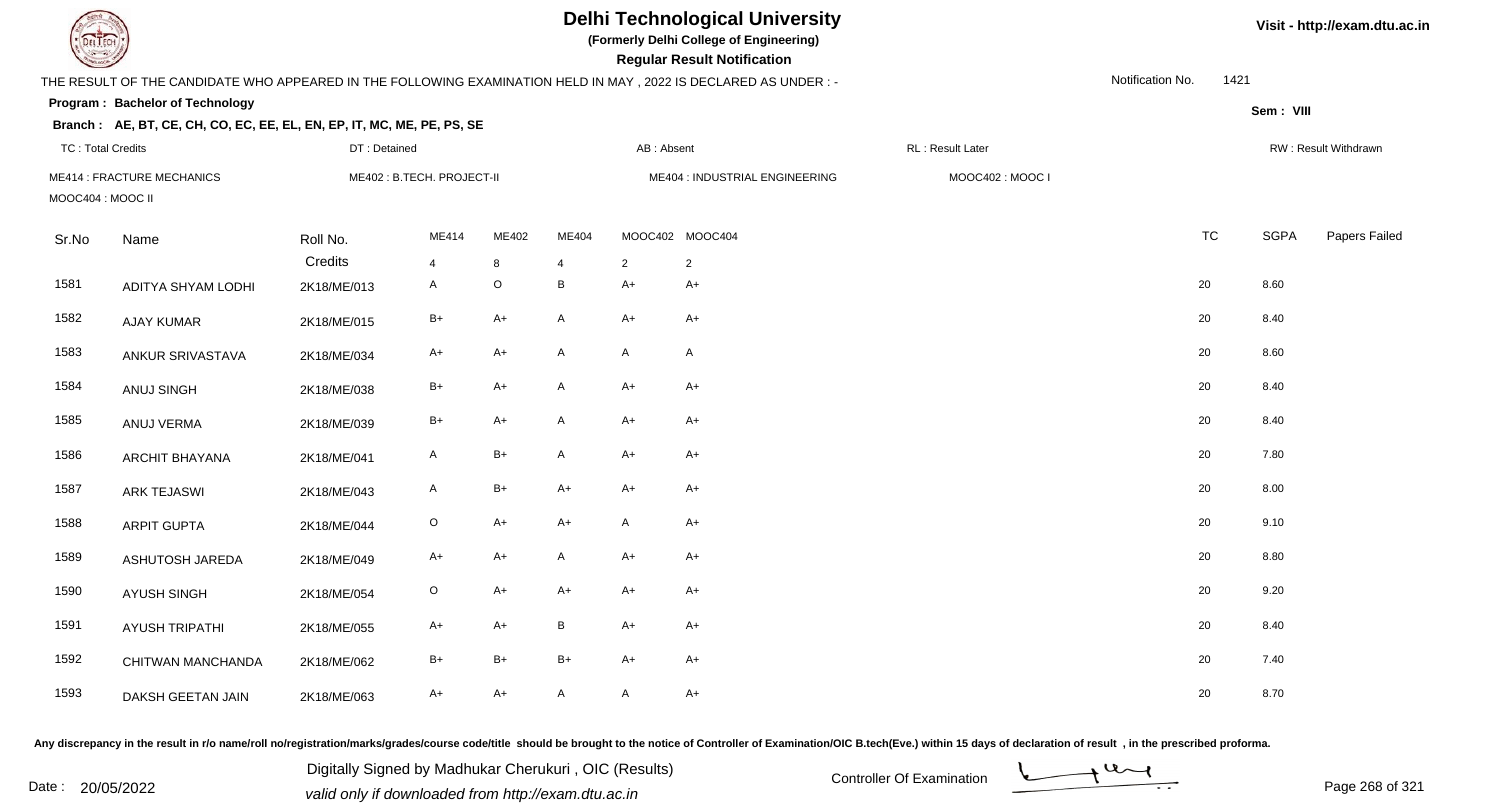| <b>DELTECH</b>                                        |                                                                                                                 |              |                           |       |                |                                | <b>Delhi Technological University</b><br>(Formerly Delhi College of Engineering)<br><b>Regular Result Notification</b> | Visit - http://exam.dtu.ac.in |                  |           |             |                      |
|-------------------------------------------------------|-----------------------------------------------------------------------------------------------------------------|--------------|---------------------------|-------|----------------|--------------------------------|------------------------------------------------------------------------------------------------------------------------|-------------------------------|------------------|-----------|-------------|----------------------|
|                                                       | THE RESULT OF THE CANDIDATE WHO APPEARED IN THE FOLLOWING EXAMINATION HELD IN MAY, 2022 IS DECLARED AS UNDER :- |              |                           |       |                |                                |                                                                                                                        |                               | Notification No. | 1421      |             |                      |
|                                                       | Program: Bachelor of Technology                                                                                 |              |                           |       |                |                                |                                                                                                                        |                               |                  |           | Sem: VIII   |                      |
|                                                       | Branch: AE, BT, CE, CH, CO, EC, EE, EL, EN, EP, IT, MC, ME, PE, PS, SE                                          |              |                           |       |                |                                |                                                                                                                        |                               |                  |           |             |                      |
| <b>TC: Total Credits</b>                              |                                                                                                                 | DT: Detained |                           |       |                | AB: Absent                     |                                                                                                                        | RL: Result Later              |                  |           |             | RW: Result Withdrawn |
| <b>ME414: FRACTURE MECHANICS</b><br>MOOC404 : MOOC II |                                                                                                                 |              | ME402: B.TECH. PROJECT-II |       |                | ME404 : INDUSTRIAL ENGINEERING |                                                                                                                        | MOOC402: MOOC I               |                  |           |             |                      |
| Sr.No                                                 | Name                                                                                                            | Roll No.     | ME414                     | ME402 | ME404          |                                | MOOC402 MOOC404                                                                                                        |                               |                  | <b>TC</b> | <b>SGPA</b> | Papers Failed        |
|                                                       |                                                                                                                 | Credits      | $\overline{4}$            | 8     | $\overline{4}$ | $\overline{2}$                 | $\overline{2}$                                                                                                         |                               |                  |           |             |                      |
| 1594                                                  | DEEPANSHU SABHARWAL                                                                                             | 2K18/ME/067  | Α                         | A     | A              | $A+$                           | $A+$                                                                                                                   |                               |                  | 20        | 8.20        |                      |
| 1595                                                  | DEVANSH KASHAV                                                                                                  | 2K18/ME/069  | $B+$                      | A     | $\mathsf{A}$   | $A+$                           | $A+$                                                                                                                   |                               |                  | 20        | 8.00        |                      |
| 1596                                                  | <b>GAURAV AHUJA</b>                                                                                             | 2K18/ME/077  | A+                        | $A+$  | $A+$           | $A+$                           | $A+$                                                                                                                   |                               |                  | 20        | 9.00        |                      |
| 1597                                                  | <b>HARSH KUMAR</b>                                                                                              | 2K18/ME/089  | $\, {\sf B}$              | $A+$  | $A+$           | $A+$                           | $A+$                                                                                                                   |                               |                  | 20        | 8.40        |                      |
| 1598                                                  | <b>LAKSHAY PRASAD</b>                                                                                           | 2K18/ME/119  | $A+$                      | $A+$  | $\circ$        | $A+$                           | $A+$                                                                                                                   |                               |                  | 20        | 9.20        |                      |
| 1599                                                  | <b>MAYANK</b>                                                                                                   | 2K18/ME/123  | $\circ$                   | $A+$  | $\circ$        | $A+$                           | $A+$                                                                                                                   |                               |                  | 20        | 9.40        |                      |
| 1600                                                  | <b>MILIND SINGH</b>                                                                                             | 2K18/ME/126  | $\circ$                   | $A+$  | A+             | $A+$                           | $A+$                                                                                                                   |                               |                  | 20        | 9.20        |                      |
| 1601                                                  | <b>NIRMAN GUPTA</b>                                                                                             | 2K18/ME/144  | A                         | B+    | A+             | F                              | $\mathsf F$                                                                                                            |                               |                  | 16        | 6.20        | MOOC402, MOOC404,    |
| 1602                                                  | SHUBHAM SHARMA                                                                                                  | 2K18/ME/217  | A+                        | $A+$  | A+             | $A+$                           | $A+$                                                                                                                   |                               |                  | 20        | 9.00        |                      |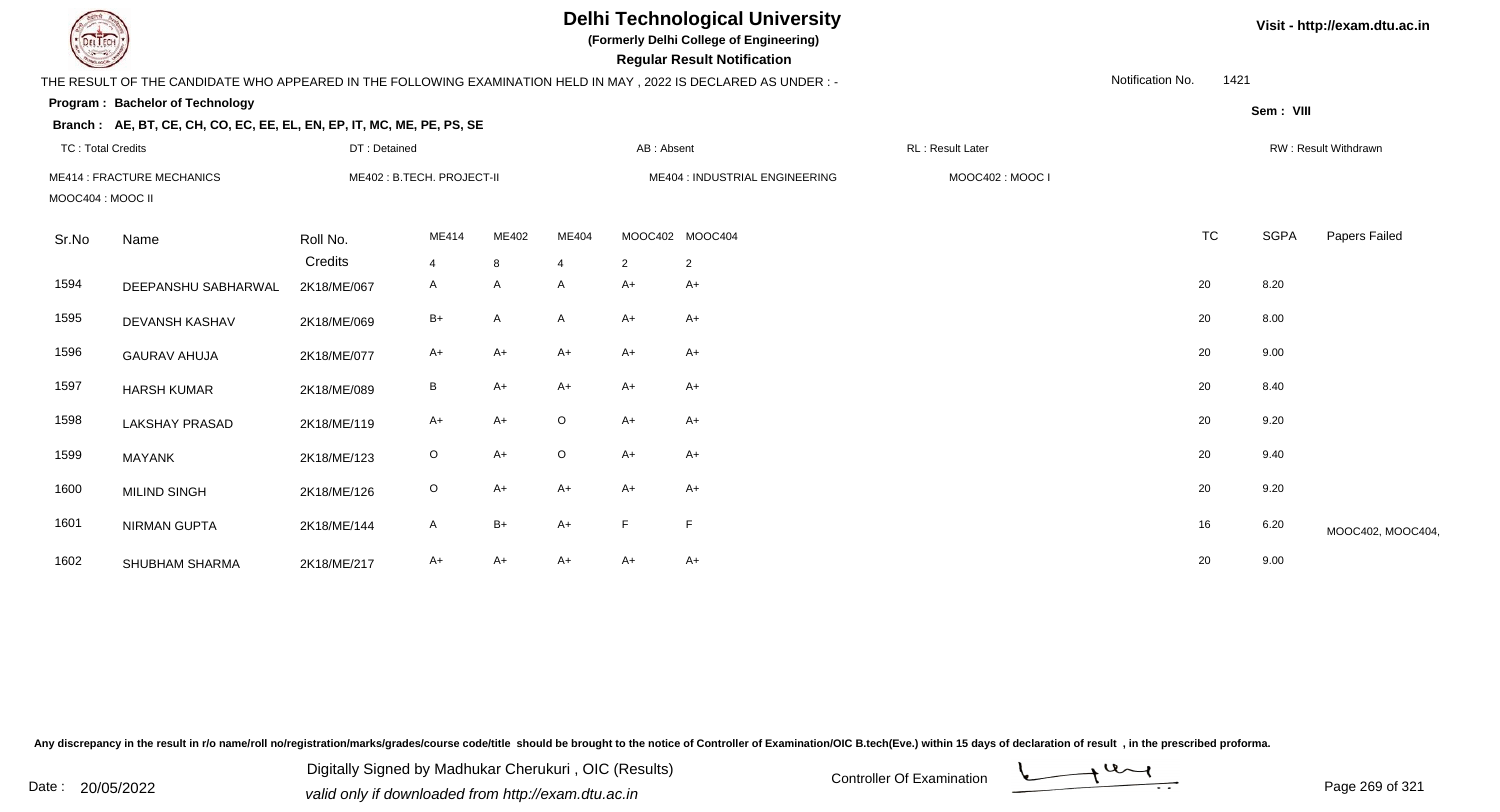# **Delhi Technological University**

**(Formerly Delhi College of Engineering)**

 **Regular Result Notification**

### THE RESULT OF THE CANDIDATE WHO APPEARED IN THE FOLLOWING EXAMINATION HELD IN MAY , 2022 IS DECLARED AS UNDER : -

Notification No.1421

**Sem : VIII**

**Visit - http://exam.dtu.ac.in**

#### **Program : Bachelor of TechnologyBranch :**

|                          | Branch : AE, BT, CE, CH, CO, EC, EE, EL, EN, EP, IT, MC, ME, PE, PS, SE |              |                                |                |              |                            |                                |           |                      |               |  |
|--------------------------|-------------------------------------------------------------------------|--------------|--------------------------------|----------------|--------------|----------------------------|--------------------------------|-----------|----------------------|---------------|--|
| <b>TC: Total Credits</b> |                                                                         | DT: Detained |                                |                |              | AB: Absent                 | RL: Result Later               |           | RW: Result Withdrawn |               |  |
|                          | <b>ME414: FRACTURE MECHANICS</b>                                        |              | ME418: SUPPLY CHAIN MANAGEMENT |                |              | ME402 : B.TECH. PROJECT-II | ME404 : INDUSTRIAL ENGINEERING |           |                      |               |  |
| Sr.No                    | Name                                                                    | Roll No.     | ME414                          | ME418          | ME402        | ME404                      |                                | <b>TC</b> | <b>SGPA</b>          | Papers Failed |  |
|                          |                                                                         | Credits      | $\overline{4}$                 | $\overline{4}$ | 8            | $\overline{4}$             |                                |           |                      |               |  |
| 1603                     | <b>AYUSH GOEL</b>                                                       | 2K18/ME/052  | A+                             | A              | $A+$         | $\circ$                    |                                | 20        | 9.00                 |               |  |
| 1604                     | <b>GULBAAZ</b>                                                          | 2K18/ME/084  | $B+$                           | $\mathsf{C}$   | $\mathsf{A}$ | $B+$                       |                                | 20        | 7.00                 |               |  |
| 1605                     | NEERAJ                                                                  | 2K18/ME/138  | $B+$                           | $\circ$        | $A+$         | $\mathsf{A}$               |                                | 20        | 8.60                 |               |  |
| 1606                     | <b>NITIN SHARMA</b>                                                     | 2K18/ME/149  | $\circ$                        | B              | $A+$         | $\mathsf{A}$               |                                | 20        | 8.40                 |               |  |
| 1607                     | <b>UJJWAL GUPTA</b>                                                     | 2K18/ME/238  | A                              | $B+$           | A            | $\mathsf{A}$               |                                | 20        | 7.80                 |               |  |

A 2K18/ME/238 A B+ A A 20 7.80 1608 VIMALL 2K18/ME/247 A A+ A A A C 20 8.20

Any discrepancy in the result in r/o name/roll no/registration/marks/grades/course code/title should be brought to the notice of Controller of Examination/OIC B.tech(Eve.) within 15 days of declaration of result, in the pr

Digitally Signed by Madhukar Cherukuri , OIC (Results)



Date : 20/05/2022 Digital Digital of Microsofted Chemical Controller Of Examination Determination Page 270 of 32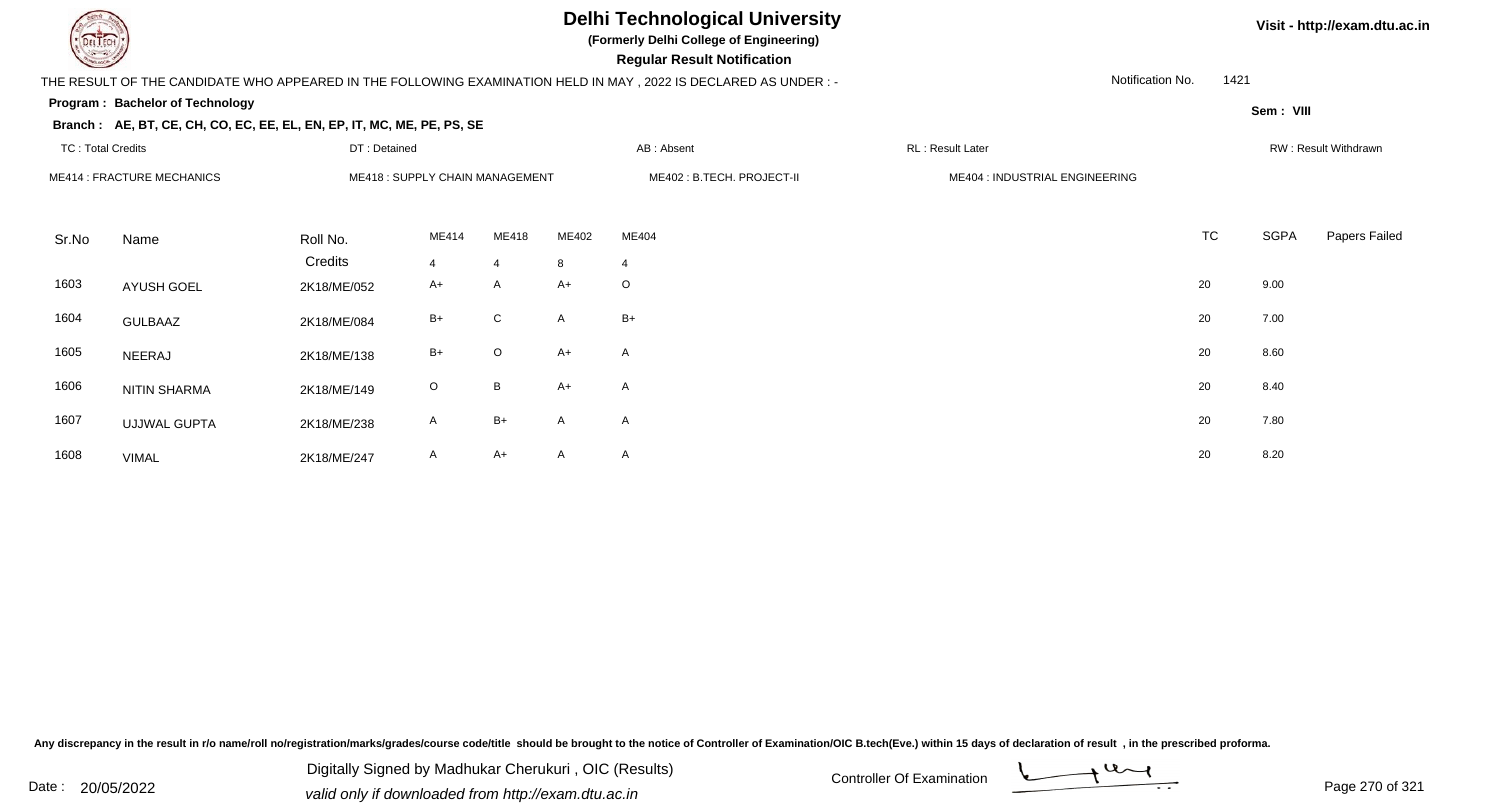TC : Total Credits

# **Delhi Technological University**

**(Formerly Delhi College of Engineering)**

 **Regular Result Notification**

### THE RESULT OF THE CANDIDATE WHO APPEARED IN THE FOLLOWING EXAMINATION HELD IN MAY , 2022 IS DECLARED AS UNDER : -

DT : Detained

Notification No.1421

**Sem : VIII**

### **Program : Bachelor of TechnologyBranch : AE, BT, CE, CH, CO, EC, EE, EL, EN, EP, IT, MC, ME, PE, PS, SE**

| TC: Total Credits |                                   | DT : Detained          |                             |                     |              | AB : Absent               | RL : Result Later              |           |             | RW : Result Withdrawn |
|-------------------|-----------------------------------|------------------------|-----------------------------|---------------------|--------------|---------------------------|--------------------------------|-----------|-------------|-----------------------|
|                   | <b>ME414 : FRACTURE MECHANICS</b> |                        | ME420: MATERIALS MANAGEMENT |                     |              | ME402: B.TECH. PROJECT-II | ME404 : INDUSTRIAL ENGINEERING |           |             |                       |
| Sr.No             | Name                              | Roll No.               | ME414                       | ME420               | ME402        | ME404                     |                                | <b>TC</b> | <b>SGPA</b> | Papers Failed         |
| 1609              | <b>ABHISHEK DAS</b>               | Credits<br>2K18/ME/006 | $\overline{4}$<br>$A+$      | $\overline{4}$<br>O | 8<br>$A+$    | 4<br>В                    |                                | 20        | 8.60        |                       |
| 1610              | BODHITA BHATTACHARJEE 2K18/ME/060 |                        | $A+$                        | O                   | $A+$         | $\mathsf{A}$              |                                | 20        | 9.00        |                       |
| 1611              | <b>DEVESH RAWAT</b>               | 2K18/ME/072            | A                           | $A+$                | $\mathsf{A}$ | $\mathsf{A}$              |                                | 20        | 8.20        |                       |
| 1612              | DHYEYA KHANDELWAL                 | 2K18/ME/074            | $\mathbf C$                 | $A+$                | $\mathsf{A}$ | $\mathsf{A}$              |                                | 20        | 7.60        |                       |
| 1613              | <b>GAURAV KUMAR SINGH</b>         | 2K18/ME/080            | $\mathsf{A}$                | $\circ$             | $A+$         | $A+$                      |                                | 20        | 9.00        |                       |
| 1614              | Hari Dev S Aiyar                  | 2K18/ME/085            | $B+$                        | $A+$                | $A+$         | $A+$                      |                                | 20        | 8.60        |                       |
| 1615              | <b>HARSH BALSORIYA</b>            | 2K18/ME/086            | A                           | A                   | $A+$         | A                         |                                | 20        | 8.40        |                       |
| 1616              | <b>HIMANSHU GOLA</b>              | 2K18/ME/097            | $\mathsf{A}$                | A                   | $\mathsf O$  | $\mathsf{A}$              |                                | 20        | 8.80        |                       |
| 1617              | <b>JATIN</b>                      | 2K18/ME/105            | $\mathsf{A}$                | $\mathsf{A}$        | $\mathsf{A}$ | $\mathsf{A}$              |                                | 20        | 8.00        |                       |
| 1618              | <b>MANIK VERMA</b>                | 2K18/ME/122            | $\mathsf{A}$                | $A+$                | $\mathsf A$  | $\mathsf O$               |                                | 20        | 8.60        |                       |
| 1619              | MUHSIN AHMAD KHAN                 | 2K18/ME/132            | A                           | $A+$                | $\circ$      | B+                        |                                | 20        | 8.80        |                       |
| 1620              | NASEER AHMAD                      | 2K18/ME/136            | $\mathsf{A}$                | $A+$                | $\mathsf{A}$ | $A+$                      |                                | 20        | 8.40        |                       |
| 1621              | NEERAJ BANAWALA                   | 2K18/ME/139            | B+                          | A                   | $A+$         | $B+$                      |                                | 20        | 8.00        |                       |

Any discrepancy in the result in r/o name/roll no/registration/marks/grades/course code/title should be brought to the notice of Controller of Examination/OIC B.tech(Eve.) within 15 days of declaration of result, in the pr

Date : 20/05/2022 Digital Digital of Microsofted Chemical Controller Of Examination Determination Page 271 of 32 Digitally Signed by Madhukar Cherukuri , OIC (Results)



**Visit - http://exam.dtu.ac.in**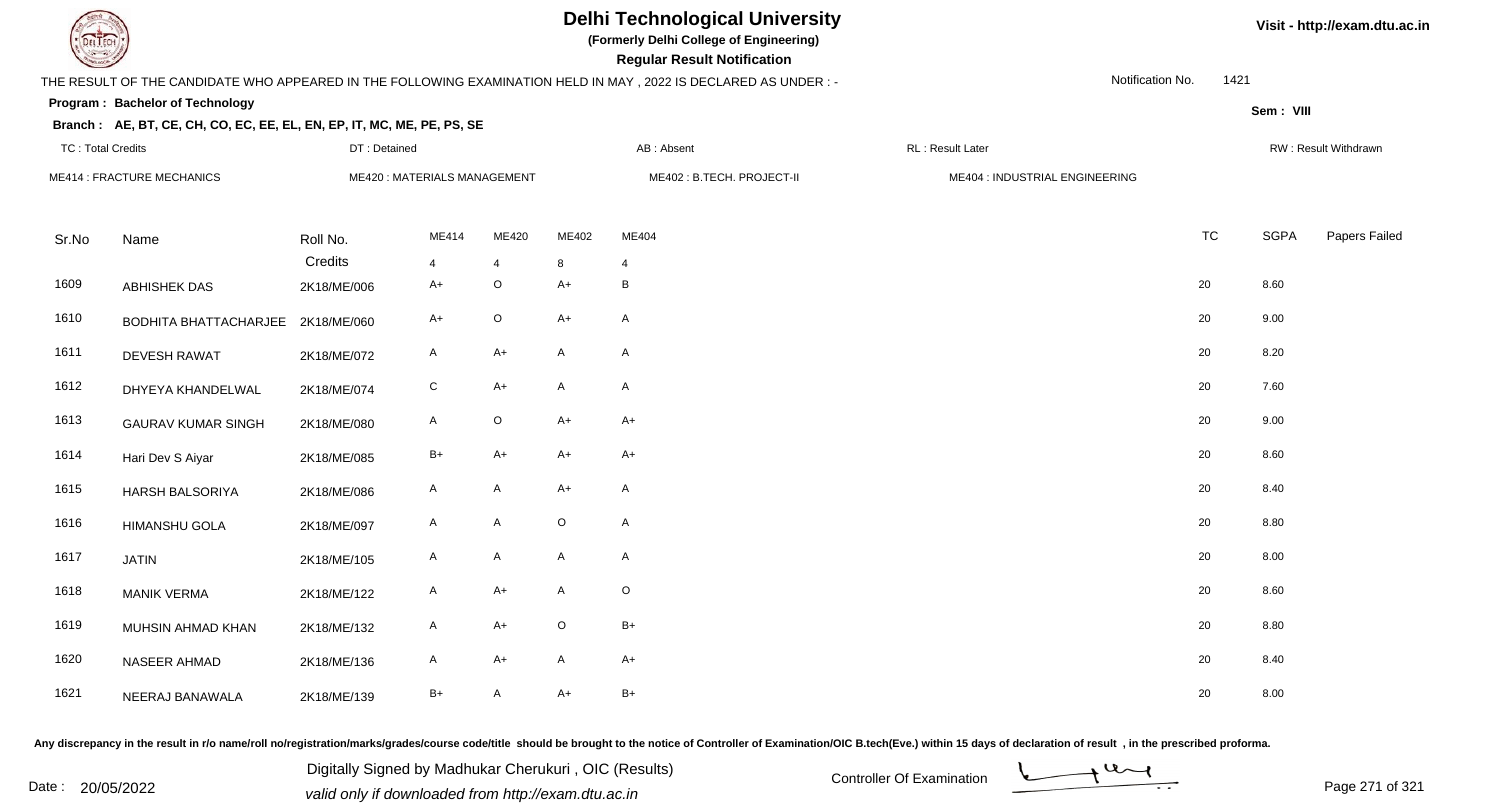# **Delhi Technological University**

**(Formerly Delhi College of Engineering)**

 **Regular Result Notification**

### THE RESULT OF THE CANDIDATE WHO APPEARED IN THE FOLLOWING EXAMINATION HELD IN MAY , 2022 IS DECLARED AS UNDER : -

Notification No.1421

**Program : Bachelor of Technology**

#### **Branch : AE, BT, CE, CH, CO, EC, EE, EL, EN, EP, IT, MC, ME, PE, PS, SE**

| <b>TC: Total Credits</b> |                                   | DT: Detained        |                                         |                         |                           | AB: Absent                | RL : Result Later              |           |      | RW: Result Withdrawn |
|--------------------------|-----------------------------------|---------------------|-----------------------------------------|-------------------------|---------------------------|---------------------------|--------------------------------|-----------|------|----------------------|
|                          | <b>ME414 : FRACTURE MECHANICS</b> |                     | ME420: MATERIALS MANAGEMENT             |                         | ME402: B.TECH. PROJECT-II |                           | ME404 : INDUSTRIAL ENGINEERING |           |      |                      |
| Sr.No                    | Name                              | Roll No.<br>Credits | ME414<br>$\overline{4}$                 | ME420<br>$\overline{4}$ | ME402<br>8                | ME404<br>$\overline{4}$   |                                | <b>TC</b> | SGPA | Papers Failed        |
| 1622                     | NIKHIL VERMA                      | 2K18/ME/142         | $B+$                                    | A                       | A                         | $B+$                      |                                | 20        | 7.60 |                      |
| 1623                     | NISHANT ATTRI                     | 2K18/ME/145         | $\mathsf{A}$                            | $\mathsf{A}$            | $A+$                      | $A+$                      |                                | 20        | 8.60 |                      |
| 1624                     | NISHANT KUMAR                     | 2K18/ME/146         | A                                       | $A+$                    | $A+$                      | $\circ$                   |                                | 20        | 9.00 |                      |
| 1625                     | NITISH KUMAR SINGH                | 2K18/ME/150         | $A+$                                    | A                       | $A+$                      | A                         |                                | 20        | 8.60 |                      |
| 1626                     | SOURAV KUMAR                      | 2K18/ME/223         | $A+$                                    | $A+$                    | $A+$                      | $\mathsf{A}$              |                                | 20        | 8.80 |                      |
| 1627                     | VAIBHAV KUMAR                     | 2K18/ME/241         | $A+$                                    | $A+$                    | $A+$                      | A                         |                                | 20        | 8.80 |                      |
|                          | ME414 : FRACTURE MECHANICS        | <b>ENGINEERING</b>  | PE412 : SUPPLY CHAIN MANAGEMENT & VALUE |                         |                           | ME402: B.TECH. PROJECT-II | ME404 : INDUSTRIAL ENGINEERING |           |      |                      |
| Sr.No                    | Name                              | Roll No.            | ME414                                   | PE412                   | ME402                     | ME404                     |                                | <b>TC</b> | SGPA | Papers Failed        |
|                          |                                   | Credits             | $\overline{4}$                          | $\overline{4}$          | 8                         | $\overline{4}$            |                                |           |      |                      |
| 1628                     | ARYA SHEKHAR                      | 2K18/ME/046         | A                                       | A                       | $A+$                      | В                         |                                | 20        | 8.00 |                      |

Any discrepancy in the result in r/o name/roll no/registration/marks/grades/course code/title should be brought to the notice of Controller of Examination/OIC B.tech(Eve.) within 15 days of declaration of result, in the pr

Date : 20/05/2022 Digital Digital of Microsofted Chemical Controller Of Examination Determination Page 272 of 32<br>valid only if downloaded from http://exam.dtu.ac.in Digitally Signed by Madhukar Cherukuri , OIC (Results)

**Visit - http://exam.dtu.ac.in**

**Sem : VIII**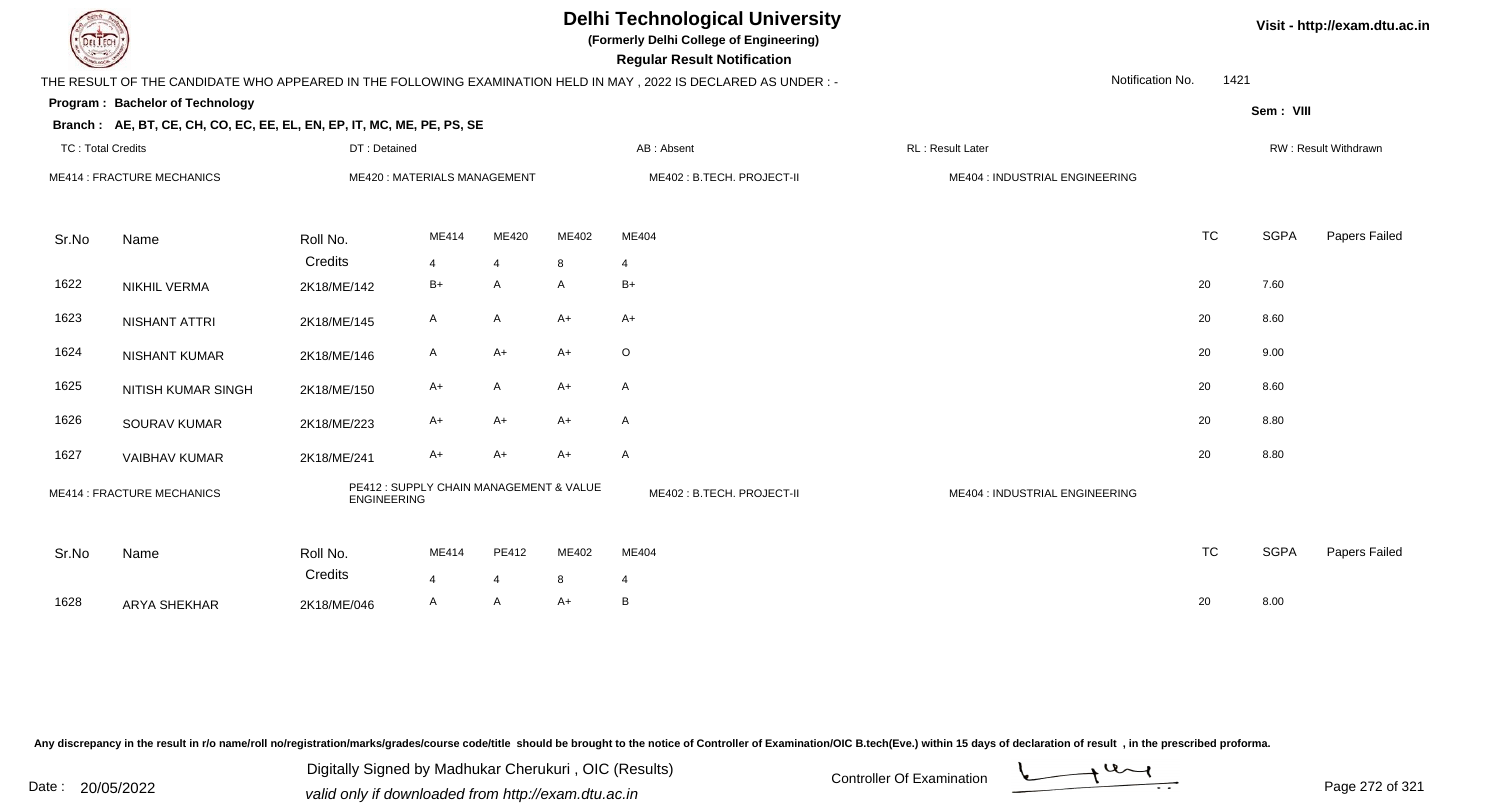|                                   |                                                                        |                                       |       |                |       | <b>Delhi Technological University</b><br>(Formerly Delhi College of Engineering)<br><b>Regular Result Notification</b> |                                |                          |             | Visit - http://exam.dtu.ac.in |
|-----------------------------------|------------------------------------------------------------------------|---------------------------------------|-------|----------------|-------|------------------------------------------------------------------------------------------------------------------------|--------------------------------|--------------------------|-------------|-------------------------------|
|                                   |                                                                        |                                       |       |                |       | THE RESULT OF THE CANDIDATE WHO APPEARED IN THE FOLLOWING EXAMINATION HELD IN MAY, 2022 IS DECLARED AS UNDER :-        |                                | 1421<br>Notification No. |             |                               |
|                                   | Program: Bachelor of Technology                                        |                                       |       |                |       |                                                                                                                        |                                |                          | Sem: VIII   |                               |
|                                   | Branch: AE, BT, CE, CH, CO, EC, EE, EL, EN, EP, IT, MC, ME, PE, PS, SE |                                       |       |                |       |                                                                                                                        |                                |                          |             |                               |
| <b>TC: Total Credits</b>          |                                                                        | DT: Detained                          |       |                |       | AB: Absent                                                                                                             | <b>RL: Result Later</b>        |                          |             | <b>RW: Result Withdrawn</b>   |
| <b>ME414 : FRACTURE MECHANICS</b> |                                                                        | PE414 : FLEXIBLE MANUFACTURING SYSTEM |       |                |       | ME402 : B.TECH. PROJECT-II                                                                                             | ME404 : INDUSTRIAL ENGINEERING |                          |             |                               |
| Sr.No                             | Name                                                                   | Roll No.                              | ME414 | PE414          | ME402 | ME404                                                                                                                  |                                | <b>TC</b>                | <b>SGPA</b> | Papers Failed                 |
|                                   |                                                                        | Credits                               |       | $\overline{4}$ | 8     | $\overline{4}$                                                                                                         |                                |                          |             |                               |
| 1629                              | <b>HARSH TOMAR</b>                                                     | 2K18/ME/091                           | A     | $A+$           | A     | A                                                                                                                      |                                | 20                       | 8.20        |                               |
|                                   | ME418: SUPPLY CHAIN MANAGEMENT                                         | ME402: B.TECH. PROJECT-II             |       |                |       | ME404 : INDUSTRIAL ENGINEERING                                                                                         |                                |                          |             |                               |
| Sr.No                             | Name                                                                   | Roll No.                              | ME418 | ME402          | ME404 |                                                                                                                        |                                | <b>TC</b>                | <b>SGPA</b> | Papers Failed                 |
|                                   |                                                                        | Credits                               |       | 8              | 4     |                                                                                                                        |                                |                          |             |                               |
| 1630                              | RISHABH KUMAR CHAUHAN 2K18/ME/172                                      |                                       | B+    | A+             | B     |                                                                                                                        |                                | 16                       | 7.75        |                               |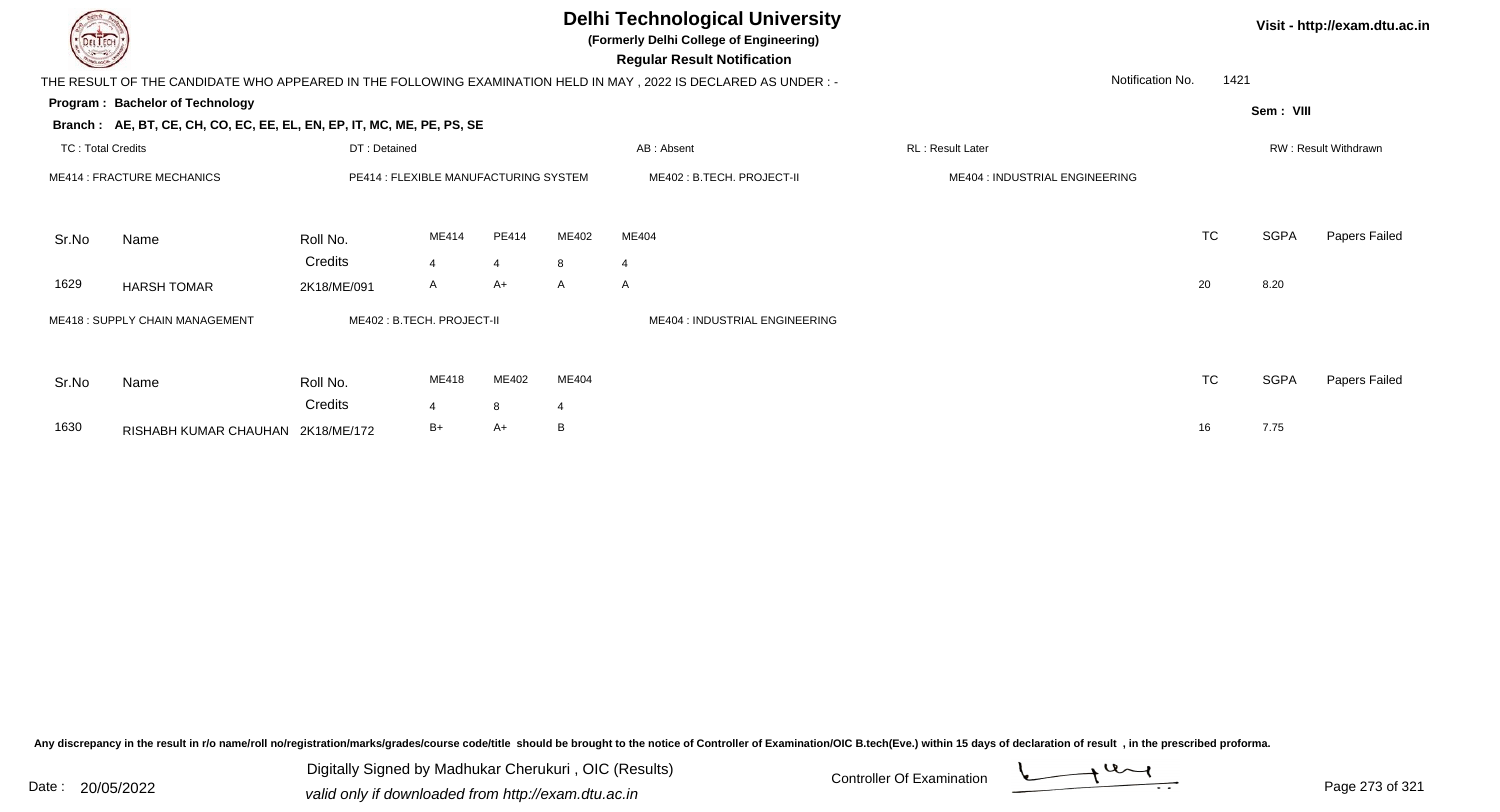|                          | <b>DELTECH</b>                                                                                                  |                           |                |       |                | <b>Delhi Technological University</b><br>(Formerly Delhi College of Engineering)<br><b>Regular Result Notification</b> |                                |                  |                  | Visit - http://exam.dtu.ac.in |                                         |
|--------------------------|-----------------------------------------------------------------------------------------------------------------|---------------------------|----------------|-------|----------------|------------------------------------------------------------------------------------------------------------------------|--------------------------------|------------------|------------------|-------------------------------|-----------------------------------------|
|                          | THE RESULT OF THE CANDIDATE WHO APPEARED IN THE FOLLOWING EXAMINATION HELD IN MAY, 2022 IS DECLARED AS UNDER :- |                           |                |       |                |                                                                                                                        |                                |                  | Notification No. | 1421                          |                                         |
|                          | Program: Bachelor of Technology                                                                                 |                           |                |       |                |                                                                                                                        |                                |                  |                  | Sem: VIII                     |                                         |
|                          | Branch: AE, BT, CE, CH, CO, EC, EE, EL, EN, EP, IT, MC, ME, PE, PS, SE                                          |                           |                |       |                |                                                                                                                        |                                |                  |                  |                               |                                         |
| <b>TC: Total Credits</b> |                                                                                                                 | DT: Detained              |                |       |                | AB: Absent                                                                                                             |                                | RL: Result Later |                  |                               | RW: Result Withdrawn                    |
| MOOC404 : MOOC II        | ME418: SUPPLY CHAIN MANAGEMENT                                                                                  | ME402: B.TECH. PROJECT-II |                |       |                |                                                                                                                        | ME404 : INDUSTRIAL ENGINEERING | MOOC402: MOOC I  |                  |                               |                                         |
| Sr.No                    | Name                                                                                                            | Roll No.                  | ME418          | ME402 | ME404          |                                                                                                                        | MOOC402 MOOC404                |                  | <b>TC</b>        | <b>SGPA</b>                   | Papers Failed                           |
|                          |                                                                                                                 | Credits                   | $\overline{4}$ | 8     | $\overline{4}$ | $\overline{2}$                                                                                                         | $\overline{2}$                 |                  |                  |                               |                                         |
| 1631                     | <b>AVIBHAV MANGLE</b>                                                                                           | 2K18/ME/050               | $\, {\bf B}$   | $A+$  | $B+$           | $A+$                                                                                                                   | $A+$                           |                  | 20               | 8.00                          |                                         |
| 1632                     | <b>DENNIS TOPPO</b>                                                                                             | 2K18/ME/068               | $A+$           | A     | A              | $A+$                                                                                                                   | $A+$                           |                  | 20               | 8.40                          |                                         |
| 1633                     | <b>FREDRICK KABWE</b>                                                                                           | 2K18/ME/075               | $B+$           | $A+$  | A              | $A+$                                                                                                                   | $A+$                           |                  | 20               | 8.40                          |                                         |
| 1634                     | <b>GIFT MWALE</b>                                                                                               | 2K18/ME/082               | F              | F.    | F              | F                                                                                                                      | F                              |                  | $\mathbf 0$      | 0.00                          | ME418ME402, ME404,<br>MOOC402, MOOC404, |
| 1635                     | <b>GOURANG KUMAR</b>                                                                                            | 2K18/ME/083               | $\mathsf{A}$   | $A+$  | $\mathsf{A}$   | $A+$                                                                                                                   | $A+$                           |                  | 20               | 8.60                          |                                         |
| 1636                     | <b>HARSH RAJ</b>                                                                                                | 2K18/ME/090               | $B+$           | A     | $B+$           | $A+$                                                                                                                   | $A+$                           |                  | 20               | 7.80                          |                                         |
| 1637                     | <b>JATIN</b>                                                                                                    | 2K18/ME/104               | $B+$           | $A+$  | B+             | $A+$                                                                                                                   | $A+$                           |                  | 20               | 8.20                          |                                         |
| 1638                     | MOHIT SINGH TOLIA                                                                                               | 2K18/ME/128               | $A+$           | A     | A+             | $A+$                                                                                                                   | $A+$                           |                  | 20               | 8.60                          |                                         |
| 1639                     | <b>ROBIN SINGH</b>                                                                                              | 2K18/ME/177               | A+             | A     | A              | $A+$                                                                                                                   | A+                             |                  | 20               | 8.40                          |                                         |
| 1640                     | <b>SACHIN KUMAR</b>                                                                                             | 2K18/ME/184               | $\mathsf{A}$   | $B+$  | $\mathbf C$    | F                                                                                                                      | $\mathsf F$                    |                  | 16               | 5.40                          | MOOC402, MOOC404,                       |
| 1641                     | <b>SHUBHAM</b>                                                                                                  | 2K18/ME/212               | A+             | $B+$  | A              | $A+$                                                                                                                   | $A+$                           |                  | 20               | 8.00                          |                                         |
| 1642                     | <b>SUKRIT JETLY</b>                                                                                             | 2K18/ME/226               | $A+$           | A     | $B+$           | $A+$                                                                                                                   | $A+$                           |                  | 20               | 8.20                          |                                         |
| 1643                     | MOHAMMAD AREEB AFSAR 2K18/ME/260                                                                                |                           | $\circ$        | B     | $B+$           | $A+$                                                                                                                   | A                              |                  | 20               | 7.50                          |                                         |

Digitally Signed by Madhukar Cherukuri, OIC (Results)<br>Date : 20/05/2022 valid only if downloaded from http://oxam.dtu.ac.in Digitally Signed by Madhukar Cherukuri , OIC (Results)valid only if downloaded from http://exam.dtu.ac.in



Page 274 of 321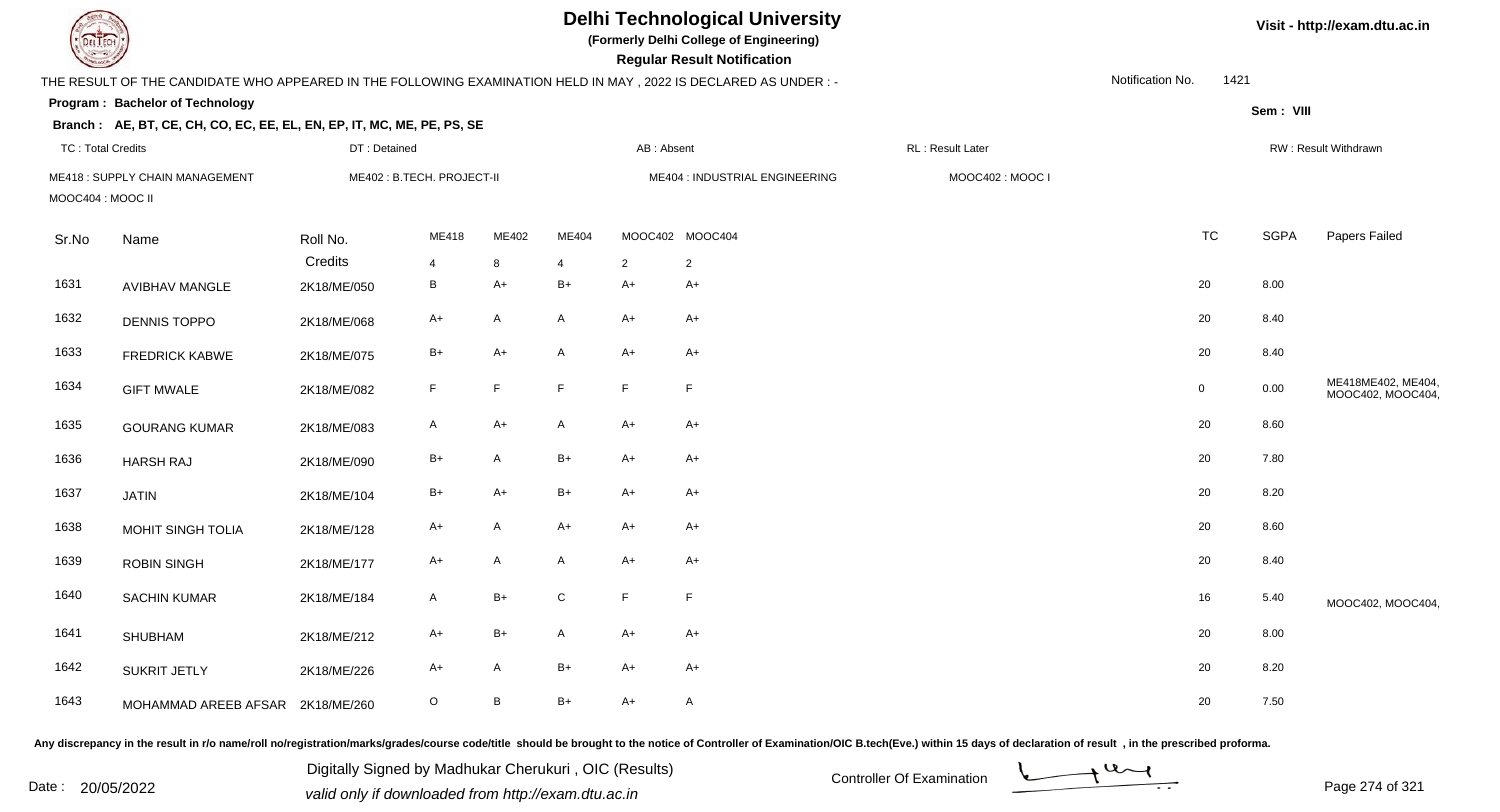| <b>DELTECH</b>                        |                                                                        |              |                                |                                                                                                                 | Visit - http://exam.dtu.ac.in |                  |      |             |                      |
|---------------------------------------|------------------------------------------------------------------------|--------------|--------------------------------|-----------------------------------------------------------------------------------------------------------------|-------------------------------|------------------|------|-------------|----------------------|
|                                       |                                                                        |              |                                | THE RESULT OF THE CANDIDATE WHO APPEARED IN THE FOLLOWING EXAMINATION HELD IN MAY, 2022 IS DECLARED AS UNDER :- |                               | Notification No. | 1421 |             |                      |
|                                       | Program: Bachelor of Technology                                        |              |                                |                                                                                                                 |                               |                  |      | Sem: VIII   |                      |
|                                       | Branch: AE, BT, CE, CH, CO, EC, EE, EL, EN, EP, IT, MC, ME, PE, PS, SE |              |                                |                                                                                                                 |                               |                  |      |             |                      |
| TC: Total Credits                     |                                                                        | DT: Detained |                                | AB: Absent                                                                                                      | <b>RL</b> : Result Later      |                  |      |             | RW: Result Withdrawn |
| <b>ME418: SUPPLY CHAIN MANAGEMENT</b> |                                                                        |              | ME404 : INDUSTRIAL ENGINEERING |                                                                                                                 |                               |                  |      |             |                      |
| Sr.No                                 | Name                                                                   | Roll No.     | ME418                          | ME404                                                                                                           |                               |                  | TC   | <b>SGPA</b> | Papers Failed        |
|                                       |                                                                        | Credits      |                                | 4                                                                                                               |                               |                  |      |             |                      |
| 1644                                  | <b>EHIMANCE KOFFI</b><br><b>MINTIANOU</b>                              | 2K18/ME/130  | F                              | E                                                                                                               |                               |                  | 0    | 0.00        | ME418ME404,          |

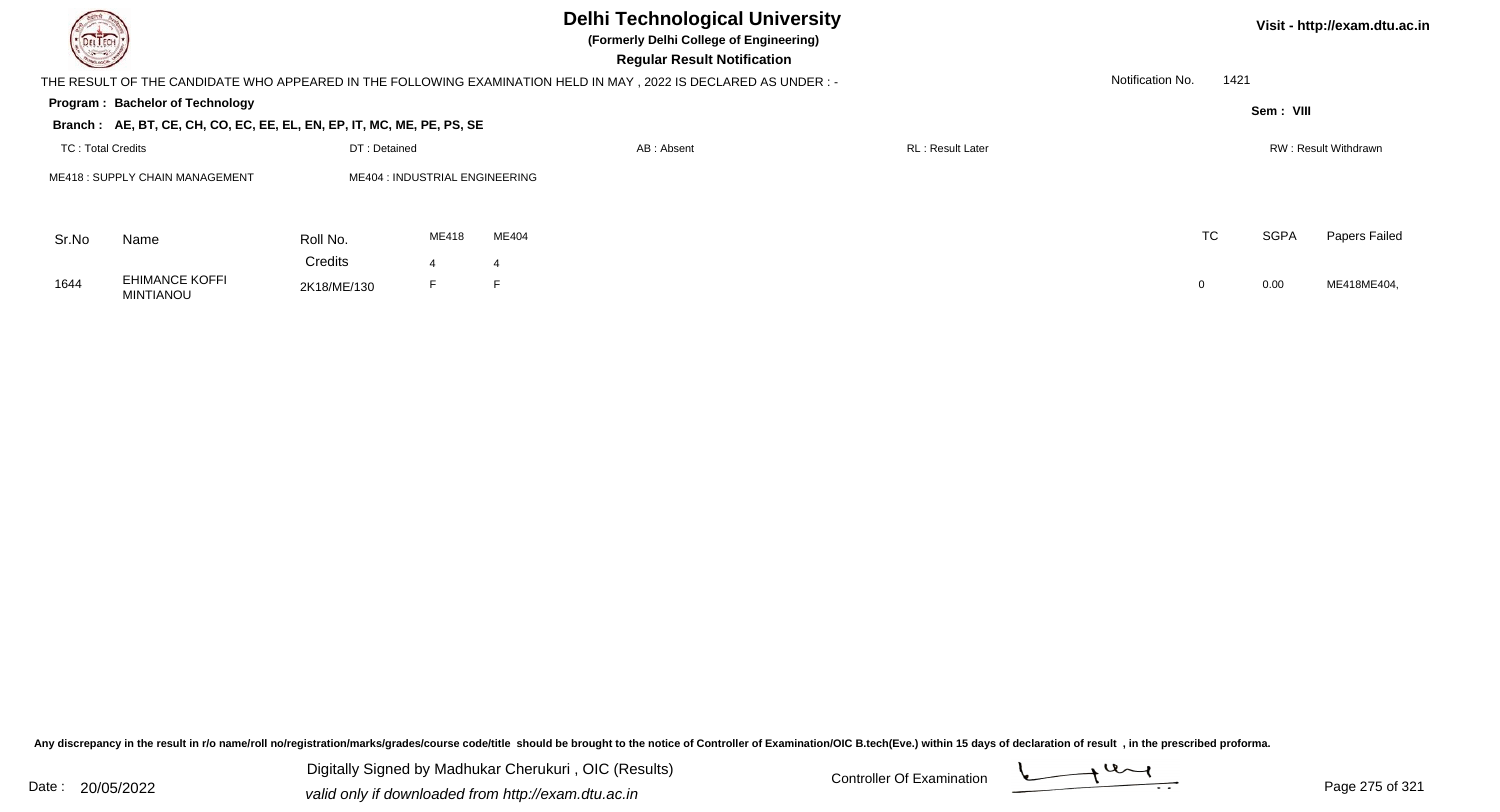| <b>DELTECH</b>           |                                                                                                                 |              |                           |              |              |            | <b>Delhi Technological University</b><br>(Formerly Delhi College of Engineering)<br><b>Regular Result Notification</b> |                  |                  |           |             | Visit - http://exam.dtu.ac.in |
|--------------------------|-----------------------------------------------------------------------------------------------------------------|--------------|---------------------------|--------------|--------------|------------|------------------------------------------------------------------------------------------------------------------------|------------------|------------------|-----------|-------------|-------------------------------|
|                          | THE RESULT OF THE CANDIDATE WHO APPEARED IN THE FOLLOWING EXAMINATION HELD IN MAY, 2022 IS DECLARED AS UNDER :- |              |                           |              |              |            |                                                                                                                        |                  | Notification No. | 1421      |             |                               |
|                          | Program: Bachelor of Technology                                                                                 |              |                           |              |              |            |                                                                                                                        |                  |                  |           | Sem: VIII   |                               |
|                          | Branch: AE, BT, CE, CH, CO, EC, EE, EL, EN, EP, IT, MC, ME, PE, PS, SE                                          |              |                           |              |              |            |                                                                                                                        |                  |                  |           |             |                               |
| <b>TC: Total Credits</b> |                                                                                                                 | DT: Detained |                           |              |              | AB: Absent |                                                                                                                        | RL: Result Later |                  |           |             | RW: Result Withdrawn          |
| MOOC404: MOOC II         | <b>ME420: MATERIALS MANAGEMENT</b>                                                                              |              | ME402: B.TECH. PROJECT-II |              |              |            | ME404 : INDUSTRIAL ENGINEERING                                                                                         | MOOC402: MOOC I  |                  |           |             |                               |
| Sr.No                    | Name                                                                                                            | Roll No.     | ME420                     | ME402        | ME404        |            | MOOC402 MOOC404                                                                                                        |                  |                  | <b>TC</b> | <b>SGPA</b> | Papers Failed                 |
|                          |                                                                                                                 | Credits      | 4                         | 8            | 4            | 2          | $\overline{2}$                                                                                                         |                  |                  |           |             |                               |
| 1645                     | ABHYUDAY SINGH LATWAL                                                                                           | 2K18/ME/011  | O                         | $A+$         | $\mathsf O$  | $A+$       | $A+$                                                                                                                   |                  |                  | 20        | 9.40        |                               |
| 1646                     | BHAVYA KHANNA                                                                                                   | 2K18/ME/057  | A+                        | $A+$         | A            | $A+$       | $A+$                                                                                                                   |                  |                  | 20        | 8.80        |                               |
| 1647                     | <b>HARSH GAUTAM</b>                                                                                             | 2K18/ME/088  | $\mathsf{A}$              | A            | $\mathsf{A}$ | $A+$       | $A+$                                                                                                                   |                  |                  | 20        | 8.20        |                               |
| 1648                     | <b>HITESH KUMAR</b>                                                                                             | 2K18/ME/099  | $A+$                      | $A+$         | $A+$         | $A+$       | $A+$                                                                                                                   |                  |                  | 20        | 9.00        |                               |
| 1649                     | KUNAL KUKREJA                                                                                                   | 2K18/ME/117  | A+                        | $A+$         | $\circ$      | $A+$       | A+                                                                                                                     |                  |                  | 20        | 9.20        |                               |
| 1650                     | RISHAV JINDAL                                                                                                   | 2K18/ME/175  | $A+$                      | $B+$         | A            | $A+$       | $A+$                                                                                                                   |                  |                  | 20        | 8.00        |                               |
| 1651                     | SAURABH AGASE                                                                                                   | 2K18/ME/201  | $A+$                      | $\mathsf{A}$ | $\mathsf{A}$ | $A+$       | $A+$                                                                                                                   |                  |                  | 20        | 8.40        |                               |
| 1652                     | <b>SAURAV YADAV</b>                                                                                             | 2K18/ME/203  | $\mathsf{A}$              | $\mathsf{A}$ | $A+$         | $A+$       | $A+$                                                                                                                   |                  |                  | 20        | 8.40        |                               |
| 1653                     | <b>SHIVAM</b>                                                                                                   | 2K18/ME/207  | A+                        | $B+$         | A            | $A+$       | A+                                                                                                                     |                  |                  | 20        | 8.00        |                               |
| 1654                     | SHUBHAM MAURYA                                                                                                  | 2K18/ME/216  | A                         | $\mathsf{A}$ | $A+$         | $A+$       | $A+$                                                                                                                   |                  |                  | 20        | 8.40        |                               |
| 1655                     | SIDDHANT DHINGRA                                                                                                | 2K18/ME/219  | A+                        | $A+$         | A+           | $A+$       | A+                                                                                                                     |                  |                  | 20        | 9.00        |                               |
| 1656                     | <b>SUNNY AHLAWAT</b>                                                                                            | 2K18/ME/229  | A+                        | $\mathsf{A}$ | $A+$         | $A+$       | A+                                                                                                                     |                  |                  | 20        | 8.60        |                               |
| 1657                     | SURYANSU SENGUPTA                                                                                               | 2K18/ME/231  | A+                        | $A+$         | $\circ$      | $A+$       | A+                                                                                                                     |                  |                  | 20        | 9.20        |                               |

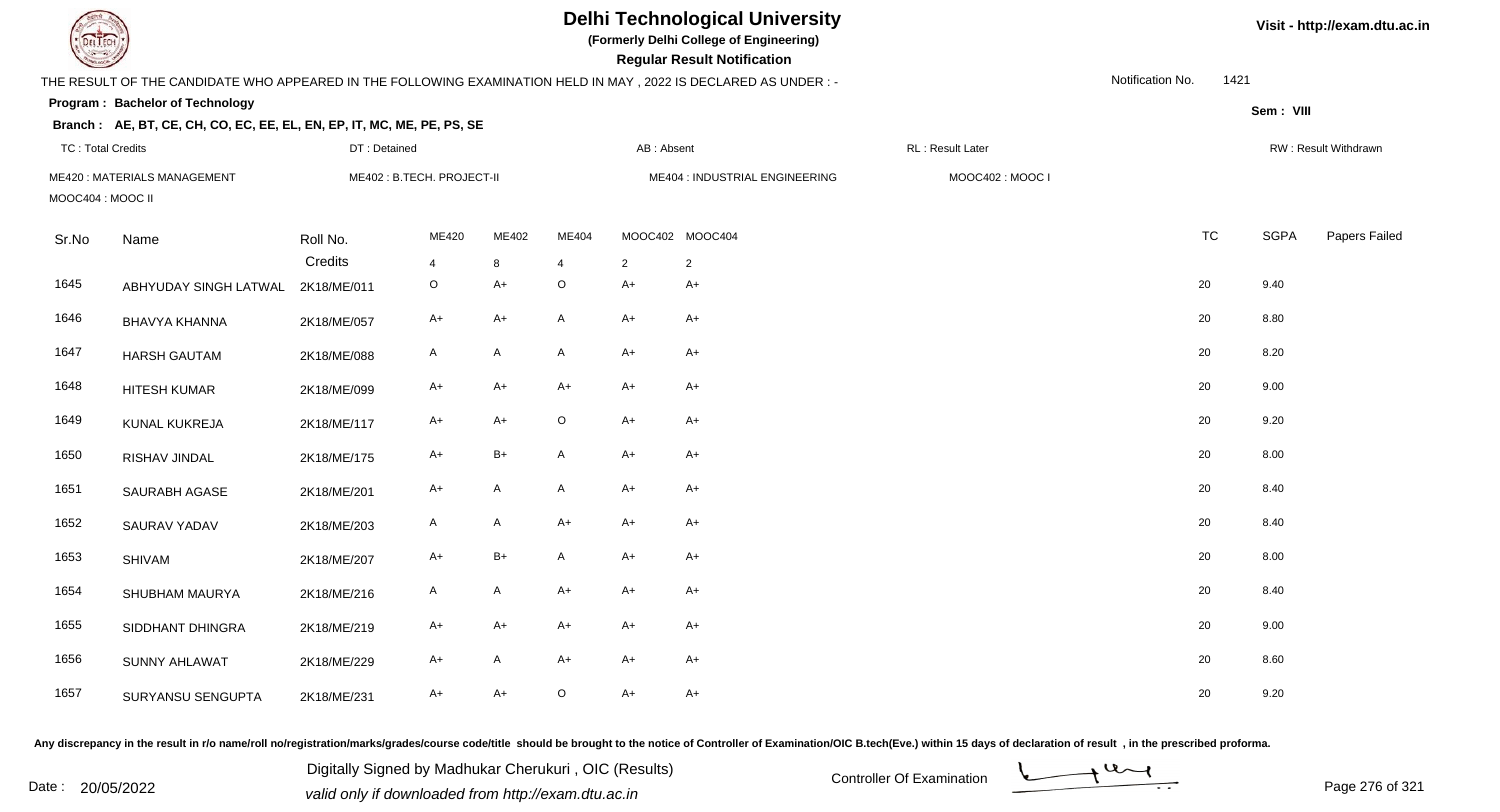| DEL TECH                 |                                                                        |              |                                       |                |                | Visit - http://exam.dtu.ac.in |                                                                                                                |                                |           |             |                      |
|--------------------------|------------------------------------------------------------------------|--------------|---------------------------------------|----------------|----------------|-------------------------------|----------------------------------------------------------------------------------------------------------------|--------------------------------|-----------|-------------|----------------------|
|                          |                                                                        |              |                                       |                |                |                               | THE RESULT OF THE CANDIDATE WHO APPEARED IN THE FOLLOWING EXAMINATION HELD IN MAY, 2022 IS DECLARED AS UNDER:- | Notification No.               | 1421      |             |                      |
|                          | Program: Bachelor of Technology                                        |              |                                       |                |                |                               |                                                                                                                |                                |           | Sem: VIII   |                      |
|                          | Branch: AE, BT, CE, CH, CO, EC, EE, EL, EN, EP, IT, MC, ME, PE, PS, SE |              |                                       |                |                |                               |                                                                                                                |                                |           |             |                      |
| <b>TC: Total Credits</b> |                                                                        | DT: Detained |                                       |                |                | AB: Absent                    |                                                                                                                | RL: Result Later               |           |             | RW: Result Withdrawn |
|                          | ME420: MATERIALS MANAGEMENT                                            |              | ME402: B.TECH. PROJECT-II             |                |                |                               | ME404 : INDUSTRIAL ENGINEERING                                                                                 | MOOC402: MOOC I                |           |             |                      |
| MOOC404 : MOOC II        |                                                                        |              |                                       |                |                |                               |                                                                                                                |                                |           |             |                      |
| Sr.No                    | Name                                                                   | Roll No.     | ME420                                 | ME402          | ME404          |                               | MOOC402 MOOC404                                                                                                |                                | <b>TC</b> | <b>SGPA</b> | <b>Papers Failed</b> |
|                          |                                                                        | Credits      | $\overline{4}$                        | 8              | $\overline{4}$ | 2                             | $\overline{2}$                                                                                                 |                                |           |             |                      |
| 1658                     | <b>TUSHAR SHARMA</b>                                                   | 2K18/ME/235  | A+                                    | $A+$           | $A+$           | $A+$                          | $A+$                                                                                                           |                                | 20        | 9.00        |                      |
| 1659                     | <b>VIREN</b>                                                           | 2K18/ME/252  | $A+$                                  | $A+$           | A              | $A+$                          | $A+$                                                                                                           |                                | 20        | 8.80        |                      |
| 1660                     | <b>VISHESH BANSAL</b>                                                  | 2K18/ME/253  | A                                     | $A+$           | $B+$           | $A+$                          | $A+$                                                                                                           |                                | 20        | 8.40        |                      |
| 1661                     | YASH GARG                                                              | 2K18/ME/255  | $A+$                                  | $A+$           | $\mathsf{A}$   | $A+$                          | $A+$                                                                                                           |                                | 20        | 8.80        |                      |
|                          | <b>ME420: MATERIALS MANAGEMENT</b>                                     |              | PE414 : FLEXIBLE MANUFACTURING SYSTEM |                |                |                               | ME402: B.TECH. PROJECT-II                                                                                      | ME404 : INDUSTRIAL ENGINEERING |           |             |                      |
| Sr.No                    | Name                                                                   | Roll No.     | ME420                                 | PE414          | ME402          | ME404                         |                                                                                                                |                                | <b>TC</b> | <b>SGPA</b> | Papers Failed        |
|                          |                                                                        | Credits      | $\overline{4}$                        | $\overline{4}$ | 8              | $\overline{4}$                |                                                                                                                |                                |           |             |                      |
| 1662                     | <b>AAKRIT MITTAL</b>                                                   | 2K18/ME/001  | $A+$                                  | $A+$           | $A+$           | $A+$                          |                                                                                                                |                                | 20        | 9.00        |                      |
| 1663                     | <b>ARYAN SHARMA</b>                                                    | 2K18/ME/048  | $A+$                                  | A              | $A+$           | $B+$                          |                                                                                                                |                                | 20        | 8.40        |                      |
| 1664                     | <b>DHRUV LAL</b>                                                       | 2K18/ME/073  | O                                     | $A+$           | A+             | $A+$                          |                                                                                                                |                                | 20        | 9.20        |                      |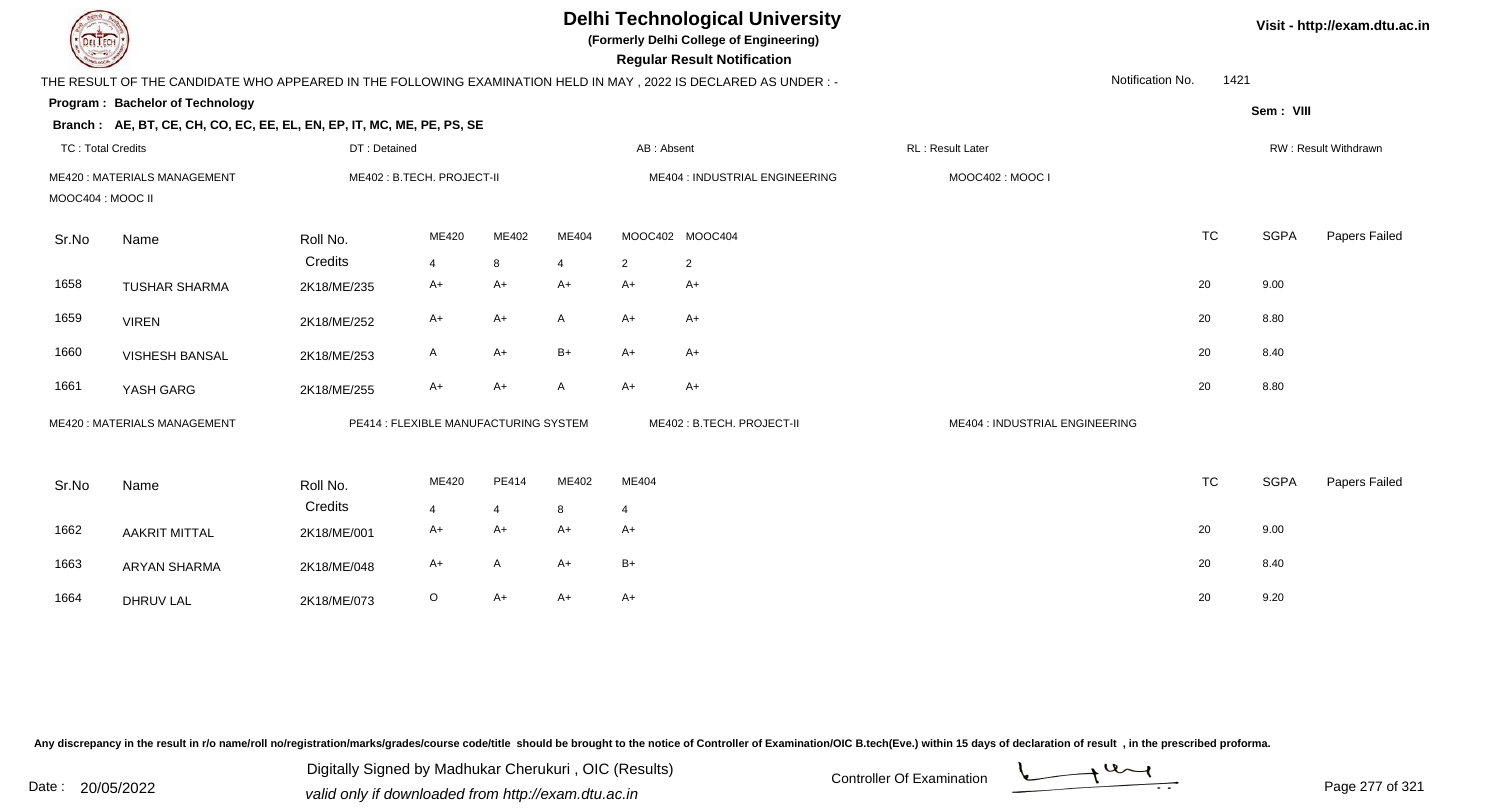| <b>DELTECH</b>           |                                                                                                                  |              |                           |                   |                |                        | <b>Delhi Technological University</b><br>(Formerly Delhi College of Engineering)<br><b>Regular Result Notification</b> |                   |                  |           |             | Visit - http://exam.dtu.ac.in |
|--------------------------|------------------------------------------------------------------------------------------------------------------|--------------|---------------------------|-------------------|----------------|------------------------|------------------------------------------------------------------------------------------------------------------------|-------------------|------------------|-----------|-------------|-------------------------------|
|                          | THE RESULT OF THE CANDIDATE WHO APPEARED IN THE FOLLOWING EXAMINATION HELD IN MAY , 2022 IS DECLARED AS UNDER :- |              |                           |                   |                |                        |                                                                                                                        |                   | Notification No. | 1421      |             |                               |
|                          | Program: Bachelor of Technology                                                                                  |              |                           |                   |                |                        |                                                                                                                        |                   |                  |           | Sem: VIII   |                               |
|                          | Branch: AE, BT, CE, CH, CO, EC, EE, EL, EN, EP, IT, MC, ME, PE, PS, SE                                           |              |                           |                   |                |                        |                                                                                                                        |                   |                  |           |             |                               |
| <b>TC: Total Credits</b> |                                                                                                                  | DT: Detained |                           |                   |                | AB: Absent             |                                                                                                                        | RL : Result Later |                  |           |             | RW: Result Withdrawn          |
| MOOC404: MOOC II         | PE414 : FLEXIBLE MANUFACTURING SYSTEM                                                                            |              | ME402: B.TECH. PROJECT-II |                   |                |                        | ME404 : INDUSTRIAL ENGINEERING                                                                                         | MOOC402: MOOC I   |                  |           |             |                               |
| Sr.No                    | Name                                                                                                             | Roll No.     | PE414                     | ME402             | ME404          |                        | MOOC402 MOOC404                                                                                                        |                   |                  | <b>TC</b> | <b>SGPA</b> | Papers Failed                 |
|                          |                                                                                                                  | Credits      | $\overline{4}$            | 8                 | $\overline{4}$ | $\overline{2}$         | $\overline{2}$                                                                                                         |                   |                  |           |             |                               |
| 1665                     | A.M.G BINURI SENADHI                                                                                             | 2K18/ME/026  | A                         | $A+$              | $B+$           | $A+$                   | $A+$                                                                                                                   |                   |                  | 20        | 8.40        |                               |
| 1666                     | SYED MOHAMMED<br><b>ARSALAN</b>                                                                                  | 2K18/ME/045  | A+                        | $\mathsf O$       | A              | $A+$                   | A+                                                                                                                     |                   |                  | 20        | 9.20        |                               |
| 1667                     | <b>LOKESH KUMAR</b>                                                                                              | 2K18/ME/120  | A+                        | $A+$              | $A+$           | $A+$                   | A+                                                                                                                     |                   |                  | 20        | 9.00        |                               |
| 1668                     | PRIYANSH SINGH                                                                                                   | 2K18/ME/163  | $B+$                      | $\mathsf O$       | $\circ$        | $A+$                   | A+                                                                                                                     |                   |                  | 20        | 9.20        |                               |
| 1669                     | PULKIT CHUGH                                                                                                     | 2K18/ME/164  | B                         | $A+$              | $A+$           | $A+$                   | A                                                                                                                      |                   |                  | 20        | 8.30        |                               |
| 1670                     | UTKARSH JHA                                                                                                      | 2K18/ME/239  | B                         | $A+$              | A              | $A+$                   | A+                                                                                                                     |                   |                  | 20        | 8.20        |                               |
| MOOC404 : MOOC II        | SE406 : ADVANCES IN SOFTWARE ENGINEERING                                                                         |              | ME402: B.TECH. PROJECT-II |                   |                |                        | ME404 : INDUSTRIAL ENGINEERING                                                                                         | MOOC402: MOOC I   |                  |           |             |                               |
| Sr.No                    | Name                                                                                                             | Roll No.     | <b>SE406</b>              | ME402             | ME404          |                        | MOOC402 MOOC404                                                                                                        |                   |                  | <b>TC</b> | <b>SGPA</b> | Papers Failed                 |
|                          |                                                                                                                  | Credits      | $\overline{4}$            | 8<br>$\mathsf{A}$ | 4              | $\overline{2}$<br>$A+$ | $\overline{2}$                                                                                                         |                   |                  | 20        | 8.20        |                               |
| 1671                     | <b>HARSHIT AGARWAL</b>                                                                                           | 2K18/ME/092  | A                         |                   | A              |                        | $A+$                                                                                                                   |                   |                  |           |             |                               |
| 1672                     | <b>ISHANT</b>                                                                                                    | 2K18/ME/101  | A                         | $\mathsf{A}$      | $A+$           | $A+$                   | $A+$                                                                                                                   |                   |                  | 20        | 8.40        |                               |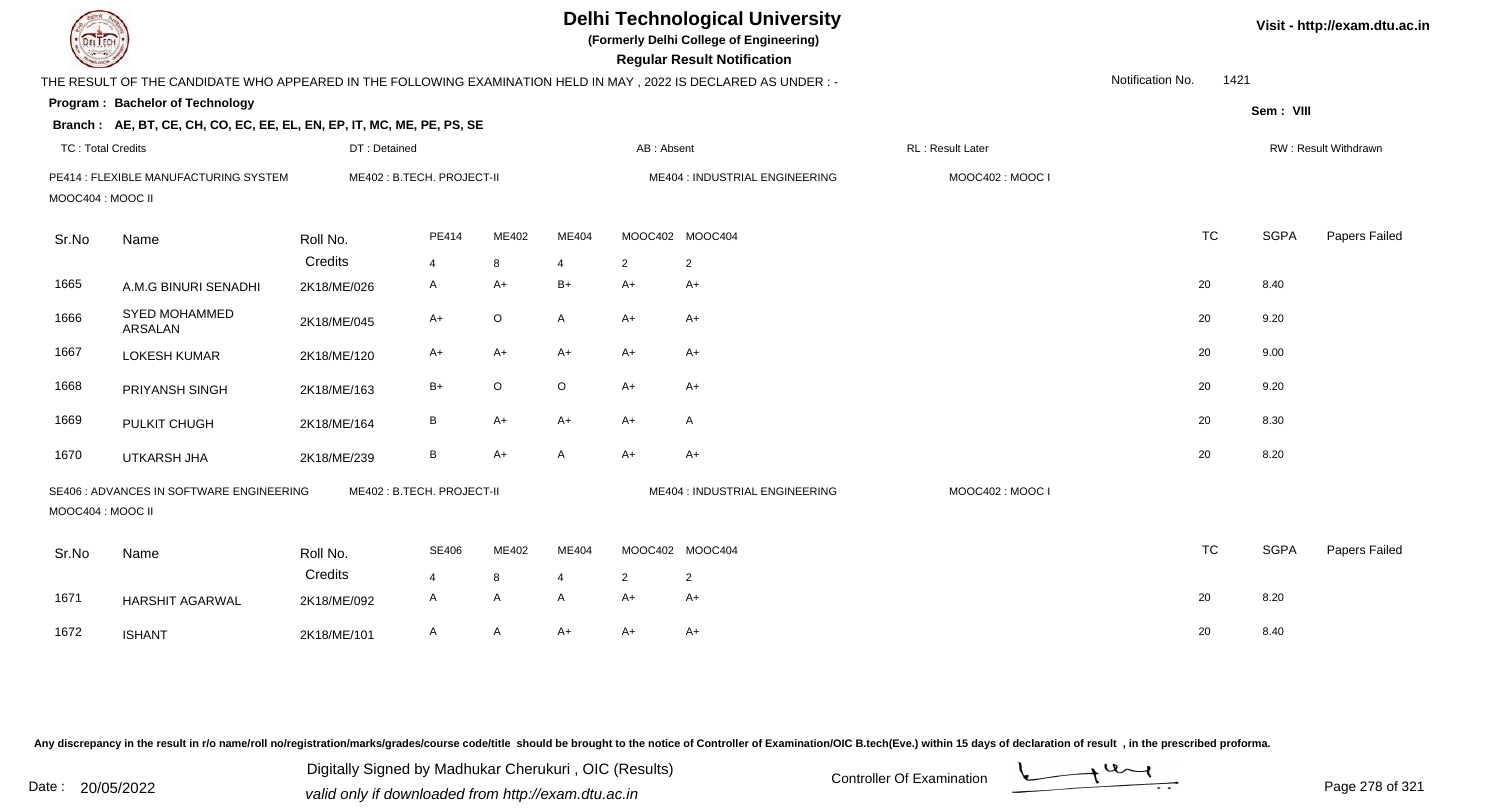|                          | <b>Delhi Technological University</b><br>(Formerly Delhi College of Engineering)<br>DEL ECH<br><b>Regular Result Notification</b> |                                     |         |                |       |                                                                                                                  |                           |                  |           |             |                      |  |  |
|--------------------------|-----------------------------------------------------------------------------------------------------------------------------------|-------------------------------------|---------|----------------|-------|------------------------------------------------------------------------------------------------------------------|---------------------------|------------------|-----------|-------------|----------------------|--|--|
|                          |                                                                                                                                   |                                     |         |                |       | THE RESULT OF THE CANDIDATE WHO APPEARED IN THE FOLLOWING EXAMINATION HELD IN MAY , 2022 IS DECLARED AS UNDER :- |                           | Notification No. | 1421      |             |                      |  |  |
|                          | Program: Bachelor of Technology                                                                                                   |                                     |         |                |       |                                                                                                                  |                           |                  |           | Sem: VIII   |                      |  |  |
|                          | Branch: AE, BT, CE, CH, CO, EC, EE, EL, EN, EP, IT, MC, ME, PE, PS, SE                                                            |                                     |         |                |       |                                                                                                                  |                           |                  |           |             |                      |  |  |
| <b>TC: Total Credits</b> |                                                                                                                                   | DT: Detained                        |         |                |       | AB: Absent                                                                                                       | RL : Result Later         |                  |           |             | RW: Result Withdrawn |  |  |
| CONDITIONING             | AE408 : REFRIGERATION & AUTOMOBILE AIR                                                                                            | AE416 : RENEWABLE SOURCES OF ENERGY |         |                |       | AE420 : VEHICLE SAFETY ENGINEERING                                                                               | AE402: B.TECH. PROJECT-II |                  |           |             |                      |  |  |
|                          |                                                                                                                                   |                                     |         |                |       |                                                                                                                  |                           |                  |           |             |                      |  |  |
| Sr.No                    | Name                                                                                                                              | Roll No.                            | AE408   | AE416          | AE420 | AE402                                                                                                            |                           |                  | <b>TC</b> | <b>SGPA</b> | Papers Failed        |  |  |
|                          |                                                                                                                                   | Credits                             | 4       | $\overline{4}$ | 4     | 8                                                                                                                |                           |                  |           |             |                      |  |  |
| 1673                     | DEEPANSHU                                                                                                                         | 2K18/AE/019                         | A       | $B+$           | A     | C                                                                                                                |                           |                  | 20        | 6.60        |                      |  |  |
| 1674                     | DEVANSH AGARWAL                                                                                                                   | 2K18/AE/021                         |         | $\mathsf{A}$   | A     | $B+$                                                                                                             |                           |                  | 16        | 7.50        |                      |  |  |
| 1675                     | JAYESH VASHISHTHA                                                                                                                 | 2K18/AE/026                         | $A+$    | $B+$           | $A+$  | $A+$                                                                                                             |                           |                  | 20        | 8.60        |                      |  |  |
| 1676                     | <b>MOHIT GOSWAMI</b>                                                                                                              | 2K18/AE/032                         | $A+$    | $A+$           | A     | $\circ$                                                                                                          |                           |                  | 20        | 9.20        |                      |  |  |
| 1677                     | <b>NAMAN GUPTA</b>                                                                                                                | 2K18/AE/033                         | $A+$    | $\mathsf O$    | $A+$  | $\circ$                                                                                                          |                           |                  | 20        | 9.60        |                      |  |  |
| 1678                     | PARAG AGRAWAL                                                                                                                     | 2K18/AE/039                         | $A+$    | $A+$           | A     | A                                                                                                                |                           |                  | 20        | 8.40        |                      |  |  |
| 1679                     | RAVI                                                                                                                              | 2K18/AE/044                         | $\circ$ | $\mathsf{A}$   | A     | $A+$                                                                                                             |                           |                  | $20\,$    | 8.80        |                      |  |  |
| 1680                     | <b>RISHI SAHAI</b>                                                                                                                | 2K18/AE/045                         | $A+$    | $A+$           | $A+$  | A                                                                                                                |                           |                  | 20        | 8.60        |                      |  |  |
| 1681                     | <b>SHLOK GROVER</b>                                                                                                               | 2K18/AE/051                         | A+      | $A+$           | $A+$  | $B+$                                                                                                             |                           |                  | 20        | 8.20        |                      |  |  |
| 1682                     | <b>VRINDA</b>                                                                                                                     | 2K18/AE/063                         | A+      | $A+$           | $A+$  | $A+$                                                                                                             |                           |                  | 20        | 9.00        |                      |  |  |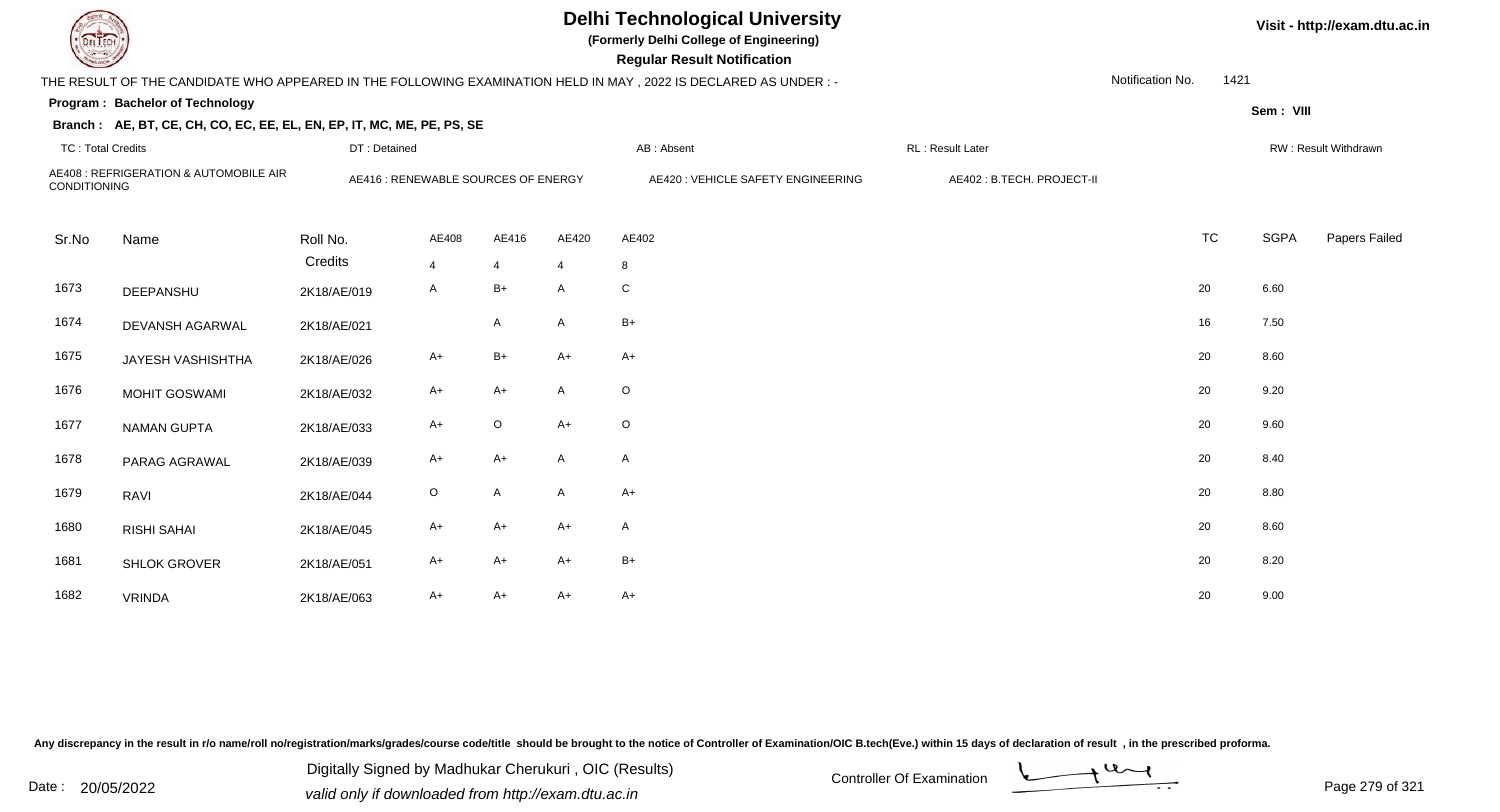| EL ECH                                                                                       |                                                                                                                |                     |                                     |                         |                                                               |                           | <b>Delhi Technological University</b><br>(Formerly Delhi College of Engineering)<br><b>Regular Result Notification</b> |                                   |                          |             | Visit - http://exam.dtu.ac.in |
|----------------------------------------------------------------------------------------------|----------------------------------------------------------------------------------------------------------------|---------------------|-------------------------------------|-------------------------|---------------------------------------------------------------|---------------------------|------------------------------------------------------------------------------------------------------------------------|-----------------------------------|--------------------------|-------------|-------------------------------|
|                                                                                              | THE RESULT OF THE CANDIDATE WHO APPEARED IN THE FOLLOWING EXAMINATION HELD IN MAY, 2022 IS DECLARED AS UNDER:- |                     |                                     |                         |                                                               |                           |                                                                                                                        |                                   | 1421<br>Notification No. |             |                               |
|                                                                                              | Program: Bachelor of Technology                                                                                |                     |                                     |                         |                                                               |                           |                                                                                                                        |                                   |                          | Sem: VIII   |                               |
|                                                                                              | Branch: AE, BT, CE, CH, CO, EC, EE, EL, EN, EP, IT, MC, ME, PE, PS, SE                                         |                     |                                     |                         |                                                               |                           |                                                                                                                        |                                   |                          |             |                               |
| <b>TC: Total Credits</b>                                                                     |                                                                                                                | DT: Detained        |                                     |                         |                                                               | AB: Absent                |                                                                                                                        | RL: Result Later                  |                          |             | RW: Result Withdrawn          |
| CONDITIONING                                                                                 | AE408 : REFRIGERATION & AUTOMOBILE AIR<br>AE402: B.TECH. PROJECT-II                                            |                     | AE416 : RENEWABLE SOURCES OF ENERGY |                         |                                                               |                           | AE420 : VEHICLE SAFETY ENGINEERING                                                                                     | HU412: Adaptation and Translation |                          |             |                               |
| Sr.No                                                                                        | Name                                                                                                           | Roll No.            | AE408                               | AE416                   | AE420                                                         | HU412                     | AE402                                                                                                                  |                                   | <b>TC</b>                | <b>SGPA</b> | Papers Failed                 |
|                                                                                              |                                                                                                                | Credits             | 4                                   | $\overline{4}$          | 4                                                             | $\overline{4}$            | 8                                                                                                                      |                                   |                          |             |                               |
| 1683                                                                                         | DIVYANSHU SHOKEEN                                                                                              | 2K18/AE/022         |                                     | $B+$                    | A                                                             |                           | $A+$                                                                                                                   |                                   | 16                       | 6.60        |                               |
| AE408 : REFRIGERATION & AUTOMOBILE AIR<br><b>CONDITIONING</b>                                |                                                                                                                |                     | AE420 : VEHICLE SAFETY ENGINEERING  |                         |                                                               |                           | EE442 : ROBOTICS AND MACHINE VISION                                                                                    | AE402: B.TECH. PROJECT-II         |                          |             |                               |
| Sr.No                                                                                        | Name                                                                                                           | Roll No.            | AE408                               | AE420                   | EE442                                                         | AE402                     |                                                                                                                        |                                   | <b>TC</b>                | <b>SGPA</b> | Papers Failed                 |
|                                                                                              |                                                                                                                | Credits             | Δ                                   | $\overline{4}$          | $\boldsymbol{\varDelta}$                                      | 8                         |                                                                                                                        |                                   |                          |             |                               |
| 1684                                                                                         | PRAJIT BHADAURIA                                                                                               | 2K18/AE/042         | A+                                  | $A+$                    | A                                                             | A                         |                                                                                                                        |                                   | 20                       | 8.40        |                               |
| AE408 : REFRIGERATION & AUTOMOBILE AIR<br>AE420 : VEHICLE SAFETY ENGINEERING<br>CONDITIONING |                                                                                                                |                     |                                     |                         | PE412 : SUPPLY CHAIN MANAGEMENT & VALUE<br><b>ENGINEERING</b> | AE402: B.TECH. PROJECT-II |                                                                                                                        |                                   |                          |             |                               |
| Sr.No                                                                                        | Name                                                                                                           | Roll No.<br>Credits | AE408                               | AE420<br>$\overline{4}$ | PE412<br>$\overline{4}$                                       | AE402<br>8                |                                                                                                                        |                                   | <b>TC</b>                | <b>SGPA</b> | <b>Papers Failed</b>          |
| 1685                                                                                         | PRATIK KUMAR GOND                                                                                              | 2K19/AE/501         | A+                                  | $A+$                    | A                                                             | A                         |                                                                                                                        |                                   | 20                       | 8.40        |                               |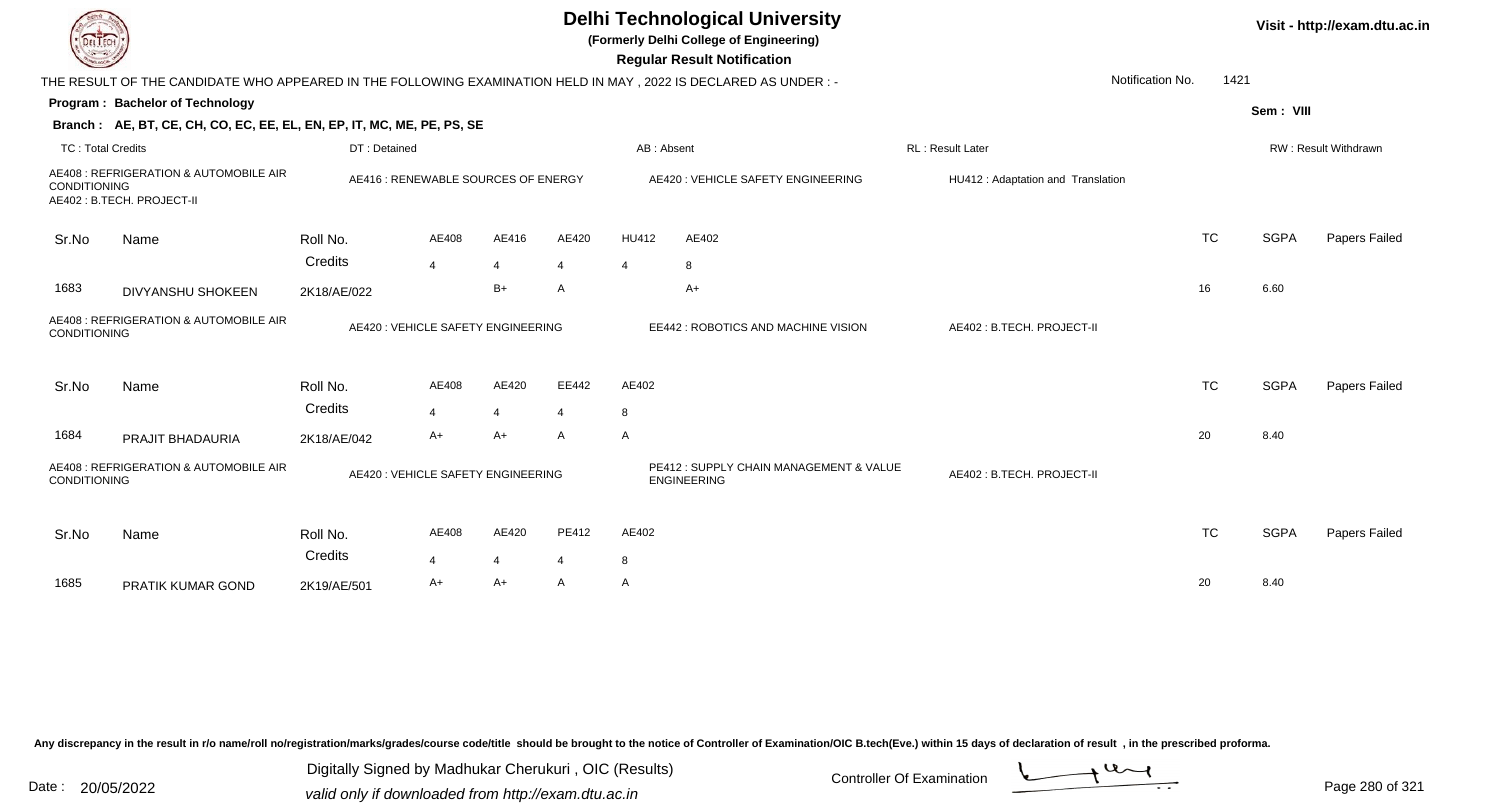| EL TECH                  |                                                                                                                 |              |                                    |                |              |            | <b>Delhi Technological University</b><br>(Formerly Delhi College of Engineering)<br><b>Regular Result Notification</b> |                  |                  |           |             | Visit - http://exam.dtu.ac.in |
|--------------------------|-----------------------------------------------------------------------------------------------------------------|--------------|------------------------------------|----------------|--------------|------------|------------------------------------------------------------------------------------------------------------------------|------------------|------------------|-----------|-------------|-------------------------------|
|                          | THE RESULT OF THE CANDIDATE WHO APPEARED IN THE FOLLOWING EXAMINATION HELD IN MAY, 2022 IS DECLARED AS UNDER :- |              |                                    |                |              |            |                                                                                                                        |                  | Notification No. | 1421      |             |                               |
|                          | <b>Program: Bachelor of Technology</b>                                                                          |              |                                    |                |              |            |                                                                                                                        |                  |                  |           | Sem: VIII   |                               |
|                          | Branch: AE, BT, CE, CH, CO, EC, EE, EL, EN, EP, IT, MC, ME, PE, PS, SE                                          |              |                                    |                |              |            |                                                                                                                        |                  |                  |           |             |                               |
| <b>TC: Total Credits</b> |                                                                                                                 | DT: Detained |                                    |                |              | AB: Absent |                                                                                                                        | RL: Result Later |                  |           |             | RW: Result Withdrawn          |
| MOOC404 : MOOC II        | AE416 : RENEWABLE SOURCES OF ENERGY                                                                             |              | AE420 : VEHICLE SAFETY ENGINEERING |                |              |            | AE402: B.TECH. PROJECT-II                                                                                              | MOOC402: MOOC I  |                  |           |             |                               |
| Sr.No                    | Name                                                                                                            | Roll No.     | AE416                              | AE420          | AE402        |            | MOOC402 MOOC404                                                                                                        |                  |                  | <b>TC</b> | <b>SGPA</b> | Papers Failed                 |
|                          |                                                                                                                 | Credits      | $\overline{4}$                     | $\overline{4}$ | 8            | 2          | $\overline{2}$                                                                                                         |                  |                  |           |             |                               |
| 1686                     | <b>ABHINAV BANSAL</b>                                                                                           | 2K18/AE/002  | A+                                 | $A+$           | A+           | $A+$       | $A+$                                                                                                                   |                  | 20               |           | 9.00        |                               |
| 1687                     | ABHISHEK SAHANI                                                                                                 | 2K18/AE/004  | A                                  | $A+$           | $A+$         | $A+$       | $A+$                                                                                                                   |                  | 20               |           | 8.80        |                               |
| 1688                     | AMAN RAJ                                                                                                        | 2K18/AE/006  | $A+$                               | $A+$           | $A+$         | $A+$       | $A+$                                                                                                                   |                  | 20               |           | 9.00        |                               |
| 1689                     | <b>AMAN SINGH</b>                                                                                               | 2K18/AE/007  | A+                                 | $\mathsf{A}$   | $\mathsf{A}$ | $A+$       | $A+$                                                                                                                   |                  | 20               |           | 8.40        |                               |
| 1690                     | <b>ANIKET GUPTA</b>                                                                                             | 2K18/AE/008  | A+                                 | $\mathsf O$    | $\mathsf{A}$ | $A+$       | $A+$                                                                                                                   |                  | 20               |           | 8.80        |                               |
| 1691                     | ANIKET SINGLA                                                                                                   | 2K18/AE/009  | A                                  | A              | A+           | $A+$       | A+                                                                                                                     |                  | 20               |           | 8.60        |                               |
| 1692                     | ANKITA DAN                                                                                                      | 2K18/AE/010  | $A+$                               | $\mathsf{A}$   | $A+$         | $A+$       | $A+$                                                                                                                   |                  | 20               |           | 8.80        |                               |
| 1693                     | ANSHU BIJARNIA                                                                                                  | 2K18/AE/011  | $A+$                               | $A+$           | $A+$         | $A+$       | $A+$                                                                                                                   |                  | 20               |           | 9.00        |                               |
| 1694                     | <b>ARNAV JAIN</b>                                                                                               | 2K18/AE/014  | A+                                 | $A+$           | $A+$         | $A+$       | $A+$                                                                                                                   |                  | 20               |           | 9.00        |                               |
| 1695                     | <b>ASHISH PANWAR</b>                                                                                            | 2K18/AE/015  | $\circ$                            | $A+$           | A            | $A+$       | A+                                                                                                                     |                  | 20               |           | 8.80        |                               |
| 1696                     | AVINASH KISHORE                                                                                                 | 2K18/AE/016  | A+                                 | $A+$           | $A+$         | $A+$       | $A+$                                                                                                                   |                  | 20               |           | 9.00        |                               |
| 1697                     | <b>B REVANTH RAJ</b>                                                                                            | 2K18/AE/017  | $A+$                               | $\mathsf{A}$   | $A+$         | $A+$       | $A+$                                                                                                                   |                  | 20               |           | 8.80        |                               |
| 1698                     | <b>JAYANT KUMAR</b>                                                                                             | 2K18/AE/025  | $A+$                               | $\circ$        | $\circ$      | $A+$       | $A+$                                                                                                                   |                  | 20               |           | 9.60        |                               |

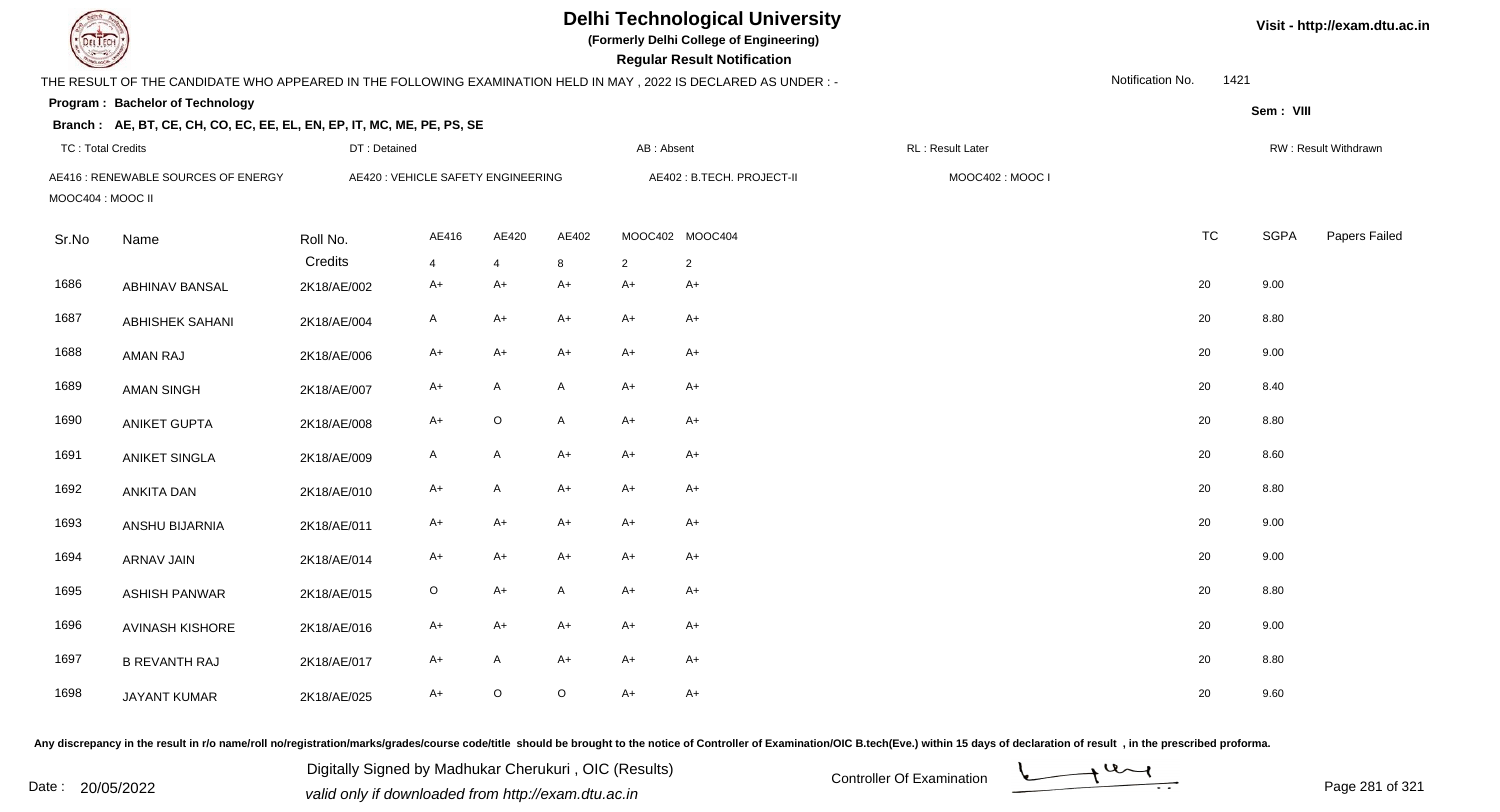| <b>DELTECH</b>           |                                                                                                                 |                                    |                |                |       |                | <b>Delhi Technological University</b><br>(Formerly Delhi College of Engineering)<br><b>Regular Result Notification</b> |                   |                  |           |             | Visit - http://exam.dtu.ac.in |
|--------------------------|-----------------------------------------------------------------------------------------------------------------|------------------------------------|----------------|----------------|-------|----------------|------------------------------------------------------------------------------------------------------------------------|-------------------|------------------|-----------|-------------|-------------------------------|
|                          | THE RESULT OF THE CANDIDATE WHO APPEARED IN THE FOLLOWING EXAMINATION HELD IN MAY, 2022 IS DECLARED AS UNDER :- |                                    |                |                |       |                |                                                                                                                        |                   | Notification No. | 1421      |             |                               |
|                          | Program: Bachelor of Technology                                                                                 |                                    |                |                |       |                |                                                                                                                        |                   |                  |           | Sem: VIII   |                               |
|                          | Branch: AE, BT, CE, CH, CO, EC, EE, EL, EN, EP, IT, MC, ME, PE, PS, SE                                          |                                    |                |                |       |                |                                                                                                                        |                   |                  |           |             |                               |
| <b>TC: Total Credits</b> |                                                                                                                 | DT: Detained                       |                |                |       | AB: Absent     |                                                                                                                        | RL : Result Later |                  |           |             | RW: Result Withdrawn          |
| MOOC404 : MOOC II        | AE416 : RENEWABLE SOURCES OF ENERGY                                                                             | AE420 : VEHICLE SAFETY ENGINEERING |                |                |       |                | AE402: B.TECH. PROJECT-II                                                                                              | MOOC402: MOOC I   |                  |           |             |                               |
| Sr.No                    | Name                                                                                                            | Roll No.                           | AE416          | AE420          | AE402 |                | MOOC402 MOOC404                                                                                                        |                   |                  | <b>TC</b> | <b>SGPA</b> | Papers Failed                 |
|                          |                                                                                                                 | Credits                            | $\overline{4}$ | $\overline{4}$ | 8     | $\overline{2}$ | $\overline{2}$                                                                                                         |                   |                  |           |             |                               |
| 1699                     | <b>MIHIR SINGH</b>                                                                                              | 2K18/AE/030                        | A              | $A+$           | $A+$  | $A+$           | A+                                                                                                                     |                   |                  | 20        | 8.80        |                               |
| 1700                     | MOHD. ARISH PATHAN                                                                                              | 2K18/AE/031                        | A+             | $\mathsf{A}$   | A     | $A+$           | A+                                                                                                                     |                   |                  | 20        | 8.40        |                               |
| 1701                     | NEERAJ KUMAR                                                                                                    | 2K18/AE/034                        | $\circ$        | $A+$           | A     | $A+$           | A+                                                                                                                     |                   |                  | 20        | 8.80        |                               |
| 1702                     | NITIN KUMAR JANGRA                                                                                              | 2K18/AE/036                        | $B+$           | $\mathsf{A}$   | $B+$  | $A+$           | A+                                                                                                                     |                   |                  | 20        | 7.60        |                               |
| 1703                     | <b>OTIS VAN ANTONIO</b>                                                                                         | 2K18/AE/037                        | $B+$           | $\mathsf{A}$   | $B+$  | $A+$           | A+                                                                                                                     |                   |                  | 20        | 7.60        |                               |
| 1704                     | PIYUSH KUMAR                                                                                                    | 2K18/AE/040                        | $\mathsf{A}$   | A              | A     | $A+$           | $A+$                                                                                                                   |                   |                  | 20        | 8.20        |                               |
| 1705                     | PRAFFUL PRATAP SINGH                                                                                            | 2K18/AE/041                        | $A+$           | $\mathsf{A}$   | A     | $A+$           | A+                                                                                                                     |                   |                  | 20        | 8.40        |                               |
| 1706                     | <b>TUSHAR AGGARWAL</b>                                                                                          | 2K18/AE/055                        | $\circ$        | $\mathsf{A}$   | $A+$  | $A+$           | A+                                                                                                                     |                   |                  | 20        | 9.00        |                               |
| 1707                     | <b>VIKAS</b>                                                                                                    | 2K18/AE/058                        | $A+$           | $\mathsf O$    | $A+$  | $A+$           | $A+$                                                                                                                   |                   |                  | 20        | 9.20        |                               |
| 1708                     | VISHAL SHOKEEN                                                                                                  | 2K18/AE/062                        | $\circ$        | $A+$           | $A+$  | A              | A+                                                                                                                     |                   |                  | 20        | 9.10        |                               |

Digitally Signed by Madhukar Cherukuri, OIC (Results)<br>Date : 20/05/2022 valid only if downloaded from http://oxam.dtu.ac.in Digitally Signed by Madhukar Cherukuri , OIC (Results)

valid only if downloaded from http://exam.dtu.ac.in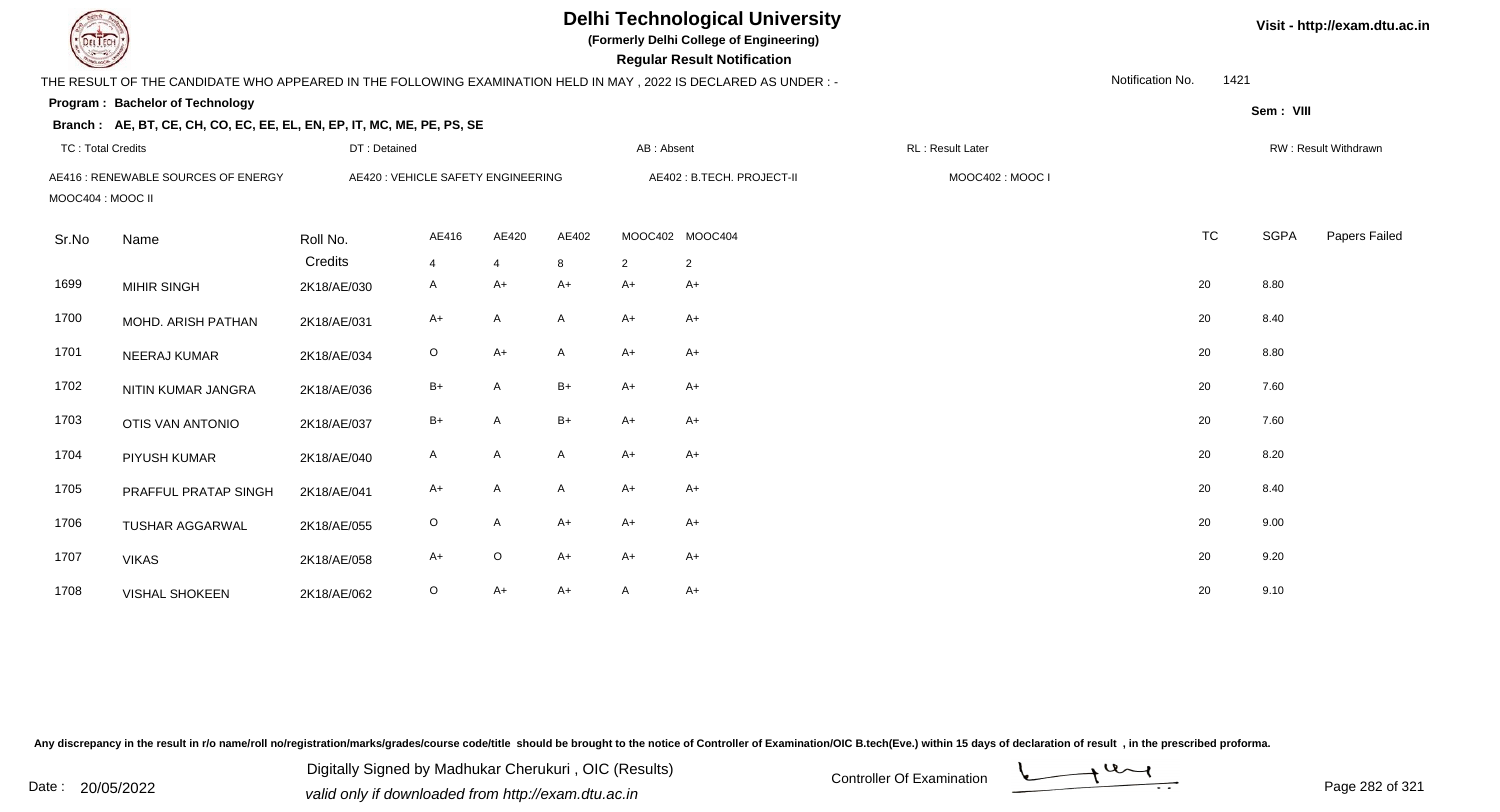| DEL TECH                            |                                                                        |                                    |                |                |         | <b>Delhi Technological University</b><br>(Formerly Delhi College of Engineering)<br><b>Regular Result Notification</b> |                           |                  |           |             | Visit - http://exam.dtu.ac.in |
|-------------------------------------|------------------------------------------------------------------------|------------------------------------|----------------|----------------|---------|------------------------------------------------------------------------------------------------------------------------|---------------------------|------------------|-----------|-------------|-------------------------------|
|                                     |                                                                        |                                    |                |                |         | THE RESULT OF THE CANDIDATE WHO APPEARED IN THE FOLLOWING EXAMINATION HELD IN MAY, 2022 IS DECLARED AS UNDER:-         |                           | Notification No. | 1421      |             |                               |
|                                     | Program: Bachelor of Technology                                        |                                    |                |                |         |                                                                                                                        |                           |                  |           | Sem: VIII   |                               |
|                                     | Branch: AE, BT, CE, CH, CO, EC, EE, EL, EN, EP, IT, MC, ME, PE, PS, SE |                                    |                |                |         |                                                                                                                        |                           |                  |           |             |                               |
| <b>TC: Total Credits</b>            |                                                                        | DT: Detained                       |                |                |         | AB: Absent                                                                                                             | <b>RL: Result Later</b>   |                  |           |             | RW: Result Withdrawn          |
|                                     | AE416 : RENEWABLE SOURCES OF ENERGY                                    | AE420 : VEHICLE SAFETY ENGINEERING |                |                |         | <b>EC416: PATTERN RECOGNITION</b>                                                                                      | AE402: B.TECH. PROJECT-II |                  |           |             |                               |
| Sr.No                               | Name                                                                   | Roll No.                           | AE416          | AE420          | EC416   | AE402                                                                                                                  |                           |                  | <b>TC</b> | <b>SGPA</b> | Papers Failed                 |
|                                     |                                                                        | Credits                            | $\overline{4}$ | $\overline{4}$ | 4       | 8                                                                                                                      |                           |                  |           |             |                               |
| 1709                                | CHINMAY FAUZDAR                                                        | 2K18/AE/018                        | $\circ$        | $A+$           | $A+$    | $\circ$                                                                                                                |                           | 20               |           | 9.60        |                               |
| AE416 : RENEWABLE SOURCES OF ENERGY |                                                                        | AE420 : VEHICLE SAFETY ENGINEERING |                |                |         | EE442 : ROBOTICS AND MACHINE VISION                                                                                    | AE402: B.TECH. PROJECT-II |                  |           |             |                               |
| Sr.No                               | Name                                                                   | Roll No.<br>Credits                | AE416          | AE420          | EE442   | AE402                                                                                                                  |                           |                  | <b>TC</b> | <b>SGPA</b> | Papers Failed                 |
|                                     |                                                                        |                                    | $\overline{4}$ | 4              | 4       | 8                                                                                                                      |                           |                  |           |             |                               |
| 1710                                | <b>KRISHNA CHOUDHARY</b>                                               | 2K18/AE/027                        | $A+$           | $A+$           | $\circ$ | $\overline{A}$                                                                                                         |                           | 20               |           | 8.80        |                               |
|                                     | AE416 : RENEWABLE SOURCES OF ENERGY                                    | AE420 : VEHICLE SAFETY ENGINEERING |                |                |         | EP410 : ROBOTIC ENGINEERING                                                                                            | AE402: B.TECH. PROJECT-II |                  |           |             |                               |
| Sr.No                               | Name                                                                   | Roll No.                           | AE416          | AE420          | EP410   | AE402                                                                                                                  |                           |                  | <b>TC</b> | <b>SGPA</b> | <b>Papers Failed</b>          |
|                                     |                                                                        | Credits                            | $\overline{4}$ | $\overline{4}$ | 4       | 8                                                                                                                      |                           |                  |           |             |                               |
| 1711                                | <b>SACHIN YADAV</b>                                                    | 2K18/AE/046                        | A              | A              | A       | $A+$                                                                                                                   |                           | 20               |           | 8.40        |                               |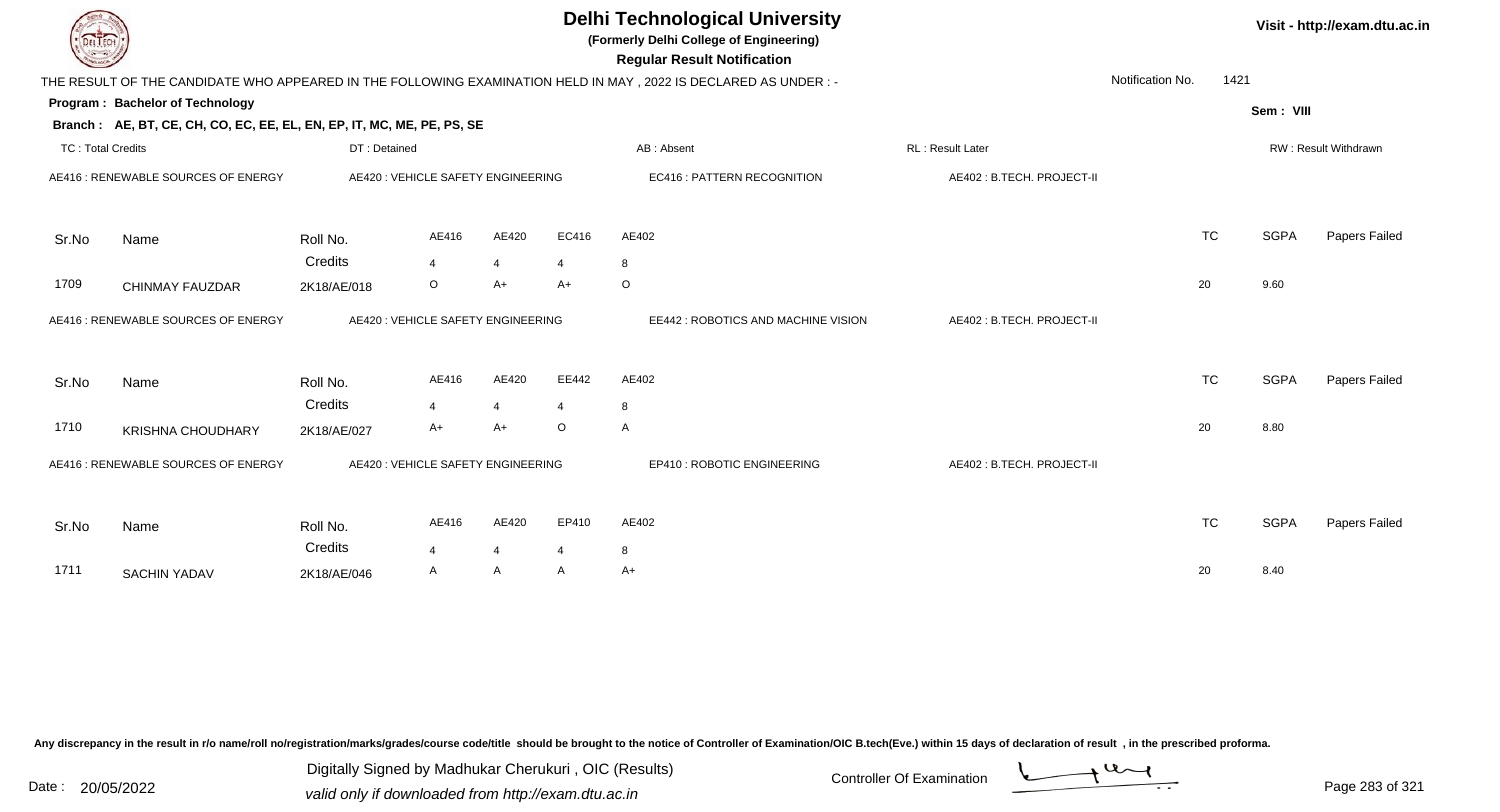| DEL TECH                 |                                                                        |                                                       |                                    |                |                | <b>Delhi Technological University</b><br>(Formerly Delhi College of Engineering)<br><b>Regular Result Notification</b>                                                                                                         |                           |                               |           |             | Visit - http://exam.dtu.ac.in |
|--------------------------|------------------------------------------------------------------------|-------------------------------------------------------|------------------------------------|----------------|----------------|--------------------------------------------------------------------------------------------------------------------------------------------------------------------------------------------------------------------------------|---------------------------|-------------------------------|-----------|-------------|-------------------------------|
|                          |                                                                        |                                                       |                                    |                |                | THE RESULT OF THE CANDIDATE WHO APPEARED IN THE FOLLOWING EXAMINATION HELD IN MAY, 2022 IS DECLARED AS UNDER :-                                                                                                                |                           | Notification No.              | 1421      |             |                               |
|                          | Program: Bachelor of Technology                                        |                                                       |                                    |                |                |                                                                                                                                                                                                                                |                           |                               |           | Sem: VIII   |                               |
|                          | Branch: AE, BT, CE, CH, CO, EC, EE, EL, EN, EP, IT, MC, ME, PE, PS, SE |                                                       |                                    |                |                |                                                                                                                                                                                                                                |                           |                               |           |             |                               |
| <b>TC: Total Credits</b> |                                                                        | DT: Detained                                          |                                    |                |                | AB: Absent                                                                                                                                                                                                                     | RL: Result Later          |                               |           |             | RW: Result Withdrawn          |
|                          | AE416 : RENEWABLE SOURCES OF ENERGY                                    |                                                       | AE420 : VEHICLE SAFETY ENGINEERING |                |                | IT404 : BIG DATA ANALYTICS                                                                                                                                                                                                     | AE402: B.TECH. PROJECT-II |                               |           |             |                               |
| Sr.No                    | Name                                                                   | Roll No.                                              | AE416                              | AE420          | <b>IT404</b>   | AE402                                                                                                                                                                                                                          |                           |                               | <b>TC</b> | <b>SGPA</b> | Papers Failed                 |
|                          |                                                                        | Credits                                               | $\overline{4}$                     | $\overline{4}$ | $\overline{4}$ | 8                                                                                                                                                                                                                              |                           |                               |           |             |                               |
| 1712                     | SHIVAM ARYAN                                                           | 2K18/AE/050                                           | $A+$                               | $A+$           | $A+$           | A                                                                                                                                                                                                                              |                           | 20                            |           | 8.60        |                               |
| 1713                     | <b>VINAY</b>                                                           | 2K18/AE/060                                           | $A+$                               | A              | $A+$           | A                                                                                                                                                                                                                              |                           | 20                            |           | 8.40        |                               |
|                          | AE416 : RENEWABLE SOURCES OF ENERGY                                    |                                                       | AE420 : VEHICLE SAFETY ENGINEERING |                |                | IT420 : COMPUTER VISION                                                                                                                                                                                                        | AE402: B.TECH. PROJECT-II |                               |           |             |                               |
| Sr.No                    | Name                                                                   | Roll No.                                              | AE416                              | AE420          | <b>IT420</b>   | AE402                                                                                                                                                                                                                          |                           |                               | <b>TC</b> | <b>SGPA</b> | Papers Failed                 |
|                          |                                                                        | Credits                                               | $\overline{4}$                     | $\overline{4}$ | $\overline{4}$ | 8                                                                                                                                                                                                                              |                           |                               |           |             |                               |
| 1714                     | <b>ARNAB MITRA</b>                                                     | 2K18/AE/013                                           | $A+$                               | A              | A+             | A+                                                                                                                                                                                                                             |                           | 20                            |           | 8.80        |                               |
|                          | AE416 : RENEWABLE SOURCES OF ENERGY                                    |                                                       | AE420 : VEHICLE SAFETY ENGINEERING |                |                | ME408 : COMBUSTION GENERATED POLLUTION                                                                                                                                                                                         | AE402: B.TECH. PROJECT-II |                               |           |             |                               |
| Sr.No                    | Name                                                                   | Roll No.                                              | AE416                              | AE420          | ME408          | AE402                                                                                                                                                                                                                          |                           |                               | <b>TC</b> | <b>SGPA</b> | Papers Failed                 |
|                          |                                                                        | Credits                                               | $\overline{4}$                     | 4              | 4              | 8                                                                                                                                                                                                                              |                           |                               |           |             |                               |
| 1715                     | <b>MAYANK MATHUR</b>                                                   | 2K18/AE/029                                           | A+                                 | A              | $A+$           | B+                                                                                                                                                                                                                             |                           | 20                            |           | 8.00        |                               |
| 1716                     | SAKSHAM DHIMAN                                                         | 2K18/AE/047                                           | A+                                 | A+             | A+             | O                                                                                                                                                                                                                              |                           | 20                            |           | 9.40        |                               |
| 1717                     | SAMAR PRATAP SINGH                                                     | 2K18/AE/048                                           | A                                  | Α              | A+             | $A+$                                                                                                                                                                                                                           |                           | 20                            |           | 8.60        |                               |
| 1718                     | SUKHDEEP SINGH GILL                                                    | 2K18/AE/054                                           | A+                                 | $A+$           | $A+$           | $\mathsf O$                                                                                                                                                                                                                    |                           | 20                            |           | 9.40        |                               |
|                          |                                                                        |                                                       |                                    |                |                | Any discrepancy in the result in r/o name/roll no/registration/marks/grades/course code/title should be brought to the notice of Controller of Examination/OIC B.tech(Eve.) within 15 days of declaration of result , in the p |                           |                               |           |             |                               |
|                          |                                                                        | Digitally Signed by Madhukar Cherukuri, OIC (Results) |                                    |                |                |                                                                                                                                                                                                                                | Controller Of Evemination | $\rightarrow$ 4 $\rightarrow$ |           |             |                               |

Date : 20/05/2022 Digital Digital of Microsofted Chemical Controller Of Examination Determination Page 284 of 32

Page 284 of 321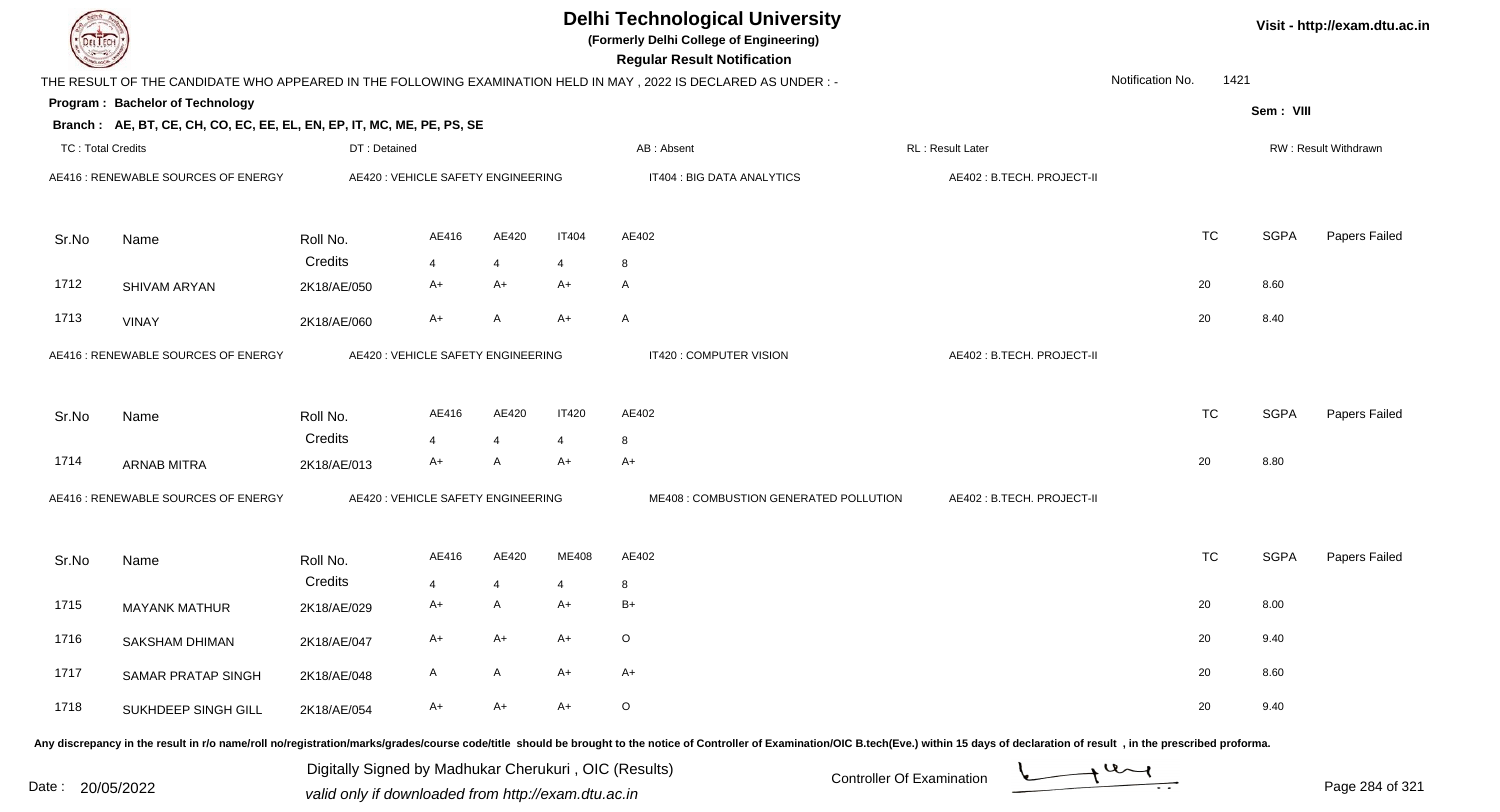| DEL TECH                 |                                                                                                                |                                      |                |                |                |                | <b>Delhi Technological University</b><br>(Formerly Delhi College of Engineering)<br><b>Regular Result Notification</b> |                           |                  |           |             | Visit - http://exam.dtu.ac.in |
|--------------------------|----------------------------------------------------------------------------------------------------------------|--------------------------------------|----------------|----------------|----------------|----------------|------------------------------------------------------------------------------------------------------------------------|---------------------------|------------------|-----------|-------------|-------------------------------|
|                          | THE RESULT OF THE CANDIDATE WHO APPEARED IN THE FOLLOWING EXAMINATION HELD IN MAY, 2022 IS DECLARED AS UNDER:- |                                      |                |                |                |                |                                                                                                                        |                           | Notification No. | 1421      |             |                               |
|                          | Program: Bachelor of Technology                                                                                |                                      |                |                |                |                |                                                                                                                        |                           |                  |           | Sem: VIII   |                               |
|                          | Branch: AE, BT, CE, CH, CO, EC, EE, EL, EN, EP, IT, MC, ME, PE, PS, SE                                         |                                      |                |                |                |                |                                                                                                                        |                           |                  |           |             |                               |
| <b>TC: Total Credits</b> |                                                                                                                | DT: Detained                         |                |                |                |                | AB: Absent                                                                                                             | RL: Result Later          |                  |           |             | RW: Result Withdrawn          |
|                          | AE416 : RENEWABLE SOURCES OF ENERGY                                                                            | AE420 : VEHICLE SAFETY ENGINEERING   |                |                |                |                | ME420: MATERIALS MANAGEMENT                                                                                            | AE402: B.TECH. PROJECT-II |                  |           |             |                               |
| Sr.No                    | Name                                                                                                           | Roll No.                             | AE416          | AE420          | ME420          | AE402          |                                                                                                                        |                           | <b>TC</b>        |           | <b>SGPA</b> | Papers Failed                 |
|                          |                                                                                                                | Credits                              | $\overline{4}$ | 4              | 4              | 8              |                                                                                                                        |                           |                  |           |             |                               |
| 1719                     | UJJWAL DEHLAN                                                                                                  | 2K18/AE/056                          | $A+$           | $A+$           | $A+$           | $A+$           |                                                                                                                        |                           | 20               |           | 9.00        |                               |
|                          | AE416 : RENEWABLE SOURCES OF ENERGY                                                                            | AE420 : VEHICLE SAFETY ENGINEERING   |                |                |                |                | PE412: SUPPLY CHAIN MANAGEMENT & VALUE<br><b>ENGINEERING</b>                                                           | AE402: B.TECH. PROJECT-II |                  |           |             |                               |
| Sr.No                    | Name                                                                                                           | Roll No.                             | AE416          | AE420          | PE412          | AE402          |                                                                                                                        |                           |                  | <b>TC</b> | <b>SGPA</b> | Papers Failed                 |
|                          |                                                                                                                | Credits                              | $\overline{4}$ | $\overline{4}$ | $\overline{4}$ | 8              |                                                                                                                        |                           |                  |           |             |                               |
| 1720                     | <b>ADITYA SHEKHAR</b>                                                                                          | 2K18/AE/005                          | $A+$           | $A+$           | A+             | A+             |                                                                                                                        |                           | 20               |           | 9.00        |                               |
| 1721                     | DEEPANSHU VERMA                                                                                                | 2K18/AE/020                          | $A+$           | $A+$           | $A+$           | $A+$           |                                                                                                                        |                           | 20               |           | 9.00        |                               |
| 1722                     | <b>ISHIT AGGARWAL</b>                                                                                          | 2K18/AE/023                          | $\mathsf{A}$   | A+             | A              | $B+$           |                                                                                                                        |                           | 20               |           | 7.80        |                               |
| MOOC404 : MOOC II        | AE416 : RENEWABLE SOURCES OF ENERGY                                                                            | CO408 : INTELLECTUAL PROPERTY RIGHTS |                |                |                |                | AE402: B.TECH. PROJECT-II                                                                                              | MOOC402: MOOC I           |                  |           |             |                               |
| Sr.No                    | Name                                                                                                           | Roll No.                             | AE416          | CO408          | AE402          |                | MOOC402 MOOC404                                                                                                        |                           | <b>TC</b>        |           | <b>SGPA</b> | Papers Failed                 |
|                          |                                                                                                                | Credits                              | $\overline{4}$ | $\overline{4}$ | 8              | $\overline{2}$ | $\overline{2}$                                                                                                         |                           |                  |           |             |                               |
| 1723                     | SARTHAK THAREJA                                                                                                | 2K18/AE/049                          | $\circ$        | $A+$           | A              | $A+$           | $A+$                                                                                                                   |                           | 20               |           | 8.80        |                               |
| 1724                     | SHWETANG BAHADUR                                                                                               | 2K18/AE/053                          | $\circ$        | A+             | A+             | A+             | A+                                                                                                                     |                           | 20               |           | 9.20        |                               |

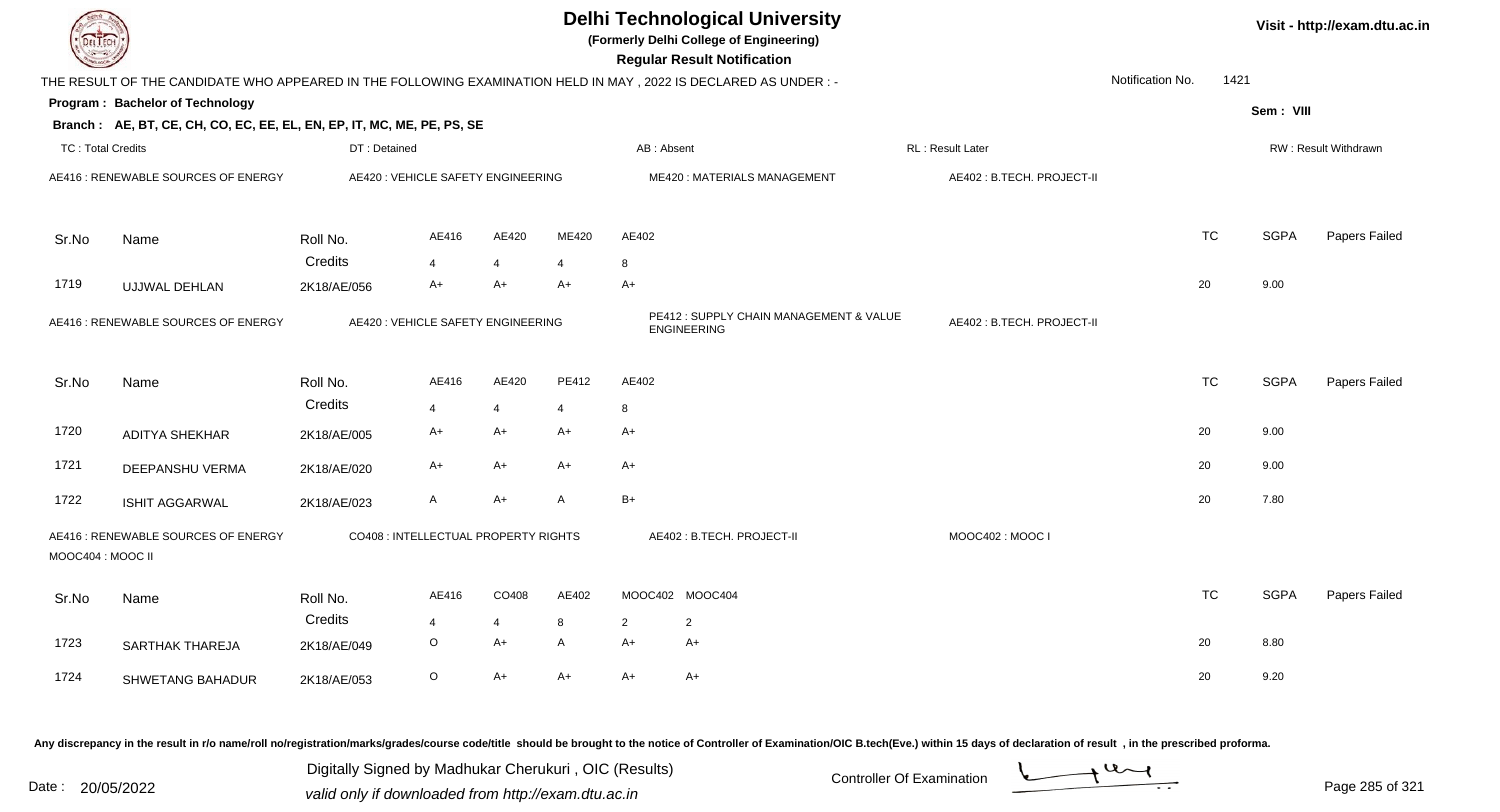| <b>DELTECH</b>                                           |                                                                                                                |                                  |                |                                                               | <b>Delhi Technological University</b><br>(Formerly Delhi College of Engineering)<br><b>Regular Result Notification</b> |       |                           |  |                  |                             | Visit - http://exam.dtu.ac.in |  |  |
|----------------------------------------------------------|----------------------------------------------------------------------------------------------------------------|----------------------------------|----------------|---------------------------------------------------------------|------------------------------------------------------------------------------------------------------------------------|-------|---------------------------|--|------------------|-----------------------------|-------------------------------|--|--|
|                                                          | THE RESULT OF THE CANDIDATE WHO APPEARED IN THE FOLLOWING EXAMINATION HELD IN MAY, 2022 IS DECLARED AS UNDER:- |                                  |                |                                                               |                                                                                                                        |       |                           |  | Notification No. | 1421                        |                               |  |  |
|                                                          | Program: Bachelor of Technology                                                                                |                                  |                |                                                               |                                                                                                                        |       |                           |  |                  | Sem: VIII                   |                               |  |  |
|                                                          | Branch: AE, BT, CE, CH, CO, EC, EE, EL, EN, EP, IT, MC, ME, PE, PS, SE                                         |                                  |                |                                                               |                                                                                                                        |       |                           |  |                  |                             |                               |  |  |
| TC: Total Credits                                        |                                                                                                                | DT: Detained                     |                |                                                               | AB: Absent<br><b>RL</b> : Result Later                                                                                 |       |                           |  |                  | <b>RW: Result Withdrawn</b> |                               |  |  |
| AE416 : RENEWABLE SOURCES OF ENERGY<br>MOOC404 : MOOC II |                                                                                                                | EC412 : MACHINE LEARNING         |                | AE402: B.TECH. PROJECT-II<br>MOOC402: MOOC I                  |                                                                                                                        |       |                           |  |                  |                             |                               |  |  |
| Sr.No                                                    | Name                                                                                                           | Roll No.                         | AE416          | EC412                                                         | AE402                                                                                                                  |       | MOOC402 MOOC404           |  | <b>TC</b>        | <b>SGPA</b>                 | Papers Failed                 |  |  |
|                                                          |                                                                                                                | Credits                          | $\overline{4}$ | $\overline{4}$                                                | 8                                                                                                                      | 2     | $\overline{2}$            |  |                  |                             |                               |  |  |
| 1725                                                     | SHOURABH MISHRA                                                                                                | 2K18/AE/052                      | O              | $A+$                                                          | $B+$                                                                                                                   | $A+$  | $A+$                      |  | 20               | 8.40                        |                               |  |  |
| AE416 : RENEWABLE SOURCES OF ENERGY<br>MOOC404 : MOOC II |                                                                                                                | <b>EE448: BIG DATA ANALYTICS</b> |                | AE402: B.TECH. PROJECT-II                                     |                                                                                                                        |       | MOOC402: MOOC I           |  |                  |                             |                               |  |  |
| Sr.No                                                    | Name                                                                                                           | Roll No.                         | AE416          | EE448                                                         | AE402                                                                                                                  |       | MOOC402 MOOC404           |  | <b>TC</b>        | <b>SGPA</b>                 | Papers Failed                 |  |  |
|                                                          |                                                                                                                | Credits                          | $\overline{4}$ | $\overline{4}$                                                | 8                                                                                                                      | 2     | 2                         |  |                  |                             |                               |  |  |
| 1726                                                     | RAJAT SRIVASTAVA                                                                                               | 2K18/AE/043                      | A              | A                                                             | $B+$                                                                                                                   | $A+$  | A                         |  | 20               | 7.70                        |                               |  |  |
| AE420 : VEHICLE SAFETY ENGINEERING                       |                                                                                                                | CO414 : BIG DATA ANALYTICS       |                | PE412 : SUPPLY CHAIN MANAGEMENT & VALUE<br><b>ENGINEERING</b> |                                                                                                                        |       | AE402: B.TECH. PROJECT-II |  |                  |                             |                               |  |  |
| Sr.No                                                    | Name                                                                                                           | Roll No.<br>Credits              | AE420          | CO414                                                         | PE412                                                                                                                  | AE402 |                           |  | <b>TC</b>        | <b>SGPA</b>                 | Papers Failed                 |  |  |
|                                                          |                                                                                                                |                                  | 4              | $\overline{4}$                                                | 4                                                                                                                      | 8     |                           |  |                  |                             |                               |  |  |
| 1727                                                     | PANKAJ PAL                                                                                                     | 2K18/AE/038                      | A              | A                                                             | $B+$                                                                                                                   | A     |                           |  | 20               | 7.80                        |                               |  |  |

Digitally Signed by Madhukar Cherukuri, OIC (Results)<br>Date : 20/05/2022 valid only if downloaded from http://oxam.dtu.ac.in Digitally Signed by Madhukar Cherukuri , OIC (Results)

valid only if downloaded from http://exam.dtu.ac.in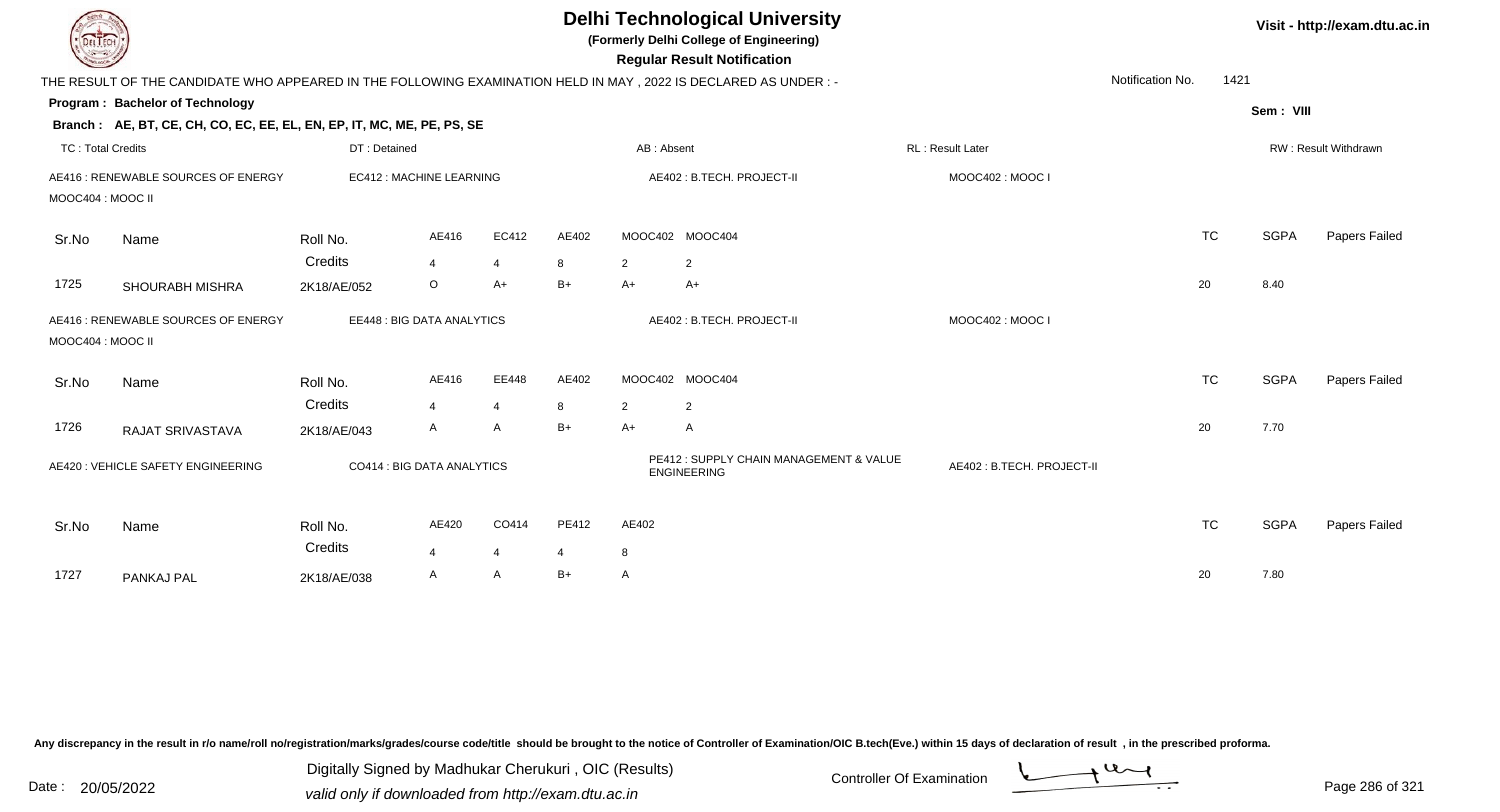| <b>DELTECH</b>                                         |                                                                                                                |                                                               |                |                |                                              |                | <b>Delhi Technological University</b><br>(Formerly Delhi College of Engineering)<br><b>Regular Result Notification</b> |                  |                      | Visit - http://exam.dtu.ac.in |             |               |
|--------------------------------------------------------|----------------------------------------------------------------------------------------------------------------|---------------------------------------------------------------|----------------|----------------|----------------------------------------------|----------------|------------------------------------------------------------------------------------------------------------------------|------------------|----------------------|-------------------------------|-------------|---------------|
|                                                        | THE RESULT OF THE CANDIDATE WHO APPEARED IN THE FOLLOWING EXAMINATION HELD IN MAY, 2022 IS DECLARED AS UNDER:- |                                                               |                |                |                                              |                |                                                                                                                        |                  | Notification No.     | 1421                          |             |               |
|                                                        | Program: Bachelor of Technology                                                                                |                                                               |                |                |                                              |                |                                                                                                                        |                  |                      |                               | Sem: VIII   |               |
|                                                        | Branch: AE, BT, CE, CH, CO, EC, EE, EL, EN, EP, IT, MC, ME, PE, PS, SE                                         |                                                               |                |                |                                              |                |                                                                                                                        |                  |                      |                               |             |               |
| <b>TC: Total Credits</b>                               |                                                                                                                | DT: Detained                                                  |                |                | AB: Absent                                   |                |                                                                                                                        | RL: Result Later | RW: Result Withdrawn |                               |             |               |
| AE420 : VEHICLE SAFETY ENGINEERING                     |                                                                                                                | EE448 : BIG DATA ANALYTICS                                    |                |                | AE402: B.TECH. PROJECT-II<br>MOOC402: MOOC I |                |                                                                                                                        |                  |                      |                               |             |               |
| MOOC404 : MOOC II                                      |                                                                                                                |                                                               |                |                |                                              |                |                                                                                                                        |                  |                      |                               |             |               |
| Sr.No                                                  | Name                                                                                                           | Roll No.                                                      | AE420          | EE448          | AE402                                        |                | MOOC402 MOOC404                                                                                                        |                  |                      | <b>TC</b>                     | <b>SGPA</b> | Papers Failed |
|                                                        |                                                                                                                | Credits                                                       | 4              | $\overline{4}$ | 8                                            | 2              | 2                                                                                                                      |                  |                      |                               |             |               |
| 1728                                                   | <b>ABHISHEK ARORA</b>                                                                                          | 2K18/AE/003                                                   | A+             | $B+$           | O                                            | A+             | $A+$                                                                                                                   |                  |                      | 20                            | 9.00        |               |
| AE420 : VEHICLE SAFETY ENGINEERING                     |                                                                                                                | IT404 : BIG DATA ANALYTICS                                    |                |                | AE402: B.TECH. PROJECT-II                    |                |                                                                                                                        | MOOC402: MOOC I  |                      |                               |             |               |
| MOOC404 : MOOC II                                      |                                                                                                                |                                                               |                |                |                                              |                |                                                                                                                        |                  |                      |                               |             |               |
| Sr.No                                                  | Name                                                                                                           | Roll No.                                                      | AE420          | <b>IT404</b>   | AE402                                        |                | MOOC402 MOOC404                                                                                                        |                  |                      | <b>TC</b>                     | <b>SGPA</b> | Papers Failed |
|                                                        |                                                                                                                | Credits                                                       | $\Delta$       | $\overline{4}$ | 8                                            | 2              | $\overline{2}$                                                                                                         |                  |                      |                               |             |               |
| 1729                                                   | YASH VARDHAN GUPTA                                                                                             | 2K18/AE/064                                                   | A              | O              |                                              | A+             | $A+$                                                                                                                   |                  |                      | 12                            | 5.40        |               |
| AE420 : VEHICLE SAFETY ENGINEERING<br>MOOC404: MOOC II |                                                                                                                | PE412 : SUPPLY CHAIN MANAGEMENT & VALUE<br><b>ENGINEERING</b> |                |                | AE402: B.TECH. PROJECT-II                    |                | MOOC402: MOOC I                                                                                                        |                  |                      |                               |             |               |
| Sr.No                                                  | Name                                                                                                           | Roll No.                                                      | AE420          | PE412          | AE402                                        |                | MOOC402 MOOC404                                                                                                        |                  |                      | <b>TC</b>                     | <b>SGPA</b> | Papers Failed |
|                                                        |                                                                                                                | Credits                                                       | $\overline{4}$ | $\overline{4}$ | 8                                            | $\overline{2}$ | $\overline{2}$                                                                                                         |                  |                      |                               |             |               |
| 1730                                                   | <b>ARCHIT MITTAL</b>                                                                                           | 2K18/AE/012                                                   | $\circ$        | $A+$           | A+                                           | A+             | A+                                                                                                                     |                  |                      | 20                            | 9.20        |               |
| 1731                                                   | <b>VIKRAM NARULA</b>                                                                                           | 2K18/AE/059                                                   | A+             | $A+$           | $\circ$                                      | $A+$           | A+                                                                                                                     |                  |                      | 20                            | 9.40        |               |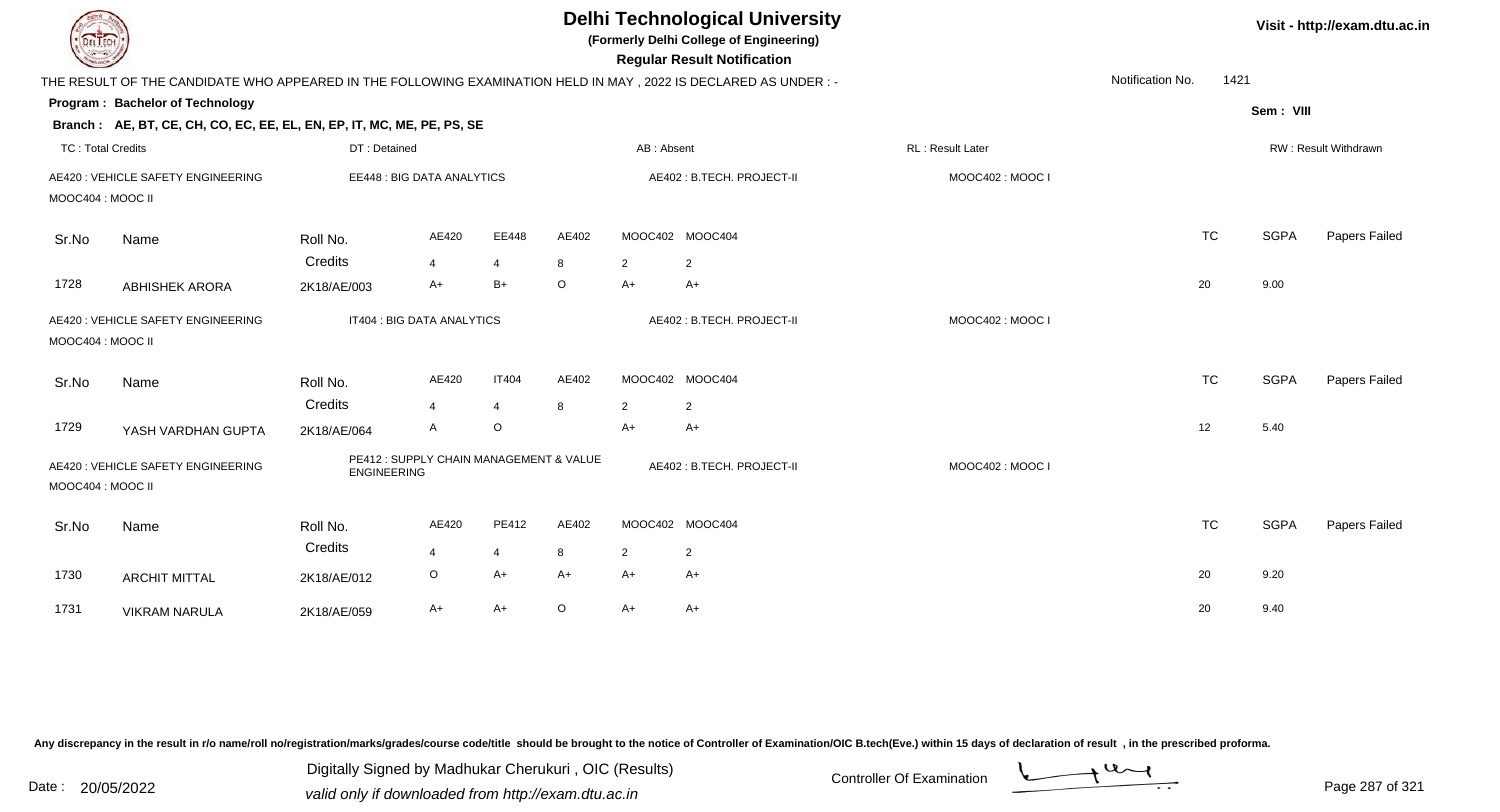| <b>DELTECH</b>                                   |                                                                                                                 |                         |                             |                |                           | <b>Delhi Technological University</b><br>(Formerly Delhi College of Engineering)<br><b>Regular Result Notification</b> | Visit - http://exam.dtu.ac.in |                                        |                          |             |               |
|--------------------------------------------------|-----------------------------------------------------------------------------------------------------------------|-------------------------|-----------------------------|----------------|---------------------------|------------------------------------------------------------------------------------------------------------------------|-------------------------------|----------------------------------------|--------------------------|-------------|---------------|
|                                                  | THE RESULT OF THE CANDIDATE WHO APPEARED IN THE FOLLOWING EXAMINATION HELD IN MAY, 2022 IS DECLARED AS UNDER :- |                         |                             |                |                           |                                                                                                                        |                               |                                        | Notification No.<br>1421 |             |               |
|                                                  | Program: Bachelor of Technology                                                                                 |                         |                             |                |                           |                                                                                                                        |                               |                                        |                          | Sem: VIII   |               |
|                                                  | Branch: AE, BT, CE, CH, CO, EC, EE, EL, EN, EP, IT, MC, ME, PE, PS, SE                                          |                         |                             |                |                           |                                                                                                                        |                               |                                        |                          |             |               |
| <b>TC: Total Credits</b>                         |                                                                                                                 | DT: Detained            |                             |                | AB: Absent                |                                                                                                                        |                               | RL: Result Later                       | RW: Result Withdrawn     |             |               |
| PT410 : MEMBRANE TECHNOLOGY<br>MOOC404 : MOOC II |                                                                                                                 | PT414 : FOOD TECHNOLOGY |                             |                | AE402: B.TECH. PROJECT-II |                                                                                                                        | MOOC402: MOOC I               |                                        |                          |             |               |
| Sr.No                                            | Name                                                                                                            | Roll No.                | PT410                       | PT414          | AE402                     |                                                                                                                        | MOOC402 MOOC404               |                                        | <b>TC</b>                | <b>SGPA</b> | Papers Failed |
|                                                  |                                                                                                                 | Credits                 | 4                           | $\overline{4}$ | 8                         | $\overline{2}$                                                                                                         | $\overline{2}$                |                                        |                          |             |               |
| 1732                                             | <b>VIBHORE</b>                                                                                                  | 2K18/AE/057             | A+                          | $A+$           | $\mathsf{A}$              | $A+$                                                                                                                   | $A+$                          |                                        | 20                       | 8.60        |               |
|                                                  | EE450 : CLOUD COMPUTING FUNDAMENTALS                                                                            |                         | PT410 : MEMBRANE TECHNOLOGY |                |                           |                                                                                                                        | PT402: B.TECH. PROJECT-II     | PT404 : POLYMER PRODUCT AND DIE DESIGN |                          |             |               |
| Sr.No                                            | Name                                                                                                            | Roll No.                | EE450                       | PT410          | PT402                     | PT404                                                                                                                  |                               |                                        | <b>TC</b>                | <b>SGPA</b> | Papers Failed |
|                                                  |                                                                                                                 | Credits                 | $\overline{4}$              | 4              | 8                         | $\overline{4}$                                                                                                         |                               |                                        |                          |             |               |
| 1733                                             | <b>TUSHAR MEHRA</b>                                                                                             | 2K18/PS/048             | A+                          | $\mathsf O$    | $A+$                      | $A+$                                                                                                                   |                               |                                        | 20                       | 9.20        |               |
|                                                  | HU306: Money, Banking and Finance                                                                               |                         |                             |                |                           |                                                                                                                        |                               |                                        |                          |             |               |
| Sr.No                                            | Name                                                                                                            | Roll No.                | HU306                       |                |                           |                                                                                                                        |                               |                                        | <b>TC</b>                | <b>SGPA</b> | Papers Failed |
|                                                  |                                                                                                                 | Credits                 | $\overline{4}$              |                |                           |                                                                                                                        |                               |                                        |                          |             |               |
| 1734                                             | RISHABH SURANA                                                                                                  | 2K16/PS/36              |                             |                |                           |                                                                                                                        |                               |                                        | $\mathbf 0$              | 0.00        |               |

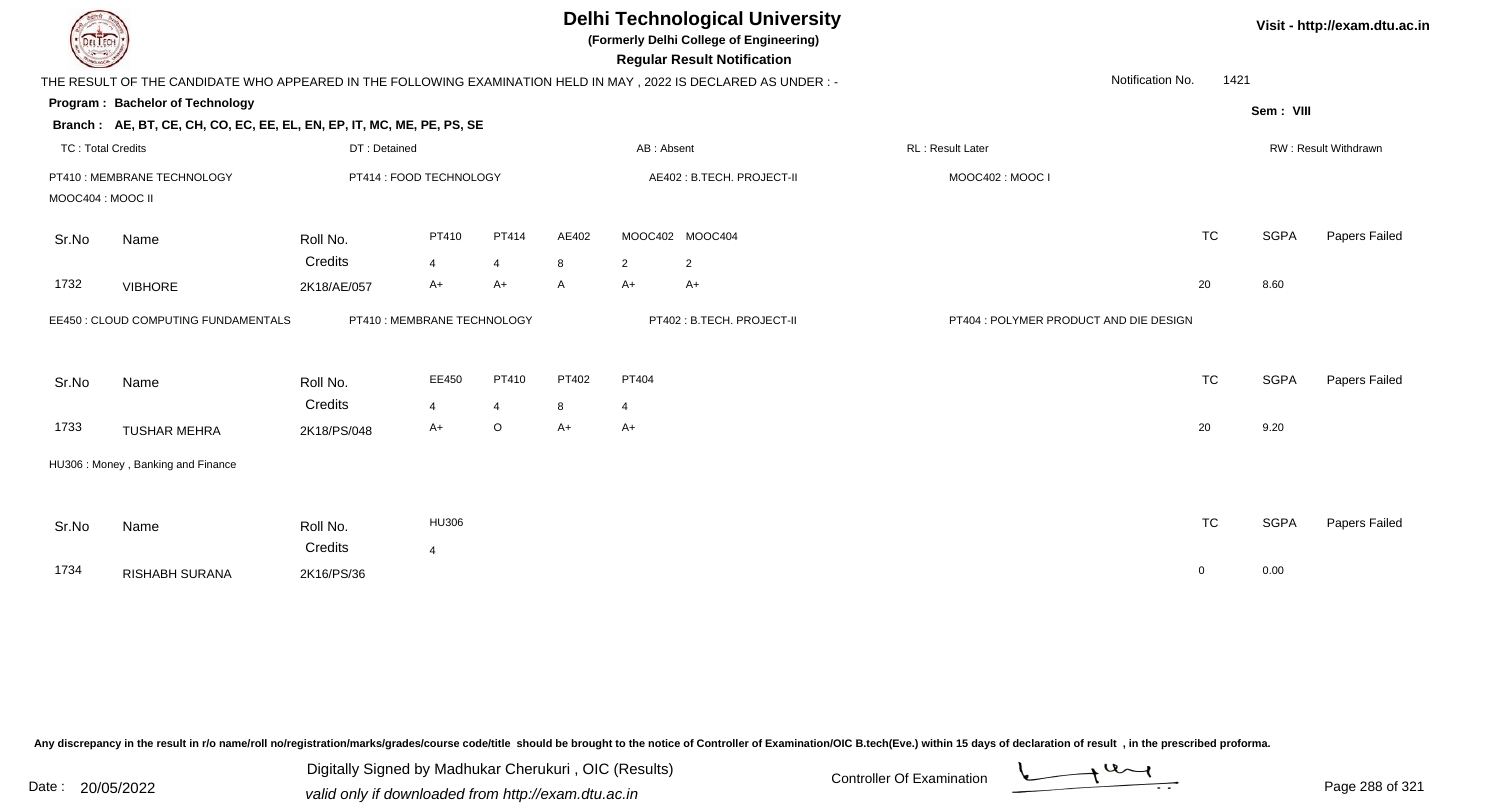**(Formerly Delhi College of Engineering)**

**Visit - http://exam.dtu.ac.in**

 **Regular Result Notification**

|                   | THE RESULT OF THE CANDIDATE WHO APPEARED IN THE FOLLOWING EXAMINATION HELD IN MAY, 2022 IS DECLARED AS UNDER: - |                            |       |       |       |            |                                        |                          | Notification No. | 1421 |             |                       |
|-------------------|-----------------------------------------------------------------------------------------------------------------|----------------------------|-------|-------|-------|------------|----------------------------------------|--------------------------|------------------|------|-------------|-----------------------|
|                   | Program: Bachelor of Technology                                                                                 |                            |       |       |       |            |                                        |                          |                  |      | Sem: VIII   |                       |
|                   | Branch: AE, BT, CE, CH, CO, EC, EE, EL, EN, EP, IT, MC, ME, PE, PS, SE                                          |                            |       |       |       |            |                                        |                          |                  |      |             |                       |
| TC: Total Credits |                                                                                                                 | DT: Detained               |       |       |       | AB: Absent |                                        | <b>RL</b> : Result Later |                  |      |             | RW : Result Withdrawn |
| MOOC404 : MOOC II | PT410 : MEMBRANE TECHNOLOGY                                                                                     | PT402 : B.TECH. PROJECT-II |       |       |       |            | PT404 : POLYMER PRODUCT AND DIE DESIGN | MOOC402 : MOOC I         |                  |      |             |                       |
| Sr.No             | Name                                                                                                            | Roll No.                   | PT410 | PT402 | PT404 |            | MOOC402 MOOC404                        |                          |                  | TC   | <b>SGPA</b> | Papers Failed         |
|                   |                                                                                                                 | Credits                    |       | 8     | 4     |            | $\overline{2}$                         |                          |                  |      |             |                       |
| 1735              | <b>SHIVAM MISHRA</b>                                                                                            | 2K18/PS/043                | A+    | A+    | $A+$  | A+         | A+                                     |                          | 20               |      | 9.00        |                       |
|                   |                                                                                                                 |                            |       |       |       |            |                                        |                          |                  |      |             |                       |

Any discrepancy in the result in r/o name/roll no/registration/marks/grades/course code/title should be brought to the notice of Controller of Examination/OIC B.tech(Eve.) within 15 days of declaration of result, in the pr

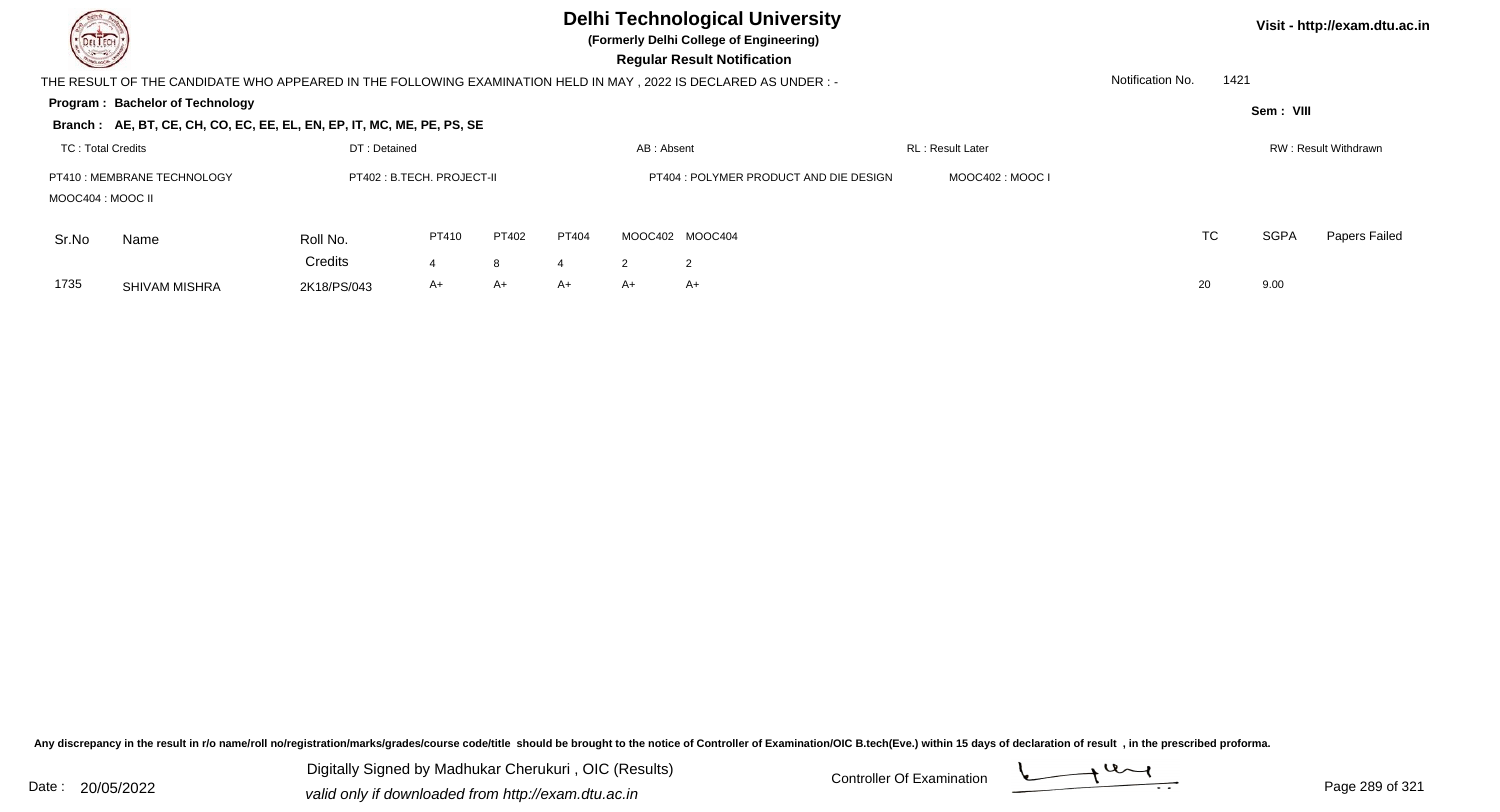

# **Delhi Technological University**

**(Formerly Delhi College of Engineering)**

 **Regular Result Notification**

## THE RESULT OF THE CANDIDATE WHO APPEARED IN THE FOLLOWING EXAMINATION HELD IN MAY , 2022 IS DECLARED AS UNDER : -

DT : Detained

Notification No.1421

**Sem : VIII**

**Visit - http://exam.dtu.ac.in**

#### **Program : Bachelor of Technology**

#### **Branch : AE, BT, CE, CH, CO, EC, EE, EL, EN, EP, IT, MC, ME, PE, PS, SE**

|                         |                                                  |                |                |                         |                            |                                  |                                        | RW: Result Withdrawn |
|-------------------------|--------------------------------------------------|----------------|----------------|-------------------------|----------------------------|----------------------------------|----------------------------------------|----------------------|
|                         |                                                  |                |                |                         | PT402 : B.TECH. PROJECT-II |                                  |                                        |                      |
| Name                    | Roll No.                                         | PT410          | PT414          | PT402                   | PT404                      | <b>TC</b>                        | <b>SGPA</b>                            | Papers Failed        |
|                         | Credits                                          | $\overline{4}$ | $\overline{4}$ | 8                       | $\overline{4}$             |                                  |                                        |                      |
| KUNAL GOYAL             | 2K17/PS/31                                       | $A+$           | $A+$           | $A+$                    | A                          | 20                               | 8.80                                   |                      |
| <b>ABHISHEK TAKKHI</b>  | 2K18/PS/003                                      | $\mathsf{A}$   | A              | $A+$                    | $A+$                       | 20                               | 8.60                                   |                      |
| <b>ADARSH TIWARI</b>    | 2K18/PS/004                                      | A+             | $A+$           | $\, {\sf B}$            | A                          | 20                               | 7.60                                   |                      |
| ADITYA PRATAP GUPTA     | 2K18/PS/005                                      | $A+$           | A              | $B+$                    | $\circ$                    | 20                               | 8.20                                   |                      |
| AKASH CHOWDHARY         | 2K18/PS/006                                      | $A+$           | $A+$           | $A+$                    | $A+$                       | 20                               | 9.00                                   |                      |
| <b>AKASH RAI</b>        | 2K18/PS/007                                      | A              | A              | $B+$                    | $A+$                       | 20                               | 7.80                                   |                      |
| <b>AMIT KUMAR</b>       | 2K18/PS/008                                      | A+             | A+             | $A+$                    | $A+$                       | 20                               | 9.00                                   |                      |
| ANISH CHANDWANI         | 2K18/PS/009                                      | $A+$           | $A+$           | $B+$                    | $\circ$                    | 20                               | 8.40                                   |                      |
| <b>ARJUN TYAGI</b>      | 2K18/PS/013                                      | $\mathsf O$    | $\circ$        | $\mathsf O$             | $\circ$                    | 20                               | 10.00                                  |                      |
| ARKYA JYOTI BAGCHI      | 2K18/PS/014                                      | A+             | A+             | $A+$                    | $\circ$                    | 20                               | 9.20                                   |                      |
| <b>GAURAV CHAUDHARY</b> | 2K18/PS/016                                      | $A+$           | A+             | A                       | $A+$                       | 20                               | 8.60                                   |                      |
| <b>HARSH SHARMA</b>     | 2K18/PS/017                                      | A+             | A              | $B+$                    | A                          | 20                               | 7.80                                   |                      |
| JAWAD IQBAL             | 2K18/PS/018                                      | $\circ$        | $\circ$        | $\mathsf O$             | $\circ$                    | 20                               | 10.00                                  |                      |
|                         | TC: Total Credits<br>PT410 : MEMBRANE TECHNOLOGY |                | DT : Detained  | PT414 : FOOD TECHNOLOGY |                            | AB : Absent<br>RL : Result Later | PT404 : POLYMER PRODUCT AND DIE DESIGN |                      |

Any discrepancy in the result in r/o name/roll no/registration/marks/grades/course code/title should be brought to the notice of Controller of Examination/OIC B.tech(Eve.) within 15 days of declaration of result, in the pr

Date : 20/05/2022 Digital Digital of Microsofted Chemical Controller Of Examination Determination Page 290 of 32 Digitally Signed by Madhukar Cherukuri , OIC (Results)

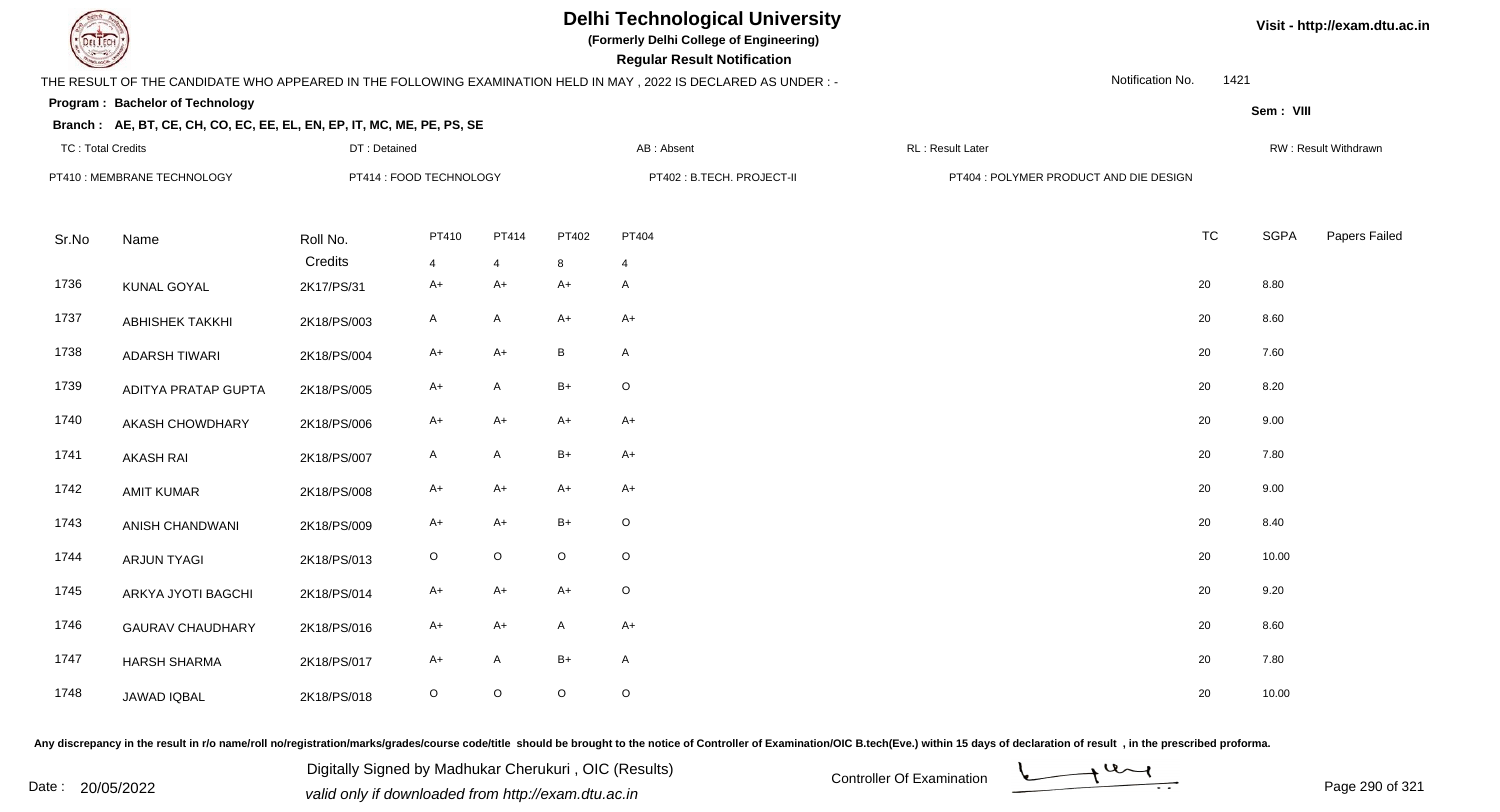

# **Delhi Technological University**

**(Formerly Delhi College of Engineering)**

 **Regular Result Notification**

## THE RESULT OF THE CANDIDATE WHO APPEARED IN THE FOLLOWING EXAMINATION HELD IN MAY , 2022 IS DECLARED AS UNDER : -

DT : Detained

Notification No.1421

**Sem : VIII**

#### **Program : Bachelor of Technology**

#### **Branch : AE, BT, CE, CH, CO, EC, EE, EL, EN, EP, IT, MC, ME, PE, PS, SE**

| TC: Total Credits |                             | DT : Detained |                         |                 |               | AB : Absent                | RL : Result Later |                                        |             | RW : Result Withdrawn |
|-------------------|-----------------------------|---------------|-------------------------|-----------------|---------------|----------------------------|-------------------|----------------------------------------|-------------|-----------------------|
|                   | PT410 : MEMBRANE TECHNOLOGY |               | PT414 : FOOD TECHNOLOGY |                 |               | PT402 : B.TECH. PROJECT-II |                   | PT404 : POLYMER PRODUCT AND DIE DESIGN |             |                       |
| Sr.No             | Name                        | Roll No.      | PT410                   | PT414           | PT402         | PT404                      |                   | <b>TC</b>                              | <b>SGPA</b> | Papers Failed         |
|                   |                             | Credits       | $\overline{4}$          | $\overline{4}$  | 8             | 4                          |                   |                                        |             |                       |
| 1749              | KAVISH                      | 2K18/PS/019   | A                       | A               | $\mathsf{B}+$ | $A+$                       |                   | 20                                     | 7.80        |                       |
| 1750              | <b>KIRAN</b>                | 2K18/PS/020   | A+                      | A+              | $\mathsf{A}$  | $A+$                       |                   | 20                                     | 8.60        |                       |
| 1751              | <b>KSHITIZ SINDHWANI</b>    | 2K18/PS/021   | A+                      | A+              | $A+$          | $A+$                       |                   | 20                                     | 9.00        |                       |
| 1752              | <b>MANISH KUMAR</b>         | 2K18/PS/023   | $A+$                    | $B+$            | $B+$          | $B+$                       |                   | 20                                     | 7.40        |                       |
| 1753              | <b>MANSI DHIMAN</b>         | 2K18/PS/025   | $A+$                    | $A+$            | $B+$          | $A+$                       |                   | 20                                     | 8.20        |                       |
| 1754              | <b>MOHIT YADAV</b>          | 2K18/PS/026   | $\mathsf O$             | $A+$            | $B+$          | $\mathsf O$                |                   | 20                                     | 8.60        |                       |
| 1755              | NIHIT MAND                  | 2K18/PS/027   | A+                      | $A+$            | $B+$          | $A+$                       |                   | 20                                     | 8.20        |                       |
| 1756              | NISHANT GOEL                | 2K18/PS/028   | $\mathbf C$             | $\, {\bf B} \,$ | ${\bf C}$     | $\mathsf{A}$               |                   | 20                                     | 5.80        |                       |
| 1757              | PANKHUDEE GUPTA             | 2K18/PS/029   | $\mathsf{A}$            | A               | A             | $A+$                       |                   | 20                                     | 8.20        |                       |
| 1758              | PARTH THAKUR                | 2K18/PS/030   | A+                      | $A+$            | $B+$          | $\circ$                    |                   | 20                                     | 8.40        |                       |
| 1759              | PIYUSH YADAV                | 2K18/PS/031   | $A+$                    | A+              | A             | $A+$                       |                   | 20                                     | 8.60        |                       |
| 1760              | PRABJOT SINGH               | 2K18/PS/032   | A+                      | A+              | $A+$          | $\circ$                    |                   | 20                                     | 9.20        |                       |
| 1761              | RAGHAV MALHOTRA             | 2K18/PS/034   | $A+$                    | $A+$            | A             | $A+$                       |                   | 20                                     | 8.60        |                       |

Any discrepancy in the result in r/o name/roll no/registration/marks/grades/course code/title should be brought to the notice of Controller of Examination/OIC B.tech(Eve.) within 15 days of declaration of result, in the pr

Date : 20/05/2022 Digital Digital of Microsofted Chemical Controller Of Examination Determination Page 291 of 32 Digitally Signed by Madhukar Cherukuri , OIC (Results)



**Visit - http://exam.dtu.ac.in**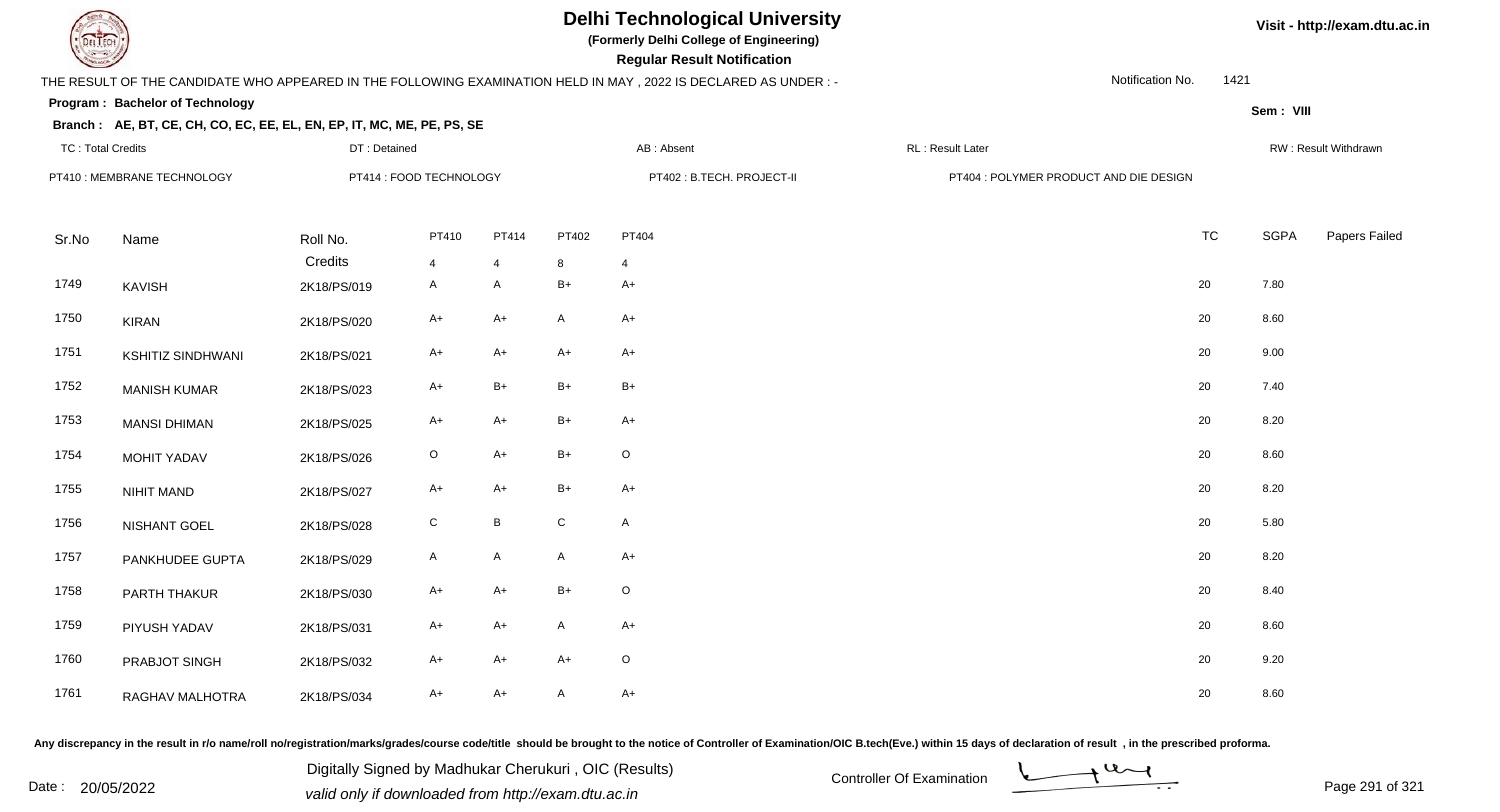

# **Delhi Technological University**

**(Formerly Delhi College of Engineering)**

 **Regular Result Notification**

## THE RESULT OF THE CANDIDATE WHO APPEARED IN THE FOLLOWING EXAMINATION HELD IN MAY , 2022 IS DECLARED AS UNDER : -

DT : Detained

Notification No.1421

**Sem : VIII**

#### **Program : Bachelor of Technology**

#### **Branch : AE, BT, CE, CH, CO, EC, EE, EL, EN, EP, IT, MC, ME, PE, PS, SE**

|                       |                                                  |                |               |                         | AB : Absent                | RL : Result Later |           |                                        | RW : Result Withdrawn |
|-----------------------|--------------------------------------------------|----------------|---------------|-------------------------|----------------------------|-------------------|-----------|----------------------------------------|-----------------------|
|                       |                                                  |                |               |                         | PT402 : B.TECH. PROJECT-II |                   |           |                                        |                       |
| Name                  | Roll No.                                         | PT410          | PT414         | PT402                   | PT404                      |                   | <b>TC</b> | <b>SGPA</b>                            | Papers Failed         |
|                       | Credits                                          | $\overline{4}$ | 4             | 8                       | 4                          |                   |           |                                        |                       |
| <b>RAKESH</b>         | 2K18/PS/035                                      | A              | $B+$          | $B+$                    | A                          |                   | 20        | 7.40                                   |                       |
| RAMNEET               | 2K18/PS/036                                      | A+             | A+            | $\mathsf{A}$            | $A+$                       |                   | 20        | 8.60                                   |                       |
| RASHI SRIVASTAVA      | 2K18/PS/037                                      | A+             | $A+$          | A                       | $A+$                       |                   | 20        | 8.60                                   |                       |
| <b>RISHABH</b>        | 2K18/PS/038                                      | A              | B             | $\, {\bf B}$            | $B+$                       |                   | 20        | 6.60                                   |                       |
| RISHABH YADAV         | 2K18/PS/039                                      | $\circ$        | $A+$          | A                       | $\circ$                    |                   | 20        | 9.00                                   |                       |
| <b>RITWIK SHEKHAR</b> | 2K18/PS/040                                      | A              | A             | $B+$                    | $B+$                       |                   | 20        | 7.40                                   |                       |
| ROHIT PRASAD          | 2K18/PS/041                                      | $\circ$        | A+            | $A+$                    | $A+$                       |                   | 20        | 9.20                                   |                       |
| SANUJ PAHUJA          | 2K18/PS/042                                      | $\circ$        | $\circ$       | $A+$                    | $\circ$                    |                   | 20        | 9.60                                   |                       |
| SHUBHANKAR            | 2K18/PS/044                                      | $A+$           | A             | A                       | $A+$                       |                   | 20        | 8.40                                   |                       |
| SUTIKSHAN BANSAL      | 2K18/PS/046                                      | A+             | $A+$          | $B+$                    | $\circ$                    |                   | 20        | 8.40                                   |                       |
| <b>TUSHAR GAUTAM</b>  | 2K18/PS/047                                      | A+             | A             | $B+$                    | $A+$                       |                   | 20        | 8.00                                   |                       |
| VAGISHA AGGARWAL      | 2K18/PS/050                                      | $A+$           | $\circ$       | $B+$                    | $A+$                       |                   | 20        | 8.40                                   |                       |
| YAMINI BHALLA         | 2K18/PS/051                                      | $\mathsf O$    | $\circ$       | $A+$                    | $\circ$                    |                   | 20        | 9.60                                   |                       |
|                       | TC: Total Credits<br>PT410 : MEMBRANE TECHNOLOGY |                | DT : Detained | PT414 : FOOD TECHNOLOGY |                            |                   |           | PT404 : POLYMER PRODUCT AND DIE DESIGN |                       |

Any discrepancy in the result in r/o name/roll no/registration/marks/grades/course code/title should be brought to the notice of Controller of Examination/OIC B.tech(Eve.) within 15 days of declaration of result, in the pr

Date : 20/05/2022 Digital Digital of Microsofted Chemical Controller Of Examination Determination Page 292 of 32<br>valid only if downloaded from http://exam.dtu.ac.in Digitally Signed by Madhukar Cherukuri , OIC (Results)



**Visit - http://exam.dtu.ac.in**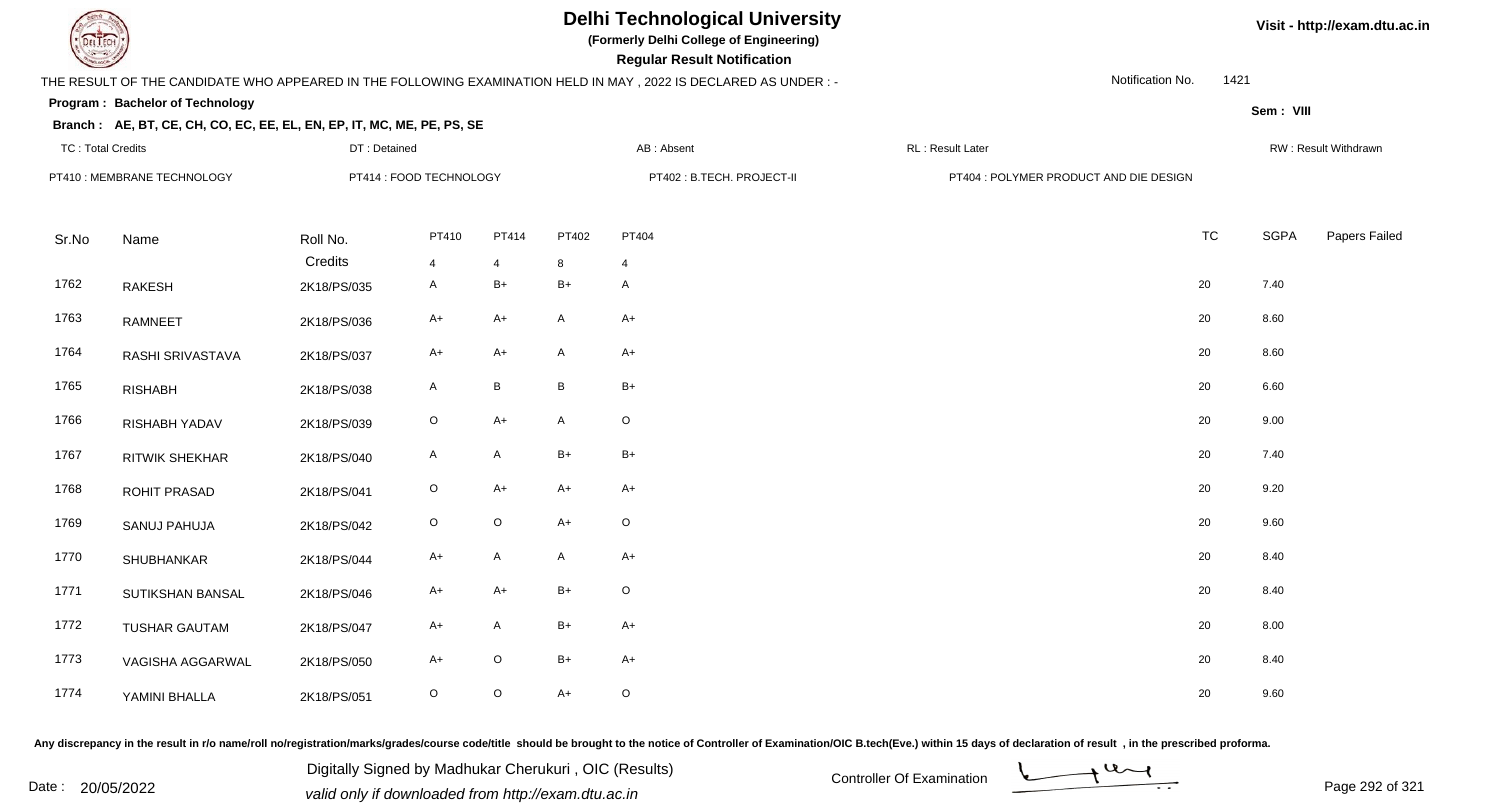

**(Formerly Delhi College of Engineering)**

 **Regular Result Notification**

## THE RESULT OF THE CANDIDATE WHO APPEARED IN THE FOLLOWING EXAMINATION HELD IN MAY , 2022 IS DECLARED AS UNDER : -

Notification No.1421

**Program : Bachelor of Technology**

**Sem : VIII**

**Visit - http://exam.dtu.ac.in**

## **Branch : AE, BT, CE, CH, CO, EC, EE, EL, EN, EP, IT, MC, ME, PE, PS, SE**

|       | <b>TC: Total Credits</b><br>DT: Detained |             |                         | AB: Absent   |              |                            | RL: Result Later |                                        |           | RW: Result Withdrawn |               |  |
|-------|------------------------------------------|-------------|-------------------------|--------------|--------------|----------------------------|------------------|----------------------------------------|-----------|----------------------|---------------|--|
|       | PT410 : MEMBRANE TECHNOLOGY              |             | PT414 : FOOD TECHNOLOGY |              |              | PT402 : B.TECH. PROJECT-II |                  | PT404 : POLYMER PRODUCT AND DIE DESIGN |           |                      |               |  |
| Sr.No | Name                                     | Roll No.    | PT410                   | PT414        | PT402        | PT404                      |                  |                                        | <b>TC</b> | <b>SGPA</b>          | Papers Failed |  |
|       |                                          | Credits     | 4                       | 4            | 8            | 4                          |                  |                                        |           |                      |               |  |
| 1775  | ANKITA KUMARI                            | 2K19/PS/501 | A+                      | $\mathsf{A}$ | $B+$         | A+                         |                  |                                        | 20        | 8.00                 |               |  |
| 1776  | <b>VIPIN KUMAR</b>                       | 2K19/PS/505 | $\circ$                 | A+           | $\mathsf{A}$ | $\circ$                    |                  |                                        | 20        | 9.00                 |               |  |
| 1777  | <b>ALOK KUMAR SINGH</b>                  | 2K19/PS/510 | A+                      | $\mathsf{A}$ | $B+$         | A                          |                  |                                        | 20        | 7.80                 |               |  |

Any discrepancy in the result in r/o name/roll no/registration/marks/grades/course code/title should be brought to the notice of Controller of Examination/OIC B.tech(Eve.) within 15 days of declaration of result, in the pr

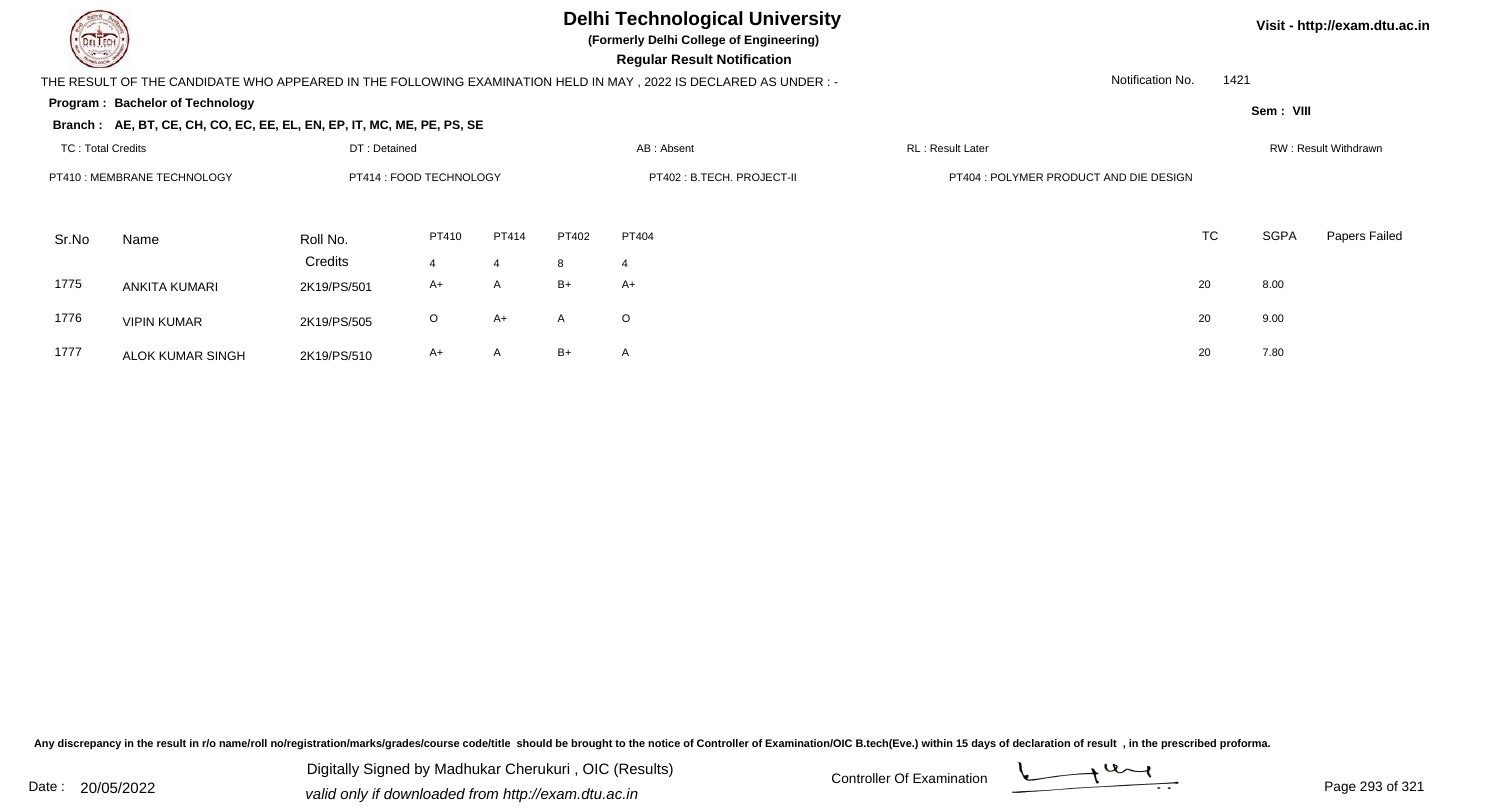| EL ECH                   |                                                                                                                  |              |                           |                 |                         |                | <b>Delhi Technological University</b><br>(Formerly Delhi College of Engineering)<br><b>Regular Result Notification</b> |                  |                  |      |             | Visit - http://exam.dtu.ac.in |
|--------------------------|------------------------------------------------------------------------------------------------------------------|--------------|---------------------------|-----------------|-------------------------|----------------|------------------------------------------------------------------------------------------------------------------------|------------------|------------------|------|-------------|-------------------------------|
|                          | THE RESULT OF THE CANDIDATE WHO APPEARED IN THE FOLLOWING EXAMINATION HELD IN MAY , 2022 IS DECLARED AS UNDER :- |              |                           |                 |                         |                |                                                                                                                        |                  | Notification No. | 1421 |             |                               |
|                          | Program: Bachelor of Technology                                                                                  |              |                           |                 |                         |                |                                                                                                                        |                  |                  |      | Sem: VIII   |                               |
|                          | Branch: AE, BT, CE, CH, CO, EC, EE, EL, EN, EP, IT, MC, ME, PE, PS, SE                                           |              |                           |                 |                         |                |                                                                                                                        |                  |                  |      |             |                               |
| <b>TC: Total Credits</b> |                                                                                                                  | DT: Detained |                           |                 |                         | AB: Absent     |                                                                                                                        | RL: Result Later |                  |      |             | RW: Result Withdrawn          |
| MOOC404 : MOOC II        | PT414 : FOOD TECHNOLOGY                                                                                          |              | PT402: B.TECH. PROJECT-II |                 |                         |                | PT404 : POLYMER PRODUCT AND DIE DESIGN                                                                                 | MOOC402: MOOC I  |                  |      |             |                               |
| Sr.No                    | Name                                                                                                             | Roll No.     | PT414                     | PT402           | PT404                   |                | MOOC402 MOOC404                                                                                                        |                  | <b>TC</b>        |      | <b>SGPA</b> | Papers Failed                 |
|                          |                                                                                                                  | Credits      | 4                         | 8               | $\overline{\mathbf{4}}$ | $\overline{2}$ | $\overline{2}$                                                                                                         |                  |                  |      |             |                               |
| 1778                     | AAISIKA MONDAL                                                                                                   | 2K18/PS/001  | A+                        | $B+$            | $\mathsf O$             | $A+$           | $A+$                                                                                                                   |                  | 20               |      | 8.40        |                               |
| 1779                     | AAYUSH BUDHIRAJA                                                                                                 | 2K18/PS/002  | $\circ$                   | $A+$            | $\circ$                 | $A+$           | $A+$                                                                                                                   |                  | 20               |      | 9.40        |                               |
| 1780                     | <b>ANNU PAWAR</b>                                                                                                | 2K18/PS/011  | A+                        | $A+$            | $\circ$                 | $A+$           | $A+$                                                                                                                   |                  | 20               |      | 9.20        |                               |
| 1781                     | MANISH KUMAR YADAV                                                                                               | 2K18/PS/024  | $A+$                      | $B+$            | $A+$                    | $A+$           | $A+$                                                                                                                   |                  | 20               |      | 8.20        |                               |
| 1782                     | PRERIT BHATIA                                                                                                    | 2K18/PS/033  | A                         | $A+$            | $A+$                    | $A+$           | $A+$                                                                                                                   |                  | 20               |      | 8.80        |                               |
| 1783                     | SUMIT CHAUDHARY                                                                                                  | 2K18/PS/045  | A+                        | $\mathsf{A}$    | $\circ$                 | $A+$           | $A+$                                                                                                                   |                  | 20               |      | 8.80        |                               |
| 1784                     | UTKARSH DIWAKAR                                                                                                  | 2K18/PS/049  | A+                        | $A+$            | A+                      | $A+$           | A+                                                                                                                     |                  | 20               |      | 9.00        |                               |
| 1785                     | DEEPANSHU                                                                                                        | 2K19/PS/502  | A                         | $\mathsf{B}+$   | $A+$                    | $A+$           | $A+$                                                                                                                   |                  | 20               |      | 8.00        |                               |
| 1786                     | <b>HARDIK CHAUDHARY</b>                                                                                          | 2K19/PS/503  | A                         | A               | $A+$                    | $A+$           | A+                                                                                                                     |                  | 20               |      | 8.40        |                               |
| 1787                     | <b>RAMAN KUMAR SINGH</b>                                                                                         | 2K19/PS/506  | A+                        | $\mathsf{A}$    | $\circ$                 | $A+$           | $A+$                                                                                                                   |                  | 20               |      | 8.80        |                               |
| 1788                     | PARITOSH SHARMA                                                                                                  | 2K19/PS/507  | A                         | $B+$            | $A+$                    | $A+$           | A+                                                                                                                     |                  | 20               |      | 8.00        |                               |
| 1789                     | <b>SHUBHAM</b>                                                                                                   | 2K19/PS/508  | A                         | $\, {\bf B} \,$ | $A+$                    | $A+$           | A+                                                                                                                     |                  | 20               |      | 7.60        |                               |
| 1790                     | <b>ABHISHEK SHARMA</b>                                                                                           | 2K19/PS/509  | A                         | A               | $A+$                    | $A+$           | $A+$                                                                                                                   |                  | 20               |      | 8.40        |                               |

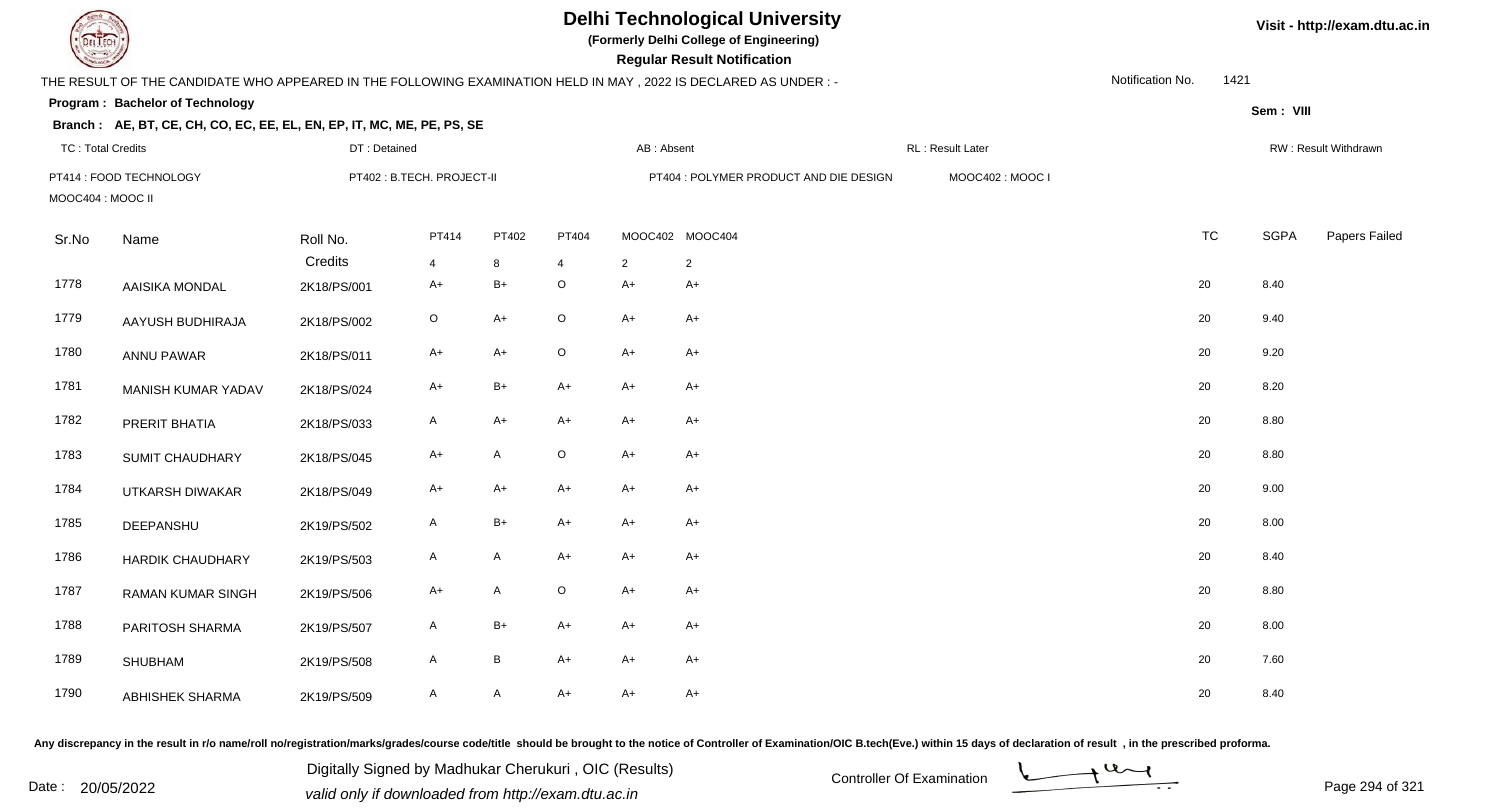| <b>DELTECH</b>           |                                                                        |                                        |                |                |       | <b>Delhi Technological University</b><br>(Formerly Delhi College of Engineering)<br><b>Regular Result Notification</b> |                                        |           |             | Visit - http://exam.dtu.ac.in |
|--------------------------|------------------------------------------------------------------------|----------------------------------------|----------------|----------------|-------|------------------------------------------------------------------------------------------------------------------------|----------------------------------------|-----------|-------------|-------------------------------|
|                          |                                                                        |                                        |                |                |       | THE RESULT OF THE CANDIDATE WHO APPEARED IN THE FOLLOWING EXAMINATION HELD IN MAY, 2022 IS DECLARED AS UNDER:-         | Notification No.                       | 1421      |             |                               |
|                          | Program: Bachelor of Technology                                        |                                        |                |                |       |                                                                                                                        |                                        |           | Sem: VIII   |                               |
|                          | Branch: AE, BT, CE, CH, CO, EC, EE, EL, EN, EP, IT, MC, ME, PE, PS, SE |                                        |                |                |       |                                                                                                                        |                                        |           |             |                               |
| <b>TC: Total Credits</b> |                                                                        | DT: Detained                           |                |                |       | AB: Absent                                                                                                             | RL: Result Later                       |           |             | RW: Result Withdrawn          |
|                          | PT414 : FOOD TECHNOLOGY                                                | SE408 : INFORMATION & NETWORK SECURITY |                |                |       | PT402: B.TECH. PROJECT-II                                                                                              | PT404 : POLYMER PRODUCT AND DIE DESIGN |           |             |                               |
| Sr.No                    | Name                                                                   | Roll No.                               | PT414          | <b>SE408</b>   | PT402 | PT404                                                                                                                  |                                        | <b>TC</b> | <b>SGPA</b> | Papers Failed                 |
|                          |                                                                        | Credits                                | $\overline{4}$ | $\overline{4}$ | 8     | 4                                                                                                                      |                                        |           |             |                               |
| 1791                     | <b>DIVYALOK JAISWAL</b>                                                | 2K18/PS/015                            | $A+$           | A              | $B+$  | $\circ$                                                                                                                |                                        | 20        | 8.20        |                               |
| CONDITIONING             | AE408 : REFRIGERATION & AUTOMOBILE AIR                                 | PE414 : FLEXIBLE MANUFACTURING SYSTEM  |                |                |       | PE402: B.TECH. PROJECT-II                                                                                              | PE404 : TOTAL QUALITY MANAGEMENT       |           |             |                               |
| Sr.No                    | Name                                                                   | Roll No.                               | AE408          | PE414          | PE402 | PE404                                                                                                                  |                                        | <b>TC</b> | <b>SGPA</b> | <b>Papers Failed</b>          |
|                          |                                                                        | Credits                                | $\overline{4}$ | $\overline{4}$ | 8     | 4                                                                                                                      |                                        |           |             |                               |
| 1792                     | <b>SUHAIL MALIK</b>                                                    | 2K18/PE/055                            | A+             | A+             | A     | $A+$                                                                                                                   |                                        | 20        | 8.60        |                               |
|                          | AE416 : RENEWABLE SOURCES OF ENERGY                                    | ME408 : COMBUSTION GENERATED POLLUTION |                |                |       | PE402: B.TECH. PROJECT-II                                                                                              | PE404 : TOTAL QUALITY MANAGEMENT       |           |             |                               |
| Sr.No                    | Name                                                                   | Roll No.                               | AE416          | ME408          | PE402 | PE404                                                                                                                  |                                        | <b>TC</b> | <b>SGPA</b> | Papers Failed                 |
|                          |                                                                        | Credits                                | Δ              | 4              | 8     | 4                                                                                                                      |                                        |           |             |                               |
| 1793                     | <b>RUPANGI SINGH</b>                                                   | 2K18/PE/048                            | O              | $A+$           | $A+$  | A                                                                                                                      |                                        | 20        | 9.00        |                               |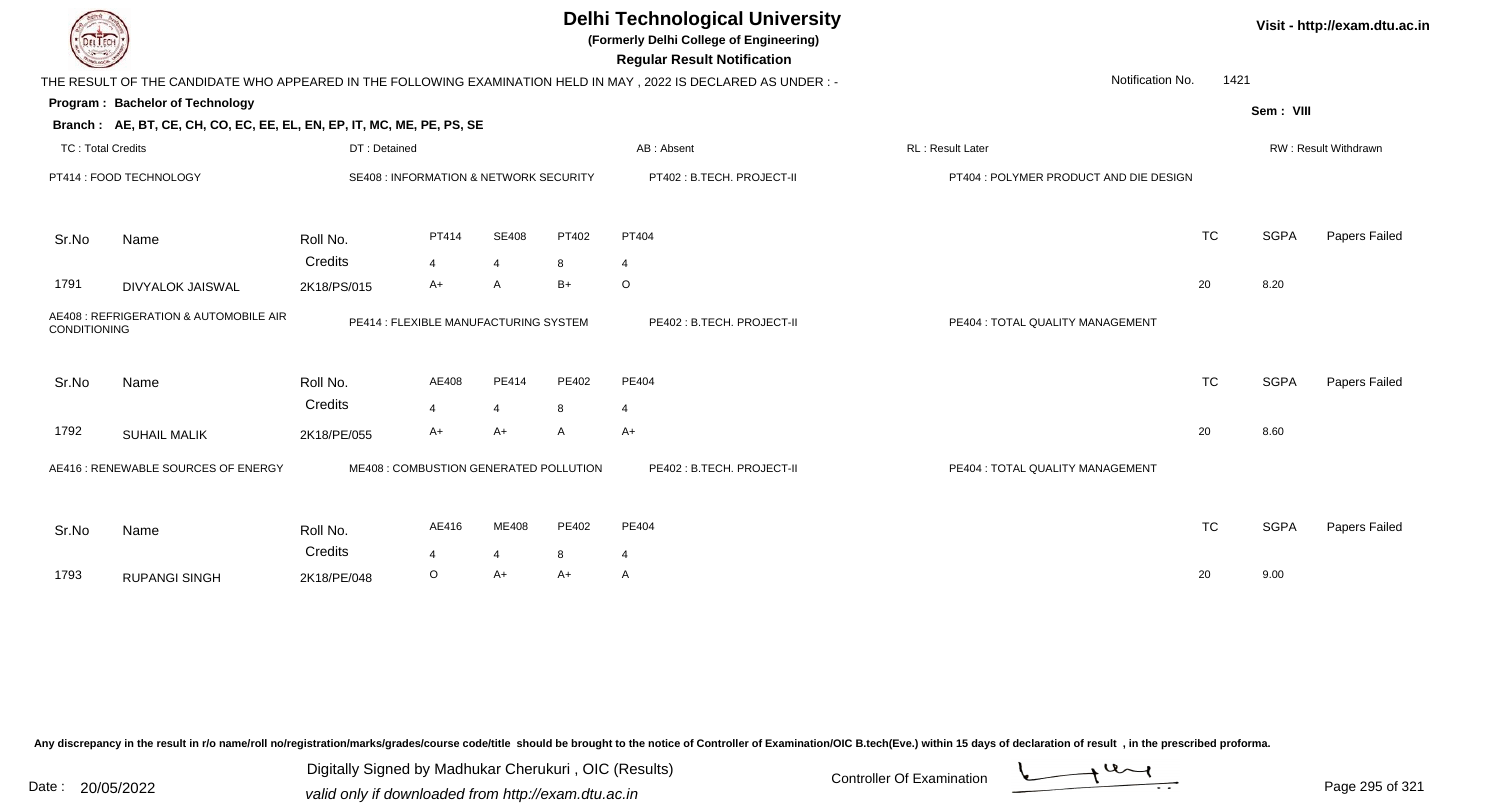| DEL TECH                 |                                                                                                           |                     |                                         |                         |            |                         | <b>Delhi Technological University</b><br>(Formerly Delhi College of Engineering)<br><b>Regular Result Notification</b> |                                  |           |             | Visit - http://exam.dtu.ac.in |
|--------------------------|-----------------------------------------------------------------------------------------------------------|---------------------|-----------------------------------------|-------------------------|------------|-------------------------|------------------------------------------------------------------------------------------------------------------------|----------------------------------|-----------|-------------|-------------------------------|
|                          |                                                                                                           |                     |                                         |                         |            |                         | THE RESULT OF THE CANDIDATE WHO APPEARED IN THE FOLLOWING EXAMINATION HELD IN MAY, 2022 IS DECLARED AS UNDER:-         | Notification No.                 | 1421      |             |                               |
|                          | Program: Bachelor of Technology<br>Branch: AE, BT, CE, CH, CO, EC, EE, EL, EN, EP, IT, MC, ME, PE, PS, SE |                     |                                         |                         |            |                         |                                                                                                                        |                                  |           | Sem: VIII   |                               |
| <b>TC: Total Credits</b> |                                                                                                           | DT: Detained        |                                         |                         |            | AB: Absent              |                                                                                                                        | <b>RL: Result Later</b>          |           |             | RW: Result Withdrawn          |
| MOOC404 : MOOC II        | AE420 : VEHICLE SAFETY ENGINEERING                                                                        |                     | PE402: B.TECH. PROJECT-II               |                         |            |                         | PE404 : TOTAL QUALITY MANAGEMENT                                                                                       | MOOC402: MOOC I                  |           |             |                               |
| Sr.No                    | Name                                                                                                      | Roll No.<br>Credits | AE420<br>$\overline{4}$                 | PE402<br>8              | PE404<br>4 | $\overline{2}$          | MOOC402 MOOC404<br>$\overline{\mathbf{c}}$                                                                             |                                  | <b>TC</b> | <b>SGPA</b> | Papers Failed                 |
| 1794                     | <b>SAUMYA JAIN</b>                                                                                        | 2K18/PE/051         | $A+$                                    | $A+$                    | $\circ$    | $A+$                    | $A+$                                                                                                                   |                                  | 20        | 9.20        |                               |
|                          | EN416 : NON-CONVENTIONAL ENERGY SYSTEMS                                                                   | <b>ENGINEERING</b>  | PE412 : SUPPLY CHAIN MANAGEMENT & VALUE |                         |            |                         | PE402: B.TECH. PROJECT-II                                                                                              | PE404 : TOTAL QUALITY MANAGEMENT |           |             |                               |
| Sr.No                    | Name                                                                                                      | Roll No.<br>Credits | EN416<br>$\overline{4}$                 | PE412<br>$\overline{4}$ | PE402<br>8 | PE404<br>$\overline{4}$ |                                                                                                                        |                                  | <b>TC</b> | <b>SGPA</b> | Papers Failed                 |
| 1795                     | <b>RISHABH GULATI</b>                                                                                     | 2K18/PE/046         | $\mathsf{A}$                            | $A+$                    | $A+$       | $A+$                    |                                                                                                                        |                                  | 20        | 8.80        |                               |
|                          | ME404 : INDUSTRIAL ENGINEERING                                                                            | <b>ENGINEERING</b>  | PE412 : SUPPLY CHAIN MANAGEMENT & VALUE |                         |            |                         | PE402: B.TECH. PROJECT-II                                                                                              | PE404 : TOTAL QUALITY MANAGEMENT |           |             |                               |
| Sr.No                    | Name                                                                                                      | Roll No.<br>Credits | ME404<br>$\overline{4}$                 | PE412<br>4              | PE402<br>8 | PE404<br>$\overline{4}$ |                                                                                                                        |                                  | <b>TC</b> | <b>SGPA</b> | Papers Failed                 |
| 1796                     | OMKAAR MAZUMDAR                                                                                           | 2K18/PE/041         | $\mathsf{C}$                            | A                       | $A+$       | A                       |                                                                                                                        |                                  | 20        | 7.80        |                               |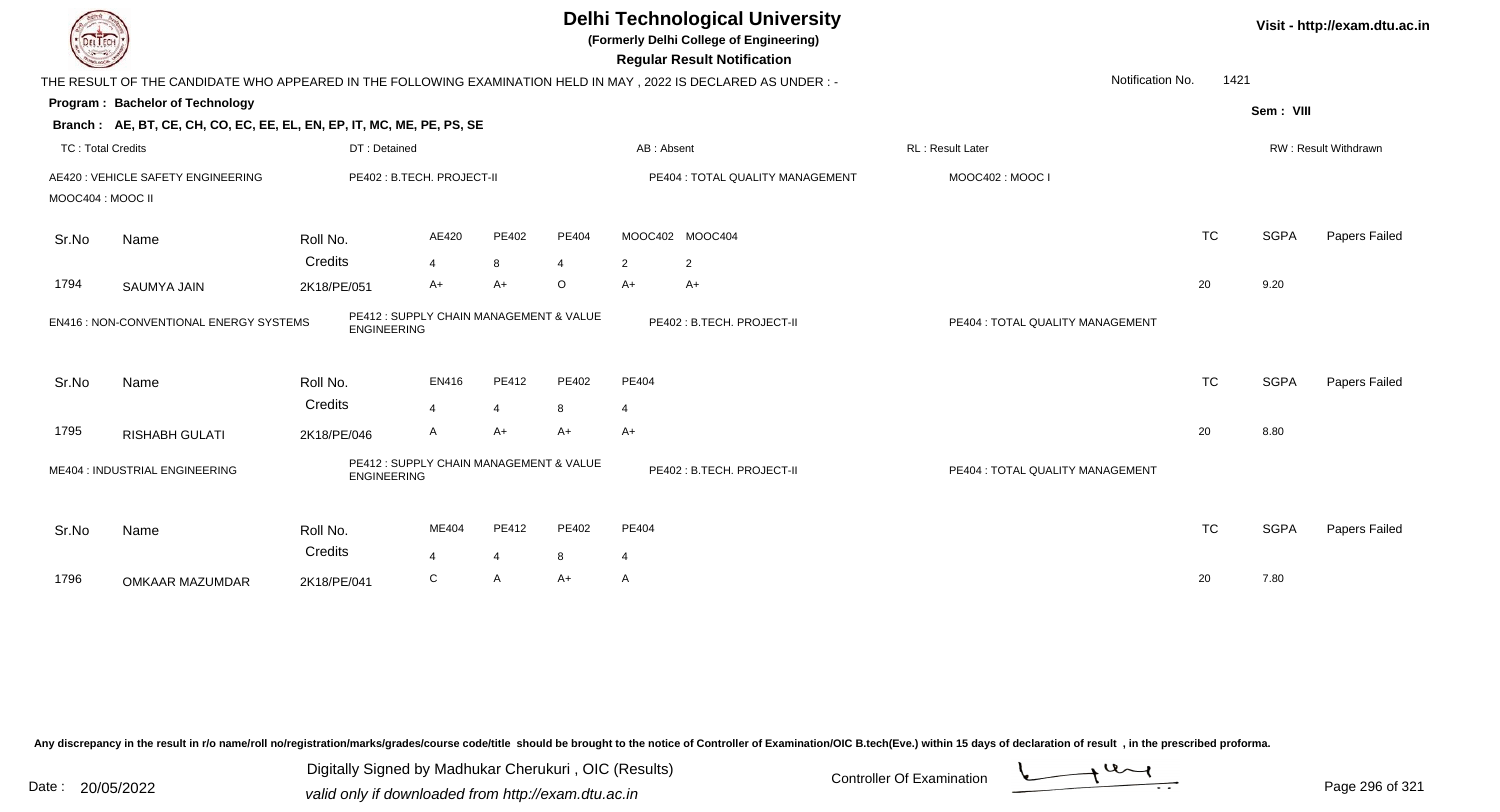| DEL TECH                 |                                                                                                                |                    |                                         |                |                |                | <b>Delhi Technological University</b><br>(Formerly Delhi College of Engineering)<br><b>Regular Result Notification</b> |                                  |           |             | Visit - http://exam.dtu.ac.in |
|--------------------------|----------------------------------------------------------------------------------------------------------------|--------------------|-----------------------------------------|----------------|----------------|----------------|------------------------------------------------------------------------------------------------------------------------|----------------------------------|-----------|-------------|-------------------------------|
|                          | THE RESULT OF THE CANDIDATE WHO APPEARED IN THE FOLLOWING EXAMINATION HELD IN MAY, 2022 IS DECLARED AS UNDER:- |                    |                                         |                |                |                |                                                                                                                        | Notification No.                 | 1421      |             |                               |
|                          | Program: Bachelor of Technology                                                                                |                    |                                         |                |                |                |                                                                                                                        |                                  |           | Sem: VIII   |                               |
|                          | Branch: AE, BT, CE, CH, CO, EC, EE, EL, EN, EP, IT, MC, ME, PE, PS, SE                                         |                    |                                         |                |                |                |                                                                                                                        |                                  |           |             |                               |
| <b>TC: Total Credits</b> |                                                                                                                | DT: Detained       |                                         |                |                |                | AB: Absent                                                                                                             | RL: Result Later                 |           |             | RW: Result Withdrawn          |
|                          | ME408 : COMBUSTION GENERATED POLLUTION                                                                         |                    | PE402: B.TECH. PROJECT-II               |                |                |                | PE404 : TOTAL QUALITY MANAGEMENT                                                                                       | MOOC402: MOOC I                  |           |             |                               |
| MOOC404 : MOOC II        |                                                                                                                |                    |                                         |                |                |                |                                                                                                                        |                                  |           |             |                               |
| Sr.No                    | Name                                                                                                           | Roll No.           | ME408                                   | PE402          | PE404          |                | MOOC402 MOOC404                                                                                                        |                                  | <b>TC</b> | <b>SGPA</b> | Papers Failed                 |
|                          |                                                                                                                | Credits            | 4                                       | 8              | $\overline{4}$ | $\overline{2}$ | $\overline{c}$                                                                                                         |                                  |           |             |                               |
| 1797                     | <b>ABHISHEK GUPTA</b>                                                                                          | 2K18/PE/002        | A+                                      | A+             | A              | $A+$           | $A+$                                                                                                                   |                                  | 20        | 8.80        |                               |
|                          | <b>ME414: FRACTURE MECHANICS</b>                                                                               | <b>ENGINEERING</b> | PE412 : SUPPLY CHAIN MANAGEMENT & VALUE |                |                |                | PE402: B.TECH. PROJECT-II                                                                                              | PE404 : TOTAL QUALITY MANAGEMENT |           |             |                               |
| Sr.No                    | Name                                                                                                           | Roll No.           | ME414                                   | PE412          | PE402          | PE404          |                                                                                                                        |                                  | <b>TC</b> | <b>SGPA</b> | Papers Failed                 |
|                          |                                                                                                                | Credits            | $\overline{4}$                          | $\overline{4}$ | 8              | $\overline{4}$ |                                                                                                                        |                                  |           |             |                               |
| 1798                     | <b>BALPREET SINGH</b>                                                                                          | 2K18/PE/017        | A                                       | A              | A              | A              |                                                                                                                        |                                  | 20        | 8.00        |                               |
|                          | ME420: MATERIALS MANAGEMENT                                                                                    |                    | PE414 : FLEXIBLE MANUFACTURING SYSTEM   |                |                |                | PE402: B.TECH. PROJECT-II                                                                                              | PE404 : TOTAL QUALITY MANAGEMENT |           |             |                               |
| Sr.No                    | Name                                                                                                           | Roll No.           | ME420                                   | PE414          | PE402          | PE404          |                                                                                                                        |                                  | <b>TC</b> | <b>SGPA</b> | Papers Failed                 |
|                          |                                                                                                                | Credits            | $\overline{4}$                          | $\overline{4}$ | 8              | $\overline{4}$ |                                                                                                                        |                                  |           |             |                               |
| 1799                     | <b>AYUSH GOEL</b>                                                                                              | 2K18/PE/015        | A                                       | A              | A              | A+             |                                                                                                                        |                                  | 20        | 8.20        |                               |
| 1800                     | <b>HARDIK GUPTA</b>                                                                                            | 2K18/PE/025        | A                                       | $A+$           | $A+$           | A+             |                                                                                                                        |                                  | 20        | 8.80        |                               |
|                          |                                                                                                                |                    |                                         |                |                |                |                                                                                                                        |                                  |           |             |                               |

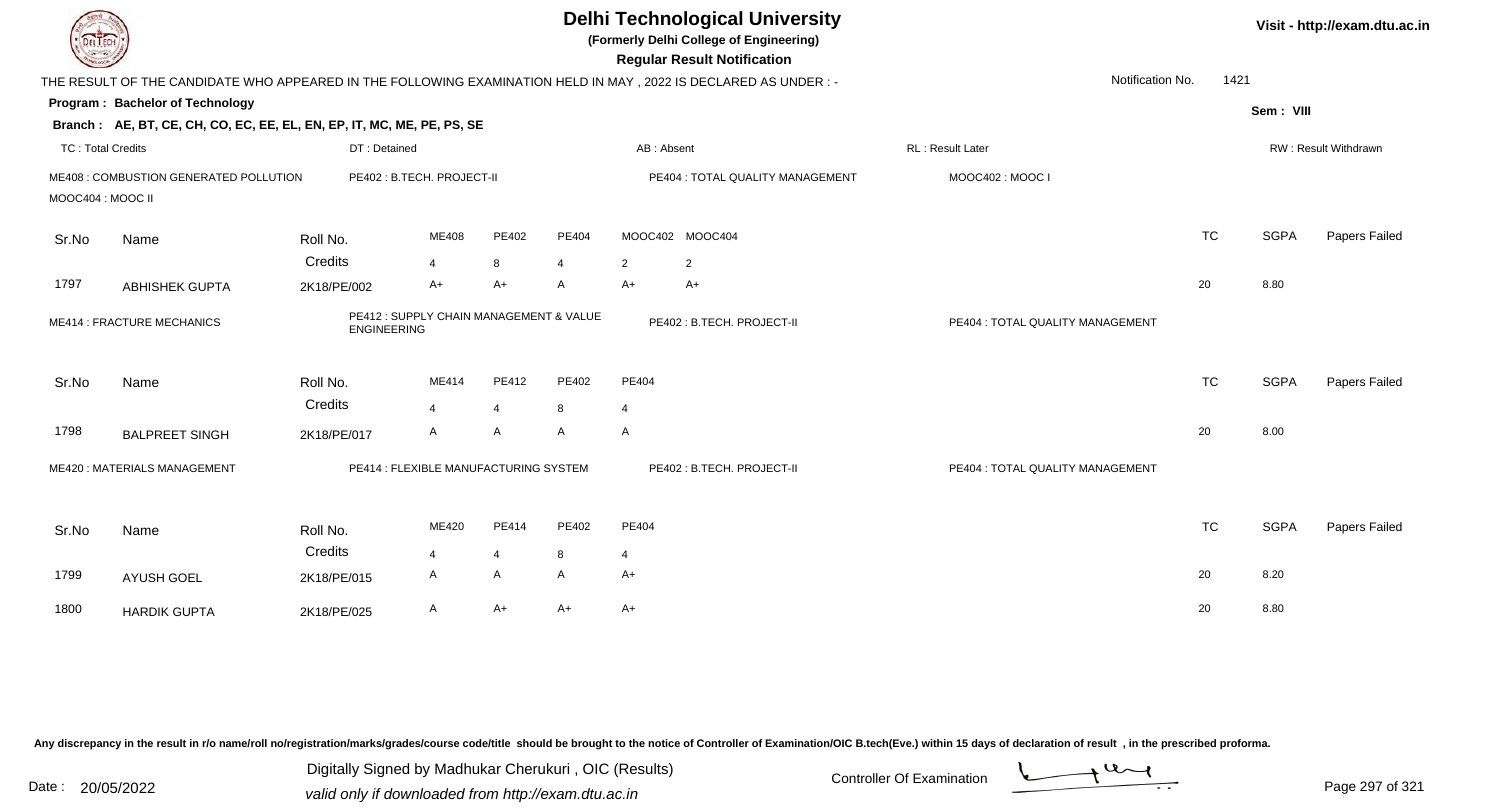| EL ECH                                  |                                                                                                                 |              |                           |              |         |                | <b>Delhi Technological University</b><br>(Formerly Delhi College of Engineering)<br><b>Regular Result Notification</b> |                   |                  |           |             | Visit - http://exam.dtu.ac.in |
|-----------------------------------------|-----------------------------------------------------------------------------------------------------------------|--------------|---------------------------|--------------|---------|----------------|------------------------------------------------------------------------------------------------------------------------|-------------------|------------------|-----------|-------------|-------------------------------|
|                                         | THE RESULT OF THE CANDIDATE WHO APPEARED IN THE FOLLOWING EXAMINATION HELD IN MAY, 2022 IS DECLARED AS UNDER :- |              |                           |              |         |                |                                                                                                                        |                   | Notification No. | 1421      |             |                               |
|                                         | Program: Bachelor of Technology                                                                                 |              |                           |              |         |                |                                                                                                                        |                   |                  |           | Sem: VIII   |                               |
|                                         | Branch: AE, BT, CE, CH, CO, EC, EE, EL, EN, EP, IT, MC, ME, PE, PS, SE                                          |              |                           |              |         |                |                                                                                                                        |                   |                  |           |             |                               |
| <b>TC: Total Credits</b>                |                                                                                                                 | DT: Detained |                           |              |         | AB: Absent     |                                                                                                                        | RL : Result Later |                  |           |             | RW: Result Withdrawn          |
| <b>ENGINEERING</b>                      | PE412 : SUPPLY CHAIN MANAGEMENT & VALUE                                                                         |              |                           |              |         |                |                                                                                                                        |                   |                  |           |             |                               |
| Sr.No                                   | Name                                                                                                            | Roll No.     | PE412                     |              |         |                |                                                                                                                        |                   |                  | <b>TC</b> | <b>SGPA</b> | Papers Failed                 |
|                                         |                                                                                                                 | Credits      | 4                         |              |         |                |                                                                                                                        |                   |                  |           |             |                               |
| 1801                                    | <b>HARKIRAT SINGH</b>                                                                                           | 2K18/PE/026  | C                         |              |         |                |                                                                                                                        |                   |                  | 4         | 5.00        |                               |
| <b>ENGINEERING</b><br>MOOC404 : MOOC II | PE412 : SUPPLY CHAIN MANAGEMENT & VALUE                                                                         |              | PE402: B.TECH. PROJECT-II |              |         |                | PE404 : TOTAL QUALITY MANAGEMENT                                                                                       | MOOC402: MOOC I   |                  |           |             |                               |
| Sr.No                                   | Name                                                                                                            | Roll No.     | PE412                     | PE402        | PE404   |                | MOOC402 MOOC404                                                                                                        |                   |                  | <b>TC</b> | <b>SGPA</b> | Papers Failed                 |
|                                         |                                                                                                                 | Credits      | 4                         | 8            | 4       | $\overline{2}$ | $\overline{2}$                                                                                                         |                   |                  |           |             |                               |
| 1802                                    | <b>ANIKET YADAV</b>                                                                                             | 2K18/PE/008  | $B+$                      | $\mathsf{A}$ | $A+$    | $A+$           | A+                                                                                                                     |                   |                  | 20        | 8.20        |                               |
| 1803                                    | <b>ANUREET BISWAS</b>                                                                                           | 2K18/PE/013  | $\mathsf{A}$              | $A+$         | A       | A              | $A+$                                                                                                                   |                   |                  | 20        | 8.50        |                               |
| 1804                                    | <b>HARSHIT</b>                                                                                                  | 2K18/PE/027  | A+                        | $A+$         | $\circ$ | $A+$           | A+                                                                                                                     |                   |                  | 20        | 9.20        |                               |
| 1805                                    | <b>JATIN VERMA</b>                                                                                              | 2K18/PE/029  | $A+$                      | $A+$         | $\circ$ | $A+$           | $A+$                                                                                                                   |                   |                  | 20        | 9.20        |                               |
| 1806                                    | <b>KARUN YADAV</b>                                                                                              | 2K18/PE/031  | A                         | $\mathsf{A}$ | A       | $A+$           | A+                                                                                                                     |                   |                  | 20        | 8.20        |                               |
| 1807                                    | PARTH PAL                                                                                                       | 2K18/PE/042  | A                         | $A+$         | A       | $A+$           | A+                                                                                                                     |                   |                  | 20        | 8.60        |                               |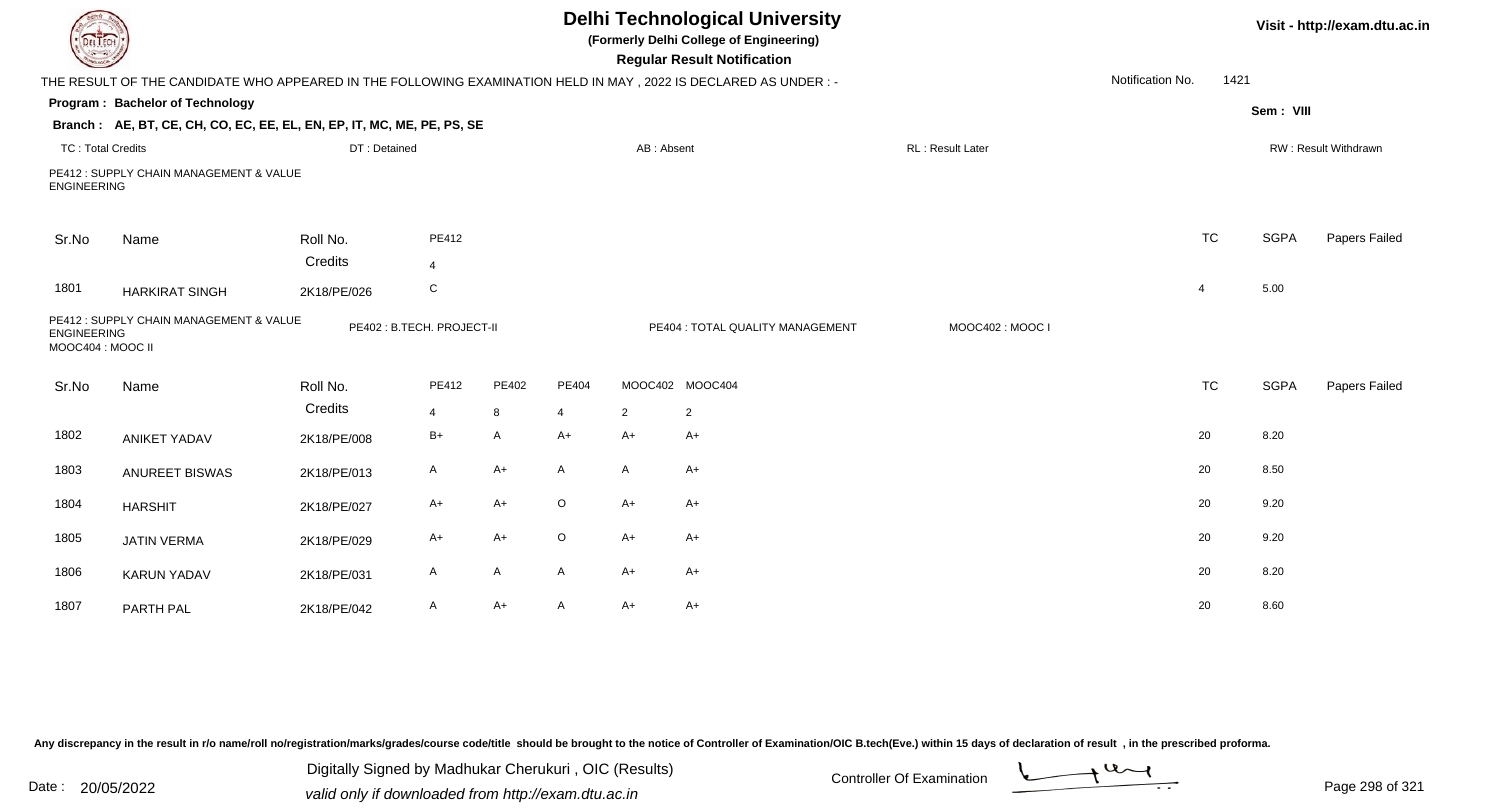| EL TECH                  |                                                                        |                                       |       |                |              | <b>Delhi Technological University</b><br>(Formerly Delhi College of Engineering)<br><b>Regular Result Notification</b> |                                  |                  |           |           | Visit - http://exam.dtu.ac.in |
|--------------------------|------------------------------------------------------------------------|---------------------------------------|-------|----------------|--------------|------------------------------------------------------------------------------------------------------------------------|----------------------------------|------------------|-----------|-----------|-------------------------------|
|                          |                                                                        |                                       |       |                |              | THE RESULT OF THE CANDIDATE WHO APPEARED IN THE FOLLOWING EXAMINATION HELD IN MAY , 2022 IS DECLARED AS UNDER :-       |                                  | Notification No. | 1421      |           |                               |
|                          | Program: Bachelor of Technology                                        |                                       |       |                |              |                                                                                                                        |                                  |                  |           | Sem: VIII |                               |
|                          | Branch: AE, BT, CE, CH, CO, EC, EE, EL, EN, EP, IT, MC, ME, PE, PS, SE |                                       |       |                |              |                                                                                                                        |                                  |                  |           |           |                               |
| <b>TC: Total Credits</b> |                                                                        | DT: Detained                          |       |                |              | AB: Absent                                                                                                             | RL: Result Later                 |                  |           |           | RW: Result Withdrawn          |
| <b>ENGINEERING</b>       | PE412 : SUPPLY CHAIN MANAGEMENT & VALUE                                | PE414 : FLEXIBLE MANUFACTURING SYSTEM |       |                |              | PE402: B.TECH. PROJECT-II                                                                                              | PE404 : TOTAL QUALITY MANAGEMENT |                  |           |           |                               |
| Sr.No                    | Name                                                                   | Roll No.                              | PE412 | PE414          | PE402        | PE404                                                                                                                  |                                  |                  | <b>TC</b> | SGPA      | Papers Failed                 |
|                          |                                                                        | Credits                               | 4     | $\overline{4}$ | 8            | $\overline{4}$                                                                                                         |                                  |                  |           |           |                               |
| 1808                     | ABHIMANYU VERMA                                                        | 2K17/PE/02                            | A     | $A+$           | A            | $\mathsf{A}$                                                                                                           |                                  | 20               |           | 5.75      |                               |
| 1809                     | CHAHAT GOYAL                                                           | 2K17/PE/19                            | B+    | $\mathsf{A}$   | $\mathsf{A}$ | B                                                                                                                      |                                  | 20               |           | 7.40      |                               |
| 1810                     | <b>AKSHAT JAIN</b>                                                     | 2K18/PE/004                           | $A+$  | $A+$           | $A+$         | $\circ$                                                                                                                |                                  | 20               |           | 9.20      |                               |
| 1811                     | ANANYA DE                                                              | 2K18/PE/006                           | A+    | $A+$           | $A+$         | $A+$                                                                                                                   |                                  | 20               |           | 9.00      |                               |
| 1812                     | ANIRUDH CHANDRA YADAV                                                  | 2K18/PE/009                           | B+    | $A+$           | A+           | $A+$                                                                                                                   |                                  | 20               |           | 8.60      |                               |
| 1813                     | <b>BHAVAY KUMAR KHTRI</b>                                              | 2K18/PE/019                           | A+    | $A+$           | $A+$         | $\mathsf{A}$                                                                                                           |                                  | 20               |           | 8.80      |                               |
| 1814                     | <b>BRIJESH KUMAR</b>                                                   | 2K18/PE/020                           | $B+$  | $A+$           | A+           | $\mathsf{A}$                                                                                                           |                                  | 20               |           | 8.40      |                               |
| 1815                     | DEEPANSHU YADAV                                                        | 2K18/PE/022                           | A     | $A+$           | $\mathsf{A}$ | $B+$                                                                                                                   |                                  | 20               |           | 8.00      |                               |
| 1816                     | DHRUV DEO PATHAK                                                       | 2K18/PE/023                           | B     | $A+$           | $A+$         | $\mathsf{A}$                                                                                                           |                                  | 20               |           | 8.20      |                               |
| 1817                     | <b>GRACE GAUTAM</b>                                                    | 2K18/PE/024                           | A     | $A+$           | $\mathsf{A}$ | $\mathsf{A}$                                                                                                           |                                  | 20               |           | 8.20      |                               |
| 1818                     | <b>HIMANSHU KUMAR</b>                                                  | 2K18/PE/028                           | $A+$  | $\mathsf O$    | $A+$         | $\mathsf O$                                                                                                            |                                  | 20               |           | 9.40      |                               |
| 1819                     | <b>KSHITIZ RAJ</b>                                                     | 2K18/PE/032                           | A     | $A+$           | $A+$         | $A+$                                                                                                                   |                                  | 20               |           | 8.80      |                               |
| 1820                     | <b>LAKSHAY THAKUR</b>                                                  | 2K18/PE/035                           | $A+$  | $A+$           | $A+$         | $\mathsf{A}$                                                                                                           |                                  | 20               |           | 8.80      |                               |

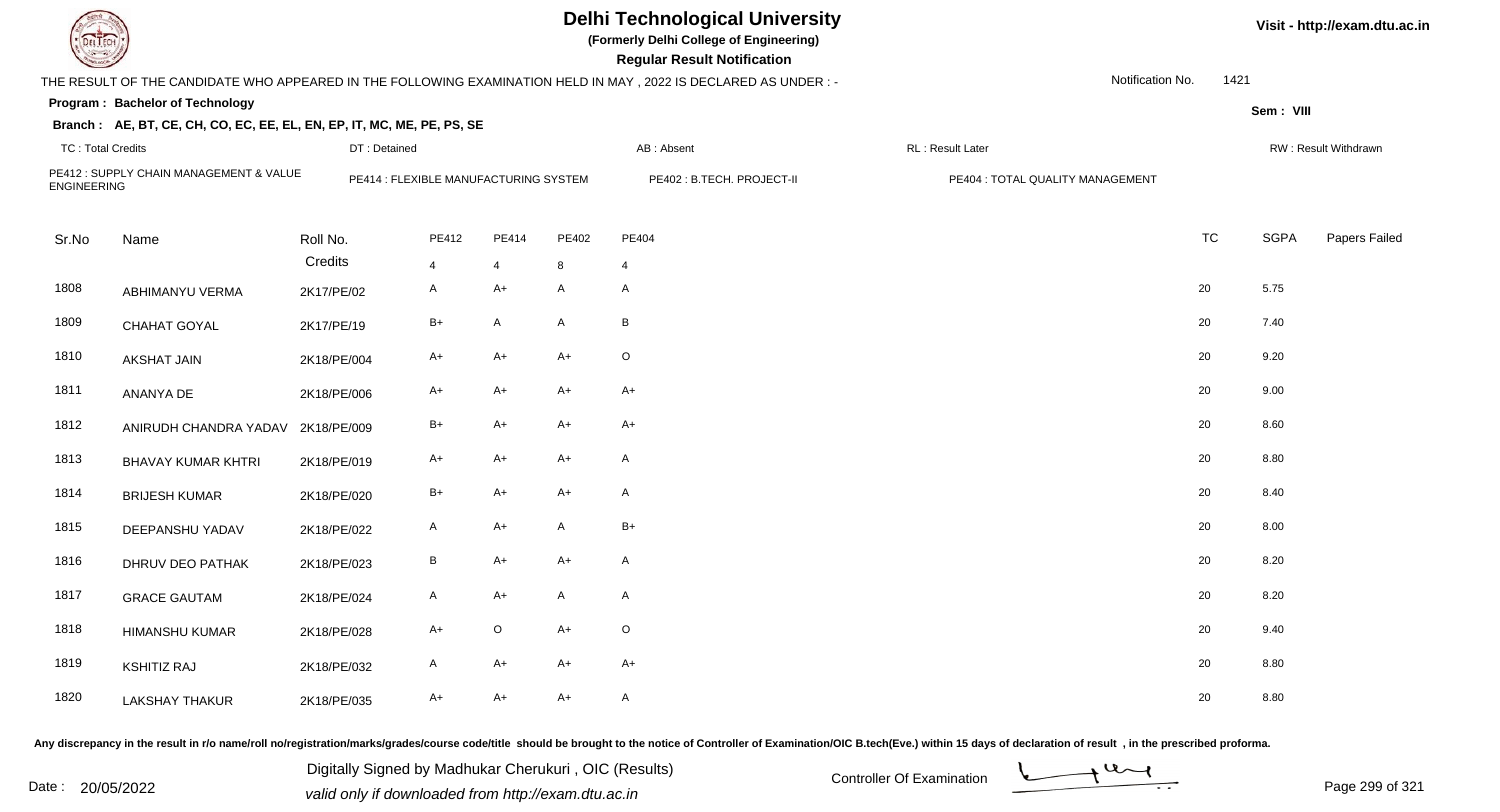| DEL TECH                 |                                                                        |              |                                       |                           |              | <b>Delhi Technological University</b><br>(Formerly Delhi College of Engineering)<br><b>Regular Result Notification</b> |                                  |                  |      |             | Visit - http://exam.dtu.ac.in |
|--------------------------|------------------------------------------------------------------------|--------------|---------------------------------------|---------------------------|--------------|------------------------------------------------------------------------------------------------------------------------|----------------------------------|------------------|------|-------------|-------------------------------|
|                          |                                                                        |              |                                       |                           |              | THE RESULT OF THE CANDIDATE WHO APPEARED IN THE FOLLOWING EXAMINATION HELD IN MAY, 2022 IS DECLARED AS UNDER :-        |                                  | Notification No. | 1421 |             |                               |
|                          | Program: Bachelor of Technology                                        |              |                                       |                           |              |                                                                                                                        |                                  |                  |      | Sem: VIII   |                               |
|                          | Branch: AE, BT, CE, CH, CO, EC, EE, EL, EN, EP, IT, MC, ME, PE, PS, SE |              |                                       |                           |              |                                                                                                                        |                                  |                  |      |             |                               |
| <b>TC: Total Credits</b> |                                                                        | DT: Detained |                                       |                           |              | AB: Absent                                                                                                             | RL: Result Later                 |                  |      |             | RW: Result Withdrawn          |
| <b>ENGINEERING</b>       | PE412 : SUPPLY CHAIN MANAGEMENT & VALUE                                |              | PE414 : FLEXIBLE MANUFACTURING SYSTEM |                           |              | PE402 : B.TECH. PROJECT-II                                                                                             | PE404 : TOTAL QUALITY MANAGEMENT |                  |      |             |                               |
| Sr.No                    | Name                                                                   | Roll No.     | PE412                                 | PE414                     | PE402        | PE404                                                                                                                  |                                  | <b>TC</b>        |      | <b>SGPA</b> | Papers Failed                 |
|                          |                                                                        | Credits      | 4                                     | $\overline{4}$            | 8            | $\overline{4}$                                                                                                         |                                  |                  |      |             |                               |
| 1821                     | <b>MANMOHAN SINGH</b><br><b>GAUTAM</b>                                 | 2K18/PE/036  | A                                     | $A+$                      | $B+$         | $A+$                                                                                                                   |                                  | 20               |      | 8.00        |                               |
| 1822                     | <b>MAYANK CHUGH</b>                                                    | 2K18/PE/037  | $B+$                                  | $A+$                      | $A+$         | $\mathsf{A}$                                                                                                           |                                  | 20               |      | 8.40        |                               |
| 1823                     | NISHKARSH SHARMA                                                       | 2K18/PE/040  | $\mathsf{A}$                          | $\boldsymbol{\mathsf{A}}$ | $A+$         | $\mathsf{A}$                                                                                                           |                                  | 20               |      | 8.40        |                               |
| 1824                     | PARV ARORA                                                             | 2K18/PE/043  | $A+$                                  | $A+$                      | $A+$         | $\mathsf O$                                                                                                            |                                  | 20               |      | 9.20        |                               |
| 1825                     | PIYUSH JAIN                                                            | 2K18/PE/044  | $A+$                                  | $A+$                      | $A+$         | $\circ$                                                                                                                |                                  | 20               |      | 9.20        |                               |
| 1826                     | <b>RISHABH</b>                                                         | 2K18/PE/045  | A                                     | B                         | $\mathsf{A}$ | $A+$                                                                                                                   |                                  | 20               |      | 7.80        |                               |
| 1827                     | <b>RITIK DHINGRA</b>                                                   | 2K18/PE/047  | A                                     | $\mathsf{A}$              | $A+$         | $\mathsf{A}$                                                                                                           |                                  | 20               |      | 8.40        |                               |
| 1828                     | SANJEEV SAINI                                                          | 2K18/PE/049  | A                                     | $A+$                      | $A+$         | $\mathsf{A}$                                                                                                           |                                  | 20               |      | 8.60        |                               |
| 1829                     | SARANSH GUPTA                                                          | 2K18/PE/050  | A                                     | $A+$                      | $A+$         | $B+$                                                                                                                   |                                  | 20               |      | 8.40        |                               |
| 1830                     | SHRUTI GOEL                                                            | 2K18/PE/053  | A                                     | $A+$                      | $A+$         | $\mathsf{A}$                                                                                                           |                                  | 20               |      | 8.60        |                               |
| 1831                     | SREERAJ RAMESAN                                                        | 2K18/PE/054  | $\mathsf{A}$                          | $\mathsf O$               | $A+$         | $A+$                                                                                                                   |                                  | 20               |      | 9.00        |                               |
| 1832                     | SUYASH SRIVASTAVA                                                      | 2K18/PE/056  | A+                                    | $A+$                      | $A+$         | $\circ$                                                                                                                |                                  | 20               |      | 9.20        |                               |
| 1833                     | <b>UDIT KITCHLU</b>                                                    | 2K18/PE/057  | A                                     | $A+$                      | $A+$         | $\mathsf{A}$                                                                                                           |                                  | 20               |      | 8.60        |                               |

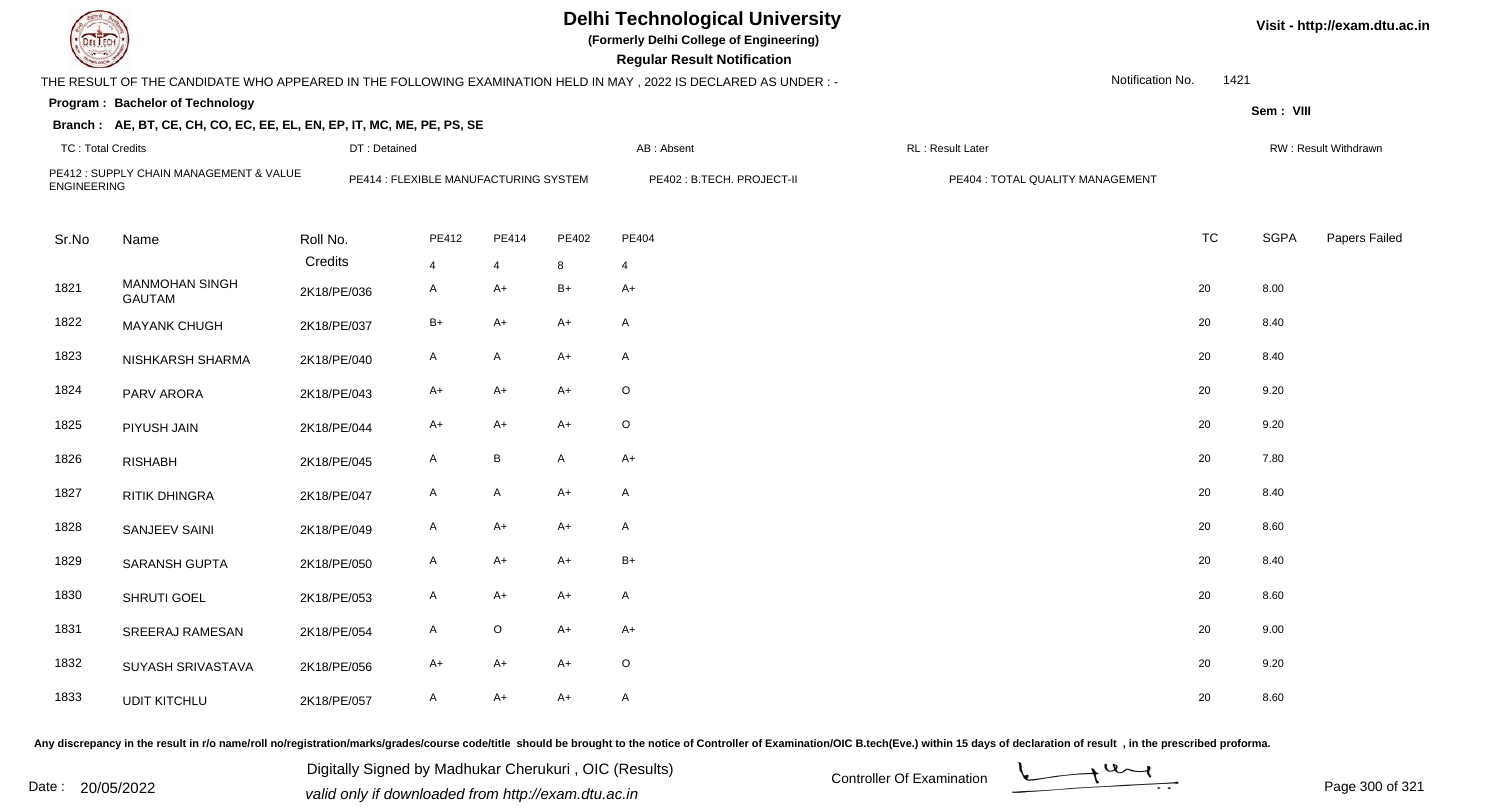|                          | <b>Delhi Technological University</b><br>Visit - http://exam.dtu.ac.in<br>(Formerly Delhi College of Engineering)<br>DEL ECH<br><b>Regular Result Notification</b> |                                          |                |                |       |                                                                                                                 |                                  |                          |             |                      |  |  |  |
|--------------------------|--------------------------------------------------------------------------------------------------------------------------------------------------------------------|------------------------------------------|----------------|----------------|-------|-----------------------------------------------------------------------------------------------------------------|----------------------------------|--------------------------|-------------|----------------------|--|--|--|
|                          |                                                                                                                                                                    |                                          |                |                |       | THE RESULT OF THE CANDIDATE WHO APPEARED IN THE FOLLOWING EXAMINATION HELD IN MAY, 2022 IS DECLARED AS UNDER :- |                                  | Notification No.<br>1421 |             |                      |  |  |  |
|                          | Program: Bachelor of Technology                                                                                                                                    |                                          |                |                |       |                                                                                                                 |                                  |                          | Sem: VIII   |                      |  |  |  |
|                          | Branch: AE, BT, CE, CH, CO, EC, EE, EL, EN, EP, IT, MC, ME, PE, PS, SE                                                                                             |                                          |                |                |       |                                                                                                                 |                                  |                          |             |                      |  |  |  |
| <b>TC: Total Credits</b> |                                                                                                                                                                    | DT: Detained                             |                |                |       | AB: Absent                                                                                                      | RL: Result Later                 |                          |             | RW: Result Withdrawn |  |  |  |
| <b>ENGINEERING</b>       | PE412 : SUPPLY CHAIN MANAGEMENT & VALUE                                                                                                                            | PE414 : FLEXIBLE MANUFACTURING SYSTEM    |                |                |       | PE402 : B.TECH. PROJECT-II                                                                                      | PE404 : TOTAL QUALITY MANAGEMENT |                          |             |                      |  |  |  |
| Sr.No                    | Name                                                                                                                                                               | Roll No.                                 | PE412          | PE414          | PE402 | PE404                                                                                                           |                                  | <b>TC</b>                | <b>SGPA</b> | Papers Failed        |  |  |  |
|                          |                                                                                                                                                                    | Credits                                  | $\overline{4}$ | $\overline{4}$ | 8     | 4                                                                                                               |                                  |                          |             |                      |  |  |  |
| 1834                     | VASU SOOD                                                                                                                                                          | 2K18/PE/058                              | A              | A              | $A+$  | $\circ$                                                                                                         |                                  | 20                       | 8.80        |                      |  |  |  |
| 1835                     | <b>VINAY KUMAR</b>                                                                                                                                                 | 2K18/PE/059                              | A              | $A+$           | $A+$  | A                                                                                                               |                                  | 20                       | 8.60        |                      |  |  |  |
| 1836                     | <b>VINAYAK KUMAR</b>                                                                                                                                               | 2K18/PE/060                              | A              | $\circ$        | A     | A                                                                                                               |                                  | 20                       | 8.40        |                      |  |  |  |
| 1837                     | YASHASVI MADAN                                                                                                                                                     | 2K18/PE/061                              | B+             | $\mathsf{A}$   | $A+$  | $B+$                                                                                                            |                                  | 20                       | 8.00        |                      |  |  |  |
| 1838                     | ZEESHAN RAZA                                                                                                                                                       | 2K18/PE/062                              | A              | $B+$           | A     | B                                                                                                               |                                  | 20                       | 7.40        |                      |  |  |  |
| 1839                     | <b>VIPIN KUMAR</b>                                                                                                                                                 | 2K19/PE/501                              | A              | $A+$           | A     | $\mathsf{A}$                                                                                                    |                                  | 20                       | 8.20        |                      |  |  |  |
| <b>ENGINEERING</b>       | PE412: SUPPLY CHAIN MANAGEMENT & VALUE                                                                                                                             | SE406 : ADVANCES IN SOFTWARE ENGINEERING |                |                |       | PE402 : B.TECH. PROJECT-II                                                                                      | PE404 : TOTAL QUALITY MANAGEMENT |                          |             |                      |  |  |  |
| Sr.No                    | Name                                                                                                                                                               | Roll No.                                 | PE412          | <b>SE406</b>   | PE402 | PE404                                                                                                           |                                  | <b>TC</b>                | <b>SGPA</b> | Papers Failed        |  |  |  |
|                          |                                                                                                                                                                    | Credits                                  | $\overline{4}$ | $\overline{4}$ | 8     | 4                                                                                                               |                                  |                          |             |                      |  |  |  |
| 1840                     | DEEPANSHU CHAUDHARY                                                                                                                                                | 2K18/PE/021                              | A              | $\overline{A}$ | $A+$  | $B+$                                                                                                            |                                  | 20                       | 8.20        |                      |  |  |  |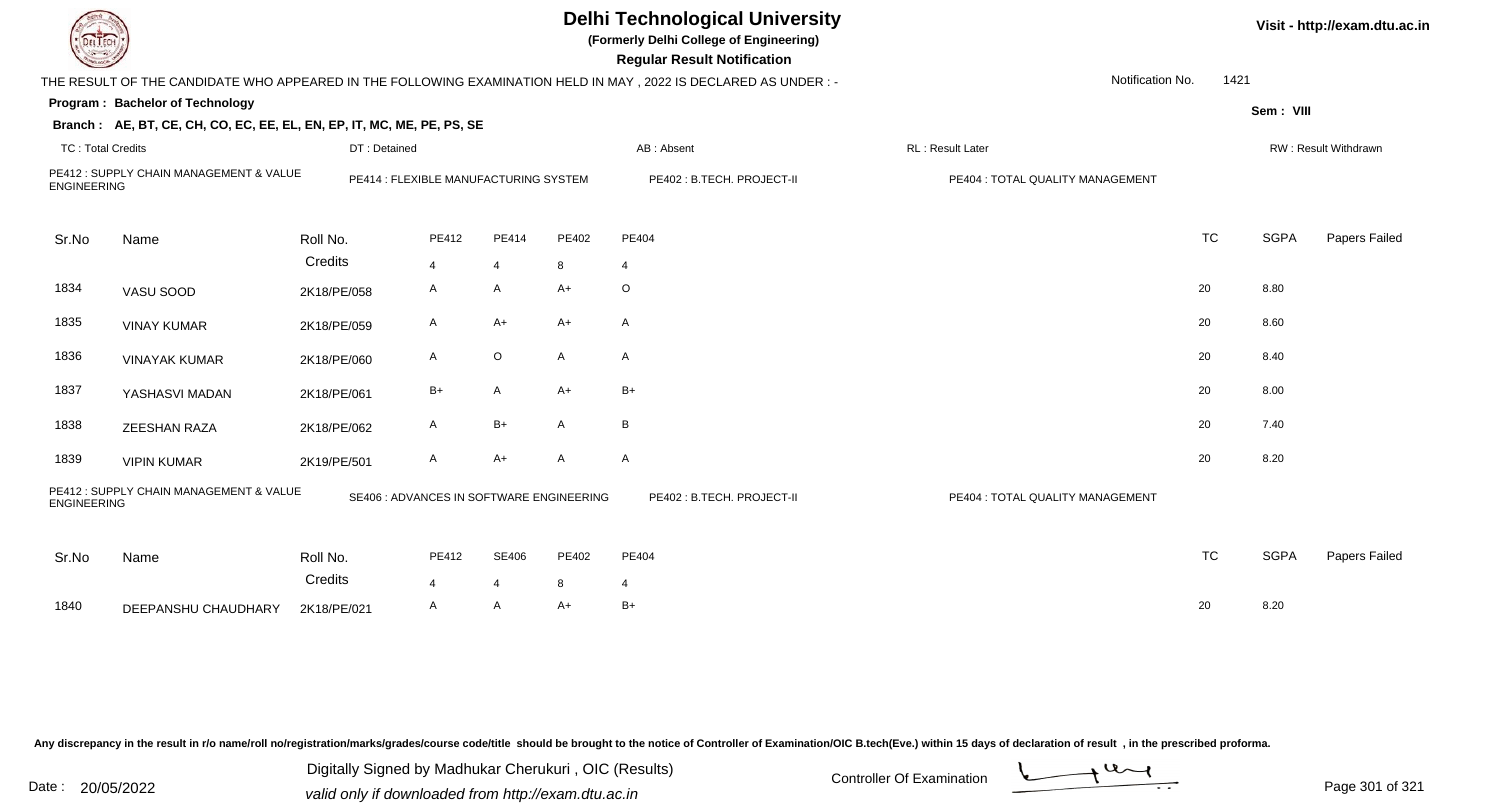| DEL TECH                 |                                                                                                                 |              |                            |              |       |                | <b>Delhi Technological University</b><br>(Formerly Delhi College of Engineering)<br><b>Regular Result Notification</b> |                                                                                                                                                                                                                                |                  |             | Visit - http://exam.dtu.ac.in |
|--------------------------|-----------------------------------------------------------------------------------------------------------------|--------------|----------------------------|--------------|-------|----------------|------------------------------------------------------------------------------------------------------------------------|--------------------------------------------------------------------------------------------------------------------------------------------------------------------------------------------------------------------------------|------------------|-------------|-------------------------------|
|                          | THE RESULT OF THE CANDIDATE WHO APPEARED IN THE FOLLOWING EXAMINATION HELD IN MAY, 2022 IS DECLARED AS UNDER :- |              |                            |              |       |                |                                                                                                                        |                                                                                                                                                                                                                                | Notification No. | 1421        |                               |
|                          | Program: Bachelor of Technology                                                                                 |              |                            |              |       |                |                                                                                                                        |                                                                                                                                                                                                                                |                  | Sem: VIII   |                               |
|                          | Branch: AE, BT, CE, CH, CO, EC, EE, EL, EN, EP, IT, MC, ME, PE, PS, SE                                          |              |                            |              |       |                |                                                                                                                        |                                                                                                                                                                                                                                |                  |             |                               |
| <b>TC: Total Credits</b> |                                                                                                                 | DT: Detained |                            |              |       | AB: Absent     |                                                                                                                        | RL: Result Later                                                                                                                                                                                                               |                  |             | RW: Result Withdrawn          |
| MOOC404 : MOOC II        | PE414 : FLEXIBLE MANUFACTURING SYSTEM                                                                           |              | PE402 : B.TECH. PROJECT-II |              |       |                | PE404 : TOTAL QUALITY MANAGEMENT                                                                                       | MOOC402: MOOC I                                                                                                                                                                                                                |                  |             |                               |
| Sr.No                    | Name                                                                                                            | Roll No.     | PE414                      | PE402        | PE404 |                | MOOC402 MOOC404                                                                                                        |                                                                                                                                                                                                                                | <b>TC</b>        | <b>SGPA</b> | Papers Failed                 |
|                          |                                                                                                                 | Credits      | $\overline{4}$             | 8            | 4     | 2              | 2                                                                                                                      |                                                                                                                                                                                                                                |                  |             |                               |
| 1841                     | <b>ABHISHEK BERWAL</b>                                                                                          | 2K18/PE/001  | $A+$                       | $\mathsf{A}$ | $A+$  | A+             | $A+$                                                                                                                   |                                                                                                                                                                                                                                | 20               | 8.60        |                               |
| 1842                     | <b>AJAY KUMAR</b>                                                                                               | 2K18/PE/003  | $A+$                       | A+           | $A+$  | A+             | $A+$                                                                                                                   |                                                                                                                                                                                                                                | 20               | 9.00        |                               |
| 1843                     | <b>AMIT SINGH</b>                                                                                               | 2K18/PE/005  | $A+$                       | A            | $A+$  | A+             | $A+$                                                                                                                   |                                                                                                                                                                                                                                | 20               | 8.60        |                               |
| 1844                     | <b>ANIKET GUPTA</b>                                                                                             | 2K18/PE/007  | $A+$                       | A+           | $A+$  | A+             | $A+$                                                                                                                   |                                                                                                                                                                                                                                | 20               | 9.00        |                               |
| 1845                     | ANUJ KUMAR                                                                                                      | 2K18/PE/012  | A+                         | Α            | B     | A+             | $A+$                                                                                                                   |                                                                                                                                                                                                                                | 20               | 8.00        |                               |
| 1846                     | <b>ASHI GUPTA</b>                                                                                               | 2K18/PE/014  | A+                         | A+           | A     | A+             | A+                                                                                                                     |                                                                                                                                                                                                                                | 20               | 8.80        |                               |
| 1847                     | <b>JITESH JASSI</b>                                                                                             | 2K18/PE/030  | $\circ$                    | $A+$         | O     | A+             | $A+$                                                                                                                   |                                                                                                                                                                                                                                | 20               | 9.40        |                               |
| 1848                     | <b>KUMAR ABHISHEK</b>                                                                                           | 2K18/PE/033  | $A+$                       | $A+$         | $B+$  | A+             | A+                                                                                                                     |                                                                                                                                                                                                                                | 20               | 8.60        |                               |
|                          | PE414 : FLEXIBLE MANUFACTURING SYSTEM                                                                           |              | PT414 : FOOD TECHNOLOGY    |              |       |                | PE402: B.TECH. PROJECT-II                                                                                              | PE404 : TOTAL QUALITY MANAGEMENT                                                                                                                                                                                               |                  |             |                               |
| Sr.No                    | Name                                                                                                            | Roll No.     | <b>PE414</b>               | PT414        | PE402 | PE404          |                                                                                                                        |                                                                                                                                                                                                                                | TC               | SGPA        | Papers Failed                 |
|                          |                                                                                                                 | Credits      | 4                          | 4            | 8     | $\overline{4}$ |                                                                                                                        |                                                                                                                                                                                                                                |                  |             |                               |
| 1849                     | <b>BHANU PRATAP VERMA</b>                                                                                       | 2K18/PE/018  | A+                         | $B+$         | A+    | A              |                                                                                                                        |                                                                                                                                                                                                                                | 20               | 8.40        |                               |
| 1850                     | MOHD ZAID                                                                                                       | 2K18/PE/039  | A+                         | $\circ$      | A+    | A+             |                                                                                                                        |                                                                                                                                                                                                                                | 20               | 9.20        |                               |
|                          |                                                                                                                 |              |                            |              |       |                |                                                                                                                        | Any discrepancy in the result in r/o name/roll no/registration/marks/grades/course code/title should be brought to the notice of Controller of Examination/OIC B.tech(Eve.) within 15 days of declaration of result , in the p |                  |             |                               |

Date : 20/05/2022 Digital Digital of Microsofted Chemical Controller Of Examination Determination Page 302 of 32 Digitally Signed by Madhukar Cherukuri , OIC (Results)

Page 302 of 321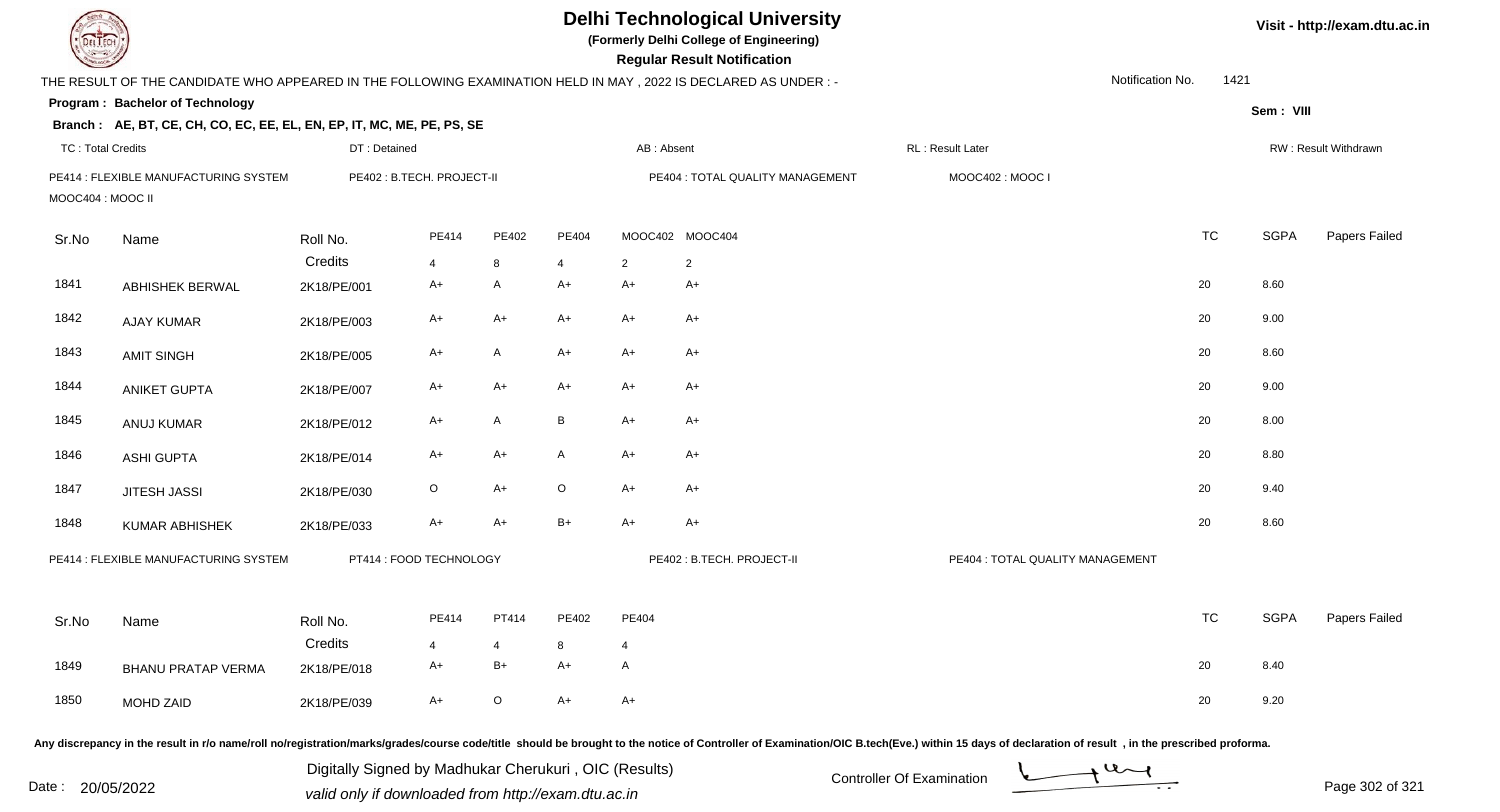| <b>DELTECH</b>           |                                                                                                                |                            |                         |                      | <b>Delhi Technological University</b><br>(Formerly Delhi College of Engineering)<br><b>Regular Result Notification</b> |                        |                                        |                                        |                  |      |             | Visit - http://exam.dtu.ac.in |
|--------------------------|----------------------------------------------------------------------------------------------------------------|----------------------------|-------------------------|----------------------|------------------------------------------------------------------------------------------------------------------------|------------------------|----------------------------------------|----------------------------------------|------------------|------|-------------|-------------------------------|
|                          | THE RESULT OF THE CANDIDATE WHO APPEARED IN THE FOLLOWING EXAMINATION HELD IN MAY, 2022 IS DECLARED AS UNDER:- |                            |                         |                      |                                                                                                                        |                        |                                        |                                        | Notification No. | 1421 |             |                               |
|                          | Program: Bachelor of Technology                                                                                |                            |                         |                      |                                                                                                                        |                        |                                        |                                        |                  |      | Sem: VIII   |                               |
|                          | Branch: AE, BT, CE, CH, CO, EC, EE, EL, EN, EP, IT, MC, ME, PE, PS, SE                                         |                            |                         |                      |                                                                                                                        |                        |                                        |                                        |                  |      |             |                               |
| <b>TC: Total Credits</b> |                                                                                                                | DT: Detained               |                         |                      |                                                                                                                        | AB: Absent             |                                        | RL: Result Later                       |                  |      |             | RW: Result Withdrawn          |
| MOOC404 : MOOC II        | PT410 : MEMBRANE TECHNOLOGY                                                                                    | PE402 : B.TECH. PROJECT-II |                         |                      |                                                                                                                        |                        | PE404 : TOTAL QUALITY MANAGEMENT       | MOOC402: MOOC I                        |                  |      |             |                               |
| Sr.No                    | Name                                                                                                           | Roll No.<br>Credits        | PT410<br>$\overline{4}$ | PE402                | PE404                                                                                                                  |                        | MOOC402 MOOC404                        |                                        | <b>TC</b>        |      | <b>SGPA</b> | Papers Failed                 |
| 1851                     | AYUSH JHA                                                                                                      | 2K18/PE/016                | A                       | 8<br>$A+$            | 4<br>A                                                                                                                 | $\overline{2}$<br>$A+$ | $\overline{2}$<br>$A+$                 |                                        | 20               |      | 8.60        |                               |
| MOOC404 : MOOC II        | AE420: VEHICLE SAFETY ENGINEERING                                                                              | SE402: B.TECH. PROJECT-II  |                         |                      |                                                                                                                        |                        | SE404 : EMPIRICAL SOFTWARE ENGINEERING | MOOC402: MOOC I                        |                  |      |             |                               |
| Sr.No                    | Name                                                                                                           | Roll No.<br>Credits        | AE420<br>4              | <b>SE402</b><br>8    | SE404<br>4                                                                                                             | $\overline{2}$         | MOOC402 MOOC404<br>2                   |                                        | <b>TC</b>        |      | <b>SGPA</b> | Papers Failed                 |
| 1852                     | <b>KEVIN MIRCHANDANI</b>                                                                                       | 2K18/SE/073                | A                       | $B+$                 | A+                                                                                                                     | $A+$                   | $A+$                                   |                                        | 20               |      | 8.00        |                               |
|                          | CO408 : INTELLECTUAL PROPERTY RIGHTS                                                                           | CO414 : BIG DATA ANALYTICS |                         |                      |                                                                                                                        |                        | SE402: B.TECH. PROJECT-II              | SE404 : EMPIRICAL SOFTWARE ENGINEERING |                  |      |             |                               |
| Sr.No                    | Name                                                                                                           | Roll No.                   | CO408                   | CO414                | SE402                                                                                                                  | SE404                  |                                        |                                        | <b>TC</b>        |      | <b>SGPA</b> | Papers Failed                 |
| 1853                     | ABHISHEK RAJPUT                                                                                                | Credits<br>2K18/SE/008     | 4<br>A+                 | $\overline{4}$<br>A+ | 8<br>A+                                                                                                                | 4<br>A+                |                                        |                                        | 20               |      | 9.00        |                               |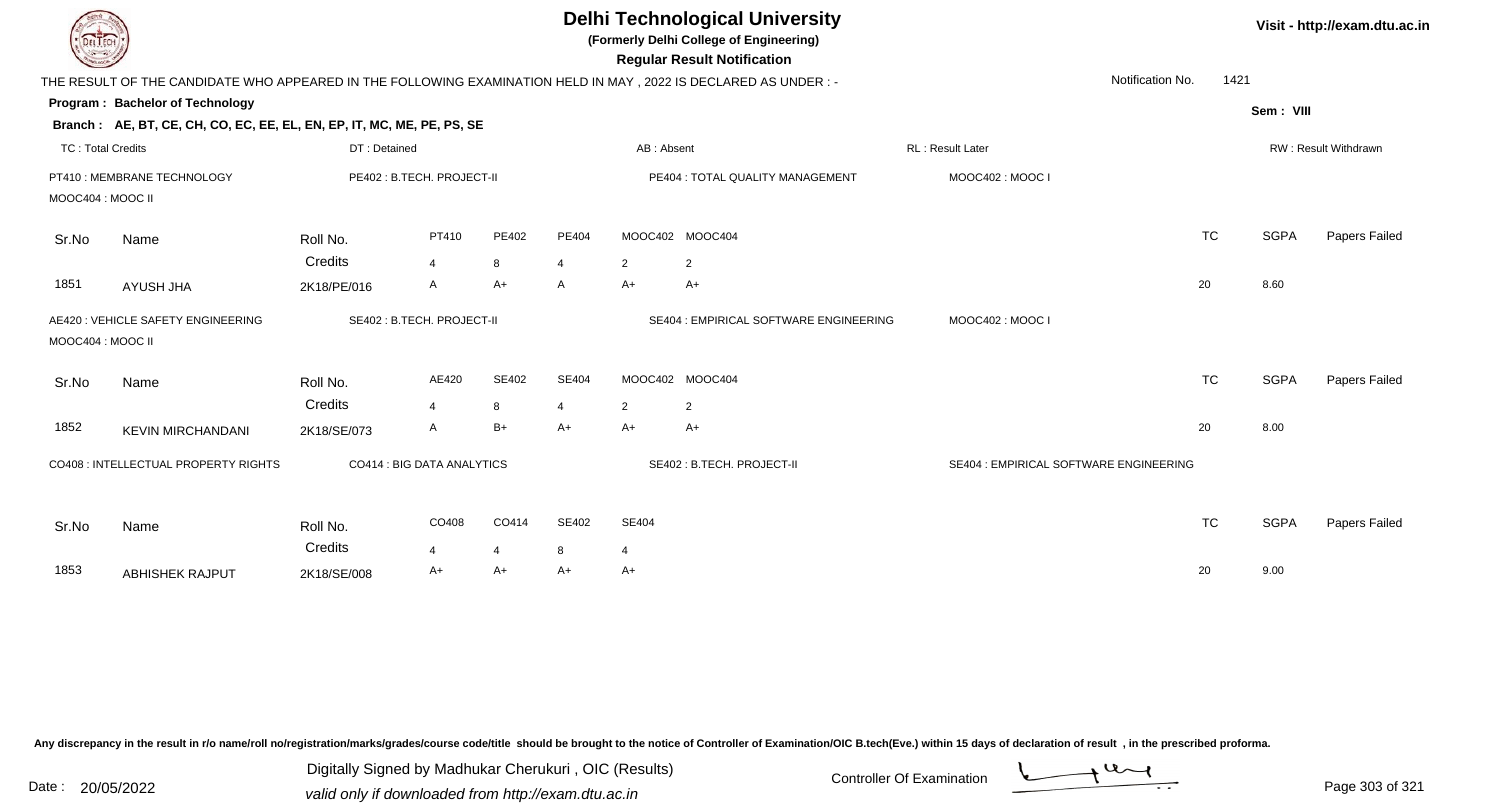| <b>Delhi Technological University</b><br>(Formerly Delhi College of Engineering)<br><b>DELTECH</b><br><b>Regular Result Notification</b> |                                                                                                                |                            |                               |                |                      |                |                                        |  |                                        |           |             | Visit - http://exam.dtu.ac.in |  |  |
|------------------------------------------------------------------------------------------------------------------------------------------|----------------------------------------------------------------------------------------------------------------|----------------------------|-------------------------------|----------------|----------------------|----------------|----------------------------------------|--|----------------------------------------|-----------|-------------|-------------------------------|--|--|
|                                                                                                                                          | THE RESULT OF THE CANDIDATE WHO APPEARED IN THE FOLLOWING EXAMINATION HELD IN MAY, 2022 IS DECLARED AS UNDER:- |                            |                               |                |                      |                |                                        |  | Notification No.                       | 1421      |             |                               |  |  |
|                                                                                                                                          | Program: Bachelor of Technology                                                                                |                            |                               |                |                      |                |                                        |  |                                        |           | Sem: VIII   |                               |  |  |
|                                                                                                                                          | Branch: AE, BT, CE, CH, CO, EC, EE, EL, EN, EP, IT, MC, ME, PE, PS, SE                                         |                            |                               |                |                      |                |                                        |  |                                        |           |             |                               |  |  |
| <b>TC: Total Credits</b>                                                                                                                 |                                                                                                                | DT: Detained               |                               |                |                      | AB: Absent     |                                        |  | RL: Result Later                       |           |             | RW: Result Withdrawn          |  |  |
|                                                                                                                                          | CO408 : INTELLECTUAL PROPERTY RIGHTS                                                                           | IT420 : COMPUTER VISION    |                               |                |                      |                | SE402: B.TECH. PROJECT-II              |  | SE404 : EMPIRICAL SOFTWARE ENGINEERING |           |             |                               |  |  |
| Sr.No                                                                                                                                    | Name                                                                                                           | Roll No.                   | CO408                         | <b>IT420</b>   | SE402                | SE404          |                                        |  |                                        | <b>TC</b> | <b>SGPA</b> | Papers Failed                 |  |  |
|                                                                                                                                          |                                                                                                                | Credits                    | $\overline{4}$                | $\overline{4}$ | 8                    | $\overline{4}$ |                                        |  |                                        |           |             |                               |  |  |
| 1854                                                                                                                                     | VIBHANSHU SINGH SINDHU                                                                                         | 2K18/SE/131                | A+                            | $\circ$        | $A+$                 | $\circ$        |                                        |  |                                        | 20        | 9.40        |                               |  |  |
|                                                                                                                                          | CO408 : INTELLECTUAL PROPERTY RIGHTS                                                                           | PT414 : FOOD TECHNOLOGY    |                               |                |                      |                | SE402: B.TECH. PROJECT-II              |  | SE404 : EMPIRICAL SOFTWARE ENGINEERING |           |             |                               |  |  |
| Sr.No                                                                                                                                    | Name                                                                                                           | Roll No.                   | CO408                         | PT414          | SE402                | <b>SE404</b>   |                                        |  |                                        | <b>TC</b> | <b>SGPA</b> | <b>Papers Failed</b>          |  |  |
|                                                                                                                                          |                                                                                                                | Credits                    | 4                             | $\overline{4}$ | 8                    | $\overline{4}$ |                                        |  |                                        |           |             |                               |  |  |
| 1855                                                                                                                                     | <b>KANISHK SONI</b>                                                                                            | 2K18/SE/071                | A+                            | $A+$           | $\mathsf{A}$         | $A+$           |                                        |  |                                        | 20        | 8.60        |                               |  |  |
| MOOC404 : MOOC II                                                                                                                        | CO408 : INTELLECTUAL PROPERTY RIGHTS                                                                           | SE402 : B.TECH. PROJECT-II |                               |                |                      |                | SE404 : EMPIRICAL SOFTWARE ENGINEERING |  | MOOC402: MOOC I                        |           |             |                               |  |  |
| Sr.No                                                                                                                                    | Name                                                                                                           | Roll No.<br>Credits        | CO408                         | SE402          | SE404                |                | MOOC402 MOOC404                        |  |                                        | <b>TC</b> | <b>SGPA</b> | Papers Failed                 |  |  |
| 1856                                                                                                                                     | <b>MEHREEN HURROO</b>                                                                                          | 2K18/SE/081                | $\overline{\mathbf{A}}$<br>A+ | 8<br>A         | $\overline{4}$<br>A+ | 2<br>$A+$      | $\overline{2}$<br>A+                   |  |                                        | 20        | 8.60        |                               |  |  |
|                                                                                                                                          |                                                                                                                |                            |                               |                |                      |                |                                        |  |                                        |           |             |                               |  |  |

Digitally Signed by Madhukar Cherukuri, OIC (Results)<br>Date : 20/05/2022 valid only if downloaded from http://oxam.dtu.ac.in Digitally Signed by Madhukar Cherukuri , OIC (Results)

valid only if downloaded from http://exam.dtu.ac.in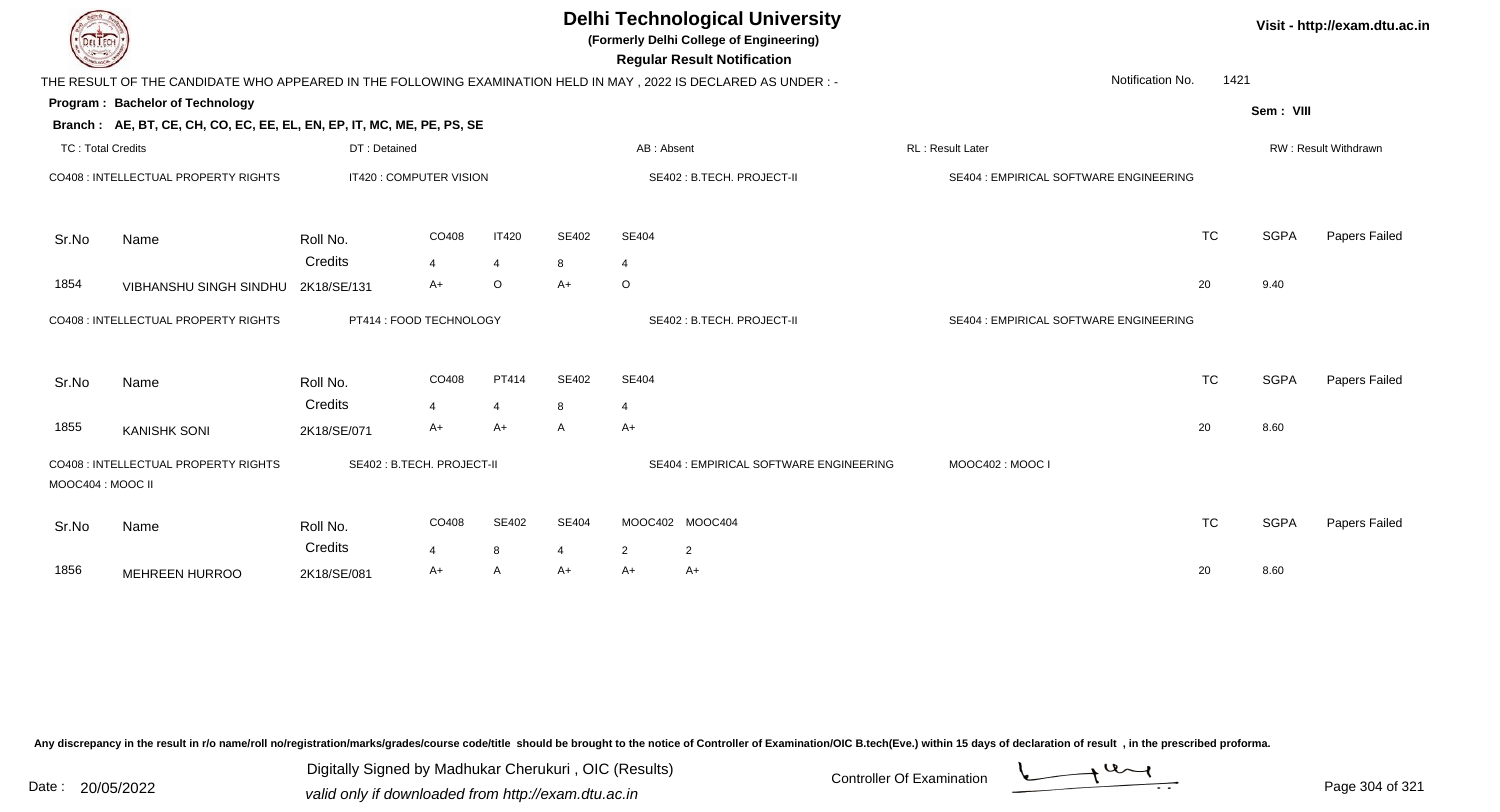| DEL ECH                  |                                                                                                                |              |                         |                |                                          | <b>Delhi Technological University</b><br>(Formerly Delhi College of Engineering)<br><b>Regular Result Notification</b> |                                                   |                         |                                        |           | Visit - http://exam.dtu.ac.in |                      |
|--------------------------|----------------------------------------------------------------------------------------------------------------|--------------|-------------------------|----------------|------------------------------------------|------------------------------------------------------------------------------------------------------------------------|---------------------------------------------------|-------------------------|----------------------------------------|-----------|-------------------------------|----------------------|
|                          | THE RESULT OF THE CANDIDATE WHO APPEARED IN THE FOLLOWING EXAMINATION HELD IN MAY, 2022 IS DECLARED AS UNDER:- |              |                         |                |                                          |                                                                                                                        |                                                   |                         | Notification No.                       | 1421      |                               |                      |
|                          | Program: Bachelor of Technology                                                                                |              |                         |                |                                          |                                                                                                                        |                                                   |                         |                                        |           |                               |                      |
|                          | Branch: AE, BT, CE, CH, CO, EC, EE, EL, EN, EP, IT, MC, ME, PE, PS, SE                                         |              |                         |                |                                          |                                                                                                                        |                                                   |                         |                                        |           | Sem: VIII                     |                      |
| <b>TC: Total Credits</b> |                                                                                                                | DT: Detained |                         |                |                                          | AB: Absent                                                                                                             |                                                   | <b>RL: Result Later</b> |                                        |           |                               | RW: Result Withdrawn |
|                          | CO408 : INTELLECTUAL PROPERTY RIGHTS                                                                           |              |                         |                | SE406 : ADVANCES IN SOFTWARE ENGINEERING |                                                                                                                        | SE402 : B.TECH. PROJECT-II                        |                         | SE404 : EMPIRICAL SOFTWARE ENGINEERING |           |                               |                      |
| Sr.No                    | Name                                                                                                           | Roll No.     | CO408                   | <b>SE406</b>   | SE402                                    | SE404                                                                                                                  |                                                   |                         |                                        | <b>TC</b> | <b>SGPA</b>                   | Papers Failed        |
|                          |                                                                                                                | Credits      | 4                       | $\overline{4}$ | 8                                        | $\overline{4}$                                                                                                         |                                                   |                         |                                        |           |                               |                      |
| 1857                     | <b>AJAY KUMAR</b>                                                                                              | 2K18/SE/014  | $A+$                    | A              | $B+$                                     | A                                                                                                                      |                                                   |                         |                                        | 20        | 7.80                          |                      |
| 1858                     | <b>CHITRA SINGLA</b>                                                                                           | 2K18/SE/048  | A+                      | $A+$           | A+                                       | $\circ$                                                                                                                |                                                   |                         |                                        | 20        | 9.20                          |                      |
|                          | CO408 : INTELLECTUAL PROPERTY RIGHTS<br>SE404 : EMPIRICAL SOFTWARE ENGINEERING                                 |              |                         |                | SE406 : ADVANCES IN SOFTWARE ENGINEERING |                                                                                                                        | <b>SE408 : INFORMATION &amp; NETWORK SECURITY</b> |                         | SE402: B.TECH. PROJECT-II              |           |                               |                      |
| Sr.No                    | Name                                                                                                           | Roll No.     | CO408                   | <b>SE406</b>   | <b>SE408</b>                             | SE402                                                                                                                  | SE404                                             |                         |                                        | <b>TC</b> | <b>SGPA</b>                   | Papers Failed        |
|                          |                                                                                                                | Credits      | $\overline{4}$          | $\overline{4}$ | 4                                        | 8                                                                                                                      | 4                                                 |                         |                                        |           |                               |                      |
| 1859                     | NAVLEEN SINGH                                                                                                  | 2K18/SE/087  | A                       | $B+$           | $\mathsf{C}$                             | $B+$                                                                                                                   | $B+$                                              |                         |                                        | 24        | 6.83                          |                      |
|                          | CO414 : BIG DATA ANALYTICS                                                                                     |              | IT420 : COMPUTER VISION |                |                                          |                                                                                                                        | SE402: B.TECH. PROJECT-II                         |                         | SE404 : EMPIRICAL SOFTWARE ENGINEERING |           |                               |                      |
| Sr.No                    | Name                                                                                                           | Roll No.     | CO414                   | <b>IT420</b>   | SE402                                    | <b>SE404</b>                                                                                                           |                                                   |                         |                                        | <b>TC</b> | <b>SGPA</b>                   | Papers Failed        |
|                          |                                                                                                                | Credits      | 4                       | 4              | 8                                        | $\overline{4}$                                                                                                         |                                                   |                         |                                        |           |                               |                      |
| 1860                     | YASH SANT                                                                                                      | 2K18/SE/137  | A                       | A+             | A+                                       | $\circ$                                                                                                                |                                                   |                         |                                        | 20        | 9.00                          |                      |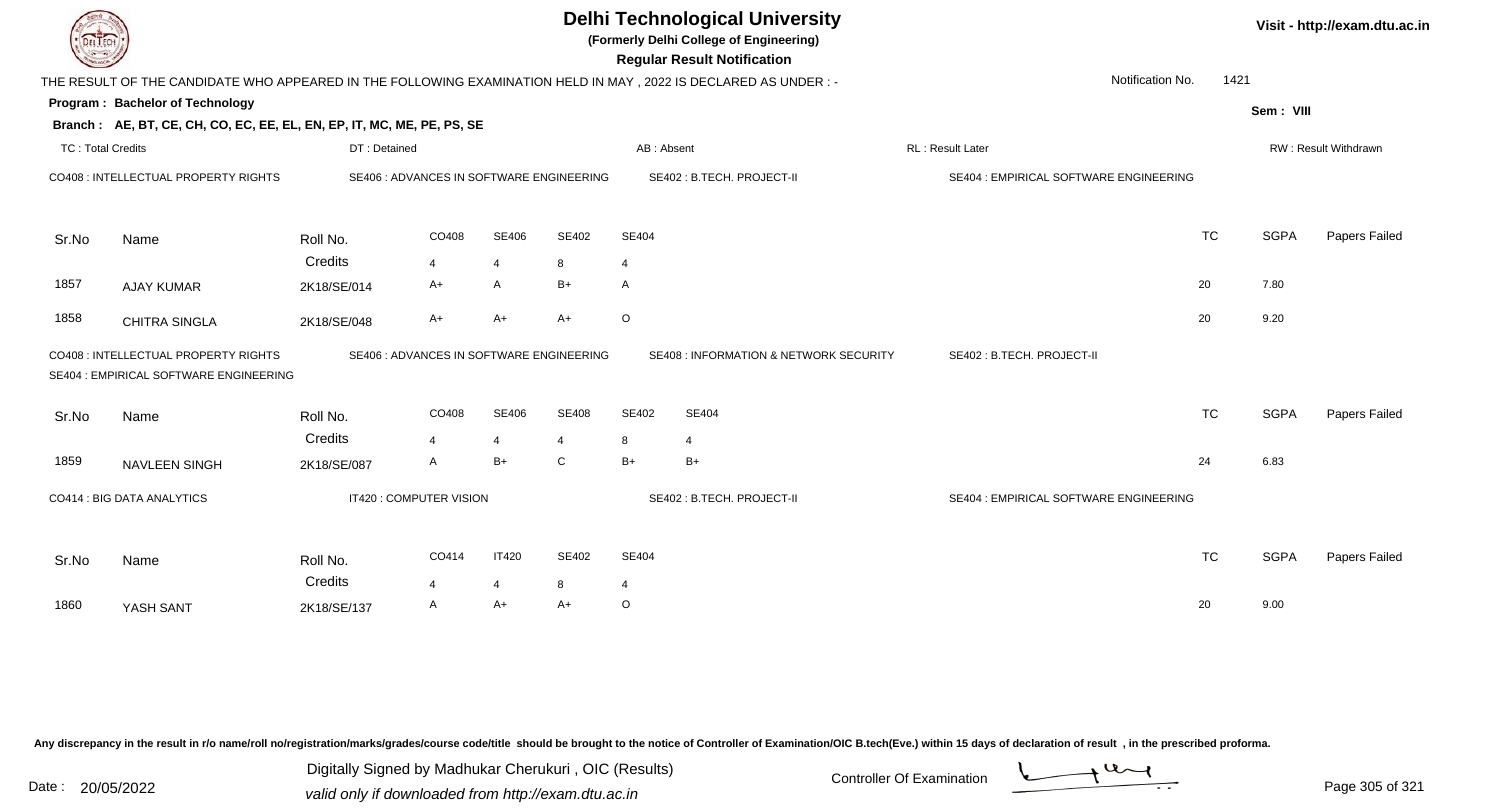| DEL TECH                 |                                                                        |              |                               |                |                |                | <b>Delhi Technological University</b><br>(Formerly Delhi College of Engineering)<br><b>Regular Result Notification</b> |                                        |                          |             | Visit - http://exam.dtu.ac.in |
|--------------------------|------------------------------------------------------------------------|--------------|-------------------------------|----------------|----------------|----------------|------------------------------------------------------------------------------------------------------------------------|----------------------------------------|--------------------------|-------------|-------------------------------|
|                          |                                                                        |              |                               |                |                |                | THE RESULT OF THE CANDIDATE WHO APPEARED IN THE FOLLOWING EXAMINATION HELD IN MAY, 2022 IS DECLARED AS UNDER :-        |                                        | Notification No.<br>1421 |             |                               |
|                          | Program: Bachelor of Technology                                        |              |                               |                |                |                |                                                                                                                        |                                        |                          | Sem: VIII   |                               |
|                          | Branch: AE, BT, CE, CH, CO, EC, EE, EL, EN, EP, IT, MC, ME, PE, PS, SE |              |                               |                |                |                |                                                                                                                        |                                        |                          |             |                               |
| <b>TC: Total Credits</b> |                                                                        | DT: Detained |                               |                |                | AB: Absent     |                                                                                                                        | RL: Result Later                       |                          |             | RW: Result Withdrawn          |
| MOOC404 : MOOC II        | CO414 : BIG DATA ANALYTICS                                             |              | SE402: B.TECH. PROJECT-II     |                |                |                | SE404 : EMPIRICAL SOFTWARE ENGINEERING                                                                                 | MOOC402: MOOC I                        |                          |             |                               |
| Sr.No                    | Name                                                                   | Roll No.     | CO414                         | <b>SE402</b>   | SE404          |                | MOOC402 MOOC404                                                                                                        |                                        | <b>TC</b>                | <b>SGPA</b> | Papers Failed                 |
|                          |                                                                        | Credits      | $\overline{4}$                | 8              | $\overline{4}$ | $\overline{2}$ | $\overline{2}$                                                                                                         |                                        |                          |             |                               |
| 1861                     | <b>ABHISHEK ARYAN</b>                                                  | 2K18/SE/007  | A+                            | $A+$           | $A+$           | $A+$           | $A+$                                                                                                                   |                                        | 20                       | 9.00        |                               |
| 1862                     | MIHIR AGARWAL                                                          | 2K18/SE/082  | $A+$                          | A              | Α              | $A+$           | $A+$                                                                                                                   |                                        | 20                       | 8.40        |                               |
|                          | CO414 : BIG DATA ANALYTICS                                             |              | SE414 : Cloud Computing       |                |                |                | SE402: B.TECH. PROJECT-II                                                                                              | SE404 : EMPIRICAL SOFTWARE ENGINEERING |                          |             |                               |
| Sr.No                    | Name                                                                   | Roll No.     | CO414                         | <b>SE414</b>   | SE402          | <b>SE404</b>   |                                                                                                                        |                                        | <b>TC</b>                | <b>SGPA</b> | Papers Failed                 |
|                          |                                                                        | Credits      | $\overline{4}$                | $\overline{4}$ | 8              | $\overline{4}$ |                                                                                                                        |                                        |                          |             |                               |
| 1863                     | <b>AAKASH GARG</b>                                                     | 2K18/SE/002  | $A+$                          | $\circ$        | $A+$           | $A+$           |                                                                                                                        |                                        | 20                       | 9.20        |                               |
| 1864                     | <b>ACHINT</b>                                                          | 2K18/SE/009  | $A+$                          | $\mathsf O$    | $A+$           | $\circ$        |                                                                                                                        |                                        | 20                       | 9.40        |                               |
|                          | EC412 : MACHINE LEARNING                                               |              | EE410 : Power System Planning |                |                |                | SE402: B.TECH. PROJECT-II                                                                                              | SE404 : EMPIRICAL SOFTWARE ENGINEERING |                          |             |                               |
| Sr.No                    | Name                                                                   | Roll No.     | EC412                         | EE410          | SE402          | <b>SE404</b>   |                                                                                                                        |                                        | <b>TC</b>                | <b>SGPA</b> | Papers Failed                 |
|                          |                                                                        | Credits      | $\overline{\mathbf{A}}$       | $\overline{4}$ | 8              | $\overline{4}$ |                                                                                                                        |                                        |                          |             |                               |
| 1865                     | <b>GOURAV</b>                                                          | 2K18/SE/062  | E                             |                | E              | $B+$           |                                                                                                                        |                                        | $\overline{4}$           | 1.75        | EC412SE402,                   |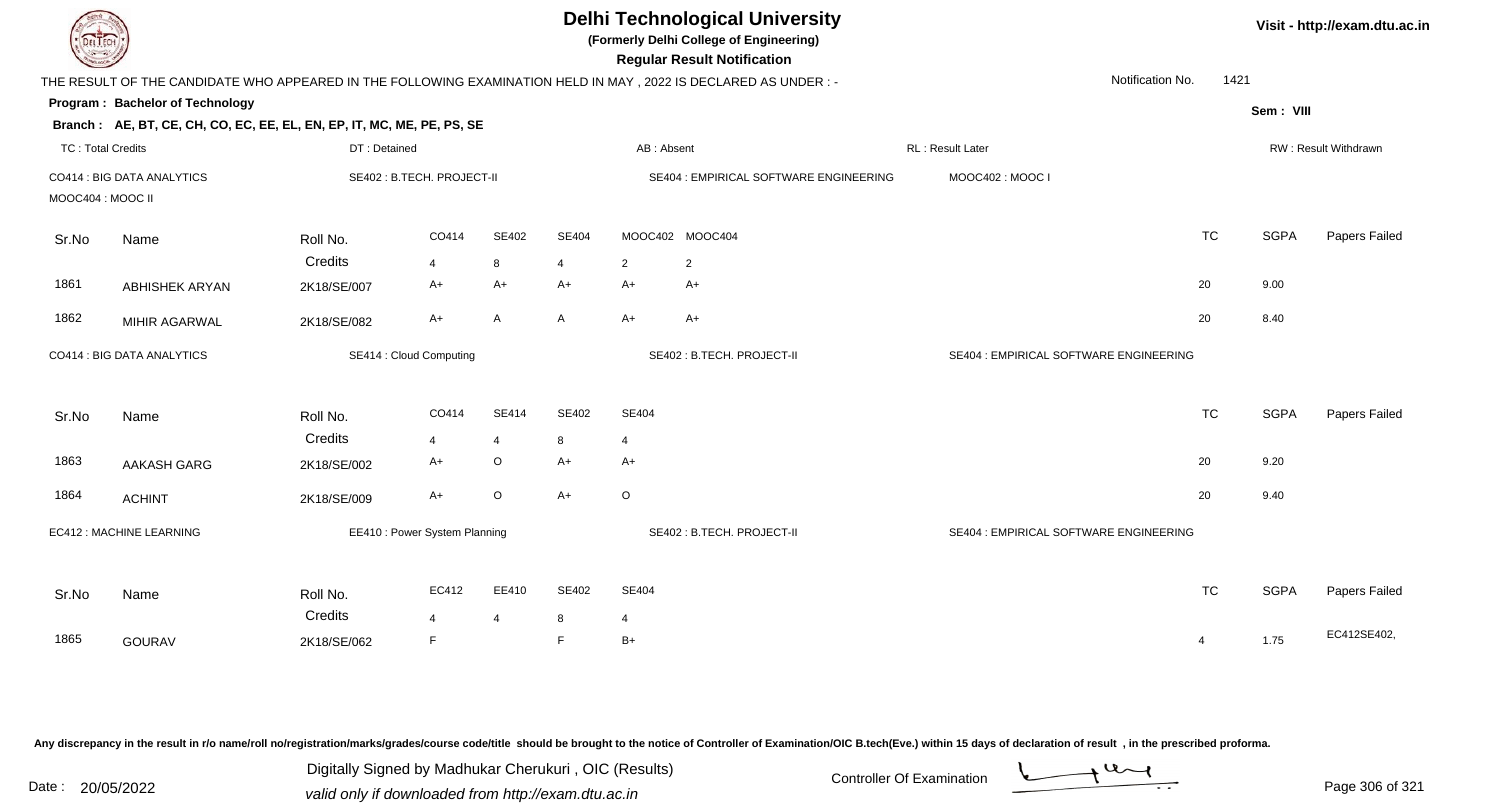| <b>DELTECH</b>           |                                                                                                                |                           |                     |                                       |                                          |                         | <b>Delhi Technological University</b><br>(Formerly Delhi College of Engineering)<br><b>Regular Result Notification</b> |                  |                                        |           |             | Visit - http://exam.dtu.ac.in |
|--------------------------|----------------------------------------------------------------------------------------------------------------|---------------------------|---------------------|---------------------------------------|------------------------------------------|-------------------------|------------------------------------------------------------------------------------------------------------------------|------------------|----------------------------------------|-----------|-------------|-------------------------------|
|                          | THE RESULT OF THE CANDIDATE WHO APPEARED IN THE FOLLOWING EXAMINATION HELD IN MAY, 2022 IS DECLARED AS UNDER:- |                           |                     |                                       |                                          |                         |                                                                                                                        |                  | Notification No.                       | 1421      |             |                               |
|                          | <b>Program: Bachelor of Technology</b>                                                                         |                           |                     |                                       |                                          |                         |                                                                                                                        |                  |                                        |           | Sem: VIII   |                               |
|                          | Branch: AE, BT, CE, CH, CO, EC, EE, EL, EN, EP, IT, MC, ME, PE, PS, SE                                         |                           |                     |                                       |                                          |                         |                                                                                                                        |                  |                                        |           |             |                               |
| <b>TC: Total Credits</b> |                                                                                                                | DT: Detained              |                     |                                       |                                          | AB: Absent              |                                                                                                                        | RL: Result Later |                                        |           |             | RW: Result Withdrawn          |
| EC458 : Deep Learning    |                                                                                                                |                           |                     |                                       | SE406 : ADVANCES IN SOFTWARE ENGINEERING |                         | SE402: B.TECH. PROJECT-II                                                                                              |                  | SE404 : EMPIRICAL SOFTWARE ENGINEERING |           |             |                               |
| Sr.No                    | Name                                                                                                           | Roll No.                  | EC458               | SE406                                 | SE402                                    | SE404                   |                                                                                                                        |                  |                                        | <b>TC</b> | <b>SGPA</b> | Papers Failed                 |
| 1866                     | <b>GITESH PRAJAPATI</b>                                                                                        | Credits<br>2K18/SE/061    | $\overline{4}$<br>A | $\overline{4}$<br>$\mathsf O$         | 8<br>A+                                  | $\overline{4}$<br>$A+$  |                                                                                                                        |                  |                                        | 20        | 9.00        |                               |
| MOOC404 : MOOC II        | EC462 : Recent Trends in Artificial Intelligence                                                               | SE402: B.TECH. PROJECT-II |                     |                                       |                                          |                         | SE404 : EMPIRICAL SOFTWARE ENGINEERING                                                                                 |                  | MOOC402: MOOC I                        |           |             |                               |
| Sr.No                    | Name                                                                                                           | Roll No.<br>Credits       | EC462<br>4          | SE402<br>8                            | <b>SE404</b><br>4                        |                         | MOOC402 MOOC404                                                                                                        |                  |                                        | <b>TC</b> | <b>SGPA</b> | Papers Failed                 |
| 1867                     | MOHAMMAD ELHAM<br>WALIZAD                                                                                      | 2K18/SE/080               | B                   | A                                     | A+                                       | $\overline{2}$<br>$A+$  | 2<br>$A+$                                                                                                              |                  |                                        | 20        | 8.00        |                               |
|                          | EE442 : ROBOTICS AND MACHINE VISION                                                                            |                           |                     |                                       | SE406 : ADVANCES IN SOFTWARE ENGINEERING |                         | SE402: B.TECH. PROJECT-II                                                                                              |                  | SE404 : EMPIRICAL SOFTWARE ENGINEERING |           |             |                               |
| Sr.No                    | Name                                                                                                           | Roll No.<br>Credits       | EE442<br>$\Delta$   | <b>SE406</b><br>$\boldsymbol{\Delta}$ | SE402<br>8                               | SE404<br>$\overline{4}$ |                                                                                                                        |                  |                                        | <b>TC</b> | <b>SGPA</b> | Papers Failed                 |
| 1868                     | <b>MAYANK YADAV</b>                                                                                            | 2K18/SE/079               | P                   | В                                     | $B+$                                     | A                       |                                                                                                                        |                  |                                        | 20        | 6.40        |                               |

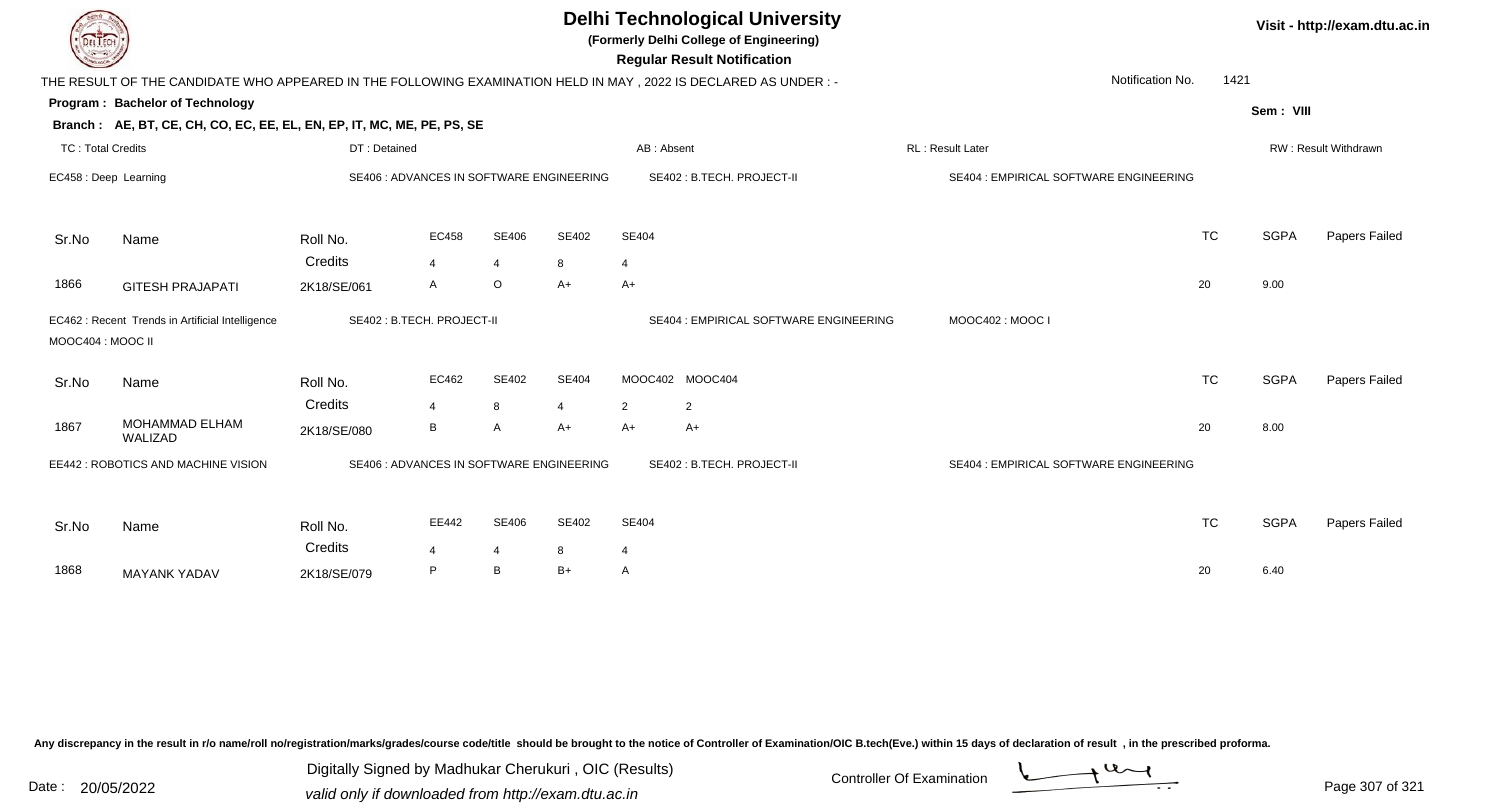| <b>DELTECH</b>           |                                                                        |              |                                                   |                |              | <b>Delhi Technological University</b><br>(Formerly Delhi College of Engineering)<br><b>Regular Result Notification</b> |                                        |           |             | Visit - http://exam.dtu.ac.in |
|--------------------------|------------------------------------------------------------------------|--------------|---------------------------------------------------|----------------|--------------|------------------------------------------------------------------------------------------------------------------------|----------------------------------------|-----------|-------------|-------------------------------|
|                          |                                                                        |              |                                                   |                |              | THE RESULT OF THE CANDIDATE WHO APPEARED IN THE FOLLOWING EXAMINATION HELD IN MAY, 2022 IS DECLARED AS UNDER:-         | Notification No.                       | 1421      |             |                               |
|                          | Program: Bachelor of Technology                                        |              |                                                   |                |              |                                                                                                                        |                                        |           | Sem: VIII   |                               |
|                          | Branch: AE, BT, CE, CH, CO, EC, EE, EL, EN, EP, IT, MC, ME, PE, PS, SE |              |                                                   |                |              |                                                                                                                        |                                        |           |             |                               |
| <b>TC: Total Credits</b> |                                                                        | DT: Detained |                                                   |                |              | AB: Absent                                                                                                             | RL: Result Later                       |           |             | RW: Result Withdrawn          |
|                          | EE448 : BIG DATA ANALYTICS                                             |              | SE406 : ADVANCES IN SOFTWARE ENGINEERING          |                |              | SE402: B.TECH. PROJECT-II                                                                                              | SE404 : EMPIRICAL SOFTWARE ENGINEERING |           |             |                               |
| Sr.No                    | Name                                                                   | Roll No.     | EE448                                             | SE406          | SE402        | SE404                                                                                                                  |                                        | <b>TC</b> | <b>SGPA</b> | Papers Failed                 |
|                          |                                                                        | Credits      | 4                                                 | $\overline{4}$ | 8            | $\overline{4}$                                                                                                         |                                        |           |             |                               |
| 1869                     | <b>AKASH</b>                                                           | 2K18/SE/015  | B                                                 | A              | $B+$         | A                                                                                                                      |                                        | 20        | 7.20        |                               |
| DEVELOPMENT              | EN412: ENVIRONMENT AND SUSTAINABLE                                     |              | <b>SE408 : INFORMATION &amp; NETWORK SECURITY</b> |                |              | SE402: B.TECH. PROJECT-II                                                                                              | SE404 : EMPIRICAL SOFTWARE ENGINEERING |           |             |                               |
| Sr.No                    | Name                                                                   | Roll No.     | EN412                                             | <b>SE408</b>   | <b>SE402</b> | SE404                                                                                                                  |                                        | <b>TC</b> | <b>SGPA</b> | Papers Failed                 |
|                          |                                                                        | Credits      | $\overline{4}$                                    | $\overline{4}$ | 8            | $\overline{4}$                                                                                                         |                                        |           |             |                               |
| 1870                     | <b>ANKUSH DARA</b>                                                     | 2K18/SE/026  | A                                                 | $B+$           | B+           | A                                                                                                                      |                                        | 20        | 7.40        |                               |
|                          | IT404 : BIG DATA ANALYTICS                                             |              | SE406 : ADVANCES IN SOFTWARE ENGINEERING          |                |              | SE402: B.TECH. PROJECT-II                                                                                              | SE404 : EMPIRICAL SOFTWARE ENGINEERING |           |             |                               |
| Sr.No                    | Name                                                                   | Roll No.     | <b>IT404</b>                                      | <b>SE406</b>   | SE402        | SE404                                                                                                                  |                                        | <b>TC</b> | <b>SGPA</b> | Papers Failed                 |
|                          |                                                                        | Credits      | $\overline{4}$                                    | $\overline{4}$ | 8            | $\overline{4}$                                                                                                         |                                        |           |             |                               |
| 1871                     | SHREOSHI ROY                                                           | 2K18/SE/120  | A+                                                | $A+$           | A+           | O                                                                                                                      |                                        | 20        | 9.20        |                               |
| 1872                     | SHREYA RAJ                                                             | 2K18/SE/121  | $\circ$                                           | $\circ$        | $A+$         | A+                                                                                                                     |                                        | 20        | 9.40        |                               |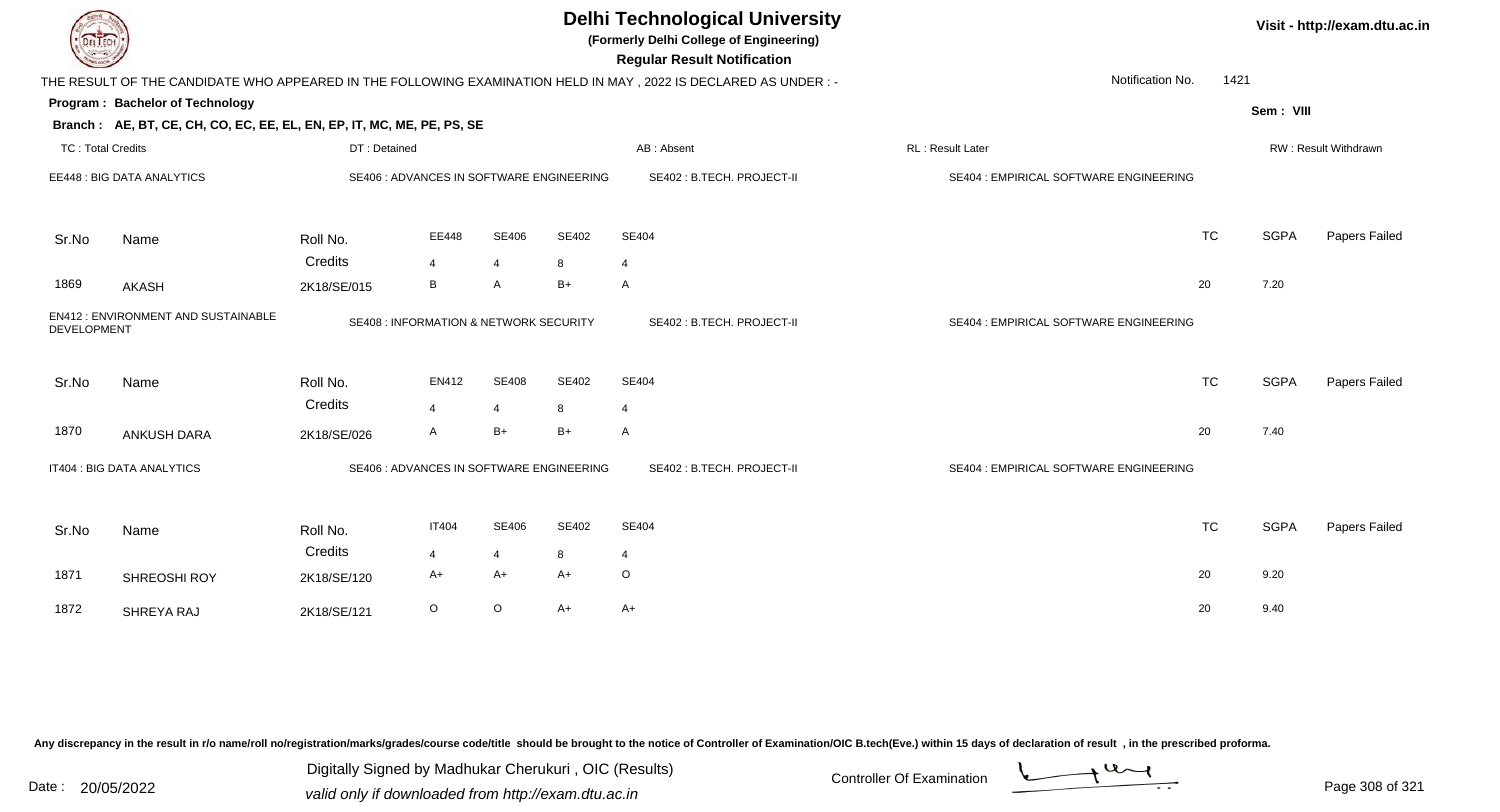| DEL TECH                 |                                                                                                                |              |                            |                |                |                | <b>Delhi Technological University</b><br>(Formerly Delhi College of Engineering)<br><b>Regular Result Notification</b> |                                        |                          |             | Visit - http://exam.dtu.ac.in |
|--------------------------|----------------------------------------------------------------------------------------------------------------|--------------|----------------------------|----------------|----------------|----------------|------------------------------------------------------------------------------------------------------------------------|----------------------------------------|--------------------------|-------------|-------------------------------|
|                          | THE RESULT OF THE CANDIDATE WHO APPEARED IN THE FOLLOWING EXAMINATION HELD IN MAY, 2022 IS DECLARED AS UNDER:- |              |                            |                |                |                |                                                                                                                        |                                        | Notification No.<br>1421 |             |                               |
|                          | Program: Bachelor of Technology                                                                                |              |                            |                |                |                |                                                                                                                        |                                        |                          | Sem: VIII   |                               |
|                          | Branch: AE, BT, CE, CH, CO, EC, EE, EL, EN, EP, IT, MC, ME, PE, PS, SE                                         |              |                            |                |                |                |                                                                                                                        |                                        |                          |             |                               |
| <b>TC: Total Credits</b> |                                                                                                                | DT: Detained |                            |                |                | AB: Absent     |                                                                                                                        | RL: Result Later                       |                          |             | RW: Result Withdrawn          |
| MOOC404 : MOOC II        | IT416 : NOMADIC COMPUTING                                                                                      |              | SE402 : B.TECH. PROJECT-II |                |                |                | SE404 : EMPIRICAL SOFTWARE ENGINEERING                                                                                 | MOOC402: MOOC I                        |                          |             |                               |
| Sr.No                    | Name                                                                                                           | Roll No.     | <b>IT416</b>               | SE402          | <b>SE404</b>   |                | MOOC402 MOOC404                                                                                                        |                                        | <b>TC</b>                | <b>SGPA</b> | Papers Failed                 |
|                          |                                                                                                                | Credits      | $\overline{4}$             | 8              | $\overline{4}$ | $\overline{2}$ | $\overline{2}$                                                                                                         |                                        |                          |             |                               |
| 1873                     | <b>VINAYAK SHARMA</b>                                                                                          | 2K18/SE/133  | $\mathsf{A}$               | A              | $A+$           | A+             | $A+$                                                                                                                   |                                        | 20                       | 8.40        |                               |
|                          | IT416 : NOMADIC COMPUTING                                                                                      |              | SE414 : Cloud Computing    |                |                |                | SE402: B.TECH. PROJECT-II                                                                                              | SE404 : EMPIRICAL SOFTWARE ENGINEERING |                          |             |                               |
| Sr.No                    | Name                                                                                                           | Roll No.     | <b>IT416</b>               | <b>SE414</b>   | SE402          | SE404          |                                                                                                                        |                                        | <b>TC</b>                | <b>SGPA</b> | Papers Failed                 |
|                          |                                                                                                                | Credits      | $\overline{4}$             | $\overline{4}$ | 8              | $\overline{4}$ |                                                                                                                        |                                        |                          |             |                               |
| 1874                     | PRATEEK SINGH                                                                                                  | 2K18/SE/098  | $A+$                       | A+             | $\mathsf{A}$   | $A+$           |                                                                                                                        |                                        | 20                       | 8.60        |                               |
| 1875                     | <b>SANCHIT GAUTAM</b>                                                                                          | 2K18/SE/112  | $A+$                       | $\circ$        | $\mathsf{A}$   | $A+$           |                                                                                                                        |                                        | 20                       | 8.80        |                               |
| 1876                     | SANSKAR AGGARWAL                                                                                               | 2K18/SE/113  | $\mathsf{A}$               | O              | $A+$           | $\circ$        |                                                                                                                        |                                        | 20                       | 9.20        |                               |
| 1877                     | <b>SANYAM SHARMA</b>                                                                                           | 2K18/SE/115  | A+                         | A+             | $A+$           | $A+$           |                                                                                                                        |                                        | 20                       | 9.00        |                               |
| 1878                     | SARTHAK PAL                                                                                                    | 2K18/SE/116  | $A+$                       | A+             | B+             | $A+$           |                                                                                                                        |                                        | 20                       | 8.20        |                               |
| 1879                     | <b>SUGAM NIMEKAR</b>                                                                                           | 2K18/SE/124  | $A+$                       | $\circ$        | $B+$           | A+             |                                                                                                                        |                                        | 20                       | 8.40        |                               |

Digitally Signed by Madhukar Cherukuri, OIC (Results)<br>Date : 20/05/2022 valid only if downloaded from http://oxam.dtu.ac.in Digitally Signed by Madhukar Cherukuri , OIC (Results)

valid only if downloaded from http://exam.dtu.ac.in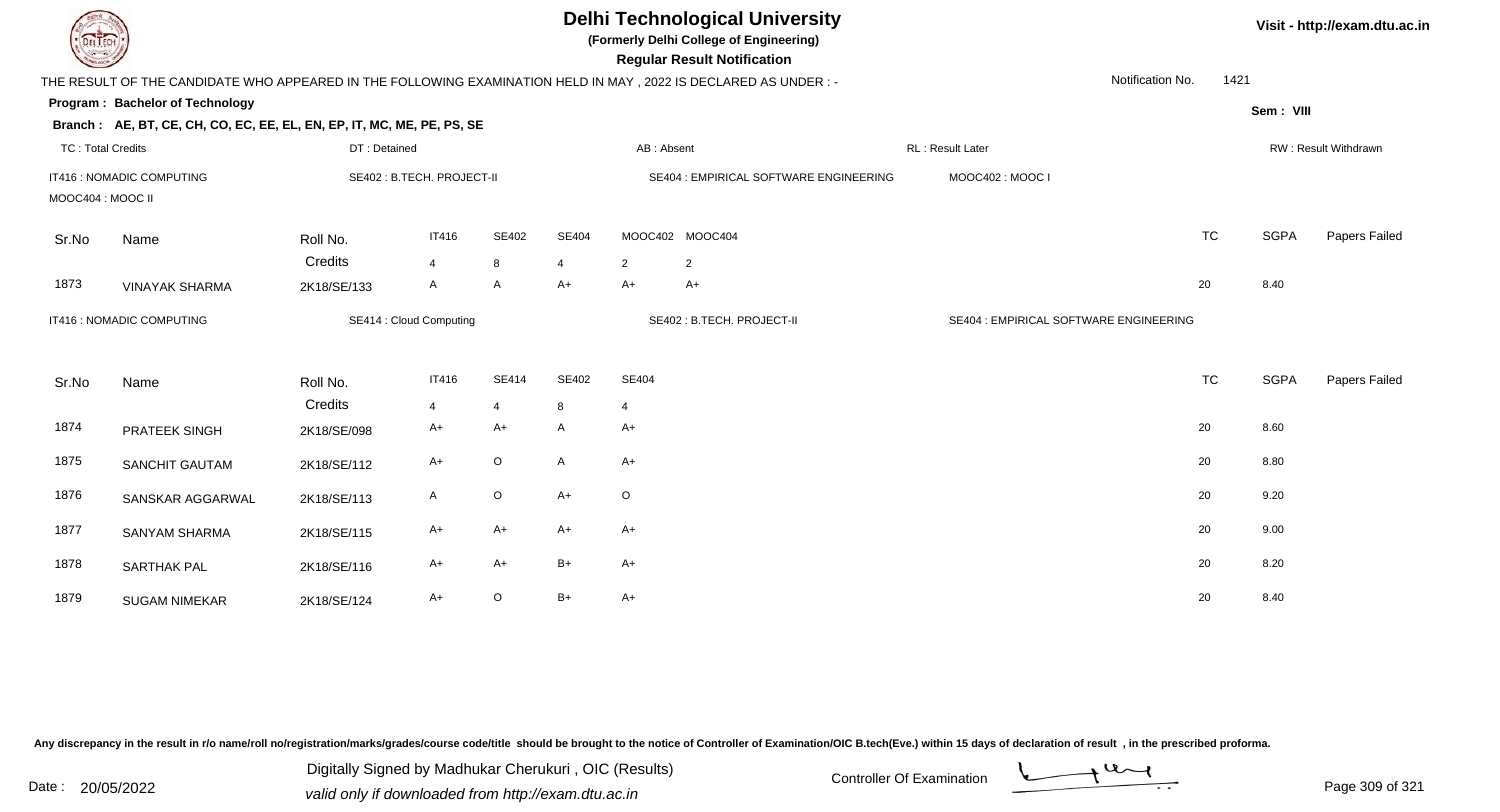| DEL TECH                 |                                                                                                                 |                            |                |                |                                          |                | <b>Delhi Technological University</b><br>(Formerly Delhi College of Engineering)<br><b>Regular Result Notification</b> |                                        |           |             | Visit - http://exam.dtu.ac.in |
|--------------------------|-----------------------------------------------------------------------------------------------------------------|----------------------------|----------------|----------------|------------------------------------------|----------------|------------------------------------------------------------------------------------------------------------------------|----------------------------------------|-----------|-------------|-------------------------------|
|                          | THE RESULT OF THE CANDIDATE WHO APPEARED IN THE FOLLOWING EXAMINATION HELD IN MAY, 2022 IS DECLARED AS UNDER :- |                            |                |                |                                          |                |                                                                                                                        | Notification No.                       | 1421      |             |                               |
|                          | Program: Bachelor of Technology                                                                                 |                            |                |                |                                          |                |                                                                                                                        |                                        |           | Sem: VIII   |                               |
|                          | Branch: AE, BT, CE, CH, CO, EC, EE, EL, EN, EP, IT, MC, ME, PE, PS, SE                                          |                            |                |                |                                          |                |                                                                                                                        |                                        |           |             |                               |
| <b>TC: Total Credits</b> |                                                                                                                 | DT: Detained               |                |                |                                          | AB: Absent     |                                                                                                                        | RL: Result Later                       |           |             | RW: Result Withdrawn          |
|                          | IT420 : COMPUTER VISION                                                                                         | SE402 : B.TECH. PROJECT-II |                |                |                                          |                | SE404 : EMPIRICAL SOFTWARE ENGINEERING                                                                                 | MOOC402: MOOC I                        |           |             |                               |
| MOOC404: MOOC II         |                                                                                                                 |                            |                |                |                                          |                |                                                                                                                        |                                        |           |             |                               |
| Sr.No                    | Name                                                                                                            | Roll No.                   | <b>IT420</b>   | SE402          | <b>SE404</b>                             |                | MOOC402 MOOC404                                                                                                        |                                        | <b>TC</b> | <b>SGPA</b> | Papers Failed                 |
|                          |                                                                                                                 | Credits                    | $\overline{4}$ | 8              | $\overline{4}$                           | $\overline{2}$ | $\overline{2}$                                                                                                         |                                        |           |             |                               |
| 1880                     | <b>AARON PAUL JACOB</b>                                                                                         | 2K18/SE/003                | $\circ$        | $A+$           | $A+$                                     | $A+$           | $A+$                                                                                                                   |                                        | 20        | 9.20        |                               |
|                          | MC420 : INFORMATION THEORY AND CODING                                                                           |                            |                |                | SE406 : ADVANCES IN SOFTWARE ENGINEERING |                | SE402: B.TECH. PROJECT-II                                                                                              | SE404 : EMPIRICAL SOFTWARE ENGINEERING |           |             |                               |
| Sr.No                    | Name                                                                                                            | Roll No.                   | MC420          | SE406          | SE402                                    | <b>SE404</b>   |                                                                                                                        |                                        | <b>TC</b> | <b>SGPA</b> | Papers Failed                 |
|                          |                                                                                                                 | Credits                    | $\overline{4}$ | $\overline{4}$ | 8                                        | $\overline{4}$ |                                                                                                                        |                                        |           |             |                               |
| 1881                     | <b>DIKSHA</b>                                                                                                   | 2K18/SE/057                | $\circ$        | $A+$           | $A+$                                     | $\circ$        |                                                                                                                        |                                        | 20        | 9.40        |                               |
|                          | MC432 : FUZZY SET AND FUZZY LOGIC                                                                               |                            |                |                | SE406 : ADVANCES IN SOFTWARE ENGINEERING |                | SE402: B.TECH. PROJECT-II                                                                                              | SE404 : EMPIRICAL SOFTWARE ENGINEERING |           |             |                               |
| Sr.No                    | Name                                                                                                            | Roll No.                   | MC432          | SE406          | SE402                                    | <b>SE404</b>   |                                                                                                                        |                                        | <b>TC</b> | <b>SGPA</b> | Papers Failed                 |
|                          |                                                                                                                 | Credits                    | $\overline{4}$ | $\overline{4}$ | 8                                        | 4              |                                                                                                                        |                                        |           |             |                               |
| 1882                     | <b>ABDUL BASIT</b>                                                                                              | 2K18/SE/004                | A+             | $\mathsf{A}$   | $B+$                                     | A+             |                                                                                                                        |                                        | 20        | 8.00        |                               |
| 1883                     | AKHIL KUMAR GOSWAMI                                                                                             | 2K18/SE/016                | A+             | $A+$           | $B+$                                     | A+             |                                                                                                                        |                                        | 20        | 8.20        |                               |
|                          |                                                                                                                 |                            |                |                |                                          |                |                                                                                                                        |                                        |           |             |                               |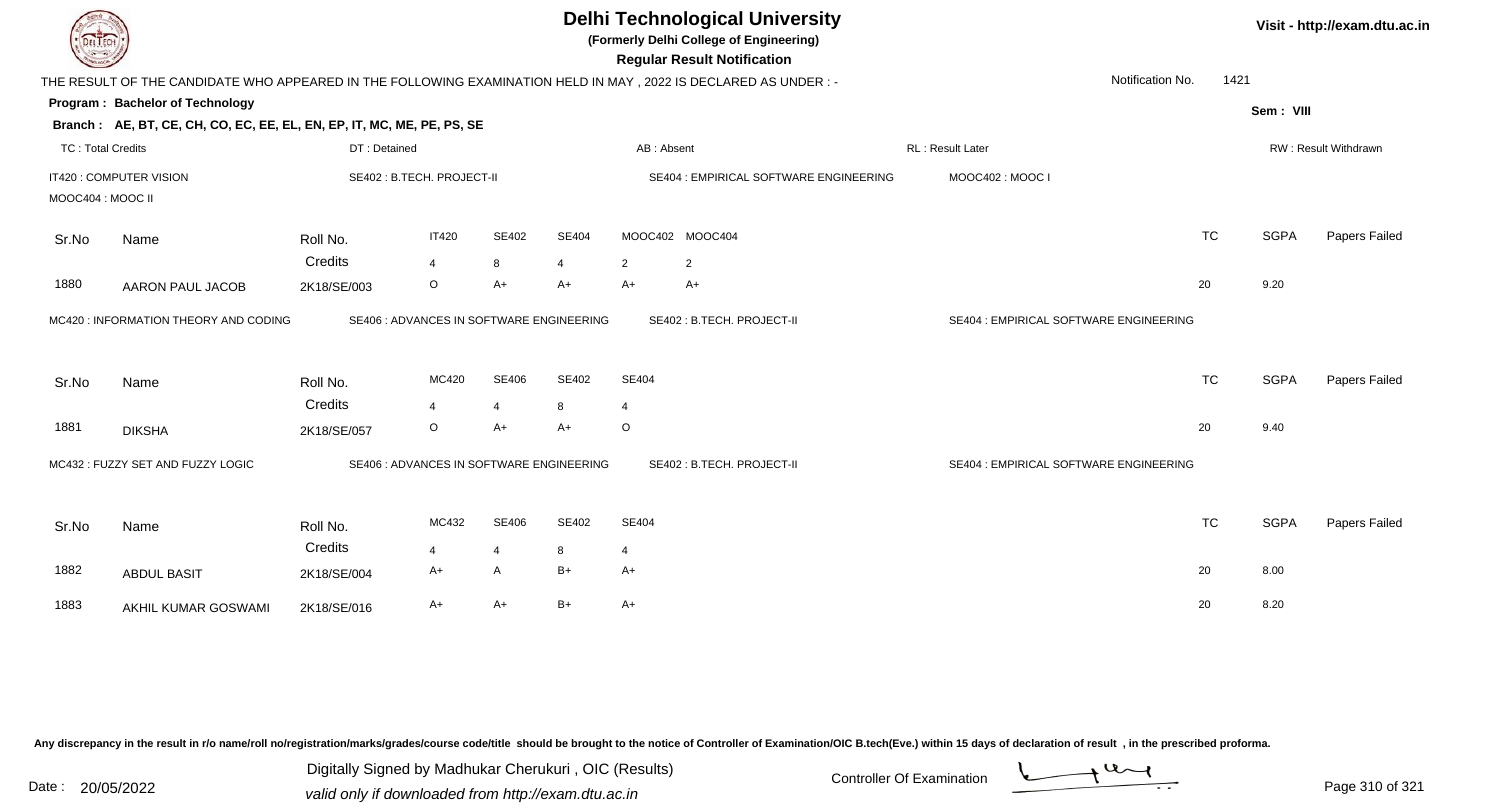| DEL TECH                 |                                                                        |                                        |                         |       |                 | <b>Delhi Technological University</b><br>(Formerly Delhi College of Engineering)<br><b>Regular Result Notification</b> |                         |                  |           |             | Visit - http://exam.dtu.ac.in |
|--------------------------|------------------------------------------------------------------------|----------------------------------------|-------------------------|-------|-----------------|------------------------------------------------------------------------------------------------------------------------|-------------------------|------------------|-----------|-------------|-------------------------------|
|                          |                                                                        |                                        |                         |       |                 | THE RESULT OF THE CANDIDATE WHO APPEARED IN THE FOLLOWING EXAMINATION HELD IN MAY, 2022 IS DECLARED AS UNDER :-        |                         | Notification No. | 1421      |             |                               |
|                          | Program: Bachelor of Technology                                        |                                        |                         |       |                 |                                                                                                                        |                         |                  |           | Sem: VIII   |                               |
|                          | Branch: AE, BT, CE, CH, CO, EC, EE, EL, EN, EP, IT, MC, ME, PE, PS, SE |                                        |                         |       |                 |                                                                                                                        |                         |                  |           |             |                               |
| <b>TC: Total Credits</b> |                                                                        | DT: Detained                           |                         |       |                 | AB: Absent                                                                                                             | <b>RL: Result Later</b> |                  |           |             | RW: Result Withdrawn          |
|                          | SE402 : B.TECH. PROJECT-II                                             | SE404 : EMPIRICAL SOFTWARE ENGINEERING |                         |       |                 | MOOC402: MOOC I                                                                                                        | MOOC404 : MOOC II       |                  |           |             |                               |
| Sr.No                    | Name                                                                   | Roll No.                               | SE402                   | SE404 | MOOC402 MOOC404 |                                                                                                                        |                         |                  | <b>TC</b> | <b>SGPA</b> | Papers Failed                 |
|                          |                                                                        | Credits                                | 8                       | 4     | $\overline{2}$  | $\overline{2}$                                                                                                         |                         |                  |           |             |                               |
| 1884                     | <b>MOHIT MEENA</b>                                                     | 2K18/SE/085                            | $B+$                    | B     | $A+$            | $A+$                                                                                                                   |                         |                  | 16        | 7.25        |                               |
|                          | SE406 : ADVANCES IN SOFTWARE ENGINEERING                               | SE402 : B.TECH. PROJECT-II             |                         |       |                 | SE404 : EMPIRICAL SOFTWARE ENGINEERING                                                                                 |                         |                  |           |             |                               |
| Sr.No                    | Name                                                                   | Roll No.                               | SE406                   | SE402 | SE404           |                                                                                                                        |                         |                  | <b>TC</b> | <b>SGPA</b> | Papers Failed                 |
|                          |                                                                        | Credits                                | $\overline{\mathbf{A}}$ | 8     | 4               |                                                                                                                        |                         |                  |           |             |                               |
| 1885                     | ABHINAV                                                                | 2K18/SE/005                            | $\circ$                 | $B+$  | A               |                                                                                                                        |                         |                  | 16        | 8.00        |                               |

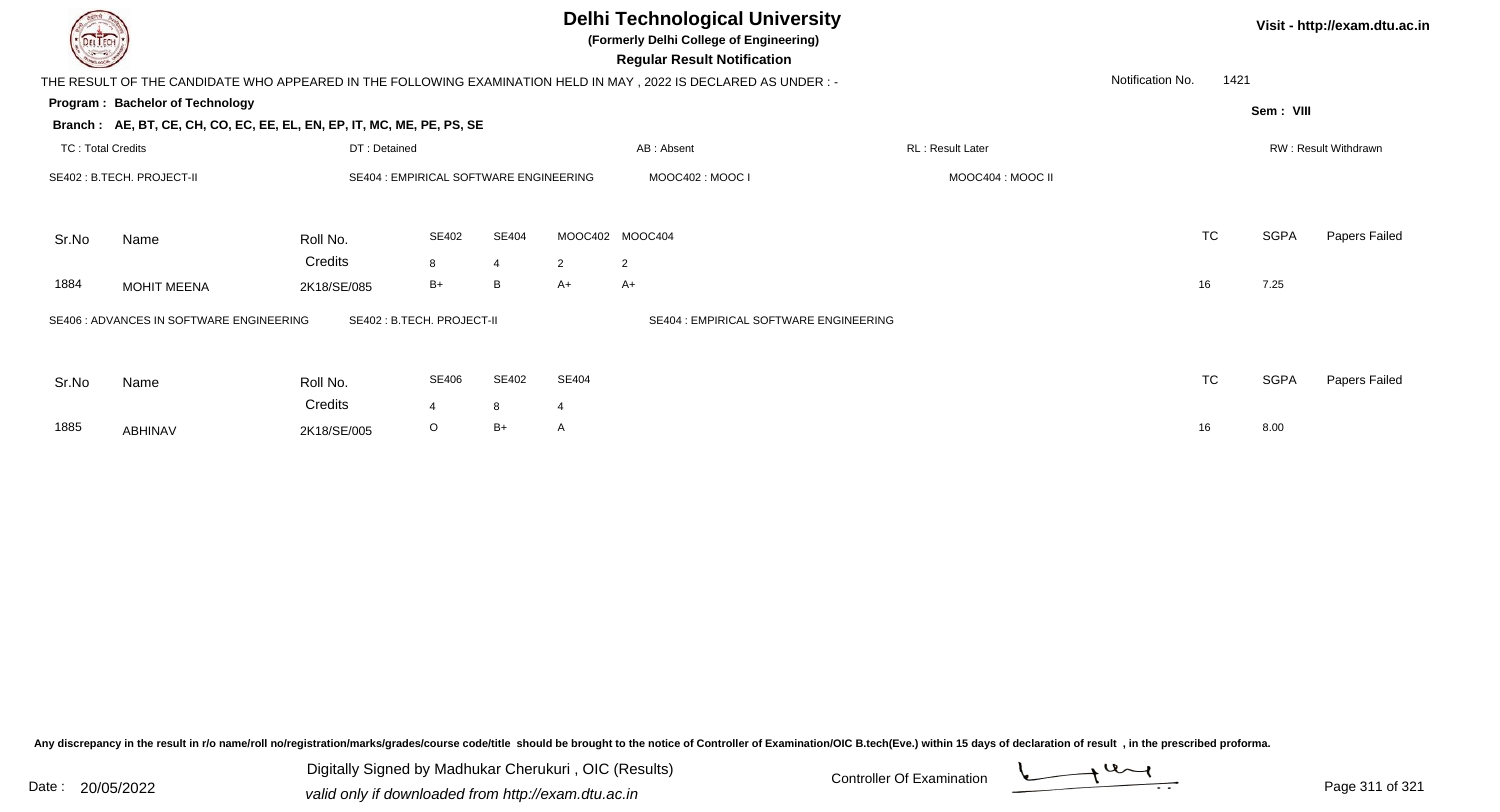| <b>DELIECH</b>           |                                                                                                                 |              |                           |              |                |            | <b>Delhi Technological University</b><br>(Formerly Delhi College of Engineering)<br><b>Regular Result Notification</b> |                  |                  |      | Visit - http://exam.dtu.ac.in |                      |
|--------------------------|-----------------------------------------------------------------------------------------------------------------|--------------|---------------------------|--------------|----------------|------------|------------------------------------------------------------------------------------------------------------------------|------------------|------------------|------|-------------------------------|----------------------|
|                          | THE RESULT OF THE CANDIDATE WHO APPEARED IN THE FOLLOWING EXAMINATION HELD IN MAY, 2022 IS DECLARED AS UNDER :- |              |                           |              |                |            |                                                                                                                        |                  | Notification No. | 1421 |                               |                      |
|                          | Program: Bachelor of Technology                                                                                 |              |                           |              |                |            |                                                                                                                        |                  |                  |      | Sem: VIII                     |                      |
|                          | Branch: AE, BT, CE, CH, CO, EC, EE, EL, EN, EP, IT, MC, ME, PE, PS, SE                                          |              |                           |              |                |            |                                                                                                                        |                  |                  |      |                               |                      |
| <b>TC: Total Credits</b> |                                                                                                                 | DT: Detained |                           |              |                | AB: Absent |                                                                                                                        | RL: Result Later |                  |      |                               | RW: Result Withdrawn |
| MOOC404 : MOOC II        | SE406 : ADVANCES IN SOFTWARE ENGINEERING                                                                        |              | SE402: B.TECH. PROJECT-II |              |                |            | SE404 : EMPIRICAL SOFTWARE ENGINEERING                                                                                 | MOOC402: MOOC I  |                  |      |                               |                      |
| Sr.No                    | Name                                                                                                            | Roll No.     | SE406                     | SE402        | <b>SE404</b>   |            | MOOC402 MOOC404                                                                                                        |                  | <b>TC</b>        |      | <b>SGPA</b>                   | Papers Failed        |
|                          |                                                                                                                 | Credits      | 4                         | 8            | $\overline{4}$ | 2          | $\overline{2}$                                                                                                         |                  |                  |      |                               |                      |
| 1886                     | AADESH BARANWAL                                                                                                 | 2K18/SE/001  | A                         | $B+$         | A              | $A+$       | $A+$                                                                                                                   |                  | 20               |      | 7.80                          |                      |
| 1887                     | <b>ABHISHEK</b>                                                                                                 | 2K18/SE/006  | A                         | $B+$         | A              | $A+$       | $A+$                                                                                                                   |                  | 20               |      | 7.80                          |                      |
| 1888                     | ADITYA KUMAR                                                                                                    | 2K18/SE/010  | $\mathsf{A}$              | $B+$         | $\mathsf{A}$   | $A+$       | $A+$                                                                                                                   |                  | 20               |      | 7.80                          |                      |
| 1889                     | <b>ADITYA SINGH</b>                                                                                             | 2K18/SE/011  | $\circ$                   | $A+$         | $\mathsf{A}$   | $A+$       | $A+$                                                                                                                   |                  | 20               |      | 9.00                          |                      |
| 1890                     | <b>ADITYA VERMA</b>                                                                                             | 2K18/SE/012  | B+                        | $B+$         | $\mathsf{A}$   | $A+$       | $A+$                                                                                                                   |                  | 20               |      | 7.60                          |                      |
| 1891                     | AKSHAT JINDAL                                                                                                   | 2K18/SE/017  | $A+$                      | $\mathsf{A}$ | $A+$           | $A+$       | $A+$                                                                                                                   |                  | 20               |      | 8.60                          |                      |
| 1892                     | ANKIT BHARDWAJ                                                                                                  | 2K18/SE/022  | $A+$                      | $B+$         | $\mathsf{A}$   | $A+$       | $A+$                                                                                                                   |                  | 20               |      | 8.00                          |                      |
| 1893                     | <b>ANKIT GUPTA</b>                                                                                              | 2K18/SE/023  | A                         | $B+$         | $\mathsf{A}$   | $A+$       | $A+$                                                                                                                   |                  | 20               |      | 7.80                          |                      |
| 1894                     | <b>ANKIT PANDEY</b>                                                                                             | 2K18/SE/025  | $A+$                      | $B+$         | $\mathsf{A}$   | $A+$       | $A+$                                                                                                                   |                  | 20               |      | 8.00                          |                      |
| 1895                     | <b>ANTRIKSH TOMER</b>                                                                                           | 2K18/SE/030  | A                         | $\mathsf{A}$ | $A+$           | $A+$       | $A+$                                                                                                                   |                  | 20               |      | 8.40                          |                      |
| 1896                     | <b>ANUBHAV GUPTA</b>                                                                                            | 2K18/SE/031  | A+                        | $\mathsf{A}$ | $A+$           | $A+$       | A+                                                                                                                     |                  | 20               |      | 8.60                          |                      |
| 1897                     | <b>ARYAN BANSAL</b>                                                                                             | 2K18/SE/038  | O                         | $A+$         | $\circ$        | $A+$       | $A+$                                                                                                                   |                  | 20               |      | 9.40                          |                      |
| 1898                     | ASHUTOSH ANURAG                                                                                                 | 2K18/SE/042  | $B+$                      | $B+$         | $A+$           | $A+$       | A+                                                                                                                     |                  | 20               |      | 7.80                          |                      |

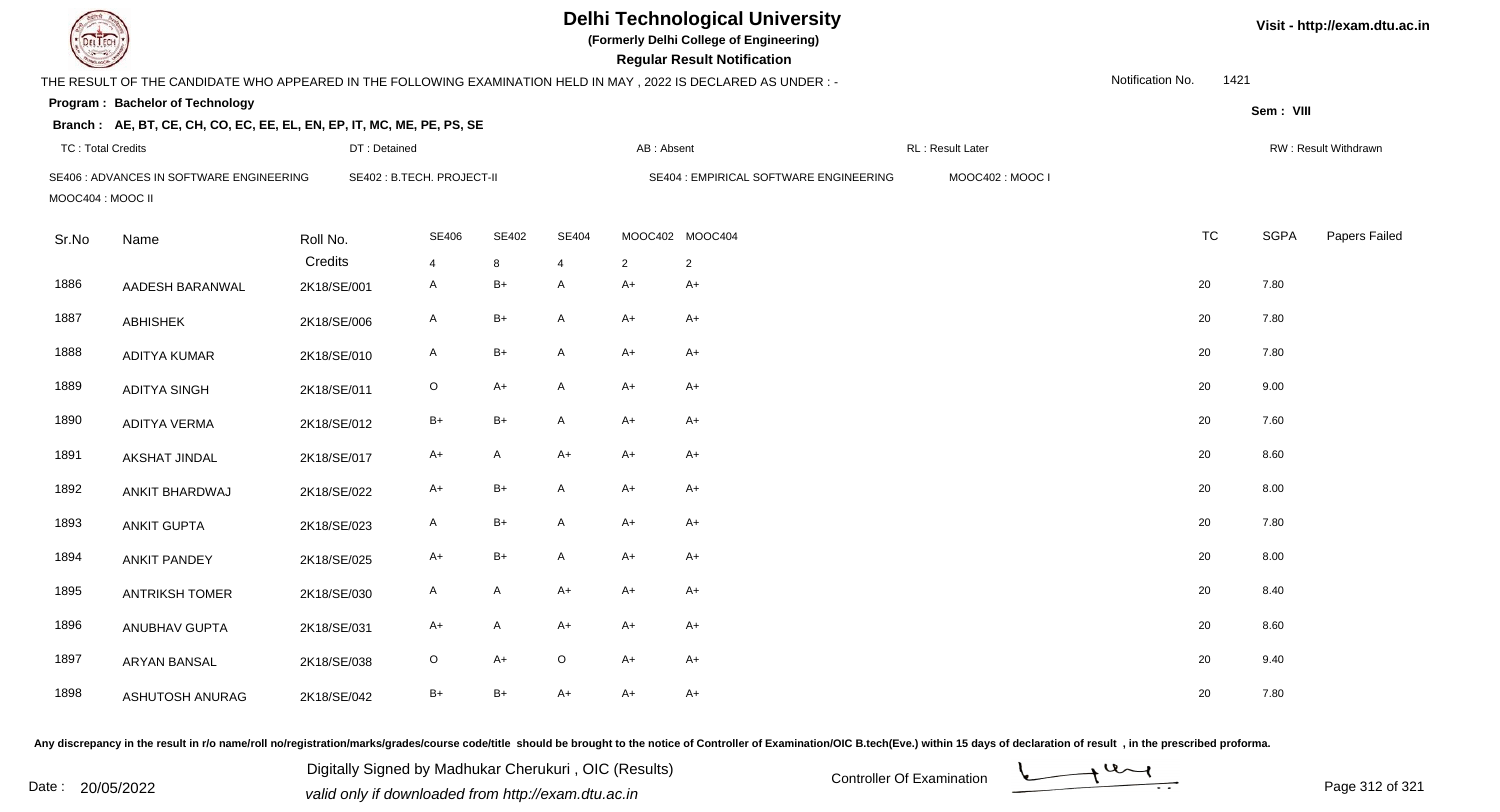| <b>DELTECH</b>           |                                                                                                                 |                           |                         |              |                |                 | <b>Delhi Technological University</b><br>(Formerly Delhi College of Engineering)<br><b>Regular Result Notification</b> |                   |                  |           |             | Visit - http://exam.dtu.ac.in |
|--------------------------|-----------------------------------------------------------------------------------------------------------------|---------------------------|-------------------------|--------------|----------------|-----------------|------------------------------------------------------------------------------------------------------------------------|-------------------|------------------|-----------|-------------|-------------------------------|
|                          | THE RESULT OF THE CANDIDATE WHO APPEARED IN THE FOLLOWING EXAMINATION HELD IN MAY, 2022 IS DECLARED AS UNDER :- |                           |                         |              |                |                 |                                                                                                                        |                   | Notification No. | 1421      |             |                               |
|                          | Program: Bachelor of Technology                                                                                 |                           |                         |              |                |                 |                                                                                                                        |                   |                  |           | Sem: VIII   |                               |
|                          | Branch: AE, BT, CE, CH, CO, EC, EE, EL, EN, EP, IT, MC, ME, PE, PS, SE                                          |                           |                         |              |                |                 |                                                                                                                        |                   |                  |           |             |                               |
| <b>TC: Total Credits</b> |                                                                                                                 | DT: Detained              |                         |              |                | AB: Absent      |                                                                                                                        | RL : Result Later |                  |           |             | RW: Result Withdrawn          |
| MOOC404 : MOOC II        | SE406 : ADVANCES IN SOFTWARE ENGINEERING                                                                        | SE402: B.TECH. PROJECT-II |                         |              |                |                 | SE404 : EMPIRICAL SOFTWARE ENGINEERING                                                                                 | MOOC402: MOOC I   |                  |           |             |                               |
| Sr.No                    | Name                                                                                                            | Roll No.                  | <b>SE406</b>            | SE402        | SE404          | MOOC402 MOOC404 |                                                                                                                        |                   |                  | <b>TC</b> | <b>SGPA</b> | Papers Failed                 |
|                          |                                                                                                                 | Credits                   | $\overline{\mathbf{A}}$ | 8            | $\overline{4}$ | 2               | $\overline{2}$                                                                                                         |                   |                  |           |             |                               |
| 1899                     | <b>ASHWIN GIRDHAR</b>                                                                                           | 2K18/SE/043               | A+                      | A            | $A+$           | $A+$            | $A+$                                                                                                                   |                   |                  | 20        | 8.60        |                               |
| 1900                     | HARSH VARDHAN SINGH                                                                                             | 2K18/SE/065               | A                       | A            | $A+$           | $A+$            | $A+$                                                                                                                   |                   |                  | 20        | 8.40        |                               |
| 1901                     | <b>JAI CHAUDHRY</b>                                                                                             | 2K18/SE/069               | A+                      | A+           | $A+$           | $A+$            | A+                                                                                                                     |                   |                  | 20        | 9.00        |                               |
| 1902                     | MOHIT GOYAL                                                                                                     | 2K18/SE/084               | $A+$                    | A            | $A+$           | $A+$            | $A+$                                                                                                                   |                   |                  | 20        | 8.60        |                               |
| 1903                     | PALAK YADAV                                                                                                     | 2K18/SE/092               | $A+$                    | A            | $A+$           | $A+$            | $A+$                                                                                                                   |                   |                  | 20        | 8.60        |                               |
| 1904                     | PRATIK IYER                                                                                                     | 2K18/SE/099               | A                       | B            | $\mathsf{A}$   | $A+$            | A+                                                                                                                     |                   |                  | 20        | 7.40        |                               |
| 1905                     | <b>RICHARD</b>                                                                                                  | 2K18/SE/106               | $A+$                    | $\, {\sf B}$ | $\mathsf{A}$   | $A+$            | A+                                                                                                                     |                   |                  | 20        | 7.60        |                               |
| 1906                     | <b>SHIVOM</b>                                                                                                   | 2K18/SE/119               | A                       | $B+$         | A+             | $A+$            | A+                                                                                                                     |                   |                  | 20        | 8.00        |                               |
| 1907                     | VAIBHAV KUMAR                                                                                                   | 2K18/SE/129               | A                       | $B+$         | A+             | $A+$            | $A+$                                                                                                                   |                   |                  | 20        | 8.00        |                               |

Digitally Signed by Madhukar Cherukuri, OIC (Results)<br>Date : 20/05/2022 valid only if downloaded from http://oxam.dtu.ac.in Digitally Signed by Madhukar Cherukuri , OIC (Results)



valid only if downloaded from http://exam.dtu.ac.in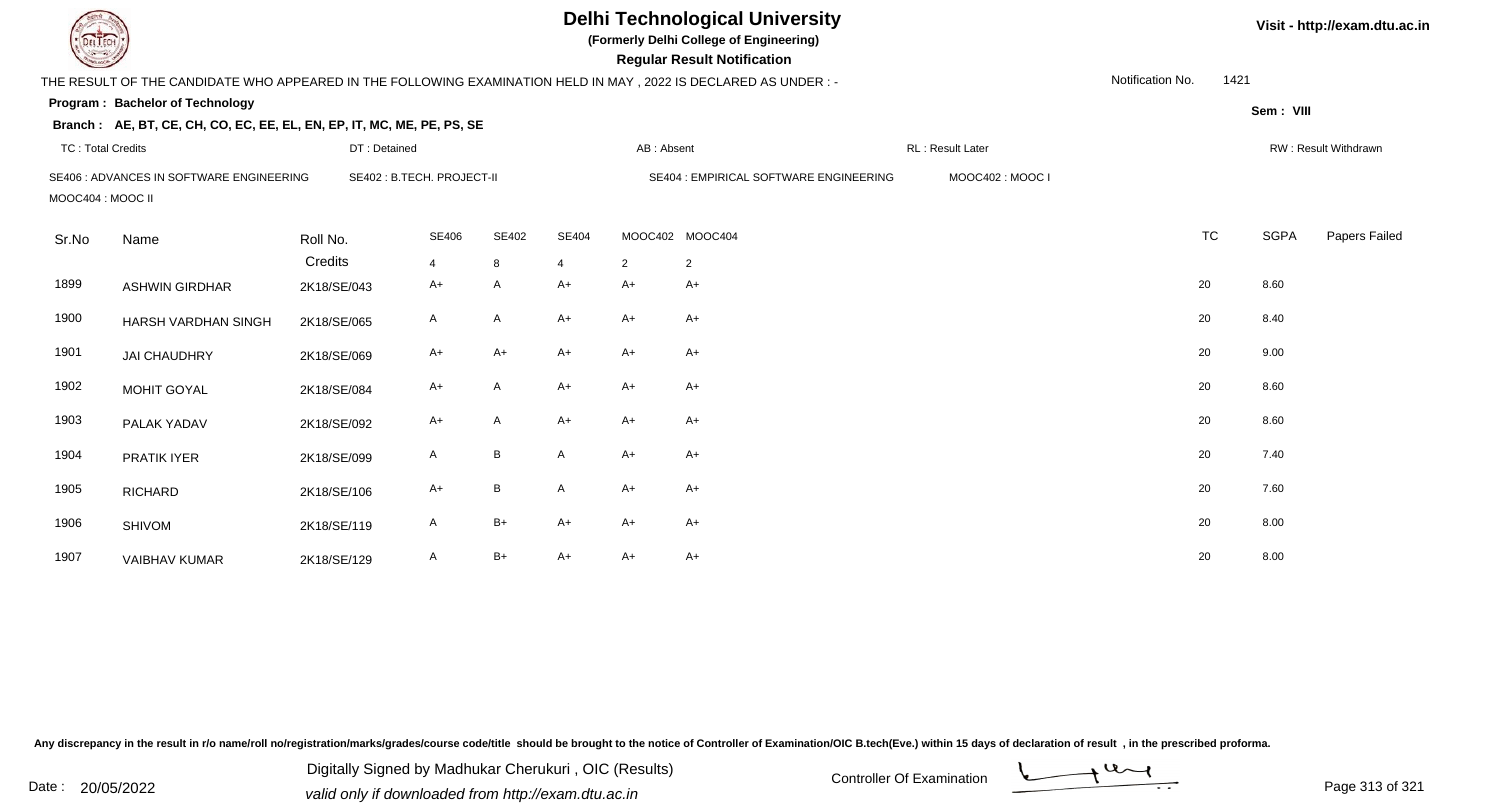| EL TECH                  |                                                                        |              |                                                   |                 |              | <b>Delhi Technological University</b><br>(Formerly Delhi College of Engineering)<br><b>Regular Result Notification</b> |                                        | Visit - http://exam.dtu.ac.in |             |                      |
|--------------------------|------------------------------------------------------------------------|--------------|---------------------------------------------------|-----------------|--------------|------------------------------------------------------------------------------------------------------------------------|----------------------------------------|-------------------------------|-------------|----------------------|
|                          |                                                                        |              |                                                   |                 |              | THE RESULT OF THE CANDIDATE WHO APPEARED IN THE FOLLOWING EXAMINATION HELD IN MAY, 2022 IS DECLARED AS UNDER :-        |                                        | Notification No.              | 1421        |                      |
|                          | Program: Bachelor of Technology                                        |              |                                                   |                 |              |                                                                                                                        |                                        |                               | Sem: VIII   |                      |
|                          | Branch: AE, BT, CE, CH, CO, EC, EE, EL, EN, EP, IT, MC, ME, PE, PS, SE |              |                                                   |                 |              |                                                                                                                        |                                        |                               |             |                      |
| <b>TC: Total Credits</b> |                                                                        | DT: Detained |                                                   |                 |              | AB: Absent                                                                                                             | RL : Result Later                      |                               |             | RW: Result Withdrawn |
|                          | SE406 : ADVANCES IN SOFTWARE ENGINEERING                               |              | <b>SE408 : INFORMATION &amp; NETWORK SECURITY</b> |                 |              | SE402: B.TECH. PROJECT-II                                                                                              | SE404 : EMPIRICAL SOFTWARE ENGINEERING |                               |             |                      |
|                          |                                                                        |              |                                                   |                 |              |                                                                                                                        |                                        |                               |             |                      |
| Sr.No                    | Name                                                                   | Roll No.     | <b>SE406</b>                                      | <b>SE408</b>    | SE402        | <b>SE404</b>                                                                                                           |                                        | <b>TC</b>                     | <b>SGPA</b> | Papers Failed        |
|                          |                                                                        | Credits      | 4                                                 | $\overline{4}$  | 8            | $\overline{4}$                                                                                                         |                                        |                               |             |                      |
| 1908                     | AMARJEET                                                               | 2K18/SE/020  | $B+$                                              | $B+$            | $B+$         | A                                                                                                                      |                                        | $20\,$                        | 7.20        |                      |
| 1909                     | ANSHUL SINGH                                                           | 2K18/SE/029  | $\mathsf{A}$                                      | $\mathsf{A}$    | $A+$         | A                                                                                                                      |                                        | 20                            | 8.40        |                      |
| 1910                     | ANUSHKA TYAGI                                                          | 2K18/SE/032  | $\mathsf{A}$                                      | $\mathsf{A}$    | $A+$         | A                                                                                                                      |                                        | 20                            | 8.40        |                      |
| 1911                     | <b>ARJUN MALIK</b>                                                     | 2K18/SE/036  | A                                                 | $\mathsf{A}$    | $\mathsf{A}$ | $A+$                                                                                                                   |                                        | 20                            | 8.20        |                      |
| 1912                     | <b>ASHI GUPTA</b>                                                      | 2K18/SE/040  | $\mathsf O$                                       | $\mathsf{A}$    | A            | $A+$                                                                                                                   |                                        | 20                            | 8.60        |                      |
| 1913                     | <b>BHAVESH JAGLAN</b>                                                  | 2K18/SE/046  | B                                                 | $\, {\bf B} \,$ | $\mathsf B$  | $A+$                                                                                                                   |                                        | $20\,$                        | 6.60        |                      |
| 1914                     | DEEPAK KUMAR                                                           | 2K18/SE/052  | $\circ$                                           | $\mathsf{A}$    | $A+$         | $A+$                                                                                                                   |                                        | 20                            | 9.00        |                      |
| 1915                     | <b>DEVESH SINGH</b>                                                    | 2K18/SE/053  | $A+$                                              | $A+$            | $A+$         | $\mathsf O$                                                                                                            |                                        | 20                            | 9.20        |                      |
| 1916                     | DHANANJAY DESWAL                                                       | 2K18/SE/054  | $\circ$                                           | $\mathsf O$     | $A+$         | $\circ$                                                                                                                |                                        | 20                            | 9.60        |                      |
| 1917                     | <b>HARDIK JAIN</b>                                                     | 2K18/SE/063  | $A+$                                              | $\mathsf O$     | A            | $\mathsf O$                                                                                                            |                                        | 20                            | 9.00        |                      |
| 1918                     | <b>HIMANSHU KUMAR</b>                                                  | 2K18/SE/066  | A+                                                | $\mathsf{A}$    | $A+$         | $\circ$                                                                                                                |                                        | 20                            | 9.00        |                      |
| 1919                     | ISHU DHARIWAL                                                          | 2K18/SE/068  | $B+$                                              | $B+$            | $B+$         | A                                                                                                                      |                                        | 20                            | 7.20        |                      |
| 1920                     | <b>KANISHK VATS</b>                                                    | 2K18/SE/072  | $A+$                                              | $\mathsf{A}$    | $A+$         | $A+$                                                                                                                   |                                        | 20                            | 8.80        |                      |

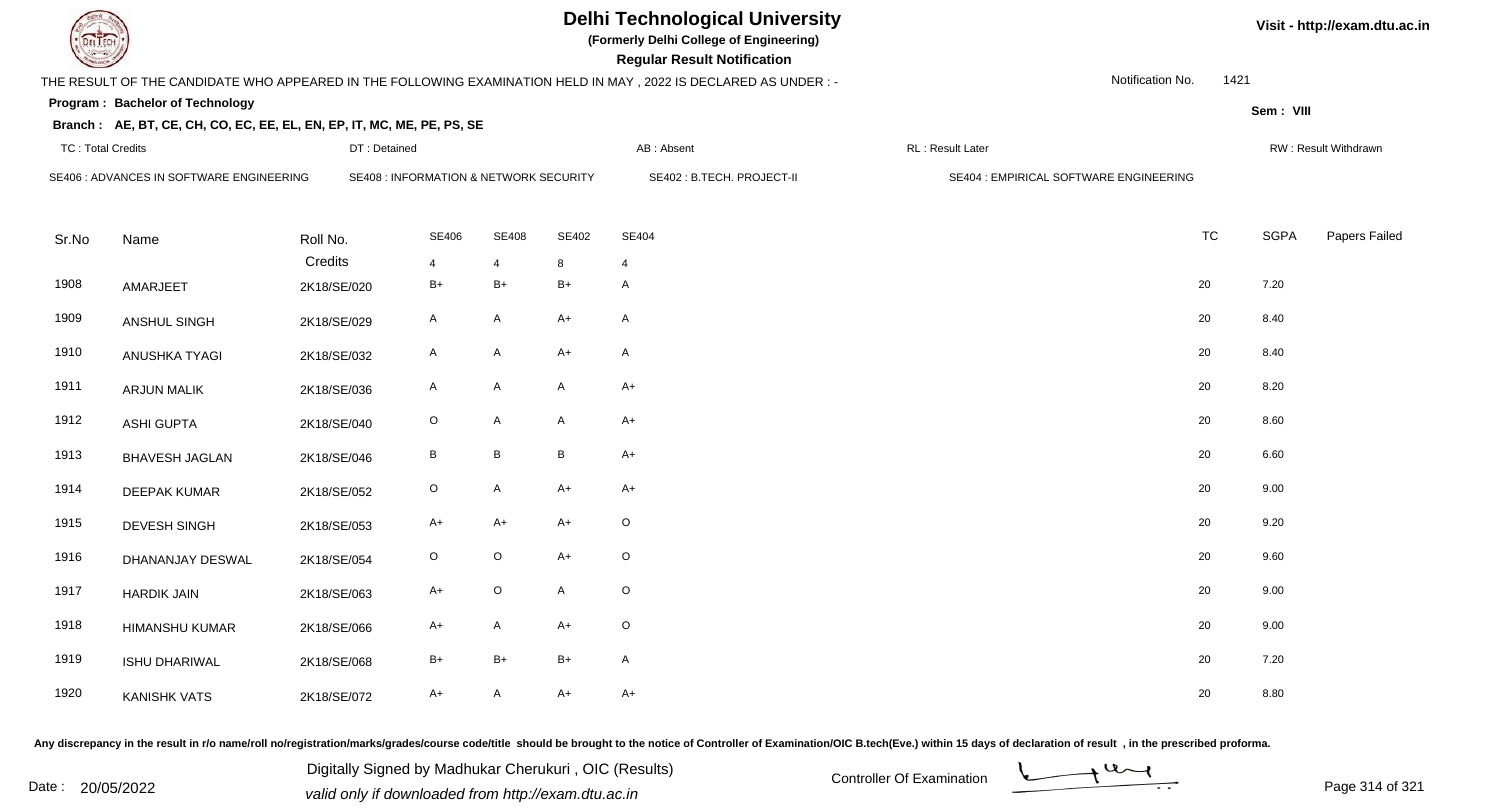| DEL TECH                 |                                                                        |                                        |              |                 |       | <b>Delhi Technological University</b><br>(Formerly Delhi College of Engineering)<br><b>Regular Result Notification</b> |                                        | Visit - http://exam.dtu.ac.in |             |                      |
|--------------------------|------------------------------------------------------------------------|----------------------------------------|--------------|-----------------|-------|------------------------------------------------------------------------------------------------------------------------|----------------------------------------|-------------------------------|-------------|----------------------|
|                          |                                                                        |                                        |              |                 |       | THE RESULT OF THE CANDIDATE WHO APPEARED IN THE FOLLOWING EXAMINATION HELD IN MAY, 2022 IS DECLARED AS UNDER :-        | Notification No.                       | 1421                          |             |                      |
|                          | Program: Bachelor of Technology                                        |                                        |              |                 |       |                                                                                                                        |                                        |                               | Sem: VIII   |                      |
|                          | Branch: AE, BT, CE, CH, CO, EC, EE, EL, EN, EP, IT, MC, ME, PE, PS, SE |                                        |              |                 |       |                                                                                                                        |                                        |                               |             |                      |
| <b>TC: Total Credits</b> |                                                                        | DT: Detained                           |              |                 |       | AB: Absent                                                                                                             | RL: Result Later                       |                               |             | RW: Result Withdrawn |
|                          | SE406 : ADVANCES IN SOFTWARE ENGINEERING                               | SE408 : INFORMATION & NETWORK SECURITY |              |                 |       | SE402: B.TECH. PROJECT-II                                                                                              | SE404 : EMPIRICAL SOFTWARE ENGINEERING |                               |             |                      |
|                          |                                                                        |                                        |              |                 |       |                                                                                                                        |                                        |                               |             |                      |
| Sr.No                    | Name                                                                   | Roll No.                               | <b>SE406</b> | <b>SE408</b>    | SE402 | <b>SE404</b>                                                                                                           |                                        | <b>TC</b>                     | <b>SGPA</b> | Papers Failed        |
|                          |                                                                        | Credits                                | 4            | $\overline{4}$  | 8     | $\overline{4}$                                                                                                         |                                        |                               |             |                      |
| 1921                     | MUHSIN ABDI MOHAMUD                                                    | 2K18/SE/086                            | A            | B               | $B+$  | A                                                                                                                      |                                        | 20                            | 7.20        |                      |
| 1922                     | <b>NIKUNJ GARG</b>                                                     | 2K18/SE/089                            | $A+$         | $\mathsf{A}$    | B+    | $A+$                                                                                                                   |                                        | 20                            | 8.00        |                      |
| 1923                     | PIYUSH GUPTA                                                           | 2K18/SE/093                            | $\circ$      | $A+$            | A     | $\circ$                                                                                                                |                                        | 20                            | 9.00        |                      |
| 1924                     | POOJA SINGH                                                            | 2K18/SE/095                            | $\circ$      | $A+$            | $A+$  | $A+$                                                                                                                   |                                        | 20                            | 9.20        |                      |
| 1925                     | PRANJUL SHARMA                                                         | 2K18/SE/096                            | A            | $\, {\bf B} \,$ | $B+$  | A                                                                                                                      |                                        | 20                            | 7.20        |                      |
| 1926                     | <b>SHIVANG DIXIT</b>                                                   | 2K18/SE/118                            | A            | $B+$            | $B+$  | A                                                                                                                      |                                        | 20                            | 7.40        |                      |
| 1927                     | VIGNESH KASHYAP                                                        | 2K18/SE/132                            | A+           | A               | A     | $A+$                                                                                                                   |                                        | 20                            | 8.40        |                      |
| 1928                     | <b>VIVEK RAJBHAR</b>                                                   | 2K18/SE/134                            | $B+$         | $\mathsf{A}$    | $B+$  | A                                                                                                                      |                                        | 20                            | 7.40        |                      |
| 1929                     | <b>VIVEK SHANKERWAL</b>                                                | 2K18/SE/135                            | A            | $B+$            | $B+$  | $A+$                                                                                                                   |                                        | 20                            | 7.60        |                      |

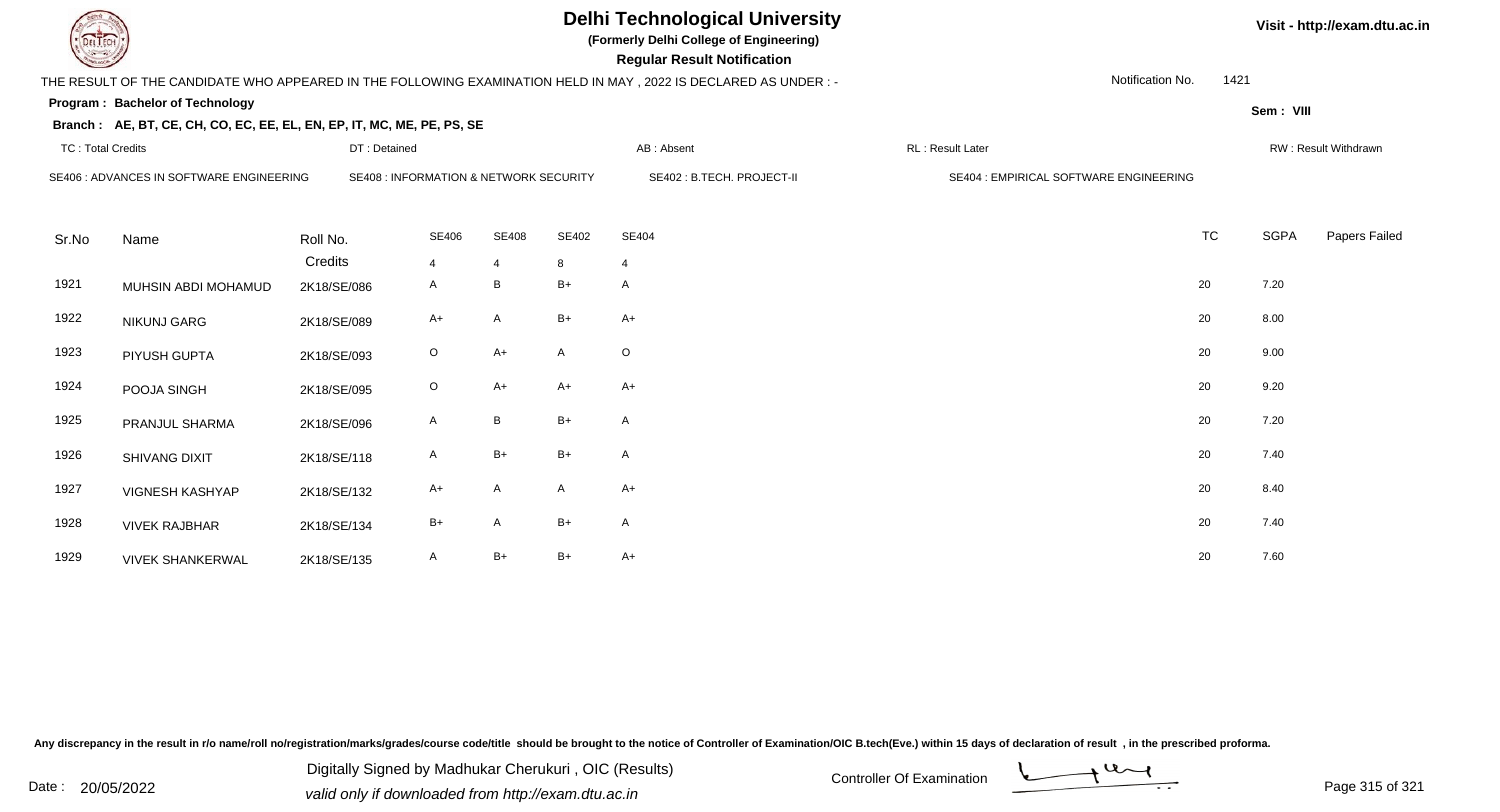

**(Formerly Delhi College of Engineering)**

 **Regular Result Notification**

#### **Visit - http://exam.dtu.ac.in**

**Sem : VIII**

1421

 THE RESULT OF THE CANDIDATE WHO APPEARED IN THE FOLLOWING EXAMINATION HELD IN MAY , 2022 IS DECLARED AS UNDER : -Notification No.

#### **Program : Bachelor of Technology**

**Branch : AE, BT, CE, CH, CO, EC, EE, EL, EN, EP, IT, MC, ME, PE, PS, SE**

|                  | TC: Total Credits                        |                                                             | DT: Detained |  |              |              |                            | AB: Absent     |                                        | RL: Result Later |           |      |               |
|------------------|------------------------------------------|-------------------------------------------------------------|--------------|--|--------------|--------------|----------------------------|----------------|----------------------------------------|------------------|-----------|------|---------------|
| MOOC402 : MOOC I | SE406 : ADVANCES IN SOFTWARE ENGINEERING | SE408 : INFORMATION & NETWORK SECURITY<br>MOOC404 : MOOC II |              |  |              |              | SE402 : B.TECH. PROJECT-II |                | SE404 : EMPIRICAL SOFTWARE ENGINEERING |                  |           |      |               |
| Sr.No            | Name                                     | Roll No.<br>Credits                                         | SE406        |  | SE408<br>4   | SE402<br>8   | <b>SE404</b><br>-4         | $\overline{2}$ | MOOC402 MOOC404<br>$\overline{2}$      |                  | <b>TC</b> | SGPA | Papers Failec |
| 1930             | <b>NIKHIL KHANNA</b>                     | 2K18/SE/088                                                 | $\mathsf{A}$ |  | $\mathsf{A}$ | $\mathsf{A}$ | A+                         | $A+$           | $A+$                                   |                  | 24        | 8.33 |               |
| 1931             | <b>NISHANT KUMAR</b>                     | 2K18/SE/090                                                 | $\mathsf{A}$ |  | B            | $\mathsf{A}$ | $B+$                       | $A+$           | $A+$                                   |                  | 24        | 7.67 |               |
| 1932             | <b>OJAS AGARWAL</b>                      | 2K18/SE/091                                                 | A            |  | A            | $\mathsf{A}$ | A+                         | A+             | A+                                     |                  | 24        | 8.33 |               |

Any discrepancy in the result in r/o name/roll no/registration/marks/grades/course code/title should be brought to the notice of Controller of Examination/OIC B.tech(Eve.) within 15 days of declaration of result, in the pr

Date : 20/05/2022 Digital Digital of Microsofted Chemical Controller Of Examination Determination Page 316 of 32 Digitally Signed by Madhukar Cherukuri , OIC (Results)

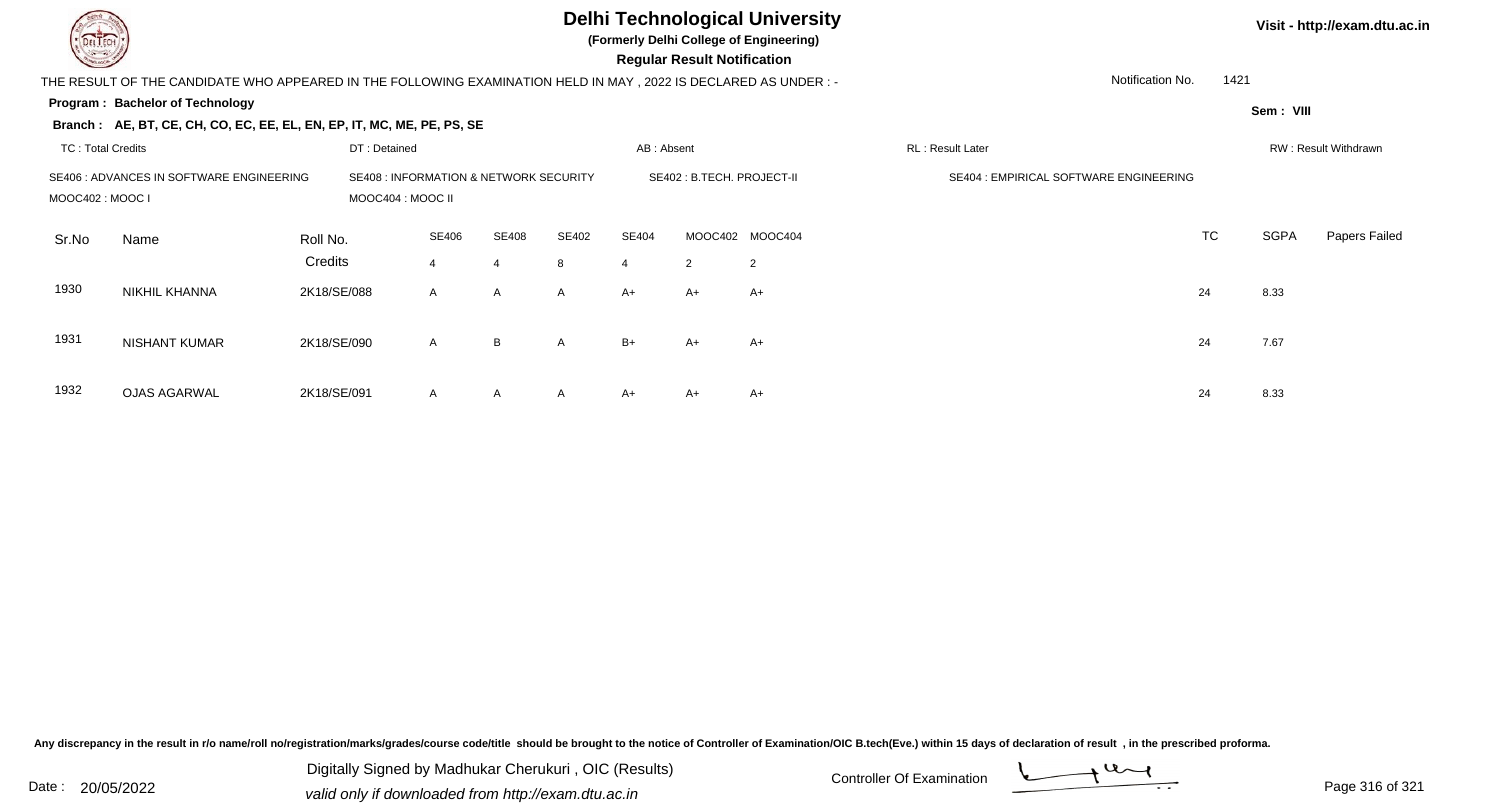**(Formerly Delhi College of Engineering)**

 **Regular Result Notification**

# THE RESULT OF THE CANDIDATE WHO APPEARED IN THE FOLLOWING EXAMINATION HELD IN MAY , 2022 IS DECLARED AS UNDER : -

Notification No.1421

**Sem : VIII**

## **Program : Bachelor of TechnologyBranch : AE, BT, CE, CH, CO, EC, EE, EL, EN, EP, IT, MC, ME, PE, PS, SE**

| <b>TC: Total Credits</b> |                                          | DT: Detained           |                         |                     |                            | AB: Absent             | RL: Result Later                       |           |             | RW: Result Withdrawn |
|--------------------------|------------------------------------------|------------------------|-------------------------|---------------------|----------------------------|------------------------|----------------------------------------|-----------|-------------|----------------------|
|                          | SE406 : ADVANCES IN SOFTWARE ENGINEERING |                        | SE414 : Cloud Computing |                     | SE402 : B.TECH. PROJECT-II |                        | SE404 : EMPIRICAL SOFTWARE ENGINEERING |           |             |                      |
| Sr.No                    | Name                                     | Roll No.               | <b>SE406</b>            | <b>SE414</b>        | SE402                      | SE404                  |                                        | <b>TC</b> | <b>SGPA</b> | Papers Failed        |
| 1933                     | AHMED YUSUF OMEIZA                       | Credits<br>2K18/SE/013 | $\overline{4}$<br>$A+$  | $\overline{4}$<br>A | 8<br>$B+$                  | $\overline{4}$<br>$A+$ |                                        | 20        | 8.00        |                      |
| 1934                     | <b>AKSHAT THAPLIYAL</b>                  | 2K18/SE/018            | A                       | A                   | $A+$                       | $\mathsf{A}$           |                                        | 20        | 8.40        |                      |
| 1935                     | <b>AMAN BHATIA</b>                       | 2K18/SE/019            | $\circ$                 | $A+$                | A                          | $A+$                   |                                        | 20        | 8.80        |                      |
| 1936                     | <b>ANKIT</b>                             | 2K18/SE/021            | $A+$                    | $A+$                | $\mathsf{A}$               | $\mathsf{A}$           |                                        | 20        | 8.40        |                      |
| 1937                     | ANKIT KUMAR YADAV                        | 2K18/SE/024            | $\mathsf{A}$            | $A+$                | $\mathsf{A}$               | $A+$                   |                                        | 20        | 8.40        |                      |
| 1938                     | <b>ANMOL YADAV</b>                       | 2K18/SE/028            | $A+$                    | $A+$                | $B+$                       | $\mathsf{A}$           |                                        | 20        | 8.00        |                      |
| 1939                     | ANUSHREE MAHUR                           | 2K18/SE/033            | $\mathsf O$             | $\mathsf O$         | $A+$                       | $\mathsf O$            |                                        | 20        | 9.60        |                      |
| 1940                     | ANVAY JAIN                               | 2K18/SE/034            | $\mathsf{A}$            | A                   | $\mathsf{A}$               | $A+$                   |                                        | 20        | 8.20        |                      |
| 1941                     | <b>ARNAV RAJPAL</b>                      | 2K18/SE/037            | $B+$                    | A                   | $\, {\bf B}$               | $A+$                   |                                        | 20        | 7.20        |                      |
| 1942                     | <b>ASHISH KUMAR</b>                      | 2K18/SE/041            | $\mathsf{A}$            | $A+$                | A                          | $\circ$                |                                        | 20        | 8.60        |                      |
| 1943                     | AYUSH GUPTA                              | 2K18/SE/044            | A                       | A+                  | A                          | $A+$                   |                                        | 20        | 8.40        |                      |
| 1944                     | DANIYAL FAROOQUE                         | 2K18/SE/049            | A+                      | $A+$                | $A+$                       | $\circ$                |                                        | 20        | 9.20        |                      |
| 1945                     | <b>DEEPAK KUMAR</b>                      | 2K18/SE/051            | $A+$                    | $\circ$             | $A+$                       | $\circ$                |                                        | 20        | 9.40        |                      |

Any discrepancy in the result in r/o name/roll no/registration/marks/grades/course code/title should be brought to the notice of Controller of Examination/OIC B.tech(Eve.) within 15 days of declaration of result, in the pr

Date : 20/05/2022 Digital Digital of Microsofted Chemical Controller Of Examination Determination Page 317 of 32 Digitally Signed by Madhukar Cherukuri , OIC (Results)



**Visit - http://exam.dtu.ac.in**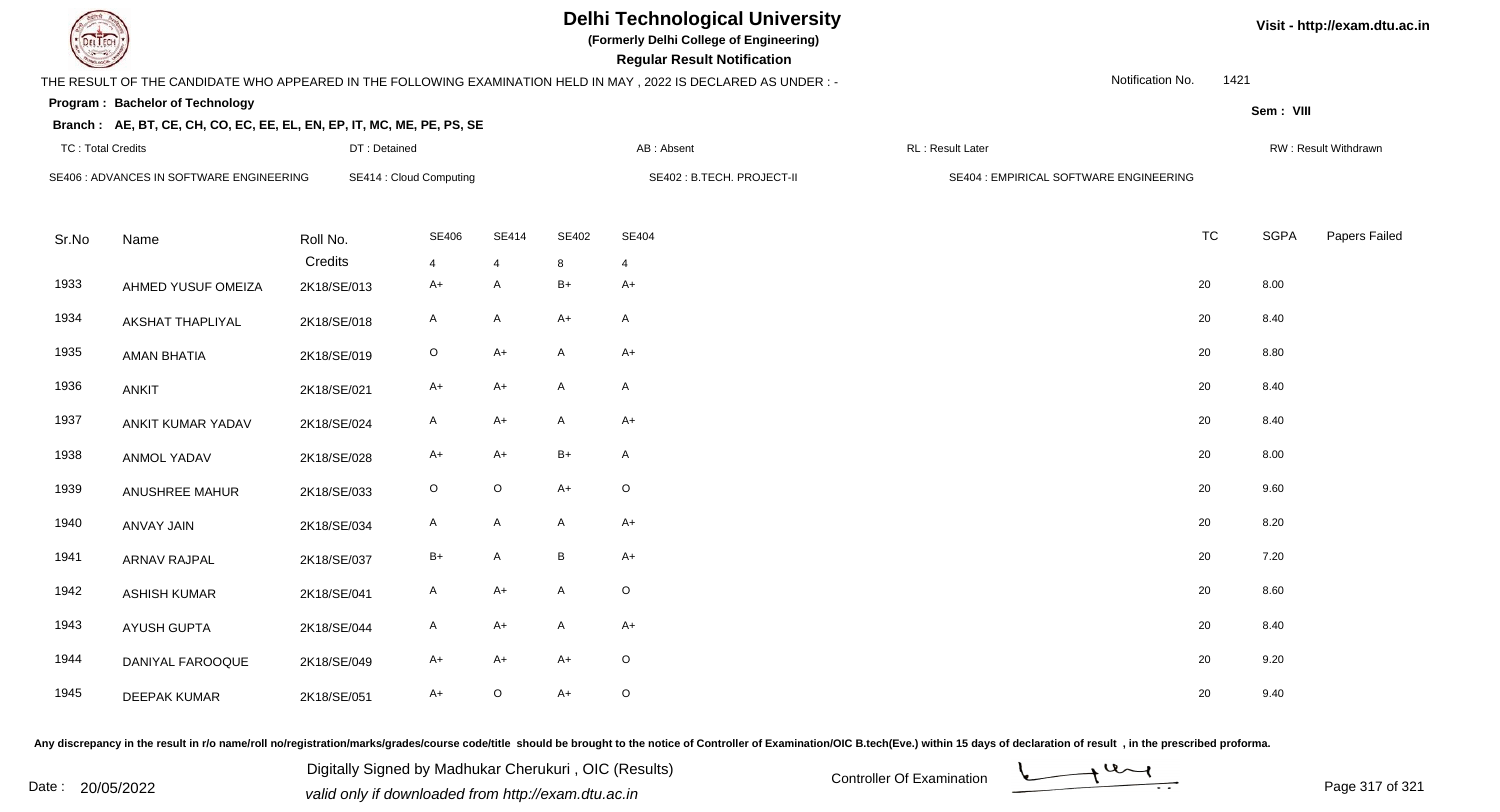**(Formerly Delhi College of Engineering)**

 **Regular Result Notification**

## THE RESULT OF THE CANDIDATE WHO APPEARED IN THE FOLLOWING EXAMINATION HELD IN MAY , 2022 IS DECLARED AS UNDER : -

Notification No.1421

**Sem : VIII**

**Visit - http://exam.dtu.ac.in**

## **Program : Bachelor of Technology**

#### **Branch : AE, BT, CE, CH, CO, EC, EE, EL, EN, EP, IT, MC, ME, PE, PS, SE**

| <b>TC: Total Credits</b> |                                          | DT: Detained        |                                |                                |                            | AB: Absent              | RL: Result Later                       |           |      | RW: Result Withdrawn |
|--------------------------|------------------------------------------|---------------------|--------------------------------|--------------------------------|----------------------------|-------------------------|----------------------------------------|-----------|------|----------------------|
|                          | SE406 : ADVANCES IN SOFTWARE ENGINEERING |                     | SE414 : Cloud Computing        |                                | SE402 : B.TECH. PROJECT-II |                         | SE404 : EMPIRICAL SOFTWARE ENGINEERING |           |      |                      |
| Sr.No                    | Name                                     | Roll No.<br>Credits | <b>SE406</b><br>$\overline{4}$ | <b>SE414</b><br>$\overline{4}$ | SE402<br>8                 | SE404<br>$\overline{4}$ |                                        | <b>TC</b> | SGPA | Papers Failed        |
| 1946                     | DHEERAJ RUKWAL                           | 2K18/SE/055         | $A+$                           | $\circ$                        | $A+$                       | $\circ$                 |                                        | 20        | 9.40 |                      |
| 1947                     | DHRUV YADAV                              | 2K18/SE/056         | $\mathsf{A}$                   | A                              | A                          | $A+$                    |                                        | 20        | 8.20 |                      |
| 1948                     | DIVYA SUDERSHAN                          | 2K18/SE/059         | $\mathsf{A}$                   | $\circ$                        | A                          | $A+$                    |                                        | 20        | 8.60 |                      |
| 1949                     | <b>GAURAV KUMAR</b>                      | 2K18/SE/060         | $A+$                           | $\circ$                        | A                          | $\circ$                 |                                        | 20        | 9.00 |                      |
| 1950                     | <b>ISHAAN JAIN</b>                       | 2K18/SE/067         | A                              | $A+$                           | A                          | $A+$                    |                                        | 20        | 8.40 |                      |
| 1951                     | <b>JANVI ARORA</b>                       | 2K18/SE/070         | $\circ$                        | $\circ$                        | $A+$                       | $\circ$                 |                                        | 20        | 9.60 |                      |
| 1952                     | <b>KEVIN TIRKEY</b>                      | 2K18/SE/074         | $A+$                           | $A+$                           | $B+$                       | $A+$                    |                                        | 20        | 8.20 |                      |
| 1953                     | <b>MAYAND KUMAR</b>                      | 2K18/SE/078         | $\circ$                        | $\circ$                        | A                          | $\circ$                 |                                        | 20        | 9.20 |                      |
| 1954                     | <b>RUPIN GOEL</b>                        | 2K18/SE/107         | A                              | $B+$                           | B                          | $B+$                    |                                        | 20        | 6.80 |                      |

Any discrepancy in the result in r/o name/roll no/registration/marks/grades/course code/title should be brought to the notice of Controller of Examination/OIC B.tech(Eve.) within 15 days of declaration of result, in the pr

Date : 20/05/2022 Digital Digital of Microsofted Chemical Controller Of Examination Determination Page 318 of 32 Digitally Signed by Madhukar Cherukuri , OIC (Results)

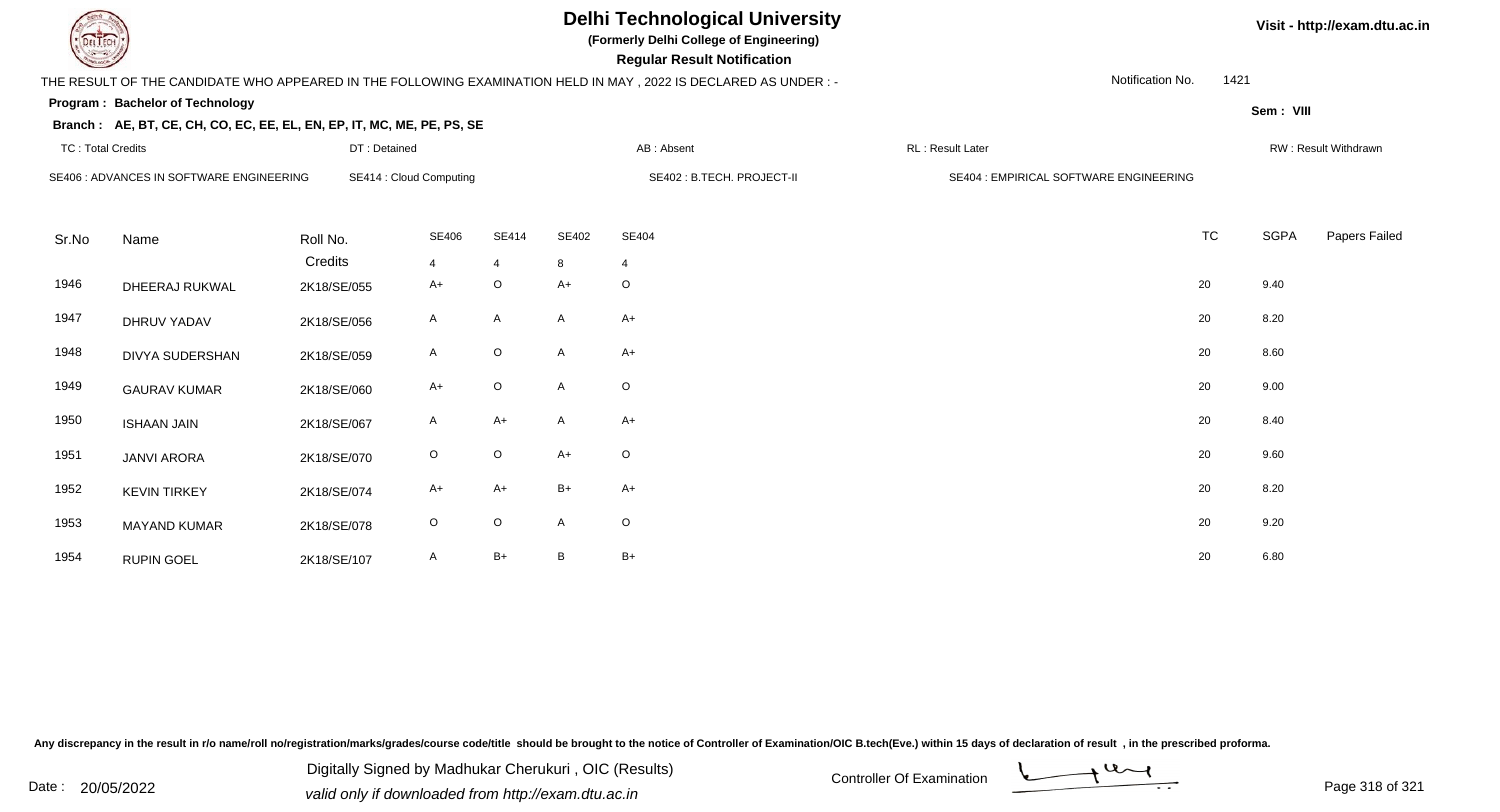| DEL TECH                 |                                                                                                                |             |                                              |                |              |                | <b>Regular Result Notification</b> | <b>Delhi Technological University</b><br>(Formerly Delhi College of Engineering) |                                        |                  | Visit - http://exam.dtu.ac.in          |                  |           |             |                      |
|--------------------------|----------------------------------------------------------------------------------------------------------------|-------------|----------------------------------------------|----------------|--------------|----------------|------------------------------------|----------------------------------------------------------------------------------|----------------------------------------|------------------|----------------------------------------|------------------|-----------|-------------|----------------------|
|                          | THE RESULT OF THE CANDIDATE WHO APPEARED IN THE FOLLOWING EXAMINATION HELD IN MAY, 2022 IS DECLARED AS UNDER:- |             |                                              |                |              |                |                                    |                                                                                  |                                        |                  |                                        | Notification No. | 1421      |             |                      |
|                          | <b>Program: Bachelor of Technology</b>                                                                         |             |                                              |                |              |                |                                    |                                                                                  |                                        |                  |                                        |                  |           | Sem: VIII   |                      |
|                          | Branch: AE, BT, CE, CH, CO, EC, EE, EL, EN, EP, IT, MC, ME, PE, PS, SE                                         |             |                                              |                |              |                |                                    |                                                                                  |                                        |                  |                                        |                  |           |             |                      |
| <b>TC: Total Credits</b> |                                                                                                                |             | DT: Detained                                 |                |              |                | AB: Absent                         |                                                                                  |                                        | RL: Result Later |                                        |                  |           |             | RW: Result Withdrawn |
| MOOC402: MOOC I          | SE406 : ADVANCES IN SOFTWARE ENGINEERING                                                                       |             | SE414 : Cloud Computing<br>MOOC404 : MOOC II |                |              |                |                                    | SE402: B.TECH. PROJECT-II                                                        |                                        |                  | SE404 : EMPIRICAL SOFTWARE ENGINEERING |                  |           |             |                      |
| Sr.No                    | Name                                                                                                           | Roll No.    |                                              | SE406          | <b>SE414</b> | SE402          | <b>SE404</b>                       |                                                                                  | MOOC402 MOOC404                        |                  |                                        |                  | <b>TC</b> | <b>SGPA</b> | Papers Failed        |
|                          |                                                                                                                | Credits     |                                              | $\overline{4}$ | 4            | 8              | $\overline{4}$                     | $\overline{2}$                                                                   | $\overline{2}$                         |                  |                                        |                  |           |             |                      |
| 1955                     | <b>BHAVYE JAIN</b>                                                                                             | 2K18/SE/047 |                                              | $B+$           | $A+$         | A              | A+                                 | $A+$                                                                             | $A+$                                   |                  |                                        |                  | 24        | 8.33        |                      |
| 1956                     | LAKSHYA                                                                                                        | 2K18/SE/075 |                                              | $A+$           | $\circ$      | A              | $A+$                               | $A+$                                                                             | $A+$                                   |                  |                                        |                  | 24        | 8.83        |                      |
| 1957                     | <b>MADHUR VAIDYA</b>                                                                                           | 2K18/SE/076 |                                              | $B+$           | A            | $B+$           | $A+$                               | $A+$                                                                             | $A+$                                   |                  |                                        |                  | 24        | 7.83        |                      |
| MOOC404 : MOOC II        | <b>SE408 : INFORMATION &amp; NETWORK SECURITY</b>                                                              |             | SE402: B.TECH. PROJECT-II                    |                |              |                |                                    |                                                                                  | SE404 : EMPIRICAL SOFTWARE ENGINEERING |                  | MOOC402: MOOC I                        |                  |           |             |                      |
| Sr.No                    | Name                                                                                                           | Roll No.    |                                              | <b>SE408</b>   | <b>SE402</b> | <b>SE404</b>   |                                    | MOOC402 MOOC404                                                                  |                                        |                  |                                        |                  | <b>TC</b> | <b>SGPA</b> | Papers Failed        |
|                          |                                                                                                                | Credits     |                                              | $\overline{4}$ | 8            | $\overline{4}$ | 2                                  | $\overline{2}$                                                                   |                                        |                  |                                        |                  |           |             |                      |
| 1958                     | APPU KUMAR                                                                                                     | 2K18/SE/035 |                                              | $B+$           | $A+$         | A              | $\mathsf{A}$                       | $A+$                                                                             |                                        |                  |                                        |                  | 20        | 8.30        |                      |
| 1959                     | <b>ARYAN SANGWAN</b>                                                                                           | 2K18/SE/039 |                                              | $A+$           | $B+$         | $A+$           | $A+$                               | $A+$                                                                             |                                        |                  |                                        |                  | 20        | 8.20        |                      |
| 1960                     | <b>BHARAT LAL</b>                                                                                              | 2K18/SE/045 |                                              | $\, {\bf B}$   | $\, {\bf B}$ | A              | A+                                 | $A+$                                                                             |                                        |                  |                                        |                  | 20        | 7.00        |                      |
| 1961                     | MOHAMED ALI MOHAMED                                                                                            | 2K18/SE/083 |                                              | $\, {\bf B}$   | $B+$         | A              | A+                                 | $A+$                                                                             |                                        |                  |                                        |                  | 20        | 7.40        |                      |
| 1962                     | SHIRIN SHAH                                                                                                    | 2K18/SE/117 |                                              | $\, {\sf B}$   | $B+$         | A              | $A+$                               | $A+$                                                                             |                                        |                  |                                        |                  | 20        | 7.40        |                      |

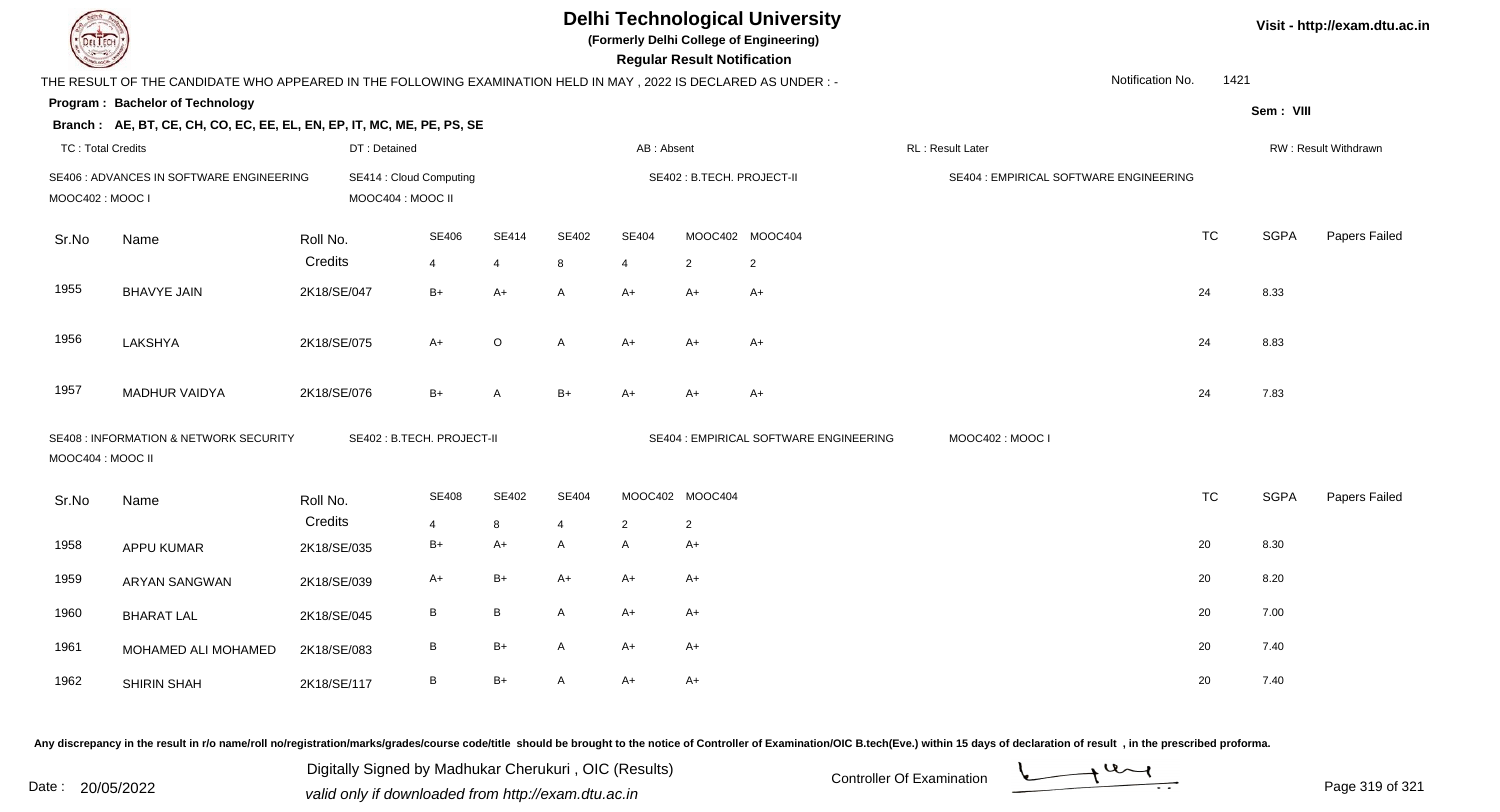# **Delhi Technological University**

**(Formerly Delhi College of Engineering)**

 **Regular Result Notification**

## THE RESULT OF THE CANDIDATE WHO APPEARED IN THE FOLLOWING EXAMINATION HELD IN MAY , 2022 IS DECLARED AS UNDER : -

DT : Detained

Notification No.1421

**Sem : VIII**

**Visit - http://exam.dtu.ac.in**

## **Program : Bachelor of TechnologyBranch : AE, BT, CE, CH, CO, EC, EE, EL, EN, EP, IT, MC, ME, PE, PS, SE**

| TC: Total Credits |                                        | DT: Detained           |                         |                           |              | AB : Absent                | RL : Result Later                      |           |             | RW: Result Withdrawn |
|-------------------|----------------------------------------|------------------------|-------------------------|---------------------------|--------------|----------------------------|----------------------------------------|-----------|-------------|----------------------|
|                   | SE408 : INFORMATION & NETWORK SECURITY |                        | SE414 : Cloud Computing |                           |              | SE402 : B.TECH. PROJECT-II | SE404 : EMPIRICAL SOFTWARE ENGINEERING |           |             |                      |
| Sr.No             | Name                                   | Roll No.               | <b>SE408</b>            | <b>SE414</b>              | SE402        | <b>SE404</b>               |                                        | <b>TC</b> | <b>SGPA</b> | Papers Failec        |
| 1963              | ANMOL PREET SINGH                      | Credits<br>2K18/SE/027 | 4<br>$A+$               | $\overline{4}$<br>$\circ$ | 8<br>$A+$    | 4<br>$A+$                  |                                        | 20        | 9.20        |                      |
| 1964              | PIYUSH GUPTA                           | 2K18/SE/094            | $\mathsf{A}$            | $\circ$                   | $A+$         | $A+$                       |                                        | 20        | 9.00        |                      |
| 1965              | PRATEEK GUPTA                          | 2K18/SE/097            | A                       | $A+$                      | $\, {\bf B}$ | $A+$                       |                                        | 20        | 7.60        |                      |
| 1966              | PRIYANSHU                              | 2K18/SE/100            | $\mathsf{A}$            | $\circ$                   | $B+$         | $A+$                       |                                        | 20        | 8.20        |                      |
| 1967              | RAGHAV VERMA                           | 2K18/SE/101            | $\mathsf{A}$            | $A+$                      | $B+$         | $A+$                       |                                        | 20        | 8.00        |                      |
| 1968              | RAJDEEP SINGH                          | 2K18/SE/103            | A                       | $\circ$                   | $B+$         | $A+$                       |                                        | 20        | 8.20        |                      |
| 1969              | RAKHI KUMBHARE                         | 2K18/SE/104            | $B+$                    | A+                        | B+           | $B+$                       |                                        | 20        | 7.40        |                      |
| 1970              | RAVI SINGH                             | 2K18/SE/105            | $\mathsf{A}$            | $A+$                      | B            | A                          |                                        | 20        | 7.40        |                      |
| 1971              | SACHIN KUSHWAHA                        | 2K18/SE/109            | $A+$                    | $A+$                      | A            | $A+$                       |                                        | 20        | 8.60        |                      |
| 1972              | <b>SACHIN MALIK</b>                    | 2K18/SE/110            | $B+$                    | $A+$                      | $B+$         | A                          |                                        | 20        | 7.60        |                      |
| 1973              | <b>SANYAM BATHLA</b>                   | 2K18/SE/114            | $\mathsf{A}$            | $A+$                      | $\, {\sf B}$ | $A+$                       |                                        | 20        | 7.60        |                      |
| 1974              | SIDDHARTH SINGHAL                      | 2K18/SE/122            | $\mathsf{A}$            | $A+$                      | $\, {\bf B}$ | $A+$                       |                                        | 20        | 7.60        |                      |
| 1975              | SIDDHARTHA SINGH<br><b>BHADAURIYA</b>  | 2K18/SE/123            | $\mathsf{A}$            | $\circ$                   | $A+$         | $A+$                       |                                        | 20        | 9.00        |                      |

Any discrepancy in the result in r/o name/roll no/registration/marks/grades/course code/title should be brought to the notice of Controller of Examination/OIC B.tech(Eve.) within 15 days of declaration of result, in the pr

Date : 20/05/2022 Digital Digital of Microsofted Chemical Controller Of Examination Determination Page 320 of 32<br>valid only if downloaded from http://exam.dtu.ac.in Digitally Signed by Madhukar Cherukuri , OIC (Results)